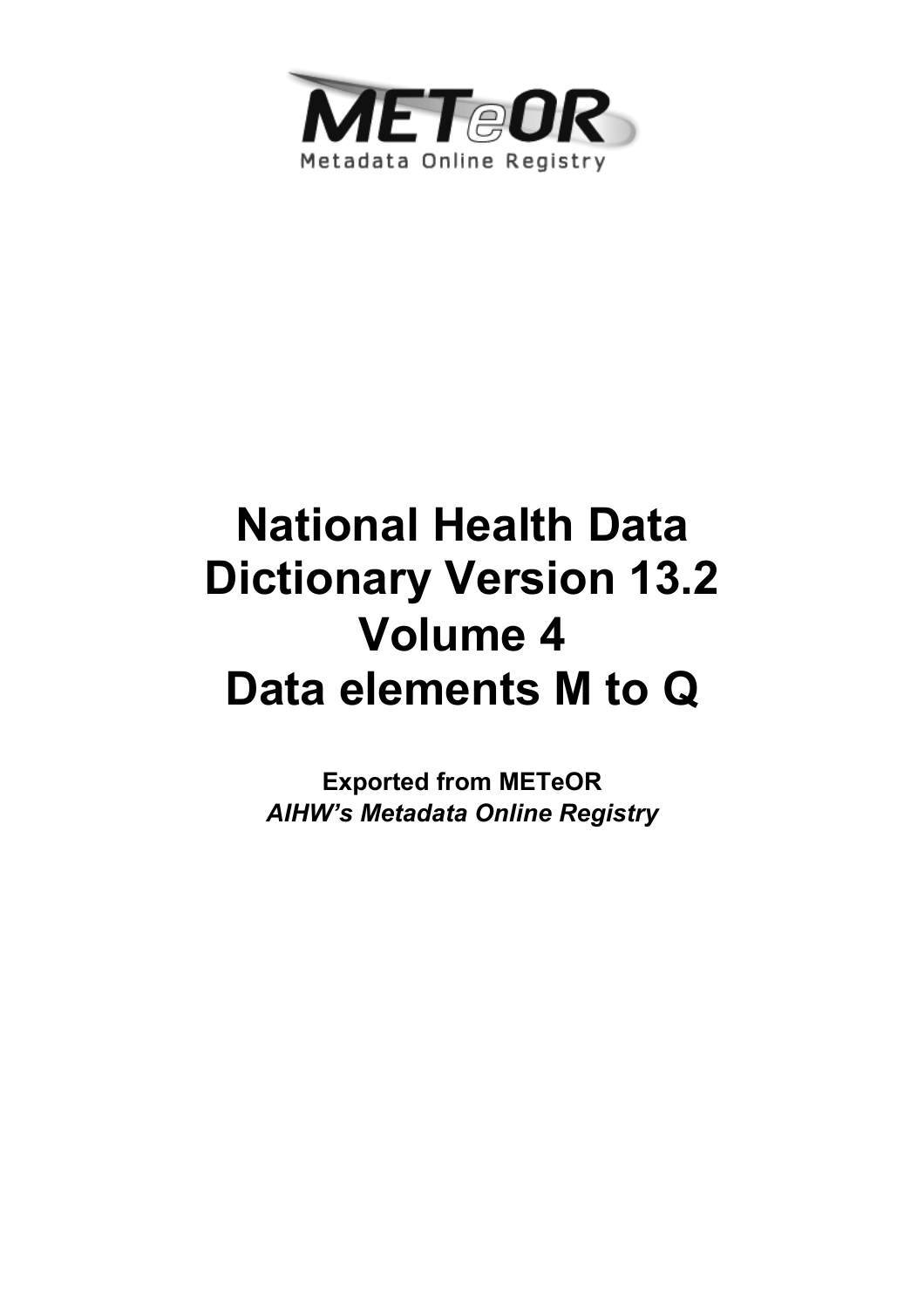#### © Australian Institute of Health and Welfare 2007

This work is copyright. Apart from any use as permitted under the *Copyright Act 1968*, no part may be reproduced without prior written permission from the Australian Institute of Health and Welfare. Requests and enquiries concerning reproduction and rights should be directed to the Head, Business Promotion and Media, Australian Institute of Health and Welfare, GPO Box 570, Canberra ACT 2601.

Any enquiries about or comments on this publication should be directed to:

National Data Development and Standards Unit Australian Institute of Health and Welfare GPO Box 570 Canberra ACT 2601 Email: datadevelopment@aihw.gov.au Phone: (02) 6244 1222 Fax: (02) 6244 1166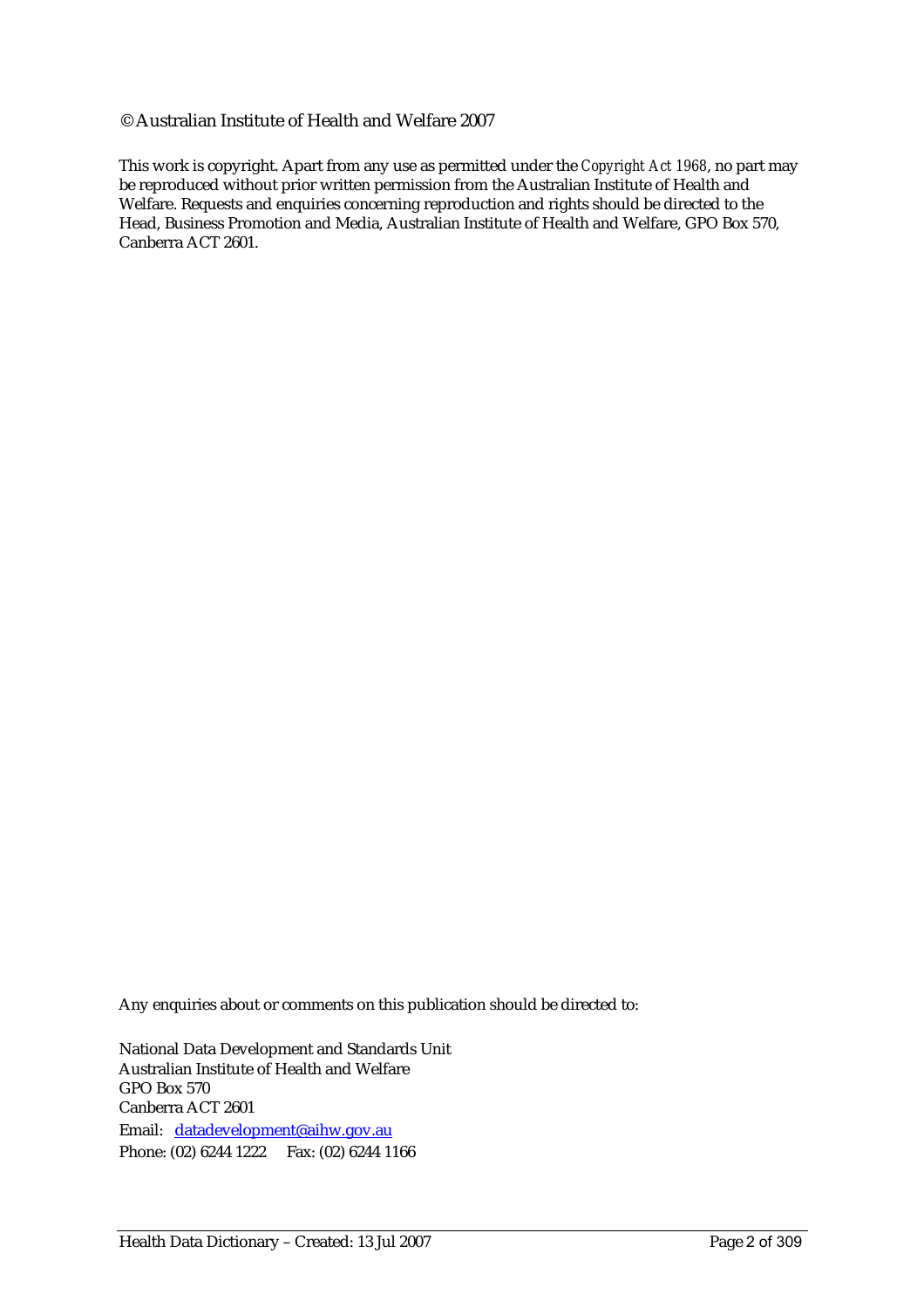## List of metadata items

| Mental health services grants to non-government organisations by non-health departments  45 |  |
|---------------------------------------------------------------------------------------------|--|
|                                                                                             |  |
|                                                                                             |  |
| $\label{thm:main} \mbox{Microalbumin level—albumin/creationine ratio (measured)}$           |  |
|                                                                                             |  |
|                                                                                             |  |
|                                                                                             |  |
| Microalbumin level—upper limit of normal range (albumin/creatinine ratio) 59                |  |
|                                                                                             |  |
|                                                                                             |  |
|                                                                                             |  |
|                                                                                             |  |
|                                                                                             |  |
|                                                                                             |  |
|                                                                                             |  |
|                                                                                             |  |
|                                                                                             |  |
|                                                                                             |  |
|                                                                                             |  |
|                                                                                             |  |
|                                                                                             |  |
|                                                                                             |  |
|                                                                                             |  |
|                                                                                             |  |
|                                                                                             |  |
|                                                                                             |  |
|                                                                                             |  |
|                                                                                             |  |
|                                                                                             |  |
|                                                                                             |  |
| Net capital expenditure (accrual accounting)-buildings and building services 105            |  |
|                                                                                             |  |
|                                                                                             |  |
|                                                                                             |  |
|                                                                                             |  |
|                                                                                             |  |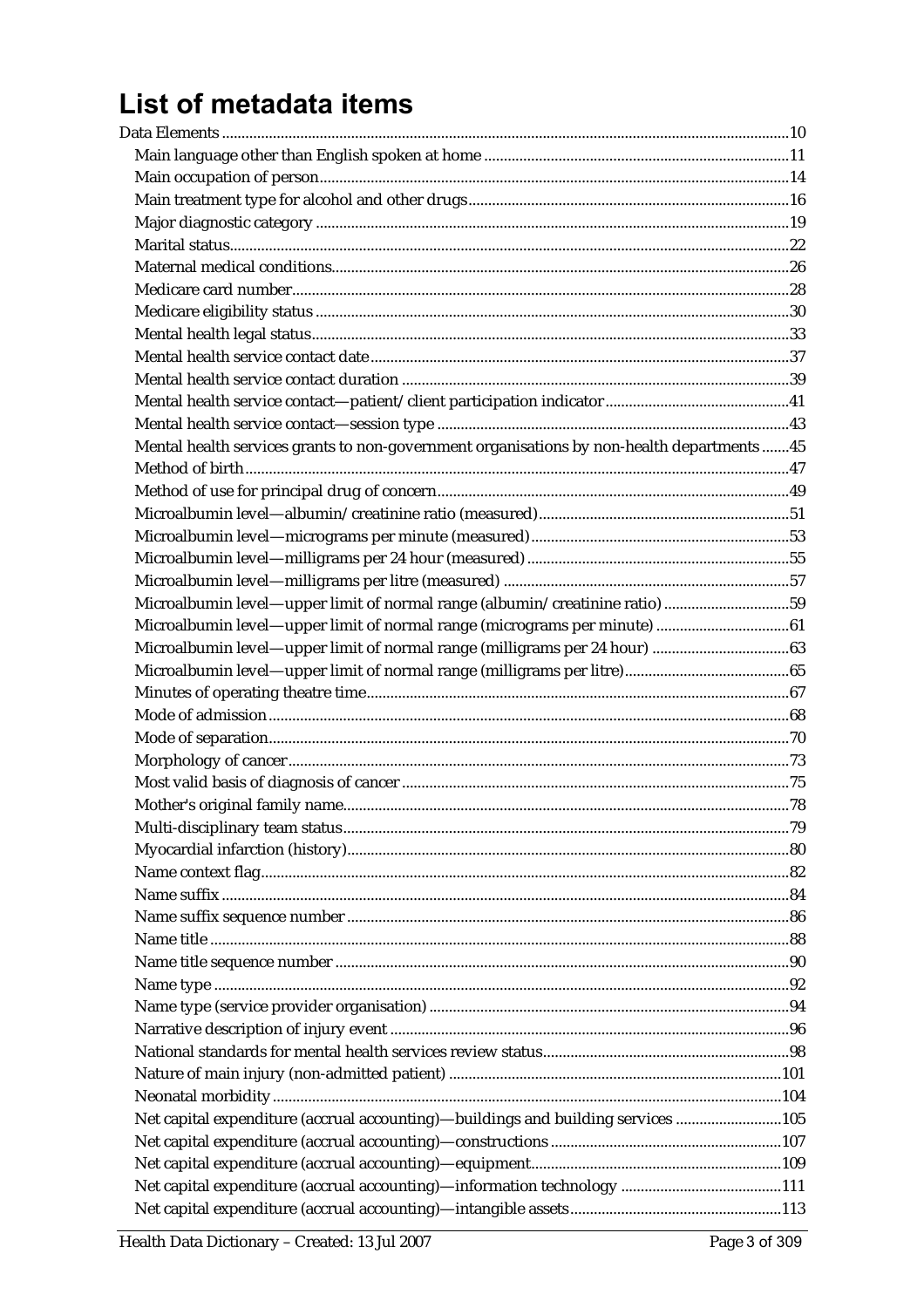| $\label{thm:non-Australian state} Non-Australian state/province \mbox{ (service provider organisation)} \mbox{.} \mbox{.} \mbox{.} \mbox{.} \mbox{.} \mbox{.} \mbox{.} \mbox{.} \mbox{.} \mbox{.} \mbox{.} \mbox{.} \mbox{.} \mbox{.} \mbox{.} \mbox{.} \mbox{.} \mbox{.} \mbox{.} \mbox{.} \mbox{.} \mbox{.} \mbox{.} \mbox{.} \mbox{.} \mbox{.} \mbox{.} \mbox{.} \mbox{.} \mbox{.} \mbox{.} \mbox{.} \m$ |  |
|-------------------------------------------------------------------------------------------------------------------------------------------------------------------------------------------------------------------------------------------------------------------------------------------------------------------------------------------------------------------------------------------------------------|--|
| Non-admitted patient emergency department service episode-triage category, code N 128                                                                                                                                                                                                                                                                                                                       |  |
|                                                                                                                                                                                                                                                                                                                                                                                                             |  |
|                                                                                                                                                                                                                                                                                                                                                                                                             |  |
|                                                                                                                                                                                                                                                                                                                                                                                                             |  |
|                                                                                                                                                                                                                                                                                                                                                                                                             |  |
|                                                                                                                                                                                                                                                                                                                                                                                                             |  |
|                                                                                                                                                                                                                                                                                                                                                                                                             |  |
|                                                                                                                                                                                                                                                                                                                                                                                                             |  |
|                                                                                                                                                                                                                                                                                                                                                                                                             |  |
|                                                                                                                                                                                                                                                                                                                                                                                                             |  |
|                                                                                                                                                                                                                                                                                                                                                                                                             |  |
|                                                                                                                                                                                                                                                                                                                                                                                                             |  |
| Number of service contacts within a treatment episode for alcohol and other drug151                                                                                                                                                                                                                                                                                                                         |  |
|                                                                                                                                                                                                                                                                                                                                                                                                             |  |
|                                                                                                                                                                                                                                                                                                                                                                                                             |  |
|                                                                                                                                                                                                                                                                                                                                                                                                             |  |
|                                                                                                                                                                                                                                                                                                                                                                                                             |  |
| Occasions of service (residential aged care services) - outreach/community163                                                                                                                                                                                                                                                                                                                               |  |
|                                                                                                                                                                                                                                                                                                                                                                                                             |  |
|                                                                                                                                                                                                                                                                                                                                                                                                             |  |
|                                                                                                                                                                                                                                                                                                                                                                                                             |  |
|                                                                                                                                                                                                                                                                                                                                                                                                             |  |
|                                                                                                                                                                                                                                                                                                                                                                                                             |  |
|                                                                                                                                                                                                                                                                                                                                                                                                             |  |
|                                                                                                                                                                                                                                                                                                                                                                                                             |  |
|                                                                                                                                                                                                                                                                                                                                                                                                             |  |
|                                                                                                                                                                                                                                                                                                                                                                                                             |  |
|                                                                                                                                                                                                                                                                                                                                                                                                             |  |
|                                                                                                                                                                                                                                                                                                                                                                                                             |  |
|                                                                                                                                                                                                                                                                                                                                                                                                             |  |
|                                                                                                                                                                                                                                                                                                                                                                                                             |  |
|                                                                                                                                                                                                                                                                                                                                                                                                             |  |
|                                                                                                                                                                                                                                                                                                                                                                                                             |  |
|                                                                                                                                                                                                                                                                                                                                                                                                             |  |
|                                                                                                                                                                                                                                                                                                                                                                                                             |  |
|                                                                                                                                                                                                                                                                                                                                                                                                             |  |
|                                                                                                                                                                                                                                                                                                                                                                                                             |  |
|                                                                                                                                                                                                                                                                                                                                                                                                             |  |
|                                                                                                                                                                                                                                                                                                                                                                                                             |  |
|                                                                                                                                                                                                                                                                                                                                                                                                             |  |
|                                                                                                                                                                                                                                                                                                                                                                                                             |  |
|                                                                                                                                                                                                                                                                                                                                                                                                             |  |
|                                                                                                                                                                                                                                                                                                                                                                                                             |  |
|                                                                                                                                                                                                                                                                                                                                                                                                             |  |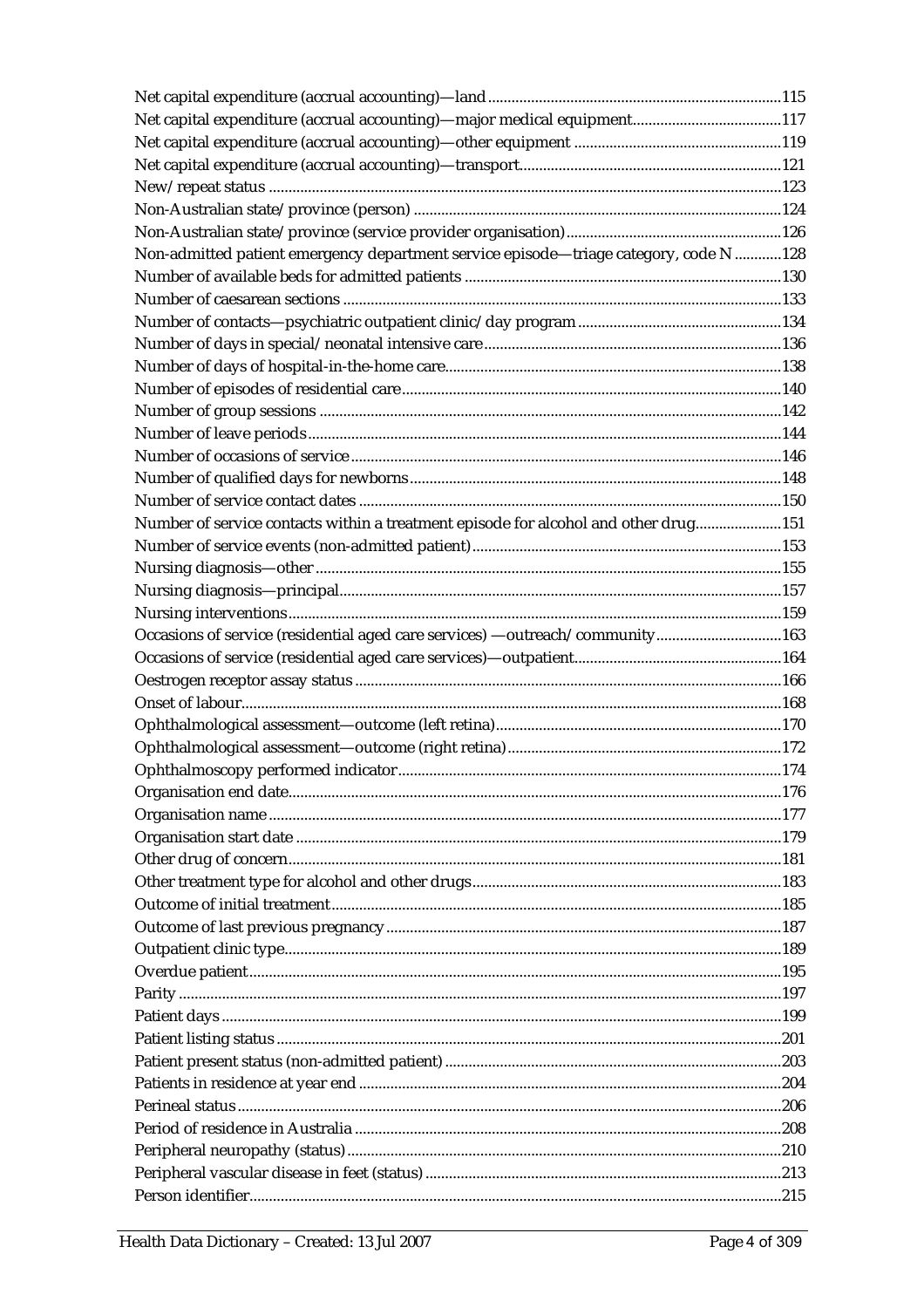| Quality accreditation/certification standard-Australian Council on Healthcare Standards EQuIP |  |
|-----------------------------------------------------------------------------------------------|--|
|                                                                                               |  |
| Quality accreditation/certification standard-Australian Quality Council 304                   |  |
|                                                                                               |  |
| Quality accreditation/certification standard-Quality Improvement Council308                   |  |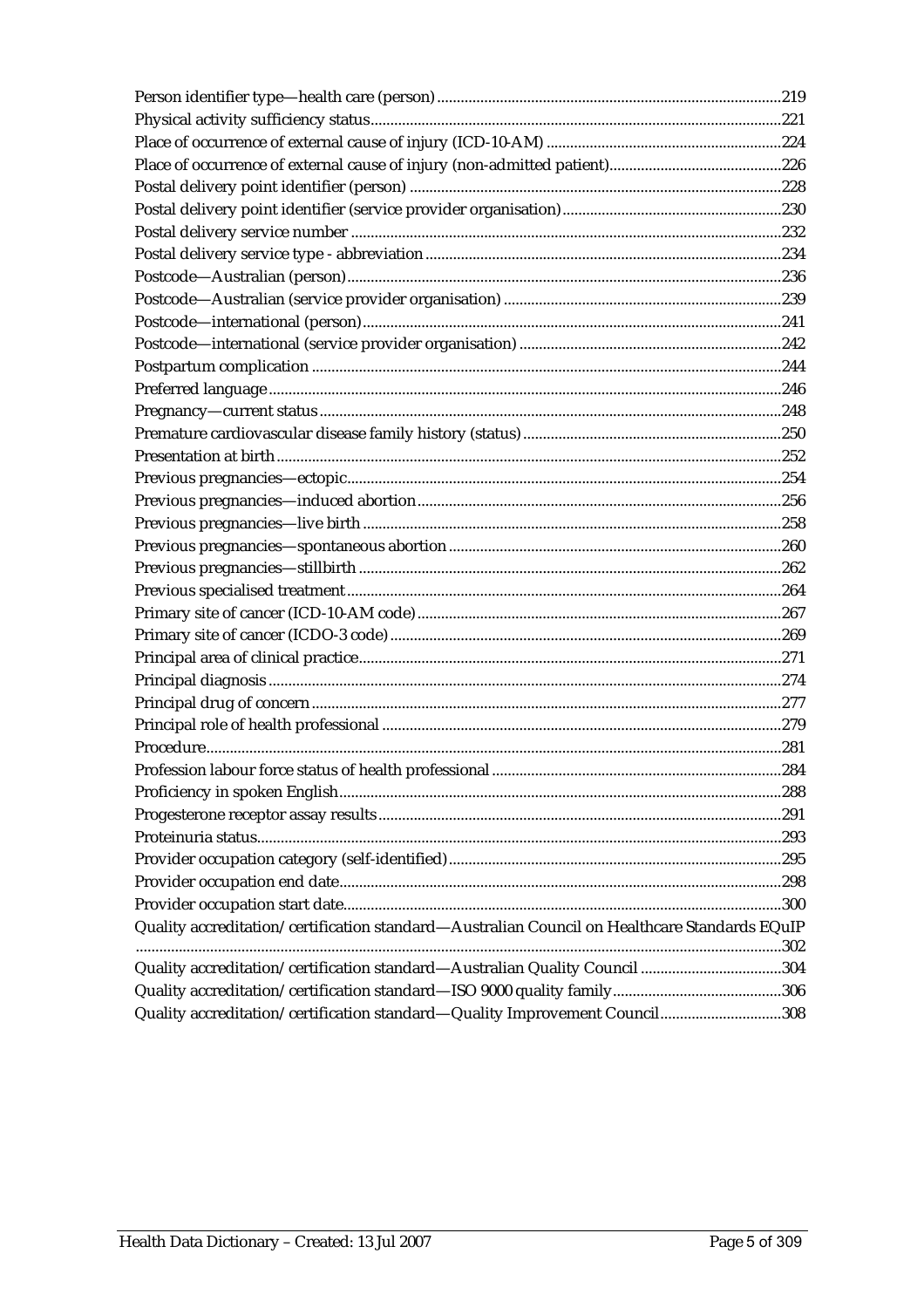## **Data Element Technical Names**

| Admitted patient (neonate)—neonatal morbidity, code (ICD-10-AM 5th edn) ANN{.N[N]}104                |  |
|------------------------------------------------------------------------------------------------------|--|
|                                                                                                      |  |
|                                                                                                      |  |
|                                                                                                      |  |
| Birth event-complication (postpartum), code (ICD-10-AM 5th edn) ANN{.N[N]}244                        |  |
|                                                                                                      |  |
|                                                                                                      |  |
|                                                                                                      |  |
|                                                                                                      |  |
|                                                                                                      |  |
| Elective surgery waiting list episode—patient listing status, readiness for care code N 201          |  |
| Episode of admitted patient care (newborn)-number of qualified days, total N[NNNN]148                |  |
|                                                                                                      |  |
| Episode of admitted patient care-length of stay (special/neonatal intensive care), total days        |  |
| Episode of admitted patient care—major diagnostic category, code (AR-DRG v5.1) NN19                  |  |
| Episode of admitted patient care—number of days of hospital-in-the-home care, total {N[NN]} 138      |  |
|                                                                                                      |  |
| Episode of admitted patient care-procedure, code (ACHI 5th edn) NNNNN-NN281                          |  |
|                                                                                                      |  |
|                                                                                                      |  |
| Episode of care—nursing diagnosis (other), code (NANDA 1997-98) N.N[{.N}{.N}{.N}{.N}]155             |  |
| Episode of care—nursing diagnosis (principal), code (NANDA 1997-98) N.N[{.N}{.N}{.N}{.N}]157         |  |
| Episode of care-principal diagnosis, code (ICD-10-AM 5th edn) ANN{.N[N]}274                          |  |
| Episode of residential care—number of episodes of residential care, total N[NNN]140                  |  |
| Episode of treatment for alcohol and other drugs-drug of concern (other), code (ASCDC 2000           |  |
| Episode of treatment for alcohol and other drugs-drug of concern (principal), code (ASCDC 2000       |  |
|                                                                                                      |  |
| Episode of treatment for alcohol and other drugs-number of service contacts, total N[NN]151          |  |
| Episode of treatment for alcohol and other drugs-treatment type (main), code N 16                    |  |
| Episode of treatment for alcohol and other drugs-treatment type (other), code [N] 183                |  |
| Establishment (residential aged care service)—number of occasions of service                         |  |
| Establishment (residential aged care service)-number of occasions of service (outpatient), total     |  |
|                                                                                                      |  |
| Establishment-net capital expenditure (accrual accounting) (buildings and building services)         |  |
| Establishment—net capital expenditure (accrual accounting) (constructions) (financial year), total   |  |
|                                                                                                      |  |
| Establishment-net capital expenditure (accrual accounting) (equipment) (financial year), total       |  |
| Establishment-net capital expenditure (accrual accounting) (information technology) (financial       |  |
| Establishment—net capital expenditure (accrual accounting) (intangible assets) (financial year),     |  |
| Establishment—net capital expenditure (accrual accounting) (land) (financial year), total Australian |  |
|                                                                                                      |  |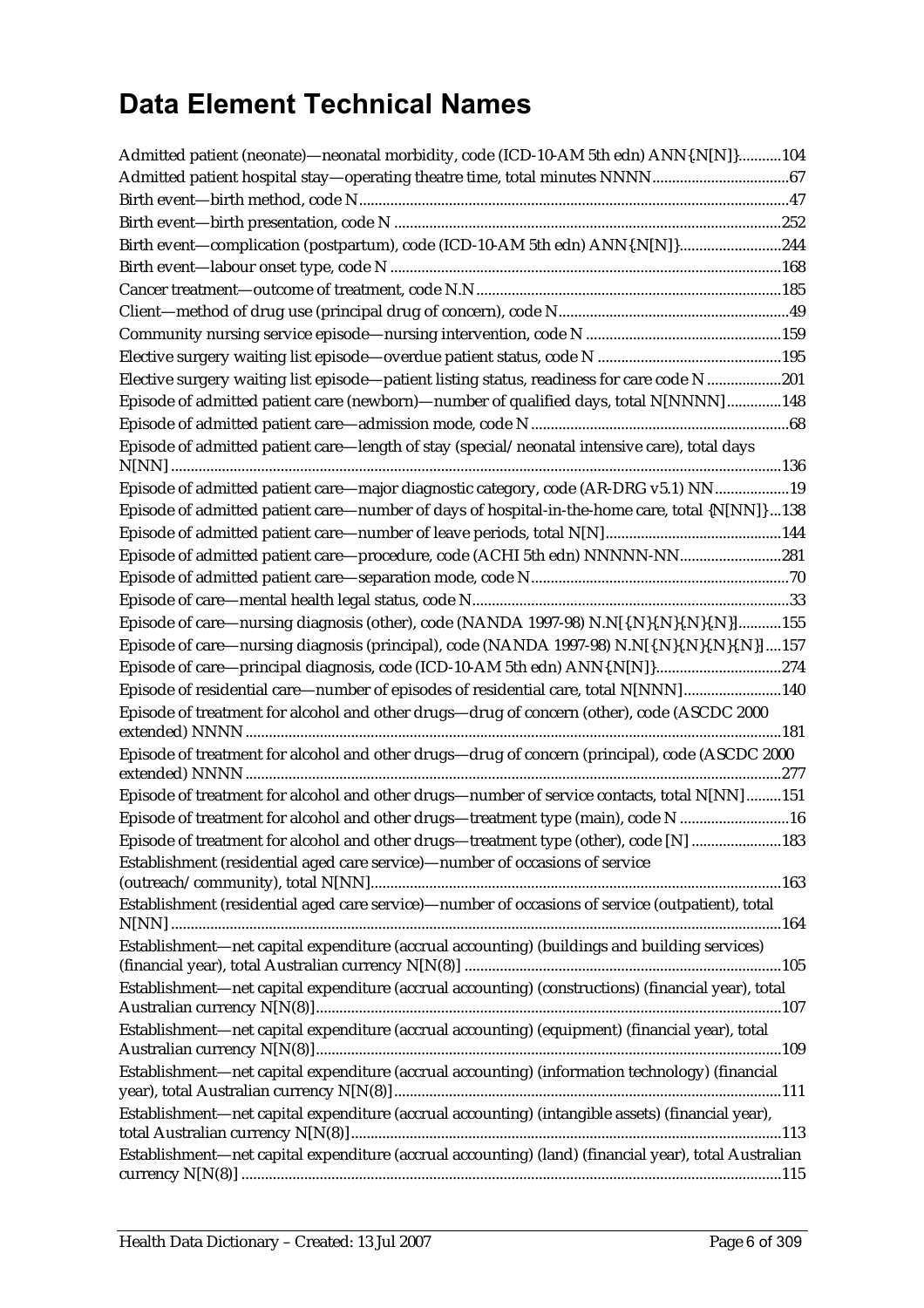| Establishment-net capital expenditure (accrual accounting) (major medical equipment) (financial    |  |
|----------------------------------------------------------------------------------------------------|--|
| Establishment-net capital expenditure (accrual accounting) (other equipment) (financial year),     |  |
| Establishment-net capital expenditure (accrual accounting) (transport) (financial year), total     |  |
|                                                                                                    |  |
| Establishment-number of available beds for admitted patients/residents, average N[NNN]130          |  |
|                                                                                                    |  |
| Establishment-number of non-admitted patient service events, total N[NNNNNN]153                    |  |
|                                                                                                    |  |
|                                                                                                    |  |
|                                                                                                    |  |
|                                                                                                    |  |
| Establishment-quality accreditation/certification standard indicator (Australian Council on        |  |
| Establishment—quality accreditation/certification standard indicator (Australian Quality Council), |  |
|                                                                                                    |  |
| Establishment—quality accreditation/certification standard indicator (International Organisation   |  |
|                                                                                                    |  |
| Establishment—quality accreditation/certification standard indicator (Quality Improvement          |  |
|                                                                                                    |  |
|                                                                                                    |  |
| Female (pregnant)-maternal medical condition, code (ICD-10-AM 5th edn) ANN{.N[N]}26                |  |
|                                                                                                    |  |
|                                                                                                    |  |
|                                                                                                    |  |
|                                                                                                    |  |
|                                                                                                    |  |
|                                                                                                    |  |
|                                                                                                    |  |
|                                                                                                    |  |
|                                                                                                    |  |
|                                                                                                    |  |
|                                                                                                    |  |
| Individual service provider-occupation (self-identified), code (ANZSCO 1st edition)                |  |
|                                                                                                    |  |
|                                                                                                    |  |
|                                                                                                    |  |
|                                                                                                    |  |
|                                                                                                    |  |
|                                                                                                    |  |
|                                                                                                    |  |
| Laboratory standard—upper limit of normal range for microalbumin, albumin/creatinine ratio         |  |
| Laboratory standard—upper limit of normal range for microalbumin, total micrograms per minute      |  |
| Laboratory standard—upper limit of normal range for microalbumin, total milligrams per 24 hour     |  |
| Laboratory standard—upper limit of normal range for microalbumin, total milligrams per litre       |  |
| Mental health service contact—patient/client participation indicator, yes/no code N41              |  |
|                                                                                                    |  |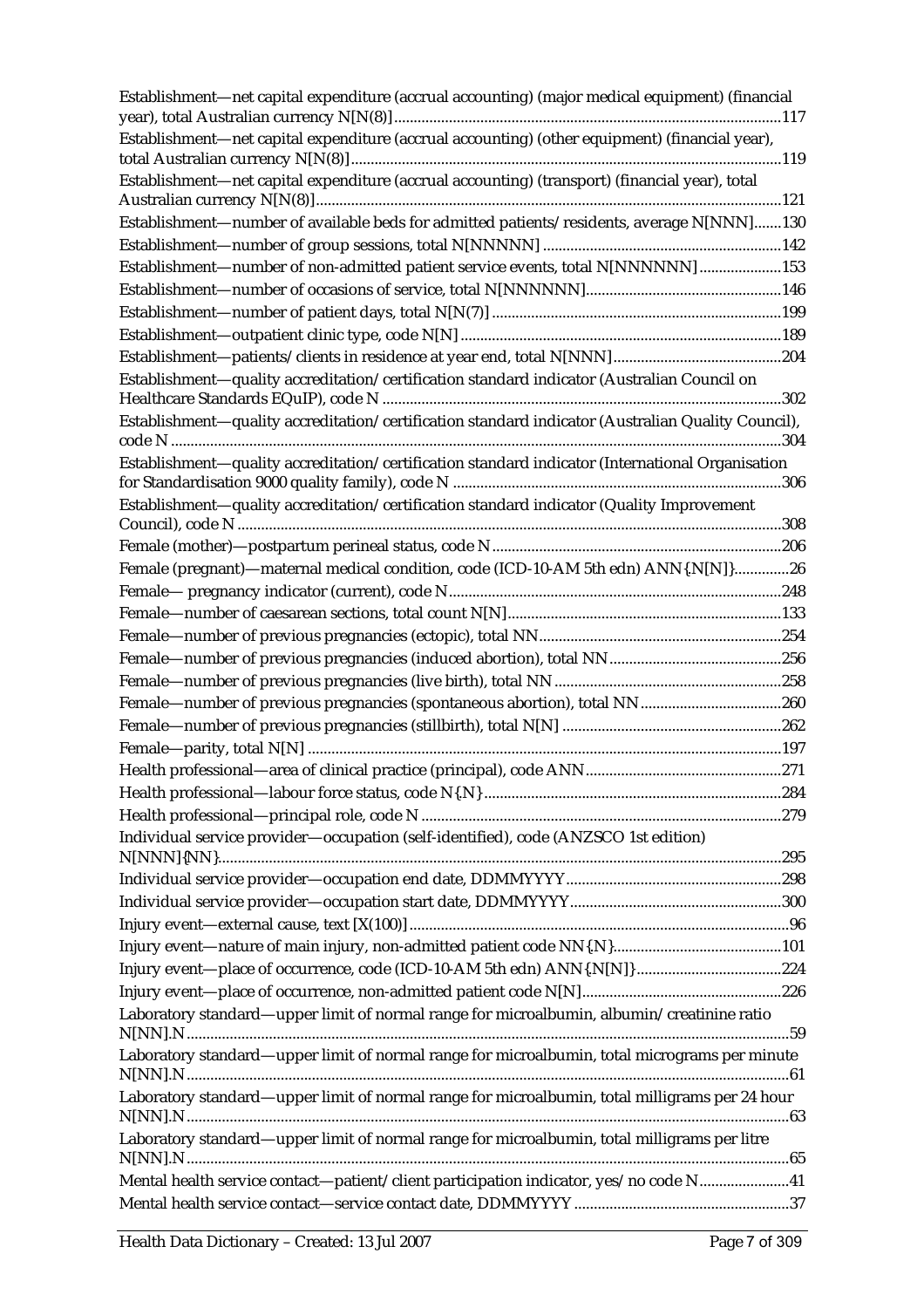| Non-admitted patient emergency department service episode-triage category, code N 128           |  |
|-------------------------------------------------------------------------------------------------|--|
|                                                                                                 |  |
|                                                                                                 |  |
|                                                                                                 |  |
| Patient-number of psychiatric outpatient clinic/day program attendances (financial year), total |  |
|                                                                                                 |  |
|                                                                                                 |  |
|                                                                                                 |  |
|                                                                                                 |  |
|                                                                                                 |  |
|                                                                                                 |  |
| Person (identifier)-identifier type, geographic/administrative scope code A 219                 |  |
|                                                                                                 |  |
|                                                                                                 |  |
|                                                                                                 |  |
|                                                                                                 |  |
|                                                                                                 |  |
|                                                                                                 |  |
|                                                                                                 |  |
|                                                                                                 |  |
|                                                                                                 |  |
| Person with cancer--primary site of cancer, code (ICD-10-AM 5th edn) ANN{.N[N]}267              |  |
|                                                                                                 |  |
|                                                                                                 |  |
|                                                                                                 |  |
|                                                                                                 |  |
| Person-main language other than English spoken at home, code (ASCL 2005) NN{NN} 11              |  |
|                                                                                                 |  |
|                                                                                                 |  |
| Person—microalbumin level (measured), total micrograms per minute N[NNN].N53                    |  |
| Person-microalbumin level (measured), total milligrams per 24 hour N[NNN].N 55                  |  |
|                                                                                                 |  |
|                                                                                                 |  |
|                                                                                                 |  |
|                                                                                                 |  |
|                                                                                                 |  |
| Person-ophthalmological assessment outcome (left retina) (last 12 months), code N170            |  |
| Person—ophthalmological assessment outcome (right retina) (last 12 months), code N 172          |  |
|                                                                                                 |  |
|                                                                                                 |  |
|                                                                                                 |  |
|                                                                                                 |  |
|                                                                                                 |  |
|                                                                                                 |  |
|                                                                                                 |  |
|                                                                                                 |  |
|                                                                                                 |  |
|                                                                                                 |  |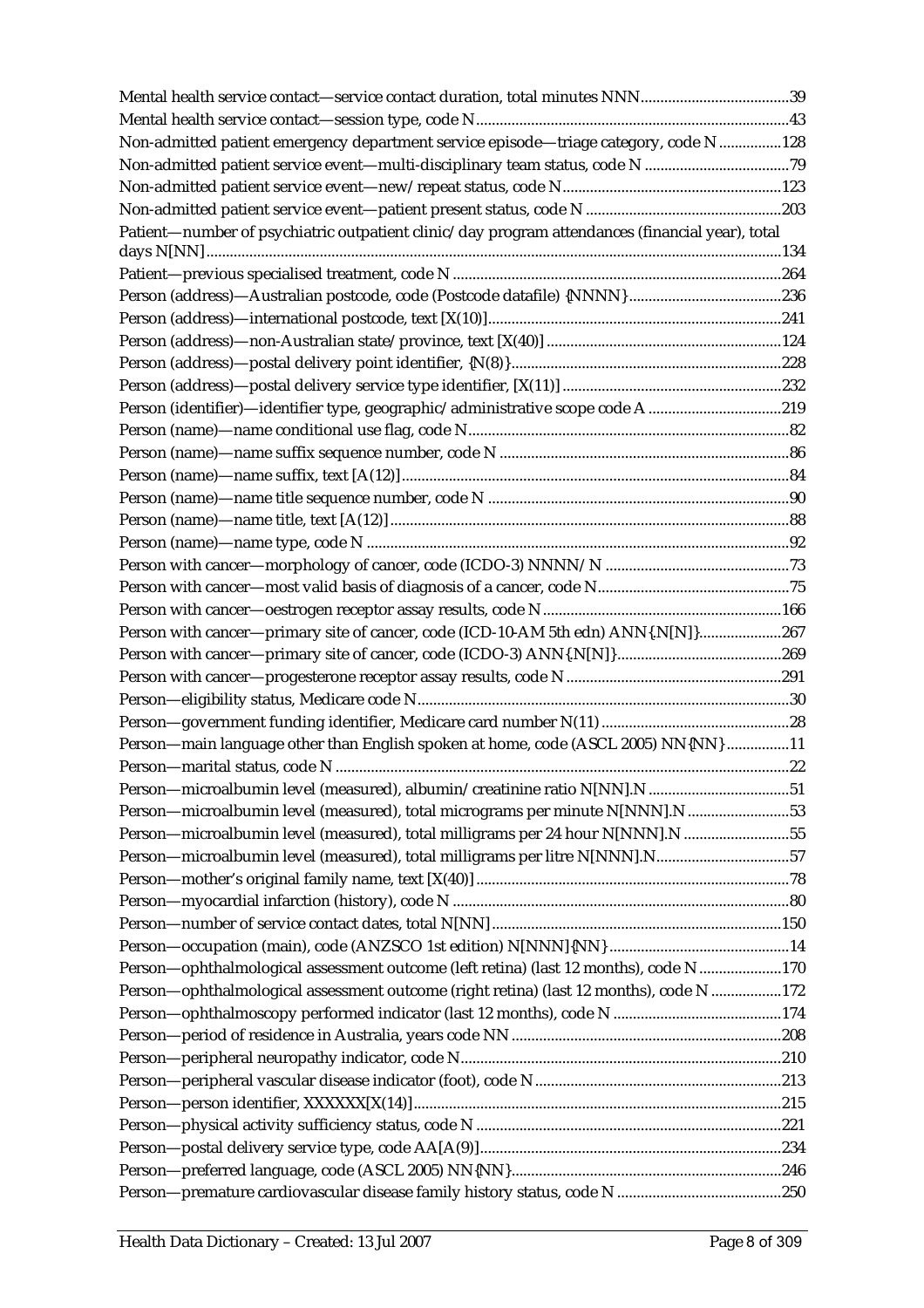| Service provider organisation (address)—Australian postcode, code (Postcode datafile) {NNNN}239 |
|-------------------------------------------------------------------------------------------------|
| Service provider organisation (address)—international postcode, text [X(10)]242                 |
| Service provider organisation (address)—non-Australian state/province, text [X(40)] 126         |
|                                                                                                 |
|                                                                                                 |
|                                                                                                 |
|                                                                                                 |
|                                                                                                 |
| Specialised mental health service unit—implementation of National standards for mental health   |
|                                                                                                 |
| State or Territory Government—mental health services grants to non-government organisations by  |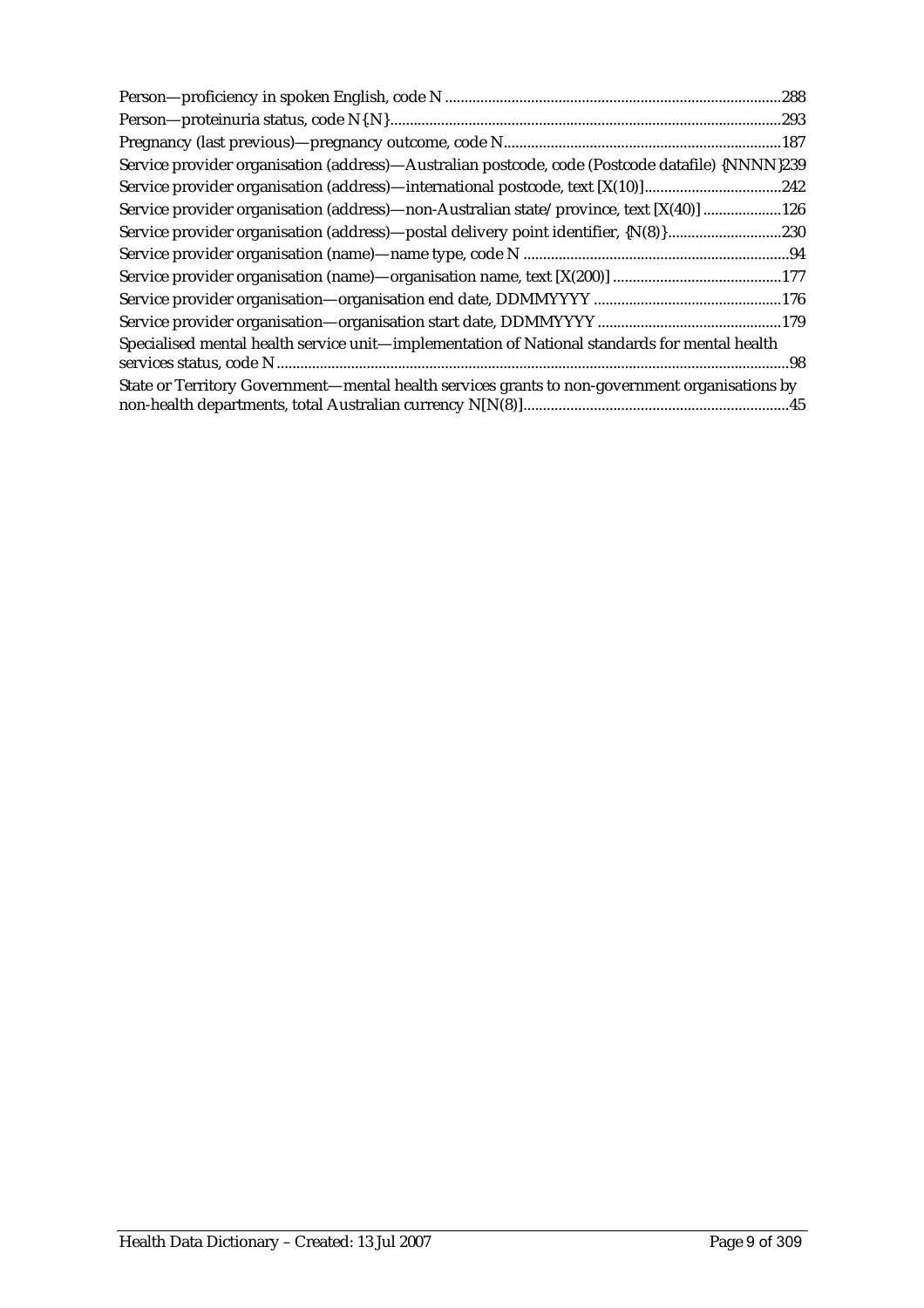## **Data Elements**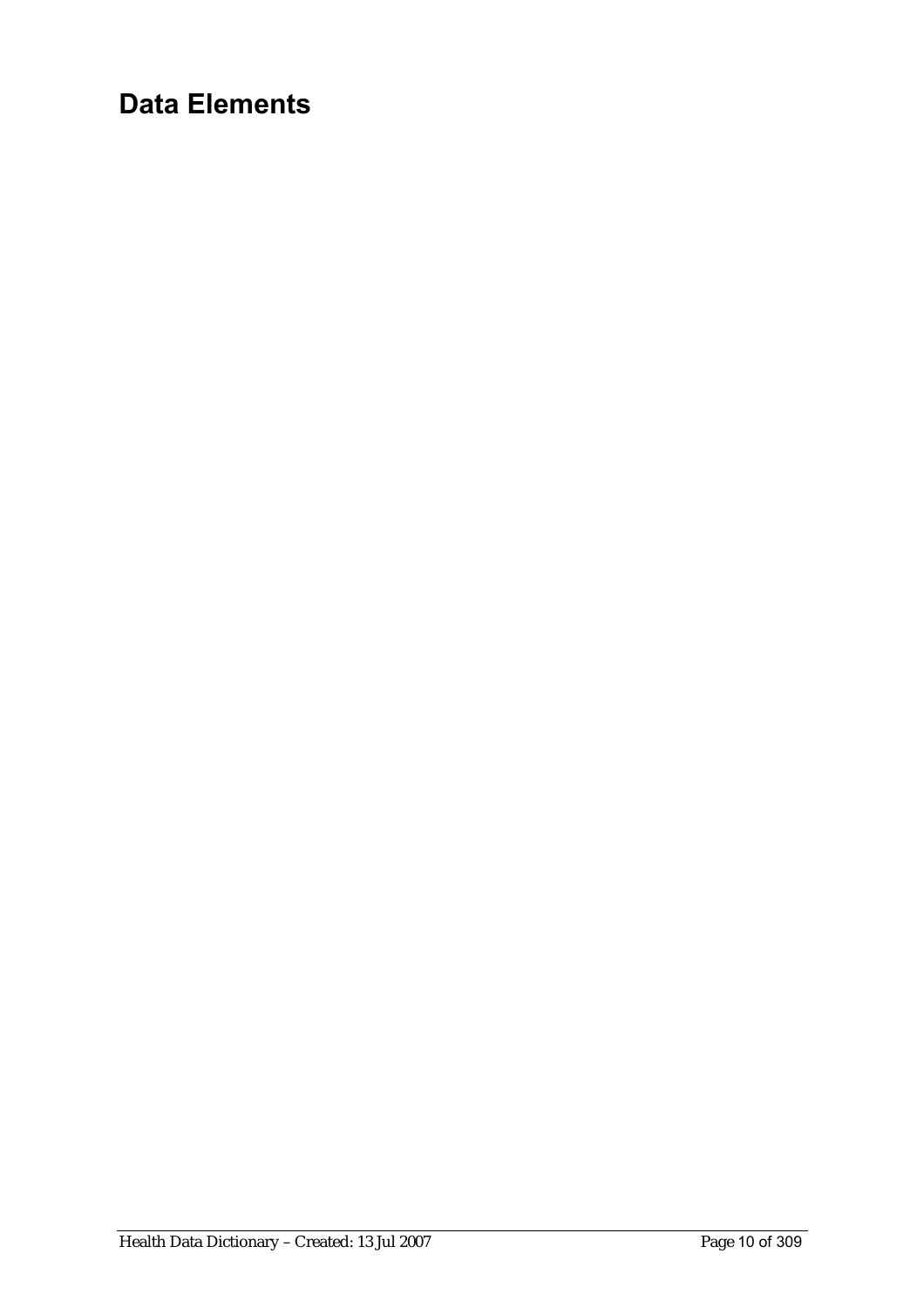## **Main language other than English spoken at home**

## **Identifying and definitional attributes**

| Metadata item type:         | Data Element                                                                                                                                                                                                                                                                                               |
|-----------------------------|------------------------------------------------------------------------------------------------------------------------------------------------------------------------------------------------------------------------------------------------------------------------------------------------------------|
| Technical name:             | Person-main language other than English spoken at home,<br>code (ASCL 2005) NN{NN}                                                                                                                                                                                                                         |
| <b>METeOR</b> identifier:   | 304133                                                                                                                                                                                                                                                                                                     |
| <b>Registration status:</b> | NHIG, Standard 08/02/2006<br>NCSIMG, Standard 29/04/2006<br>NHDAMG, Standard 10/02/2006                                                                                                                                                                                                                    |
| Definition:                 | The language reported by a person as the main language other<br>than English spoken by that person in his/her home (or most<br>recent private residential setting occupied by the person) to<br>communicate with other residents of the home or setting and<br>regular visitors, as represented by a code. |

## **Data element concept attributes**

| Data element concept: | Person-main language other than English spoken at home                                                                                                                                                                                                                           |
|-----------------------|----------------------------------------------------------------------------------------------------------------------------------------------------------------------------------------------------------------------------------------------------------------------------------|
| Definition:           | The language reported by a person as the main language other<br>than English spoken by that person in his/her home (or most<br>recent private residential setting occupied by the person) to<br>communicate with other residents of the home or setting and<br>regular visitors. |
| Object class:         | Person                                                                                                                                                                                                                                                                           |
| <b>Property:</b>      | Main language other than English spoken at home                                                                                                                                                                                                                                  |

## **Value domain attributes**

#### **Representational attributes**

| <b>Classification scheme:</b> | <b>Australian Standard Classification of Languages 2005</b> |
|-------------------------------|-------------------------------------------------------------|
| <b>Representation class:</b>  | Code                                                        |
| Data type:                    | Number                                                      |
| <i>Format:</i>                | NN{NN}                                                      |
| Maximum character length:     | 4                                                           |

| <b>Guide for use:</b> | The Australian Standard Classification of Languages (ASCL)         |
|-----------------------|--------------------------------------------------------------------|
|                       | has a three- level hierarchical structure. The most detailed level |
|                       | of the classification consists of base units (languages) which are |
|                       | represented by four-digit codes. The second level of the           |
|                       | classification comprises narrow groups of languages (the           |
|                       | Narrow Group level), identified by the first two digits. The       |
|                       | most general level of the classification consists of broad groups  |
|                       | of languages (the Broad Group level) and is identified by the      |
|                       | first digit. The classification includes Australian Indigenous     |
|                       | languages and sign languages.                                      |
|                       | For example, the Lithuanian language has a code of 3102. In this   |
|                       | case 3 denotes that it is an Eastern European language, while 31   |
|                       | denotes that it is a Baltic language. The Pintupi Aboriginal       |
|                       | language is coded as 8713. In this case 8 denotes that it is an    |
|                       | Australian Indigenous language and 87 denotes that the             |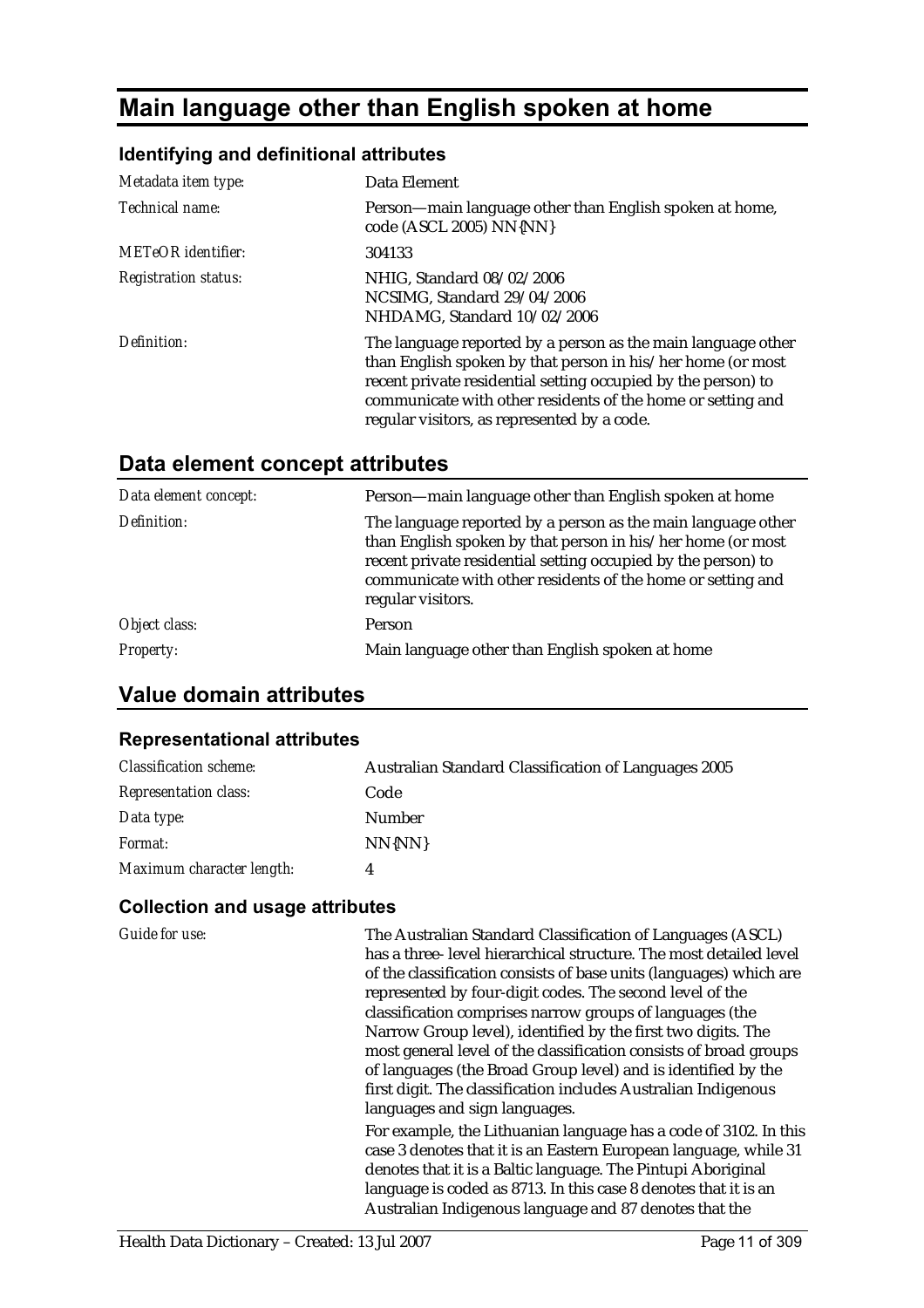language is Western Desert language.

Language data may be output at the Broad Group level, Narrow Group level or base level of the classification. If necessary significant Languages within a Narrow Group can be presented separately while the remaining Languages in the Narrow Group are aggregated. The same principle can be adopted to highlight significant Narrow Groups within a Broad Group.

#### **Data element attributes**

| <b>Collection methods:</b> | Recommended question:                                                                                                                                                                                                                                                                                                                                                                                                                                                                                      |
|----------------------------|------------------------------------------------------------------------------------------------------------------------------------------------------------------------------------------------------------------------------------------------------------------------------------------------------------------------------------------------------------------------------------------------------------------------------------------------------------------------------------------------------------|
|                            | Do you/Does the person/Does (name) speak a language other<br>than English at home? (If more than one language, indicate the<br>one that is spoken most often.)                                                                                                                                                                                                                                                                                                                                             |
|                            | No (English only) ____                                                                                                                                                                                                                                                                                                                                                                                                                                                                                     |
|                            | Yes, Italian                                                                                                                                                                                                                                                                                                                                                                                                                                                                                               |
|                            | Yes, Greek                                                                                                                                                                                                                                                                                                                                                                                                                                                                                                 |
|                            | Yes, Cantonese                                                                                                                                                                                                                                                                                                                                                                                                                                                                                             |
|                            | Yes, Mandarin ____                                                                                                                                                                                                                                                                                                                                                                                                                                                                                         |
|                            | Yes, Arabic $\_\_$                                                                                                                                                                                                                                                                                                                                                                                                                                                                                         |
|                            | Yes, Vietnamese                                                                                                                                                                                                                                                                                                                                                                                                                                                                                            |
|                            | Yes, German                                                                                                                                                                                                                                                                                                                                                                                                                                                                                                |
|                            | Yes, Spanish                                                                                                                                                                                                                                                                                                                                                                                                                                                                                               |
|                            | Yes, Tagalog (Filipino) ____                                                                                                                                                                                                                                                                                                                                                                                                                                                                               |
|                            | Yes, Other (please specify)                                                                                                                                                                                                                                                                                                                                                                                                                                                                                |
|                            | This list reflects the nine most common languages other than                                                                                                                                                                                                                                                                                                                                                                                                                                               |
|                            | English spoken in Australia.                                                                                                                                                                                                                                                                                                                                                                                                                                                                               |
|                            | Languages may be added or deleted from the above short list to<br>reflect characteristics of the population of interest.                                                                                                                                                                                                                                                                                                                                                                                   |
|                            | Alternatively a tick box for 'English' and an 'Other - please<br>specify' response category could be used.                                                                                                                                                                                                                                                                                                                                                                                                 |
| Comments:                  | This metadata item is consistent with that used in the<br>Australian Census of Population and Housing and is<br>recommended for use whenever there is a requirement for<br>comparison with Census data.                                                                                                                                                                                                                                                                                                    |
|                            | This data element is important in identifying those people most<br>likely to suffer disadvantage in terms of their ability to access<br>services due to language and/or cultural difficulties. In<br>conjunction with Indigenous status, Proficiency in spoken<br>English and Country of birth this data element forms the<br>minimum core set of cultural and language indicators<br>recommended by the Australian Bureau of Statistics (ABS).                                                            |
|                            | Data on main language other than English spoken at home are<br>regarded as an indicator of 'active' ethnicity and also as useful<br>for the study of inter-generational language retention. The<br>availability of such data may help providers of health and<br>community services to effectively target the geographic areas or<br>population groups that need those services. It may be used for<br>the investigation and development of language services such as<br>interpreter/translation services. |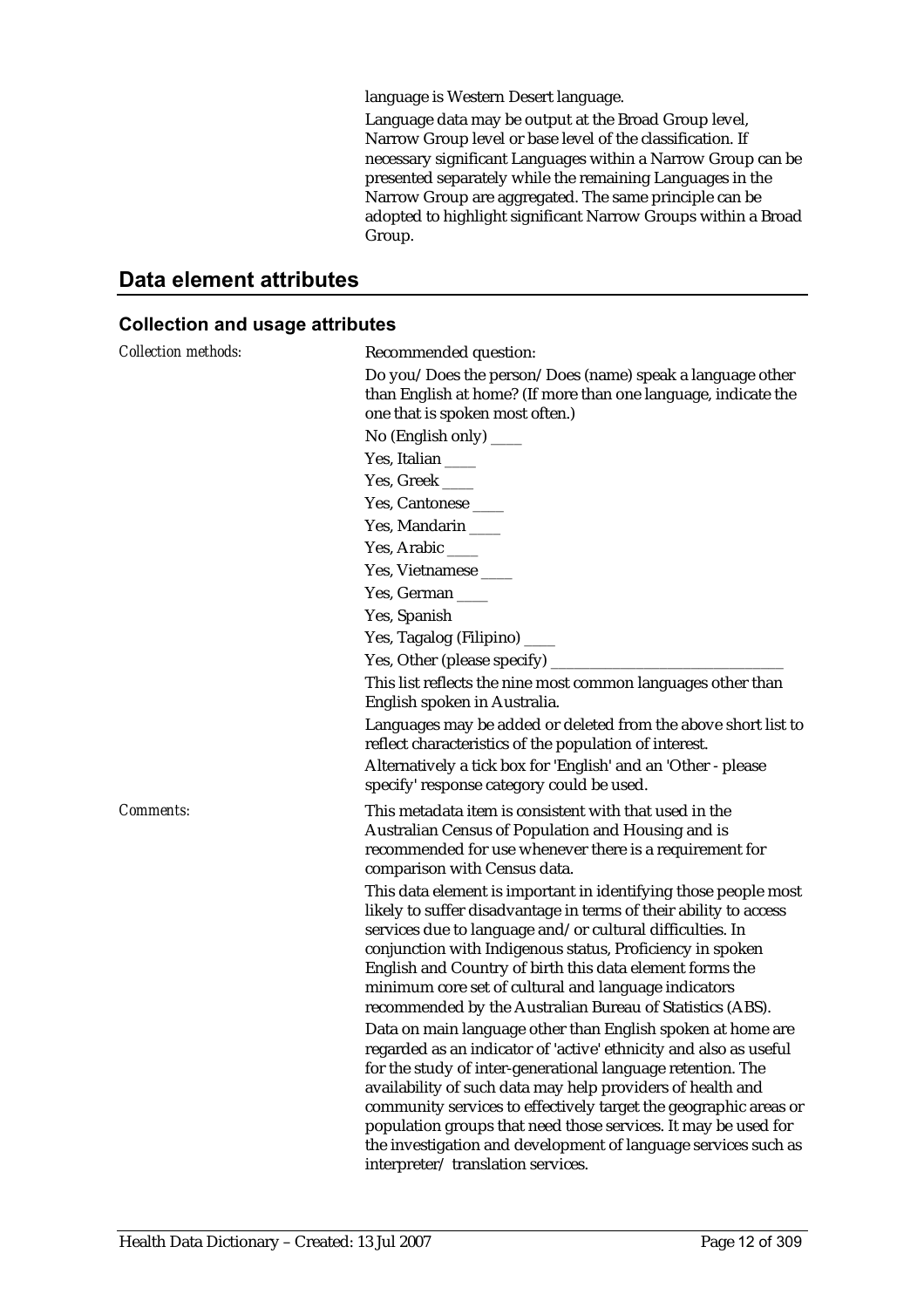#### **Source and reference attributes**

| Origin:                      | <b>Health Data Standards Committee</b><br><b>National Community Services Data Committee</b>                                                                                |
|------------------------------|----------------------------------------------------------------------------------------------------------------------------------------------------------------------------|
|                              | Australian Bureau of Statistics 2005. Australian Standard<br>Classification of Languages (ASCL) 2005. Cat. no. 1267.0. 2nd<br>Edition, Canberra: ABS. Viewed 29 July 2005. |
| <b>Relational attributes</b> |                                                                                                                                                                            |
| Related metadata references: | See also Person—preferred language, code (ASCL 2005)<br>NN{NN} NHIG, Standard 08/02/2006, NCSIMG, Standard<br>29/04/2006                                                   |
|                              | Supersedes Person—main language other than English spoken<br>at home, code (ASCL 1997) NN{NN} NHIG, Superseded<br>08/02/2006, NCSIMG, Superseded 29/04/2006, NHDAMG,       |

Not progressed 13/10/2005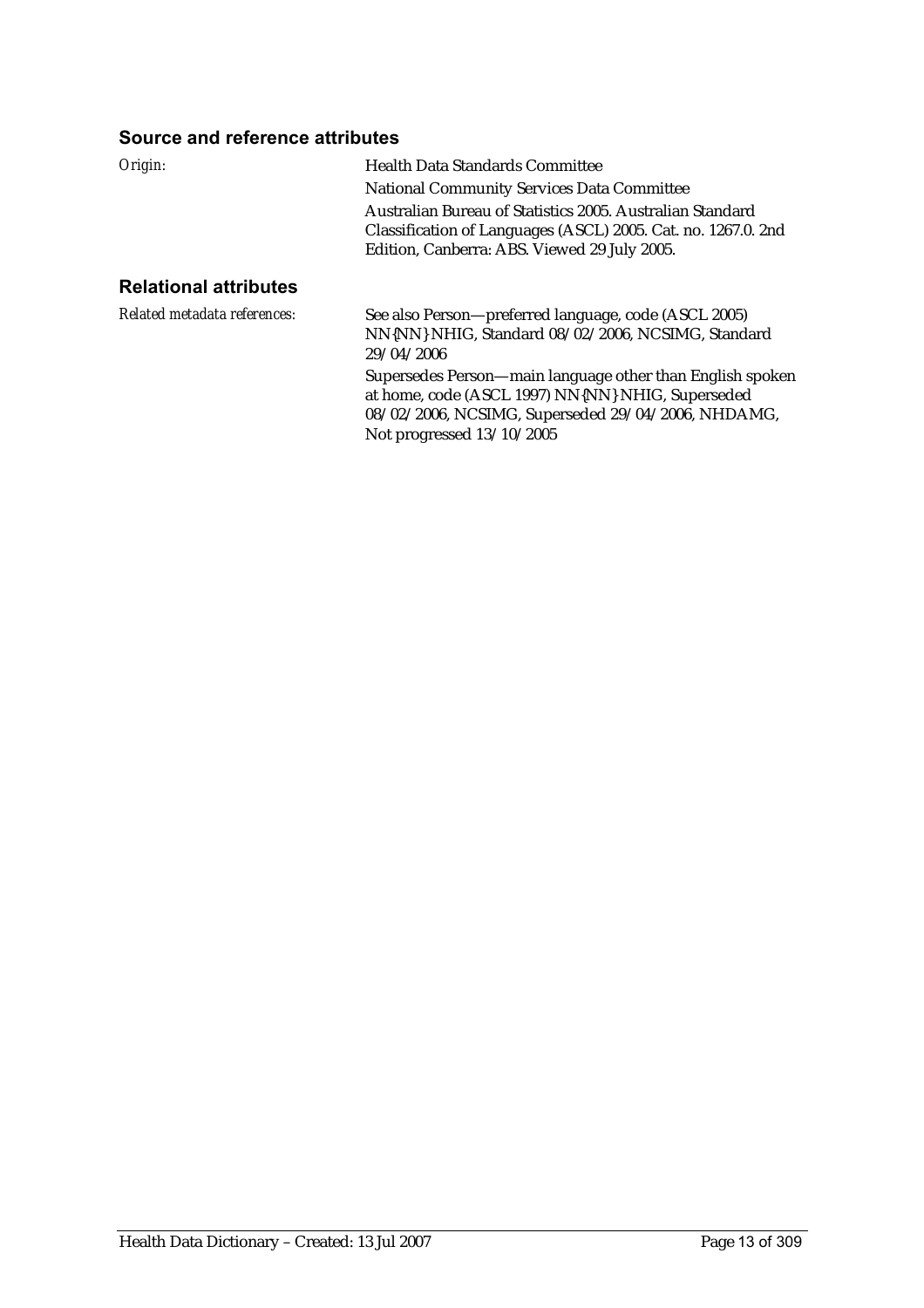## **Main occupation of person**

## **Identifying and definitional attributes**

| Metadata item type:         | Data Element                                                                     |
|-----------------------------|----------------------------------------------------------------------------------|
| Technical name:             | Person-occupation (main), code (ANZSCO 1st edition)<br>N[NNN]{NN}                |
| <b>METeOR</b> identifier:   | 350899                                                                           |
| <b>Registration status:</b> | NHIG, Standard 04/07/2007<br>NCSIMG, Standard 27/03/2007                         |
| Definition:                 | The job in which the person is principally engaged, as<br>represented by a code. |

## **Data element concept attributes**

| Data element concept: | Person-occupation (main)                            |
|-----------------------|-----------------------------------------------------|
| Definition:           | The job in which the person is principally engaged. |
| Object class:         | Person                                              |
| <b>Property:</b>      | Occupation                                          |

## **Value domain attributes**

#### **Representational attributes**

| <b>Classification scheme:</b> | Australian and New Zealand Standard Classification of<br>Occupations, First edition, 2006 |
|-------------------------------|-------------------------------------------------------------------------------------------|
| <b>Representation class:</b>  | Code                                                                                      |
| Data type:                    | Number                                                                                    |
| Format:                       | N[NNN]{NN}                                                                                |
| Maximum character length:     |                                                                                           |

## **Data element attributes**

| <b>Guide for use:</b>      | A job in any given establishment is a set of tasks designed to be<br>performed by one individual in return for a wage or salary. For<br>persons with more than one job, the main job is the one in<br>which the person works the most hours.<br>Caution is advised in its use with regard to service providers as<br>their activity as a service provider may not be their main<br>occupation. |
|----------------------------|------------------------------------------------------------------------------------------------------------------------------------------------------------------------------------------------------------------------------------------------------------------------------------------------------------------------------------------------------------------------------------------------|
| <b>Collection methods:</b> | This metadata item should only be collected from people whose<br>Labour force status is employed.                                                                                                                                                                                                                                                                                              |
|                            | Occupation is too complex and diverse an issue to fit neatly into<br>any useable small group of categories. Therefore ABS<br>recommend that this metadata item be collected by using the<br>following two open-ended questions:                                                                                                                                                                |
|                            | Q1. In the main job held last week (or other recent reference<br>period), what was your/the person's occupation?                                                                                                                                                                                                                                                                               |
|                            | Q2. What are the main tasks that you/the person usually<br>perform(s) in that occupation? The information gained from<br>these two questions can then be used to select an appropriate                                                                                                                                                                                                         |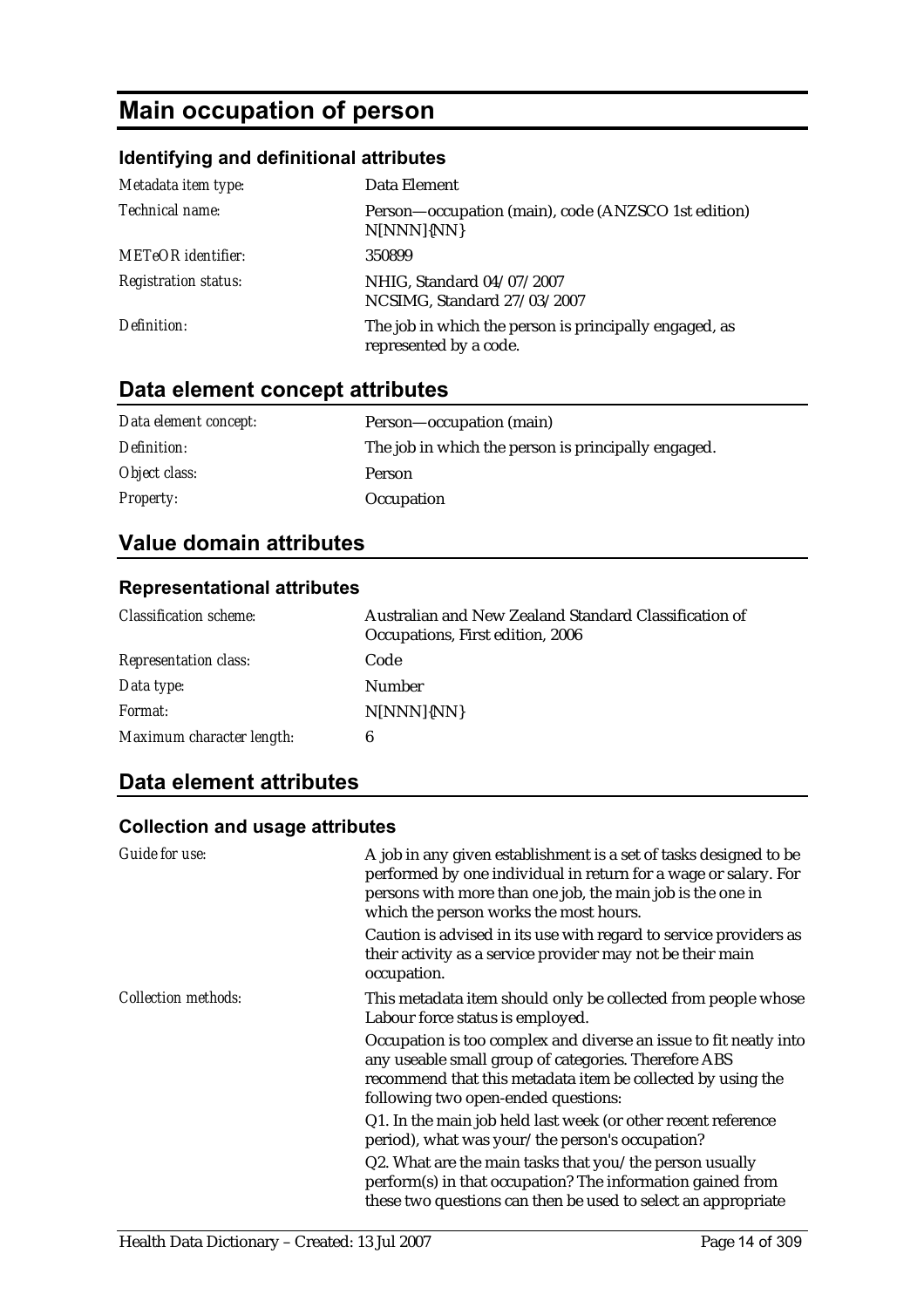|                                 | code from the ANZSCO at any of the available levels (see Guide<br>for use section).<br>If only one question is asked, question one should be used. The<br>use of question one only, however, sometimes elicits responses<br>which do not provide a clear occupation title and specification<br>of tasks performed. As a result accurate coding at unit group or<br>occupation level may not be possible.<br>While agencies are encouraged to use the recommended<br>question described above, it is acknowledged that this is not<br>always possible in practice. For example, where the data<br>collection is a by-product of the provision of a health or<br>community service, the information may be ascertained using<br>different means. However, due to the complexities of the<br>metadata item 'Main occupation of person', this will result in |
|---------------------------------|----------------------------------------------------------------------------------------------------------------------------------------------------------------------------------------------------------------------------------------------------------------------------------------------------------------------------------------------------------------------------------------------------------------------------------------------------------------------------------------------------------------------------------------------------------------------------------------------------------------------------------------------------------------------------------------------------------------------------------------------------------------------------------------------------------------------------------------------------------|
|                                 | inaccurate information. The recommended question should be<br>used wherever possible.                                                                                                                                                                                                                                                                                                                                                                                                                                                                                                                                                                                                                                                                                                                                                                    |
| Comments:                       | This metadata item may be useful in gaining an understanding<br>of a clients situation and needs. For example, the occupation of<br>a person with a disability may be directly relevant to the type of<br>aids that they require.                                                                                                                                                                                                                                                                                                                                                                                                                                                                                                                                                                                                                        |
|                                 | National Health Data Dictionary (NHDD) specific:                                                                                                                                                                                                                                                                                                                                                                                                                                                                                                                                                                                                                                                                                                                                                                                                         |
|                                 | Injury surveillance - There is considerable user demand for data<br>on occupation-related injury and illness, including from<br>Worksafe Australia and from industry, where unnecessary<br>production costs are known in some areas and suspected to be<br>related to others in work-related illness, injury and disability.                                                                                                                                                                                                                                                                                                                                                                                                                                                                                                                             |
| Source and reference attributes |                                                                                                                                                                                                                                                                                                                                                                                                                                                                                                                                                                                                                                                                                                                                                                                                                                                          |
| Origin:                         | Australian Bureau of Statistics 2006. Australian New Zealand<br>Standard Classification of Occupations (ANZSCO) (Cat. no.<br>1220.0) (First edition), Viewed 13 March 2007.                                                                                                                                                                                                                                                                                                                                                                                                                                                                                                                                                                                                                                                                              |

### **Relational attributes**

| Related metadata references: | Supersedes Person—occupation (main), code (ASCO 2nd edn)   |
|------------------------------|------------------------------------------------------------|
|                              | N[NNN]{-NN} NHIG, Superseded 04/07/2007, NCSIMG,           |
|                              | Superseded 27/03/2007, NHDAMG, Standard 10/02/2006         |
|                              | See also Person—labour force status, code N NHIG, Standard |
|                              | $01/03/2005$ , NCSIMG, Standard $01/03/2005$ , NHDAMG,     |
|                              | Standard 01/03/2005                                        |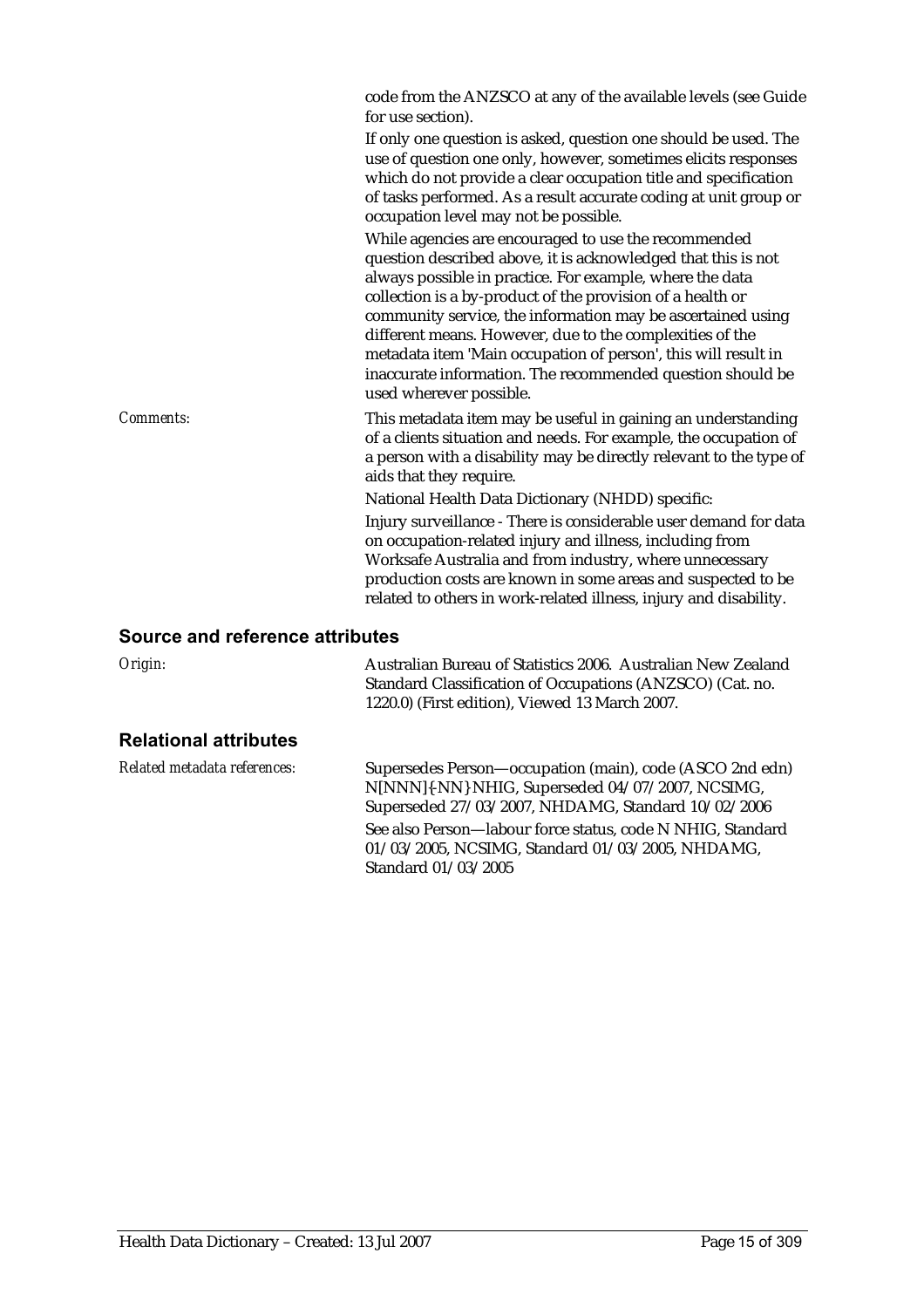## **Main treatment type for alcohol and other drugs**

#### **Identifying and definitional attributes**

| Metadata item type:         | Data Element                                                                                                                                                                              |
|-----------------------------|-------------------------------------------------------------------------------------------------------------------------------------------------------------------------------------------|
| Technical name:             | Episode of treatment for alcohol and other drugs-treatment<br>type (main), code N                                                                                                         |
| <b>METeOR</b> identifier:   | 270056                                                                                                                                                                                    |
| <b>Registration status:</b> | NHIG, Standard 01/03/2005                                                                                                                                                                 |
| Definition:                 | The main activity determined at assessment by the treatment<br>provider to treat the client's alcohol and/or drug problem for<br>the principal drug of concern, as represented by a code. |

| Data element concept attributes |  |  |
|---------------------------------|--|--|
|---------------------------------|--|--|

| Data element concept: | Episode of treatment for alcohol and other drugs—treatment<br>type                                        |
|-----------------------|-----------------------------------------------------------------------------------------------------------|
| Definition:           | The type of treatment provided to a client during an episode of<br>treatment for alcohol and other drugs. |
| Context:              | Alcohol and other drug treatment services                                                                 |
| Object class:         | Episode of treatment for alcohol and other drugs                                                          |
| <i>Property:</i>      | <b>Treatment type</b>                                                                                     |

## **Value domain attributes**

#### **Representational attributes**

| <b>Representation class:</b> | Code          |                                        |
|------------------------------|---------------|----------------------------------------|
| Data type:                   | <b>Number</b> |                                        |
| <i>Format:</i>               | N             |                                        |
| Maximum character length:    |               |                                        |
| Permissible values:          | Value         | <b>Meaning</b>                         |
|                              | 1             | Withdrawal management (detoxification) |
|                              | 2             | Counselling                            |
|                              | 3             | Rehabilitation                         |
|                              | 4             | Pharmacotherapy                        |
|                              | 5             | Support and case management only       |
|                              | 6             | Information and education only         |
|                              | 7             | Assessment only                        |
|                              | 8             | Other                                  |

#### **Collection and usage attributes**

*Guide for use:* CODE 1 Withdrawal management (detoxification) This code refers to any form of withdrawal management, including medicated and non-medicated, in any delivery setting. CODE 2 Counselling This code refers to any method of individual or group counselling directed towards identified problems with alcohol and/or other drug use or dependency. This code excludes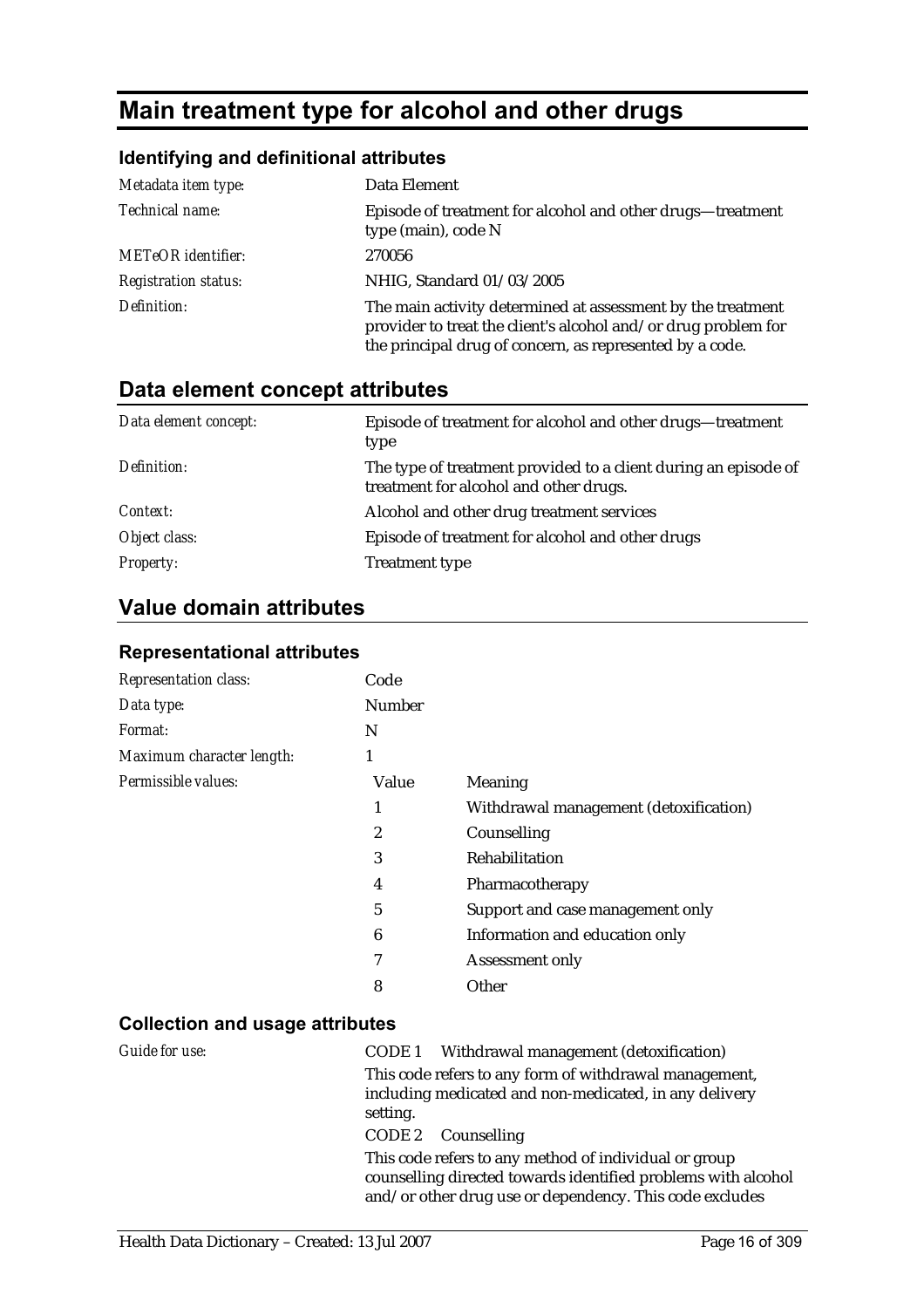counselling activity that is part of a rehabilitation program as defined in Code 3.

CODE 3 Rehabilitation

This code refers to an intensive treatment program that integrates a range of services and therapeutic activities that may include counselling, behavioural treatment approaches, recreational activities, social and community living skills, group work and relapse prevention. Rehabilitation treatment can provide a high level of support (i.e. up to 24 hours a day) and tends towards a medium to longer-term duration. Rehabilitation activities can occur in residential or nonresidential settings. Counselling that is included within an overall rehabilitation program should be coded to Code 3 for Rehabilitation, not to Code 2 as a separate treatment episode for counselling.

CODE 4 Pharmacotherapy

Refers to pharmacotherapies that include those used as maintenance therapies (e.g. naltrexone, buprenorphine, and methadone treatment) and those used as relapse prevention. Use Code 1 (withdrawal management) where a pharmacotherapy is used solely for withdrawal. Note collection exclusions: excludes treatment episodes for clients who are on an opioid pharmacotherapy maintenance program and are not receiving any other form of treatment.

CODE 5 Support and case management only

Refers to when there is no treatment provided to the client other than support and case management (e.g. treatment provided through youth alcohol and drug outreach services). This choice only applies where support and case management treatment is recorded as individual client data and the treatment activity is not included in any other category.

CODE 6 Information and education only

Refers to when there is no treatment provided to the client other than information and education. It is noted that, in general, service contacts would include a component of information and education.

CODE 7 Assessment only

Refers to when there is no treatment provided to the client other than assessment. It is noted that, in general, service contacts would include an assessment component.

### **Data element attributes**

| Guide for use: | Only one code to be selected.                                                                                                       |
|----------------|-------------------------------------------------------------------------------------------------------------------------------------|
|                | To be completed at assessment or commencement of treatment.                                                                         |
|                | The main treatment type is the principal activity as judged by<br>the treatment provider that is necessary for the completion of    |
|                | the treatment plan for the principal drug of concern. The main<br>treatment type for alcohol and other drugs is the principal focus |
|                | of a single treatment episode. Consequently, each treatment<br>episode will only have one main treatment type.                      |
|                | For brief interventions, the main treatment type may apply to as<br>few as one contact between the client and agency staff.         |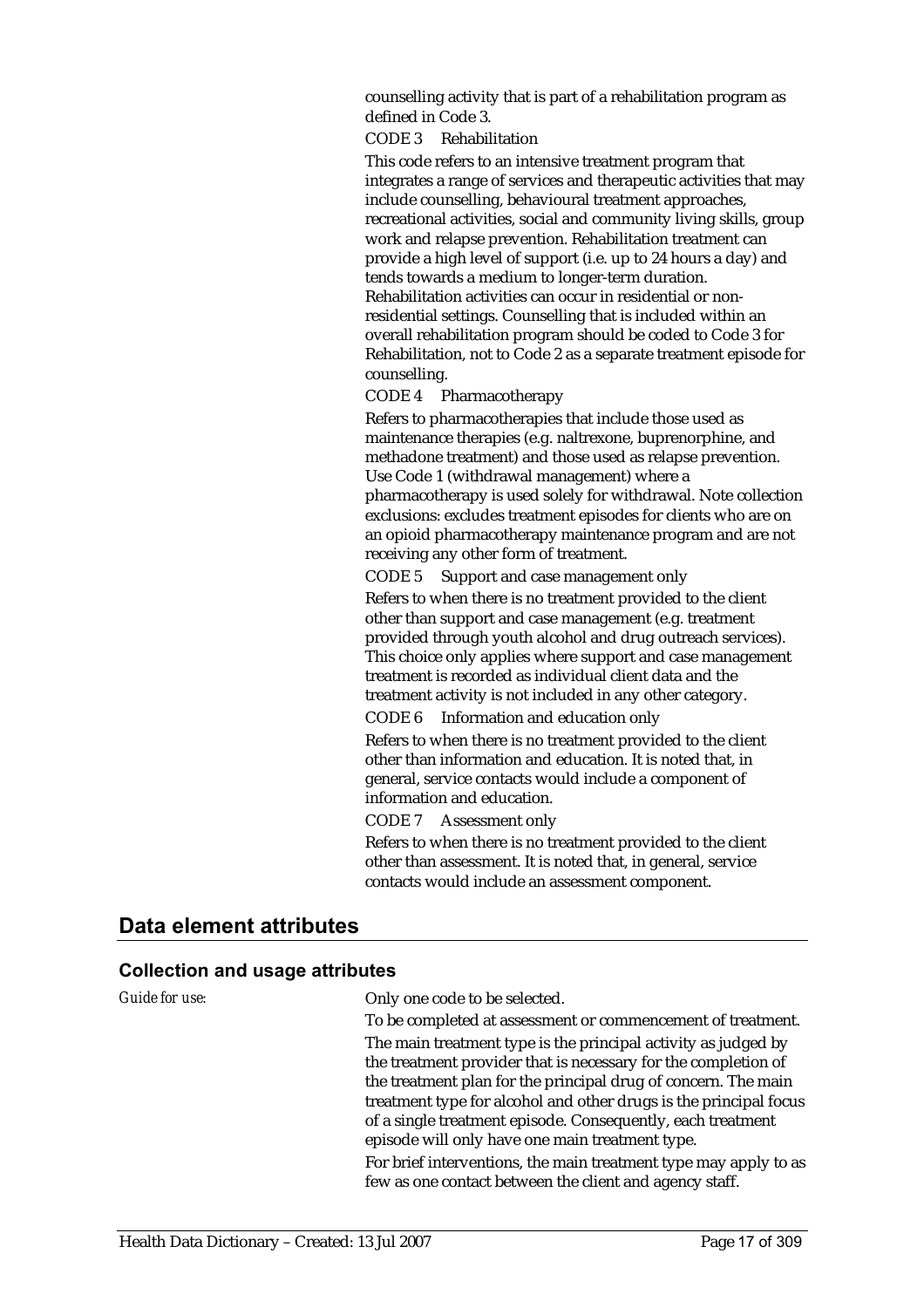| Comments:                                            | Information about treatment provided is of fundamental<br>importance to service delivery and planning.           |
|------------------------------------------------------|------------------------------------------------------------------------------------------------------------------|
| Source and reference attributes                      |                                                                                                                  |
| Submitting organisation:                             | Intergovernmental Committee on Drugs National Minimum<br>Data Set Working Group                                  |
| <b>Relational attributes</b>                         |                                                                                                                  |
| Related metadata references:                         | Supersedes Main treatment type for alcohol and other drugs,<br>version 1, DE, NHDD, NHIMG, Superseded 01/03/2005 |
| <b>Implementation in Data Set</b><br>Specifications: | Alcohol and other drug treatment services NMDS NHIG,<br>Superseded 21/03/2006                                    |
|                                                      | Implementation start date: 01/07/2005                                                                            |
|                                                      | Implementation end date: 30/06/2006                                                                              |
|                                                      | Alcohol and other drug treatment services NMDS NHIG,<br>Superseded 23/10/2006                                    |
|                                                      | Implementation start date: 01/07/2006                                                                            |
|                                                      | Implementation end date: 30/06/2007                                                                              |
|                                                      | Alcohol and other drug treatment services NMDS 2007-2008<br>NHIG, Standard 23/10/2006                            |
|                                                      | Implementation start date: 01/07/2007                                                                            |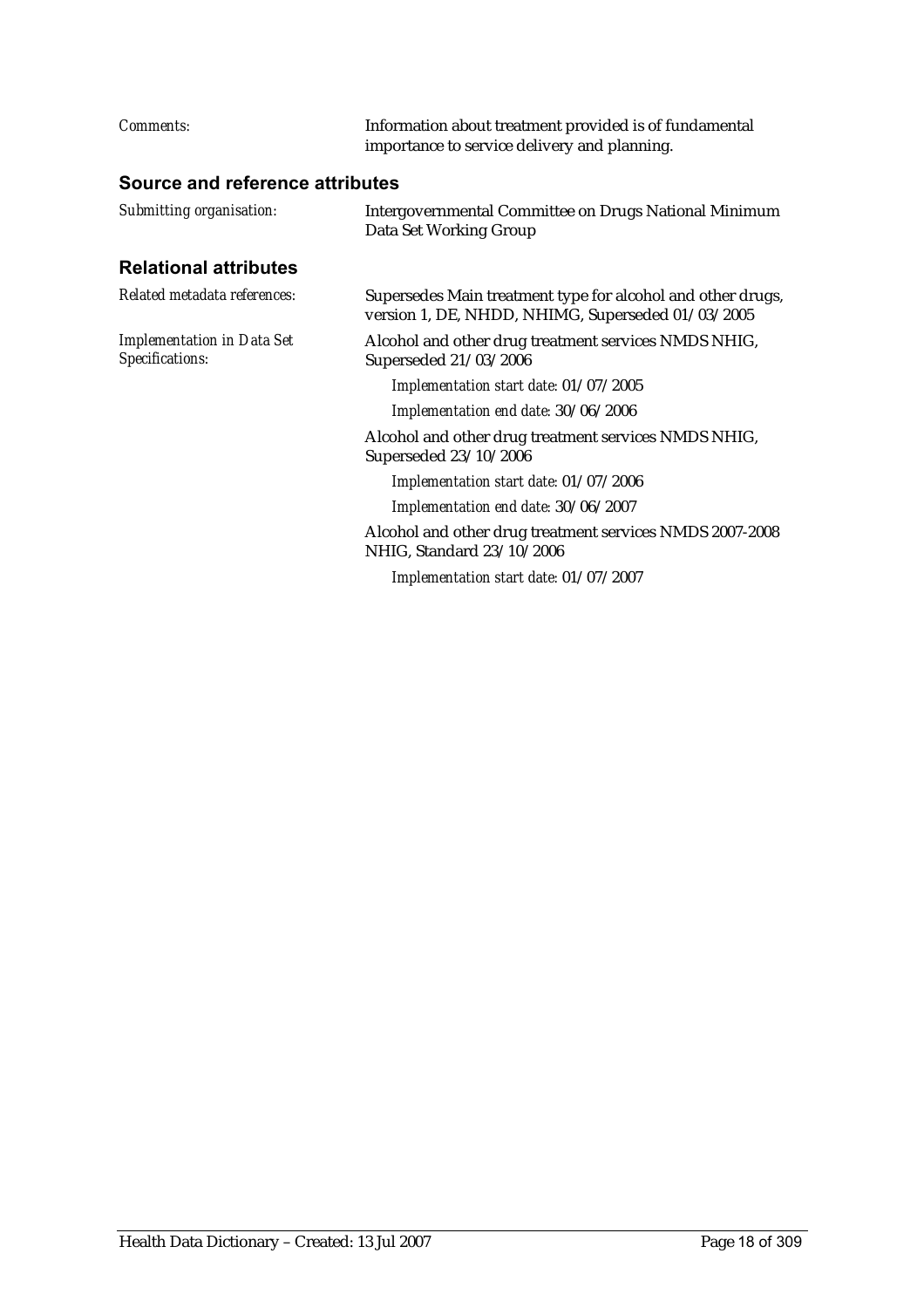## **Major diagnostic category**

## **Identifying and definitional attributes**

| Metadata item type:         | Data Element                                                                                                                                                |
|-----------------------------|-------------------------------------------------------------------------------------------------------------------------------------------------------------|
| Technical name:             | Episode of admitted patient care—major diagnostic category,<br>code (AR-DRG v5.1) NN                                                                        |
| <b>METeOR</b> identifier:   | 270400                                                                                                                                                      |
| <b>Registration status:</b> | NHIG, Standard 01/03/2005                                                                                                                                   |
| Definition:                 | The category into which the patient's diagnosis and the<br>associated Australian refined diagnosis related group (ARDG)<br>falls, as represented by a code. |

## **Data element concept attributes**

| Data element concept: | Episode of admitted patient care-major diagnostic category                                                                                                                                                                                                                                                                                                                                                                                                                                        |
|-----------------------|---------------------------------------------------------------------------------------------------------------------------------------------------------------------------------------------------------------------------------------------------------------------------------------------------------------------------------------------------------------------------------------------------------------------------------------------------------------------------------------------------|
| Definition:           | Major diagnostic categories (MDCs) are 23 mutually exclusive<br>categories into which all possible principal diagnoses fall. The<br>diagnoses in each category correspond to a single body system<br>or aetiology, broadly reflecting the speciality providing care.<br>Each category is partitioned according to whether or not a<br>surgical procedure was performed. This preliminary<br>partitioning into major diagnostic categories occurs before a<br>diagnosis related group is assigned. |
|                       | The Australian refined diagnosis related groups (AR-DRGs)<br>departs from the use of principal diagnosis as the initial<br>variable in the assignment of some groups. A hierarchy of all<br>exceptions to the principal diagnosis-based assignment to a<br>MDC has been created. As a consequence, certain AR-DRGs are<br>not unique to a MDC. This requires both a MDC and an AR-<br>DRG to be generated per patient.                                                                            |
| Context:              | All admitted patient care contexts:<br>The generation of a major diagnostic category to accompany<br>each AR-DRG is a requirement of the latter as diagnosis related<br>groups are not unique.                                                                                                                                                                                                                                                                                                    |
| Object class:         | Episode of admitted patient care                                                                                                                                                                                                                                                                                                                                                                                                                                                                  |
| <b>Property:</b>      | Major diagnostic category                                                                                                                                                                                                                                                                                                                                                                                                                                                                         |

## **Value domain attributes**

#### **Representational attributes**

| <b>Classification scheme:</b> | Australian Refined Diagnosis Related Groups version 5.1 |
|-------------------------------|---------------------------------------------------------|
| <b>Representation class:</b>  | Code                                                    |
| Data type:                    | <b>String</b>                                           |
| <i>Format:</i>                | ΝN                                                      |
| Maximum character length:     |                                                         |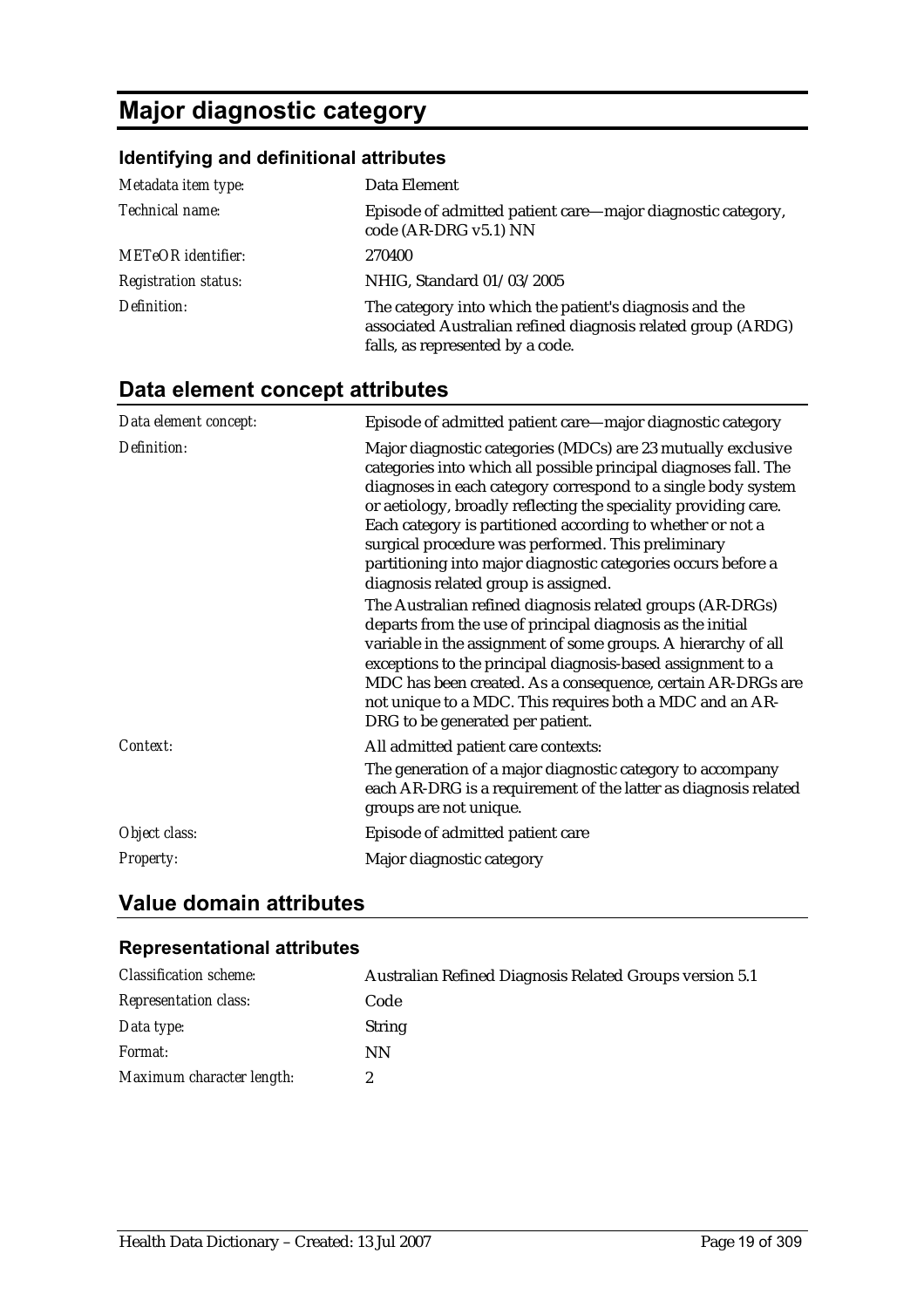## **Collection and usage attributes**

| Guide for use:   | Version effective 1 July each year                                                                                                                                                                                                                                                                                                                                                                                                                                                                                                                                                                                                                                                                                                                                                                             |
|------------------|----------------------------------------------------------------------------------------------------------------------------------------------------------------------------------------------------------------------------------------------------------------------------------------------------------------------------------------------------------------------------------------------------------------------------------------------------------------------------------------------------------------------------------------------------------------------------------------------------------------------------------------------------------------------------------------------------------------------------------------------------------------------------------------------------------------|
| <i>Comments:</i> | This metadata item has been created to reflect the development<br>of Australian refined diagnosis related groups (AR-DRGs) (as<br>defined in the metadata item Episode of admitted patient<br>care—diagnosis related group, code (AR-DRG v5.1) ANNA) by<br>the Acute and Co-ordinated Care Branch, Commonwealth<br>Department of Health and Ageing. Due to the modifications in<br>the diagnosis related group logic for the AR-DRGs, it is<br>necessary to generate the major diagnostic category to<br>accompany each diagnosis related group. The construction of<br>the pre-major diagnostic category logic means diagnosis related<br>groups are no longer unique. Certain pre-major diagnostic<br>category diagnosis related groups may occur in more than one<br>of the 23 major diagnostic categories. |

#### **Source and reference attributes**

| Submitting organisation:     | Department of Health and Ageing, Acute and Co-ordinated<br>Care Branch                                                          |
|------------------------------|---------------------------------------------------------------------------------------------------------------------------------|
| <b>Relational attributes</b> |                                                                                                                                 |
| Related metadata references: | Is formed using Episode of care-mental health legal status,<br>code N NHIG, Standard 01/03/2005                                 |
|                              | Is formed using Episode of admitted patient care-number of<br>leave days, total N[NN] NHIG, Standard 01/03/2005                 |
|                              | Is formed using Person-weight (measured), total grams<br>NNNN NHIG, Standard 01/03/2005                                         |
|                              | Is formed using Episode of admitted patient care-intended<br>length of hospital stay, code N NHIG, Standard 01/03/2005          |
|                              | Is formed using Episode of admitted patient care-separation<br>mode, code N NHIG, Standard 01/03/2005                           |
|                              | Is formed using Episode of admitted patient care-procedure,<br>code (ICD-10-AM 3rd edn) NNNNN-NN NHIG, Superseded<br>28/06/2004 |
|                              | Is formed using Episode of admitted patient care-separation<br>date, DDMMYYYY NHIG, Standard 01/03/2005                         |
|                              | Is formed using Person-sex, code N NHIG, Standard<br>04/05/2005, NCSIMG, Standard 25/08/2005, NHDAMG,<br>Standard 10/02/2006    |
|                              | See also Episode of admitted patient care-diagnosis related<br>group, code (AR-DRG v5.1) ANNA NHIG, Standard<br>01/03/2005      |
|                              | Supersedes Major diagnostic category, version 1, DE, NHDD,<br>NHIMG, Superseded 01/03/2005                                      |
|                              | Is formed using Episode of care-additional diagnosis, code<br>(ICD-10-AM 3rd edn) ANN{.N[N]} NHIG, Superseded<br>28/06/2004     |
|                              | Is formed using Episode of care—principal diagnosis, code<br>(ICD-10-AM 3rd edn) ANN{.N[N]} NHIG, Superseded<br>28/06/2004      |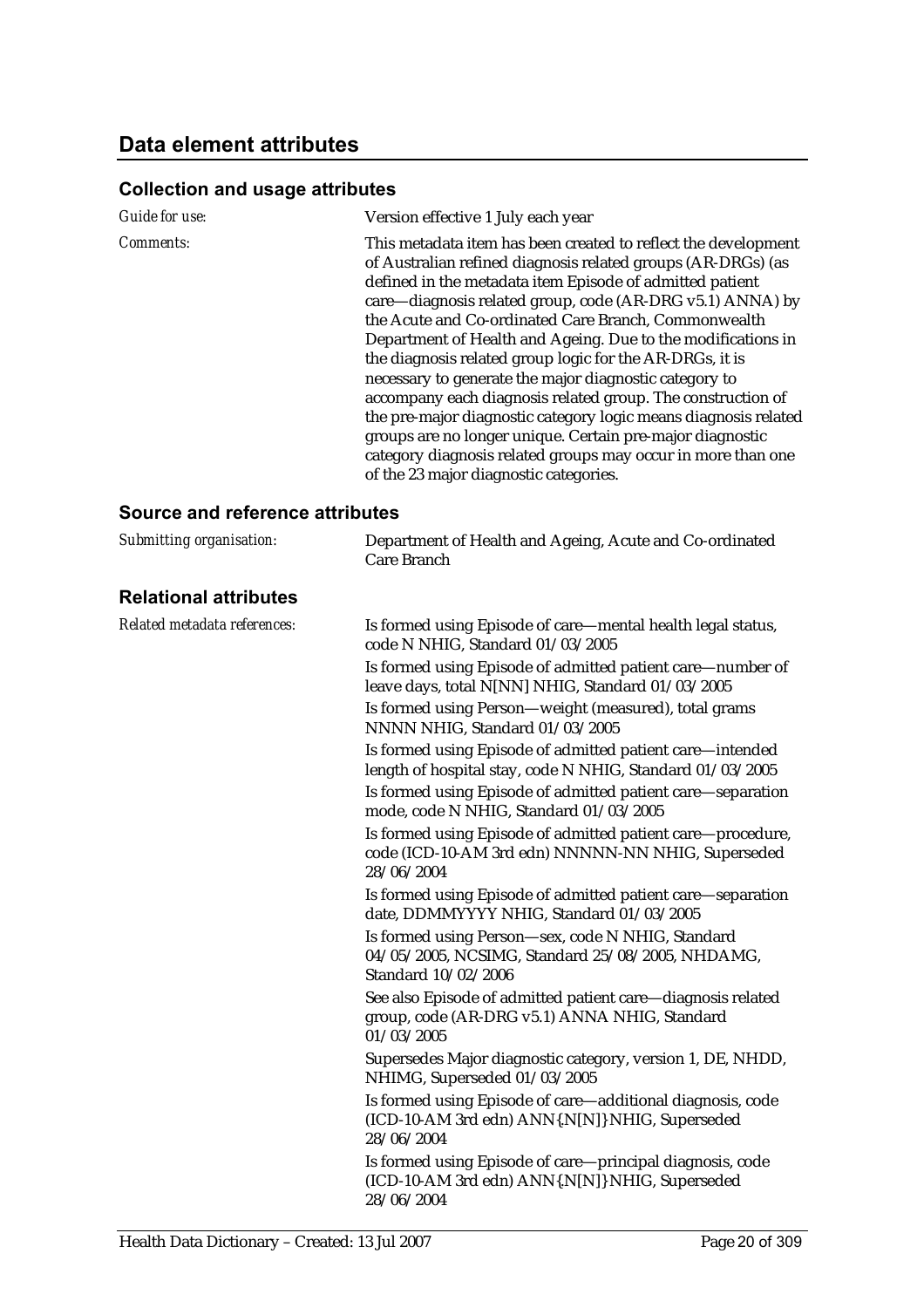Is formed using Episode of admitted patient care—admission date, DDMMYYYY NHIG, Standard 01/03/2005 Is formed using Person—date of birth, DDMMYYYY NHIG, Standard 04/05/2005, NCSIMG, Standard 25/08/2005, NHDAMG, Standard 20/06/2005

*Implementation in Data Set Specifications:*

Admitted patient care NMDS NHIG, Superseded 07/12/2005

*Implementation start date:* 01/07/2005

*Implementation end date:* 30/06/2006

Admitted patient care NMDS 2006-2007 NHIG, Superseded 23/10/2006

*Implementation start date:* 01/07/2006

*Implementation end date:* 30/06/2007

Admitted patient care NMDS 2007-2008 NHIG, Standard 23/10/2006

*Implementation start date:* 01/07/2007

Admitted patient mental health care NMDS NHIG, Superseded 07/12/2005

*Implementation start date:* 01/07/2005

*Implementation end date:* 30/06/2006

Admitted patient mental health care NMDS NHIG, Superseded 23/10/2006

*Implementation start date:* 01/07/2006

*Implementation end date:* 30/06/2007

Admitted patient mental health care NMDS 2007-2008 NHIG, Standard 23/10/2006

*Implementation start date:* 01/07/2007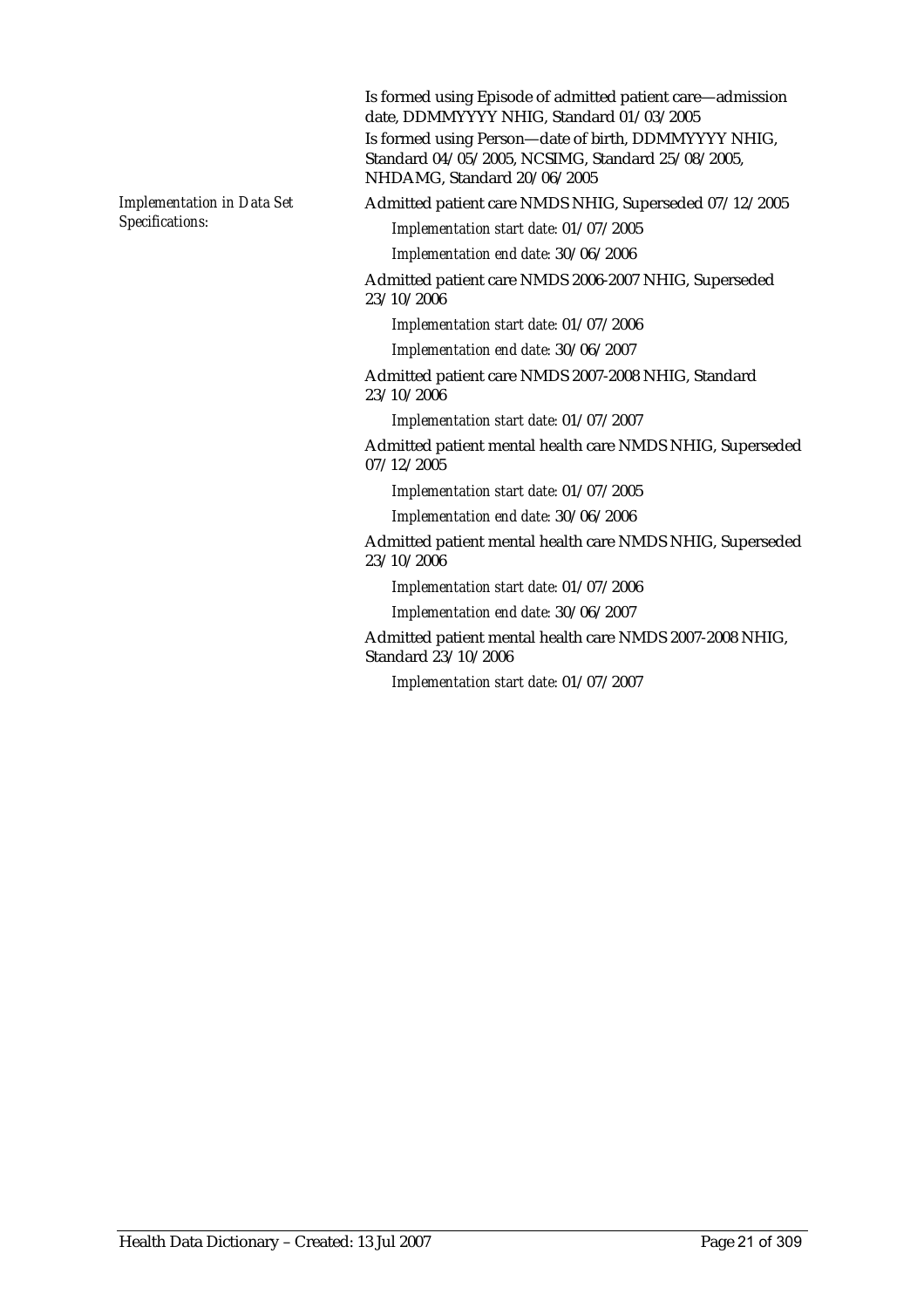## **Marital status**

## **Identifying and definitional attributes**

| Metadata item type:         | Data Element                                                                                                                                                                                                        |
|-----------------------------|---------------------------------------------------------------------------------------------------------------------------------------------------------------------------------------------------------------------|
| Technical name:             | Person—marital status, code N                                                                                                                                                                                       |
| <b>METeOR</b> identifier:   | 291045                                                                                                                                                                                                              |
| <b>Registration status:</b> | NHIG, Standard 04/05/2005<br>NCSIMG, Standard 25/08/2005<br>NHDAMG, Standard 10/02/2006                                                                                                                             |
| Definition:                 | A person's current relationship status in terms of a couple<br>relationship or, for those not in a couple relationship, the<br>existence of a current or previous registered marriage, as<br>represented by a code. |

## **Data element concept attributes**

| Data element concept: | Person-marital status                                                                                                                                                                                                                                    |
|-----------------------|----------------------------------------------------------------------------------------------------------------------------------------------------------------------------------------------------------------------------------------------------------|
| Definition:           | A person's current relationship status in terms of a couple<br>relationship or, for those not in a couple relationship, the<br>existence of a current or previous registered marriage.                                                                   |
| Context:              | Marital status is a core metadata item in a wide range of social,<br>labour and demographic statistics. Its main purpose is analysis<br>of the association of marital status with the need for and use of<br>services, and for epidemiological analysis. |
|                       | Marital status also acts as an indicator for the level of support<br>adult recipients of the welfare system have at home. The item is<br>also used in comparisons of administrative data and population<br>censuses and surveys.                         |
| Object class:         | Person                                                                                                                                                                                                                                                   |
| <b>Property:</b>      | <b>Marital status</b>                                                                                                                                                                                                                                    |

## **Value domain attributes**

#### **Representational attributes**

| <b>Representation class:</b> | Code          |                                   |
|------------------------------|---------------|-----------------------------------|
| Data type:                   | <b>Number</b> |                                   |
| Format:                      | N             |                                   |
| Maximum character length:    | 1             |                                   |
| Permissible values:          | Value         | Meaning                           |
|                              | 1             | Never married                     |
|                              | 2             | Widowed                           |
|                              | 3             | Divorced                          |
|                              | 4             | Separated                         |
|                              | 5             | Married (registered and de facto) |
| Supplementary values:        | 6             | Not stated/inadequately described |

### **Collection and usage attributes**

| Guide for use: |  |
|----------------|--|
|                |  |

Refers to the current marital status of a person. CODE 2 Widowed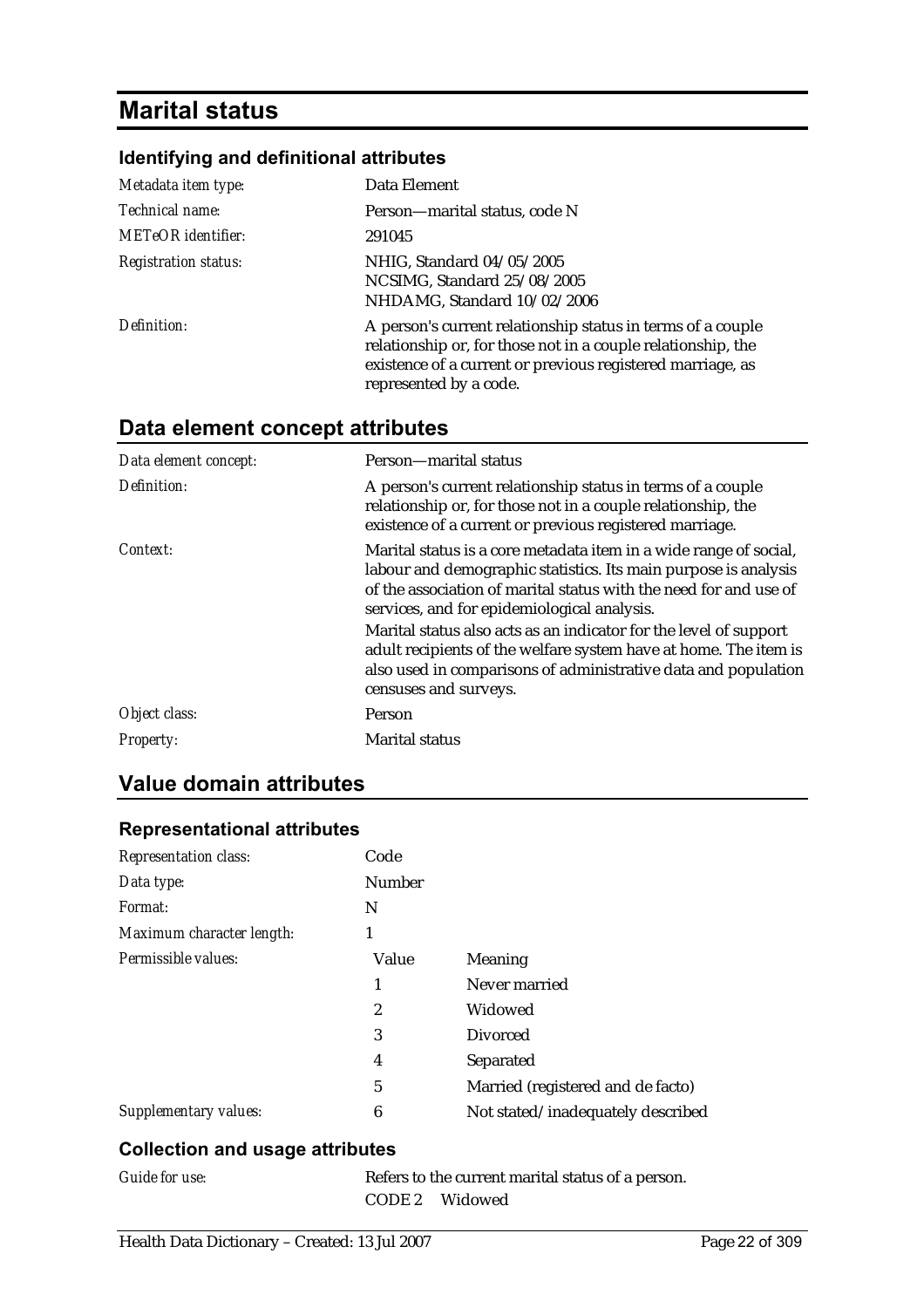This code usually refers to registered marriages but when self reported may also refer to de facto marriages.

CODE 4 Separated

This code refers to registered marriages but when self reported may also refer to de facto marriages.

CODE 5 Married (registered and de facto) Includes people who have been divorced or widowed but have since re-married, and should be generally accepted as applicable to all de facto couples, including of the same sex. CODE 6 Not stated/inadequately described This code is not for use on primary collection forms. It is primarily for use in administrative collections when transferring data from data sets where the item has not been collected.

#### **Source and reference attributes**

*Origin:* The ABS standards for the collection of Social and Registered marital status appear on the ABS Website. Australian Bureau of Statistics. Family, household and income unit variables. Cat. no. 1286.0. Canberra: ABS.

## **Data element attributes**

| <b>Collection methods:</b> | This metadata item collects information on social marital status.<br>The recommended question module is:                                                                                                                                                                                                                                                                                                              |
|----------------------------|-----------------------------------------------------------------------------------------------------------------------------------------------------------------------------------------------------------------------------------------------------------------------------------------------------------------------------------------------------------------------------------------------------------------------|
|                            | Do you/Does the person usually live with a partner in a<br>registered or de facto marriage?                                                                                                                                                                                                                                                                                                                           |
|                            | Yes, in a registered marriage                                                                                                                                                                                                                                                                                                                                                                                         |
|                            | Yes, in a defacto marriage                                                                                                                                                                                                                                                                                                                                                                                            |
|                            | No, never married                                                                                                                                                                                                                                                                                                                                                                                                     |
|                            | No, separated                                                                                                                                                                                                                                                                                                                                                                                                         |
|                            | No, divorced                                                                                                                                                                                                                                                                                                                                                                                                          |
|                            | No, widowed                                                                                                                                                                                                                                                                                                                                                                                                           |
|                            | It should be noted that information on marital status is collected<br>differently by the ABS, using a set of questions. However, the<br>question outlined above is suitable and mostly sufficient for use<br>within the health and community services fields. See Source<br>document for information on how to access the ABS standards.                                                                              |
|                            | While agencies are encouraged to use the recommended<br>question described above, it is acknowledged that this is not<br>always possible in practice. For example, where the data<br>collection is a by-product of the provision of a health or<br>community service, the information may be ascertained using<br>different means. However, the recommended question should<br>be used wherever practically possible. |
| Comments:                  | The ABS standards identify two concepts of marital status:                                                                                                                                                                                                                                                                                                                                                            |
|                            | Registered marital status - defined as whether a person has,<br>or has had, a registered marriage;                                                                                                                                                                                                                                                                                                                    |
|                            | Social marital status - based on a person's living<br>٠<br>arrangement (including de facto marriages), as reported by<br>the person.                                                                                                                                                                                                                                                                                  |
|                            | It is recommended that the social marital status concept be                                                                                                                                                                                                                                                                                                                                                           |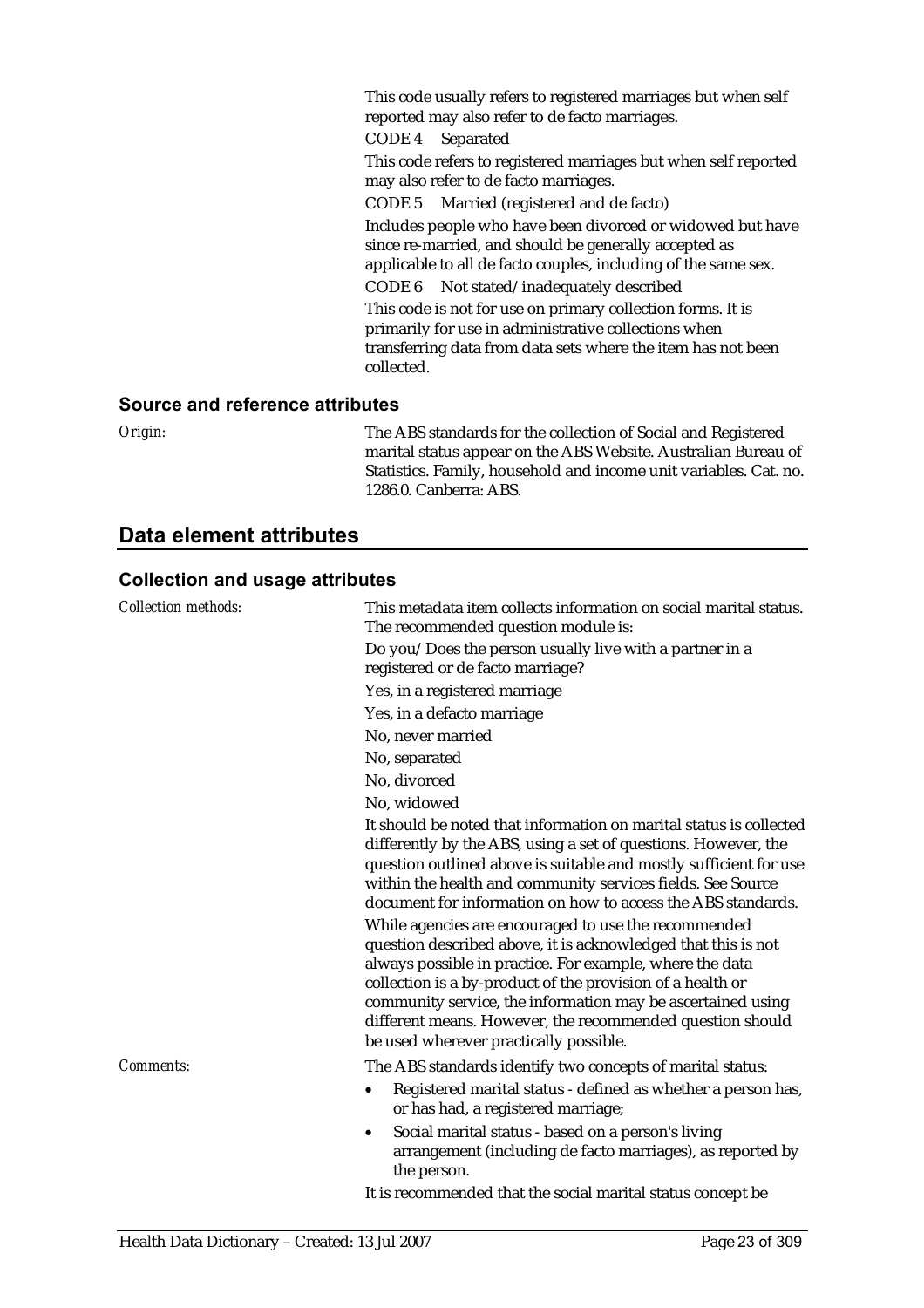collected when information on social support/home arrangements is sought, whereas the registered marital status concept need only be collected where it is specifically required for the purposes of the collection.

While marital status is an important factor in assessing the type and extent of support needs, such as for the elderly living in the home environment, marital status does not adequately address the need for information about social support and living arrangement and other data elements need to be formulated to capture this information.

#### **Source and reference attributes**

| Origin:                                              | National Health Data Standards Committee                                                                                                            |
|------------------------------------------------------|-----------------------------------------------------------------------------------------------------------------------------------------------------|
|                                                      | <b>National Community Services Data Committee</b>                                                                                                   |
| <b>Relational attributes</b>                         |                                                                                                                                                     |
| Related metadata references:                         | Supersedes Person—marital status, code N NHIG, Superseded<br>04/05/2005, NCSIMG, Superseded 25/08/2005                                              |
| <b>Implementation in Data Set</b><br>Specifications: | Admitted patient mental health care NMDS NHIG, Superseded<br>07/12/2005                                                                             |
|                                                      | Implementation start date: 01/07/2005                                                                                                               |
|                                                      | Implementation end date: 30/06/2006                                                                                                                 |
|                                                      | Admitted patient mental health care NMDS NHIG, Superseded<br>23/10/2006                                                                             |
|                                                      | Implementation start date: 01/07/2006                                                                                                               |
|                                                      | Implementation end date: 30/06/2007                                                                                                                 |
|                                                      | Admitted patient mental health care NMDS 2007-2008 NHIG,<br>Standard 23/10/2006                                                                     |
|                                                      | Implementation start date: 01/07/2007                                                                                                               |
|                                                      | Community mental health care 2004-2005 NHIG, Superseded<br>08/12/2004                                                                               |
|                                                      | Implementation start date: 01/07/2004                                                                                                               |
|                                                      | Implementation end date: 30/06/2005                                                                                                                 |
|                                                      | Community mental health care NMDS 2005-2006 NHIG,<br>Superseded 07/12/2005                                                                          |
|                                                      | Implementation start date: 01/07/2005                                                                                                               |
|                                                      | Implementation end date: 30/06/2006                                                                                                                 |
|                                                      | Community mental health care NMDS 2006-2007 NHIG,<br>Superseded 23/10/2006                                                                          |
|                                                      | Implementation start date: 01/07/2006                                                                                                               |
|                                                      | Implementation end date: 30/06/2007                                                                                                                 |
|                                                      | Community mental health care NMDS 2007-2008 NHIG,<br>Standard 23/10/2006                                                                            |
|                                                      | Implementation start date: 01/07/2007                                                                                                               |
|                                                      | Computer Assisted Telephone Interview demographic module<br>DSS NHIG, Standard 04/05/2005                                                           |
|                                                      | Information specific to this data set:<br>For data collection using Computer Assisted Telephone<br>Interviewing (CATI) the recommended question is: |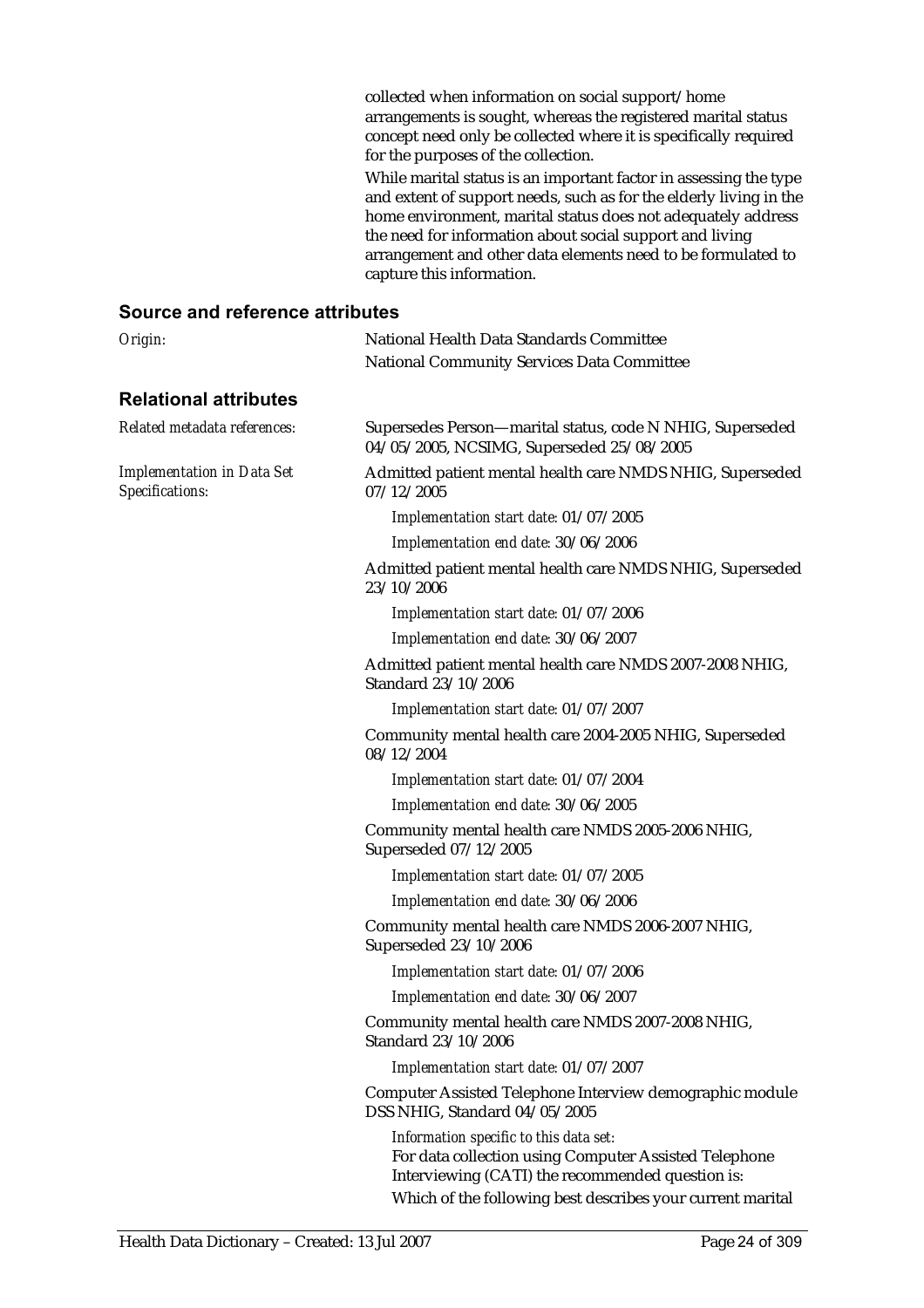status?

(Read options. Single response. Interviewer note: 'De facto' equals 'Living with partner') Married Living with partner Widowed Divorced Separated Never married Not stated/inadequately described (this category is not read out by interviewer)

Residential mental health care NMDS 2005-2006 NHIG, Superseded 07/12/2005

*Implementation start date:* 01/07/2005

*Implementation end date:* 30/06/2006

Residential mental health care NMDS 2006-2007 NHIG, Superseded 23/10/2006

*Implementation start date:* 01/07/2006

*Implementation end date:* 30/06/2007

Residential mental health care NMDS 2007-2008 NHIG, Standard 23/10/2006

*Implementation start date:* 01/07/2007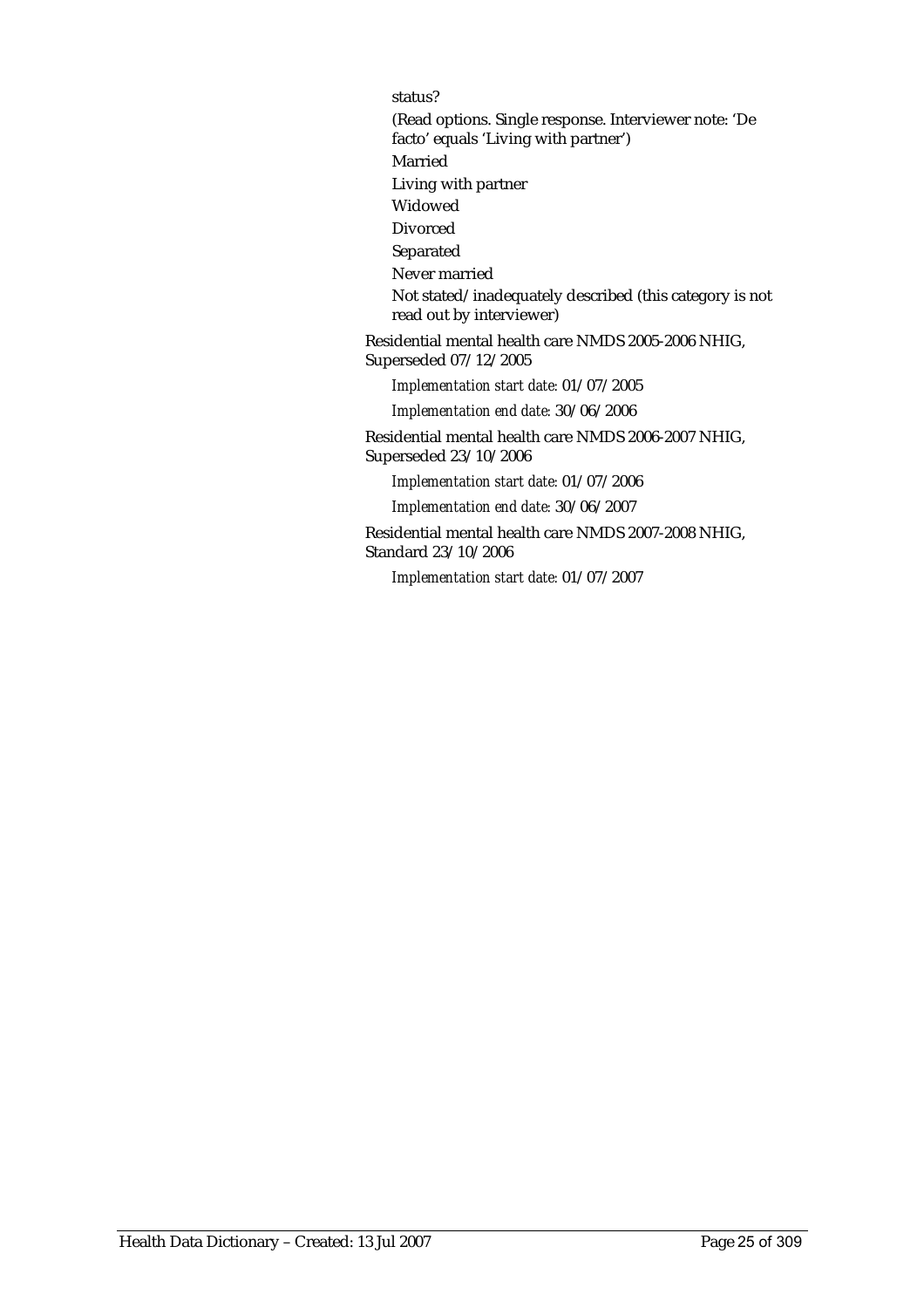## **Maternal medical conditions**

#### **Identifying and definitional attributes**

| Metadata item type:         | Data Element                                                                                                                                                                                                                                                                                                    |
|-----------------------------|-----------------------------------------------------------------------------------------------------------------------------------------------------------------------------------------------------------------------------------------------------------------------------------------------------------------|
| Technical name:             | Female (pregnant)—maternal medical condition, code (ICD-10-<br>AM 5th edn) ANN{.N[N]}                                                                                                                                                                                                                           |
| METeOR identifier:          | 333843                                                                                                                                                                                                                                                                                                          |
| <b>Registration status:</b> | NHIG, Standard 07/12/2005                                                                                                                                                                                                                                                                                       |
| Definition:                 | Pre-existing maternal diseases and conditions, and other<br>diseases, illnesses or conditions arising during the current<br>pregnancy, that are not directly attributable to pregnancy but<br>may significantly affect care during the current pregnancy<br>and/or pregnancy outcome, as represented by a code. |
| Context:                    | <b>Perinatal statistics</b>                                                                                                                                                                                                                                                                                     |

### **Data element concept attributes**

| Data element concept: | Female (pregnant)—maternal medical condition                            |
|-----------------------|-------------------------------------------------------------------------|
| Definition:           | Diseases, conditions or illnesses associated with a pregnant<br>female. |
| Object class:         | Female                                                                  |
| <b>Property:</b>      | Maternal medical condition                                              |

## **Value domain attributes**

#### **Representational attributes**

| <b>Classification scheme:</b> | International Statistical Classification of Diseases and Related<br>Health Problems, Tenth Revision, Australian Modification 5th<br>edition |
|-------------------------------|---------------------------------------------------------------------------------------------------------------------------------------------|
| <b>Representation class:</b>  | Code                                                                                                                                        |
| Data type:                    | <b>String</b>                                                                                                                               |
| Format:                       | $ANN\{N[N]\}$                                                                                                                               |
| Maximum character length:     | 6                                                                                                                                           |

#### **Collection and usage attributes**

| <i>Guide for use:</i> | Complications and conditions should be coded within the<br>Pregnancy, Childbirth, Puerperium chapter 15 of Volume 1,<br>$ICD-10-AM$ . |
|-----------------------|---------------------------------------------------------------------------------------------------------------------------------------|
|                       |                                                                                                                                       |

### **Data element attributes**

#### **Collection and usage attributes**

*Guide for use:* Examples of such conditions include essential hypertension, psychiatric disorders, diabetes mellitus, epilepsy, cardiac disease and chronic renal disease. There is no arbitrary limit on the number of conditions specified.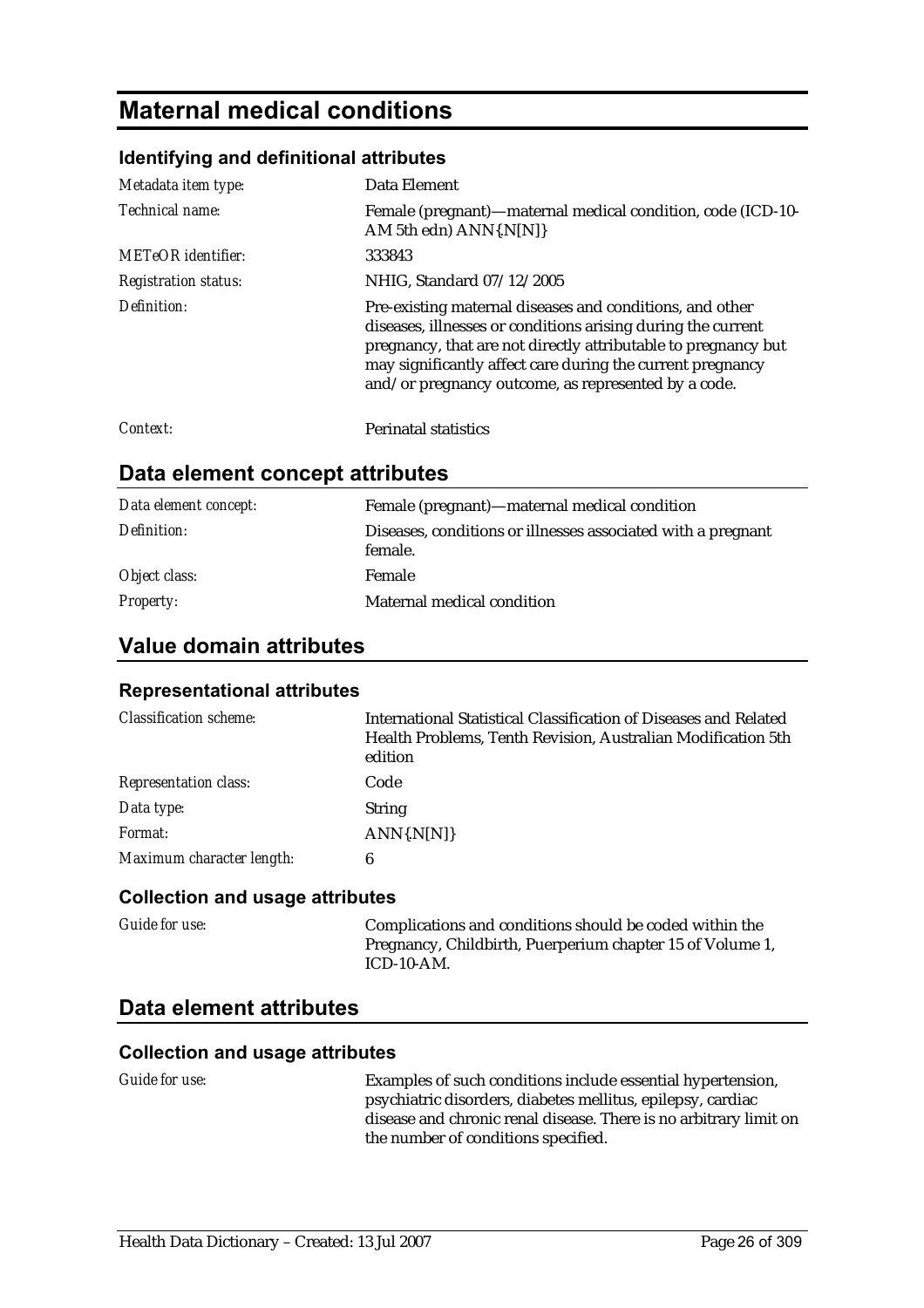| <i>Comments:</i> | Maternal medical conditions may influence the course and       |
|------------------|----------------------------------------------------------------|
|                  | outcome of the pregnancy and may result in antenatal           |
|                  | admission to hospital and/or treatment that could have adverse |
|                  | effects on the fetus and perinatal morbidity.                  |
|                  |                                                                |

## **Source and reference attributes**

| Submitting organisation:     | National Perinatal Data Development Committee                                                                                                                      |
|------------------------------|--------------------------------------------------------------------------------------------------------------------------------------------------------------------|
| Origin:                      | International Classification of Diseases - Tenth Revision -<br>Australian Modification (5th Edition 2005) National Centre for<br>Classification in Health, Sydney. |
| <b>Relational attributes</b> |                                                                                                                                                                    |
| Related metadata references: | Supersedes Female (pregnant)-maternal medical condition,<br>code (ICD-10-AM 4th edn) ANN{.N[N]} NHIG, Superseded<br>07/12/2005                                     |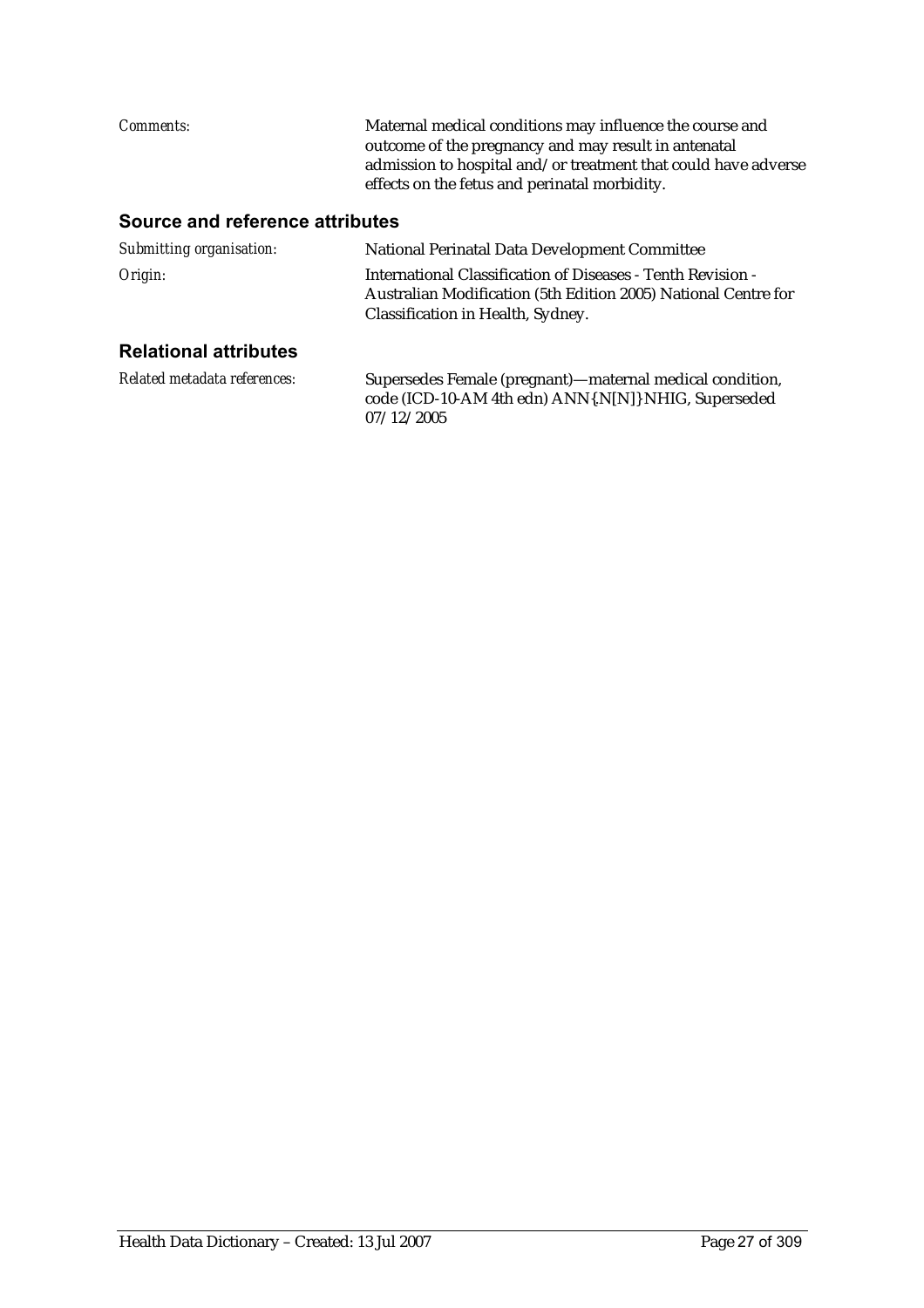## **Medicare card number**

### **Identifying and definitional attributes**

| Metadata item type:         | Data Element                                                                                                                                          |
|-----------------------------|-------------------------------------------------------------------------------------------------------------------------------------------------------|
| Technical name:             | Person—government funding identifier, Medicare card number<br>N(11)                                                                                   |
| <b>METeOR</b> identifier:   | 270101                                                                                                                                                |
| <b>Registration status:</b> | NHIG, Standard 01/03/2005<br>NCSIMG, Recorded 27/03/2007                                                                                              |
| Definition:                 | Person identifier, allocated by the Health Insurance<br>Commission to eligible persons under the Medicare scheme,<br>that appears on a Medicare card. |
| Context:                    | Medicare utilisation statistics.                                                                                                                      |
|                             | Persons eligible for Medicare services.                                                                                                               |

## **Data element concept attributes**

| Data element concept: | Person-government funding identifier                                                                                               |
|-----------------------|------------------------------------------------------------------------------------------------------------------------------------|
| Definition:           | A personal identifier allocated by a government department for<br>the purpose of identifying those eligible for specific services. |
| Object class:         | Person                                                                                                                             |
| <i>Property:</i>      | Government funding identifier                                                                                                      |

## **Value domain attributes**

### **Representational attributes**

| <b>Representation class:</b> | <b>Identifier</b> |
|------------------------------|-------------------|
| Data type:                   | Number            |
| <i>Format:</i>               | N(11)             |
| Maximum character length:    | 11                |

| Guide for use: | Full Medicare number for an individual (i.e. family number<br>plus person (individual reference) number).                                                                                                                                                                            |
|----------------|--------------------------------------------------------------------------------------------------------------------------------------------------------------------------------------------------------------------------------------------------------------------------------------|
| Comments:      | The Medicare card number is printed on a Medicare card and is<br>used to access Medicare records for an eligible person.                                                                                                                                                             |
|                | Up to 9 persons can be included under the one Medicare card<br>number with up to five persons appearing on one physical card.                                                                                                                                                        |
|                | Persons grouped under one Medicare card number are often a<br>family, however, there is no requirement for persons under the<br>same Medicare card number to be related.                                                                                                             |
|                | A person may be shown under separate Medicare card<br>numbers where, for example, a child needs to be included on<br>separate Medicare cards held by their parents. As a person can<br>be identified on more than one Medicare card this is not a<br>unique identifier for a person. |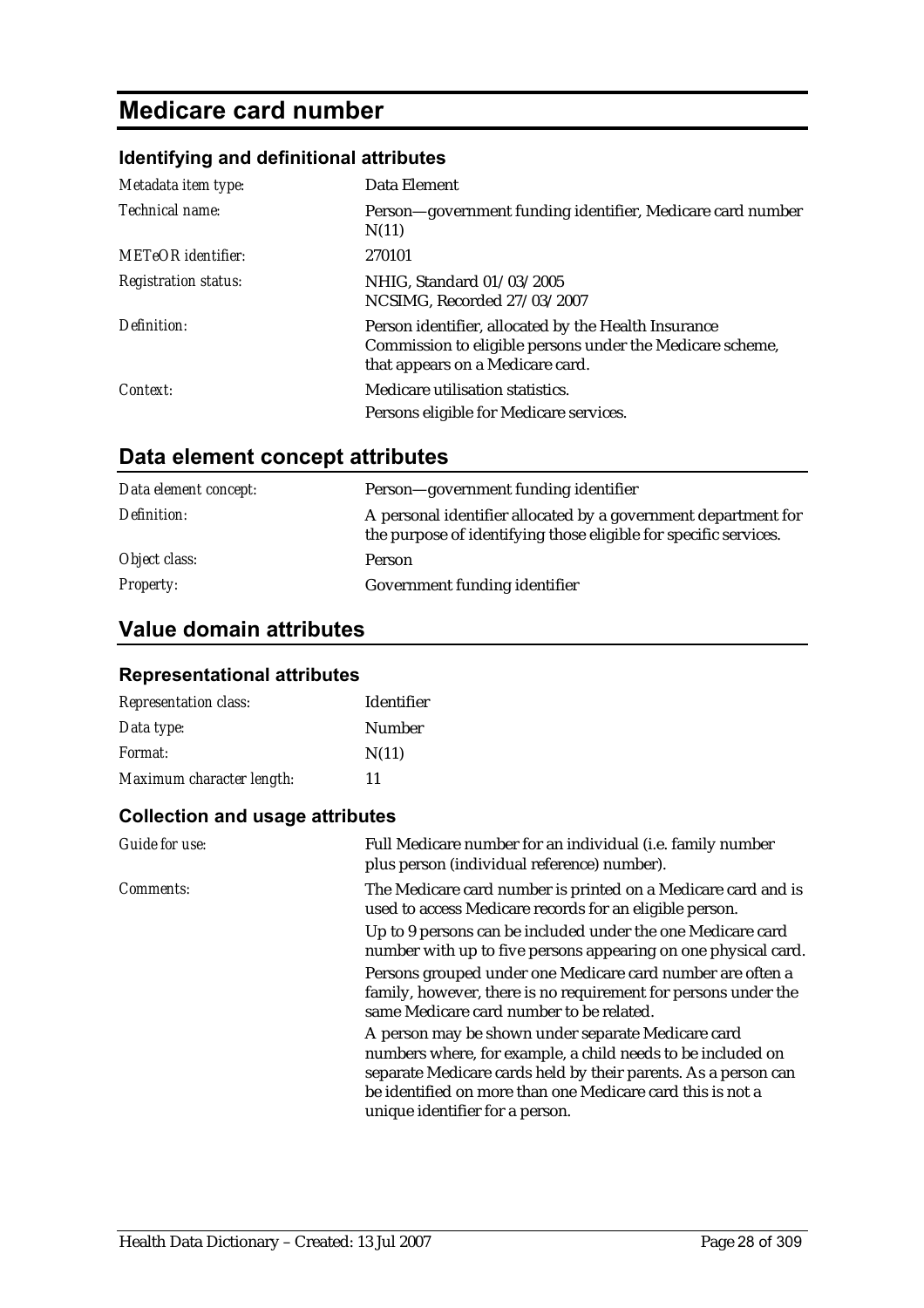## **Data element attributes**

## **Collection and usage attributes**

| Guide for use: | The Medicare card number should only be collected from<br>persons eligible to receive health services that are to be funded<br>by the Commonwealth government. The number should be<br>reported to the appropriate government agency to reconcile<br>payment for the service provided. The data should not be used<br>by private sector organisations for any other purpose unless<br>specifically authorised by law. For example, data linkage<br>should not be carried out unless specifically authorised by law. |
|----------------|---------------------------------------------------------------------------------------------------------------------------------------------------------------------------------------------------------------------------------------------------------------------------------------------------------------------------------------------------------------------------------------------------------------------------------------------------------------------------------------------------------------------|
| Comments:      | Note: Veterans may have a Medicare card number and a<br>Department of Veterans' Affairs (DVA) number or only a DVA<br>number.                                                                                                                                                                                                                                                                                                                                                                                       |

### **Source and reference attributes**

| Submitting organisation:                             | <b>Standards Australia</b>                                                                                                                                                                                     |
|------------------------------------------------------|----------------------------------------------------------------------------------------------------------------------------------------------------------------------------------------------------------------|
| Origin:                                              | AS5017 Health care client identification                                                                                                                                                                       |
| <b>Relational attributes</b>                         |                                                                                                                                                                                                                |
| Related metadata references:                         | Supersedes Medicare card number, version 2, DE, NHDD,<br>NHIMG, Superseded 01/03/2005                                                                                                                          |
| <b>Implementation in Data Set</b><br>Specifications: | Cancer (clinical) DSS NHIG, Superseded 07/12/2005<br>Cancer (clinical) DSS NHIG, Standard 07/12/2005<br>Health care client identification NHIG, Superseded 04/05/2005<br>Implementation start date: 01/01/2003 |
|                                                      | Health care client identification DSS NHIG, Standard<br>04/05/2005                                                                                                                                             |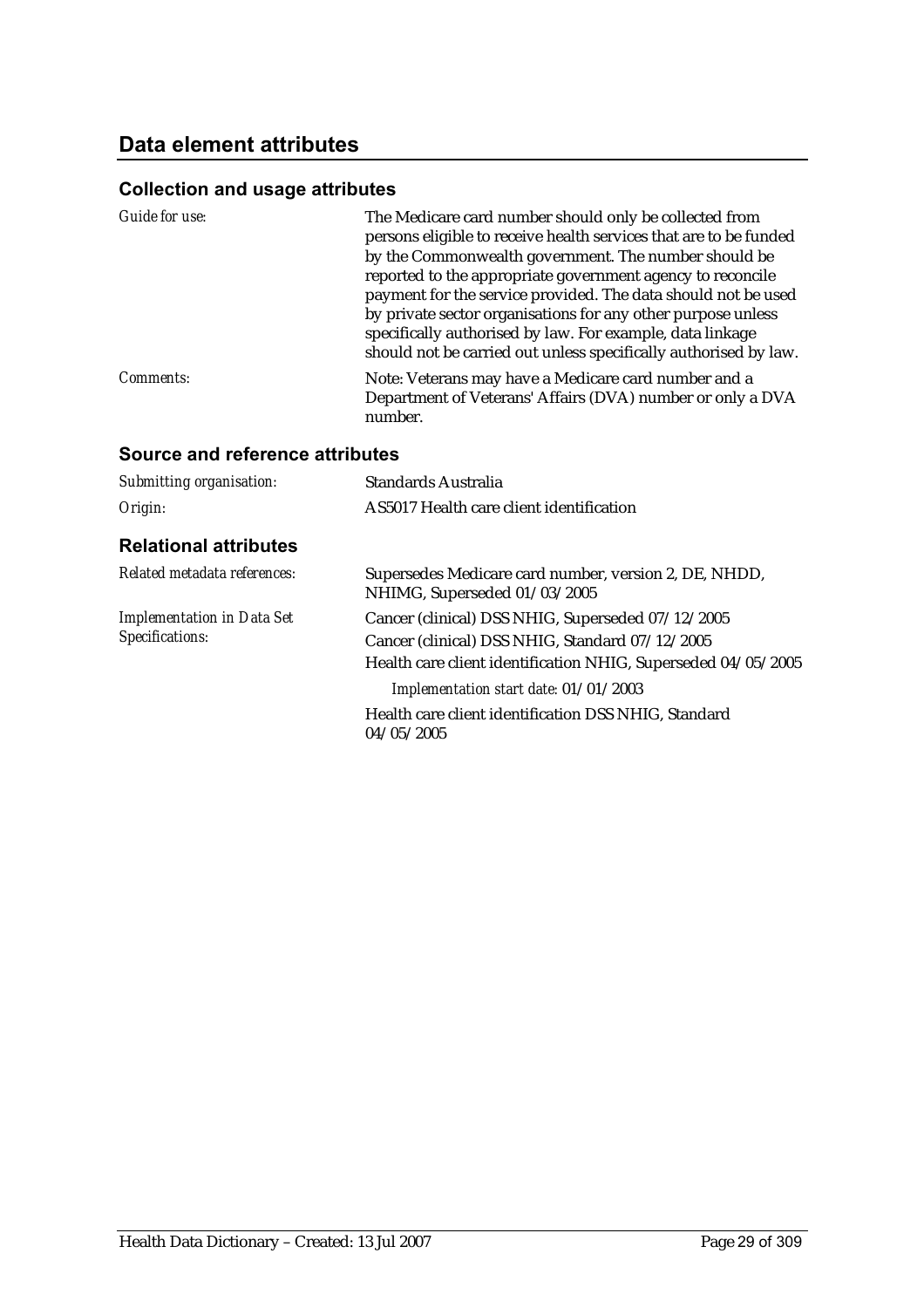## **Medicare eligibility status**

#### **Identifying and definitional attributes**

| Metadata item type:         | Data Element                                                                                                                                                                           |
|-----------------------------|----------------------------------------------------------------------------------------------------------------------------------------------------------------------------------------|
| Technical name:             | Person-eligibility status, Medicare code N                                                                                                                                             |
| <b>METeOR</b> identifier:   | 351922                                                                                                                                                                                 |
| <b>Registration status:</b> | NHIG, Standard 04/07/2007                                                                                                                                                              |
| Definition:                 | An indicator of a person's eligibility for Medicare at the time of<br>the episode of care, as specified under the Commonwealth<br>Health Insurance Act 1973, as represented by a code. |
| Context:                    | Admitted patient care:                                                                                                                                                                 |
|                             | To facilitate analyses of hospital utilisation and policy relating<br>to health care financing.                                                                                        |

|  | Data element concept attributes |
|--|---------------------------------|
|--|---------------------------------|

| Data element concept: | Person—eligibility status                                                                      |
|-----------------------|------------------------------------------------------------------------------------------------|
| Definition:           | An indicator of a person's eligibility to receive a service as<br>determined by an assessment. |
| Object class:         | Person                                                                                         |
| <i>Property:</i>      | Eligibility status                                                                             |

#### **Source and reference attributes**

| Submitting organisation: | Australian Institute of Health and Welfare |
|--------------------------|--------------------------------------------|
|--------------------------|--------------------------------------------|

### **Value domain attributes**

#### **Representational attributes**

| Representation class:     | Code          |                    |
|---------------------------|---------------|--------------------|
| Data type:                | <b>Number</b> |                    |
| Format:                   | N             |                    |
| Maximum character length: |               |                    |
| Permissible values:       | Value         | Meaning            |
|                           | 1             | Eligible           |
|                           | 2             | Not eligible       |
| Supplementary values:     | 9             | Not stated/unknown |
|                           |               |                    |

### **Data element attributes**

#### **Collection and usage attributes**

*Guide for use:* Eligible persons are

- Permanent residents of Australia
- Persons who have an application for permanent residence (not an aged parent visa), and have either:
- a spouse, parent or child who is an Australian citizen or permanent resident, OR

- authority from Department of Immigration and Multicultural and Indigenous Affairs to work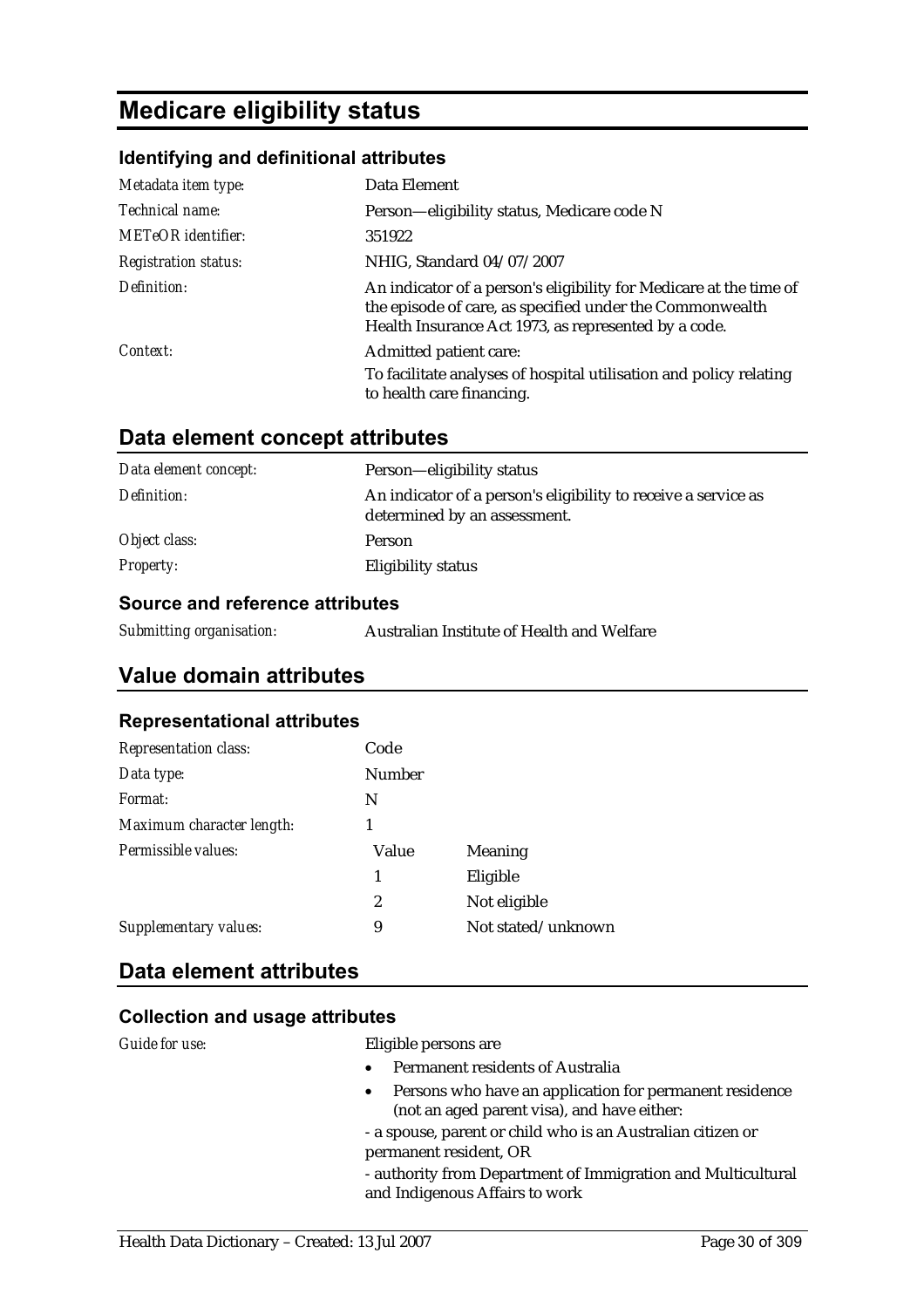- Foreign spouses of Australian residents:
- must have an application for permanent residence, as above
- Asylum seekers who have been issued with valid temporary visas. The list of visas is subject to changes which may be applied by the Department of Immigration and Multicultural Affairs.
- American Fulbright scholars studying in Australia (but not their dependents)
- Diplomats and their dependants from reciprocal health countries (excluding New Zealand and Norway) have full access to Medicare without the restrictions for American Fulbright scholars.

#### Reciprocal health care agreements

Residents of countries with whom Australia has Reciprocal health care agreements are also eligible under certain circumstances. Australia has Reciprocal Health Care Agreements with Ireland, Italy, Finland, Malta, the Netherlands, New Zealand, Norway, Sweden and the United Kingdom. These Agreements give visitors from these countries access to Medicare and the Pharmaceutical Benefits Scheme for the treatment of an illness or injury which occurs during their stay, and which requires treatment before returning home (that is, these Agreements cover immediately necessary medical treatment, elective treatment is not covered). The Agreements provide for free accommodation and treatment as public hospital services, but do not cover treatment as a private patient in any kind of hospital.

– The Agreements with Finland, Italy, Malta, the Netherlands, Norway, Sweden and the United Kingdom provide free care as a public patient in public hospitals, subsidised out-of-hospital medical treatment under Medicare, and subsidised medicines under the Pharmaceutical Benefits Scheme.

– The Agreements with New Zealand and Ireland provide free care as a public patient in public hospitals and subsidised medicines under the Pharmaceutical Benefits Scheme, but do not cover out-of-hospital medical treatment.

– Visitors from Italy and Malta are covered for a period of six months from the date of arrival in Australia only.

Eligible patients may elect to be treated as either a public or a private patient.

A newborn will usually take the Medicare eligibility status of the mother. However, the eligibility status of the father will be applied to the newborn if the baby is not eligible solely by virtue of the eligibility status of the mother.

For example, if the mother of a newborn is an ineligible person but the father is eligible for Medicare, then the newborn will be eligible for Medicare.

Not eligible/ineligible: means any person who is not Medicare eligible. Ineligible patients may not elect to be treated as a public patient.

Prisoners are ineligible for Medicare, under Section 19 (2) of the Health Insurance Act 1973.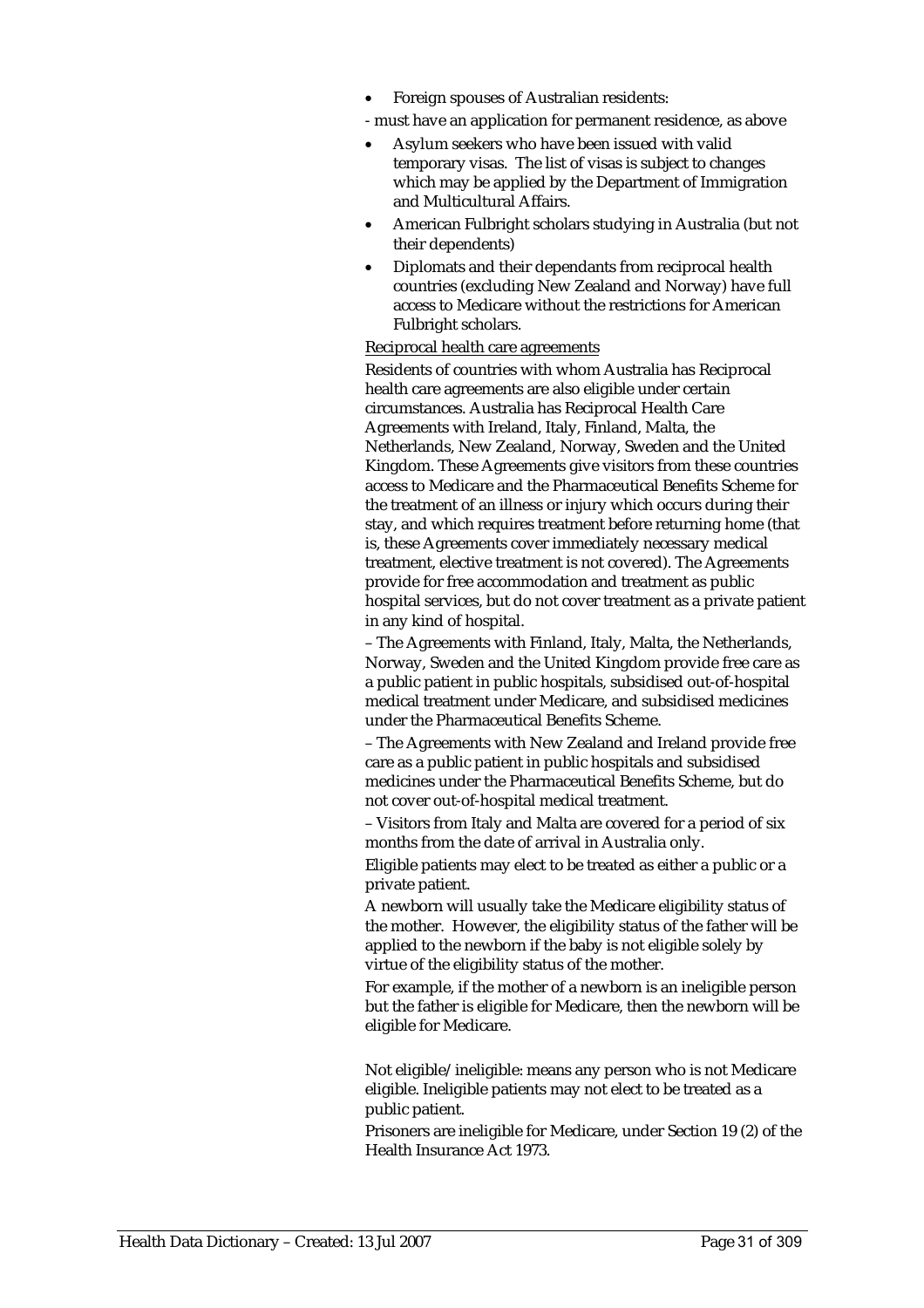### **Relational attributes**

*Related metadata references:* Supersedes Person—eligibility status, Medicare code N NHIG, Superseded 04/07/2007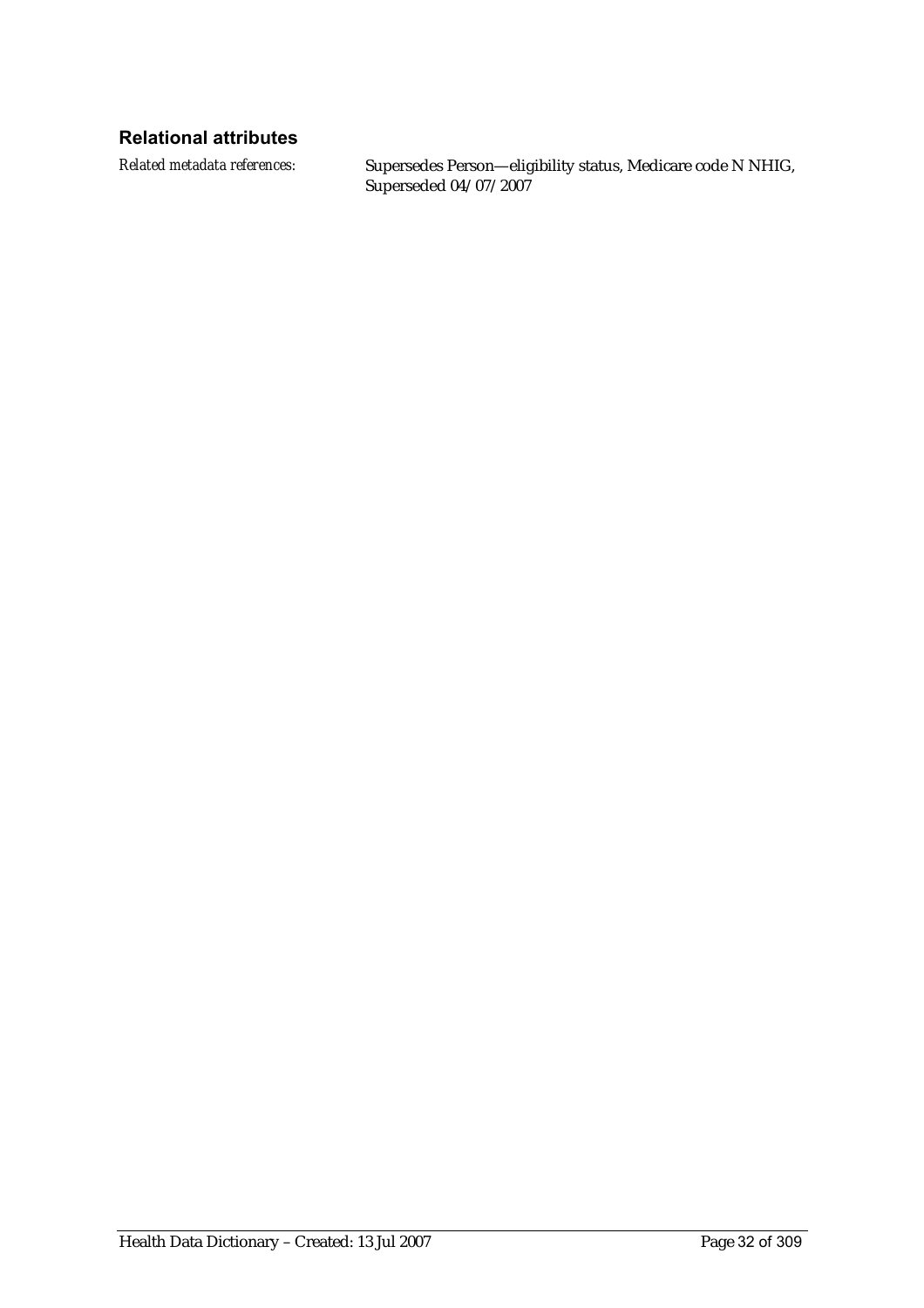## **Mental health legal status**

#### **Identifying and definitional attributes**

| Metadata item type:         | Data Element                                                                                                                                                                                                                                                                                                                                  |
|-----------------------------|-----------------------------------------------------------------------------------------------------------------------------------------------------------------------------------------------------------------------------------------------------------------------------------------------------------------------------------------------|
| Technical name:             | Episode of care—mental health legal status, code N                                                                                                                                                                                                                                                                                            |
| <b>METeOR</b> identifier:   | 270351                                                                                                                                                                                                                                                                                                                                        |
| <b>Registration status:</b> | NHIG, Standard 01/03/2005                                                                                                                                                                                                                                                                                                                     |
| Definition:                 | Whether a person is treated on an involuntary basis under the<br>relevant state or territory mental health legislation, at any time<br>during an episode of admitted patient care, an episode of<br>residential care or treatment of a patient/client by a community<br>based service during a reporting period, as represented by a<br>code. |

## **Data element concept attributes**

| Data element concept: | Episode of care—mental health legal status                                                                                                                                                                                                                                                                                                                                                                                                                                                                            |
|-----------------------|-----------------------------------------------------------------------------------------------------------------------------------------------------------------------------------------------------------------------------------------------------------------------------------------------------------------------------------------------------------------------------------------------------------------------------------------------------------------------------------------------------------------------|
| Definition:           | Whether a person is treated on an involuntary basis under the<br>relevant state or territory mental health legislation, at any time<br>during an episode of admitted patient care, an episode of<br>residential care or treatment of a patient/client by a community<br>based service during a reporting period.                                                                                                                                                                                                      |
|                       | Involuntary patients are persons who are detained in hospital<br>or compulsorily treated in the community under mental health<br>legislation for the purpose of assessment or provision of<br>appropriate treatment or care.                                                                                                                                                                                                                                                                                          |
| Context:              | Mental health care:                                                                                                                                                                                                                                                                                                                                                                                                                                                                                                   |
|                       | This metadata item is required to monitor trends in the use of<br>compulsory treatment provisions under State and Territory<br>mental health legislation by Australian hospitals and<br>community health care facilities, including 24-hour community<br>based residential services. For those hospitals and community<br>mental health services which provide psychiatric treatment to<br>involuntary patients, mental health legal status information is<br>an essential metadata item within local record systems. |
| Object class:         | Episode of care                                                                                                                                                                                                                                                                                                                                                                                                                                                                                                       |
| Property:             | Mental health legal status                                                                                                                                                                                                                                                                                                                                                                                                                                                                                            |

#### **Collection and usage attributes**

*Guide for use:* Approval is required under the state or territory mental health legislation in order to detain patients for the provision of mental health care or for patients to be treated compulsorily in the community.

### **Value domain attributes**

#### **Representational attributes**

| <b>Representation class:</b> | Code   |
|------------------------------|--------|
| Data type:                   | Number |
| <i>Format:</i>               | N      |
| Maximum character length:    |        |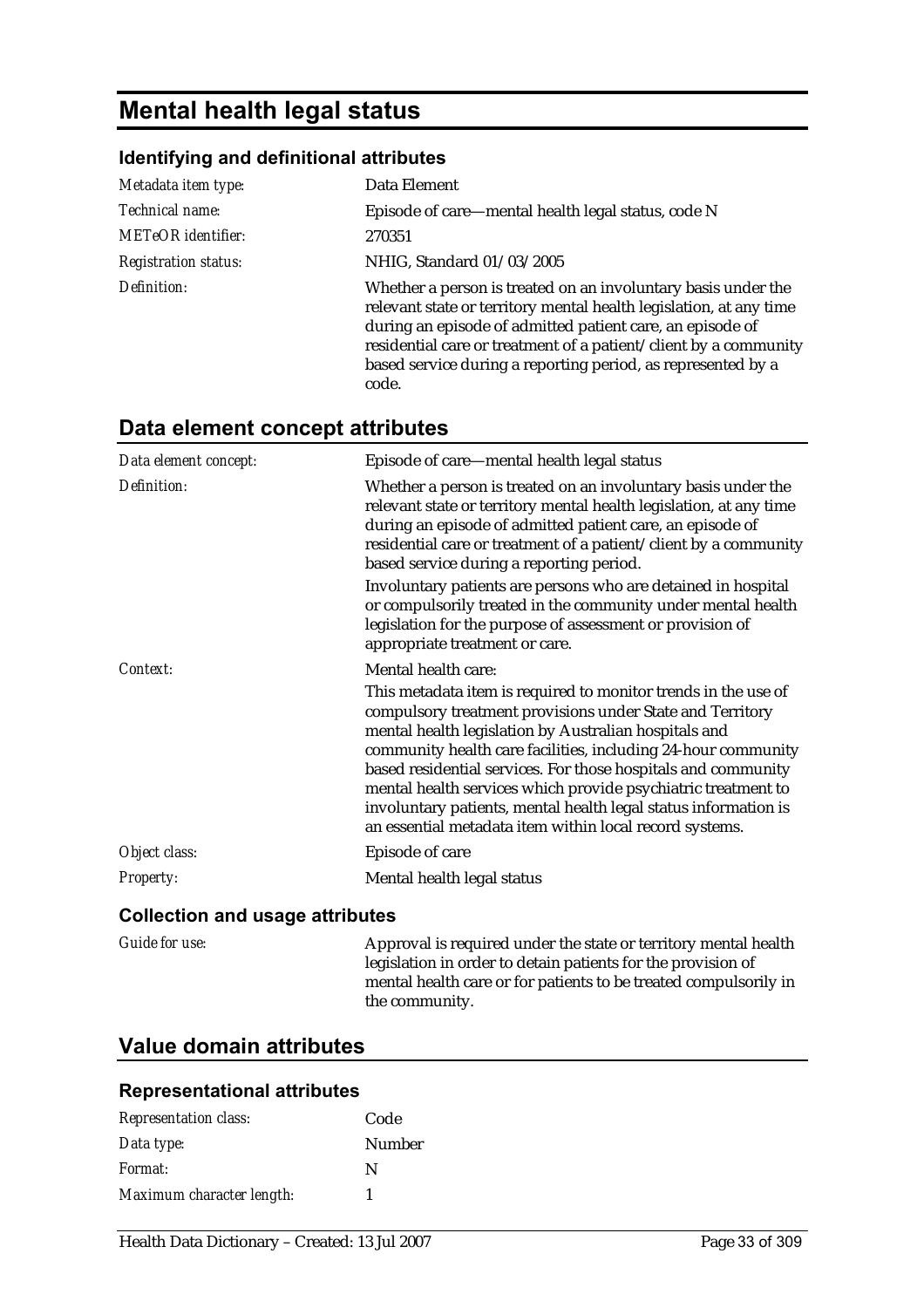| Permissible values:   | Value        | <b>Meaning</b>                                                                     |
|-----------------------|--------------|------------------------------------------------------------------------------------|
|                       |              | <b>Involuntary patient</b>                                                         |
|                       | $\mathbf{2}$ | <b>Voluntary patient</b>                                                           |
| Supplementary values: | 3            | Not permitted to be reported under legislative<br>arrangements in the jurisdiction |

## **Collection and usage attributes**

| Guide for use: | CODE 1 Involuntary patient                                                                                                                                                                                                                                                                                                                                                                                                                                                                                                                                                                                                                                                                                                                                                                                                                           |
|----------------|------------------------------------------------------------------------------------------------------------------------------------------------------------------------------------------------------------------------------------------------------------------------------------------------------------------------------------------------------------------------------------------------------------------------------------------------------------------------------------------------------------------------------------------------------------------------------------------------------------------------------------------------------------------------------------------------------------------------------------------------------------------------------------------------------------------------------------------------------|
|                | Involuntary patient should only be used by facilities which are<br>approved for this purpose. While each state and territory<br>mental health legislation differs in the number of categories of<br>involuntary patient that are recognised, and the specific titles<br>and legal conditions applying to each type, the legal status<br>categories which provide for compulsory detention or<br>compulsory treatment of the patient can be readily<br>differentiated within each jurisdiction. These include special<br>categories for forensic patients who are charged with or<br>convicted of some form of criminal activity. Each state/territory<br>health authority should identify which sections of their mental<br>health legislation provide for detention or compulsory<br>treatment of the patient and code these as involuntary status. |
|                | CODE 2 Voluntary patient<br>Voluntary patient to be used for reporting to the NMDS-<br>Community mental health care, where applicable.<br>Not permitted to be reported under legislative<br>CODE 3<br>arrangements in the jurisdiction<br>Not permitted to be reported under legislative arrangements in<br>the jurisdiction, is to be used for reporting to the National<br>Minimum Data Set - Community mental health care, where<br>applicable.                                                                                                                                                                                                                                                                                                                                                                                                   |

## **Data element attributes**

| Guide for use:             | The mental health legal status of admitted patients treated<br>within approved hospitals may change many times throughout<br>the episode of care.                                                                                                                                                                                                                                                                                                                                  |
|----------------------------|------------------------------------------------------------------------------------------------------------------------------------------------------------------------------------------------------------------------------------------------------------------------------------------------------------------------------------------------------------------------------------------------------------------------------------------------------------------------------------|
|                            | Patients may be admitted to hospital on an involuntary basis<br>and subsequently be changed to voluntary status; some patients<br>are admitted as voluntary but are transferred to involuntary<br>status during the hospital stay. Multiple changes between<br>voluntary and involuntary status during an episode of care in<br>hospital or treatment in the community may occur depending<br>on the patient's clinical condition and his/her capacity to<br>consent to treatment. |
|                            | Similarly, the mental health legal status of residents treated<br>within residential care services may change on multiple<br>occasions throughout the episode of residential care or<br>residential stay.                                                                                                                                                                                                                                                                          |
| <b>Collection methods:</b> | Admitted patients to be reported as involuntary if the patient is<br>involuntary at any time during the episode of care.                                                                                                                                                                                                                                                                                                                                                           |
|                            | Residents in residential mental health services to be reported<br>as involuntary if the resident is involuntary at any time during<br>the episode of residential care.                                                                                                                                                                                                                                                                                                             |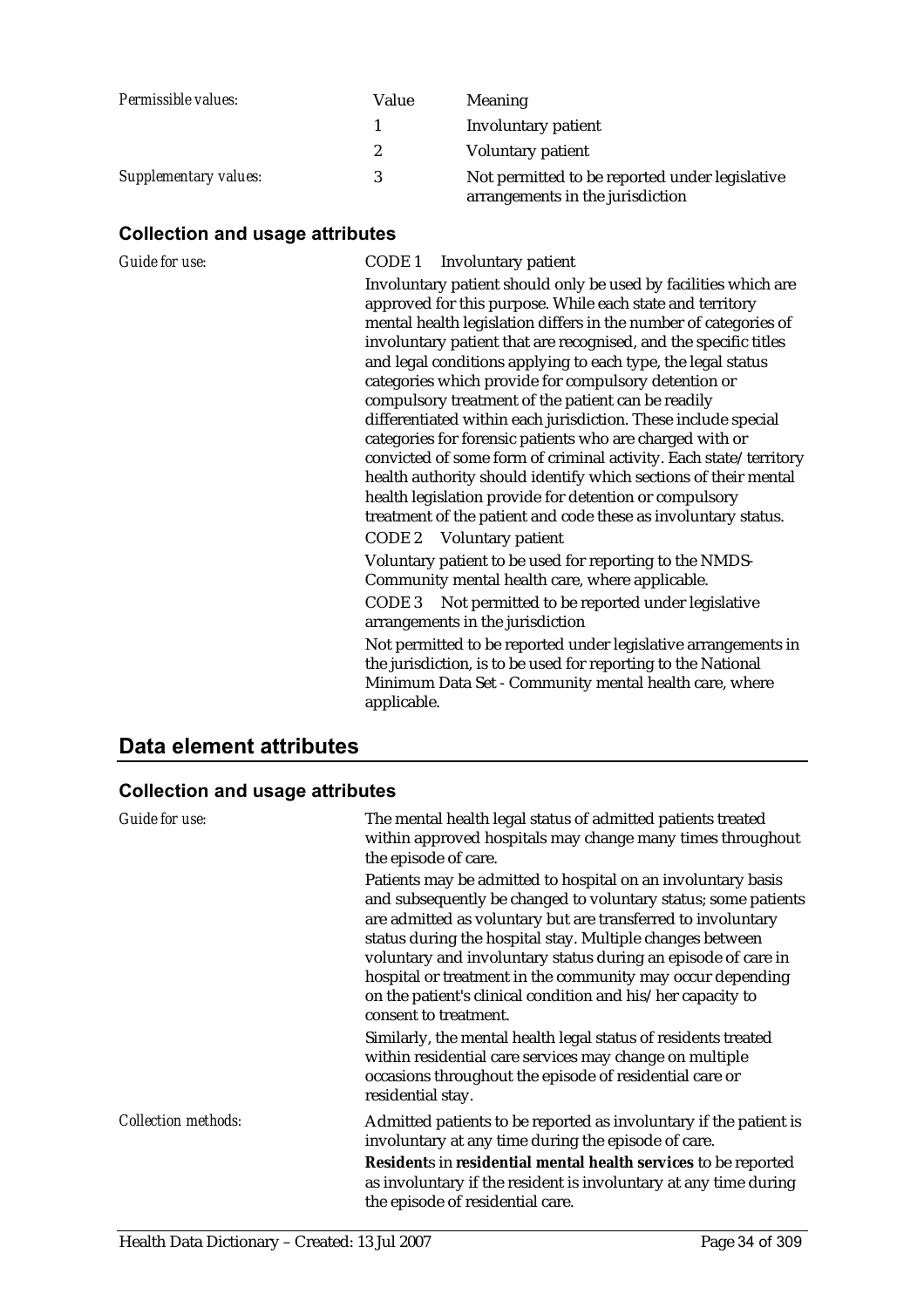Patients of ambulatory mental health care services to be reported as involuntary if the patient is involuntary at the time of a service contact.

#### **Source and reference attributes**

| Origin:                           | National Health Data Committee                                                                                                                 |
|-----------------------------------|------------------------------------------------------------------------------------------------------------------------------------------------|
| <b>Relational attributes</b>      |                                                                                                                                                |
| Related metadata references:      | Is used in the formation of Episode of admitted patient care—<br>major diagnostic category, code (AR-DRG v5.1) NN NHIG,<br>Standard 01/03/2005 |
|                                   | Is used in the formation of Episode of admitted patient care—<br>diagnosis related group, code (AR-DRG v5.1) ANNA NHIG,<br>Standard 01/03/2005 |
| <b>Implementation in Data Set</b> | Admitted patient care NMDS NHIG, Superseded 07/12/2005                                                                                         |
| Specifications:                   | Implementation start date: 01/07/2005                                                                                                          |
|                                   | Implementation end date: 30/06/2006                                                                                                            |
|                                   | Admitted patient care NMDS 2006-2007 NHIG, Superseded<br>23/10/2006                                                                            |
|                                   | Implementation start date: 01/07/2006                                                                                                          |
|                                   | Implementation end date: 30/06/2007                                                                                                            |
|                                   | Admitted patient care NMDS 2007-2008 NHIG, Standard<br>23/10/2006                                                                              |
|                                   | Implementation start date: 01/07/2007                                                                                                          |
|                                   | Admitted patient mental health care NMDS NHIG, Superseded<br>07/12/2005                                                                        |
|                                   | Implementation start date: 01/07/2005                                                                                                          |
|                                   | Implementation end date: 30/06/2006                                                                                                            |
|                                   | Admitted patient mental health care NMDS NHIG, Superseded<br>23/10/2006                                                                        |
|                                   | Implementation start date: 01/07/2006                                                                                                          |
|                                   | Implementation end date: 30/06/2007                                                                                                            |
|                                   | Admitted patient mental health care NMDS 2007-2008 NHIG,<br>Standard 23/10/2006                                                                |
|                                   | Implementation start date: 01/07/2007                                                                                                          |
|                                   | Community mental health care 2004-2005 NHIG, Superseded<br>08/12/2004                                                                          |
|                                   | Implementation start date: 01/07/2004                                                                                                          |
|                                   | Implementation end date: 30/06/2005                                                                                                            |
|                                   | Community mental health care NMDS 2005-2006 NHIG,<br>Superseded 07/12/2005                                                                     |
|                                   | Implementation start date: 01/07/2005                                                                                                          |
|                                   | Implementation end date: 30/06/2006                                                                                                            |
|                                   | Community mental health care NMDS 2006-2007 NHIG,<br>Superseded 23/10/2006                                                                     |
|                                   | Implementation start date: 01/07/2006                                                                                                          |
|                                   | Implementation end date: 30/06/2007                                                                                                            |
|                                   | Community mental health care NMDS 2007-2008 NHIG,<br>Standard 23/10/2006                                                                       |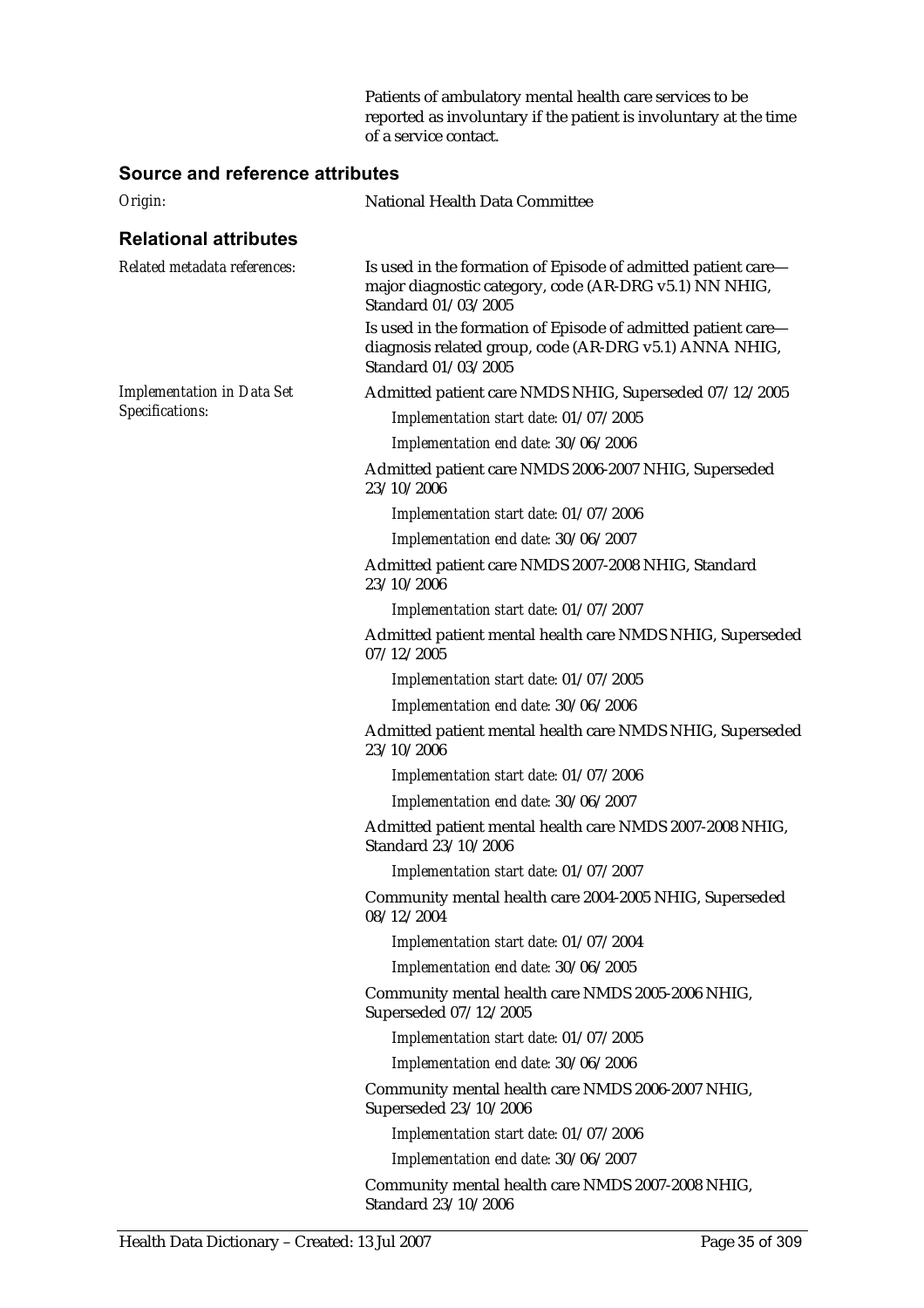*Implementation start date:* 01/07/2007

Residential mental health care NMDS 2005-2006 NHIG, Superseded 07/12/2005

*Implementation start date:* 01/07/2005

*Implementation end date:* 30/06/2006

Residential mental health care NMDS 2006-2007 NHIG, Superseded 23/10/2006

*Implementation start date:* 01/07/2006

*Implementation end date:* 30/06/2007

Residential mental health care NMDS 2007-2008 NHIG, Standard 23/10/2006

*Implementation start date:* 01/07/2007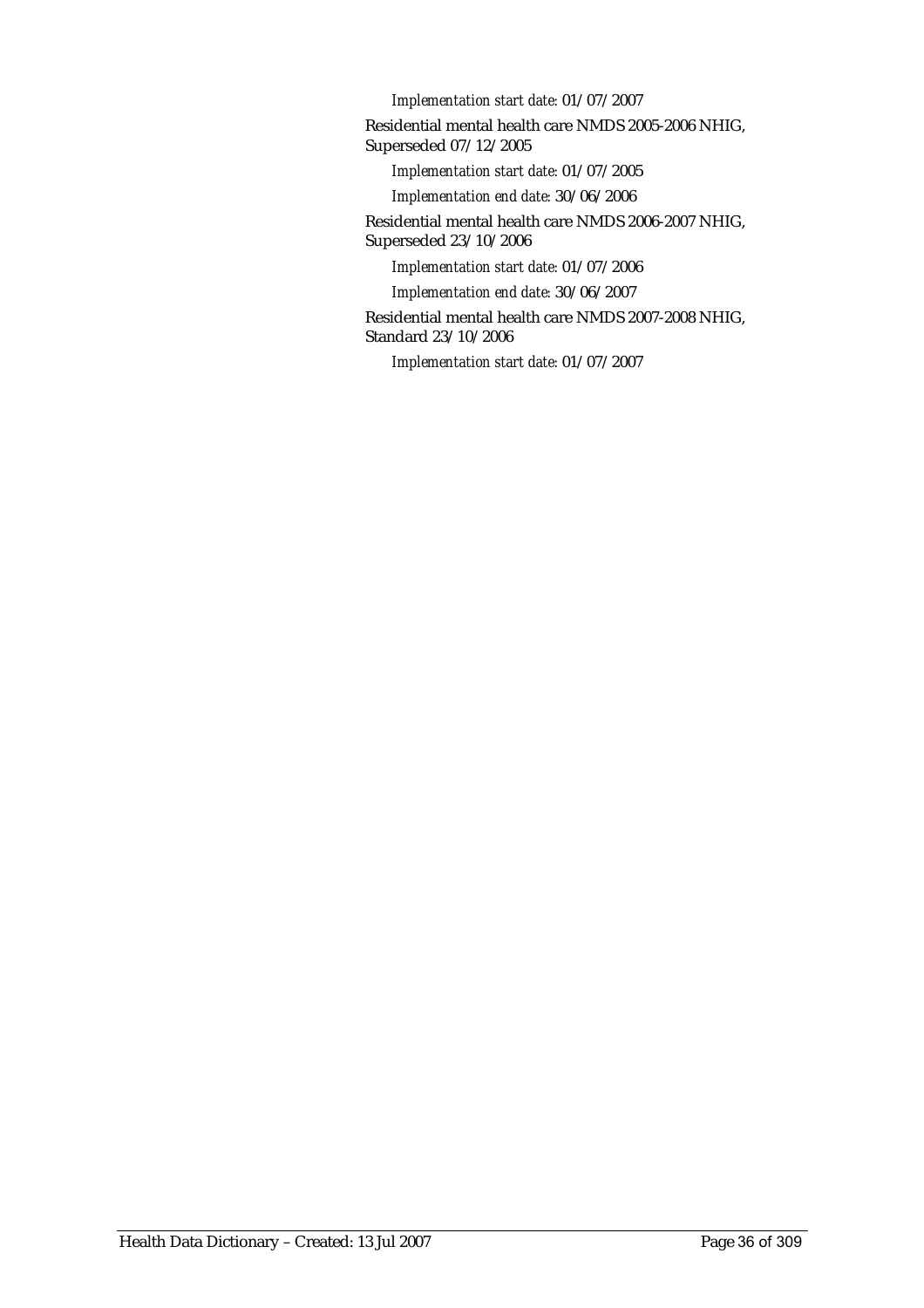# **Mental health service contact date**

## **Identifying and definitional attributes**

| Metadata item type:         | Data Element                                                                                            |
|-----------------------------|---------------------------------------------------------------------------------------------------------|
| Technical name:             | Mental health service contact—service contact date,<br><b>DDMMYYYY</b>                                  |
| <b>METeOR</b> identifier:   | 295481                                                                                                  |
| <b>Registration status:</b> | NHIG, Standard 08/12/2004                                                                               |
| Definition:                 | The date of each mental health service contact between a health<br>service provider and patient/client. |

# **Data element concept attributes**

| Data element concept: | Mental health service contact—service contact date                                                      |
|-----------------------|---------------------------------------------------------------------------------------------------------|
| Definition:           | The date of each mental health service contact between a health<br>service provider and patient/client. |
| Context:              | Community-based mental health care and clinical settings                                                |
| Object class:         | Mental health service contact                                                                           |
| <b>Property:</b>      | Service contact date                                                                                    |

# **Value domain attributes**

### **Representational attributes**

| <b>Representation class:</b> | Date            |
|------------------------------|-----------------|
| Data type:                   | Date/Time       |
| Format:                      | <b>DDMMYYYY</b> |
| Maximum character length:    | 8               |

# **Data element attributes**

| <b>Collection methods:</b>                           | Requires services to record the date of each service contact,<br>including the same date where multiple visits are made on one<br>day (except where the visits may be regarded as a continuation<br>of the one service contact). Where an individual patient/client<br>participates in a group activity, a service contact date is<br>recorded if the person's participation in the group activity<br>results in a dated entry being made in the patient's/client's<br>record. |
|------------------------------------------------------|--------------------------------------------------------------------------------------------------------------------------------------------------------------------------------------------------------------------------------------------------------------------------------------------------------------------------------------------------------------------------------------------------------------------------------------------------------------------------------|
|                                                      | For collection from community based (ambulatory and non-<br>residential) agencies.                                                                                                                                                                                                                                                                                                                                                                                             |
| Comments:                                            | The service contact is required for clinical audit and other<br>quality assurance purposes.                                                                                                                                                                                                                                                                                                                                                                                    |
| <b>Relational attributes</b>                         |                                                                                                                                                                                                                                                                                                                                                                                                                                                                                |
| <b>Implementation in Data Set</b><br>Specifications: | Community mental health care NMDS 2005-2006 NHIG,<br>Superseded 07/12/2005                                                                                                                                                                                                                                                                                                                                                                                                     |
|                                                      | Implementation start date: 01/07/2005                                                                                                                                                                                                                                                                                                                                                                                                                                          |
|                                                      | Implementation end date: 30/06/2006                                                                                                                                                                                                                                                                                                                                                                                                                                            |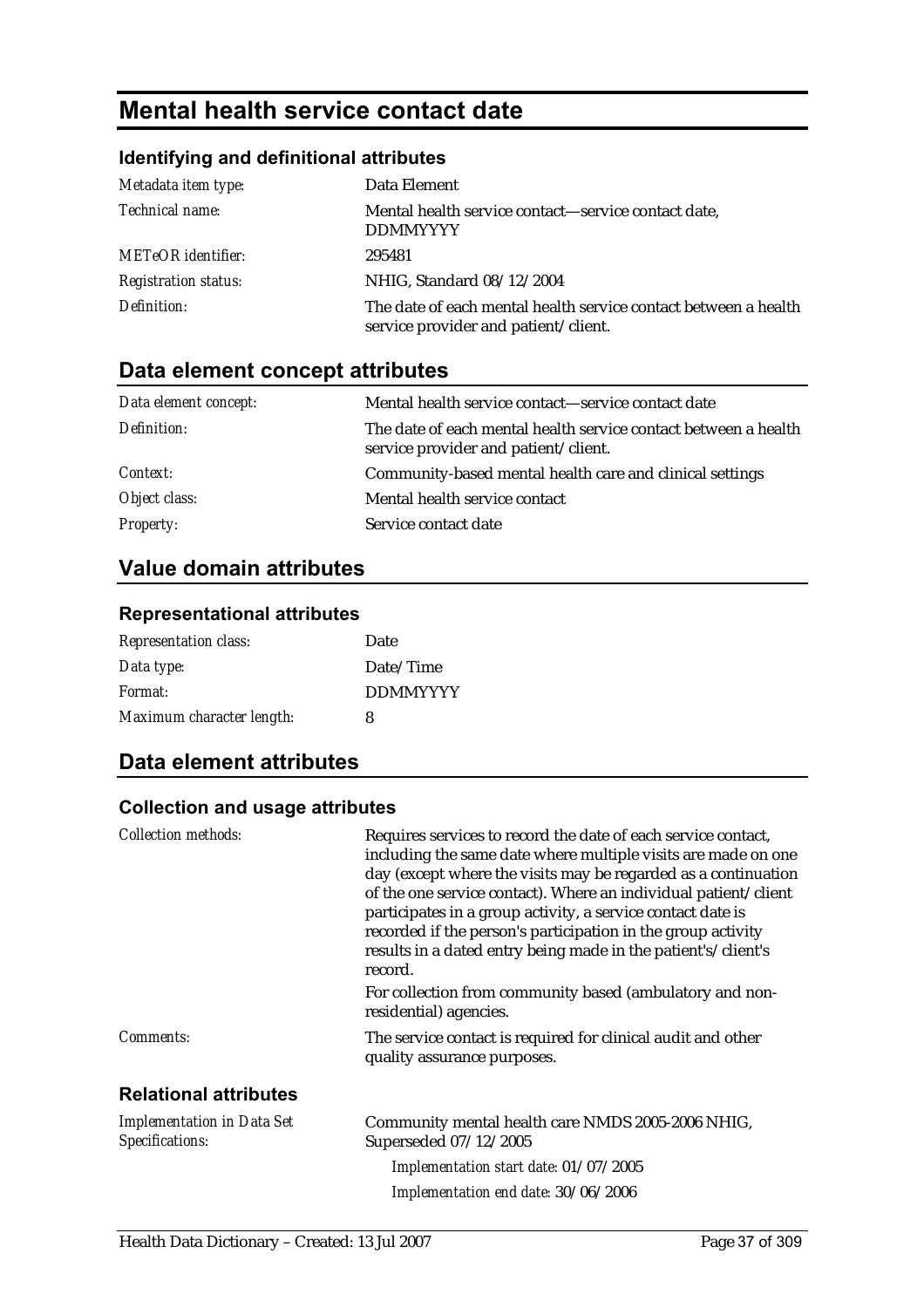Community mental health care NMDS 2006-2007 NHIG, Superseded 23/10/2006

*Implementation start date:* 01/07/2006

*Implementation end date:* 30/06/2007

Community mental health care NMDS 2007-2008 NHIG, Standard 23/10/2006

*Implementation start date:* 01/07/2007

*Information specific to this data set:*

Collection of the date of each service contact with health service providers allows a description or profile of service utilisation by a person or persons during an episode of care.

The National Health Data Committee acknowledges that information about group sessions or activities that do not result in a dated entry being made in each individual participant's patient/client record is not obtained from the data collected from this metadata item.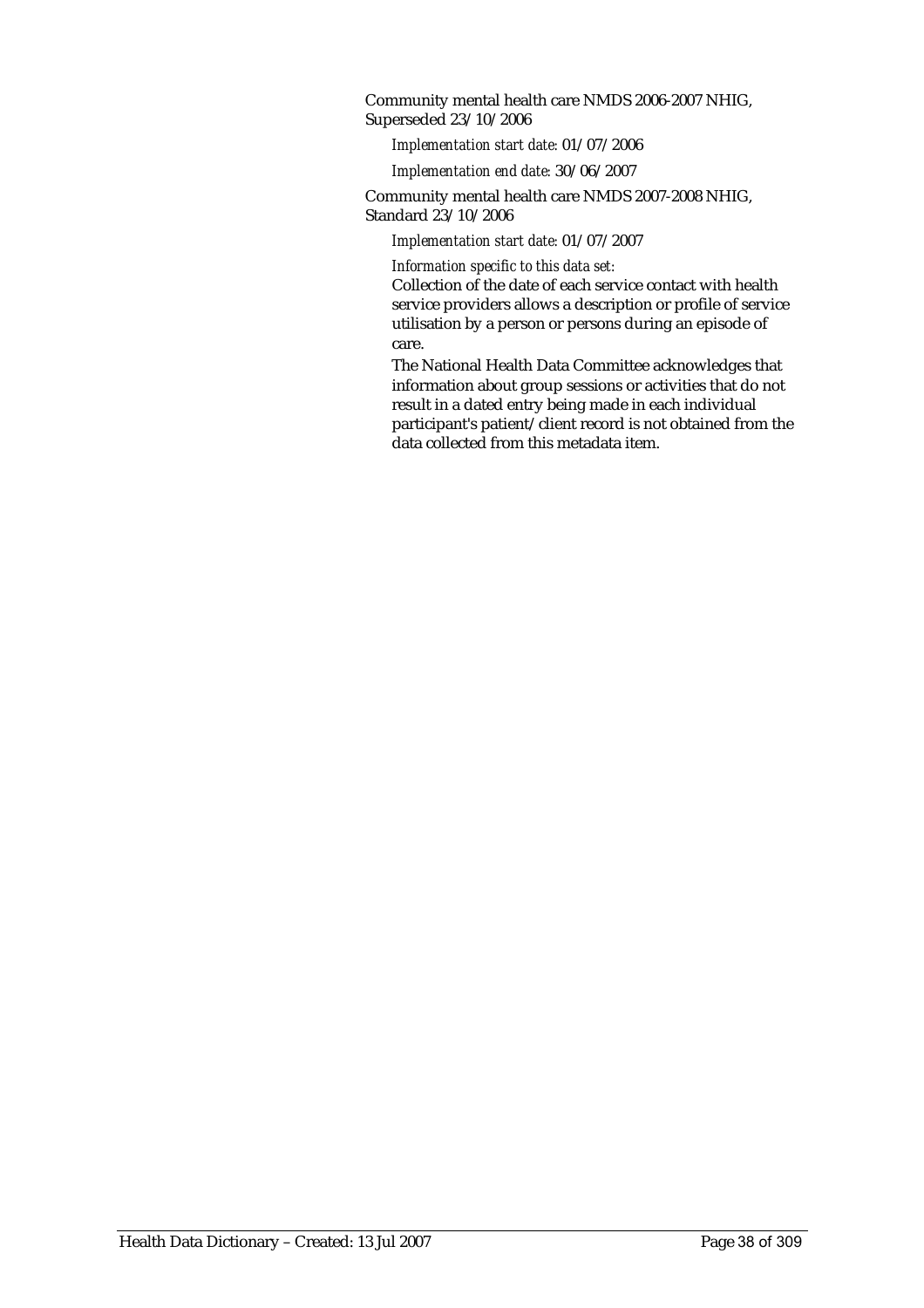# **Mental health service contact duration**

## **Identifying and definitional attributes**

| Metadata item type:         | Data Element                                                                 |
|-----------------------------|------------------------------------------------------------------------------|
| <i>Technical name:</i>      | Mental health service contact—service contact duration, total<br>minutes NNN |
| <b>METeOR</b> identifier:   | 286682                                                                       |
| <b>Registration status:</b> | NHIG, Standard 08/12/2004                                                    |
| Definition:                 | The time from the start to finish of a service contact.                      |

# **Data element concept attributes**

| Data element concept: | Mental health service contact—mental health service contact<br>duration        |
|-----------------------|--------------------------------------------------------------------------------|
| Definition:           | The time from the start to finish of a service contact.                        |
| Context:              | Specialised mental health services (Ambulatory mental health<br>care services) |
| Object class:         | Mental health service contact                                                  |
| <b>Property:</b>      | Mental health service duration                                                 |

### **Source and reference attributes**

|  | Submitting organisation: | Australian Institute of Health and Welfare |
|--|--------------------------|--------------------------------------------|
|--|--------------------------|--------------------------------------------|

## **Value domain attributes**

#### **Representational attributes**

| <b>Representation class:</b> | Total      |
|------------------------------|------------|
| Data type:                   | Number     |
| <i>Format:</i>               | <b>NNN</b> |
| Maximum character length:    | 3          |

# **Data element attributes**

| <b>Guide for use:</b> | For group sessions the time for the patient/client in the session<br>is recorded for each patient/client, regardless of the number of<br>patients/clients or third parties participating or the number of<br>service providers providing the service. |
|-----------------------|-------------------------------------------------------------------------------------------------------------------------------------------------------------------------------------------------------------------------------------------------------|
|                       | Writing up details of service contacts is not to be reported as<br>part of the duration, except if during or contiguous with the<br>period of patient/client or third party participation.                                                            |
|                       | Travel to or from the location at which the service is provided,<br>for example to or from outreach facilities or private homes, is<br>not to be reported as part of the duration of the service contact.                                             |
| <i>Comments:</i>      | Counting the duration for each patient/client in a group session<br>means that this data element cannot be used to measure the<br>duration of service contacts from the perspective of the service<br>provider.                                       |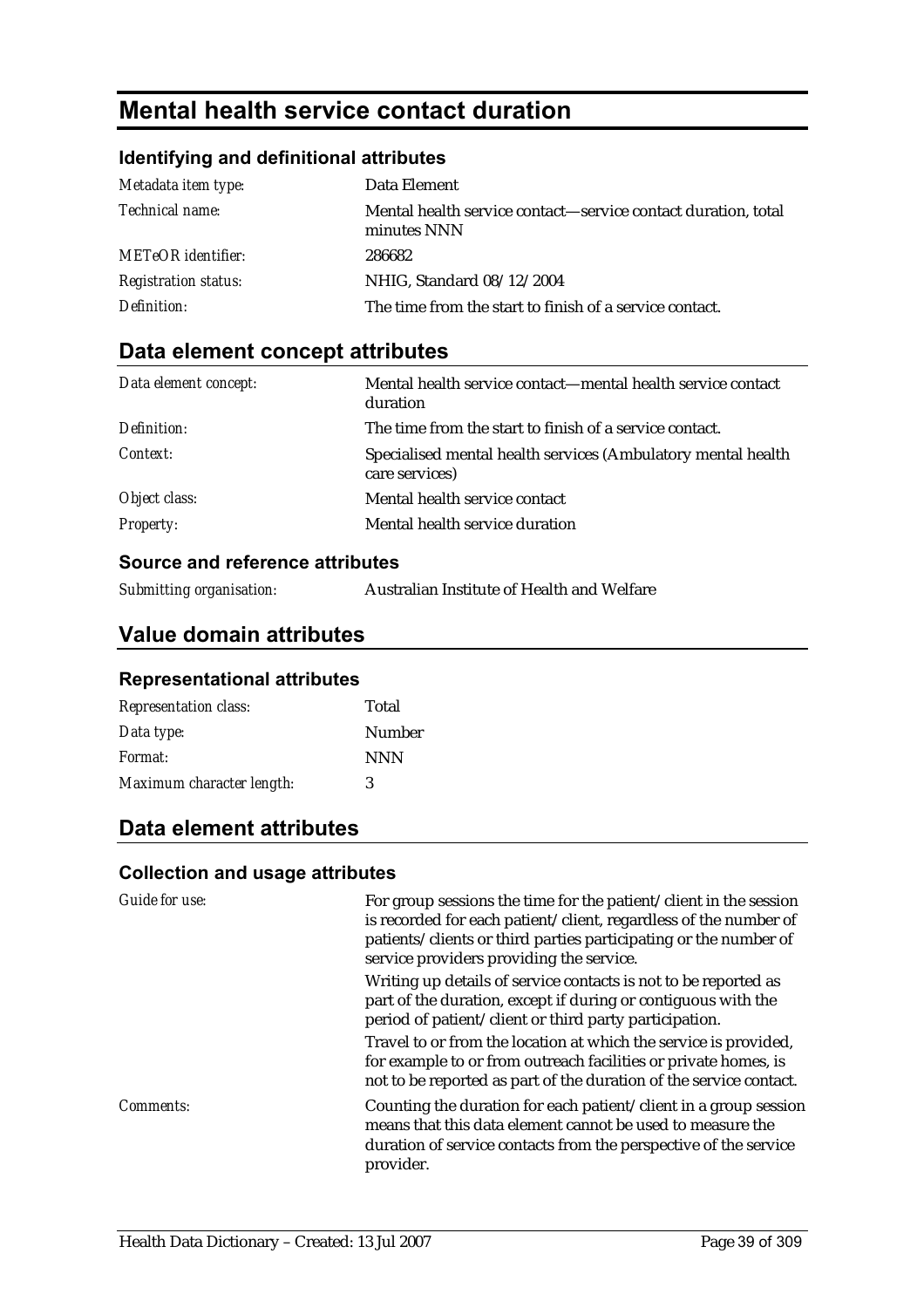| Submitting organisation:                             | Australian Institute of Health and Welfare                                 |
|------------------------------------------------------|----------------------------------------------------------------------------|
| <b>Relational attributes</b>                         |                                                                            |
| <b>Implementation in Data Set</b><br>Specifications: | Community mental health care NMDS 2005-2006 NHIG,<br>Superseded 07/12/2005 |
|                                                      | Implementation start date: 01/07/2005                                      |
|                                                      | Implementation end date: 30/06/2006                                        |
|                                                      | Community mental health care NMDS 2006-2007 NHIG,<br>Superseded 23/10/2006 |
|                                                      | Implementation start date: 01/07/2006                                      |
|                                                      | Implementation end date: 30/06/2007                                        |
|                                                      | Community mental health care NMDS 2007-2008 NHIG,<br>Standard 23/10/2006   |
|                                                      | Implementation start date: 01/07/2007                                      |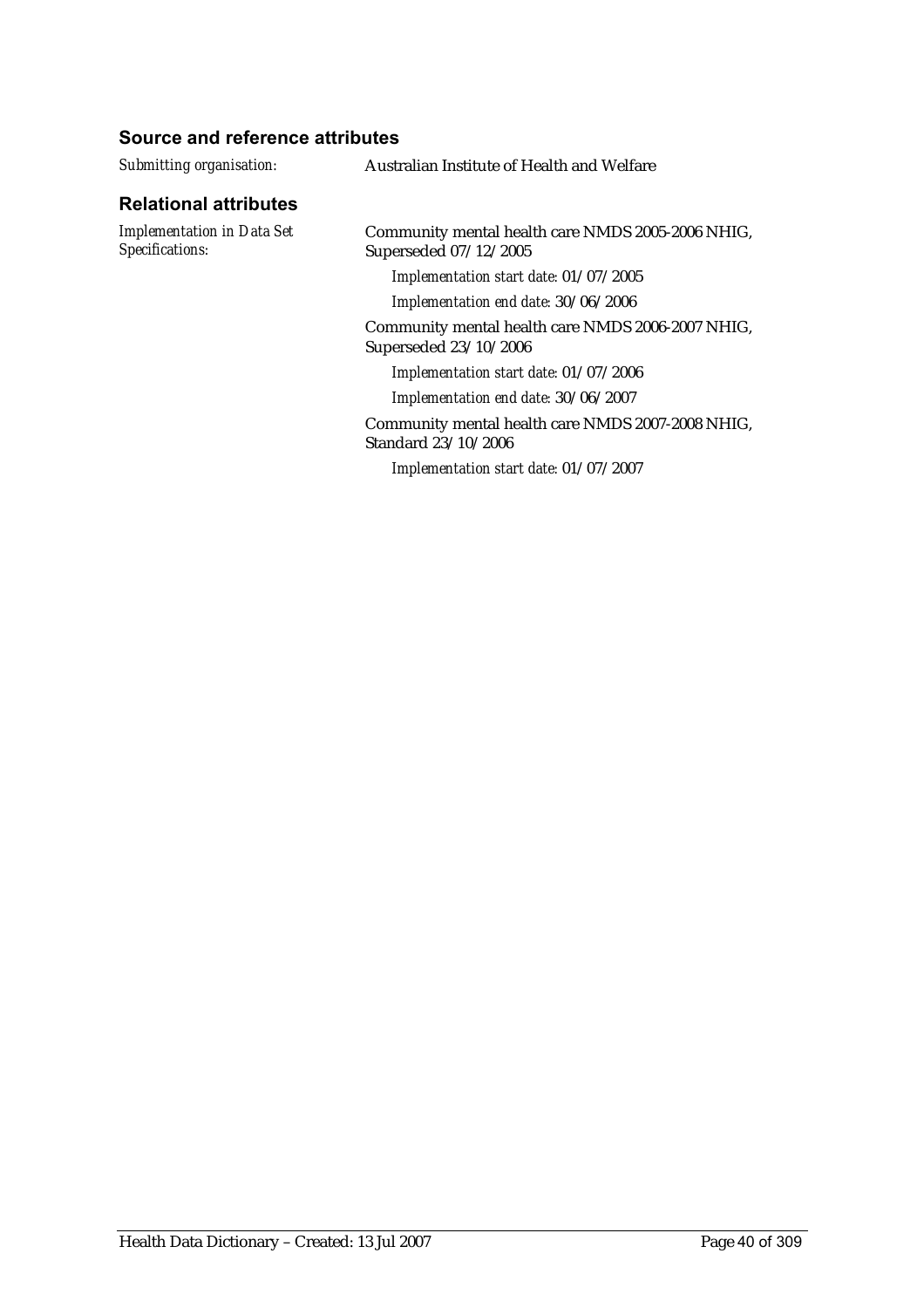# **Mental health service contact—patient/client participation indicator**

#### **Identifying and definitional attributes**

| Metadata item type:         | Data Element                                                                                   |
|-----------------------------|------------------------------------------------------------------------------------------------|
| Technical name:             | Mental health service contact—patient/client participation<br>indicator, yes/no code N         |
| <b>METeOR</b> identifier:   | 286859                                                                                         |
| <b>Registration status:</b> | NHIG, Standard 08/12/2004                                                                      |
| Definition:                 | Whether the patient/client has participated in a service contact,<br>as represented by a code. |

### **Data element concept attributes**

| Data element concept: | Mental health service contact—patient/client participation<br>indicator        |
|-----------------------|--------------------------------------------------------------------------------|
| Definition:           | Indicates whether the patient/client has participated in a<br>service contact. |
| Context:              | Specialised mental health services (Ambulatory mental health<br>care services) |
| Object class:         | Mental health service contact                                                  |
| <b>Property:</b>      | Patient/client participation indicator                                         |

#### **Value domain attributes**

#### **Representational attributes**

| <b>Representation class:</b> | Code   |                |
|------------------------------|--------|----------------|
| Data type:                   | Number |                |
| Format:                      | N      |                |
| Maximum character length:    |        |                |
| Permissible values:          | Value  | <b>Meaning</b> |
|                              | 1      | <b>Yes</b>     |
|                              | 2      | No             |

### **Data element attributes**

#### **Collection and usage attributes**

*Guide for use:* Service contacts are not restricted to in-person communication but can include telephone, video link or other forms of direct communication.

- Code 1 is to be used for service contacts between a specialised mental health service provider and the patient/client in whose clinical record the service contact would normally warrant a dated entry, where the patient/client is participating.
- Code 2 is to be used for service contacts between a specialised mental health service provider and a third party(ies) where the patient/client, in whose clinical record the service contact would normally warrant a dated entry,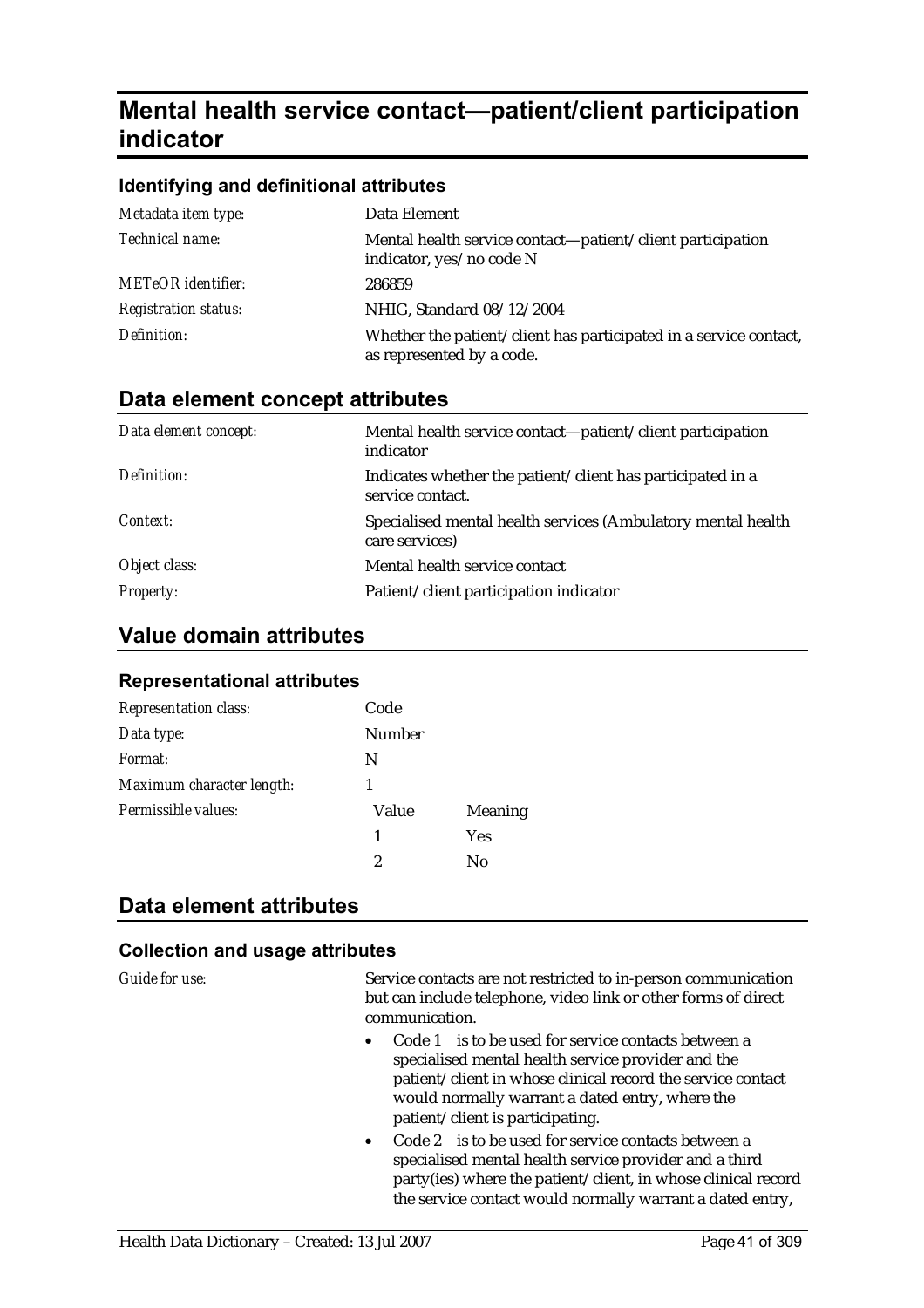#### is not participating.

### **Relational attributes**

*Implementation in Data Set Specifications:*

Community mental health care NMDS 2005-2006 NHIG, Superseded 07/12/2005

*Implementation start date:* 01/07/2005

*Implementation end date:* 30/06/2006

Community mental health care NMDS 2006-2007 NHIG, Superseded 23/10/2006

*Implementation start date:* 01/07/2006

*Implementation end date:* 30/06/2007

Community mental health care NMDS 2007-2008 NHIG, Standard 23/10/2006

*Implementation start date:* 01/07/2007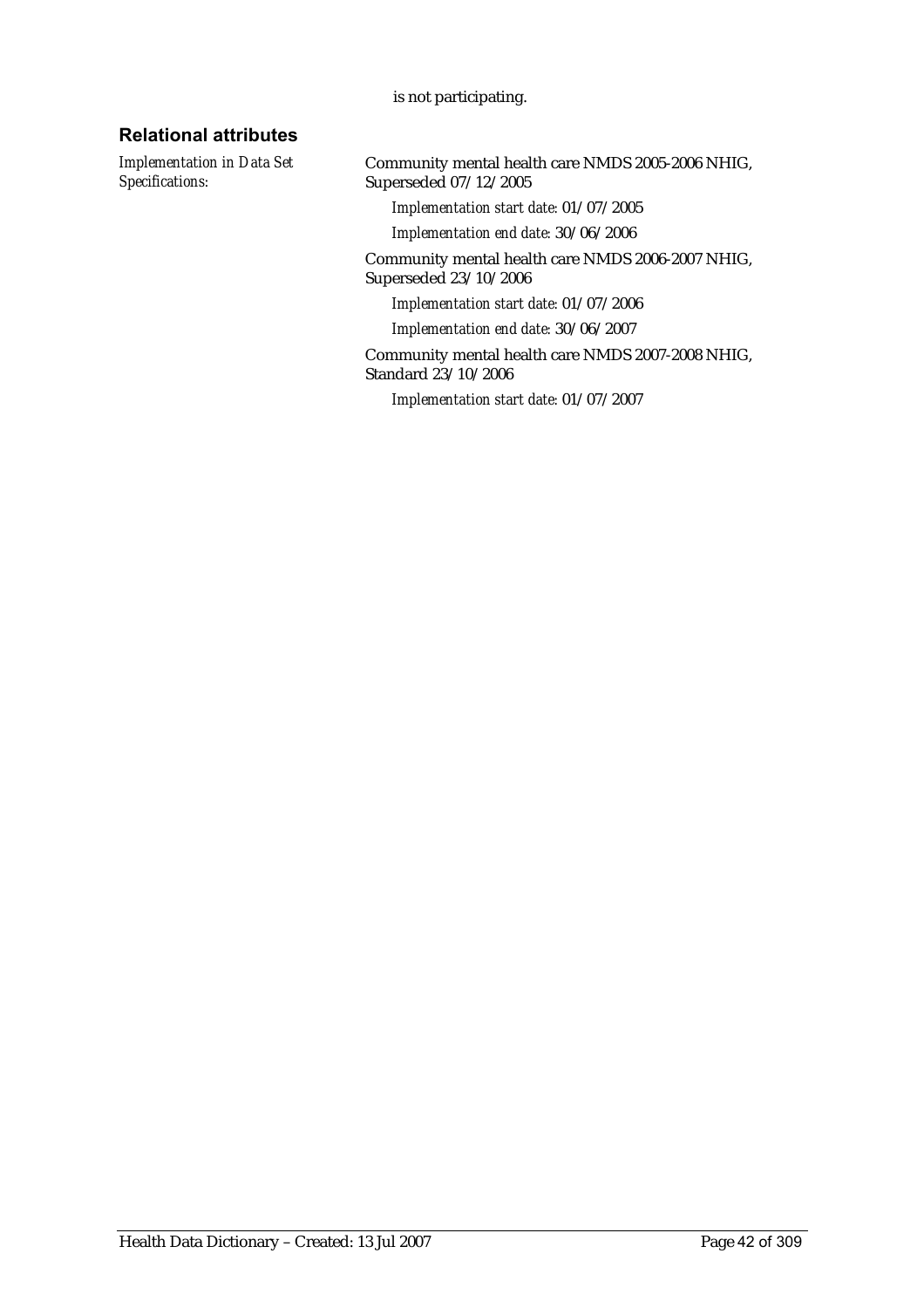# **Mental health service contact—session type**

#### **Identifying and definitional attributes**

| Metadata item type:         | Data Element                                                                                                              |
|-----------------------------|---------------------------------------------------------------------------------------------------------------------------|
| <i>Technical name:</i>      | Mental health service contact—session type, code N                                                                        |
| <b>METeOR</b> identifier:   | 286832                                                                                                                    |
| <b>Registration status:</b> | NHIG, Standard 08/12/2004                                                                                                 |
| Definition:                 | Whether a service contact is provided for one or more<br>$\text{patient}(s)/\text{client}(s)$ , as represented by a code. |

## **Data element concept attributes**

| Data element concept: | Mental health service contact—session type                                                      |
|-----------------------|-------------------------------------------------------------------------------------------------|
| Definition:           | Whether a service contact is provided for one or more<br>$\text{patient}(s)/\text{client}(s)$ . |
| Context:              | Specialised mental health services (Ambulatory mental health<br>care services)                  |
| Object class:         | Mental health service contact                                                                   |
| <b>Property:</b>      | Session type                                                                                    |

## **Value domain attributes**

#### **Representational attributes**

| <b>Representation class:</b> | Code             |                           |
|------------------------------|------------------|---------------------------|
| Data type:                   | <b>Number</b>    |                           |
| Format:                      | N                |                           |
| Maximum character length:    |                  |                           |
| Permissible values:          | Value            | <b>Meaning</b>            |
|                              | 1                | <b>Individual session</b> |
|                              | $\boldsymbol{2}$ | Group session             |
|                              |                  |                           |

## **Data element attributes**

#### **Collection and usage attributes**

*Guide for use:* A service contact is regarded as an individual session where the service is provided for one patient/client with or without third party involvement.

> A service contact is regarded as a group session where two or more patients/clients are participating in the service contact with or without third parties and the nature of the service would normally warrant dated entries in the clinical records of the patients/clients in question.

> A service contact is also regarded as a group session where third parties for two or more patients/clients are participating in the service contact without the respective patients/clients and the nature of the service would normally warrant dated entries in the clinical records of the patients/clients in question.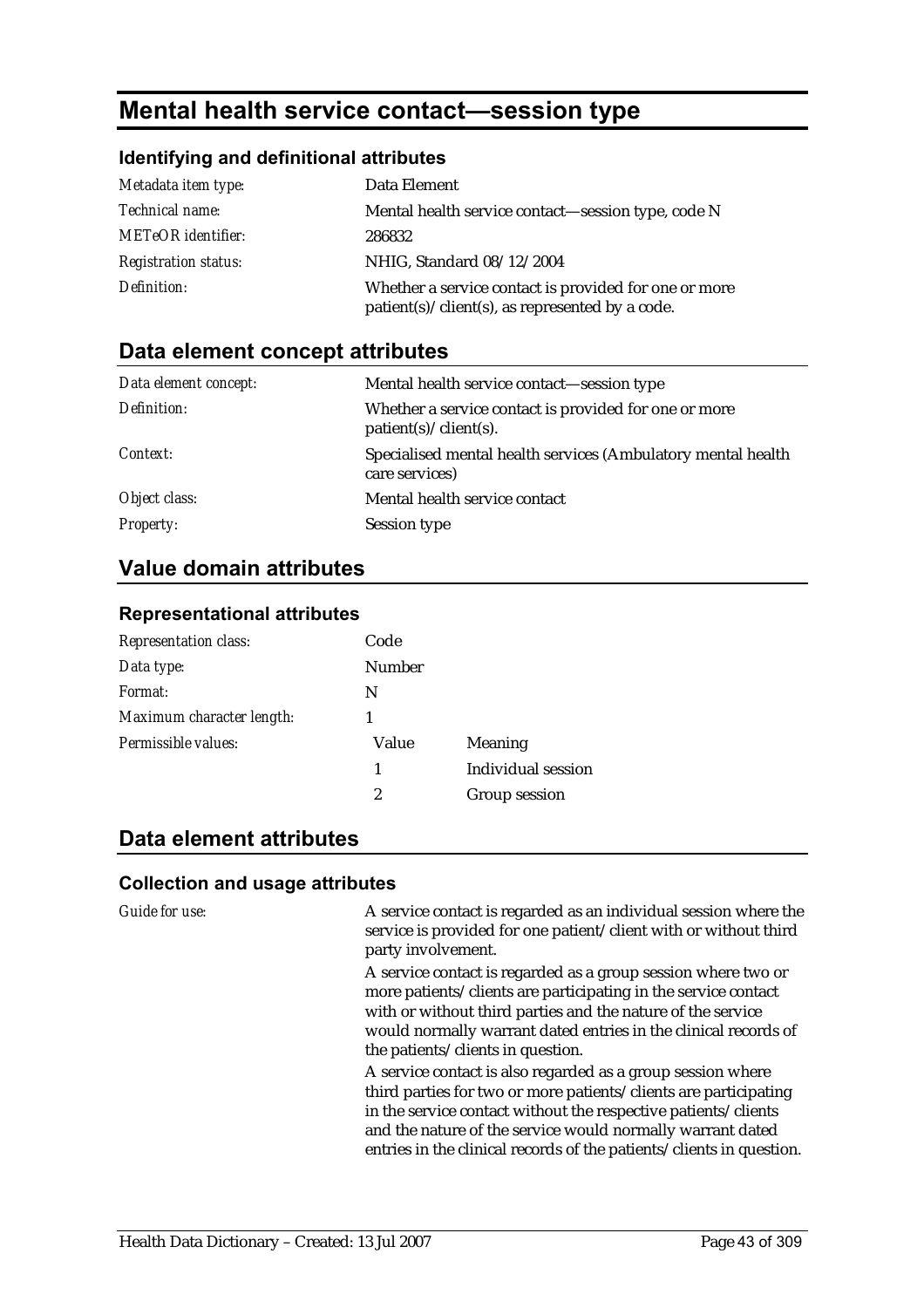| Submitting organisation:                             | Australian Institute of Health and Welfare                                 |  |
|------------------------------------------------------|----------------------------------------------------------------------------|--|
| <b>Relational attributes</b>                         |                                                                            |  |
| <b>Implementation in Data Set</b><br>Specifications: | Community mental health care NMDS 2005-2006 NHIG,<br>Superseded 07/12/2005 |  |
|                                                      | Implementation start date: 01/07/2005                                      |  |
|                                                      | Implementation end date: 30/06/2006                                        |  |
|                                                      | Community mental health care NMDS 2006-2007 NHIG,<br>Superseded 23/10/2006 |  |
|                                                      | Implementation start date: 01/07/2006                                      |  |
|                                                      | Implementation end date: 30/06/2007                                        |  |
|                                                      | Community mental health care NMDS 2007-2008 NHIG,<br>Standard 23/10/2006   |  |
|                                                      | Implementation start date: 01/07/2007                                      |  |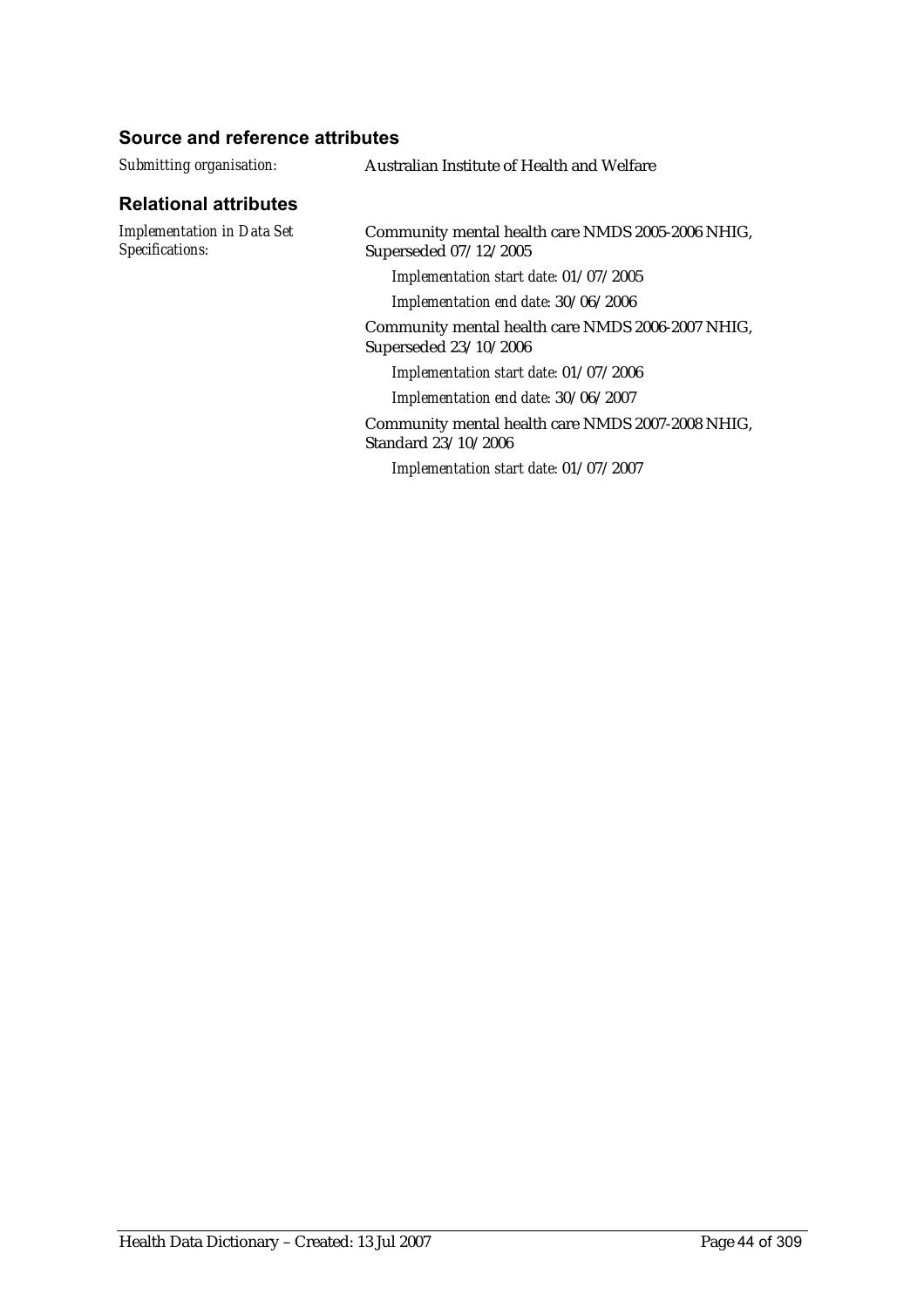# **Mental health services grants to non-government organisations by non-health departments**

### **Identifying and definitional attributes**

| Metadata item type:         | Data Element                                                                                                                                                                                                                                                                            |
|-----------------------------|-----------------------------------------------------------------------------------------------------------------------------------------------------------------------------------------------------------------------------------------------------------------------------------------|
| Technical name:             | State or Territory Government—mental health services grants<br>to non-government organisations by non-health departments,<br>total Australian currency $N[N(8)]$                                                                                                                        |
| <b>METeOR</b> identifier:   | 298940                                                                                                                                                                                                                                                                                  |
| <b>Registration status:</b> | NHIG, Standard 07/12/2005                                                                                                                                                                                                                                                               |
| Definition:                 | Total amount of money in the form of grants made by state or<br>territory departments outside the health portfolios directly to<br>non-government organisations specifically for the provision of<br>mental health activities or programs (other than staffed<br>residential services). |

# **Data element concept attributes**

| Data element concept: | State or Territory Government-mental health services grants<br>to non-government organisations by non-health departments                                                                                                                                           |
|-----------------------|--------------------------------------------------------------------------------------------------------------------------------------------------------------------------------------------------------------------------------------------------------------------|
| Definition:           | Grants made by state or territory departments outside the state<br>or territory health portfolios directly to non-government<br>organisations specifically for the provision of mental health<br>activities or programs (other than staffed residential services). |
| Context:              | Specialised mental health services                                                                                                                                                                                                                                 |
| Object class:         | <b>State or Territory Government</b>                                                                                                                                                                                                                               |
| <b>Property:</b>      | Mental health services grants to non-government organisations<br>from non-health departments                                                                                                                                                                       |

# **Value domain attributes**

#### **Representational attributes**

| Total                            |
|----------------------------------|
| Currency                         |
| N[N(8)]                          |
| 9                                |
| <b>Australian currency (AUS)</b> |
|                                  |

## **Data element attributes**

#### **Collection and usage attributes**

*Guide for use:* Where the exact dollar amount is unable to be provided an estimate should be derived from information available to the state or territory health department.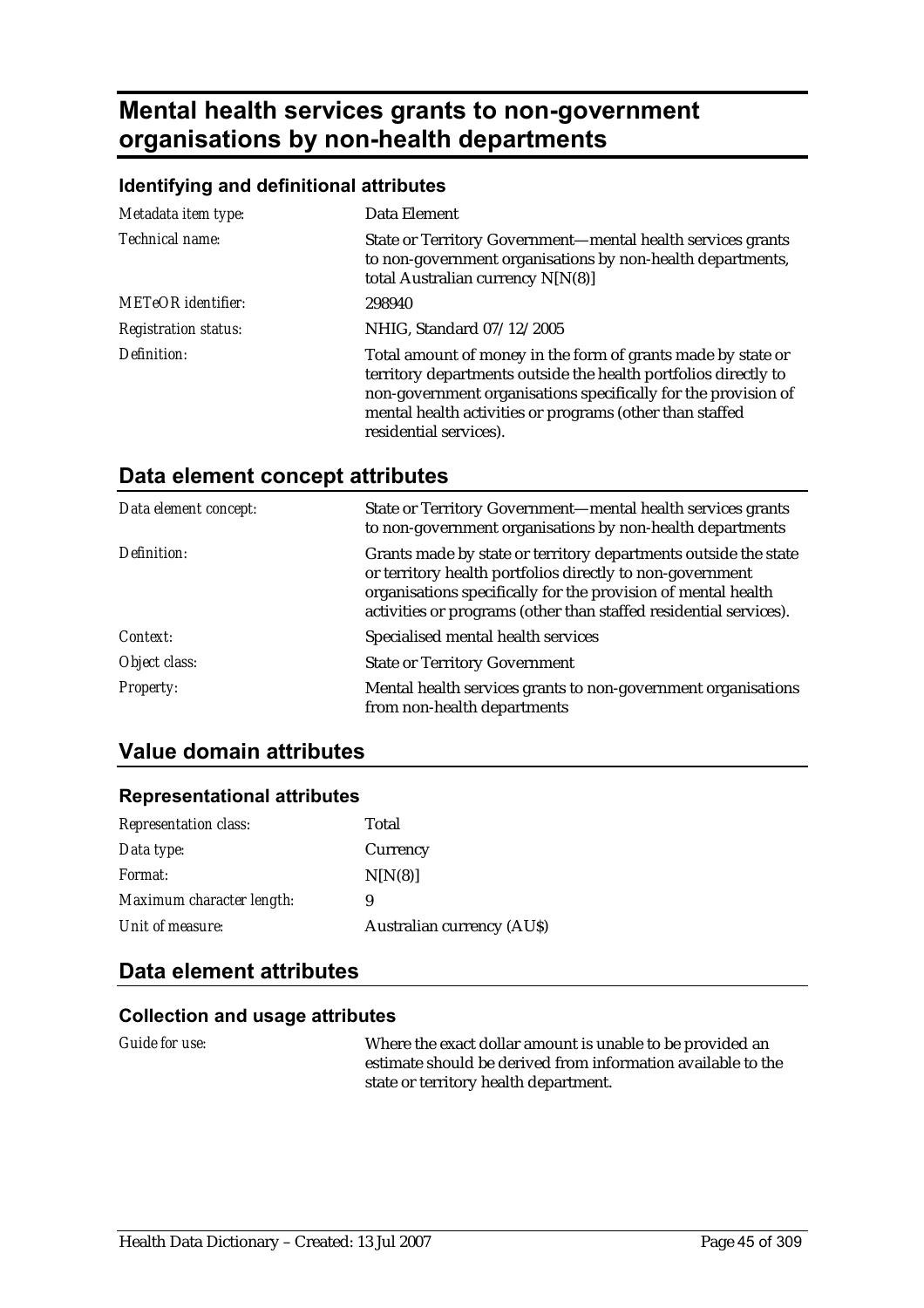#### **Relational attributes**

*Implementation in Data Set Specifications:*

Mental health establishments NMDS 2005-2006 NHIG, Superseded 21/03/2006

*Implementation start date:* 01/07/2005

*Implementation end date:* 30/06/2006

Mental health establishments NMDS 2006-2007 NHIG, Superseded 23/10/2006

*Implementation start date:* 01/07/2006

*Implementation end date:* 30/06/2007

Mental health establishments NMDS 2007-2008 NHIG, Standard 23/10/2006

*Implementation start date:* 01/07/2007

*Information specific to this data set:*

Do not include grants made by the state or territory health departments.

Do not include grants to non-government organisations for provision of staffed residential services.

Activities or programs for which the grant has been provided must have a primary function of providing treatment, rehabilitation or community health and related support and information services for people with a mental disorder or psychiatric disability, their carers or the broader community. These include accommodation, advocacy, community awareness, health promotion, counselling, independent living skills, psychosocial, recreation, residential, respite and self-help services. Mental health-related research is excluded. These may include, for example, a coordinated approach to service provision for people with a mental disorder or psychiatric disability for which most funding is provided by the state or territory health department, but some funding provided by other agencies, such as housing.

Grants are only to be reported at the state or territory level and should not be reported at any other level.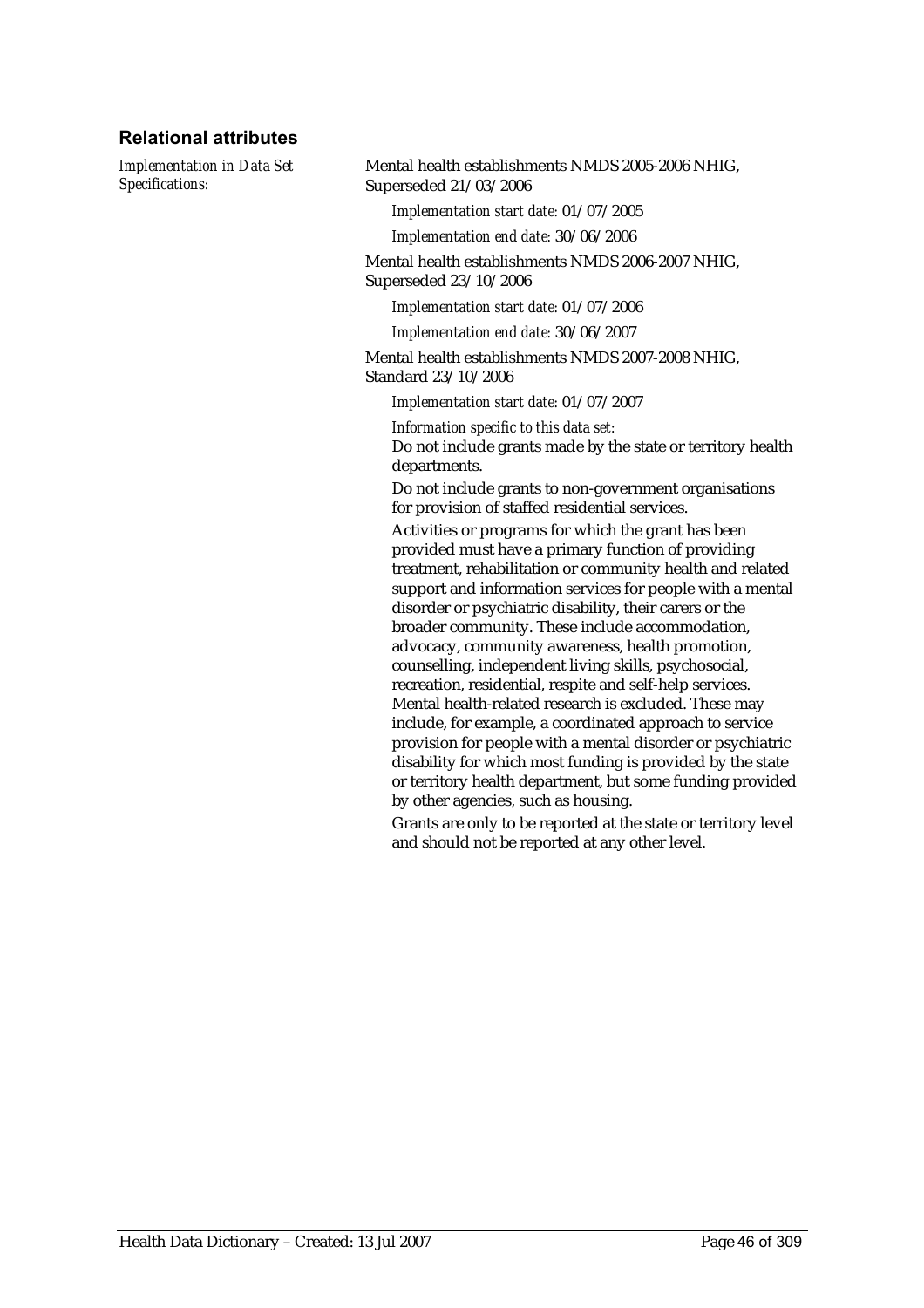# **Method of birth**

### **Identifying and definitional attributes**

| Metadata item type:         | Data Element                                                                                                                                |
|-----------------------------|---------------------------------------------------------------------------------------------------------------------------------------------|
| Technical name:             | Birth event-birth method, code N                                                                                                            |
| <b>METeOR</b> identifier:   | 295349                                                                                                                                      |
| <b>Registration status:</b> | NHIG, Standard 06/09/2006                                                                                                                   |
| Definition:                 | The method of complete expulsion or extraction from its mother<br>of a product of conception in a birth event, as represented by a<br>code. |

# **Data element concept attributes**

| Data element concept: | Birth event—birth method                                                                                       |
|-----------------------|----------------------------------------------------------------------------------------------------------------|
| Definition:           | The method of complete expulsion or extraction from its mother<br>of a product of conception in a birth event. |
| Context:              | <b>Perinatal statistics</b>                                                                                    |
| Object class:         | Birth event                                                                                                    |
| <b>Property:</b>      | Birth method                                                                                                   |

# **Value domain attributes**

| <b>Representation class:</b> | Code   |                                   |
|------------------------------|--------|-----------------------------------|
| Data type:                   | Number |                                   |
| Format:                      | N      |                                   |
| Maximum character length:    | 1      |                                   |
| Permissible values:          | Value  | Meaning                           |
|                              | 1      | Vaginal - non-instrumental        |
|                              | 2      | Vaginal - forceps                 |
|                              | 4      | <b>Caesarean section</b>          |
|                              | 5      | Vaginal - vacuum extraction       |
| Supplementary values:        | 9      | Not stated/inadequately described |

## **Representational attributes**

### **Source and reference attributes**

*Submitting organisation:* National Perinatal Data Development Committee

# **Data element attributes**

| Guide for use: | In a vaginal breech with forceps to the after coming head, code<br>as vaginal - forceps.                                             |
|----------------|--------------------------------------------------------------------------------------------------------------------------------------|
|                | In a vaginal breech that has been manually rotated, code as<br>vaginal - non-instrumental.                                           |
|                | Where forceps/vacuum extraction are used to assist the<br>extraction of the baby at caesarean section, code as caesarean<br>section. |
|                | Where a hysterotomy is performed to extract the baby, code as                                                                        |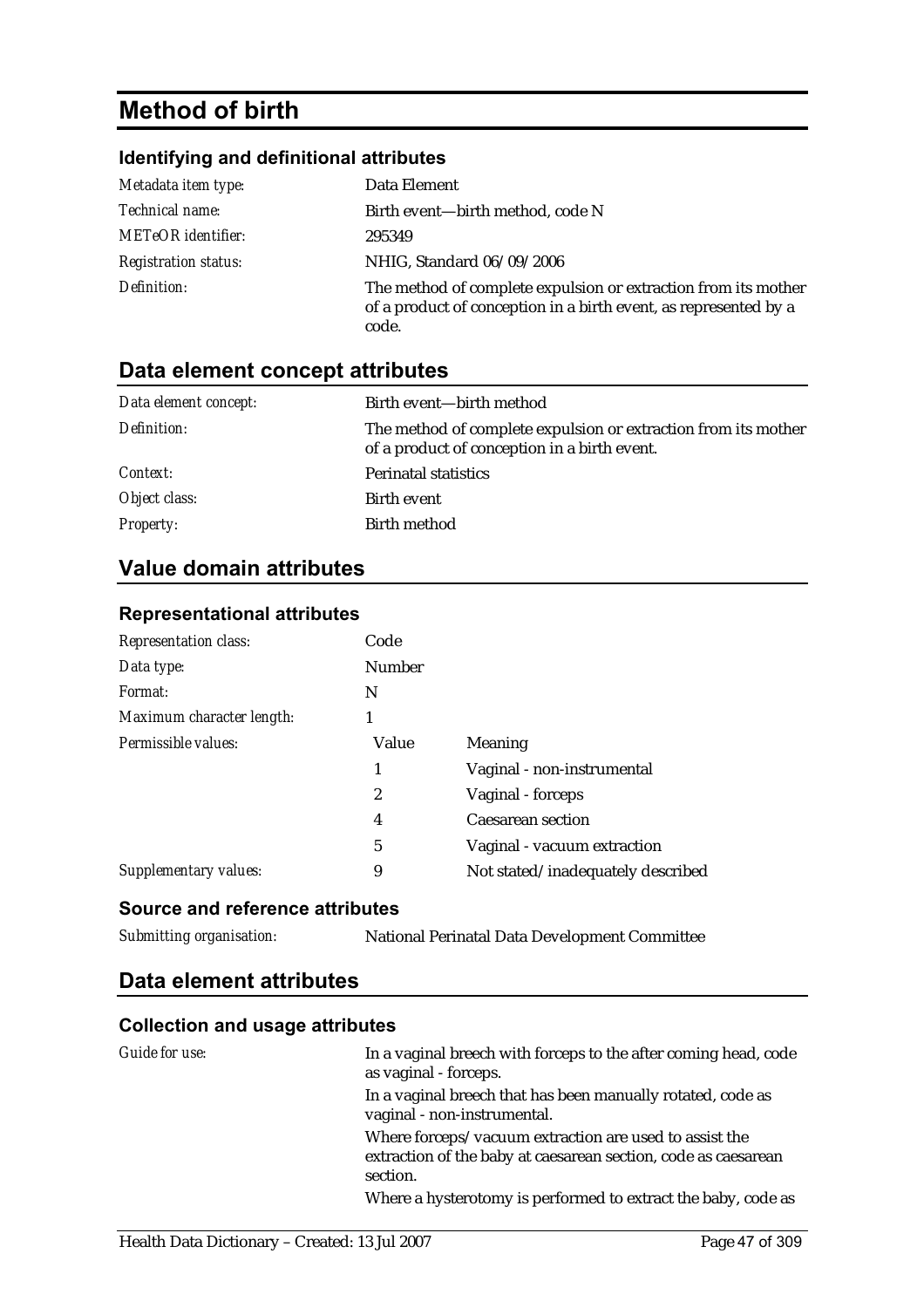|                                 | caesarean section.                                                                                                                                     |
|---------------------------------|--------------------------------------------------------------------------------------------------------------------------------------------------------|
| Collection methods:             | In the case of multiple births, method of birth should be<br>recorded for each baby born.                                                              |
| Comments:                       | Note: Code 3, which had a meaning in previous versions of the<br>data standard is no longer used. As is good practice, the code<br>will not be reused. |
| Source and reference attributes |                                                                                                                                                        |
| Submitting organisation:        | <b>National Perinatal Data Development Committee</b>                                                                                                   |
|                                 |                                                                                                                                                        |

### **Relational attributes**

| Related metadata references:      | Supersedes Birth event—delivery method, code N NHIG,<br>Superseded 06/09/2006 |
|-----------------------------------|-------------------------------------------------------------------------------|
| <b>Implementation in Data Set</b> | Perinatal NMDS 2007-2008 NHIG, Standard 06/09/2006                            |
| Specifications:                   | Implementation start date: 01/07/2007                                         |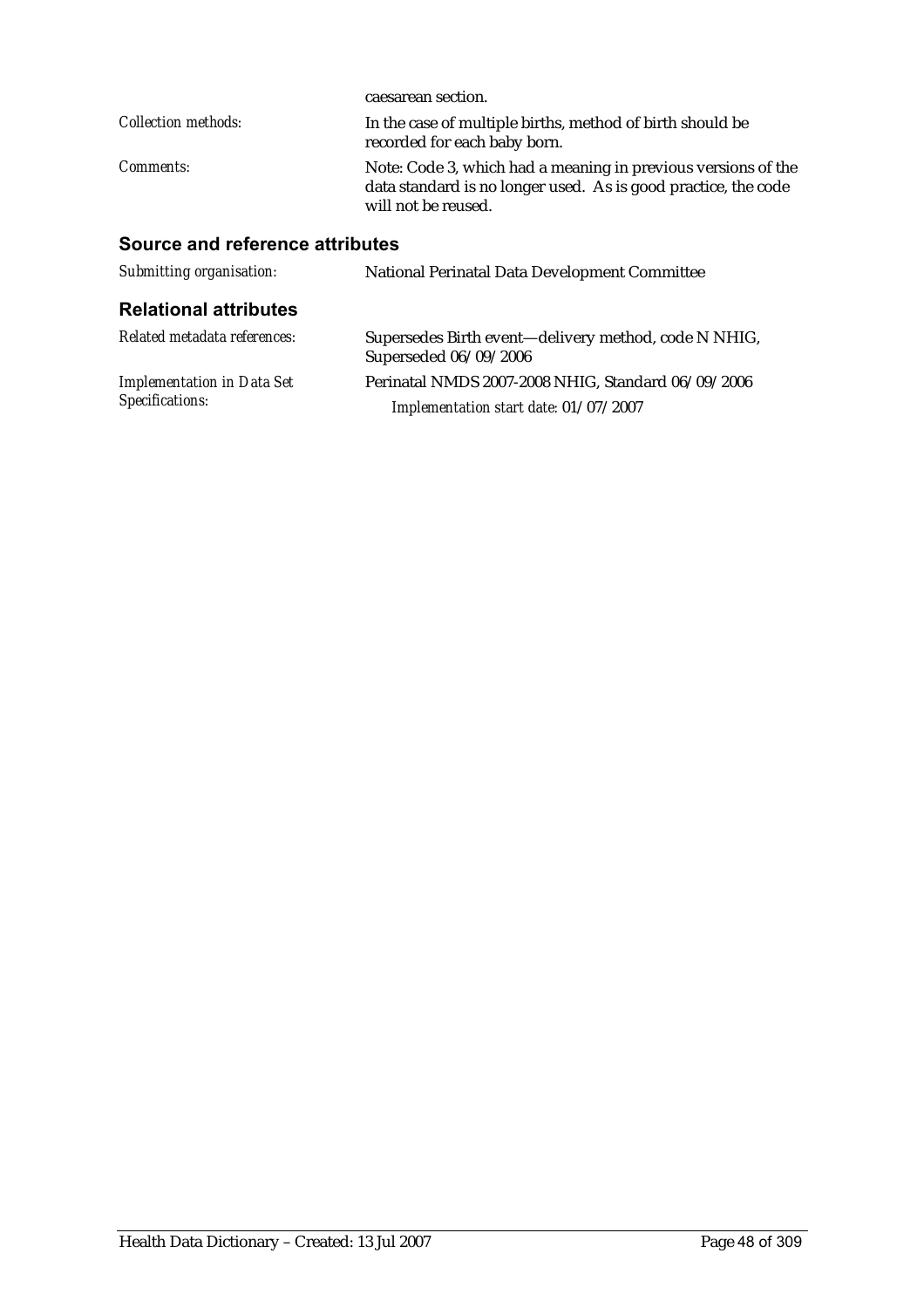# **Method of use for principal drug of concern**

## **Identifying and definitional attributes**

| Metadata item type:         | Data Element                                                                                                         |
|-----------------------------|----------------------------------------------------------------------------------------------------------------------|
| Technical name:             | Client—method of drug use (principal drug of concern), code N                                                        |
| <b>METeOR</b> identifier:   | 270111                                                                                                               |
| <b>Registration status:</b> | NHIG, Standard 01/03/2005                                                                                            |
| Definition:                 | The client's self-reported usual method of administering the<br>principal drug of concern, as represented by a code. |

# **Data element concept attributes**

| Data element concept: | Client—method of drug use (principal drug of concern)                                                |
|-----------------------|------------------------------------------------------------------------------------------------------|
| Definition:           | The client's usual method of administering the principal drug of<br>concern as stated by the client. |
| Context:              | Alcohol and other drug treatment services                                                            |
| Object class:         | Client                                                                                               |
| <b>Property:</b>      | Method of drug use                                                                                   |

# **Value domain attributes**

#### **Representational attributes**

| Representation class:     | Code          |                                   |
|---------------------------|---------------|-----------------------------------|
| Data type:                | <b>Number</b> |                                   |
| Format:                   | N             |                                   |
| Maximum character length: | 1             |                                   |
| Permissible values:       | Value         | <b>Meaning</b>                    |
|                           | 1             | <b>Ingests</b>                    |
|                           | 2             | <b>Smokes</b>                     |
|                           | 3             | Injects                           |
|                           | 4             | Sniffs (powder)                   |
|                           | 5             | Inhales (vapour)                  |
|                           | 6             | Other                             |
| Supplementary values:     | 9             | Not stated/inadequately described |
|                           |               |                                   |

## **Data element attributes**

| Guide for use:             | <b>CODE</b>                                                                                                                                                                    |
|----------------------------|--------------------------------------------------------------------------------------------------------------------------------------------------------------------------------|
|                            | Refers to eating or drinking as the method of administering the<br>principal drug of concern.                                                                                  |
| <b>Collection methods:</b> | Collect only for principal drug of concern.                                                                                                                                    |
|                            | To be collected on commencement of treatment with a service.                                                                                                                   |
| <i>Comments:</i>           | Identification of drug use methods is important for minimising<br>specific harms associated with drug use, and is consequently of<br>value for informing treatment approaches. |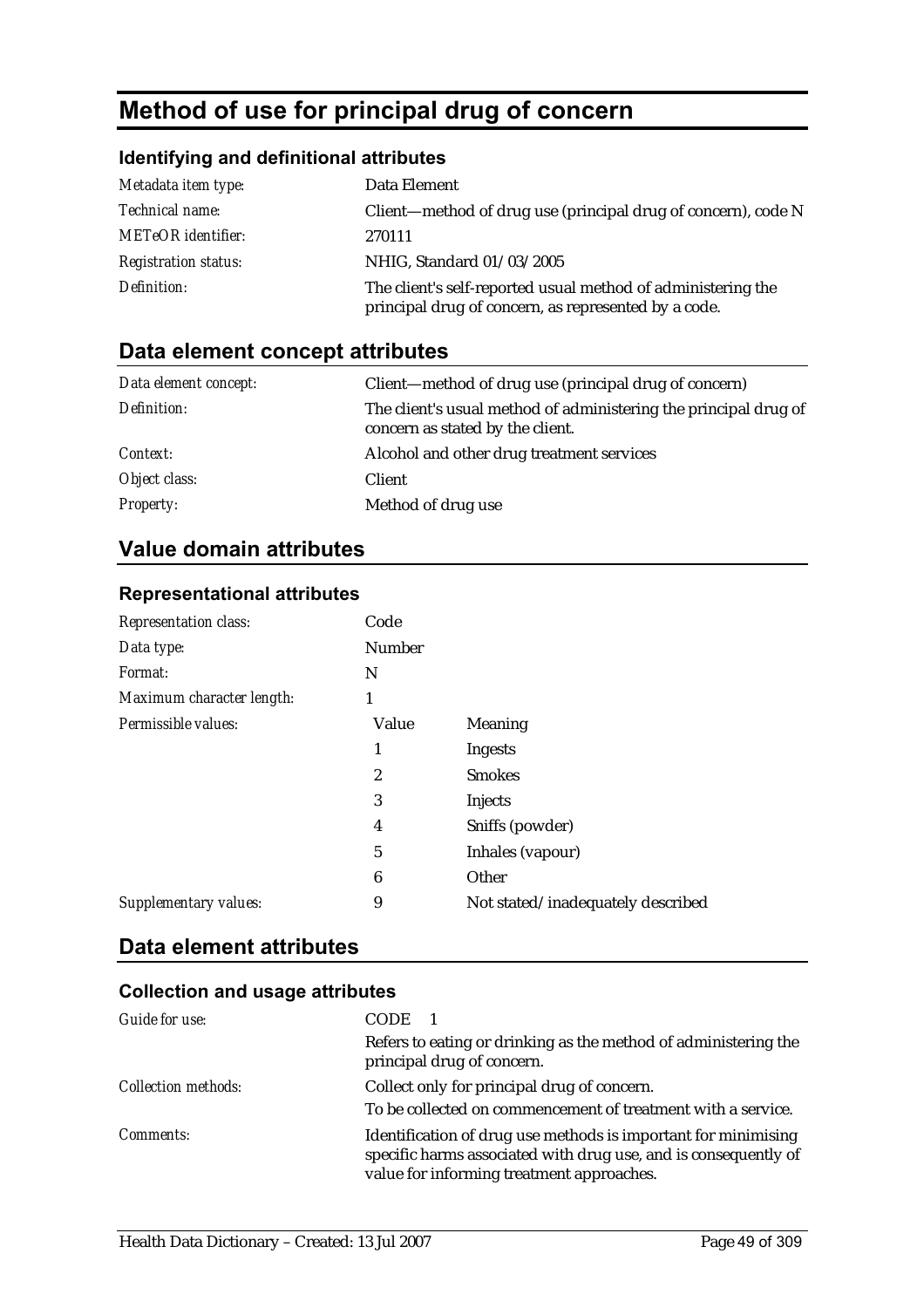| Submitting organisation:                             | Intergovernmental Committee on Drugs National Minimum<br>Data Set Working Group                              |
|------------------------------------------------------|--------------------------------------------------------------------------------------------------------------|
| <b>Relational attributes</b>                         |                                                                                                              |
| Related metadata references:                         | Supersedes Method of use for principal drug of concern,<br>version 1, DE, NHDD, NHIMG, Superseded 01/03/2005 |
| <b>Implementation in Data Set</b><br>Specifications: | Alcohol and other drug treatment services NMDS NHIG,<br>Superseded 21/03/2006                                |
|                                                      | Implementation start date: 01/07/2005                                                                        |
|                                                      | Implementation end date: 30/06/2006                                                                          |
|                                                      | Alcohol and other drug treatment services NMDS NHIG,<br>Superseded 23/10/2006                                |
|                                                      | Implementation start date: 01/07/2006                                                                        |
|                                                      | Implementation end date: 30/06/2007                                                                          |
|                                                      | Alcohol and other drug treatment services NMDS 2007-2008<br>NHIG, Standard 23/10/2006                        |
|                                                      | Implementation start date: 01/07/2007                                                                        |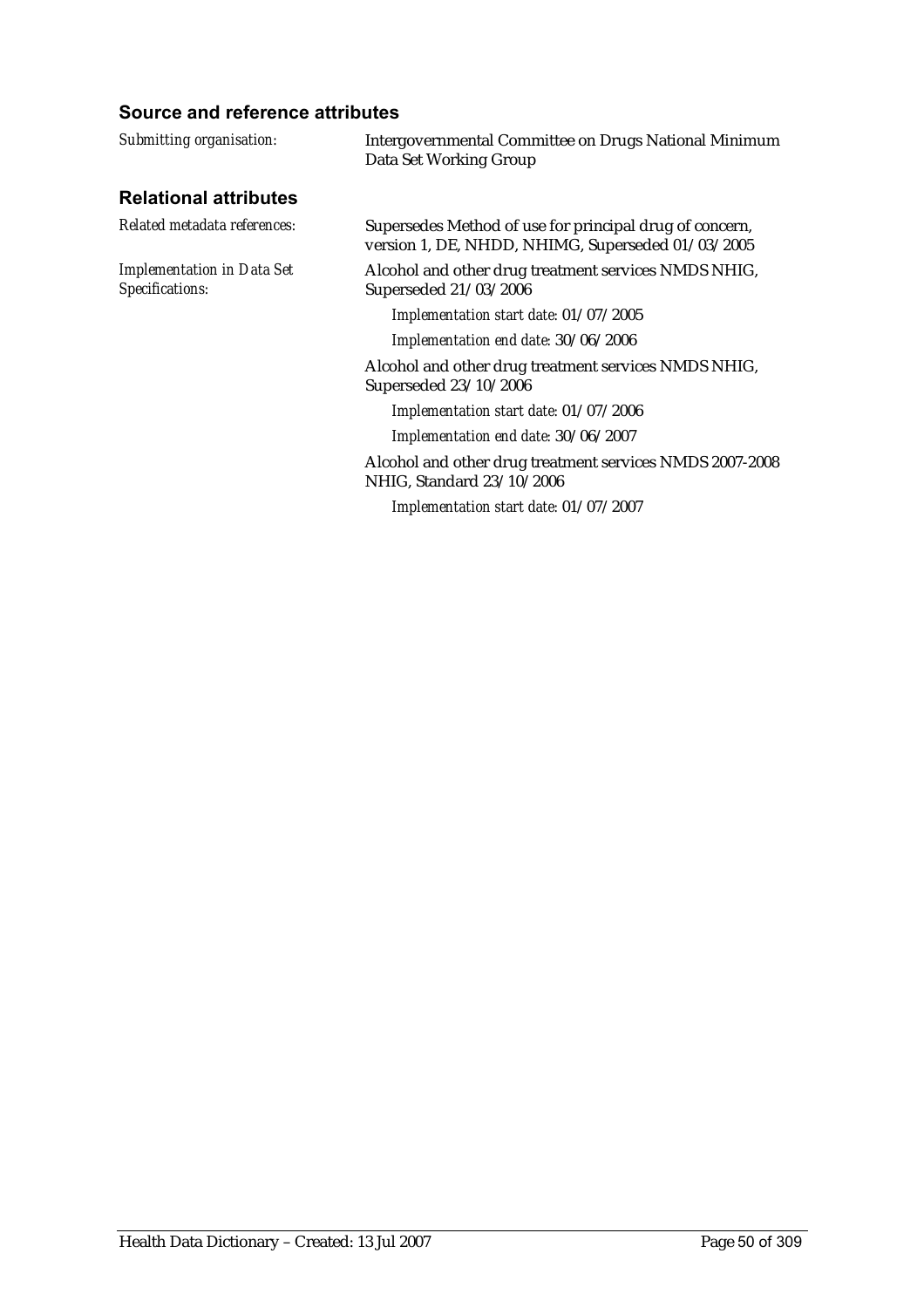# **Microalbumin level—albumin/creatinine ratio (measured)**

#### **Identifying and definitional attributes**

| Metadata item type:         | Data Element                                                               |
|-----------------------------|----------------------------------------------------------------------------|
| Technical name:             | Person—microalbumin level (measured), albumin/creatinine<br>ratio N[NN].N  |
| <b>METeOR</b> identifier:   | 270339                                                                     |
| <b>Registration status:</b> | NHIG, Standard 01/03/2005                                                  |
| Definition:                 | A person's microalbumin level, measured as an<br>albumin/creatinine ratio. |

## **Data element concept attributes**

| Data element concept: | Person—microalbumin level                                                     |
|-----------------------|-------------------------------------------------------------------------------|
| Definition:           | A person's microalbumin level in a spot test, 24 hour or timed<br>collection. |
| Context:              | Public health, health care and clinical settings.                             |
| Object class:         | Person                                                                        |
| <b>Property:</b>      | Microalbumin level                                                            |

## **Value domain attributes**

#### **Representational attributes**

| <b>Representation class:</b> | Ratio   |                                   |
|------------------------------|---------|-----------------------------------|
| Data type:                   | Number  |                                   |
| Format:                      | N[NN].N |                                   |
| Maximum character length:    | 4       |                                   |
| Supplementary values:        | Value   | Meaning                           |
|                              | 999.9   | Not stated/inadequately described |
| Unit of measure:             |         | Milligram per millimole (mg/mmol) |
| Unit of measure precision:   |         |                                   |

## **Data element attributes**

#### **Collection and usage attributes**

*Collection methods:* Measurement of microalbumin levels should be carried out by laboratories, or practices, which have been accredited to perform these tests by the National Association of Testing Authority. Microalbumin is not detected by reagent strips for urinary proteins, and requires immunoassay. As urinary albumin varies with posture and exercise it is important to collect the urine under very standard conditions; short-term (2 hours) during rest, overnight (approximately 8 hours) or an early morning sample. For screening purposes an early morning urine specimen is adequate, and if the albumin/creatinine ratio is found to be greater than 3.5 mg/mmol then a timed overnight sample should be obtained for estimation of the albumin excretion rate.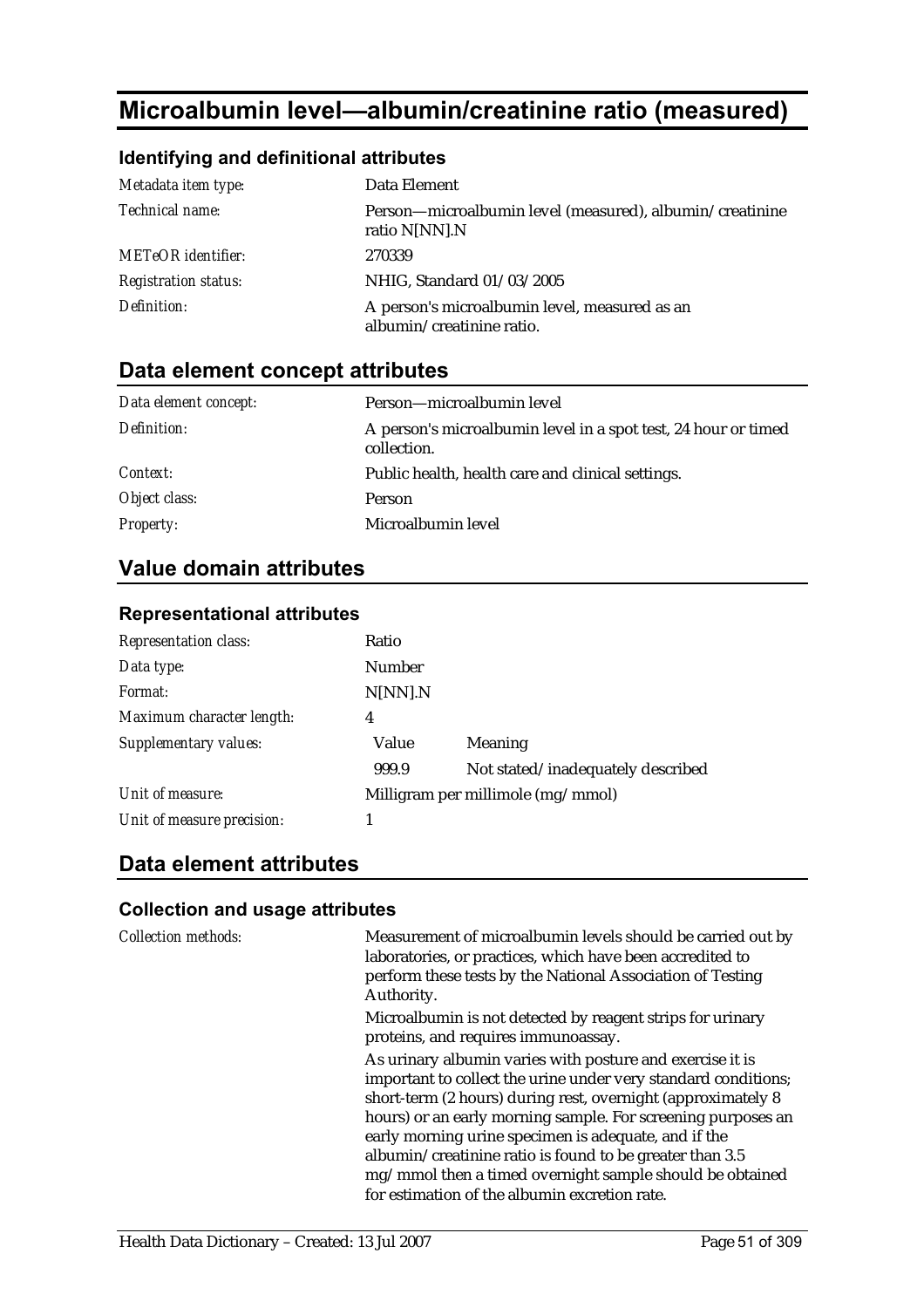Test for albuminuria by measuring microalbumin in timed or first morning urine sample.

The results considered elevated are

- spot urine 30 to 300 mg/L; or
- timed urine (24 hour collection) 20 to 200  $\mu$ g/min.

| Submitting organisation:          | <b>National Diabetes Data Working Group</b>                                                                                                                                                                                                                                                                                                                                                                                                                                                                                                                                                                                                                                                                                                                                                                                                                                                                                                                                                                                                                                                                                                                       |  |  |
|-----------------------------------|-------------------------------------------------------------------------------------------------------------------------------------------------------------------------------------------------------------------------------------------------------------------------------------------------------------------------------------------------------------------------------------------------------------------------------------------------------------------------------------------------------------------------------------------------------------------------------------------------------------------------------------------------------------------------------------------------------------------------------------------------------------------------------------------------------------------------------------------------------------------------------------------------------------------------------------------------------------------------------------------------------------------------------------------------------------------------------------------------------------------------------------------------------------------|--|--|
| Origin:                           | National Diabetes Outcomes Quality Review Initiative<br>(NDOQRIN) data dictionary                                                                                                                                                                                                                                                                                                                                                                                                                                                                                                                                                                                                                                                                                                                                                                                                                                                                                                                                                                                                                                                                                 |  |  |
| <b>Relational attributes</b>      |                                                                                                                                                                                                                                                                                                                                                                                                                                                                                                                                                                                                                                                                                                                                                                                                                                                                                                                                                                                                                                                                                                                                                                   |  |  |
| Related metadata references:      | See also Laboratory standard—upper limit of normal range for<br>microalbumin, albumin/creatinine ratio N[NN].N NHIG,<br>Standard 01/03/2005                                                                                                                                                                                                                                                                                                                                                                                                                                                                                                                                                                                                                                                                                                                                                                                                                                                                                                                                                                                                                       |  |  |
|                                   | Supersedes Microalbumin/protein - measured, version 1, DE,<br>NHDD, NHIMG, Superseded 01/03/2005                                                                                                                                                                                                                                                                                                                                                                                                                                                                                                                                                                                                                                                                                                                                                                                                                                                                                                                                                                                                                                                                  |  |  |
|                                   | Supersedes Microalbumin - units, version 1, DE, NHDD,<br>NHIMG, Superseded 01/03/2005                                                                                                                                                                                                                                                                                                                                                                                                                                                                                                                                                                                                                                                                                                                                                                                                                                                                                                                                                                                                                                                                             |  |  |
| <b>Implementation in Data Set</b> | Diabetes (clinical) DSS NHIG, Superseded 21/09/2005                                                                                                                                                                                                                                                                                                                                                                                                                                                                                                                                                                                                                                                                                                                                                                                                                                                                                                                                                                                                                                                                                                               |  |  |
| Specifications:                   | Diabetes (clinical) DSS NHIG, Standard 21/09/2005                                                                                                                                                                                                                                                                                                                                                                                                                                                                                                                                                                                                                                                                                                                                                                                                                                                                                                                                                                                                                                                                                                                 |  |  |
|                                   | Information specific to this data set:<br>A small amount of protein (albumin) in the urine<br>(microalbuminuria) is an early sign of kidney damage.<br>Microalbuminuria is a strong predictor of macrovascular<br>disease and diabetic nephropathy. Incipient diabetic<br>nephropathy can be detected by urine testing for<br>microalbumin. Incipient diabetic nephropathy is suspected<br>when microalbuminuria is detected in two of three<br>samples collected over a six-month period in patients in<br>whom other causes of an increased urinary album<br>excretion have been excluded.<br>Diagnosis of microalbuminuria is established if 2 of the 3<br>measurements are abnormal.<br>According to the Principles of Care and Guidelines for the<br>Clinical Management of Diabetes Mellitus a test for<br>microalbuminuria is to be performed:<br>at diagnosis and then every 12 months for patients<br>٠<br>with Type 2 diabetes,<br>5 years post diagnosis and then every 12 months for<br>$\bullet$<br>patients with Type 1 diabetes,<br>if microalbuminuria is present, perform up to two<br>$\bullet$<br>additional measurements in the next 6 weeks. |  |  |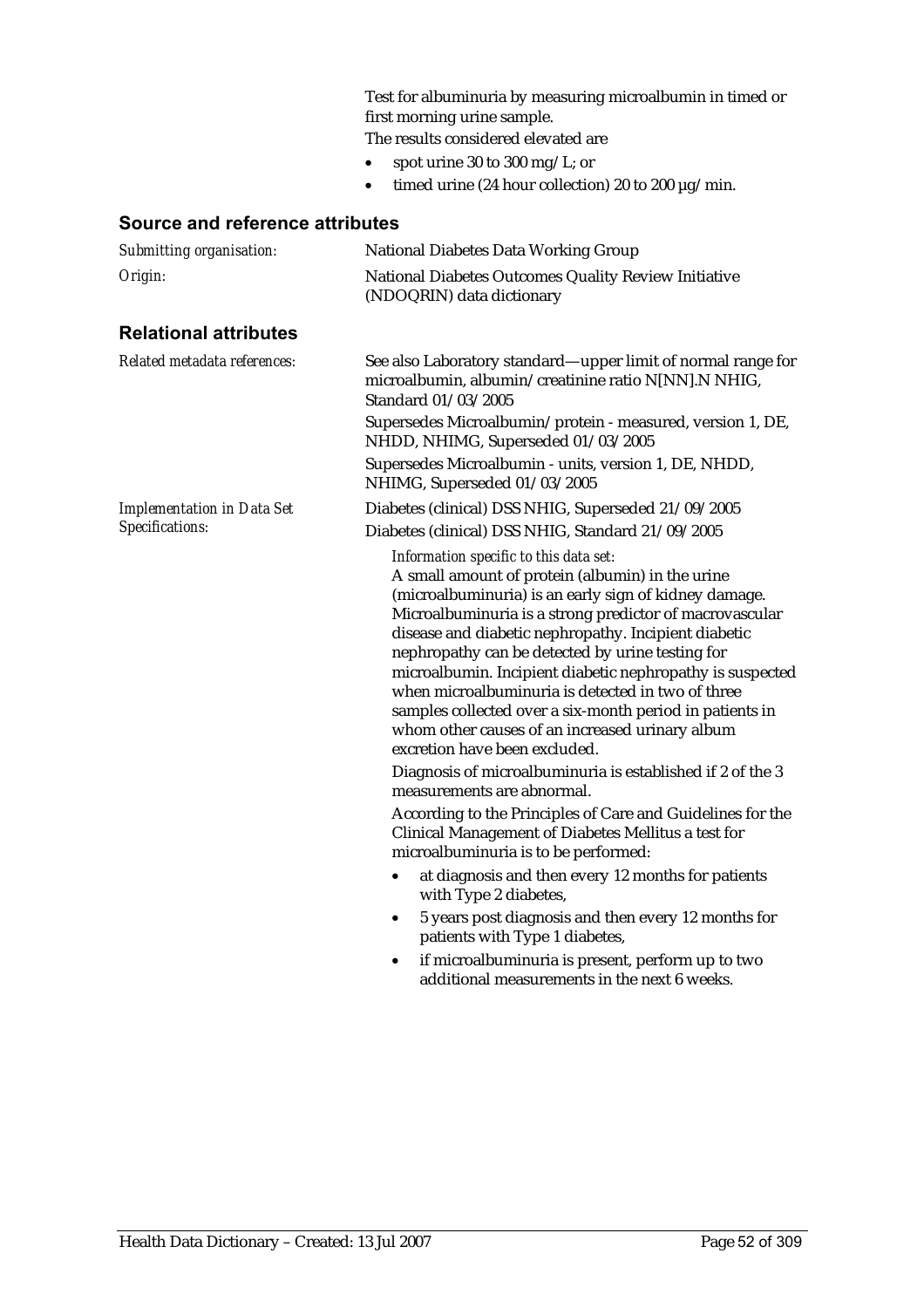# **Microalbumin level—micrograms per minute (measured)**

## **Identifying and definitional attributes**

| Metadata item type:         | Data Element                                                                      |
|-----------------------------|-----------------------------------------------------------------------------------|
| Technical name:             | Person-microalbumin level (measured), total micrograms per<br>minute N[NNN].N     |
| <b>METeOR</b> identifier:   | 270336                                                                            |
| <b>Registration status:</b> | NHIG, Standard 01/03/2005                                                         |
| Definition:                 | A person's microalbumin level measured in microgram per<br>minute $(\mu g/min)$ . |

# **Data element concept attributes**

| Data element concept: | Person—microalbumin level                                                     |
|-----------------------|-------------------------------------------------------------------------------|
| Definition:           | A person's microalbumin level in a spot test, 24 hour or timed<br>collection. |
| Context:              | Public health, health care and clinical settings.                             |
| Object class:         | Person                                                                        |
| <b>Property:</b>      | Microalbumin level                                                            |

# **Value domain attributes**

### **Representational attributes**

| <b>Representation class:</b> | Total                              |                                   |
|------------------------------|------------------------------------|-----------------------------------|
| Data type:                   | Number                             |                                   |
| <i>Format:</i>               | N[NNN].N                           |                                   |
| Maximum character length:    | 5                                  |                                   |
| Supplementary values:        | Value                              | Meaning                           |
|                              | 9999.9                             | Not stated/inadequately described |
| Unit of measure:             | Microgram per minute $(\mu g/min)$ |                                   |
| Unit of measure precision:   |                                    |                                   |

# **Data element attributes**

| <b>Collection methods:</b> | Measurement of microalbumin levels should be carried out by<br>laboratories, or practices, which have been accredited to<br>perform these tests by the National Association of Testing<br>Authority.                                                                                                     |
|----------------------------|----------------------------------------------------------------------------------------------------------------------------------------------------------------------------------------------------------------------------------------------------------------------------------------------------------|
|                            | Microalbumin is not detected by reagent strips for urinary<br>proteins, and requires immunoassay.                                                                                                                                                                                                        |
|                            | As urinary albumin varies with posture and exercise it is<br>important to collect the urine under very standard conditions;<br>short-term (2 hours) during rest, overnight (approximately 8<br>hours) or an early morning sample. For screening purposes an<br>early morning urine specimen is adequate. |
|                            | Test for albuminuria by measuring microalbumin in timed or<br>first morning urine sample.                                                                                                                                                                                                                |
|                            | The results considered elevated are                                                                                                                                                                                                                                                                      |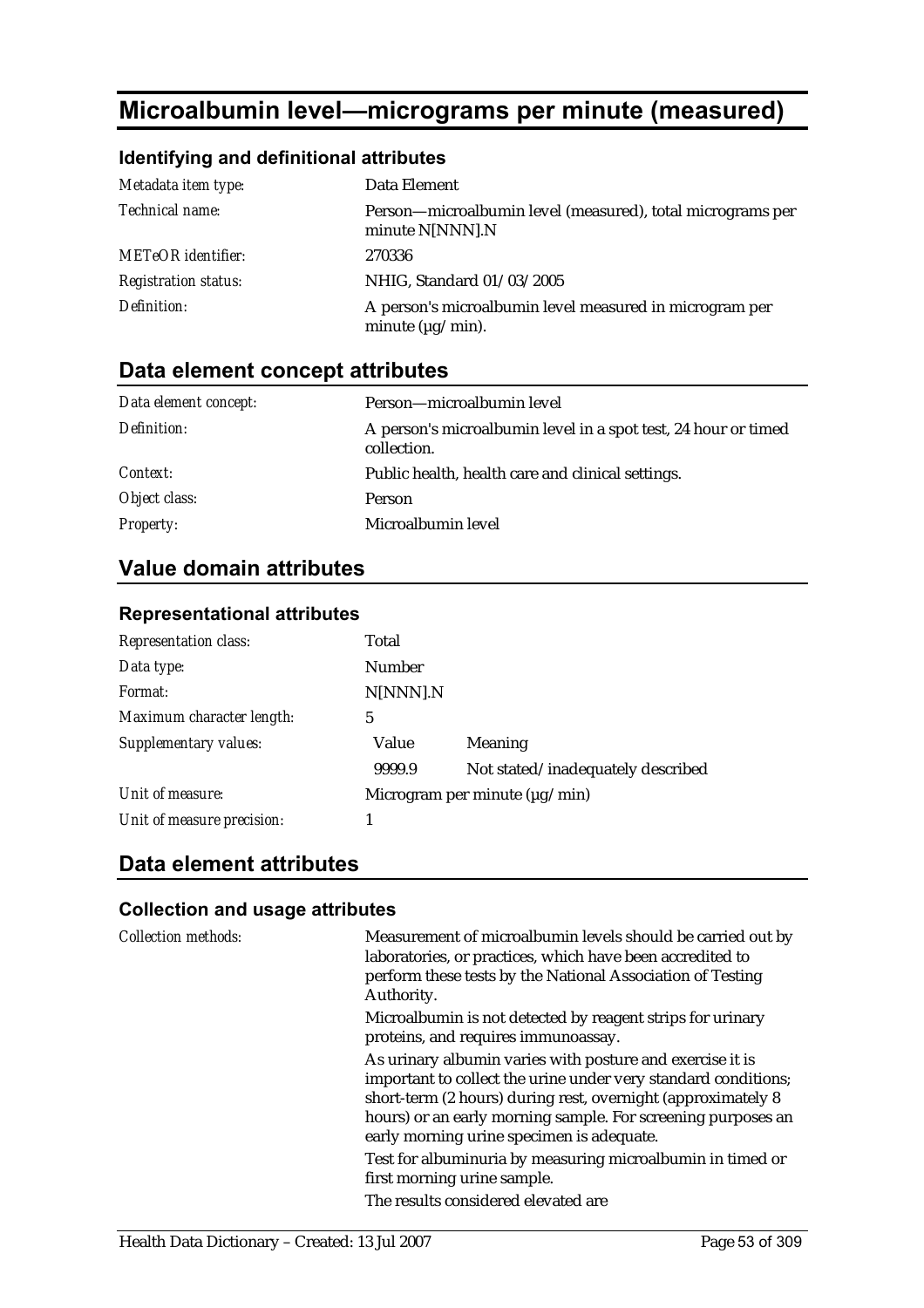- spot urine 30 to 300mg/L; or
- timed urine (24 hr collection) 20 to 200  $\mu$ g/min.

| Submitting organisation:          | <b>National Diabetes Data Working Group</b>                                                                                                                                                                                                                                                                                                                                                                                                                                                                                                                                                                                                                                                                                                                                                                                                                                                                                                                                                                                                                                                                                                                               |  |  |
|-----------------------------------|---------------------------------------------------------------------------------------------------------------------------------------------------------------------------------------------------------------------------------------------------------------------------------------------------------------------------------------------------------------------------------------------------------------------------------------------------------------------------------------------------------------------------------------------------------------------------------------------------------------------------------------------------------------------------------------------------------------------------------------------------------------------------------------------------------------------------------------------------------------------------------------------------------------------------------------------------------------------------------------------------------------------------------------------------------------------------------------------------------------------------------------------------------------------------|--|--|
| Origin:                           | National Diabetes Outcomes Quality Review Initiative<br>(NDOQRIN) data dictionary                                                                                                                                                                                                                                                                                                                                                                                                                                                                                                                                                                                                                                                                                                                                                                                                                                                                                                                                                                                                                                                                                         |  |  |
| <b>Relational attributes</b>      |                                                                                                                                                                                                                                                                                                                                                                                                                                                                                                                                                                                                                                                                                                                                                                                                                                                                                                                                                                                                                                                                                                                                                                           |  |  |
| Related metadata references:      | Supersedes Microalbumin - units, version 1, DE, NHDD,<br>NHIMG, Superseded 01/03/2005                                                                                                                                                                                                                                                                                                                                                                                                                                                                                                                                                                                                                                                                                                                                                                                                                                                                                                                                                                                                                                                                                     |  |  |
|                                   | Supersedes Microalbumin/protein - measured, version 1, DE,<br>NHDD, NHIMG, Superseded 01/03/2005                                                                                                                                                                                                                                                                                                                                                                                                                                                                                                                                                                                                                                                                                                                                                                                                                                                                                                                                                                                                                                                                          |  |  |
|                                   | See also Laboratory standard-upper limit of normal range for<br>microalbumin, total micrograms per minute N[NN].N NHIG,<br>Standard 01/03/2005                                                                                                                                                                                                                                                                                                                                                                                                                                                                                                                                                                                                                                                                                                                                                                                                                                                                                                                                                                                                                            |  |  |
| <b>Implementation in Data Set</b> | Diabetes (clinical) DSS NHIG, Superseded 21/09/2005                                                                                                                                                                                                                                                                                                                                                                                                                                                                                                                                                                                                                                                                                                                                                                                                                                                                                                                                                                                                                                                                                                                       |  |  |
| Specifications:                   | Diabetes (clinical) DSS NHIG, Standard 21/09/2005                                                                                                                                                                                                                                                                                                                                                                                                                                                                                                                                                                                                                                                                                                                                                                                                                                                                                                                                                                                                                                                                                                                         |  |  |
|                                   | Information specific to this data set:<br>A small amount of protein (albumin) in the urine<br>(microalbuminuria) is an early sign of kidney damage.<br>Microalbuminuria is a strong predictor of macrovascular<br>disease and diabetic nephropathy. Incipient diabetic<br>nephropathy can be detected by urine testing for<br>microalbumin. Incipient diabetic nephropathy is suspected<br>when microalbuminuria is detected in two of three<br>samples collected over a six-month period in patients in<br>whom other causes of an increased urinary album<br>excretion have been excluded.<br>Diagnosis of microalbuminuria is established if 2 of the 3<br>measurements are abnormal.<br>According to the Principles of Care and Guidelines for the<br>Clinical Management of Diabetes Mellitus a test for<br>microalbuminuria is to be performed:<br>at diagnosis and then every 12 months for patients<br>$\bullet$<br>with Type 2 diabetes,<br>5 years post diagnosis and then every 12 months for<br>$\bullet$<br>patients with Type 1 diabetes,<br>if microalbuminuria is present, perform up to two<br>$\bullet$<br>additional measurements in the next 6 weeks. |  |  |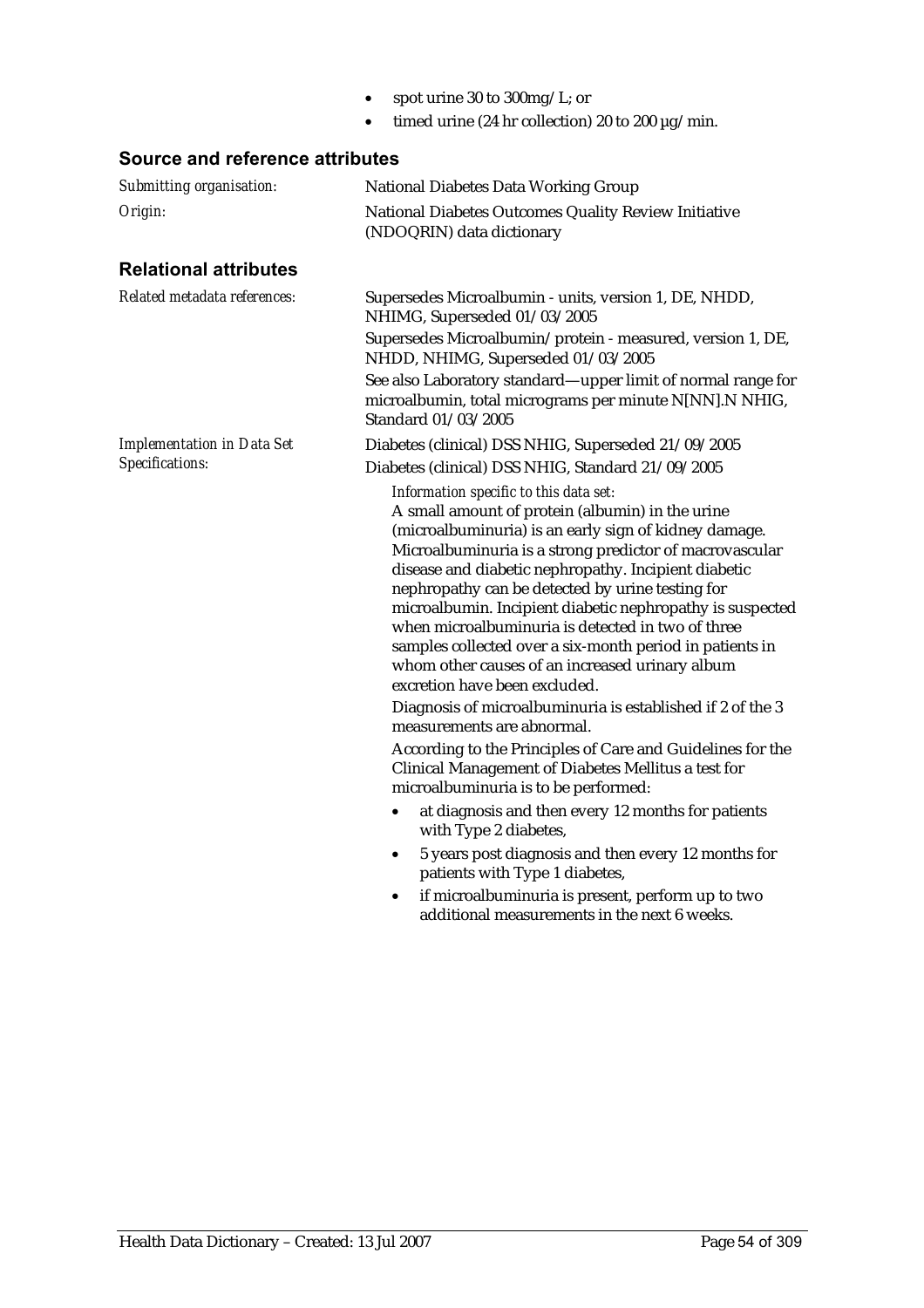# **Microalbumin level—milligrams per 24 hour (measured)**

## **Identifying and definitional attributes**

| Metadata item type:         | Data Element                                                                   |
|-----------------------------|--------------------------------------------------------------------------------|
| Technical name:             | Person—microalbumin level (measured), total milligrams per<br>24 hour N[NNN].N |
| <b>METeOR</b> identifier:   | 270337                                                                         |
| <b>Registration status:</b> | NHIG, Standard 01/03/2005                                                      |
| Definition:                 | A person's microalbumin level measured in milligrams per 24<br>hours.          |

# **Data element concept attributes**

| Data element concept: | Person-microalbumin level                                                     |
|-----------------------|-------------------------------------------------------------------------------|
| Definition:           | A person's microalbumin level in a spot test, 24 hour or timed<br>collection. |
| Context:              | Public health, health care and clinical settings.                             |
| Object class:         | Person                                                                        |
| <b>Property:</b>      | Microalbumin level                                                            |

# **Value domain attributes**

### **Representational attributes**

| <b>Representation class:</b> | Total                                   |                                   |
|------------------------------|-----------------------------------------|-----------------------------------|
| Data type:                   | Number                                  |                                   |
| <i>Format:</i>               | N[NNN].N                                |                                   |
| Maximum character length:    | 5                                       |                                   |
| Supplementary values:        | Value                                   | <b>Meaning</b>                    |
|                              | 9999.9                                  | Not stated/inadequately described |
| Unit of measure:             | Milligram per 24-hour period $(mg/24h)$ |                                   |
| Unit of measure precision:   |                                         |                                   |

# **Data element attributes**

| <b>Collection methods:</b> | Measurement of microalbumin levels should be carried out by<br>laboratories, or practices, which have been accredited to<br>perform these tests by the National Association of Testing<br>Authority.                                                                                                     |
|----------------------------|----------------------------------------------------------------------------------------------------------------------------------------------------------------------------------------------------------------------------------------------------------------------------------------------------------|
|                            | Microalbumin is not detected by reagent strips for urinary<br>proteins, and requires immunoassay.                                                                                                                                                                                                        |
|                            | As urinary albumin varies with posture and exercise it is<br>important to collect the urine under very standard conditions;<br>short-term (2 hours) during rest, overnight (approximately 8<br>hours) or an early morning sample. For screening purposes an<br>early morning urine specimen is adequate. |
|                            | Test for albuminuria by measuring microalbumin in timed or<br>first morning urine sample.                                                                                                                                                                                                                |
|                            | The results considered elevated are                                                                                                                                                                                                                                                                      |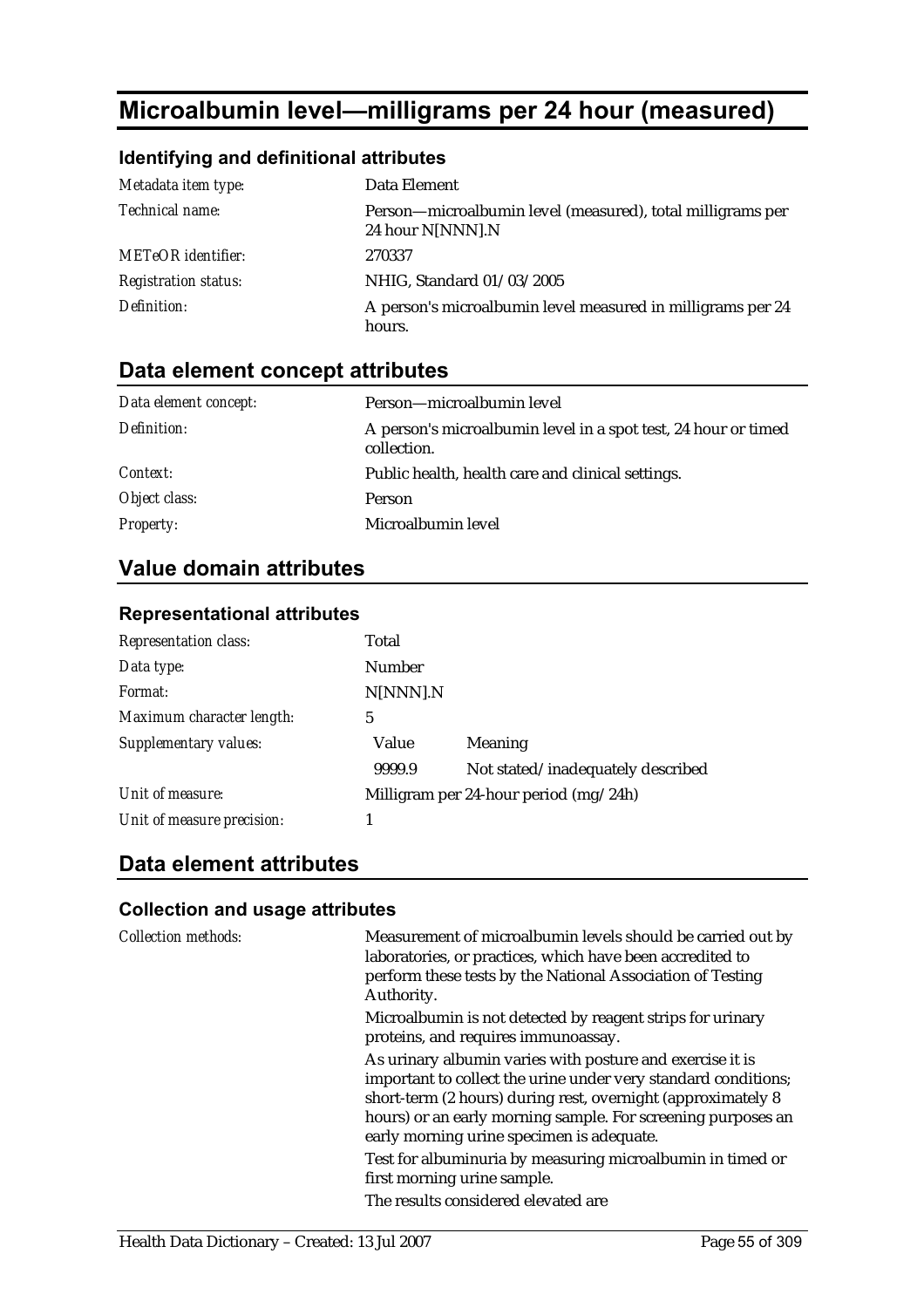- spot urine 30 to 300mg/L; or
- timed urine (24 hr collection) 20 to 200 ug/min.

| Submitting organisation:          | <b>National Diabetes Data Working Group</b>                                                                                                                                                                                                                                                                                                                                                                                                                                                                                                                                                                                                                                                                                                                                                                                                                                                                                                                                                                                                                                                                                                                       |  |  |
|-----------------------------------|-------------------------------------------------------------------------------------------------------------------------------------------------------------------------------------------------------------------------------------------------------------------------------------------------------------------------------------------------------------------------------------------------------------------------------------------------------------------------------------------------------------------------------------------------------------------------------------------------------------------------------------------------------------------------------------------------------------------------------------------------------------------------------------------------------------------------------------------------------------------------------------------------------------------------------------------------------------------------------------------------------------------------------------------------------------------------------------------------------------------------------------------------------------------|--|--|
| Origin:                           | National Diabetes Outcomes Quality Review Initiative<br>(NDOQRIN) data dictionary                                                                                                                                                                                                                                                                                                                                                                                                                                                                                                                                                                                                                                                                                                                                                                                                                                                                                                                                                                                                                                                                                 |  |  |
| <b>Relational attributes</b>      |                                                                                                                                                                                                                                                                                                                                                                                                                                                                                                                                                                                                                                                                                                                                                                                                                                                                                                                                                                                                                                                                                                                                                                   |  |  |
| Related metadata references:      | Supersedes Microalbumin/protein - measured, version 1, DE,<br>NHDD, NHIMG, Superseded 01/03/2005                                                                                                                                                                                                                                                                                                                                                                                                                                                                                                                                                                                                                                                                                                                                                                                                                                                                                                                                                                                                                                                                  |  |  |
|                                   | Supersedes Microalbumin - units, version 1, DE, NHDD,<br>NHIMG, Superseded 01/03/2005                                                                                                                                                                                                                                                                                                                                                                                                                                                                                                                                                                                                                                                                                                                                                                                                                                                                                                                                                                                                                                                                             |  |  |
|                                   | See also Laboratory standard—upper limit of normal range for<br>microalbumin, total milligrams per 24 hour N[NN].N NHIG,<br>Standard 01/03/2005                                                                                                                                                                                                                                                                                                                                                                                                                                                                                                                                                                                                                                                                                                                                                                                                                                                                                                                                                                                                                   |  |  |
| <b>Implementation in Data Set</b> | Diabetes (clinical) DSS NHIG, Superseded 21/09/2005                                                                                                                                                                                                                                                                                                                                                                                                                                                                                                                                                                                                                                                                                                                                                                                                                                                                                                                                                                                                                                                                                                               |  |  |
| Specifications:                   | Diabetes (clinical) DSS NHIG, Standard 21/09/2005                                                                                                                                                                                                                                                                                                                                                                                                                                                                                                                                                                                                                                                                                                                                                                                                                                                                                                                                                                                                                                                                                                                 |  |  |
|                                   | Information specific to this data set:<br>A small amount of protein (albumin) in the urine<br>(microalbuminuria) is an early sign of kidney damage.<br>Microalbuminuria is a strong predictor of macrovascular<br>disease and diabetic nephropathy. Incipient diabetic<br>nephropathy can be detected by urine testing for<br>microalbumin. Incipient diabetic nephropathy is suspected<br>when microalbuminuria is detected in two of three<br>samples collected over a six-month period in patients in<br>whom other causes of an increased urinary album<br>excretion have been excluded.<br>Diagnosis of microalbuminuria is established if 2 of the 3<br>measurements are abnormal.<br>According to the Principles of Care and Guidelines for the<br>Clinical Management of Diabetes Mellitus a test for<br>microalbuminuria is to be performed:<br>at diagnosis and then every 12 months for patients<br>$\bullet$<br>with Type 2 diabetes,<br>5 years post diagnosis and then every 12 months for<br>$\bullet$<br>patients with Type 1 diabetes,<br>if microalbuminuria is present, perform up to two<br>٠<br>additional measurements in the next 6 weeks. |  |  |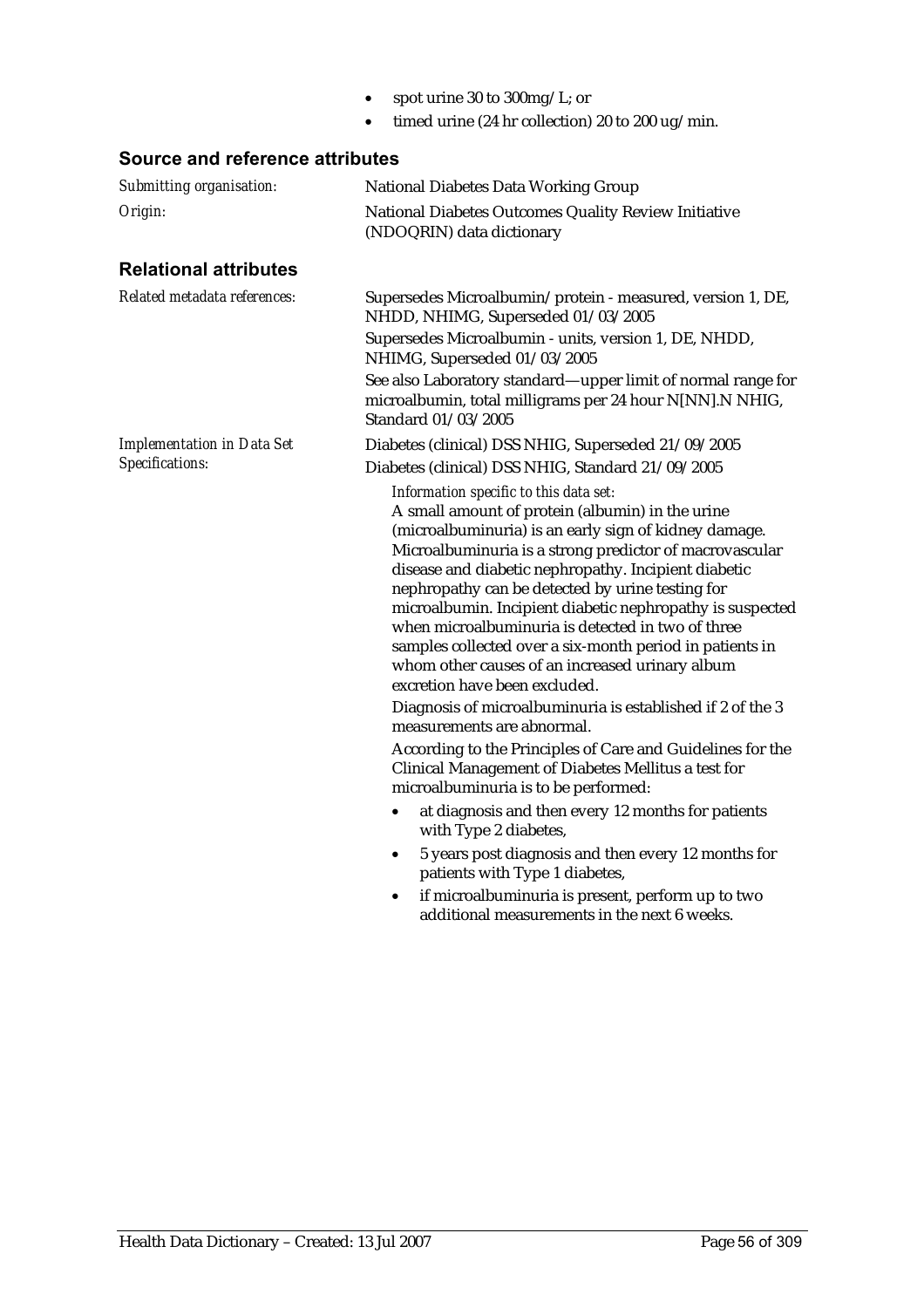# **Microalbumin level—milligrams per litre (measured)**

## **Identifying and definitional attributes**

| Metadata item type:         | Data Element                                                                 |
|-----------------------------|------------------------------------------------------------------------------|
| Technical name:             | Person-microalbumin level (measured), total milligrams per<br>litre N[NNN].N |
| <b>METeOR</b> identifier:   | 270335                                                                       |
| <b>Registration status:</b> | NHIG, Standard 01/03/2005                                                    |
| Definition:                 | A person's microalbumin level measured in milligrams per litre<br>$(mg/L)$ . |

# **Data element concept attributes**

| Data element concept: | Person—microalbumin level                                                     |
|-----------------------|-------------------------------------------------------------------------------|
| Definition:           | A person's microalbumin level in a spot test, 24 hour or timed<br>collection. |
| Context:              | Public health, health care and clinical settings.                             |
| Object class:         | Person                                                                        |
| <b>Property:</b>      | Microalbumin level                                                            |

# **Value domain attributes**

### **Representational attributes**

| <b>Representation class:</b> | Total                        |                                   |
|------------------------------|------------------------------|-----------------------------------|
| Data type:                   | Number                       |                                   |
| Format:                      | N[NNN].N                     |                                   |
| Maximum character length:    | 5                            |                                   |
| Supplementary values:        | Value                        | Meaning                           |
|                              | 9999.9                       | Not stated/inadequately described |
| Unit of measure:             | Milligram per litre $(mg/L)$ |                                   |
| Unit of measure precision:   |                              |                                   |

# **Data element attributes**

| <b>Collection methods:</b> | Measurement of microalbumin levels should be carried out by<br>laboratories, or practices, which have been accredited to<br>perform these tests by the National Association of Testing<br>Authority.                                                                                                     |
|----------------------------|----------------------------------------------------------------------------------------------------------------------------------------------------------------------------------------------------------------------------------------------------------------------------------------------------------|
|                            | Microalbumin is not detected by reagent strips for urinary<br>proteins, and requires immunoassay.                                                                                                                                                                                                        |
|                            | As urinary albumin varies with posture and exercise it is<br>important to collect the urine under very standard conditions;<br>short-term (2 hours) during rest, overnight (approximately 8<br>hours) or an early morning sample. For screening purposes an<br>early morning urine specimen is adequate. |
|                            | Test for albuminuria by measuring microalbumin in timed or<br>first morning urine sample.                                                                                                                                                                                                                |
|                            | The results considered elevated are:                                                                                                                                                                                                                                                                     |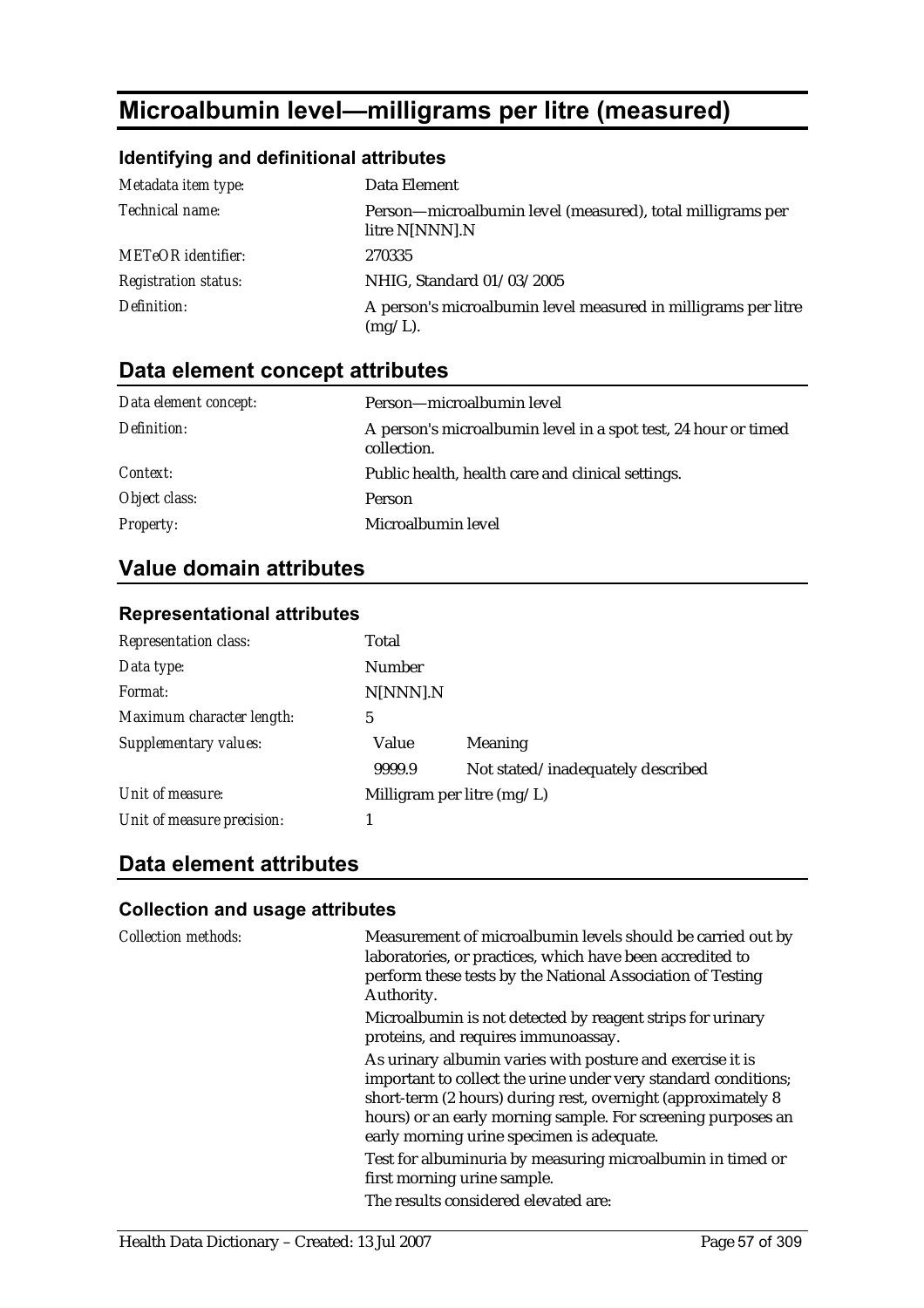- spot urine 30 to 300mg/L; or
- timed urine (24 hr collection) 20 to 200 ug/min.

| Submitting organisation:          | <b>National Diabetes Data Working Group</b>                                                                                                                                                                                                                                                                                                                                                                                                                                                                                                                                                                                                                                                                                                                                                                                                                                                                                                                                                                                                                                                                                                                       |
|-----------------------------------|-------------------------------------------------------------------------------------------------------------------------------------------------------------------------------------------------------------------------------------------------------------------------------------------------------------------------------------------------------------------------------------------------------------------------------------------------------------------------------------------------------------------------------------------------------------------------------------------------------------------------------------------------------------------------------------------------------------------------------------------------------------------------------------------------------------------------------------------------------------------------------------------------------------------------------------------------------------------------------------------------------------------------------------------------------------------------------------------------------------------------------------------------------------------|
| Origin:                           | National Diabetes Outcomes Quality Review Initiative<br>(NDOQRIN) data dictionary                                                                                                                                                                                                                                                                                                                                                                                                                                                                                                                                                                                                                                                                                                                                                                                                                                                                                                                                                                                                                                                                                 |
| <b>Relational attributes</b>      |                                                                                                                                                                                                                                                                                                                                                                                                                                                                                                                                                                                                                                                                                                                                                                                                                                                                                                                                                                                                                                                                                                                                                                   |
| Related metadata references:      | Supersedes Microalbumin/protein - measured, version 1, DE,<br>NHDD, NHIMG, Superseded 01/03/2005                                                                                                                                                                                                                                                                                                                                                                                                                                                                                                                                                                                                                                                                                                                                                                                                                                                                                                                                                                                                                                                                  |
|                                   | Supersedes Microalbumin - units, version 1, DE, NHDD,<br>NHIMG, Superseded 01/03/2005                                                                                                                                                                                                                                                                                                                                                                                                                                                                                                                                                                                                                                                                                                                                                                                                                                                                                                                                                                                                                                                                             |
|                                   | See also Laboratory standard—upper limit of normal range for<br>microalbumin, total milligrams per litre N[NN].N NHIG,<br>Standard 01/03/2005                                                                                                                                                                                                                                                                                                                                                                                                                                                                                                                                                                                                                                                                                                                                                                                                                                                                                                                                                                                                                     |
| <b>Implementation in Data Set</b> | Diabetes (clinical) DSS NHIG, Superseded 21/09/2005                                                                                                                                                                                                                                                                                                                                                                                                                                                                                                                                                                                                                                                                                                                                                                                                                                                                                                                                                                                                                                                                                                               |
| Specifications:                   | Diabetes (clinical) DSS NHIG, Standard 21/09/2005                                                                                                                                                                                                                                                                                                                                                                                                                                                                                                                                                                                                                                                                                                                                                                                                                                                                                                                                                                                                                                                                                                                 |
|                                   | Information specific to this data set:<br>A small amount of protein (albumin) in the urine<br>(microalbuminuria) is an early sign of kidney damage.<br>Microalbuminuria is a strong predictor of macrovascular<br>disease and diabetic nephropathy. Incipient diabetic<br>nephropathy can be detected by urine testing for<br>microalbumin. Incipient diabetic nephropathy is suspected<br>when microalbuminuria is detected in two of three<br>samples collected over a six-month period in patients in<br>whom other causes of an increased urinary album<br>excretion have been excluded.<br>Diagnosis of microalbuminuria is established if 2 of the 3<br>measurements are abnormal.<br>According to the Principles of Care and Guidelines for the<br>Clinical Management of Diabetes Mellitus a test for<br>microalbuminuria is to be performed:<br>at diagnosis and then every 12 months for patients<br>$\bullet$<br>with Type 2 diabetes,<br>5 years post diagnosis and then every 12 months for<br>$\bullet$<br>patients with Type 1 diabetes,<br>if microalbuminuria is present, perform up to two<br>٠<br>additional measurements in the next 6 weeks. |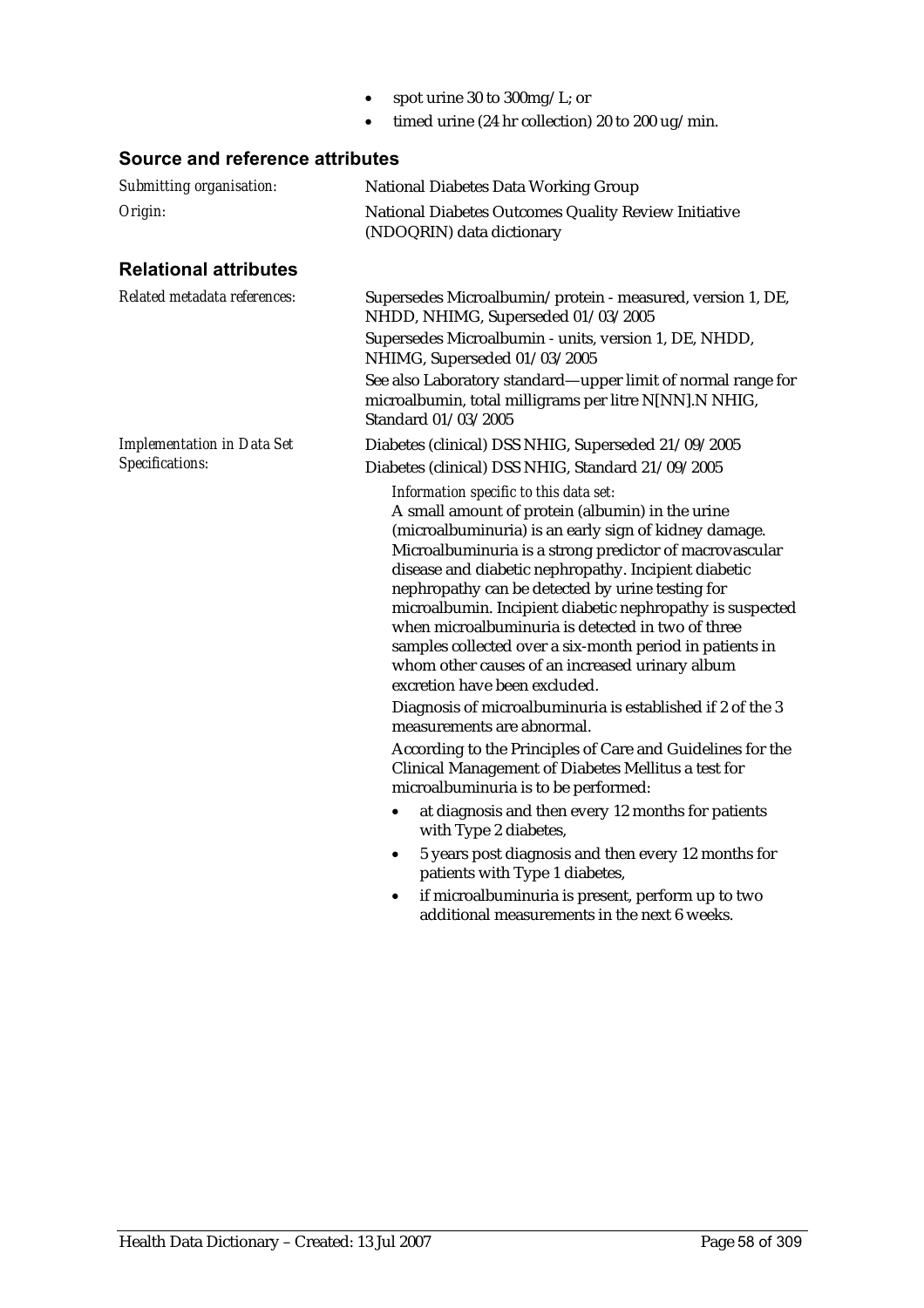# **Microalbumin level—upper limit of normal range (albumin/creatinine ratio)**

### **Identifying and definitional attributes**

| Metadata item type:         | Data Element                                                                                                                                                  |
|-----------------------------|---------------------------------------------------------------------------------------------------------------------------------------------------------------|
| Technical name:             | Laboratory standard—upper limit of normal range for<br>microalbumin, albumin/creatinine ratio N[NN].N                                                         |
| Synonymous names:           | Albumin/creatinine ratio                                                                                                                                      |
| <b>METeOR</b> identifier:   | 270344                                                                                                                                                        |
| <b>Registration status:</b> | NHIG, Standard 01/03/2005                                                                                                                                     |
| Definition:                 | The laboratory standard for the value of microalbumin<br>measured as an albumin/creatinine ratio that is the upper<br>boundary of the normal reference range. |

## **Data element concept attributes**

| Data element concept: | Laboratory standard—upper limit of normal range for<br>microalbumin                                            |
|-----------------------|----------------------------------------------------------------------------------------------------------------|
| Definition:           | Laboratory standard for the value of microalbumin that is the<br>upper boundary of the normal reference range. |
| Context:              | Public health, health care and clinical settings.                                                              |
| Object class:         | Laboratory standard                                                                                            |
| <i>Property:</i>      | Upper limit of normal range for microalbumin                                                                   |

## **Value domain attributes**

#### **Representational attributes**

| <b>Representation class:</b> | Ratio          |                                   |
|------------------------------|----------------|-----------------------------------|
| Data type:                   | Number         |                                   |
| Format:                      | N[NN].N        |                                   |
| Maximum character length:    | $\overline{4}$ |                                   |
| Supplementary values:        | Value          | <b>Meaning</b>                    |
|                              | 999.9          | Not stated/inadequately described |
| Unit of measure:             |                | Milligram per millimole (mg/mmol) |
| Unit of measure precision:   |                |                                   |

## **Data element attributes**

| Guide for use:             | Record the upper limit of the microalbumin normal reference<br>range for the laboratory.                                                                                                             |
|----------------------------|------------------------------------------------------------------------------------------------------------------------------------------------------------------------------------------------------|
| <b>Collection methods:</b> | Microalbumin is not detected by reagent strips for urinary<br>proteins, and requires immunoassay.                                                                                                    |
|                            | Measurement of microalbumin levels should be carried out by<br>laboratories, or practices, which have been accredited to<br>perform these tests by the National Association of Testing<br>Authority. |
|                            | As urinary albumin varies with posture and exercise it is                                                                                                                                            |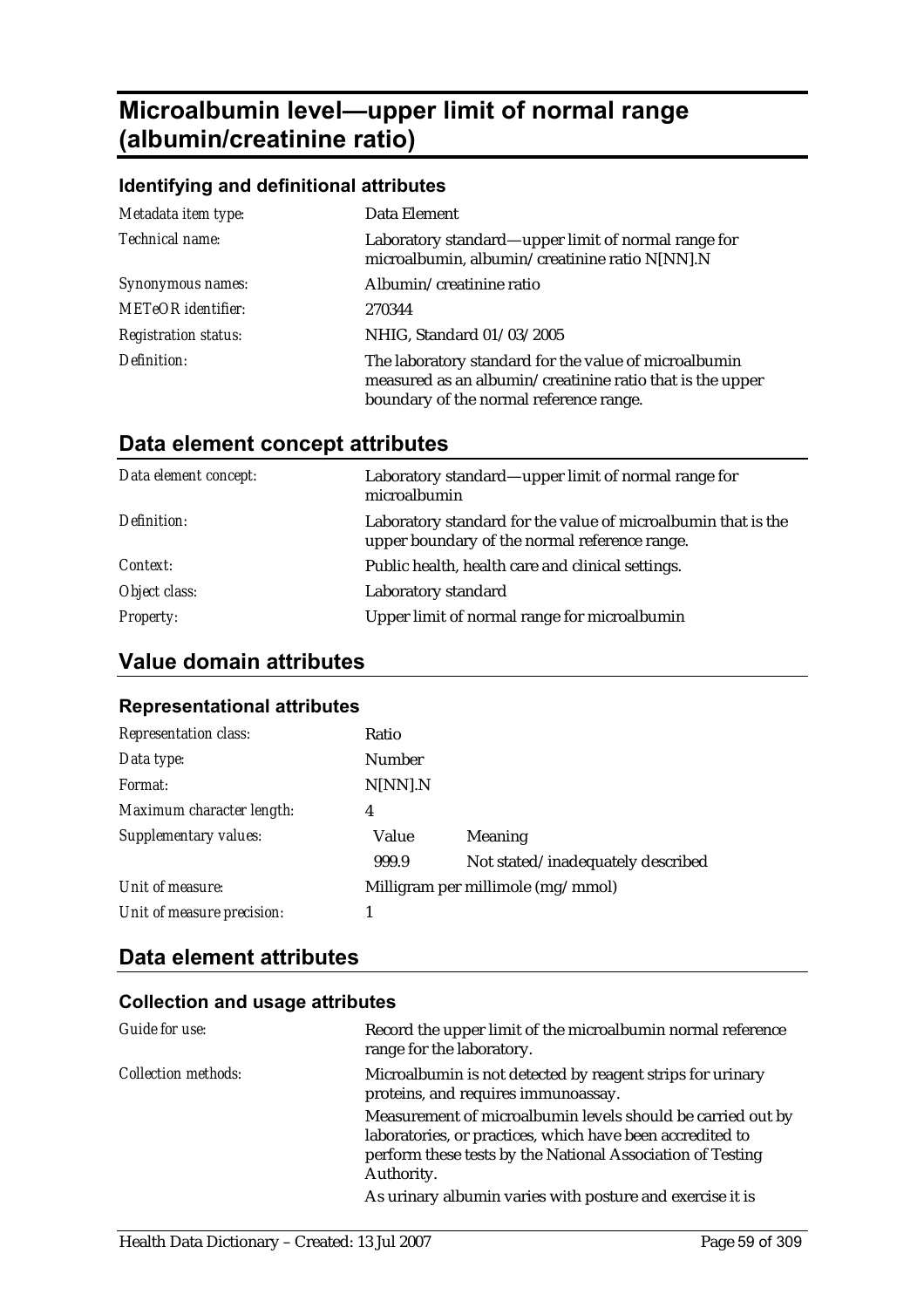important to collect the urine under very standard conditions; short-term (2 hours) during rest, overnight (approximately 8 hours) or an early morning sample. For screening purposes an early morning urine specimen is adequate and if the albumin/creatinine ratio is found to be greater than 3.5mg/mmol then a timed overnight sample should be obtained for estimation of the albumin excretion rate.

| Submitting organisation:          | <b>National Diabetes Data Working Group</b>                                                                                                                                                                                                                                                                                                                                                                                                                                                                                                                                                                                                                                        |
|-----------------------------------|------------------------------------------------------------------------------------------------------------------------------------------------------------------------------------------------------------------------------------------------------------------------------------------------------------------------------------------------------------------------------------------------------------------------------------------------------------------------------------------------------------------------------------------------------------------------------------------------------------------------------------------------------------------------------------|
| Origin:                           | National Diabetes Outcomes Quality Review Initiative<br>(NDOQRIN) data dictionary.                                                                                                                                                                                                                                                                                                                                                                                                                                                                                                                                                                                                 |
| <b>Relational attributes</b>      |                                                                                                                                                                                                                                                                                                                                                                                                                                                                                                                                                                                                                                                                                    |
| Related metadata references:      | Supersedes Microalbumin - upper limit of normal range,<br>version 1, DE, NHDD, NHIMG, Superseded 01/03/2005                                                                                                                                                                                                                                                                                                                                                                                                                                                                                                                                                                        |
|                                   | Supersedes Microalbumin - units, version 1, DE, NHDD,<br>NHIMG, Superseded 01/03/2005                                                                                                                                                                                                                                                                                                                                                                                                                                                                                                                                                                                              |
|                                   | See also Person-microalbumin level (measured),<br>albumin/creatinine ratio N[NN].N NHIG, Standard<br>01/03/2005                                                                                                                                                                                                                                                                                                                                                                                                                                                                                                                                                                    |
| <b>Implementation in Data Set</b> | Diabetes (clinical) DSS NHIG, Superseded 21/09/2005                                                                                                                                                                                                                                                                                                                                                                                                                                                                                                                                                                                                                                |
| Specifications:                   | Diabetes (clinical) DSS NHIG, Standard 21/09/2005                                                                                                                                                                                                                                                                                                                                                                                                                                                                                                                                                                                                                                  |
|                                   | Information specific to this data set:<br>Microalbuminuria is a strong predictor of macrovascular<br>disease and diabetic nephropathy. Incipient diabetic<br>nephropathy can be detected by urine testing for<br>microalbumin. Incipient diabetic nephropathy is suspected<br>when microalbuminuria is detected in 2 of 3 samples<br>collected over a 6-month period in patients in whom other<br>causes of an increased urinary albumin excretion have<br>been excluded.<br>Diagnosis of microalbuminuria is established if 2 of the 3<br>measurements are abnormal. A small amount of protein<br>(albumin) in the urine (microalbuminuria) is an early sign<br>of kidney damage. |
|                                   | If microalbuminuria is present:                                                                                                                                                                                                                                                                                                                                                                                                                                                                                                                                                                                                                                                    |
|                                   | review diabetes control and improve if necessary                                                                                                                                                                                                                                                                                                                                                                                                                                                                                                                                                                                                                                   |
|                                   | consider treatment with Angiotensin-converting<br>٠<br>enzyme (ACE) inhibitor                                                                                                                                                                                                                                                                                                                                                                                                                                                                                                                                                                                                      |
|                                   | consider referral to a physician experienced in the care<br>٠<br>of diabetic renal disease                                                                                                                                                                                                                                                                                                                                                                                                                                                                                                                                                                                         |
|                                   | If macroalbuminuria is present:                                                                                                                                                                                                                                                                                                                                                                                                                                                                                                                                                                                                                                                    |
|                                   | quantify albuminuria by measuring 24-hour urinary<br>$\bullet$<br>protein.                                                                                                                                                                                                                                                                                                                                                                                                                                                                                                                                                                                                         |
|                                   | refer to a physician experienced in the care of diabetic<br>$\bullet$<br>renal disease.                                                                                                                                                                                                                                                                                                                                                                                                                                                                                                                                                                                            |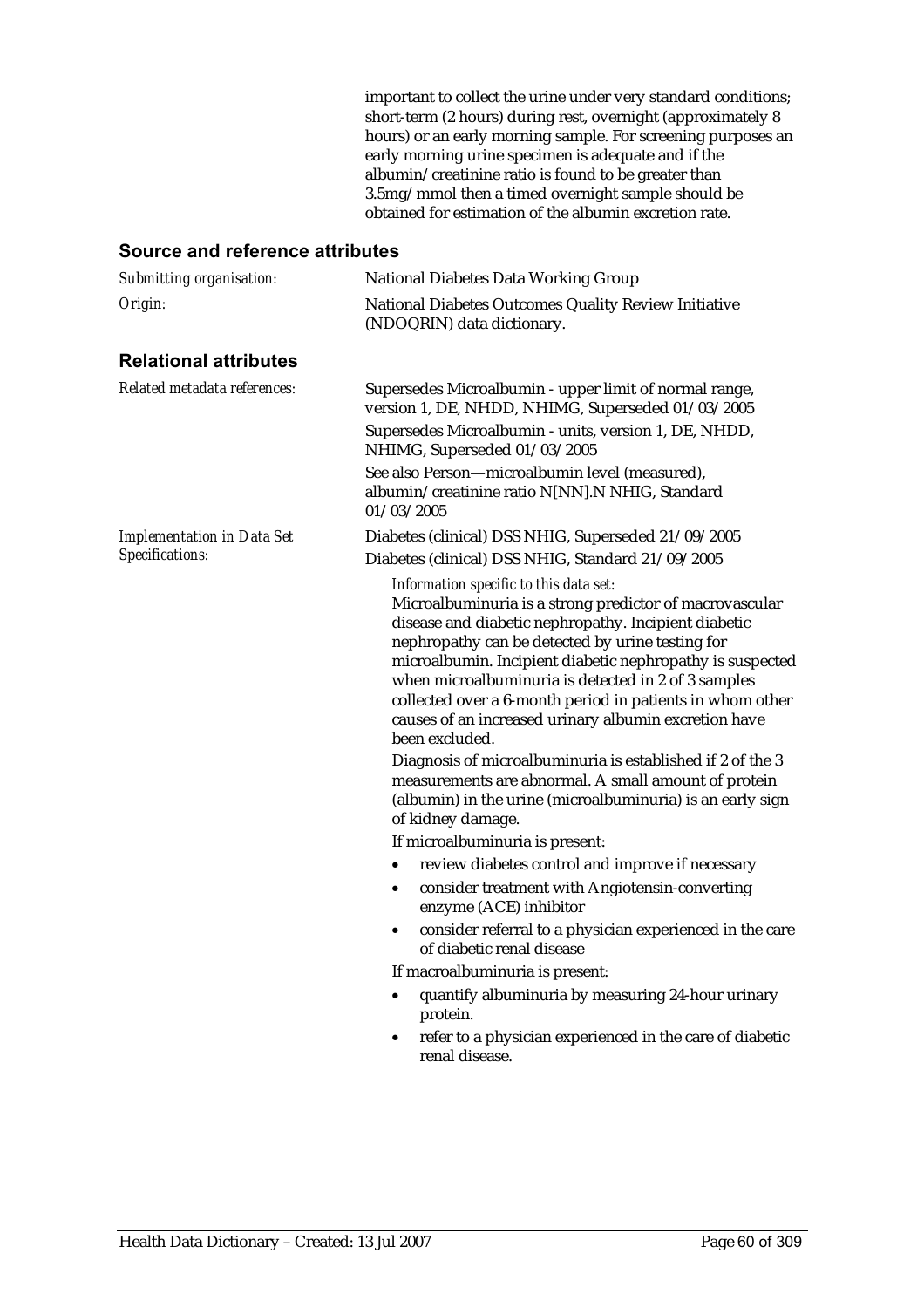# **Microalbumin level—upper limit of normal range (micrograms per minute)**

### **Identifying and definitional attributes**  *Metadata item type:* Data Element *Technical name:* Laboratory standard—upper limit of normal range for microalbumin, total micrograms per minute N[NN].N *METeOR identifier:* 270341 *Registration status:* NHIG, Standard 01/03/2005 *Definition:* The laboratory standard for the value of microalbumin measured in micrograms per minute ( $\mu$ g/min), that is the upper boundary of the normal reference range.

# **Data element concept attributes**

| Data element concept: | Laboratory standard—upper limit of normal range for<br>microalbumin                                            |
|-----------------------|----------------------------------------------------------------------------------------------------------------|
| Definition:           | Laboratory standard for the value of microalbumin that is the<br>upper boundary of the normal reference range. |
| <i>Context:</i>       | Public health, health care and clinical settings.                                                              |
| Object class:         | Laboratory standard                                                                                            |
| <b>Property:</b>      | Upper limit of normal range for microalbumin                                                                   |

# **Value domain attributes**

| <u>Representational attributes</u> |                                    |                                   |
|------------------------------------|------------------------------------|-----------------------------------|
| <b>Representation class:</b>       | Total                              |                                   |
| Data type:                         | Number                             |                                   |
| Format:                            | N[NN].N                            |                                   |
| Maximum character length:          | 4                                  |                                   |
| Supplementary values:              | Value                              | <b>Meaning</b>                    |
|                                    | 999.9                              | Not stated/inadequately described |
| Unit of measure:                   | Microgram per minute $(\mu g/min)$ |                                   |
| Unit of measure precision:         |                                    |                                   |
|                                    |                                    |                                   |

### **Representational attributes**

# **Data element attributes**

| Guide for use:             | Record the upper limit of the microalbumin normal reference<br>range for the laboratory.                                                                                                             |
|----------------------------|------------------------------------------------------------------------------------------------------------------------------------------------------------------------------------------------------|
| <i>Collection methods:</i> | Microalbumin is not detected by reagent strips for urinary<br>proteins, and requires immunoassay.                                                                                                    |
|                            | Measurement of microalbumin levels should be carried out by<br>laboratories, or practices, which have been accredited to<br>perform these tests by the National Association of Testing<br>Authority. |
|                            | As urinary albumin varies with posture and exercise it is<br>important to collect the urine under very standard conditions;<br>short-term (2 hours) during rest, overnight (approximately 8          |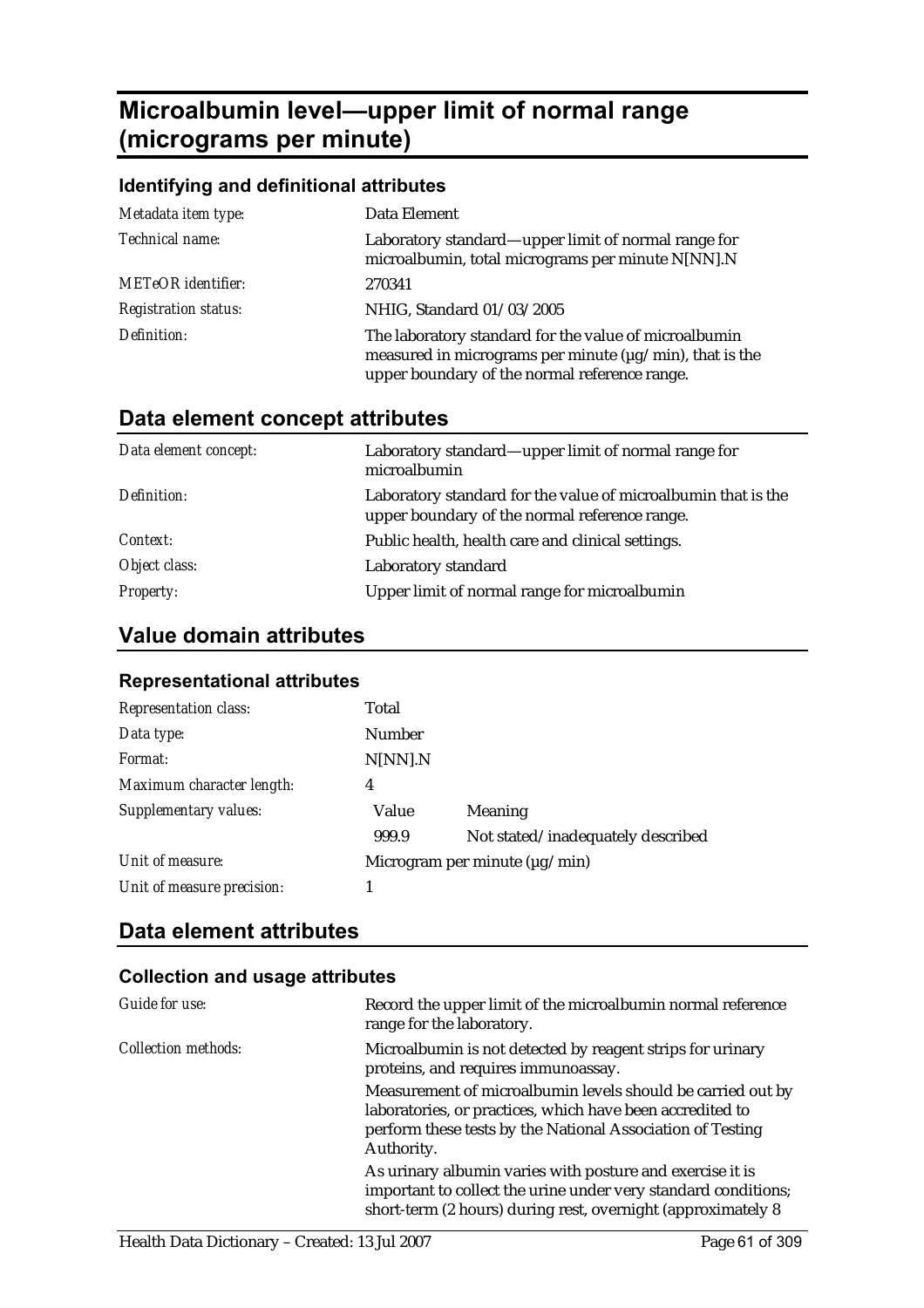hours) or an early morning sample. For screening purposes an early morning urine specimen is adequate.

| Submitting organisation:          | <b>National Diabetes Data Working Group</b>                                                                                                                                                                                                                                                                                                                                                                                                                               |
|-----------------------------------|---------------------------------------------------------------------------------------------------------------------------------------------------------------------------------------------------------------------------------------------------------------------------------------------------------------------------------------------------------------------------------------------------------------------------------------------------------------------------|
| Origin:                           | National Diabetes Outcomes Quality Review Initiative<br>(NDOQRIN) data dictionary                                                                                                                                                                                                                                                                                                                                                                                         |
| <b>Relational attributes</b>      |                                                                                                                                                                                                                                                                                                                                                                                                                                                                           |
| Related metadata references:      | Supersedes Microalbumin - upper limit of normal range,<br>version 1, DE, NHDD, NHIMG, Superseded 01/03/2005                                                                                                                                                                                                                                                                                                                                                               |
|                                   | Supersedes Microalbumin - units, version 1, DE, NHDD,<br>NHIMG, Superseded 01/03/2005                                                                                                                                                                                                                                                                                                                                                                                     |
| <b>Implementation in Data Set</b> | Diabetes (clinical) DSS NHIG, Superseded 21/09/2005                                                                                                                                                                                                                                                                                                                                                                                                                       |
| Specifications:                   | Diabetes (clinical) DSS NHIG, Standard 21/09/2005                                                                                                                                                                                                                                                                                                                                                                                                                         |
|                                   | Information specific to this data set:<br>Microalbuminuria is a strong predictor of macrovascular<br>disease and diabetic nephropathy. Incipient diabetic<br>nephropathy can be detected by urine testing for<br>microalbumin. Incipient diabetic nephropathy is suspected<br>when microalbuminuria is detected in 2 of 3 samples<br>collected over a 6-month period in patients in whom other<br>causes of an increased urinary albumin excretion have<br>been excluded. |
|                                   | Diagnosis of microalbuminuria is established if 2 of the 3<br>measurements are abnormal. A small amount of protein<br>(albumin) in the urine (microalbuminuria) is an early sign<br>of kidney damage.                                                                                                                                                                                                                                                                     |
|                                   | If microalbuminuria is present:                                                                                                                                                                                                                                                                                                                                                                                                                                           |
|                                   | review diabetes control and improve if necessary<br>$\bullet$                                                                                                                                                                                                                                                                                                                                                                                                             |
|                                   | consider treatment with Angiotensin-converting<br>$\bullet$<br>enzyme (ACE) inhibitor                                                                                                                                                                                                                                                                                                                                                                                     |
|                                   | consider referral to a physician experienced in the care<br>$\bullet$<br>of diabetic renal disease                                                                                                                                                                                                                                                                                                                                                                        |
|                                   | If macroalbuminuria is present:                                                                                                                                                                                                                                                                                                                                                                                                                                           |
|                                   | quantify albuminuria by measuring 24-hour urinary<br>$\bullet$<br>protein.                                                                                                                                                                                                                                                                                                                                                                                                |
|                                   | refer to a physician experienced in the care of diabetic<br>$\bullet$<br>renal disease.                                                                                                                                                                                                                                                                                                                                                                                   |
|                                   |                                                                                                                                                                                                                                                                                                                                                                                                                                                                           |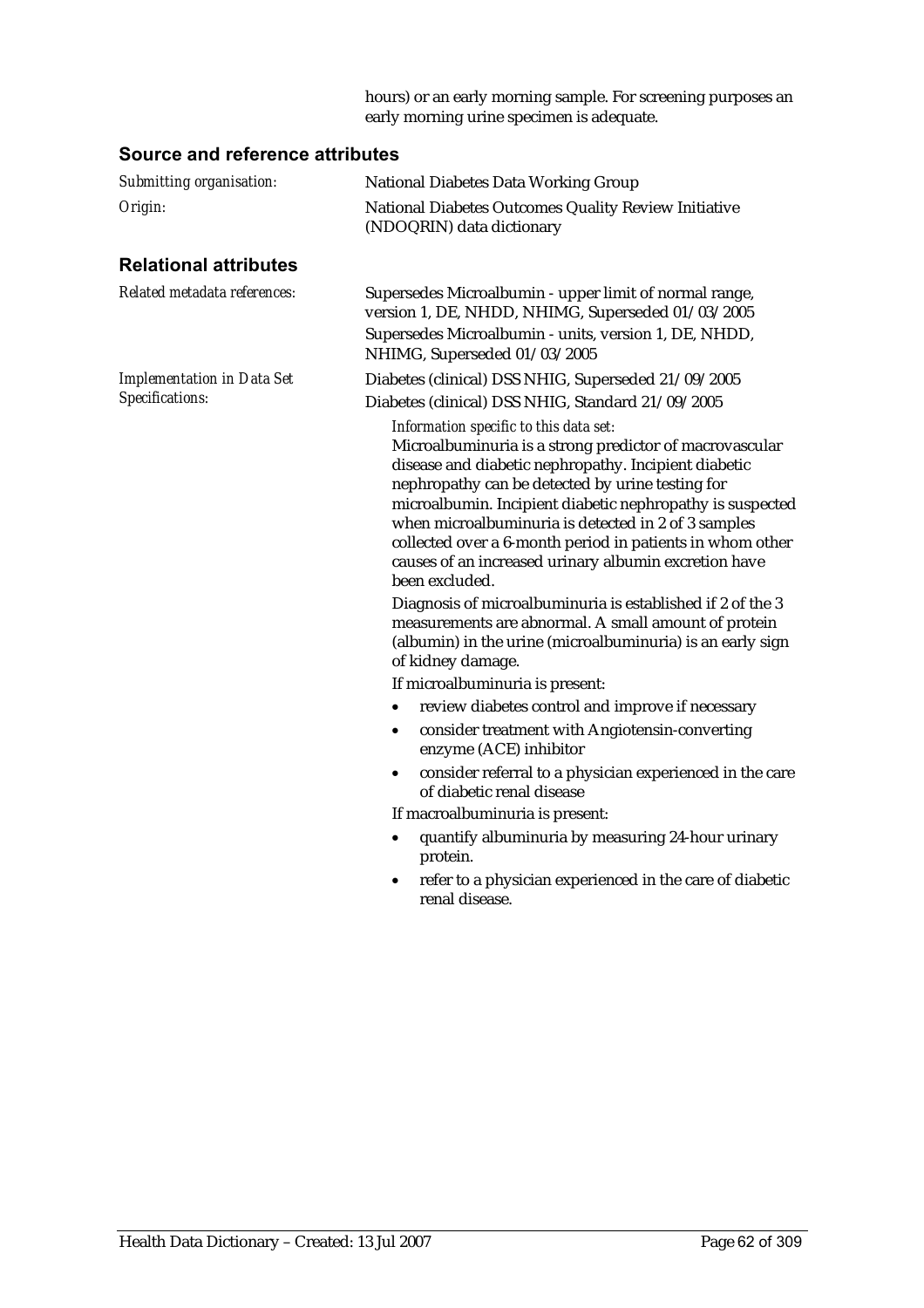# **Microalbumin level—upper limit of normal range (milligrams per 24 hour)**

### **Identifying and definitional attributes**

| Metadata item type:         | Data Element                                                                                                                                              |
|-----------------------------|-----------------------------------------------------------------------------------------------------------------------------------------------------------|
| Technical name:             | Laboratory standard—upper limit of normal range for<br>microalbumin, total milligrams per 24 hour N[NN].N                                                 |
| <b>METeOR</b> identifier:   | 270343                                                                                                                                                    |
| <b>Registration status:</b> | NHIG, Standard 01/03/2005                                                                                                                                 |
| Definition:                 | The laboratory standard for the value of microalbumin<br>measured in milligrams per 24 hour, that is the upper boundary<br>of the normal reference range. |

# **Data element concept attributes**

| Data element concept: | Laboratory standard—upper limit of normal range for<br>microalbumin                                            |
|-----------------------|----------------------------------------------------------------------------------------------------------------|
| Definition:           | Laboratory standard for the value of microalbumin that is the<br>upper boundary of the normal reference range. |
| Context:              | Public health, health care and clinical settings.                                                              |
| Object class:         | Laboratory standard                                                                                            |
| <b>Property:</b>      | Upper limit of normal range for microalbumin                                                                   |

# **Value domain attributes**

| <b>Representation class:</b> | Total         |                                       |
|------------------------------|---------------|---------------------------------------|
| Data type:                   | <b>Number</b> |                                       |
| <i>Format:</i>               | N[NN].N       |                                       |
| Maximum character length:    | 4             |                                       |
| Supplementary values:        | Value         | Meaning                               |
|                              | 999.9         | Not stated/inadequately described     |
| Unit of measure:             |               | Milligram per 24-hour period (mg/24h) |
| Unit of measure precision:   |               |                                       |

## **Data element attributes**

| Guide for use:             | Record the upper limit of the microalbumin normal reference<br>range for the laboratory.                                                                                                             |
|----------------------------|------------------------------------------------------------------------------------------------------------------------------------------------------------------------------------------------------|
| <b>Collection methods:</b> | Microalbumin is not detected by reagent strips for urinary<br>proteins, and requires immunoassay.                                                                                                    |
|                            | Measurement of microalbumin levels should be carried out by<br>laboratories, or practices, which have been accredited to<br>perform these tests by the National Association of Testing<br>Authority. |
|                            | As urinary albumin varies with posture and exercise it is<br>important to collect the urine under very standard conditions;<br>short-term (2 hours) during rest, overnight (approximately 8          |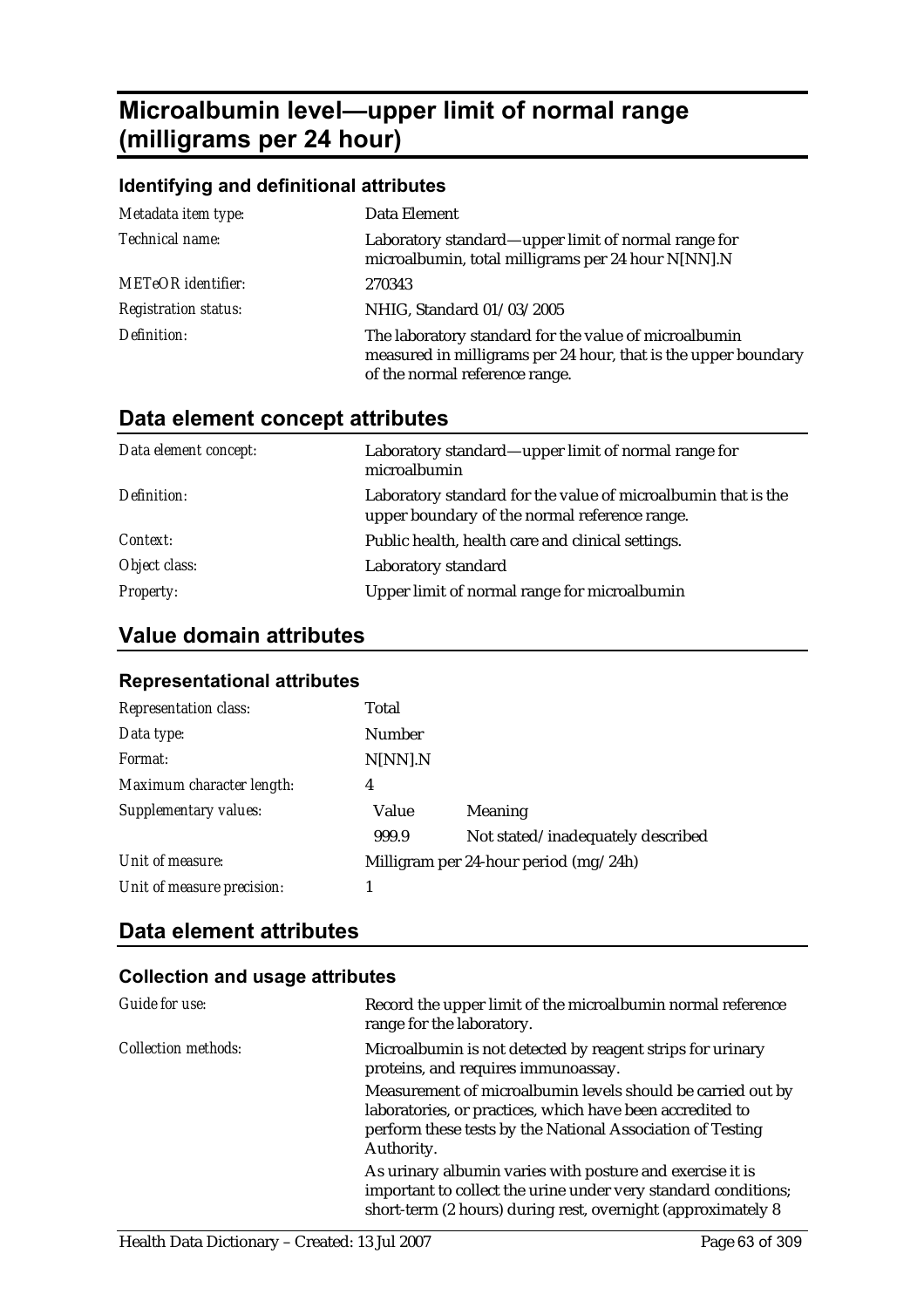hours) or an early morning sample. For screening purposes an early morning urine specimen is adequate.

| Submitting organisation:                             | National Diabetes Data Working Group                                                                                                                                                                                                                                                                                                                                                                                                                                      |
|------------------------------------------------------|---------------------------------------------------------------------------------------------------------------------------------------------------------------------------------------------------------------------------------------------------------------------------------------------------------------------------------------------------------------------------------------------------------------------------------------------------------------------------|
| Origin:                                              | National Diabetes Outcomes Quality Review Initiative<br>(NDOQRIN) data dictionary.                                                                                                                                                                                                                                                                                                                                                                                        |
| <b>Relational attributes</b>                         |                                                                                                                                                                                                                                                                                                                                                                                                                                                                           |
| Related metadata references:                         | Supersedes Microalbumin - units, version 1, DE, NHDD,<br>NHIMG, Superseded 01/03/2005                                                                                                                                                                                                                                                                                                                                                                                     |
|                                                      | Supersedes Microalbumin - upper limit of normal range,<br>version 1, DE, NHDD, NHIMG, Superseded 01/03/2005                                                                                                                                                                                                                                                                                                                                                               |
| <b>Implementation in Data Set</b><br>Specifications: | Diabetes (clinical) DSS NHIG, Superseded 21/09/2005<br>Diabetes (clinical) DSS NHIG, Standard 21/09/2005                                                                                                                                                                                                                                                                                                                                                                  |
|                                                      | Information specific to this data set:<br>Microalbuminuria is a strong predictor of macrovascular<br>disease and diabetic nephropathy. Incipient diabetic<br>nephropathy can be detected by urine testing for<br>microalbumin. Incipient diabetic nephropathy is suspected<br>when microalbuminuria is detected in 2 of 3 samples<br>collected over a 6-month period in patients in whom other<br>causes of an increased urinary albumin excretion have<br>been excluded. |
|                                                      | Diagnosis of microalbuminuria is established if 2 of the 3<br>measurements are abnormal. A small amount of protein<br>(albumin) in the urine (microalbuminuria) is an early sign<br>of kidney damage.                                                                                                                                                                                                                                                                     |
|                                                      | If microalbuminuria is present:                                                                                                                                                                                                                                                                                                                                                                                                                                           |
|                                                      | review diabetes control and improve if necessary<br>$\bullet$<br>consider treatment with Angiotensin-converting<br>$\bullet$<br>enzyme (ACE) inhibitor                                                                                                                                                                                                                                                                                                                    |
|                                                      | consider referral to a physician experienced in the care<br>$\bullet$<br>of diabetic renal disease                                                                                                                                                                                                                                                                                                                                                                        |
|                                                      | If macroalbuminuria is present:                                                                                                                                                                                                                                                                                                                                                                                                                                           |
|                                                      | quantify albuminuria by measuring 24-hour urinary<br>$\bullet$<br>protein.                                                                                                                                                                                                                                                                                                                                                                                                |
|                                                      | refer to a physician experienced in the care of diabetic<br>$\bullet$<br>renal disease.                                                                                                                                                                                                                                                                                                                                                                                   |
|                                                      |                                                                                                                                                                                                                                                                                                                                                                                                                                                                           |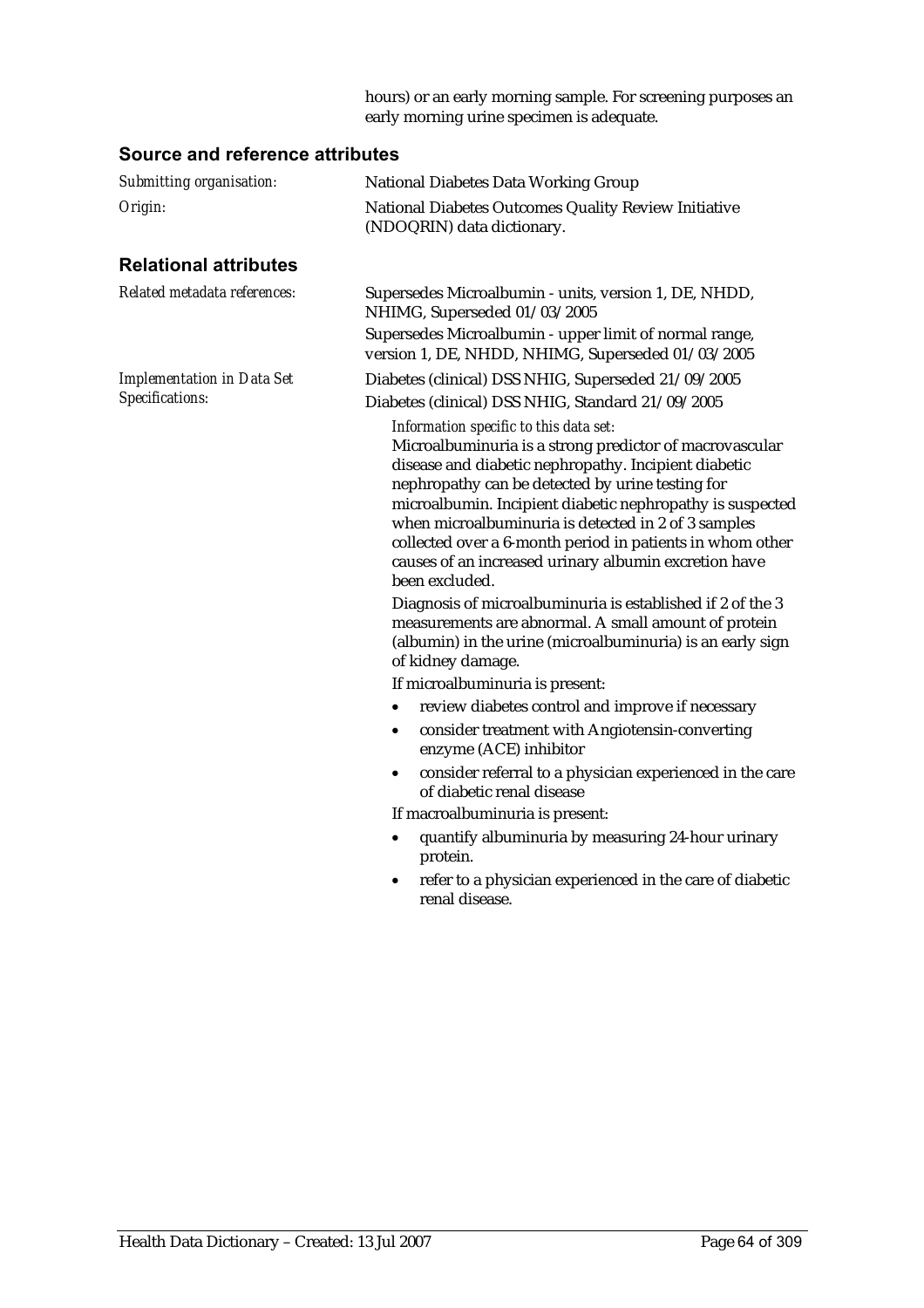# **Microalbumin level—upper limit of normal range (milligrams per litre)**

### **Identifying and definitional attributes**  *Metadata item type:* Data Element *Technical name:* Laboratory standard—upper limit of normal range for microalbumin, total milligrams per litre N[NN].N *METeOR identifier:* 270334 *Registration status:* NHIG, Standard 01/03/2005 *Definition:* The laboratory standard for the value of microalbumin measured in milligrams per litre (mg/L), that is the upper boundary of the normal reference range.

# **Data element concept attributes**

| Data element concept: | Laboratory standard—upper limit of normal range for<br>microalbumin                                            |
|-----------------------|----------------------------------------------------------------------------------------------------------------|
| Definition:           | Laboratory standard for the value of microalbumin that is the<br>upper boundary of the normal reference range. |
| <i>Context:</i>       | Public health, health care and clinical settings.                                                              |
| Object class:         | Laboratory standard                                                                                            |
| <b>Property:</b>      | Upper limit of normal range for microalbumin                                                                   |

## **Value domain attributes**

| <b>Representational attributes</b> |  |
|------------------------------------|--|
|                                    |  |

| Representation class:      | Total                        |                                   |
|----------------------------|------------------------------|-----------------------------------|
| Data type:                 | Number                       |                                   |
| Format:                    | N[NN].N                      |                                   |
| Maximum character length:  | 4                            |                                   |
| Supplementary values:      | Value                        | Meaning                           |
|                            | 999.9                        | Not stated/inadequately described |
| Unit of measure:           | Milligram per litre $(mg/L)$ |                                   |
| Unit of measure precision: |                              |                                   |

# **Data element attributes**

| Guide for use:             | Record the upper limit of the microalbumin normal reference<br>range for the laboratory.                                                                                                             |
|----------------------------|------------------------------------------------------------------------------------------------------------------------------------------------------------------------------------------------------|
| <i>Collection methods:</i> | Microalbumin is not detected by reagent strips for urinary<br>proteins, and requires immunoassay.                                                                                                    |
|                            | Measurement of microalbumin levels should be carried out by<br>laboratories, or practices, which have been accredited to<br>perform these tests by the National Association of Testing<br>Authority. |
|                            | As urinary albumin varies with posture and exercise it is<br>important to collect the urine under very standard conditions;<br>short-term (2 hours) during rest, overnight (approximately 8          |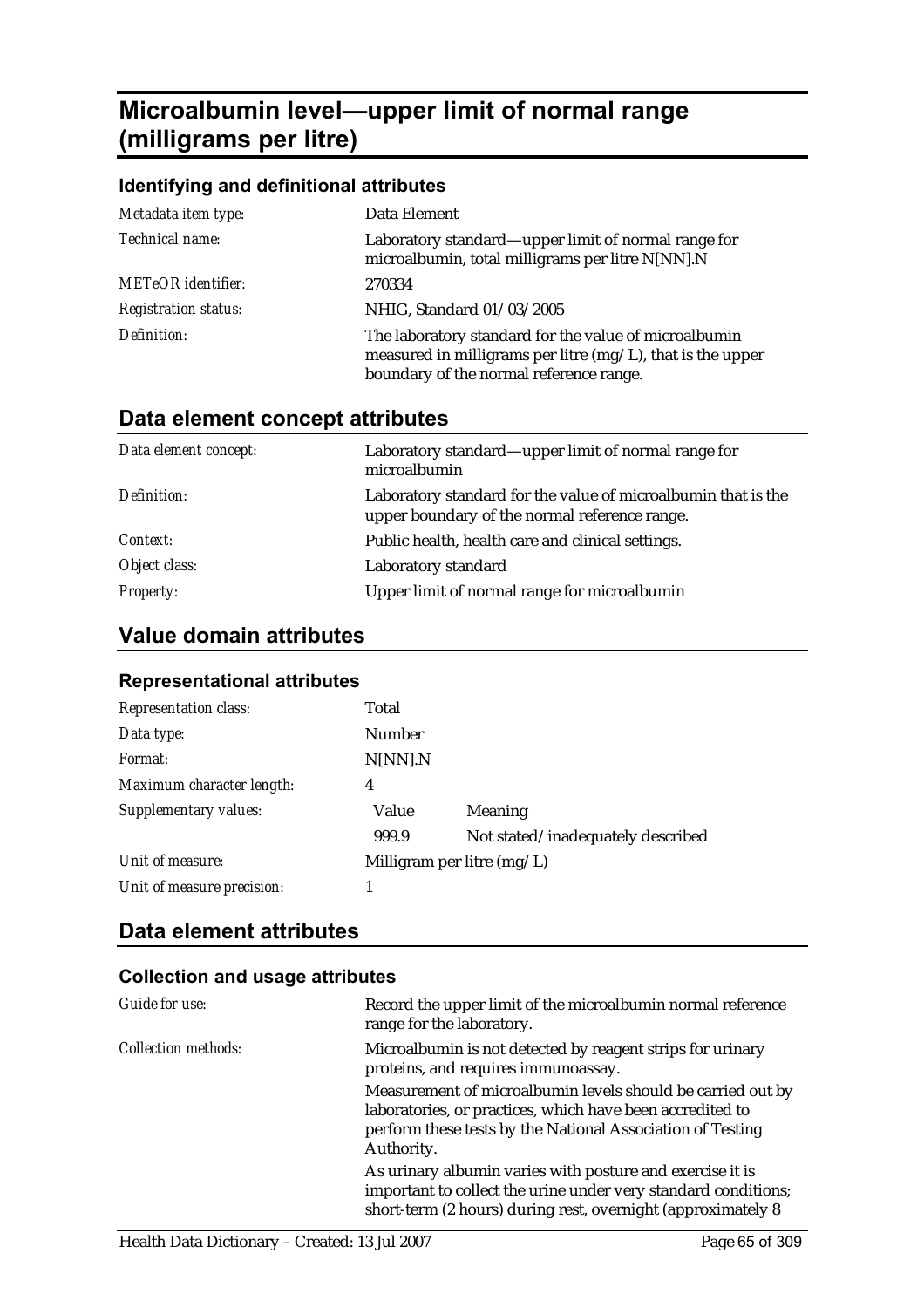hours) or an early morning sample. For screening purposes an early morning urine specimen is adequate.

| Submitting organisation:                             | National Diabetes Data Working Group                                                                                                                                                                                                                                                                                                                                                                                                                                      |
|------------------------------------------------------|---------------------------------------------------------------------------------------------------------------------------------------------------------------------------------------------------------------------------------------------------------------------------------------------------------------------------------------------------------------------------------------------------------------------------------------------------------------------------|
| Origin:                                              | National Diabetes Outcomes Quality Review Initiative<br>(NDOQRIN) data dictionary.                                                                                                                                                                                                                                                                                                                                                                                        |
| <b>Relational attributes</b>                         |                                                                                                                                                                                                                                                                                                                                                                                                                                                                           |
| Related metadata references:                         | Supersedes Microalbumin - units, version 1, DE, NHDD,<br>NHIMG, Superseded 01/03/2005                                                                                                                                                                                                                                                                                                                                                                                     |
|                                                      | Supersedes Microalbumin - upper limit of normal range,<br>version 1, DE, NHDD, NHIMG, Superseded 01/03/2005                                                                                                                                                                                                                                                                                                                                                               |
| <b>Implementation in Data Set</b><br>Specifications: | Diabetes (clinical) DSS NHIG, Superseded 21/09/2005<br>Diabetes (clinical) DSS NHIG, Standard 21/09/2005                                                                                                                                                                                                                                                                                                                                                                  |
|                                                      | Information specific to this data set:<br>Microalbuminuria is a strong predictor of macrovascular<br>disease and diabetic nephropathy. Incipient diabetic<br>nephropathy can be detected by urine testing for<br>microalbumin. Incipient diabetic nephropathy is suspected<br>when microalbuminuria is detected in 2 of 3 samples<br>collected over a 6-month period in patients in whom other<br>causes of an increased urinary albumin excretion have<br>been excluded. |
|                                                      | Diagnosis of microalbuminuria is established if 2 of the 3<br>measurements are abnormal. A small amount of protein<br>(albumin) in the urine (microalbuminuria) is an early sign<br>of kidney damage.                                                                                                                                                                                                                                                                     |
|                                                      | If microalbuminuria is present:                                                                                                                                                                                                                                                                                                                                                                                                                                           |
|                                                      | review diabetes control and improve if necessary<br>٠<br>consider treatment with Angiotensin-converting<br>$\bullet$<br>enzyme (ACE) inhibitor                                                                                                                                                                                                                                                                                                                            |
|                                                      | consider referral to a physician experienced in the care<br>$\bullet$<br>of diabetic renal disease                                                                                                                                                                                                                                                                                                                                                                        |
|                                                      | If macroalbuminuria is present:                                                                                                                                                                                                                                                                                                                                                                                                                                           |
|                                                      | quantify albuminuria by measuring 24-hour urinary<br>$\bullet$<br>protein.                                                                                                                                                                                                                                                                                                                                                                                                |
|                                                      | refer to a physician experienced in the care of diabetic<br>$\bullet$<br>renal disease.                                                                                                                                                                                                                                                                                                                                                                                   |
|                                                      |                                                                                                                                                                                                                                                                                                                                                                                                                                                                           |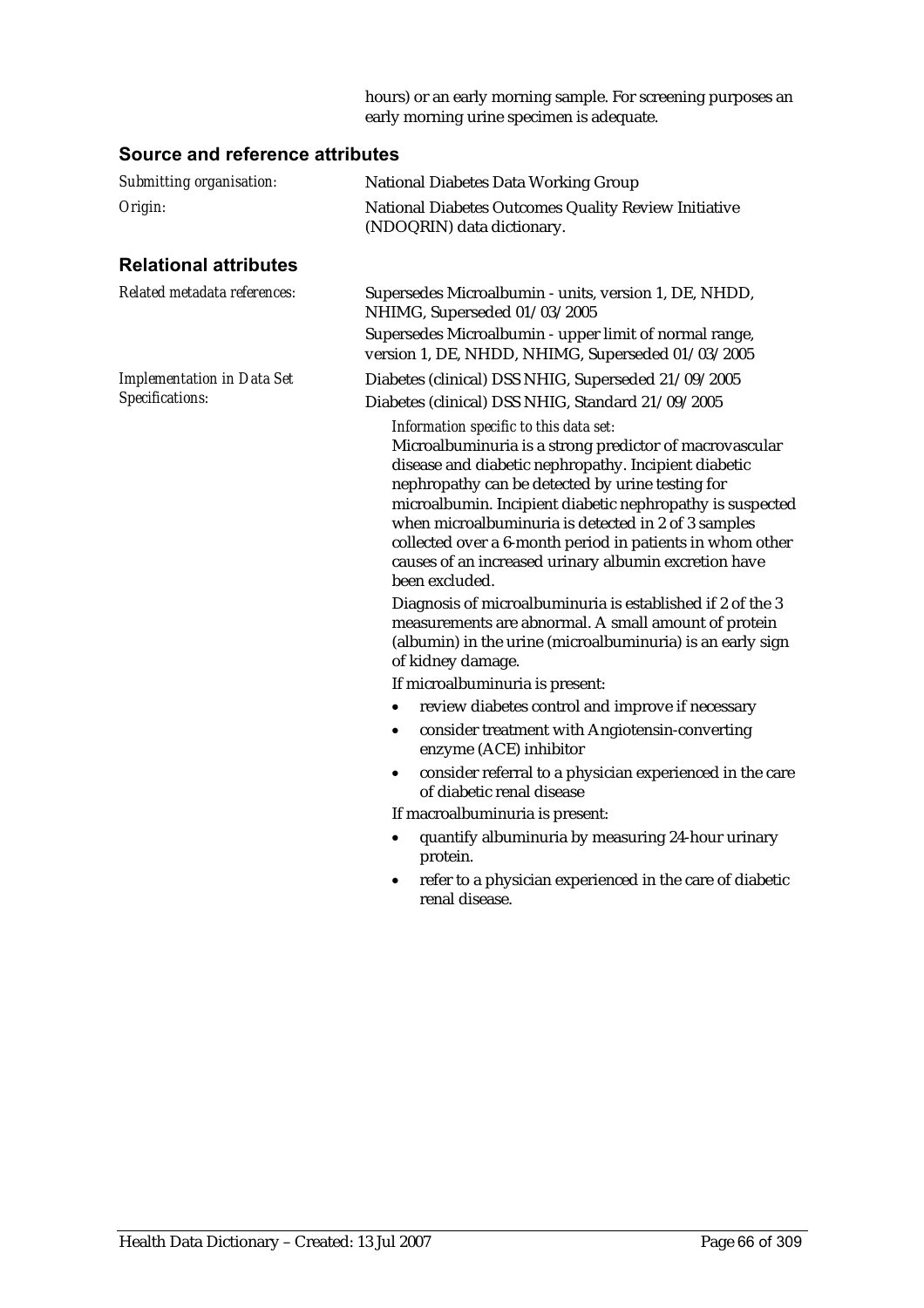# **Minutes of operating theatre time**

### **Identifying and definitional attributes**

| Metadata item type:         | Data Element                                                                                                   |
|-----------------------------|----------------------------------------------------------------------------------------------------------------|
| Technical name:             | Admitted patient hospital stay—operating theatre time, total<br>minutes NNNN                                   |
| <b>METeOR</b> identifier:   | 270350                                                                                                         |
| <b>Registration status:</b> | NHIG, Standard 01/03/2005                                                                                      |
| Definition:                 | Total time, in minutes, spent by a patient in operating theatres<br>during current episode of hospitalisation. |

# **Data element concept attributes**

| Data element concept: | Admitted patient hospital stay—operating theatre time                                             |
|-----------------------|---------------------------------------------------------------------------------------------------|
| Definition:           | Total time spent by a patient in operating theatres during<br>current episode of hospitalisation. |
| Context:              | Admitted patient care                                                                             |
| Object class:         | Admitted patient hospital stay                                                                    |
| <b>Property:</b>      | Operating theatre time                                                                            |

## **Value domain attributes**

### **Representational attributes**

| <b>Representation class:</b> | Total       |
|------------------------------|-------------|
| Data type:                   | Number      |
| Format:                      | <b>NNNN</b> |
| Maximum character length:    | 4           |
| Unit of measure:             | Minute (m)  |

#### **Collection and usage attributes**

*Collection methods:* Right justified, zero filled.

### **Data element attributes**

| <i>Comments:</i>                       | This metadata item was recommended for inclusion in the<br>National Health Data Dictionary by Hindle (1988a, 1988b) to assist<br>with diagnosis related group costing studies in Australia. |
|----------------------------------------|---------------------------------------------------------------------------------------------------------------------------------------------------------------------------------------------|
|                                        | This metadata item has not been accepted for inclusion in the<br>National Minimum Data Set (NMDS) - Admitted patient care.                                                                  |
| <b>Source and reference attributes</b> |                                                                                                                                                                                             |
| Origin:                                | <b>Health Data Standards Committee</b>                                                                                                                                                      |
| <b>Relational attributes</b>           |                                                                                                                                                                                             |
|                                        |                                                                                                                                                                                             |

| Related metadata references: | Supersedes Minutes of operating theatre time, version 1, |
|------------------------------|----------------------------------------------------------|
|                              | Derived DE, NHDD, NHIMG, Superseded 01/03/2005           |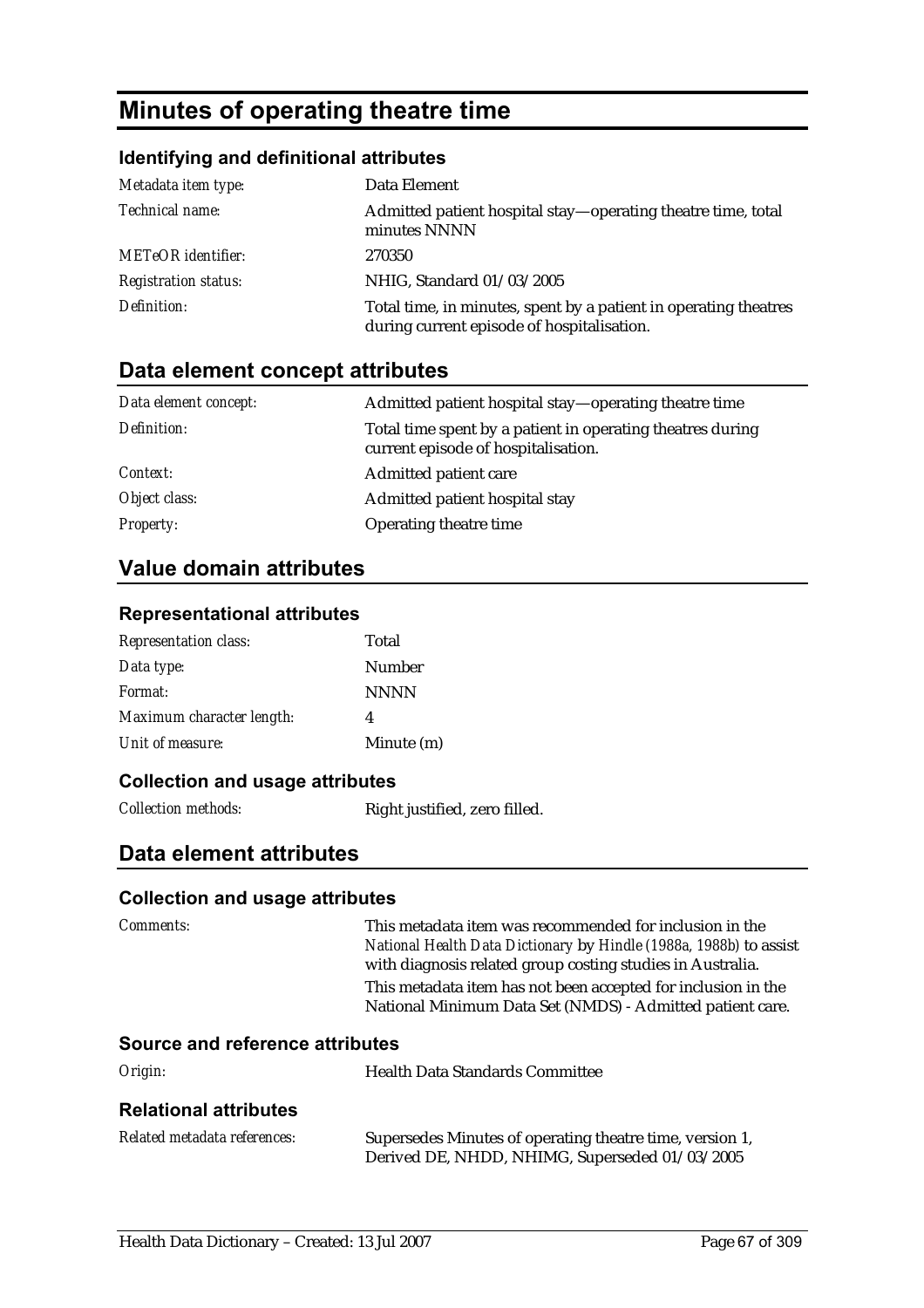# **Mode of admission**

## **Identifying and definitional attributes**

| Metadata item type:         | Data Element                                                                            |
|-----------------------------|-----------------------------------------------------------------------------------------|
| <i>Technical name:</i>      | Episode of admitted patient care—admission mode, code N                                 |
| <b>METeOR</b> identifier:   | 269976                                                                                  |
| <b>Registration status:</b> | NHIG, Standard 01/03/2005                                                               |
| Definition:                 | The mechanism by which a person begins an episode of care, as<br>represented by a code. |

# **Data element concept attributes**

| Data element concept: | Episode of admitted patient care—admission mode                                  |
|-----------------------|----------------------------------------------------------------------------------|
| Definition:           | Describes the mechanism by which a person begins an episode<br>of care.          |
| Context:              | To assist in analyses of intersectoral patient flow and health<br>care planning. |
| Object class:         | Episode of admitted patient care                                                 |
| <b>Property:</b>      | <b>Admission mode</b>                                                            |

# **Value domain attributes**

### **Representational attributes**

| <b>Representation class:</b> | Code   |                                                       |
|------------------------------|--------|-------------------------------------------------------|
| Data type:                   | Number |                                                       |
| Format:                      | N      |                                                       |
| Maximum character length:    | 1      |                                                       |
| Permissible values:          | Value  | Meaning                                               |
|                              |        | Admitted patient transferred from another<br>hospital |
|                              | 2      | Statistical admission - episode type change           |
|                              | 3      | Other                                                 |

| Guide for use: | CODE 2 Statistical admission - episode type change                                                                                  |
|----------------|-------------------------------------------------------------------------------------------------------------------------------------|
|                | Use this code where a new episode of care is commenced<br>within the same hospital stay.                                            |
|                | CODE 3<br><b>Other</b>                                                                                                              |
|                | Use this code for all planned admissions and unplanned<br>admissions (except transfers into the hospital from another<br>hospital). |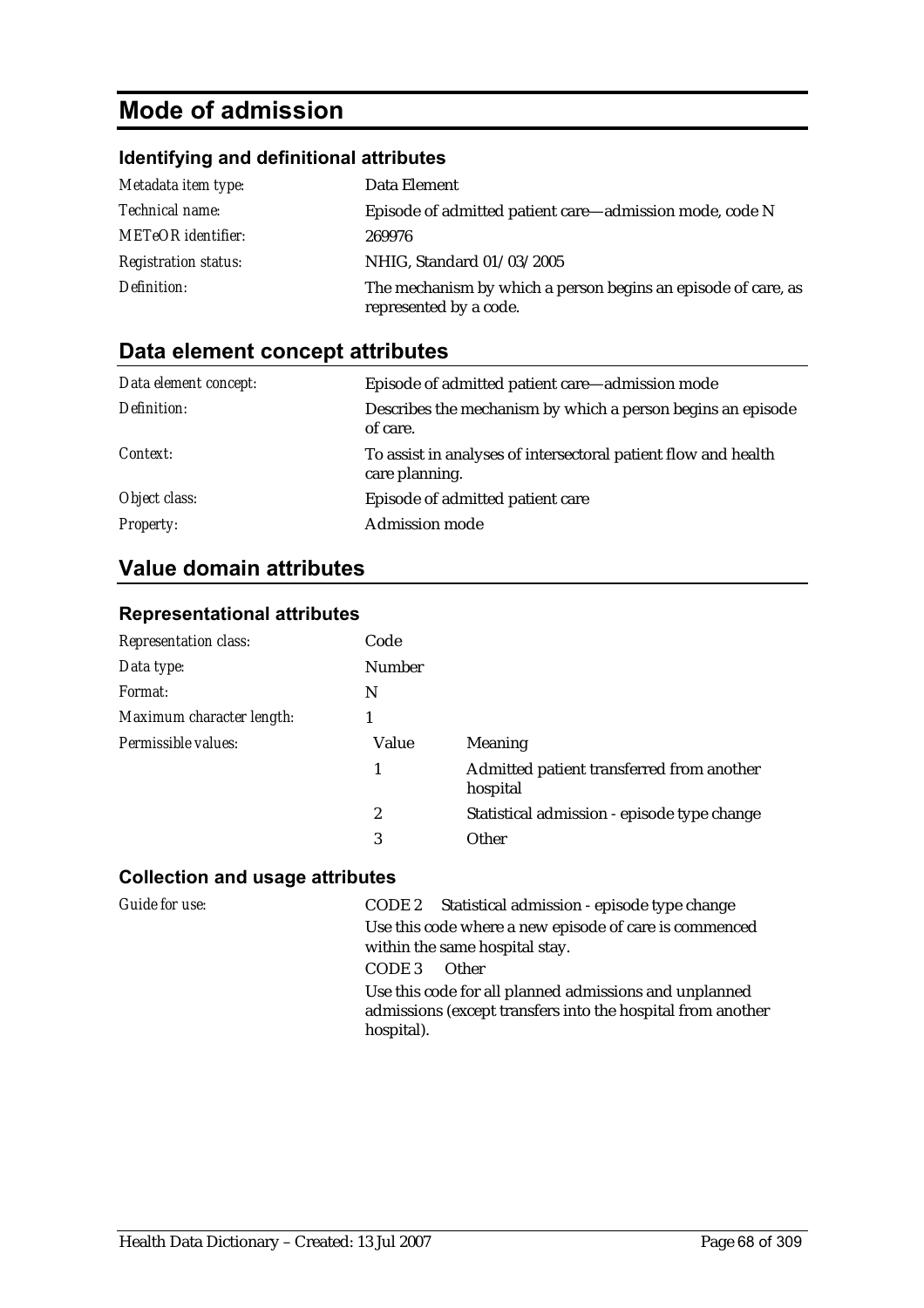# **Data element attributes**

| Origin:                                              | National Health Data Committee                                                                  |  |  |
|------------------------------------------------------|-------------------------------------------------------------------------------------------------|--|--|
| <b>Relational attributes</b>                         |                                                                                                 |  |  |
| Related metadata references:                         | Supersedes Mode of admission, version 4, DE, NHDD, NHIMG,<br>Superseded 01/03/2005              |  |  |
| <b>Implementation in Data Set</b><br>Specifications: | Admitted patient care NMDS NHIG, Superseded 07/12/2005<br>Implementation start date: 01/07/2005 |  |  |
|                                                      | Implementation end date: 30/06/2006                                                             |  |  |
|                                                      | Admitted patient care NMDS 2006-2007 NHIG, Superseded<br>23/10/2006                             |  |  |
|                                                      | Implementation start date: 01/07/2006                                                           |  |  |
|                                                      | Implementation end date: 30/06/2007                                                             |  |  |
|                                                      | Admitted patient care NMDS 2007-2008 NHIG, Standard<br>23/10/2006                               |  |  |
|                                                      | Implementation start date: 01/07/2007                                                           |  |  |
|                                                      | Admitted patient palliative care NMDS NHIG, Superseded<br>07/12/2005                            |  |  |
|                                                      | Implementation start date: 01/07/2005                                                           |  |  |
|                                                      | Implementation end date: 30/06/2006                                                             |  |  |
|                                                      | Admitted patient palliative care NMDS 2006-2007 NHIG,<br>Superseded 23/10/2006                  |  |  |
|                                                      | Implementation start date: 01/07/2006                                                           |  |  |
|                                                      | Implementation end date: 30/06/2007                                                             |  |  |
|                                                      | Admitted patient palliative care NMDS 2007-08 NHIG,<br>Standard 23/10/2006                      |  |  |
|                                                      | Implementation start date: 01/07/2007                                                           |  |  |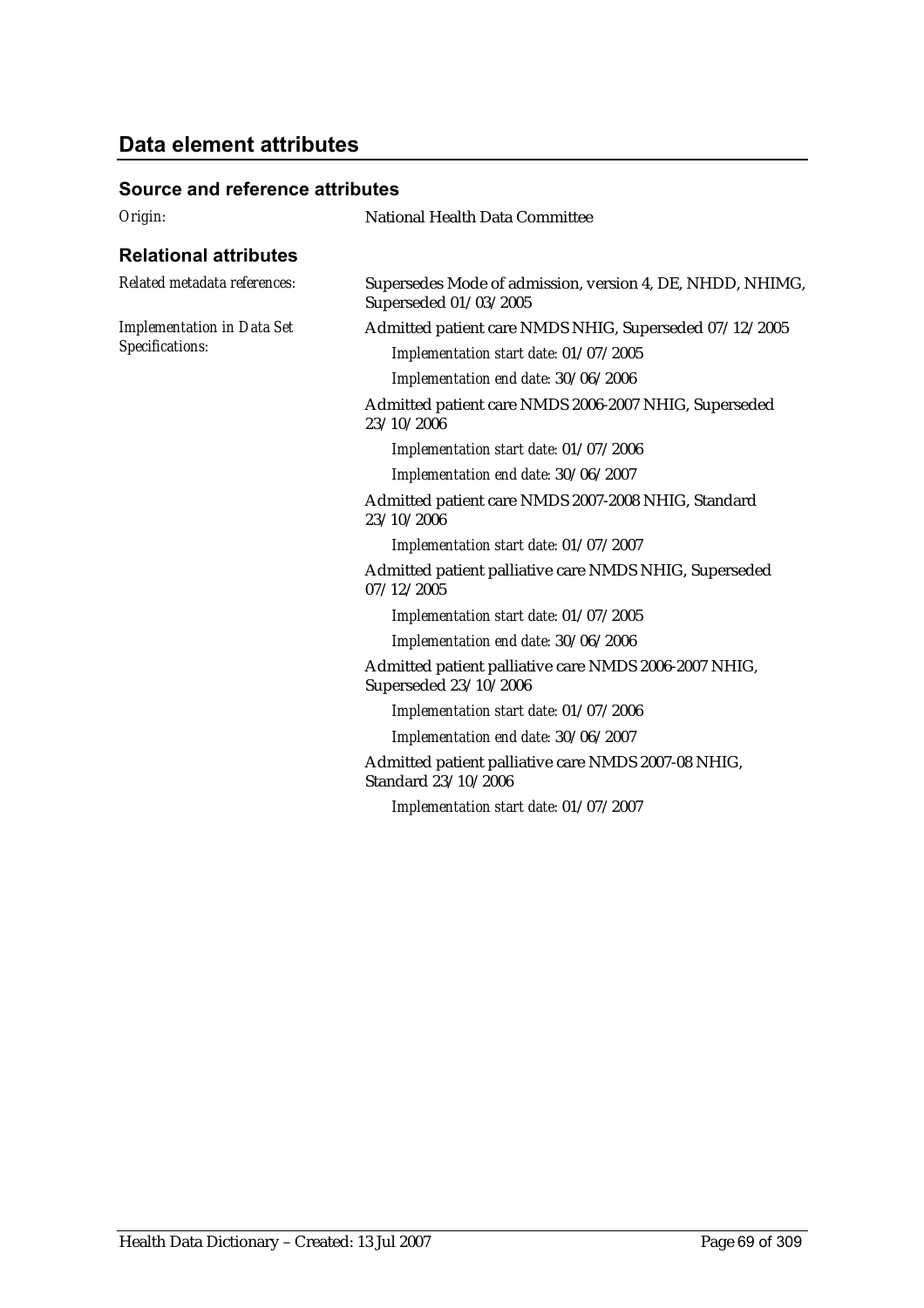# **Mode of separation**

# **Identifying and definitional attributes**

| Metadata item type:         | Data Element                                                                                                                         |
|-----------------------------|--------------------------------------------------------------------------------------------------------------------------------------|
| Technical name:             | Episode of admitted patient care—separation mode, code N                                                                             |
| <b>METeOR</b> identifier:   | 270094                                                                                                                               |
| <b>Registration status:</b> | NHIG, Standard 01/03/2005                                                                                                            |
| Definition:                 | Status at <b>separation</b> of person (discharge/transfer/death) and<br>place to which person is released, as represented by a code. |

# **Data element concept attributes**

| Data element concept: | Episode of admitted patient care—separation mode                                                                                                                                       |
|-----------------------|----------------------------------------------------------------------------------------------------------------------------------------------------------------------------------------|
| Definition:           | Status at separation of person (discharge/transfer/death) and<br>place to which person is released (where applicable).                                                                 |
| Context:              | Required for outcome analyses, for analyses of intersectoral<br>patient flows and to assist in the continuity of care and<br>classification of episodes into diagnosis related groups. |
| Object class:         | Episode of admitted patient care                                                                                                                                                       |
| <b>Property:</b>      | Separation mode                                                                                                                                                                        |

# **Value domain attributes**

### **Representational attributes**

| <b>Representation class:</b> | Code             |                                                                                                                                                                                |
|------------------------------|------------------|--------------------------------------------------------------------------------------------------------------------------------------------------------------------------------|
| Data type:                   | Number           |                                                                                                                                                                                |
| Format:                      | N                |                                                                                                                                                                                |
| Maximum character length:    | 1                |                                                                                                                                                                                |
| Permissible values:          | Value            | Meaning                                                                                                                                                                        |
|                              | 1                | Discharge/transfer to (an) other acute hospital                                                                                                                                |
|                              | $\boldsymbol{2}$ | Discharge/transfer to a residential aged care<br>service, unless this is the usual place of<br>residence                                                                       |
|                              | 3                | Discharge/transfer to (an) other psychiatric<br>hospital                                                                                                                       |
|                              | 4                | Discharge/transfer to other health care<br>accommodation (includes mothercraft<br>hospitals)                                                                                   |
|                              | 5                | Statistical discharge - type change                                                                                                                                            |
|                              | 6                | Left against medical advice/discharge at own<br>risk                                                                                                                           |
|                              | 7                | Statistical discharge from leave                                                                                                                                               |
|                              | 8                | Died                                                                                                                                                                           |
|                              | 9                | Other (includes discharge to usual residence,<br>own accommodation/welfare institution<br>(includes prisons, hostels and group homes<br>providing primarily welfare services)) |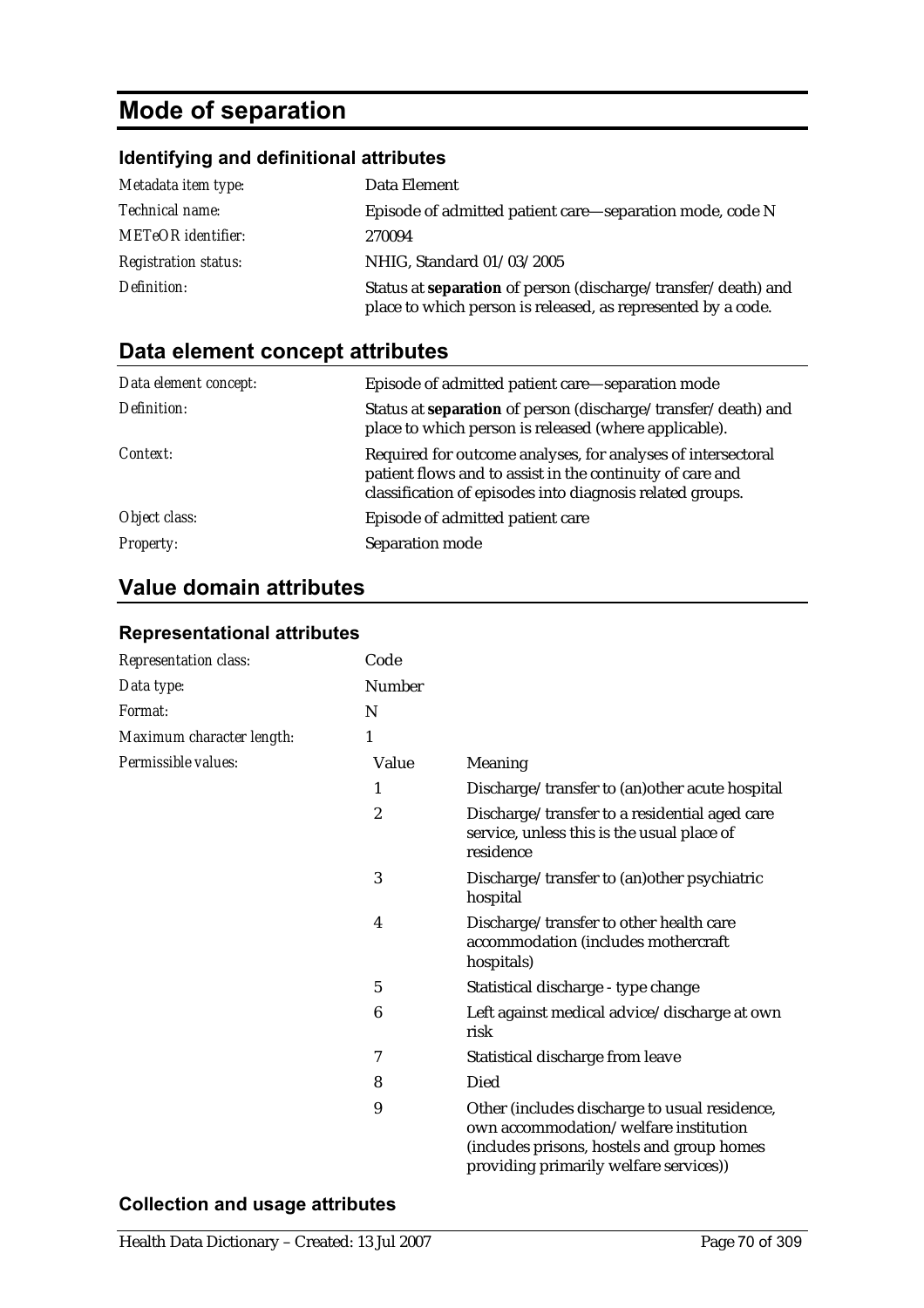*Guide for use:* CODE 4 Discharge/transfer to other health care accommodation (includes mothercraft hospitals) In jurisdictions where mothercraft facilities are considered to be acute hospitals, patients separated to a mothercraft facility should have a mode of separation of Code 1. If the residential aged care service is the patient's place of usual residence then they should have a mode of separation of Code 9.

## **Data element attributes**

| Origin:                                              | National Health Data Committee                                                                                                                 |
|------------------------------------------------------|------------------------------------------------------------------------------------------------------------------------------------------------|
| <b>Relational attributes</b>                         |                                                                                                                                                |
| Related metadata references:                         | Supersedes Mode of separation, version 3, DE, NHDD,<br>NHIMG, Superseded 01/03/2005                                                            |
|                                                      | Is used in the formation of Episode of admitted patient care-<br>major diagnostic category, code (AR-DRG v5.1) NN NHIG,<br>Standard 01/03/2005 |
|                                                      | Is used in the formation of Episode of admitted patient care-<br>diagnosis related group, code (AR-DRG v5.1) ANNA NHIG,<br>Standard 01/03/2005 |
| <b>Implementation in Data Set</b><br>Specifications: | Acute coronary syndrome (clinical) DSS NHIG, Standard<br>07/12/2005                                                                            |
|                                                      | Acute coronary syndrome (clinical) DSS NHIG, Superseded<br>07/12/2005                                                                          |
|                                                      | Admitted patient care NMDS NHIG, Superseded 07/12/2005                                                                                         |
|                                                      | Implementation start date: 01/07/2005                                                                                                          |
|                                                      | Implementation end date: 30/06/2006                                                                                                            |
|                                                      | Admitted patient care NMDS 2006-2007 NHIG, Superseded<br>23/10/2006                                                                            |
|                                                      | Implementation start date: 01/07/2006                                                                                                          |
|                                                      | Implementation end date: 30/06/2007                                                                                                            |
|                                                      | Admitted patient care NMDS 2007-2008 NHIG, Standard<br>23/10/2006                                                                              |
|                                                      | Implementation start date: 01/07/2007                                                                                                          |
|                                                      | Admitted patient mental health care NMDS NHIG, Superseded<br>07/12/2005                                                                        |
|                                                      | Implementation start date: 01/07/2005                                                                                                          |
|                                                      | Implementation end date: 30/06/2006                                                                                                            |
|                                                      | Admitted patient mental health care NMDS NHIG, Superseded<br>23/10/2006                                                                        |
|                                                      | Implementation start date: 01/07/2006                                                                                                          |
|                                                      | Implementation end date: 30/06/2007                                                                                                            |
|                                                      | Admitted patient mental health care NMDS 2007-2008 NHIG,<br>Standard 23/10/2006                                                                |
|                                                      | Implementation start date: 01/07/2007                                                                                                          |
|                                                      | Admitted patient palliative care NMDS NHIG, Superseded<br>07/12/2005                                                                           |
|                                                      | Implementation start date: 01/07/2005                                                                                                          |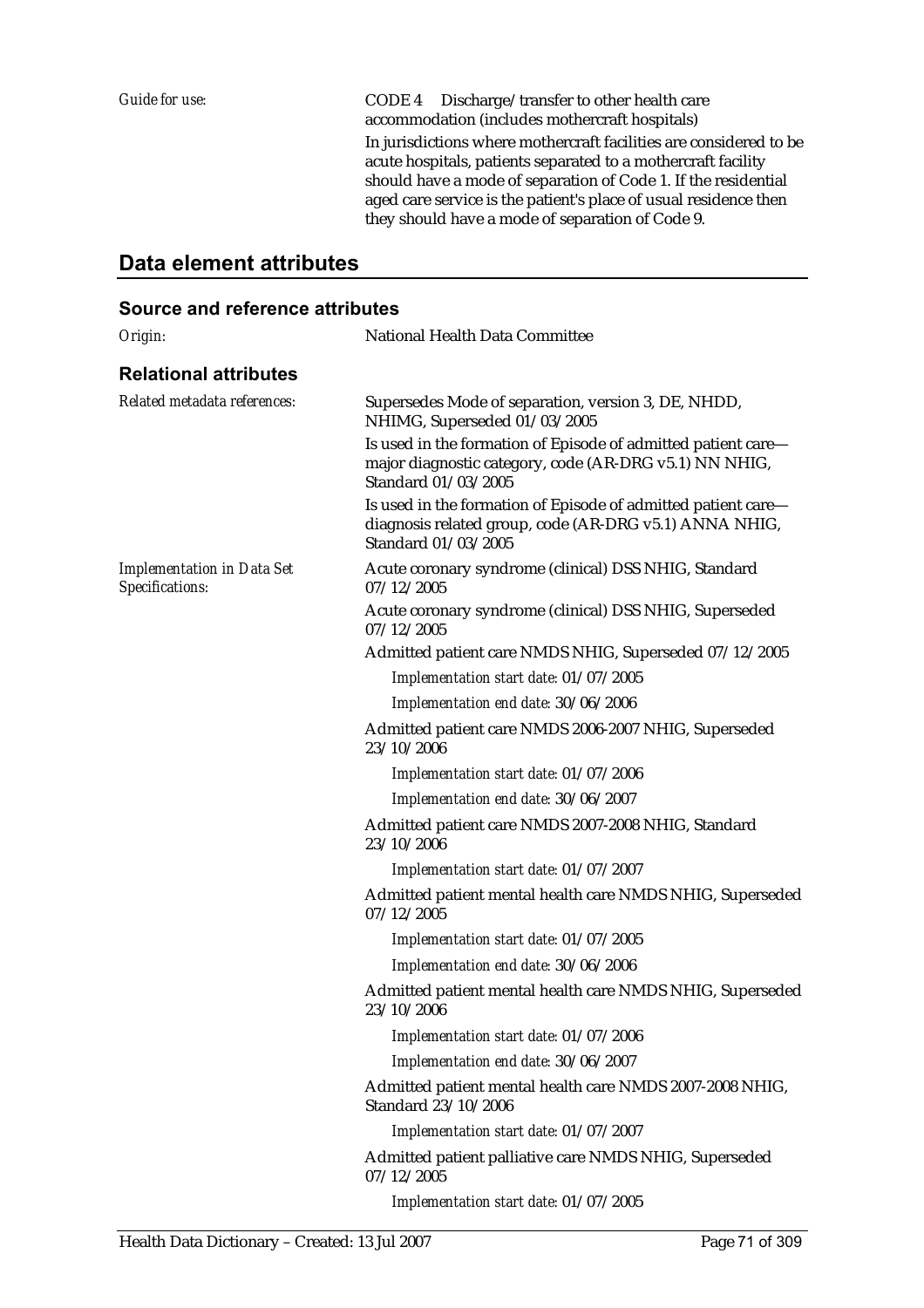*Implementation end date:* 30/06/2006

Admitted patient palliative care NMDS 2006-2007 NHIG, Superseded 23/10/2006

*Implementation start date:* 01/07/2006

*Implementation end date:* 30/06/2007

Admitted patient palliative care NMDS 2007-08 NHIG, Standard 23/10/2006

*Implementation start date:* 01/07/2007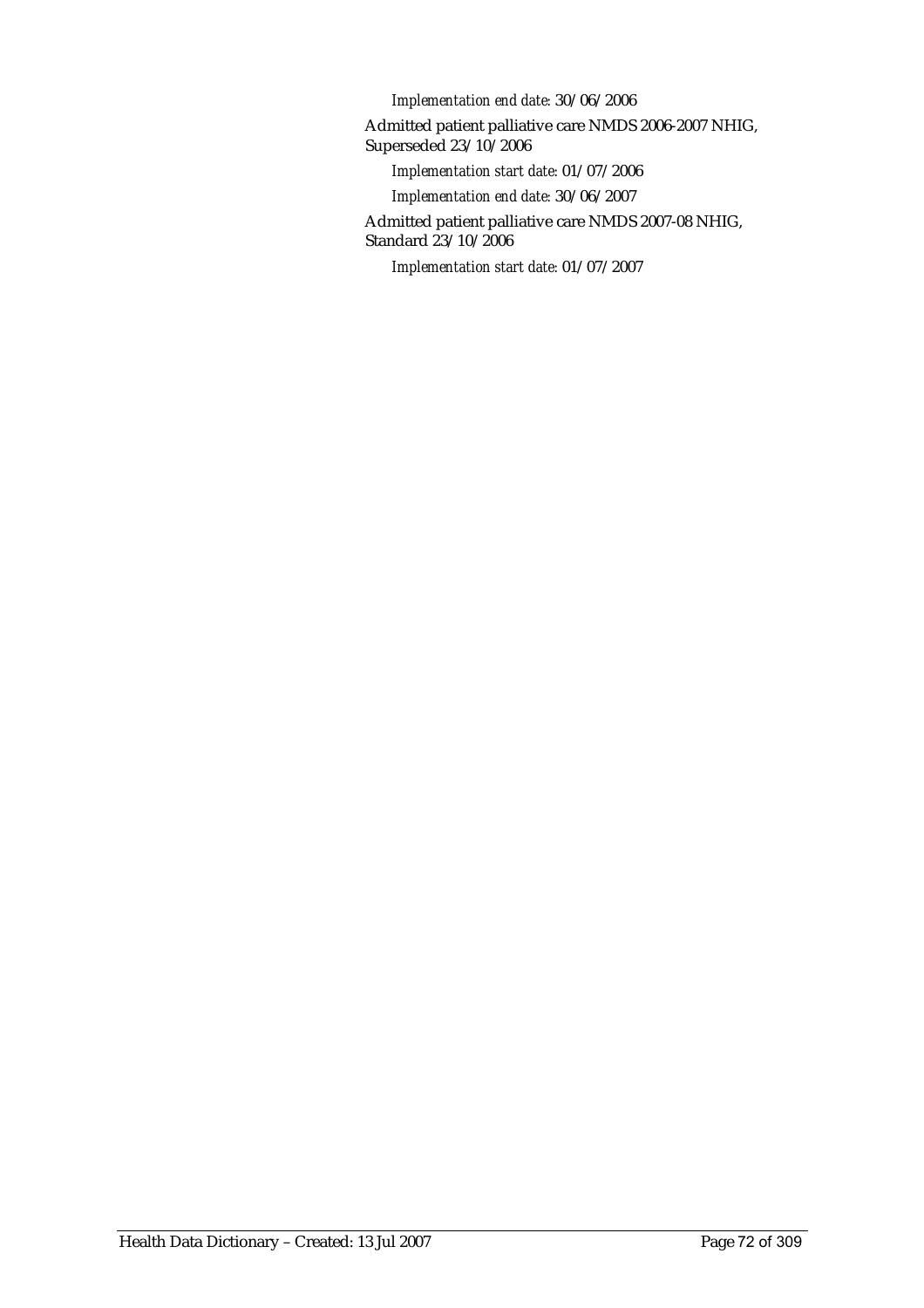# **Morphology of cancer**

## **Identifying and definitional attributes**

| Metadata item type:         | Data Element                                                                                                                                                                                                                      |
|-----------------------------|-----------------------------------------------------------------------------------------------------------------------------------------------------------------------------------------------------------------------------------|
| Technical name:             | Person with cancer—morphology of cancer, code (ICDO-3)<br>NNNN/N                                                                                                                                                                  |
| <b>METeOR</b> identifier:   | 270179                                                                                                                                                                                                                            |
| <b>Registration status:</b> | NHIG, Standard 01/03/2005                                                                                                                                                                                                         |
| Definition:                 | The histological classification of the cancer tissue<br>(histopathological type) and a description of the course of<br>development that a tumour is likely to take: benign or<br>malignant (behaviour), as represented by a code. |

## **Data element concept attributes**

| Data element concept: | Person with cancer—morphology of cancer                                                                                                                                                                                                                                                                                                                                           |
|-----------------------|-----------------------------------------------------------------------------------------------------------------------------------------------------------------------------------------------------------------------------------------------------------------------------------------------------------------------------------------------------------------------------------|
| Definition:           | The morphology of a cancer refers to the histological<br>classification of the cancer tissue (histopathological type) and a<br>description of the course of development that a tumour is likely<br>to take: benign or malignant (behaviour). The designation is<br>based on a microscopic diagnosis of morphology by the<br>pathologist (Esteban, Whelan, Laudico & Parkin 1995). |
| Object class:         | Person with cancer                                                                                                                                                                                                                                                                                                                                                                |
| <i>Property:</i>      | Morphology of cancer                                                                                                                                                                                                                                                                                                                                                              |

## **Value domain attributes**

#### **Representational attributes**

| <b>Classification scheme:</b> | International Classification of Diseases for Oncology 3rd edition |
|-------------------------------|-------------------------------------------------------------------|
| <b>Representation class:</b>  | Code                                                              |
| Data type:                    | Number                                                            |
| Format:                       | NNNN/N                                                            |
| Maximum character length:     |                                                                   |

| Guide for use: | ICDO morphology describes histology and behaviour as                                                                                                                               |
|----------------|------------------------------------------------------------------------------------------------------------------------------------------------------------------------------------|
|                | separate variables, recognising that there are a large number of<br>possible combinations.                                                                                         |
|                | In ICDO, morphology is a 4-digit number ranging from 8000 to<br>9989, and behaviour is a single digit which can be 0, 1, 2, 3, 6,9.                                                |
|                | Record morphology codes in accordance with ICDO coding<br>standards. Use the 5th-digit to record behaviour. The 5th-digit<br>behaviour code numbers used in ICDO are listed below: |
|                | 0 Benign                                                                                                                                                                           |
|                | 1 Uncertain whether benign or malignant                                                                                                                                            |
|                | borderline malignancy<br>$\bullet$                                                                                                                                                 |
|                | low malignant potential                                                                                                                                                            |
|                | 2 Carcinoma in situ                                                                                                                                                                |
|                | intraepithelial                                                                                                                                                                    |
|                | non-infiltrating                                                                                                                                                                   |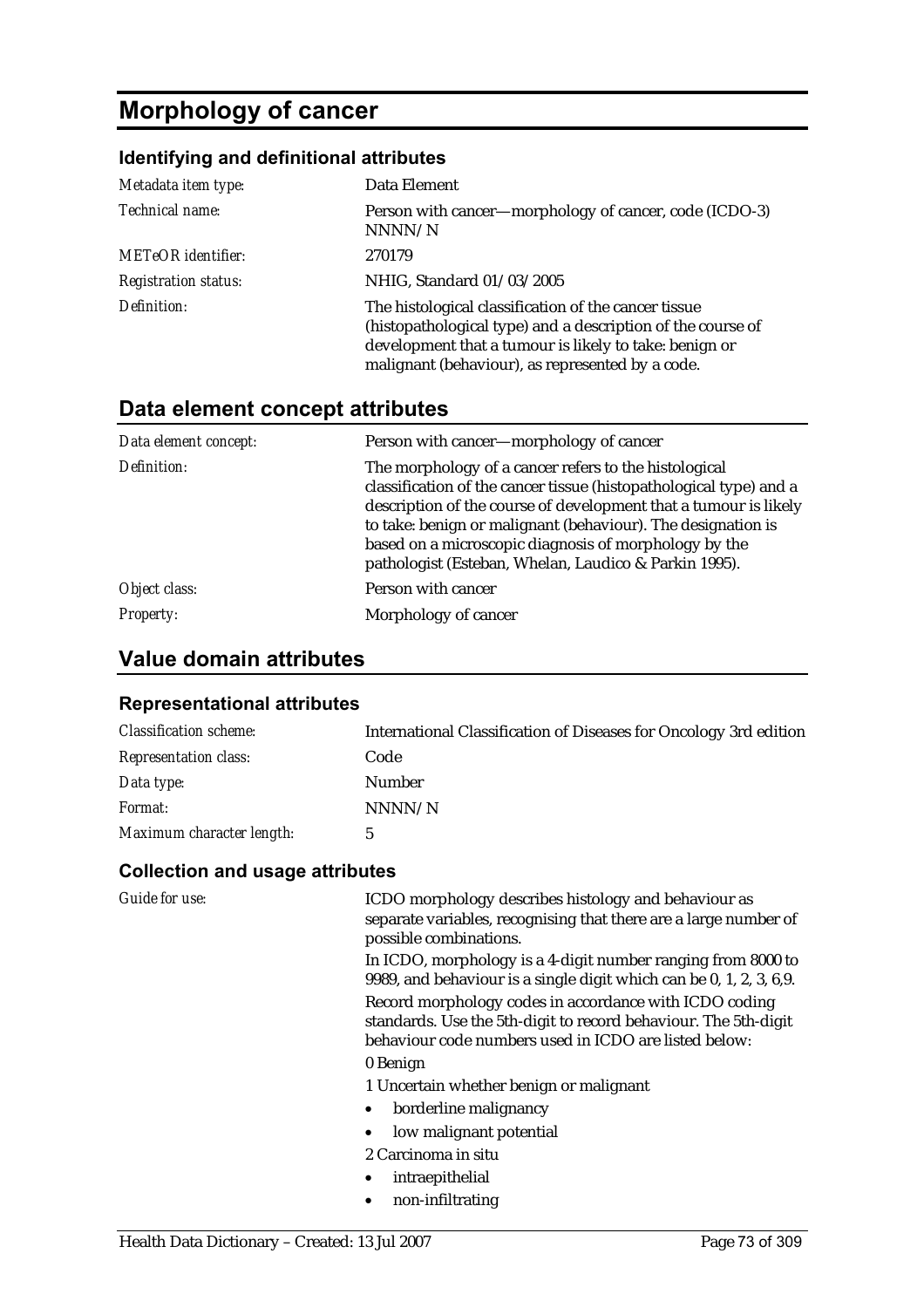- non-invasive
- 3 Malignant, primary site
- 6 Malignant, metastatic site
- malignant, secondary site
- 9 Malignant, uncertain whether primary or metastatic site

#### **Source and reference attributes**

*Origin:* International Classification of Diseases for Oncology, Third Edition (ICDO-3)

### **Data element attributes**

#### **Collection and usage attributes**

| <b>Collection methods:</b>      | Cancer registry use:                                                                                                                                                                                                                                                                                                                                                   |
|---------------------------------|------------------------------------------------------------------------------------------------------------------------------------------------------------------------------------------------------------------------------------------------------------------------------------------------------------------------------------------------------------------------|
|                                 | In cancer registries morphology information should be obtained<br>from a pathology report or pathology system, and recorded<br>with/on the patient's medical record and/or the hospital's<br>patient administration system. Additional information may also<br>be sought from the patient's attending clinician or medical<br>practitioner.<br>Hospital morbidity use: |
|                                 | In hospitals, the morphology code is modified for use with ICD-<br>10-AM. The morphology code consists of histologic type (4)<br>digits) and behaviour code (1 digit) ranging from 8000/0 to<br>9989/9. The '/' between the fourth and fifth digits is not<br>supplied.                                                                                                |
| Source and reference attributes |                                                                                                                                                                                                                                                                                                                                                                        |
| Origin:                         | <b>World Health Organization</b>                                                                                                                                                                                                                                                                                                                                       |
|                                 | New South Wales Health Department                                                                                                                                                                                                                                                                                                                                      |
|                                 | <b>State and Territory Cancer Registries</b>                                                                                                                                                                                                                                                                                                                           |
| Reference documents:            | New South Wales Inpatient Statistics Collection Manual,<br>2000/2001                                                                                                                                                                                                                                                                                                   |

Esteban D, Whelan S, Laudico A and Parkin DM editors. International Agency for Research on Cancer World Health Organization and International Association of Cancer Registries: Manual for cancer registry personnel. IARC Technical Report No 10. Lyon: IARC,1995

#### **Relational attributes**

| Related metadata references:                         | Supersedes Morphology of cancer, version 1, DE, NHDD,<br>NHIMG, Superseded 01/03/2005                                                                                                                                                                      |
|------------------------------------------------------|------------------------------------------------------------------------------------------------------------------------------------------------------------------------------------------------------------------------------------------------------------|
| <b>Implementation in Data Set</b><br>Specifications: | Cancer (clinical) DSS NHIG, Superseded 07/12/2005<br>Cancer (clinical) DSS NHIG, Standard 07/12/2005<br>Information specific to this data set:                                                                                                             |
|                                                      | classifying tumours into clinically relevant groupings<br>٠<br>on the basis of both their morphology (cell type) and<br>their degree of invasion or malignancy as indicated by<br>the behaviour code component (the last digit of the<br>morphology code); |

• monitoring the number of new cases of cancer for planning treatment services.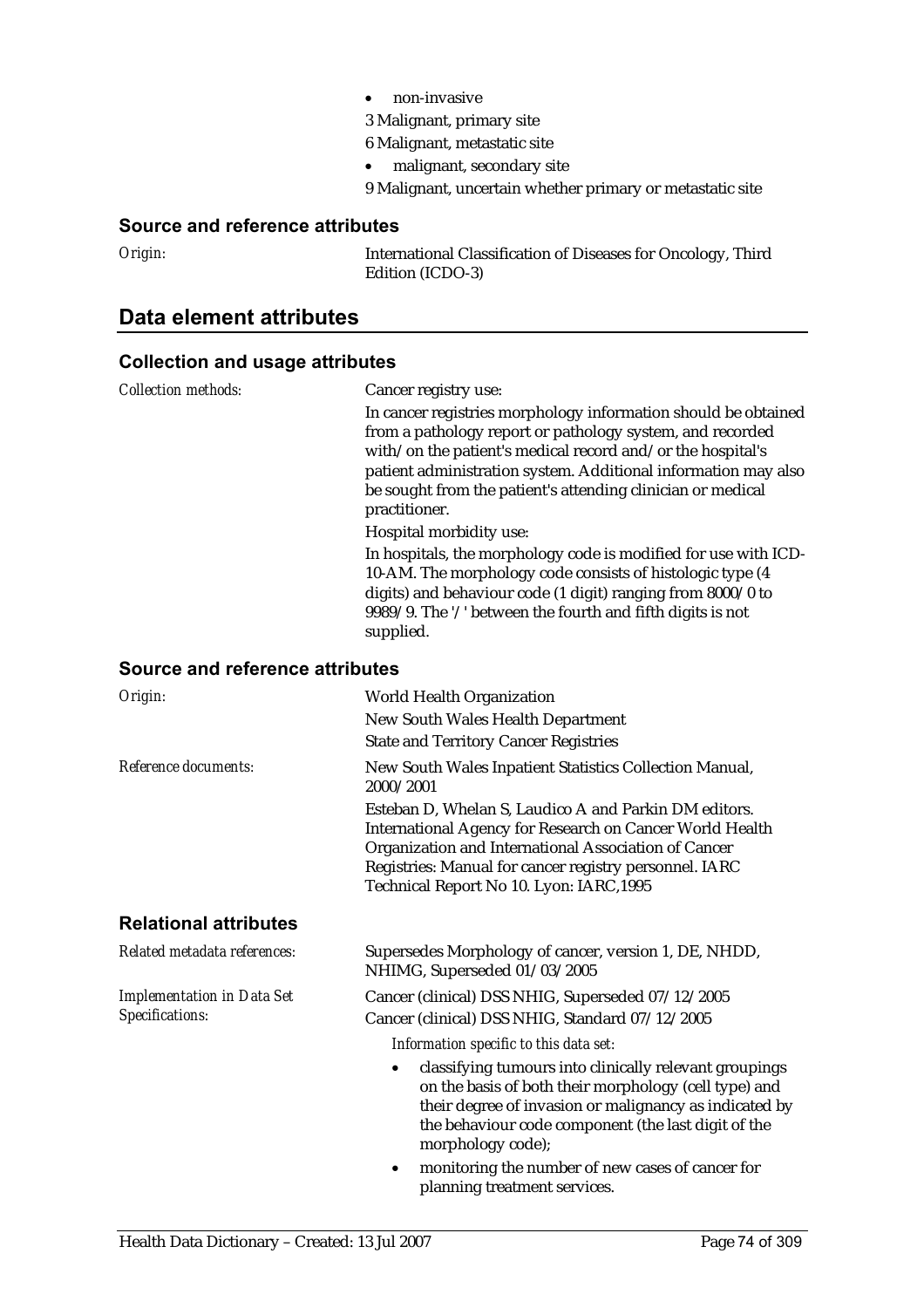# **Most valid basis of diagnosis of cancer**

## **Identifying and definitional attributes**

| Metadata item type:         | Data Element                                                              |
|-----------------------------|---------------------------------------------------------------------------|
| Technical name:             | Person with cancer—most valid basis of diagnosis of a cancer,<br>code N   |
| <b>METeOR</b> identifier:   | 270181                                                                    |
| <i>Registration status:</i> | NHIG, Standard 01/03/2005                                                 |
| Definition:                 | The most valid basis of diagnosis of cancer, as represented by a<br>code. |

## **Data element concept attributes**

| Data element concept: | Person with cancer—most valid basis of diagnosis of a cancer                                                                                                                                                                                                                                                                       |
|-----------------------|------------------------------------------------------------------------------------------------------------------------------------------------------------------------------------------------------------------------------------------------------------------------------------------------------------------------------------|
| Definition:           | The basis of diagnosis of a cancer is the microscopic or non-<br>microscopic or death certificate source of the diagnosis. The<br>most valid basis of diagnosis is that accepted by the cancer<br>registry as the most reliable diagnostic source of the death<br>certificate, non-microscopic, and microscopic sources available. |
| Object class:         | Person with cancer                                                                                                                                                                                                                                                                                                                 |
| <b>Property:</b>      | Most valid basis of diagnosis of a cancer                                                                                                                                                                                                                                                                                          |

## **Value domain attributes**

#### **Representational attributes**

| Representation class:     | Code             |                                                                                                                                                                                                                         |
|---------------------------|------------------|-------------------------------------------------------------------------------------------------------------------------------------------------------------------------------------------------------------------------|
| Data type:                | Number           |                                                                                                                                                                                                                         |
| Format:                   | N                |                                                                                                                                                                                                                         |
| Maximum character length: | 1                |                                                                                                                                                                                                                         |
| Permissible values:       | Value            | Meaning                                                                                                                                                                                                                 |
|                           | $\bf{0}$         | Death certificate only: Information provided is<br>from a death certificate                                                                                                                                             |
|                           | $\mathbf{1}$     | Clinical: Diagnosis made before death, but<br>without any of the following (codes 2-7)                                                                                                                                  |
|                           | $\boldsymbol{2}$ | Clinical investigation: All diagnostic<br>techniques, including x-ray, endoscopy,<br>imaging, ultrasound, exploratory surgery (e.g.<br>laparotomy), and autopsy, without a tissue<br>diagnosis                          |
|                           | 4                | Specific tumour markers: Including biochemical<br>and/or immunological markers that are specific<br>for a tumour site                                                                                                   |
|                           | 5                | Cytology: Examination of cells from a primary<br>or secondary site, including fluids aspirated by<br>endoscopy or needle; also includes the<br>microscopic examination of peripheral blood<br>and bone marrow aspirates |
|                           | 6                | Histology of metastasis: Histological<br>examination of tissue from a metastasis,<br>including autopsy specimens                                                                                                        |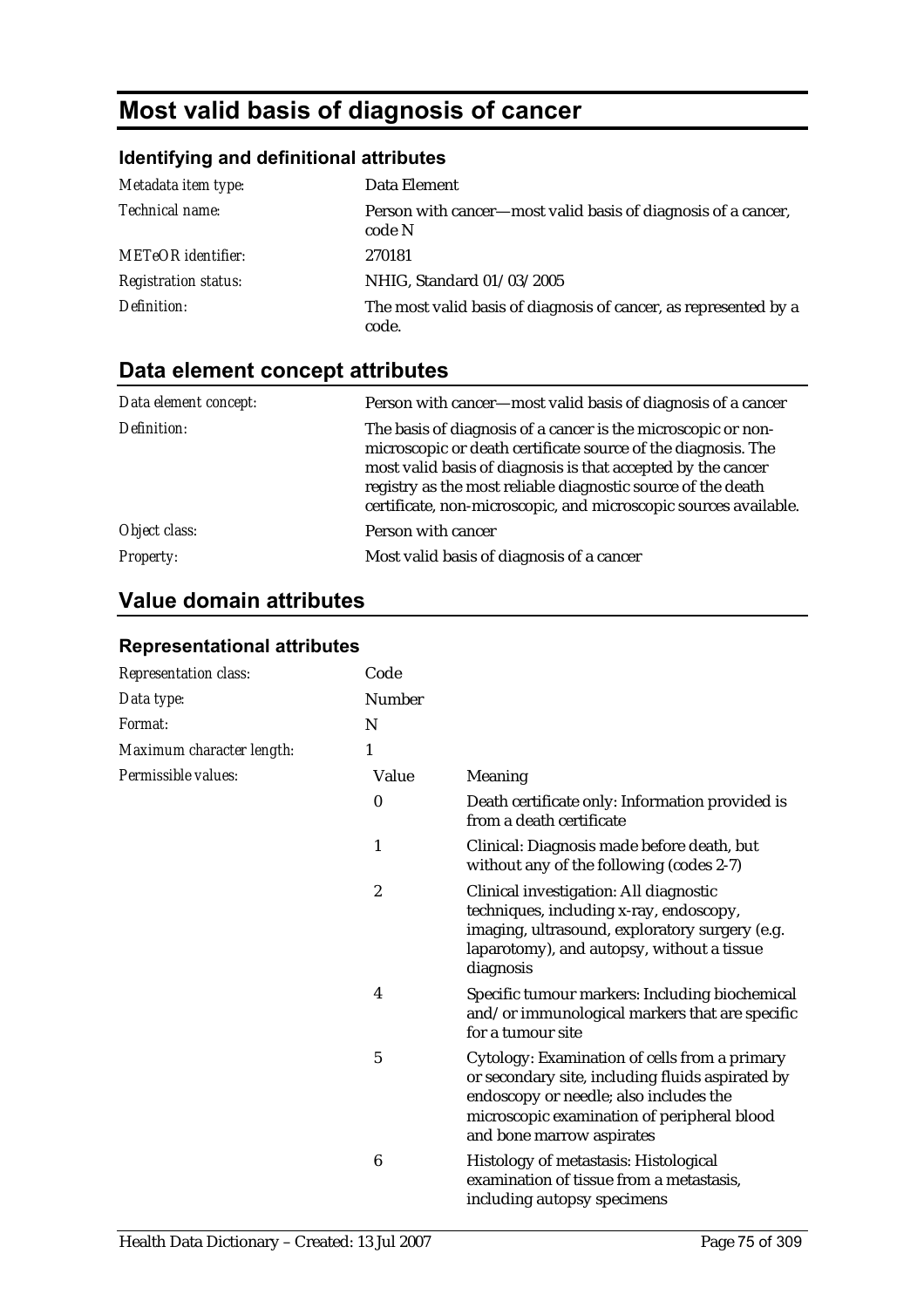|                       | 7 | Histology of a primary tumour: Histological<br>examination of tissue from primary tumour,<br>however obtained, including all cutting<br>techniques and bone marrow biopsies; also<br>includes autopsy specimens of primary tumour |
|-----------------------|---|-----------------------------------------------------------------------------------------------------------------------------------------------------------------------------------------------------------------------------------|
|                       | 8 | Histology: either unknown whether of primary<br>or metastatic site, or not otherwise specified                                                                                                                                    |
| Supplementary values: | 9 | Unknown.                                                                                                                                                                                                                          |

## **Collection and usage attributes**

| Guide for use:   | $CODES 1 - 4$                                                                                                                                                                                                                       |
|------------------|-------------------------------------------------------------------------------------------------------------------------------------------------------------------------------------------------------------------------------------|
|                  | Non-microscopic.                                                                                                                                                                                                                    |
|                  | $CODES 5 - 8$                                                                                                                                                                                                                       |
|                  | Microscopic.                                                                                                                                                                                                                        |
|                  | CODE 9                                                                                                                                                                                                                              |
|                  | Other.                                                                                                                                                                                                                              |
| <i>Comments:</i> | In a hospital setting this metadata item should be collected on<br>the most valid basis of diagnosis at this admission. If more than<br>one diagnosis technique is used during an admission, select the<br>higher code from 1 to 8. |

## **Data element attributes**

| <b>Guide for use:</b> | The most valid basis of diagnosis may be the initial histological<br>examination of the primary site, or it may be the post-mortem<br>examination (sometimes corrected even at this point when<br>histological results become available). In a cancer registry<br>setting, this metadata item should be revised if later<br>information allows its upgrading.                                                                                         |
|-----------------------|-------------------------------------------------------------------------------------------------------------------------------------------------------------------------------------------------------------------------------------------------------------------------------------------------------------------------------------------------------------------------------------------------------------------------------------------------------|
|                       | When considering the most valid basis of diagnosis, the<br>minimum requirement of a cancer registry is differentiation<br>between neoplasms that are verified microscopically and those<br>that are not. To exclude the latter group means losing valuable<br>information; the making of a morphological (histological)                                                                                                                               |
|                       | diagnosis is dependent upon a variety of factors, such as age,<br>accessibility of the tumour, availability of medical services, and,<br>last but not least, upon the beliefs of the patient.                                                                                                                                                                                                                                                         |
|                       | A biopsy of the primary tumour should be distinguished from a<br>biopsy of a metastasis, e.g., at laparotomy; a biopsy of cancer of<br>the head of the pancreas versus a biopsy of a metastasis in the<br>mesentery. However, when insufficient information is<br>available, Code 8 should be used for any histological diagnosis.<br>Cytological and histological diagnoses should be distinguished.                                                 |
|                       | Morphological confirmation of the clinical diagnosis of<br>malignancy depends on the successful removal of a piece of<br>tissue that is cancerous. Especially when using endoscopic<br>procedures (bronchoscopy, gastroscopy, laparoscopy, etc.), the<br>clinician may miss the tumour with the biopsy forceps. These<br>cases must be registered on the basis of endoscopic diagnosis<br>and not excluded through lack of a morphological diagnosis. |
|                       | Care must be taken in the interpretation and subsequent coding<br>of autopsy findings, which may vary as follows:<br>a) the post-mortem report includes the post-mortem                                                                                                                                                                                                                                                                               |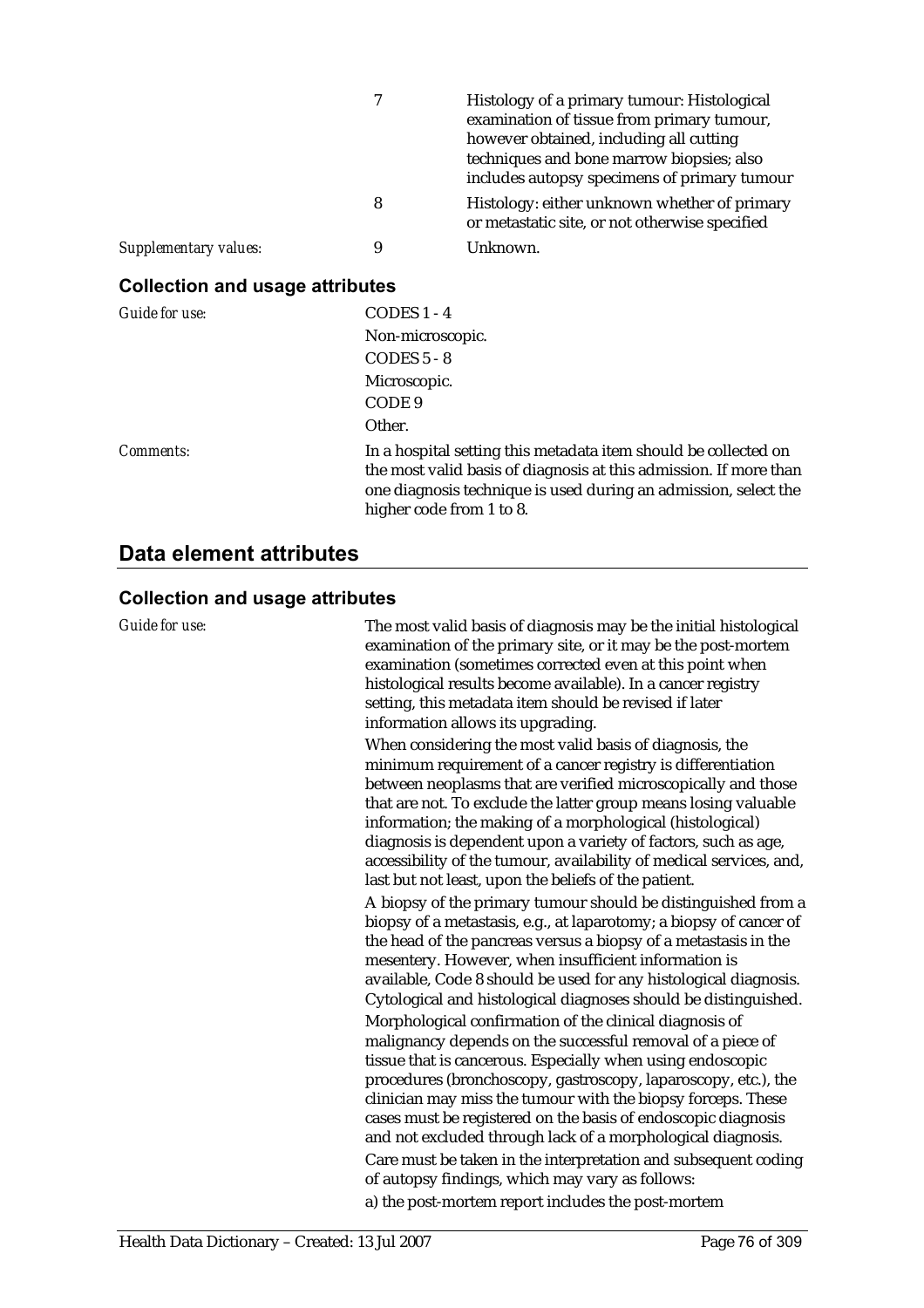histological diagnosis (in which case, one of the Histology codes should be recorded instead); b) the autopsy is macroscopic only, histological investigations having been carried out only during life (in which case, one of the Histology codes should be recorded instead); c) the autopsy findings are not supported by any histological diagnosis.

#### **Source and reference attributes**

| Origin:                                              | <b>International Agency for Research on Cancer</b><br><b>International Association of Cancer Registries</b>                                                                                         |
|------------------------------------------------------|-----------------------------------------------------------------------------------------------------------------------------------------------------------------------------------------------------|
| <b>Relational attributes</b>                         |                                                                                                                                                                                                     |
| Related metadata references:                         | Supersedes Most valid basis of diagnosis of cancer, version 1,<br>DE, NHDD, NHIMG, Superseded 01/03/2005                                                                                            |
| <b>Implementation in Data Set</b><br>Specifications: | Cancer (clinical) DSS NHIG, Superseded 07/12/2005<br>Cancer (clinical) DSS NHIG, Standard 07/12/2005                                                                                                |
|                                                      | Information specific to this data set:<br>Knowledge of the basis of a diagnosis underlying a cancer<br>code is one of the most important aids in assessing the<br>reliability of cancer statistics. |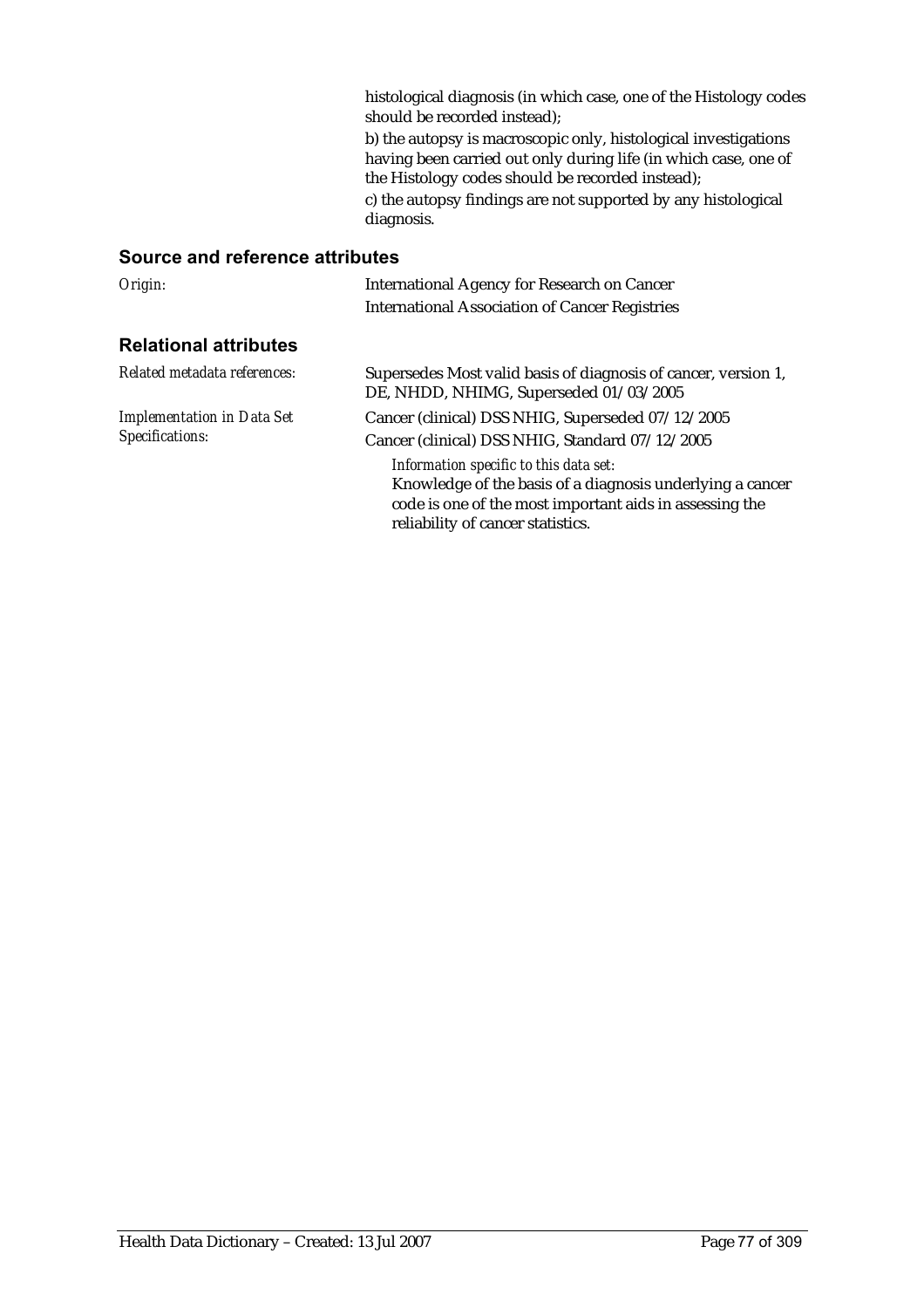# **Mother's original family name**

### **Identifying and definitional attributes**

| Metadata item type:         | Data Element                                                                                          |
|-----------------------------|-------------------------------------------------------------------------------------------------------|
| Technical name:             | Person—mother's original family name, text $[X(40)]$                                                  |
| <b>METeOR</b> identifier:   | 270262                                                                                                |
| <b>Registration status:</b> | NHIG, Standard 01/03/2005<br>NCSIMG, Standard 01/03/2005                                              |
| Definition:                 | The original family name of the person's mother as reported by<br>the person, as represented by text. |

## **Data element concept attributes**

| Data element concept: | Person—mother's original family name                                          |
|-----------------------|-------------------------------------------------------------------------------|
| Definition:           | The original family name of the person's mother as reported by<br>the person. |
| Context:              | May be used to confirm the identity of a person.                              |
| Object class:         | Person                                                                        |
| <b>Property:</b>      | Mother's original family name                                                 |

## **Value domain attributes**

#### **Representational attributes**

| <b>Representation class:</b> | Text          |
|------------------------------|---------------|
| Data type:                   | <b>String</b> |
| <i>Format:</i>               | [X(40)]       |
| Maximum character length:    | 40            |

## **Data element attributes**

#### **Collection and usage attributes**

| Guide for use:                         | Mixed case should be used (rather than upper case only).                                                                       |
|----------------------------------------|--------------------------------------------------------------------------------------------------------------------------------|
| <i>Collection methods:</i>             | See relevant paragraphs in the collection methods section of the<br>metadata item Person (name)—family name, text $X[X(39)]$ . |
| <b>Source and reference attributes</b> |                                                                                                                                |
| Submitting organisation:               | Standards Australia                                                                                                            |
| Origin:                                | National Health Data Committee                                                                                                 |
|                                        | $\cdots$ $\alpha$ $\cdots$ $\alpha$<br>$\mathbf{M}$ $\mathbf{M}$                                                               |

## National Community Services Data Committee Standards Australia 2002. Australian Standard AS5017-2002 Health Care Client Identification. Sydney: Standards Australia **Relational attributes**

| Related metadata references:                         | Supersedes Mother's original family name, version 2, DE, Int.<br>NCSDD & NHDD, NCSIMG & NHIMG, Superseded<br>01/03/2005             |
|------------------------------------------------------|-------------------------------------------------------------------------------------------------------------------------------------|
| <b>Implementation in Data Set</b><br>Specifications: | Health care client identification NHIG, Superseded 04/05/2005<br>Health care client identification DSS NHIG, Standard<br>04/05/2005 |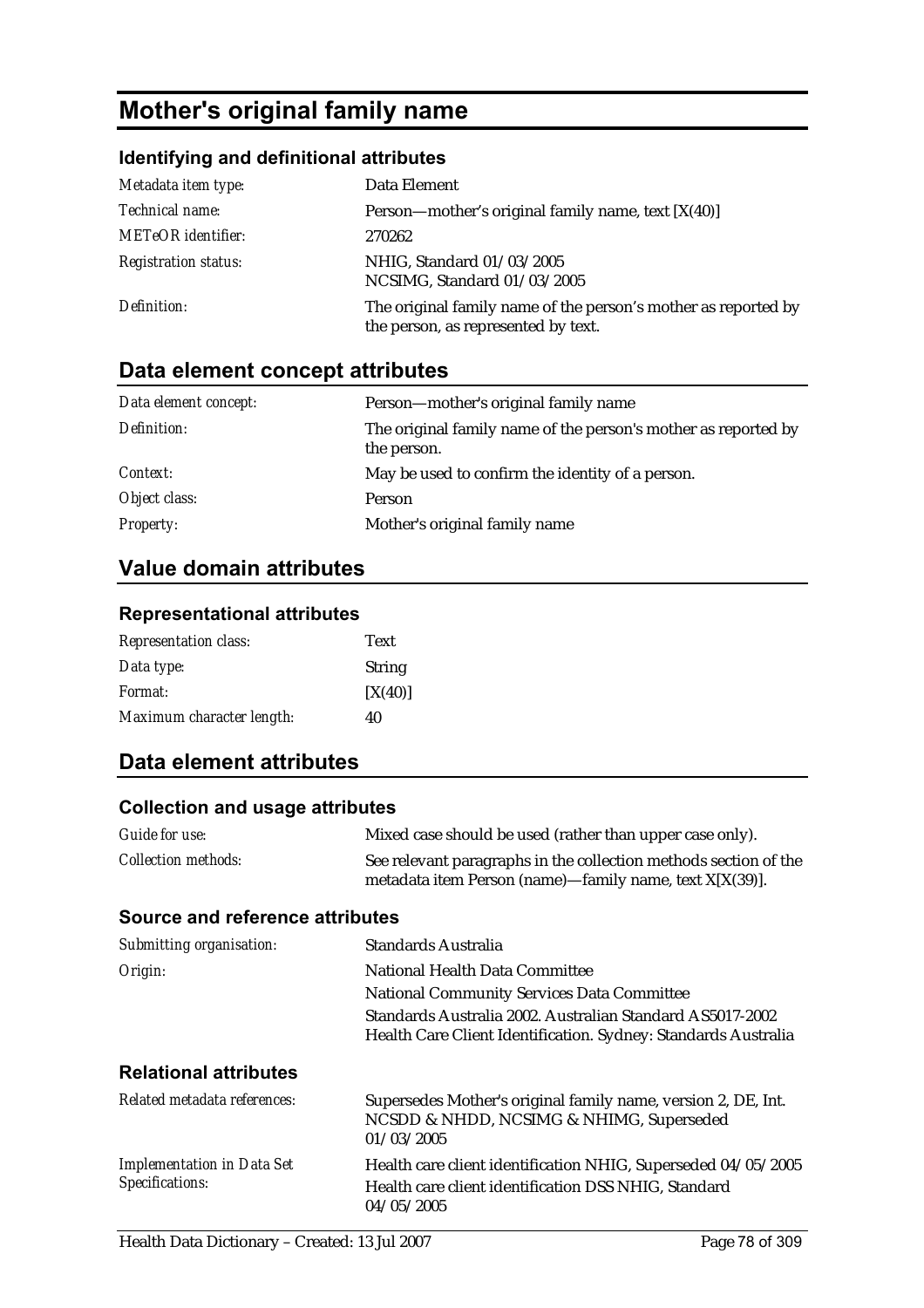# **Multi-disciplinary team status**

## **Identifying and definitional attributes**

| Metadata item type:         | Data Element                                                                                                   |
|-----------------------------|----------------------------------------------------------------------------------------------------------------|
| Technical name:             | Non-admitted patient service event—multi-disciplinary team<br>status, code N                                   |
| <b>METeOR</b> identifier:   | 270104                                                                                                         |
| <b>Registration status:</b> | NHIG, Standard 01/03/2005                                                                                      |
| Definition:                 | Whether a non-admitted patient service event involved a multi-<br>disciplinary team, as represented by a code. |

## **Data element concept attributes**

| Data element concept: | Non-admitted patient service event—multi-disciplinary team<br>status                                                                                                                                                                                                          |
|-----------------------|-------------------------------------------------------------------------------------------------------------------------------------------------------------------------------------------------------------------------------------------------------------------------------|
| Definition:           | A non-admitted multi-disciplinary team patient service event is<br>one for which there is at most one appointment and the patient<br>is assessed and/or treated by more than one medical<br>practitioner, allied health practitioner and/or specialist nurse<br>practitioner. |
| Context:              | Hospital non-admitted patient care.                                                                                                                                                                                                                                           |
| Object class:         | Non-admitted patient service event                                                                                                                                                                                                                                            |
| <b>Property:</b>      | Multi-disciplinary team status                                                                                                                                                                                                                                                |

## **Value domain attributes**

### **Representational attributes**

| <b>Representation class:</b> | Code   |                                                               |
|------------------------------|--------|---------------------------------------------------------------|
| Data type:                   | Number |                                                               |
| Format:                      | N      |                                                               |
| Maximum character length:    |        |                                                               |
| Permissible values:          | Value  | <b>Meaning</b>                                                |
|                              |        | Non-admitted multi-disciplinary team patient<br>service event |
|                              | 2      | Other non-admitted patient service event                      |

## **Data element attributes**

#### **Relational attributes**

| Related metadata references: | Supersedes Multi-disciplinary team status, version 1, DE, |
|------------------------------|-----------------------------------------------------------|
|                              | NHDD, NHIMG, Superseded 01/03/2005                        |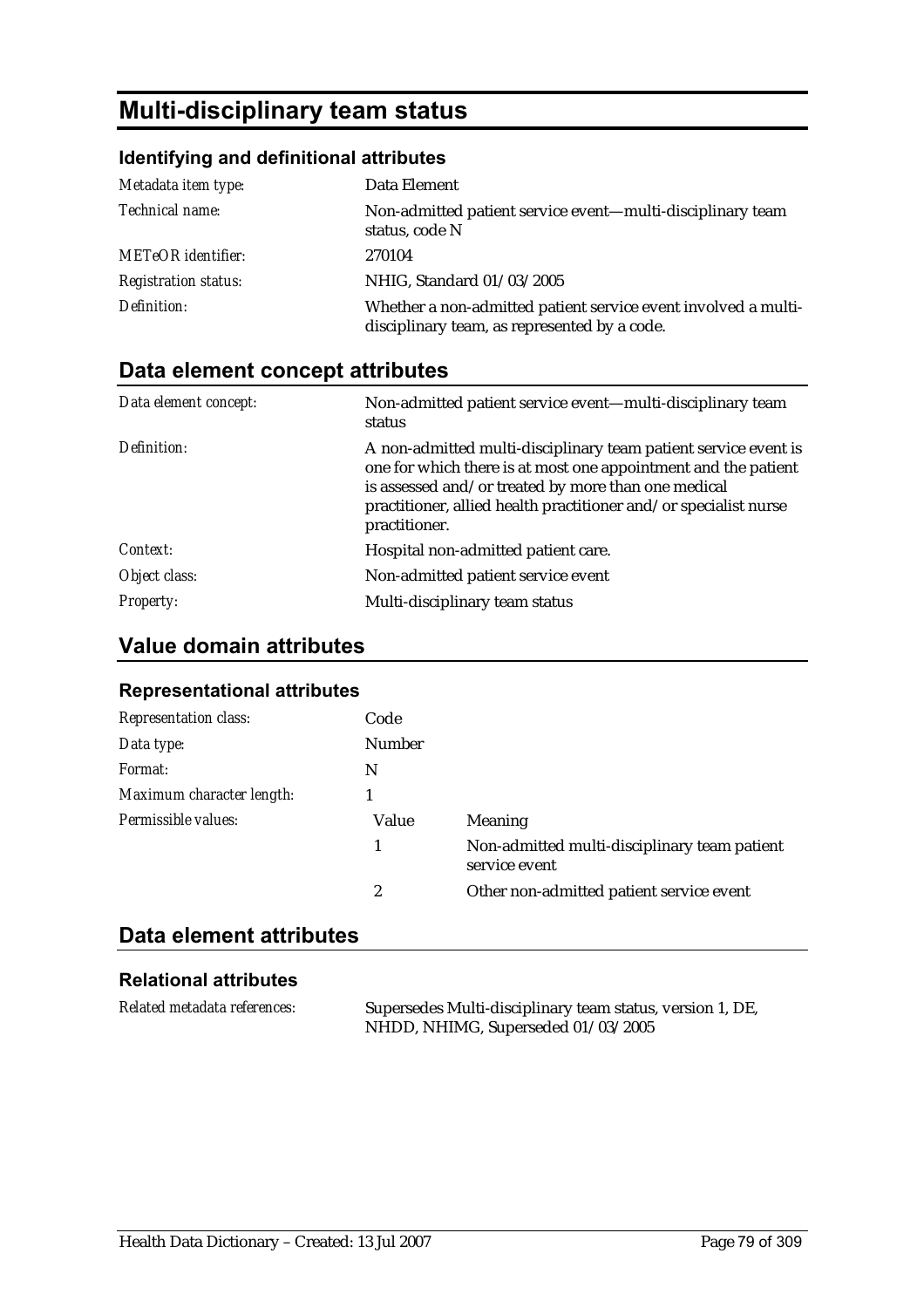# **Myocardial infarction (history)**

### **Identifying and definitional attributes**

| Metadata item type:         | Data Element                                                                         |
|-----------------------------|--------------------------------------------------------------------------------------|
| <i>Technical name:</i>      | Person-myocardial infarction (history), code N                                       |
| <b>METeOR</b> identifier:   | 270285                                                                               |
| <b>Registration status:</b> | NHIG, Standard 01/03/2005                                                            |
| Definition:                 | Whether the individual has had a myocardial infarction, as<br>represented by a code. |

## **Data element concept attributes**

| Data element concept: | Person-myocardial infarction                            |
|-----------------------|---------------------------------------------------------|
| Definition:           | Whether the individual has had a myocardial infarction. |
| <i>Context:</i>       | Public health, health care and clinical settings.       |
| Object class:         | Person                                                  |
| <b>Property:</b>      | Myocardial infarction                                   |

## **Value domain attributes**

### **Representational attributes**

| <b>Representation class:</b> | Code   |                                                                             |
|------------------------------|--------|-----------------------------------------------------------------------------|
| Data type:                   | Number |                                                                             |
| Format:                      | N      |                                                                             |
| Maximum character length:    |        |                                                                             |
| Permissible values:          | Value  | Meaning                                                                     |
|                              | 1      | Myocardial infarction - occurred in the last 12<br>months                   |
|                              | 2      | Myocardial infarction - occurred prior to the<br>last 12 months             |
|                              | 3      | Myocardial infarction - occurred both in and<br>prior to the last 12 months |
|                              | 4      | No history of myocardial infarction                                         |
| Supplementary values:        | 9      | Not stated/inadequately described                                           |

## **Data element attributes**

#### **Collection and usage attributes**

| <i>Collection methods:</i> | Ask the individual if he/she has had a myocardial infarction. If<br>so determine whether it was within or prior to the last 12<br>months (or both). Record if evidenced by ECG changes or<br>plasma enzyme changes. |
|----------------------------|---------------------------------------------------------------------------------------------------------------------------------------------------------------------------------------------------------------------|
|                            | Alternatively obtain this information from appropriate<br>documentation.                                                                                                                                            |

#### **Source and reference attributes**

| Submitting organisation: | National diabetes data working group                 |
|--------------------------|------------------------------------------------------|
| Origin:                  | National Diabetes Outcomes Quality Review Initiative |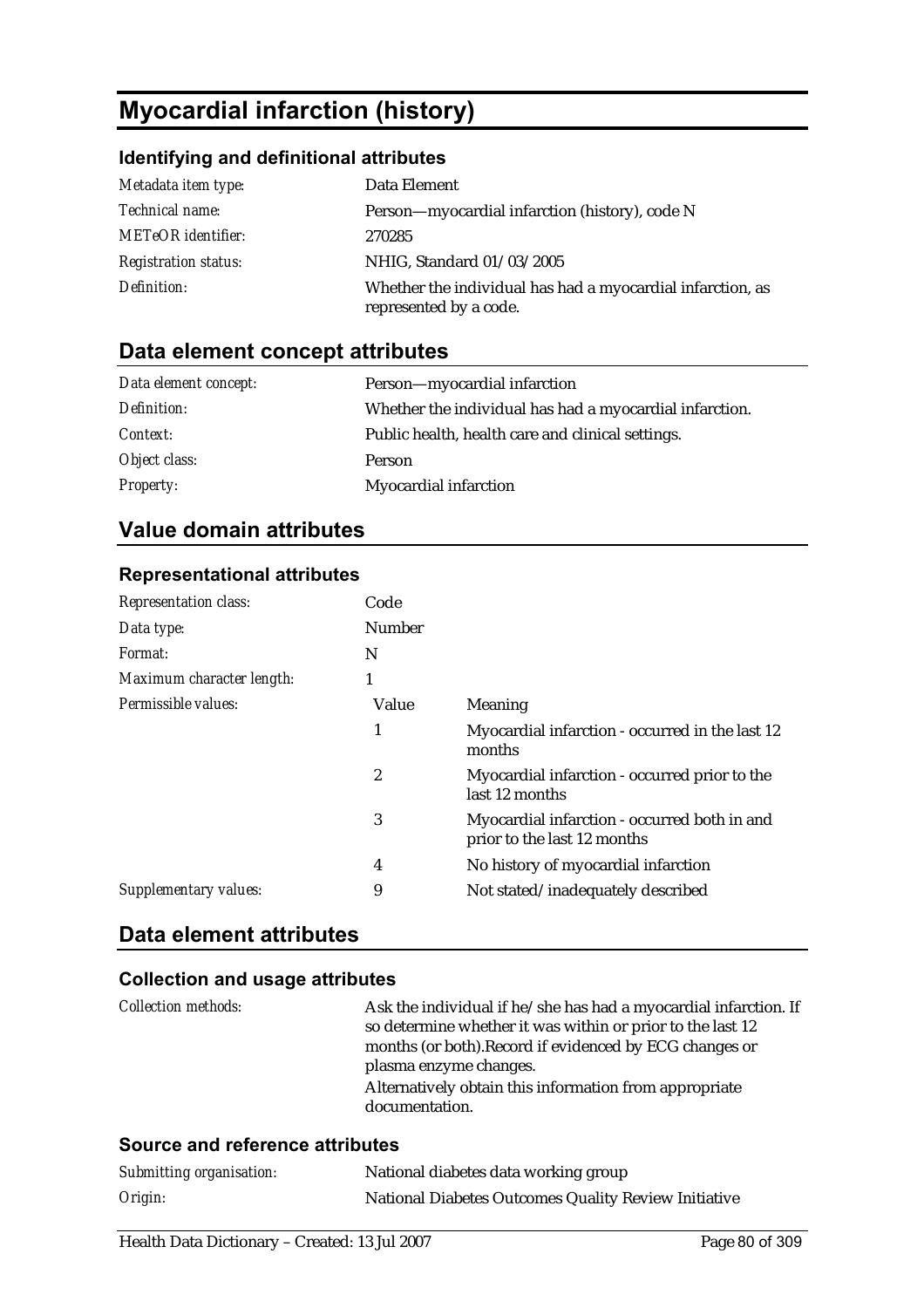|                                                      | (NDOQRIN) data dictionary.                                                                                                                                                                                                                                                                                                                                                                                                                                                                                                                               |
|------------------------------------------------------|----------------------------------------------------------------------------------------------------------------------------------------------------------------------------------------------------------------------------------------------------------------------------------------------------------------------------------------------------------------------------------------------------------------------------------------------------------------------------------------------------------------------------------------------------------|
| Reference documents:                                 | Long-term Results From the Diabetes and Insulin-Glucose<br>Infusion in Acute Myocardial Infarction (DIGAMI) Study<br>Circulation. 1999;99: 2626-2632.                                                                                                                                                                                                                                                                                                                                                                                                    |
| <b>Relational attributes</b>                         |                                                                                                                                                                                                                                                                                                                                                                                                                                                                                                                                                          |
| Related metadata references:                         | Supersedes Myocardial infarction - history, version 1, DE,<br>NHDD, NHIMG, Superseded 01/03/2005                                                                                                                                                                                                                                                                                                                                                                                                                                                         |
| <b>Implementation in Data Set</b><br>Specifications: | Acute coronary syndrome (clinical) DSS NHIG, Standard<br>07/12/2005                                                                                                                                                                                                                                                                                                                                                                                                                                                                                      |
|                                                      | Information specific to this data set:<br>Myocardial infarction (MI) generally occurs as a result of a<br>critical imbalance between coronary blood supply and<br>myocardial demand. Decrease in coronary blood flow is<br>usually due to a thrombotic occlusion of a coronary artery<br>previously narrowed by atherosclerosis. MI is one of the<br>most common diagnoses in hospitalised patients in<br>industrialised countries.<br>The most widely used in the detection of MI are creatinine<br>kinase (CK) and (CK-MB), aspartate aminotransferase |
|                                                      | (AST) and lactate dehydrogenase (LD). Characteristic ECG<br>changes include ST elevation, diminution of the R wave<br>and a Q wave development. A recent study on Diabetes<br>and Insulin-Glucose Infusion in Acute Myocardial<br>Infarction (DIGAMI study) indicated that in diabetic<br>patients with AMI, mortality is predicted by age, previous<br>heart failure, and severity of the glycometabolic state at<br>admission, but not by conventional risk factors or sex<br>(American Heart Association 1999).                                       |
|                                                      | Acute coronary syndrome (clinical) DSS NHIG, Superseded<br>07/12/2005                                                                                                                                                                                                                                                                                                                                                                                                                                                                                    |
|                                                      | Diabetes (clinical) DSS NHIG, Superseded 21/09/2005                                                                                                                                                                                                                                                                                                                                                                                                                                                                                                      |

Diabetes (clinical) DSS NHIG, Standard 21/09/2005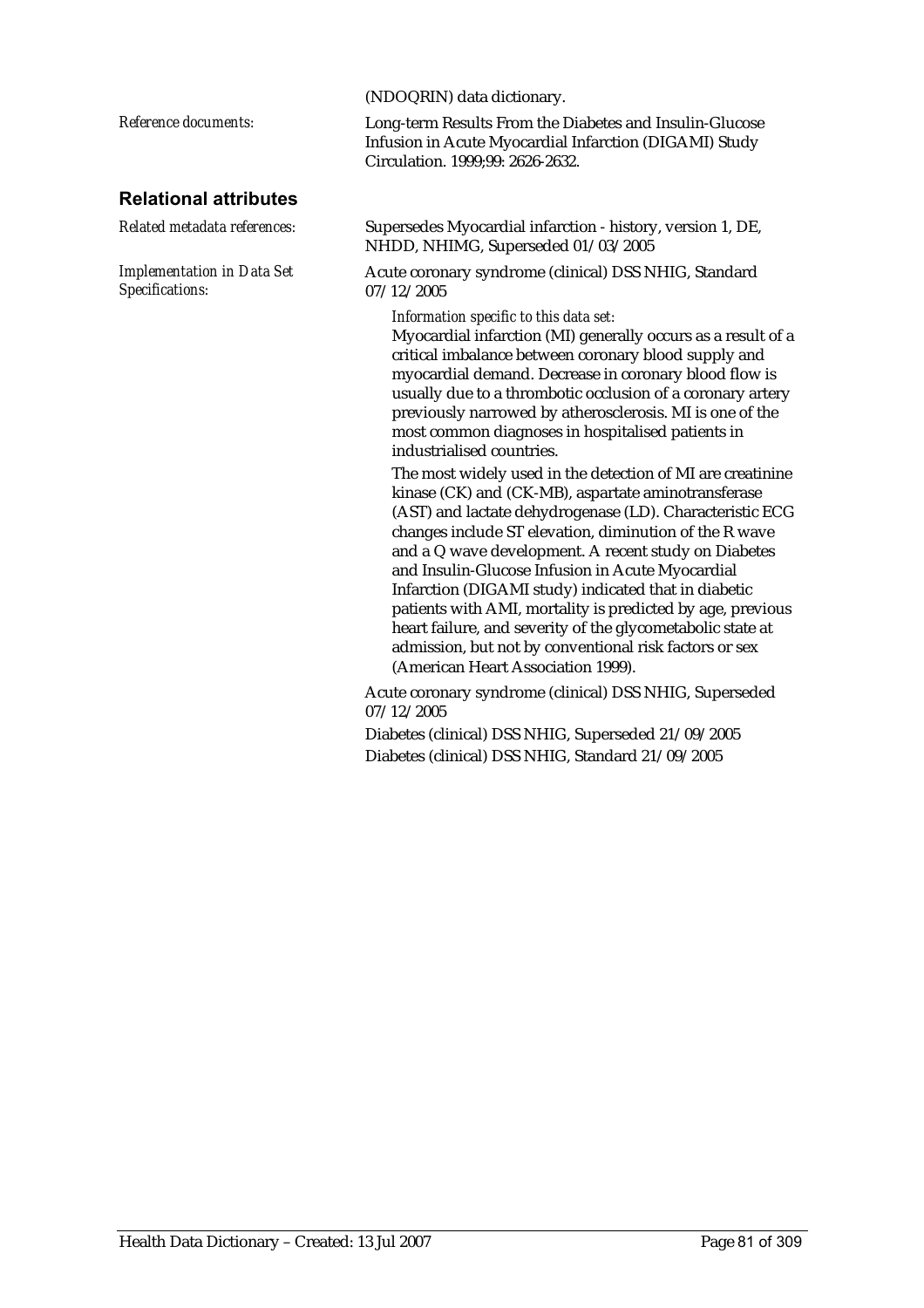## **Name context flag**

#### **Identifying and definitional attributes**

| Metadata item type:         | Data Element                                                                                                  |
|-----------------------------|---------------------------------------------------------------------------------------------------------------|
| Technical name:             | Person (name)—name conditional use flag, code N                                                               |
| Synonymous names:           | Name conditional use flag                                                                                     |
| <b>METeOR</b> identifier:   | 287101                                                                                                        |
| <b>Registration status:</b> | NHIG, Standard 04/05/2005<br>NCSIMG, Standard 25/08/2005                                                      |
| Definition:                 | An indicator of specific conditions that may be applied to an<br>individual's name, as represented by a code. |

## **Data element concept attributes**

| Data element concept: | Person (name)—name conditional use flag                                             |
|-----------------------|-------------------------------------------------------------------------------------|
| Definition:           | An indicator of specific conditions that may be applied to an<br>individual's name. |
| Object class:         | Person                                                                              |
| <b>Property:</b>      | Name conditional use flag                                                           |

### **Value domain attributes**

#### **Representational attributes**

| Code          |                                      |
|---------------|--------------------------------------|
| <b>Number</b> |                                      |
| N             |                                      |
|               |                                      |
| Value         | Meaning                              |
| 1             | Unreliable information               |
| 2             | Name not for continued use           |
| 3             | Special privacy/security requirement |
|               |                                      |

## **Data element attributes**

#### **Collection and usage attributes**

*Guide for use:* A single Person name may have multiple Name conditional use flags associated with it. Record as many as applicable. Code 1 - Unreliable information: should be used where it is known that the name recorded is a fictitious or partial name. These names should not be used for matching client data. Code 2 - Name not for continued use, indicates that this name should NOT be used when referring to this person. The name is retained for identification purposes only. For Aboriginal and Torres Strait Islanders, certain tribal names may become 'not for continued use' due to the death of a relative.

Code 3 – Special privacy/security requirements– may apply to names for which episodes are attached that should only be accessible to specified authorised persons. There must be a specific need to implement this additional security level. Local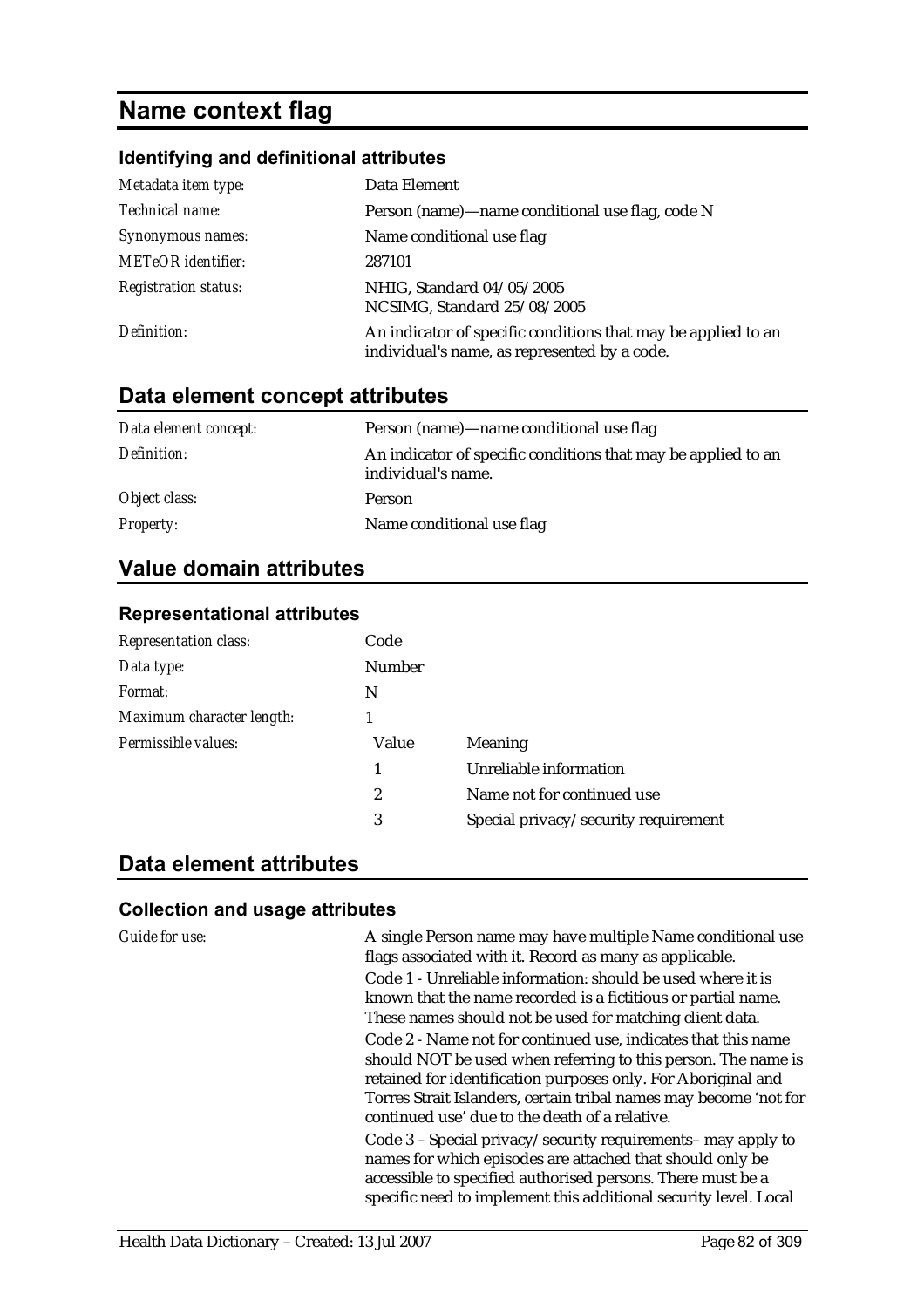### policy should provide guidance to the use of this code.

## **Source and reference attributes**

| Submitting organisation:                             | <b>Standards Australia</b>                                                                                                  |
|------------------------------------------------------|-----------------------------------------------------------------------------------------------------------------------------|
| Origin:                                              | National Health Data Committee                                                                                              |
|                                                      | <b>National Community Services Data Committee</b>                                                                           |
|                                                      | Standards Australia 2002, Australian Standard AS5017-2002<br>Health Care Client Identification. Sydney: Standards Australia |
| Reference documents:                                 | AS4846 Health Care Provider Identification, 2004, Sydney:<br>Standards Australia                                            |
| <b>Relational attributes</b>                         |                                                                                                                             |
| Related metadata references:                         | Supersedes Person (name)—name context flag, code N NHIG,<br>Superseded 04/05/2005, NCSIMG, Superseded 25/08/2005            |
| <b>Implementation in Data Set</b><br>Specifications: | Health care client identification DSS NHIG, Standard<br>04/05/2005                                                          |
|                                                      | Health care provider identification DSS NHIG, Superseded<br>04/07/2007                                                      |
|                                                      | Health care provider identification DSS NHIG, Standard<br>04/07/2007                                                        |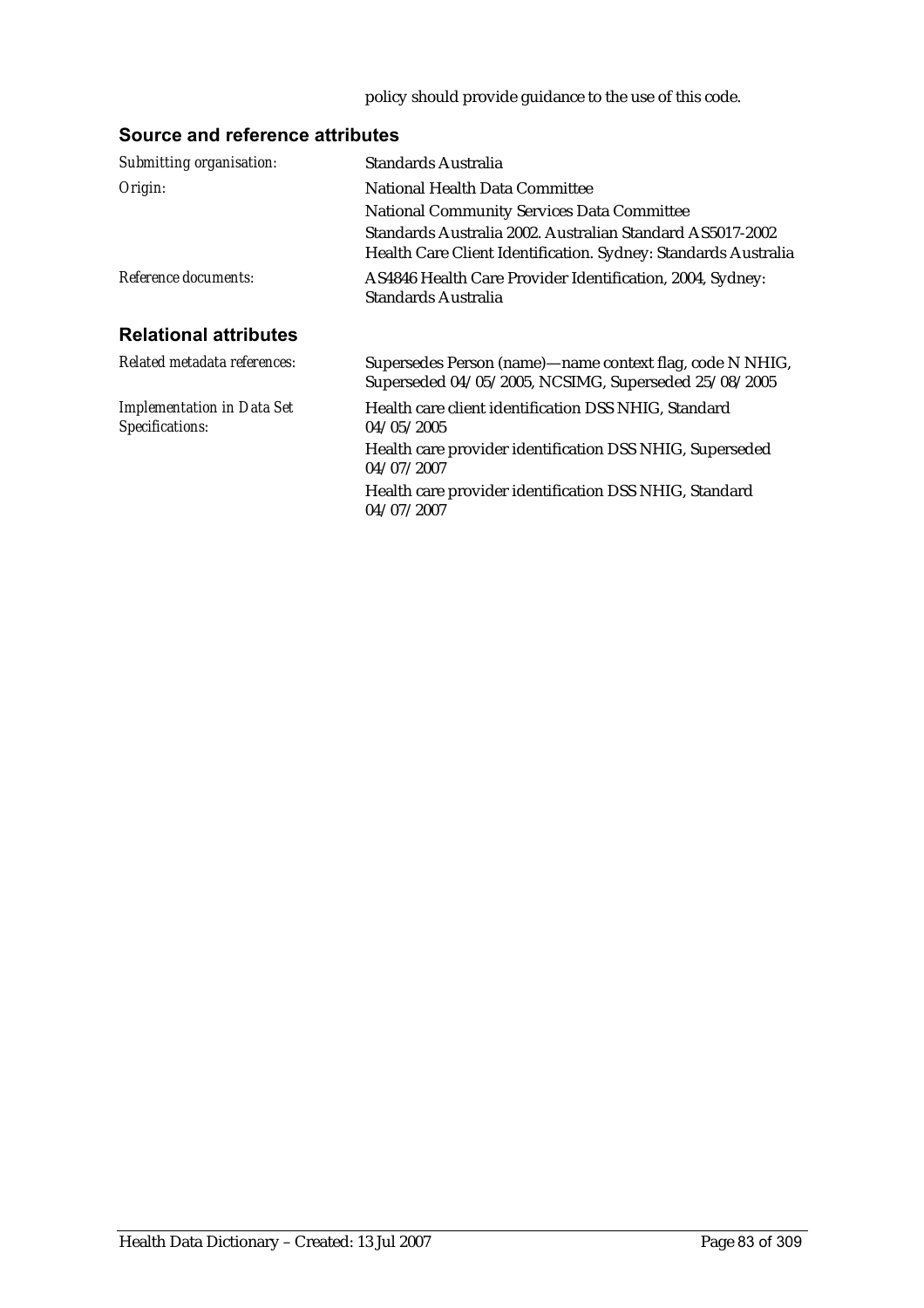# **Name suffix**

### **Identifying and definitional attributes**

| Metadata item type:         | Data Element                                                                                                                                                             |
|-----------------------------|--------------------------------------------------------------------------------------------------------------------------------------------------------------------------|
| Technical name:             | Person (name)—name suffix, text $[A(12)]$                                                                                                                                |
| <b>METeOR</b> identifier:   | 287164                                                                                                                                                                   |
| <b>Registration status:</b> | NHIG, Standard 04/05/2005<br>NCSIMG, Standard 25/08/2005                                                                                                                 |
| Definition:                 | Additional term following a person's name used to identify a<br>person when addressing them by name, whether by mail, by<br>phone, or in person, as represented by text. |

### **Data element concept attributes**

| Data element concept: | Person (name)—name suffix                                                                                                                        |
|-----------------------|--------------------------------------------------------------------------------------------------------------------------------------------------|
| Definition:           | Additional term following a person's name used to identify a<br>person when addressing them by name, whether by mail, by<br>phone, or in person. |
| Object class:         | Person                                                                                                                                           |
| <b>Property:</b>      | Name suffix                                                                                                                                      |

### **Value domain attributes**

#### **Representational attributes**

| <b>Representation class:</b> | Text    |
|------------------------------|---------|
| Data type:                   | String  |
| <i>Format:</i>               | [A(12)] |
| Maximum character length:    | 12      |

#### **Collection and usage attributes**

| <b>Guide for use:</b> | Valid abbreviations from the Australian Standard AS4590-1999 |
|-----------------------|--------------------------------------------------------------|
|                       | Interchange of client information.                           |

#### **Source and reference attributes**

*Origin:* Standards Australia 1999. Australian Standard AS4590-1999 Interchange of Client Information. Sydney: Standards Australia Standards Australia 2002. Australian Standard AS5017-2002 Health Care Client Identification. Sydney: Standards Australia

## **Data element attributes**

| Guide for use:             | Mixed case should be used (rather than upper case only).                                                                                                                                         |
|----------------------------|--------------------------------------------------------------------------------------------------------------------------------------------------------------------------------------------------|
|                            | Examples of name suffixes are 'Jr' for Junior and 'MP' for<br>Member of Parliament.                                                                                                              |
| <i>Collection methods:</i> | A person's name may have multiple Name suffixes. For the<br>purpose of positive identification of a person, each Name suffix<br>must have an associated Name suffix sequence number<br>recorded. |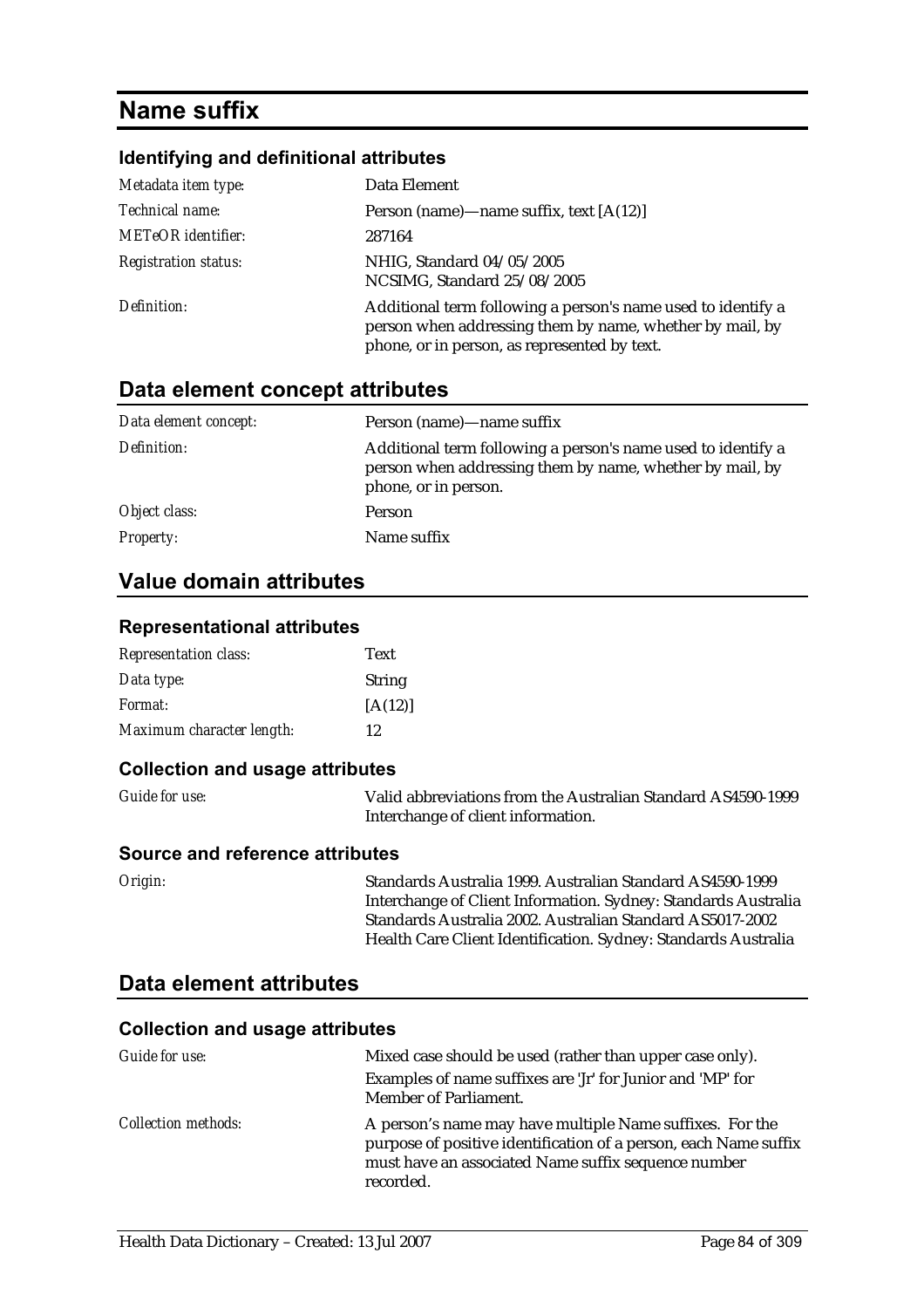## **Source and reference attributes**

| Submitting organisation:                             | Standards Australia                                                                                              |
|------------------------------------------------------|------------------------------------------------------------------------------------------------------------------|
| Origin:                                              | National Health Data Committee                                                                                   |
|                                                      | <b>National Community Services Data Committee</b>                                                                |
| Reference documents:                                 | AS4846 Health Care Provider Identification, 2004, Sydney:<br>Standards Australia                                 |
| <b>Relational attributes</b>                         |                                                                                                                  |
| Related metadata references:                         | Supersedes Person (name)—name suffix, text [A(12)] NHIG,<br>Superseded 04/05/2005, NCSIMG, Superseded 25/08/2005 |
| <b>Implementation in Data Set</b><br>Specifications: | Health care client identification DSS NHIG, Standard<br>04/05/2005                                               |
|                                                      | Health care provider identification DSS NHIG, Superseded<br>04/07/2007                                           |
|                                                      | Health care provider identification DSS NHIG, Standard<br>04/07/2007                                             |
|                                                      |                                                                                                                  |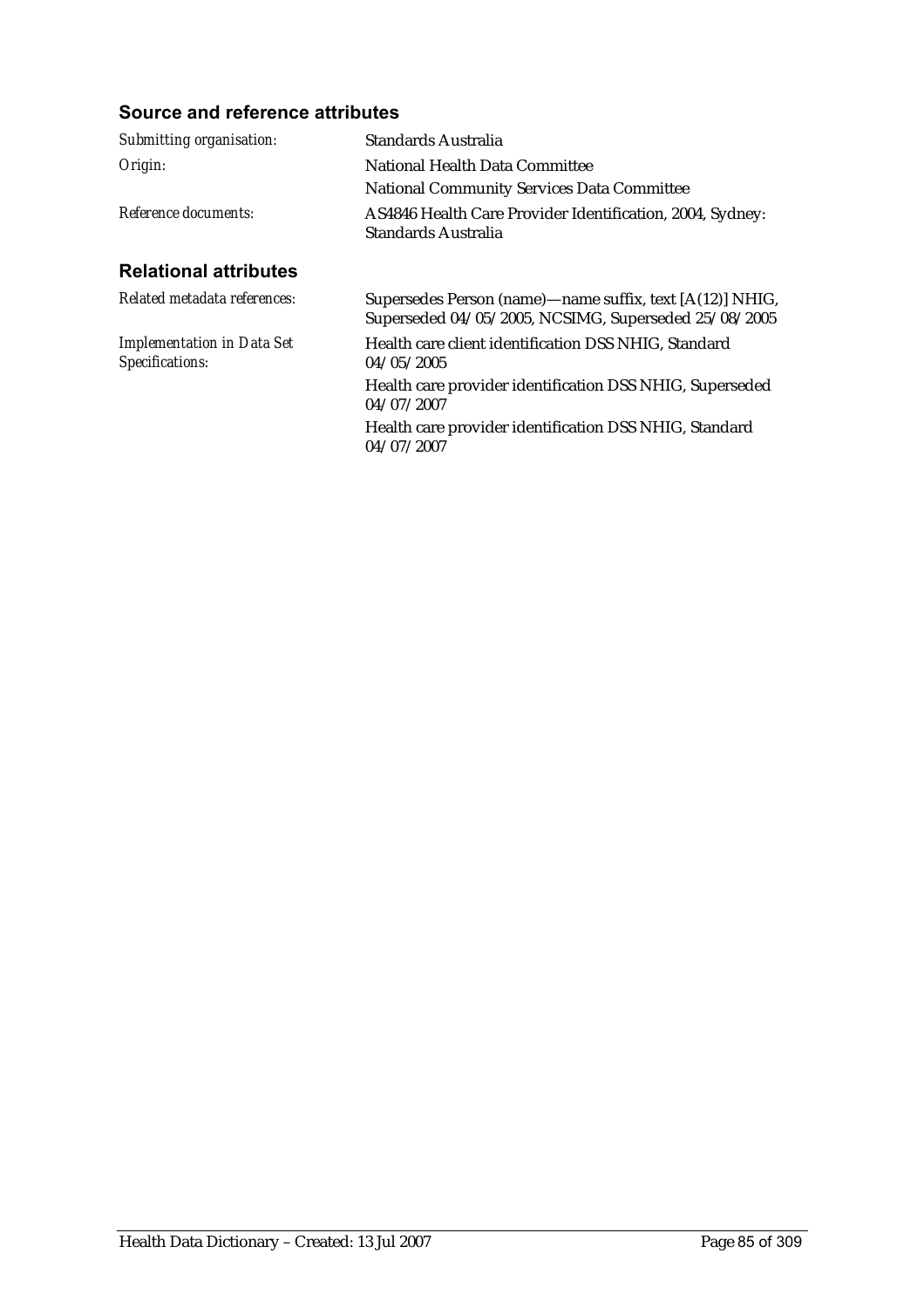## **Name suffix sequence number**

### **Identifying and definitional attributes**

| Metadata item type:         | Data Element                                                                                             |
|-----------------------------|----------------------------------------------------------------------------------------------------------|
| Technical name:             | Person (name)—name suffix sequence number, code N                                                        |
| <b>METeOR</b> identifier:   | 288226                                                                                                   |
| <b>Registration status:</b> | NHIG, Standard 04/05/2005<br>NCSIMG, Standard 30/09/2005                                                 |
| Definition:                 | The numeric order of any additional terms used at the<br>conclusion of a name, as represented by a code. |

## **Data element concept attributes**

| Data element concept: | Person (name)—name suffix sequence number                                      |
|-----------------------|--------------------------------------------------------------------------------|
| Definition:           | The numeric order of any additional terms used at the<br>conclusion of a name. |
| Object class:         | Person                                                                         |
| <b>Property:</b>      | Name suffix sequence number                                                    |

## **Value domain attributes**

#### **Representational attributes**

| <b>Representation class:</b> | Code             |                                  |
|------------------------------|------------------|----------------------------------|
| Data type:                   | Number           |                                  |
| Format:                      | N                |                                  |
| Maximum character length:    | 1                |                                  |
| Permissible values:          | Value            | Meaning                          |
|                              | 1                | First name suffix                |
|                              | $\boldsymbol{2}$ | Second name suffix               |
|                              | 3                | Third name suffix                |
|                              | 4                | Fourth name suffix               |
|                              | 5                | Fifth name suffix                |
|                              | 6                | Sixth name suffix                |
|                              | 7                | Seventh name suffix              |
|                              | 8                | Eighth name suffix               |
|                              | 9                | Ninth and subsequent name suffix |

## **Data element attributes**

#### **Collection and usage attributes**

*Collection methods:* Multiple Name suffixes may be recorded. A Name suffix sequence number must be recorded for each Name suffix. Example: For the name 'John Markham Jr MP', 'Jr' would have a name suffix sequence number of 1 and 'MP' would have a name suffix sequence number of 2.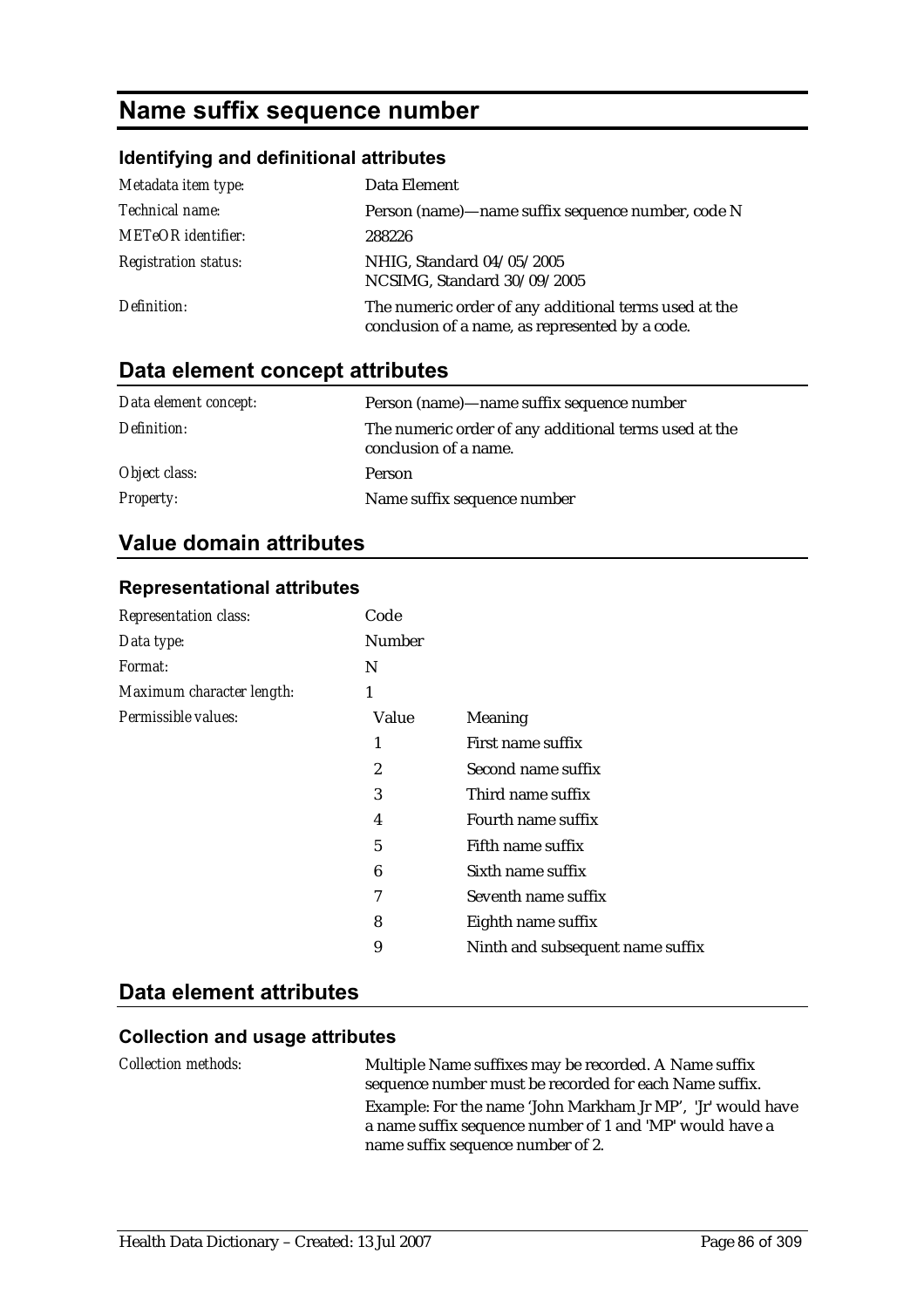## **Source and reference attributes**

| Submitting organisation:                             | Standards Australia                                                              |
|------------------------------------------------------|----------------------------------------------------------------------------------|
| Origin:                                              | AS4846 Health Care Provider Identification, 2004, Sydney:<br>Standards Australia |
| <b>Relational attributes</b>                         |                                                                                  |
| <b>Implementation in Data Set</b><br>Specifications: | Health care client identification DSS NHIG, Standard<br>04/05/2005               |
|                                                      | Health care provider identification DSS NHIG, Superseded<br>04/07/2007           |
|                                                      | TT 1.1                                                                           |

04/07/2007

Health care provider identification DSS NHIG, Standard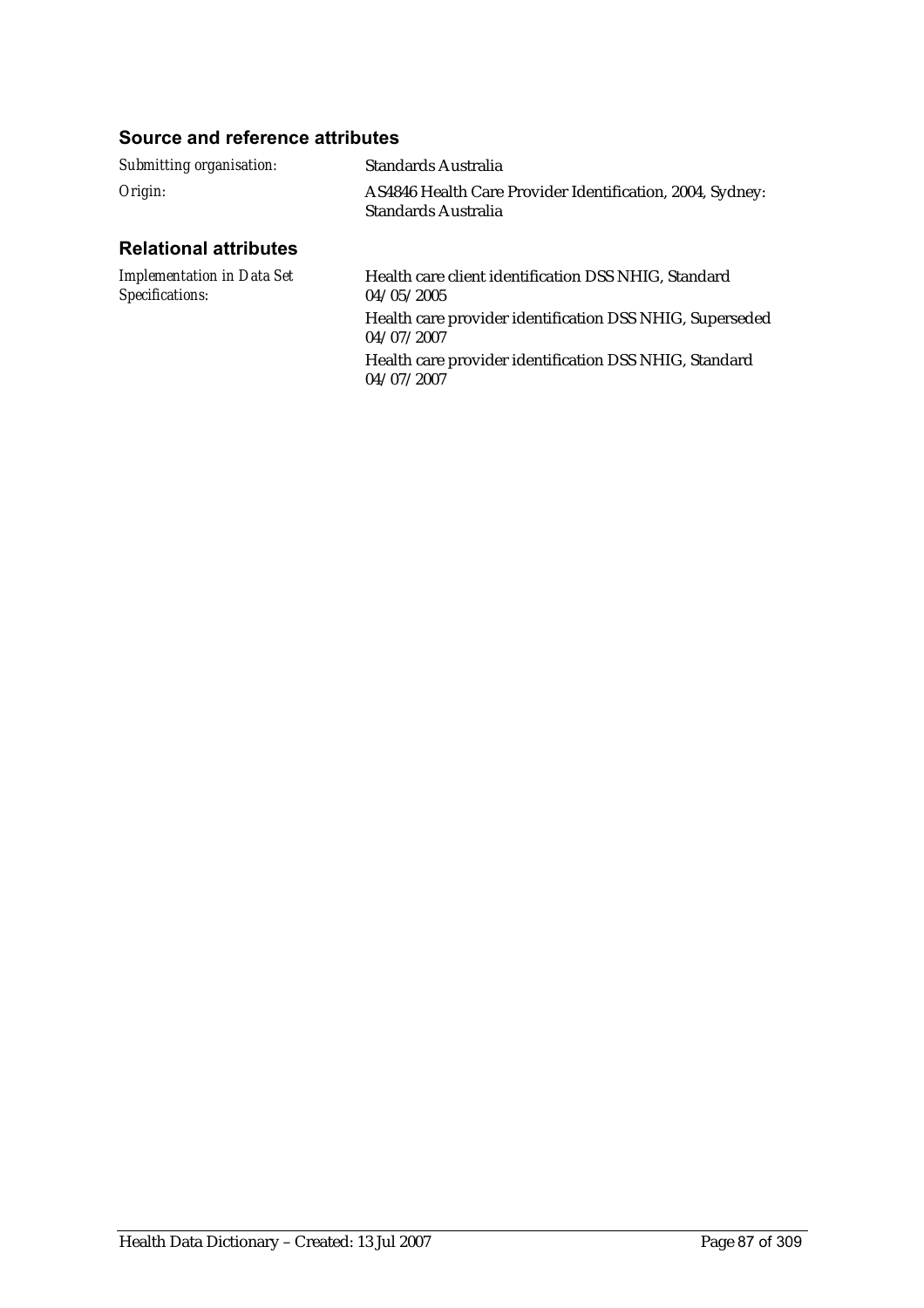## **Name title**

## **Identifying and definitional attributes**

| Metadata item type:         | Data Element                                                                                                                                                   |
|-----------------------------|----------------------------------------------------------------------------------------------------------------------------------------------------------------|
| Technical name:             | Person (name)—name title, text $[A(12)]$                                                                                                                       |
| <b>METeOR</b> identifier:   | 287166                                                                                                                                                         |
| <b>Registration status:</b> | NHIG, Standard 04/05/2005<br>NCSIMG, Standard 25/08/2005                                                                                                       |
| Definition:                 | An honorific form of address, commencing a name, used when<br>addressing a person by name, whether by mail, by phone, or in<br>person, as represented by text. |

### **Data element concept attributes**

| Data element concept: | Person (name)—name title                                                                                                               |
|-----------------------|----------------------------------------------------------------------------------------------------------------------------------------|
| Definition:           | An honorific form of address, commencing a name, used when<br>addressing a person by name, whether by mail, by phone, or in<br>person. |
| Object class:         | Person                                                                                                                                 |
| <b>Property:</b>      | Name title                                                                                                                             |

### **Value domain attributes**

#### **Representational attributes**

| <b>Representation class:</b> | <b>Text</b>   |
|------------------------------|---------------|
| Data type:                   | <b>String</b> |
| <i>Format:</i>               | A(12)         |
| Maximum character length:    | 12            |

#### **Collection and usage attributes**

| <b>Guide for use:</b> | Valid abbreviations from the Australian Standard AS4590-1999 |
|-----------------------|--------------------------------------------------------------|
|                       | Interchange of client information.                           |

#### **Source and reference attributes**

*Origin:* Standards Australia 1999. Australian Standard AS4590-1999 Interchange of Client Information. Sydney: Standards Australia Standards Australia 2002. Australian Standard AS5017-2002 Health Care Client Identification. Sydney: Standards Australia

## **Data element attributes**

| <i>Guide for use:</i> | Mixed case should be used (rather than upper case only).                                                      |
|-----------------------|---------------------------------------------------------------------------------------------------------------|
|                       | The Name title for Master should only be used for persons less                                                |
|                       | than 15 years of age.                                                                                         |
|                       | Name titles for Doctor and Professor should only be applicable<br>to persons of greater than 20 years of age. |
|                       | More than one Name title may be recorded eg Prof Sir John<br>Markham.                                         |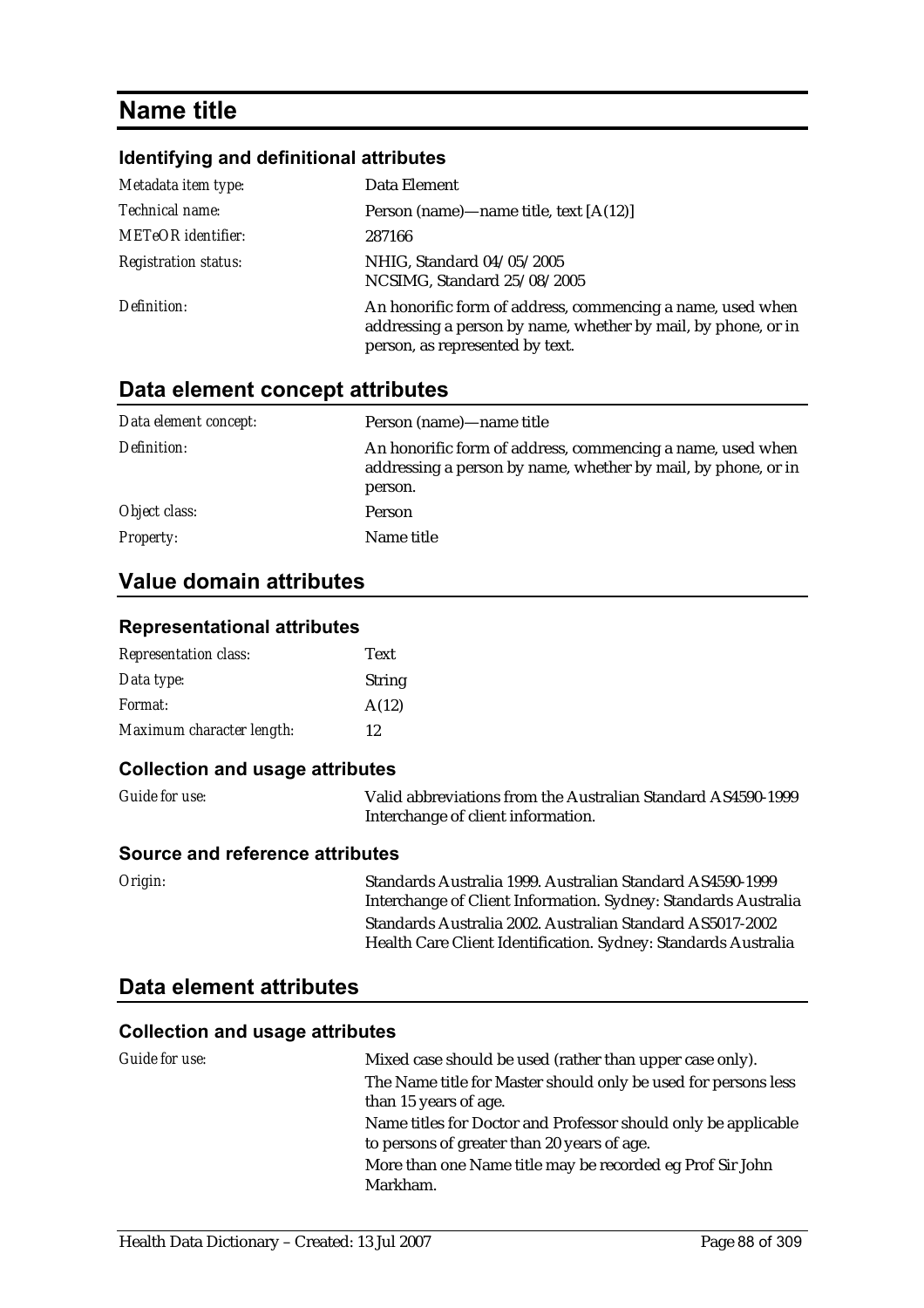### **Source and reference attributes**

| <b>Standards Australia</b>                                                                                                                                                                                                                                 |
|------------------------------------------------------------------------------------------------------------------------------------------------------------------------------------------------------------------------------------------------------------|
| <b>National Health Data Committee</b>                                                                                                                                                                                                                      |
| <b>National Community Services Data Committee</b>                                                                                                                                                                                                          |
| Standards Australia 1999. Australian Standard AS4590-1999<br>Interchange of Client Information. Sydney: Standards Australia<br>Standards Australia 2002. Australian Standard AS5017-2002<br>Health Care Client Identification. Sydney: Standards Australia |
| AS4846 Health Care Provider Identification, 2004, Sydney:<br><b>Standards Australia</b>                                                                                                                                                                    |
|                                                                                                                                                                                                                                                            |
| Supersedes Person (name)—name title, text [A(12)] NHIG,<br>Superseded 04/05/2005, NCSIMG, Superseded 25/08/2005                                                                                                                                            |
| Health care client identification DSS NHIG, Standard<br>04/05/2005                                                                                                                                                                                         |
| Information specific to this data set:<br>For the purpose of positive identification of a person, each<br>name title should be associated with a Name title sequence<br>number.                                                                            |
| Name title should not be confused with job title. An<br>example of Name title is 'Mr' for Mister.                                                                                                                                                          |
| Health care provider identification DSS NHIG, Superseded<br>04/07/2007                                                                                                                                                                                     |
| Health care provider identification DSS NHIG, Standard<br>04/07/2007                                                                                                                                                                                       |
| Information specific to this data set:<br>For the purpose of positive identification of a person, each<br>name title should be associated with a Name title sequence<br>number.                                                                            |
| Name title should not be confused with job title. An<br>example of Name title is 'Mr' for Mister.                                                                                                                                                          |
|                                                                                                                                                                                                                                                            |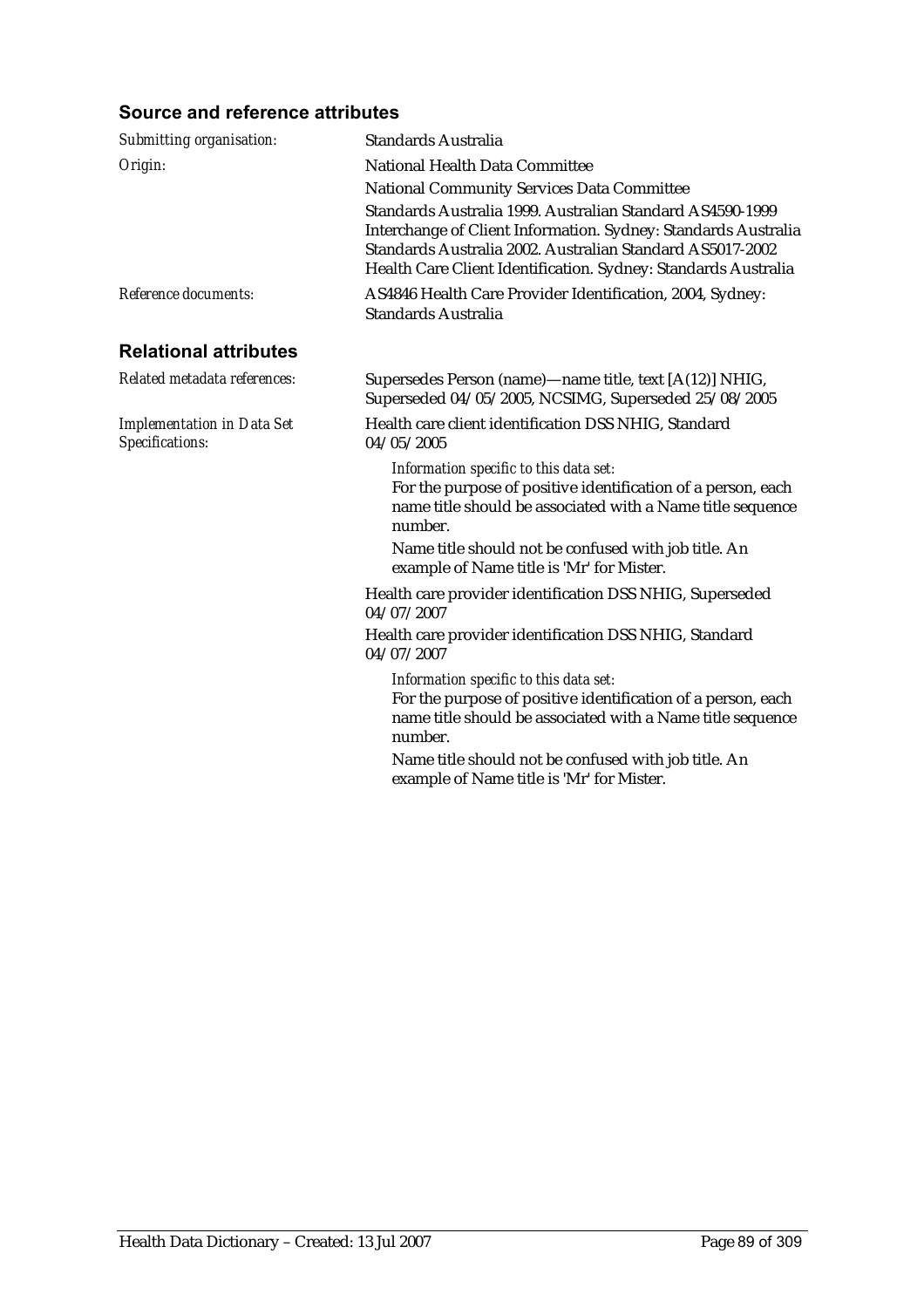# **Name title sequence number**

### **Identifying and definitional attributes**

| Metadata item type:         | Data Element                                                                                               |
|-----------------------------|------------------------------------------------------------------------------------------------------------|
| Technical name:             | Person (name)—name title sequence number, code N                                                           |
| <b>METeOR</b> identifier:   | 288263                                                                                                     |
| <b>Registration status:</b> | NHIG, Standard 04/05/2005<br>NCSIMG, Standard 30/09/2005                                                   |
| Definition:                 | The numeric order of an honorific form of address commencing<br>a person's name, as represented by a code. |

## **Data element concept attributes**

| Data element concept: | Person (name)—name title sequence number                                         |
|-----------------------|----------------------------------------------------------------------------------|
| Definition:           | The numeric order of an honorific form of address commencing<br>a person's name. |
| Object class:         | Person                                                                           |
| <b>Property:</b>      | Name title sequence number                                                       |

#### **Source and reference attributes**

*Submitting organisation:* Australian Institute of Health and Welfare

## **Value domain attributes**

#### **Representational attributes**

| <b>Representation class:</b> | Code           |                                 |
|------------------------------|----------------|---------------------------------|
| Data type:                   | Number         |                                 |
| <i>Format:</i>               | N              |                                 |
| Maximum character length:    | 1              |                                 |
| Permissible values:          | Value          | <b>Meaning</b>                  |
|                              | 1              | First name title                |
|                              | $\overline{2}$ | Second name title               |
|                              | 3              | Third name title                |
|                              | 4              | Fourth name title               |
|                              | 5              | Fifth name title                |
|                              | 6              | Sixth name title                |
|                              | 7              | Seventh name title              |
|                              | 8              | Eighth name title               |
|                              | 9              | Ninth and subsequent name title |

## **Data element attributes**

| <i>Collection methods:</i> | Multiple Name titles may be recorded. For the purpose of<br>positive identification of a person, each Name title must have a<br>Name title sequence number recorded. |
|----------------------------|----------------------------------------------------------------------------------------------------------------------------------------------------------------------|
|                            | Example: Professor Sir John Markham                                                                                                                                  |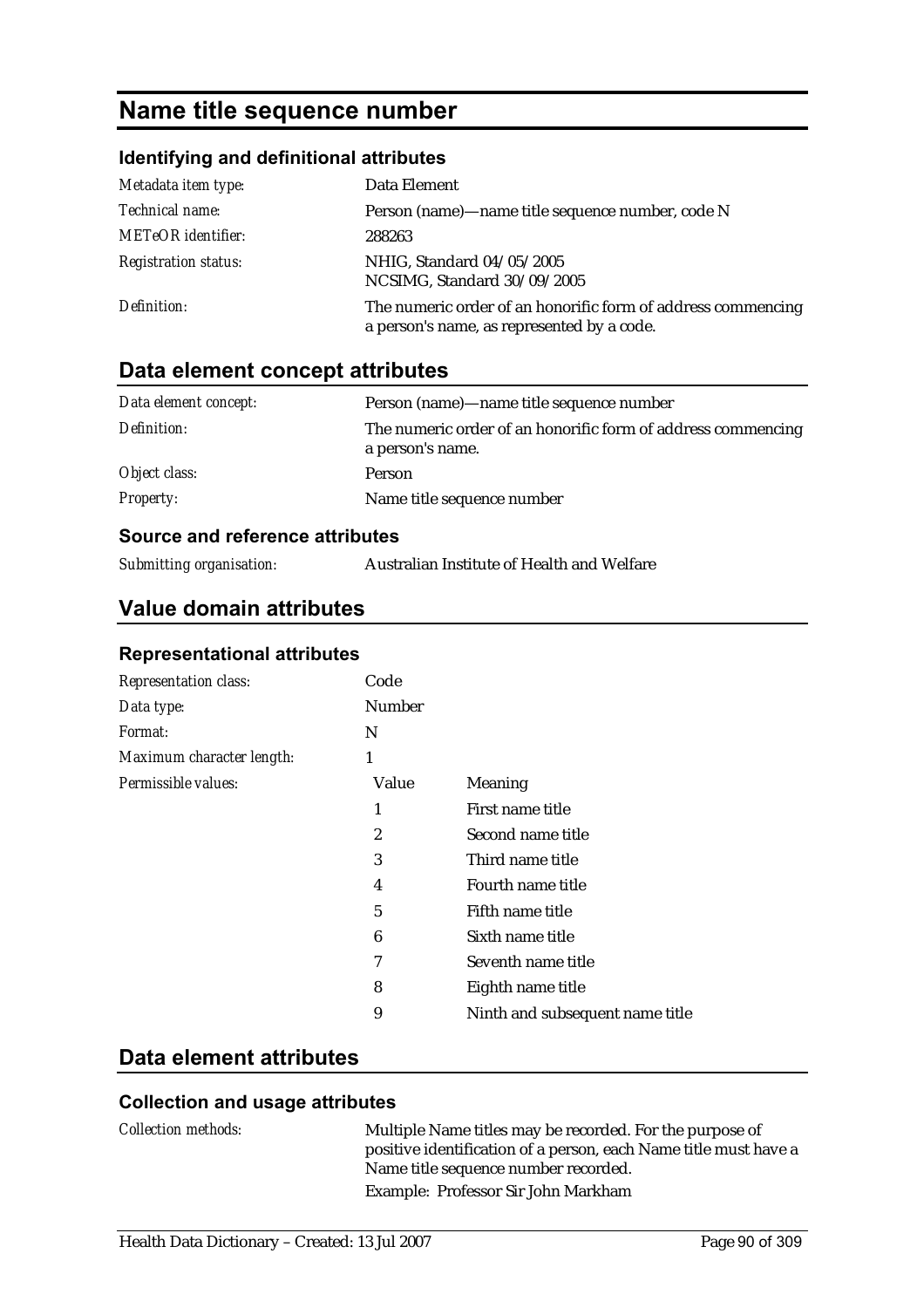In the example above 'Professor' would have a name title sequence number of 1 and 'Sir' would have a name title sequence number of 2.

### **Source and reference attributes**

| Submitting organisation:                             | Standards Australia                                                              |
|------------------------------------------------------|----------------------------------------------------------------------------------|
| Origin:                                              | AS4846 Health Care Provider Identification, 2004, Sydney:<br>Standards Australia |
| <b>Relational attributes</b>                         |                                                                                  |
| <b>Implementation in Data Set</b><br>Specifications: | Health care client identification DSS NHIG, Standard<br>04/05/2005               |
|                                                      | Health care provider identification DSS NHIG, Superseded<br>04/07/2007           |

Health care provider identification DSS NHIG, Standard 04/07/2007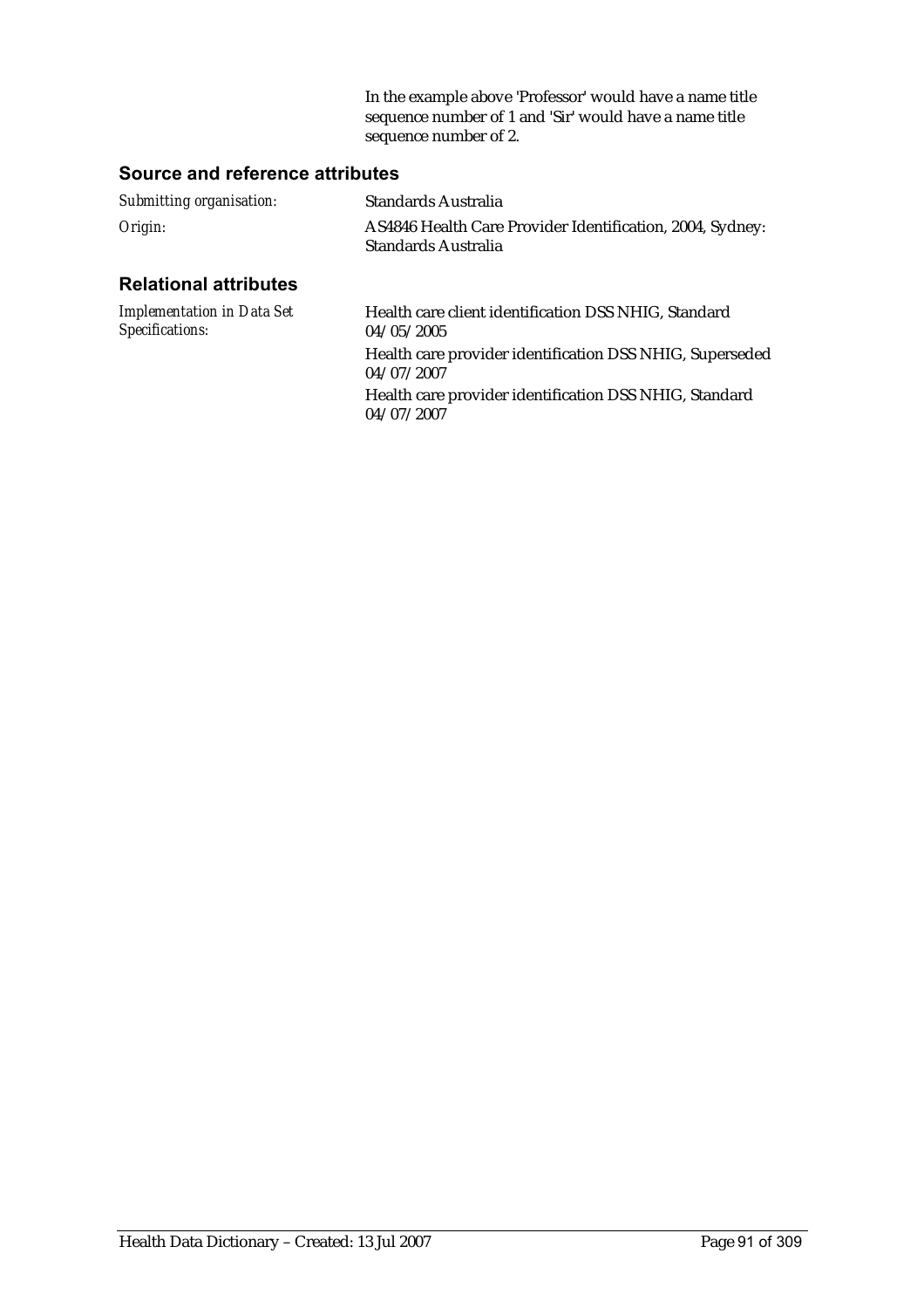# **Name type**

#### **Identifying and definitional attributes**

| Metadata item type:         | Data Element                                                                                                    |
|-----------------------------|-----------------------------------------------------------------------------------------------------------------|
| Technical name:             | Person (name)—name type, code N                                                                                 |
| <b>METeOR</b> identifier:   | 287203                                                                                                          |
| <b>Registration status:</b> | NHIG, Standard 04/05/2005<br>NCSIMG, Standard 30/09/2005                                                        |
| Definition:                 | A classification that enables differentiation between recorded<br>names for a person, as represented by a code. |

## **Data element concept attributes**

| Data element concept: | Person (name)—name type                                                               |
|-----------------------|---------------------------------------------------------------------------------------|
| Definition:           | A classification that enables differentiation between recorded<br>names for a person. |
| Object class:         | Person                                                                                |
| <b>Property:</b>      | Name type                                                                             |

### **Value domain attributes**

#### **Representational attributes**

| <b>Representation class:</b> | Code          |                |
|------------------------------|---------------|----------------|
| Data type:                   | <b>Number</b> |                |
| Format:                      | N             |                |
| Maximum character length:    | 1             |                |
| Permissible values:          | Value         | Meaning        |
|                              | 1             | Preferred name |
|                              | 2             | Medicare name  |
|                              | 3             | Newborn name   |
|                              | 4             | Alias name     |
|                              |               |                |

## **Data element attributes**

#### **Collection and usage attributes**

*Guide for use:* A person may have more than one name that they use. At least one name must be recorded for each person. Each name recorded must have one or more appropriate Person name type associated with it. Record all that are required.

> One name is sufficient, however, where the person offers more than one name, clarification should be obtained from the person to ensure accurate identification of the person and recording of the various names. The currently used name, as well as names by which the person has previously been known, should be recorded if these are known.

Field value definitions for Person name type codes are:

Code 1 - Preferred name is the name by which the person chooses to be identified.

There should only be one preferred name recorded for a person.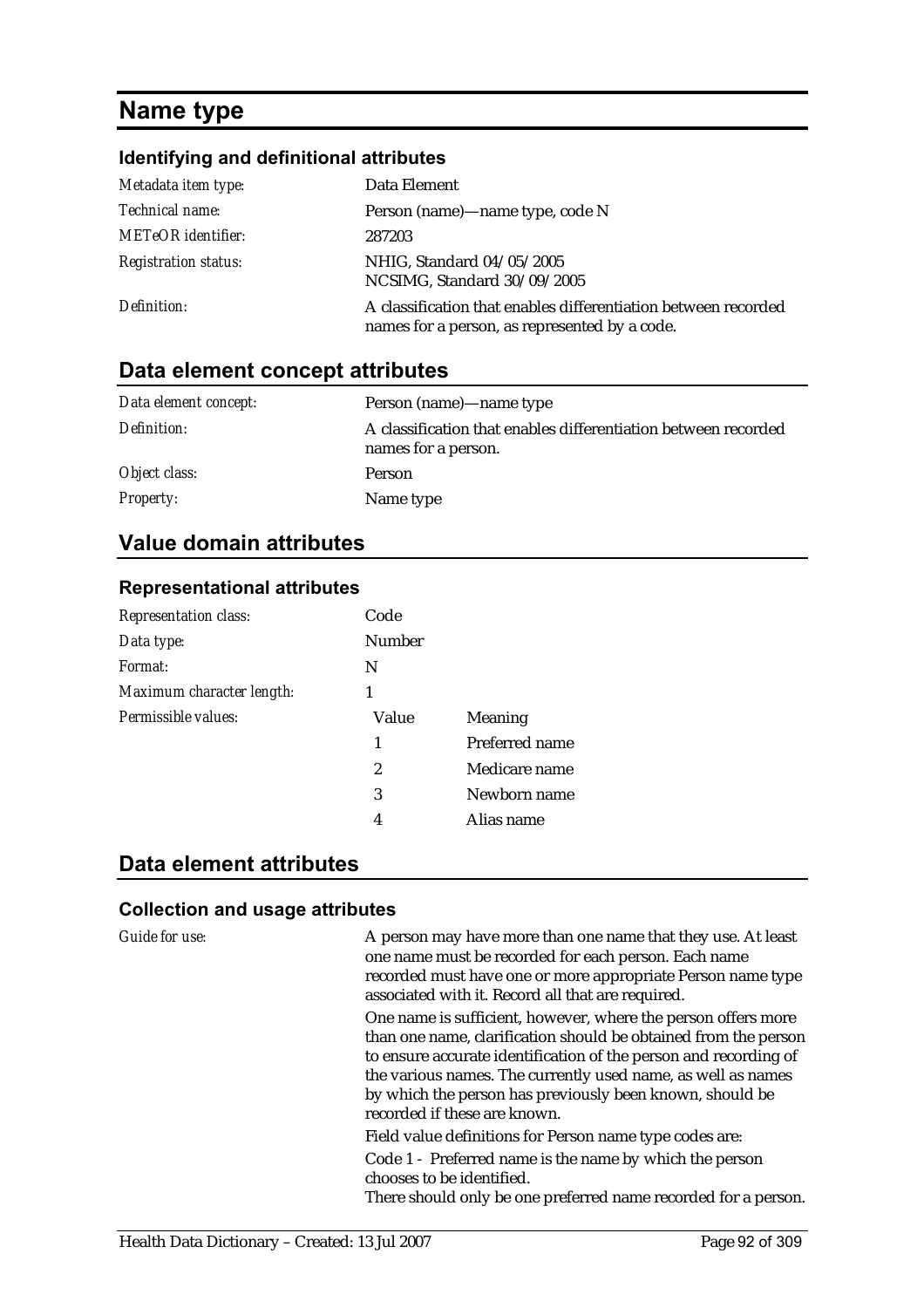Where the person changes their preferred name, record the previously recorded preferred name as an Alias name. Preferred name is the default name type (i.e. if only one name is recorded it should be the person's preferred name). There must be a preferred name recorded except for unnamed newborns where the newborn name is the only name recorded. Also, if the person is a health care client, record his/her Medicare card name if different to the preferred name, and any known alias names.

Code 2 - Medicare name For a health care client, this is the person's name as it appears on their Medicare card. The name stated on the Medicare card is required for all electronic Medicare claim lodgement. If the preferred name of the person is different to the name on the Medicare card, the Medicare card name should also be recorded. For an individual health care provider, this is the person's name registered by Medicare (Health Insurance Commission).

Code 3 - Newborn name: type is reserved for the identification of unnamed newborn babies.

Code 4 - Alias name is any other name that a person is also known by, or has been known by in the past; that is, all alias names. This includes misspelt names or name variations that are to be retained as they have been used to identify this person. More than one alias name may be recorded for a person.

#### **Source and reference attributes**

| Submitting organisation:                             | Standards Australia                                                                                                 |
|------------------------------------------------------|---------------------------------------------------------------------------------------------------------------------|
| Origin:                                              | <b>National Health Data Committee</b>                                                                               |
|                                                      | National Community Services Data Committee                                                                          |
|                                                      | AS5017 Health Care Client Identification, 2002, Sydney:<br>Standards Australia                                      |
| Reference documents:                                 | AS4846 Health Care Provider Identification, 2004, Sydney:<br>Standards Australia                                    |
|                                                      | In AS5017 and AS4846 alternative alphabetic codes are<br>presented. Refer to the current standard for more details. |
| <b>Relational attributes</b>                         |                                                                                                                     |
| Related metadata references:                         | Supersedes Person (name)—name type, code A NHIG,<br>Superseded 04/05/2005                                           |
| <b>Implementation in Data Set</b><br>Specifications: | Health care client identification DSS NHIG, Standard<br>04/05/2005                                                  |
|                                                      | Health care provider identification DSS NHIG, Superseded<br>04/07/2007                                              |
|                                                      | Health care provider identification DSS NHIG, Standard<br>04/07/2007                                                |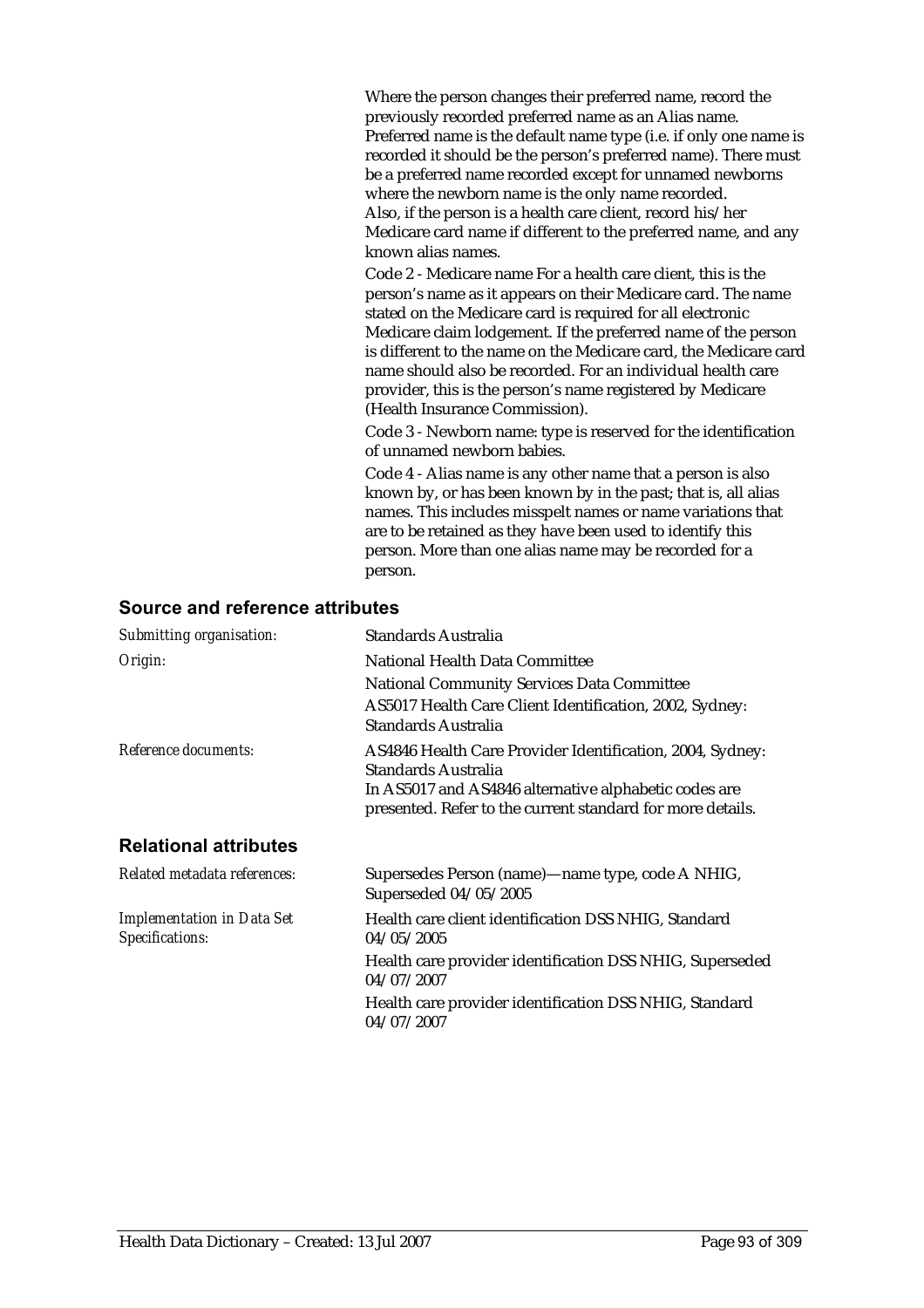# **Name type (service provider organisation)**

## **Identifying and definitional attributes**

| Metadata item type:         | Data Element                                                                                                                                       |
|-----------------------------|----------------------------------------------------------------------------------------------------------------------------------------------------|
| Technical name:             | Service provider organisation (name)—name type, code N                                                                                             |
| METeOR identifier:          | 288937                                                                                                                                             |
| <b>Registration status:</b> | NHIG, Standard 04/05/2005<br>NCSIMG, Standard 30/09/2005                                                                                           |
| Definition:                 | A classification that enables differentiation between recorded<br>names for an establishment, agency or organisation, as<br>represented by a code. |

## **Data element concept attributes**

| Data element concept: | Service provider organisation (name)—name type                                                                        |
|-----------------------|-----------------------------------------------------------------------------------------------------------------------|
| Definition:           | A classification that enables differentiation between recorded<br>names for an establishment, agency or organisation. |
| <i>Context:</i>       | Administrative purposes and organisation identification                                                               |
| Object class:         | Service provider organisation                                                                                         |
| <b>Property:</b>      | Name type                                                                                                             |

## **Value domain attributes**

### **Representational attributes**

| <b>Representation class:</b> | Code          |                                    |
|------------------------------|---------------|------------------------------------|
| Data type:                   | <b>Number</b> |                                    |
| Format:                      | N             |                                    |
| Maximum character length:    | 1             |                                    |
| Permissible values:          | Value         | Meaning                            |
|                              | 1             | Organisation unit/section/division |
|                              | 2             | Service location name              |
|                              | 3             | <b>Business name</b>               |
|                              | 4             | Locally used name                  |
|                              | 5             | Abbreviated name                   |
|                              | 6             | Enterprise name                    |
|                              | 8             | Other                              |
| Supplementary values:        | 9             | Unknown                            |
|                              |               |                                    |

| Guide for use: | CODE 1 Organisation unit/section/division                                                                                  |
|----------------|----------------------------------------------------------------------------------------------------------------------------|
|                | This code is used where a business unit, section or division<br>within an organisation may have its own separate identity. |
|                | CODE 2 Service location name                                                                                               |
|                | This code is used where the service location name is an<br>important part of the organisation name and is used for         |
|                | identification purposes, e.g. Mobile Immunisation Unit at                                                                  |
|                | Bankstown.                                                                                                                 |
|                | CODE 3<br><b>Business name</b>                                                                                             |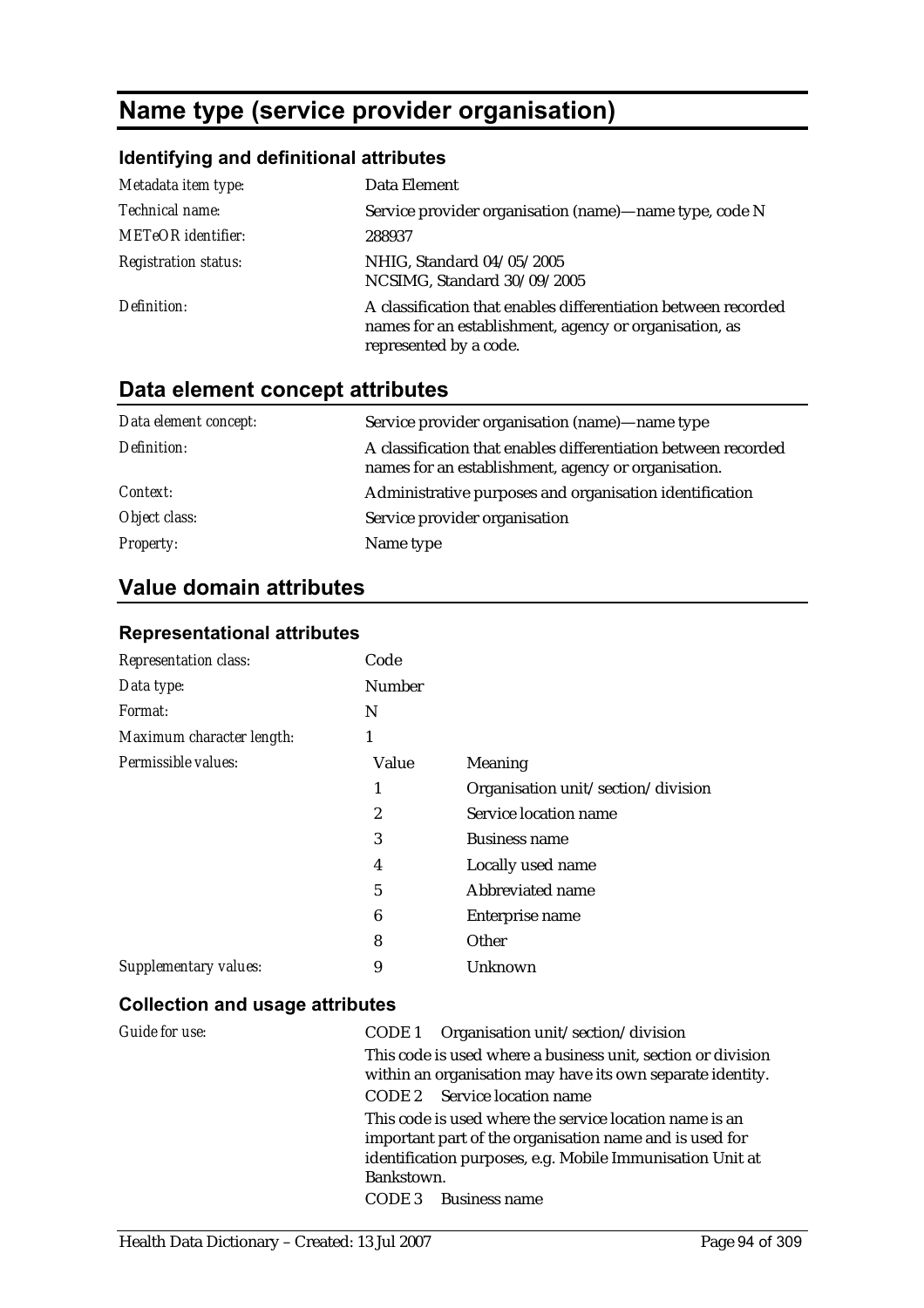Business name used only for trading purposes.

CODE 4 Locally used name

This code is used where a local name is used, e.g. where a medical practice is known by a name that is different to the company registration name or business name.

CODE 5 Abbreviated name

A short name or an abbreviated name by which the organisation is known, e.g. HIC.

CODE 6 Enterprise name

Generally, the complete organisation name should be used to avoid any ambiguity in identification. This should usually be the same as company registration name.

#### CODE 8 Other

This code is used when the organisation name does not fit into any one of the categories listed above.

CODE 9 Unknown

This code is used when the organisation name type is unknown.

## **Data element attributes**

| Guide for use:                                       | At least one organisation name must be recorded for each<br>organisation and each name must have an appropriate<br>Organisation name type. |
|------------------------------------------------------|--------------------------------------------------------------------------------------------------------------------------------------------|
| <b>Relational attributes</b>                         |                                                                                                                                            |
| <b>Implementation in Data Set</b><br>Specifications: | Health care provider identification DSS NHIG, Superseded<br>04/07/2007                                                                     |
|                                                      | Health care provider identification DSS NHIG, Standard<br>04/07/2007                                                                       |
|                                                      |                                                                                                                                            |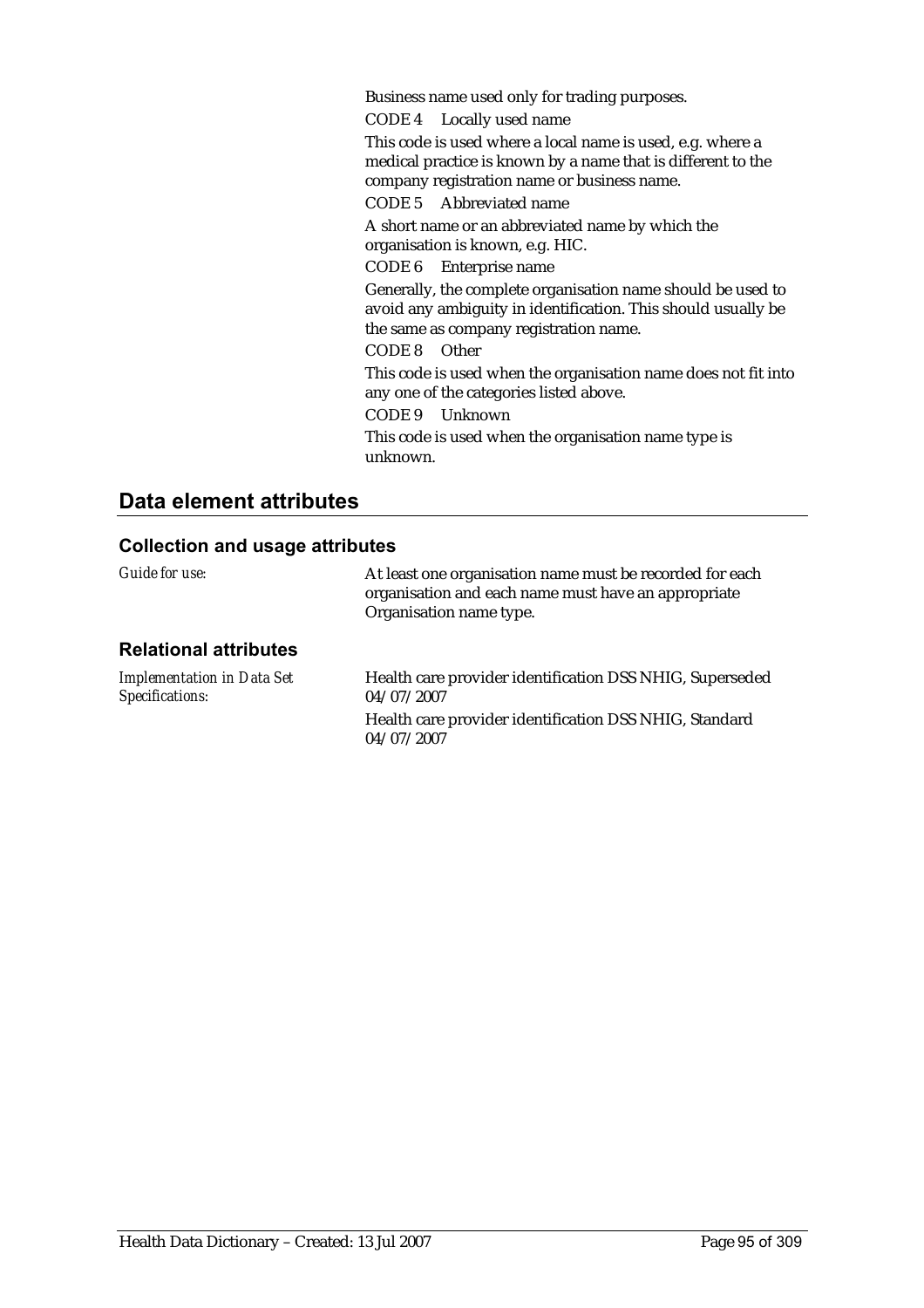# **Narrative description of injury event**

## **Identifying and definitional attributes**

| Metadata item type:         | Data Element                                                                                                                                  |
|-----------------------------|-----------------------------------------------------------------------------------------------------------------------------------------------|
| Technical name:             | Injury event—external cause, text $[X(100)]$                                                                                                  |
| <b>METeOR</b> identifier:   | 268946                                                                                                                                        |
| <b>Registration status:</b> | NHIG, Standard 01/03/2005                                                                                                                     |
| Definition:                 | A textual description of the environmental event, circumstance<br>or condition as the cause of injury, poisoning and other adverse<br>effect. |

## **Data element concept attributes**

| Data element concept: | Injury event—external cause                                                                                   |
|-----------------------|---------------------------------------------------------------------------------------------------------------|
| Definition:           | Environmental event, circumstance or condition as the cause of<br>injury, poisoning and other adverse effect. |
| Context:              | Injury surveillance                                                                                           |
| Object class:         | Injury event                                                                                                  |
| <b>Property:</b>      | <b>External cause</b>                                                                                         |

## **Value domain attributes**

### **Representational attributes**

| <b>Representation class:</b> | Text          |
|------------------------------|---------------|
| Data type:                   | <b>String</b> |
| <i>Format:</i>               | [X(100)]      |
| Maximum character length:    | 100           |

## **Data element attributes**

| Guide for use:   | Write a brief description of how the injury occurred. It should<br>indicate what went wrong (the breakdown event); the<br>mechanism by which this event led to injury; and the object(s)<br>or substance(s) most important in the event. The type of place at<br>which the event occurred, and the activity of the person who<br>was injured should be indicated. |
|------------------|-------------------------------------------------------------------------------------------------------------------------------------------------------------------------------------------------------------------------------------------------------------------------------------------------------------------------------------------------------------------|
| <i>Comments:</i> | The narrative of the injury event is very important to injury<br>control workers as it identifies features of the event not<br>revealed by coded data.                                                                                                                                                                                                            |
|                  | This is a basic item for injury surveillance. The text description<br>of the injury event is structured to indicate context, place, what<br>went wrong and how the event resulted in injury. Further<br>information on the national injury surveillance program can be<br>obtained from the National Injury Surveillance Unit, Flinders<br>University, Adelaide.  |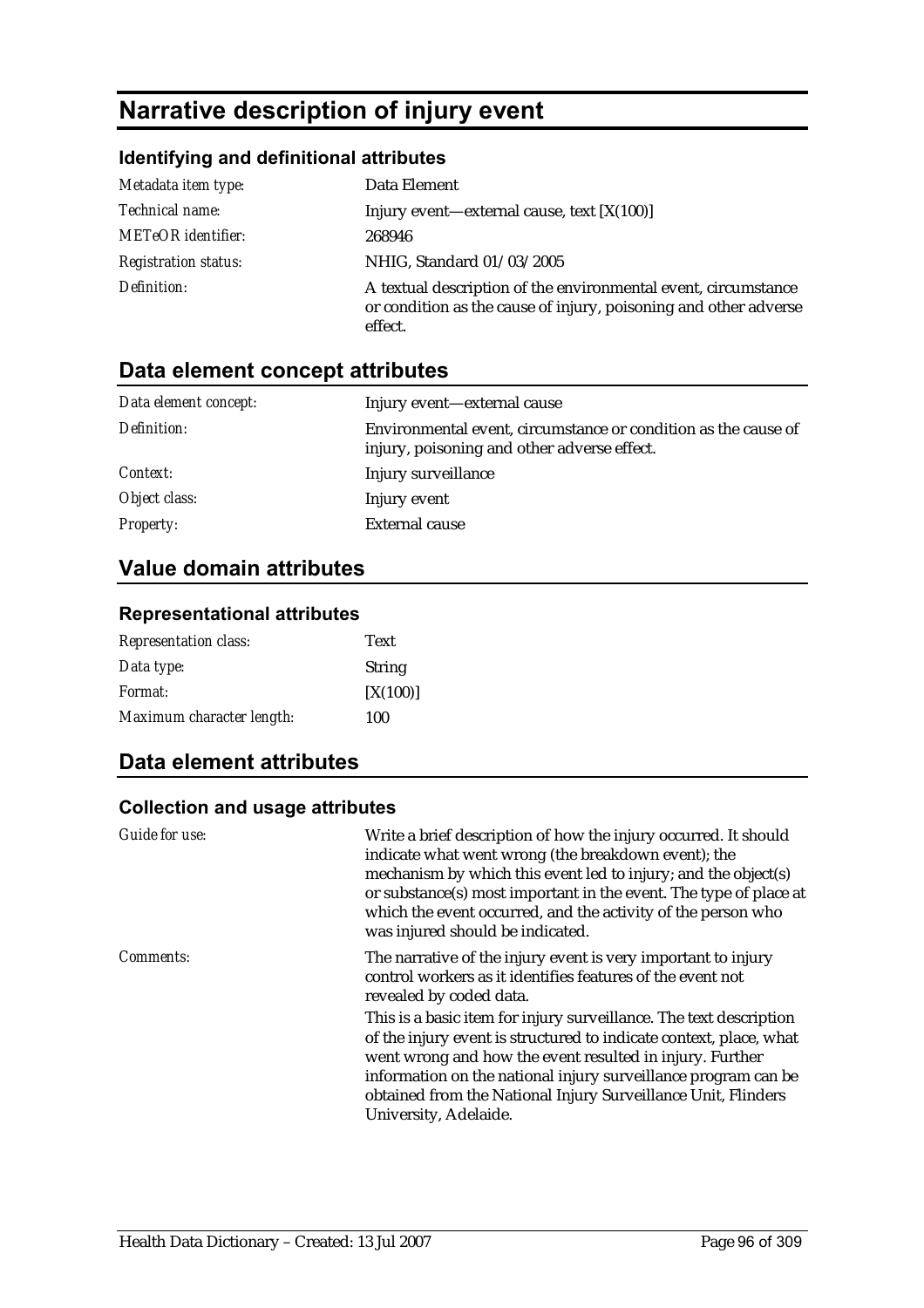### **Source and reference attributes**

| Submitting organisation:                             | National Injury Surveillance Unit, Flinders University, Adelaide                                                                                                                          |  |
|------------------------------------------------------|-------------------------------------------------------------------------------------------------------------------------------------------------------------------------------------------|--|
| <b>Relational attributes</b>                         |                                                                                                                                                                                           |  |
| Related metadata references:                         | Supersedes Narrative description of injury event, version 1, DE,<br>NHDD, NHIMG, Superseded 01/03/2005                                                                                    |  |
| <b>Implementation in Data Set</b><br>Specifications: | Injury surveillance DSS NHIG, Standard 03/05/2006<br>Injury surveillance NMDS NHIG, Superseded 03/05/2006<br>Implementation start date: 01/07/2005<br>Implementation end date: 30/06/2006 |  |
|                                                      | Injury surveillance NMDS NHIG, Superseded 07/12/2005                                                                                                                                      |  |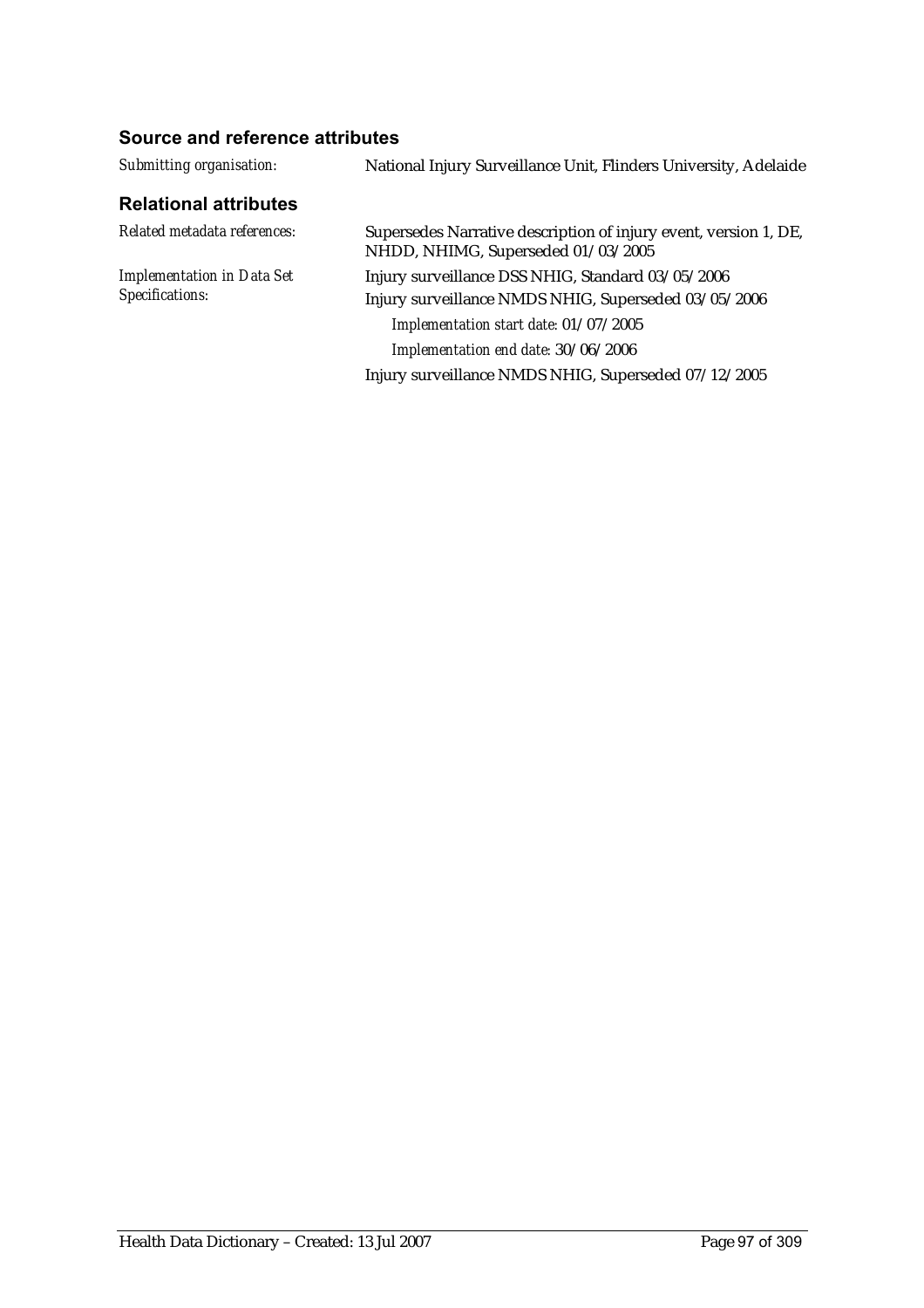# **National standards for mental health services review status**

### **Identifying and definitional attributes**

| Metadata item type:         | Data Element                                                                                                                                                                                |
|-----------------------------|---------------------------------------------------------------------------------------------------------------------------------------------------------------------------------------------|
| Technical name:             | Specialised mental health service unit-implementation of<br>National standards for mental health services status, code N                                                                    |
| <b>METeOR</b> identifier:   | 287800                                                                                                                                                                                      |
| <b>Registration status:</b> | NHIG, Standard 08/12/2004                                                                                                                                                                   |
| Definition:                 | The extent of progress made by a specialised mental health<br>service unit in implementing the National Standards for Mental<br>Health Services by or at 30 June, as represented by a code. |

## **Data element concept attributes**

| Data element concept: | Specialised mental health service unit—implementation of<br>National standards for mental health services status                                                  |
|-----------------------|-------------------------------------------------------------------------------------------------------------------------------------------------------------------|
| Definition:           | The extent of progress made by a specialised mental health<br>service unit in implementing the National Standards for Mental<br>Health Services by or at 30 June. |
| Context:              | Specialised mental health services.                                                                                                                               |
| Object class:         | Specialised mental health service unit                                                                                                                            |
| <b>Property:</b>      | <b>Implementation of National standards for mental health</b><br>services status                                                                                  |

## **Value domain attributes**

#### **Representational attributes**

| <b>Representation class:</b> | Code             |                                                                                                                                                                        |
|------------------------------|------------------|------------------------------------------------------------------------------------------------------------------------------------------------------------------------|
| Data type:                   | Number           |                                                                                                                                                                        |
| Format:                      | N                |                                                                                                                                                                        |
| Maximum character length:    | 1                |                                                                                                                                                                        |
| Permissible values:          | Value            | Meaning                                                                                                                                                                |
|                              | 1                | The service unit had been reviewed by an<br>external accreditation agency and was judged<br>to have met the National standards                                         |
|                              | $\boldsymbol{2}$ | The service unit had been reviewed by an<br>external accreditation agency and was judged<br>to have met some but not all of the National<br>standards                  |
|                              | 3                | The service unit was in the process of being<br>reviewed by an external accreditation agency<br>but the outcomes were not known                                        |
|                              | 4                | The service unit was booked for review by an<br>external accreditation agency and was engaged<br>in self-assessment preparation prior to the<br>formal external review |
|                              | 5                | The service unit was engaged in self-assessment<br>in relation to the National Standards but did<br>not have a contractual arrangement with an                         |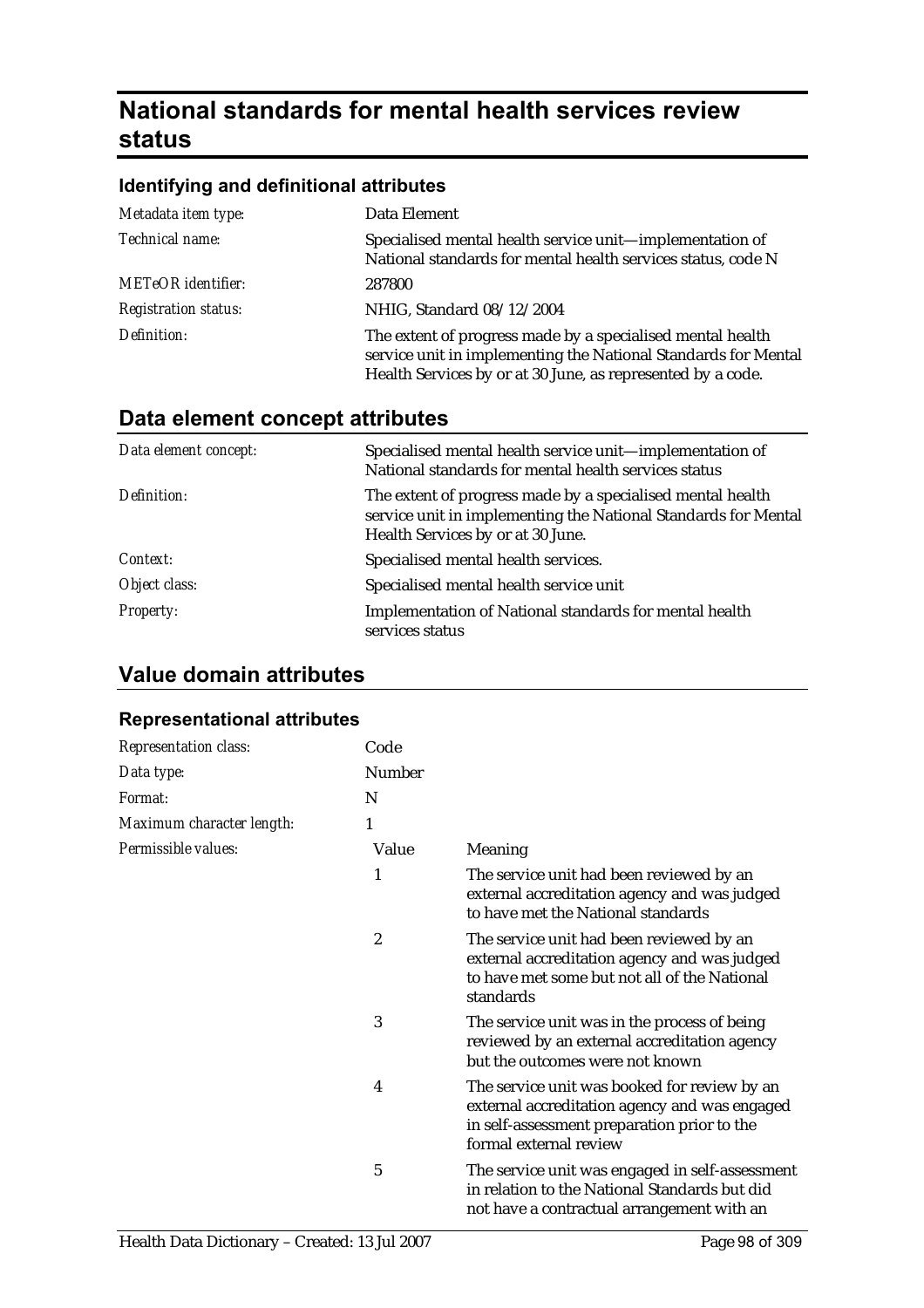|   | external accreditation agency for review                                                                                                                         |
|---|------------------------------------------------------------------------------------------------------------------------------------------------------------------|
| 6 | The service unit had not commenced the<br>preparations for review by an external<br>accreditation agency but this was intended to<br>be undertaken in the future |
| 7 | It had not been resolved whether the service<br>unit would undertake review by an external<br>accreditation agency under the National<br>standards               |
| 8 | The National standards are not applicable to<br>this service unit                                                                                                |

#### **Collection and usage attributes**

*Guide for use:* Code 8 The National standards are not applicable to this service unit

This code should only be used for:

- non-government organisation mental health services and private hospitals (that receive some government funding to provide specialised mental health services) where implementation of National standards for mental health services has not been agreed with the relevant state or territory; or
- those aged care residential services (e.g. psychogeriatric nursing homes) in receipt of funding under the *Aged Care Act* and subject to Commonwealth residential aged care reporting and service standards requirements.

## **Data element attributes**

| <b>Collection methods:</b>                           | Report the review/accreditation status at 30 June for each<br>service unit for the National standards for mental health<br>services using the standard set of codes shown in the value<br>domain.                                                                                 |
|------------------------------------------------------|-----------------------------------------------------------------------------------------------------------------------------------------------------------------------------------------------------------------------------------------------------------------------------------|
|                                                      | For organisations that include more than one service unit the<br>codes relating to each service should be completed. Reporting<br>of progress at the individual service unit level recognises that<br>parts rather than whole organisations may be implementing the<br>standards. |
|                                                      | NOTE: for admitted patient setting only, these data need to be<br>disaggregated by specialised mental health service program<br>type and specialised mental health service target population.                                                                                     |
| <b>Relational attributes</b>                         |                                                                                                                                                                                                                                                                                   |
| <b>Implementation in Data Set</b><br>Specifications: | Mental health establishments NMDS 2005-2006 NHIG,<br>Superseded 21/03/2006                                                                                                                                                                                                        |
|                                                      | Implementation start date: 01/07/2005                                                                                                                                                                                                                                             |
|                                                      | Implementation end date: 30/06/2006                                                                                                                                                                                                                                               |
|                                                      | Mental health establishments NMDS 2006-2007 NHIG,<br>Superseded 23/10/2006                                                                                                                                                                                                        |
|                                                      | Implementation start date: 01/07/2006                                                                                                                                                                                                                                             |
|                                                      | Implementation end date: 30/06/2007                                                                                                                                                                                                                                               |
|                                                      | Mental health establishments NMDS 2007-2008 NHIG,                                                                                                                                                                                                                                 |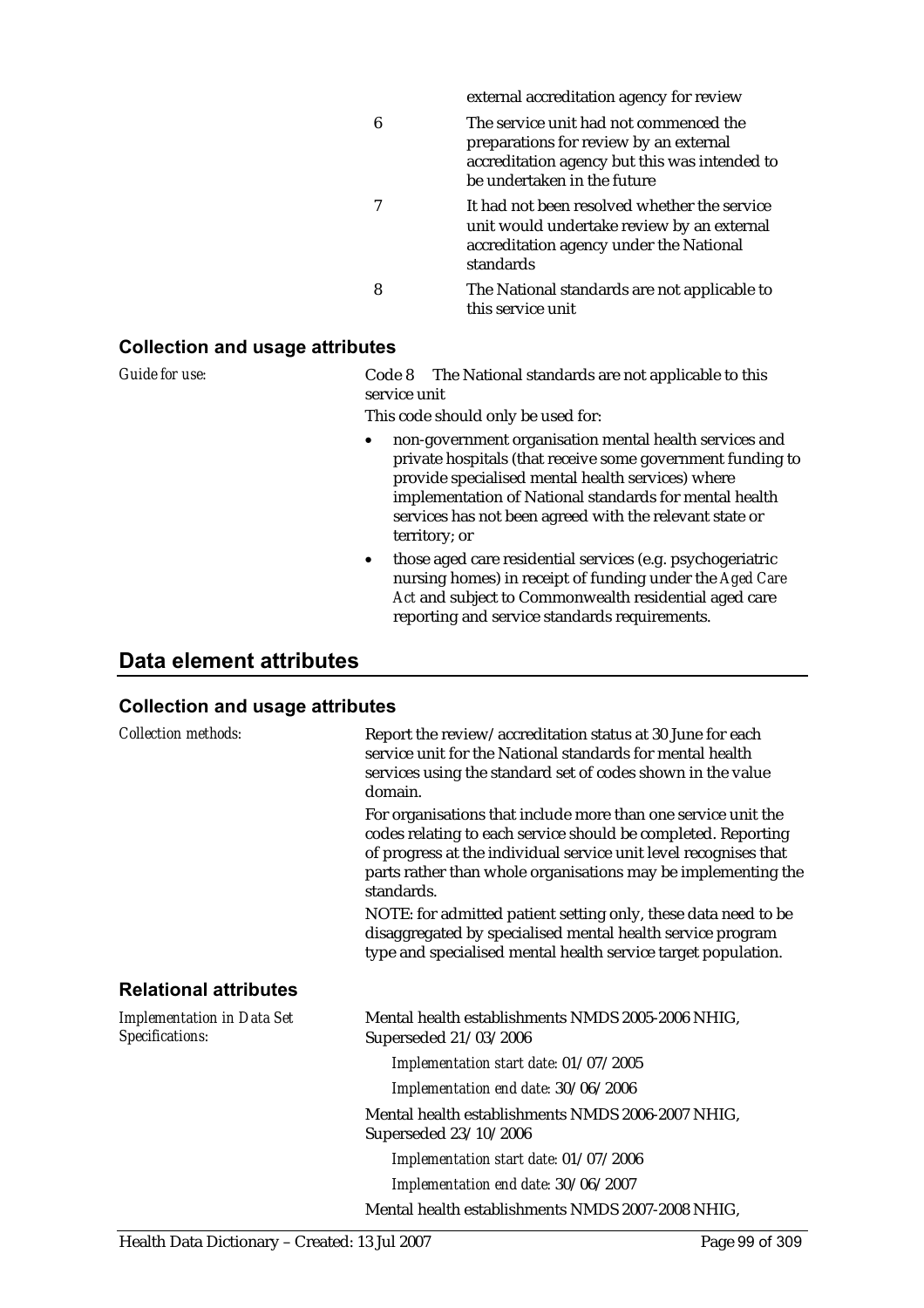#### Standard 23/10/2006

#### *Implementation start date:* 01/07/2007

*Information specific to this data set:*

Obligation condition: reporting of this data element is optional for non-government residential mental health services and specialised mental health services provided by private hospitals that receive state or territory government funding.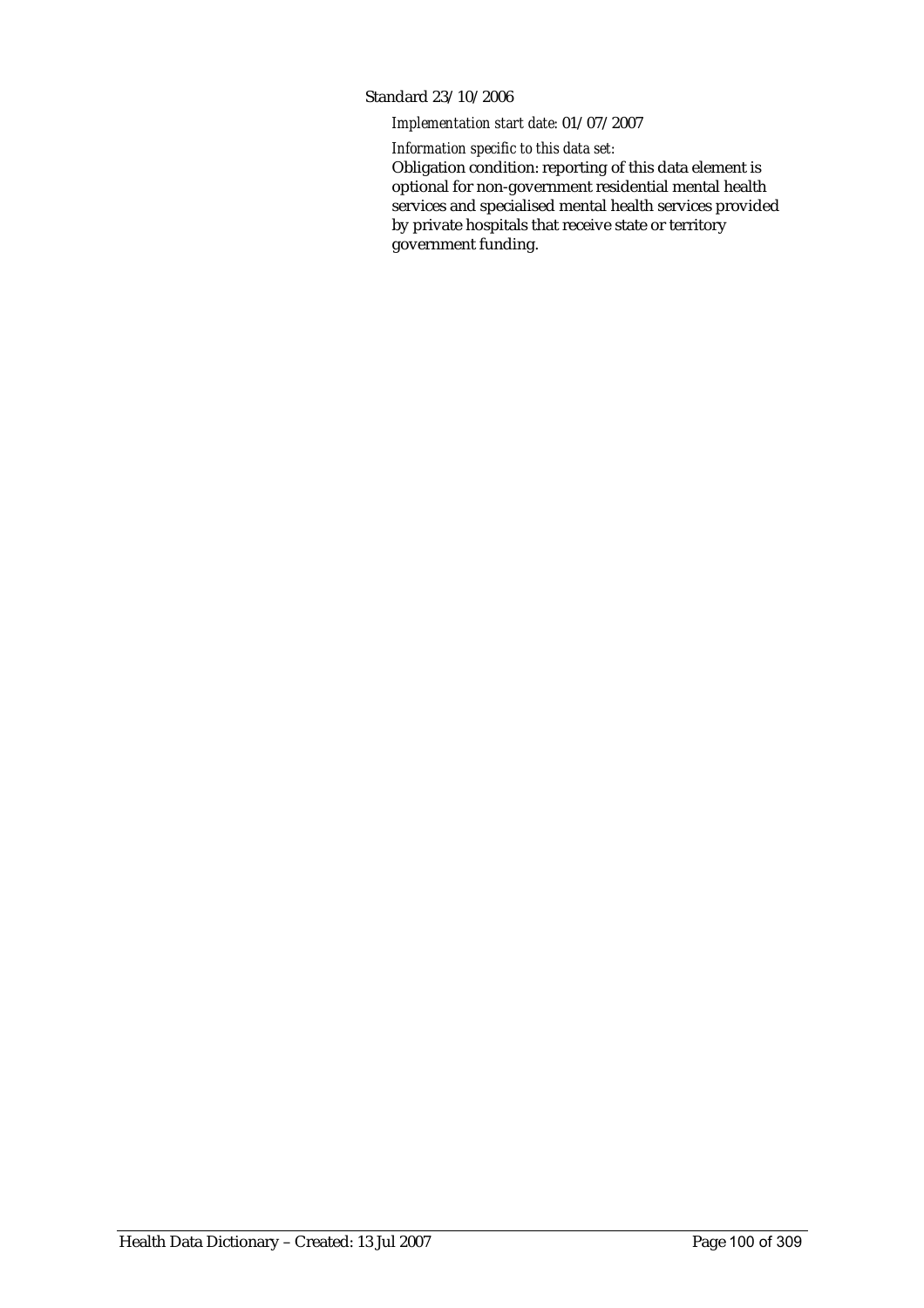# **Nature of main injury (non-admitted patient)**

## **Identifying and definitional attributes**

| Metadata item type:         | Data Element                                                                                                                                             |
|-----------------------------|----------------------------------------------------------------------------------------------------------------------------------------------------------|
| Technical name:             | Injury event—nature of main injury, non-admitted patient code<br>$NN\{N\}$                                                                               |
| <b>METeOR</b> identifier:   | 268947                                                                                                                                                   |
| <b>Registration status:</b> | NHIG, Standard 01/03/2005                                                                                                                                |
| Definition:                 | The nature of the injury chiefly responsible for the attendance<br>of the non-admitted patient at the health care facility, at<br>represented by a code. |

## **Data element concept attributes**

| Data element concept: | Injury event—nature of main injury                                                                                          |
|-----------------------|-----------------------------------------------------------------------------------------------------------------------------|
| Definition:           | The nature of the injury chiefly responsible for the attendance<br>of the non-admitted patient at the health care facility. |
| Context:              | Injury surveillance                                                                                                         |
| Object class:         | Injury event                                                                                                                |
| <b>Property:</b>      | Nature of main injury                                                                                                       |

## **Value domain attributes**

### **Representational attributes**

| Representation class:     | Code           |                                                                                 |
|---------------------------|----------------|---------------------------------------------------------------------------------|
| Data type:                | <b>String</b>  |                                                                                 |
| Format:                   | $NN\{N\}$      |                                                                                 |
| Maximum character length: | $\overline{4}$ |                                                                                 |
| Permissible values:       | Value          | Meaning                                                                         |
|                           | 01             | Superficial (excludes eye injury code 13)                                       |
|                           | 02             | Open wound (excludes eye injury code 13)                                        |
|                           | 03             | Fracture (excludes dental injury code 21)                                       |
|                           | 04             | Dislocation (includes ruptured disc, cartilage,<br>ligament)                    |
|                           | 05             | Sprain or strain                                                                |
|                           | 06             | Injury to nerve (includes spinal cord; excludes<br>intracranial injury code 20) |
|                           | 07             | Injury to blood vessel                                                          |
|                           | 08             | Injury to muscle or tendon                                                      |
|                           | 09             | Crushing injury                                                                 |
|                           | 10             | Traumatic amputation (includes partial<br>amputation)                           |
|                           | 11             | Injury to internal organ                                                        |
|                           | 12             | Burn or corrosion (excludes eye injury code 13)                                 |
|                           | 13             | Eye injury (includes burns, excludes foreign<br>body in external eye code 14.1) |
|                           | 14.1           | Foreign body in external eye                                                    |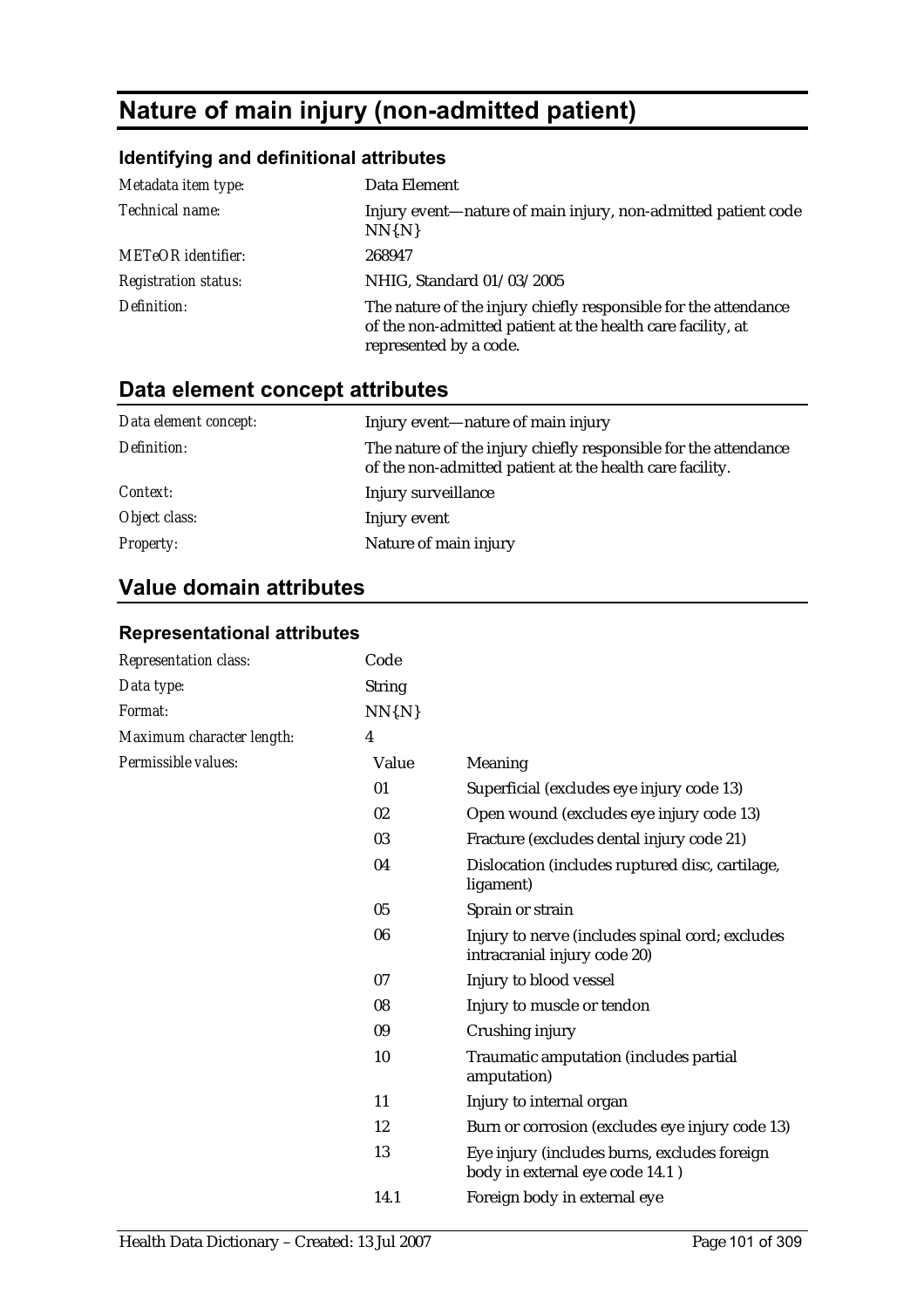| 14.2 | Foreign body in ear canal                                                         |
|------|-----------------------------------------------------------------------------------|
| 14.3 | Foreign body in nose                                                              |
| 14.4 | Foreign body in respiratory tract (excludes<br>foreign body in nose code 14.3)    |
| 14.5 | Foreign body in alimentary tract                                                  |
| 14.6 | Foreign body in genitourinary tract                                               |
| 14.7 | Foreign body in soft tissue                                                       |
| 14.9 | Foreign body, other/unspecified                                                   |
| 20   | Intracranial injury (includes concussion)                                         |
| 21   | Dental injury (includes fractured tooth)                                          |
| 22   | Drowning, immersion                                                               |
| 23   | Asphyxia or other threat to breathing (excludes<br>drowning immersion code 22)    |
| 24   | Electrical injury                                                                 |
| 25   | Poisoning, toxic effect (excludes effect of<br>venom, or any insect bite code 26) |
| 26   | Effect of venom, or any insect bite                                               |
| 27   | Other specified nature of injury                                                  |
| 28   | Injury of unspecified nature                                                      |
| 29   | Multiple injuries of more than one 'nature'                                       |
| 30   | No injury detected                                                                |
|      |                                                                                   |

### **Data element attributes**

#### **Collection and usage attributes**

*Guide for use:* If the full ICD-10-AM (3rd edition) code is used to code the injury, this metadata item is not required (see metadata items principal diagnosis and additional diagnosis) When coding to the full ICD-10-AM (3rd edition) code is not possible, use this metadata item with the items external cause of injury-non admitted patient, external cause of injury-human intent and bodily location of main injury.

> Select the code which best characterises the nature of the injury chiefly responsible for the attendance, on the basis of the information available at the time it is recorded. If two or more categories are judged to be equally appropriate, select the one that comes first in the code list. A major injury, if present, should always be coded rather than a minor injury. If a major injury has been sustained (e.g. a fractured femur), along with one or more minor injuries (e.g. some small abrasions), the major injury should be coded in preference to coding 'multiple injuries'. As a general guide, an injury which, on its own, would be unlikely to have led to the attendance may be regarded as 'minor'.

If the nature of the injury code is 01 to 12 or 26 to 29 then the metadata item Bodily location of main injury should be used to record the bodily location of the injury. If another code is used, bodily location is implicit or meaningless. Bodily location of main injury, category 22 may be used as a filler to indicate that specific body region is not required.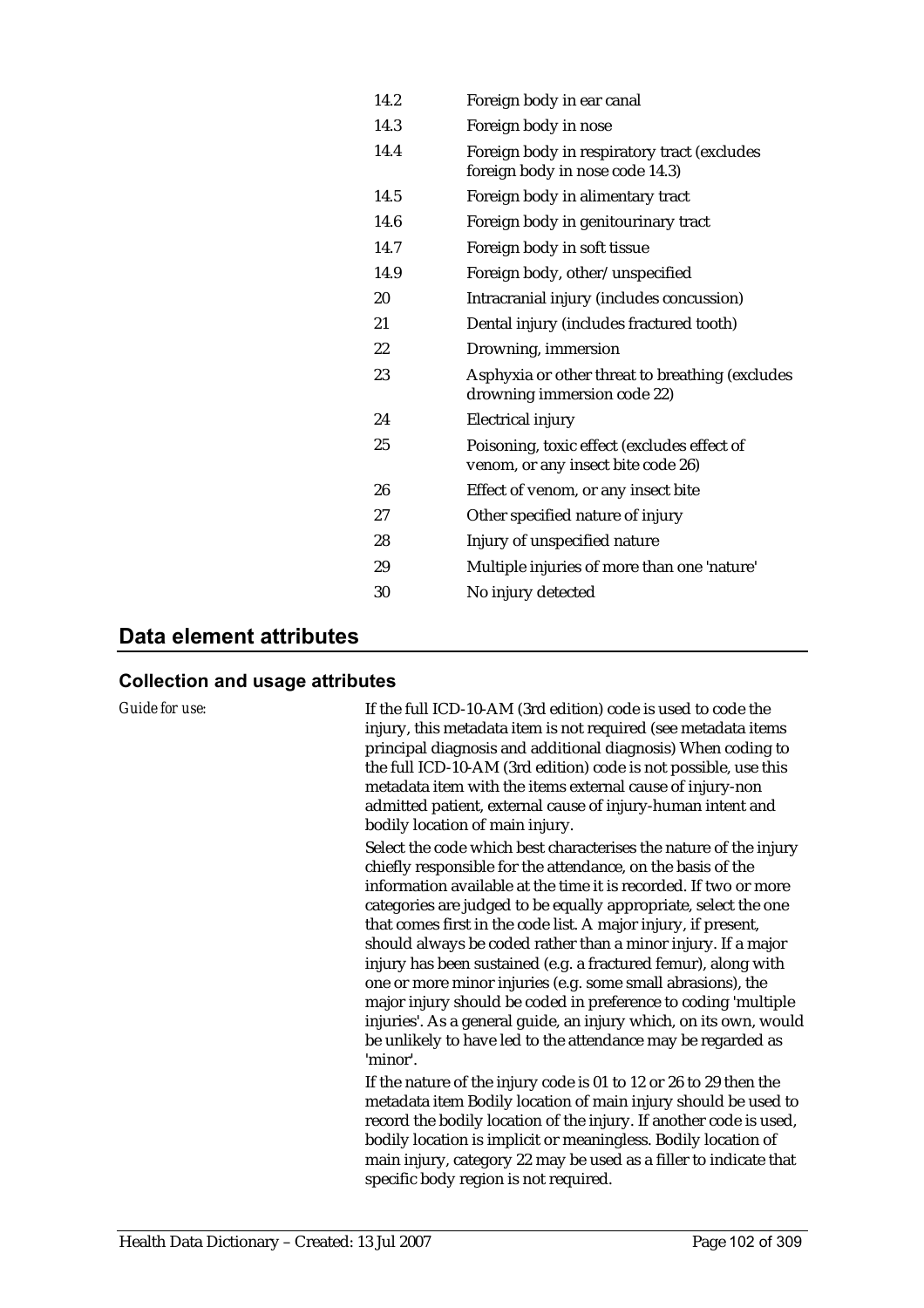| AM injury and poisoning classification (see metadata item<br>principal diagnosis) is not available in most settings where<br>basic injury surveillance is undertaken. This item, in<br>combination with the metadata item Bodily location of main<br>data comparison. Further information on the national injury<br>Surveillance Unit, Flinders University, Adelaide. | Comments: | Injury diagnosis is necessary for purposes including<br>epidemiological research, casemix studies and planning. This<br>metadata item together with the metadata item bodily location<br>of the main injury indicates the diagnosis.<br>This metadata item is related to the ICD-10-AM injury and<br>poisoning classification. However, coding to the full ICD-10-<br>injury, is a practicable alternative. Data coded to the full ICD-<br>10-AM codes can be aggregated to match this item, facilitating<br>surveillance program can be obtained from the National Injury |
|-----------------------------------------------------------------------------------------------------------------------------------------------------------------------------------------------------------------------------------------------------------------------------------------------------------------------------------------------------------------------|-----------|----------------------------------------------------------------------------------------------------------------------------------------------------------------------------------------------------------------------------------------------------------------------------------------------------------------------------------------------------------------------------------------------------------------------------------------------------------------------------------------------------------------------------------------------------------------------------|
| Source and reference attributes<br>Submitting organication:                                                                                                                                                                                                                                                                                                           |           | National Injury Survoillance Unit, Flinders University, Adelaide                                                                                                                                                                                                                                                                                                                                                                                                                                                                                                           |

| Submitting organisation:                             | National Injury Surveillance Unit, Flinders University, Adelaide                                                                                                  |
|------------------------------------------------------|-------------------------------------------------------------------------------------------------------------------------------------------------------------------|
|                                                      | National Data Standards for Injury Surveillance Advisory<br>Group                                                                                                 |
| Reference documents:                                 | International Classification of Diseases - Tenth Revision -<br>Australian Modification (3rd Edition 2002) National Centre for<br>Classification in Health, Sydney |
| <b>Relational attributes</b>                         |                                                                                                                                                                   |
| Related metadata references:                         | Supersedes Nature of main injury - non-admitted patient,<br>version 1, DE, NHDD, NHIMG, Superseded 01/03/2005                                                     |
| <b>Implementation in Data Set</b><br>Specifications: | Injury surveillance DSS NHIG, Standard 03/05/2006                                                                                                                 |
|                                                      | Information specific to this data set:<br>Left justified, zero filled.                                                                                            |
|                                                      | Injury surveillance NMDS NHIG, Superseded 03/05/2006                                                                                                              |
|                                                      | Implementation start date: 01/07/2005                                                                                                                             |
|                                                      | Implementation end date: 30/06/2006                                                                                                                               |

Injury surveillance NMDS NHIG, Superseded 07/12/2005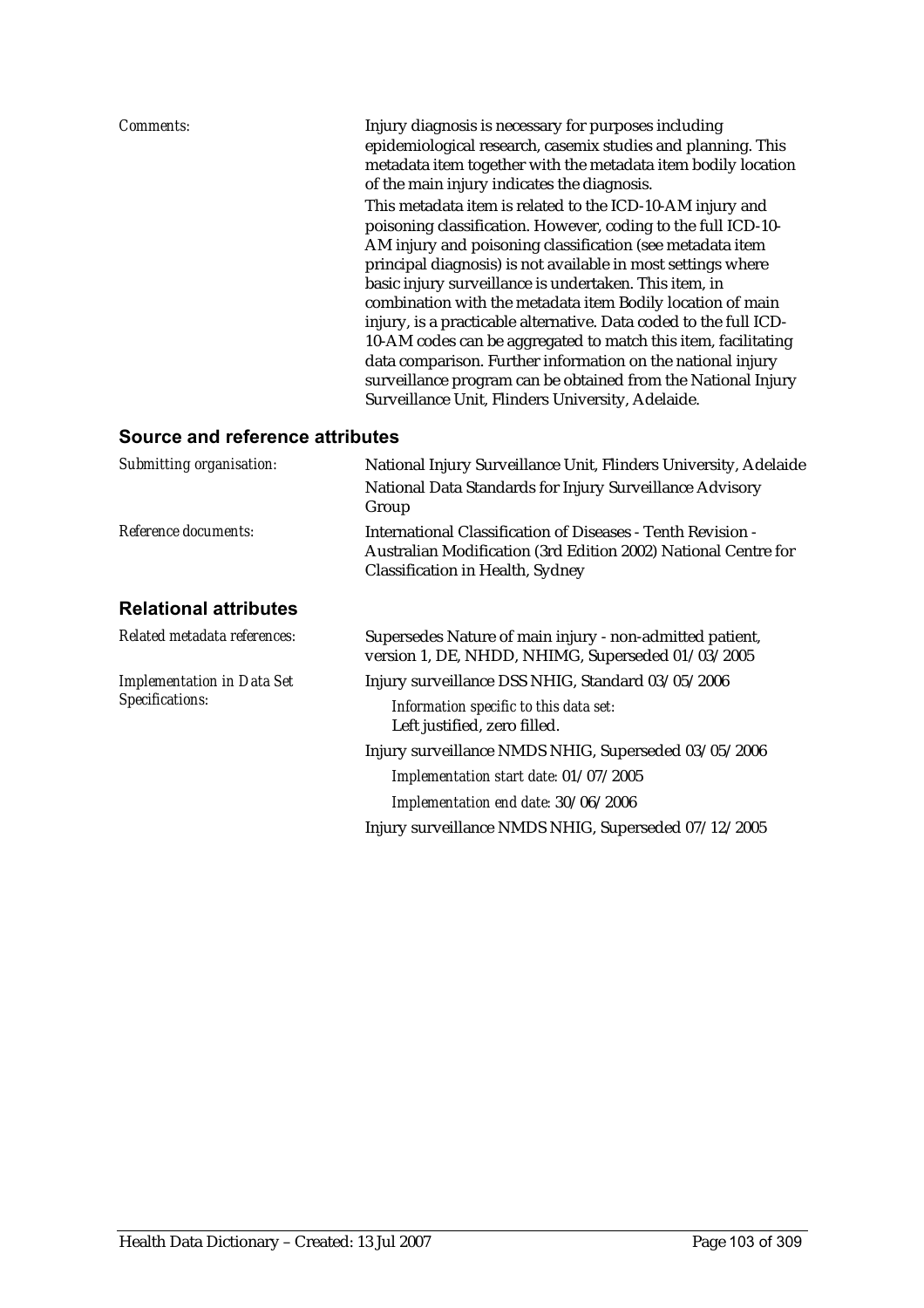# **Neonatal morbidity**

## **Identifying and definitional attributes**

| Metadata item type:         | Data Element                                                                           |
|-----------------------------|----------------------------------------------------------------------------------------|
| Technical name:             | Admitted patient (neonate)—neonatal morbidity, code (ICD-10-<br>AM 5th edn) ANN{.N[N]} |
| <b>METeOR</b> identifier:   | 333806                                                                                 |
| <b>Registration status:</b> | NHIG, Standard 07/12/2005                                                              |
| Definition:                 | Conditions or diseases of the baby, as represented by an ICD-<br>10-AM code.           |

## **Data element concept attributes**

| Data element concept: | Admitted patient (neonate)—neonatal morbidity |
|-----------------------|-----------------------------------------------|
| Definition:           | Conditions or diseases of the baby.           |
| <i>Context:</i>       | <b>Perinatal statistics</b>                   |
| Object class:         | <b>Admitted patient</b>                       |
| <b>Property:</b>      | Neonatal morbidity                            |

## **Value domain attributes**

### **Representational attributes**

| <b>Classification scheme:</b> | International Statistical Classification of Diseases and Related<br>Health Problems, Tenth Revision, Australian Modification 5th<br>edition |
|-------------------------------|---------------------------------------------------------------------------------------------------------------------------------------------|
| <b>Representation class:</b>  | Code                                                                                                                                        |
| Data type:                    | <b>String</b>                                                                                                                               |
| Format:                       | $ANN\{N[N]\}$                                                                                                                               |
| Maximum character length:     | 6                                                                                                                                           |

## **Collection and usage attributes**

| Guide for use: | Conditions should be coded within chapter of Volume 1, ICD- |
|----------------|-------------------------------------------------------------|
|                | $10$ -AM.                                                   |

### **Data element attributes**

| Guide for use:                         | There is no arbitrary limit on the number of conditions<br>specified.                                                           |
|----------------------------------------|---------------------------------------------------------------------------------------------------------------------------------|
| <b>Source and reference attributes</b> |                                                                                                                                 |
| Submitting organisation:               | <b>National Perinatal Data Development Committee</b>                                                                            |
| <b>Relational attributes</b>           |                                                                                                                                 |
| Related metadata references:           | Supersedes Admitted patient (neonate)—neonatal morbidity,<br>code (ICD-10-AM 4th edn) ANN{.N N } NHIG, Superseded<br>07/12/2005 |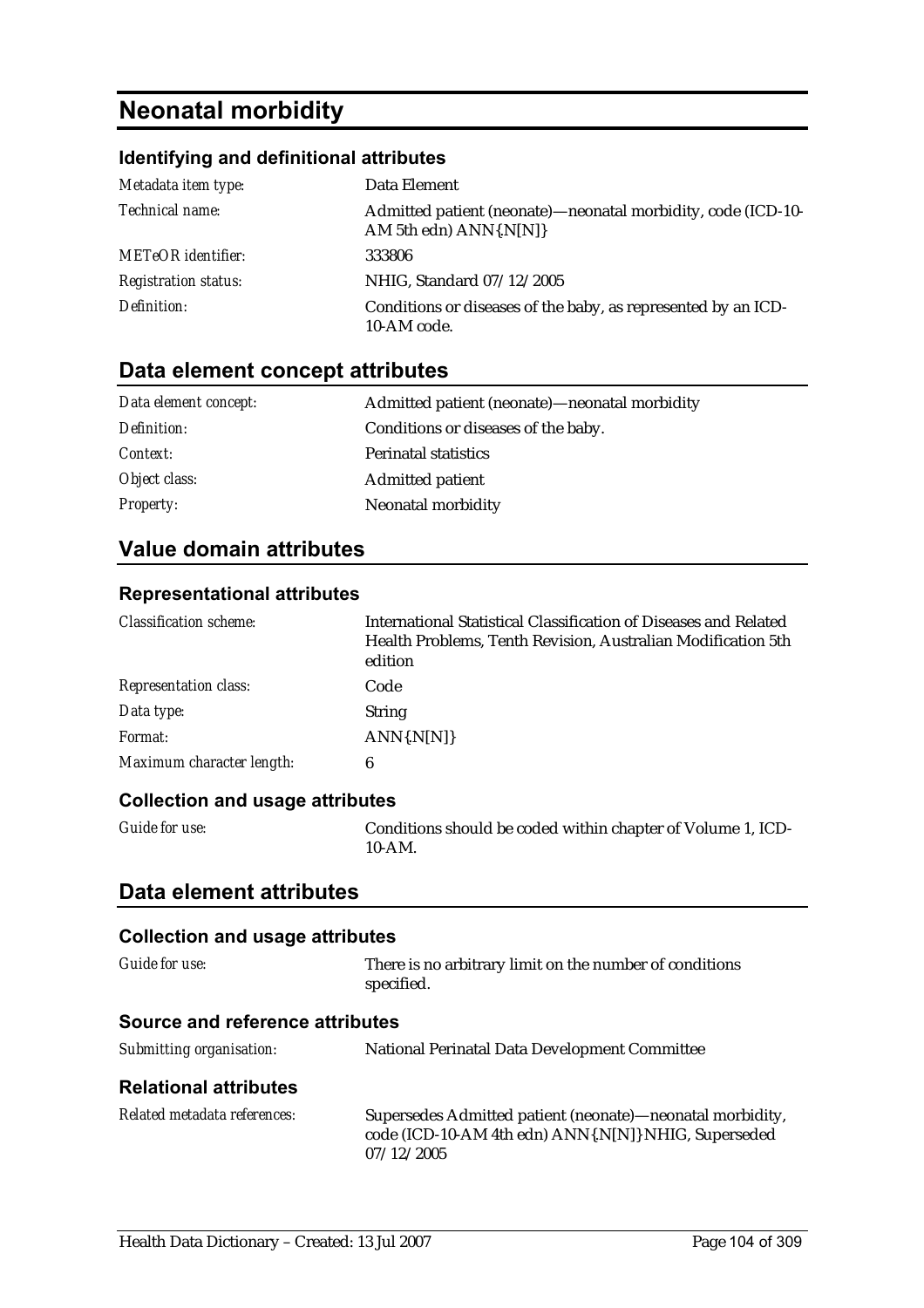# **Net capital expenditure (accrual accounting)—buildings and building services**

| Identifying and definitional attributes |                                                                                                                                                        |
|-----------------------------------------|--------------------------------------------------------------------------------------------------------------------------------------------------------|
| Metadata item type:                     | Data Element                                                                                                                                           |
| Technical name:                         | Establishment—net capital expenditure (accrual accounting)<br>(buildings and building services) (financial year), total<br>Australian currency N[N(8)] |
| <b>METeOR</b> identifier:               | 269969                                                                                                                                                 |
| <b>Registration status:</b>             | NHIG, Standard 01/03/2005                                                                                                                              |
| Definition:                             | Net capital expenditure, measured in Australian dollars, on<br>buildings and building services (including plant).                                      |

## **Data element concept attributes**

| Data element concept: | Establishment—net capital expenditure (accrual accounting)<br>(buildings and building services)                                                                                                                                                                                                                                                                                                                                                                                                                                                                                                                                                                    |
|-----------------------|--------------------------------------------------------------------------------------------------------------------------------------------------------------------------------------------------------------------------------------------------------------------------------------------------------------------------------------------------------------------------------------------------------------------------------------------------------------------------------------------------------------------------------------------------------------------------------------------------------------------------------------------------------------------|
| Definition:           | Net capital expenditure on buildings and building services<br>(including plant).                                                                                                                                                                                                                                                                                                                                                                                                                                                                                                                                                                                   |
| Context:              | Health expenditure:                                                                                                                                                                                                                                                                                                                                                                                                                                                                                                                                                                                                                                                |
|                       | Net capital expenditure is a significant, though variable,<br>element of total health establishment expenditure. Just as<br>recurrent expenditure is broken down into a number of major<br>categories to enable a proper analysis of health expenditure at<br>the national level, so capital expenditure is to be broken down<br>into a number of major categories. Capital expenditure in the<br>context of hospitals and closely related establishments is a<br>relatively undeveloped area. Nevertheless, there is a<br>considerable interest in health establishment capital<br>expenditure data at the national level from many different<br>potential users. |
| Object class:         | Establishment                                                                                                                                                                                                                                                                                                                                                                                                                                                                                                                                                                                                                                                      |
| <i>Property:</i>      | Net capital expenditure                                                                                                                                                                                                                                                                                                                                                                                                                                                                                                                                                                                                                                            |

| <b>Guide for use:</b> | This definition is for use where the accrual method of<br>accounting has been adopted. |
|-----------------------|----------------------------------------------------------------------------------------|
|                       | Buildings and building services (including plant):                                     |
|                       | An edifice that has a service potential constructed, acquired or                       |
|                       | held by a financial lease for the specific purposes of the entity.                     |
|                       | Includes hospitals, residential aged care services and other                           |
|                       | buildings used for providing the service. Includes expenditure                         |
|                       | on installation, alteration and improvement of fixtures, facilities                    |
|                       | and equipment that are an integral part of the building and that                       |
|                       | contribute to the primary function of a building to either                             |
|                       | directly or indirectly support the delivery of products and                            |
|                       | services. Excludes repair and replacement of worn-out or                               |
|                       | damaged fixtures (to be treated as maintenance).                                       |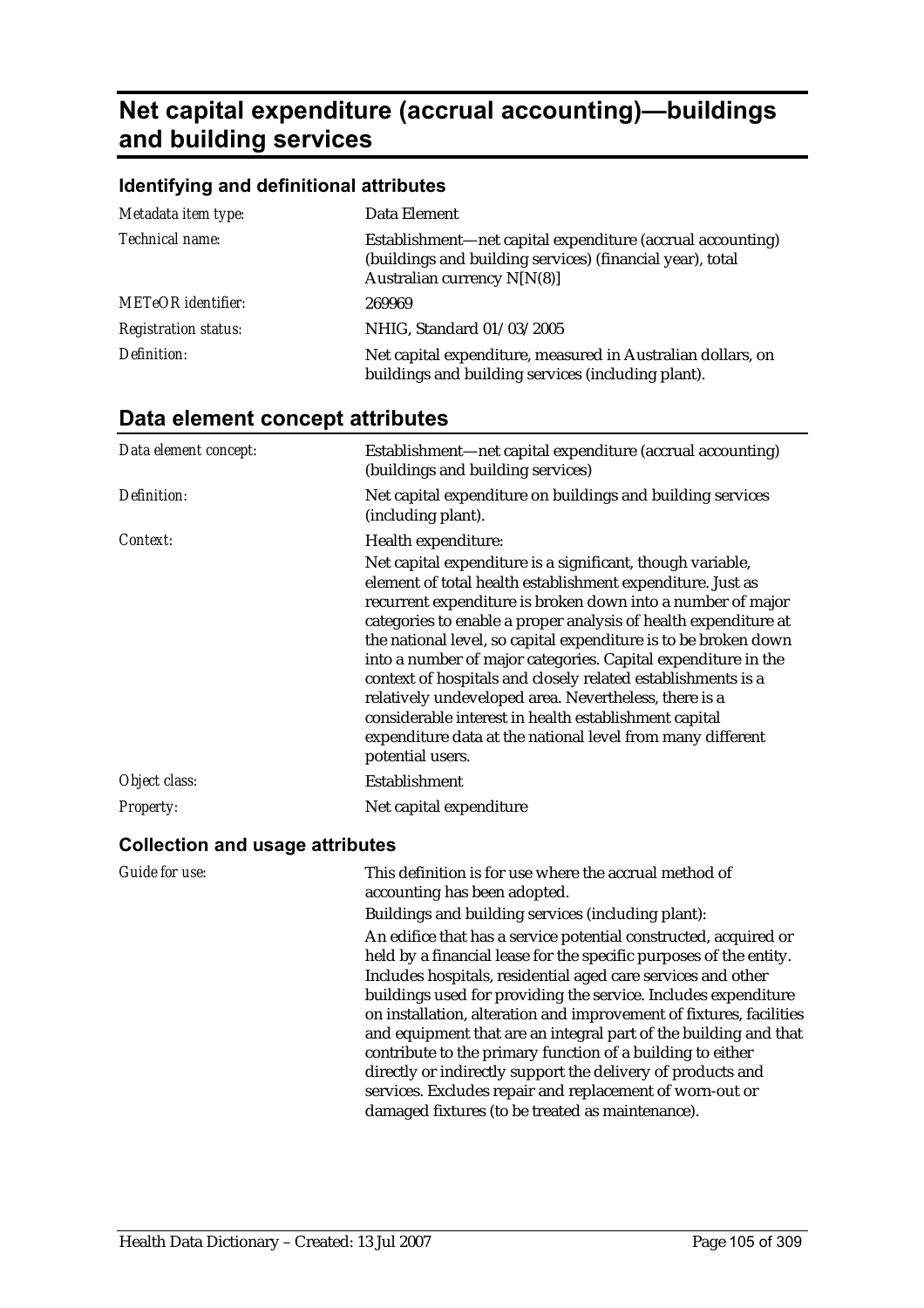## **Value domain attributes**

## **Representational attributes**

| <b>Representation class:</b> | Total                            |
|------------------------------|----------------------------------|
| Data type:                   | Currency                         |
| <i>Format:</i>               | N[N(8)]                          |
| Maximum character length:    | 9                                |
| Unit of measure:             | <b>Australian currency (AUS)</b> |

## **Data element attributes**

| <b>Collection and usage attributes</b>               |                                                                                                                 |
|------------------------------------------------------|-----------------------------------------------------------------------------------------------------------------|
| Guide for use:                                       | Round to nearest dollar.                                                                                        |
| <b>Source and reference attributes</b>               |                                                                                                                 |
| Submitting organisation:                             | National minimum data set working parties                                                                       |
| <b>Relational attributes</b>                         |                                                                                                                 |
| Related metadata references:                         | Supersedes Capital expenditure - net (accrual accounting),<br>version 2, DE, NHDD, NHIMG, Superseded 01/03/2005 |
| <b>Implementation in Data Set</b><br>Specifications: | Public hospital establishments NMDS NHIG, Superseded<br>21/03/2006                                              |
|                                                      | Implementation start date: 01/07/2005                                                                           |
|                                                      | Implementation end date: 30/06/2006                                                                             |
|                                                      | Public hospital establishments NMDS NHIG, Superseded<br>23/10/2006                                              |
|                                                      | Implementation start date: 01/07/2006                                                                           |
|                                                      | Implementation end date: 30/06/2007                                                                             |
|                                                      | Public hospital establishments NMDS 2007-2008 NHIG,<br>Standard 23/10/2006                                      |
|                                                      | Implementation start date: 01/07/2007                                                                           |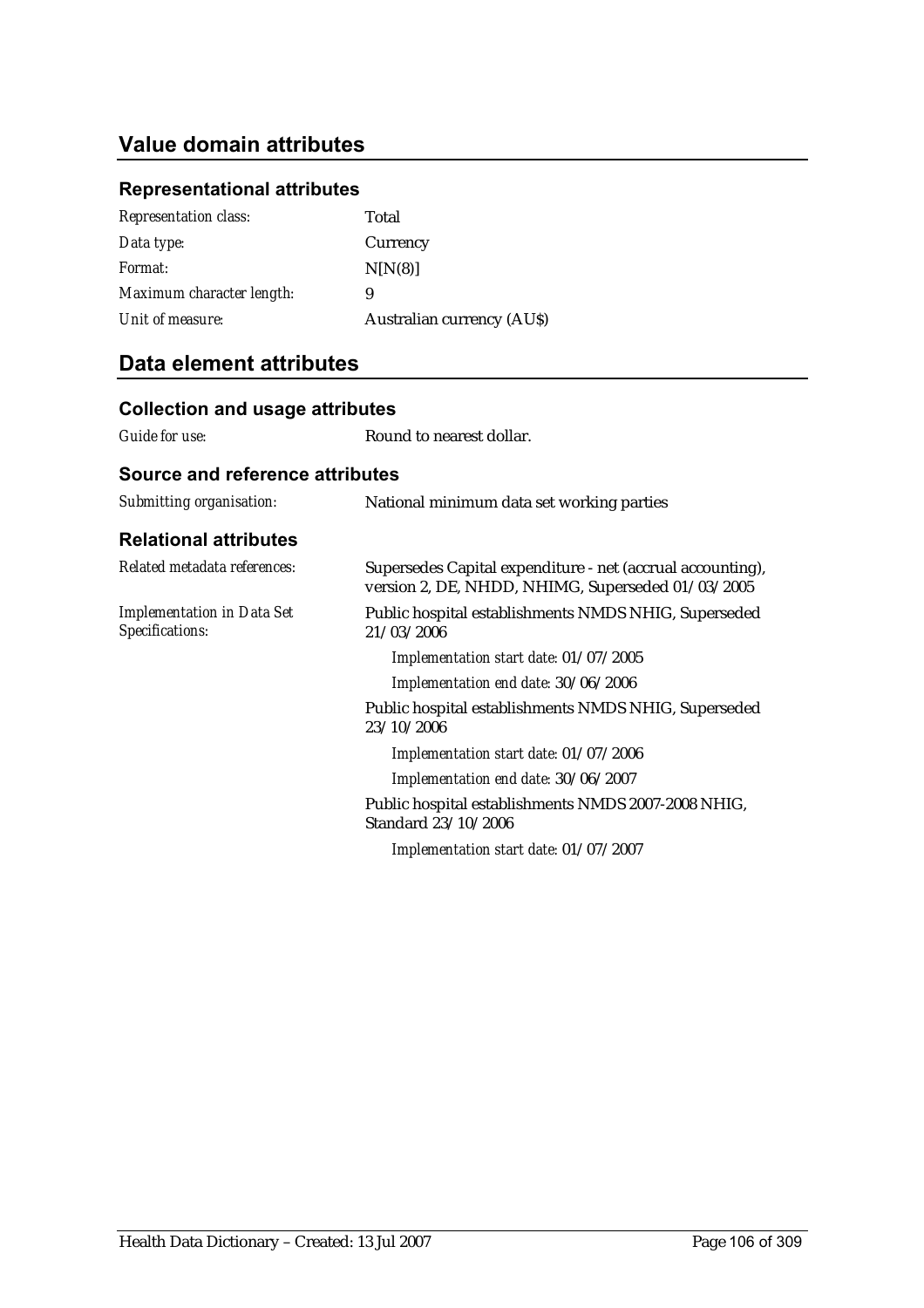# **Net capital expenditure (accrual accounting) constructions**

#### **Identifying and definitional attributes**

| Metadata item type:         | Data Element                                                                                                                         |
|-----------------------------|--------------------------------------------------------------------------------------------------------------------------------------|
| Technical name:             | Establishment—net capital expenditure (accrual accounting)<br>(constructions) (financial year), total Australian currency<br>N[N(8)] |
| <b>METeOR</b> identifier:   | 270531                                                                                                                               |
| <b>Registration status:</b> | NHIG, Standard 01/03/2005                                                                                                            |
| Definition:                 | Net capital expenditure, measured in Australian dollars, on<br>constructions (other than buildings).                                 |

## **Data element concept attributes**

| Data element concept: | Establishment—net capital expenditure (accrual accounting)<br>(constructions)                                                                                                                                                                                                                                                                                                                                                                                                                                                                                                                                                                                      |
|-----------------------|--------------------------------------------------------------------------------------------------------------------------------------------------------------------------------------------------------------------------------------------------------------------------------------------------------------------------------------------------------------------------------------------------------------------------------------------------------------------------------------------------------------------------------------------------------------------------------------------------------------------------------------------------------------------|
| Definition:           | Net capital expenditure on constructions (other than buildings).                                                                                                                                                                                                                                                                                                                                                                                                                                                                                                                                                                                                   |
| Context:              | Health expenditure:                                                                                                                                                                                                                                                                                                                                                                                                                                                                                                                                                                                                                                                |
|                       | Net capital expenditure is a significant, though variable,<br>element of total health establishment expenditure. Just as<br>recurrent expenditure is broken down into a number of major<br>categories to enable a proper analysis of health expenditure at<br>the national level, so capital expenditure is to be broken down<br>into a number of major categories. Capital expenditure in the<br>context of hospitals and closely related establishments is a<br>relatively undeveloped area. Nevertheless, there is a<br>considerable interest in health establishment capital<br>expenditure data at the national level from many different<br>potential users. |
| Object class:         | Establishment                                                                                                                                                                                                                                                                                                                                                                                                                                                                                                                                                                                                                                                      |
| <b>Property:</b>      | Net capital expenditure                                                                                                                                                                                                                                                                                                                                                                                                                                                                                                                                                                                                                                            |

#### **Collection and usage attributes**

| Guide for use: | This definition is for use where the accrual method of<br>accounting has been adopted.                                                                                                                                                                                                                                                                                                                                                               |
|----------------|------------------------------------------------------------------------------------------------------------------------------------------------------------------------------------------------------------------------------------------------------------------------------------------------------------------------------------------------------------------------------------------------------------------------------------------------------|
|                | Constructions (other than buildings):                                                                                                                                                                                                                                                                                                                                                                                                                |
|                | Expenditure on construction, major alterations and additions to<br>fixed assets other than buildings such as car parks, roads,<br>bridges, storm water channels, dams, drainage and sanitation<br>systems, sporting facilities, gas, water and electricity mains,<br>communication systems, landscaping and grounds reticulation<br>systems. Includes expenditure on land reclamation, land<br>clearance and raising or levelling of building sites. |

## **Value domain attributes**

#### **Representational attributes**

| <b>Representation class:</b> | Total    |
|------------------------------|----------|
| Data type:                   | Currency |
| <i>Format:</i>               | N[N(8)]  |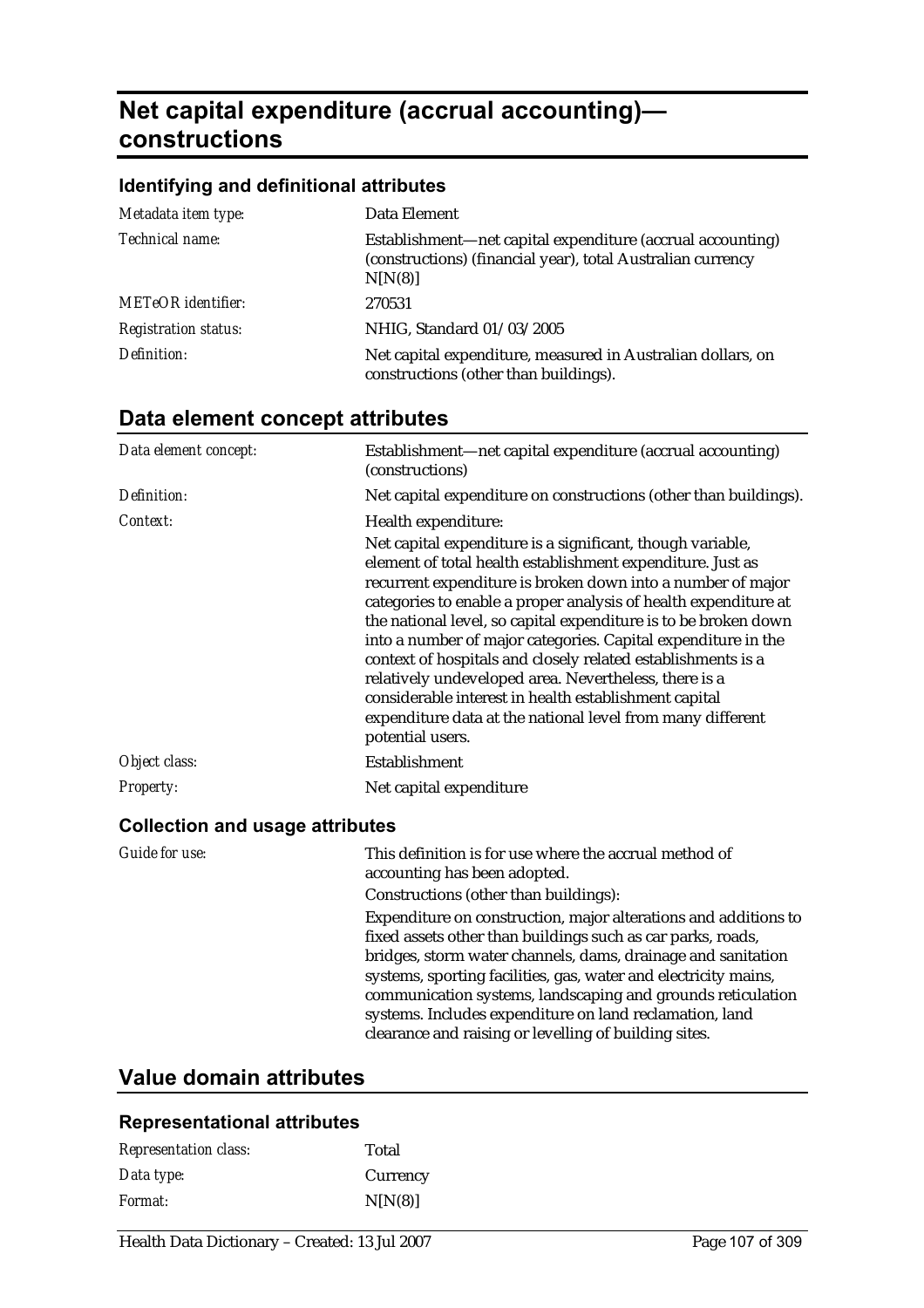| Maximum character length: |                                  |
|---------------------------|----------------------------------|
| Unit of measure:          | <b>Australian currency (AUS)</b> |

## **Data element attributes**

| <b>Collection and usage attributes</b>                                                                          |
|-----------------------------------------------------------------------------------------------------------------|
| Round to nearest dollar.                                                                                        |
| Source and reference attributes                                                                                 |
| National minimum data set working parties                                                                       |
|                                                                                                                 |
| Supersedes Capital expenditure - net (accrual accounting),<br>version 2, DE, NHDD, NHIMG, Superseded 01/03/2005 |
| Public hospital establishments NMDS NHIG, Superseded<br>21/03/2006                                              |
| Implementation start date: 01/07/2005                                                                           |
| Implementation end date: 30/06/2006                                                                             |
| Public hospital establishments NMDS NHIG, Superseded<br>23/10/2006                                              |
| Implementation start date: 01/07/2006                                                                           |
| Implementation end date: 30/06/2007                                                                             |
| Public hospital establishments NMDS 2007-2008 NHIG,<br>Standard 23/10/2006                                      |
| Implementation start date: 01/07/2007                                                                           |
|                                                                                                                 |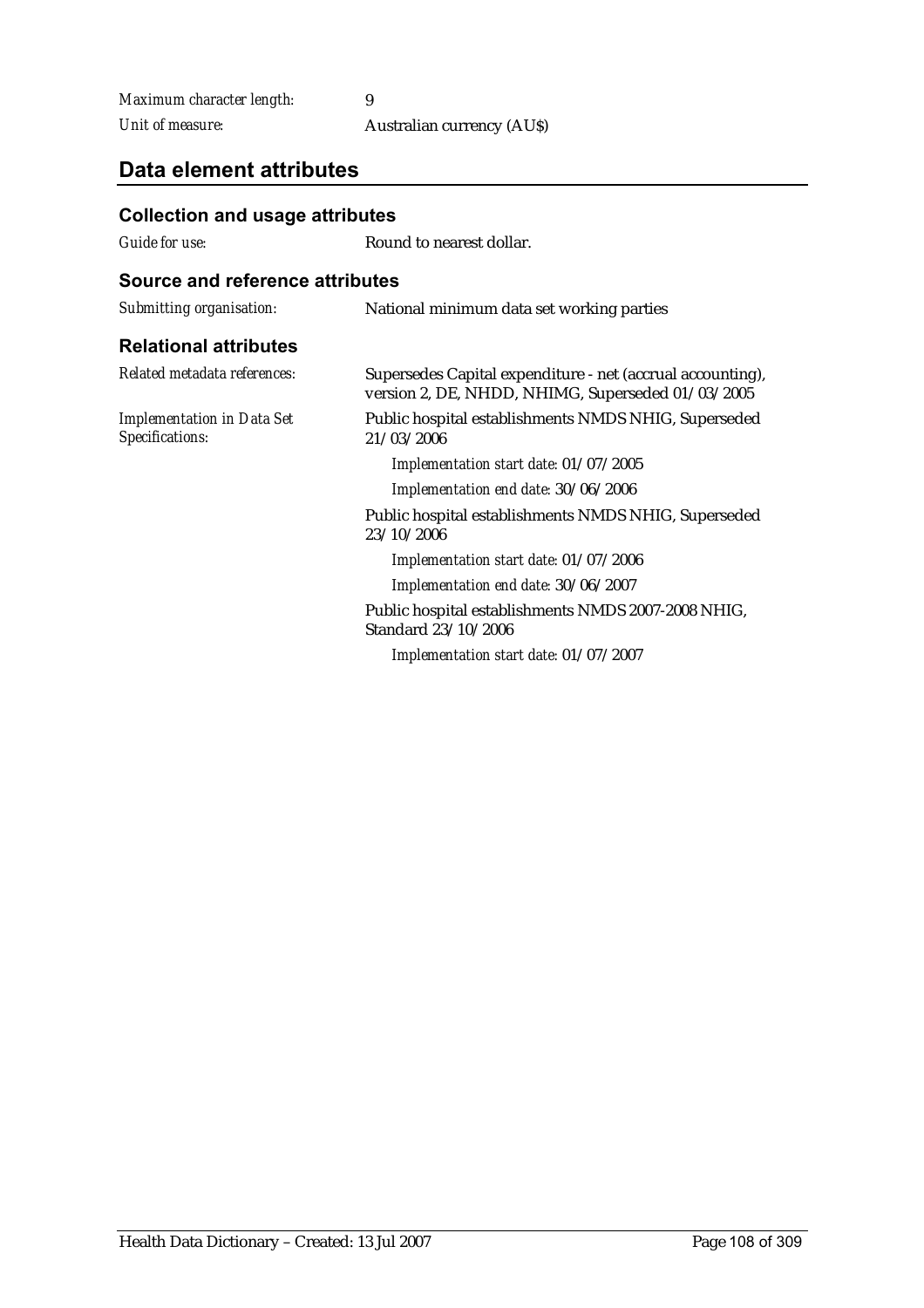# **Net capital expenditure (accrual accounting)—equipment**

### **Identifying and definitional attributes**

| Metadata item type:         | Data Element                                                                                                                    |
|-----------------------------|---------------------------------------------------------------------------------------------------------------------------------|
| Technical name:             | Establishment—net capital expenditure (accrual accounting)<br>(equipment) (financial year), total Australian currency $N[N(8)]$ |
| <b>METeOR</b> identifier:   | 270534                                                                                                                          |
| <b>Registration status:</b> | NHIG, Standard 01/03/2005                                                                                                       |
| Definition:                 | Net capital expenditure, measured in Australian dollars, on<br>equipment.                                                       |

## **Data element concept attributes**

| Data element concept:                  | Establishment—net capital expenditure (accrual accounting)<br>(equipment)                                                                                                                                                                                                                                                                                                                                                                                                                                                                                                                                                                                          |
|----------------------------------------|--------------------------------------------------------------------------------------------------------------------------------------------------------------------------------------------------------------------------------------------------------------------------------------------------------------------------------------------------------------------------------------------------------------------------------------------------------------------------------------------------------------------------------------------------------------------------------------------------------------------------------------------------------------------|
| Definition:                            | Net capital expenditure on equipment.                                                                                                                                                                                                                                                                                                                                                                                                                                                                                                                                                                                                                              |
| Context:                               | Health expenditure:                                                                                                                                                                                                                                                                                                                                                                                                                                                                                                                                                                                                                                                |
|                                        | Net capital expenditure is a significant, though variable,<br>element of total health establishment expenditure. Just as<br>recurrent expenditure is broken down into a number of major<br>categories to enable a proper analysis of health expenditure at<br>the national level, so capital expenditure is to be broken down<br>into a number of major categories. Capital expenditure in the<br>context of hospitals and closely related establishments is a<br>relatively undeveloped area. Nevertheless, there is a<br>considerable interest in health establishment capital<br>expenditure data at the national level from many different<br>potential users. |
| Object class:                          | Establishment                                                                                                                                                                                                                                                                                                                                                                                                                                                                                                                                                                                                                                                      |
| <b>Property:</b>                       | Net capital expenditure                                                                                                                                                                                                                                                                                                                                                                                                                                                                                                                                                                                                                                            |
| <b>Collection and usage attributes</b> |                                                                                                                                                                                                                                                                                                                                                                                                                                                                                                                                                                                                                                                                    |
| Guide for use:                         | This definition is for use where the accrual method of                                                                                                                                                                                                                                                                                                                                                                                                                                                                                                                                                                                                             |

accounting has been adopted.

Equipment:

#### An asset, not an integral part of any building or construction, used by an entity to support the delivery of products and services. Items may be fixed or moveable.

## **Value domain attributes**

| <b>Representation class:</b> | Total                            |
|------------------------------|----------------------------------|
| Data type:                   | Currency                         |
| Format:                      | N[N(8)]                          |
| Maximum character length:    | 9                                |
| Unit of measure:             | <b>Australian currency (AUS)</b> |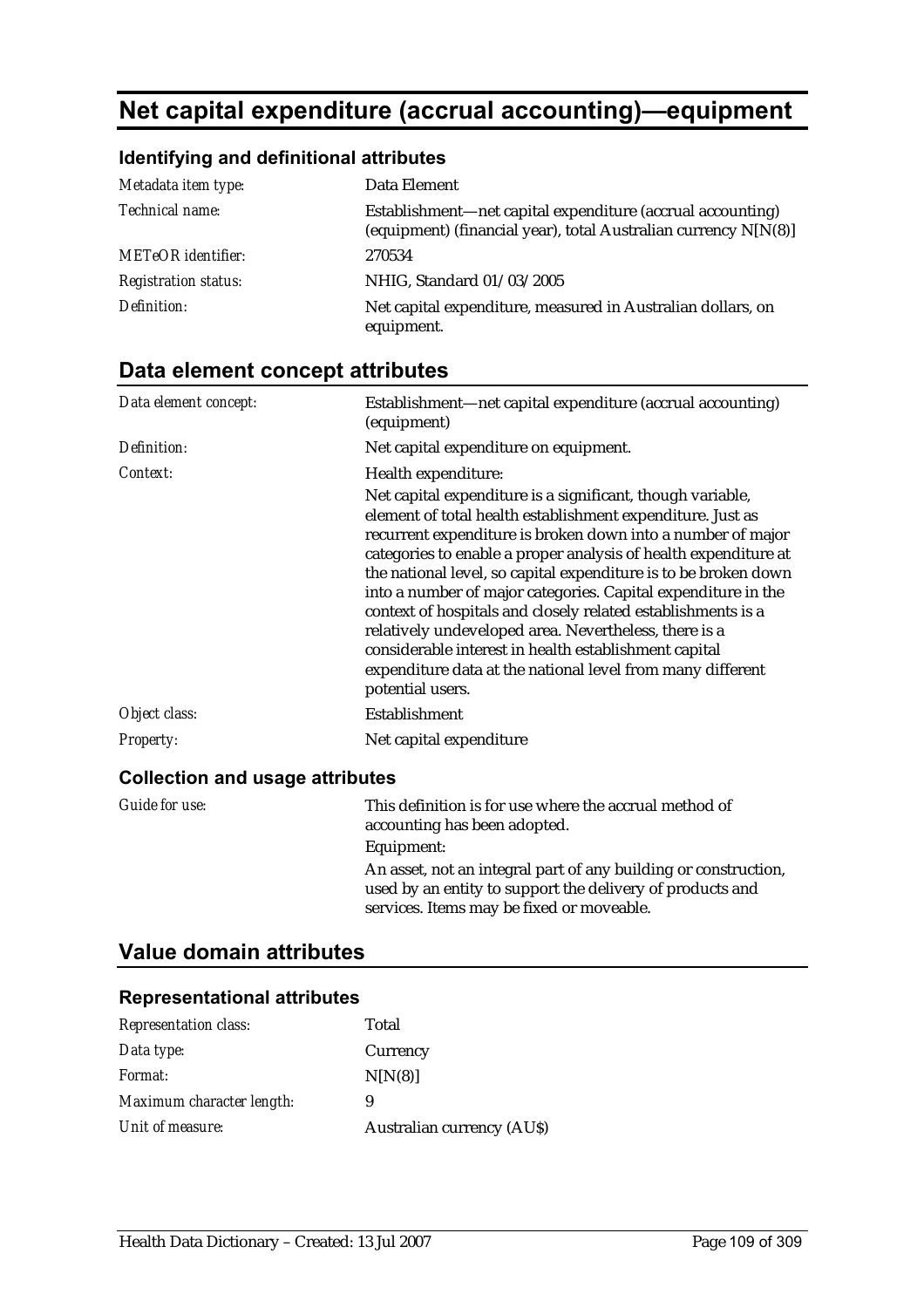### **Collection and usage attributes**

*Guide for use:* Round to nearest dollar.

| Submitting organisation:                             | National minimum data set working parties                                                                       |
|------------------------------------------------------|-----------------------------------------------------------------------------------------------------------------|
| <b>Relational attributes</b>                         |                                                                                                                 |
| Related metadata references:                         | Supersedes Capital expenditure - net (accrual accounting),<br>version 2, DE, NHDD, NHIMG, Superseded 01/03/2005 |
| <b>Implementation in Data Set</b><br>Specifications: | Public hospital establishments NMDS NHIG, Superseded<br>21/03/2006                                              |
|                                                      | Implementation start date: 01/07/2005                                                                           |
|                                                      | Implementation end date: 30/06/2006                                                                             |
|                                                      | Public hospital establishments NMDS NHIG, Superseded<br>23/10/2006                                              |
|                                                      | Implementation start date: 01/07/2006                                                                           |
|                                                      | Implementation end date: 30/06/2007                                                                             |
|                                                      | Public hospital establishments NMDS 2007-2008 NHIG,<br>Standard 23/10/2006                                      |
|                                                      | Implementation start date: 01/07/2007                                                                           |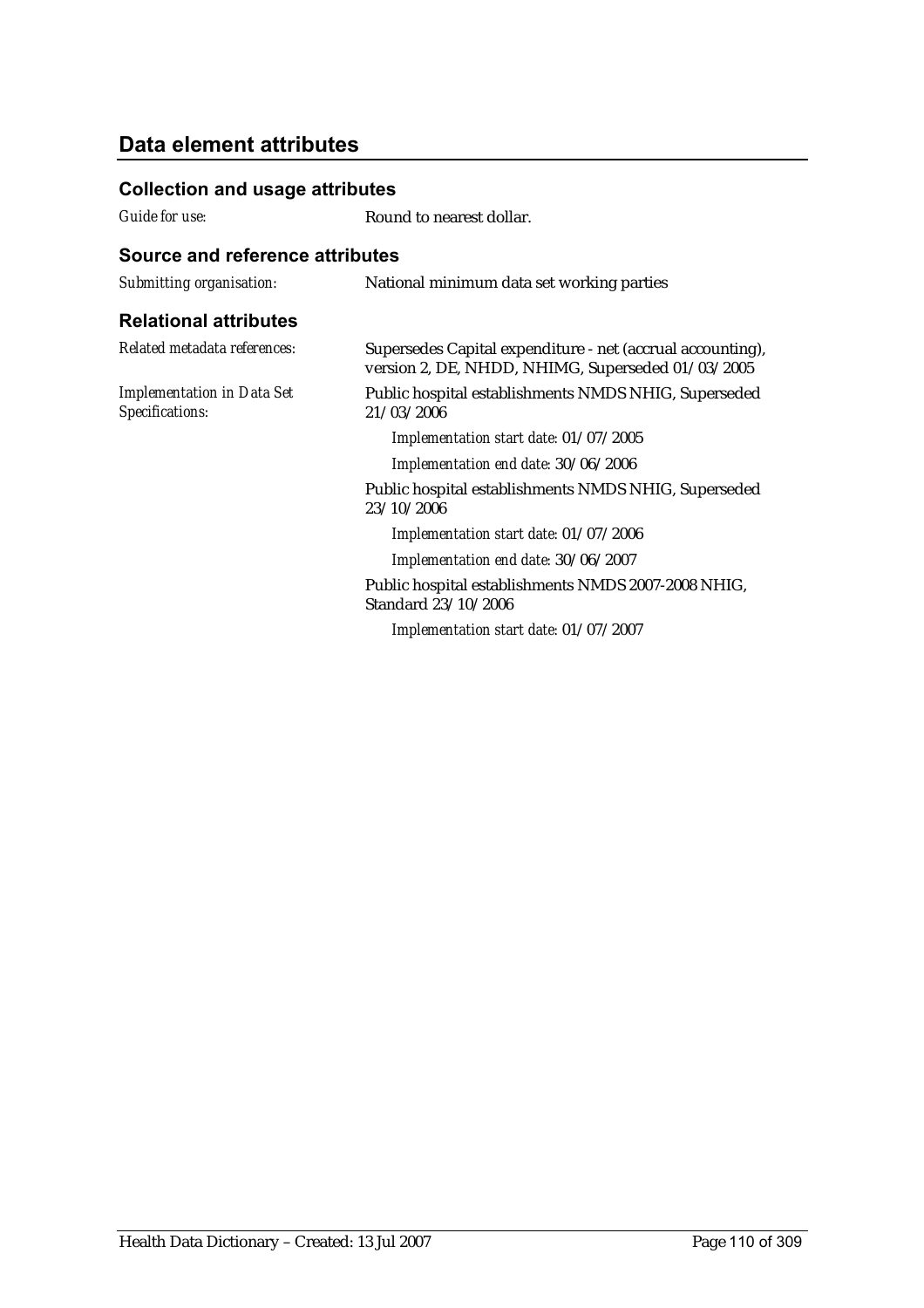# **Net capital expenditure (accrual accounting)—information technology**

### **Identifying and definitional attributes**

| Metadata item type:         | Data Element                                                                                                                                    |
|-----------------------------|-------------------------------------------------------------------------------------------------------------------------------------------------|
| Technical name:             | Establishment—net capital expenditure (accrual accounting)<br>(information technology) (financial year), total Australian<br>currency $N[N(8)]$ |
| <b>METeOR</b> identifier:   | 270529                                                                                                                                          |
| <b>Registration status:</b> | NHIG, Standard 01/03/2005                                                                                                                       |
| Definition:                 | Net capital expenditure, measured in Australian dollars, on<br>information technology.                                                          |

# **Data element concept attributes**

| Data element concept:                  | Establishment—net capital expenditure (accrual accounting)<br>(information technology)                                                                                                                                                                                                                                                                                                                                                                                                                                                                                                                                                                             |
|----------------------------------------|--------------------------------------------------------------------------------------------------------------------------------------------------------------------------------------------------------------------------------------------------------------------------------------------------------------------------------------------------------------------------------------------------------------------------------------------------------------------------------------------------------------------------------------------------------------------------------------------------------------------------------------------------------------------|
| Definition:                            | Net capital expenditure on information technology.                                                                                                                                                                                                                                                                                                                                                                                                                                                                                                                                                                                                                 |
| Context:                               | Health expenditure:                                                                                                                                                                                                                                                                                                                                                                                                                                                                                                                                                                                                                                                |
|                                        | Net capital expenditure is a significant, though variable,<br>element of total health establishment expenditure. Just as<br>recurrent expenditure is broken down into a number of major<br>categories to enable a proper analysis of health expenditure at<br>the national level, so capital expenditure is to be broken down<br>into a number of major categories. Capital expenditure in the<br>context of hospitals and closely related establishments is a<br>relatively undeveloped area. Nevertheless, there is a<br>considerable interest in health establishment capital<br>expenditure data at the national level from many different<br>potential users. |
| Object class:                          | Establishment                                                                                                                                                                                                                                                                                                                                                                                                                                                                                                                                                                                                                                                      |
| <b>Property:</b>                       | Net capital expenditure                                                                                                                                                                                                                                                                                                                                                                                                                                                                                                                                                                                                                                            |
| <b>Collection and usage attributes</b> |                                                                                                                                                                                                                                                                                                                                                                                                                                                                                                                                                                                                                                                                    |

| Guide for use: | This definition is for use where the accrual method of<br>accounting has been adopted.                                            |
|----------------|-----------------------------------------------------------------------------------------------------------------------------------|
|                | Information technology:                                                                                                           |
|                | Computer installations and equipment such as mainframe and<br>mini-computers, personal computer networks and related<br>hardware. |

## **Value domain attributes**

| Data type:<br>Currency<br>N[N(8)]<br><i>Format:</i><br>Maximum character length:<br>9<br>Unit of measure:<br><b>Australian currency (AUS)</b> | <b>Representation class:</b> | Total |
|-----------------------------------------------------------------------------------------------------------------------------------------------|------------------------------|-------|
|                                                                                                                                               |                              |       |
|                                                                                                                                               |                              |       |
|                                                                                                                                               |                              |       |
|                                                                                                                                               |                              |       |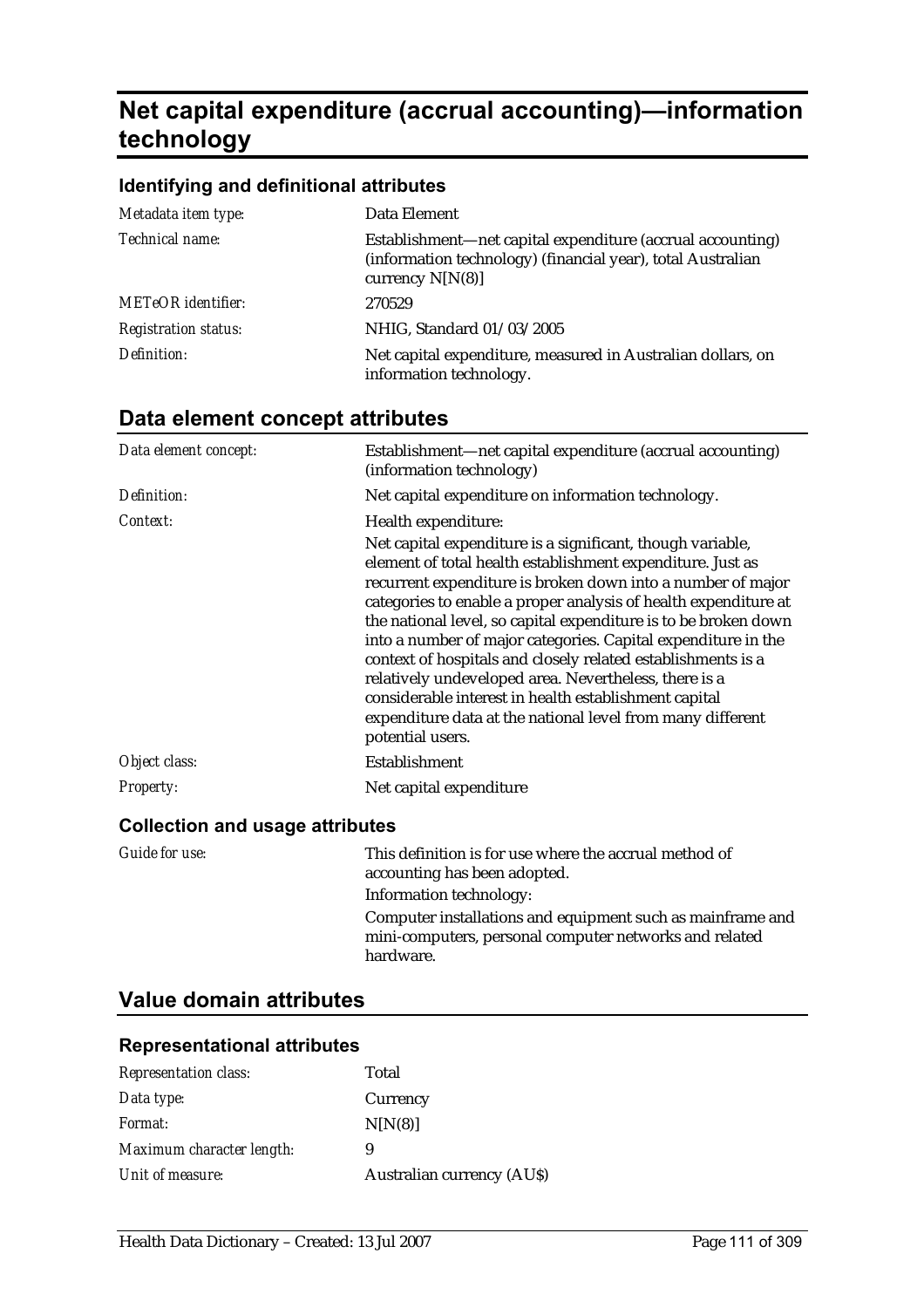### **Collection and usage attributes**

*Guide for use:* Round to nearest dollar.

| Submitting organisation:                             | National minimum data set working parties                                                                       |
|------------------------------------------------------|-----------------------------------------------------------------------------------------------------------------|
| <b>Relational attributes</b>                         |                                                                                                                 |
| Related metadata references:                         | Supersedes Capital expenditure - net (accrual accounting),<br>version 2, DE, NHDD, NHIMG, Superseded 01/03/2005 |
| <b>Implementation in Data Set</b><br>Specifications: | Public hospital establishments NMDS NHIG, Superseded<br>21/03/2006                                              |
|                                                      | Implementation start date: 01/07/2005                                                                           |
|                                                      | Implementation end date: 30/06/2006                                                                             |
|                                                      | Public hospital establishments NMDS NHIG, Superseded<br>23/10/2006                                              |
|                                                      | Implementation start date: 01/07/2006                                                                           |
|                                                      | Implementation end date: 30/06/2007                                                                             |
|                                                      | Public hospital establishments NMDS 2007-2008 NHIG,<br>Standard 23/10/2006                                      |
|                                                      | Implementation start date: 01/07/2007                                                                           |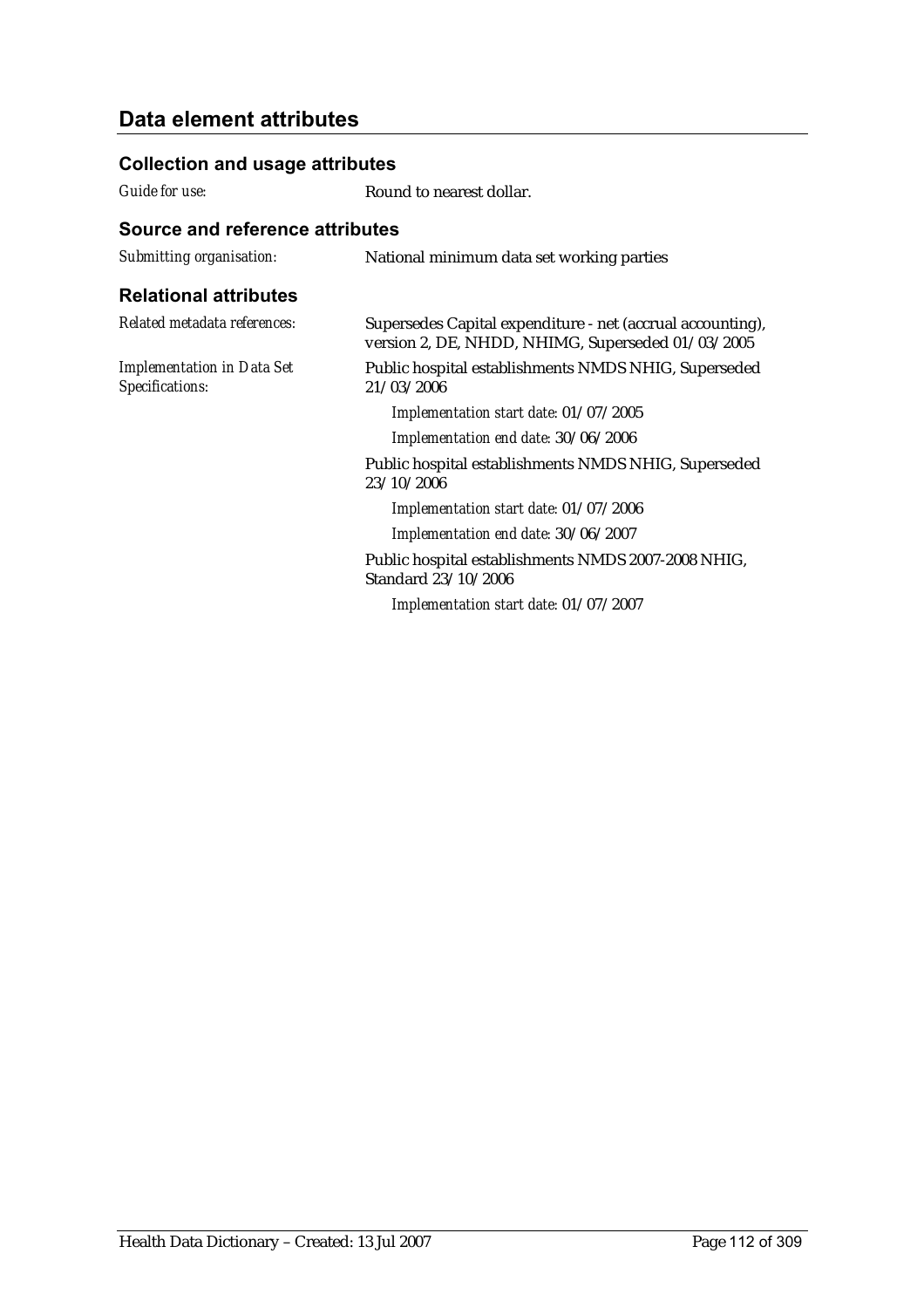# **Net capital expenditure (accrual accounting)—intangible assets**

### **Identifying and definitional attributes**

| Metadata item type:         | Data Element                                                                                                                             |
|-----------------------------|------------------------------------------------------------------------------------------------------------------------------------------|
| Technical name:             | Establishment—net capital expenditure (accrual accounting)<br>(intangible assets) (financial year), total Australian currency<br>N[N(8)] |
| <b>METeOR</b> identifier:   | 270535                                                                                                                                   |
| <b>Registration status:</b> | NHIG, Standard 01/03/2005                                                                                                                |
| Definition:                 | Net capital expenditure, measured in Australian dollars, on<br>intangible assets.                                                        |

# **Data element concept attributes**

| Data element concept:                  | Establishment—net capital expenditure (accrual accounting)<br>(intangible assets)                                                                                                                                                                                                                                                                                                                                                                                                                                                                                                                                                                                  |
|----------------------------------------|--------------------------------------------------------------------------------------------------------------------------------------------------------------------------------------------------------------------------------------------------------------------------------------------------------------------------------------------------------------------------------------------------------------------------------------------------------------------------------------------------------------------------------------------------------------------------------------------------------------------------------------------------------------------|
| Definition:                            | Net capital expenditure on intangible assets.                                                                                                                                                                                                                                                                                                                                                                                                                                                                                                                                                                                                                      |
| Context:                               | Health expenditure:                                                                                                                                                                                                                                                                                                                                                                                                                                                                                                                                                                                                                                                |
|                                        | Net capital expenditure is a significant, though variable,<br>element of total health establishment expenditure. Just as<br>recurrent expenditure is broken down into a number of major<br>categories to enable a proper analysis of health expenditure at<br>the national level, so capital expenditure is to be broken down<br>into a number of major categories. Capital expenditure in the<br>context of hospitals and closely related establishments is a<br>relatively undeveloped area. Nevertheless, there is a<br>considerable interest in health establishment capital<br>expenditure data at the national level from many different<br>potential users. |
| Object class:                          | Establishment                                                                                                                                                                                                                                                                                                                                                                                                                                                                                                                                                                                                                                                      |
| <b>Property:</b>                       | Net capital expenditure                                                                                                                                                                                                                                                                                                                                                                                                                                                                                                                                                                                                                                            |
| <b>Collection and usage attributes</b> |                                                                                                                                                                                                                                                                                                                                                                                                                                                                                                                                                                                                                                                                    |

| Guide for use: | This definition is for use where the accrual method of<br>accounting has been adopted.                                  |
|----------------|-------------------------------------------------------------------------------------------------------------------------|
|                | Intangible:                                                                                                             |
|                | An asset which does not have physical substance, such as<br>copyright, design, patent, trademark, franchise or licence. |

# **Value domain attributes**

| <b>Representation class:</b> | Total                            |
|------------------------------|----------------------------------|
| Data type:                   | Currency                         |
| <i>Format:</i>               | N[N(8)]                          |
| Maximum character length:    | 9                                |
| Unit of measure:             | <b>Australian currency (AUS)</b> |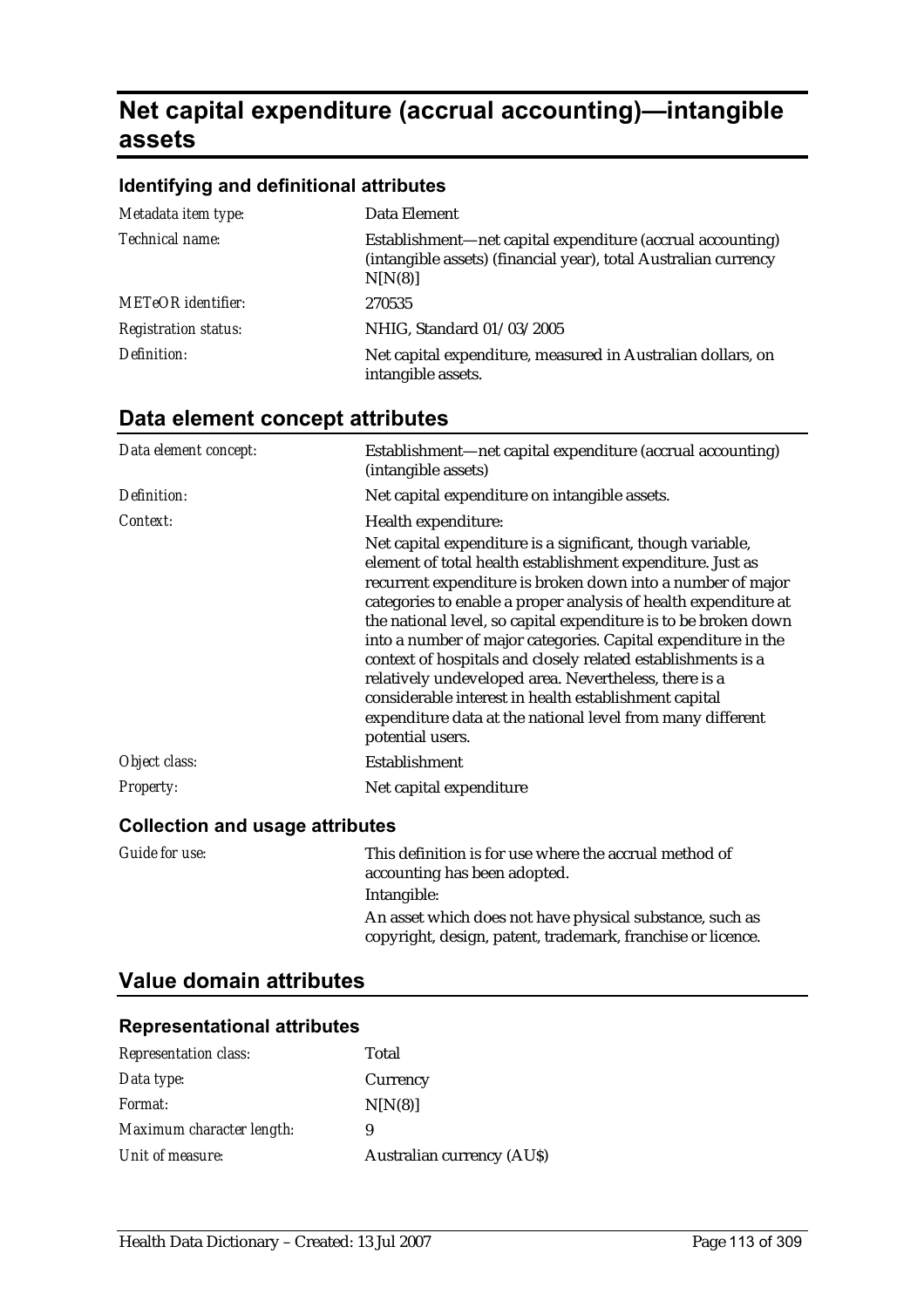### **Collection and usage attributes**

*Guide for use:* Round to nearest dollar.

| Submitting organisation:                             | National minimum data set working parties                                                                       |
|------------------------------------------------------|-----------------------------------------------------------------------------------------------------------------|
| <b>Relational attributes</b>                         |                                                                                                                 |
| Related metadata references:                         | Supersedes Capital expenditure - net (accrual accounting),<br>version 2, DE, NHDD, NHIMG, Superseded 01/03/2005 |
| <b>Implementation in Data Set</b><br>Specifications: | Public hospital establishments NMDS NHIG, Superseded<br>21/03/2006                                              |
|                                                      | Implementation start date: 01/07/2005                                                                           |
|                                                      | Implementation end date: 30/06/2006                                                                             |
|                                                      | Public hospital establishments NMDS NHIG, Superseded<br>23/10/2006                                              |
|                                                      | Implementation start date: 01/07/2006                                                                           |
|                                                      | Implementation end date: 30/06/2007                                                                             |
|                                                      | Public hospital establishments NMDS 2007-2008 NHIG,<br>Standard 23/10/2006                                      |
|                                                      | Implementation start date: 01/07/2007                                                                           |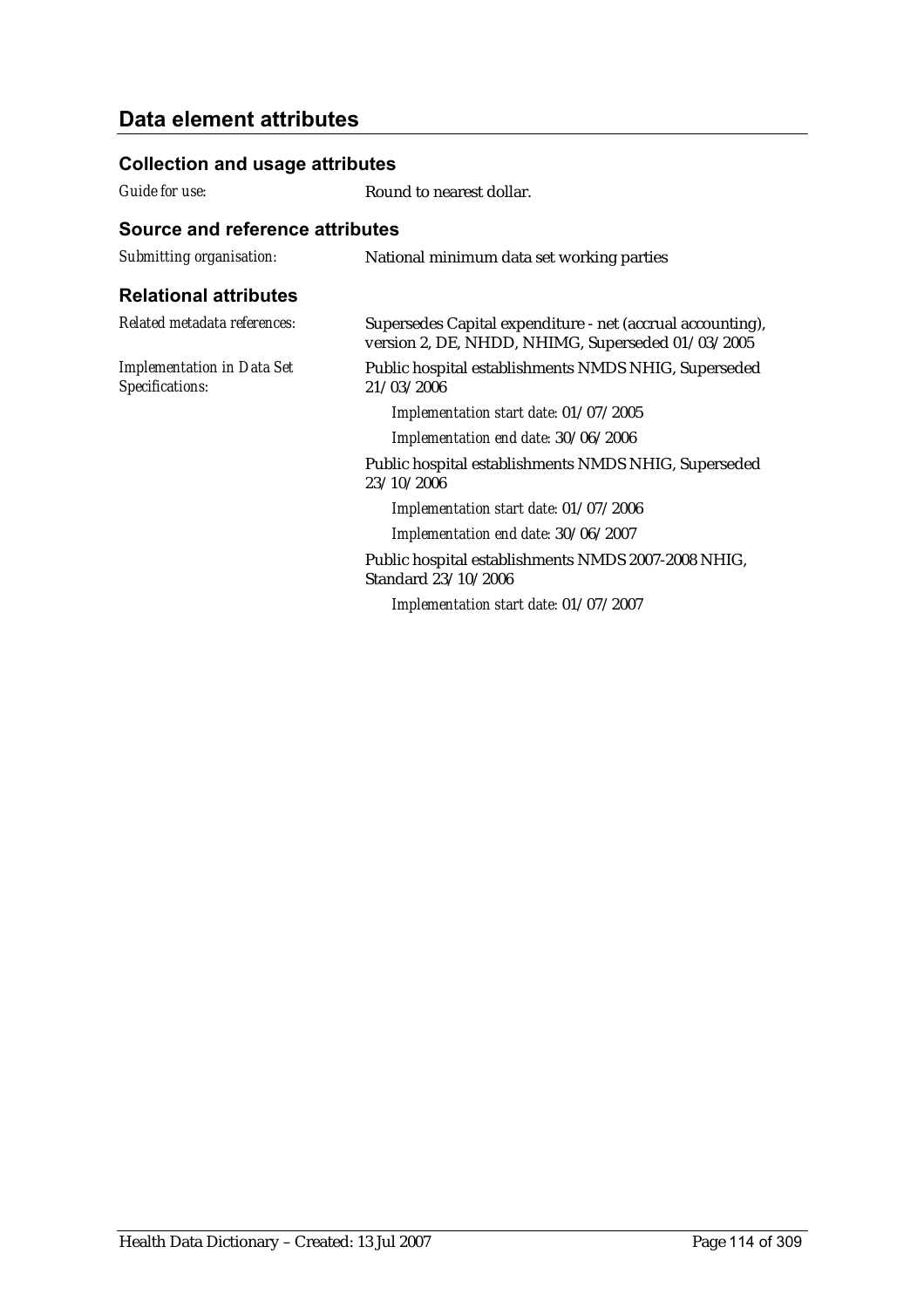# **Net capital expenditure (accrual accounting)—land**

## **Identifying and definitional attributes**

| Metadata item type:         | Data Element                                                                                                             |
|-----------------------------|--------------------------------------------------------------------------------------------------------------------------|
| Technical name:             | Establishment—net capital expenditure (accrual accounting)<br>(land) (financial year), total Australian currency N[N(8)] |
| <b>METeOR</b> identifier:   | 270536                                                                                                                   |
| <b>Registration status:</b> | NHIG, Standard 01/03/2005                                                                                                |
| Definition:                 | Net capital expenditure, measured in Australian dollars, on<br>land.                                                     |

# **Data element concept attributes**

| Data element concept:                  | Establishment—net capital expenditure (accrual accounting)<br>(land)                                                                                                                                                                                                                                                                                                                                                                                                                                                                                                                                                                                               |
|----------------------------------------|--------------------------------------------------------------------------------------------------------------------------------------------------------------------------------------------------------------------------------------------------------------------------------------------------------------------------------------------------------------------------------------------------------------------------------------------------------------------------------------------------------------------------------------------------------------------------------------------------------------------------------------------------------------------|
| Definition:                            | Net capital expenditure on land.                                                                                                                                                                                                                                                                                                                                                                                                                                                                                                                                                                                                                                   |
| Context:                               | Health expenditure:                                                                                                                                                                                                                                                                                                                                                                                                                                                                                                                                                                                                                                                |
|                                        | Net capital expenditure is a significant, though variable,<br>element of total health establishment expenditure. Just as<br>recurrent expenditure is broken down into a number of major<br>categories to enable a proper analysis of health expenditure at<br>the national level, so capital expenditure is to be broken down<br>into a number of major categories. Capital expenditure in the<br>context of hospitals and closely related establishments is a<br>relatively undeveloped area. Nevertheless, there is a<br>considerable interest in health establishment capital<br>expenditure data at the national level from many different<br>potential users. |
| Object class:                          | Establishment                                                                                                                                                                                                                                                                                                                                                                                                                                                                                                                                                                                                                                                      |
| Property:                              | Net capital expenditure                                                                                                                                                                                                                                                                                                                                                                                                                                                                                                                                                                                                                                            |
| <b>Collection and usage attributes</b> |                                                                                                                                                                                                                                                                                                                                                                                                                                                                                                                                                                                                                                                                    |

| Guide for use: | This definition is for use where the accrual method of<br>accounting has been adopted.                                                                                                  |
|----------------|-----------------------------------------------------------------------------------------------------------------------------------------------------------------------------------------|
|                | Land:                                                                                                                                                                                   |
|                | A solid section of the earth's surface which is held by the entity<br>under a certificate of title or reserve, leased in by the entity or<br>allocated to the entity by another agency. |

# **Value domain attributes**

| <b>Representation class:</b> | Total                            |
|------------------------------|----------------------------------|
| Data type:                   | Currency                         |
| Format:                      | N[N(8)]                          |
| Maximum character length:    | 9                                |
| Unit of measure:             | <b>Australian currency (AUS)</b> |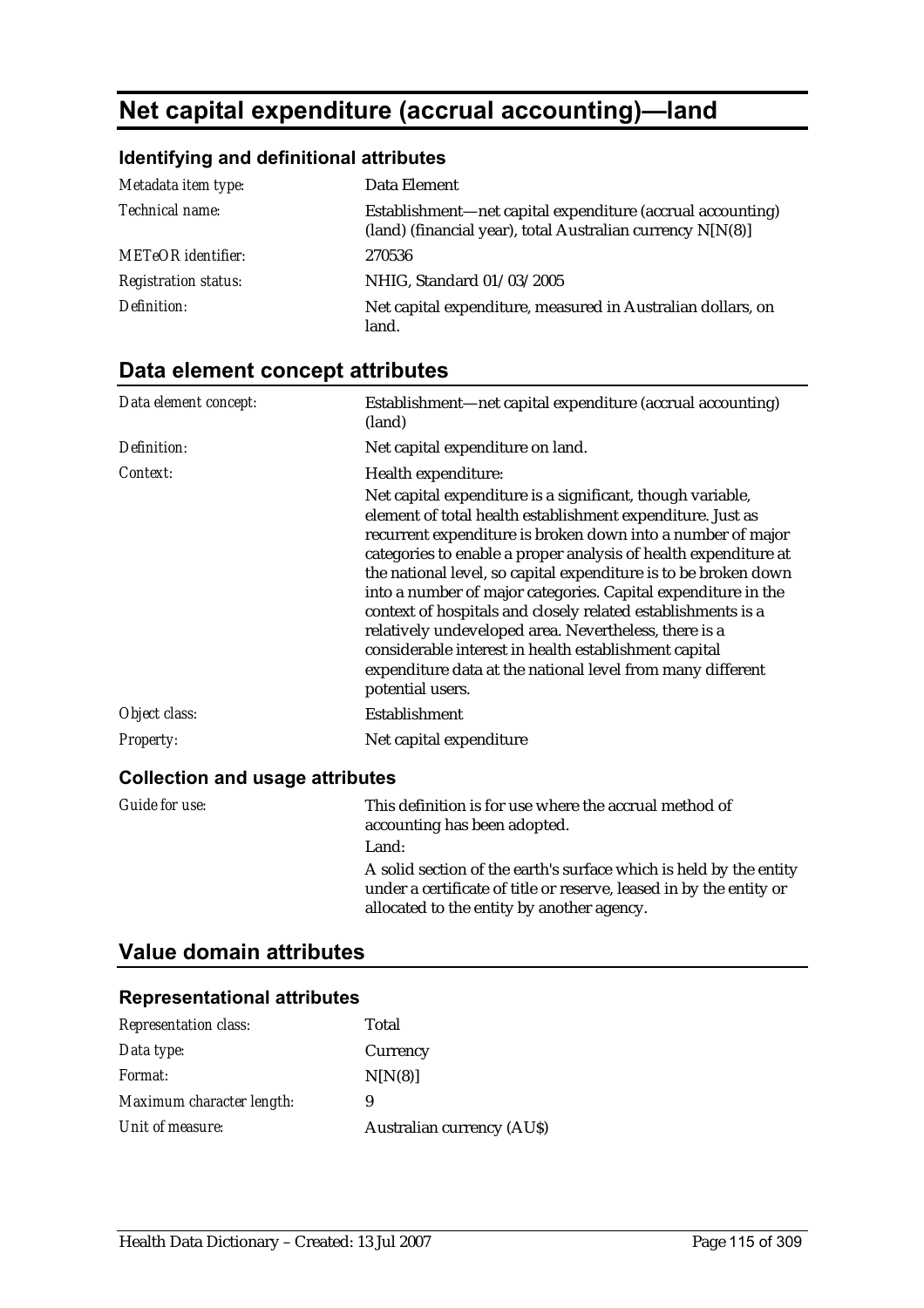### **Collection and usage attributes**

*Guide for use:* Round to nearest dollar.

| Submitting organisation:                             | National minimum data set working parties                                                                       |
|------------------------------------------------------|-----------------------------------------------------------------------------------------------------------------|
| <b>Relational attributes</b>                         |                                                                                                                 |
| Related metadata references:                         | Supersedes Capital expenditure - net (accrual accounting),<br>version 2, DE, NHDD, NHIMG, Superseded 01/03/2005 |
| <b>Implementation in Data Set</b><br>Specifications: | Public hospital establishments NMDS NHIG, Superseded<br>21/03/2006                                              |
|                                                      | Implementation start date: 01/07/2005                                                                           |
|                                                      | Implementation end date: 30/06/2006                                                                             |
|                                                      | Public hospital establishments NMDS NHIG, Superseded<br>23/10/2006                                              |
|                                                      | Implementation start date: 01/07/2006                                                                           |
|                                                      | Implementation end date: 30/06/2007                                                                             |
|                                                      | Public hospital establishments NMDS 2007-2008 NHIG,<br>Standard 23/10/2006                                      |
|                                                      | Implementation start date: 01/07/2007                                                                           |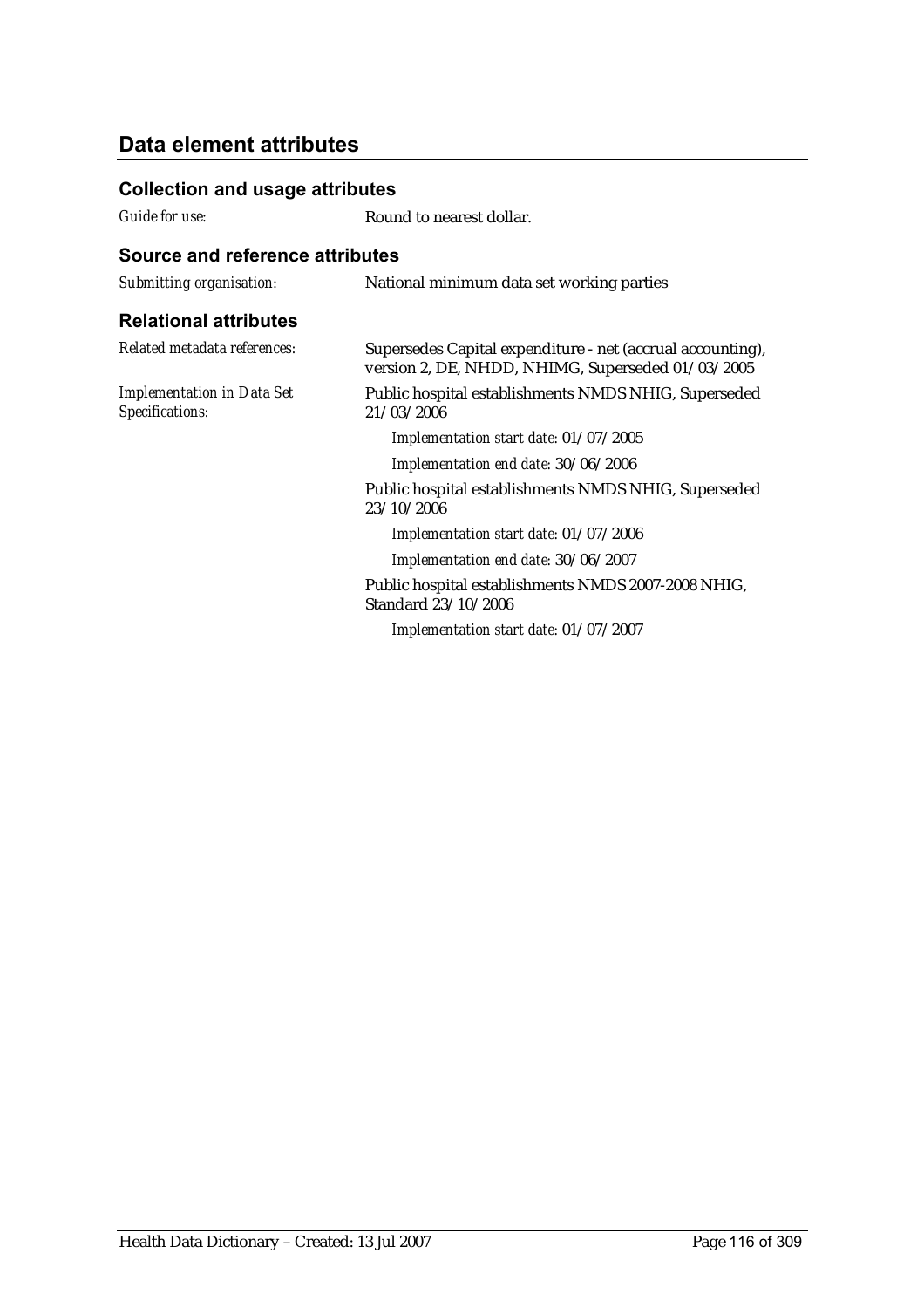# **Net capital expenditure (accrual accounting)—major medical equipment**

### **Identifying and definitional attributes**

| Metadata item type:         | Data Element                                                                                                                                     |
|-----------------------------|--------------------------------------------------------------------------------------------------------------------------------------------------|
| Technical name:             | Establishment—net capital expenditure (accrual accounting)<br>(major medical equipment) (financial year), total Australian<br>currency $N[N(8)]$ |
| <b>METeOR</b> identifier:   | 270530                                                                                                                                           |
| <b>Registration status:</b> | NHIG, Standard 01/03/2005                                                                                                                        |
| Definition:                 | Net capital expenditure, measured in Australian dollars, on<br>major medical equipment.                                                          |

# **Data element concept attributes**

| Data element concept:            | Establishment—net capital expenditure (accrual accounting)<br>(major medical equipment)                                                                                                                                                                                                                                                                                                                                                                                                                                                                                                                                                                            |
|----------------------------------|--------------------------------------------------------------------------------------------------------------------------------------------------------------------------------------------------------------------------------------------------------------------------------------------------------------------------------------------------------------------------------------------------------------------------------------------------------------------------------------------------------------------------------------------------------------------------------------------------------------------------------------------------------------------|
| Definition:                      | Net capital expenditure on major medical equipment.                                                                                                                                                                                                                                                                                                                                                                                                                                                                                                                                                                                                                |
| Context:                         | Health expenditure:                                                                                                                                                                                                                                                                                                                                                                                                                                                                                                                                                                                                                                                |
|                                  | Net capital expenditure is a significant, though variable,<br>element of total health establishment expenditure. Just as<br>recurrent expenditure is broken down into a number of major<br>categories to enable a proper analysis of health expenditure at<br>the national level, so capital expenditure is to be broken down<br>into a number of major categories. Capital expenditure in the<br>context of hospitals and closely related establishments is a<br>relatively undeveloped area. Nevertheless, there is a<br>considerable interest in health establishment capital<br>expenditure data at the national level from many different<br>potential users. |
| Object class:                    | Establishment                                                                                                                                                                                                                                                                                                                                                                                                                                                                                                                                                                                                                                                      |
| <b>Property:</b>                 | Net capital expenditure                                                                                                                                                                                                                                                                                                                                                                                                                                                                                                                                                                                                                                            |
| Osllastiam and usessa attuikuta. |                                                                                                                                                                                                                                                                                                                                                                                                                                                                                                                                                                                                                                                                    |

#### **Collection and usage attributes**

| Guide for use: | This definition is for use where the accrual method of<br>accounting has been adopted.                                                                                                                           |
|----------------|------------------------------------------------------------------------------------------------------------------------------------------------------------------------------------------------------------------|
|                | Major medical equipment:                                                                                                                                                                                         |
|                | Major items of medical equipment such as medical imaging<br>(computed tomography (CT) scanners, magnetic resonance<br>imaging (MRI), radiology), intensive care unit (ICU) monitors<br>and transplant equipment. |

# **Value domain attributes**

| Total                            |
|----------------------------------|
| Currency                         |
| N[N(8)]                          |
|                                  |
| <b>Australian currency (AUS)</b> |
|                                  |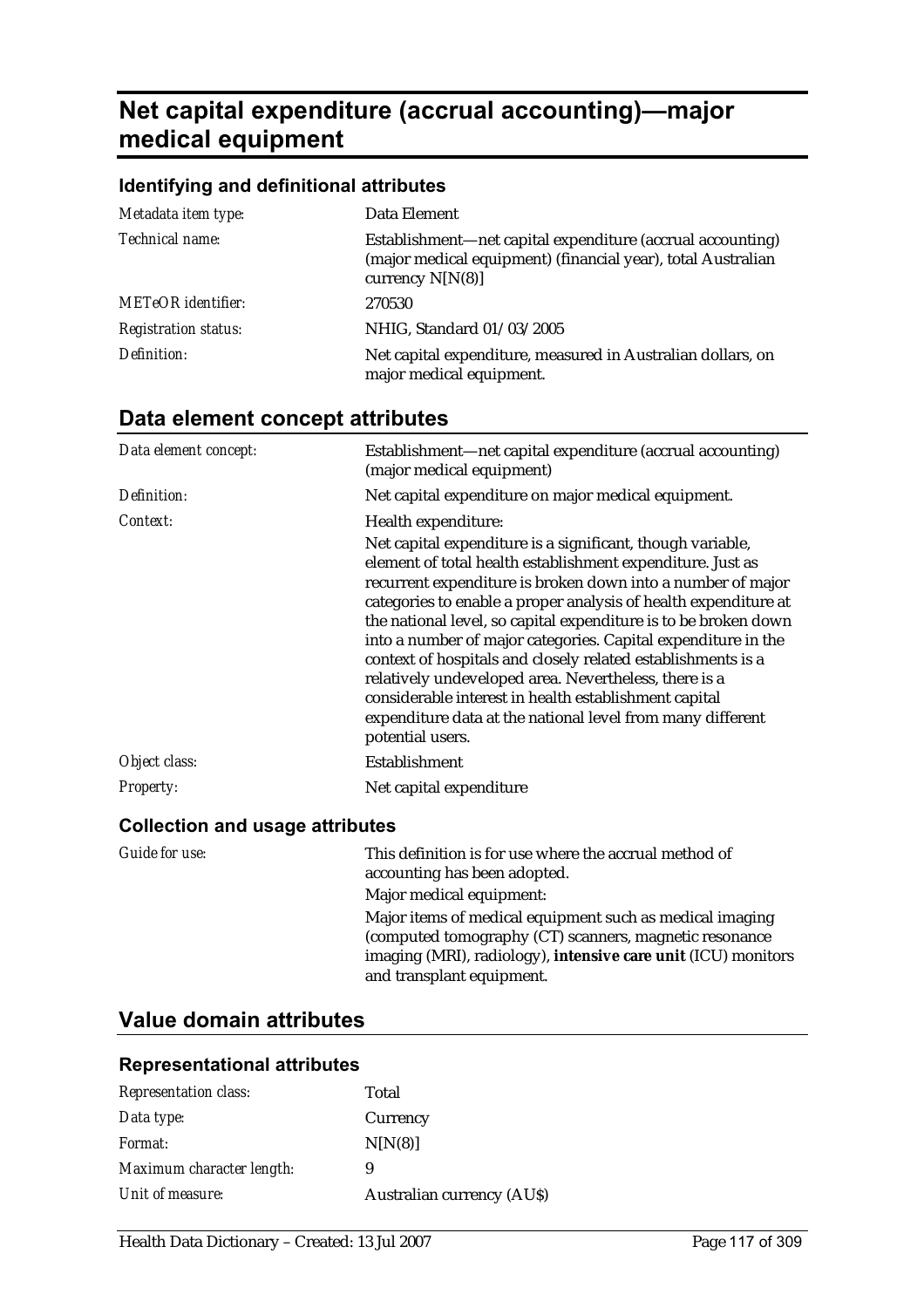### **Collection and usage attributes**

*Guide for use:* Round to nearest dollar.

| Submitting organisation:                             | National minimum data set working parties                                                                       |
|------------------------------------------------------|-----------------------------------------------------------------------------------------------------------------|
| <b>Relational attributes</b>                         |                                                                                                                 |
| Related metadata references:                         | Supersedes Capital expenditure - net (accrual accounting),<br>version 2, DE, NHDD, NHIMG, Superseded 01/03/2005 |
| <b>Implementation in Data Set</b><br>Specifications: | Public hospital establishments NMDS NHIG, Superseded<br>21/03/2006                                              |
|                                                      | Implementation start date: 01/07/2005                                                                           |
|                                                      | Implementation end date: 30/06/2006                                                                             |
| 23/10/2006<br>Standard 23/10/2006                    | Public hospital establishments NMDS NHIG, Superseded                                                            |
|                                                      | Implementation start date: 01/07/2006                                                                           |
|                                                      | Implementation end date: 30/06/2007                                                                             |
|                                                      | Public hospital establishments NMDS 2007-2008 NHIG,                                                             |
|                                                      | Implementation start date: 01/07/2007                                                                           |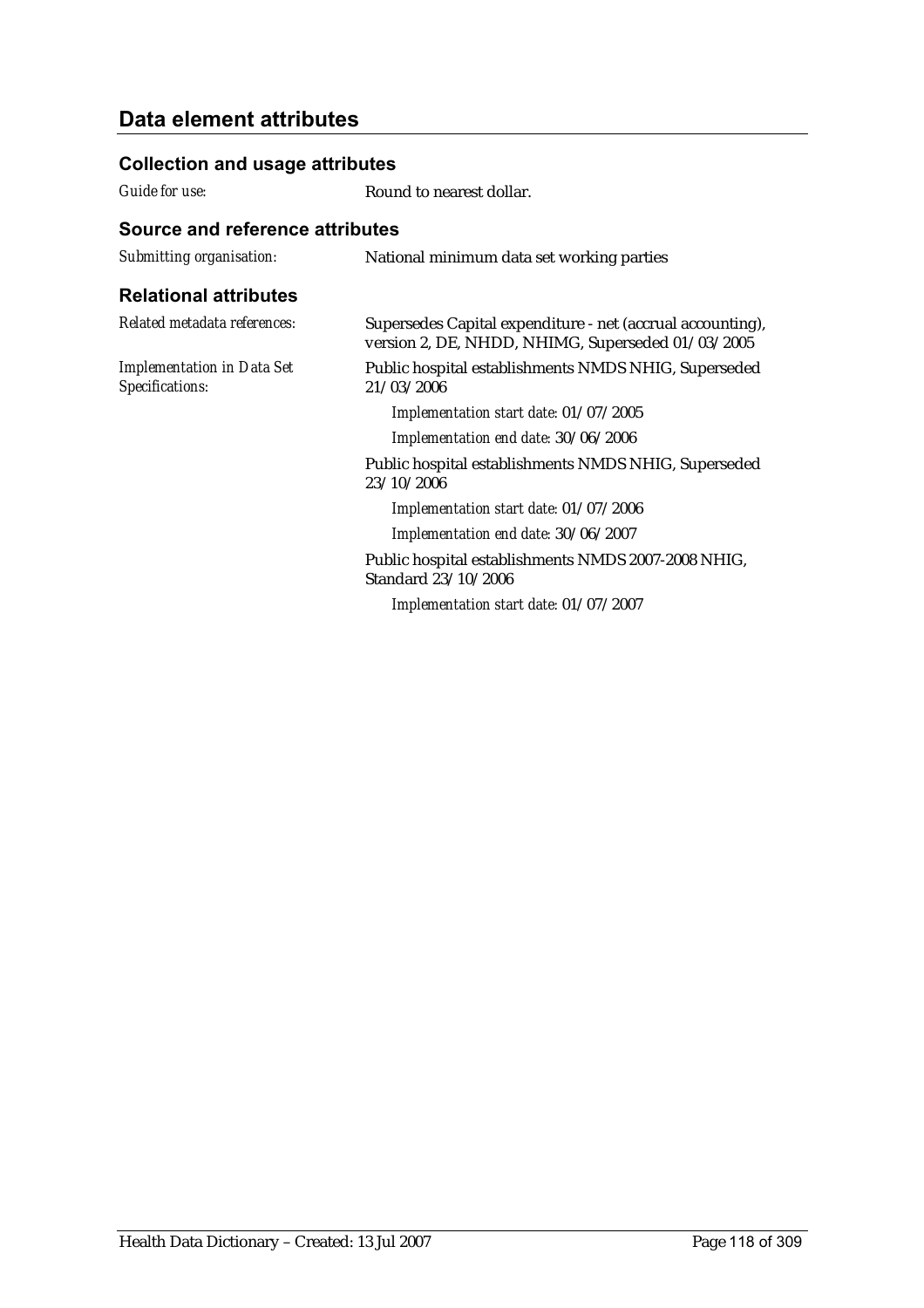# **Net capital expenditure (accrual accounting)—other equipment**

#### **Identifying and definitional attributes**

| Metadata item type:         | Data Element                                                                                                                                                |
|-----------------------------|-------------------------------------------------------------------------------------------------------------------------------------------------------------|
| Technical name:             | Establishment—net capital expenditure (accrual accounting)<br>(other equipment) (financial year), total Australian currency<br>N[N(8)]                      |
| <b>METeOR</b> identifier:   | 270533                                                                                                                                                      |
| <b>Registration status:</b> | NHIG, Standard 01/03/2005                                                                                                                                   |
| Definition:                 | Net capital expenditure, measured in Australian dollars, on<br>other equipment, such as furniture, art objects, professional<br>instruments and containers. |

| Data element concept:                  | Establishment—net capital expenditure (accrual accounting)<br>(other equipment)                                                                                                                                                                                                                                                                                                                                                                                                                                                                                                                                                                                    |
|----------------------------------------|--------------------------------------------------------------------------------------------------------------------------------------------------------------------------------------------------------------------------------------------------------------------------------------------------------------------------------------------------------------------------------------------------------------------------------------------------------------------------------------------------------------------------------------------------------------------------------------------------------------------------------------------------------------------|
| Definition:                            | Net capital expenditure on other equipment.                                                                                                                                                                                                                                                                                                                                                                                                                                                                                                                                                                                                                        |
| Context:                               | Health expenditure:                                                                                                                                                                                                                                                                                                                                                                                                                                                                                                                                                                                                                                                |
|                                        | Net capital expenditure is a significant, though variable,<br>element of total health establishment expenditure. Just as<br>recurrent expenditure is broken down into a number of major<br>categories to enable a proper analysis of health expenditure at<br>the national level, so capital expenditure is to be broken down<br>into a number of major categories. Capital expenditure in the<br>context of hospitals and closely related establishments is a<br>relatively undeveloped area. Nevertheless, there is a<br>considerable interest in health establishment capital<br>expenditure data at the national level from many different<br>potential users. |
| Object class:                          | Establishment                                                                                                                                                                                                                                                                                                                                                                                                                                                                                                                                                                                                                                                      |
| <b>Property:</b>                       | Net capital expenditure                                                                                                                                                                                                                                                                                                                                                                                                                                                                                                                                                                                                                                            |
| <b>Collection and usage attributes</b> |                                                                                                                                                                                                                                                                                                                                                                                                                                                                                                                                                                                                                                                                    |

# **Data element concept attributes**

| Guide for use: | This definition is for use where the accrual method of<br>accounting has been adopted.                                     |
|----------------|----------------------------------------------------------------------------------------------------------------------------|
|                | Other equipment:                                                                                                           |
|                | Includes machinery and equipment not elsewhere classified,<br>such as furniture, art objects, professional instruments and |
|                | containers.                                                                                                                |

# **Value domain attributes**

| <b>Representation class:</b> | Total                            |
|------------------------------|----------------------------------|
| Data type:                   | Currency                         |
| <i>Format:</i>               | N[N(8)]                          |
| Maximum character length:    | 9                                |
| Unit of measure:             | <b>Australian currency (AUS)</b> |
|                              |                                  |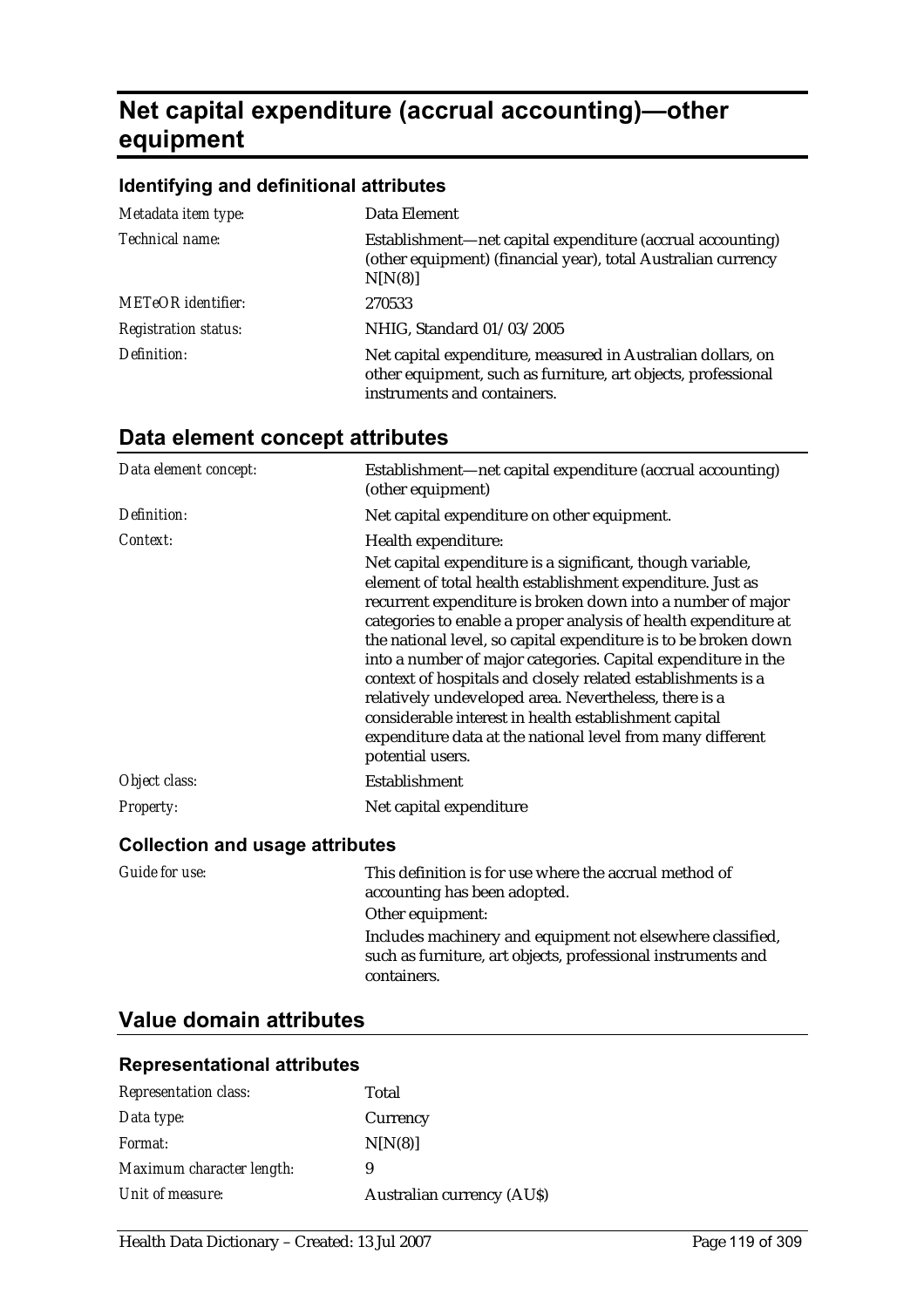### **Collection and usage attributes**

*Guide for use:* Round to nearest dollar.

| Submitting organisation:                             | National minimum data set working parties                                                                       |
|------------------------------------------------------|-----------------------------------------------------------------------------------------------------------------|
| <b>Relational attributes</b>                         |                                                                                                                 |
| Related metadata references:                         | Supersedes Capital expenditure - net (accrual accounting),<br>version 2, DE, NHDD, NHIMG, Superseded 01/03/2005 |
| <b>Implementation in Data Set</b><br>Specifications: | Public hospital establishments NMDS NHIG, Superseded<br>21/03/2006                                              |
|                                                      | Implementation start date: 01/07/2005                                                                           |
|                                                      | Implementation end date: 30/06/2006                                                                             |
|                                                      | Public hospital establishments NMDS NHIG, Superseded<br>23/10/2006                                              |
|                                                      | Implementation start date: 01/07/2006                                                                           |
|                                                      | Implementation end date: 30/06/2007                                                                             |
|                                                      | Public hospital establishments NMDS 2007-2008 NHIG,<br>Standard 23/10/2006                                      |
|                                                      | Implementation start date: 01/07/2007                                                                           |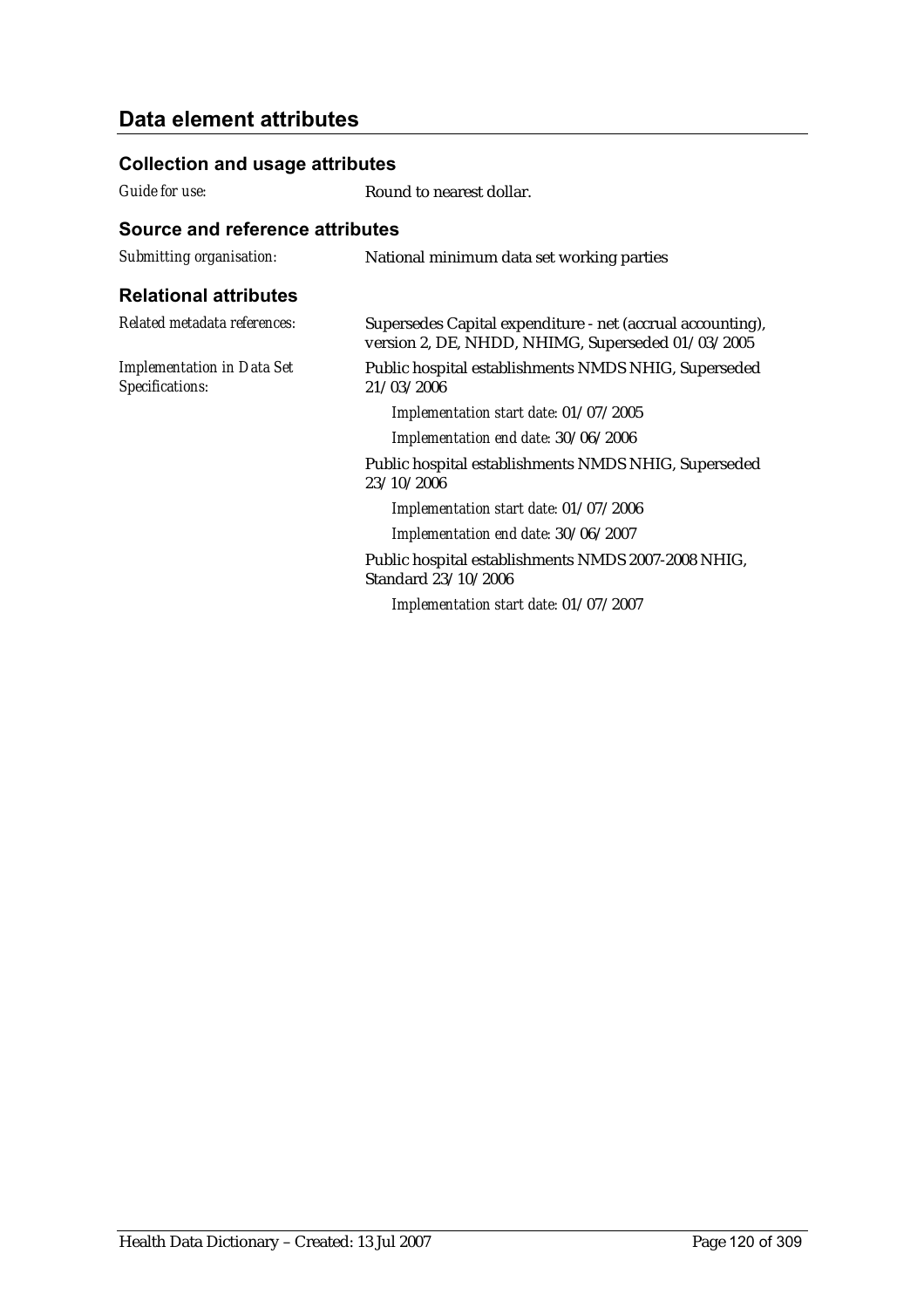# **Net capital expenditure (accrual accounting)—transport**

## **Identifying and definitional attributes**

| Metadata item type:         | Data Element                                                                                                                  |
|-----------------------------|-------------------------------------------------------------------------------------------------------------------------------|
| Technical name:             | Establishment—net capital expenditure (accrual accounting)<br>(transport) (financial year), total Australian currency N[N(8)] |
| <b>METeOR</b> identifier:   | 270532                                                                                                                        |
| <b>Registration status:</b> | NHIG, Standard 01/03/2005                                                                                                     |
| Definition:                 | Net capital expenditure measured in Australian dollars on<br>transport.                                                       |

# **Data element concept attributes**

| Data element concept:                  | Establishment—net capital expenditure (accrual accounting)<br>(transport)                                                                                                                                                                                                                                                                                                                                                                                                                                                                                                                                                                                          |
|----------------------------------------|--------------------------------------------------------------------------------------------------------------------------------------------------------------------------------------------------------------------------------------------------------------------------------------------------------------------------------------------------------------------------------------------------------------------------------------------------------------------------------------------------------------------------------------------------------------------------------------------------------------------------------------------------------------------|
| Definition:                            | Net capital expenditure on transport.                                                                                                                                                                                                                                                                                                                                                                                                                                                                                                                                                                                                                              |
| Context:                               | Health expenditure:                                                                                                                                                                                                                                                                                                                                                                                                                                                                                                                                                                                                                                                |
|                                        | Net capital expenditure is a significant, though variable,<br>element of total health establishment expenditure. Just as<br>recurrent expenditure is broken down into a number of major<br>categories to enable a proper analysis of health expenditure at<br>the national level, so capital expenditure is to be broken down<br>into a number of major categories. Capital expenditure in the<br>context of hospitals and closely related establishments is a<br>relatively undeveloped area. Nevertheless, there is a<br>considerable interest in health establishment capital<br>expenditure data at the national level from many different<br>potential users. |
| Object class:                          | Establishment                                                                                                                                                                                                                                                                                                                                                                                                                                                                                                                                                                                                                                                      |
| <b>Property:</b>                       | Net capital expenditure                                                                                                                                                                                                                                                                                                                                                                                                                                                                                                                                                                                                                                            |
| <b>Collection and usage attributes</b> |                                                                                                                                                                                                                                                                                                                                                                                                                                                                                                                                                                                                                                                                    |
|                                        | $T1 \cdot 1 \cdot 1 \cdot 1 \cdot 1$ . The set of $T$ is the set of $T$                                                                                                                                                                                                                                                                                                                                                                                                                                                                                                                                                                                            |

| Guide for use: | This definition is for use where the accrual method of<br>accounting has been adopted.                                                                                                                              |
|----------------|---------------------------------------------------------------------------------------------------------------------------------------------------------------------------------------------------------------------|
|                | Transport:                                                                                                                                                                                                          |
|                | Expenditure on vehicles or equipment used for transport such<br>as motor vehicles, aircraft, ships, railway, tramway rolling<br>stock, and attachments (such as trailers). Includes major parts<br>such as engines. |

## **Value domain attributes**

| <b>Representation class:</b> | Total                      |
|------------------------------|----------------------------|
| Data type:                   | Currency                   |
| Format:                      | N[N(8)]                    |
| Maximum character length:    | 9                          |
| Unit of measure:             | Australian currency (AU\$) |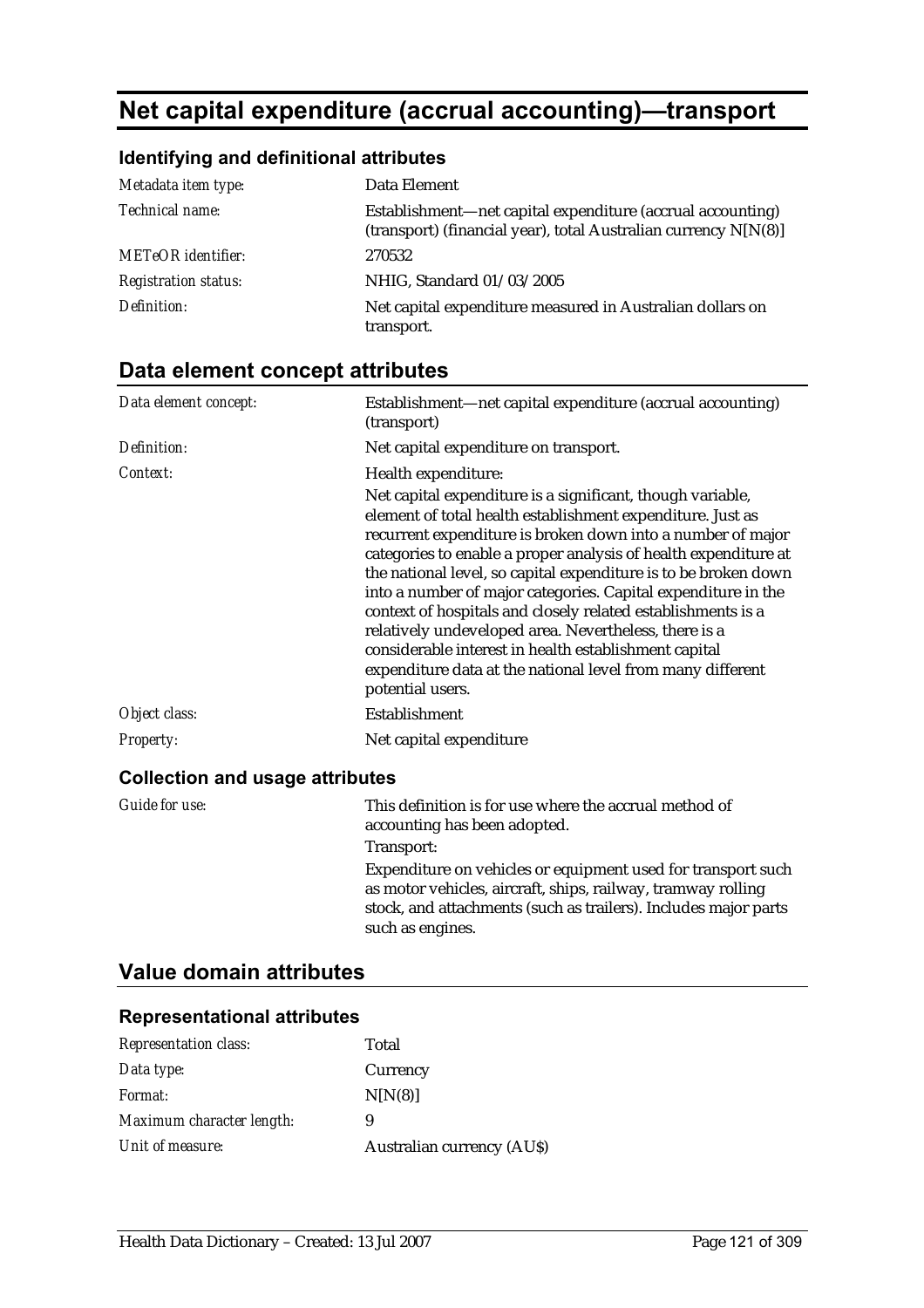### **Collection and usage attributes**

*Guide for use:* Round to nearest dollar.

| Submitting organisation:                             | National minimum data set working parties                                                                       |
|------------------------------------------------------|-----------------------------------------------------------------------------------------------------------------|
| <b>Relational attributes</b>                         |                                                                                                                 |
| Related metadata references:                         | Supersedes Capital expenditure - net (accrual accounting),<br>version 2, DE, NHDD, NHIMG, Superseded 01/03/2005 |
| <b>Implementation in Data Set</b><br>Specifications: | Public hospital establishments NMDS NHIG, Superseded<br>21/03/2006                                              |
|                                                      | Implementation start date: 01/07/2005                                                                           |
|                                                      | Implementation end date: 30/06/2006                                                                             |
|                                                      | Public hospital establishments NMDS NHIG, Superseded<br>23/10/2006                                              |
|                                                      | Implementation start date: 01/07/2006                                                                           |
|                                                      | Implementation end date: 30/06/2007                                                                             |
|                                                      | Public hospital establishments NMDS 2007-2008 NHIG,<br>Standard 23/10/2006                                      |
|                                                      | Implementation start date: 01/07/2007                                                                           |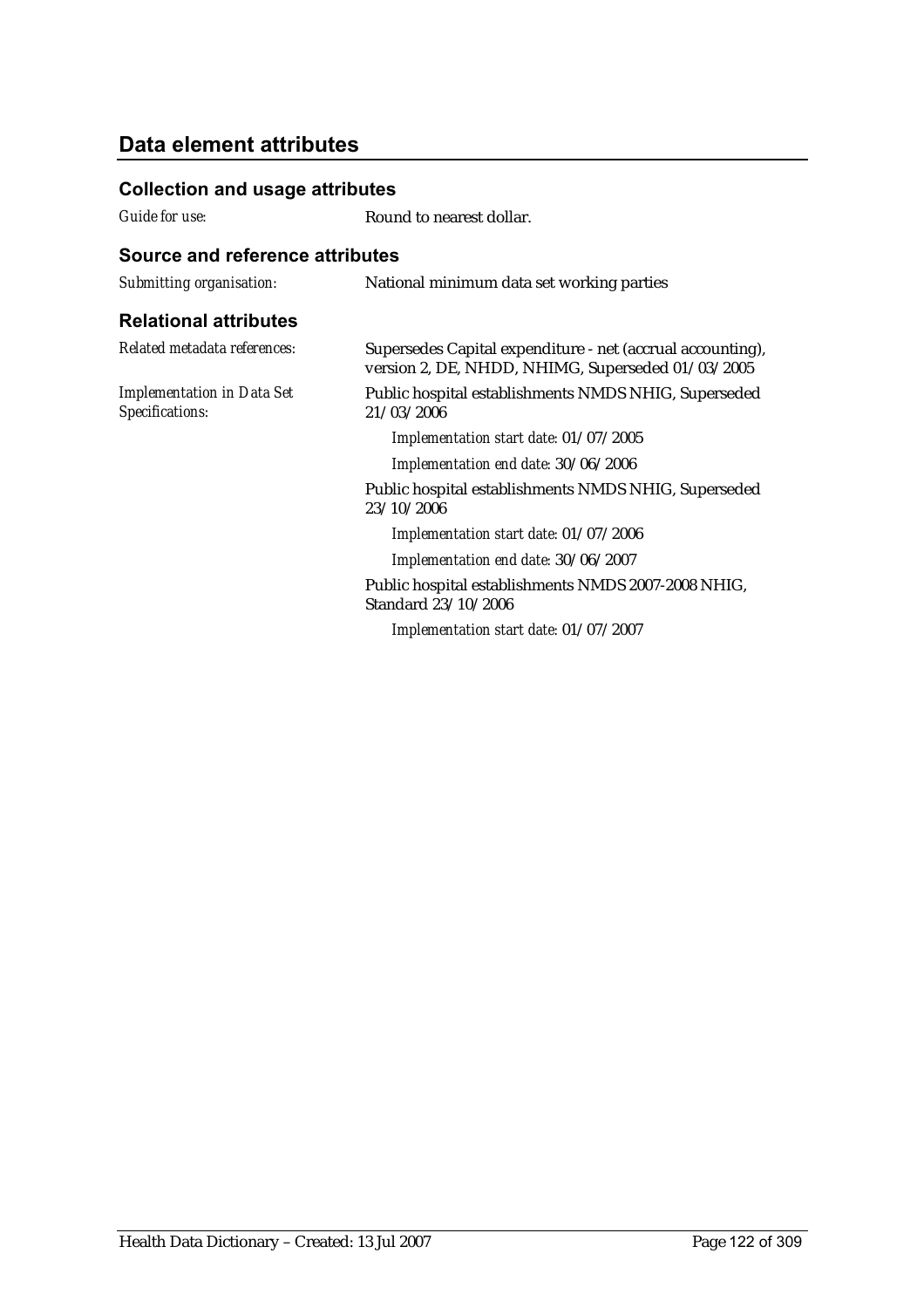# **New/repeat status**

### **Identifying and definitional attributes**

| Metadata item type:         | Data Element                                                                                                                                                                           |
|-----------------------------|----------------------------------------------------------------------------------------------------------------------------------------------------------------------------------------|
| Technical name:             | Non-admitted patient service event-new/repeat status, code<br>N                                                                                                                        |
| <b>METeOR</b> identifier:   | 270348                                                                                                                                                                                 |
| <b>Registration status:</b> | NHIG, Standard 01/03/2005                                                                                                                                                              |
| Definition:                 | Whether a non-admitted patient service event is for a new<br>problem not previously addressed at the same clinical service<br>or for a repeat service event, as represented by a code. |

# **Data element concept attributes**

| Data element concept: | Non-admitted patient service event-new/repeat service event<br>status                                                                                                                                  |
|-----------------------|--------------------------------------------------------------------------------------------------------------------------------------------------------------------------------------------------------|
| Definition:           | A new non-admitted patient service event is one for a problem<br>not previously addressed at the same clinical service.<br>All other non-admitted patient service events are repeat service<br>events. |
| Context:              | Hospital non-admitted patient care.                                                                                                                                                                    |
| Object class:         | Non-admitted patient service event                                                                                                                                                                     |
| <b>Property:</b>      | New/repeat service event status                                                                                                                                                                        |

## **Value domain attributes**

#### **Representational attributes**

| <b>Representation class:</b> | Code          |                                           |
|------------------------------|---------------|-------------------------------------------|
| Data type:                   | <b>Number</b> |                                           |
| Format:                      | N             |                                           |
| Maximum character length:    |               |                                           |
| Permissible values:          | Value         | Meaning                                   |
|                              |               | New non-admitted patient service event    |
|                              | 2             | Repeat non-admitted patient service event |

### **Collection and usage attributes**

| Guide for use: | CODE 1 New non-admitted patient service event:                                                                          |
|----------------|-------------------------------------------------------------------------------------------------------------------------|
|                | New service events occur as each type of clinical service makes<br>their full assessment consultation with the patient. |
|                | CODE 2 Repeat non-admitted patient service event:                                                                       |
|                | Repeat visits include completion of an ambulatory procedure<br>e.g. removal of sutures and removal of plaster casts.    |

# **Data element attributes**

### **Relational attributes**

| Related metadata references: | Supersedes New/repeat status, version 1, DE, NHDD, NHIMG, |
|------------------------------|-----------------------------------------------------------|
|                              | Superseded $01/03/2005$                                   |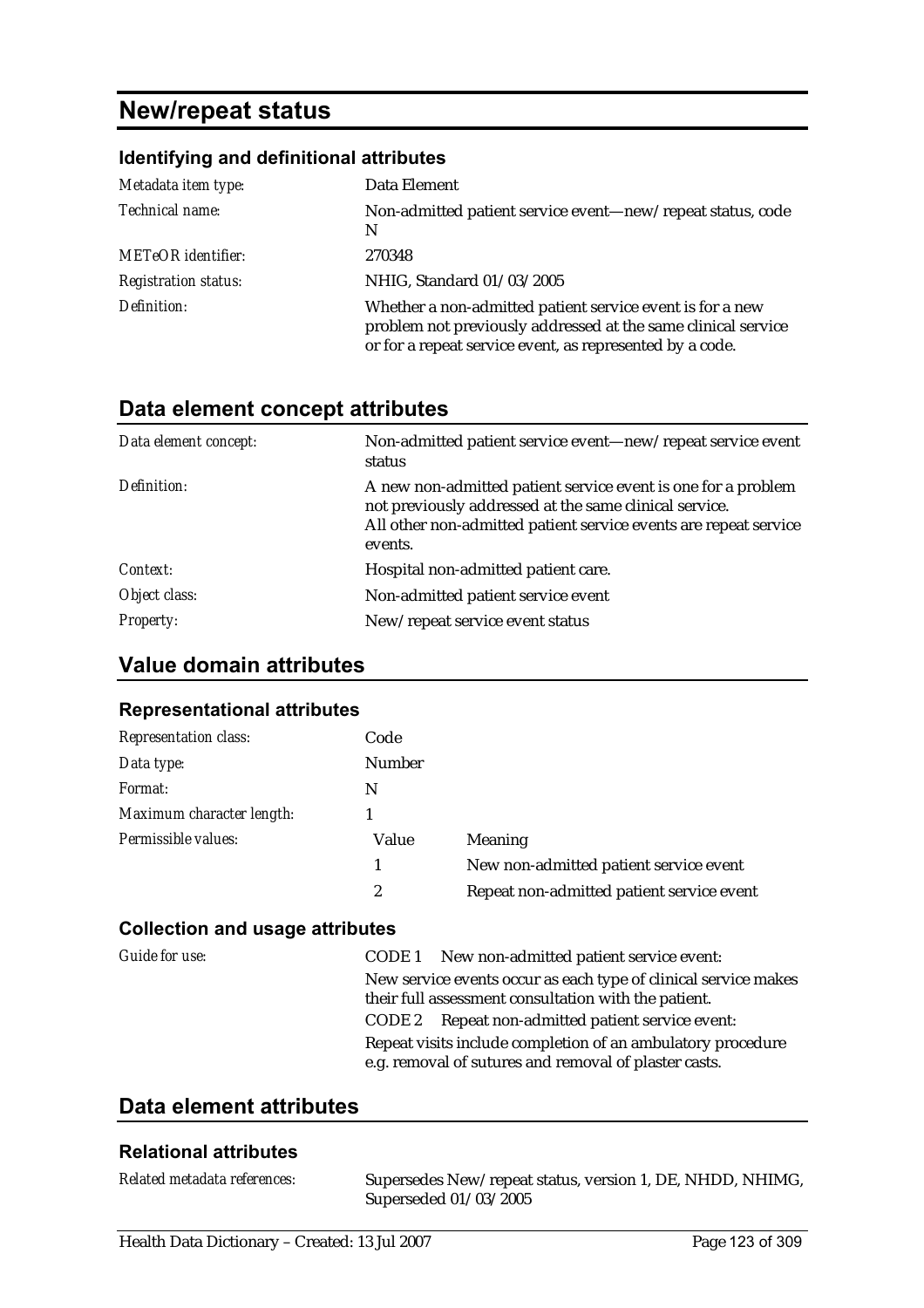# **Non-Australian state/province (person)**

### **Identifying and definitional attributes**

| Metadata item type:         | Data Element                                                                                                                                                                                                                               |
|-----------------------------|--------------------------------------------------------------------------------------------------------------------------------------------------------------------------------------------------------------------------------------------|
| Technical name:             | Person (address)—non-Australian state/province, text [X(40)]                                                                                                                                                                               |
| <b>METeOR</b> identifier:   | 288648                                                                                                                                                                                                                                     |
| <b>Registration status:</b> | NHIG, Standard 04/05/2005<br>NCSIMG, Standard 30/09/2005                                                                                                                                                                                   |
| Definition:                 | The designation applied to an internal, political or geographic<br>division of a country other than Australia that is officially<br>recognised by that country that is associated with the address of<br>a person, as represented by text. |

### **Data element concept attributes**

| Data element concept: | Person (address)—non-Australian state/province                                                                                                                                                                     |
|-----------------------|--------------------------------------------------------------------------------------------------------------------------------------------------------------------------------------------------------------------|
| Definition:           | The designation applied to an internal, political or geographic<br>division of a country other than Australia that is officially<br>recognised by that country that is associated with the address of<br>a person. |
| Object class:         | <b>Person</b>                                                                                                                                                                                                      |
| <b>Property:</b>      | Non-Australian state/province                                                                                                                                                                                      |

### **Value domain attributes**

#### **Representational attributes**

| <b>Representation class:</b> | <b>Text</b>   |
|------------------------------|---------------|
| Data type:                   | <b>String</b> |
| <i>Format:</i>               | [X(40)]       |
| Maximum character length:    | 40            |

### **Data element attributes**

#### **Collection and usage attributes**

*Guide for use:* The name of the state or territory or province should be recorded using the standard ASCII character set and should be done so in accordance with the official conventions of the country.

| Submitting organisation: | Australian Institute of Health and Welfare                                       |
|--------------------------|----------------------------------------------------------------------------------|
|                          | <b>Standard Australia</b>                                                        |
| Origin:                  | AS4846 Health Care Provider Identification, 2004, Sydney:<br>Standards Australia |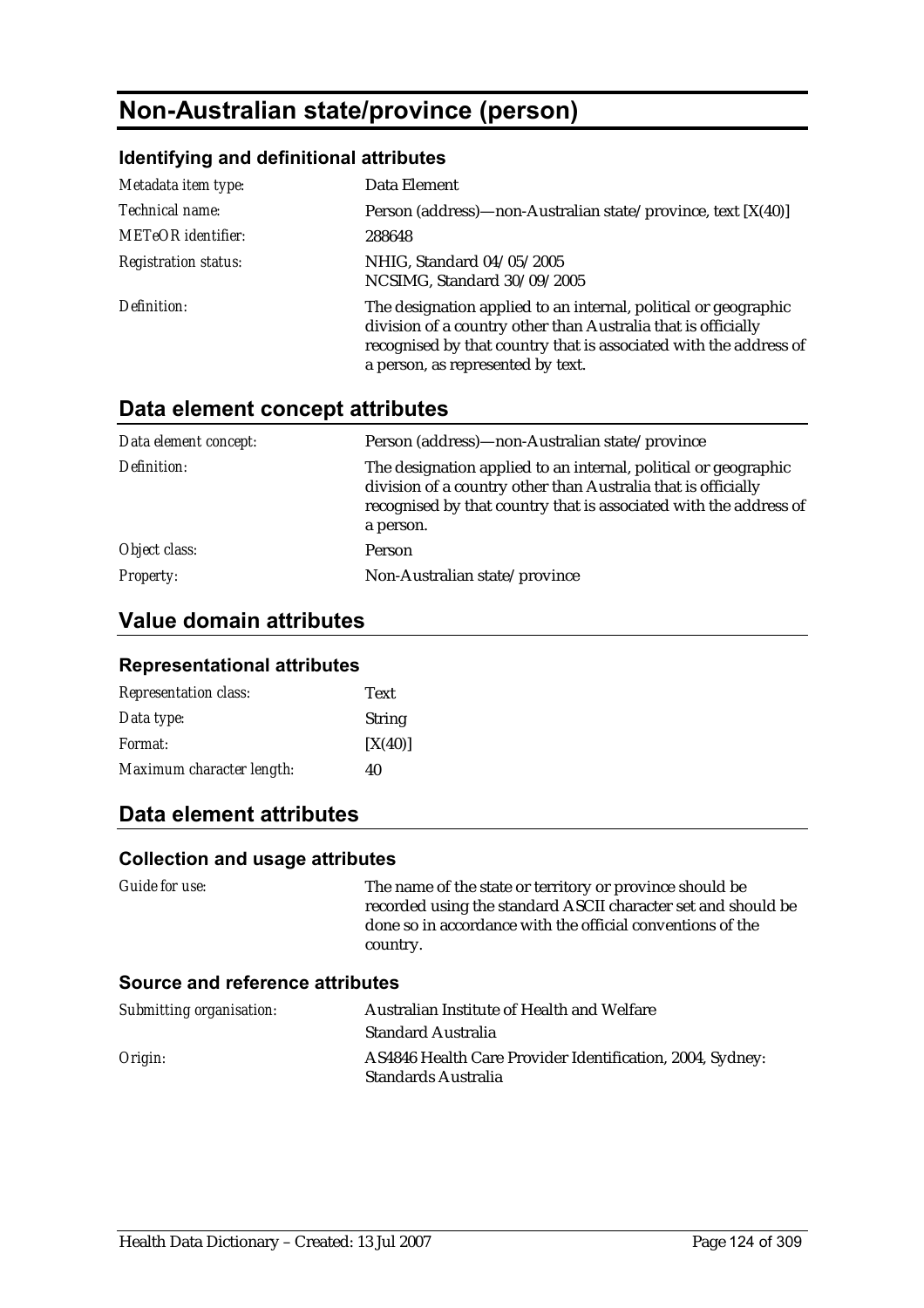### **Relational attributes**

*Implementation in Data Set Specifications:*

Health care client identification DSS NHIG, Standard 04/05/2005

Health care provider identification DSS NHIG, Superseded 04/07/2007

Health care provider identification DSS NHIG, Standard 04/07/2007

*Information specific to this data set:* When used for identification purposes record this data element as part of an address.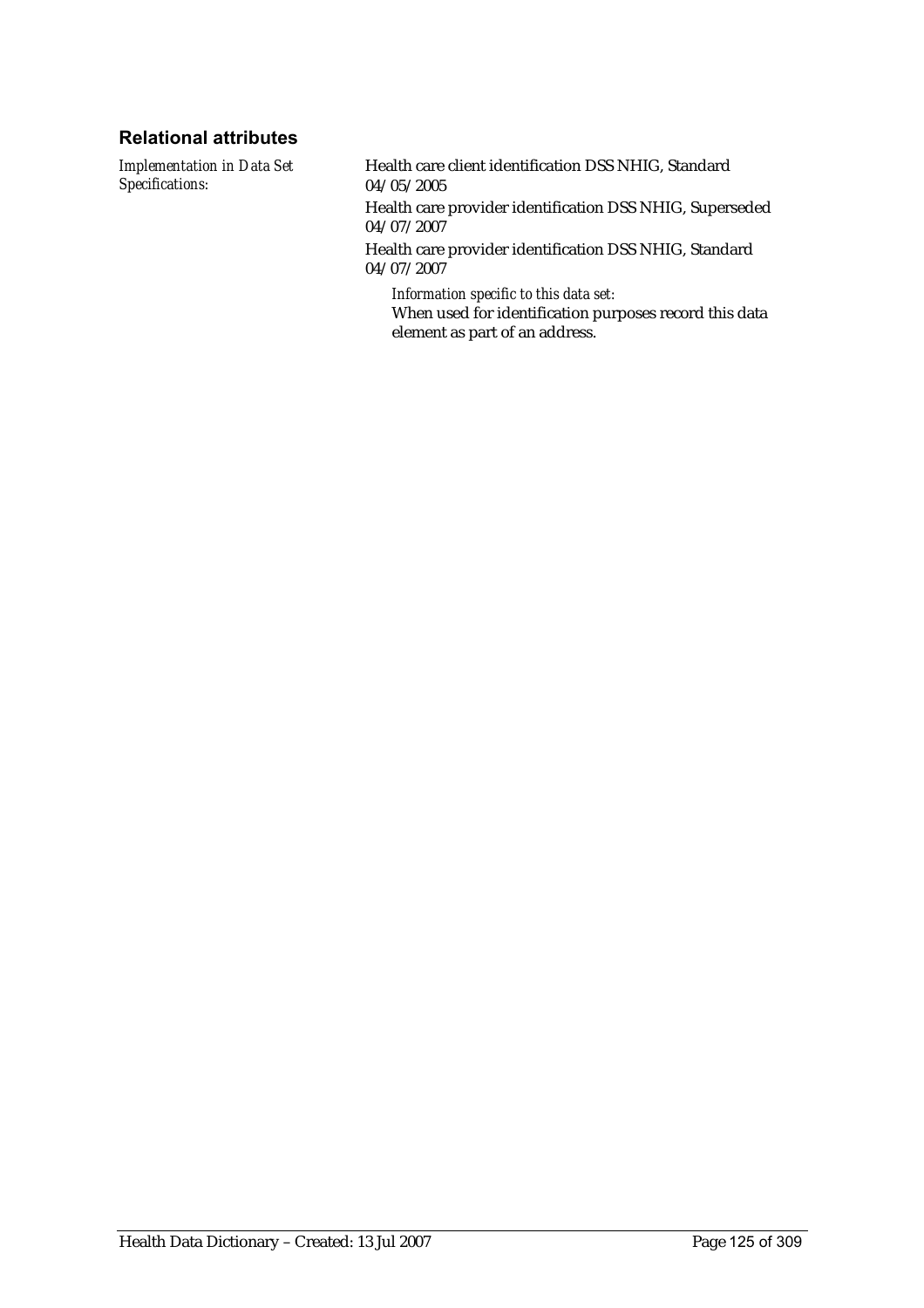# **Non-Australian state/province (service provider organisation)**

### **Identifying and definitional attributes**

| Metadata item type:         | Data Element                                                                                                                                                                                                                                       |
|-----------------------------|----------------------------------------------------------------------------------------------------------------------------------------------------------------------------------------------------------------------------------------------------|
| Technical name:             | Service provider organisation (address)—non-Australian<br>state/province, text $[X(40)]$                                                                                                                                                           |
| <b>METeOR</b> identifier:   | 288636                                                                                                                                                                                                                                             |
| <b>Registration status:</b> | NHIG, Standard 04/05/2005<br>NCSIMG, Standard 30/09/2005                                                                                                                                                                                           |
| Definition:                 | The designation applied to an internal, political or geographic<br>division of a country other than Australia that is officially<br>recognised by that country that is associated with the address of<br>an establishment, as represented by text. |

# **Data element concept attributes**

| Service provider organisation (address)—non-Australian<br>state/province                                                                                                                                                   |
|----------------------------------------------------------------------------------------------------------------------------------------------------------------------------------------------------------------------------|
| The designation applied to an internal, political or geographic<br>division of a country other than Australia that is officially<br>recognised by that country that is associated with the address of<br>an establishment. |
| Service provider organisation                                                                                                                                                                                              |
| Non-Australian state/province                                                                                                                                                                                              |
|                                                                                                                                                                                                                            |

### **Value domain attributes**

#### **Representational attributes**

| <b>Representation class:</b> | <b>Text</b>   |
|------------------------------|---------------|
| Data type:                   | <b>String</b> |
| <i>Format:</i>               | [X(40)]       |
| Maximum character length:    | 40            |

## **Data element attributes**

#### **Collection and usage attributes**

| <i>Guide for use:</i> | The name of the state or territory or province should be      |
|-----------------------|---------------------------------------------------------------|
|                       | recorded using the standard ASCII character set and should be |
|                       | done so in accordance with the official conventions of the    |
|                       | country.                                                      |

| Submitting organisation: | Standards Australia                                                              |
|--------------------------|----------------------------------------------------------------------------------|
| Origin:                  | AS4846 Health Care Provider Identification, 2004, Sydney:<br>Standards Australia |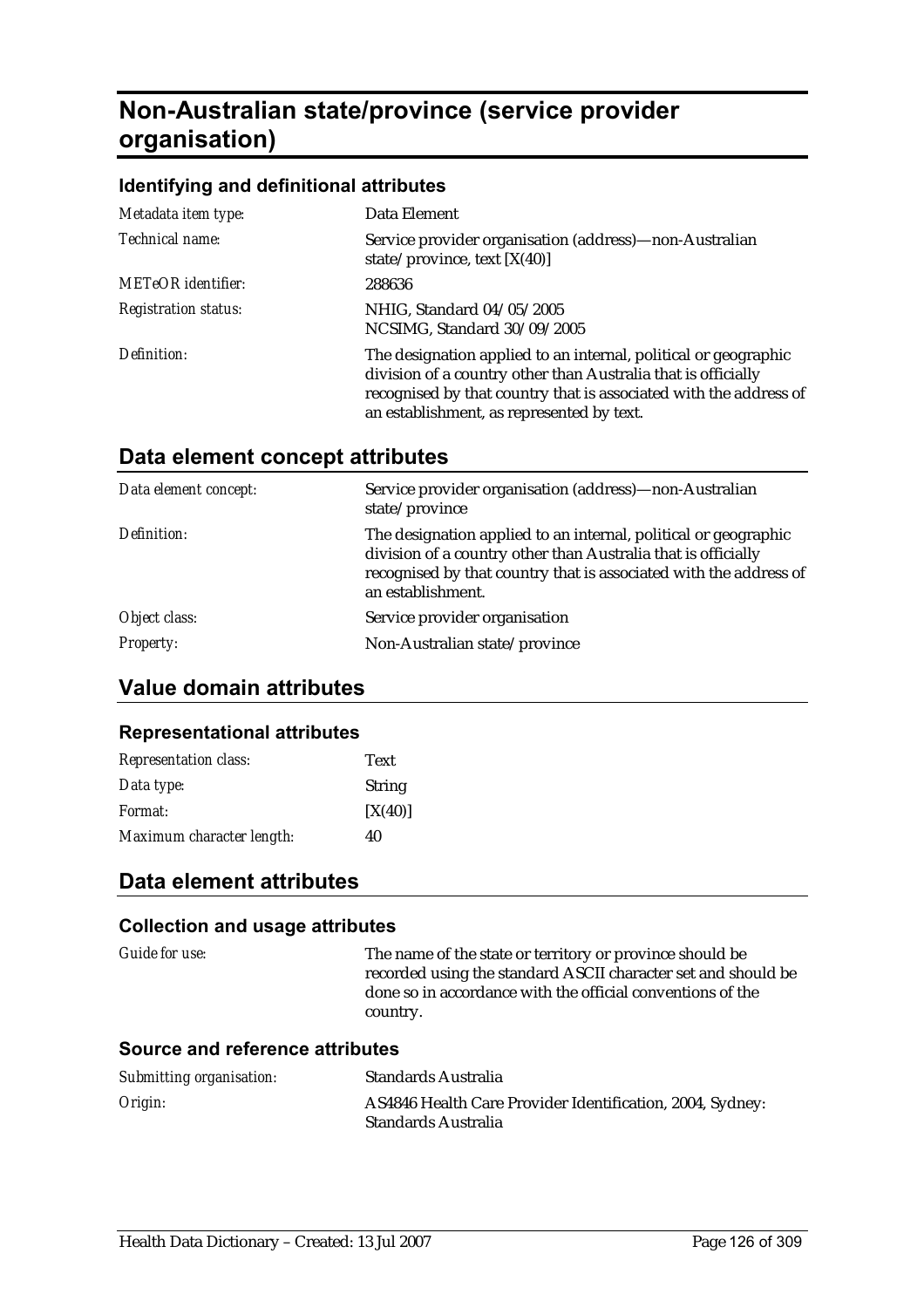### **Relational attributes**

*Implementation in Data Set Specifications:*

Health care provider identification DSS NHIG, Superseded 04/07/2007

Health care provider identification DSS NHIG, Standard 04/07/2007

*Information specific to this data set:*

When used for identification purposes record this data element as part of an address.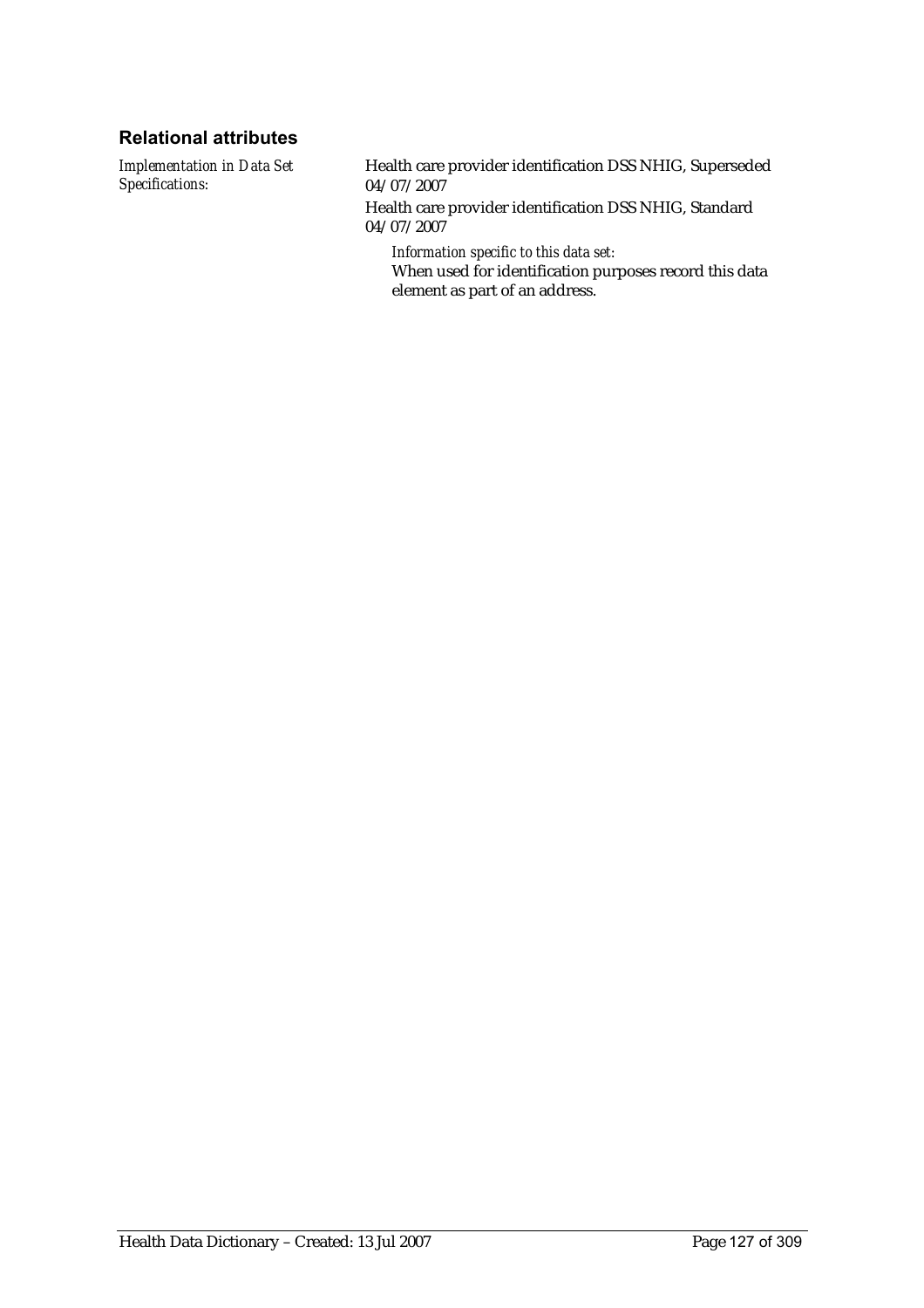# **Non-admitted patient emergency department service episode—triage category, code N**

#### **Identifying and definitional attributes**

| Metadata item type:         | Data Element                                                                                 |
|-----------------------------|----------------------------------------------------------------------------------------------|
| Technical name:             | Non-admitted patient emergency department service episode-<br>triage category, code N        |
| Synonymous names:           | Triage category                                                                              |
| <b>METeOR</b> identifier:   | 270078                                                                                       |
| <b>Registration status:</b> | NHIG, Standard 01/03/2005                                                                    |
| Definition:                 | The urgency of the patient's need for medical and nursing care,<br>as represented by a code. |

## **Data element concept attributes**

| Data element concept: | Non-admitted patient emergency department service episode-<br>triage category |  |
|-----------------------|-------------------------------------------------------------------------------|--|
| Definition:           | The urgency of the patient's need for medical and nursing care.               |  |
| Context:              | <b>Emergency department care:</b>                                             |  |
|                       | Required to provide data for analysis of emergency department<br>processes.   |  |
| Object class:         | Non-admitted patient emergency department service episode                     |  |
| <b>Property:</b>      | Triage category                                                               |  |

### **Value domain attributes**

#### **Representational attributes**

| Representation class:     | Code          |                                           |
|---------------------------|---------------|-------------------------------------------|
| Data type:                | <b>Number</b> |                                           |
| Format:                   | N             |                                           |
| Maximum character length: | 1             |                                           |
| Permissible values:       | Value         | Meaning                                   |
|                           |               | Resuscitation: immediate (within seconds) |
|                           | 2             | Emergency: within 10 minutes              |
|                           | 3             | Urgent: within 30 minutes                 |
|                           | 4             | Semi-urgent: within 60 minutes            |
|                           | 5             | Non-urgent: within 120 minutes            |
|                           |               |                                           |

### **Data element attributes**

#### **Collection and usage attributes**

*Collection methods:* This triage classification is to be used in the emergency departments of hospitals. Patients will be triaged into one of five categories on the National Triage Scale according to the triageur's response to the question: 'This patient should wait for medical care no longer than ...?'. The triage category is allocated by an experienced **registered** 

**nurse** or medical practitioner. If the triage category changes,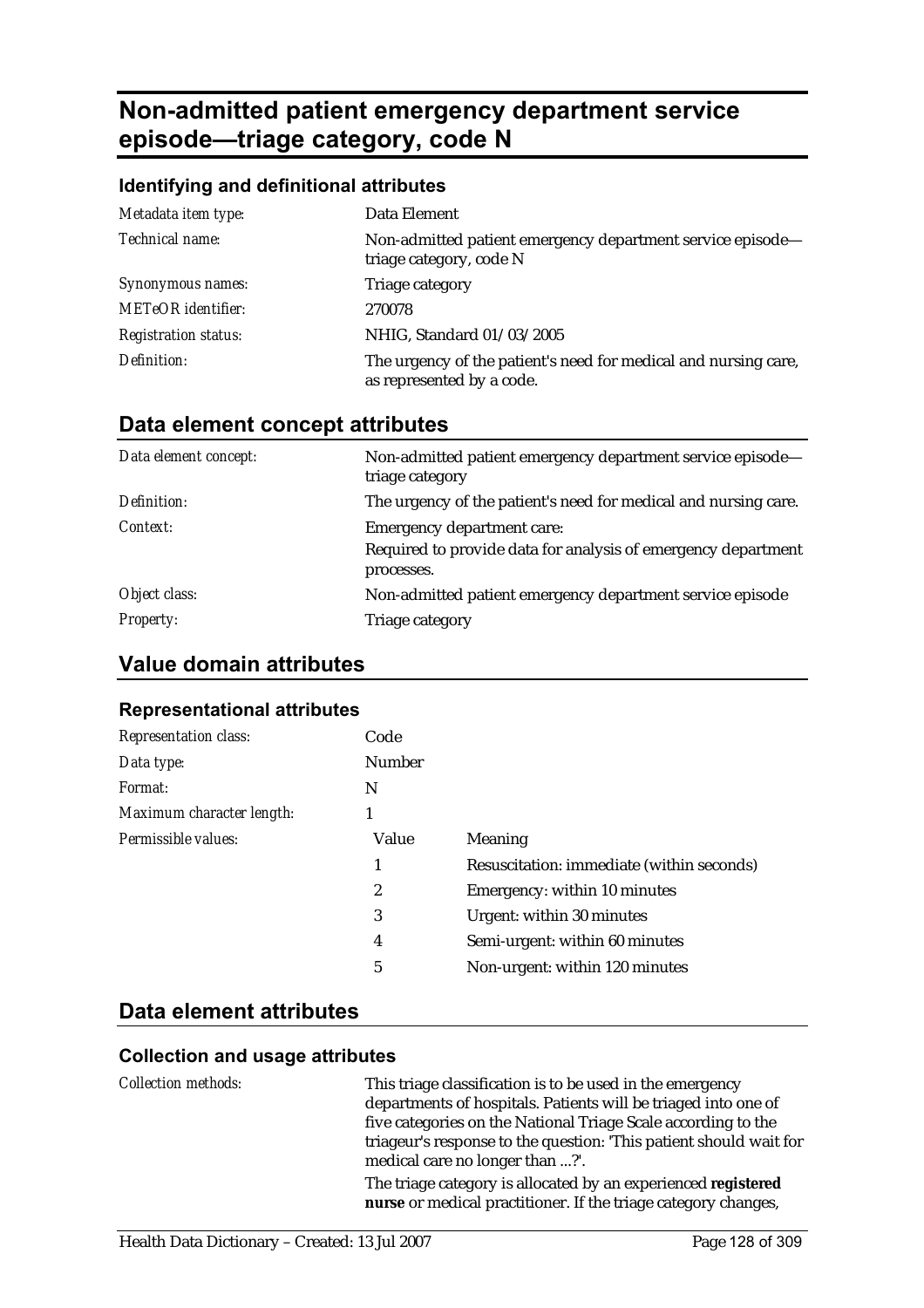### record the more urgent category.

| Origin:                                              | National Triage Scale, Australasian College for Emergency<br>Medicine                       |  |
|------------------------------------------------------|---------------------------------------------------------------------------------------------|--|
| <b>Relational attributes</b>                         |                                                                                             |  |
| Related metadata references:                         | Supersedes Triage category, version 1, DE, NHDD, NHIMG,<br>Superseded 01/03/2005            |  |
| <b>Implementation in Data Set</b><br>Specifications: | Acute coronary syndrome (clinical) DSS NHIG, Standard<br>07/12/2005                         |  |
|                                                      | Acute coronary syndrome (clinical) DSS NHIG, Superseded<br>07/12/2005                       |  |
|                                                      | Non-admitted patient emergency department care NMDS<br>NHIG, Superseded 07/12/2005          |  |
|                                                      | Non-admitted patient emergency department care NMDS<br>NHIG, Superseded 24/03/2006          |  |
|                                                      | Implementation start date: 01/07/2005                                                       |  |
|                                                      | Implementation end date: 30/06/2006                                                         |  |
|                                                      | Non-admitted patient emergency department care NMDS<br>NHIG, Superseded 23/10/2006          |  |
|                                                      | Implementation start date: 01/07/2006                                                       |  |
|                                                      | Implementation end date: 30/06/2007                                                         |  |
|                                                      | Non-admitted patient emergency department care NMDS 2007-<br>2008 NHIG, Standard 23/10/2006 |  |
|                                                      | Implementation start date: 01/07/2007                                                       |  |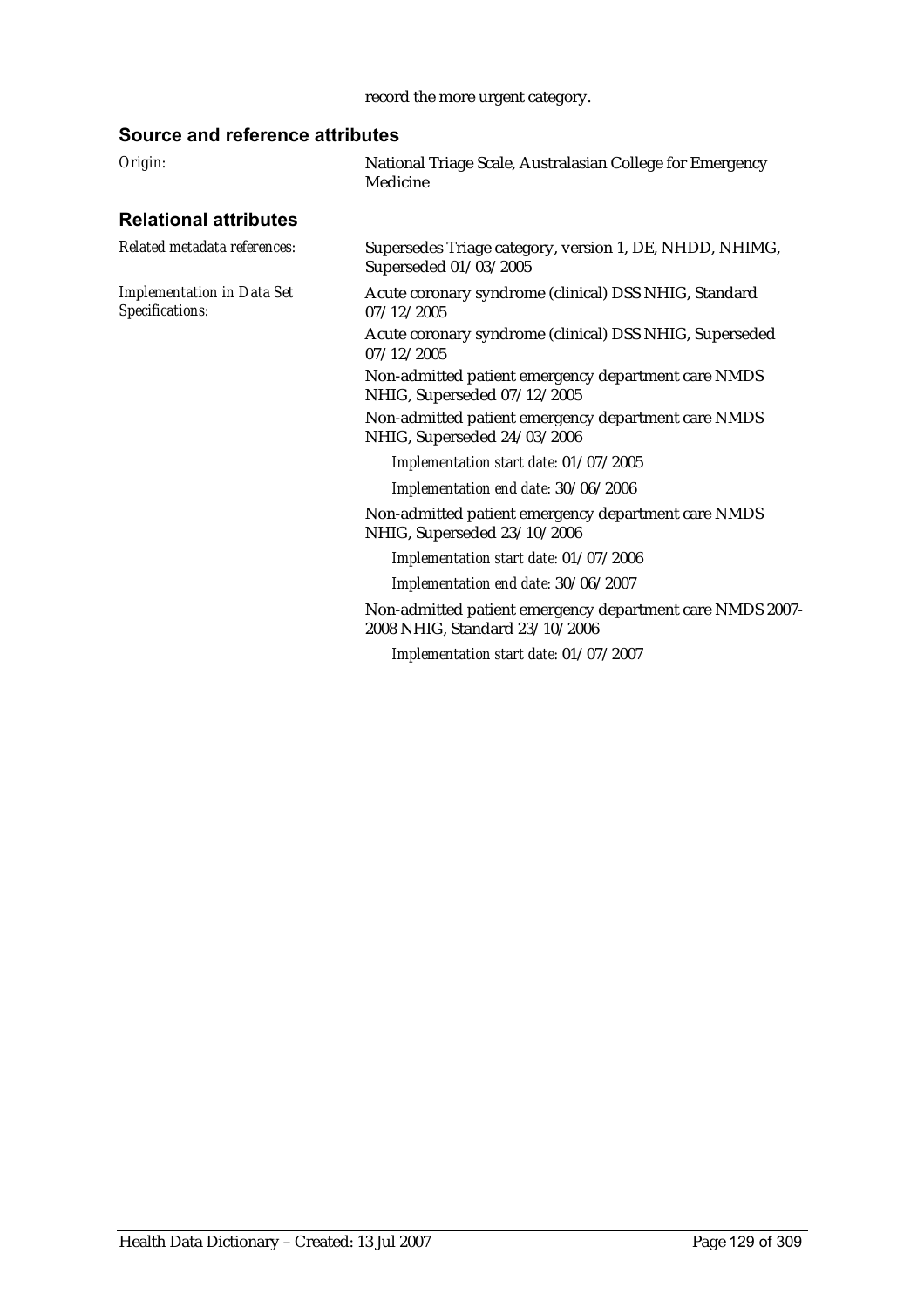# **Number of available beds for admitted patients**

#### **Identifying and definitional attributes**

| Metadata item type:         | Data Element                                                                                                                                                                                                                                                                                            |
|-----------------------------|---------------------------------------------------------------------------------------------------------------------------------------------------------------------------------------------------------------------------------------------------------------------------------------------------------|
| Technical name:             | Establishment—number of available beds for admitted<br>patients/residents, average N[NNN]                                                                                                                                                                                                               |
| <b>METeOR</b> identifier:   | 270133                                                                                                                                                                                                                                                                                                  |
| <b>Registration status:</b> | NHIG, Standard 01/03/2005                                                                                                                                                                                                                                                                               |
| Definition:                 | The average number of beds which are immediately available<br>for use by an admitted patient or resident within the<br>establishment. A bed is immediately available for use if it is<br>located in a suitable place for care with nursing and auxiliary<br>staff available within a reasonable period. |

## **Data element concept attributes**

| Data element concept: | Establishment—number of available beds for admitted<br>patients/residents                                                                                                                                                                                                                       |
|-----------------------|-------------------------------------------------------------------------------------------------------------------------------------------------------------------------------------------------------------------------------------------------------------------------------------------------|
| Definition:           | The number of beds which are immediately available for use by<br>an admitted patient or resident within the establishment. A bed<br>is immediately available for use if it is located in a suitable place<br>for care with nursing and auxiliary staff available within a<br>reasonable period. |
| Context:              | Necessary to provide an indicator of the availability and type of<br>service for an establishment.                                                                                                                                                                                              |
| Object class:         | Establishment                                                                                                                                                                                                                                                                                   |
| <b>Property:</b>      | Number of available beds for admitted patients/residents                                                                                                                                                                                                                                        |

#### **Collection and usage attributes**

*Guide for use:* Inclusions: both occupied and unoccupied beds are included. For residential aged care services, the number of approved beds includes beds approved for respite care. Exclusions: surgical tables, recovery trolleys, delivery beds, cots for normal neonates, emergency stretchers/beds not normally authorised or funded and beds designated for same-day nonadmitted patient care are excluded. Beds in wards which were closed for any reason (except weekend closures for beds/wards staffed and available on weekdays only) are also excluded.

### **Value domain attributes**

| <b>Representation class:</b> | Average       |
|------------------------------|---------------|
| Data type:                   | <b>Number</b> |
| Format:                      | N[NNN]        |
| Maximum character length:    | 4             |
| Unit of measure:             | Bed           |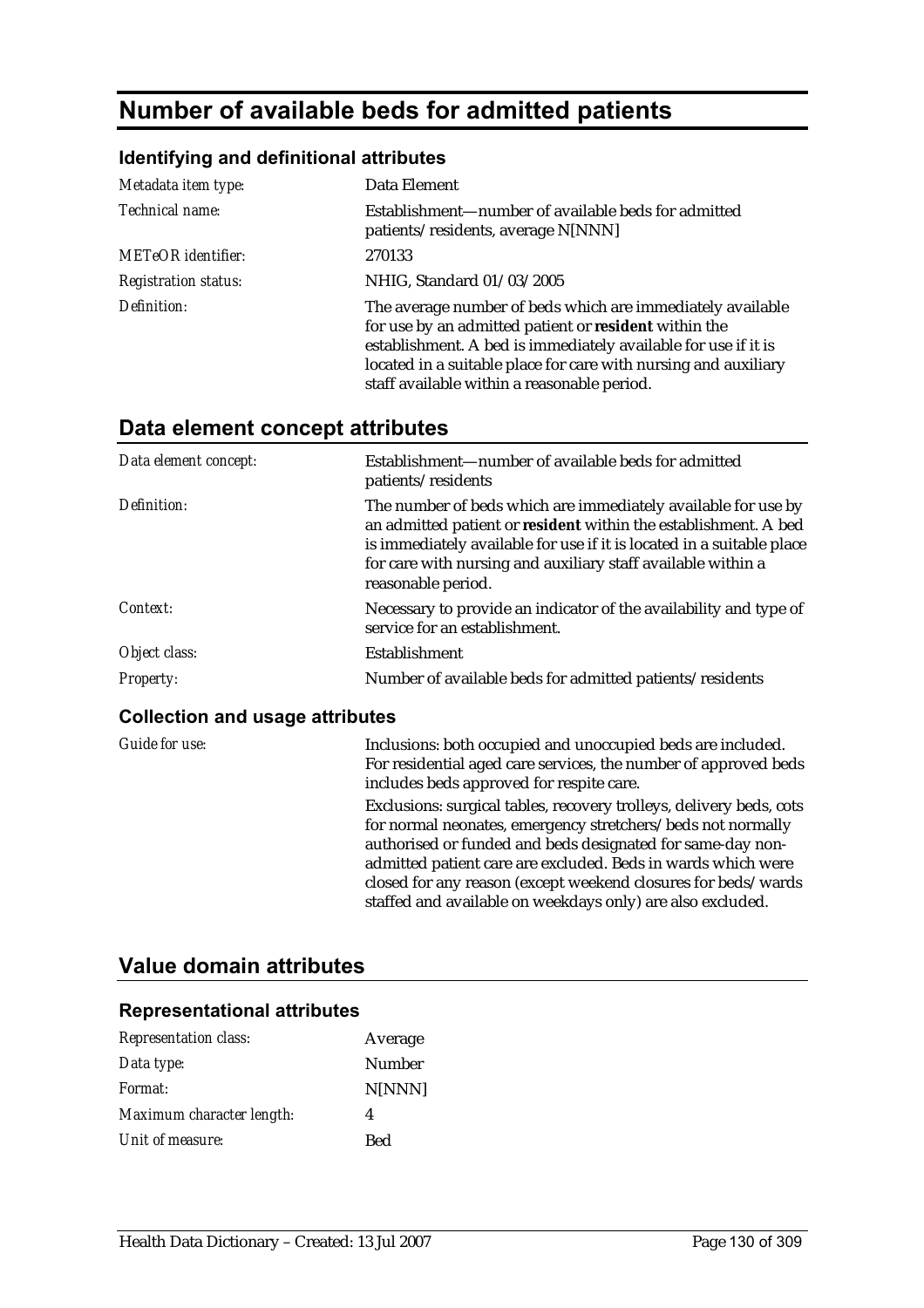#### **Collection and usage attributes**

*Guide for use:* Average available beds, rounded to the nearest whole number.

### **Data element attributes**

#### **Collection and usage attributes**  *Guide for use:* The average bed is to be calculated from monthly figures. *Comments:* This metadata item was amended during 1996-97. Until then, both average and end-of-year counts of available beds were included, and the end-of-year counts used as surrogates for the average counts if the latter were unavailable. The average count is more useful for accurate characterisation of establishments and comparisons. **Source and reference attributes**  *Origin:* National Health Data Committee **Relational attributes**  *Related metadata references:* Supersedes Number of available beds for admitted patients, version 2, DE, NHDD, NHIMG, Superseded 01/03/2005 *Implementation in Data Set Specifications:* Community mental health establishments NMDS 2004-2005 NHIG, Superseded 08/12/2004 *Implementation start date:* 01/07/2004 *Implementation end date:* 30/06/2005 Mental health establishments NMDS 2005-2006 NHIG, Superseded 21/03/2006 *Implementation start date:* 01/07/2005 *Implementation end date:* 30/06/2006 Mental health establishments NMDS 2006-2007 NHIG, Superseded 23/10/2006 *Implementation start date:* 01/07/2006 *Implementation end date:* 30/06/2007 Mental health establishments NMDS 2007-2008 NHIG, Standard 23/10/2006 *Implementation start date:* 01/07/2007 *Information specific to this data set:* These data are to be disaggregated by specialised mental health service setting (excluding ambulatory care). For the admitted patient care setting these records are to be disaggregated by specialised mental health service program type and specialised mental health service target population. For the Mental health establishments national minimum data set, available beds are restricted to available beds that are intended for overnight stays only. That is, beds that are only available for same day stays are not included in the count.

Public hospital establishments NMDS NHIG, Superseded 21/03/2006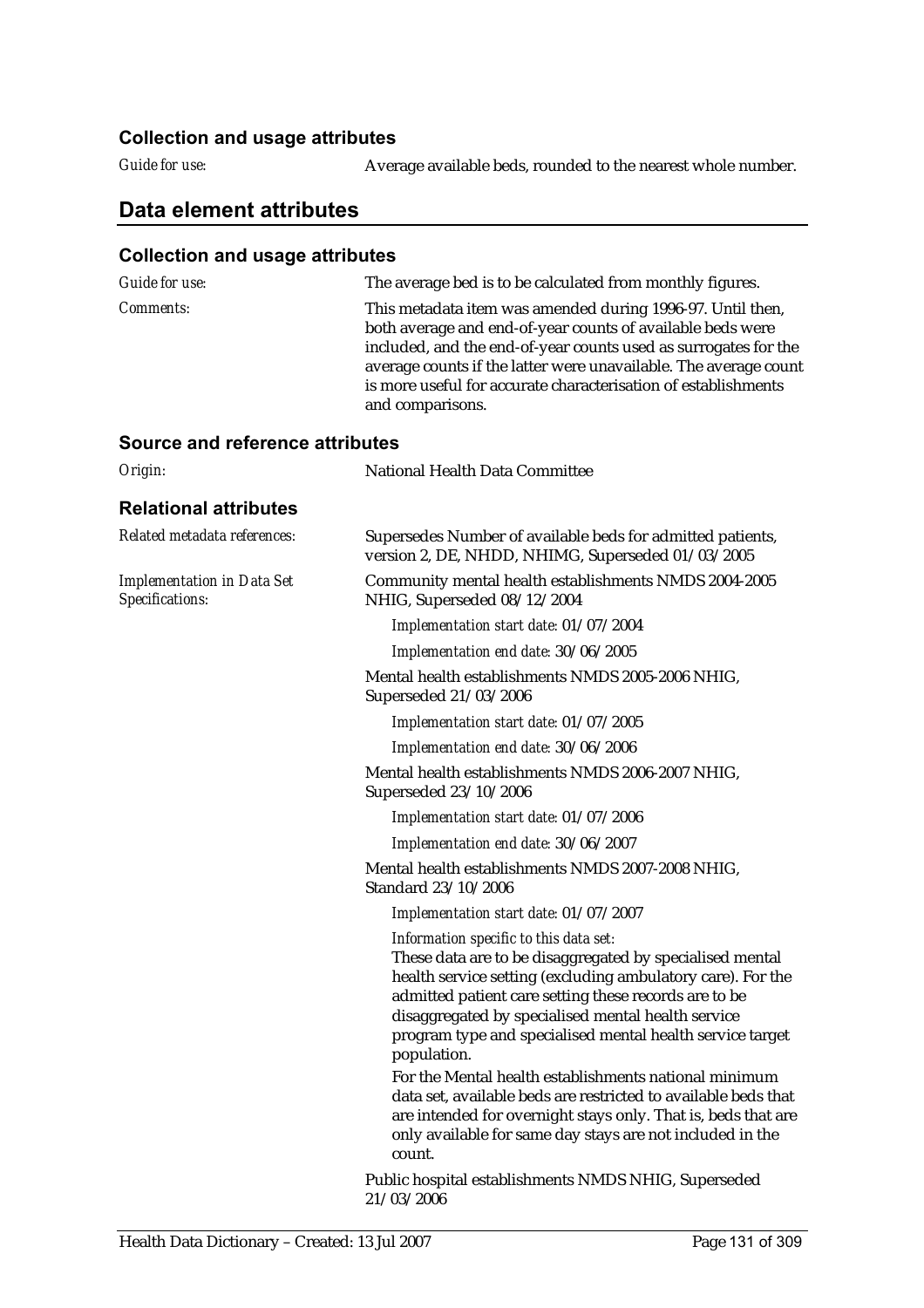*Implementation start date:* 01/07/2005

*Implementation end date:* 30/06/2006

Public hospital establishments NMDS NHIG, Superseded 23/10/2006

*Implementation start date:* 01/07/2006

*Implementation end date:* 30/06/2007

Public hospital establishments NMDS 2007-2008 NHIG, Standard 23/10/2006

*Implementation start date:* 01/07/2007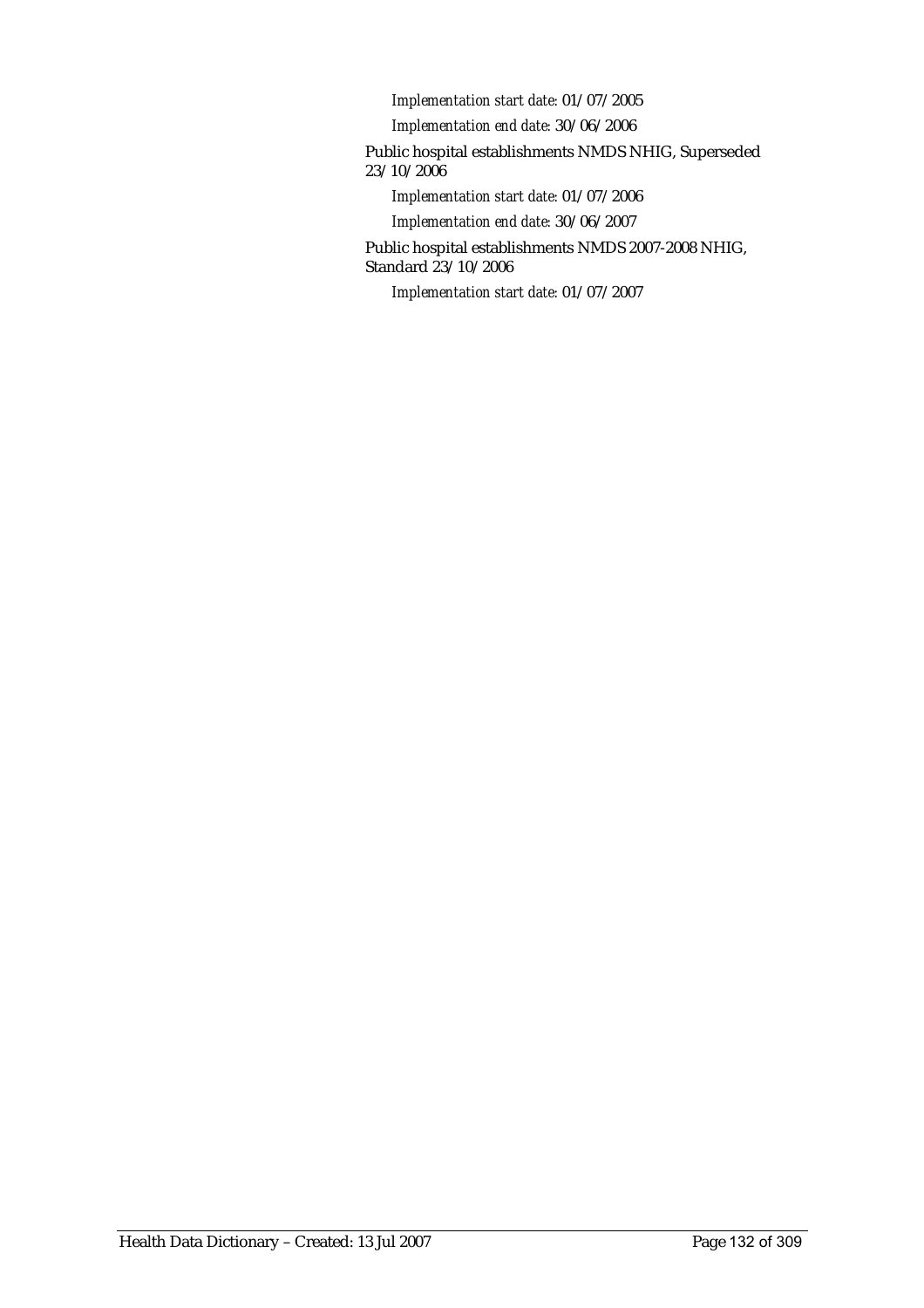# **Number of caesarean sections**

### **Identifying and definitional attributes**

| Metadata item type:         | Data Element                                                     |
|-----------------------------|------------------------------------------------------------------|
| <i>Technical name:</i>      | Female—number of caesarean sections, total count $N[N]$          |
| <b>METeOR</b> identifier:   | 297820                                                           |
| <b>Registration status:</b> | NHIG, Standard 29/11/2006                                        |
| Definition:                 | The total number of previous caesarean sections performed on the |
|                             | woman.                                                           |

## **Data element concept attributes**

| Data element concept: | Female—number of caesarean sections                      |
|-----------------------|----------------------------------------------------------|
| Definition:           | The number of caesarean sections performed on the woman. |
| <i>Context:</i>       | <b>Perinatal statistics</b>                              |
| Object class:         | Female                                                   |
| <b>Property:</b>      | Number of previous caesarean sections                    |

### **Source and reference attributes**

| Submitting organisation: | National Perinatal Data Development Committee |
|--------------------------|-----------------------------------------------|
|--------------------------|-----------------------------------------------|

### **Value domain attributes**

#### **Representational attributes**

| <b>Representation class:</b> | Total              |                                   |
|------------------------------|--------------------|-----------------------------------|
| Data type:                   | <b>Number</b>      |                                   |
| Format:                      | N[N]               |                                   |
| Maximum character length:    | 2                  |                                   |
| Supplementary values:        | Value              | Meaning                           |
|                              | 99                 | Not stated/Inadequately described |
| Proposed unit of measure:    | Caesarean sections |                                   |

#### **Source and reference attributes**

| Submitting organisation: | National Perinatal Data Development Committee |
|--------------------------|-----------------------------------------------|
|                          |                                               |

### **Data element attributes**

#### **Collection and usage attributes**

| Guide for use:   | In the case of multiple births, count the number of operations the<br>mother has had, rather than the number of babies born.                                                                         |
|------------------|------------------------------------------------------------------------------------------------------------------------------------------------------------------------------------------------------|
|                  | Exclude the current birth if by caesarean section.                                                                                                                                                   |
|                  | Record as 0 if no previous caesarean sections.                                                                                                                                                       |
| <i>Comments:</i> | Previous caesarean sections are associated with a higher risk of<br>obstetric complications, and when used with other indicators<br>provides important information on the quality of obstetric care. |

#### **Source and reference attributes**

*Submitting organisation:* National Perinatal Data Development Committee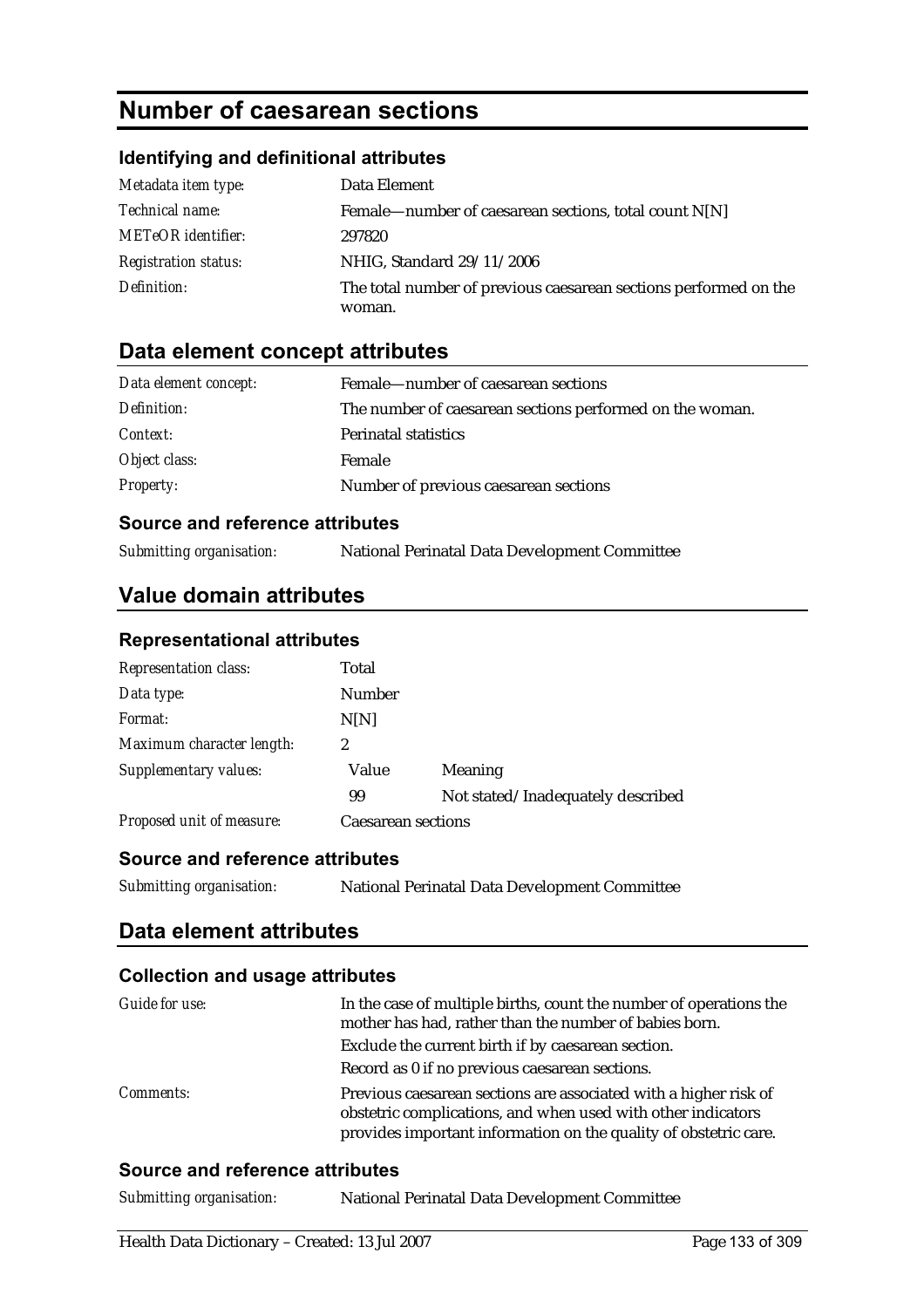# **Number of contacts—psychiatric outpatient clinic/day program**

#### **Identifying and definitional attributes**

| Metadata item type:         | Data Element                                                                                                                   |
|-----------------------------|--------------------------------------------------------------------------------------------------------------------------------|
| Technical name:             | Patient—number of psychiatric outpatient clinic/day program<br>attendances (financial year), total days N[NN]                  |
| <b>METeOR</b> identifier:   | 270121                                                                                                                         |
| <b>Registration status:</b> | NHIG, Standard 01/03/2005                                                                                                      |
| Definition:                 | Number of days that a patient attended a psychiatric outpatient<br>clinic or a day program during the relevant financial year. |

### **Data element concept attributes**

| Data element concept: | Patient—number of psychiatric outpatient clinic/day program<br>attendances                  |
|-----------------------|---------------------------------------------------------------------------------------------|
| Definition:           | Number of days that a patient attended a psychiatric outpatient<br>clinic or a day program. |
| Context:              | Mental health statistics                                                                    |
| Object class:         | <b>Patient</b>                                                                              |
| <b>Property:</b>      | Number of psychiatric outpatient clinic/day program<br>attendances                          |

## **Value domain attributes**

#### **Representational attributes**

| <b>Representation class:</b> | Total  |
|------------------------------|--------|
| Data type:                   | Number |
| Format:                      | N[NN]  |
| Maximum character length:    | 3      |
| Unit of measure:             | Day    |

# **Data element attributes**

#### **Collection and usage attributes**

| <b>Collection methods:</b> | All States and Territories where there are public psychiatric<br>hospitals also collect date of contact, and number of contacts<br>during the financial year can be derived from this. (Collection<br>status for New South Wales is unknown at time of writing.) |
|----------------------------|------------------------------------------------------------------------------------------------------------------------------------------------------------------------------------------------------------------------------------------------------------------|
| Comments:                  | This metadata item gives a measure of the level of service<br>provided.                                                                                                                                                                                          |
|                            | In December 1998, the National Health Information                                                                                                                                                                                                                |
|                            | Management Group decided that the new version of this<br>metadata item (named Person-number of service contact<br>dates, total N[NN]) would be implemented from 1 July 2000 in<br>the Community Mental Health National Minimum Data Set                          |
|                            | (NMDS). Until then agencies involved in the Community                                                                                                                                                                                                            |
|                            | mental health NMDS may report either Patient-number of                                                                                                                                                                                                           |
|                            | psychiatric outpatient clinic/day program attendances                                                                                                                                                                                                            |
|                            | (financial year), total days N[NN] or Person-number of service                                                                                                                                                                                                   |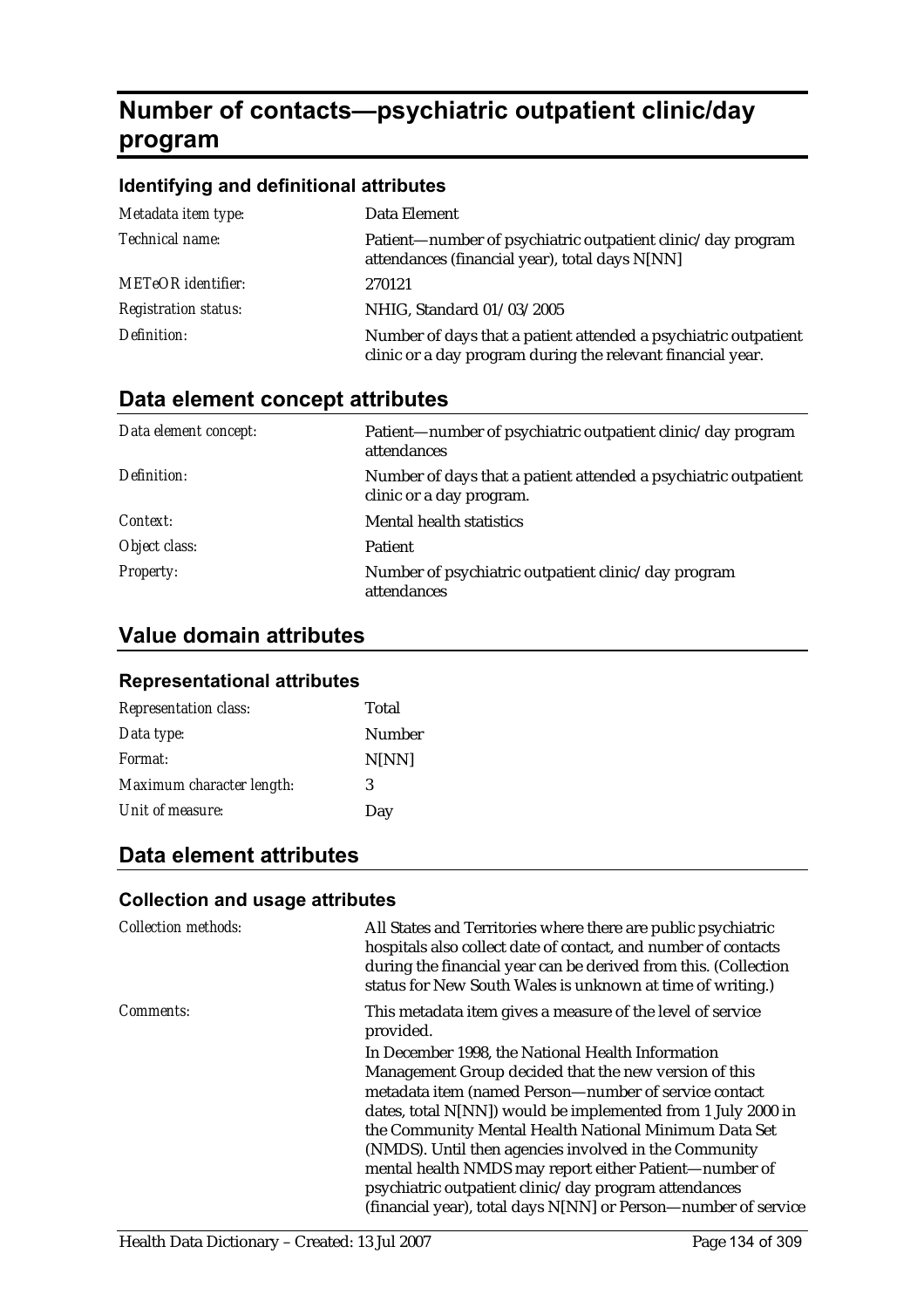contact dates, total N[NN] with the expectation that agencies will make their best efforts to report against the new version of this metadata item (Person—number of service contact dates, total N[NN]) from 1 July 1999.

#### **Source and reference attributes**

| Submitting organisation: | National minimum data set working parties |
|--------------------------|-------------------------------------------|
|                          |                                           |

#### **Relational attributes**

| Related metadata references: | Supersedes Number of contacts (psychiatric outpatient |
|------------------------------|-------------------------------------------------------|
|                              | clinic/day program), version 1, DE, NHDD, NHIMG,      |
|                              | Superseded $01/03/2005$                               |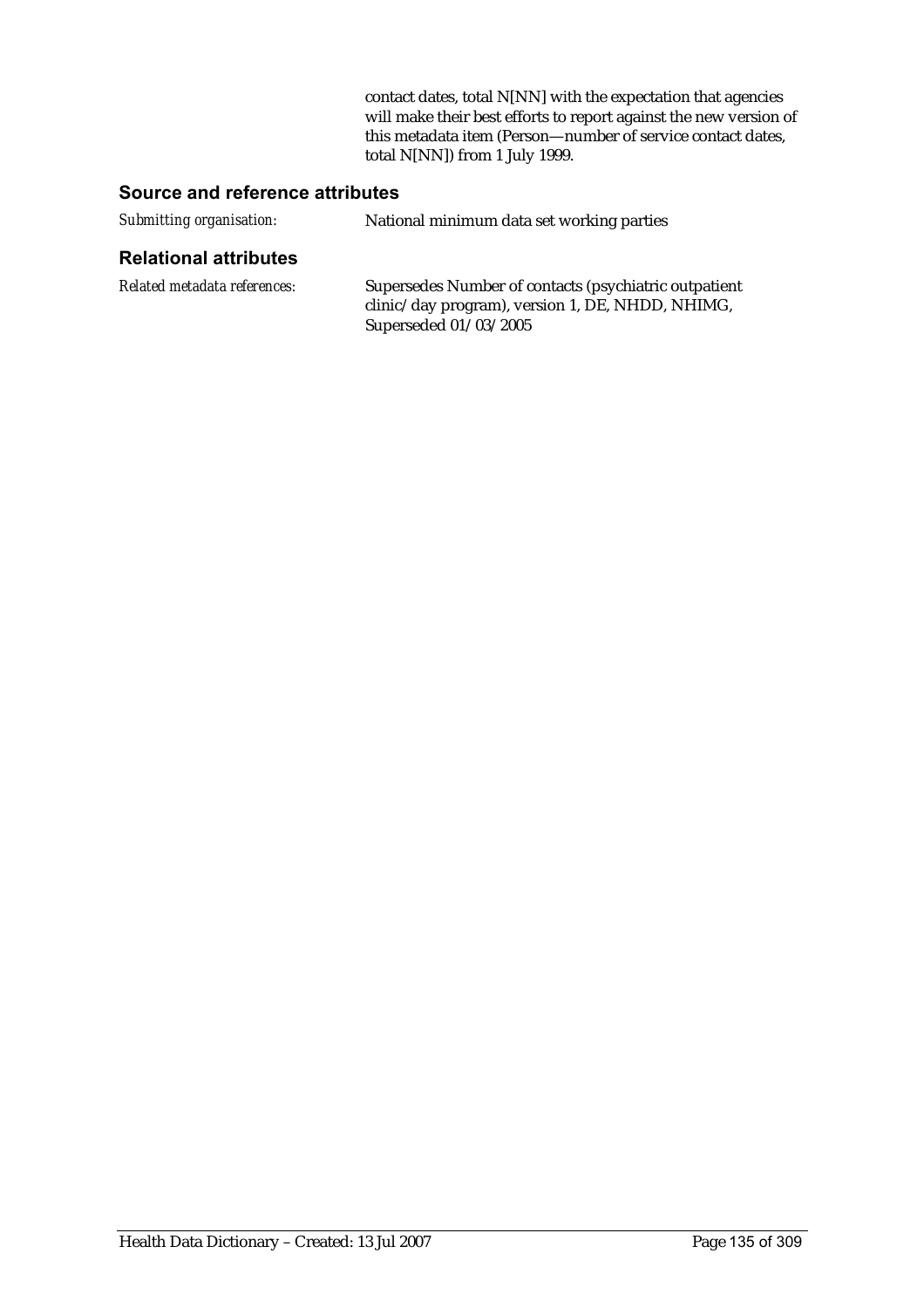# **Number of days in special/neonatal intensive care**

### **Identifying and definitional attributes**

| Metadata item type:         | Data Element                                                                                                                    |
|-----------------------------|---------------------------------------------------------------------------------------------------------------------------------|
| Technical name:             | Episode of admitted patient care—length of stay<br>(special/neonatal intensive care), total days N[NN]                          |
| <b>METeOR</b> identifier:   | 270057                                                                                                                          |
| <b>Registration status:</b> | NHIG, Standard 01/03/2005                                                                                                       |
| Definition:                 | The total number of days spent by a neonate in a special care or<br>neonatal intensive care nursery (in the hospital of birth). |

# **Data element concept attributes**

| Data element concept: | Episode of admitted patient care—length of stay<br>(special/neonatal intensive care)                                  |
|-----------------------|-----------------------------------------------------------------------------------------------------------------------|
| Definition:           | Number of days spent by a neonate in a special care or neonatal<br>intensive care nursery (in the hospital of birth). |
| Context:              | Admitted patient care and perinatal statistics                                                                        |
| Object class:         | Episode of admitted patient care                                                                                      |
| <b>Property:</b>      | Length of stay                                                                                                        |

# **Value domain attributes**

#### **Representational attributes**

| <b>Representation class:</b> | Total  |
|------------------------------|--------|
| Data type:                   | Number |
| Format:                      | N[NN]  |
| Maximum character length:    | 3      |
| Unit of measure:             | Day    |

# **Data element attributes**

#### **Collection and usage attributes**

| Guide for use:      | The number of days is calculated from the date the baby left the<br>special/neonatal intensive care unit minus the date the baby<br>was admitted to the special/neonatal intensive care unit.                                                                                                                                   |
|---------------------|---------------------------------------------------------------------------------------------------------------------------------------------------------------------------------------------------------------------------------------------------------------------------------------------------------------------------------|
| Collection methods: | This item is to be completed if baby has been treated in an<br>intensive care unit or a special care nursery (SCN).                                                                                                                                                                                                             |
| Comments:           | An indicator of the requirements for hospital care of high-risk<br>babies in specialised nurseries that add to costs because of extra<br>staffing and facilities.                                                                                                                                                               |
|                     | SCN are staffed and equipped to provide a full range of<br>neonatal services for the majority of complicated neonatal<br>problems, including short-term assisted ventilation and<br>intravenous therapy.                                                                                                                        |
|                     | Neonatal intensive care nurseries (NICN) are staffed and<br>equipped to treat critically ill newborn babies including those<br>requiring prolonged assisted respiratory support, intravenous<br>therapy, and alimentation and treatment of serious infections.<br>Full supportive services are readily available throughout the |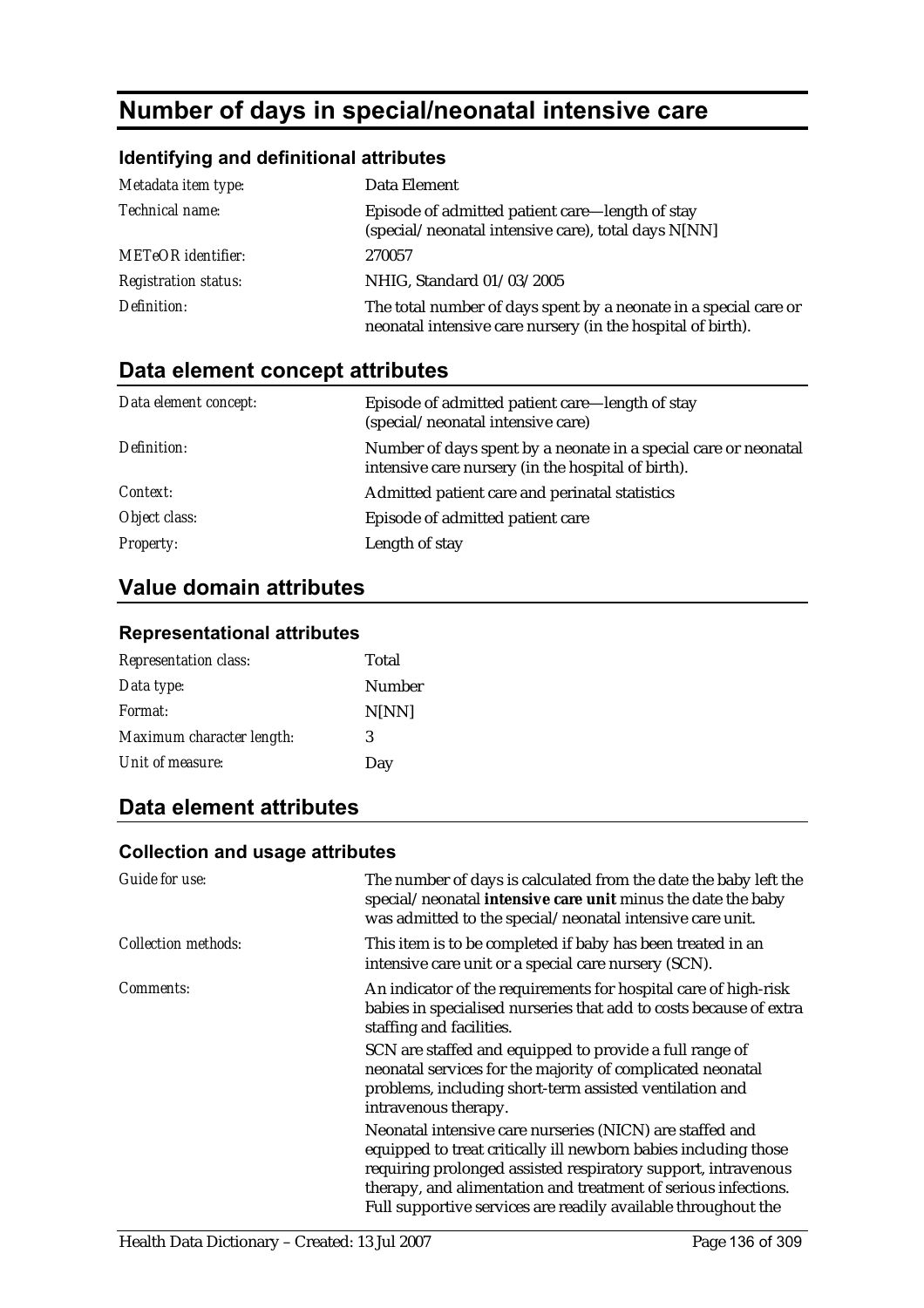hospital. These NICN also provide consultative services to other hospitals.

#### **Source and reference attributes**

*Submitting organisation:* National Perinatal Data Development Committee

### **Relational attributes**

| Related metadata references: | Supersedes Number of days in special / neonatal intensive |
|------------------------------|-----------------------------------------------------------|
|                              | care, version 2, DE, NHDD, NHIMG, Superseded 01/03/2005   |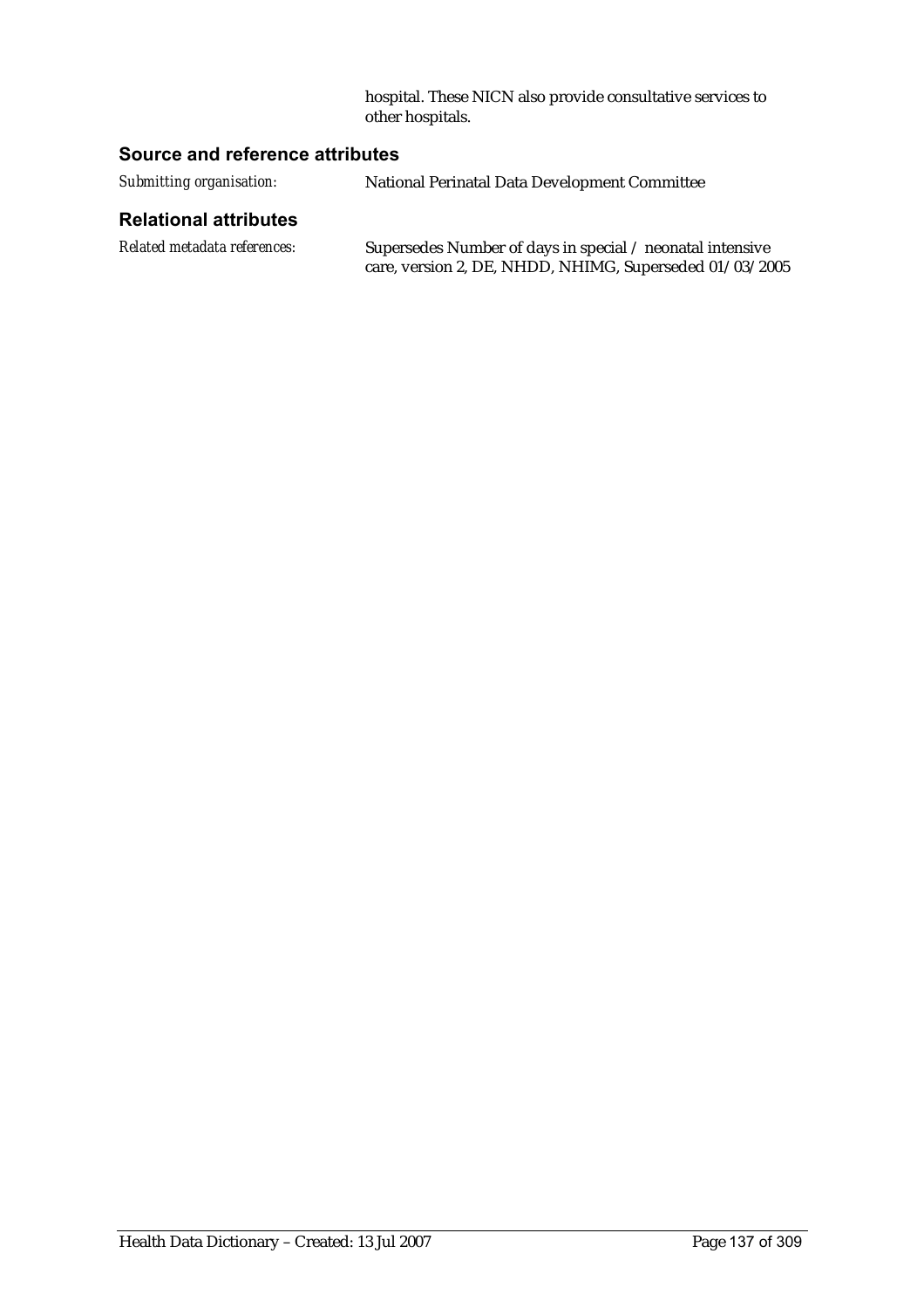# **Number of days of hospital-in-the-home care**

#### **Identifying and definitional attributes**

| Metadata item type:         | Data Element                                                                                                   |
|-----------------------------|----------------------------------------------------------------------------------------------------------------|
| Technical name:             | Episode of admitted patient care—number of days of hospital-<br>in-the-home care, total {N[NN]}                |
| <b>METeOR</b> identifier:   | 270305                                                                                                         |
| <b>Registration status:</b> | NHIG, Standard 01/03/2005                                                                                      |
| Definition:                 | The number of <b>hospital-in-the-home</b> days occurring within an<br>episode of care for an admitted patient. |

# **Data element concept attributes**

| Data element concept: | Episode of admitted patient care—number of days of hospital-<br>in-the-home care                               |
|-----------------------|----------------------------------------------------------------------------------------------------------------|
| Definition:           | The number of <b>hospital-in-the-home</b> days occurring within an<br>episode of care for an admitted patient. |
| Context:              | Admitted patient care.                                                                                         |
| Object class:         | Episode of admitted patient care                                                                               |
| <b>Property:</b>      | Number of days of hospital-in-the-home care                                                                    |

## **Value domain attributes**

#### **Representational attributes**

| <b>Representation class:</b> | Total       |
|------------------------------|-------------|
| Data type:                   | Number      |
| Format:                      | $\{N[NN]\}$ |
| Maximum character length:    | 3           |
| Unit of measure:             | Day         |

# **Data element attributes**

#### **Collection and usage attributes**

*Guide for use:* The rules for calculating the number of **hospital-in-the-home**  days are outlined below:

- The number of hospital-in-the-home days is calculated with reference to the date of admission, date of separation, leave days and any date(s) of change between hospital and home accommodation;
- The date of admission is counted if the patient was at home at the end of the day;
- The date of change between hospital and home accommodation is counted if the patient was at home at the end of the day;
- The date of separation is not counted, even if the patient was at home at the end of the day;
- The normal rules for calculation of patient days apply, for example in relation to leave and same day patients.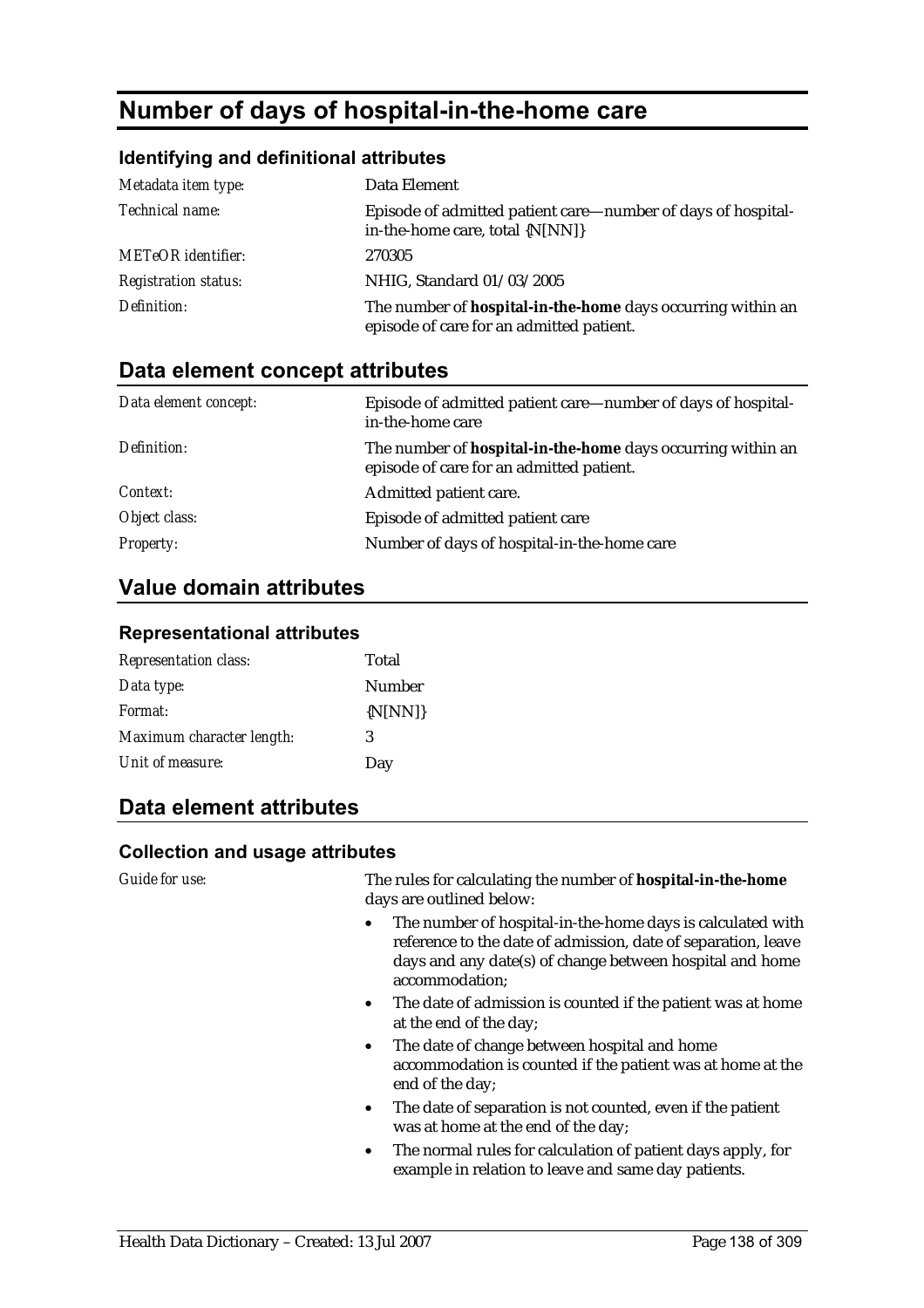*Comments:* Number of days of hospital-in-the-home care data will be collected from all states and territories except Western Australia from 1 July 2001. Western Australia will begin to collect data from a later date. **Source and reference attributes**  *Origin:* National Health Data Committee **Relational attributes**  *Related metadata references:* Supersedes Number of days of hospital-in-the-home care, version 1, Derived DE, NHDD, NHIMG, Superseded 01/03/2005 *Implementation in Data Set Specifications:* Admitted patient care NMDS NHIG, Superseded 07/12/2005 *Implementation start date:* 01/07/2005 *Implementation end date:* 30/06/2006 Admitted patient care NMDS 2006-2007 NHIG, Superseded 23/10/2006 *Implementation start date:* 01/07/2006 *Implementation end date:* 30/06/2007 Admitted patient care NMDS 2007-2008 NHIG, Standard 23/10/2006 *Implementation start date:* 01/07/2007 Admitted patient palliative care NMDS NHIG, Superseded 07/12/2005 *Implementation start date:* 01/07/2005 *Implementation end date:* 30/06/2006 Admitted patient palliative care NMDS 2006-2007 NHIG, Superseded 23/10/2006 *Implementation start date:* 01/07/2006 *Implementation end date:* 30/06/2007 Admitted patient palliative care NMDS 2007-08 NHIG, Standard 23/10/2006 *Implementation start date:* 01/07/2007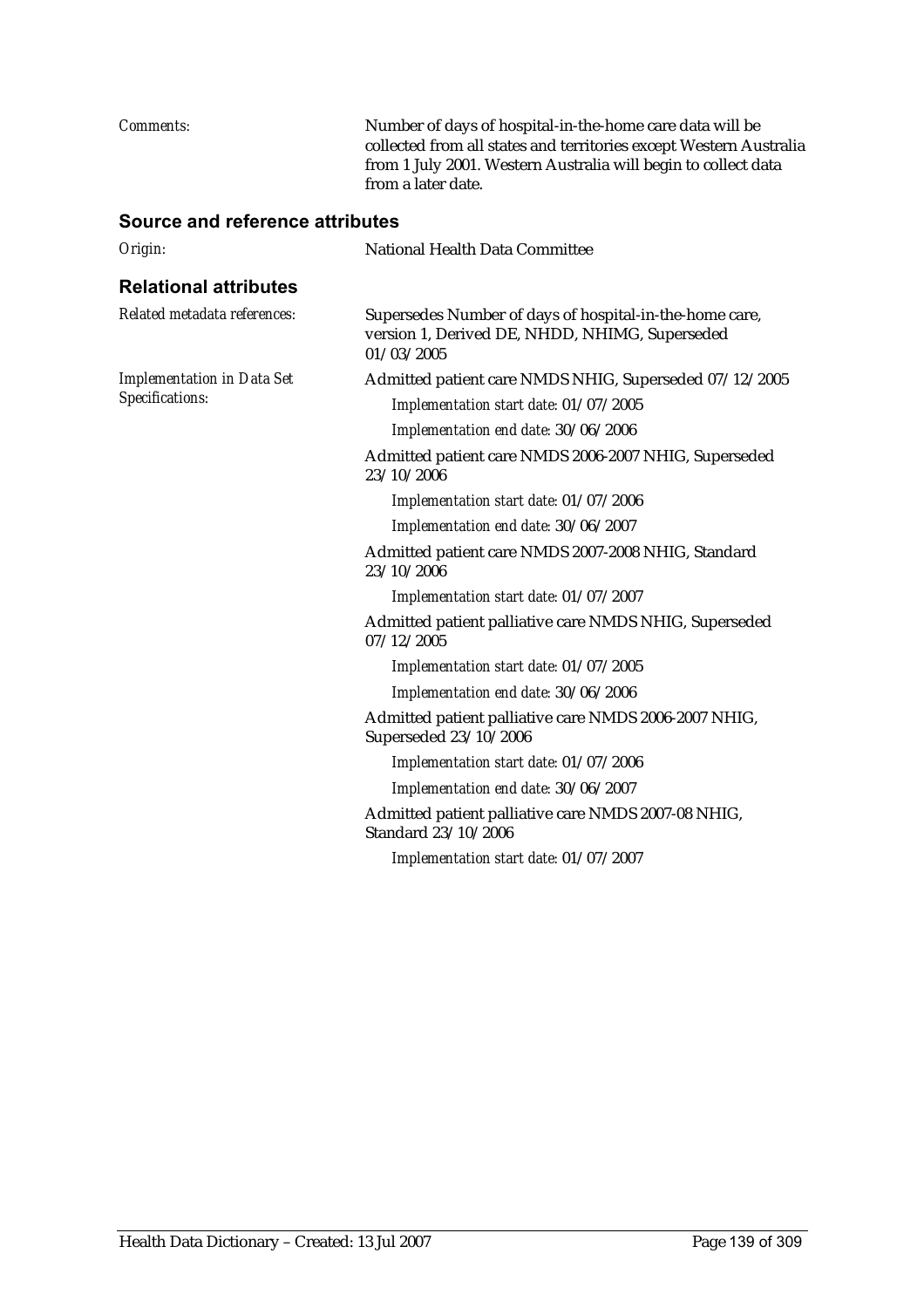# **Number of episodes of residential care**

### **Identifying and definitional attributes**

| Metadata item type:         | Data Element                                                                                                                                                                                                              |
|-----------------------------|---------------------------------------------------------------------------------------------------------------------------------------------------------------------------------------------------------------------------|
| Technical name:             | Episode of residential care—number of episodes of residential<br>care, total N[NNN]                                                                                                                                       |
| <b>METeOR</b> identifier:   | 287957                                                                                                                                                                                                                    |
| <b>Registration status:</b> | NHIG, Standard 08/12/2004                                                                                                                                                                                                 |
| Definition:                 | The total number of episodes of completed residential care<br>occurring during the reference period (between 1 July and 30<br>June each year). This includes both formal and statistical<br>episodes of residential care. |

### **Data element concept attributes**

| Data element concept: | Episode of residential care—number of episodes of residential<br>care                                                                                                     |
|-----------------------|---------------------------------------------------------------------------------------------------------------------------------------------------------------------------|
| Definition:           | The number of episodes of completed residential care occurring<br>during the reference period. This includes both formal and<br>statistical episodes of residential care. |
| Object class:         | Episode of residential care                                                                                                                                               |
| <b>Property:</b>      | Number of episodes of residential care                                                                                                                                    |

# **Value domain attributes**

#### **Representational attributes**

| <b>Representation class:</b> | Total         |
|------------------------------|---------------|
| Data type:                   | <b>Number</b> |
| <i>Format:</i>               | N[NNN]        |
| Maximum character length:    | 4             |

# **Data element attributes**

### **Collection and usage attributes**

| Guide for use:             | The sum of the number of episodes of residential care where the<br>Episode of residential care end date has a value:                                   |
|----------------------------|--------------------------------------------------------------------------------------------------------------------------------------------------------|
|                            | Equal to or greater than the beginning of the reference<br>period (01 July each year); and                                                             |
|                            | • Less than or equal to the end of the reference period (30)<br>June each year at midnight).                                                           |
| <b>Collection methods:</b> | To be reported for all specialised residential mental health care<br>services, including non-government residential mental health<br>care services and |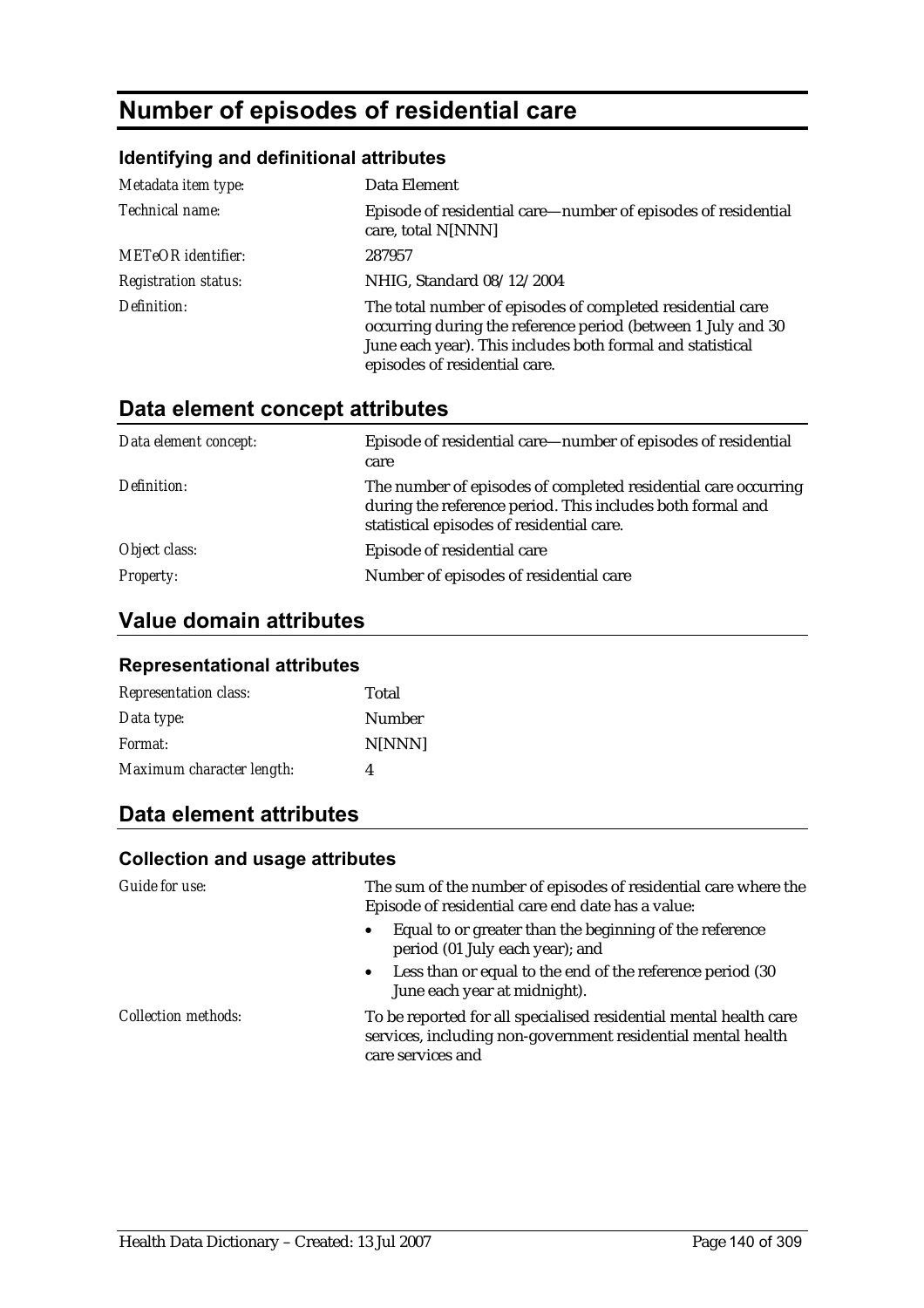### **Relational attributes**

*Implementation in Data Set Specifications:*

Mental health establishments NMDS 2005-2006 NHIG, Superseded 07/12/2005

*Implementation start date:* 01/07/2005

Mental health establishments NMDS 2005-2006 NHIG, Superseded 21/03/2006

*Implementation start date:* 01/07/2005

*Implementation end date:* 30/06/2006

Mental health establishments NMDS 2006-2007 NHIG, Superseded 23/10/2006

*Implementation start date:* 01/07/2006

*Implementation end date:* 30/06/2007

Mental health establishments NMDS 2007-2008 NHIG, Standard 23/10/2006

*Implementation start date:* 01/07/2007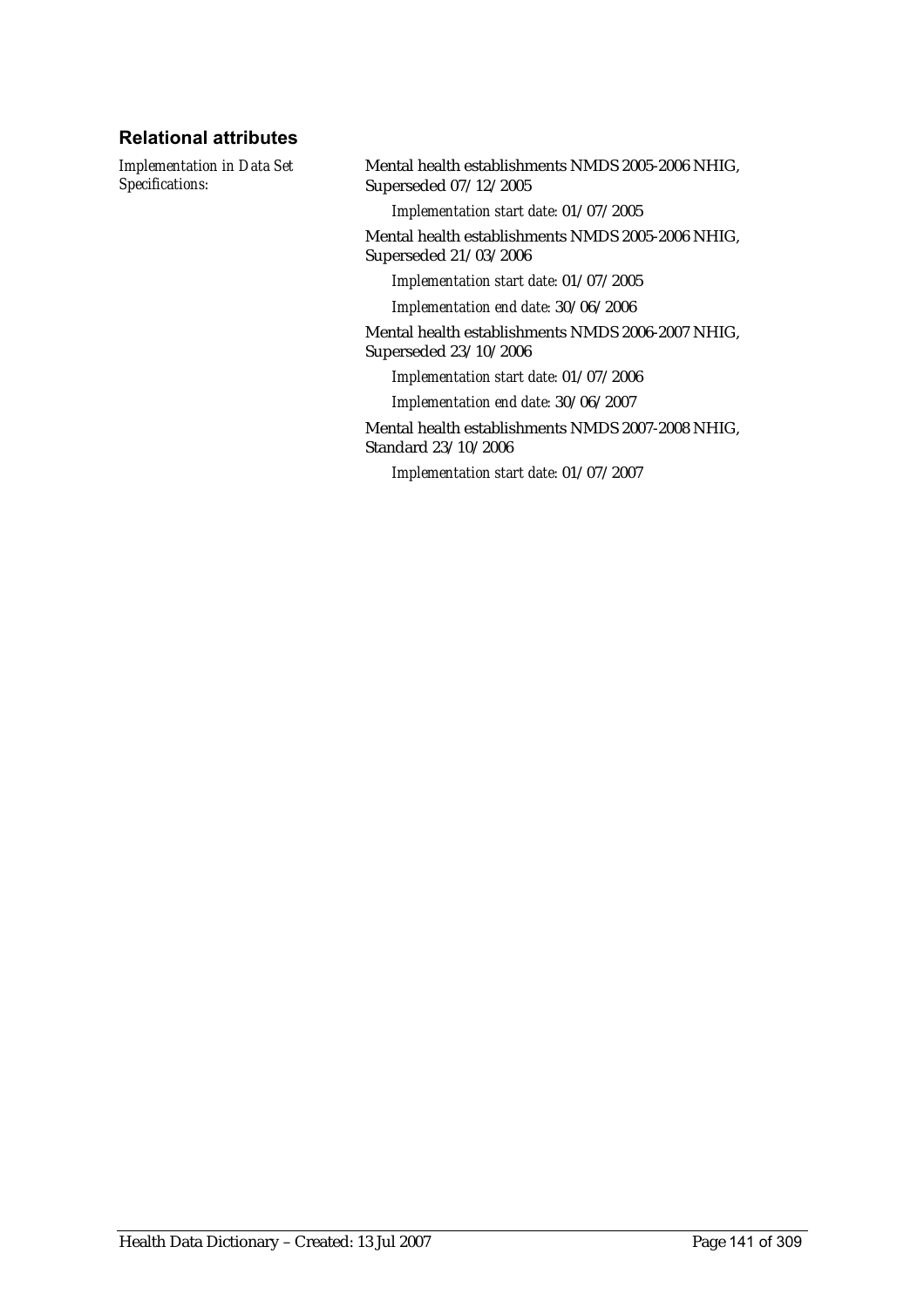# **Number of group sessions**

### **Identifying and definitional attributes**

| Metadata item type:         | Data Element                                                                                                                                                                                    |
|-----------------------------|-------------------------------------------------------------------------------------------------------------------------------------------------------------------------------------------------|
| Technical name:             | Establishment—number of group sessions, total N[NNNNN]                                                                                                                                          |
| Synonymous names:           | Group occasions of service                                                                                                                                                                      |
| <b>METeOR</b> identifier:   | 336900                                                                                                                                                                                          |
| <b>Registration status:</b> | NHIG, Standard 04/07/2007                                                                                                                                                                       |
| Definition:                 | The total number of groups of patients receiving services. Each<br>group is to be counted once, irrespective of the size of the group<br>of patients or the number of staff providing services. |

## **Data element concept attributes**

| Data element concept: | Establishment—number of group sessions                                                                                                                                                                                                                                                                     |
|-----------------------|------------------------------------------------------------------------------------------------------------------------------------------------------------------------------------------------------------------------------------------------------------------------------------------------------------|
| Definition:           | The number of groups of patients receiving services. Each<br>group is to be counted once, irrespective of the size of the group<br>or the number of staff providing services.                                                                                                                              |
| Context:              | The resources required to provide services to groups of<br>patients/clients are different from those required to provide<br>services to an equivalent number of individuals. Hence services<br>to groups of non-admitted patients or clients should be counted<br>separately from services to individuals. |
| Object class:         | Establishment                                                                                                                                                                                                                                                                                              |
| <b>Property:</b>      | Number of group sessions                                                                                                                                                                                                                                                                                   |

#### **Source and reference attributes**

| Submitting organisation: | Non-admitted patient NMDS Development Working Party, |
|--------------------------|------------------------------------------------------|
|                          | 2006                                                 |

## **Value domain attributes**

#### **Representational attributes**

| <b>Representation class:</b> | Total         |
|------------------------------|---------------|
| Data type:                   | Number        |
| <i>Format:</i>               | N[NNNNN]      |
| Maximum character length:    | 6             |
| Unit of measure:             | Group session |

### **Data element attributes**

#### **Collection and usage attributes**

| <i>Guide for use:</i> | A group is defined as two or more patients receiving the same<br>services at the same time from the same hospital staff at the<br>same clinics.                                         |
|-----------------------|-----------------------------------------------------------------------------------------------------------------------------------------------------------------------------------------|
|                       | The following guides for use apply:                                                                                                                                                     |
|                       | a group session is counted only for two or more patients<br>attending in the capacity of patients in their own right, even<br>if other non-patient persons are present for the service. |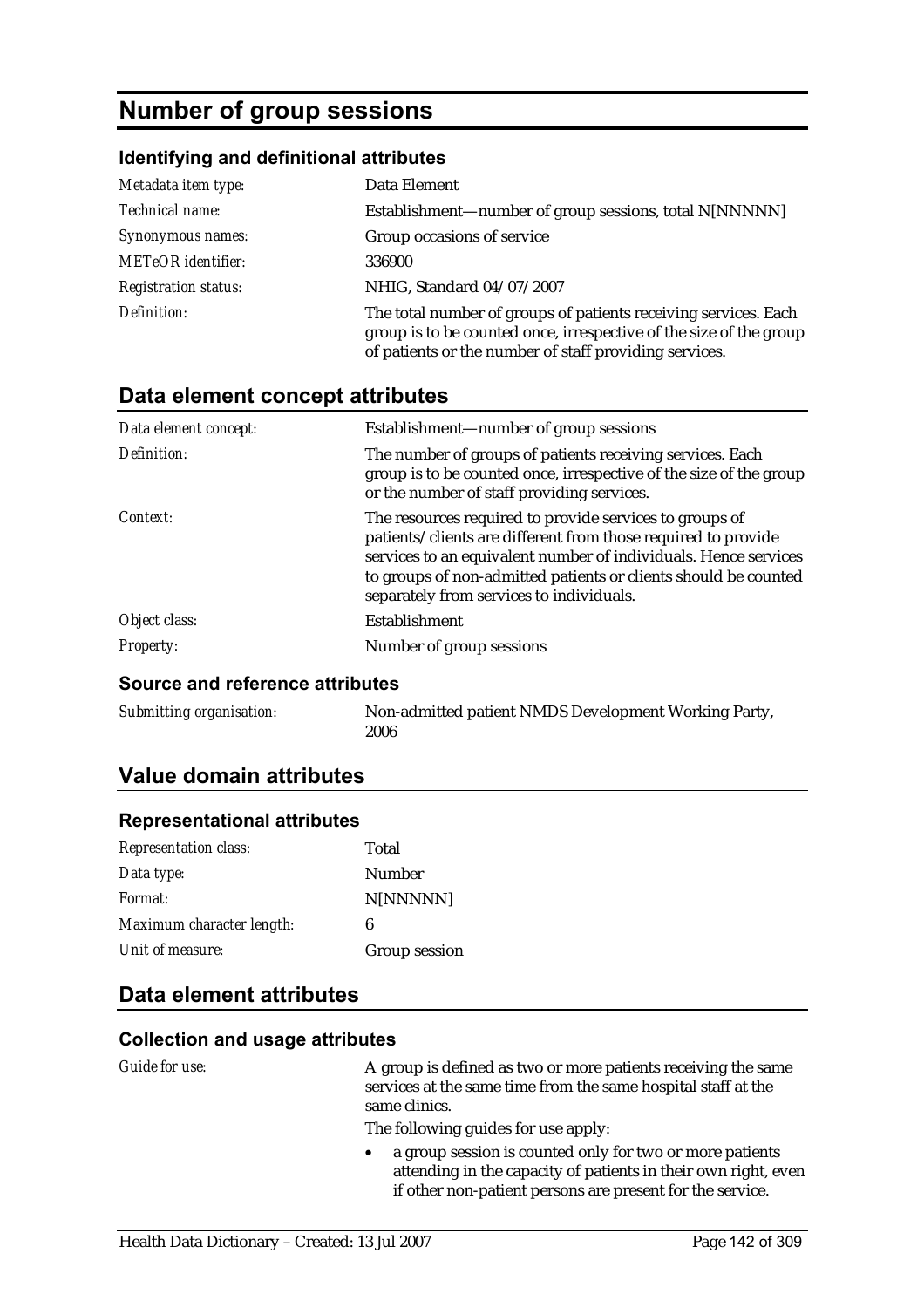|                                 | Spouses, parents or carers attending the session are counted<br>for the group session only if they are also participating in<br>the service as a patient.                                                                                                                                                                                                                                   |
|---------------------------------|---------------------------------------------------------------------------------------------------------------------------------------------------------------------------------------------------------------------------------------------------------------------------------------------------------------------------------------------------------------------------------------------|
|                                 | A group session is counted for staff attending clinics only if<br>$\bullet$<br>they are attending as a patient in their own right. Staff<br>training and education is excluded.                                                                                                                                                                                                             |
|                                 | A group session may be delivered by more than one<br>$\bullet$<br>provider. A group session is counted for two or more<br>patients receiving the same services, even if more than one<br>provider delivers that service simultaneously.                                                                                                                                                     |
|                                 | Patients attending for treatment at a dialysis or a<br>$\bullet$<br>chemotherapy clinic are receiving individual services.<br>Patients attending education sessions at chemotherapy or<br>dialysis clinics are counted as group sessions, if two or<br>more people are receiving the same services at the same<br>time.                                                                     |
| <b>Collection methods:</b>      | Where a patient receives multidisciplinary care within one<br>booked clinic appointment as part of a group, one group<br>session shall be recorded, regardless of the number of providers<br>involved. For example, if a group session is jointly delivered by<br>a physiotherapist and an occupational therapist, one group<br>session is counted for the patients attending that session. |
| Source and reference attributes |                                                                                                                                                                                                                                                                                                                                                                                             |
| Submitting organisation:        | Non-admitted patient NMDS Development Working Party,<br>2006                                                                                                                                                                                                                                                                                                                                |
| <b>Relational attributes</b>    |                                                                                                                                                                                                                                                                                                                                                                                             |

| Related metadata references:                         | Supersedes Establishment—number of group sessions, total<br>N[NNNNN] NHIG, Superseded 04/07/2007 |
|------------------------------------------------------|--------------------------------------------------------------------------------------------------|
| <b>Implementation in Data Set</b><br>Specifications: | Outpatient care NMDS NHIG, Standard 04/07/2007                                                   |
|                                                      | Implementation start date: 01/07/2007                                                            |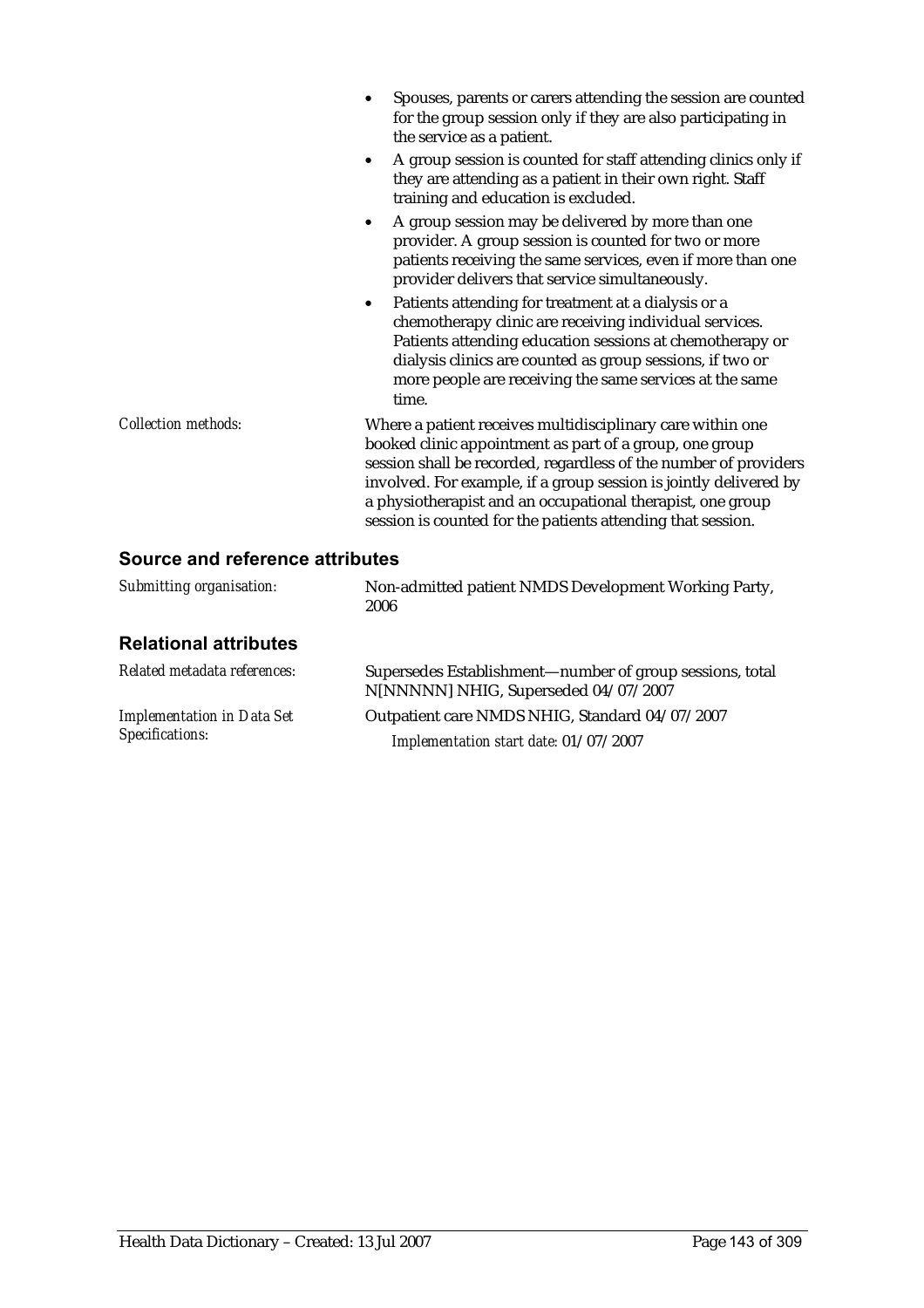# **Number of leave periods**

## **Identifying and definitional attributes**

| Metadata item type:         | Data Element                                                                                           |
|-----------------------------|--------------------------------------------------------------------------------------------------------|
| Technical name:             | Episode of admitted patient care—number of leave periods,<br>total $N[N]$                              |
| <b>METeOR</b> identifier:   | 270058                                                                                                 |
| <b>Registration status:</b> | NHIG, Standard 01/03/2005                                                                              |
| Definition:                 | Number of leave periods in a hospital stay (excluding one-day<br>leave periods for admitted patients). |

# **Data element concept attributes**

| Data element concept: | Episode of admitted patient care—number of leave periods                                                                            |
|-----------------------|-------------------------------------------------------------------------------------------------------------------------------------|
| Definition:           | Number of leave periods in a hospital stay (excluding one-day<br>leave periods for admitted patients).                              |
|                       | Leave period is a temporary absence from hospital, with<br>medical approval for a period no greater than seven<br>consecutive days. |
| Object class:         | Episode of admitted patient care                                                                                                    |
| <i>Property:</i>      | Number of leave periods                                                                                                             |

## **Value domain attributes**

### **Representational attributes**

| <b>Representation class:</b> | Total  |
|------------------------------|--------|
| Data type:                   | Number |
| Format:                      | N[N]   |
| Maximum character length:    | 2      |
| Unit of measure:             | Period |

# **Data element attributes**

### **Collection and usage attributes**

| Guide for use:   | If the period of leave is greater than seven days or the patient<br>fails to return from leave, the patient is discharged.                                                                                                                                                                                                                                                                                                                                                                                                                           |
|------------------|------------------------------------------------------------------------------------------------------------------------------------------------------------------------------------------------------------------------------------------------------------------------------------------------------------------------------------------------------------------------------------------------------------------------------------------------------------------------------------------------------------------------------------------------------|
| <i>Comments:</i> | Recording of leave periods allows for the calculation of patient<br>days excluding leave. This is important for analysis of costs per<br>patient and for planning. The maximum limit allowed for leave<br>affects admission and separation rates, particularly for long-<br>stay patients who may have several leave periods.<br>This data element was modified in July 1996 to exclude the<br>previous differentiation between the psychiatric and other<br>patients at the instigation of the National Mental Health<br><b>Strategy Committee.</b> |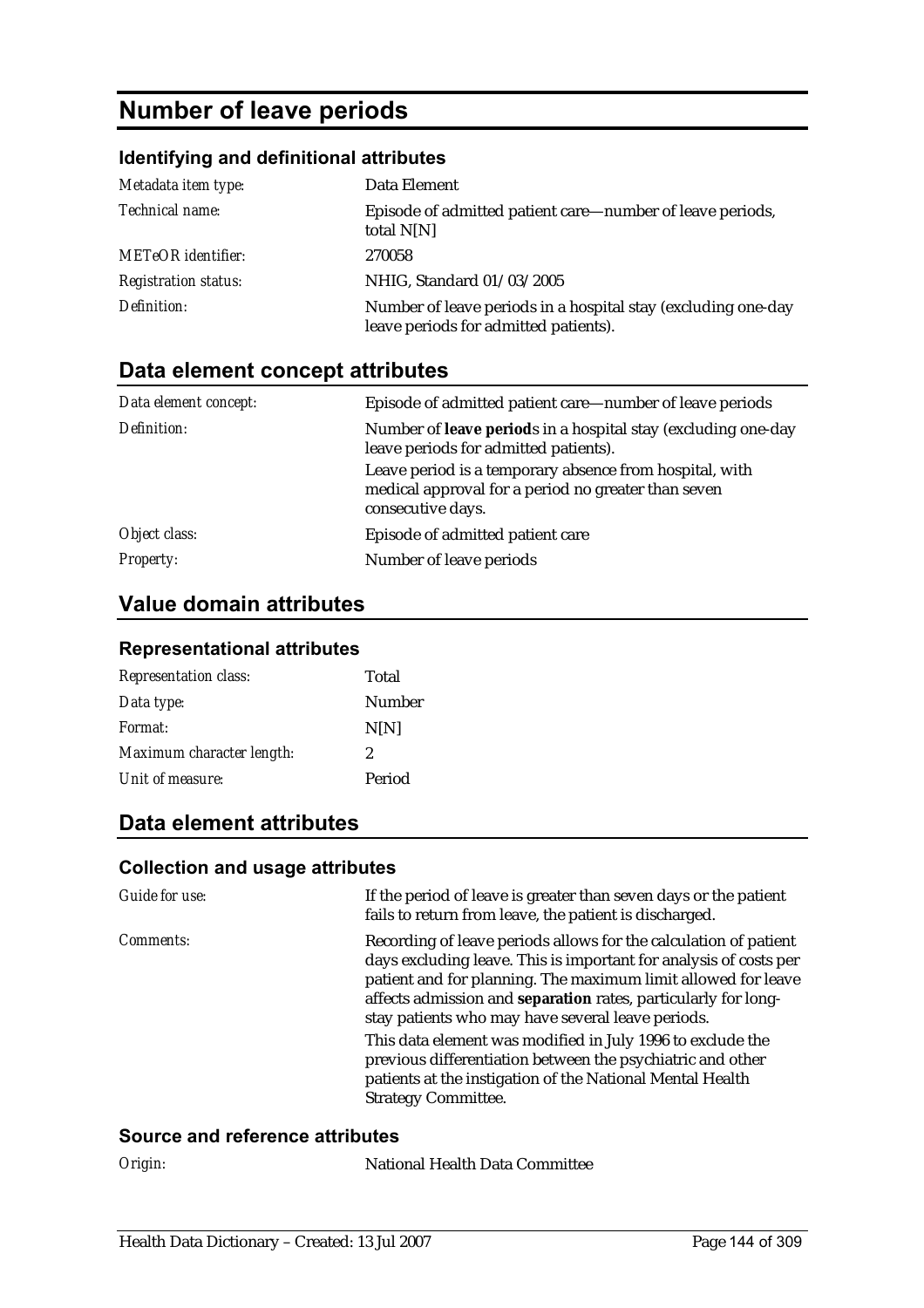### **Relational attributes**

*Related metadata references:* Supersedes Number of leave periods, version 3, DE, NHDD, NHIMG, Superseded 01/03/2005 Is used in the formation of Episode of admitted patient care length of stay (excluding leave days), total N[NN] NHIG, Standard 01/03/2005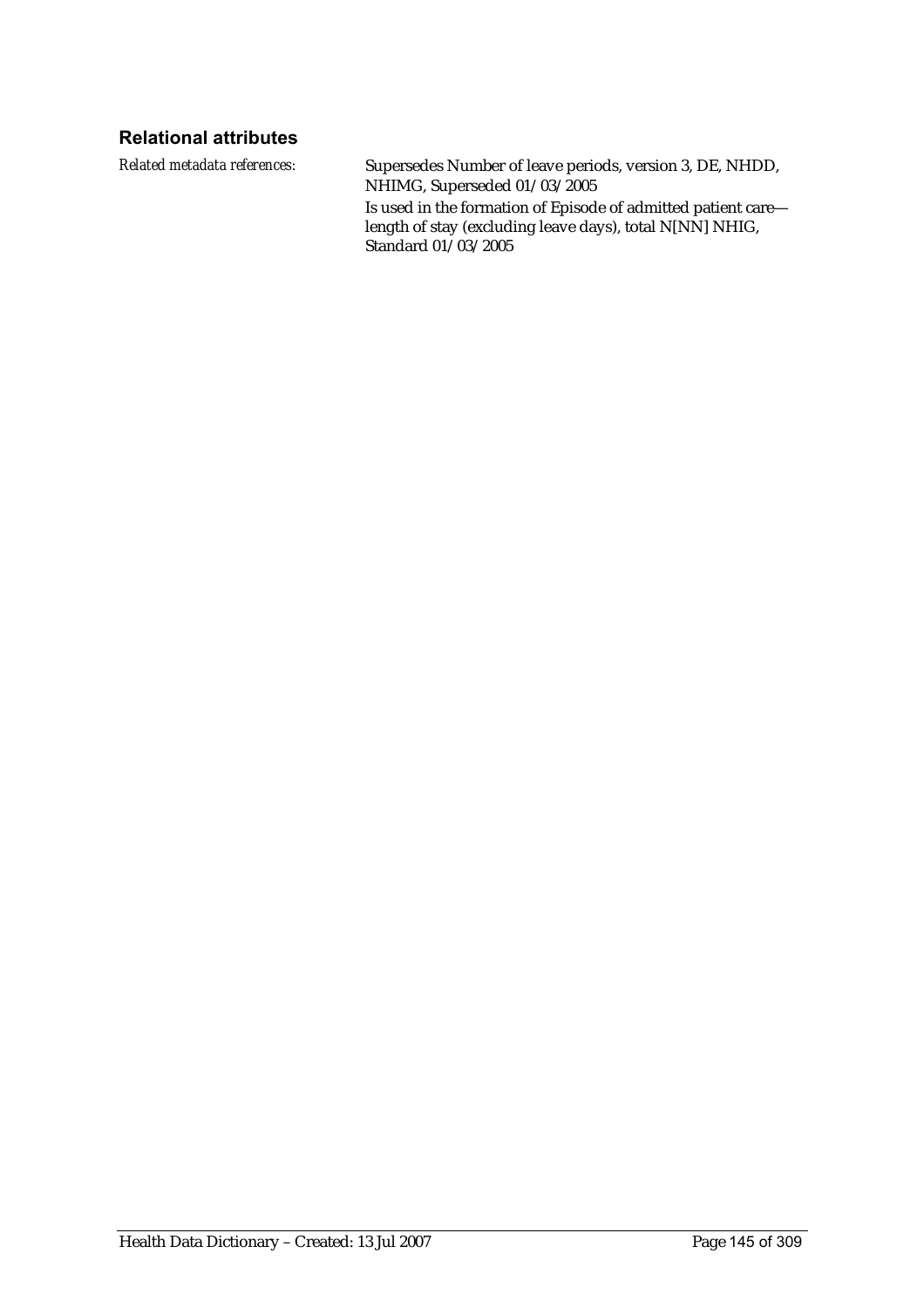# **Number of occasions of service**

#### **Identifying and definitional attributes**

| Metadata item type:         | Data Element                                                                                                     |
|-----------------------------|------------------------------------------------------------------------------------------------------------------|
| Technical name:             | Establishment—number of occasions of service, total<br>N[NNNNNN]                                                 |
| Synonymous names:           | Individual occasions of service                                                                                  |
| <b>METeOR</b> identifier:   | 336947                                                                                                           |
| <b>Registration status:</b> | NHIG, Standard 04/07/2007                                                                                        |
| Definition:                 | The total number of occasions of examination, consultation,<br>treatment or other service provided to a patient. |

### **Data element concept attributes**

| Data element concept: | Establishment—number of occasions of service                                                               |
|-----------------------|------------------------------------------------------------------------------------------------------------|
| Definition:           | The number of occasions of examination, consultation,<br>treatment or other service provided to a patient. |
| Context:              | Occasions of service are required as a measure of non-admitted<br>patient service provision.               |
| Object class:         | Establishment                                                                                              |
| <b>Property:</b>      | Number of occasions of service                                                                             |

### **Value domain attributes**

#### **Representational attributes**

| <b>Representation class:</b> | Total               |
|------------------------------|---------------------|
| Data type:                   | Number              |
| Format:                      | N[NNNNNN]           |
| Maximum character length:    | 7                   |
| Unit of measure:             | Occasion of service |

### **Data element attributes**

#### **Collection and usage attributes**

*Guide for use:* The following guides for use apply:

- an occasion of service is counted for each person attending in the capacity of a patient in their own right, even if other non-patient persons are present for the service.
- spouses, parents or carers attending the session are only counted if they are also participating in the service as a patient.
- in the instance of a dependent child presenting to a clinic, the session is counted as a single Occasion of Service provided to the individual child for whom an event history is being recorded. Where parents/carers also attend in the capacity of patients themselves within a booked appointment, and receive the same services at the same time, the child and parent/carer can be counted as a group. In this instance a Group Session count would be recorded.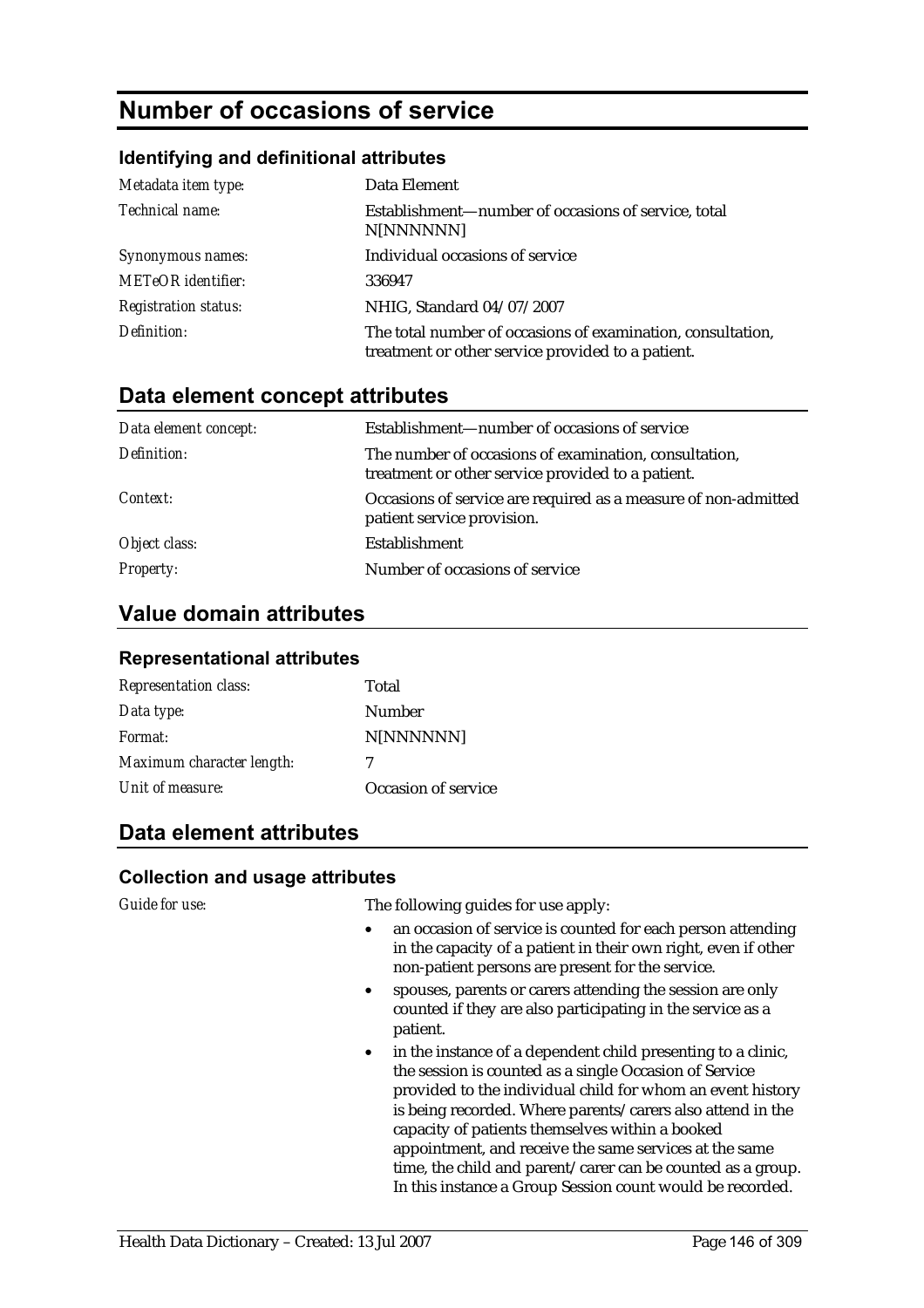- An occasion of service is counted for staff attending clinics of public hospitals only if they are attending as patients in their own right. Staff education and training is excluded.
- Patients attending for treatment at a dialysis or a chemotherapy clinic are receiving individual services. Patients attending education sessions at chemotherapy or dialysis clinics are counted as group sessions, if two or more people receiving the same services at the same time.
- *Collection methods:* Where a patient receives the occasion of service is counted at the clinic of the public hospital where the patient is booked.
	- Where a patient receives multidisciplinary care, within one booked clinic appointment by themselves, one occasion of service shall be recorded, regardless of the number of providers involved.
	- Where patients have received more than one booked appointment, each appointment will be counted as one occasion of service. (Example: three booked appointments with all services provided on a single day will be counted as three occasions of service).
	- The occasion of service count should be attributed to the clinic type associated with the booked appointment.
	- Services to individual patients should be counted separately from services to groups of patients. An occasion of service is counted only for a service provided to an individual. Group sessions are reported separately under 'Establishment - number of group sessions total N[NNNNNN]'.

#### **Source and reference attributes**

| Submitting organisation:                             | Non-admitted patient NMDS Development Working Party,<br>2006                                            |
|------------------------------------------------------|---------------------------------------------------------------------------------------------------------|
| <b>Relational attributes</b>                         |                                                                                                         |
| Related metadata references:                         | See also Establishment—outpatient clinic type, code N[N]<br>NHIG, Standard 04/07/2007                   |
|                                                      | Supersedes Establishment—number of occasions of service,<br>total N[NNNNNN] NHIG, Superseded 04/07/2007 |
| <b>Implementation in Data Set</b><br>Specifications: | Outpatient care NMDS NHIG, Standard 04/07/2007                                                          |
|                                                      | Implementation start date: 01/07/2007                                                                   |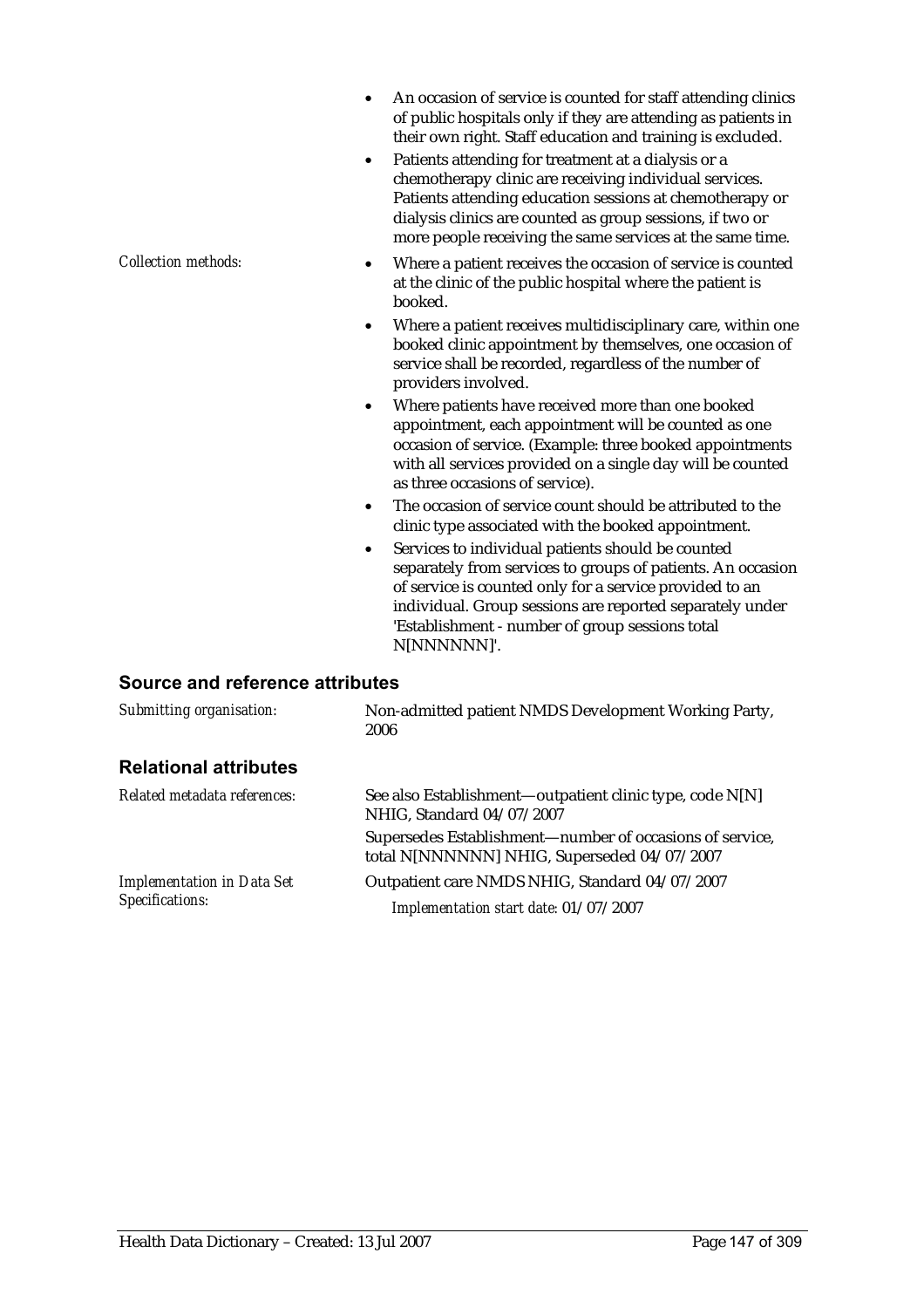# **Number of qualified days for newborns**

#### **Identifying and definitional attributes**

| Metadata item type:         | Data Element                                                                          |
|-----------------------------|---------------------------------------------------------------------------------------|
| Technical name:             | Episode of admitted patient care (newborn)—number of<br>qualified days, total N[NNNN] |
| <b>METeOR</b> identifier:   | 270033                                                                                |
| <b>Registration status:</b> | NHIG, Standard 01/03/2005                                                             |
| Definition:                 | The number of qualified newborn days occurring within a<br>newborn episode of care.   |

### **Data element concept attributes**

| Data element concept: | Episode of admitted patient care (newborn)—number of<br>qualified days              |
|-----------------------|-------------------------------------------------------------------------------------|
| Definition:           | The number of qualified newborn days occurring within a<br>newborn episode of care. |
| Context:              | Admitted patient care - newborn episodes of care only.                              |
| Object class:         | Episode of admitted patient care                                                    |
| <i>Property:</i>      | Number of qualified days                                                            |

### **Value domain attributes**

#### **Representational attributes**

| <b>Representation class:</b> | Total   |
|------------------------------|---------|
| Data type:                   | Number  |
| Format:                      | N[NNNN] |
| Maximum character length:    | 5       |
| Unit of measure:             | Day     |
|                              |         |

### **Data element attributes**

#### **Collection and usage attributes**

*Guide for use:* The rules for calculating the number of qualified newborn days are outlined below. The number of qualified days is calculated with reference to the Episode of admitted patient care admission date, DDMMYYYY, Episode of admitted patient care—separation date, DDMMYYYY and any Episode of admitted patient care (newborn)—date of change to qualification status, DDMMYYYY:

- the date of admission is counted if the patient was qualified at the end of the day
- the date of change to qualification status is counted if the patient was qualified at the end of the day
- the date of separation is not counted, even if the patient was qualified on that day
- the normal rules for calculation of patient days apply, for example in relation to leave and same day patients

The length of stay for a newborn episode of care is equal to the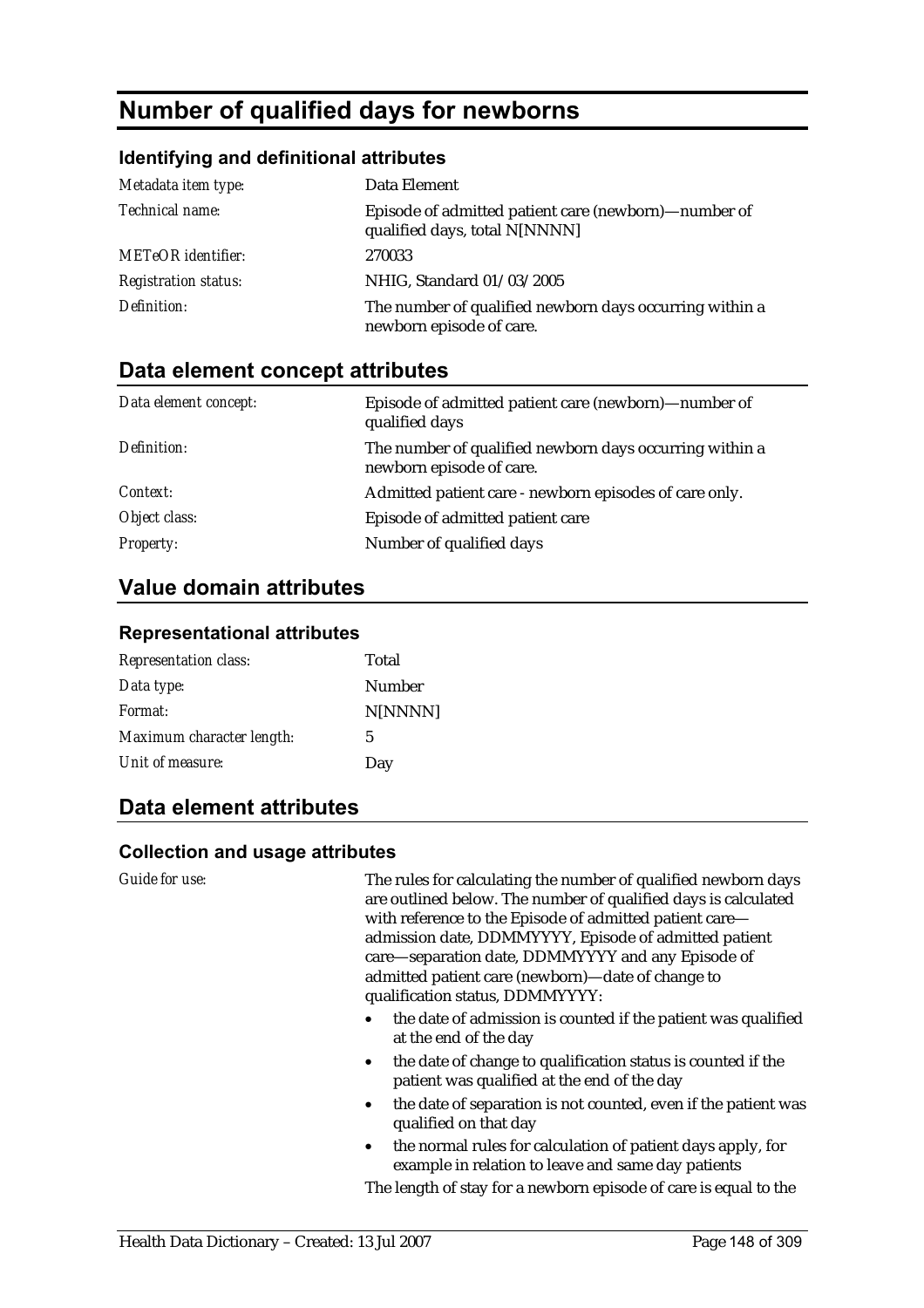sum of the qualified and unqualified days.

### **Relational attributes**

*Related metadata references:* Supersedes Number of qualified days for newborns, version 2,

DE, NHDD, NHIMG, Superseded 01/03/2005 Is formed using Episode of admitted patient care (newborn) date of change to qualification status, DDMMYYYY NHIG, Standard 01/03/2005

Is used in the formation of Establishment—number of patient days, total N[N(7)] NHIG, Standard 01/03/2005

*Implementation in Data Set Specifications:*

Admitted patient care NMDS NHIG, Superseded 07/12/2005

*Implementation start date:* 01/07/2005

*Implementation end date:* 30/06/2006

Admitted patient care NMDS 2006-2007 NHIG, Superseded 23/10/2006

*Implementation start date:* 01/07/2006

*Implementation end date:* 30/06/2007

Admitted patient care NMDS 2007-2008 NHIG, Standard 23/10/2006

*Implementation start date:* 01/07/2007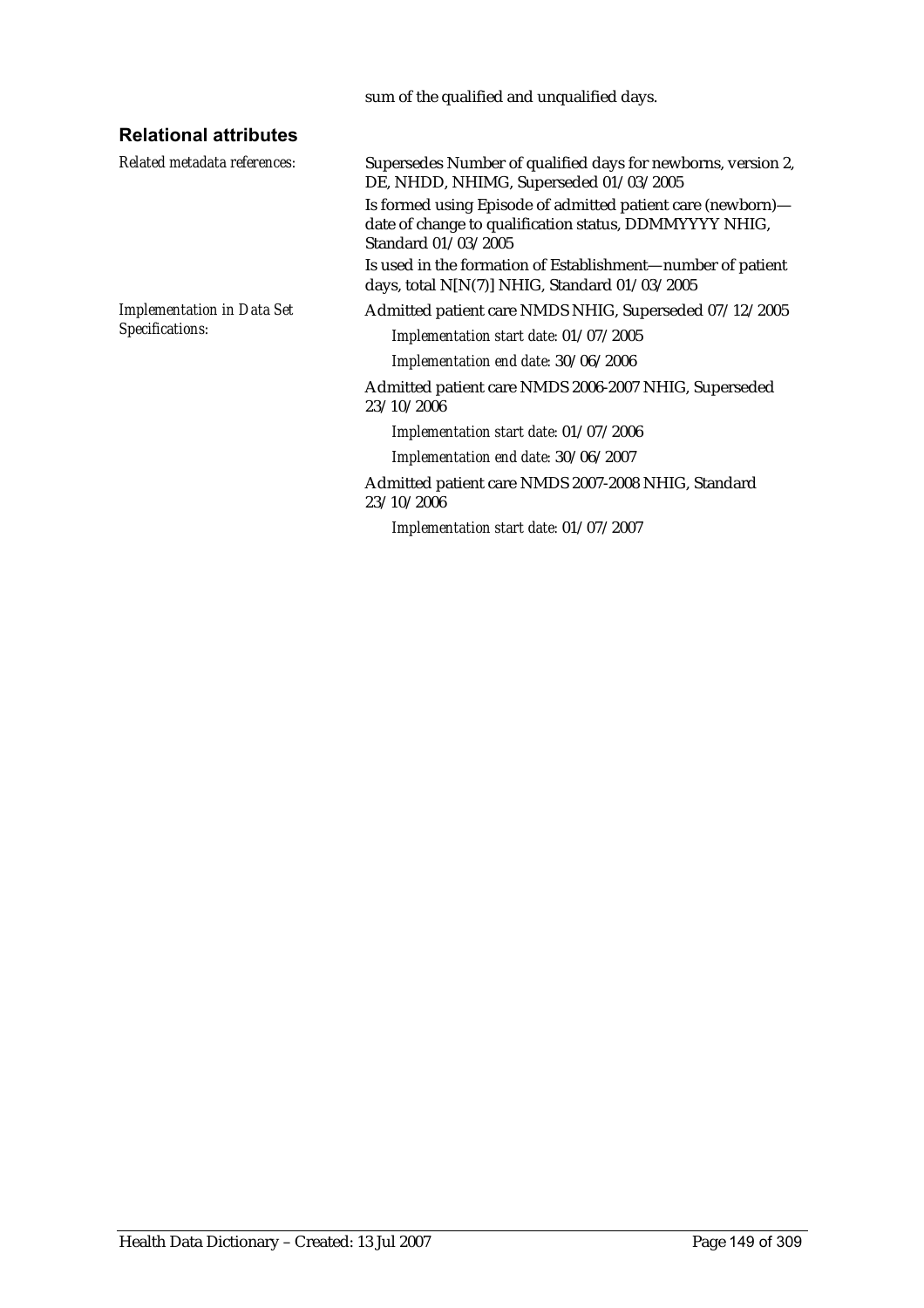# **Number of service contact dates**

### **Identifying and definitional attributes**

| Metadata item type:         | Data Element                                                                              |
|-----------------------------|-------------------------------------------------------------------------------------------|
| <i>Technical name:</i>      | Person—number of service contact dates, total N[NN]                                       |
| <b>METeOR</b> identifier:   | 270231                                                                                    |
| <b>Registration status:</b> | NHIG, Standard 01/03/2005                                                                 |
| Definition:                 | The total number of dates where a service contact was recorded<br>for the patient/client. |

### **Data element concept attributes**

| Data element concept: | Person—number of service contact dates                                              |
|-----------------------|-------------------------------------------------------------------------------------|
| Definition:           | The number of dates where a service contact was recorded for<br>the patient/client. |
| <i>Context:</i>       | Community-based mental health care                                                  |
| Object class:         | <b>Person</b>                                                                       |
| <b>Property:</b>      | Number of service contact dates                                                     |

### **Value domain attributes**

#### **Representational attributes**

| <b>Representation class:</b> | Total                |
|------------------------------|----------------------|
| Data type:                   | Number               |
| Format:                      | <b>N[NN]</b>         |
| Maximum character length:    | 3                    |
| Unit of measure:             | Service contact date |

### **Data element attributes**

| Guide for use:                         | This metadata item is a count of service contact dates recorded<br>on a patient or client record. Where multiple service contacts<br>occur on the same date, the date is counted only once. |
|----------------------------------------|---------------------------------------------------------------------------------------------------------------------------------------------------------------------------------------------|
|                                        | For collection from community-based (ambulatory and non-<br>residential) agencies. Includes mental health day programs and<br>psychiatric outpatients.                                      |
| <i>Comments:</i>                       | This metadata item gives a measure of the level of service<br>provided to a patient/client.                                                                                                 |
| <b>Source and reference attributes</b> |                                                                                                                                                                                             |
| Submitting organisation:               | National Mental Health Information Strategy Committee                                                                                                                                       |
| <b>Relational attributes</b>           |                                                                                                                                                                                             |

| Related metadata references: | Is formed using Service contact—service contact date,<br>DDMMYYYY NHIG, Standard 01/03/2005              |
|------------------------------|----------------------------------------------------------------------------------------------------------|
|                              | Supersedes Number of service contact dates, version 2, Derived<br>DE, NHDD, NHIMG, Superseded 01/03/2005 |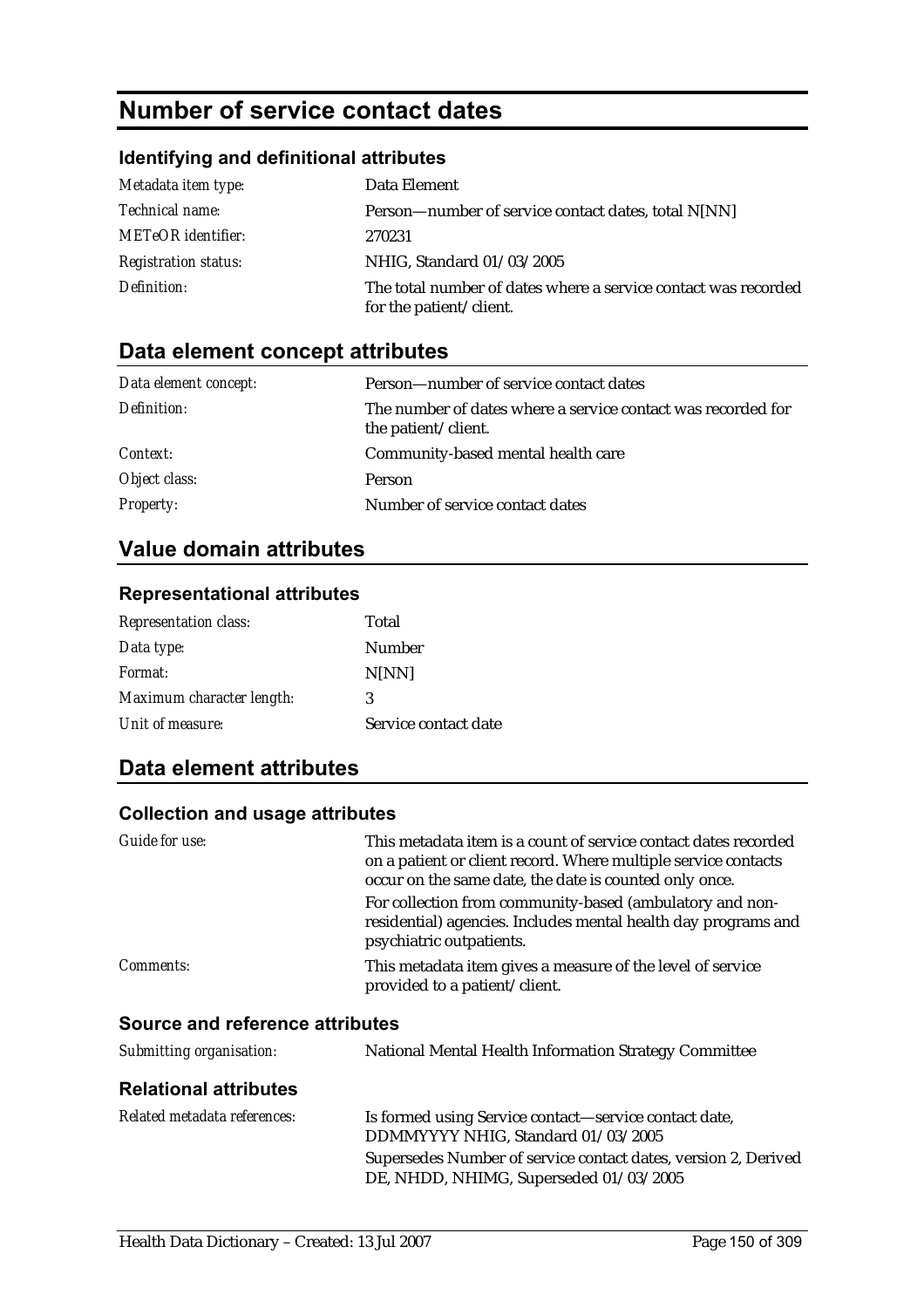# **Number of service contacts within a treatment episode for alcohol and other drug**

| Identifying and definitional attributes |                                                                                                                                                                                         |  |
|-----------------------------------------|-----------------------------------------------------------------------------------------------------------------------------------------------------------------------------------------|--|
| Metadata item type:                     | Data Element                                                                                                                                                                            |  |
| Technical name:                         | Episode of treatment for alcohol and other drugs—number of<br>service contacts, total N[NN]                                                                                             |  |
| METeOR identifier:                      | 270117                                                                                                                                                                                  |  |
| <b>Registration status:</b>             | NHIG, Standard 01/03/2005                                                                                                                                                               |  |
| Definition:                             | The total number of service contacts recorded between a client<br>and the service provider within a treatment episode for the<br>purpose of providing alcohol and other drug treatment. |  |

### **Data element concept attributes**

| Data element concept: | Episode of treatment for alcohol and other drugs—number of<br>service contacts                                                                                                |
|-----------------------|-------------------------------------------------------------------------------------------------------------------------------------------------------------------------------|
| Definition:           | Number of service contacts recorded between a client and the<br>service provider within a treatment episode for the purpose of<br>providing alcohol and other drug treatment. |
| Context:              | Alcohol and other drug treatment services                                                                                                                                     |
| Object class:         | Episode of treatment for alcohol and other drugs                                                                                                                              |
| <b>Property:</b>      | Number of service contacts                                                                                                                                                    |

### **Value domain attributes**

#### **Representational attributes**

| <b>Representation class:</b> | Total           |
|------------------------------|-----------------|
| Data type:                   | Number          |
| Format:                      | N[NN]           |
| Maximum character length:    | 3               |
| Unit of measure:             | Service contact |

### **Data element attributes**

| Guide for use:             | This metadata item is a count of service contacts related to<br>treatment that are recorded on a client record. Any client<br>contact that does not constitute part of a treatment should not<br>be considered a service contact. Contact with the client for<br>administrative purposes, such as arranging an appointment,<br>should not be included. |
|----------------------------|--------------------------------------------------------------------------------------------------------------------------------------------------------------------------------------------------------------------------------------------------------------------------------------------------------------------------------------------------------|
|                            | This item is not collected for residential clients.                                                                                                                                                                                                                                                                                                    |
|                            | Where multiple service provider staff have contact with the<br>client at the same time, on the same occasion of service, the<br>contact is counted only once.                                                                                                                                                                                          |
|                            | When multiple service contacts are recorded on the same day,<br>each independent contact should be counted separately.                                                                                                                                                                                                                                 |
| <b>Collection methods:</b> | To be collated at the close of a treatment episode.                                                                                                                                                                                                                                                                                                    |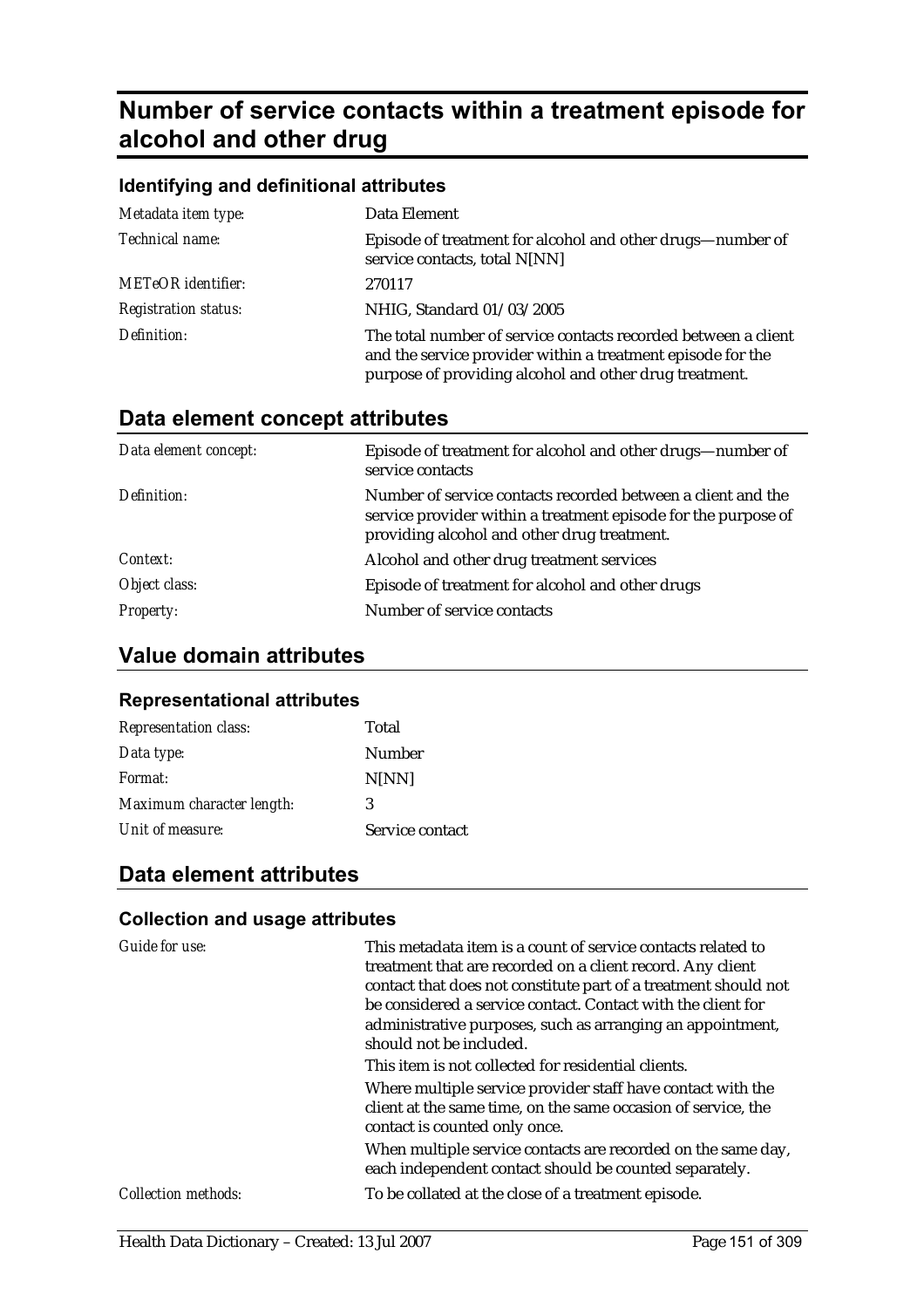| <i>Comments:</i>                | This metadata item provides a measure of the frequency of<br>client contact and service utilisation within a treatment episode. |
|---------------------------------|---------------------------------------------------------------------------------------------------------------------------------|
| Source and reference attributes |                                                                                                                                 |

#### **Source and reference attributes**

| Submitting organisation:     | Intergovernmental Committee on Drugs National Minimum<br>Data Set Working Group |
|------------------------------|---------------------------------------------------------------------------------|
| <b>Relational attributes</b> |                                                                                 |

| Related metadata references: | Supersedes Number of service contacts within a treatment |
|------------------------------|----------------------------------------------------------|
|                              | episode for alcohol and other drug, version 2, DE, NHDD, |
|                              | NHIMG, Superseded 01/03/2005                             |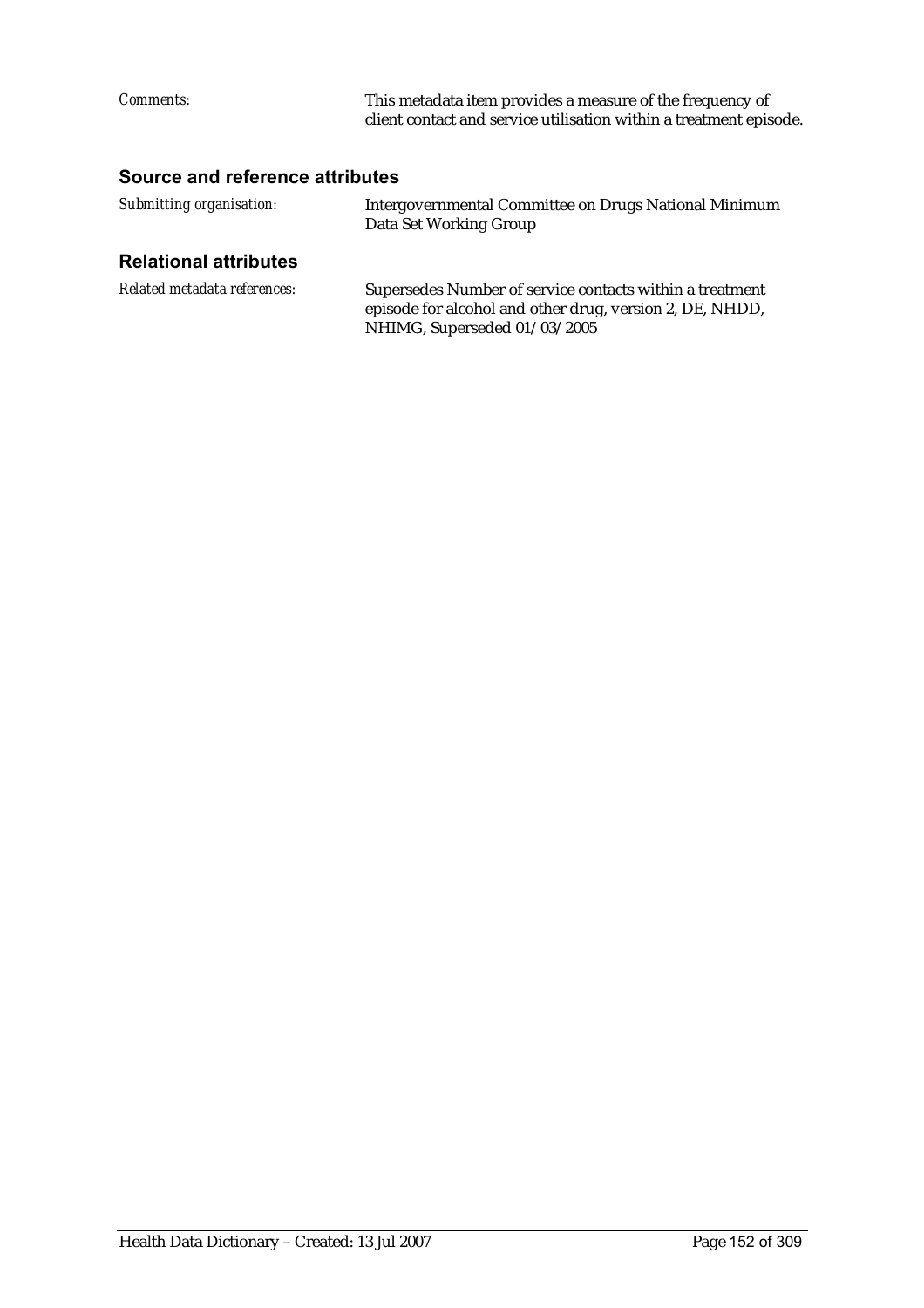# **Number of service events (non-admitted patient)**

#### **Identifying and definitional attributes**

| Metadata item type:         | Data Element                                                                                                                                                |
|-----------------------------|-------------------------------------------------------------------------------------------------------------------------------------------------------------|
| Technical name:             | Establishment—number of non-admitted patient service events,<br>total N[NNNNNN]                                                                             |
| Synonymous names:           | Non-admitted patient service event count                                                                                                                    |
| <b>METeOR</b> identifier:   | 270108                                                                                                                                                      |
| <b>Registration status:</b> | NHIG, Standard 01/03/2005                                                                                                                                   |
| Definition:                 | The total number of service events provided to non-admitted<br>patients in the reference period, for each of the clinical service<br>types in the hospital. |

### **Data element concept attributes**

| Data element concept: | Establishment—number of non-admitted patient service events                                                                                           |
|-----------------------|-------------------------------------------------------------------------------------------------------------------------------------------------------|
| Definition:           | The number of service events provided to non-admitted<br>patients in the reference period, for each of the clinical service<br>types in the hospital. |
| Context:              | Hospital non-admitted patient care - public patients only                                                                                             |
| Object class:         | Establishment                                                                                                                                         |
| <b>Property:</b>      | Number of non-admitted patient service events                                                                                                         |

### **Value domain attributes**

#### **Representational attributes**

| <b>Representation class:</b> | Total         |
|------------------------------|---------------|
| Data type:                   | <b>Number</b> |
| Format:                      | N[NNNNNN]     |
| Maximum character length:    | 7             |
| Unit of measure:             | Service event |

### **Data element attributes**

#### **Collection and usage attributes**

*Guide for use:* Count of non-admitted patient service events for each of the clinical service types listed in the value domain of the metadata item Non-admitted patient service event—service event type (clinical), code N[N].

For each Non-admitted patient service event count, specify the

- Non-admitted patient service event—service event type (clinical), code N[N]
- Non-admitted patient service event—multi-disciplinary team status, code N
- Service contact—group session status, individual/group session indicator code ANN.N
- Non-admitted patient service event—patient present status, code N
- Non-admitted patient service event—service mode,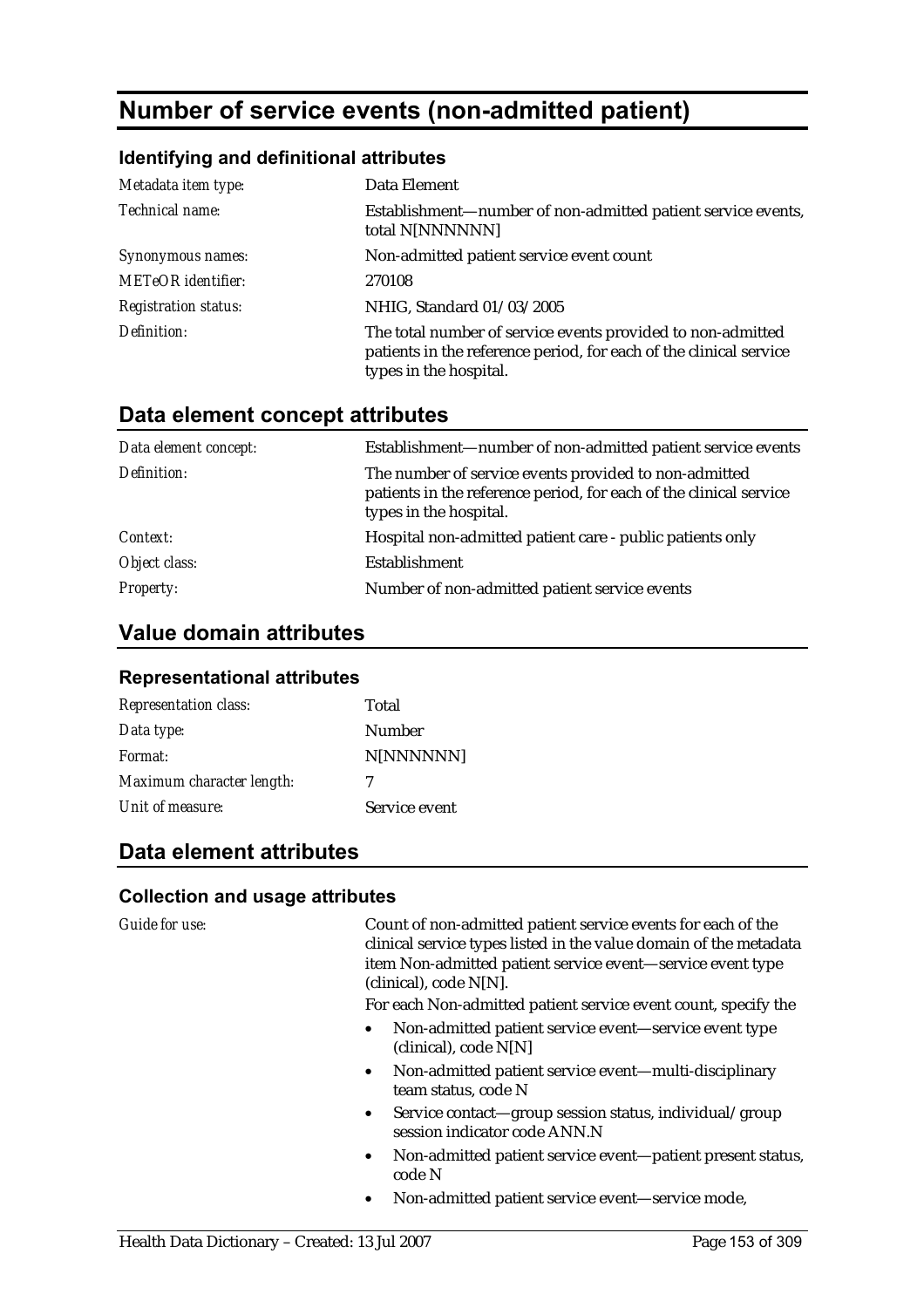|                                 | hospital code N{N}                                                                                        |  |
|---------------------------------|-----------------------------------------------------------------------------------------------------------|--|
| <i>Comments:</i>                | Public patients are defined in accordance with the 1998-2003<br><b>Australian Health Care Agreements.</b> |  |
| Source and reference attributes |                                                                                                           |  |
|                                 |                                                                                                           |  |

| Origin: | National Health Data Committee |
|---------|--------------------------------|
|         |                                |

### **Relational attributes**

| Related metadata references: | Supersedes Non-admitted patient service event count, version |
|------------------------------|--------------------------------------------------------------|
|                              | 1, DE, NHDD, NHIMG, Superseded 01/03/2005                    |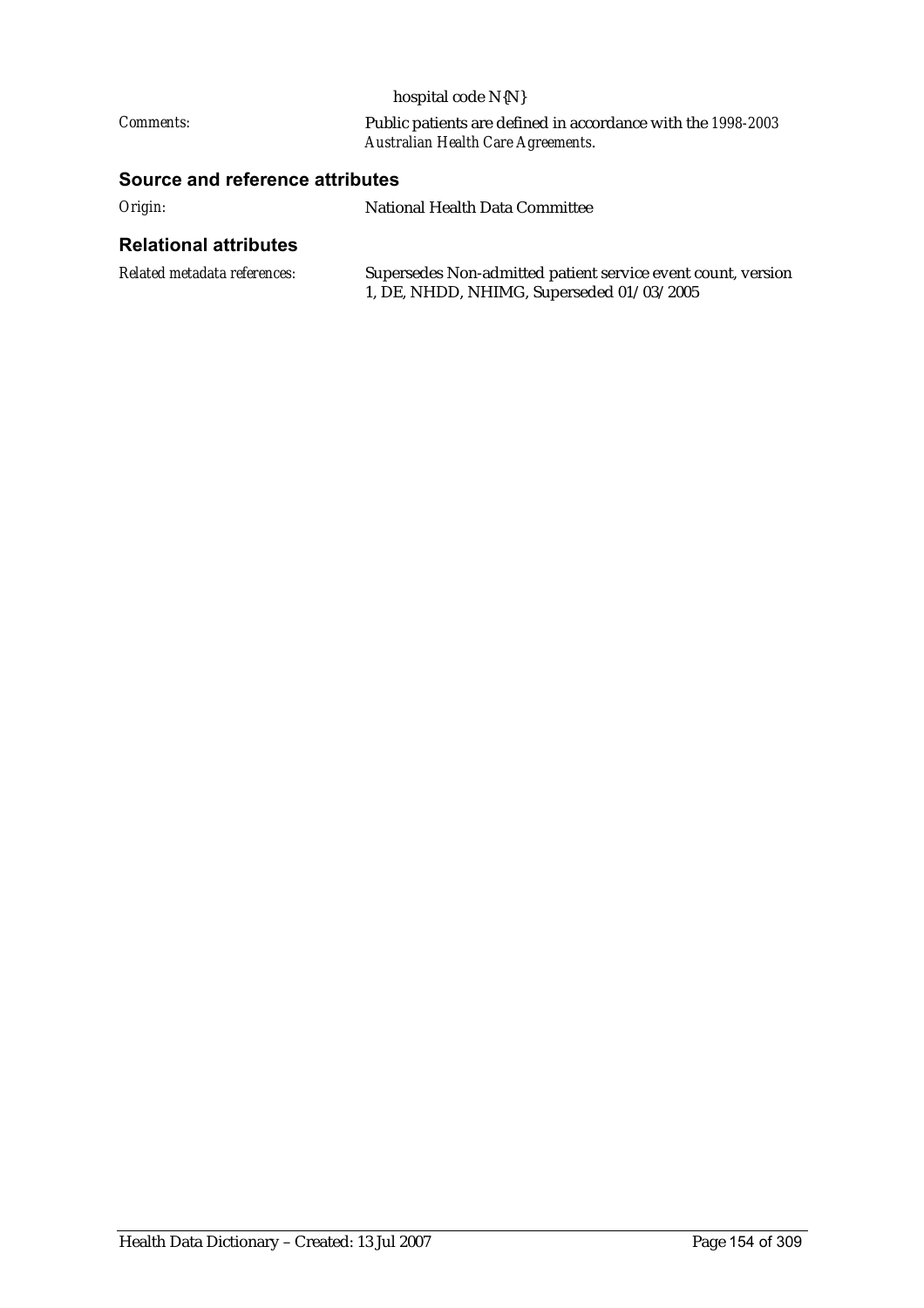# **Nursing diagnosis—other**

#### **Identifying and definitional attributes**

| Metadata item type:         | Data Element                                                                                   |
|-----------------------------|------------------------------------------------------------------------------------------------|
| Technical name:             | Episode of care—nursing diagnosis (other), code (NANDA<br>1997-98) N.N[{.N}{.N}{.N}{.N}}       |
| <b>METeOR</b> identifier:   | 270466                                                                                         |
| <b>Registration status:</b> | NHIG, Standard 01/03/2005                                                                      |
| Definition:                 | The nursing diagnosis other than the principal nursing<br>diagnosis, as represented by a code. |

### **Data element concept attributes**

| Data element concept: | Episode of care—nursing diagnosis                                                                                                                                                                                                                                                                                                                            |
|-----------------------|--------------------------------------------------------------------------------------------------------------------------------------------------------------------------------------------------------------------------------------------------------------------------------------------------------------------------------------------------------------|
| Definition:           | Nursing diagnosis is a clinical judgement about individual,<br>family or community responses to actual or potential health<br>problems/life processes. Nursing diagnoses provide the basis<br>for selection of nursing interventions to achieve outcomes for<br>which the nurse is accountable.                                                              |
| Context:              | Enables analysis of information by diagnostic variables<br>especially in relation to the development of outcome<br>information, the goal of care and the nursing intervention. This<br>metadata item and the metadata item nursing intervention have<br>shown to be more predictive of resource use than client's<br>functional status or medical diagnosis. |
| Object class:         | Episode of care                                                                                                                                                                                                                                                                                                                                              |
| Property:             | Nursing diagnosis                                                                                                                                                                                                                                                                                                                                            |

### **Value domain attributes**

#### **Representational attributes**

| <b>Classification scheme:</b> | North American Nursing Diagnosis Association (NANDA)<br><b>Taxonomy 1997-1998</b> |
|-------------------------------|-----------------------------------------------------------------------------------|
| <b>Representation class:</b>  | Code                                                                              |
| Data type:                    | <b>Number</b>                                                                     |
| Format:                       | $N.N[\{N\},N\},N,\{N\}]$                                                          |
| Maximum character length:     | 6                                                                                 |

#### **Collection and usage attributes**

*Guide for use:* The NANDA codes should be used in conjunction with a nursing diagnosis text. The NANDA coding structure is a standard format for reporting nursing diagnosis. It is not intended in any way to change or intrude upon nursing practice, provided the information available can transpose to the NANDA codes for the Community Nursing Minimum Data Set - Australia (CNMDSA).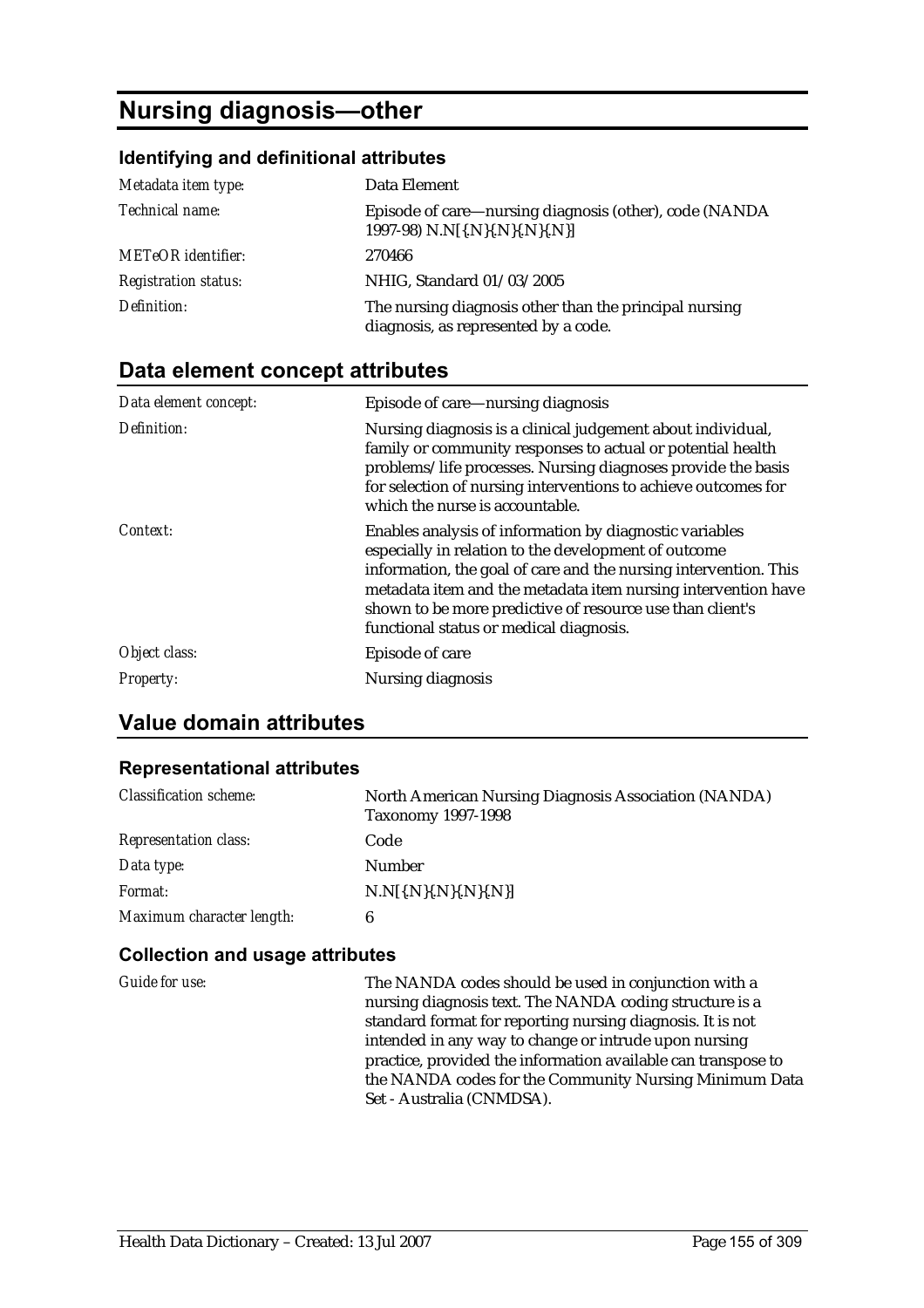# **Data element attributes**

| Guide for use:                         | Up to seven nursing diagnoses may be nominated, according to<br>the following:                                                                                                                                                                                                                                                                                                                                                                                                                                                                                                                                                                                                                                                                                                                                                                                                        |
|----------------------------------------|---------------------------------------------------------------------------------------------------------------------------------------------------------------------------------------------------------------------------------------------------------------------------------------------------------------------------------------------------------------------------------------------------------------------------------------------------------------------------------------------------------------------------------------------------------------------------------------------------------------------------------------------------------------------------------------------------------------------------------------------------------------------------------------------------------------------------------------------------------------------------------------|
|                                        | 1. Nursing diagnosis most related to the principal reason for<br>admission (one only)                                                                                                                                                                                                                                                                                                                                                                                                                                                                                                                                                                                                                                                                                                                                                                                                 |
|                                        | 2-6. Other nursing diagnoses or relevance to the current<br>episode.                                                                                                                                                                                                                                                                                                                                                                                                                                                                                                                                                                                                                                                                                                                                                                                                                  |
| <b>Collection methods:</b>             | In considering how nursing diagnosis could be implemented,<br>agencies may opt to introduce systems transparent to the<br>clinician if there is confidence that a direct and reliable transfer<br>to NANDA codes can be made from information already in<br>place.                                                                                                                                                                                                                                                                                                                                                                                                                                                                                                                                                                                                                    |
|                                        | Agencies implementing new information systems should<br>consider the extent to which these can facilitate practice and at<br>the same time lighten the burden of documentation. Direct<br>incorporation of the codeset or automated mapping to it when<br>the information is at a more detailed level are equally valid and<br>viable options.                                                                                                                                                                                                                                                                                                                                                                                                                                                                                                                                        |
| Comments:                              | The Community Nursing Minimum Data Set - Australia<br>(CNMDSA) Steering Committee considered information from<br>users of the data in relation to this metadata item. Many users<br>have found the taxonomy wanting in its ability to describe the<br>full range of persons and conditions seen by community nurses<br>in the Australian setting. In the absence of an alternative<br>taxonomy with wide acceptance, the CNMDSA Steering<br>Committee has decided to retain North American Nursing<br>Diagnosis Association (NANDA). The University of Iowa has a<br>written agreement with NANDA to expand the relevance of<br>NANDA. The Australian Council of Community Nursing<br>Services (ACCNS) has sought collaboration with a United States<br>of America project at the University of Iowa which is seeking to<br>refine, extend, validate and classify the NANDA taxonomy. |
| <b>Source and reference attributes</b> |                                                                                                                                                                                                                                                                                                                                                                                                                                                                                                                                                                                                                                                                                                                                                                                                                                                                                       |

| Submitting organisation:     | <b>Australian Council of Community Nursing Services</b>                            |
|------------------------------|------------------------------------------------------------------------------------|
| <b>Relational attributes</b> |                                                                                    |
| Related metadata references: | Supersedes Nursing diagnosis, version 2, DE, NHDD, NHIMG,<br>Superseded 01/03/2005 |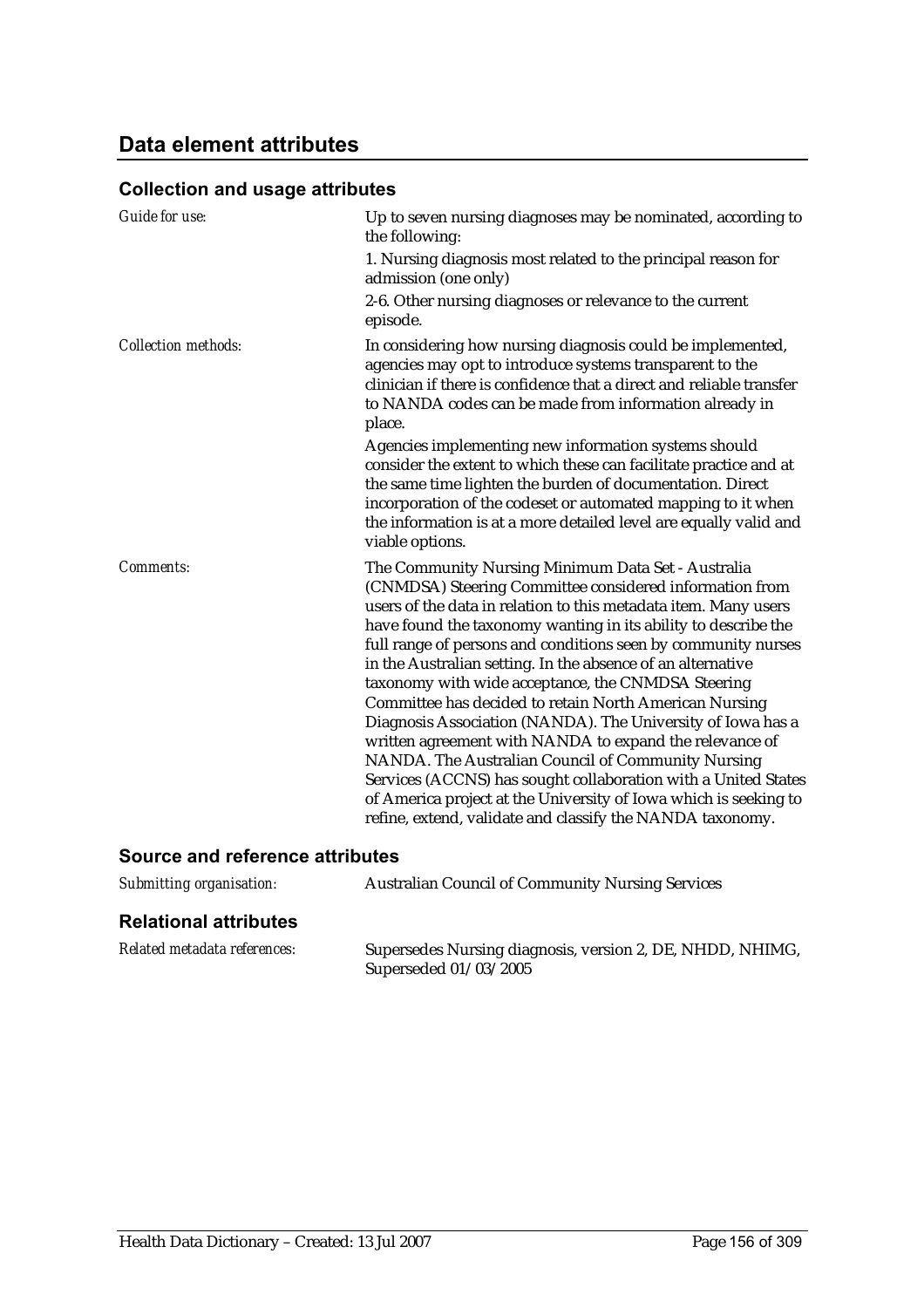# **Nursing diagnosis—principal**

#### **Identifying and definitional attributes**

| Metadata item type:         | Data Element                                                                                  |
|-----------------------------|-----------------------------------------------------------------------------------------------|
| Technical name:             | Episode of care—nursing diagnosis (principal), code (NANDA<br>1997-98) N.N[{.N}{.N}{.N}{.N}}] |
| <b>METeOR</b> identifier:   | 270220                                                                                        |
| <b>Registration status:</b> | NHIG, Standard 01/03/2005                                                                     |
| Definition:                 | The principal nursing diagnosis, as represented by a code.                                    |

### **Data element concept attributes**

| Data element concept: | Episode of care—nursing diagnosis                                                                                                                                                                                                                                                                                                                            |
|-----------------------|--------------------------------------------------------------------------------------------------------------------------------------------------------------------------------------------------------------------------------------------------------------------------------------------------------------------------------------------------------------|
| Definition:           | Nursing diagnosis is a clinical judgement about individual,<br>family or community responses to actual or potential health<br>problems/life processes. Nursing diagnoses provide the basis<br>for selection of nursing interventions to achieve outcomes for<br>which the nurse is accountable.                                                              |
| Context:              | Enables analysis of information by diagnostic variables<br>especially in relation to the development of outcome<br>information, the goal of care and the nursing intervention. This<br>metadata item and the metadata item nursing intervention have<br>shown to be more predictive of resource use than client's<br>functional status or medical diagnosis. |
| Object class:         | Episode of care                                                                                                                                                                                                                                                                                                                                              |
| <b>Property:</b>      | Nursing diagnosis                                                                                                                                                                                                                                                                                                                                            |

### **Value domain attributes**

#### **Representational attributes**

| <b>Classification scheme:</b> | North American Nursing Diagnosis Association (NANDA)<br><b>Taxonomy 1997-1998</b> |
|-------------------------------|-----------------------------------------------------------------------------------|
| <b>Representation class:</b>  | Code                                                                              |
| Data type:                    | <b>Number</b>                                                                     |
| Format:                       | $N.N$ {{ $N$ }{ $N$ }{ $N$ }{ $N$ }}                                              |
| Maximum character length:     | 6                                                                                 |

#### **Collection and usage attributes**

*Guide for use:* The NANDA codes should be used in conjunction with a nursing diagnosis text. The NANDA coding structure is a standard format for reporting nursing diagnosis. It is not intended in any way to change or intrude upon nursing practice, provided the information available can transpose to the NANDA codes for the Community Nursing Minimum Data Set - Australia (CNMDSA).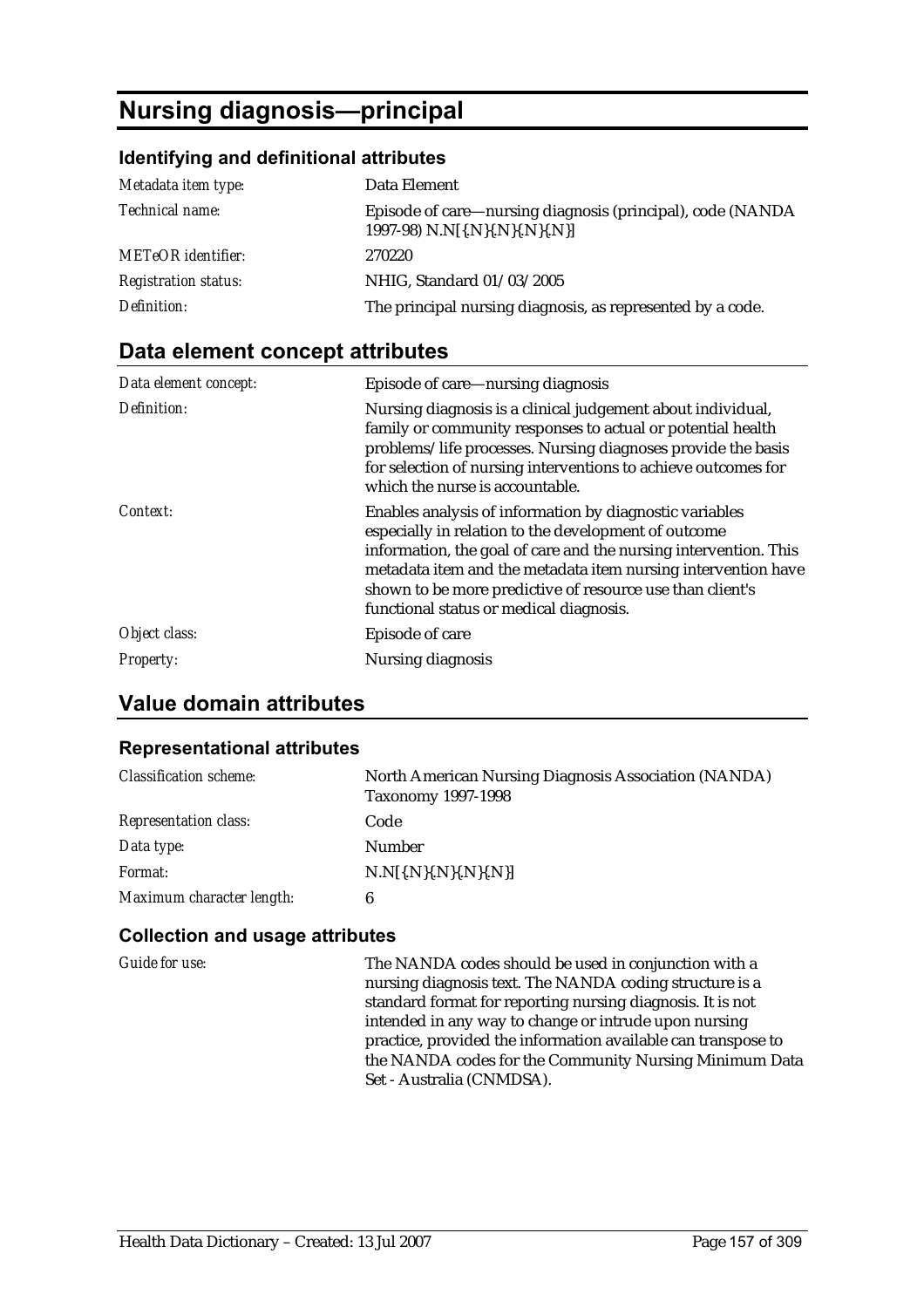### **Data element attributes**

| Guide for use:                         | Up to seven nursing diagnoses may be nominated, according to<br>the following:                                                                                                                                                                                                                                                                                                                                                                                                                                                                                                                                                                                                                                                                                                                                                                                                        |
|----------------------------------------|---------------------------------------------------------------------------------------------------------------------------------------------------------------------------------------------------------------------------------------------------------------------------------------------------------------------------------------------------------------------------------------------------------------------------------------------------------------------------------------------------------------------------------------------------------------------------------------------------------------------------------------------------------------------------------------------------------------------------------------------------------------------------------------------------------------------------------------------------------------------------------------|
|                                        | 1. Nursing diagnosis most related to the principal reason for<br>admission (one only)                                                                                                                                                                                                                                                                                                                                                                                                                                                                                                                                                                                                                                                                                                                                                                                                 |
|                                        | 2-6. Other nursing diagnoses of relevance to the current<br>episode.                                                                                                                                                                                                                                                                                                                                                                                                                                                                                                                                                                                                                                                                                                                                                                                                                  |
| <b>Collection methods:</b>             | In considering how nursing diagnosis could be implemented,<br>agencies may opt to introduce systems transparent to the<br>clinician if there is confidence that a direct and reliable transfer<br>to NANDA codes can be made from information already in<br>place.                                                                                                                                                                                                                                                                                                                                                                                                                                                                                                                                                                                                                    |
|                                        | Agencies implementing new information systems should<br>consider the extent to which these can facilitate practice and at<br>the same time lighten the burden of documentation. Direct<br>incorporation of the code set or automated mapping to it when<br>the information is at a more detailed level are equally valid and<br>viable options.                                                                                                                                                                                                                                                                                                                                                                                                                                                                                                                                       |
| Comments:                              | The Community Nursing Minimum Data Set - Australia<br>(CNMDSA) Steering Committee considered information from<br>users of the data in relation to this metadata item. Many users<br>have found the taxonomy wanting in its ability to describe the<br>full range of persons and conditions seen by community nurses<br>in the Australian setting. In the absence of an alternative<br>taxonomy with wide acceptance, the CNMDSA Steering<br>Committee has decided to retain North American Nursing<br>Diagnosis Association (NANDA). The University of Iowa has a<br>written agreement with NANDA to expand the relevance of<br>NANDA. The Australian Council of Community Nursing<br>Services (ACCNS) has sought collaboration with a United States<br>of America project at the University of Iowa which is seeking to<br>refine, extend, validate and classify the NANDA taxonomy. |
| <b>Source and reference attributes</b> |                                                                                                                                                                                                                                                                                                                                                                                                                                                                                                                                                                                                                                                                                                                                                                                                                                                                                       |

| Submitting organisation:     | <b>Australian Council of Community Nursing Services</b>                            |
|------------------------------|------------------------------------------------------------------------------------|
| <b>Relational attributes</b> |                                                                                    |
| Related metadata references: | Supersedes Nursing diagnosis, version 2, DE, NHDD, NHIMG,<br>Superseded 01/03/2005 |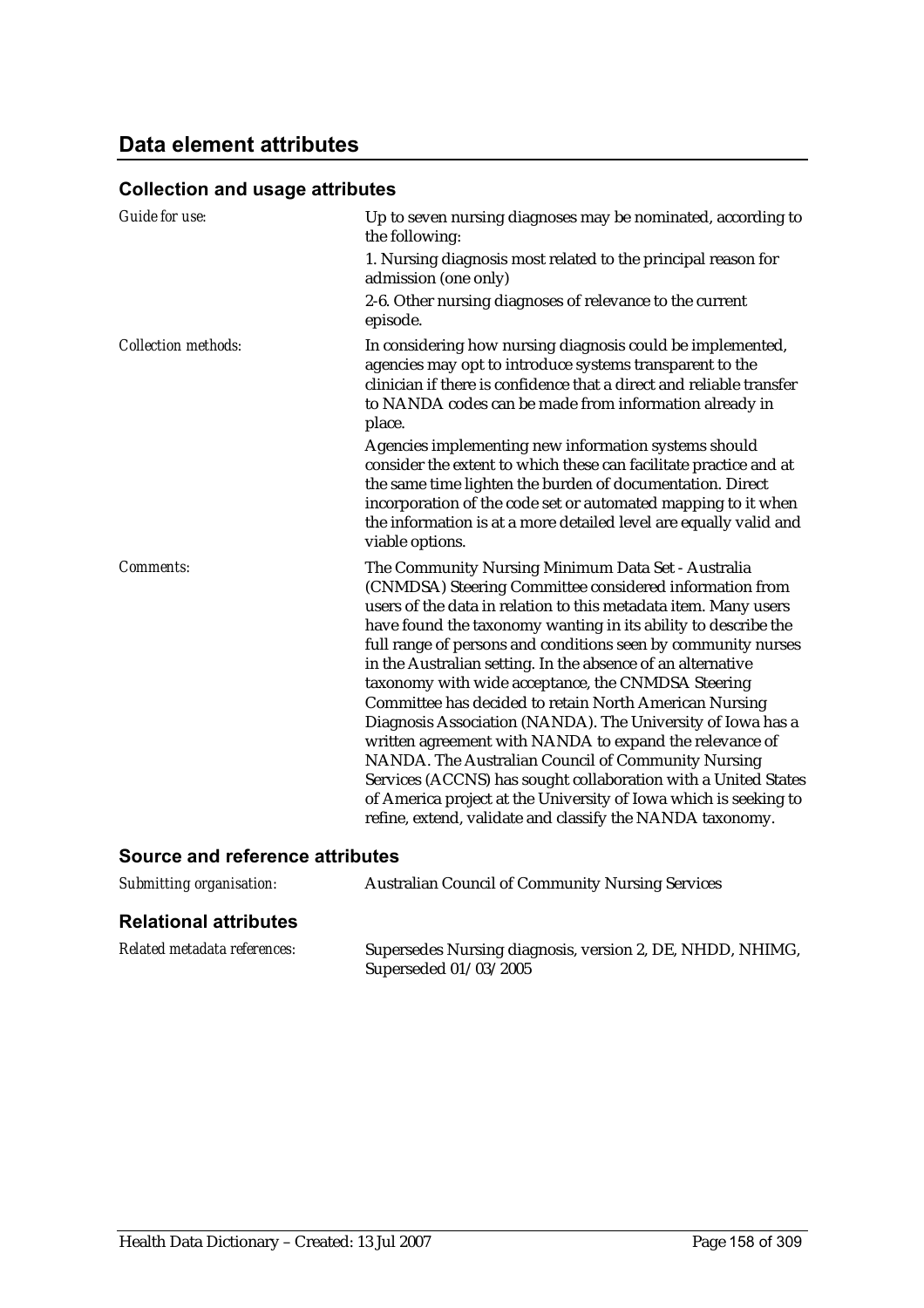# **Nursing interventions**

#### **Identifying and definitional attributes**

| Metadata item type:         | Data Element                                                                                                                                 |
|-----------------------------|----------------------------------------------------------------------------------------------------------------------------------------------|
| Technical name:             | Community nursing service episode—nursing intervention,<br>code N                                                                            |
| <b>METeOR</b> identifier:   | 270223                                                                                                                                       |
| <b>Registration status:</b> | NHIG, Standard 01/03/2005                                                                                                                    |
| Definition:                 | The nursing action intended to relieve or alter a person's<br>responses to actual or potential health problems, as represented<br>by a code. |

### **Data element concept attributes**

| Data element concept: | Community nursing service episode—nursing intervention                                                          |
|-----------------------|-----------------------------------------------------------------------------------------------------------------|
| Definition:           | The nursing action intended to relieve or alter a person's<br>responses to actual or potential health problems. |
| Object class:         | Community nursing service episode                                                                               |
| <b>Property:</b>      | Nursing intervention                                                                                            |

### **Value domain attributes**

#### **Representational attributes**

| <b>Representation class:</b> | Code   |                                          |
|------------------------------|--------|------------------------------------------|
| Data type:                   | Number |                                          |
| <i>Format:</i>               | N      |                                          |
| Maximum character length:    | 1      |                                          |
| Permissible values:          | Value  | Meaning                                  |
|                              |        | Coordination and collaboration of care   |
|                              | 2      | Supporting informal carers               |
|                              | 3      | General nursing care                     |
|                              | 4      | Technical nursing treatment or procedure |
|                              | 5      | Counselling and emotional support        |
|                              | 6      | Teaching/education                       |
|                              | 7      | Monitoring and surveillance              |
|                              | 8      | Formal case management                   |
|                              | 9      | Service needs assessment only            |

#### **Collection and usage attributes**

*Guide for use:* The following definitions are to assist in coding: CODE 1 Coordination and collaboration of care This code occurs when there are multiple care deliverers. The goal of coordination and collaboration is the efficient, appropriate integrated delivery of care to the person. Tasks which may be involved include: liaison, advocacy, planning, referral, information and supportive discussion and/or education. Although similar in nature to formal case management this intervention is not the one formally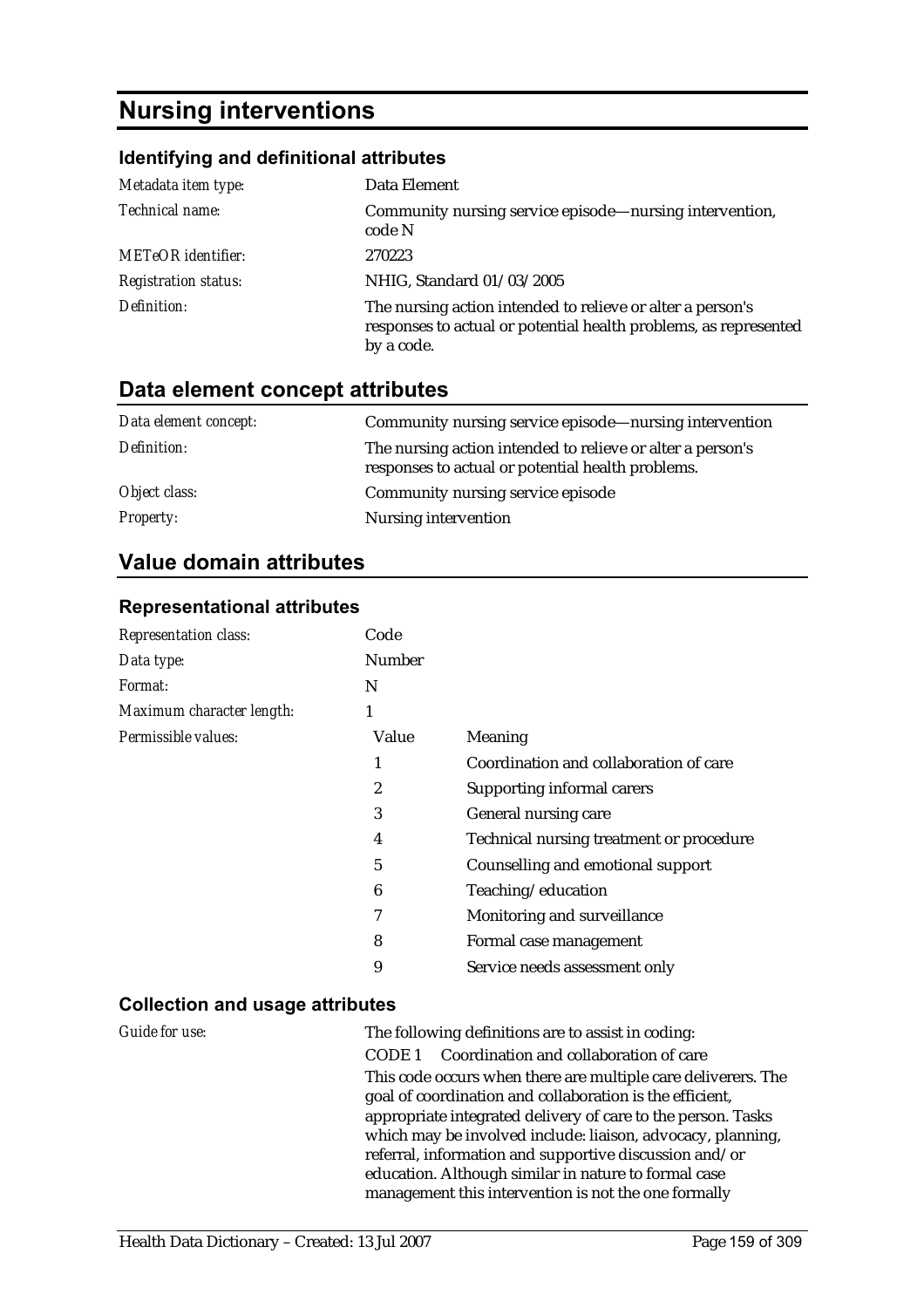recognised by specific funding (see Code 8).

CODE 2 Supporting information carers

This code includes activities, which the nurse undertakes to assist the carer in the delivery of the carer's role. This does not include care given directly to the person. Examples of tasks involved in supporting the carer include: counselling, teaching, informing, advocacy, coordinating, and grief or bereavement support.

CODE 3 General nursing care

This code includes a broad range of activities, which the nurse performs to directly assist the person; in many cases, this assistance will focus on activities of daily living. This assistance will help a person whose health status, level of dependency, and/or therapeutic needs are such that nursing skills are required. Examples of tasks include: assistance with washing, grooming and maintaining hygiene, dressing, pressure area care, assistance with toileting, bladder and bowel care, assistance with mobility and therapeutic exercise, attention to physical comfort and maintaining a therapeutic environment.

CODE 4 Technical nursing treatment or procedure

This code refers to technical tasks and procedures for which nurses receive specific training and which require nursing knowledge of expected therapeutic effect, possible side-effects, complications and appropriate actions related to each. Some examples of technical care activities are: medication administration (including injections), dressings and other procedures, venipuncture, monitoring of dialysis, and implementation of pain management technology.

CODE 5 Counselling and emotional support

This code focuses on non-physical care given to the person, which aims to address the affective, psychological and/or social needs. Examples of these include: bereavement, well being, decision-making support and values-clarification.

CODE 6 Teaching/education

This code refers to providing information and/or instruction about a specific body of knowledge and/or procedure, which is relevant to the person's situation. Examples of teaching areas include: disease process, technical procedure, health maintenance, health promotion and techniques for coping with a disability.

CODE 7 Monitoring and surveillance

This code refers to any action by which the nurse evaluates and monitors physical, behavioural, social and emotional responses to disease, injury, and nursing or medical interventions.

CODE 8 Formal case management

This code refers to the specific formal service, which is funded to provide case management for a person. Note that coordination and collaboration of care (Code 1) is not the same as formal case management.

CODE 9 Service needs assessment only

This code is for assessment of the person when this is the only activity carried out and no further nursing care is given; for example, assessment for ongoing care and/or inappropriate referrals. Selection of this option means that no other intervention may be nominated. Thus, if an assessment for the domiciliary care benefit is the reason for a visit, but other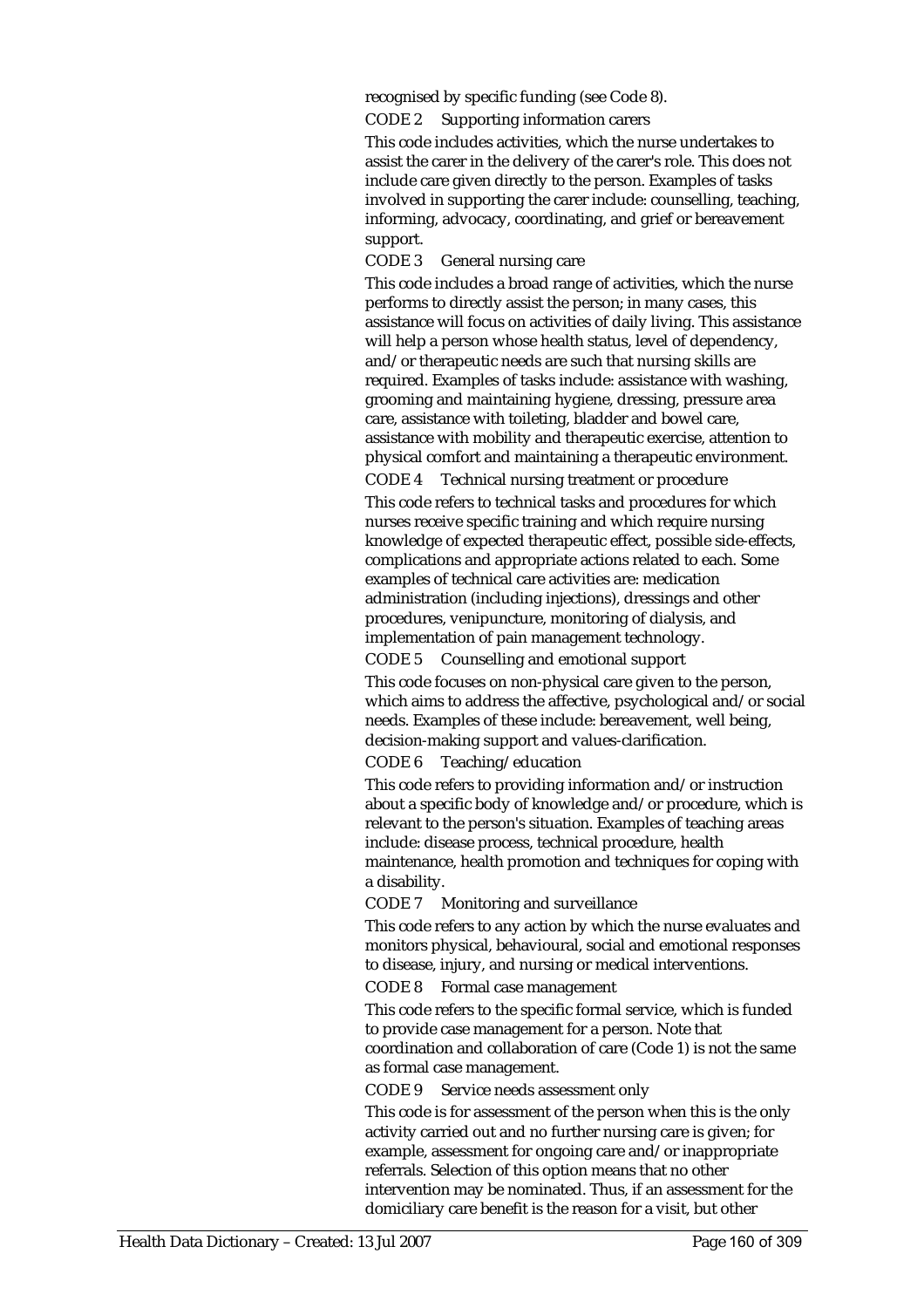interventions such as, counselling and support; coordination/collaboration of care are carried out, then the assessment only is not an appropriate code.

### **Data element attributes**

| <b>Guide for use:</b>      | Up to eight codes may be selected. If Code 9 is selected no other<br>nursing interventions are collected. If Code 9 is selected then<br>code 07 in Community nursing service episode-goal of care,<br>code NN must also be selected.                                                                                                                                                                                                                                                                                                                                                                                                                                                                                                                                                                                                                                                                                                                                                                                                                                                                                                                                                                                                                                                                                                                                                                                                                                                                                                                                                                                                                                                                                                                                      |
|----------------------------|---------------------------------------------------------------------------------------------------------------------------------------------------------------------------------------------------------------------------------------------------------------------------------------------------------------------------------------------------------------------------------------------------------------------------------------------------------------------------------------------------------------------------------------------------------------------------------------------------------------------------------------------------------------------------------------------------------------------------------------------------------------------------------------------------------------------------------------------------------------------------------------------------------------------------------------------------------------------------------------------------------------------------------------------------------------------------------------------------------------------------------------------------------------------------------------------------------------------------------------------------------------------------------------------------------------------------------------------------------------------------------------------------------------------------------------------------------------------------------------------------------------------------------------------------------------------------------------------------------------------------------------------------------------------------------------------------------------------------------------------------------------------------|
| <b>Collection methods:</b> | Collect on continuing basis throughout the episode in the event<br>of data collection that occurs prior to discharge. Up to eight<br>codes may be collected. Within a computerised information<br>system the detailed activities can be mapped to the Community<br>Nursing Minimum Data Set Australia (CNMDSA) interventions<br>enabling the option of a rich level of detail of activities or<br>summarised information.                                                                                                                                                                                                                                                                                                                                                                                                                                                                                                                                                                                                                                                                                                                                                                                                                                                                                                                                                                                                                                                                                                                                                                                                                                                                                                                                                 |
| Comments:                  | For the purposes of the CNMDSA, the interventions are not<br>necessarily linked to each nursing problem, nor are they<br>specific tasks, but rather, broader-level intervention categories<br>focusing on the major areas of a person's need. These summary<br>categories subsume a range of specific actions or tasks.<br>The CNMDSA nursing interventions are summary information<br>overlying the detailed nursing activity usually included in an<br>agency data collection. They are not intended as a description of<br>nursing activities in the CNMDSA. For instance, 'technical<br>nursing treatment' or 'procedure' is the generic term for a broad<br>range of nursing activities such as medication administration<br>and wound care management.<br>Collection of this information at discharge carries with it the<br>expectation that nursing records will lend themselves to this<br>level of summarisation of the care episode. The selection of<br>eight interventions if more are specified is a potentially<br>subjective task unless the nursing record is structured and clear<br>enough to enable such a selection against the reasons for<br>admission to care, and the major focus of care delivery. Clearly,<br>the task is easier if ongoing automated recording of<br>interventions within an agency information system enables<br>discharge reporting of all interventions and their frequency,<br>over a care episode.<br>Those agencies providing allied health services may wish to use<br>the Physiotherapy and Occupational Therapy Interventions<br>developed in conjunction with the National Centre for<br>Classification in Health in addition to the CNMDSA data<br>element Nursing interventions or other more relevant code sets. |
|                            | To enable analysis of the interventions within an episode of<br>care, in relation to the outcome of this care, especially when<br>linked with information on the diagnosis and goals. The<br>recording of nursing interventions is critical information for<br>health service monitoring and planning. It is a major descriptor<br>of the care provided throughout an episode.                                                                                                                                                                                                                                                                                                                                                                                                                                                                                                                                                                                                                                                                                                                                                                                                                                                                                                                                                                                                                                                                                                                                                                                                                                                                                                                                                                                            |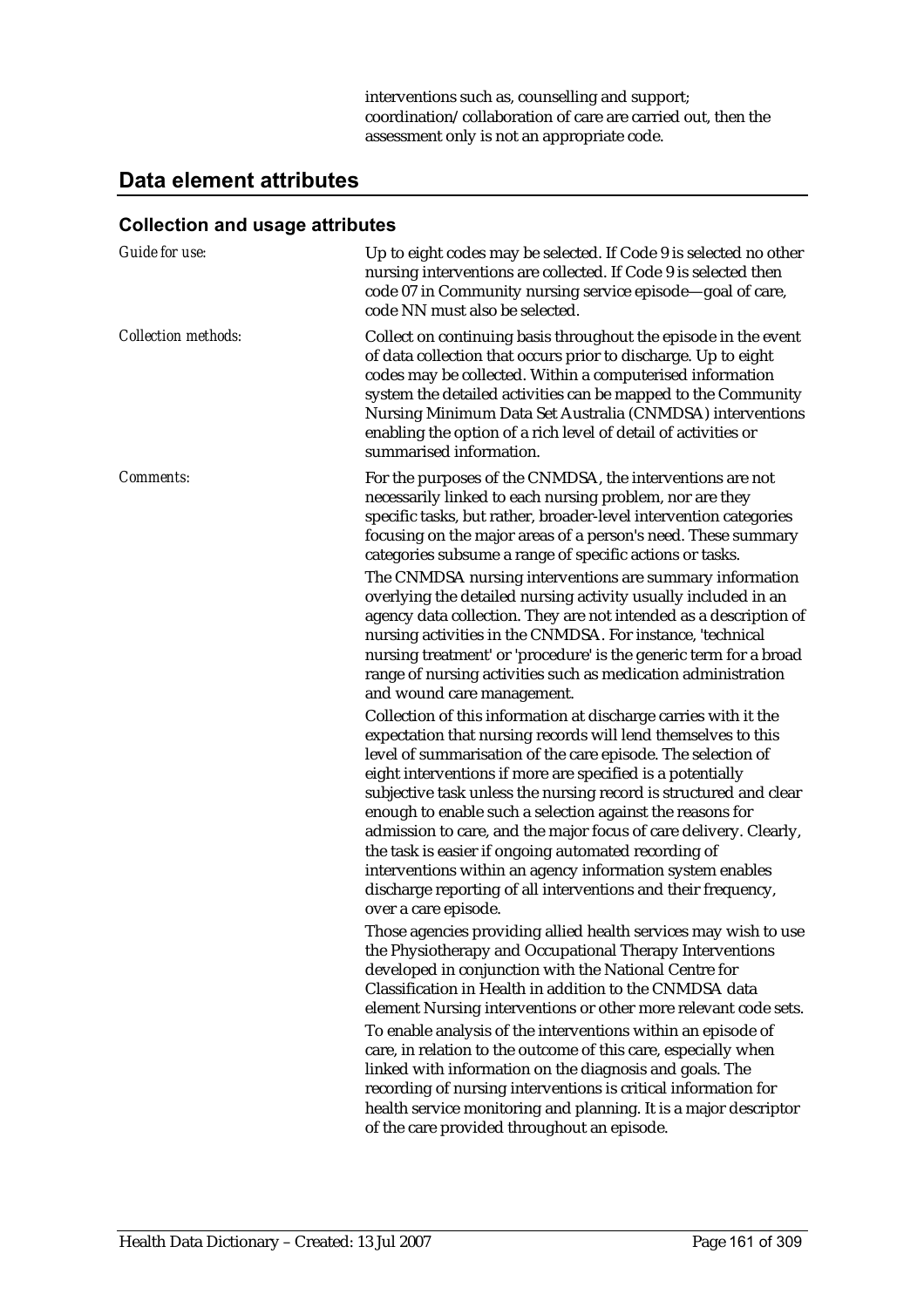### **Source and reference attributes**

| Submitting organisation: | <b>Australian Council of Community Nursing Services</b>                                                                                                                                  |
|--------------------------|------------------------------------------------------------------------------------------------------------------------------------------------------------------------------------------|
| Origin:                  | <b>Australian Council of Community Nursing Services 1997.</b><br>Community Nursing Minimum Data Set Australia (CNMDSA),<br>version 2.0: data dictionary and guidelines. Melbourne: ACCNS |

### **Relational attributes**

| Related metadata references: | Supersedes Nursing interventions, version 2, DE, NHDD, |
|------------------------------|--------------------------------------------------------|
|                              | NHIMG, Superseded 01/03/2005                           |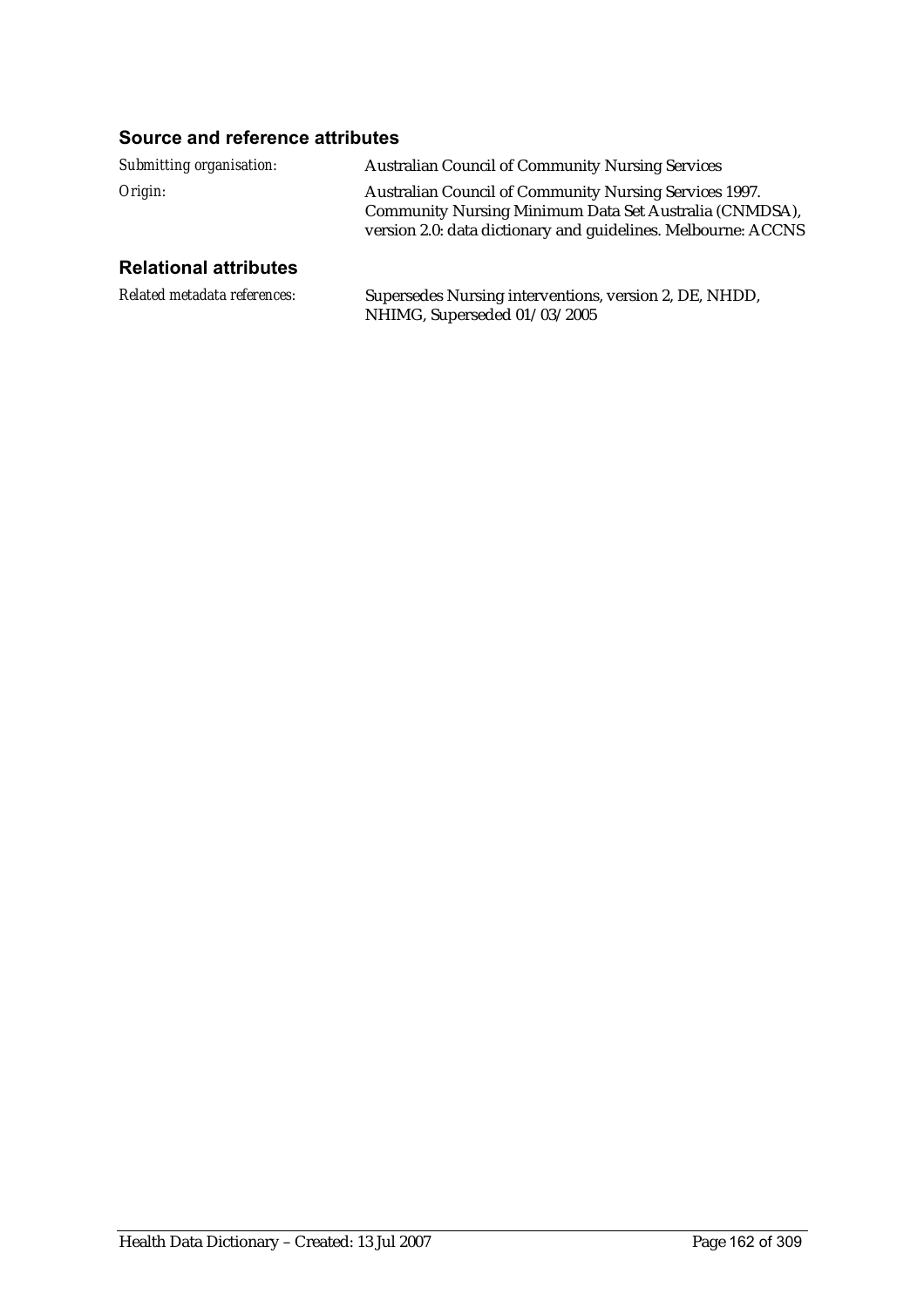# **Occasions of service (residential aged care services) outreach/community**

| Identifying and definitional attributes |                                                                                                                                                                                  |
|-----------------------------------------|----------------------------------------------------------------------------------------------------------------------------------------------------------------------------------|
| Metadata item type:                     | Data Element                                                                                                                                                                     |
| Technical name:                         | Establishment (residential aged care service)—number of<br>occasions of service (outreach/community), total N[NN]                                                                |
| <b>METeOR</b> identifier:               | 270308                                                                                                                                                                           |
| <b>Registration status:</b>             | NHIG, Standard 01/03/2005                                                                                                                                                        |
| Definition:                             | The total number of occasions of service delivered by a<br>residential aged care service employees to the patient in the<br>home, place of work or other non-establishment site. |

# **Data element concept attributes**

| Data element concept: | Establishment (residential aged care service)—number of<br>occasions of service    |
|-----------------------|------------------------------------------------------------------------------------|
| Definition:           | The number of occasions of service provided by a residential<br>aged care service. |
| Context:              | Non-admitted patient care                                                          |
| Object class:         | Establishment                                                                      |
| <b>Property:</b>      | Number of occasions of service                                                     |

### **Value domain attributes**

#### **Representational attributes**

| <b>Representation class:</b> | Total               |
|------------------------------|---------------------|
| Data type:                   | Number              |
| Format:                      | N[NN]               |
| Maximum character length:    | 3                   |
| Unit of measure:             | Occasion of service |

### **Data element attributes**

#### **Collection and usage attributes**

| <i>Comments:</i>                | Required to adequately describe the services provided to non-<br>admitted patients.                                                                                                                                                                                      |
|---------------------------------|--------------------------------------------------------------------------------------------------------------------------------------------------------------------------------------------------------------------------------------------------------------------------|
|                                 | Apart from acute hospitals, establishments generally provide a<br>much more limited range of services for non-admitted patients<br>and outreach/community patients/clients. Therefore<br>disaggregation by type of episode is not as necessary as in acute<br>hospitals. |
| Source and reference attributes |                                                                                                                                                                                                                                                                          |

#### **Source and reference attributes**

| Submitting organisation: | National minimum data set working parties |
|--------------------------|-------------------------------------------|
|                          |                                           |

### **Relational attributes**

| Related metadata references: | Supersedes Type of non-admitted patient care (residential aged |
|------------------------------|----------------------------------------------------------------|
|                              | care services), version 1, DE, NHDD, NHIMG, Superseded         |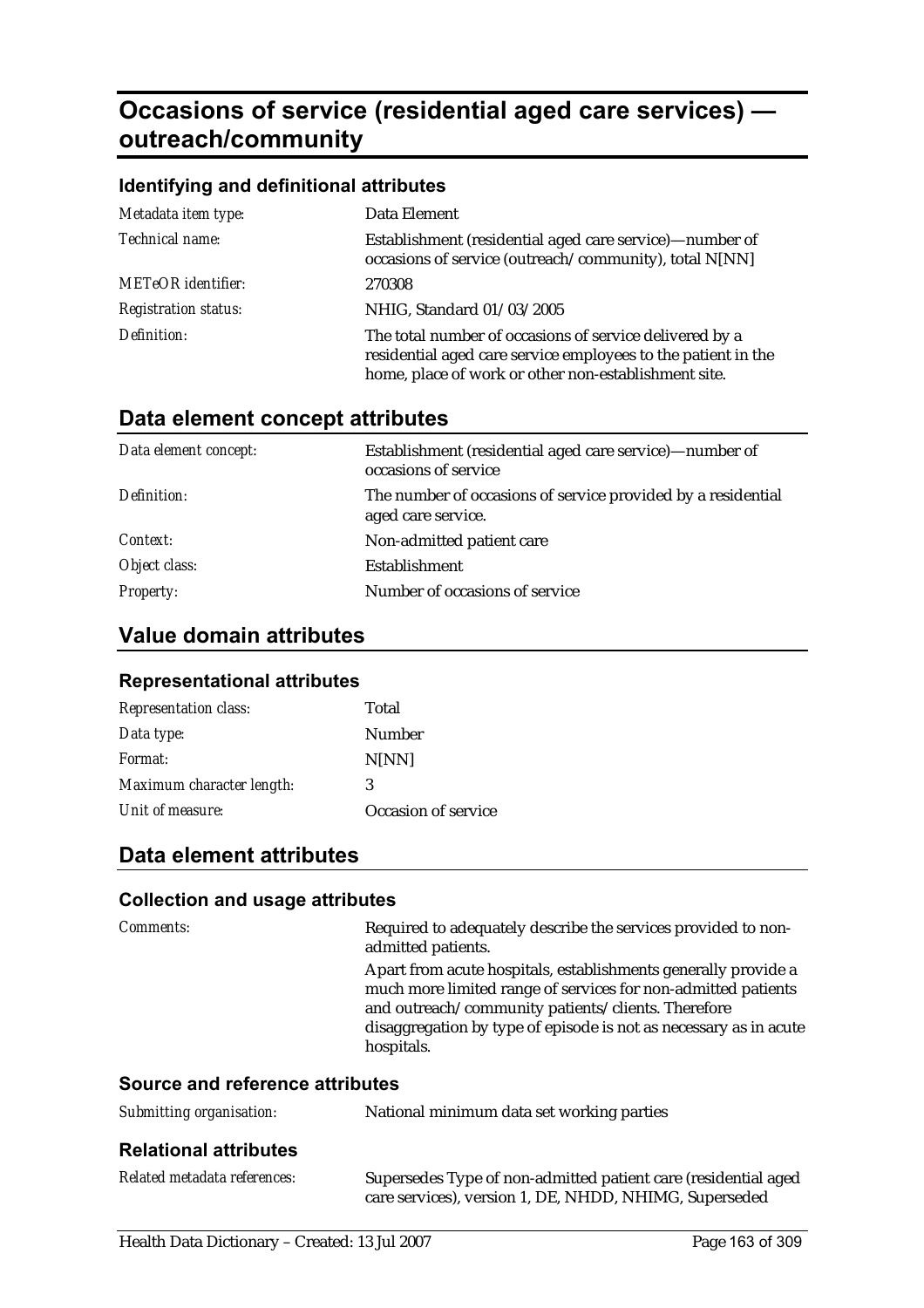# **Occasions of service (residential aged care services) outpatient**

#### **Identifying and definitional attributes**

| Metadata item type:         | Data Element                                                                                                                                                                                                                               |
|-----------------------------|--------------------------------------------------------------------------------------------------------------------------------------------------------------------------------------------------------------------------------------------|
| Technical name:             | Establishment (residential aged care service)-number of<br>occasions of service (outpatient), total N[NN]                                                                                                                                  |
| <b>METeOR</b> identifier:   | 270290                                                                                                                                                                                                                                     |
| <b>Registration status:</b> | NHIG, Standard 01/03/2005                                                                                                                                                                                                                  |
| Definition:                 | The number of occasions of service delivered by residential<br>aged care service employees.                                                                                                                                                |
|                             | Outpatients are patients who receive non-admitted care. Non-<br>admitted care is care provided to a patient who is not formally<br>admitted but receives direct care from a designated clinic<br>within the residential aged care service. |

### **Data element concept attributes**

| Data element concept: | Establishment (residential aged care service)—number of<br>occasions of service    |
|-----------------------|------------------------------------------------------------------------------------|
| Definition:           | The number of occasions of service provided by a residential<br>aged care service. |
| Context:              | Non-admitted patient care                                                          |
| Object class:         | Establishment                                                                      |
| <b>Property:</b>      | Number of occasions of service                                                     |

### **Value domain attributes**

#### **Representational attributes**

| <b>Representation class:</b> | Total               |
|------------------------------|---------------------|
| Data type:                   | Number              |
| Format:                      | N[NN]               |
| Maximum character length:    | 3                   |
| Unit of measure:             | Occasion of service |

### **Data element attributes**

#### **Collection and usage attributes**

*Comments:* Required to adequately describe the services provided to nonadmitted patients.

> Apart from acute hospitals, establishments generally provide a much more limited range of services for non-admitted patients and outreach/community patients/clients. Therefore disaggregation by type of episode is not as necessary as in acute hospitals.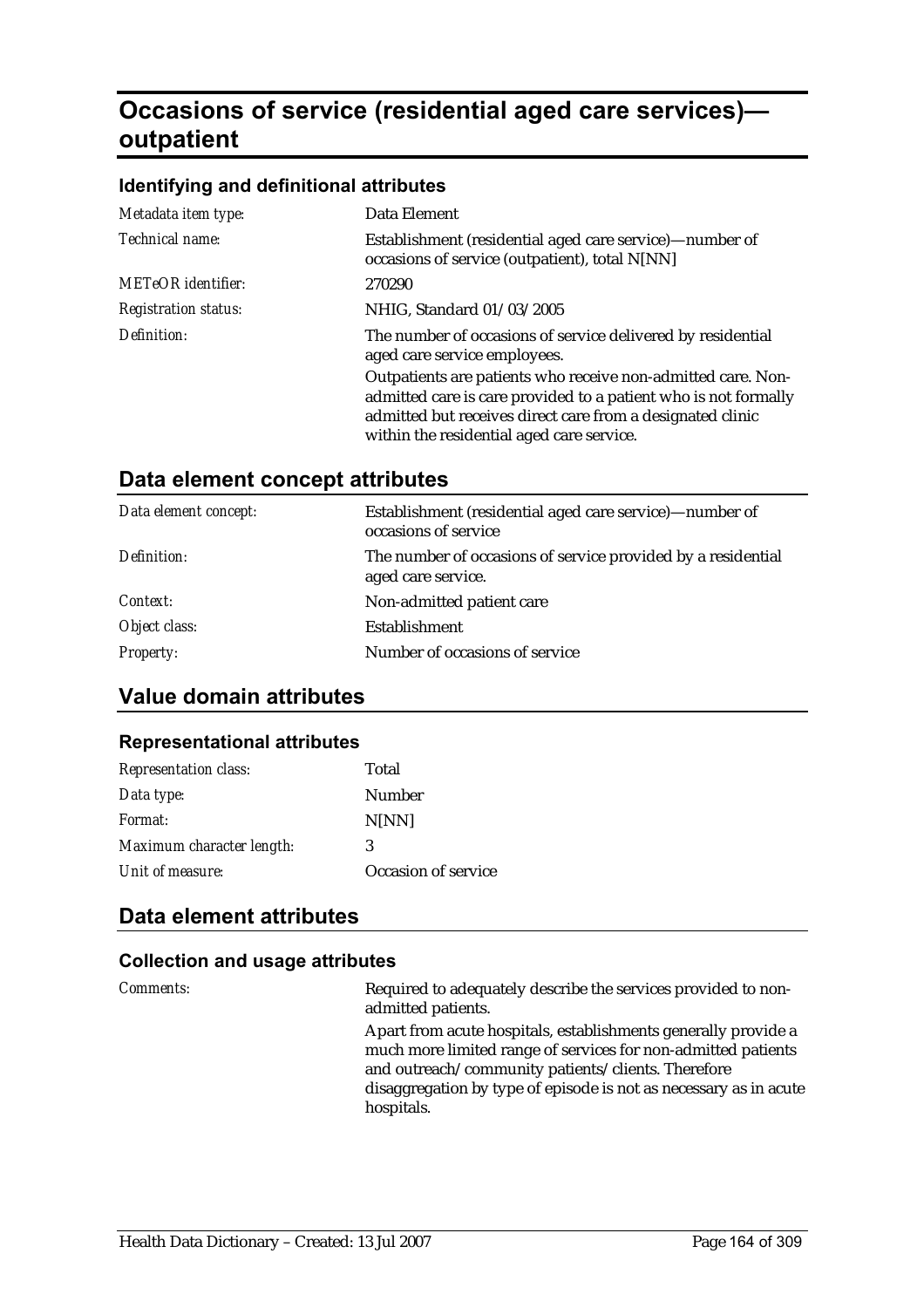#### **Source and reference attributes**

*Submitting organisation:* National minimum data set working parties

#### **Relational attributes**

*Related metadata references:* Supersedes Type of non-admitted patient care (residential aged care services), version 1, DE, NHDD, NHIMG, Superseded 01/03/2005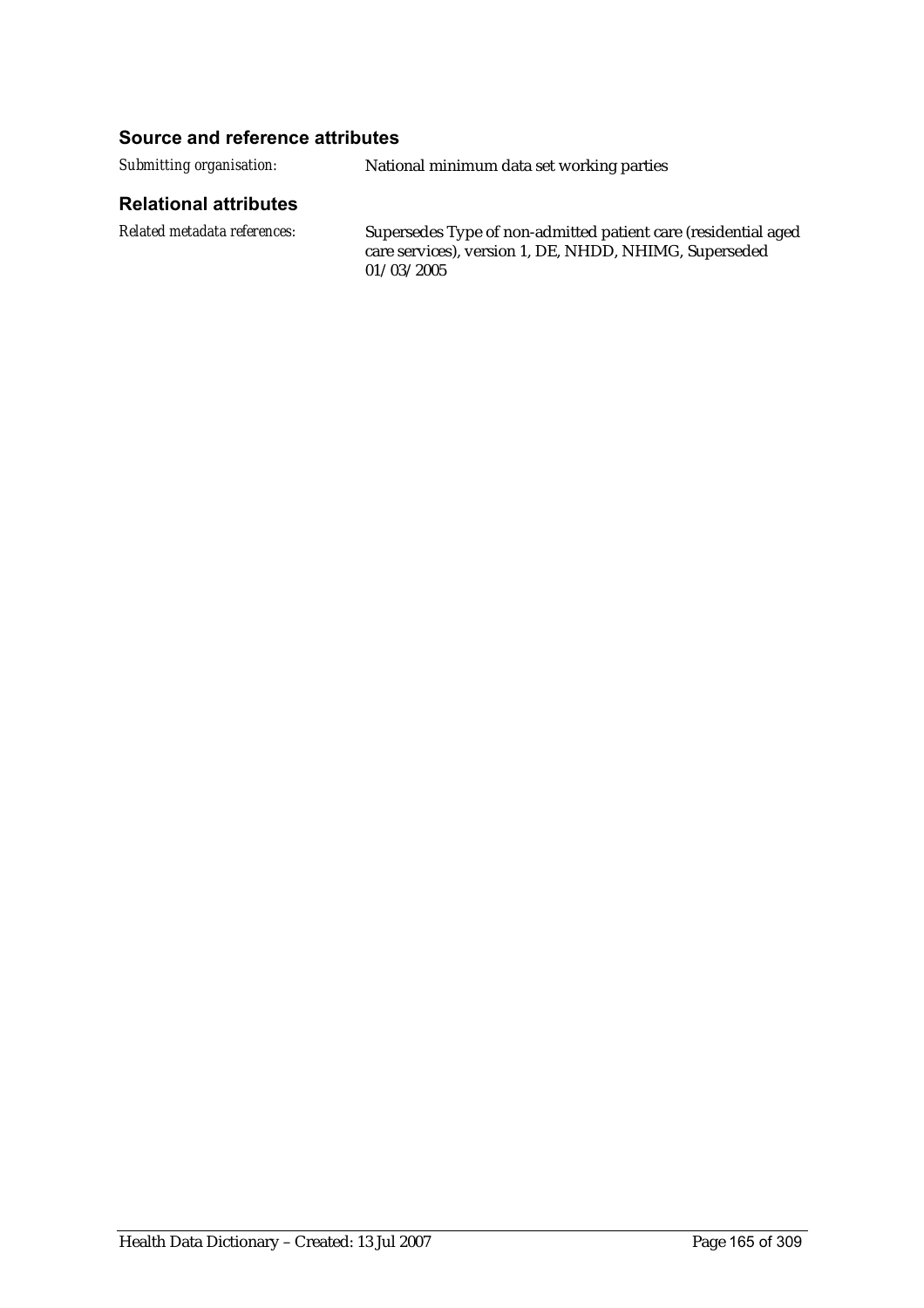# **Oestrogen receptor assay status**

#### **Identifying and definitional attributes**

| Metadata item type:         | Data Element                                                                                                               |
|-----------------------------|----------------------------------------------------------------------------------------------------------------------------|
| Technical name:             | Person with cancer—oestrogen receptor assay results, code N                                                                |
| <b>METeOR</b> identifier:   | 291324                                                                                                                     |
| <b>Registration status:</b> | NHIG, Standard 13/06/2004                                                                                                  |
| Definition:                 | The result of oestrogen receptor assay at the time of diagnosis<br>of the primary breast tumour, as represented by a code. |

### **Data element concept attributes**

| Data element concept: | Person with cancer—oestrogen receptor assay results                                               |
|-----------------------|---------------------------------------------------------------------------------------------------|
| Definition:           | The results of oestrogen receptor assay at the time of diagnosis<br>of the primary breast tumour. |
| Context:              | Collected for breast cancers.                                                                     |
| Object class:         | Person with cancer                                                                                |
| <b>Property:</b>      | Oestrogen receptor assay result                                                                   |

### **Value domain attributes**

#### **Representational attributes**

| <b>Representation class:</b> | Code             |                                                              |
|------------------------------|------------------|--------------------------------------------------------------|
| Data type:                   | <b>Number</b>    |                                                              |
| Format:                      | N                |                                                              |
| Maximum character length:    | 1                |                                                              |
| Permissible values:          | Value            | Meaning                                                      |
|                              | 1                | Test done, results positive (oestrogen receptor<br>positive) |
|                              | 2                | Test done, results negative (oestrogen receptor<br>negative) |
| <b>Supplementary values:</b> | $\boldsymbol{0}$ | Test not done (test not ordered or not<br>performed)         |
|                              | 8                | Test done but results unknown                                |

### **Data element attributes**

#### **Collection and usage attributes**

*Comments:* Hormone receptor status is an important prognostic indicator for breast cancer.

> The Australian Cancer Network Working Party established to develop guidelines for the pathology reporting of breast cancer recommends that hormone receptor assays be performed on all cases of invasive breast carcinoma. The report should include

- the percentage of nuclei staining positive and the predominant staining intensity (low, medium, high) and
- a conclusion as to whether the assay is positive or negative.

#### **Source and reference attributes**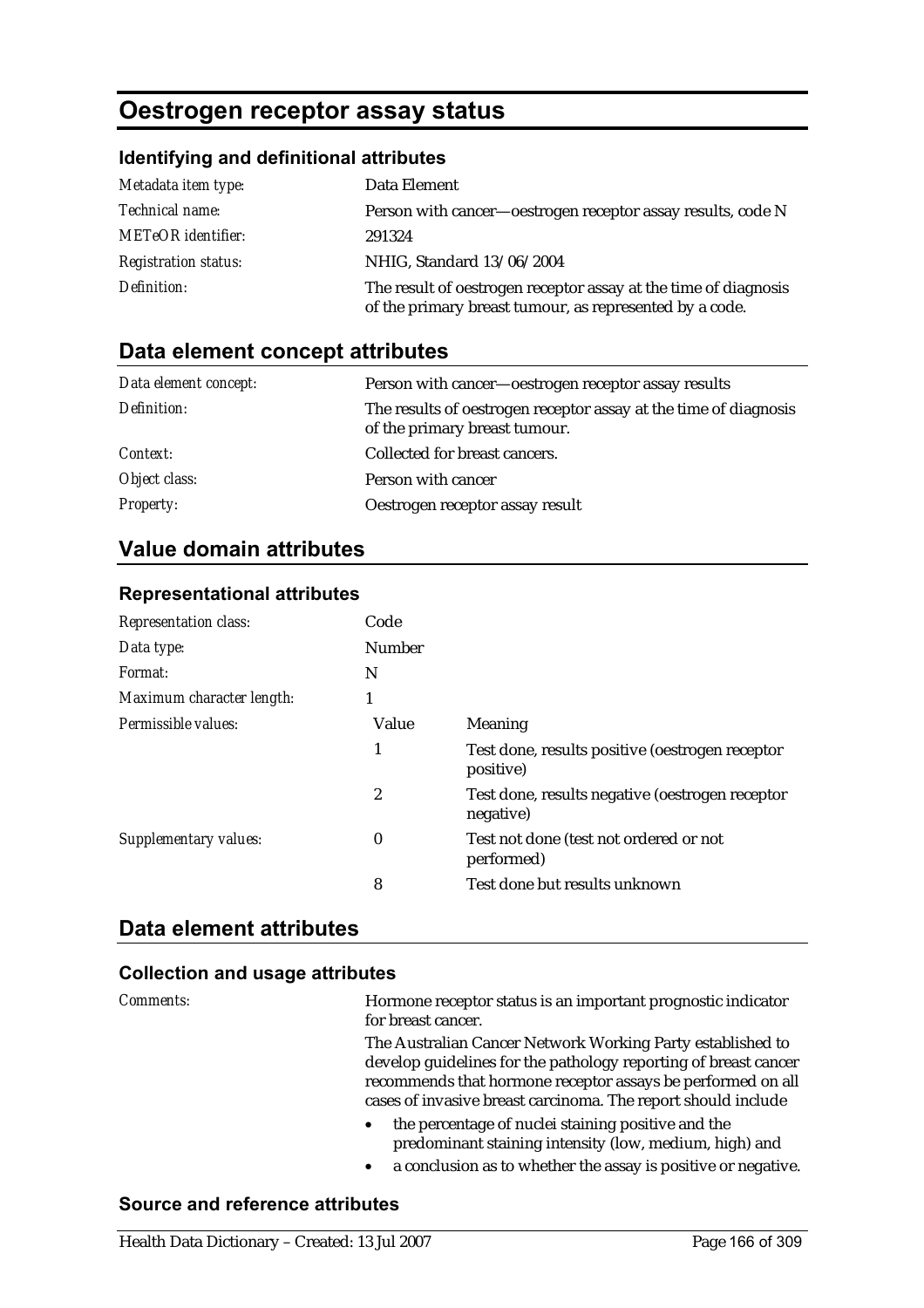| Origin:                      | Royal College of Pathologists of Australasia<br>Australian Cancer Network<br><b>Commission on Cancer American College of Surgeons</b>                                                                                                                                                                                                                                                                                                             |
|------------------------------|---------------------------------------------------------------------------------------------------------------------------------------------------------------------------------------------------------------------------------------------------------------------------------------------------------------------------------------------------------------------------------------------------------------------------------------------------|
| Reference documents:         | Royal College of Pathologists of Australasia Manual of Use and<br>Interpretation of Pathology Tests: Third Edition Sydney (2001)<br>Australian Cancer Network Working Party The pathology<br>reporting of breast cancer. A guide for pathologists, surgeons<br>and radiologists Second Edition Sydney (2001)<br>Commission on Cancer, Standards of the Commission on<br>Cancer Registry Operations and Data Standards (ROADS)<br>Volume II (1998) |
| <b>Relational attributes</b> |                                                                                                                                                                                                                                                                                                                                                                                                                                                   |
| Related metadata references: | Supersedes Oestrogen receptor assay status, version 1, DE,<br>NHDD, NHIMG, Superseded 01/03/2005                                                                                                                                                                                                                                                                                                                                                  |

Cancer (clinical) DSS NHIG, Superseded 07/12/2005 Cancer (clinical) DSS NHIG, Standard 07/12/2005

*Implementation in Data Set Specifications:*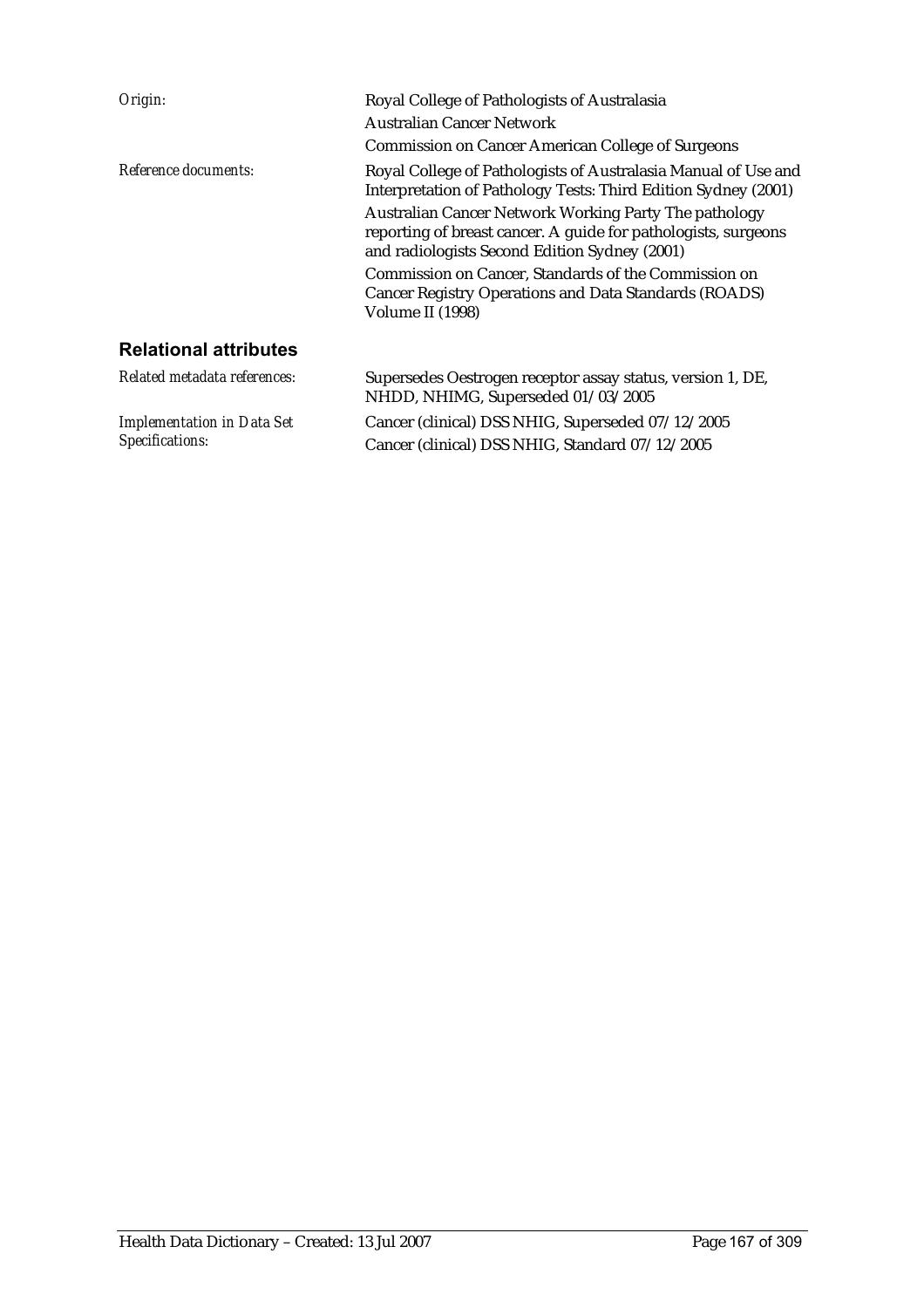# **Onset of labour**

### **Identifying and definitional attributes**

| Metadata item type:         | Data Element                                                                      |
|-----------------------------|-----------------------------------------------------------------------------------|
| <i>Technical name:</i>      | Birth event—labour onset type, code N                                             |
| <b>METeOR</b> identifier:   | 269942                                                                            |
| <b>Registration status:</b> | NHIG, Standard 01/03/2005                                                         |
| Definition:                 | The manner in which labour started in a birth event, as<br>represented by a code. |

### **Data element concept attributes**

| Data element concept: | Birth event—labour onset type                        |
|-----------------------|------------------------------------------------------|
| Definition:           | The manner in which labour started in a birth event. |
| Context:              | Perinatal care                                       |
| Object class:         | Birth event                                          |
| <b>Property:</b>      | Labour onset type                                    |

### **Value domain attributes**

#### **Representational attributes**

| <b>Representation class:</b> | Code   |                |
|------------------------------|--------|----------------|
| Data type:                   | Number |                |
| Format:                      | N      |                |
| Maximum character length:    |        |                |
| Permissible values:          | Value  | <b>Meaning</b> |
|                              | 1      | Spontaneous    |
|                              | 2      | Induced        |
|                              | 3      | No labour      |
| <b>Supplementary values:</b> | 4      | Not stated     |

#### **Collection and usage attributes**

*Guide for use:* Labour commences at the onset of regular uterine contractions, which act to produce progressive cervical dilatation, and is distinct from spurious labour or pre-labour rupture of membranes.

> If prostaglandins were given to induce labour and there is no resulting labour until after 24 hours, then code the onset of labour as spontaneous.

CODE 3 No labour

Can only be associated with a caesarean section.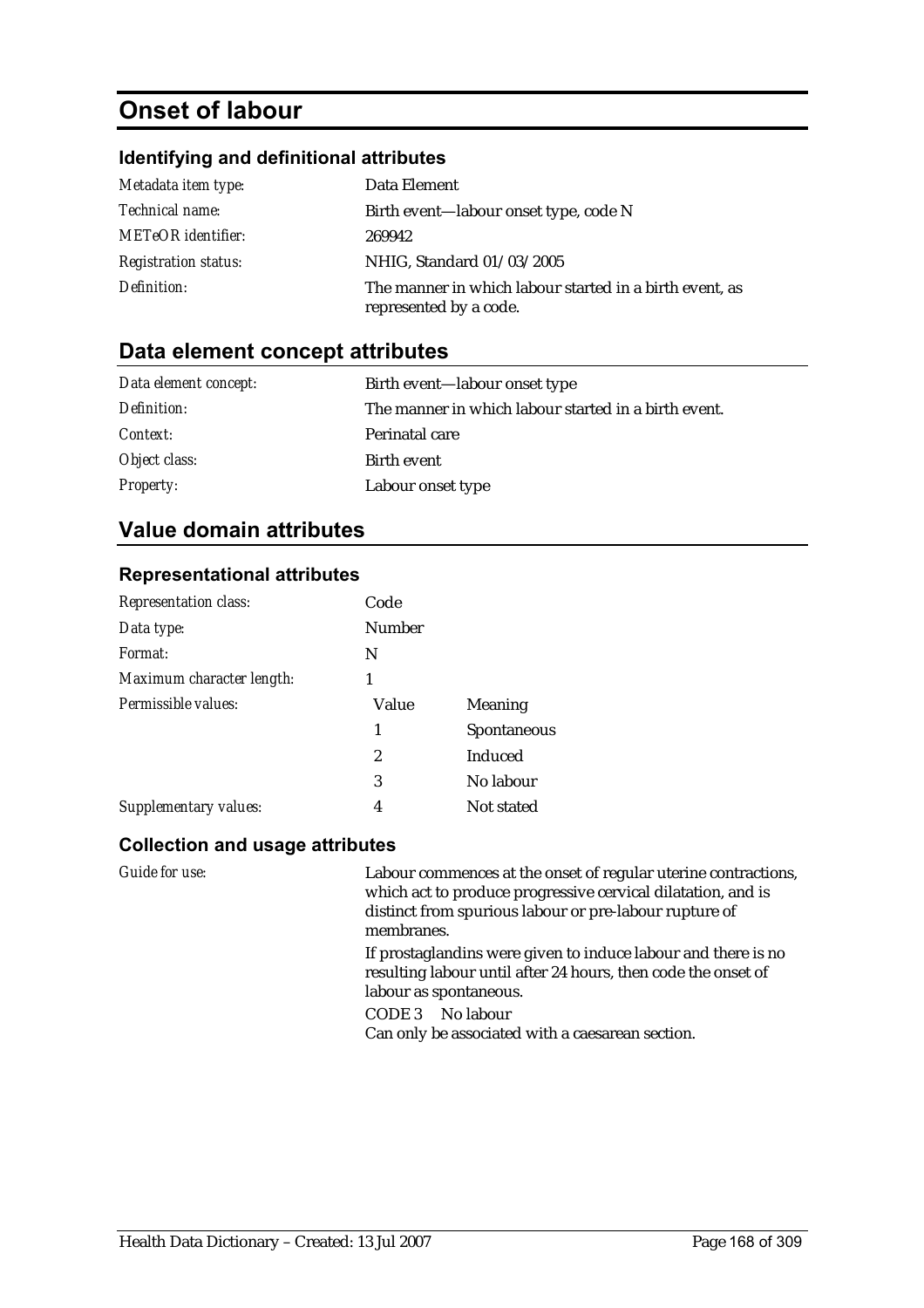# **Data element attributes**

### **Source and reference attributes**

| Submitting organisation:                             | National Perinatal Data Development Committee                                                                                                                                                                                                                                                 |
|------------------------------------------------------|-----------------------------------------------------------------------------------------------------------------------------------------------------------------------------------------------------------------------------------------------------------------------------------------------|
| <b>Relational attributes</b>                         |                                                                                                                                                                                                                                                                                               |
| Related metadata references:                         | Supersedes Onset of labour, version 2, DE, NHDD, NHIMG,<br>Superseded 01/03/2005                                                                                                                                                                                                              |
| <b>Implementation in Data Set</b><br>Specifications: | Perinatal NMDS NHIG, Superseded 07/12/2005                                                                                                                                                                                                                                                    |
|                                                      | Implementation start date: 01/07/2005                                                                                                                                                                                                                                                         |
|                                                      | Implementation end date: 30/06/2006                                                                                                                                                                                                                                                           |
|                                                      | Perinatal NMDS NHIG, Superseded 06/09/2006                                                                                                                                                                                                                                                    |
|                                                      | Implementation start date: 01/07/2006                                                                                                                                                                                                                                                         |
|                                                      | Implementation end date: 30/06/2007                                                                                                                                                                                                                                                           |
|                                                      | Perinatal NMDS 2007-2008 NHIG, Standard 06/09/2006                                                                                                                                                                                                                                            |
|                                                      | Implementation start date: 01/07/2007                                                                                                                                                                                                                                                         |
|                                                      | Information specific to this data set:<br>How labour commenced is closely associated with method<br>of birth and maternal and neonatal morbidity. Induction<br>rates vary for maternal risk factors and obstetric<br>complications and are important indicators of obstetric<br>intervention. |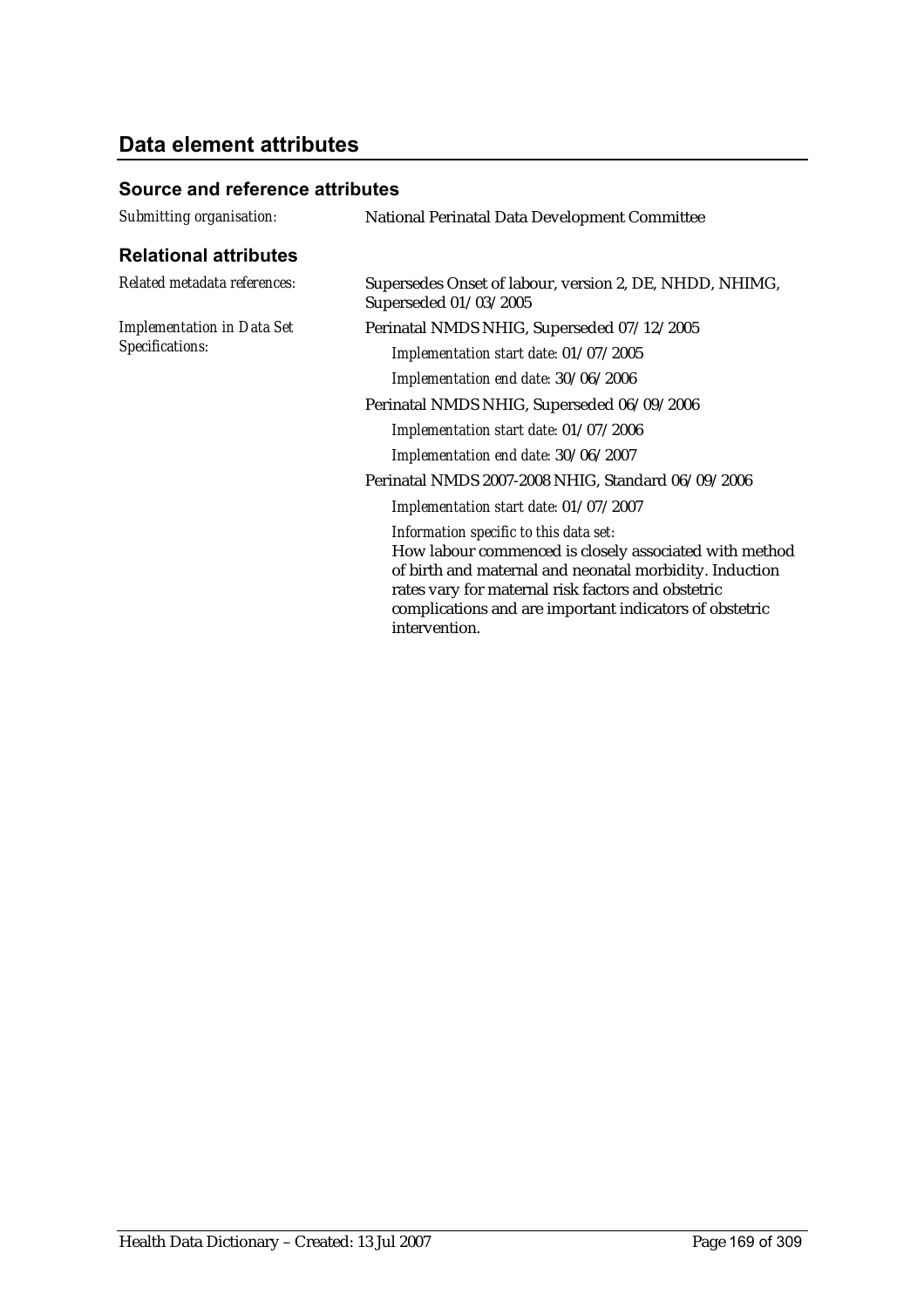# **Ophthalmological assessment—outcome (left retina)**

### **Identifying and definitional attributes**

| Metadata item type:         | Data Element                                                                                                             |
|-----------------------------|--------------------------------------------------------------------------------------------------------------------------|
| Technical name:             | Person—ophthalmological assessment outcome (left retina) (last<br>12 months), code N                                     |
| <b>METeOR</b> identifier:   | 270472                                                                                                                   |
| <b>Registration status:</b> | NHIG, Standard 01/03/2005                                                                                                |
| Definition:                 | The result of an ophthalmological assessment for the left retina<br>during the last 12 months, as represented by a code. |

### **Data element concept attributes**

| Data element concept: | Person—ophthalmological assessment outcome        |
|-----------------------|---------------------------------------------------|
| Definition:           | The result of an ophthalmological assessment.     |
| <i>Context:</i>       | Public health, health care and clinical settings. |
| Object class:         | Person                                            |
| <b>Property:</b>      | Ophthalmological assessment outcome               |

### **Value domain attributes**

#### **Representational attributes**

| <b>Representation class:</b> | Code          |                                   |
|------------------------------|---------------|-----------------------------------|
| Data type:                   | <b>Number</b> |                                   |
| Format:                      | N             |                                   |
| Maximum character length:    |               |                                   |
| Permissible values:          | Value         | Meaning                           |
|                              |               | Normal                            |
|                              | 2             | Diabetes abnormality              |
|                              | 3             | Non-diabetes abnormality          |
|                              | 4             | Not visualised                    |
| <b>Supplementary values:</b> | 9             | Not stated/inadequately described |
|                              |               |                                   |

### **Data element attributes**

| Guide for use: | This is a repeating record of both eyes.                                                                                                   |
|----------------|--------------------------------------------------------------------------------------------------------------------------------------------|
|                | 1st field - Right retina                                                                                                                   |
|                | 2nd field - Left retina                                                                                                                    |
|                | Record the result of the fundus examination for each eye as:<br>Normal/Diabetes abnormality/Non-diabetes abnormality/or<br>Not visualised. |
|                | Example:                                                                                                                                   |
|                | code 12 for right retina Normal and left retina Diabetes<br>$\bullet$<br>abnormality                                                       |
|                | code 32 for right retina Non-diabetes abnormality and left<br>$\bullet$<br>retina Diabetes abnormality                                     |
|                | Only the result of an assessment carried out in the last 12                                                                                |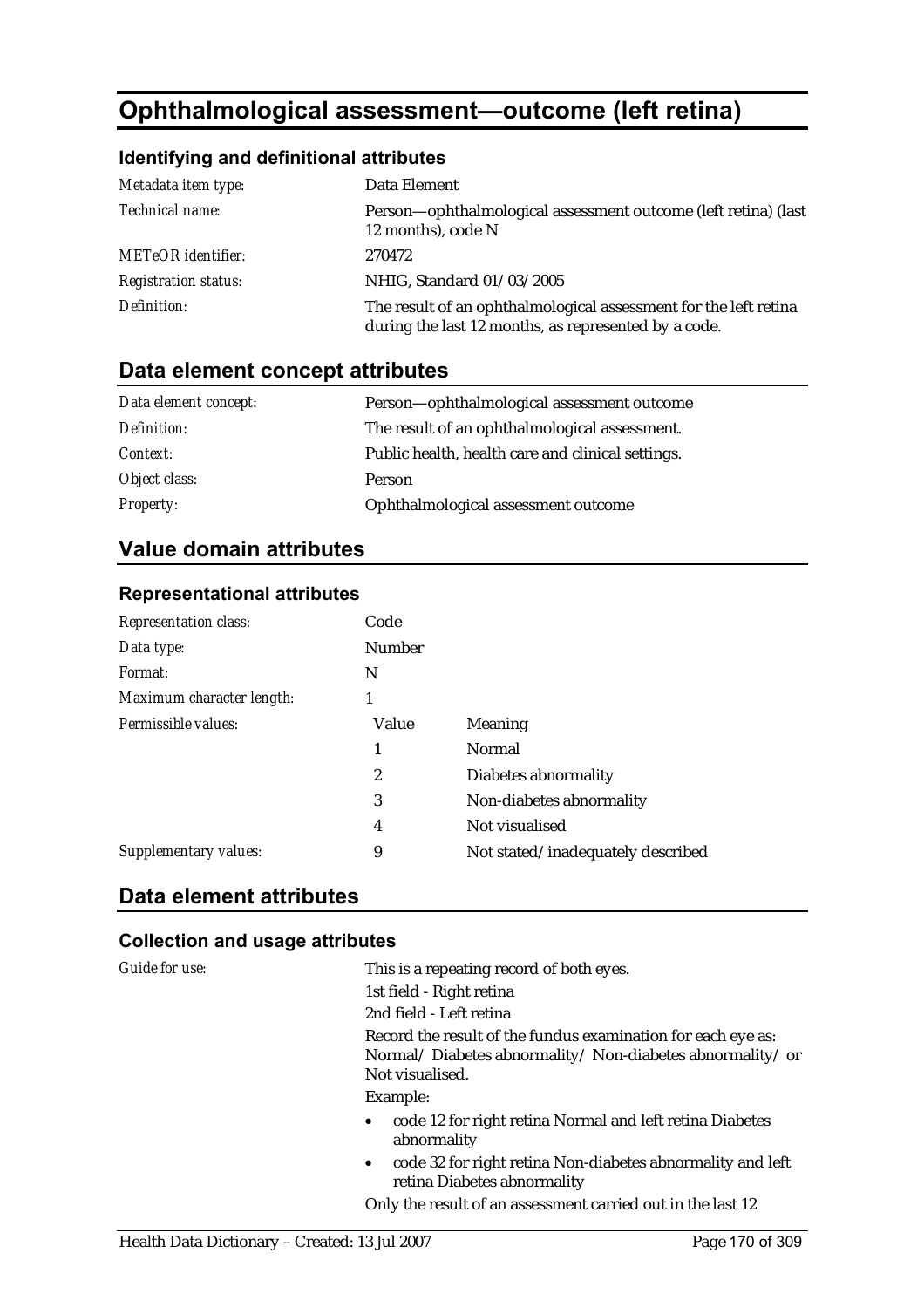|                                        | months should be recorded.                                                                                                                                                                                                                                                                                                               |  |  |
|----------------------------------------|------------------------------------------------------------------------------------------------------------------------------------------------------------------------------------------------------------------------------------------------------------------------------------------------------------------------------------------|--|--|
| <b>Collection methods:</b>             | Ophthalmological assessment should be performed by an<br>ophthalmologist or a suitably trained clinician.                                                                                                                                                                                                                                |  |  |
|                                        | A comprehensive ophthalmological examination includes:                                                                                                                                                                                                                                                                                   |  |  |
|                                        | Checking visual acuity with Snellen chart - correct with<br>pinhole if indicated;                                                                                                                                                                                                                                                        |  |  |
|                                        | <b>Examination for cataract;</b>                                                                                                                                                                                                                                                                                                         |  |  |
|                                        | Examination of fundi with pupils dilated.                                                                                                                                                                                                                                                                                                |  |  |
| <b>Source and reference attributes</b> |                                                                                                                                                                                                                                                                                                                                          |  |  |
| Submitting organisation:               | <b>National Diabetes Data Working Group</b>                                                                                                                                                                                                                                                                                              |  |  |
| Origin:                                | <b>National Diabetes Outcomes Quality Review Initiative</b><br>(NDOQRIN) data dictionary.                                                                                                                                                                                                                                                |  |  |
| <b>Relational attributes</b>           |                                                                                                                                                                                                                                                                                                                                          |  |  |
| Related metadata references:           | See also Person—ophthalmological assessment outcome (right<br>retina) (last 12 months), code N NHIG, Standard 01/03/2005                                                                                                                                                                                                                 |  |  |
|                                        | Supersedes Ophthalmological assessment - outcome, version 1,<br>DE, NHDD, NHIMG, Superseded 01/03/2005                                                                                                                                                                                                                                   |  |  |
| <b>Implementation in Data Set</b>      | Diabetes (clinical) DSS NHIG, Superseded 21/09/2005                                                                                                                                                                                                                                                                                      |  |  |
| Specifications:                        | Diabetes (clinical) DSS NHIG, Standard 21/09/2005                                                                                                                                                                                                                                                                                        |  |  |
|                                        | Information specific to this data set:<br>Patients with diabetes have increased risk of developing<br>several eye complications including retinopathy, cataract<br>and glaucoma that lead to loss of vision.                                                                                                                             |  |  |
|                                        | Many diabetes eye related problems are asymptomatic<br>and require appropriate eye assessment to be detected.<br>Regular eye checkup is important for patients suffering<br>from diabetes mellitus. This helps to early detect<br>abnormalities and to avoid or postpone complications and<br>prevent blindness in people with diabetes. |  |  |
|                                        | According to Principles of Care and Guidelines for the<br><b>Clinical Management of Diabetes Mellitus a</b><br>comprehensive ophthalmological examination should be<br>carried out:                                                                                                                                                      |  |  |
|                                        | at diagnosis and then every 1-2 years for patients<br>$\bullet$<br>whose diabetes onset was at age 30 years or more,                                                                                                                                                                                                                     |  |  |
|                                        | within five years of diagnosis and then every 1-2 years<br>٠<br>for patients whose diabetes onset was at age less than<br>30 years.                                                                                                                                                                                                      |  |  |
|                                        | Assessment by an ophthalmologist is essential:                                                                                                                                                                                                                                                                                           |  |  |
|                                        | at initial examination if the corrected visual acuity is<br>٠<br>less than $6/6$ in either eye;                                                                                                                                                                                                                                          |  |  |
|                                        | at subsequent examinations if declining visual acuity<br>٠<br>is detected                                                                                                                                                                                                                                                                |  |  |
|                                        | if any retinal abnormality is detected;<br>٠                                                                                                                                                                                                                                                                                             |  |  |
|                                        | if clear view of retina is not obtained.                                                                                                                                                                                                                                                                                                 |  |  |
|                                        | References:                                                                                                                                                                                                                                                                                                                              |  |  |
|                                        | Vision Australia, No 2, 1997/8; University of Melbourne.                                                                                                                                                                                                                                                                                 |  |  |
|                                        | Diabetes Control and Complications Trial: DCCT New England<br>Journal of Medicine, 329(14), September 30, 1993.<br><b>US National Eye Institute.</b>                                                                                                                                                                                     |  |  |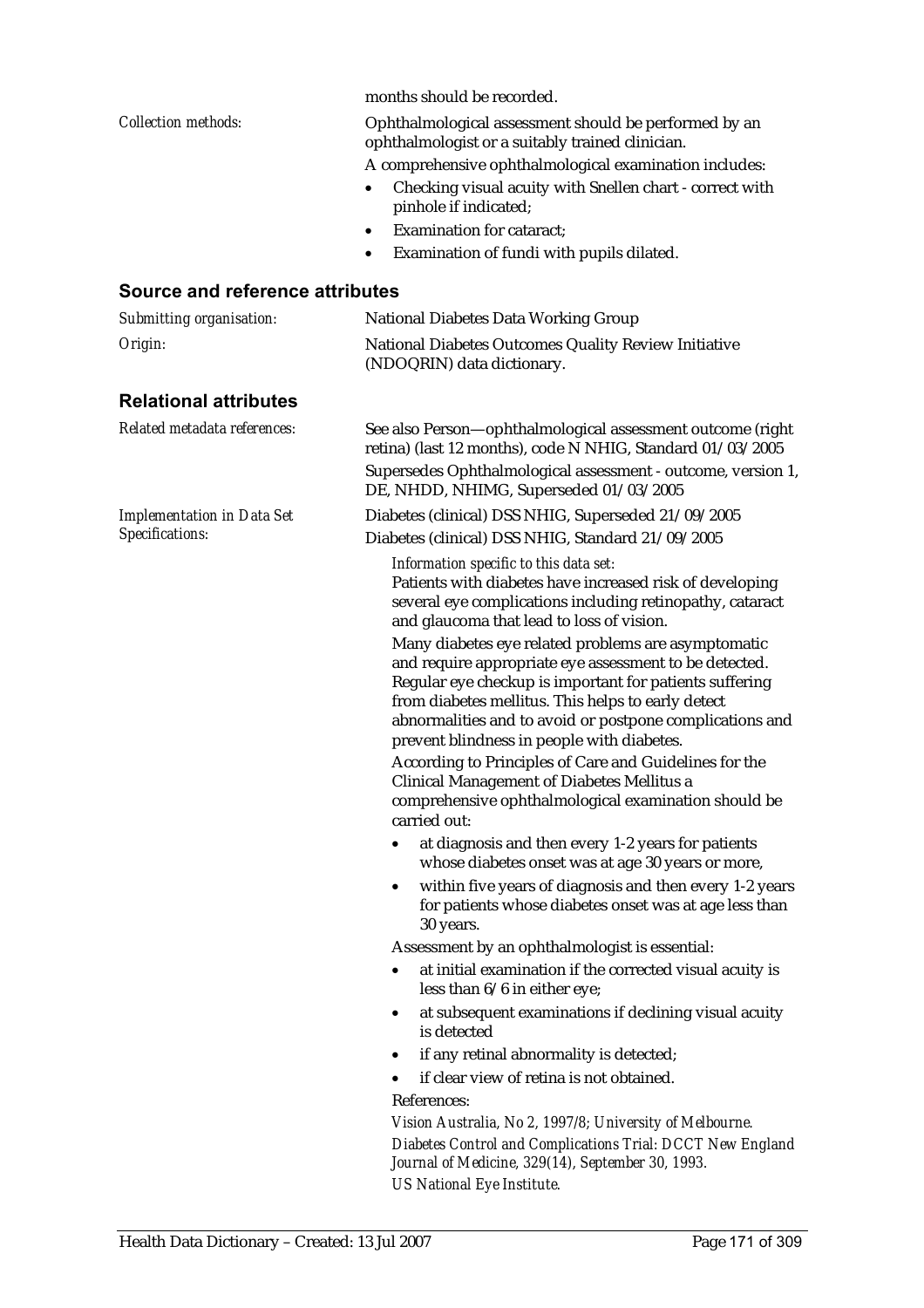# **Ophthalmological assessment—outcome (right retina)**

### **Identifying and definitional attributes**

| Metadata item type:         | Data Element                                                                                                              |
|-----------------------------|---------------------------------------------------------------------------------------------------------------------------|
| Technical name:             | Person—ophthalmological assessment outcome (right retina)<br>(last 12 months), code N                                     |
| <b>METeOR</b> identifier:   | 270363                                                                                                                    |
| <b>Registration status:</b> | NHIG, Standard 01/03/2005                                                                                                 |
| Definition:                 | The result of an ophthalmological assessment for the right<br>retina during the last 12 months, as represented by a code. |

# **Data element concept attributes**

| Data element concept: | Person—ophthalmological assessment outcome        |
|-----------------------|---------------------------------------------------|
| Definition:           | The result of an ophthalmological assessment.     |
| <i>Context:</i>       | Public health, health care and clinical settings. |
| Object class:         | Person                                            |
| <b>Property:</b>      | Ophthalmological assessment outcome               |

### **Value domain attributes**

#### **Representational attributes**

| <b>Representation class:</b> | Code          |                                   |
|------------------------------|---------------|-----------------------------------|
| Data type:                   | <b>Number</b> |                                   |
| Format:                      | N             |                                   |
| Maximum character length:    |               |                                   |
| Permissible values:          | Value         | Meaning                           |
|                              | 1             | Normal                            |
|                              | 2             | Diabetes abnormality              |
|                              | 3             | Non-diabetes abnormality          |
|                              | 4             | Not visualised                    |
| <b>Supplementary values:</b> | 9             | Not stated/inadequately described |
|                              |               |                                   |

### **Data element attributes**

| Guide for use: | This is a repeating record of both eyes.                                                                                                   |
|----------------|--------------------------------------------------------------------------------------------------------------------------------------------|
|                | 1st field - Right retina                                                                                                                   |
|                | 2nd field - Left retina                                                                                                                    |
|                | Record the result of the fundus examination for each eye as:<br>Normal/Diabetes abnormality/Non-diabetes abnormality/or<br>Not visualised. |
|                | Example:                                                                                                                                   |
|                | code 12 for right retina Normal and left retina Diabetes<br>$\bullet$<br>abnormality                                                       |
|                | code 32 for right retina Non-diabetes abnormality and left<br>$\bullet$<br>retina Diabetes abnormality                                     |
|                | Only the result of an assessment carried out in the last 12                                                                                |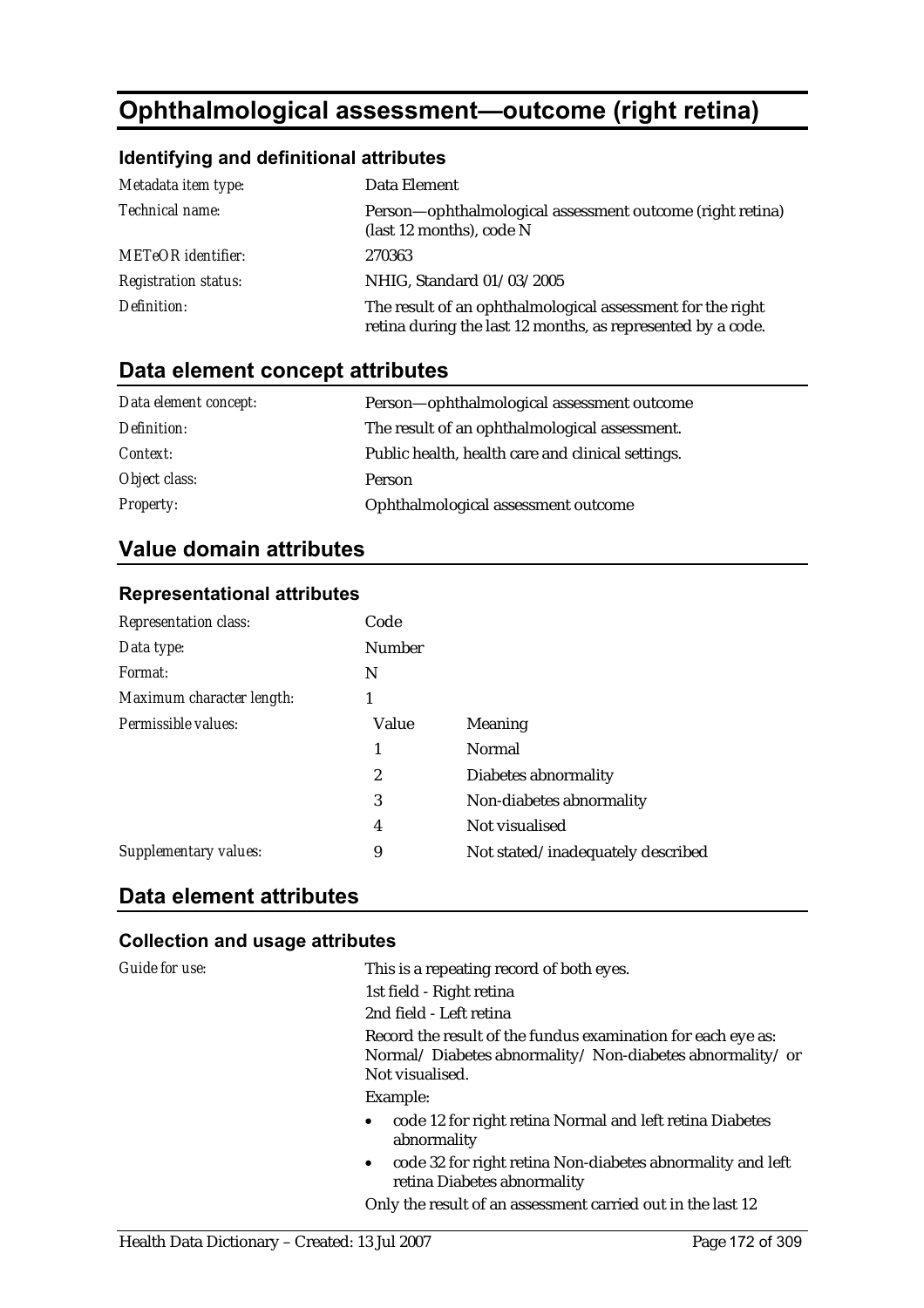|                                        | months should be recorded.                                                                                                                                                                                                                                                                                                               |  |  |
|----------------------------------------|------------------------------------------------------------------------------------------------------------------------------------------------------------------------------------------------------------------------------------------------------------------------------------------------------------------------------------------|--|--|
| <b>Collection methods:</b>             | Ophthalmological assessment should be performed by an<br>ophthalmologist or a suitably trained clinician.                                                                                                                                                                                                                                |  |  |
|                                        | A comprehensive ophthalmological examination includes:                                                                                                                                                                                                                                                                                   |  |  |
|                                        | Checking visual acuity with Snellen chart - correct with<br>pinhole if indicated;                                                                                                                                                                                                                                                        |  |  |
|                                        | <b>Examination for cataract;</b>                                                                                                                                                                                                                                                                                                         |  |  |
|                                        | Examination of fundi with pupils dilated.                                                                                                                                                                                                                                                                                                |  |  |
| <b>Source and reference attributes</b> |                                                                                                                                                                                                                                                                                                                                          |  |  |
| Submitting organisation:               | <b>National Diabetes Data Working Group</b>                                                                                                                                                                                                                                                                                              |  |  |
| Origin:                                | <b>National Diabetes Outcomes Quality Review Initiative</b><br>(NDOQRIN) data dictionary.                                                                                                                                                                                                                                                |  |  |
| <b>Relational attributes</b>           |                                                                                                                                                                                                                                                                                                                                          |  |  |
| Related metadata references:           | See also Person—ophthalmological assessment outcome (left<br>retina) (last 12 months), code N NHIG, Standard 01/03/2005                                                                                                                                                                                                                  |  |  |
|                                        | Supersedes Ophthalmological assessment - outcome, version 1,<br>DE, NHDD, NHIMG, Superseded 01/03/2005                                                                                                                                                                                                                                   |  |  |
| <b>Implementation in Data Set</b>      | Diabetes (clinical) DSS NHIG, Superseded 21/09/2005                                                                                                                                                                                                                                                                                      |  |  |
|                                        | Diabetes (clinical) DSS NHIG, Standard 21/09/2005                                                                                                                                                                                                                                                                                        |  |  |
|                                        | Patients with diabetes have increased risk of developing<br>several eye complications including retinopathy, cataract<br>and glaucoma that lead to loss of vision.                                                                                                                                                                       |  |  |
|                                        | Many diabetes eye related problems are asymptomatic<br>and require appropriate eye assessment to be detected.<br>Regular eye checkup is important for patients suffering<br>from diabetes mellitus. This helps to early detect<br>abnormalities and to avoid or postpone complications and<br>prevent blindness in people with diabetes. |  |  |
|                                        | According to Principles of Care and Guidelines for the<br><b>Clinical Management of Diabetes Mellitus a</b><br>comprehensive ophthalmological examination should be<br>carried out:                                                                                                                                                      |  |  |
|                                        | at diagnosis and then every 1-2 years for patients<br>$\bullet$<br>whose diabetes onset was at age 30 years or more,                                                                                                                                                                                                                     |  |  |
|                                        | within five years of diagnosis and then every 1-2 years<br>٠<br>for patients whose diabetes onset was at age less than<br>30 years.                                                                                                                                                                                                      |  |  |
|                                        | Assessment by an ophthalmologist is essential:                                                                                                                                                                                                                                                                                           |  |  |
|                                        | at initial examination if the corrected visual acuity is<br>٠<br>less than $6/6$ in either eye;                                                                                                                                                                                                                                          |  |  |
|                                        | at subsequent examinations if declining visual acuity<br>٠<br>is detected                                                                                                                                                                                                                                                                |  |  |
|                                        | if any retinal abnormality is detected;<br>٠                                                                                                                                                                                                                                                                                             |  |  |
|                                        | if clear view of retina is not obtained.                                                                                                                                                                                                                                                                                                 |  |  |
|                                        | References:                                                                                                                                                                                                                                                                                                                              |  |  |
|                                        |                                                                                                                                                                                                                                                                                                                                          |  |  |
|                                        | Journal of Medicine, 329(14), September 30, 1993.                                                                                                                                                                                                                                                                                        |  |  |
| Specifications:                        | Information specific to this data set:<br>Vision Australia, No 2, 1997/8; University of Melbourne.<br>Diabetes Control and Complications Trial: DCCT New England<br><b>US National Eye Institute.</b>                                                                                                                                    |  |  |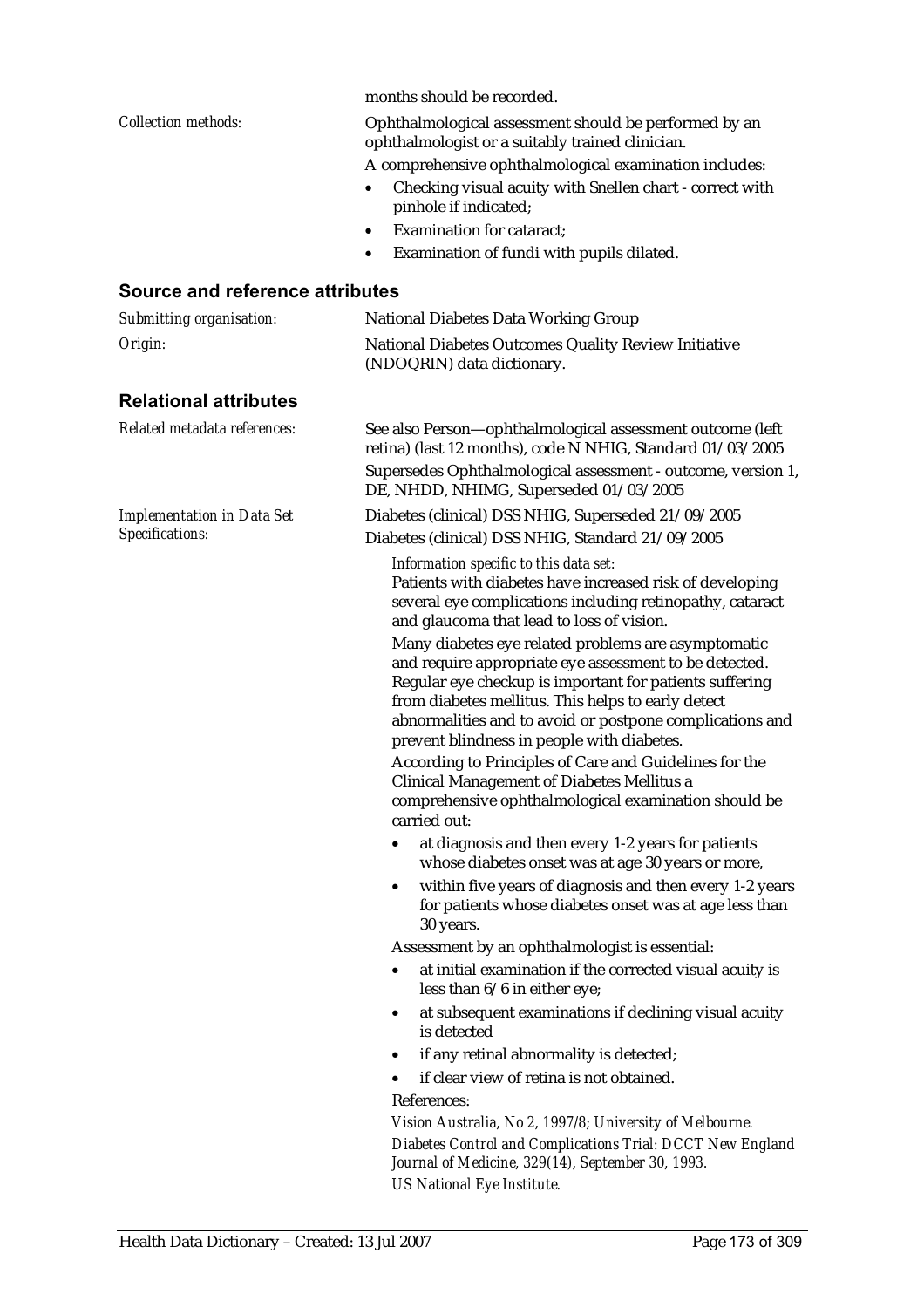# **Ophthalmoscopy performed indicator**

### **Identifying and definitional attributes**

| Metadata item type:         | Data Element                                                                                                                                                                                                             |
|-----------------------------|--------------------------------------------------------------------------------------------------------------------------------------------------------------------------------------------------------------------------|
| Technical name:             | Person—ophthalmoscopy performed indicator (last 12 months),<br>code N                                                                                                                                                    |
| <b>METeOR</b> identifier:   | 302821                                                                                                                                                                                                                   |
| <b>Registration status:</b> | NHIG, Standard 21/09/2005                                                                                                                                                                                                |
| Definition:                 | Whether or not an examination of the fundus of the eye by an<br>ophthalmologist or optometrist, as a part of the<br>ophthalmological assessment, has been undertaken in the last<br>12 months, as represented by a code. |

### **Data element concept attributes**

| Data element concept: | Person-ophthalmoscopy performed indicator                                                                                                                           |
|-----------------------|---------------------------------------------------------------------------------------------------------------------------------------------------------------------|
| Definition:           | Whether or not an examination of the fundus of the eye by an<br>ophthalmologist or optometrist as a part of the<br>ophthalmological assessment has been undertaken. |
| Context:              | Public health, health care and clinical settings.                                                                                                                   |
| Object class:         | Person                                                                                                                                                              |
| <b>Property:</b>      | Ophthalmoscopy performed indicator                                                                                                                                  |

#### **Source and reference attributes**

| Submitting organisation:<br>National diabetes data working group |
|------------------------------------------------------------------|
|------------------------------------------------------------------|

### **Value domain attributes**

#### **Representational attributes**

| <b>Representation class:</b> | Code          |                                   |
|------------------------------|---------------|-----------------------------------|
| Data type:                   | <b>Number</b> |                                   |
| Format:                      | N             |                                   |
| Maximum character length:    |               |                                   |
| Permissible values:          | Value         | Meaning                           |
|                              | 1             | Yes                               |
|                              | 2             | N <sub>0</sub>                    |
| Supplementary values:        | 9             | Not stated/inadequately described |

### **Collection and usage attributes**

| <b>Guide for use:</b> | CODE 9 Not stated/inadequately described              |
|-----------------------|-------------------------------------------------------|
|                       | This code is not for use in primary data collections. |

### **Data element attributes**

| Guide for use: | CODE 1 Yes: Record if a fundus examination of eye has    |
|----------------|----------------------------------------------------------|
|                | occurred.                                                |
|                | CODE 2 No: Record if a fundus examination of eye has not |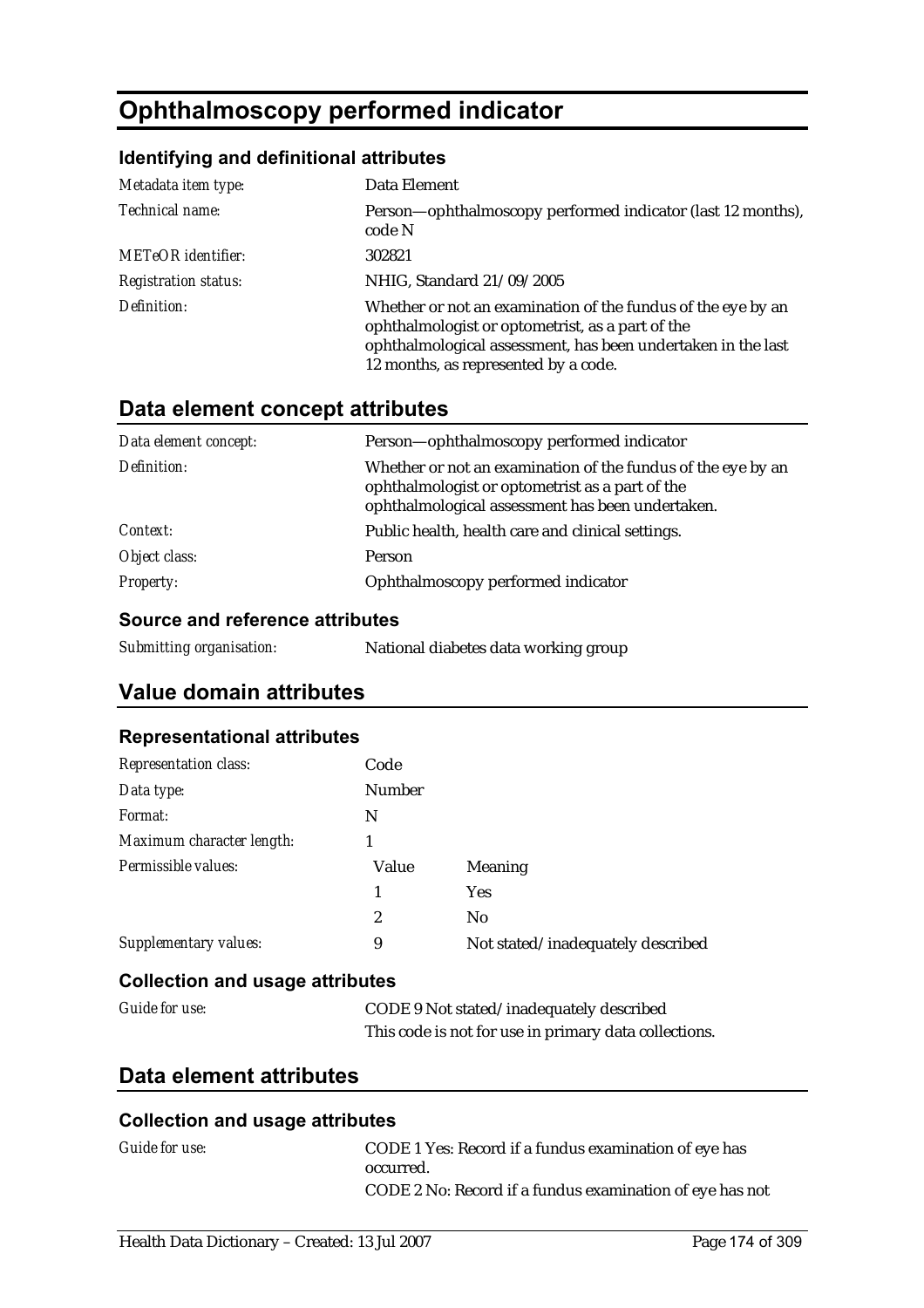occurred.

| <i>Collection methods:</i> | Ask the individual if he/she has undertaken an eye check,<br>including examination of fundi with pupils dilated. Pupil<br>dilatation and an adequate magnified view of the fundus is<br>essential, using either detailed direct or indirect<br>ophthalmoscopy or fundus camera. This will usually necessitate |
|----------------------------|---------------------------------------------------------------------------------------------------------------------------------------------------------------------------------------------------------------------------------------------------------------------------------------------------------------|
|                            | referral to an ophthalmologist.                                                                                                                                                                                                                                                                               |

### **Source and reference attributes**

| Submitting organisation: | National diabetes data working group                                               |
|--------------------------|------------------------------------------------------------------------------------|
| Origin:                  | National Diabetes Outcomes Quality Review Initiative<br>(NDOQRIN) data dictionary. |

### **Relational attributes**

| Related metadata references:      | Supersedes Person-ophthalmoscopy performed status<br>(previous 12 months), code N NHIG, Superseded 21/09/2005                                                                                                                                                                                                                                                                                                                                                                                                                                                                                                                                                                                                                               |
|-----------------------------------|---------------------------------------------------------------------------------------------------------------------------------------------------------------------------------------------------------------------------------------------------------------------------------------------------------------------------------------------------------------------------------------------------------------------------------------------------------------------------------------------------------------------------------------------------------------------------------------------------------------------------------------------------------------------------------------------------------------------------------------------|
| <b>Implementation in Data Set</b> | Diabetes (clinical) DSS NHIG, Standard 21/09/2005                                                                                                                                                                                                                                                                                                                                                                                                                                                                                                                                                                                                                                                                                           |
| Specifications:                   | Information specific to this data set:<br>Patients with diabetes have an increased risk of<br>developing several eye complications including<br>retinopathy, cataract and glaucoma that lead to loss of<br>vision.                                                                                                                                                                                                                                                                                                                                                                                                                                                                                                                          |
|                                   | Eye examinations should be commenced at the time<br>diabetes is diagnosed. If no retinopathy is present, repeat<br>the eye examination at least every 2 years. Once<br>retinopathy is identified more frequent observation is<br>required.                                                                                                                                                                                                                                                                                                                                                                                                                                                                                                  |
|                                   | Diabetic retinopathy is a leading cause of blindness.<br>Retinopathy is characterised by proliferation of the retina's<br>blood vessels, which may project into the vitreous, causing<br>vitreous haemorrhage, proliferation of fibrous tissue and<br>retinal detachment. It is often accompanied by<br>microaneurysms and macular oedema, which can express<br>as a blurred vision. The prevalence of retinopathy<br>increases with increasing duration of diabetes. In the early<br>stage, retinopathy is asymptomatic, however up to 20% of<br>people with diabetes Type 2 have retinopathy at the time<br>of diagnosis of diabetes. Cataract and glaucoma are also<br>associated diabetic eye problems that could lead to<br>blindness. |
|                                   | Regular eye checkups are important for patients suffering<br>from diabetes mellitus. This helps to detect and treat<br>abnormalities early and to avoid or postpone vision-<br>threatening complications.                                                                                                                                                                                                                                                                                                                                                                                                                                                                                                                                   |
|                                   | References:                                                                                                                                                                                                                                                                                                                                                                                                                                                                                                                                                                                                                                                                                                                                 |
|                                   | Vision Australia, No. 2 - 1997/8; University of Melbourne.                                                                                                                                                                                                                                                                                                                                                                                                                                                                                                                                                                                                                                                                                  |
|                                   | Diabetes: complications: Therapeutic Guidelines Limited<br>(05.04.2002).                                                                                                                                                                                                                                                                                                                                                                                                                                                                                                                                                                                                                                                                    |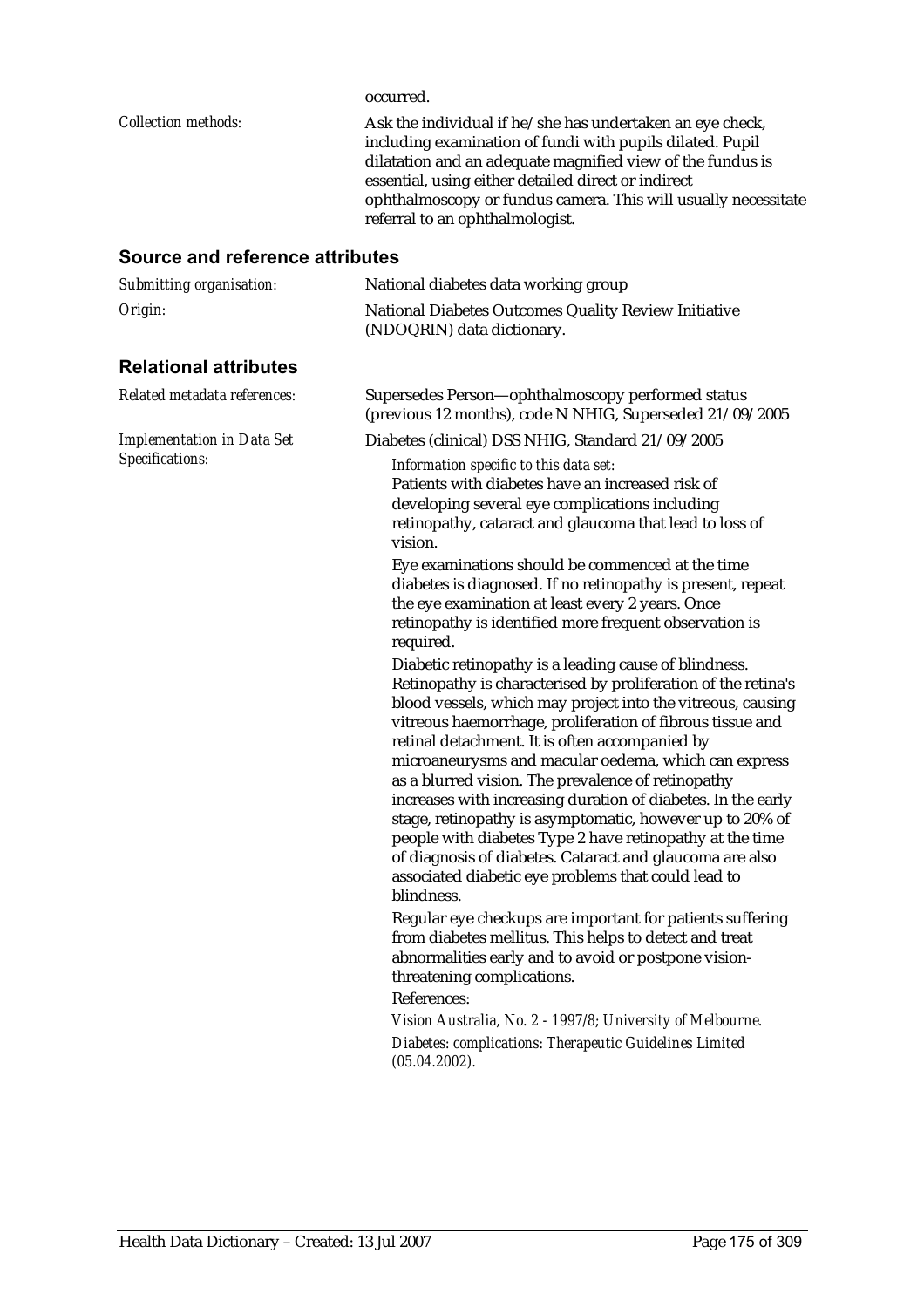# **Organisation end date**

### **Identifying and definitional attributes**

| Metadata item type:         | Data Element                                                                                               |
|-----------------------------|------------------------------------------------------------------------------------------------------------|
| Technical name:             | Service provider organisation—organisation end date,<br><b>DDMMYYYY</b>                                    |
| <b>METeOR</b> identifier:   | 288733                                                                                                     |
| <b>Registration status:</b> | NHIG, Standard 04/05/2005<br>NCSIMG, Standard 30/09/2005                                                   |
| Definition:                 | The date on which an establishment, agency or organisation<br>stopped or concluded operations or practice. |

### **Data element concept attributes**

| Data element concept: | Service provider organisation—organisation end date                                                        |
|-----------------------|------------------------------------------------------------------------------------------------------------|
| Definition:           | The date on which an establishment, agency or organisation<br>stopped or concluded operations or practice. |
| Object class:         | Service provider organisation                                                                              |
| <b>Property:</b>      | Organisation end date                                                                                      |

### **Value domain attributes**

### **Representational attributes**

| <b>Representation class:</b> | Date            |
|------------------------------|-----------------|
| Data type:                   | Date/Time       |
| Format:                      | <b>DDMMYYYY</b> |
| Maximum character length:    | 8               |

### **Data element attributes**

#### **Relational attributes**

| <b>Implementation in Data Set</b> | Health care provider identification DSS NHIG, Superseded |
|-----------------------------------|----------------------------------------------------------|
| Specifications:                   | 04/07/2007                                               |
|                                   | Health care provider identification DSS NHIG, Standard   |
|                                   | 04/07/2007                                               |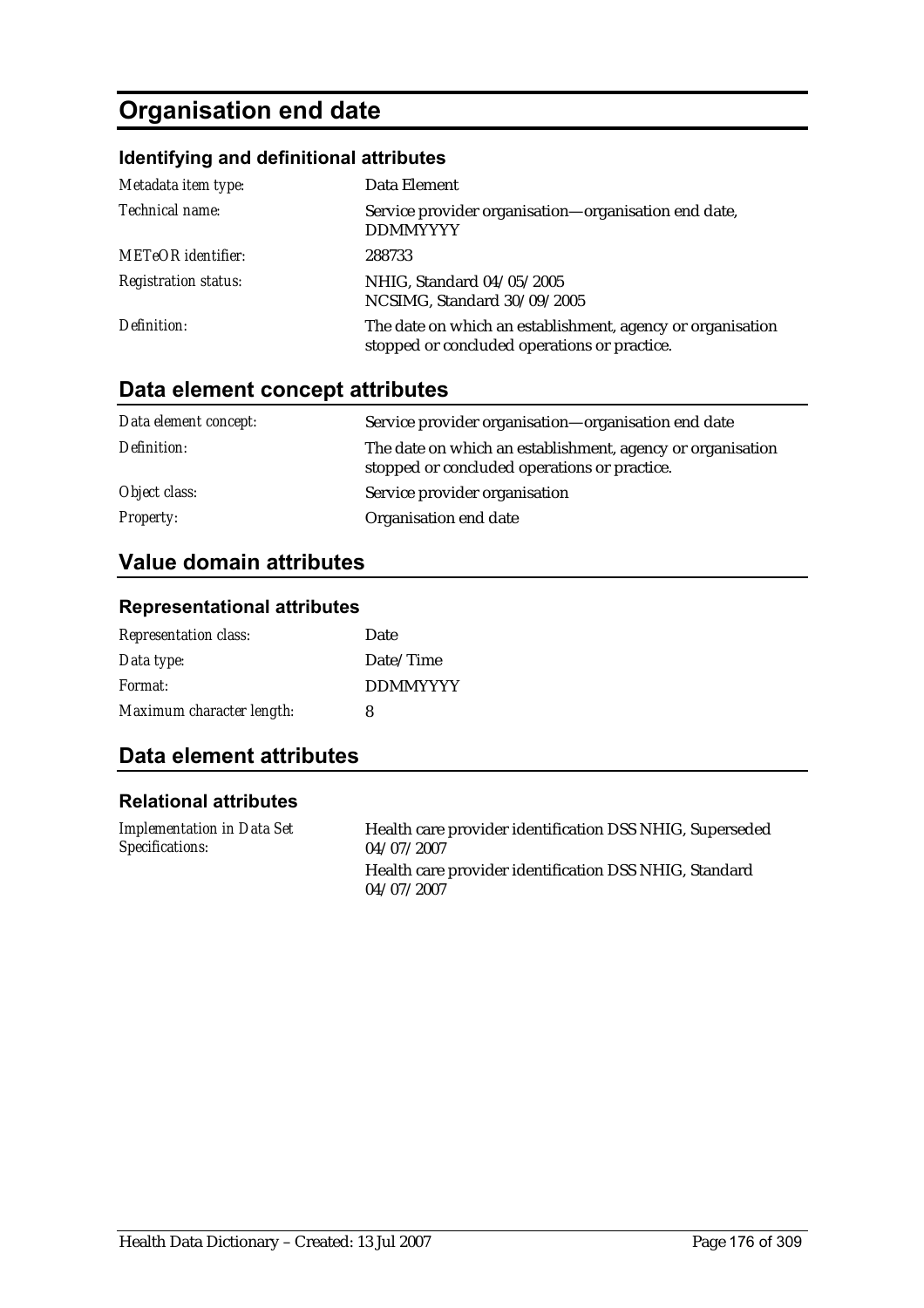# **Organisation name**

#### **Identifying and definitional attributes**

| Metadata item type:         | Data Element                                                                                                     |
|-----------------------------|------------------------------------------------------------------------------------------------------------------|
| Technical name:             | Service provider organisation (name)—organisation name, text<br>[X(200)]                                         |
| <b>METeOR</b> identifier:   | 288917                                                                                                           |
| <b>Registration status:</b> | NHIG, Standard 04/05/2005<br>NCSIMG, Standard 30/09/2005                                                         |
| Definition:                 | The appellation by which an establishment, agency or<br>organisation is known or called, as represented by text. |

### **Data element concept attributes**

| Data element concept: | Service provider organisation (name)-organisation name                                   |
|-----------------------|------------------------------------------------------------------------------------------|
| Definition:           | The appellation by which an establishment, agency or<br>organisation is known or called. |
| Object class:         | Service provider organisation                                                            |
| <i>Property:</i>      | Organisation name                                                                        |

#### **Source and reference attributes**

| Submitting organisation: | Australian Institute of Health and Welfare |
|--------------------------|--------------------------------------------|
|--------------------------|--------------------------------------------|

### **Value domain attributes**

#### **Representational attributes**

| <b>Representation class:</b> | <b>Text</b>   |
|------------------------------|---------------|
| Data type:                   | <b>String</b> |
| <i>Format:</i>               | [X(200)]      |
| Maximum character length:    | 200           |

### **Data element attributes**

#### **Collection and usage attributes**

*Guide for use:* Generally, the complete establishment, agency or organisation name should be used to avoid any ambiguity in identification. This should usually be the same as company registration name. However, in certain circumstances (e.g. internal use), a short name (i.e. an abbreviated name by which the organisation is known) or a locally used name (e.g. where a medical practice is known by a name that is different to the company registration name) can be used. Further, a business unit within an organisation may have its own separate identity; this should be captured (as the unit name – see Organisation name type). More than one name can be recorded for an organisation. That is, this field is a multiple occurring field. At least one organisation name must be recorded for each organisation and each name must have an appropriate Organisation name type.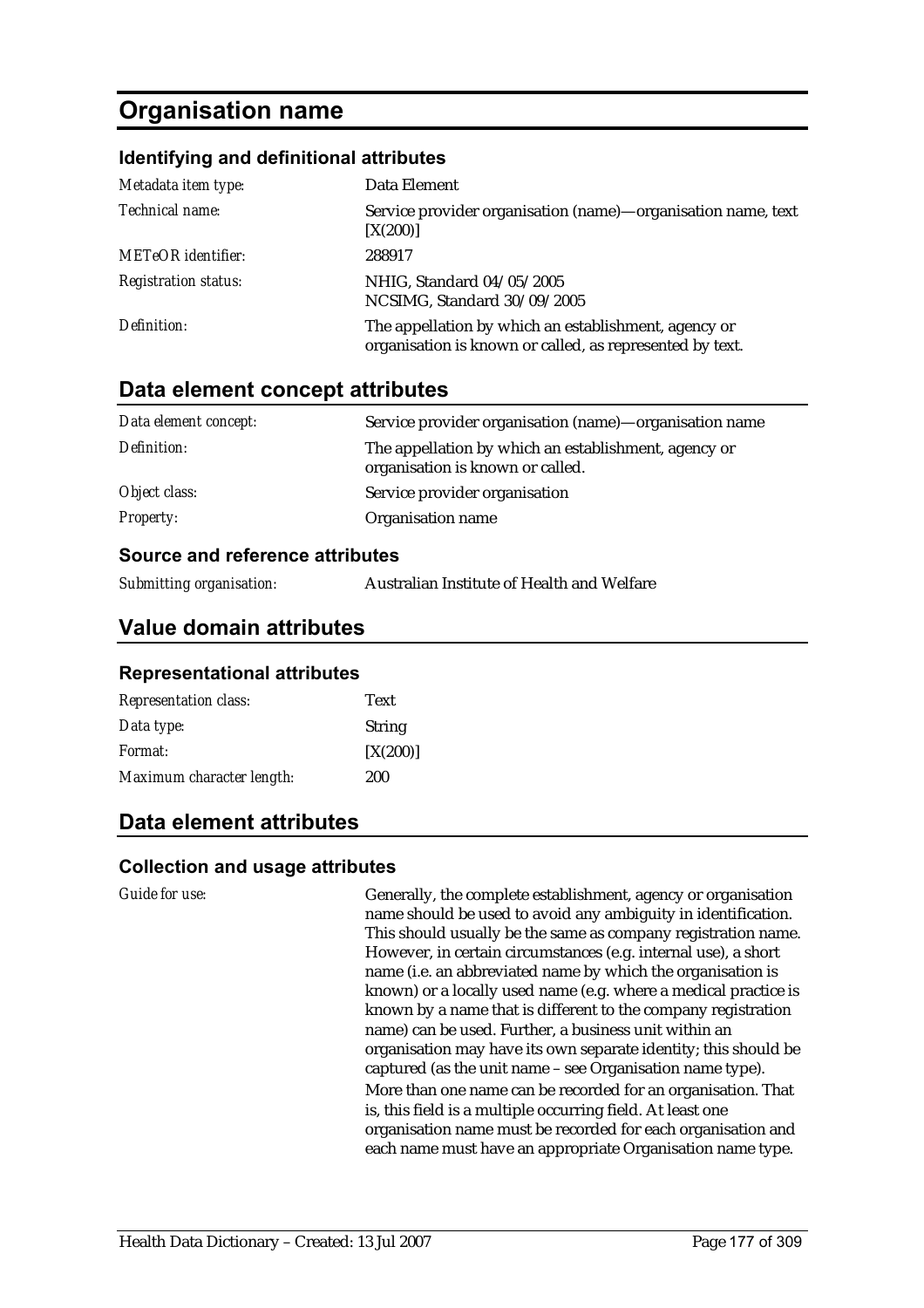#### **Source and reference attributes**

| Submitting organisation:     | Standards Australia                                                              |
|------------------------------|----------------------------------------------------------------------------------|
| Origin:                      | AS4846 Health Care Provider Identification, 2004, Sydney:<br>Standards Australia |
| <b>Relational attributes</b> |                                                                                  |

#### *Implementation in Data Set Specifications:* Health care provider identification DSS NHIG, Superseded 04/07/2007 Health care provider identification DSS NHIG, Standard 04/07/2007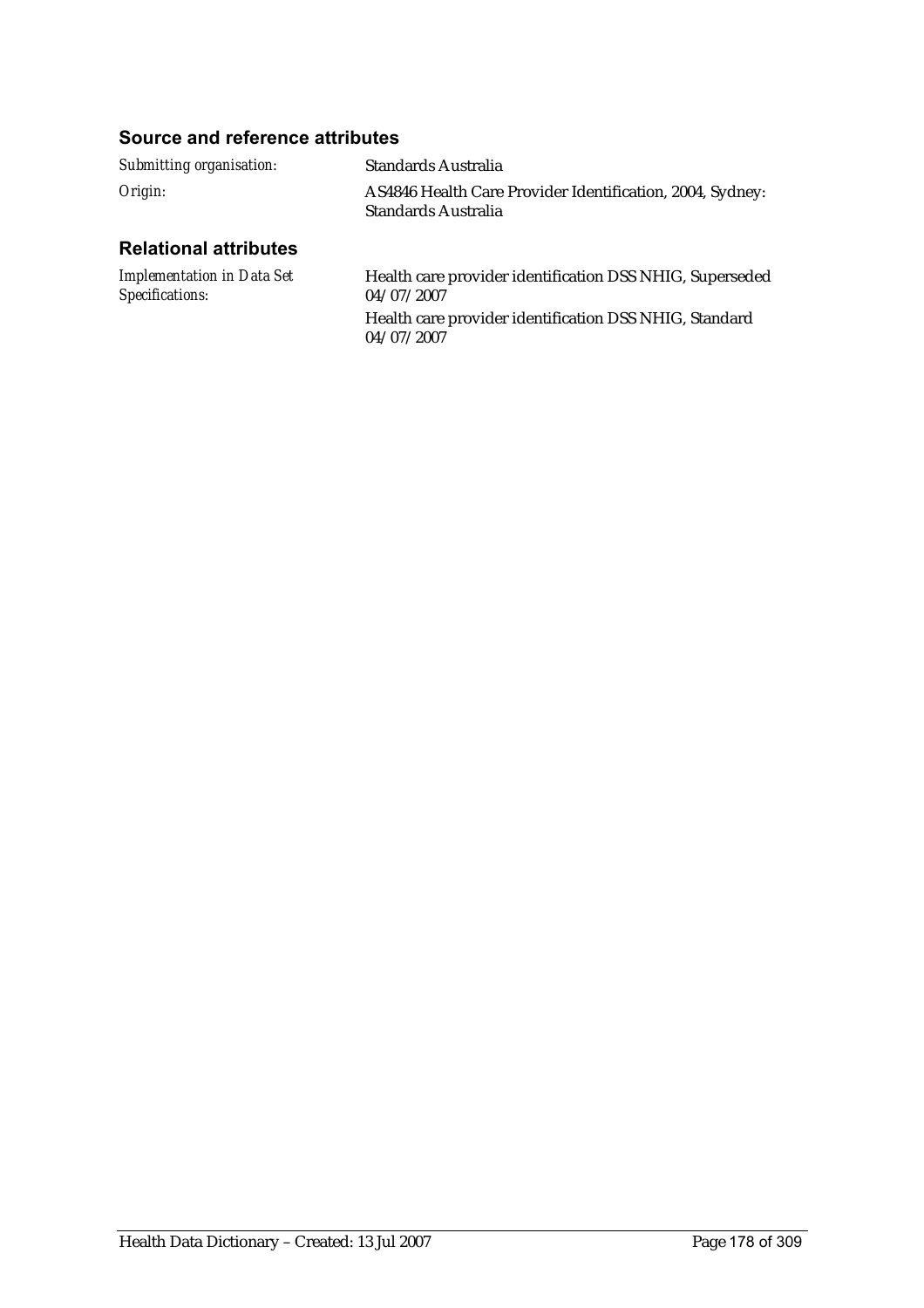# **Organisation start date**

### **Identifying and definitional attributes**

| Metadata item type:         | Data Element                                                                                              |
|-----------------------------|-----------------------------------------------------------------------------------------------------------|
| Technical name:             | Service provider organisation—organisation start date,<br><b>DDMMYYYY</b>                                 |
| <b>METeOR</b> identifier:   | 288963                                                                                                    |
| <b>Registration status:</b> | NHIG, Standard 04/05/2005<br>NCSIMG, Standard 30/09/2005                                                  |
| Definition:                 | The date on which an establishment, agency or organisation<br>started or commenced operations or service. |

### **Data element concept attributes**

| Data element concept: | Service provider organisation—organisation start date                                                     |
|-----------------------|-----------------------------------------------------------------------------------------------------------|
| Definition:           | The date on which an establishment, agency or organisation<br>started or commenced operations or service. |
| Object class:         | Service provider organisation                                                                             |
| <b>Property:</b>      | Organisation start date                                                                                   |

### **Value domain attributes**

#### **Representational attributes**

| <b>Representation class:</b> | Date            |
|------------------------------|-----------------|
| Data type:                   | Date/Time       |
| Format:                      | <b>DDMMYYYY</b> |
| Maximum character length:    | 8               |

### **Data element attributes**

| <b>Collection and usage attributes</b>               |                                                                                                                                                                                                                             |
|------------------------------------------------------|-----------------------------------------------------------------------------------------------------------------------------------------------------------------------------------------------------------------------------|
| <b>Guide for use:</b>                                | This field must-<br>be a valid date;<br>$\bullet$<br>be less than or equal to the Organisation end date.<br>$\bullet$                                                                                                       |
| Source and reference attributes                      |                                                                                                                                                                                                                             |
| Submitting organisation:                             | <b>Standards Australia</b>                                                                                                                                                                                                  |
| Origin:                                              | AS4846 Health Care Provider Identification, 2004, Sydney:<br>Standards Australia                                                                                                                                            |
| <b>Relational attributes</b>                         |                                                                                                                                                                                                                             |
| <b>Implementation in Data Set</b><br>Specifications: | Health care provider identification DSS NHIG, Superseded<br>04/07/2007                                                                                                                                                      |
|                                                      | Health care provider identification DSS NHIG, Standard<br>04/07/2007                                                                                                                                                        |
|                                                      | Information specific to this data set:<br>If the date is estimated in some way, it is recommended<br>that the metadata item Date accuracy indicator also be<br>recorded at the time of record creation to flag the accuracy |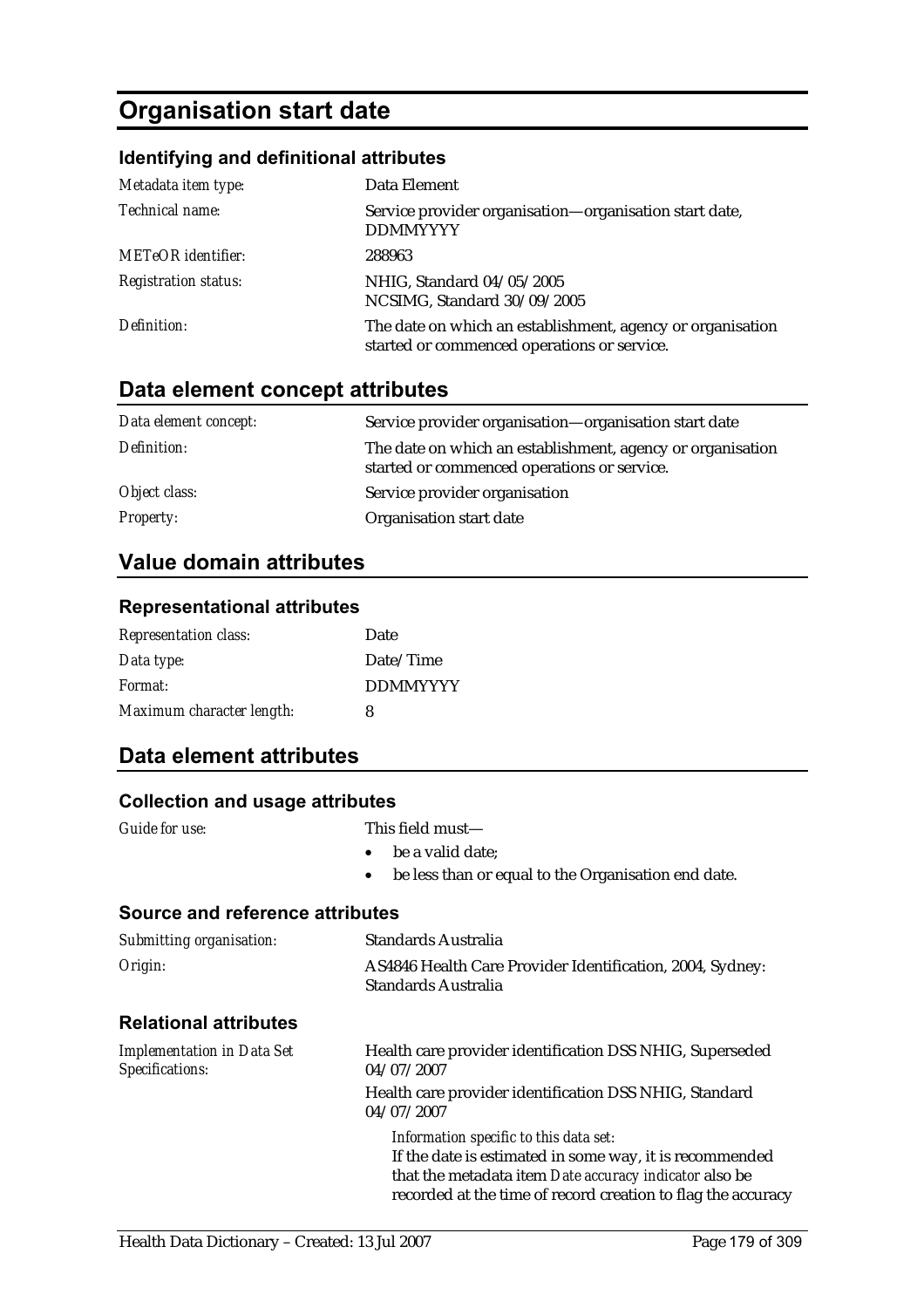of the data.

For data exchange and /or manipulation of data from diverse sources the *Date accuracy indicator* metadata item must be used in conjunction with the *Organisation start date* in all instances to ensure data integrity and accuracy of analysis.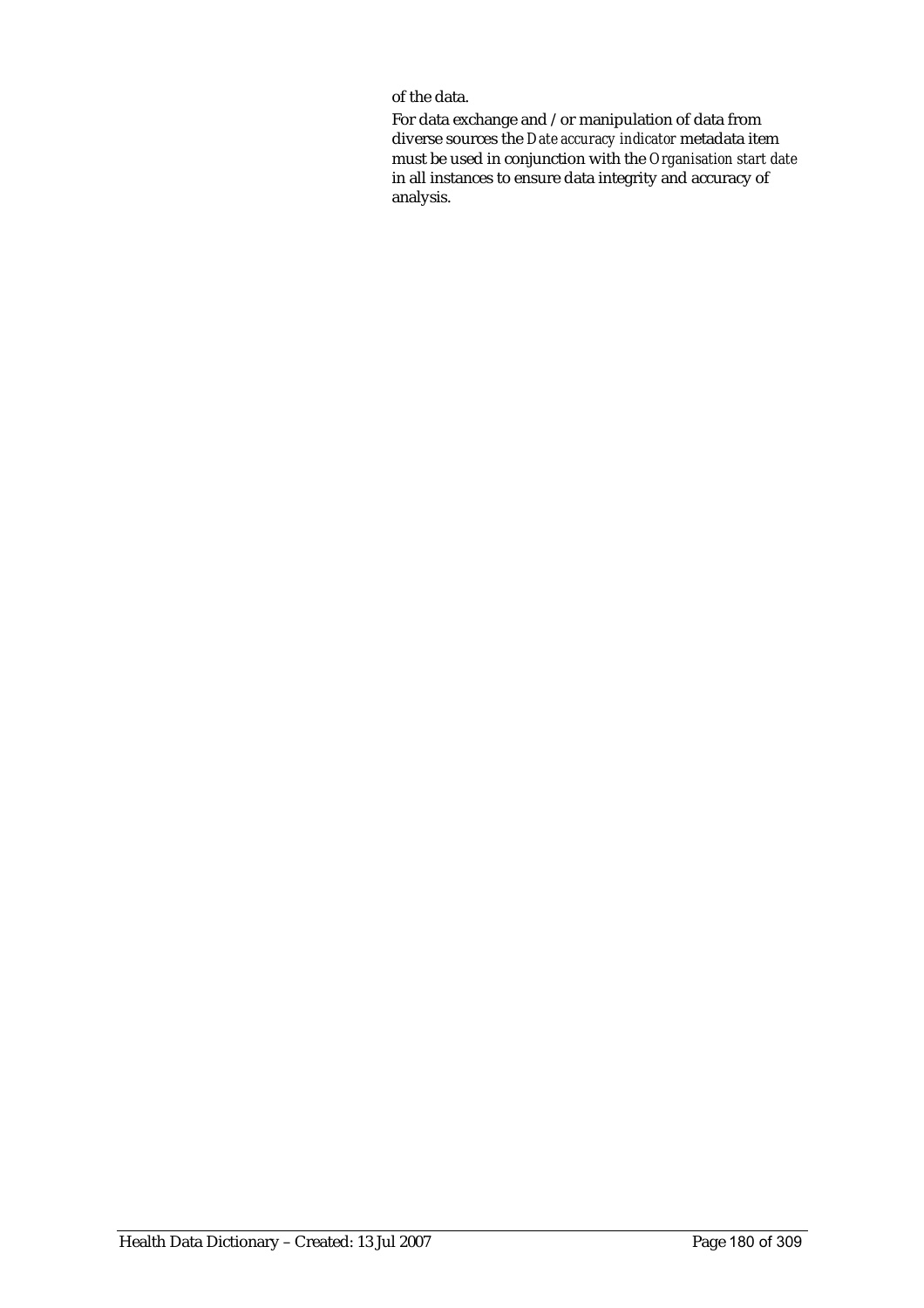# **Other drug of concern**

## **Identifying and definitional attributes**

| Metadata item type:         | Data Element                                                                                                             |
|-----------------------------|--------------------------------------------------------------------------------------------------------------------------|
| Technical name:             | Episode of treatment for alcohol and other drugs-drug of<br>concern (other), code (ASCDC 2000 extended) NNNN             |
| <b>METeOR</b> identifier:   | 270110                                                                                                                   |
| <b>Registration status:</b> | NHIG, Standard 01/03/2005                                                                                                |
| Definition:                 | A drug apart from the principal drug of concern which the<br>client states as being a concern, as represented by a code. |

## **Data element concept attributes**

| Data element concept: | Episode of treatment for alcohol and other drugs—drug of<br>concern                |
|-----------------------|------------------------------------------------------------------------------------|
| Definition:           | The drug of concern during an episode of treatment for alcohol<br>and other drugs. |
| Context:              | Alcohol and other drug treatment services.                                         |
| Object class:         | Episode of treatment for alcohol and other drugs                                   |
| <i>Property:</i>      | Drug of concern                                                                    |

## **Value domain attributes**

### **Representational attributes**

| <b>Classification scheme:</b> |               | Australian Standard Classification of Drugs of Concern 2000 |
|-------------------------------|---------------|-------------------------------------------------------------|
| <b>Representation class:</b>  | Code          |                                                             |
| Data type:                    | <b>String</b> |                                                             |
| Format:                       | <b>NNNN</b>   |                                                             |
| Maximum character length:     | 4             |                                                             |
| Supplementary values:         | Value         | Meaning                                                     |
|                               | 0005          | Opioid analgesics not further defined                       |
|                               | 0006          | Psychostimulants not further defined                        |

| Guide for use: | The Australian Standard Classification of Drugs of Concern<br>(ASCDC) provides a number of supplementary codes that have<br>specific uses and these are detailed within the ASCDC e.g. 0000<br>$=$ inadequately described.                                                                                                |
|----------------|---------------------------------------------------------------------------------------------------------------------------------------------------------------------------------------------------------------------------------------------------------------------------------------------------------------------------|
|                | Other supplementary codes that are not already specified in the<br>ASCDC may be used in National Minimum Data Sets (NMDS)<br>when required. In the Alcohol and other drug treatment service<br>NMDS, two additional supplementary codes have been created<br>which enable a finer level of detail to be captured:         |
|                | Opioid analgesics not further defined<br>CODE 0005                                                                                                                                                                                                                                                                        |
|                | This code is to be used when it is known that the client's<br>principal drug of concern is an opioid but the specific opioid<br>used is not known. The existing code 1000 combines opioid<br>analgesics and non-opioid analgesics together into Analgesics<br>nfd and the finer level of detail, although known, is lost. |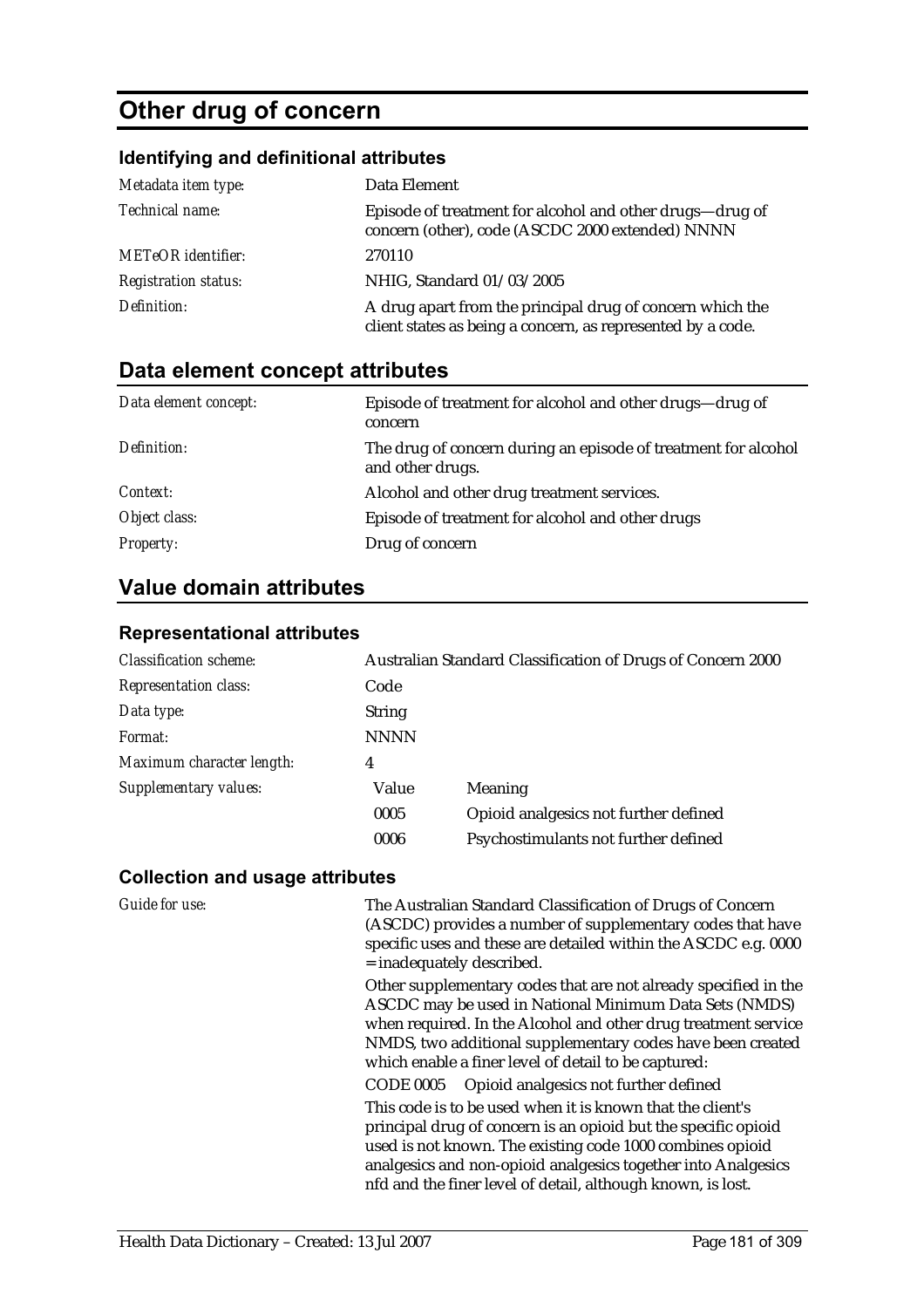CODE 0006 Psychostimulants not further defined

This code is to be used when it is known that the client's principal drug of concern is a psychostimulant but not which type. The existing code 3000 combines stimulants and hallucinogens together into Stimulants and hallucinogens nfd and the finer level of detail, although known, is lost. Psychostimulants refer to the types of drugs that would normally be coded to 3100-3199, 3300-3399 and 3400-3499 categories plus 3903 and 3905.

### **Data element attributes**

| Guide for use:             | Record each additional drug of concern (according to the client)<br>relevant to the treatment episode. The other drug of concern<br>does not need to be linked to a specific treatment type.<br>More than one drug may be selected. There should be no<br>duplication with the principal drug of concern. |
|----------------------------|-----------------------------------------------------------------------------------------------------------------------------------------------------------------------------------------------------------------------------------------------------------------------------------------------------------|
| <b>Collection methods:</b> | Any other drug of concern for the client should be recorded<br>upon commencement of a treatment episode.<br>For clients whose treatment episode is related to the alcohol<br>and other drug use of another person, this metadata item<br>should not be collected.                                         |
| Comments:                  | This item complements principal drug of concern. The existence<br>of other drugs of concern may have a role in determining the<br>types of treatment required and may also influence treatment<br>outcomes.                                                                                               |

#### **Collection and usage attributes**

#### **Source and reference attributes**

| Submitting organisation:                             | Intergovernmental Committee on Drugs National Minimum<br>Data Set Working Group        |
|------------------------------------------------------|----------------------------------------------------------------------------------------|
| <b>Relational attributes</b>                         |                                                                                        |
| Related metadata references:                         | Supersedes Other drug of concern, version 3, DE, NHDD,<br>NHIMG, Superseded 01/03/2005 |
| <b>Implementation in Data Set</b><br>Specifications: | Alcohol and other drug treatment services NMDS NHIG,<br>Superseded 21/03/2006          |
|                                                      | Implementation start date: 01/07/2005                                                  |
|                                                      | Implementation end date: 30/06/2006                                                    |
|                                                      | Alcohol and other drug treatment services NMDS NHIG,<br>Superseded 23/10/2006          |
|                                                      | Implementation start date: 01/07/2006                                                  |
|                                                      | Implementation end date: 30/06/2007                                                    |
|                                                      | Alcohol and other drug treatment services NMDS 2007-2008<br>NHIG, Standard 23/10/2006  |
|                                                      | Implementation start date: 01/07/2007                                                  |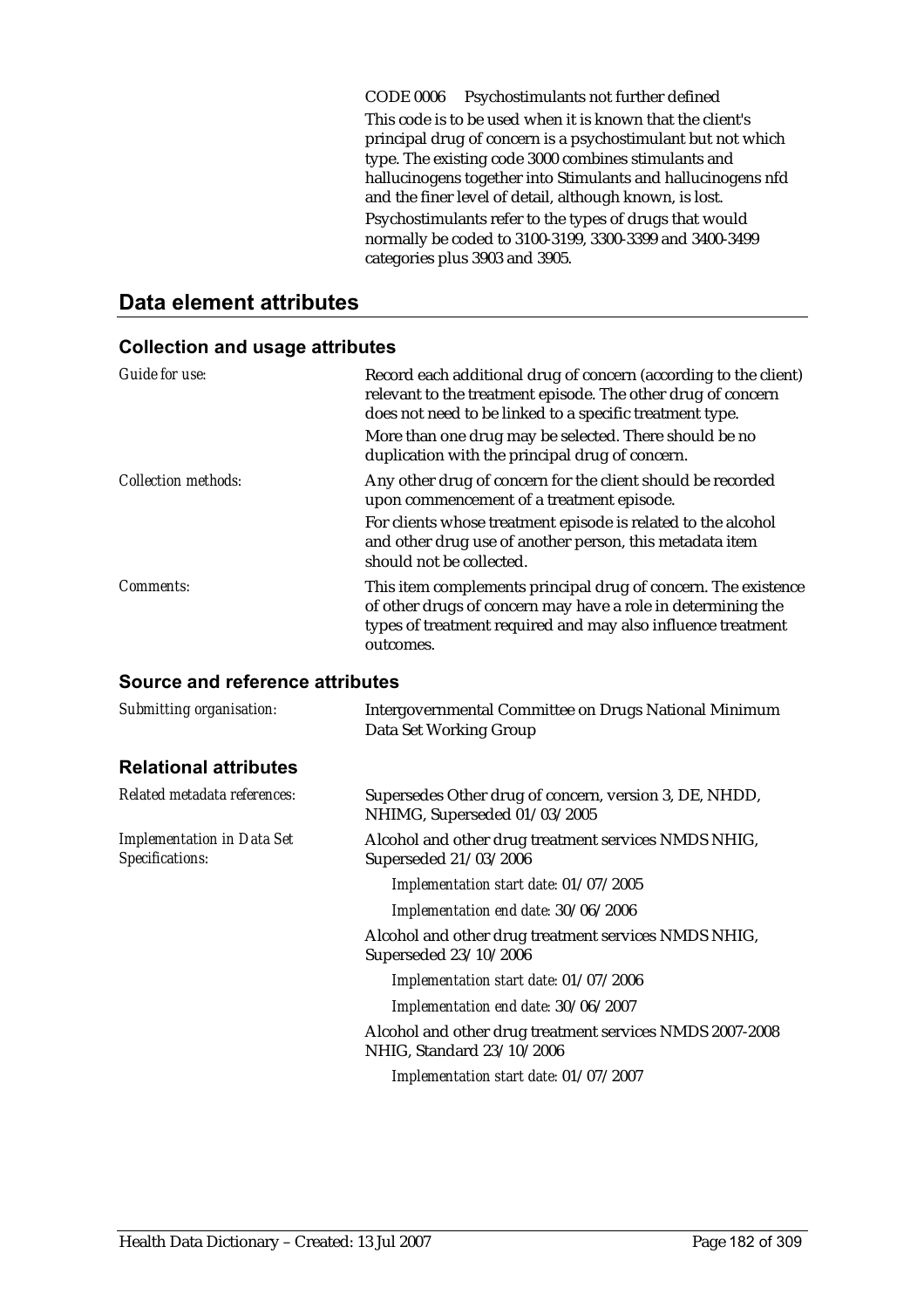# **Other treatment type for alcohol and other drugs**

## **Identifying and definitional attributes**

| Metadata item type:         | Data Element                                                                                                                                            |
|-----------------------------|---------------------------------------------------------------------------------------------------------------------------------------------------------|
| Technical name:             | Episode of treatment for alcohol and other drugs—treatment<br>type (other), code $[N]$                                                                  |
| <b>METeOR</b> identifier:   | 270076                                                                                                                                                  |
| <b>Registration status:</b> | NHIG, Standard 01/03/2005                                                                                                                               |
| Definition:                 | All other forms of treatment provided to the client in addition<br>to the main treatment type for alcohol and other drugs, as<br>represented by a code. |

## **Data element concept attributes**

| Data element concept: | Episode of treatment for alcohol and other drugs-treatment<br>type                                        |
|-----------------------|-----------------------------------------------------------------------------------------------------------|
| Definition:           | The type of treatment provided to a client during an episode of<br>treatment for alcohol and other drugs. |
| Context:              | Alcohol and other drug treatment services                                                                 |
| Object class:         | Episode of treatment for alcohol and other drugs                                                          |
| <b>Property:</b>      | <b>Treatment type</b>                                                                                     |

## **Value domain attributes**

#### **Representational attributes**

| <b>Representation class:</b> | Code   |                                        |
|------------------------------|--------|----------------------------------------|
| Data type:                   | Number |                                        |
| Format:                      | [N]    |                                        |
| Maximum character length:    |        |                                        |
| Permissible values:          | Value  | <b>Meaning</b>                         |
|                              | 1      | Withdrawal management (detoxification) |
|                              | 2      | Counselling                            |
|                              | 3      | Rehabilitation                         |
|                              | 4      | Pharmacotherapy                        |
|                              | 5      | Other                                  |

| Guide for use: | CODE 1 Withdrawal management (detoxification)                                                                                                                                                                                                                          |
|----------------|------------------------------------------------------------------------------------------------------------------------------------------------------------------------------------------------------------------------------------------------------------------------|
|                | Refers to any form of withdrawal management, including<br>medicated and non-medicated.                                                                                                                                                                                 |
|                | CODE 2 Counselling                                                                                                                                                                                                                                                     |
|                | Refers to any method of individual or group counselling<br>directed towards identified problems with alcohol and/or other<br>drug use or dependency. This selection excludes counselling<br>activity that is part of a rehabilitation program as defined in<br>Code 3. |
|                | Rehabilitation<br>CODE 3                                                                                                                                                                                                                                               |
|                | Refers to an intensive treatment program that integrates a range<br>of services and therapeutic activities that may include                                                                                                                                            |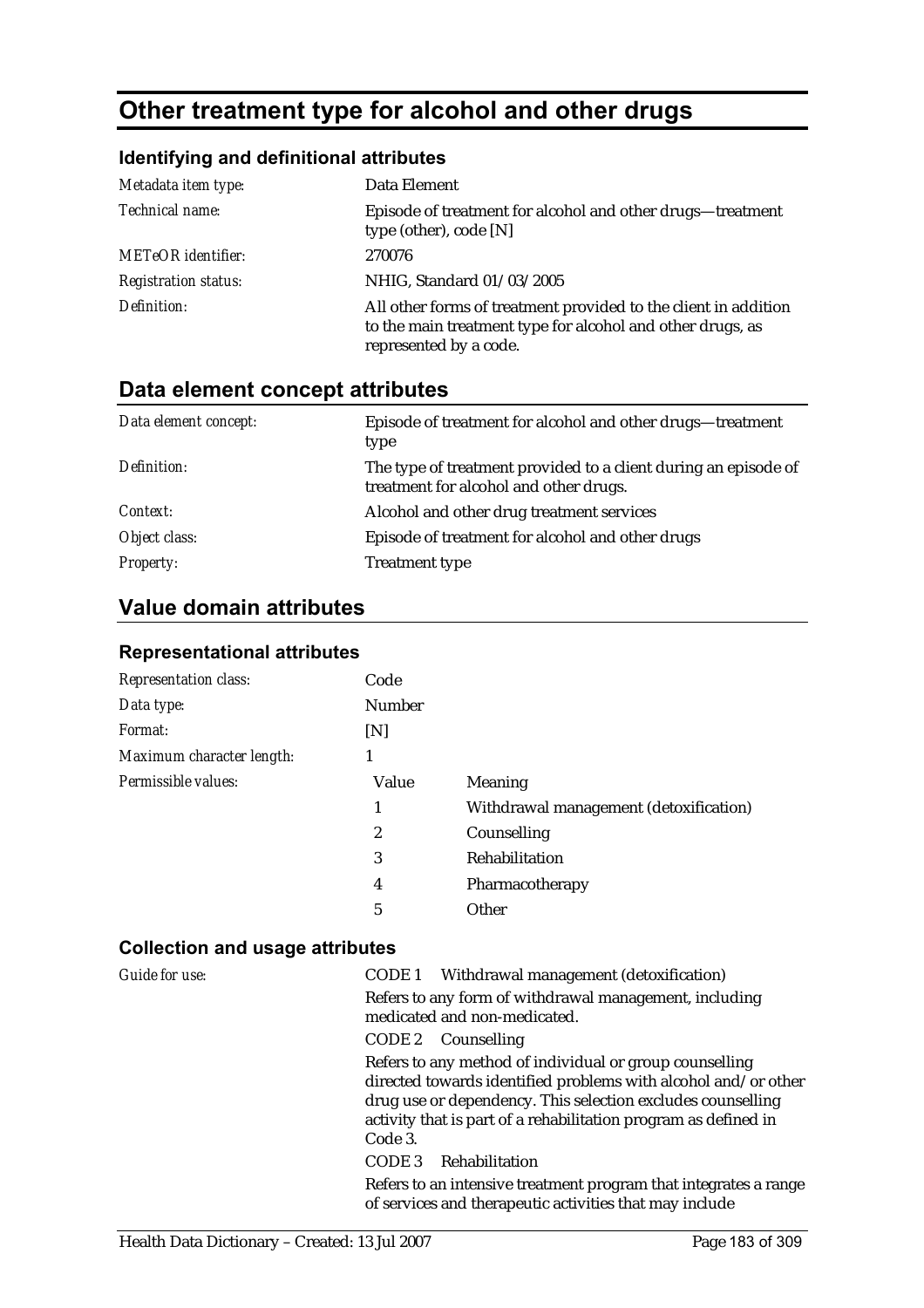counselling, behavioural treatment approaches, recreational activities, social and community living skills, group work and relapse prevention. Rehabilitation treatment can provide a high level of support (i.e. up to 24 hours a day) and tends towards a medium to longer-term duration. Rehabilitation activities can occur in residential or non-residential settings. Counselling that is included within an overall rehabilitation program should be coded to Code 3 for Rehabilitation, not to Code 2 as a separate treatment episode for counselling.

CODE 4 Pharmacotherapy

Refers to pharmacotherapies that include those used as maintenance therapies (e.g. naltrexone, buprenorphine, and methadone treatment) and those used as relapse prevention. Use Code 1 (withdrawal management) where a pharmacotherapy is used solely for withdrawal. Note collection exclusions: excludes clients who are on an opioid pharmacotherapy maintenance program and are not receiving any other form of treatment.

## **Data element attributes**

| Guide for use:                                       | To be completed at cessation of treatment episode.<br>Only report treatment recorded in the client's file that is in<br>addition to, and not a component of, the main treatment type<br>for alcohol and other drugs. Treatment activity reported here is<br>not necessarily for principal drug of concern in that it may be<br>treatment for other drugs of concern.<br>More than one code may be selected. |
|------------------------------------------------------|-------------------------------------------------------------------------------------------------------------------------------------------------------------------------------------------------------------------------------------------------------------------------------------------------------------------------------------------------------------------------------------------------------------|
| <b>Collection methods:</b>                           | This field should be left blank if there are no other treatment<br>types for the episode.                                                                                                                                                                                                                                                                                                                   |
| <b>Comments:</b>                                     | Information about treatment provided is of fundamental<br>importance to service delivery and planning.                                                                                                                                                                                                                                                                                                      |
| Source and reference attributes                      |                                                                                                                                                                                                                                                                                                                                                                                                             |
| Submitting organisation:                             | Intergovernmental Committee on Drugs National Minimum<br>Data Set Working Group                                                                                                                                                                                                                                                                                                                             |
| <b>Relational attributes</b>                         |                                                                                                                                                                                                                                                                                                                                                                                                             |
| Related metadata references:                         | Supersedes Other treatment type for alcohol and other drugs,<br>version 1, DE, NHDD, NHIMG, Superseded 01/03/2005                                                                                                                                                                                                                                                                                           |
| <b>Implementation in Data Set</b><br>Specifications: | Alcohol and other drug treatment services NMDS NHIG,<br>Superseded 21/03/2006                                                                                                                                                                                                                                                                                                                               |
|                                                      | Implementation start date: 01/07/2005                                                                                                                                                                                                                                                                                                                                                                       |
|                                                      | Implementation end date: 30/06/2006                                                                                                                                                                                                                                                                                                                                                                         |
|                                                      | Alcohol and other drug treatment services NMDS NHIG,<br>Superseded 23/10/2006                                                                                                                                                                                                                                                                                                                               |
|                                                      | Implementation start date: 01/07/2006                                                                                                                                                                                                                                                                                                                                                                       |
|                                                      | Implementation end date: 30/06/2007                                                                                                                                                                                                                                                                                                                                                                         |
|                                                      | Alcohol and other drug treatment services NMDS 2007-2008<br>NHIG, Standard 23/10/2006                                                                                                                                                                                                                                                                                                                       |
|                                                      | Implementation start date: 01/07/2007                                                                                                                                                                                                                                                                                                                                                                       |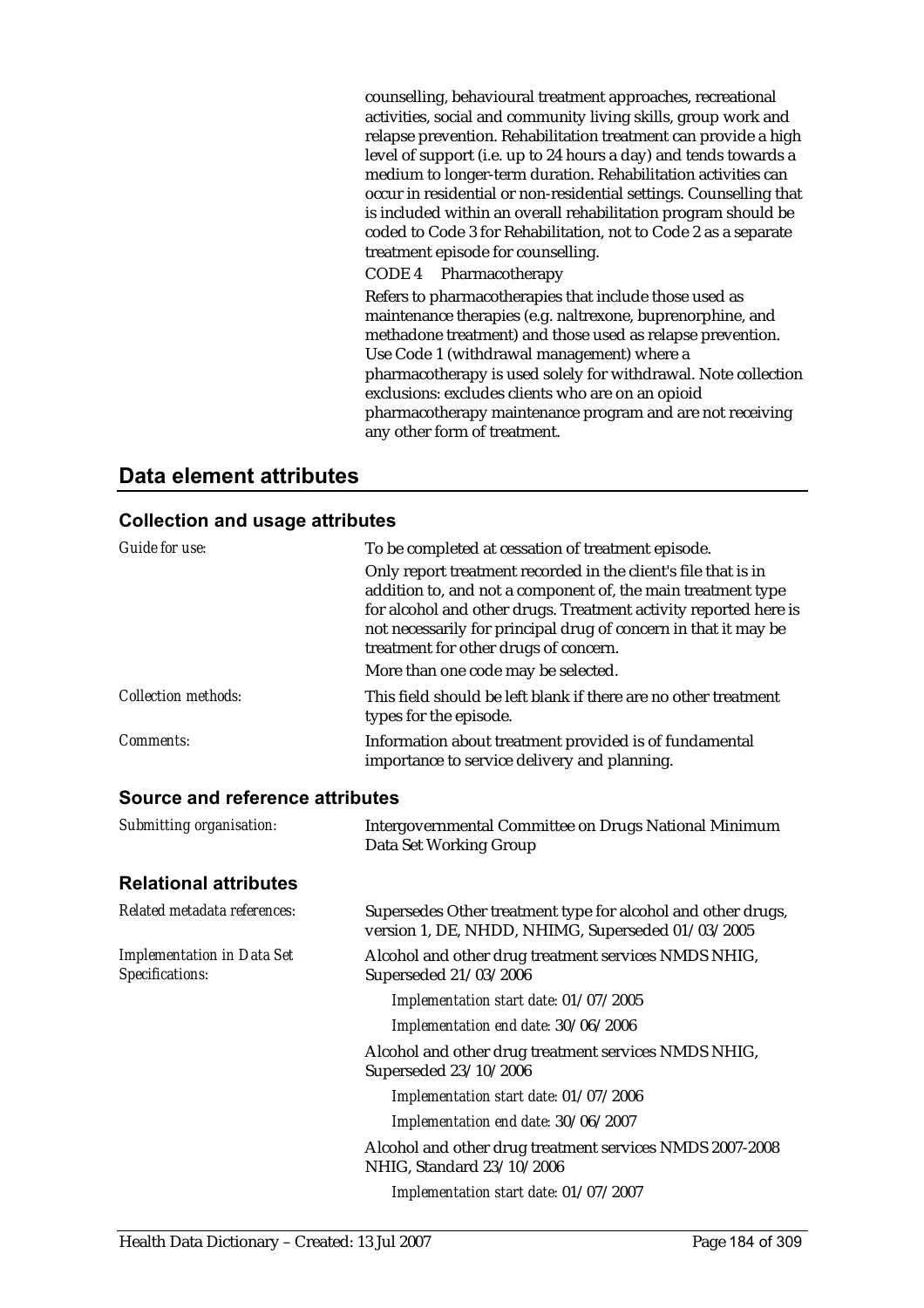# **Outcome of initial treatment**

## **Identifying and definitional attributes**

| Metadata item type:         | Data Element                                                                                                   |
|-----------------------------|----------------------------------------------------------------------------------------------------------------|
| Technical name:             | Cancer treatment—outcome of treatment, code N.N                                                                |
| <b>METeOR</b> identifier:   | 289304                                                                                                         |
| <b>Registration status:</b> | NHIG, Standard 04/06/2004                                                                                      |
| Definition:                 | The response of the tumour at the completion of the initial<br>treatment modalities, as represented by a code. |

## **Data element concept attributes**

| Data element concept: | Cancer treatment—outcome of treatment                                                                                           |
|-----------------------|---------------------------------------------------------------------------------------------------------------------------------|
| Definition:           | The outcome of initial treatment describes the response of the<br>tumour at the completion of the initial treatment modalities. |
| Object class:         | <b>Cancer treatment</b>                                                                                                         |
| <b>Property:</b>      | <b>Outcome of treatment</b>                                                                                                     |

## **Value domain attributes**

#### **Representational attributes**

| <b>Representation class:</b> | Code   |                                       |
|------------------------------|--------|---------------------------------------|
| Data type:                   | Number |                                       |
| Format:                      | N.N    |                                       |
| Maximum character length:    | 2      |                                       |
| Permissible values:          | Value  | Meaning                               |
|                              | 1.0    | Complete response                     |
|                              | 2.1    | Partial response                      |
|                              | 2.2    | Stable or static disease              |
|                              | 2.3    | Progressive disease                   |
|                              | 2.9    | Incomplete response                   |
| Supplementary values:        | 9.0    | Not assessed or unable to be assessed |

| <b>Guide for use:</b> | CODE 1.0 Complete response                                     |
|-----------------------|----------------------------------------------------------------|
|                       | Complete disappearance of all measurable disease, including    |
|                       | tumour markers, for at least four weeks. No new lesions or new |
|                       | evidence of disease.                                           |
|                       | CODE 2.1 Partial response                                      |
|                       | A decrease by at least 50% of the sum of the products of the   |
|                       | maximum diameter and perpendicular diameter of all             |
|                       | measurable lesions, for at least four weeks. No new lesions or |
|                       | worsening of disease.                                          |
|                       | CODE 2.2 Stable or static disease                              |
|                       | No change in measurable lesions qualifying as partial response |
|                       | or progression and no evidence of new lesions.                 |
|                       | CODE 2.3 Progressive disease                                   |
|                       | An increase by at least 25% of the sum of the products of the  |
|                       | maximum diameter and a perpendicular diameter of any           |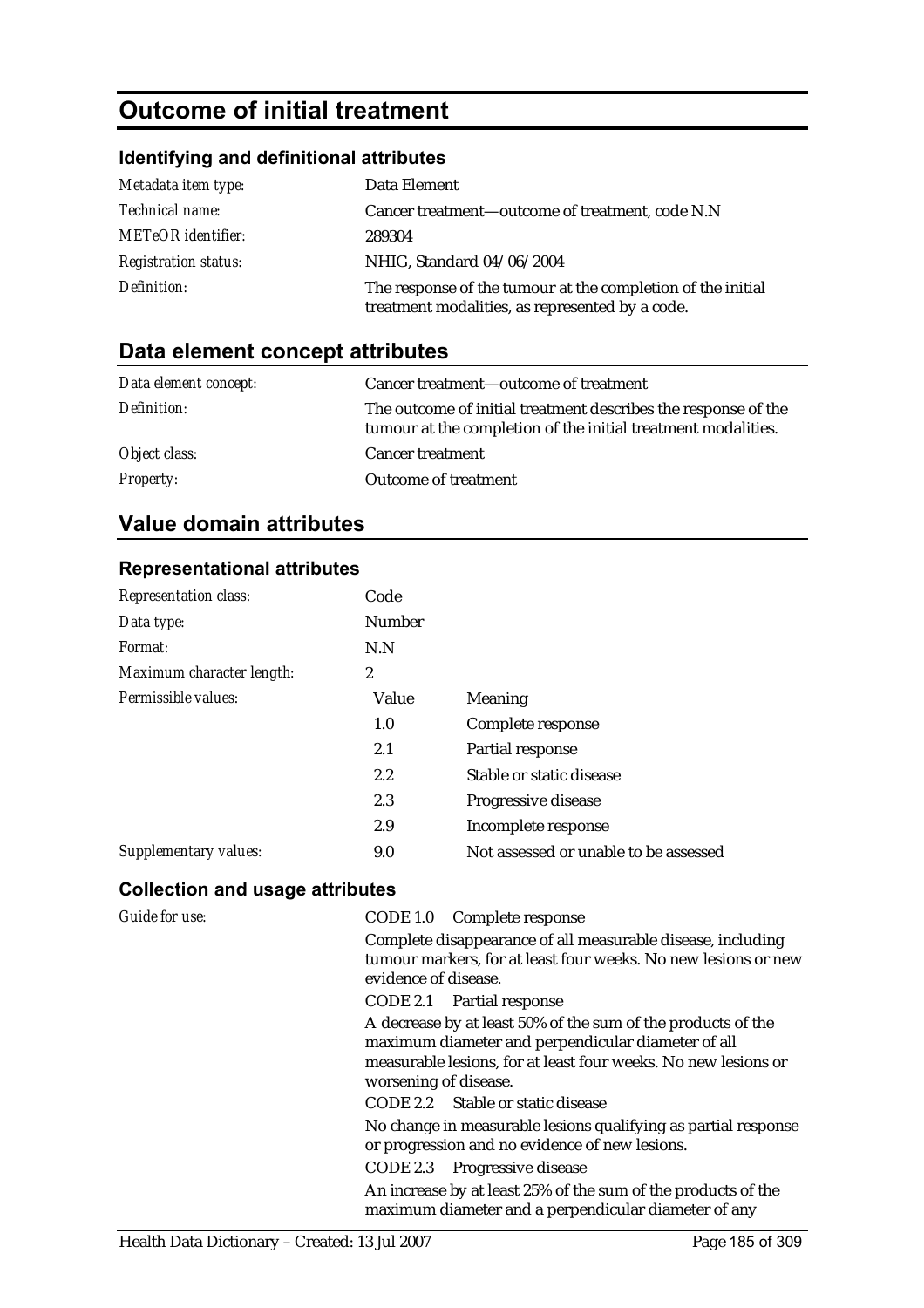## **Data element attributes**

#### **Source and reference attributes**

| Origin:                                              | New South Wales Health Department                                                                                                                  |
|------------------------------------------------------|----------------------------------------------------------------------------------------------------------------------------------------------------|
| Reference documents:                                 | Public Health Division NSW Clinical Cancer Data Collection for<br>Outcomes and Quality. Data Dictionary Version 1 Sydney NSW<br>Health Dept (2001) |
| <b>Relational attributes</b>                         |                                                                                                                                                    |
| Related metadata references:                         | Supersedes Outcome of initial treatment, version 1, DE, NHDD,<br>NHIMG, Superseded 01/03/2005                                                      |
| <b>Implementation in Data Set</b><br>Specifications: | Cancer (clinical) DSS NHIG, Superseded 07/12/2005<br>Cancer (clinical) DSS NHIG, Standard 07/12/2005                                               |
|                                                      | Information specific to this data set:<br>This item is collected for assessing disease status at the end<br>of primary treatment.                  |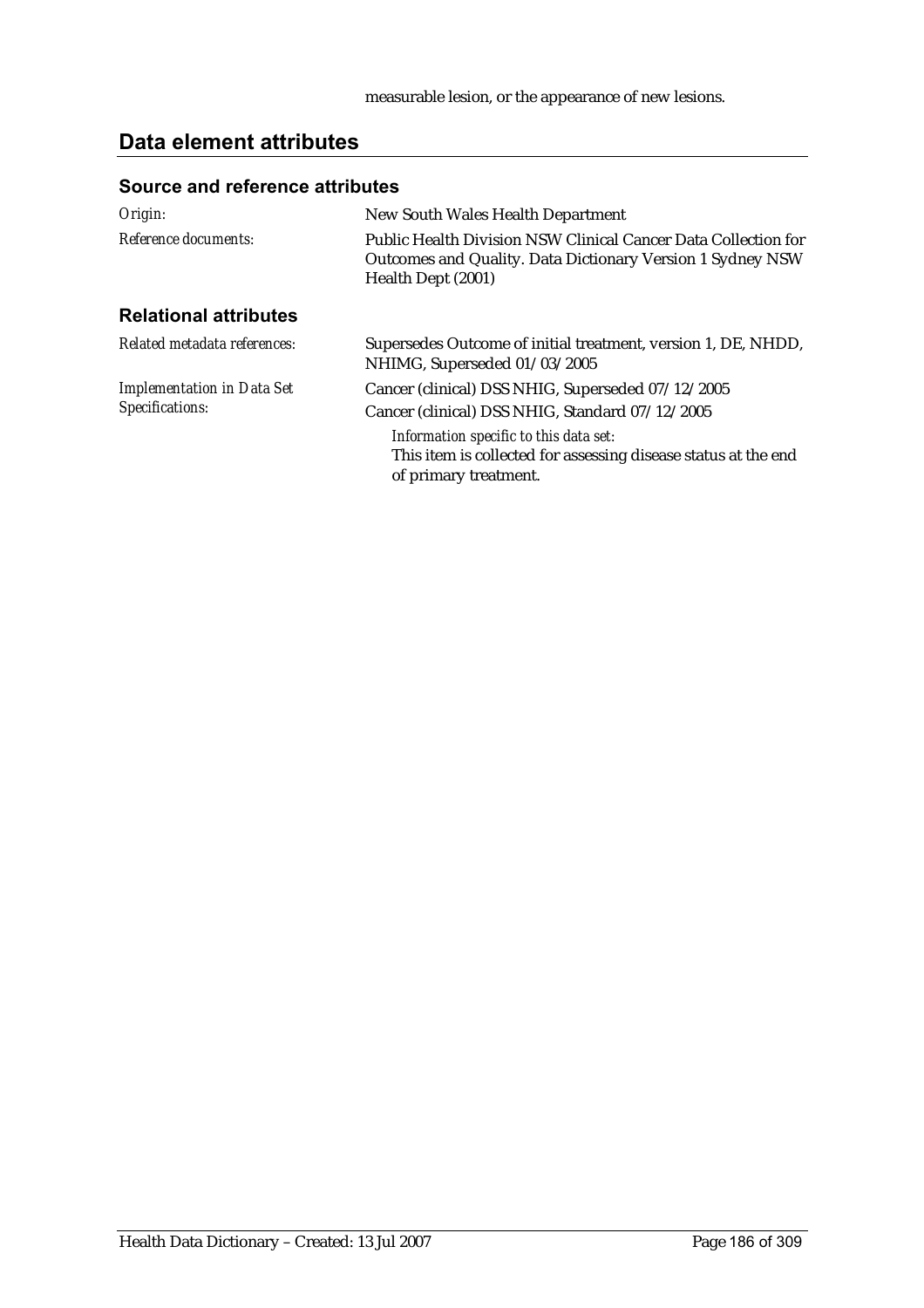# **Outcome of last previous pregnancy**

## **Identifying and definitional attributes**

| Metadata item type:         | Data Element                                                                                |
|-----------------------------|---------------------------------------------------------------------------------------------|
| <i>Technical name:</i>      | Pregnancy (last previous)—pregnancy outcome, code N                                         |
| <b>METeOR</b> identifier:   | 270006                                                                                      |
| <b>Registration status:</b> | NHIG, Standard 01/03/2005                                                                   |
| Definition:                 | Outcome of the most recent pregnancy preceding this<br>pregnancy, as represented by a code. |

## **Data element concept attributes**

| Data element concept: | Pregnancy (last previous)—pregnancy outcome                       |
|-----------------------|-------------------------------------------------------------------|
| Definition:           | Outcome of the most recent pregnancy preceding this<br>pregnancy. |
| Context:              | <b>Perinatal statistics</b>                                       |
| Object class:         | Pregnancy                                                         |
| <b>Property:</b>      | Pregnancy outcome                                                 |

## **Value domain attributes**

#### **Representational attributes**

| <b>Representation class:</b> | Code           |                                                                                 |
|------------------------------|----------------|---------------------------------------------------------------------------------|
| Data type:                   | Number         |                                                                                 |
| <i>Format:</i>               | N              |                                                                                 |
| Maximum character length:    | 1              |                                                                                 |
| Permissible values:          | Value          | <b>Meaning</b>                                                                  |
|                              | 1              | Single live birth - survived at least 28 days                                   |
|                              | 2              | Single live birth - neonatal death (within 28<br>days)                          |
|                              | 3              | Single stillbirth                                                               |
|                              | 4              | Spontaneous abortion                                                            |
|                              | $\overline{5}$ | Induced abortion                                                                |
|                              | 6              | Ectopic pregnancy                                                               |
|                              | 7              | Multiple live birth - all survived at least 28 days                             |
|                              | 8              | Multiple birth - one or more neonatal deaths<br>(within 28 days) or stillbirths |

## **Data element attributes**

| Guide for use:   | In the case of multiple pregnancy with fetal loss before 20<br>weeks, code on outcome of surviving fetus(es) beyond 20<br>weeks. |
|------------------|----------------------------------------------------------------------------------------------------------------------------------|
| <i>Comments:</i> | This data item is recommended by the World Health<br>Organization. It is collected in some states and territories.               |
|                  | Adverse outcome in previous pregnancy is an important risk                                                                       |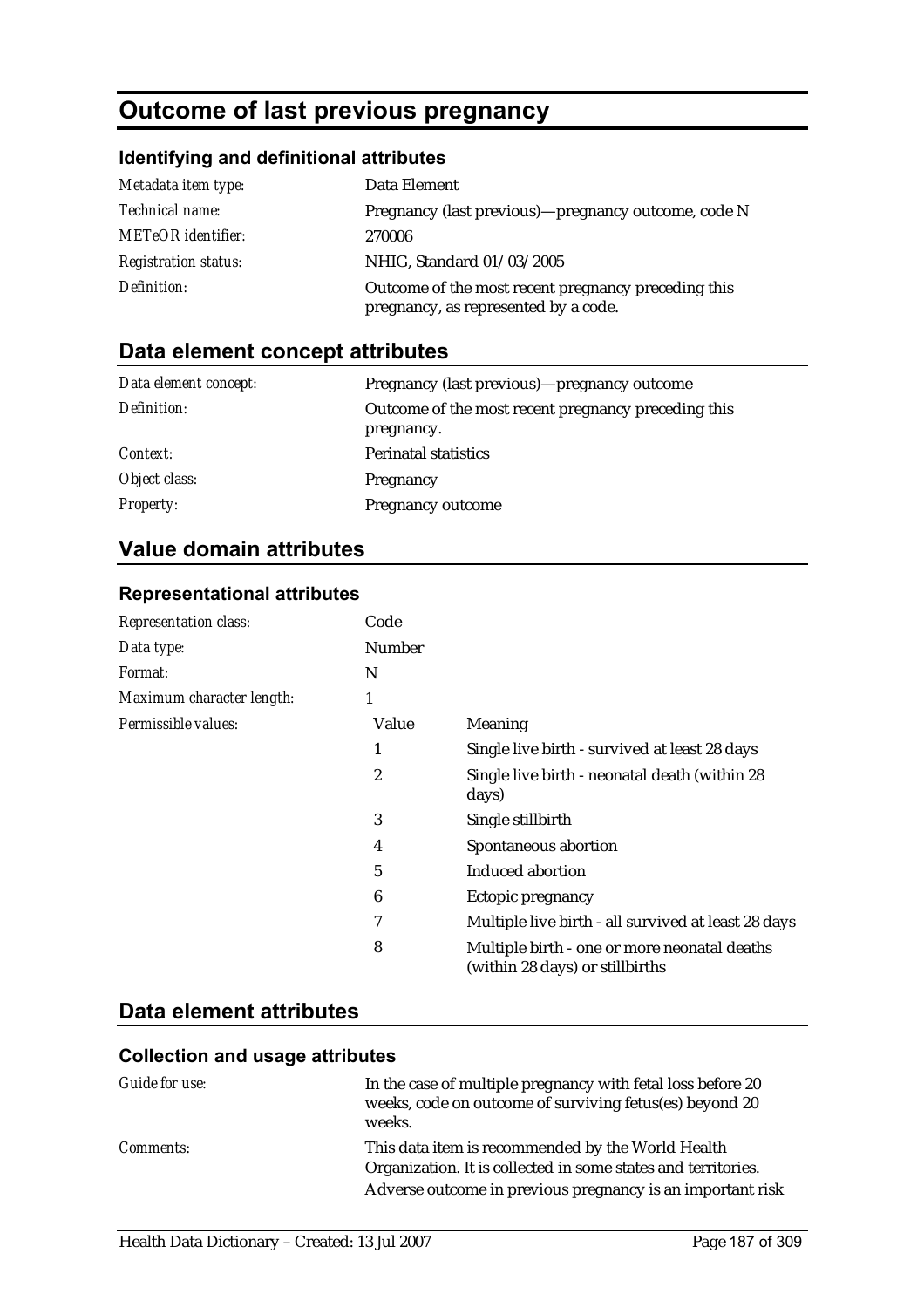#### factor for subsequent pregnancy.

#### **Source and reference attributes**

*Submitting organisation:* National Perinatal Data Development Committee

#### **Relational attributes**

*Related metadata references:* Supersedes Outcome of last previous pregnancy, version 1, DE, NHDD, NHIMG, Superseded 01/03/2005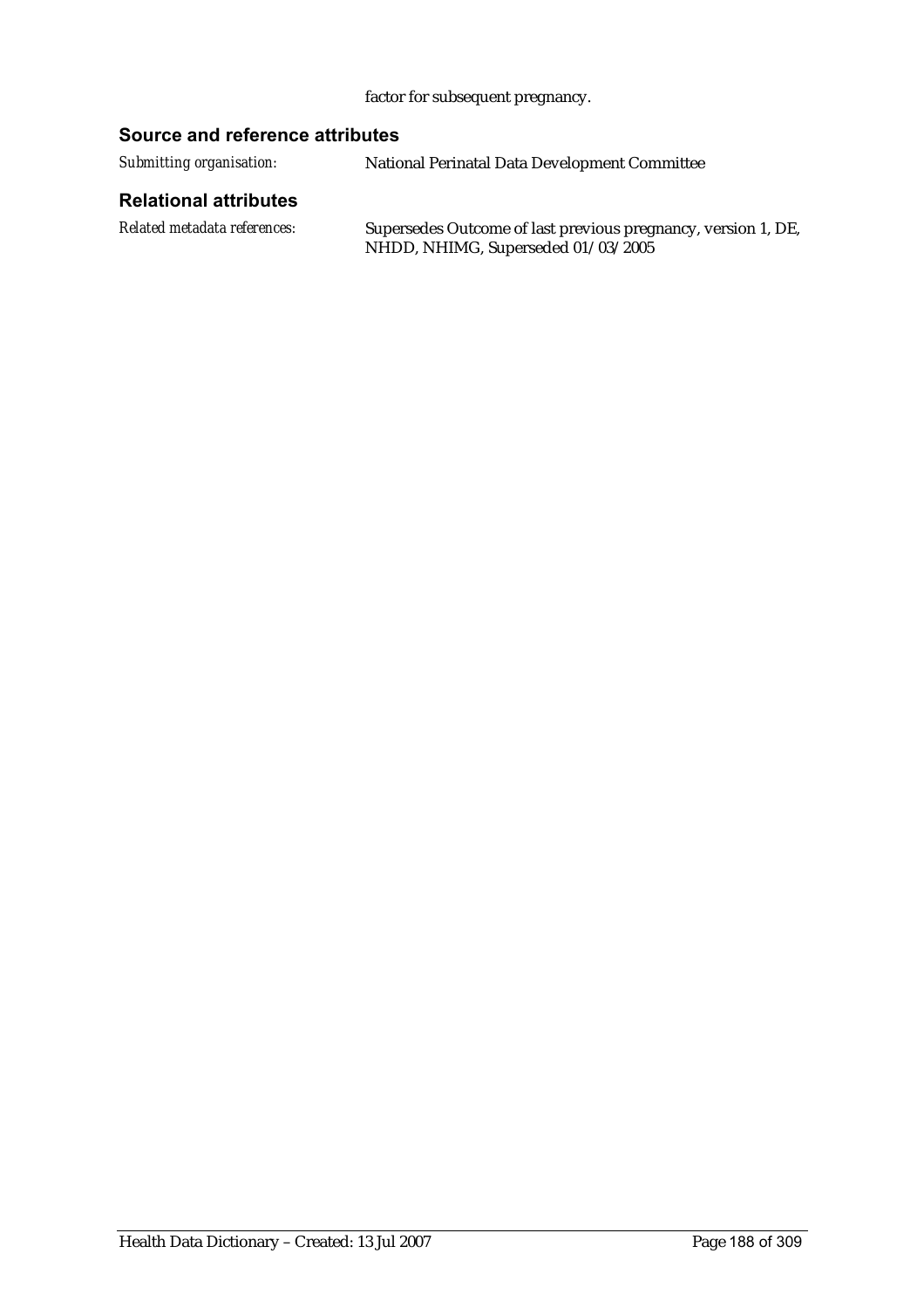# **Outpatient clinic type**

## **Identifying and definitional attributes**

| Metadata item type:         | Data Element                                                                                                                                                          |
|-----------------------------|-----------------------------------------------------------------------------------------------------------------------------------------------------------------------|
| Technical name:             | Establishment—outpatient clinic type, code N[N]                                                                                                                       |
| <b>METeOR</b> identifier:   | 336952                                                                                                                                                                |
| <b>Registration status:</b> | NHIG, Standard 04/07/2007                                                                                                                                             |
| Definition:                 | The organisational unit or organisational arrangement through<br>which a hospital provides healthcare services in an outpatient<br>setting, as represented by a code. |

## **Data element concept attributes**

| Data element concept: | Establishment—outpatient clinic type                                                                                                        |
|-----------------------|---------------------------------------------------------------------------------------------------------------------------------------------|
| Definition:           | The organisational unit or organisational arrangement through<br>which a hospital provides healthcare services in an outpatient<br>setting. |
| Context:              | Outpatient service activity.                                                                                                                |
| Object class:         | Establishment                                                                                                                               |
| <b>Property:</b>      | Outpatient clinic type                                                                                                                      |

## **Value domain attributes**

### **Representational attributes**

| Representation class:     | Code             |                               |
|---------------------------|------------------|-------------------------------|
| Data type:                | Number           |                               |
| Format:                   | N[N]             |                               |
| Maximum character length: | $\boldsymbol{2}$ |                               |
| Permissible values:       | Value            | Meaning                       |
|                           | $\mathbf{1}$     | <b>Allied Health</b>          |
|                           | $\boldsymbol{2}$ | Dental                        |
|                           | 3                | Gynaecology                   |
|                           | 4                | <b>Obstetrics</b>             |
|                           | $\sqrt{5}$       | Cardiology                    |
|                           | $\boldsymbol{6}$ | Endocrinology                 |
|                           | 7                | Oncology                      |
|                           | 8                | Respiratory                   |
|                           | 9                | Gastroenterology              |
|                           | 10               | Medical                       |
|                           | 11               | General practice/primary care |
|                           | 12               | Paediatric medical            |
|                           | 13               | Endoscopy                     |
|                           | 14               | Plastic surgery               |
|                           | 15               | Urology                       |
|                           | 16               | Orthopaedic surgery           |
|                           | 17               | Ophthalmology                 |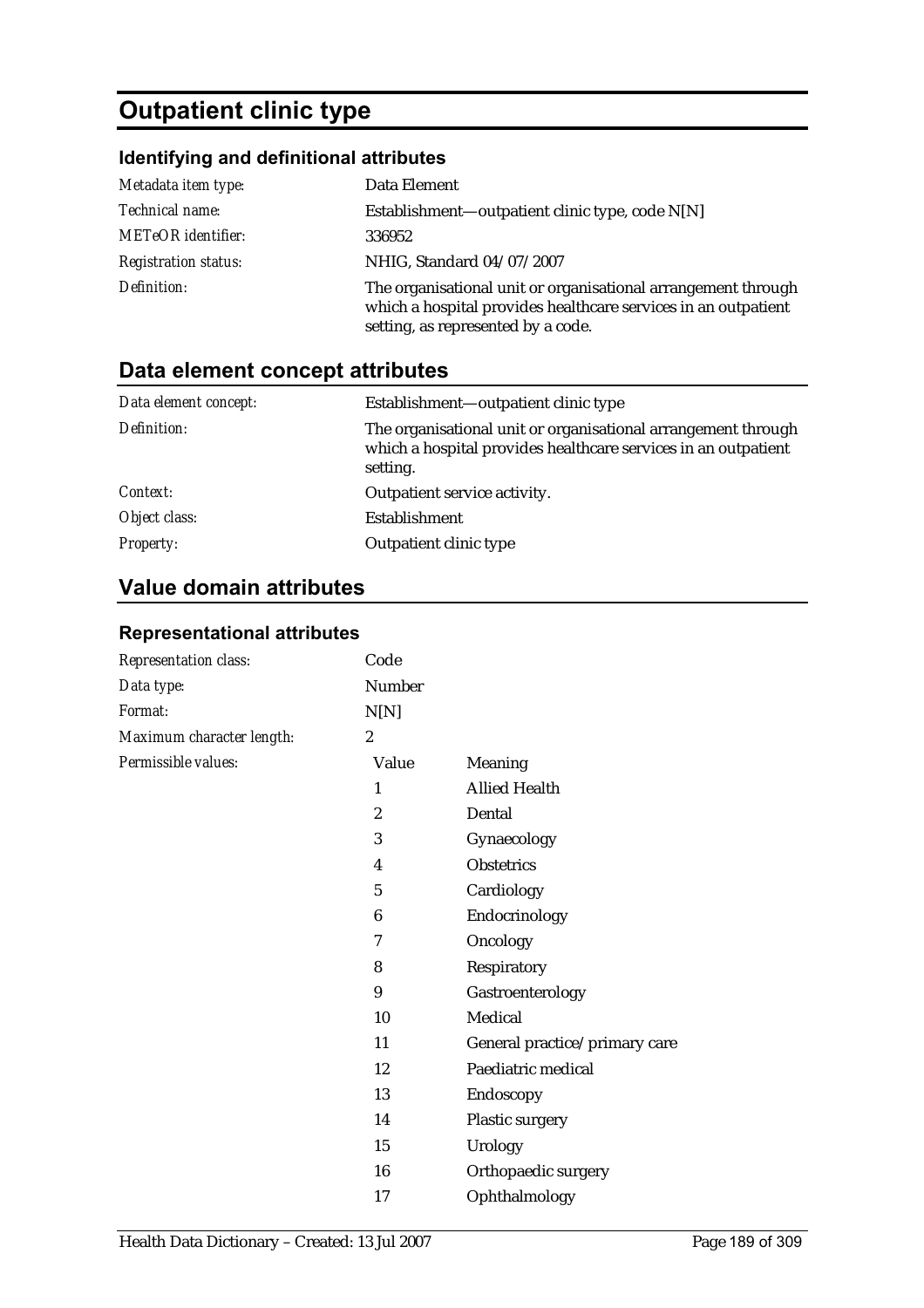| 18 | Ear, nose and throat              |
|----|-----------------------------------|
| 19 | Pre-admission and pre-anaesthesia |
| 20 | Chemotherapy                      |
| 21 | <b>Dialysis</b>                   |
| 22 | Surgery                           |
| 23 | Paediatric surgery                |
| 24 | Renal medical                     |

#### **Collection and usage attributes**

*Guide for use:* The rules for allocating (mapping) clinic services to the clinic codes structure is the responsibility of each State and Territory and these rules need to be applied consistently within each State and Territory.

> In most cases, reference to the code guide of permissible values will be adequate to map a hospital's clinics to the data domain. If not, general principles for mapping existing clinics to the data domain should take account of (a) the nature of the specialty, (b) patient characteristics, e.g. age, and (c) the field of practice of the service provider.

> Where the patient characteristics have determined that a paediatric clinic type is appropriate, then further differentiation between surgical and medical is determined by (a) the nature of the specialty, and (b) the field of practice of the service provider. That is, paediatric medical would include any investigations, treatment(s) or services provided to a child which do not pertain to the surgical care of diseases or injuries. In paediatric hospitals, the full range of clinic types should be used.

A guide for the permissible values of codes for the outpatient clinic types is as follows:

CODE 1 Allied Health

- Audiology.
- Clinical Pharmacology.
- Neuropsychology.
- Dietetics.
- Occupational therapy.
- Optometry.
- Orthoptics.
- Orthotics.
- Physiotherapy.
- Podiatry.
- Prosthetics.
- Psychology.
- Social work.
- Speech pathology.

Includes clinics specified in mapping list above run solely by these Allied Health (AH) professionals. Example: A speech Pathologist conducting a clinic with booked patients for speech pathology services.

Excludes services provided by AH professionals in clinics classified in codes 2-23. Example: a physiotherapist running a cardiac rehabilitation clinic is classified to the Cardiology Clinic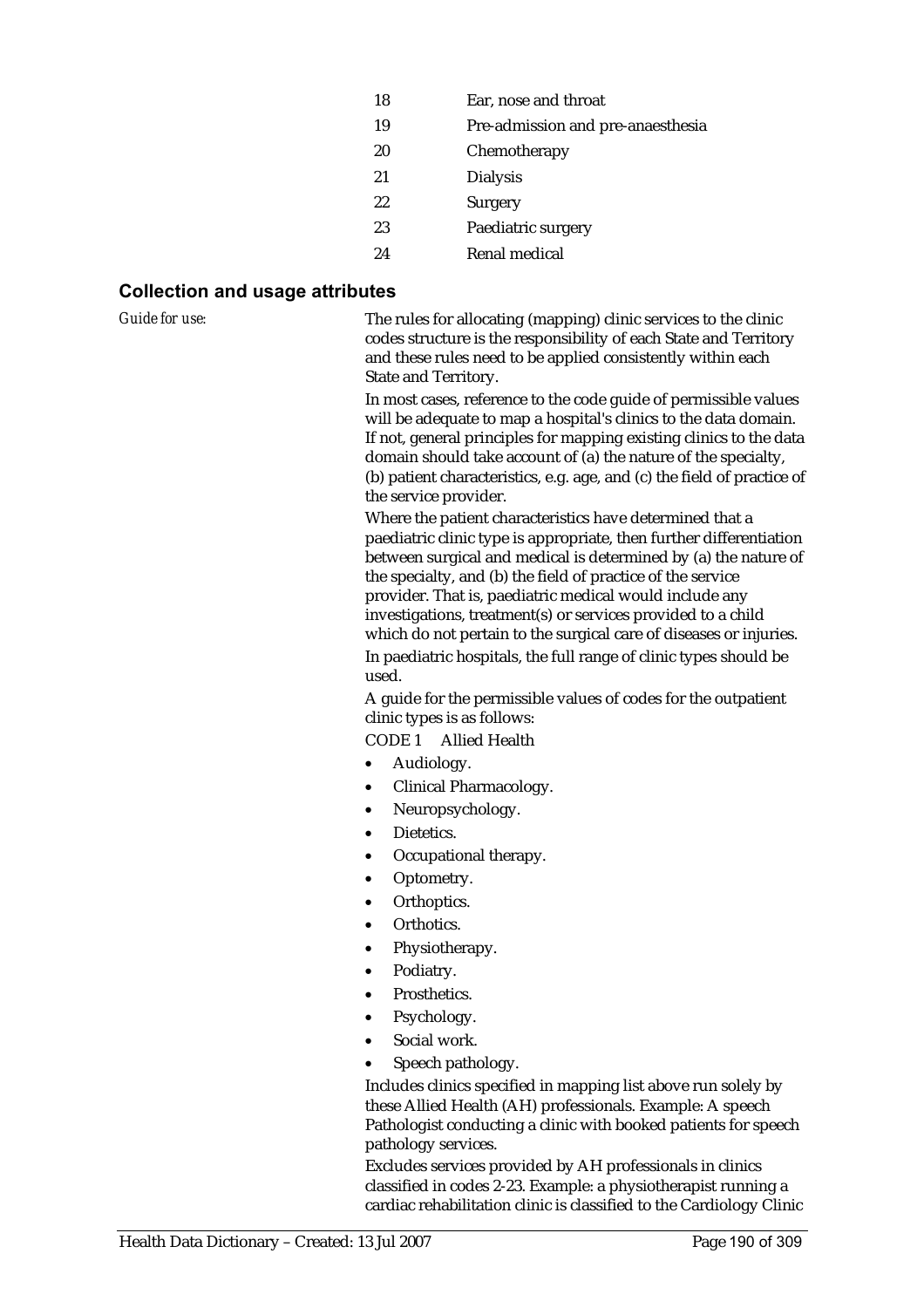(see code 5).

CODE 2 Dental

• Dental.

CODE 3 Gynaecology

- Gynaecology.
- Gynaecological oncology (excluding chemotherapy).
- Menopause.
- Assisted reproduction, infertility.
- Family planning.

CODE 4 Obstetrics

- Obstetrics.
- Childbirth education.
- Antenatal.
- Postnatal.

Excludes gestational diabetes (see code 6). CODE 5 Cardiology

- Cardiac rehabilitation.
- ECG.
- Doppler.
- Cardiac stress test.
- Hypertension.
- Pacemaker.

Excludes cardiac catheterisation (see code 22).

CODE 6 Endocrinology

- Endocrine.
- Gestational diabetes.
- Thyroid.
- Metabolic.
- Diabetes.
- Diabetes education.
- CODE 7 Oncology
- Oncology.
- Lymphoedema.
- Radiation oncology.

Excludes chemotherapy (see code 20).

Excludes gynaecological oncology (see code 3).

CODE 8 Respiratory

- Asthma.
- Asthma education.
- Respiratory; excludes tuberculosis (see code 10).
- Cystic Fibrosis.
- Sleep.
- Pulmonary.

CODE 9 Gastroenterology

• Gastroenterology.

Excludes endoscopy (see code 13).

CODE 10 Medical

- Aged care, geriatric, gerontology.
- Allergy.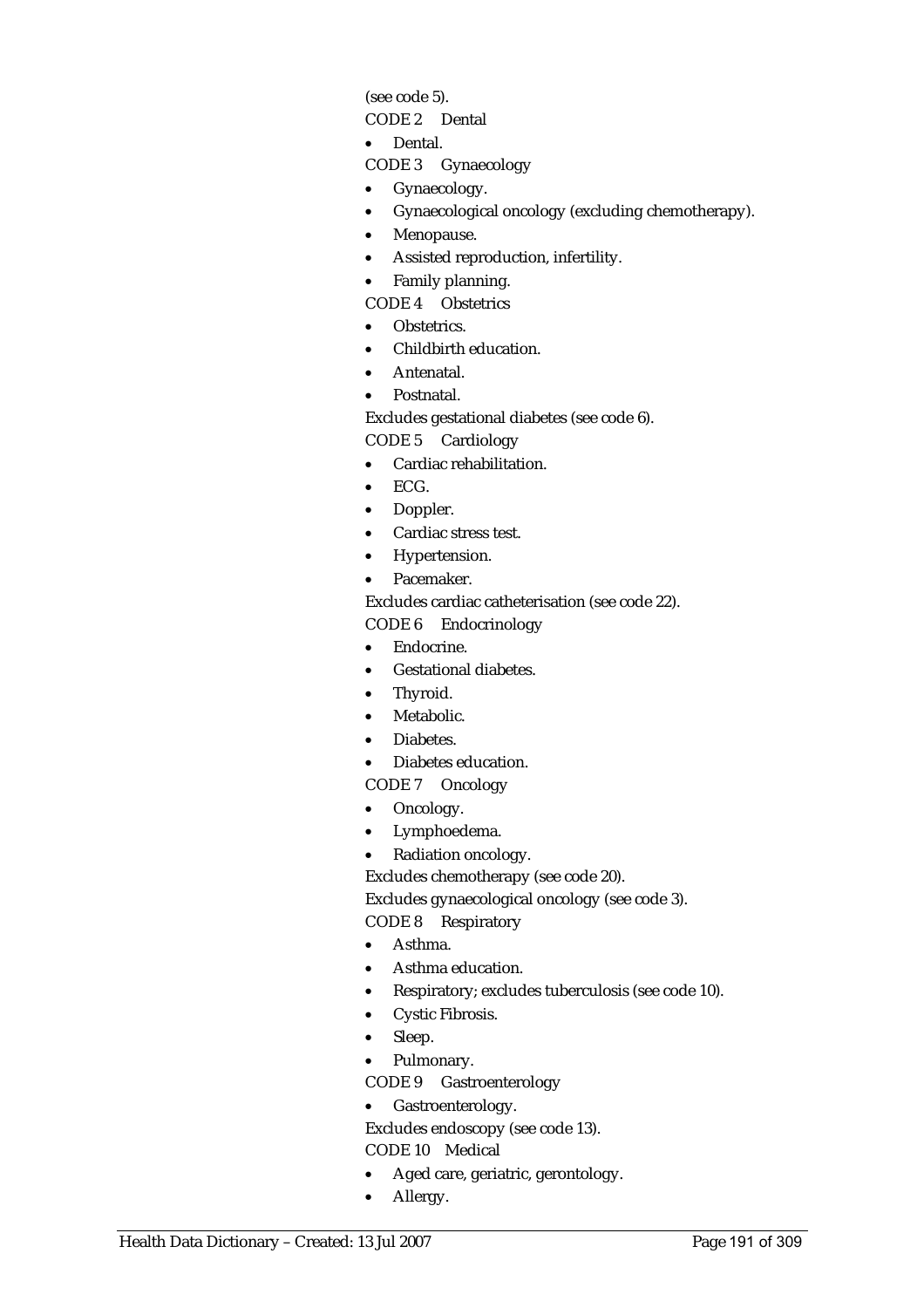- Anti-coagulant.
- Clinical Measurement; include with relevant specialty clinic type where clinical measurement services are specific to a specialty (see codes 1-23) e.g. urodynamic analysis is counted with Urology (see code 15).
- Dementia.
- Dermatology.
- Development disability.
- Epilepsy.
- Falls.
- General medicine.
- Genetic.
- Haematology, haemophilia.
- Hepatobiliary.
- Hyperbaric medicine.
- Immunology, HIV.
- Infectious diseases; Communicable diseases; Hep B, C; includes tuberculosis.
- Men's Health.
- Metabolic bone.
- Excludes Nephrology (see code 24); excludes renal (see code 24); excludes dialysis (see code 21).
- Neurology, neurophysiology.
- Occupational medicine.
- Other.
- Pain management
- Palliative.
- Refugee clinic.
- Rehabilitation; excludes cardiac rehabilitation (see code 5).
- Rheumatology.
- Sexual Health.
- Spinal.
- Stoma therapy.
- Transplants (excludes kidney transplants see code 24).
- Wound, Dressing clinic.

CODE 11 General practice/primary care

• General Practice, Primary Care.

Excludes Medicare billable patients; defined specialty general practice clinics only.

CODE 12 Paediatric Medical

- Adolescent health.
- Neonatology.
- Paediatric medicine.

In paediatric hospitals the full range of service types should be used. That is, paediatric medical should be reported as medical and paediatric surgery should be reported as surgery.

CODE 13 Endoscopy

Includes all occasions of service for endoscopy including cystoscopy, gastroscopy, oesophagoscopy, duodenoscopy, colonoscopy, bronchoscopy, laryngoscopy, sigmoidoscopy.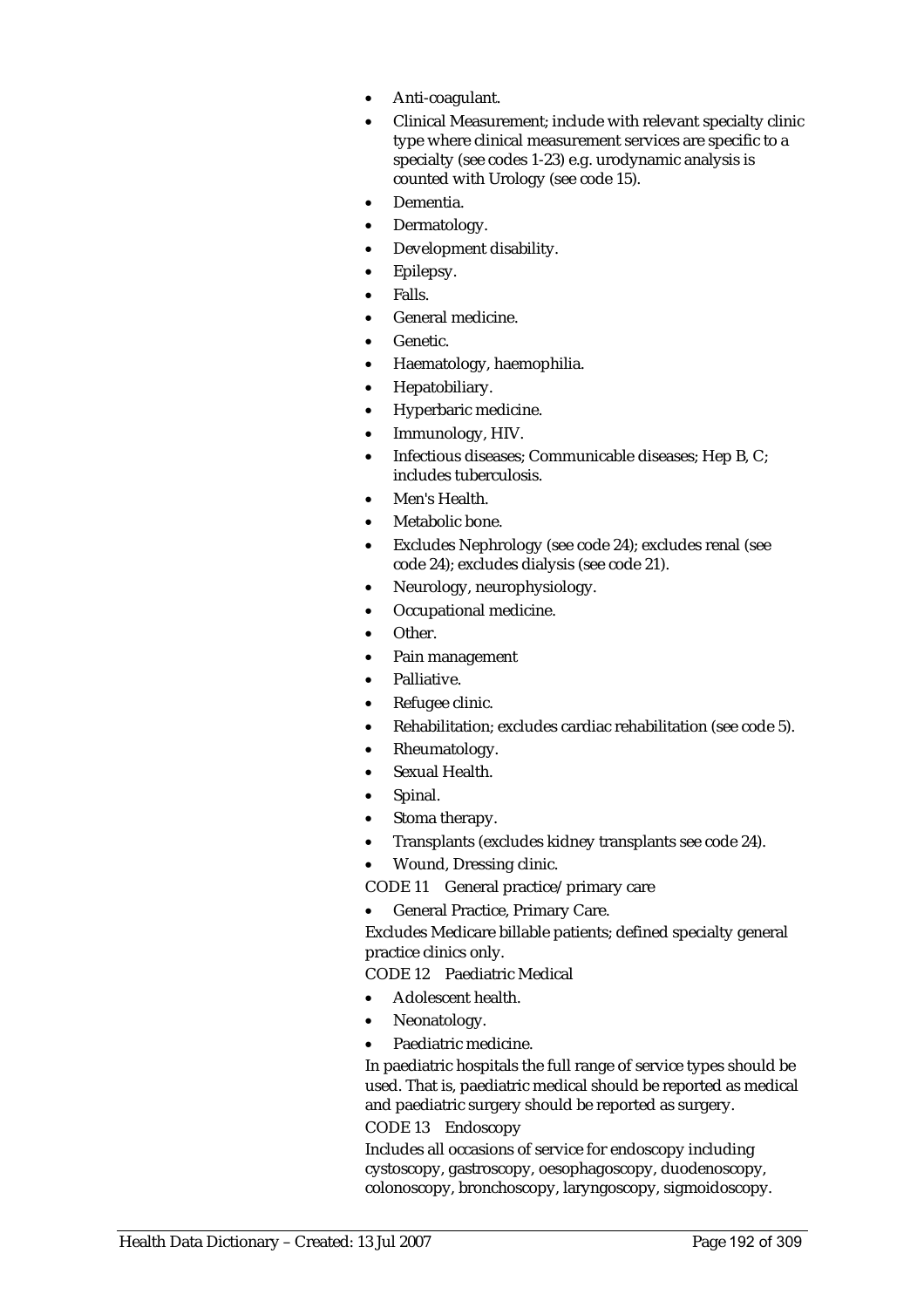Care must be taken to ensure procedures for admitted patients are excluded from this category.

CODE 14 Plastic surgery

- Craniofacial.
- Melanoma.
- Plastic surgery.

CODE 15 Urology

• Urology.

Includes urodynamic measurement and IVPs. CODE 16 Orthopaedic surgery

- Fracture.
- Hand.
- Orthopaedics Surgery.
- Other.
- Scoliosis.
- Neck of femur.
- CODE 17 Ophthalmology
- Ophthalmology.
- Cataract extraction.
- Lens insertion

CODE 18 Ear, nose and throat

- Ear, nose and throat.
- Otitis media.
- Oral.
- CODE 19 Pre-admission and pre-anaesthesia
- Pre-admission.
- Pre-anaesthesia.
- CODE 20 Chemotherapy

Includes all forms of chemotherapy.

#### CODE 21 Dialysis

Dialysis and includes renal dialysis education. See code 24 for Renal medicine

CODE 22 Surgery

- Cardiac.
- Vascular.
- Cardiac catheterisation.
- Colorectal.
- Upper GI surgery.
- General surgery.
- Neurosurgery.
- Other surgery.
- Thoracic surgery.

CODE 23 Paediatric surgery

In paediatric hospitals the full range of service types should be used. That is, paediatric medical should be reported as medical and paediatric surgery should be reported as surgery. CODE 24 Renal Medical

- Renal Medicine.
- Nephrology.
- Includes pre and post transplant treatment, support and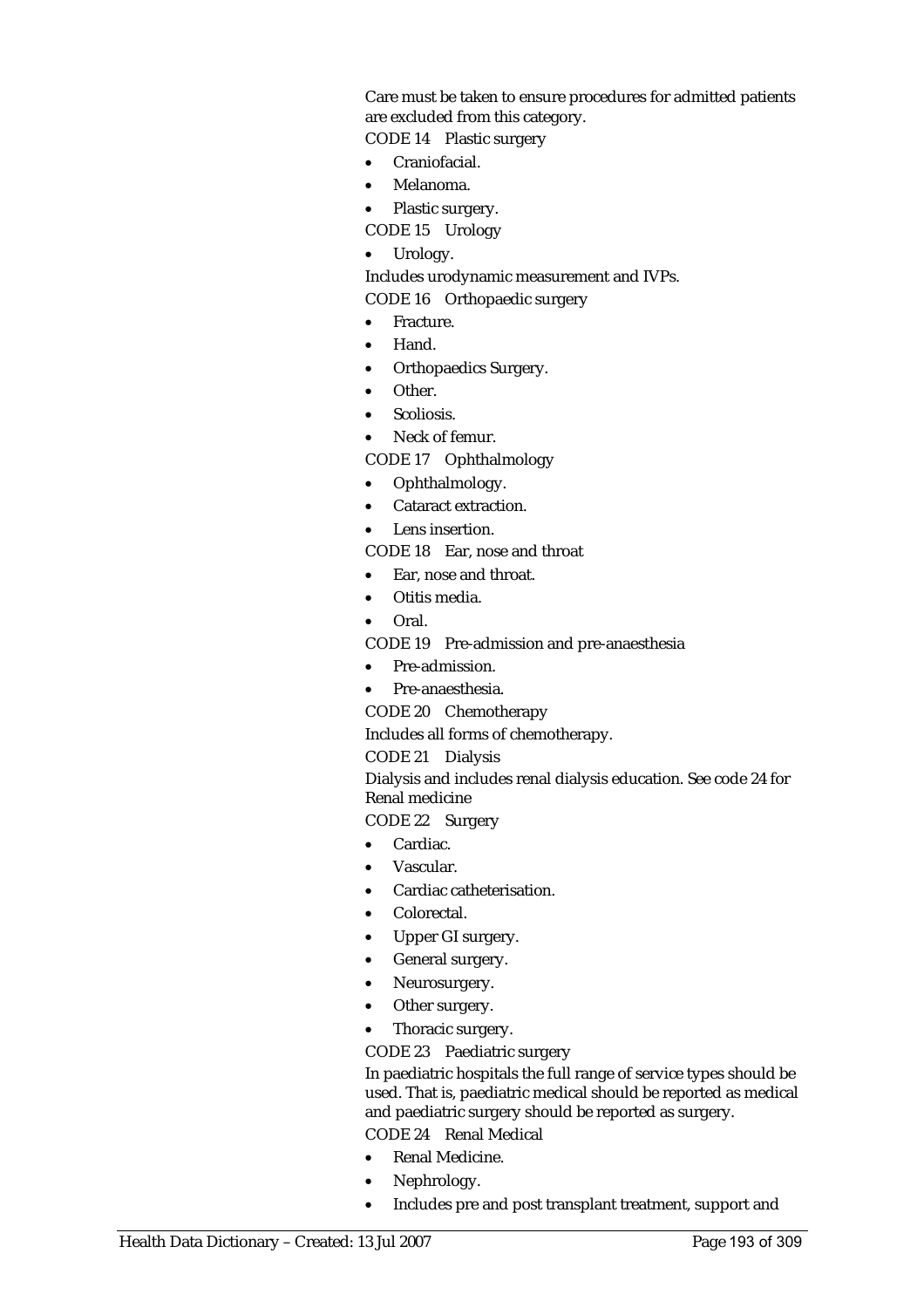education.

• Excludes dialysis and renal dialysis education. See code 21

#### **Source and reference attributes**

*Origin:* National Centre for Classification in Health consultant's report to Outpatients National Minimum Data Set Development Working Group, September 2004.

## **Data element attributes**

| Guide for use:                                       | Does not include services provided through community health<br>settings (such as community and child health centres). |
|------------------------------------------------------|-----------------------------------------------------------------------------------------------------------------------|
| Source and reference attributes                      |                                                                                                                       |
| Submitting organisation:                             | Non-admitted patient NMDS Development Working Group,<br>2006                                                          |
| <b>Relational attributes</b>                         |                                                                                                                       |
| Related metadata references:                         | See also Establishment—number of occasions of service, total<br>N[NNNNNN] NHIG, Standard 04/07/2007                   |
|                                                      | Supersedes Establishment—outpatient clinic type, code N[N]<br>NHIG, Superseded 04/07/2007                             |
| <b>Implementation in Data Set</b><br>Specifications: | Outpatient care NMDS NHIG, Standard 04/07/2007                                                                        |
|                                                      | Implementation start date: 01/07/2007                                                                                 |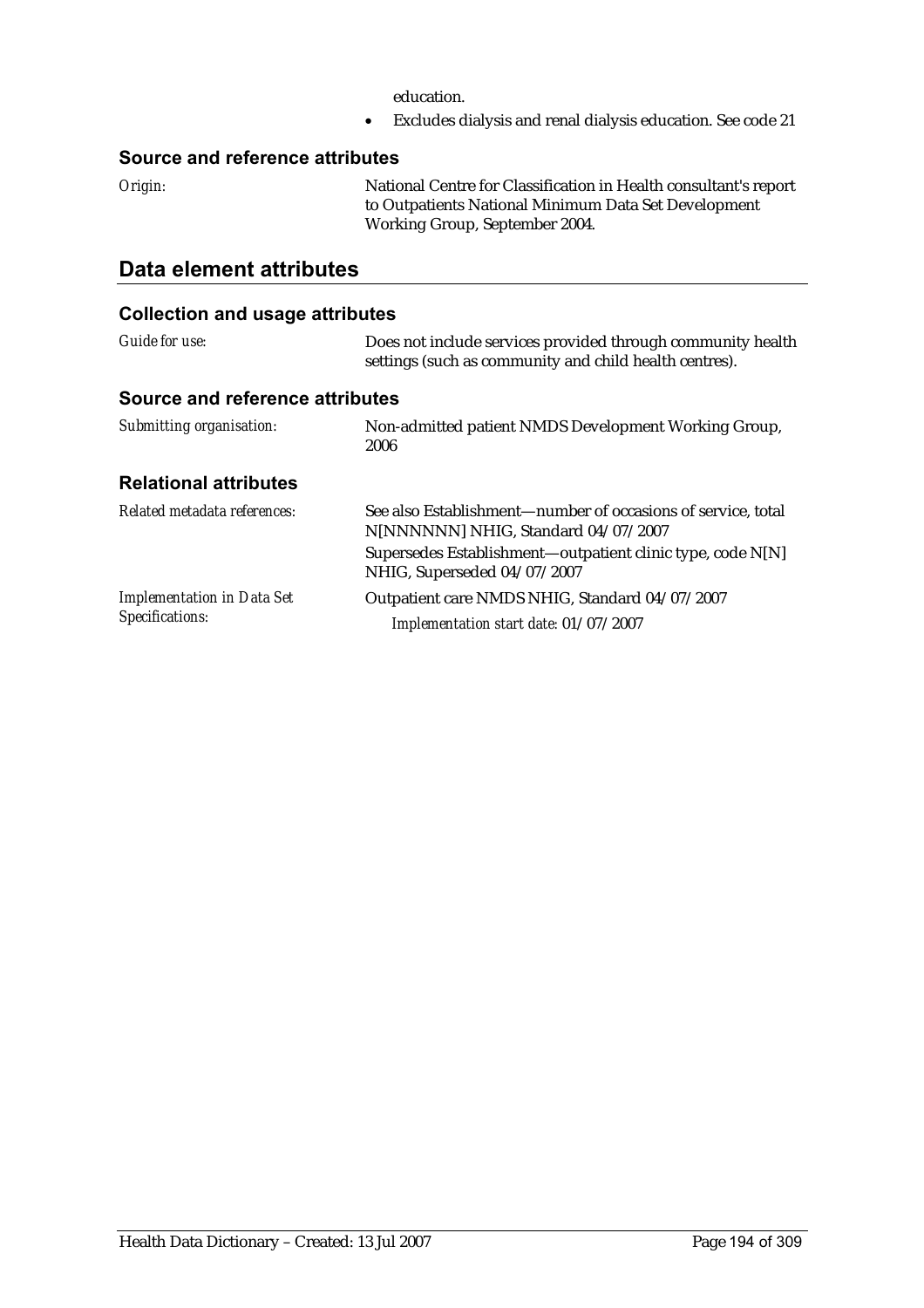# **Overdue patient**

#### **Identifying and definitional attributes**

| Metadata item type:         | Data Element                                                                 |
|-----------------------------|------------------------------------------------------------------------------|
| Technical name:             | Elective surgery waiting list episode-overdue patient status,<br>code N      |
| <b>METeOR</b> identifier:   | 270009                                                                       |
| <b>Registration status:</b> | NHIG, Standard 01/03/2005                                                    |
| Definition:                 | Whether or not a patient is an overdue patient, as represented<br>by a code. |

## **Data element concept attributes**

| Data element concept: | Elective surgery waiting list episode—overdue patient status                                                                                                                            |
|-----------------------|-----------------------------------------------------------------------------------------------------------------------------------------------------------------------------------------|
| Definition:           | An overdue patient is one whose wait has exceeded the time<br>that has been determined as clinically desirable in relation to<br>the urgency category to which they have been assigned. |
| Context:              | Elective surgery:                                                                                                                                                                       |
|                       | The numbers and proportions of overdue patients represent a<br>measure of the hospital's performance in the provision of<br>elective hospital care.                                     |
| Object class:         | Elective surgery waiting list episode                                                                                                                                                   |
| <b>Property:</b>      | Overdue patient status                                                                                                                                                                  |

## **Value domain attributes**

#### **Representational attributes**

| <b>Representation class:</b> | Code          |                 |
|------------------------------|---------------|-----------------|
| Data type:                   | <b>Number</b> |                 |
| Format:                      | N             |                 |
| Maximum character length:    | 1             |                 |
| Permissible values:          | Value         | Meaning         |
|                              | 1             | Overdue patient |
|                              | 2             | Other           |

## **Data element attributes**

#### **Collection and usage attributes**

*Guide for use:* This metadata item is only required for patients in Elective surgery waiting list episode—clinical urgency, code N categories with specified maximum desirable waiting times. Overdue patients are those for whom the hospital system has failed to provide timely care and whose wait may have an adverse effect on the outcome of their care. They are identified by a comparison of Elective surgery waiting list episode waiting time (at removal), total days N[NNN] or Elective surgery waiting list episode —waiting time (at a census date), total days N[NNN] and the maximum desirable time limit for the Elective surgery waiting list episode—clinical urgency, code N classification.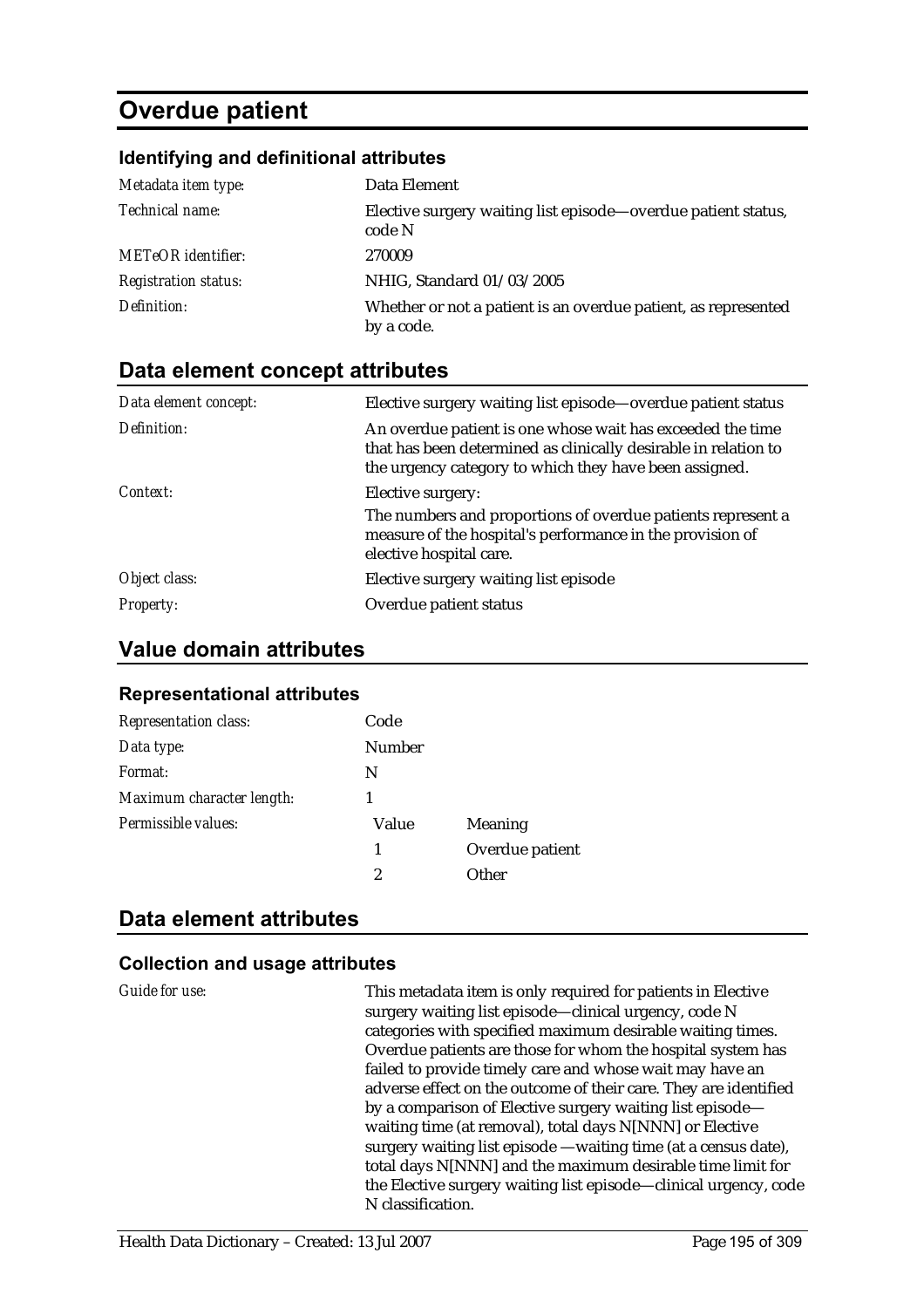|                  | A patient is classified as overdue if ready for care and waiting<br>time at admission or waiting time at a census date is longer<br>than 30 days for patients in Elective surgery waiting list<br>episode-clinical urgency, code N category 1 or 90 days for<br>patients in Elective surgery waiting list episode-clinical<br>urgency, code N category 2.                                                                                                                                                                    |
|------------------|------------------------------------------------------------------------------------------------------------------------------------------------------------------------------------------------------------------------------------------------------------------------------------------------------------------------------------------------------------------------------------------------------------------------------------------------------------------------------------------------------------------------------|
| <i>Comments:</i> | This metadata item is not used for patients in Elective surgery<br>waiting list episode—clinical urgency, code N category 3 as<br>there is no specified timeframe within which it is desirable that<br>they are admitted. The metadata item Elective surgery waiting<br>list episode—extended wait patient indicator, status code N<br>identifies patients in Elective surgery waiting list episode-<br>clinical urgency, code N category 3 who have waited longer<br>than one year at admission or at the time of a census. |

### **Source and reference attributes**

| <b>National Health Data Committee</b>                                                                                                    |
|------------------------------------------------------------------------------------------------------------------------------------------|
|                                                                                                                                          |
| See also Elective surgery waiting list episode—clinical urgency,<br>code N NHIG, Standard 01/03/2005                                     |
| Is formed using Elective surgery waiting list episode—waiting<br>time (at a census date), total days N[NNN] NHIG, Standard<br>01/03/2005 |
| Is formed using Elective surgery waiting list episode—waiting<br>time (at removal), total days N[NNN] NHIG, Standard<br>01/03/2005       |
| Supersedes Overdue patient, version 3, Derived DE, NHDD,<br>NHIMG, Superseded 01/03/2005                                                 |
| Elective surgery waiting times (census data) NMDS NHIG,<br>Standard 07/12/2005                                                           |
| Implementation start date: 30/09/2006                                                                                                    |
| Elective surgery waiting times (census data) NMDS NHIG,<br>Superseded 07/12/2005                                                         |
| Implementation start date: 30/09/2002                                                                                                    |
| Implementation end date: 30/06/2006                                                                                                      |
| Elective surgery waiting times (removals data) NMDS NHIG,<br>Standard 07/12/2005                                                         |
| Implementation start date: 01/07/2006                                                                                                    |
| Elective surgery waiting times (removals data) NMDS NHIG,<br>Superseded 07/12/2005                                                       |
| Implementation start date: 01/07/2002                                                                                                    |
| Implementation end date: 30/06/2006                                                                                                      |
|                                                                                                                                          |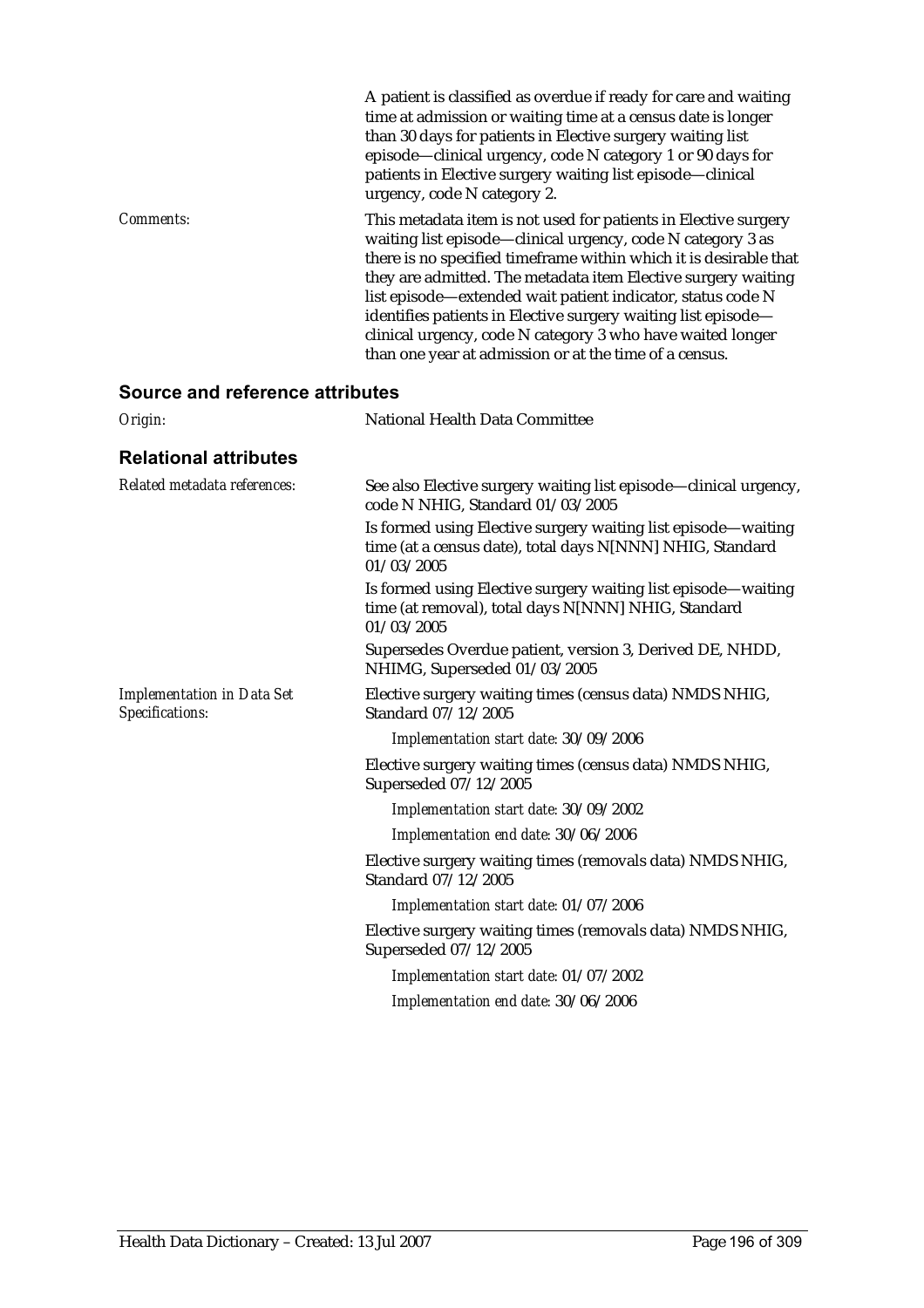# **Parity**

#### **Identifying and definitional attributes**

| Metadata item type:         | Data Element                                                                                                              |
|-----------------------------|---------------------------------------------------------------------------------------------------------------------------|
| <i>Technical name:</i>      | Female—parity, total $N[N]$                                                                                               |
| <b>METeOR</b> identifier:   | 302013                                                                                                                    |
| <b>Registration status:</b> | NHIG, Standard 29/11/2006                                                                                                 |
| Definition:                 | The total number of previous pregnancies experienced by the<br>woman that have resulted in a live birth or a still birth. |

## **Data element concept attributes**

| Data element concept: | Female-parity                                                                                                                                                                    |
|-----------------------|----------------------------------------------------------------------------------------------------------------------------------------------------------------------------------|
| Definition:           | Previous pregnancies that have reached at least 20 weeks gestation.                                                                                                              |
| Context:              | Perinatal statistics:                                                                                                                                                            |
|                       | The number of previous pregnancies is an important component of<br>the woman's reproductive history. Parity may be a risk factor for<br>adverse maternal and perinatal outcomes. |
| Object class:         | Female                                                                                                                                                                           |
| <b>Property:</b>      | Parity                                                                                                                                                                           |

#### **Source and reference attributes**

| Submitting organisation: | National Perinatal Data Development Committee |
|--------------------------|-----------------------------------------------|
|--------------------------|-----------------------------------------------|

## **Value domain attributes**

#### **Representational attributes**

| Representation class:     | Total         |            |
|---------------------------|---------------|------------|
| Data type:                | <b>String</b> |            |
| Format:                   | N[N]          |            |
| Maximum character length: | 2             |            |
| Supplementary values:     | Value         | Meaning    |
|                           | 99            | Not stated |
| Unit of measure:          | Pregnancy     |            |

## **Data element attributes**

#### **Collection and usage attributes**

*Guide for use:* This is to be recorded for each pregnancy. This data element includes live births and stillbirths of 20 weeks gestation or 400 grams birthweight. This data element excludes: • the current pregnancy; • pregnancies resulting in spontaneous or induced abortions before 20 weeks gestation; and

• ectopic pregnancies.

A primigravida (a woman pregnant for the first time) has a parity of 0.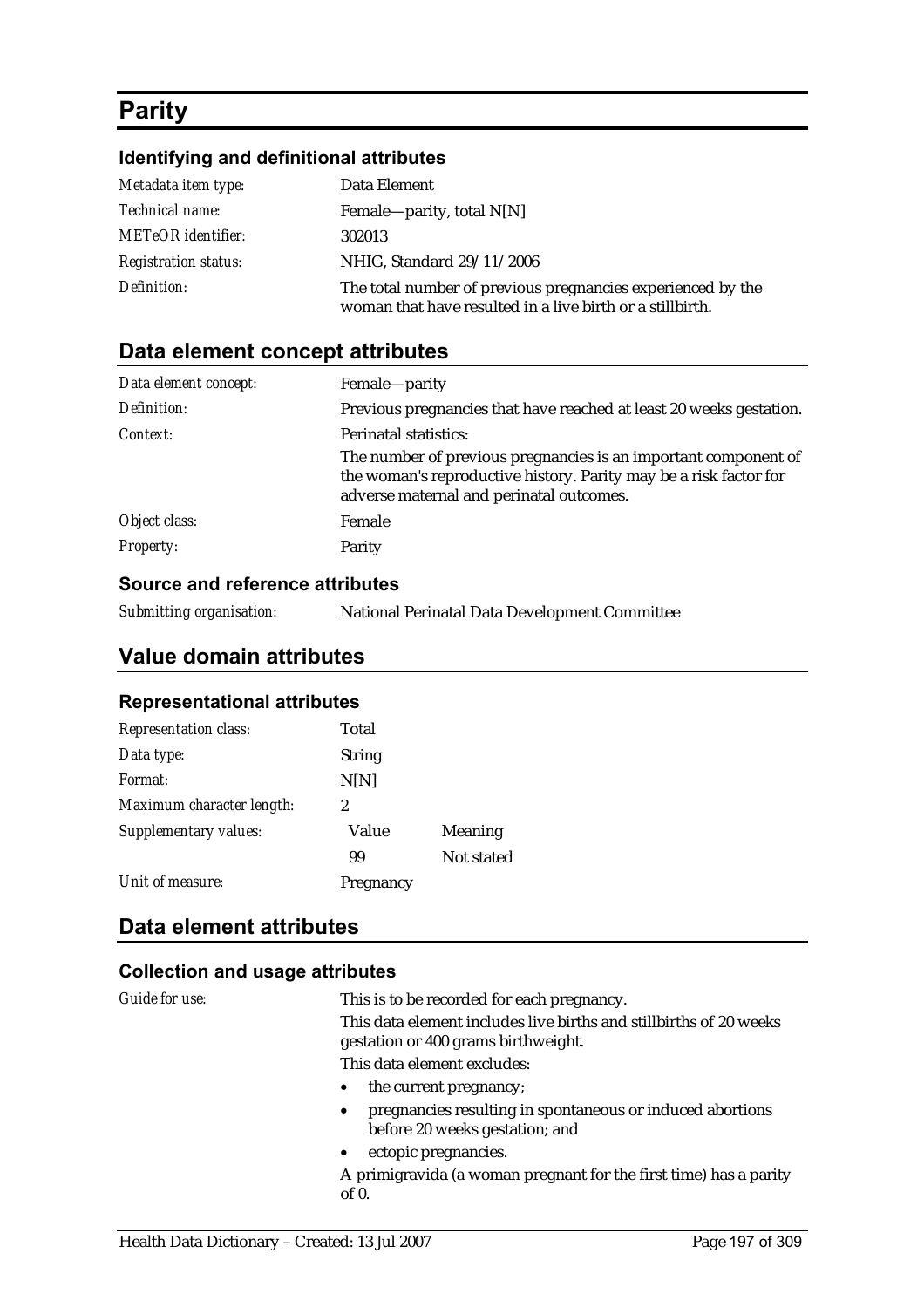*Collection methods:* A pregnancy with multiple fetuses is counted as one pregnancy.

#### **Source and reference attributes**

*Submitting organisation:* National Perinatal Data Development Committee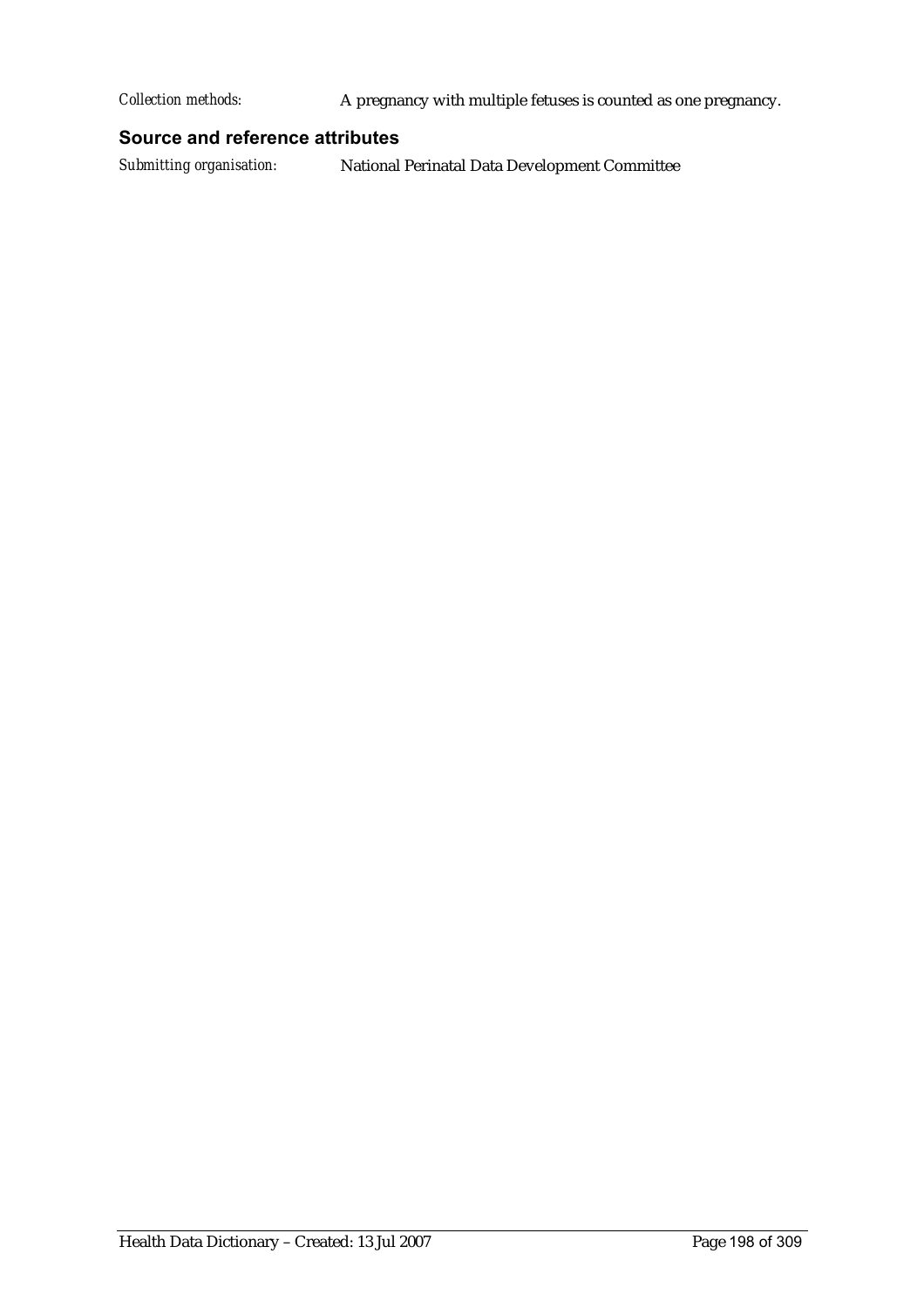# **Patient days**

#### **Identifying and definitional attributes**

| Metadata item type:         | Data Element                                                                                                                                    |
|-----------------------------|-------------------------------------------------------------------------------------------------------------------------------------------------|
| Technical name:             | Establishment—number of patient days, total $N[N(7)]$                                                                                           |
| <b>METeOR</b> identifier:   | 270045                                                                                                                                          |
| <b>Registration status:</b> | NHIG, Standard 01/03/2005                                                                                                                       |
| Definition:                 | The total number of days for all patients who were admitted for<br>an episode of care and who separated during a specified<br>reference period. |

## **Data element concept attributes**

| Data element concept: | Establishment-number of patient days                                                                                                      |
|-----------------------|-------------------------------------------------------------------------------------------------------------------------------------------|
| Definition:           | The number of days for all patients who were admitted for an<br>episode of care and who separated during a specified reference<br>period. |
| Context:              | Admitted patient care                                                                                                                     |
| Object class:         | Establishment                                                                                                                             |
| <b>Property:</b>      | Number of patient days                                                                                                                    |

## **Value domain attributes**

#### **Representational attributes**

| <b>Representation class:</b> | Total   |
|------------------------------|---------|
| Data type:                   | Number  |
| Format:                      | N[N(7)] |
| Maximum character length:    | 8       |
| Unit of measure:             | Day     |

## **Data element attributes**

#### **Collection and usage attributes**

*Guide for use:* A day is measured from midnight to 2359 hours. The following basic rules are used to calculate the number of patient days for **overnight stay patients**:

- The day the patient is admitted is a patient day
- If the patient remains in hospital from midnight to 2359 hours count as a patient day
- The day a patient goes on leave is counted as a leave day
- If the patient is on leave from midnight to 2359 hours count as a leave day
- The day the patient returns from leave is counted as a patient day
- The day the patient is separated is not counted as a patient day.

The following additional rules cover special circumstances and in such cases, override the basic rules:

• Patients admitted and separated on the same date (**same-**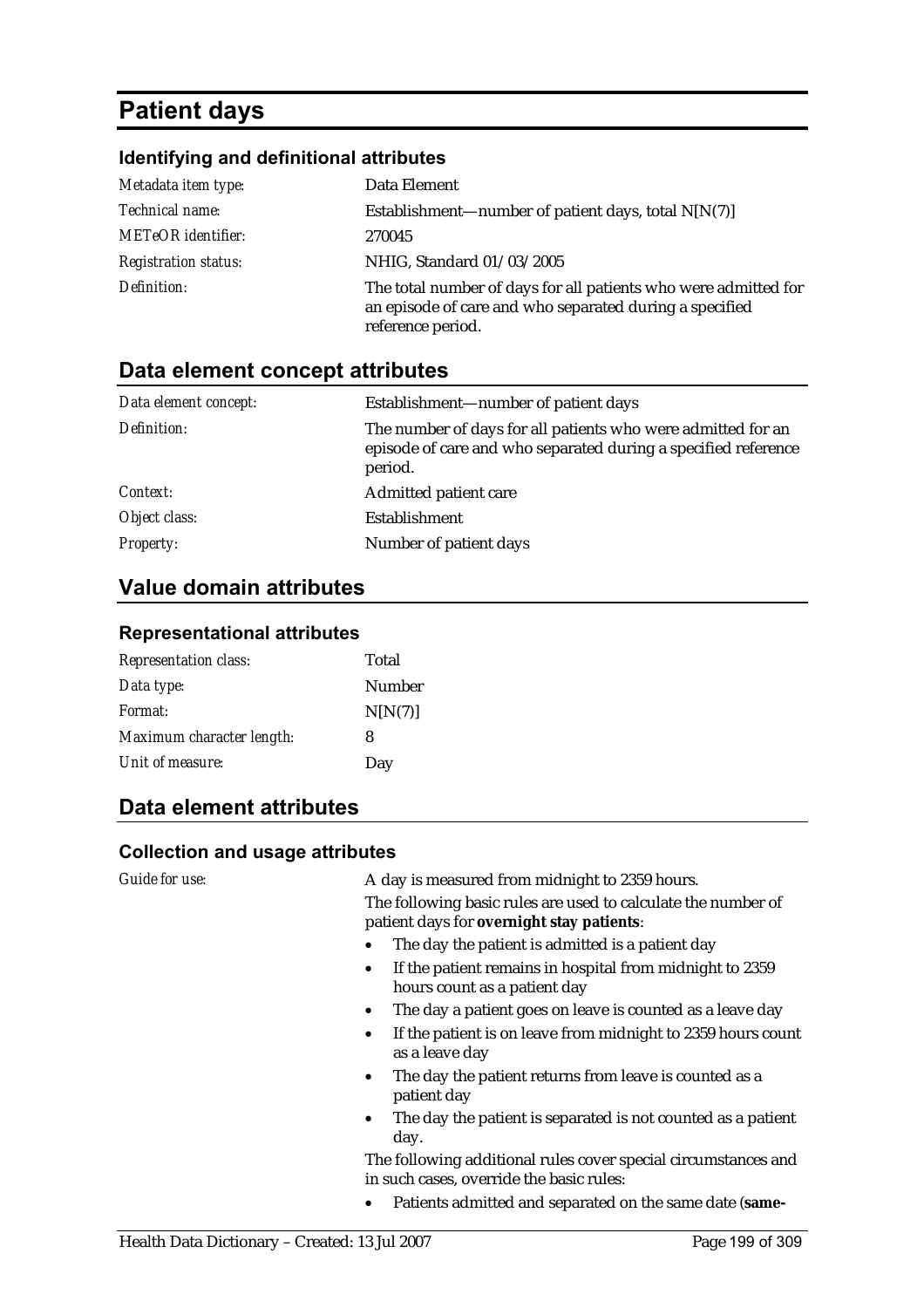**day patients**) are to be given a count of one patient day

- If the patient is admitted and goes on leave on the same day, count as a patient day
- If the patient returns from leave and goes on leave on the same date, count as a leave day.
- If the patient returns from leave and is separated, it is not counted as either a patient day or a leave day.
- If a patient goes on leave the day they are admitted and does not return from leave until the day they are discharged, count as one patient day (the day of admission is counted as a patient day, the day of separation is not counted as a patient day).

When calculating total patient days for a specified period:

- Count the total patient days of those patients separated during the specified period including those admitted before the specified period
- Do not count the patient days of those patients admitted during the specified period who did not separate until the following reference period
- Contract patient days are included in the count of total patient days. If it is a requirement to distinguish contract patient days from other patient days, they can be calculated by using the rules contained in the data element: total contract patient days.

#### **Source and reference attributes**

*Origin:* National Health Data Committee

#### **Relational attributes**

*Related metadata references:* Is formed using Episode of admitted patient care (newborn) number of qualified days, total N[NNNN] NHIG, Standard 01/03/2005

> Supersedes Patient days, version 3, Derived DE, NHDD, NHIMG, Superseded 01/03/2005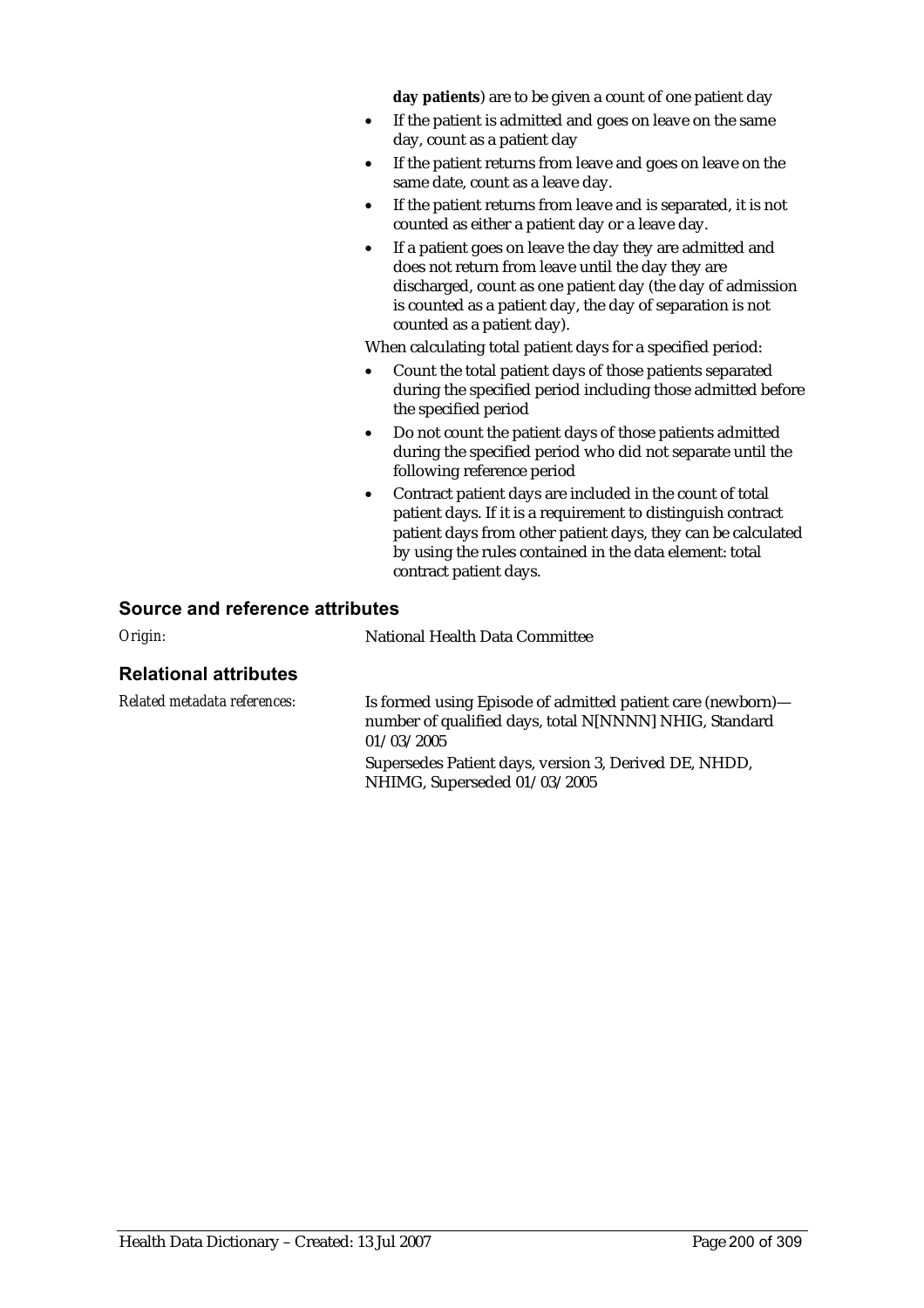# **Patient listing status**

#### **Identifying and definitional attributes**

| Metadata item type:         | Data Element                                                                                                                                                          |
|-----------------------------|-----------------------------------------------------------------------------------------------------------------------------------------------------------------------|
| Technical name:             | Elective surgery waiting list episode—patient listing status,<br>readiness for care code N                                                                            |
| <b>METeOR</b> identifier:   | 269996                                                                                                                                                                |
| <b>Registration status:</b> | NHIG, Standard 01/03/2005                                                                                                                                             |
| Definition:                 | An indicator of the person's readiness to begin the process<br>leading directly to being admitted to hospital for the awaited<br>procedure, as represented by a code. |

### **Data element concept attributes**

| Data element concept: | Elective surgery waiting list episode—patient listing status                                                                                |
|-----------------------|---------------------------------------------------------------------------------------------------------------------------------------------|
| Definition:           | An indicator of the person's readiness to begin the process<br>leading directly to being admitted to hospital for the awaited<br>procedure. |
| Object class:         | Elective surgery waiting list episode                                                                                                       |
| <i>Property:</i>      | <b>Patient listing status</b>                                                                                                               |

### **Value domain attributes**

#### **Representational attributes**

| <b>Representation class:</b> | Code          |                    |
|------------------------------|---------------|--------------------|
| Data type:                   | <b>Number</b> |                    |
| Format:                      | N             |                    |
| Maximum character length:    |               |                    |
| Permissible values:          | Value         | Meaning            |
|                              | 1             | Ready for care     |
|                              | 2             | Not ready for care |

### **Data element attributes**

#### **Collection and usage attributes**

*Guide for use:* A patient may be 'ready for care' or 'not ready for care'. Ready for care patients are those who are prepared to be admitted to hospital or to begin the process leading directly to admission. These could include investigations/procedures done on an outpatient basis, such as autologous blood collection, preoperative diagnostic imaging or blood tests. Not ready for care patients are those who are not in a position to be admitted to hospital. These patients are either:

- staged patients whose medical condition will not require or be amenable to surgery until some future date; for example, a patient who has had internal fixation of a fractured bone and who will require removal of the fixation device after a suitable time; or
- deferred patients who for personal reasons are not yet prepared to be admitted to hospital; for example, patients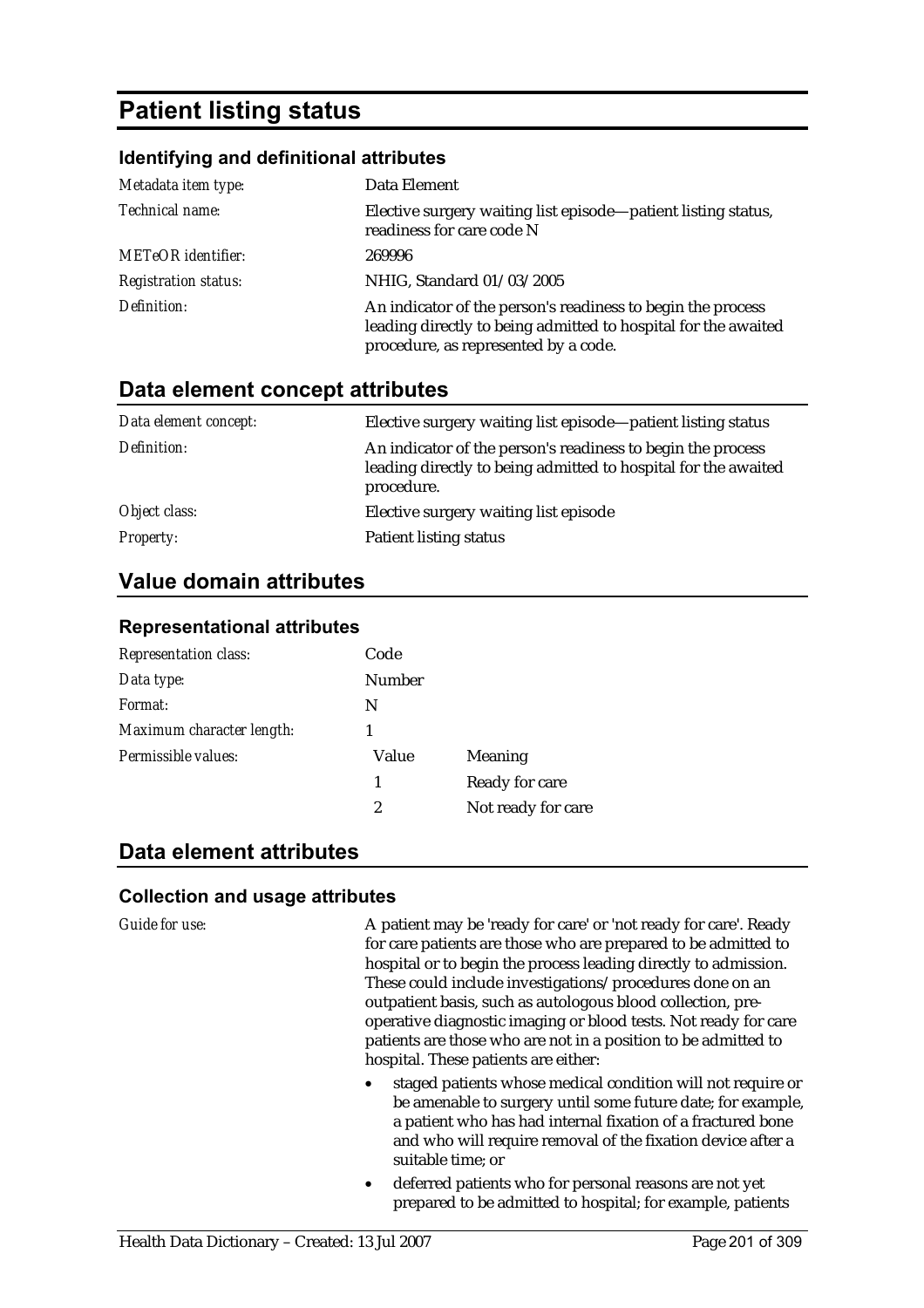|           | with work or other commitments which preclude their<br>being admitted to hospital for a time.<br>Not ready for care patients could be termed staged and<br>deferred waiting list patients, although currently health<br>authorities may use different terms for the same concepts.<br>Staged and deferred patients should not be confused with<br>patients whose operation is postponed for reasons other than<br>their own unavailability; for example, surgeon unavailable,<br>operating theatre time unavailable owing to emergency<br>workload. These patients are still 'ready for care'.<br>Periods when patients are not ready for care should be<br>excluded in determining 'Waiting time (at removal)' and<br>'Waiting time (at a census date)'.                                                                                                                                     |
|-----------|-----------------------------------------------------------------------------------------------------------------------------------------------------------------------------------------------------------------------------------------------------------------------------------------------------------------------------------------------------------------------------------------------------------------------------------------------------------------------------------------------------------------------------------------------------------------------------------------------------------------------------------------------------------------------------------------------------------------------------------------------------------------------------------------------------------------------------------------------------------------------------------------------|
| Comments: | Only patients ready for care are to be included in the National<br>Minimum Data Set - Elective surgery waiting times. The dates<br>when a patient listing status changes need to be recorded. A<br>patient's classification may change if he or she is examined by a<br>clinician during the waiting period, i.e. undergoes clinical<br>review. The need for clinical review varies with the patient's<br>condition and is therefore at the discretion of the treating<br>clinician. The waiting list information system should be able to<br>record dates when the classification is changed (metadata<br>item Category reassignment date).<br>At the Waiting Times Working Group meeting on 9 September<br>1996, it was agreed to separate the metadata items Patient<br>listing status, readiness for care and Clinical urgency as the<br>combination of these items had led to confusion. |

## **Source and reference attributes**

| <b>Hospital Access Program Waiting Lists Working Group</b><br><b>Waiting Times Working Group</b>                                                     |
|------------------------------------------------------------------------------------------------------------------------------------------------------|
| National Health Data Committee                                                                                                                       |
|                                                                                                                                                      |
| Supersedes Patient listing status, version 3, DE, NHDD,<br>NHIMG, Superseded 01/03/2005                                                              |
| Is used in the formation of Elective surgery waiting list<br>episode—waiting time (at a census date), total days N[NNN]<br>NHIG, Standard 01/03/2005 |
|                                                                                                                                                      |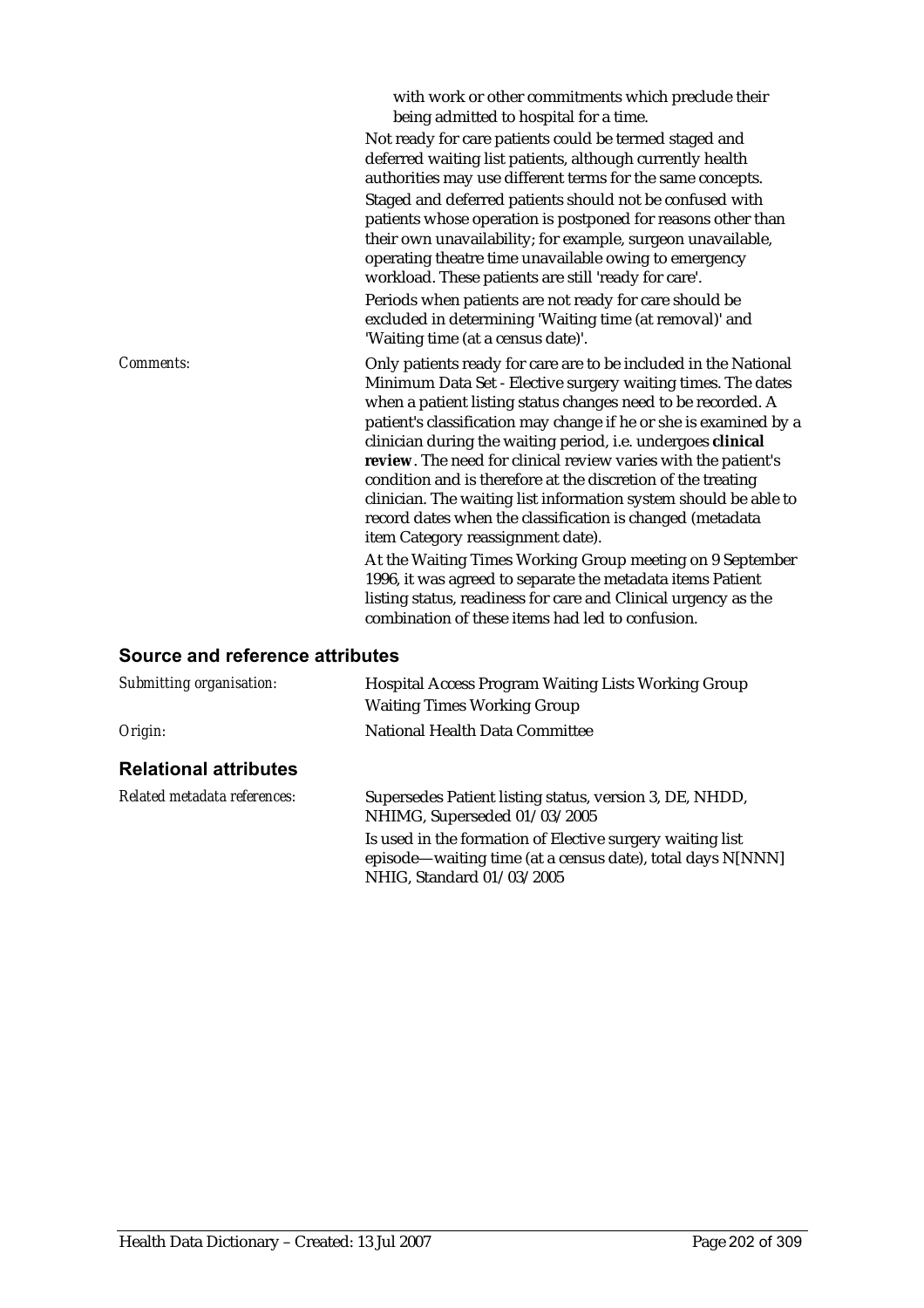# **Patient present status (non-admitted patient)**

#### **Identifying and definitional attributes**

| Metadata item type:         | Data Element                                                                          |
|-----------------------------|---------------------------------------------------------------------------------------|
| Technical name:             | Non-admitted patient service event—patient present status,<br>code N                  |
| <b>METeOR</b> identifier:   | 270081                                                                                |
| <b>Registration status:</b> | NHIG, Standard 01/03/2005                                                             |
| Definition:                 | The presence or absence of a patient at a service event, as<br>represented by a code. |

## **Data element concept attributes**

| Data element concept: | Non-admitted patient service event-patient present status |
|-----------------------|-----------------------------------------------------------|
| Definition:           | The presence or absence of a patient at a service event.  |
| <i>Context:</i>       | Hospital non-admitted patient care                        |
| Object class:         | Non-admitted patient service event                        |
| <b>Property:</b>      | Patient present status                                    |

## **Value domain attributes**

#### **Representational attributes**

| <b>Representation class:</b> | Code   |                                                        |
|------------------------------|--------|--------------------------------------------------------|
| Data type:                   | Number |                                                        |
| Format:                      | N      |                                                        |
| Maximum character length:    |        |                                                        |
| Permissible values:          | Value  | <b>Meaning</b>                                         |
|                              |        | Patient present with or without<br>care(s)/relative(s) |
|                              | 2      | $Carer(s) / relative(s)$ of the patient only           |

## **Data element attributes**

#### **Collection and usage attributes**

*Guide for use:* A service event is regarded as having occurred when a consultation occurs between their carer/relative and a service provider at an appointment when the patient is not present, provided that the carer/relative is not a patient in their own right for the service contact. Where both are patients, it is considered that service events have been provided for the person(s) in whose medical record the service event is noted.

#### **Relational attributes**

*Related metadata references:* Supersedes Non-admitted patient service event - patient present status, version 1, DE, NHDD, NHIMG, Superseded  $01/03/2005$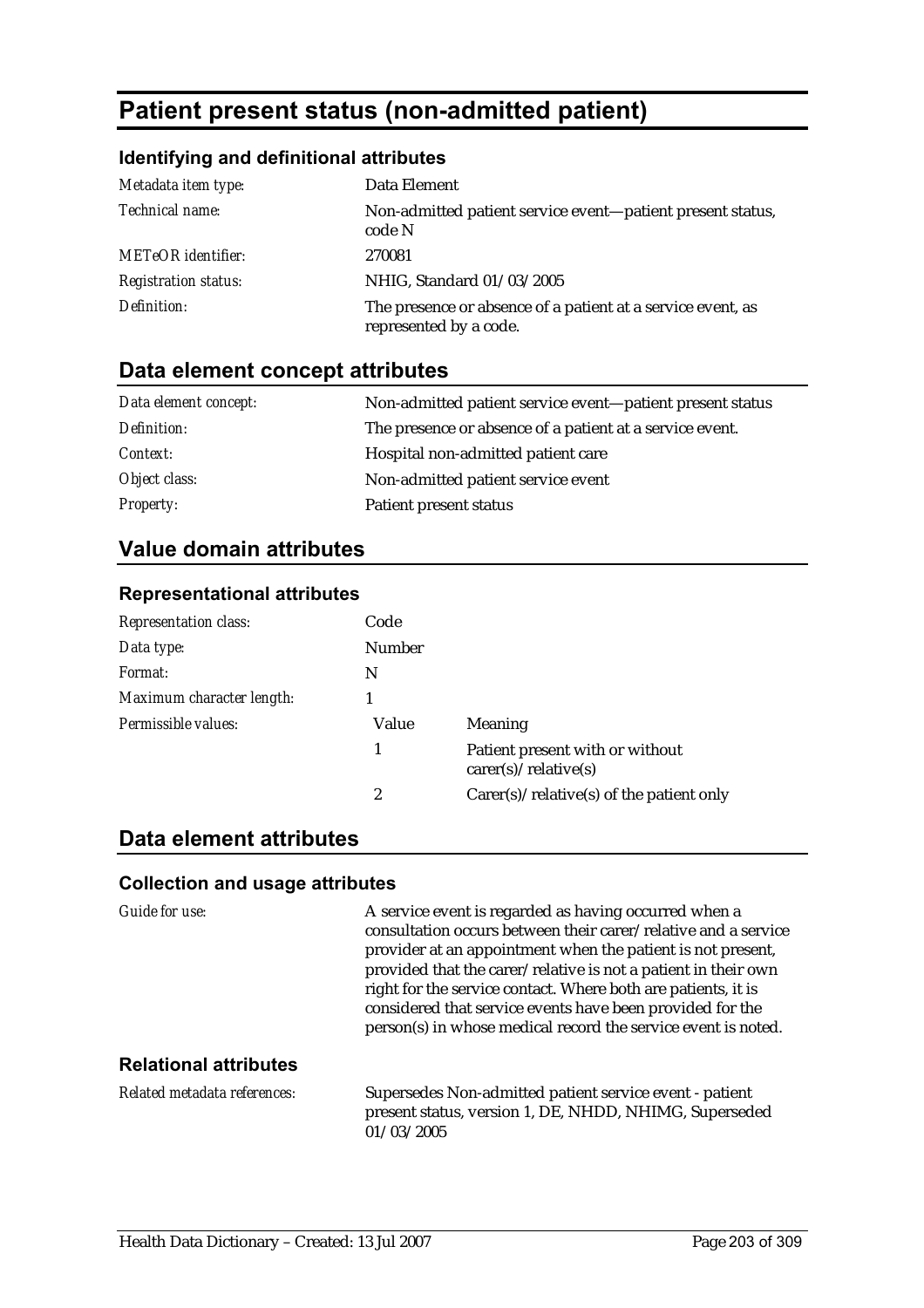# **Patients in residence at year end**

### **Identifying and definitional attributes**

| Metadata item type:         | Data Element                                                                                   |
|-----------------------------|------------------------------------------------------------------------------------------------|
| Technical name:             | Establishment—patients/clients in residence at year end, total<br>N[NNN]                       |
| <b>METeOR</b> identifier:   | 270046                                                                                         |
| <b>Registration status:</b> | NHIG, Standard 01/03/2005                                                                      |
| Definition:                 | A headcount of all formally admitted patients/clients in<br>residence in long-stay facilities. |

## **Data element concept attributes**

| Data element concept: | Establishment—patients/clients in residence at year end                                                                                                                                                                            |
|-----------------------|------------------------------------------------------------------------------------------------------------------------------------------------------------------------------------------------------------------------------------|
| Definition:           | A headcount of all formally admitted patients/clients in<br>residence in long-stay facilities (public psychiatric hospitals,<br>alcohol and drug hospitals, residential aged care services) at<br>midnight, to be done on 30 June. |
| Object class:         | Establishment                                                                                                                                                                                                                      |
| <b>Property:</b>      | Patients/clients in residence at year end                                                                                                                                                                                          |

## **Value domain attributes**

#### **Representational attributes**

| Total  |
|--------|
| Number |
| N[NNN] |
| 4      |
| Person |
|        |

## **Data element attributes**

| <b>Collection methods:</b> | For public psychiatric hospitals and alcohol and drug hospitals,<br>all states have either an annual census or admission tracking<br>that would enable a statistical census. The Commonwealth<br>Department of Health and Ageing is able to carry out a<br>statistical census from its residential aged care service<br>databases. |
|----------------------------|------------------------------------------------------------------------------------------------------------------------------------------------------------------------------------------------------------------------------------------------------------------------------------------------------------------------------------|
|                            | A headcount snapshot could be achieved either by census or by<br>the admission/discharge derivation approach.                                                                                                                                                                                                                      |
|                            | There are difficulties with the snapshot in view of both seasonal<br>and day of the week fluctuations. Most of the traffic occurs in a<br>small number of beds.                                                                                                                                                                    |
|                            | Any headcount should avoid the problems associated with<br>using 31 December or 1 January. The end of the normal<br>financial year is probably more sensible (the Wednesday before                                                                                                                                                 |
|                            | the end of the financial year was suggested, but probably not<br>necessary). This should be qualified by indicating that the data<br>does not form a time series in its own right.                                                                                                                                                 |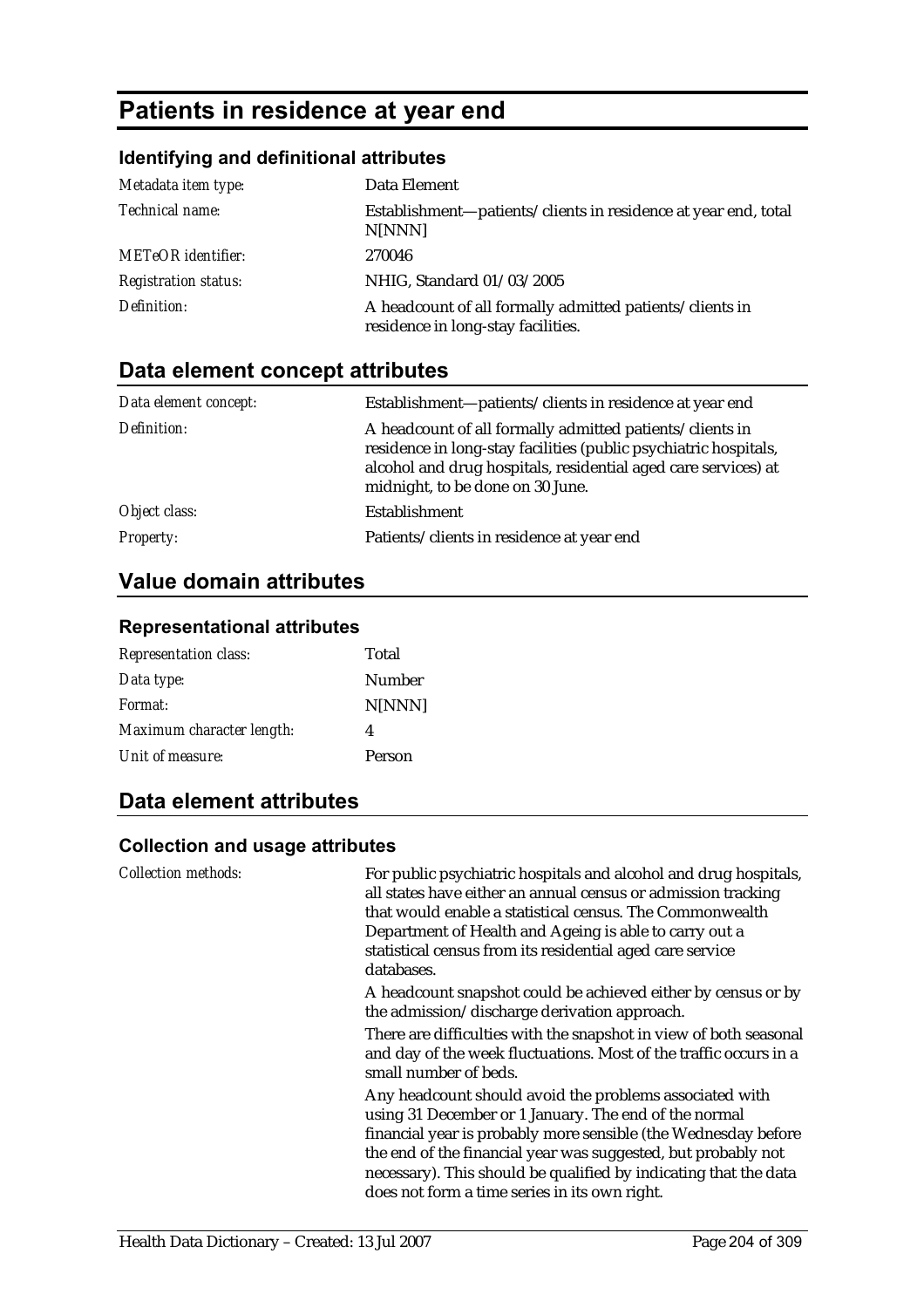*Comments:* The number of separations and bed days for individual longstay establishments is often a poor indication of the services provided. This is because of the relatively small number of separations in a given institution. Experience has shown that the number of patients/clients in residence can often give a more reliable picture of the levels of services being provided.

#### **Source and reference attributes**

| Submitting organisation: | Morbidity working party |  |  |
|--------------------------|-------------------------|--|--|
|                          |                         |  |  |

## **Relational attributes**

| Related metadata references: | Supersedes Patients in residence at year end, version 1, Derived |
|------------------------------|------------------------------------------------------------------|
|                              | DE, NHDD, NHIMG, Superseded 01/03/2005                           |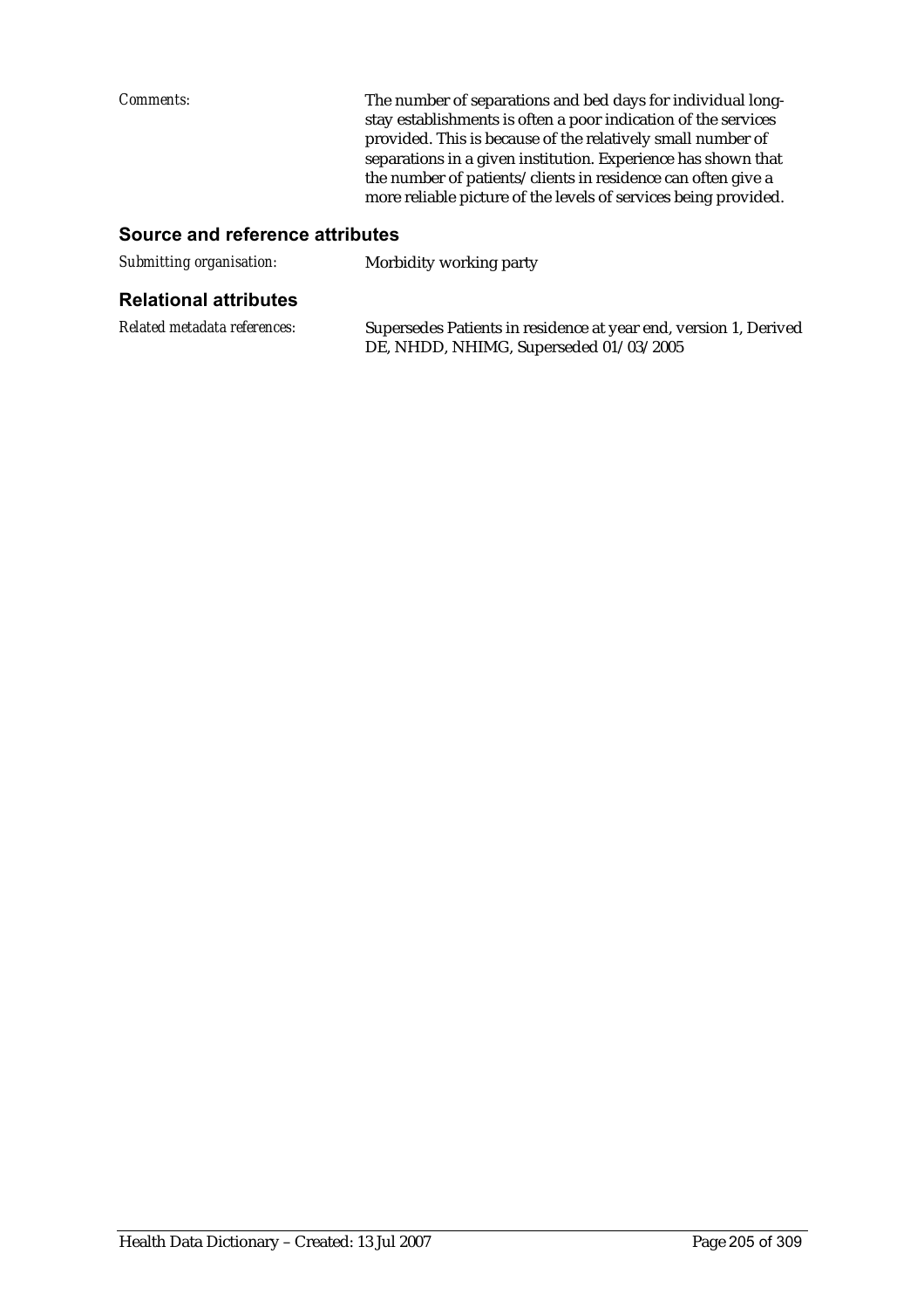# **Perineal status**

## **Identifying and definitional attributes**

| Metadata item type:         | Data Element                                                            |
|-----------------------------|-------------------------------------------------------------------------|
| Technical name:             | Female (mother)—postpartum perineal status, code N                      |
| <b>METeOR</b> identifier:   | 269939                                                                  |
| <b>Registration status:</b> | NHIG, Standard 01/03/2005                                               |
| Definition:                 | The state of the perineum following birth, as represented by a<br>code. |
| Context:                    | Perinatal                                                               |

## **Data element concept attributes**

| Data element concept: | Female (mother)—postpartum perineal status |
|-----------------------|--------------------------------------------|
| Definition:           | State of the perineum following birth.     |
| Object class:         | Female                                     |
| <b>Property:</b>      | Postpartum perineal status                 |

## **Value domain attributes**

#### **Representational attributes**

| <b>Representation class:</b> | Code   |                                     |
|------------------------------|--------|-------------------------------------|
| Data type:                   | Number |                                     |
| <i>Format:</i>               | N      |                                     |
| Maximum character length:    | 1      |                                     |
| Permissible values:          | Value  | Meaning                             |
|                              | 1      | Intact                              |
|                              | 2      | 1st degree laceration/vaginal graze |
|                              | 3      | 2nd degree laceration               |
|                              | 4      | 3rd degree laceration               |
|                              | 5      | Episiotomy                          |
|                              | 6      | Combined laceration and episiotomy  |
|                              | 7      | 4th degree laceration               |
|                              | 8      | Other                               |
| Supplementary values:        | 9      | Not stated                          |

| Guide for use: | Vaginal tear is included in the same group as 1st degree<br>laceration to be consistent with ICD-10-AM code. Other degrees<br>of laceration are as defined in ICD-10-AM.                                                                                                                                                                                                                                                                                                                                                                      |
|----------------|-----------------------------------------------------------------------------------------------------------------------------------------------------------------------------------------------------------------------------------------------------------------------------------------------------------------------------------------------------------------------------------------------------------------------------------------------------------------------------------------------------------------------------------------------|
| Comments:      | While 4th degree laceration is more severe than an episiotomy<br>it has not been placed in order of clinical significance within the<br>data domain. Instead it has been added to the data domain as a<br>new code rather than modifying the existing order of data<br>domain code values. This is because information gatherers are<br>accustomed to the existing order of the codes. Modifying the<br>existing order may result in miscoding of data. This approach is<br>consistent with established practice in classifications wherein a |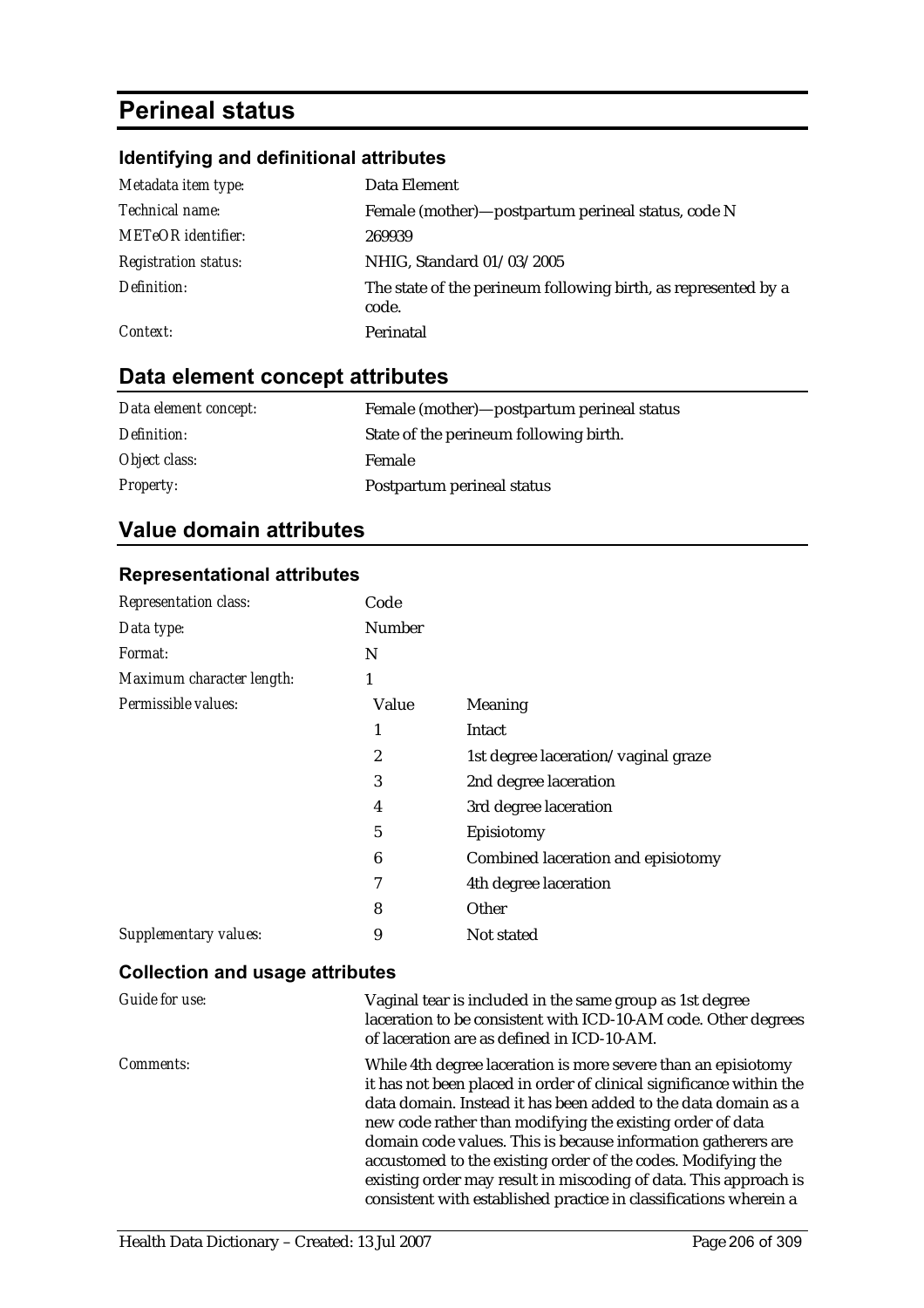new data domain identifier (or code number) is assigned to any new value meaning that occurs, rather than assigning this new value domain meaning to an existing data domain identifier.

## **Data element attributes**

| <i>Comments:</i>             | Perineal laceration (tear) may cause significant maternal<br>morbidity in the postnatal period. Episiotomy is an indicator of<br>management during labour and, to some extent, of intervention<br>rates. |
|------------------------------|----------------------------------------------------------------------------------------------------------------------------------------------------------------------------------------------------------|
| <b>Relational attributes</b> |                                                                                                                                                                                                          |
| Related metadata references: | Supersedes Perineal status, version 2, DE, NHDD, NHIMG,<br>Superseded 01/03/2005                                                                                                                         |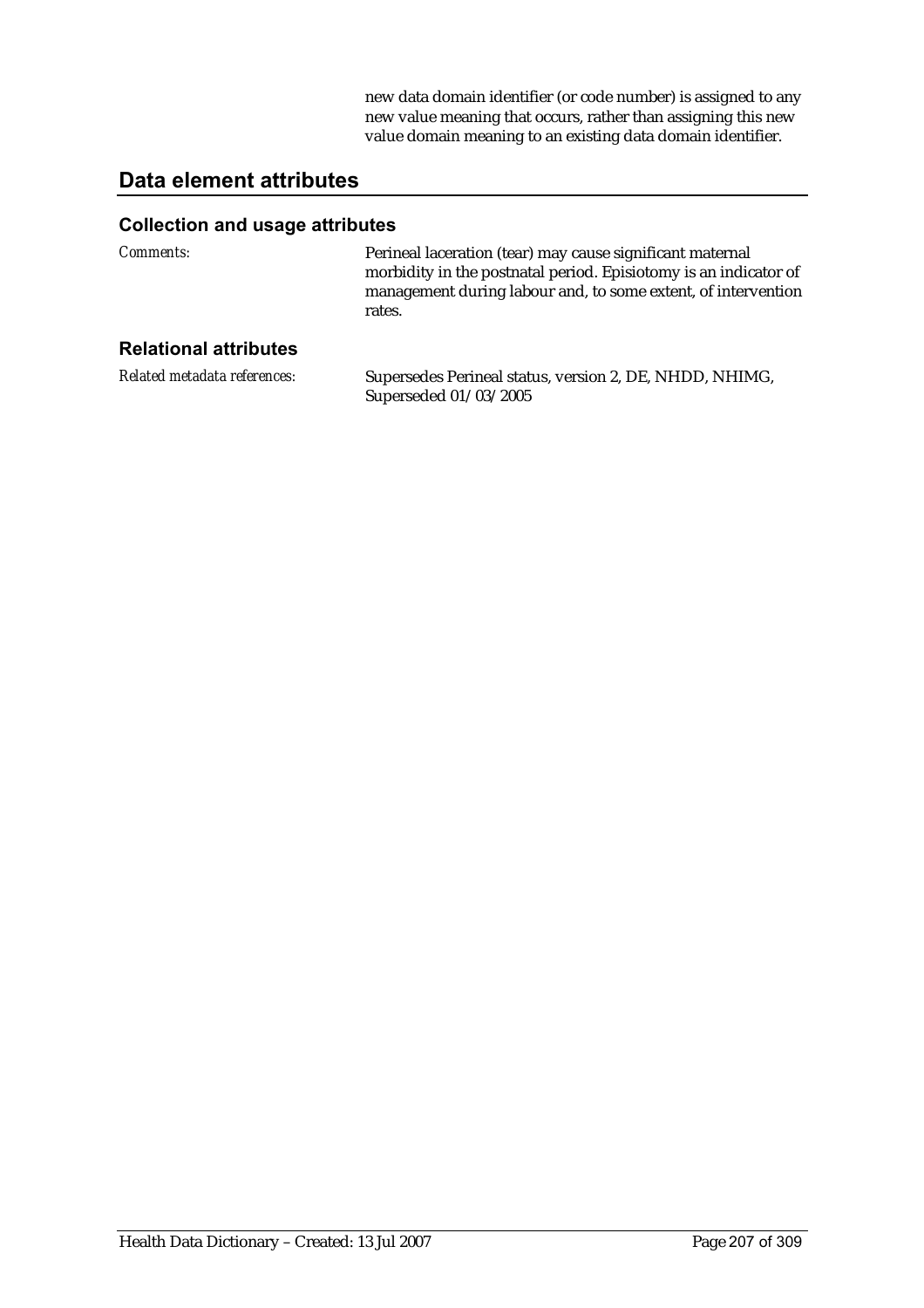# **Period of residence in Australia**

## **Identifying and definitional attributes**

| Metadata item type:         | Data Element                                             |
|-----------------------------|----------------------------------------------------------|
| <i>Technical name:</i>      | Person-period of residence in Australia, years code NN   |
| <b>METeOR</b> identifier:   | 270050                                                   |
| <b>Registration status:</b> | NHIG, Standard 01/03/2005                                |
| Definition:                 | Length of time in years a person has lived in Australia. |

## **Data element concept attributes**

| Data element concept: | Person-period of residence in Australia         |
|-----------------------|-------------------------------------------------|
| Definition:           | Length of time a person has lived in Australia. |
| Object class:         | <b>Person</b>                                   |
| <b>Property:</b>      | Period of residence in Australia                |

## **Value domain attributes**

### **Representational attributes**

| <b>Representation class:</b> | Code            |                                       |
|------------------------------|-----------------|---------------------------------------|
| Data type:                   | <b>String</b>   |                                       |
| Format:                      | <b>NN</b>       |                                       |
| Maximum character length:    | 2               |                                       |
| Permissible values:          | Value           | <b>Meaning</b>                        |
|                              | 00 <sup>°</sup> | Under one year residence in Australia |
|                              | $01 - 97$       | 1 to 97 years residence in Australia  |
|                              | 98              | Born in Australia                     |
| Supplementary values:        | 99              | Unknown                               |

## **Data element attributes**

| <b>Collection methods:</b> | This information may be obtained either from:<br>a direct question with response values as specified in the<br>data domain; or                                                                                                                                                                                                                                    |
|----------------------------|-------------------------------------------------------------------------------------------------------------------------------------------------------------------------------------------------------------------------------------------------------------------------------------------------------------------------------------------------------------------|
|                            | derived from other questions about date of birth, birthplace<br>$\bullet$<br>and year of arrival in Australia.                                                                                                                                                                                                                                                    |
| <i>Comments:</i>           | This metadata item was included in the recommended second-<br>level data set by the National Committee on Health and Vital<br>Statistics (1979) to allow analyses relating to changes in<br>morbidity patterns of ethnic subpopulations related to length of<br>stay in host country; for example, cardiovascular disease among<br>Greek immigrants in Australia. |
|                            | This item was not considered a high priority by the Office of<br>Multicultural Affairs (1988) and to date only the country of<br>birth and Indigenous status are considered by the National<br>Health Data Committee to be justified for inclusion in the<br>National Minimum Data Set - Admitted patient care.                                                   |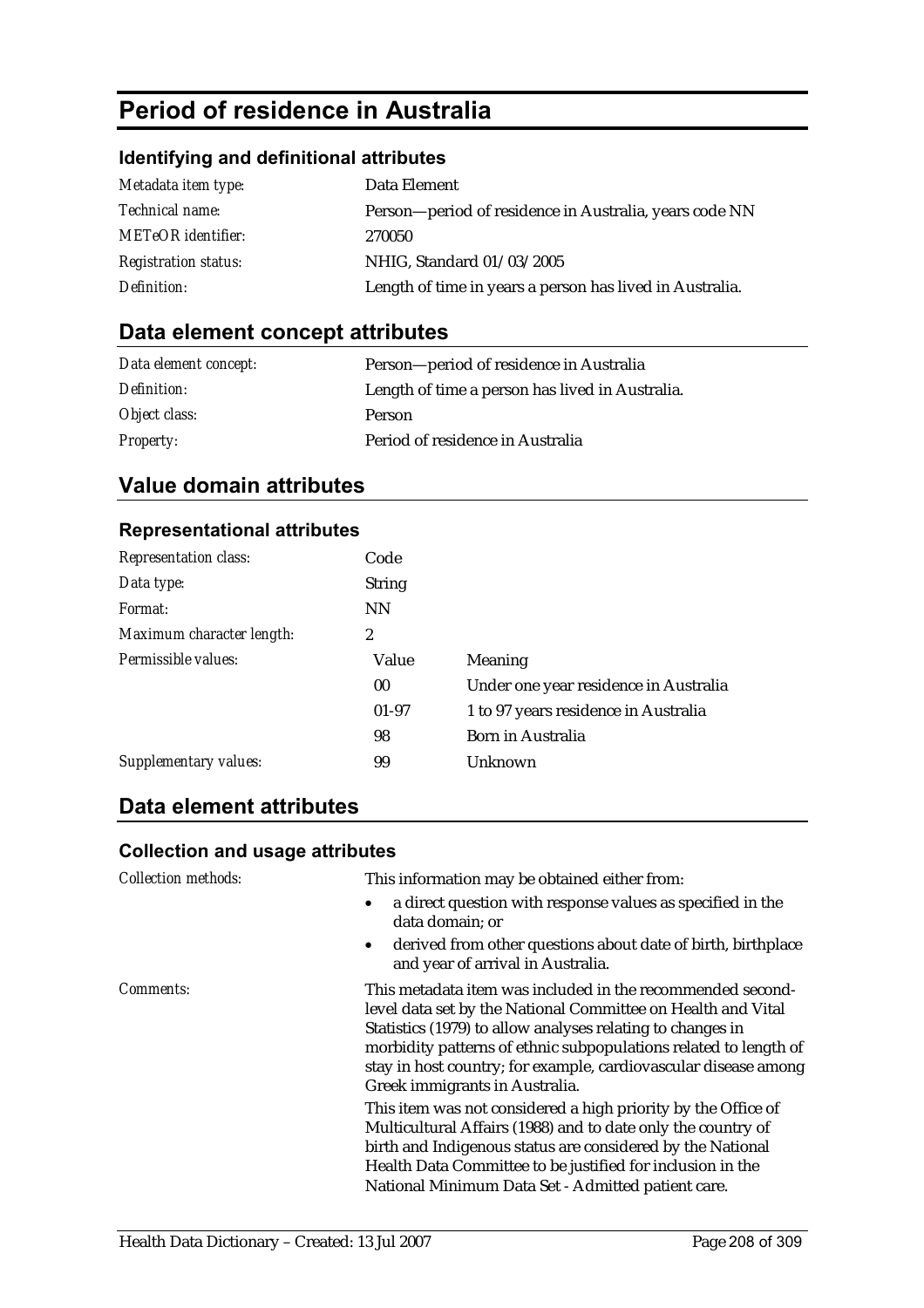#### **Source and reference attributes**

*Submitting organisation:* National minimum data set working parties

#### **Relational attributes**

*Related metadata references:* Supersedes Period of residence in Australia, version 1, DE, NHDD, NHIMG, Superseded 01/03/2005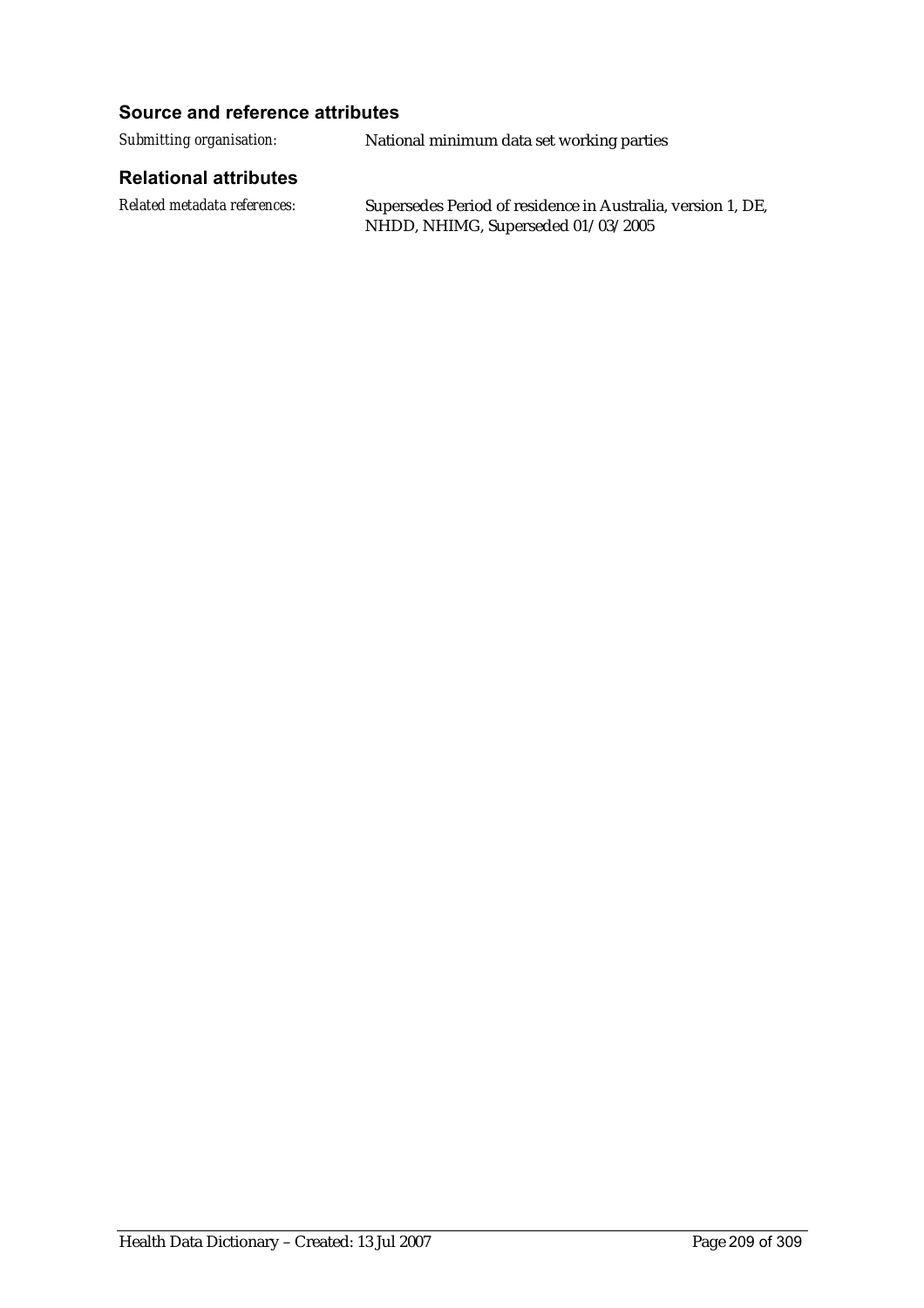# **Peripheral neuropathy (status)**

## **Identifying and definitional attributes**

| Metadata item type:         | Data Element                                                           |
|-----------------------------|------------------------------------------------------------------------|
| <i>Technical name:</i>      | Person—peripheral neuropathy indicator, code N                         |
| <b>METeOR</b> identifier:   | 302457                                                                 |
| <b>Registration status:</b> | NHIG, Standard 21/09/2005                                              |
| Definition:                 | Whether peripheral neuropathy is present, as represented by a<br>code. |

## **Data element concept attributes**

| Data element concept: | Person—peripheral neuropathy indicator                                  |
|-----------------------|-------------------------------------------------------------------------|
| Definition:           | The outcome of assessment for the presence of peripheral<br>neuropathy. |
| Context:              | Public health, health care and clinical settings.                       |
| Object class:         | <b>Person</b>                                                           |
| <b>Property:</b>      | Peripheral neuropathy indicator                                         |

## **Value domain attributes**

#### **Representational attributes**

| <b>Representation class:</b> | Code          |                                   |
|------------------------------|---------------|-----------------------------------|
| Data type:                   | <b>Number</b> |                                   |
| Format:                      | N             |                                   |
| Maximum character length:    |               |                                   |
| Permissible values:          | Value         | Meaning                           |
|                              | 1             | <b>Yes</b>                        |
|                              | 2             | N <sub>0</sub>                    |
| Supplementary values:        | 9             | Not stated/inadequately described |

### **Collection and usage attributes**

| <b>Guide for use:</b> | CODE 9 Not stated/inadequately described              |
|-----------------------|-------------------------------------------------------|
|                       | This code is not for use in primary data collections. |

## **Data element attributes**

| Guide for use:             | CODE 1 Yes: Record if peripheral neuropathy is present in the<br>person.<br>CODE 2 No: Record if peripheral neuropathy is not present in<br>the person.<br>Record whether or not peripheral neuropathy is present<br>determined by clinical judgement following assessment using<br>pinprick and vibration (using perhaps a Biothesiometer) or<br>Monofilament. |
|----------------------------|-----------------------------------------------------------------------------------------------------------------------------------------------------------------------------------------------------------------------------------------------------------------------------------------------------------------------------------------------------------------|
| <b>Collection methods:</b> | Examine for neuropathy by testing reflexes and sensation<br>preferably using tuning fork (standard vibration fork 128 hz),                                                                                                                                                                                                                                      |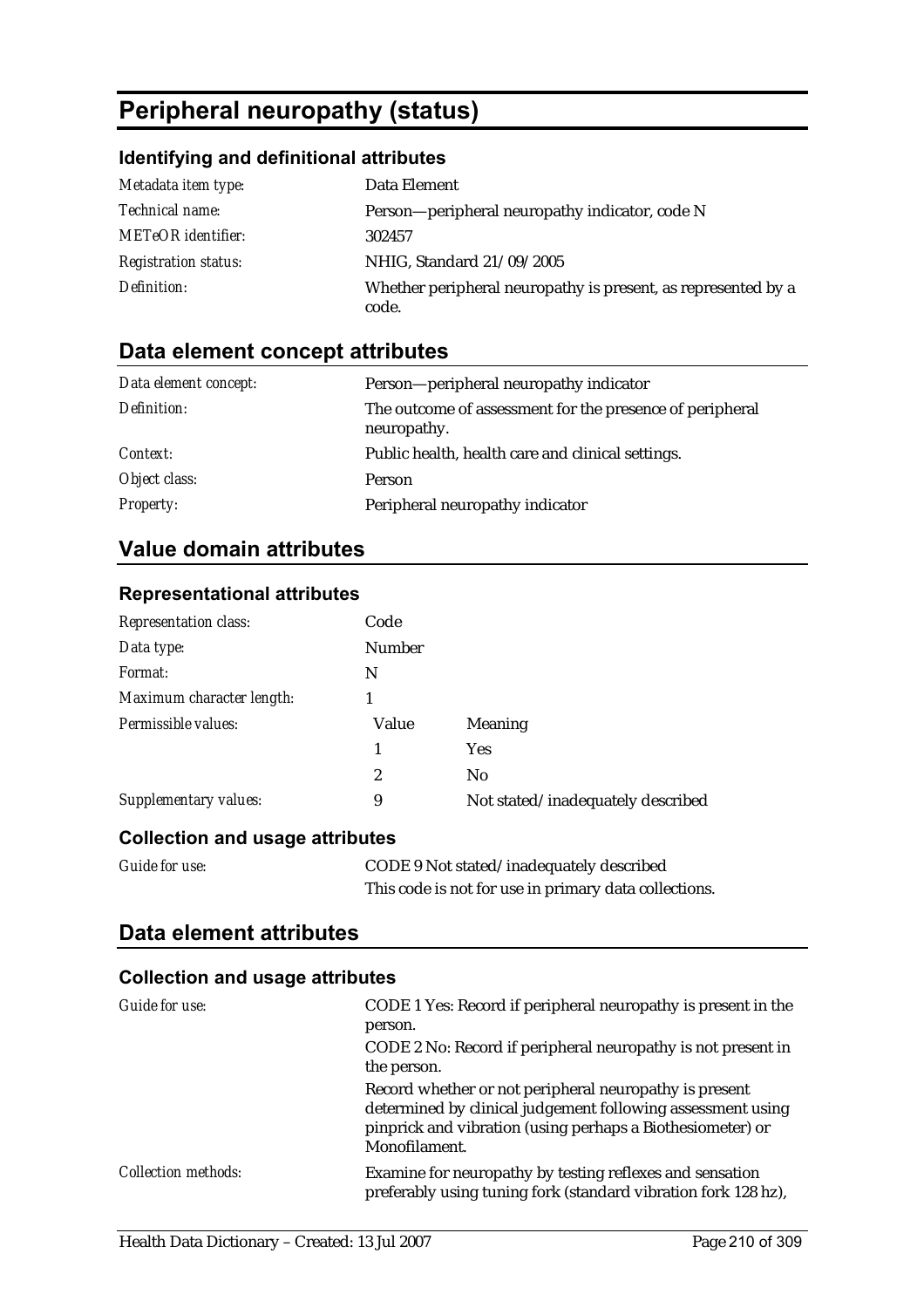pinprick, 10g monofilament and/or biothesiometer.

The preferred assessment methods are monofilament and biothesiometer. These two non-invasive tests provide more objective and repeatable results than testing sensation with pinprick or a tuning fork, which are very difficult to standardise.

1 The 'Touch-Test' Sensory Evaluation (Semmens-Weinstein Monofilaments) application guidelines:

- Occlude the patient's vision by using a shield or by having the patient look away or close his or her eyes.
- Instruct the patient to respond when a stimulus is felt by saying 'touch' or 'yes'.
- Prepare to administer the stimulus to the foot (dorsal or plantar surface).
- Press the filament of the Touch
- Test at a 90 degree angle against the skin until it bows. Hold in place for approximately 1.5 seconds and then remove.

To assure the validity of the sensory test findings:

- The patient must not be able to view the administration of the stimuli so that false indications are avoided.
- The nylon filament must be applied at a 90 degree angle against the skin until it bows for approximately 1.5 second before removing.
- If the patient does not feel the filament, then protective pain sensation has been lost.

2 Testing vibration sensation with a biothesiometer application guidelines:

- The biothesiometer has readings from 0 to 50 volts. It can be made to vibrate at increasing intensity by turning a dial.
- A probe is applied to part of the foot, usually on the big toe.
- The person being tested indicates as soon as he/she can feel the vibration and the reading on the dial at that point is recorded.

The reading is low in young normal individuals (i.e. they are very sensitive to vibration). In older individuals, the biothesiometer reading becomes progressively higher. From experience, it is known that the risk of developing a neuropathic ulcer is much higher if a person has a biothesiometer reading greater than 30-40 volts.

#### **Source and reference attributes**

| <b>National Diabetes Data Working Group</b>                                                                                                                                                          |
|------------------------------------------------------------------------------------------------------------------------------------------------------------------------------------------------------|
| National Diabetes Outcomes Quality Review Initiative<br>(NDOQRIN) data dictionary                                                                                                                    |
| 1997 North Coast Medical, INC. San Jose, CA 95125; 800 821 -<br>9319                                                                                                                                 |
| Duffy MD, John C and Patout MD, Charles A. 1990.                                                                                                                                                     |
| 'Management of the Insensitive Foot in Diabetes: Lessons from<br>Hansen's Disease'. Military Medicine, 155:575-579                                                                                   |
| Bell- Krotovski OTR, FAOT, FAOTA, Judith and Elizabeth<br>Tomancik LOTR. 1987. The Repeatability of testing with<br>Semmens-Weinstein Monofilaments. The Journal of Hand<br>Surgery,' 12A: 155 - 161 |
|                                                                                                                                                                                                      |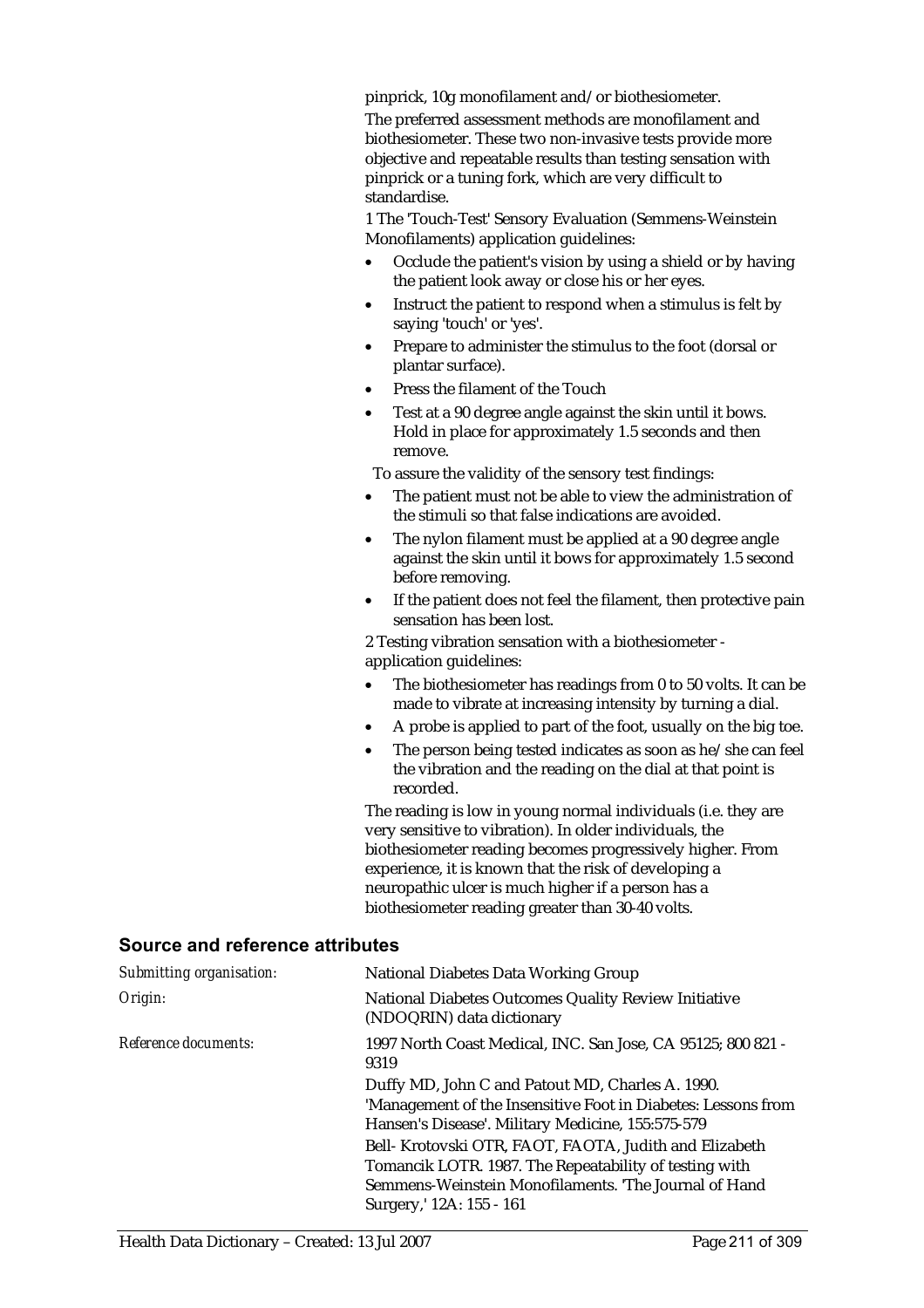Edmonds M, Boulton A, Buckenham T, et al. Report of the Diabetic Foot and Amputation Group. Diabet Med 1996; 13: S27 - 42

Foot Examination -an interactive guide; Aust Prescr 2002; 25:8 - 10

#### **Relational attributes**

*Implementation in Data Set Specifications:*

*Related metadata references:* Supersedes Person—peripheral neuropathy status, code N NHIG, Superseded 21/09/2005

Diabetes (clinical) DSS NHIG, Standard 21/09/2005

*Information specific to this data set:*

The most important aspect of grading diabetic neuropathy from a foot ulceration point of view is to assess the degree of loss of sensation in the feet.

Diabetic neuropathy tends to occur in the setting of longstanding hyperglycaemia.

Peripheral neuropathy, which affects about 30% of people with either type 1 or type 2 diabetes, is the major predisposing disorder for diabetic foot disease. Peripheral neuropathy in feet results in loss of sensation and autonomic dysfunction. Neuropathy can occur either alone (neuropathic feet) or in combination with peripheral vascular disease causing ischaemia (neuro-ischaemic feet). Purely ischaemic feet are unusual, but are managed in the same way as neuro-ischaemic feet (see Australian Diabetes Society - Position Statement - The Lower Limb in People With Diabetes).

As stated by Duffy and others, the rate of lower extremity amputations can be reduced by 50% by the institution of monofilament testing in a preventive care program. Diabetes polyneuropathy is frequently asymptomatic but may be associated with numbness, tingling and paraesthesia in the extremities, and less often with hyperesthesias. The most common form is a distal, symmetric, predominantly sensory polyneuropathy, which begins and is usually most marked in the feet and legs.

If symptomatic neuropathy is present consult with endocrinologist or physician specialising in diabetes care since options are available for the relief of symptoms. Peripheral nerve function should be checked at least yearly in the patient with diabetes.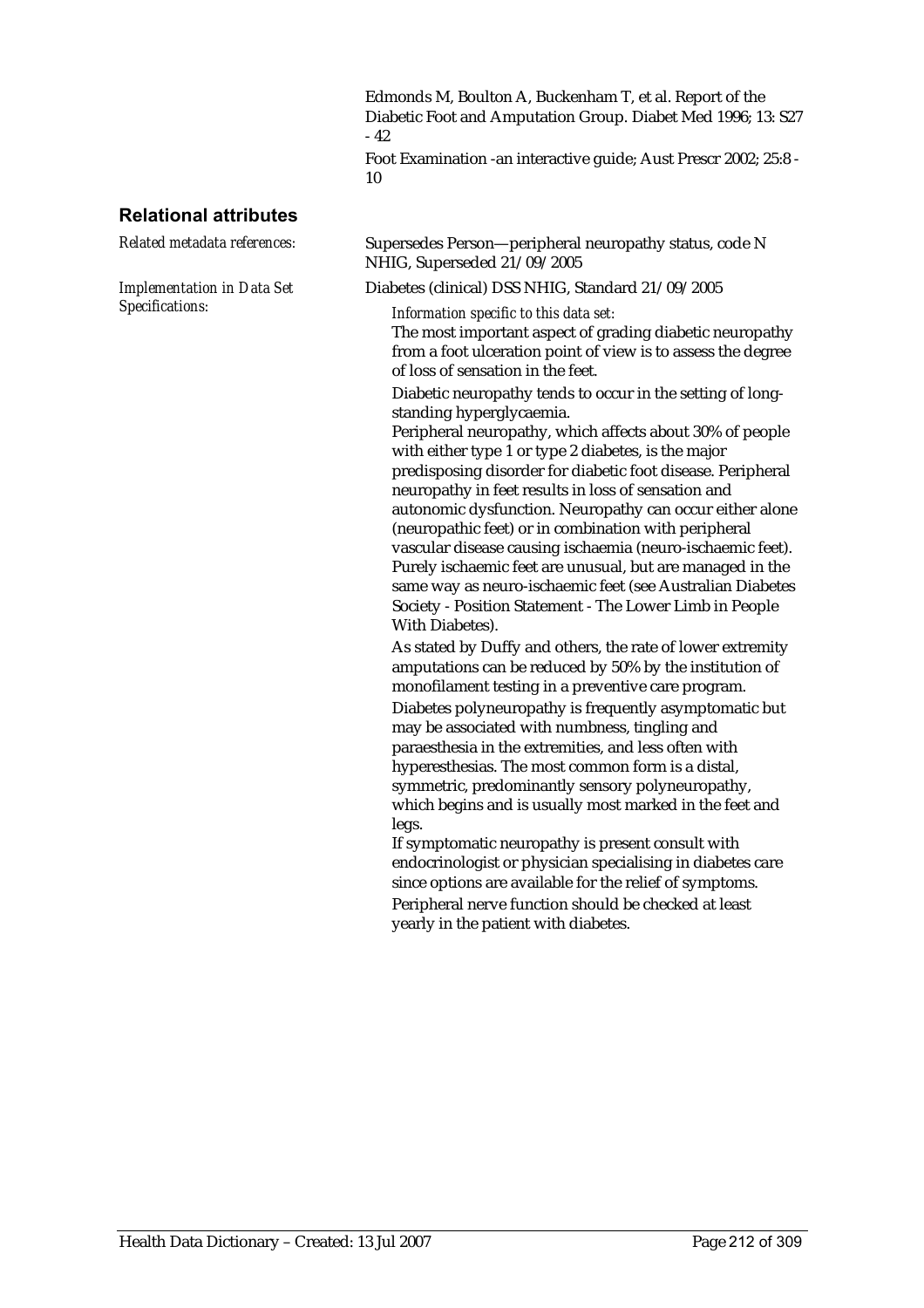# **Peripheral vascular disease in feet (status)**

### **Identifying and definitional attributes**

| Metadata item type:         | Data Element                                                                                |
|-----------------------------|---------------------------------------------------------------------------------------------|
| Technical name:             | Person-peripheral vascular disease indicator (foot), code N                                 |
| <b>METeOR</b> identifier:   | 302459                                                                                      |
| <b>Registration status:</b> | NHIG, Standard 21/09/2005                                                                   |
| Definition:                 | Whether peripheral vascular disease is present in either foot, as<br>represented by a code. |

## **Data element concept attributes**

| Data element concept: | Person—peripheral vascular disease indicator (foot)                                          |
|-----------------------|----------------------------------------------------------------------------------------------|
| Definition:           | The outcome of assessment for the presence of peripheral<br>vascular disease in either foot. |
| Object class:         | <b>Person</b>                                                                                |
| <b>Property:</b>      | Peripheral vascular disease indicator                                                        |

## **Value domain attributes**

**Representational attributes** 

| <b>Representation class:</b> | Code             |                                   |
|------------------------------|------------------|-----------------------------------|
| Data type:                   | <b>Number</b>    |                                   |
| Format:                      | N                |                                   |
| Maximum character length:    |                  |                                   |
| Permissible values:          | Value            | Meaning                           |
|                              | 1                | <b>Yes</b>                        |
|                              | $\boldsymbol{2}$ | N <sub>0</sub>                    |
| Supplementary values:        | 9                | Not stated/inadequately described |
|                              |                  |                                   |

### **Collection and usage attributes**

| <i>Guide for use:</i> | CODE 9 Not stated/inadequately described              |
|-----------------------|-------------------------------------------------------|
|                       | This code is not for use in primary data collections. |

## **Data element attributes**

| Guide for use:             | CODE 1 Yes: Record if peripheral vascular disease is present in<br>either foot.                                                                                                                                                                                                      |
|----------------------------|--------------------------------------------------------------------------------------------------------------------------------------------------------------------------------------------------------------------------------------------------------------------------------------|
|                            | CODE 2 No: Record if peripheral vascular disease is not present<br>in either foot.                                                                                                                                                                                                   |
| <b>Collection methods:</b> | If it is mild, peripheral vascular disease can be completely<br>without symptoms. However, compromised blood supply in<br>the long term could cause claudication (pain in the calf after<br>walking for a distance or up an incline or stairs), rest pain or<br>vascular ulceration. |
|                            | Physical examination is necessary to assess the peripheral<br>vascular circulation. Purplish colour and cold temperature of<br>feet are indications to suspect that the circulation may be                                                                                           |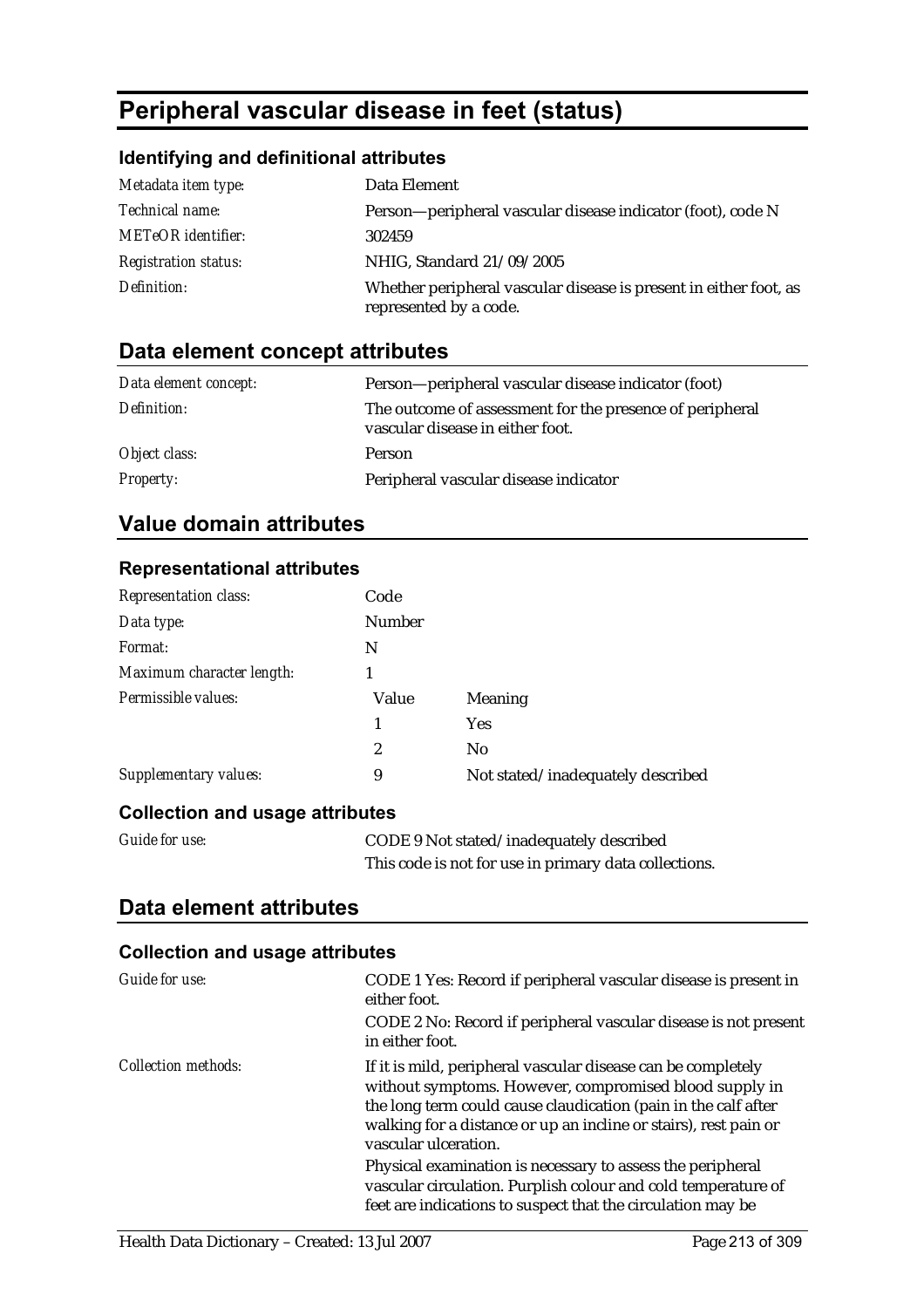impaired.

Palpate pulses:

The simplest method to estimate blood flow and to detect ischaemia to the lower extremities is palpation of the foot pulses (posterior tibial and dorsalis pedis arteries) in both feet. Note whether pulses are present or absent. If pulses in the foot can be clearly felt, the risk of foot ulceration due to vascular disease is small.

Test capillary return:

A helpful confirmation sign of arterial insufficiency is pallor of the involved feet after 1 - 2 min of elevation if venous filling time is delayed beyond the normal limit of 15 sec.

Doppler probe:

If pulses cannot be palpated, apply a small hand-held Doppler, placed over the dorsalis pedis or posterior tibial arteries to detect pulses, quantify the vascular supply and listen to the quality of the signal.

When the foot pulses are very weak or not palpable, the risk assessment could be completed by measuring the ankle brachial index (ankle pressure/ brachial pressure). Normal ankle brachial index is 0.9 - 1.2. An ankle brachial index less than 0.6 indicates compromised peripheral circulation.

#### **Source and reference attributes**

| Submitting organisation:                             | <b>National Diabetes Data Working Group</b>                                                                                                                                                                                                                                                                                                                                                                                                |
|------------------------------------------------------|--------------------------------------------------------------------------------------------------------------------------------------------------------------------------------------------------------------------------------------------------------------------------------------------------------------------------------------------------------------------------------------------------------------------------------------------|
| Origin:                                              | National Diabetes Outcomes Quality Review Initiative<br>(NDOQRIN) data dictionary.                                                                                                                                                                                                                                                                                                                                                         |
| <b>Relational attributes</b>                         |                                                                                                                                                                                                                                                                                                                                                                                                                                            |
| Related metadata references:                         | Supersedes Person—peripheral vascular disease status (foot),<br>code N NHIG, Superseded 21/09/2005                                                                                                                                                                                                                                                                                                                                         |
| <b>Implementation in Data Set</b><br>Specifications: | Diabetes (clinical) DSS NHIG, Standard 21/09/2005                                                                                                                                                                                                                                                                                                                                                                                          |
|                                                      | Information specific to this data set:<br>Peripheral vascular disease is the leading cause of<br>occlusion of blood vessels of the extremities with<br>increasing prevalence in individuals with hypertension,<br>hypercholesterolemia and diabetes mellitus, and in<br>cigarette smokers.<br>Peripheral vascular disease is estimated to occur 11 times<br>more frequently and develop about 10 years earlier in<br>people with diabetes. |
|                                                      | Presence of symptomatic peripheral vascular disease<br>requires an interdisciplinary approach including a<br>vascular surgeon, an endocrinologist or physician<br>specialising in diabetes care.                                                                                                                                                                                                                                           |
|                                                      | References:                                                                                                                                                                                                                                                                                                                                                                                                                                |
|                                                      | Foot Examination - an interactive guide; Australian Prescriber                                                                                                                                                                                                                                                                                                                                                                             |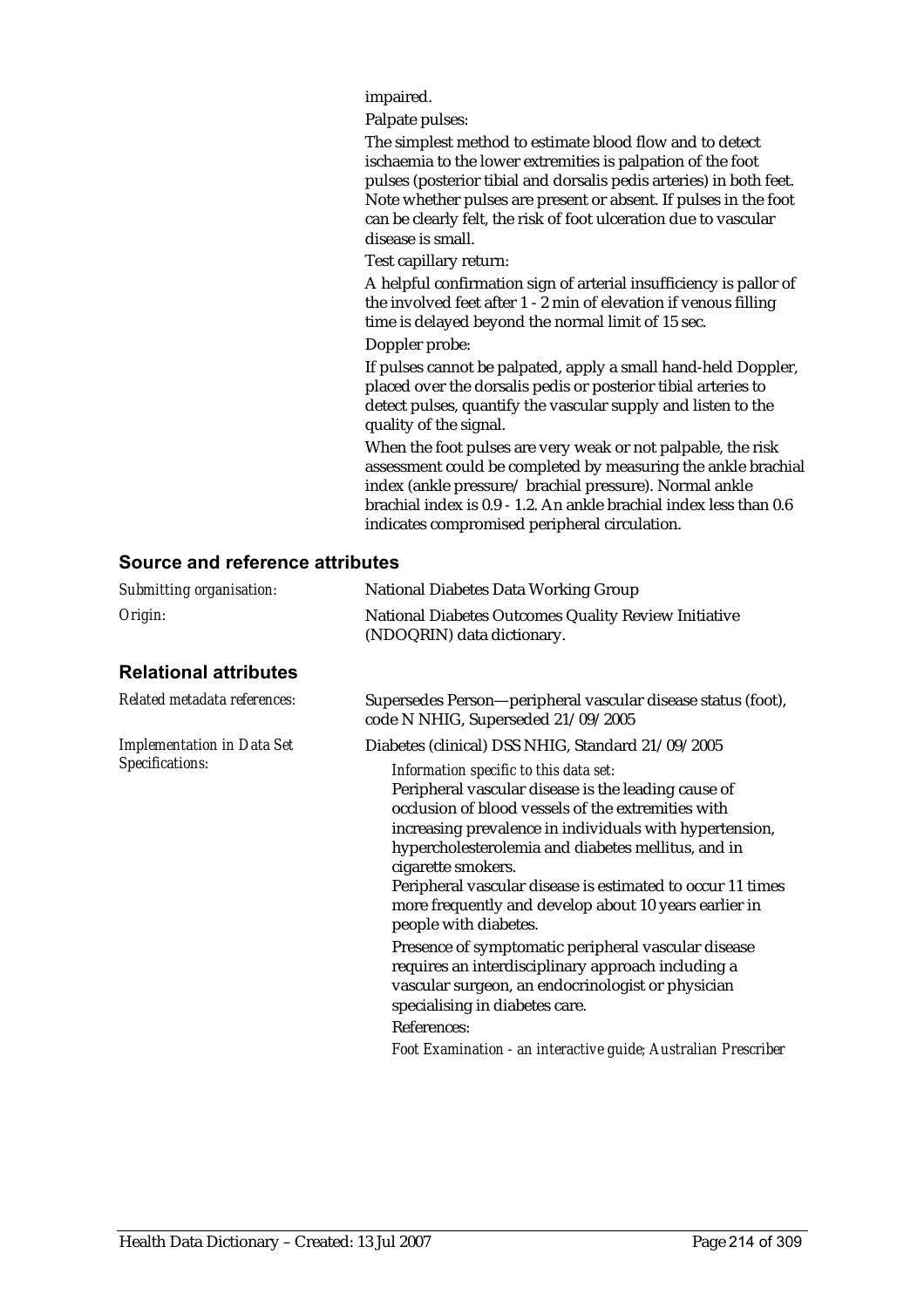# **Person identifier**

### **Identifying and definitional attributes**

| Metadata item type:         | Data Element                                                |
|-----------------------------|-------------------------------------------------------------|
| <i>Technical name:</i>      | Person—person identifier, XXXXXX[X(14)]                     |
| <b>METeOR</b> identifier:   | 290046                                                      |
| <b>Registration status:</b> | NHIG, Standard 04/05/2005<br>NCSIMG, Standard 25/08/2005    |
| Definition:                 | Person identifier unique within an establishment or agency. |

## **Data element concept attributes**

| Data element concept: | Person-person identifier                                                                                                                                                                                                                 |
|-----------------------|------------------------------------------------------------------------------------------------------------------------------------------------------------------------------------------------------------------------------------------|
| Definition:           | Person identifier unique within an establishment or agency.                                                                                                                                                                              |
| Context:              | This item could be used for editing at the agency, establishment<br>or collection authority level and, potentially, for record linkage.<br>There is no intention that this item would be available beyond<br>collection authority level. |
| Object class:         | Person                                                                                                                                                                                                                                   |
| <b>Property:</b>      | Person identifier                                                                                                                                                                                                                        |

## **Value domain attributes**

#### **Representational attributes**

| <b>Representation class:</b> | Identifier    |
|------------------------------|---------------|
| Data type:                   | <b>String</b> |
| Format:                      | XXXXX[X(14)]  |
| Maximum character length:    | 20            |

## **Data element attributes**

#### **Collection and usage attributes**

| Guide for use:                    | Individual agencies, establishments or collection authorities<br>may use their own alphabetic, numeric or alphanumeric coding<br>systems.         |
|-----------------------------------|---------------------------------------------------------------------------------------------------------------------------------------------------|
|                                   | Field cannot be blank.                                                                                                                            |
| Source and reference attributes   |                                                                                                                                                   |
| Reference documents:              | AS5017 Health Care Client Identification, 2002, Sydney:<br>Standards Australia                                                                    |
|                                   | AS4846 Health Care Provider Identification, 2004, Sydney:<br>Standards Australia                                                                  |
| <b>Relational attributes</b>      |                                                                                                                                                   |
| Related metadata references:      | Supersedes Person—person identifier (within<br>establishment/agency), XXXXXX[X(14)] NHIG, Superseded<br>04/05/2005, NCSIMG, Superseded 25/08/2005 |
| <b>Implementation in Data Set</b> | Acute coronary syndrome (clinical) DSS NHIG, Standard                                                                                             |

*Specifications:*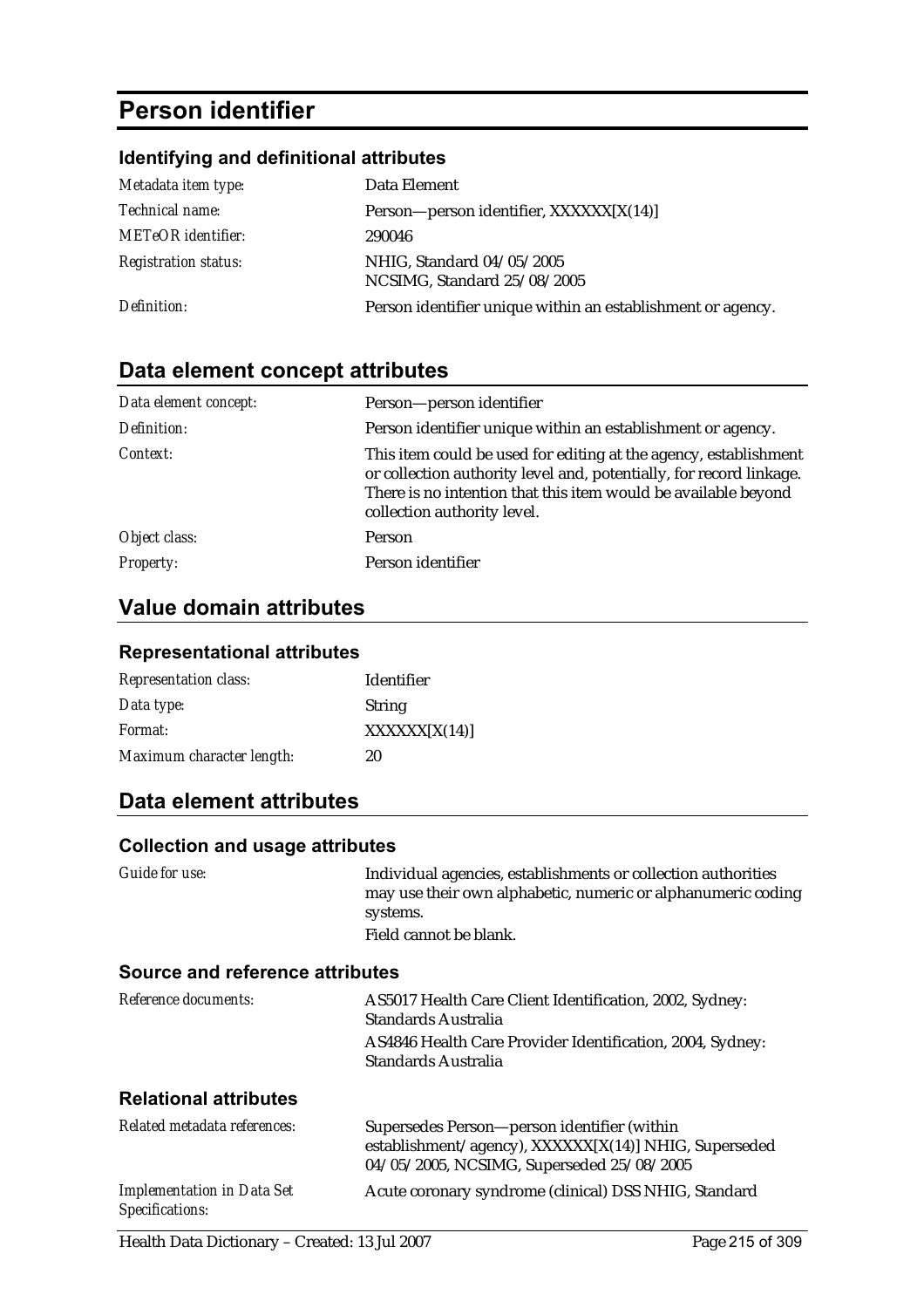#### 07/12/2005

*Implementation start date:* 07/12/2005

Acute coronary syndrome (clinical) DSS NHIG, Superseded 07/12/2005

Admitted patient care NMDS NHIG, Superseded 07/12/2005

*Implementation start date:* 01/07/2005

*Implementation end date:* 30/06/2006

Admitted patient care NMDS 2006-2007 NHIG, Superseded 23/10/2006

*Implementation start date:* 01/07/2006

*Implementation end date:* 30/06/2007

Admitted patient care NMDS 2007-2008 NHIG, Standard 23/10/2006

*Implementation start date:* 01/07/2007

Admitted patient mental health care NMDS NHIG, Superseded 07/12/2005

*Implementation start date:* 01/07/2005

*Implementation end date:* 30/06/2006

Admitted patient mental health care NMDS NHIG, Superseded 23/10/2006

*Implementation start date:* 01/07/2006

*Implementation end date:* 30/06/2007

Admitted patient mental health care NMDS 2007-2008 NHIG, Standard 23/10/2006

*Implementation start date:* 01/07/2007

Admitted patient palliative care NMDS NHIG, Superseded 07/12/2005

*Implementation start date:* 01/07/2005

*Implementation end date:* 30/06/2006

Admitted patient palliative care NMDS 2006-2007 NHIG, Superseded 23/10/2006

*Implementation start date:* 01/07/2006

*Implementation end date:* 30/06/2007

Admitted patient palliative care NMDS 2007-08 NHIG, Standard 23/10/2006

*Implementation start date:* 01/07/2007

Alcohol and other drug treatment services NMDS NHIG, Superseded 21/03/2006

*Implementation start date:* 01/07/2005

*Implementation end date:* 30/06/2006

Alcohol and other drug treatment services NMDS NHIG, Superseded 23/10/2006

*Implementation start date:* 01/07/2006

*Implementation end date:* 30/06/2007

Alcohol and other drug treatment services NMDS 2007-2008 NHIG, Standard 23/10/2006

*Implementation start date:* 01/07/2007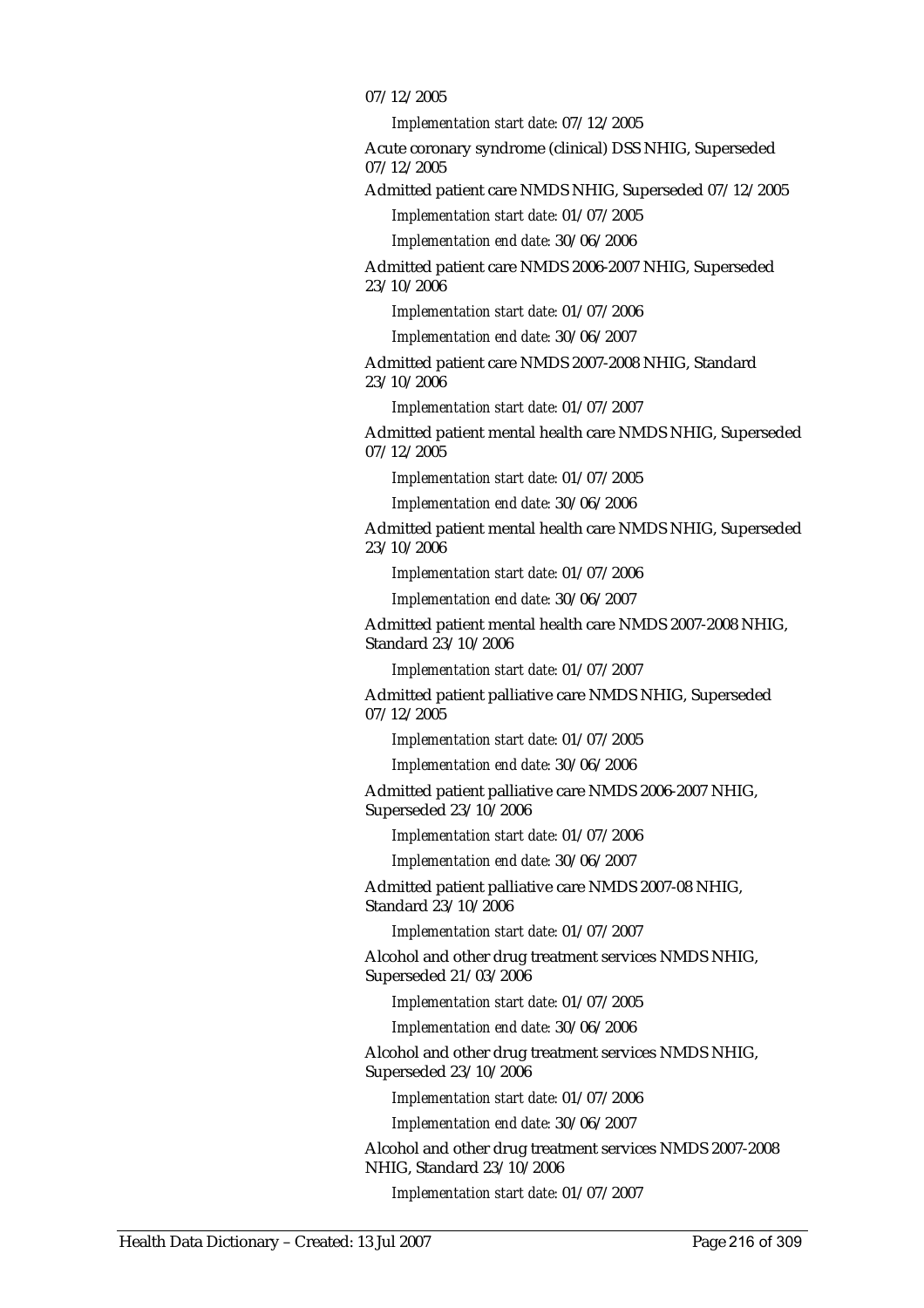Cancer (clinical) DSS NHIG, Superseded 07/12/2005

Cancer (clinical) DSS NHIG, Standard 07/12/2005

Cardiovascular disease (clinical) DSS NHIG, Superseded 15/02/2006

Cardiovascular disease (clinical) DSS NHIG, Superseded 04/07/2007

Cardiovascular disease (clinical) DSS NHIG, Standard 04/07/2007

Community mental health care 2004-2005 NHIG, Superseded 08/12/2004

*Implementation start date:* 01/07/2004

*Implementation end date:* 30/06/2005

Community mental health care NMDS 2005-2006 NHIG, Superseded 07/12/2005

*Implementation start date:* 01/07/2005

*Implementation end date:* 30/06/2006

Community mental health care NMDS 2006-2007 NHIG, Superseded 23/10/2006

*Implementation start date:* 01/07/2006

*Implementation end date:* 30/06/2007

Community mental health care NMDS 2007-2008 NHIG, Standard 23/10/2006

*Implementation start date:* 01/07/2007

Health care client identification DSS NHIG, Standard 04/05/2005

*Information specific to this data set:* Field cannot be blank.

Health care provider identification DSS NHIG, Superseded 04/07/2007

*Information specific to this data set:* Field cannot be blank.

Health care provider identification DSS NHIG, Standard 04/07/2007

*Information specific to this data set:* Field cannot be blank.

Non-admitted patient emergency department care NMDS NHIG, Superseded 07/12/2005

Non-admitted patient emergency department care NMDS NHIG, Superseded 24/03/2006

*Implementation start date:* 01/07/2005

*Implementation end date:* 30/06/2006

Non-admitted patient emergency department care NMDS NHIG, Superseded 23/10/2006

*Implementation start date:* 01/07/2006

*Implementation end date:* 30/06/2007

Non-admitted patient emergency department care NMDS 2007- 2008 NHIG, Standard 23/10/2006

*Implementation start date:* 01/07/2007

Perinatal NMDS NHIG, Superseded 07/12/2005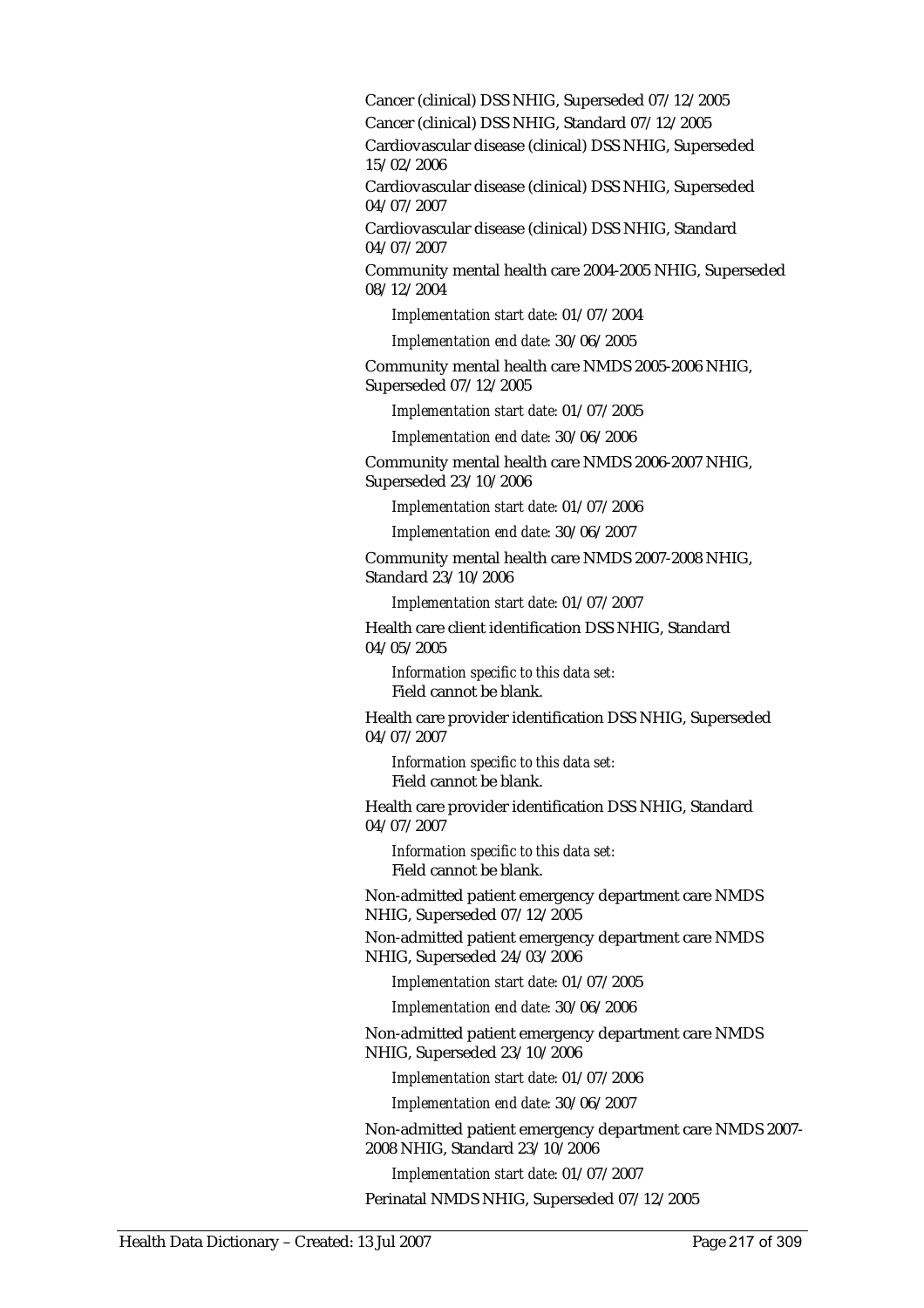*Implementation start date:* 01/07/2005

*Implementation end date:* 30/06/2006

Perinatal NMDS NHIG, Superseded 06/09/2006

*Implementation start date:* 01/07/2006

*Implementation end date:* 30/06/2007

Perinatal NMDS 2007-2008 NHIG, Standard 06/09/2006

*Implementation start date:* 01/07/2007

Residential mental health care NMDS 2005-2006 NHIG, Superseded 07/12/2005

*Implementation start date:* 01/07/2005

*Implementation end date:* 30/06/2006

Residential mental health care NMDS 2006-2007 NHIG, Superseded 23/10/2006

*Implementation start date:* 01/07/2006

*Implementation end date:* 30/06/2007

Residential mental health care NMDS 2007-2008 NHIG, Standard 23/10/2006

*Implementation start date:* 01/07/2007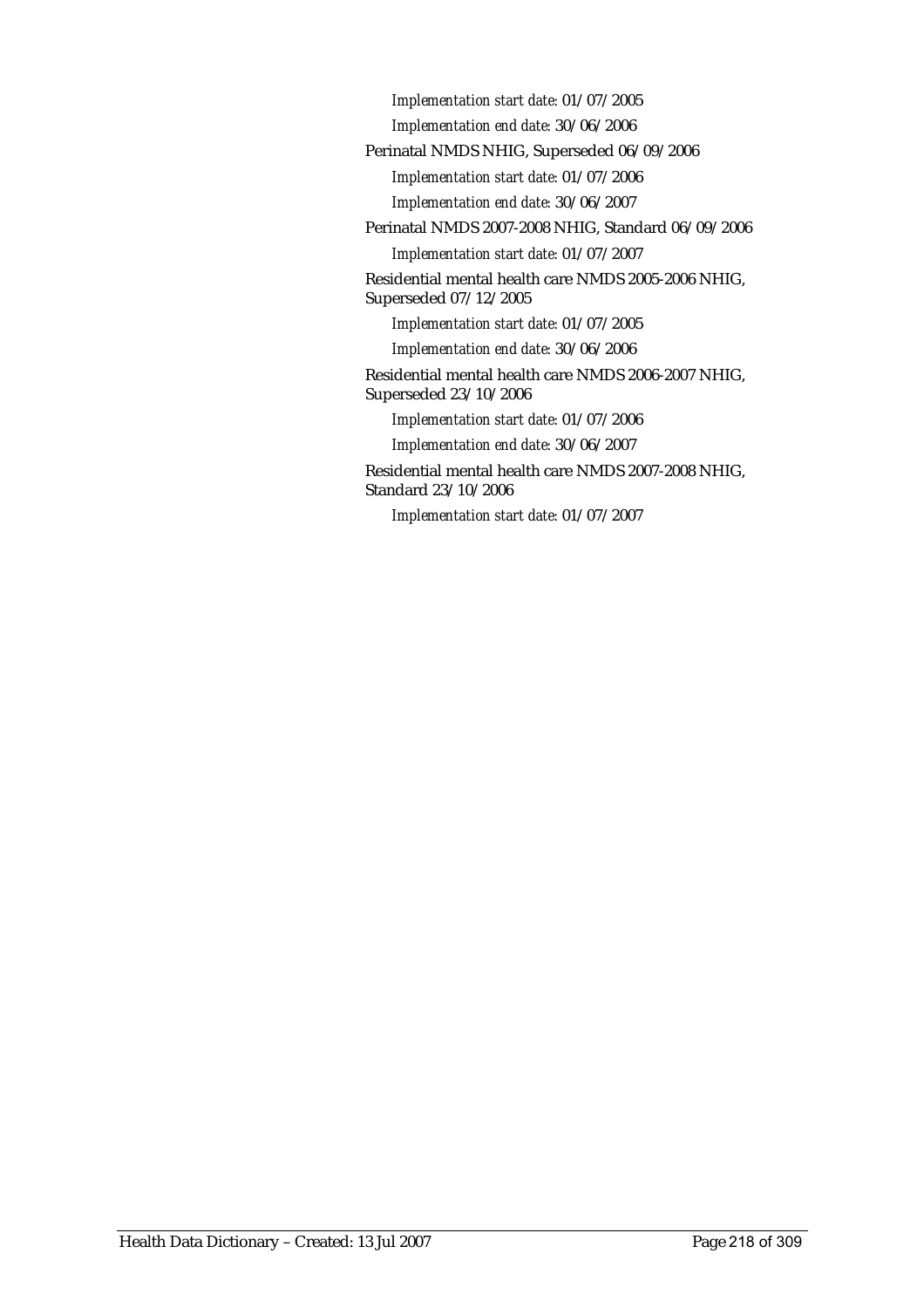# **Person identifier type—health care (person)**

### **Identifying and definitional attributes**

| Metadata item type:         | Data Element                                                                                         |
|-----------------------------|------------------------------------------------------------------------------------------------------|
| Technical name:             | Person (identifier)—identifier type, geographic/administrative<br>scope code A                       |
| <b>METeOR</b> identifier:   | 270053                                                                                               |
| <b>Registration status:</b> | NHIG, Standard 01/03/2005                                                                            |
| Definition:                 | A code based on the geographical or administrative breadth of<br>applicability of Person identifier. |

# **Data element concept attributes**

| Data element concept: | Person (identifier)—identifier type                                                  |
|-----------------------|--------------------------------------------------------------------------------------|
| Definition:           | The geographical or administrative breadth of applicability of<br>Person identifier. |
| Object class:         | Person                                                                               |
| <b>Property:</b>      | Identifier type                                                                      |

### **Value domain attributes**

#### **Representational attributes**

| Code          |                      |
|---------------|----------------------|
| <b>String</b> |                      |
| A             |                      |
| 1             |                      |
| Value         | Meaning              |
| L             | Local                |
| A             | Area/region/district |
| S             | State or territory   |
|               |                      |

#### **Collection and usage attributes**

*Guide for use:* CODE L Local

This code is for an identifier that is applicable only inside the issuing health care establishment

CODE A Area/region/district

This code is for an identifier that is applicable to:

- all the area/region/district health care services but not across all services in the state or territory; or
- all of a specific health care service (e.g. community mental health) in an area/region/district health care services but not across all those services in the state or territory

CODE S State or territory

This code is for identifiers that are applicable across all state or territory health care services.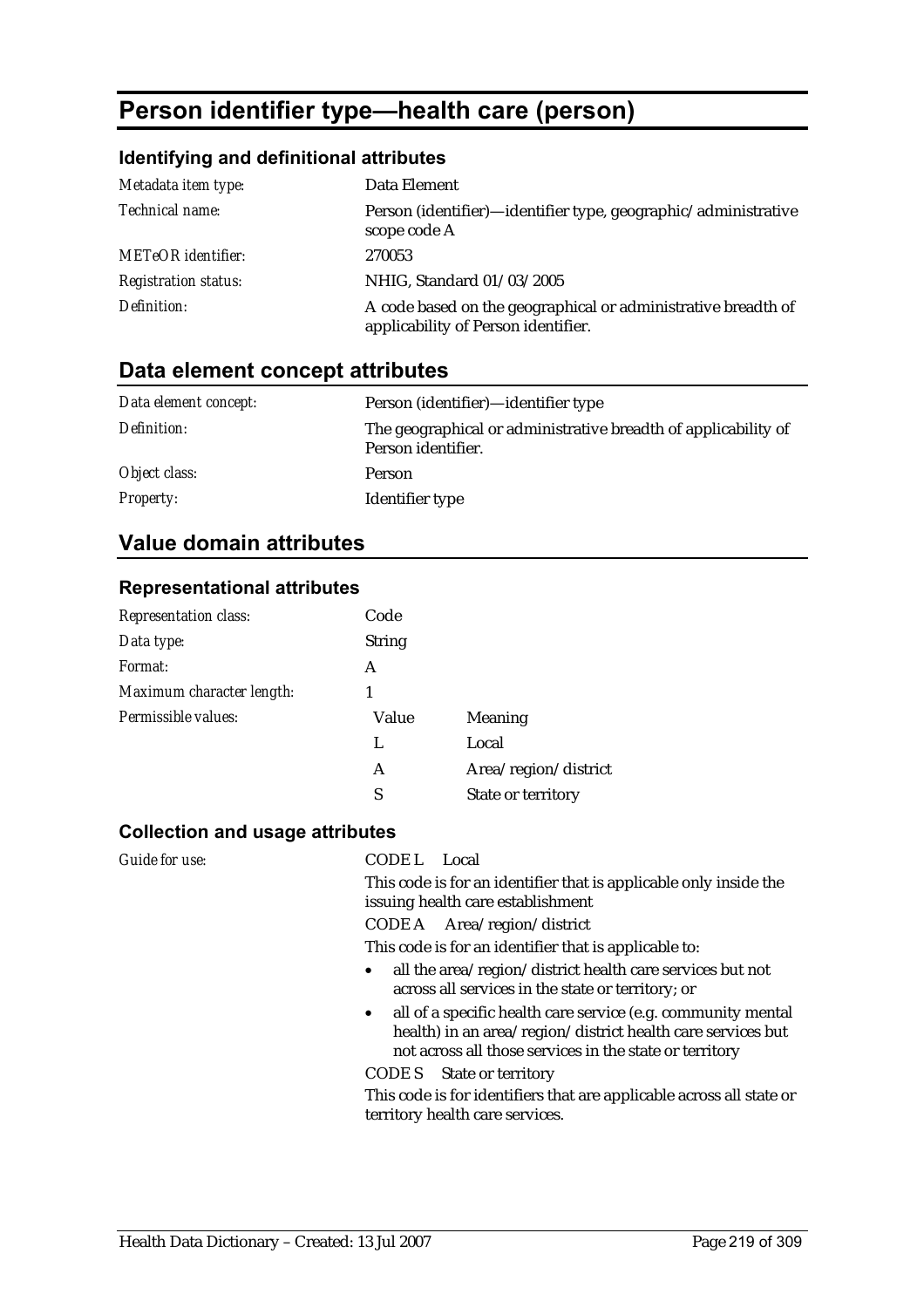# **Data element attributes**

#### **Collection and usage attributes**

| Guide for use:                         | A person can have more than one person identifier. Each<br>Person identifier must have an appropriate person identifier |
|----------------------------------------|-------------------------------------------------------------------------------------------------------------------------|
|                                        | type code recorded.                                                                                                     |
|                                        | Use this field to record only identifier type. It must not be used<br>to record any other person related information.   |
| <b>Source and reference attributes</b> |                                                                                                                         |

#### *Submitting organisation:* Standards Australia *Origin:* AS5017 Health Care Client Identification **Relational attributes**  *Related metadata references:* Supersedes Person identifier type - health care, version 1, DE, NHDD, NHIMG, Superseded 01/03/2005 *Implementation in Data Set Specifications:* Health care client identification NHIG, Superseded 04/05/2005 *Implementation start date:* 01/01/2003 Health care client identification DSS NHIG, Standard 04/05/2005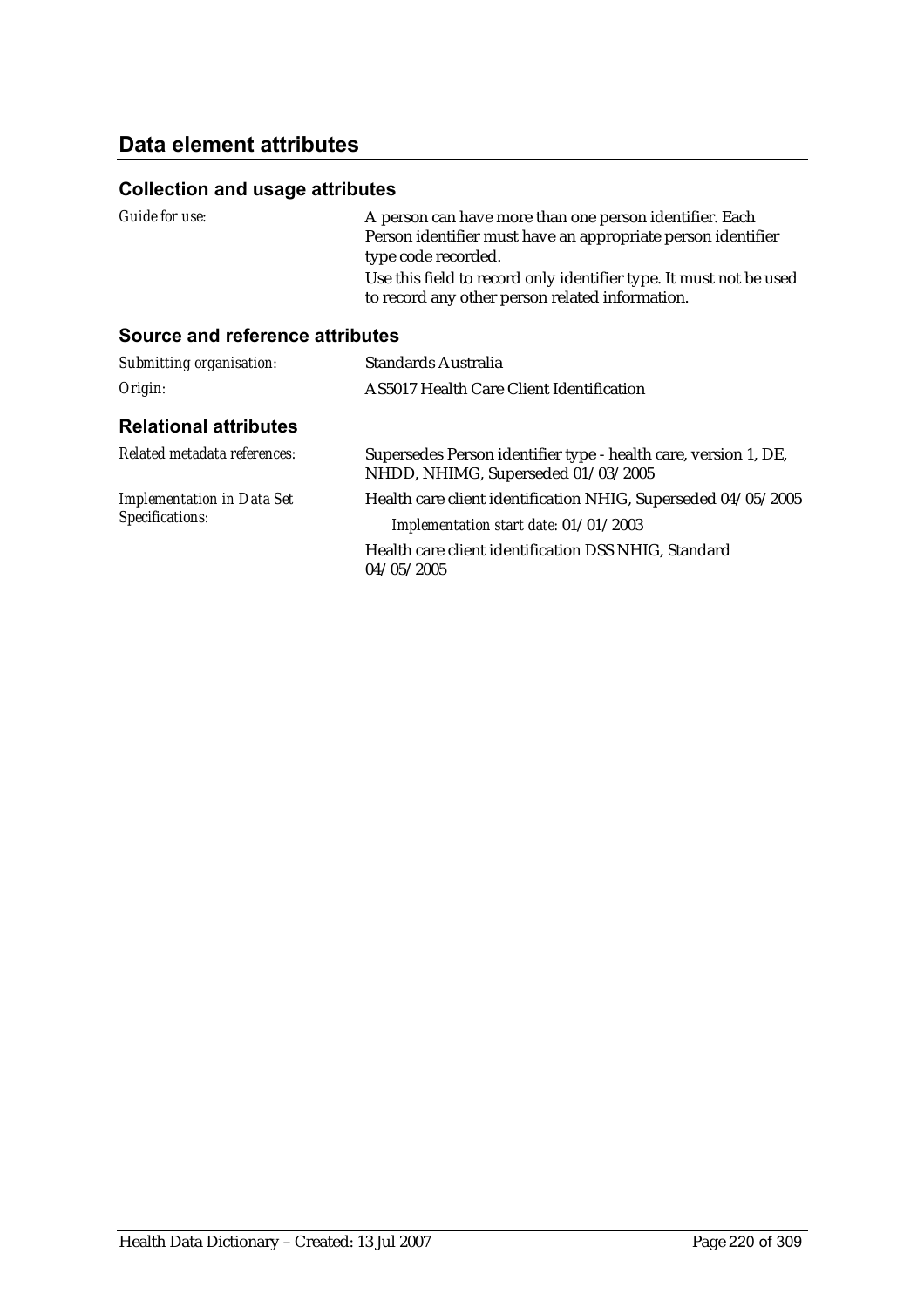# **Physical activity sufficiency status**

### **Identifying and definitional attributes**

| Metadata item type:         | Data Element                                                                                                   |
|-----------------------------|----------------------------------------------------------------------------------------------------------------|
| <i>Technical name:</i>      | Person—physical activity sufficiency status, code N                                                            |
| <b>METeOR</b> identifier:   | 270054                                                                                                         |
| <b>Registration status:</b> | NHIG, Standard 01/03/2005                                                                                      |
| Definition:                 | Sufficiency of moderate or vigorous physical activity to confer a<br>health benefit, as represented by a code. |

# **Data element concept attributes**

| Data element concept: | Person-physical activity sufficiency status                                                      |
|-----------------------|--------------------------------------------------------------------------------------------------|
| Definition:           | Sufficiency of moderate or vigorous physical activity to confer a<br>health benefit.             |
| Context:              | Public health, health care and clinical setting:                                                 |
|                       | To monitor health risk factors for national health priority areas<br>and other chronic diseases. |
| Object class:         | <b>Person</b>                                                                                    |
| <b>Property:</b>      | Physical activity sufficiency status                                                             |

# **Value domain attributes**

### **Representational attributes**

| Code   |                                   |
|--------|-----------------------------------|
| Number |                                   |
| N      |                                   |
| 1      |                                   |
| Value  | <b>Meaning</b>                    |
| 1      | <b>Sufficient</b>                 |
| 2      | Insufficient                      |
| 3      | Sedentary                         |
| 9      | Not stated/inadequately described |
|        |                                   |

## **Data element attributes**

| Guide for use: | The clinician makes a judgment based on assessment of the<br>person's reported physical activity history for a usual 7-day<br>period where:                                                   |
|----------------|-----------------------------------------------------------------------------------------------------------------------------------------------------------------------------------------------|
|                | CODE 1:                                                                                                                                                                                       |
|                | Sufficient physical activity for health benefit for a usual 7-day<br>period is calculated by summing the total minutes of walking,<br>moderate and/or vigorous physical activity.             |
|                | Vigorous physical activity is weighted by a factor of two to<br>account for its greater intensity. Total minutes for health benefit<br>need to be equal to or more than 150 minutes per week. |
|                | CODE 2:                                                                                                                                                                                       |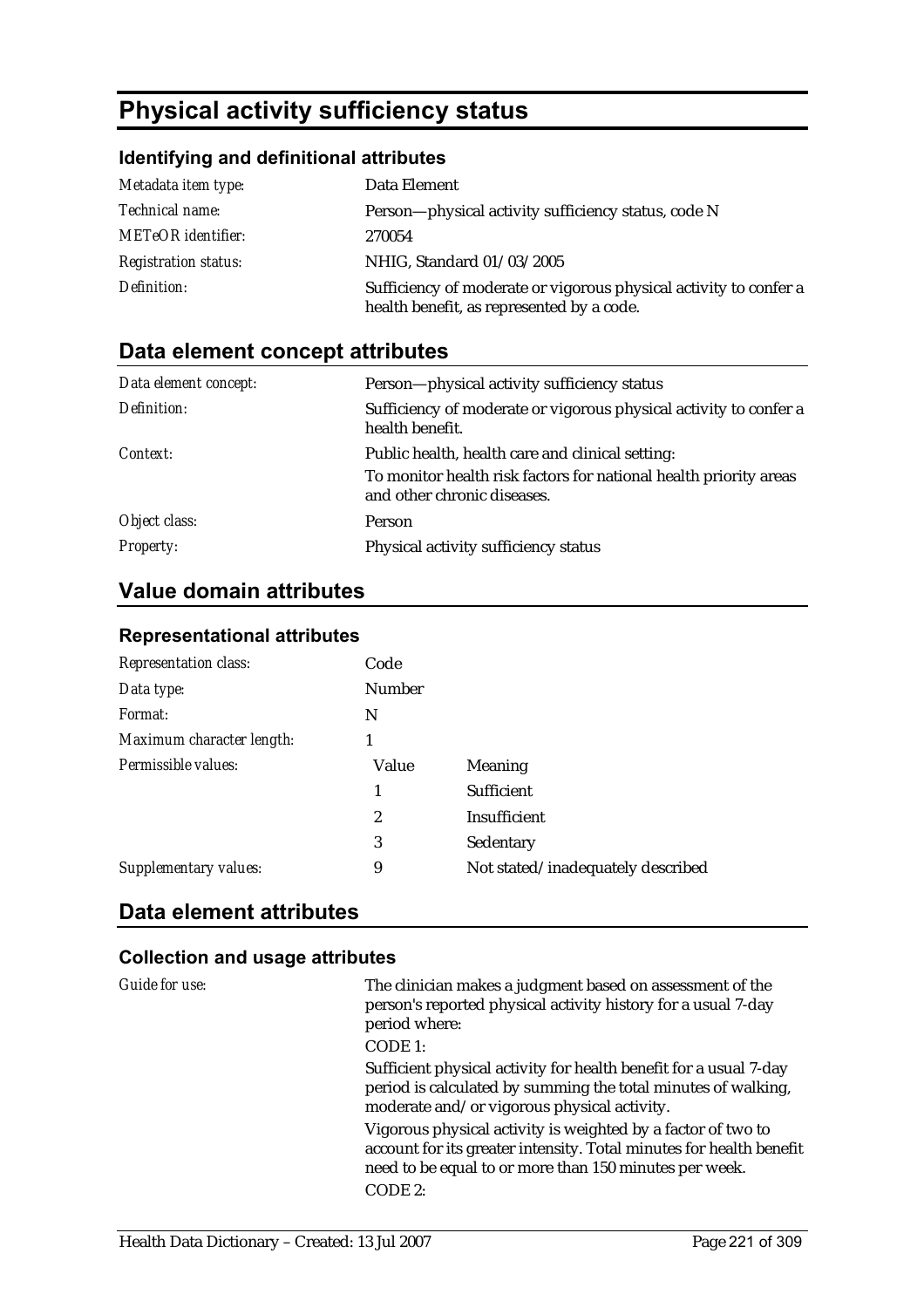Insufficient physical activity for health benefit is where the sum of the total minutes of walking, moderate and/or vigorous physical activity for a usual 7-day period is less than 150 minutes but more than 0 minutes. CODE 3:

Sedentary is where there has been no moderate and/or vigorous physical activity during a usual 7-day period. CODE 9:

There is insufficient information to more accurately define the person's physical activity sufficiency status or the information is not known.

Note: The National Heart Foundation of Australia and the National Physical Activity Guidelines for Australians describes moderate-intensity physical activity as causing a slight but noticeable, increase in breathing and heart rate and suggests that the person should be able to comfortably talk but not sing. Examples of moderate physical activity include brisk walking, low pace swimming, light to moderate intensity exercise classes. Vigorous physical activity is described as activity, which causes the person to 'huff and puff', and where talking in a full sentence between breaths is difficult.

Examples of vigorous physical activity include jogging, swimming (freestyle) and singles tennis.

*Comments:* The above grouping subdivides a population into three mutually exclusive categories.

> A sufficiently physically active person is a person who is physically active on a regular weekly basis equal to or in excess of that required for a health benefit. Sufficient physical activity for health results from participation in physical activity of adequate duration and intensity. Although there is no clear absolute threshold for health benefit, the accrual of 150 minutes of moderate (at least) intensity physical activity over a period of one week is thought to confer health benefit. Walking is included as a moderate intensity physical activity. Note that the 150 minutes of moderate physical activity should be made up of 30 minutes on most days of the week and this can be accumulated in 10 minute bouts (National Physical Activity Guidelines for Australians).

> Health benefits can also be obtained by participation in vigorous physical activity, in approximate proportion to the total amount of activity performed, measured either as energy expenditure or minutes of physical activity (Pate et al. 1995). Physical activity - health benefit for vigorous physical activity is calculated by:

- incorporating a weighted factor of 2, to account for its greater intensity
- summing the total minutes of walking, moderate and/or vigorous physical activity will then give an indication if a health benefit is likely.

Insufficient physical activity describes a person who engages in regular weekly physical activity but not to the level required for a health benefit through either moderate or vigorous physical activity.

A sedentary person is a person who does not engage in any regular weekly physical activity.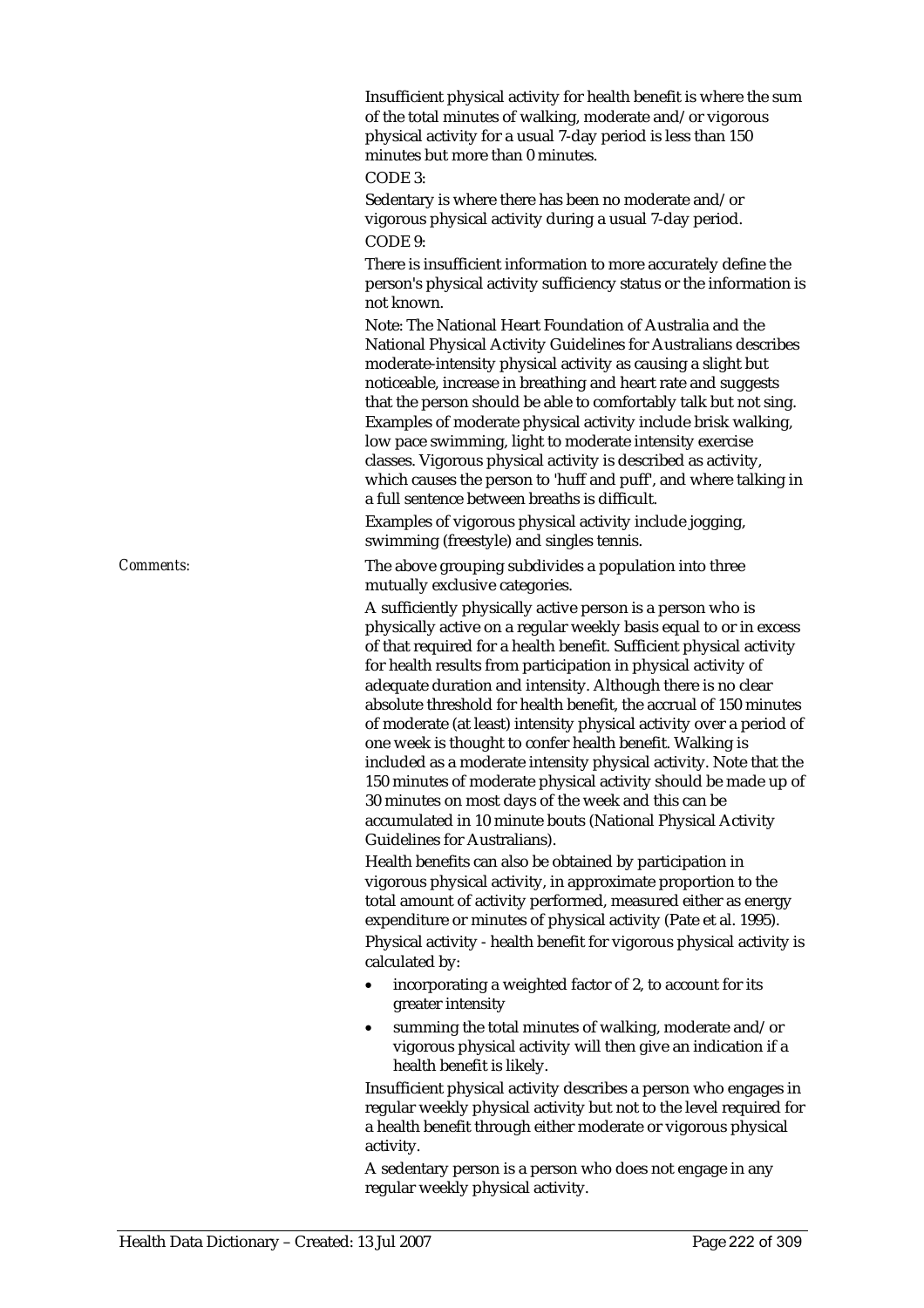### **Source and reference attributes**

| Submitting organisation:                             | Cardiovascular Data Working Group                                                                                                                                                                                                     |
|------------------------------------------------------|---------------------------------------------------------------------------------------------------------------------------------------------------------------------------------------------------------------------------------------|
| Origin:                                              | The National Heart Foundation of Australia's Physical Activity<br>Policy, April 2001. National Physical Activity Guidelines For<br>Australians, developed by the University of Western Australia<br>& the Centre for Health Promotion |
| <b>Relational attributes</b>                         |                                                                                                                                                                                                                                       |
| Related metadata references:                         | Supersedes Physical activity sufficiency status, version 1, DE,<br>NHDD, NHIMG, Superseded 01/03/2005                                                                                                                                 |
| <b>Implementation in Data Set</b><br>Specifications: | Cardiovascular disease (clinical) DSS NHIG, Superseded<br>15/02/2006                                                                                                                                                                  |
|                                                      | Cardiovascular disease (clinical) DSS NHIG, Superseded<br>04/07/2007                                                                                                                                                                  |
|                                                      | Cardiovascular disease (clinical) DSS NHIG, Standard<br>04/07/2007                                                                                                                                                                    |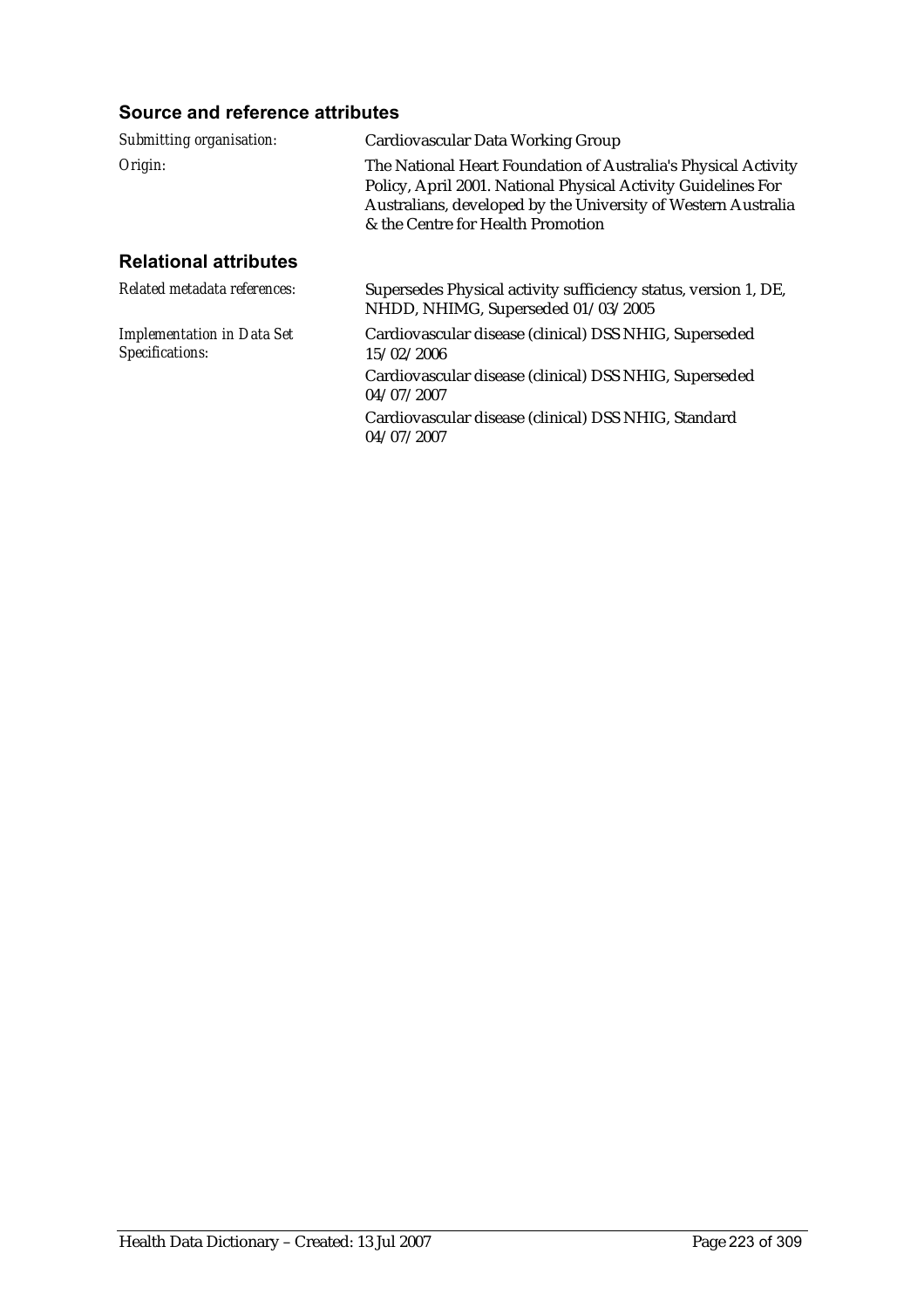# **Place of occurrence of external cause of injury (ICD-10- AM)**

### **Identifying and definitional attributes**

| Metadata item type:         | Data Element                                                                                                     |
|-----------------------------|------------------------------------------------------------------------------------------------------------------|
| Technical name:             | Injury event—place of occurrence, code (ICD-10-AM 5th edn)<br>$ANN\{N[N]\}$                                      |
| <b>METeOR</b> identifier:   | 333874                                                                                                           |
| <b>Registration status:</b> | NHIG, Standard 07/12/2005                                                                                        |
| Definition:                 | The place where the external cause of injury, poisoning or<br>adverse effect occurred, as represented by a code. |

## **Data element concept attributes**

| Data element concept: | Injury event—place of occurrence                                                       |
|-----------------------|----------------------------------------------------------------------------------------|
| Definition:           | The place where the external cause of injury, poisoning or<br>adverse effect occurred. |
| Object class:         | Injury event                                                                           |
| <b>Property:</b>      | Place of occurrence                                                                    |

# **Value domain attributes**

### **Representational attributes**

| <b>Classification scheme:</b> | International Statistical Classification of Diseases and Related<br>Health Problems, Tenth Revision, Australian Modification 5th<br>edition |
|-------------------------------|---------------------------------------------------------------------------------------------------------------------------------------------|
| <b>Representation class:</b>  | Code                                                                                                                                        |
| Data type:                    | <b>String</b>                                                                                                                               |
| Format:                       | ANN(N[N])                                                                                                                                   |
| Maximum character length:     | 6                                                                                                                                           |

# **Data element attributes**

| Guide for use: | Admitted patient:<br>Use External Causes of Morbidity and Mortality Place of<br>Occurrence codes from the current edition of ICD-10-AM. Used<br>with all ICD-10-AM external cause codes and assigned<br>according to the Australian Coding Standards. |
|----------------|-------------------------------------------------------------------------------------------------------------------------------------------------------------------------------------------------------------------------------------------------------|
|                | External cause codes in the range W00 to Y34, except Y06 and<br>Y07 must be accompanied by a place of occurrence code.                                                                                                                                |
|                | External cause codes V01 to Y34 must be accompanied by an<br>activity code.                                                                                                                                                                           |
| Comments:      | Enables categorisation of injury and poisoning according to<br>factors important for injury control. Necessary for defining and<br>monitoring injury control targets, injury costing and identifying<br>cases for in-depth research.                  |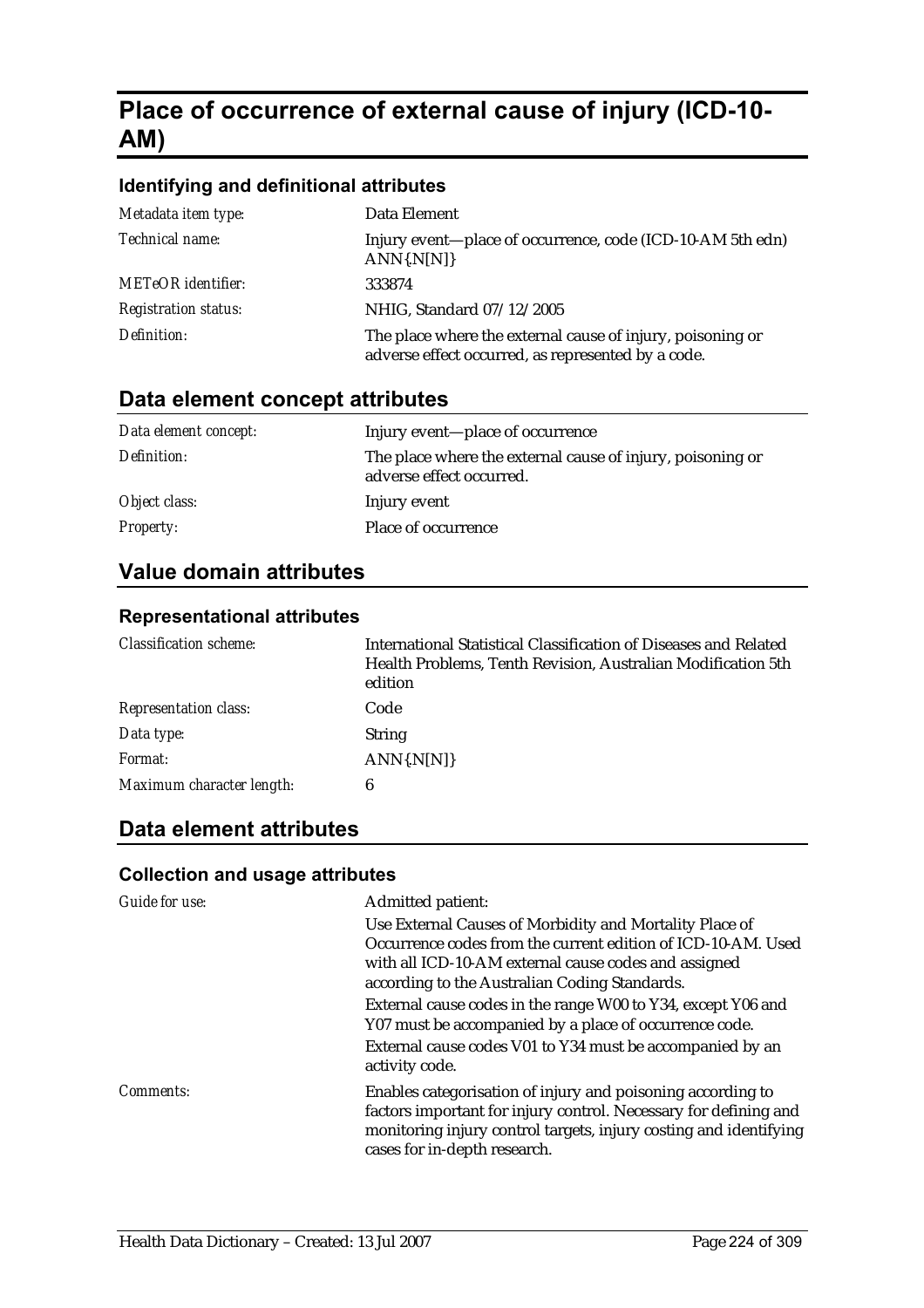### **Source and reference attributes**

| Origin:                                              | <b>National Health Data Committee</b><br>National Centre for Classification in Health<br>AIHW National Injury Surveillance Unit<br>National Data Standards for Injury Surveillance Advisory<br>Group |
|------------------------------------------------------|------------------------------------------------------------------------------------------------------------------------------------------------------------------------------------------------------|
| <b>Relational attributes</b>                         |                                                                                                                                                                                                      |
| Related metadata references:                         | Supersedes Injury event-place of occurrence, code (ICD-10-<br>AM 4th edn) ANN{.N[N]} NHIG, Superseded 07/12/2005                                                                                     |
| <b>Implementation in Data Set</b><br>Specifications: | Admitted patient care NMDS 2006-2007 NHIG, Superseded<br>23/10/2006                                                                                                                                  |
|                                                      | Implementation start date: 01/07/2006                                                                                                                                                                |
|                                                      | Implementation end date: 30/06/2007                                                                                                                                                                  |
|                                                      | Admitted patient care NMDS 2007-2008 NHIG, Standard<br>23/10/2006                                                                                                                                    |
|                                                      | Implementation start date: 01/07/2007                                                                                                                                                                |
|                                                      | Information specific to this data set:<br>To be used with ICD-10-AM external cause codes.<br>Effective for collection from 01/07/2006                                                                |
|                                                      | Injury surveillance DSS NHIG, Standard 03/05/2006                                                                                                                                                    |
|                                                      | Information specific to this data set:<br>Effective for collection from 01/07/2006                                                                                                                   |
|                                                      | Injury surveillance NMDS NHIG, Superseded 03/05/2006                                                                                                                                                 |
|                                                      | Implementation start date: 01/07/2005                                                                                                                                                                |
|                                                      | Implementation end date: 30/06/2006                                                                                                                                                                  |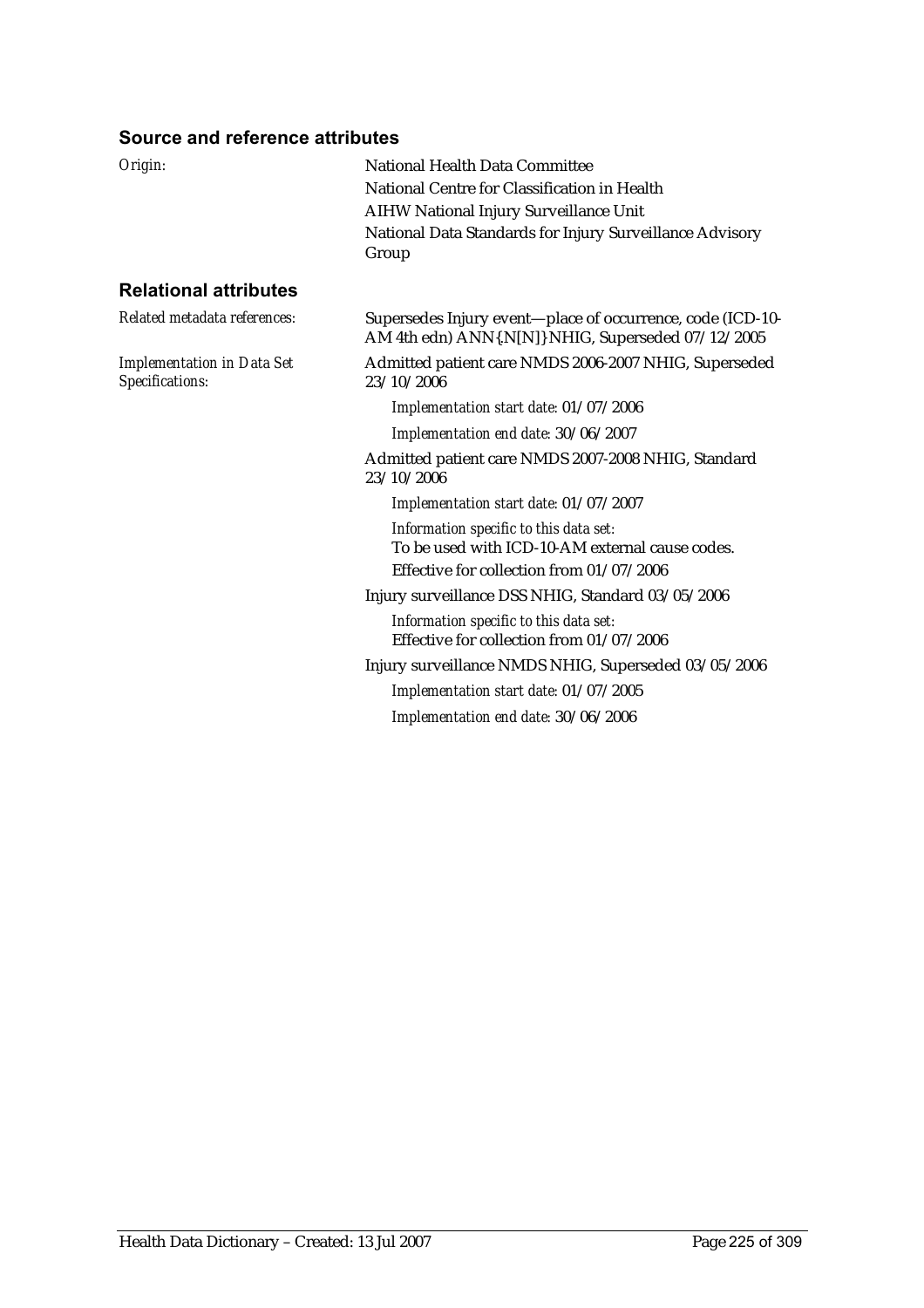# **Place of occurrence of external cause of injury (nonadmitted patient)**

| Identifying and definitional attributes |                                                                                                                  |  |
|-----------------------------------------|------------------------------------------------------------------------------------------------------------------|--|
| Metadata item type:                     | Data Element                                                                                                     |  |
| Technical name:                         | Injury event-place of occurrence, non-admitted patient code<br>N[N]                                              |  |
| <b>METeOR</b> identifier:               | 268949                                                                                                           |  |
| <b>Registration status:</b>             | NHIG, Standard 01/03/2005                                                                                        |  |
| Definition:                             | The place where the external cause of injury, poisoning or<br>adverse effect occurred, as represented by a code. |  |

# **Data element concept attributes**

| Data element concept: | Injury event-place of occurrence                                                       |
|-----------------------|----------------------------------------------------------------------------------------|
| Definition:           | The place where the external cause of injury, poisoning or<br>adverse effect occurred. |
| Object class:         | Injury event                                                                           |
| <b>Property:</b>      | Place of occurrence                                                                    |

# **Value domain attributes**

### **Representational attributes**

| Representation class:     | Code             |                                                             |
|---------------------------|------------------|-------------------------------------------------------------|
| Data type:                | Number           |                                                             |
| Format:                   | N[N]             |                                                             |
| Maximum character length: | $\boldsymbol{2}$ |                                                             |
| Permissible values:       | Value            | Meaning                                                     |
|                           | $\bf{0}$         | Home                                                        |
|                           | 1                | <b>Residential Institution</b>                              |
|                           | $\boldsymbol{2}$ | School, other institution and public<br>administration area |
|                           | 21               | School                                                      |
|                           | 22               | Health service area                                         |
|                           | 23               | Building used by general public or public<br>group          |
|                           | 3                | Sports and athletics area                                   |
|                           | 4                | Street and highway                                          |
|                           | 5                | Trade and service area                                      |
|                           | 6                | Industrial and construction area                            |
|                           | 7                | Farm                                                        |
|                           | 8                | Other specified places                                      |
| Supplementary values:     | 9                | Unspecified place                                           |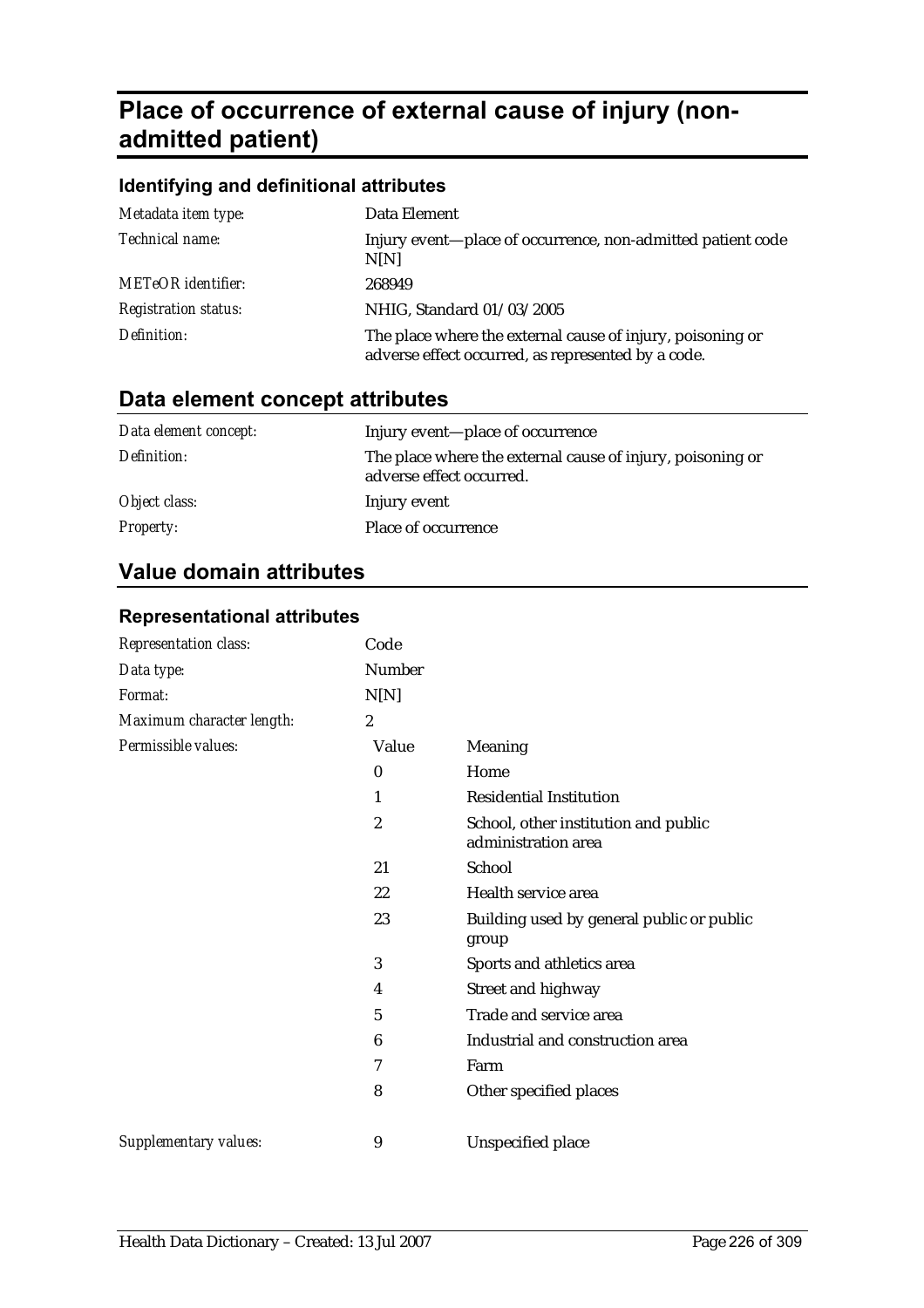# **Data element attributes**

| Guide for use:                         | To be used for injury surveillance purposes for non-admitted<br>patients when it is not possible to use ICD-10-AM codes. Select<br>the code which best characterises the type of place where the<br>person was situated when the injury occurred on the basis of<br>the information available at the time it is recorded. If two or<br>more categories are judged to be equally appropriate, select the<br>one that comes first in the code list. |
|----------------------------------------|---------------------------------------------------------------------------------------------------------------------------------------------------------------------------------------------------------------------------------------------------------------------------------------------------------------------------------------------------------------------------------------------------------------------------------------------------|
| <b>Source and reference attributes</b> |                                                                                                                                                                                                                                                                                                                                                                                                                                                   |
| Origin:                                | National Centre for Classification in Health                                                                                                                                                                                                                                                                                                                                                                                                      |
|                                        | <b>AIHW National Injury Surveillance Unit</b>                                                                                                                                                                                                                                                                                                                                                                                                     |
|                                        | National Data Standards for Injury Surveillance Advisory<br>Group                                                                                                                                                                                                                                                                                                                                                                                 |
|                                        | <b>National Health Data Committee</b>                                                                                                                                                                                                                                                                                                                                                                                                             |
| <b>Relational attributes</b>           |                                                                                                                                                                                                                                                                                                                                                                                                                                                   |
| Related metadata references:           | Supersedes Place of occurrence of external cause of injury,<br>version 6, DE, NHDD, NHIMG, Superseded 01/03/2005                                                                                                                                                                                                                                                                                                                                  |
| <b>Implementation in Data Set</b>      | Injury surveillance DSS NHIG, Standard 03/05/2006                                                                                                                                                                                                                                                                                                                                                                                                 |
| Specifications:                        | Injury surveillance NMDS NHIG, Superseded 03/05/2006                                                                                                                                                                                                                                                                                                                                                                                              |
|                                        | Implementation start date: 01/07/2005                                                                                                                                                                                                                                                                                                                                                                                                             |
|                                        | Implementation end date: 30/06/2006                                                                                                                                                                                                                                                                                                                                                                                                               |
|                                        | Injury surveillance NMDS NHIG, Superseded 07/12/2005                                                                                                                                                                                                                                                                                                                                                                                              |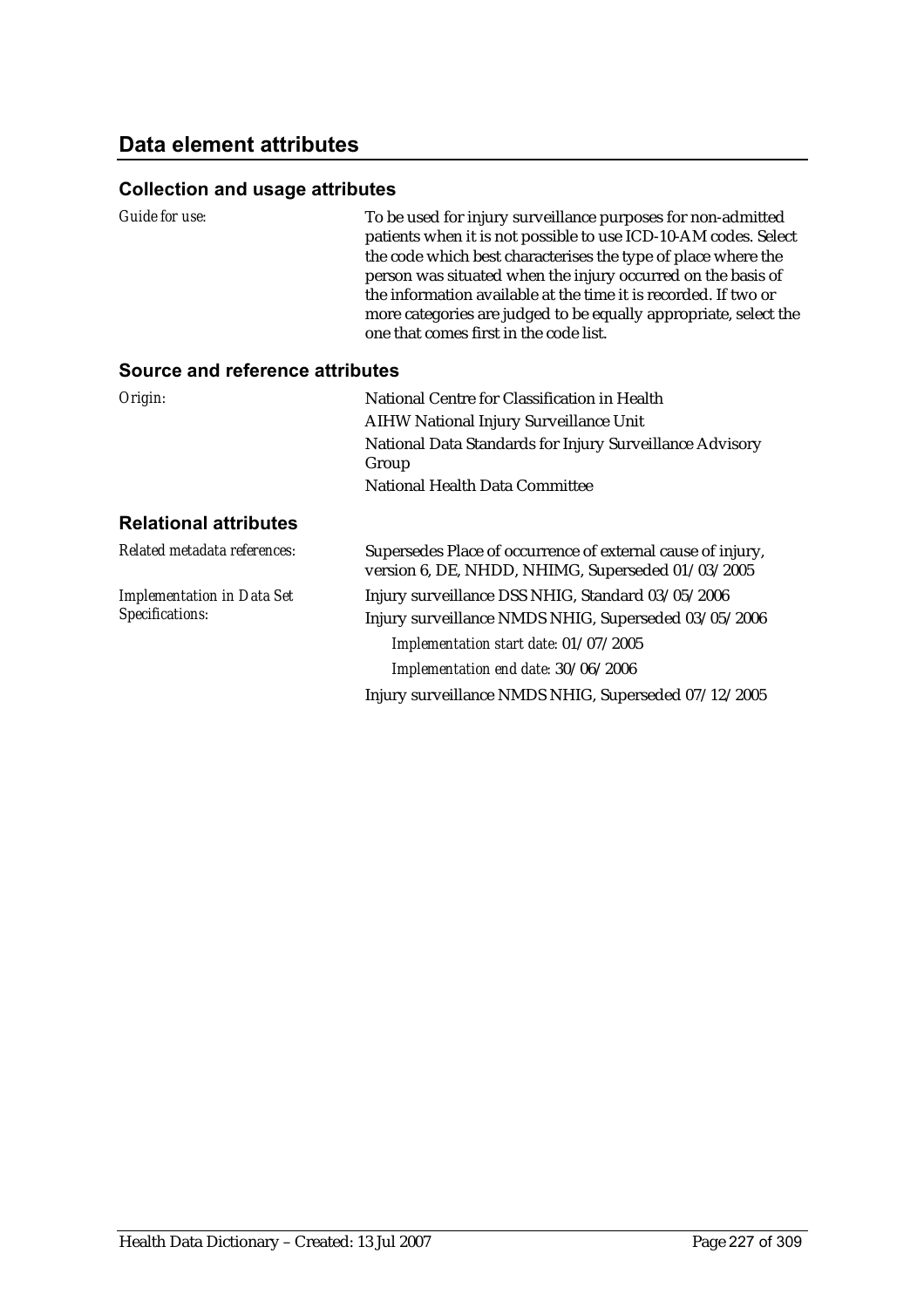# **Postal delivery point identifier (person)**

# **Identifying and definitional attributes**

| Metadata item type:         | Data Element                                                                                                          |
|-----------------------------|-----------------------------------------------------------------------------------------------------------------------|
| Technical name:             | Person (address)—postal delivery point identifier, {N(8)}                                                             |
| <b>METeOR</b> identifier:   | 287220                                                                                                                |
| <b>Registration status:</b> | NHIG, Standard 04/05/2005<br>NCSIMG, Standard 25/08/2005                                                              |
| Definition:                 | A unique number assigned to a person's postal address as<br>recorded on the Australia Post Postal Address File (PAF). |

# **Data element concept attributes**

| Data element concept: | Person (address)—postal delivery point identifier                                                                     |
|-----------------------|-----------------------------------------------------------------------------------------------------------------------|
| Definition:           | A unique number assigned to a person's postal address as<br>recorded on the Australia Post Postal Address File (PAF). |
| Object class:         | Person                                                                                                                |
| <b>Property:</b>      | Postal delivery point identifier                                                                                      |

# **Value domain attributes**

### **Representational attributes**

| <b>Representation class:</b> | Identifier  |
|------------------------------|-------------|
| Data type:                   | Number      |
| <i>Format:</i>               | $\{N(8)\}\$ |
| Maximum character length:    | 8           |

#### **Source and reference attributes**

| Origin:              | <b>Customer Barcoding Technical Specifications, 1998: Australia</b><br>Post                                                                                        |
|----------------------|--------------------------------------------------------------------------------------------------------------------------------------------------------------------|
| Reference documents: | AS5017 Health Care Client Identification, 2002, Sydney:<br>Standards Australia<br>AS4846 Health Care Provider Identification, 2004, Sydney:<br>Standards Australia |

## **Data element attributes**

| Guide for use: | Australia Post maintains a Postal Address File (PAF) database<br>which contains Australian postal delivery addresses and their<br>corresponding eight (8) character unique identification number<br>known as a Delivery Point Identifier (DPID). While the PAF is<br>concerned with postal address, for many persons' a postal<br>address will be the same as their residential address. The PAF<br>can be used to improve the recording of address data at the<br>time of data collection. |
|----------------|---------------------------------------------------------------------------------------------------------------------------------------------------------------------------------------------------------------------------------------------------------------------------------------------------------------------------------------------------------------------------------------------------------------------------------------------------------------------------------------------|
|                | The Postal Address File may be used at the time of<br>data collection to confirm that the combined metadata items of<br>address line, suburb/town/locality, Australian state/territory<br>identifier and postcode - Australian are accurately recorded.                                                                                                                                                                                                                                     |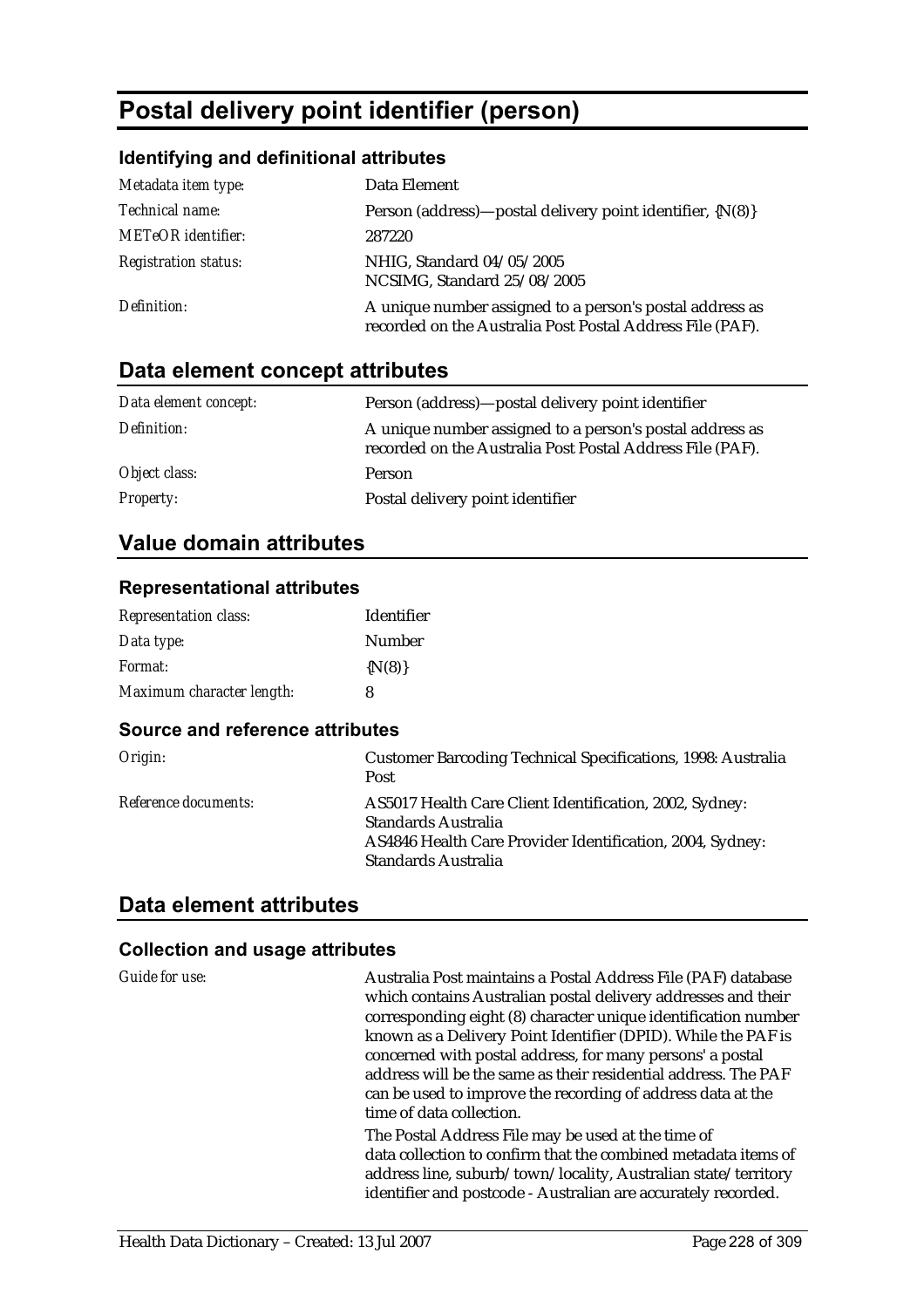| <b>Collection methods:</b>                           | The Delivery Point Identifier (DPID) is assigned electronically<br>to recognised Australia Post delivery addresses following<br>reference to the Postal Address File (PAF) database.                                                                                                                                                                                                                                                                                                                                                                                                                                                                                                                                              |
|------------------------------------------------------|-----------------------------------------------------------------------------------------------------------------------------------------------------------------------------------------------------------------------------------------------------------------------------------------------------------------------------------------------------------------------------------------------------------------------------------------------------------------------------------------------------------------------------------------------------------------------------------------------------------------------------------------------------------------------------------------------------------------------------------|
| <b>Comments:</b>                                     | In October 1999, Australia Post introduced a bar-coding system<br>for bulk mail lodgements. Agencies or establishments can use<br>software to improve the quality of person address data it<br>collects and records and, at the same time, receive financial<br>benefits by reducing its postage expenses.<br>The DPID is easily converted to a bar code and can be included<br>on correspondence and address labels. If the bar code is<br>displayed on a standard envelope that passes through a mail-<br>franking machine (e.g. as used by most major hospitals), the<br>postage cost is reduced. Every three months, Australia Post<br>provides updates to the PAF database. For more information,<br>contact Australia Post. |
| Source and reference attributes                      |                                                                                                                                                                                                                                                                                                                                                                                                                                                                                                                                                                                                                                                                                                                                   |
| Submitting organisation:                             | <b>Standards Australia</b>                                                                                                                                                                                                                                                                                                                                                                                                                                                                                                                                                                                                                                                                                                        |
| Origin:                                              | National Health Data Standards Committee                                                                                                                                                                                                                                                                                                                                                                                                                                                                                                                                                                                                                                                                                          |
|                                                      | <b>National Community Services Data Committee</b>                                                                                                                                                                                                                                                                                                                                                                                                                                                                                                                                                                                                                                                                                 |
|                                                      | Standards Australia 2002. Australian Standard AS5017-2002<br>Health Care Client Identification. Sydney: Standards Australia                                                                                                                                                                                                                                                                                                                                                                                                                                                                                                                                                                                                       |
| <b>Relational attributes</b>                         |                                                                                                                                                                                                                                                                                                                                                                                                                                                                                                                                                                                                                                                                                                                                   |
| Related metadata references:                         | Is formed using Person (address)—suburb/town/locality<br>name, text [A(50)] NHIG, Standard 04/05/2005, NCSIMG,<br>Standard 25/08/2005                                                                                                                                                                                                                                                                                                                                                                                                                                                                                                                                                                                             |
|                                                      | Supersedes Person (address)-postal delivery point identifier,<br>{N(8)} NHIG, Superseded 04/05/2005, NCSIMG, Superseded<br>25/08/2005                                                                                                                                                                                                                                                                                                                                                                                                                                                                                                                                                                                             |
| <b>Implementation in Data Set</b><br>Specifications: | Health care client identification DSS NHIG, Standard<br>04/05/2005                                                                                                                                                                                                                                                                                                                                                                                                                                                                                                                                                                                                                                                                |
|                                                      | Health care provider identification DSS NHIG, Superseded<br>04/07/2007                                                                                                                                                                                                                                                                                                                                                                                                                                                                                                                                                                                                                                                            |
|                                                      | Health care provider identification DSS NHIG, Standard                                                                                                                                                                                                                                                                                                                                                                                                                                                                                                                                                                                                                                                                            |

04/07/2007

Health Data Dictionary – Created: 13 Jul 2007 Page 229 of 309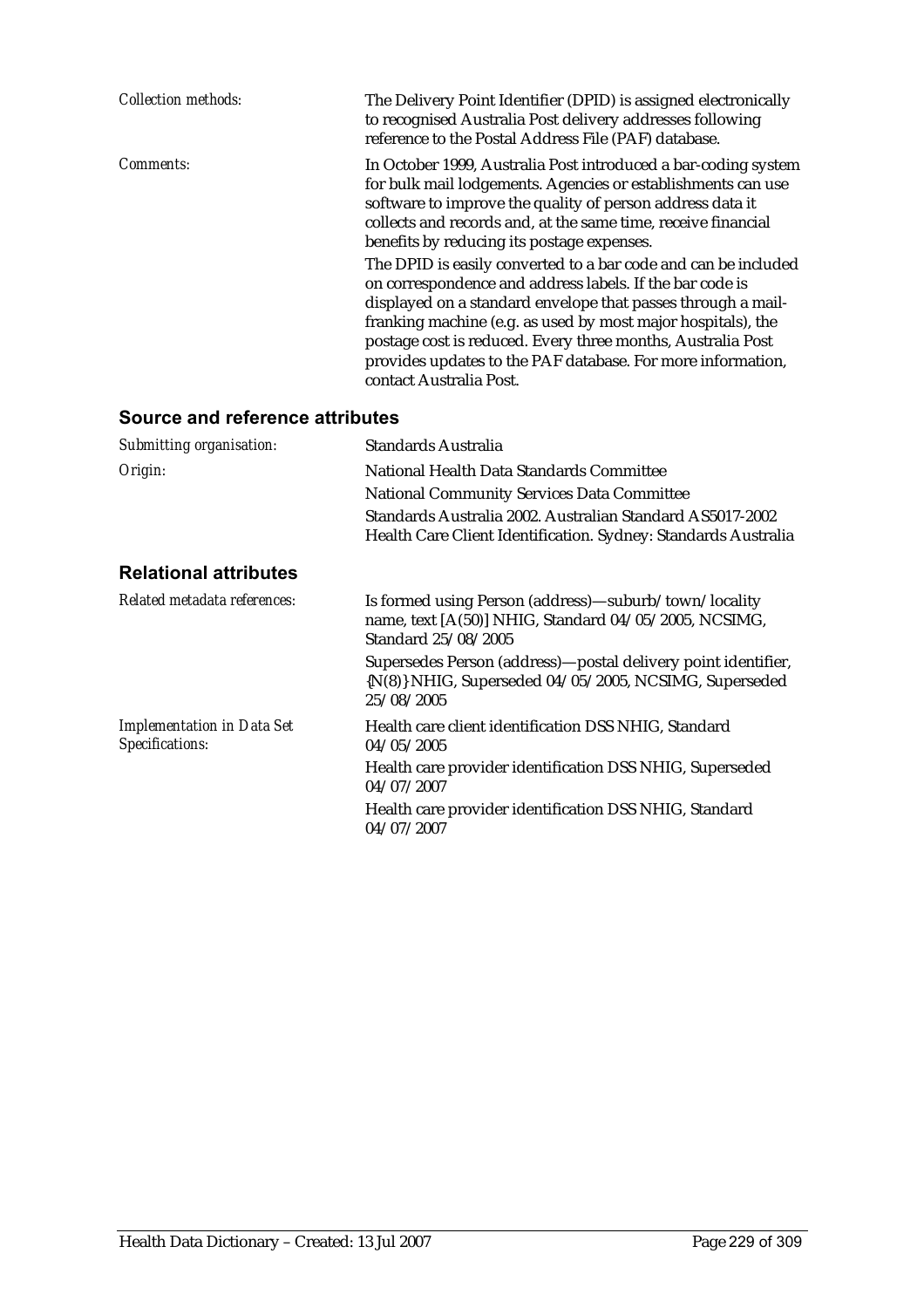# **Postal delivery point identifier (service provider organisation)**

### **Identifying and definitional attributes**

| Metadata item type:         | Data Element                                                                                                                                    |
|-----------------------------|-------------------------------------------------------------------------------------------------------------------------------------------------|
| Technical name:             | Service provider organisation (address)—postal delivery point<br>identifier, $\{N(8)\}\$                                                        |
| <b>METeOR</b> identifier:   | 290141                                                                                                                                          |
| <b>Registration status:</b> | NHIG, Standard 04/05/2005<br>NCSIMG, Standard 31/08/2005                                                                                        |
| Definition:                 | A unique number assigned to a service provider organisation's<br>postal address as recorded on the Australia Post Postal Address<br>File (PAF). |

# **Data element concept attributes**

| Data element concept: | Service provider organisation (address)—postal delivery point<br>identifier                                                                     |
|-----------------------|-------------------------------------------------------------------------------------------------------------------------------------------------|
| Definition:           | A unique number assigned to a service provider organisation's<br>postal address as recorded on the Australia Post Postal Address<br>File (PAF). |
| Object class:         | Service provider organisation                                                                                                                   |
| <b>Property:</b>      | Postal delivery point identifier                                                                                                                |

# **Value domain attributes**

### **Representational attributes**

| <b>Representation class:</b> | Identifier  |
|------------------------------|-------------|
| Data type:                   | Number      |
| <i>Format:</i>               | $\{N(8)\}\$ |
| Maximum character length:    | 8           |

#### **Source and reference attributes**

| Origin:                     | <b>Customer Barcoding Technical Specifications, 1998: Australia</b><br>Post                                                                                        |
|-----------------------------|--------------------------------------------------------------------------------------------------------------------------------------------------------------------|
| <i>Reference documents:</i> | AS5017 Health Care Client Identification, 2002, Sydney:<br>Standards Australia<br>AS4846 Health Care Provider Identification, 2004, Sydney:<br>Standards Australia |

## **Data element attributes**

| <b>Collection methods:</b> | The Delivery Point Identifier (DPID) is assigned electronically<br>to recognised Australia Post delivery addresses following<br>reference to the Postal Address File (PAF) database.                                                                         |
|----------------------------|--------------------------------------------------------------------------------------------------------------------------------------------------------------------------------------------------------------------------------------------------------------|
| <i>Comments:</i>           | In October 1999, Australia Post introduced a bar-coding system<br>for bulk mail lodgements. Agencies or establishments can use<br>software to improve the quality of person address data it<br>collects and records and, at the same time, receive financial |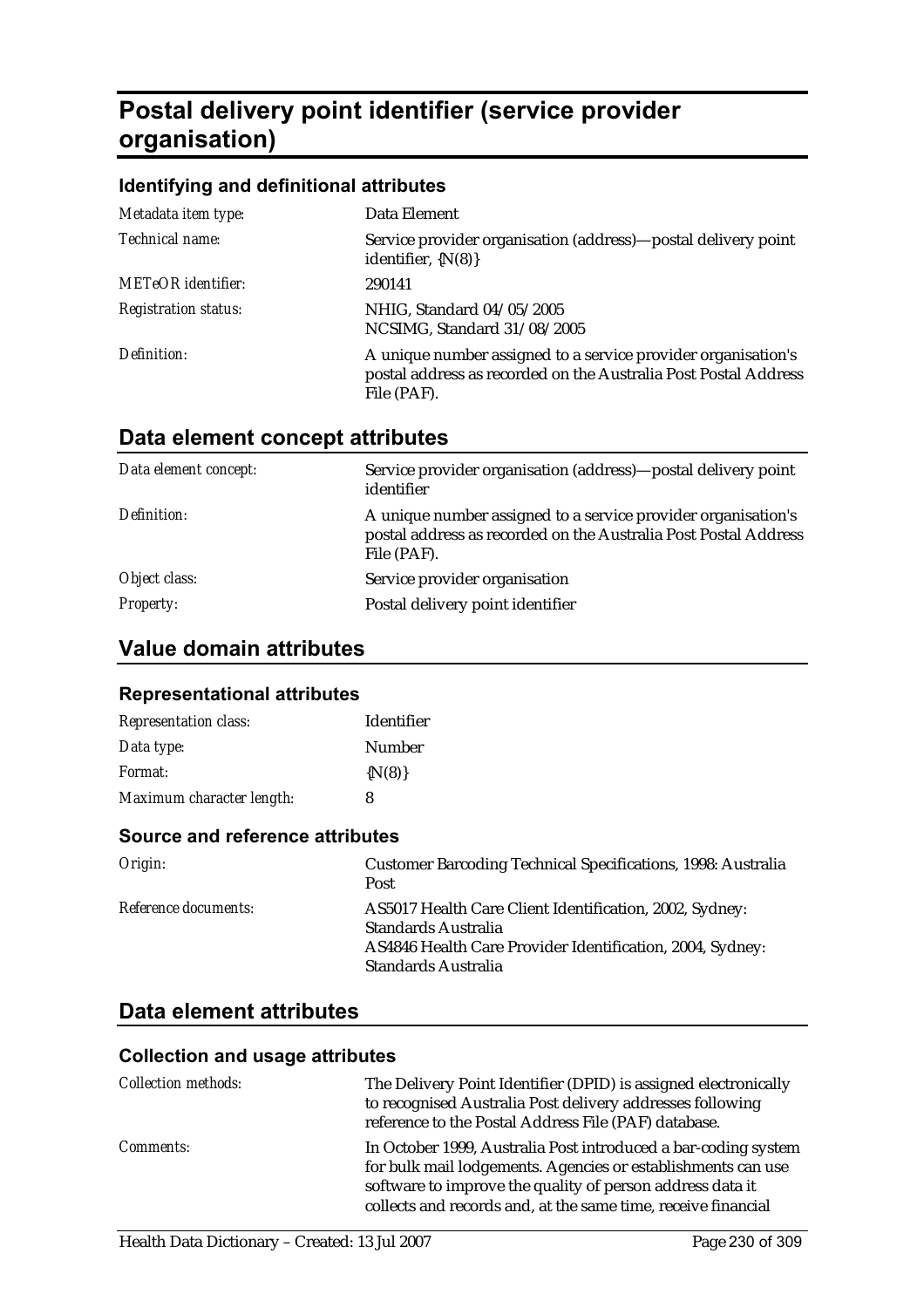benefits by reducing its postage expenses.

The DPID is easily converted to a bar code and can be included on correspondence and address labels. If the bar code is displayed on a standard envelope that passes through a mailfranking machine (e.g. as used by most major hospitals), the postage cost is reduced. Every three months, Australia Post provides updates to the PAF database. For more information, contact Australia Post.

#### **Source and reference attributes**

| Submitting organisation:                             | Standards Australia                                                                                                                                           |  |
|------------------------------------------------------|---------------------------------------------------------------------------------------------------------------------------------------------------------------|--|
| Origin:                                              | National Health Data Standards Committee                                                                                                                      |  |
|                                                      | <b>National Community Services Data Committee</b>                                                                                                             |  |
|                                                      | Standards Australia 2002. Australian Standard AS5017-2002                                                                                                     |  |
|                                                      | Health Care Client Identification. Sydney: Standards Australia                                                                                                |  |
| <b>Relational attributes</b>                         |                                                                                                                                                               |  |
| Related metadata references:                         | Is formed using Service provider organisation (address)-<br>suburb/town/locality name, text [A(50)] NHIG, Standard<br>04/05/2005, NCSIMG, Standard 31/08/2005 |  |
| <b>Implementation in Data Set</b><br>Specifications: | Health care provider identification DSS NHIG, Superseded<br>04/07/2007                                                                                        |  |
|                                                      | Health care provider identification DSS NHIG, Standard<br>04/07/2007                                                                                          |  |
|                                                      |                                                                                                                                                               |  |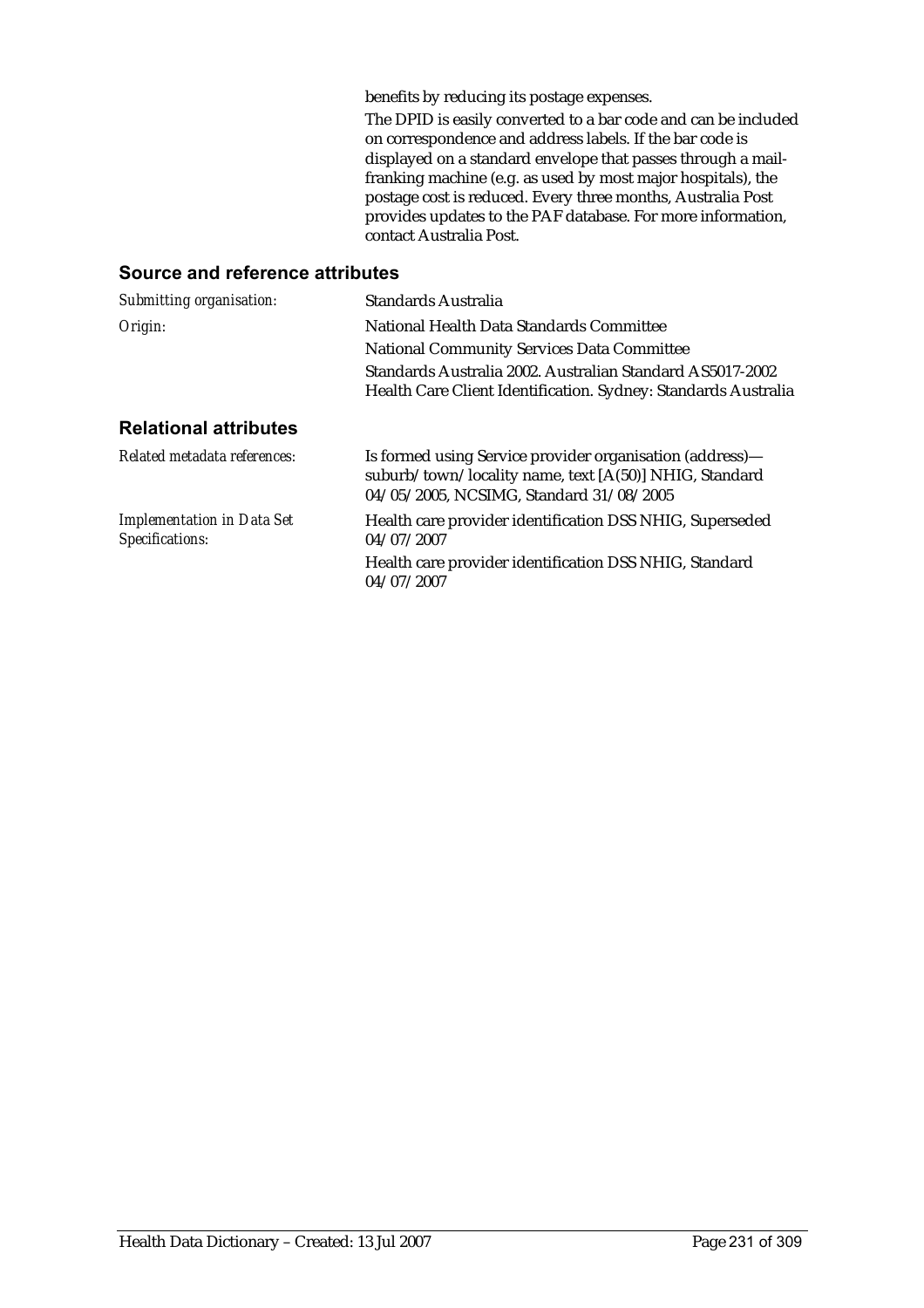# **Postal delivery service number**

### **Identifying and definitional attributes**

| Metadata item type:         | Data Element                                                                |
|-----------------------------|-----------------------------------------------------------------------------|
| Technical name:             | Person (address)—postal delivery service type identifier, $[X(11)]$         |
| <b>METeOR</b> identifier:   | 270032                                                                      |
| <b>Registration status:</b> | NHIG, Standard 01/03/2005                                                   |
| Definition:                 | An identifier for the postal delivery service where a person is<br>located. |

# **Data element concept attributes**

| Data element concept: | Person (address)—postal delivery service type identifier                    |
|-----------------------|-----------------------------------------------------------------------------|
| Definition:           | An identifier for the postal delivery service where a person is<br>located. |
| Object class:         | Person                                                                      |
| <b>Property:</b>      | Postal delivery service type identifier                                     |

### **Source and reference attributes**

*Submitting organisation:* Australian Institute of Health and Welfare

# **Value domain attributes**

#### **Representational attributes**

| <b>Representation class:</b> | <b>Identifier</b> |
|------------------------------|-------------------|
| Data type:                   | <b>String</b>     |
| <i>Format:</i>               | [X(11)]           |
| Maximum character length:    | 11                |

# **Data element attributes**

| Guide for use:      | The identification of a postal delivery service may be composed<br>of a prefix, a number, and a suffix as per the following format: |
|---------------------|-------------------------------------------------------------------------------------------------------------------------------------|
|                     | Prefix $A(3)$                                                                                                                       |
|                     | Number $N(5)$                                                                                                                       |
|                     | Suffix $A(3)$                                                                                                                       |
|                     | May optionally include a prefix and suffix which are non-<br>numeric.                                                               |
|                     | The identification may also not be required for certain services.                                                                   |
|                     | Examples:                                                                                                                           |
|                     | PO BOX C <sub>96</sub>                                                                                                              |
|                     | <b>CARE PO</b>                                                                                                                      |
|                     | <b>RMB</b> 123                                                                                                                      |
|                     | <b>GPO BOX 1777Q</b>                                                                                                                |
| Collection methods: | To be collected in conjunction with Postal delivery service type<br>- abbreviation.                                                 |
|                     |                                                                                                                                     |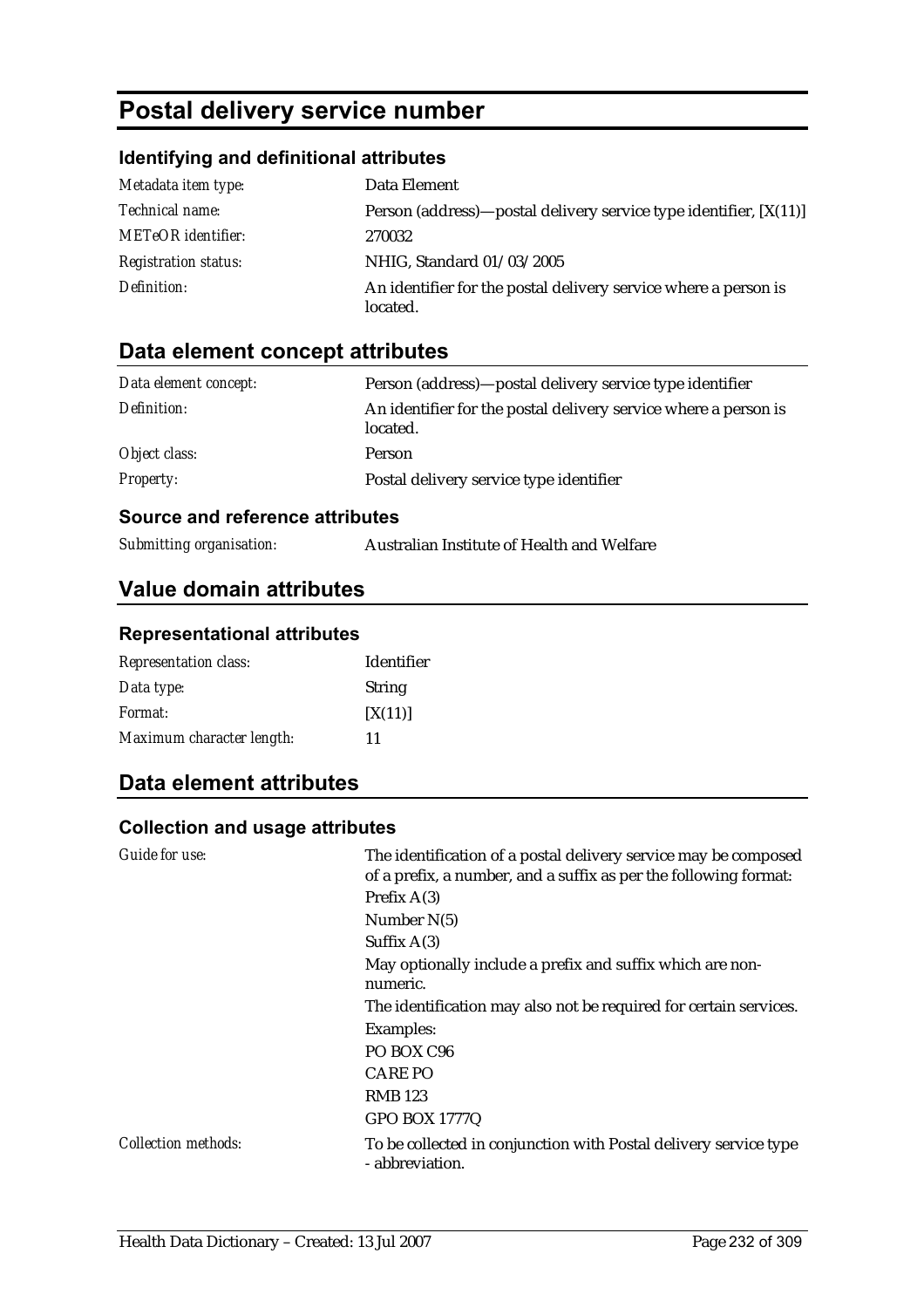### **Source and reference attributes**

| Origin: | <b>Health Data Standards Committee</b>   |
|---------|------------------------------------------|
|         | AS4590 Interchange of client information |

### **Relational attributes**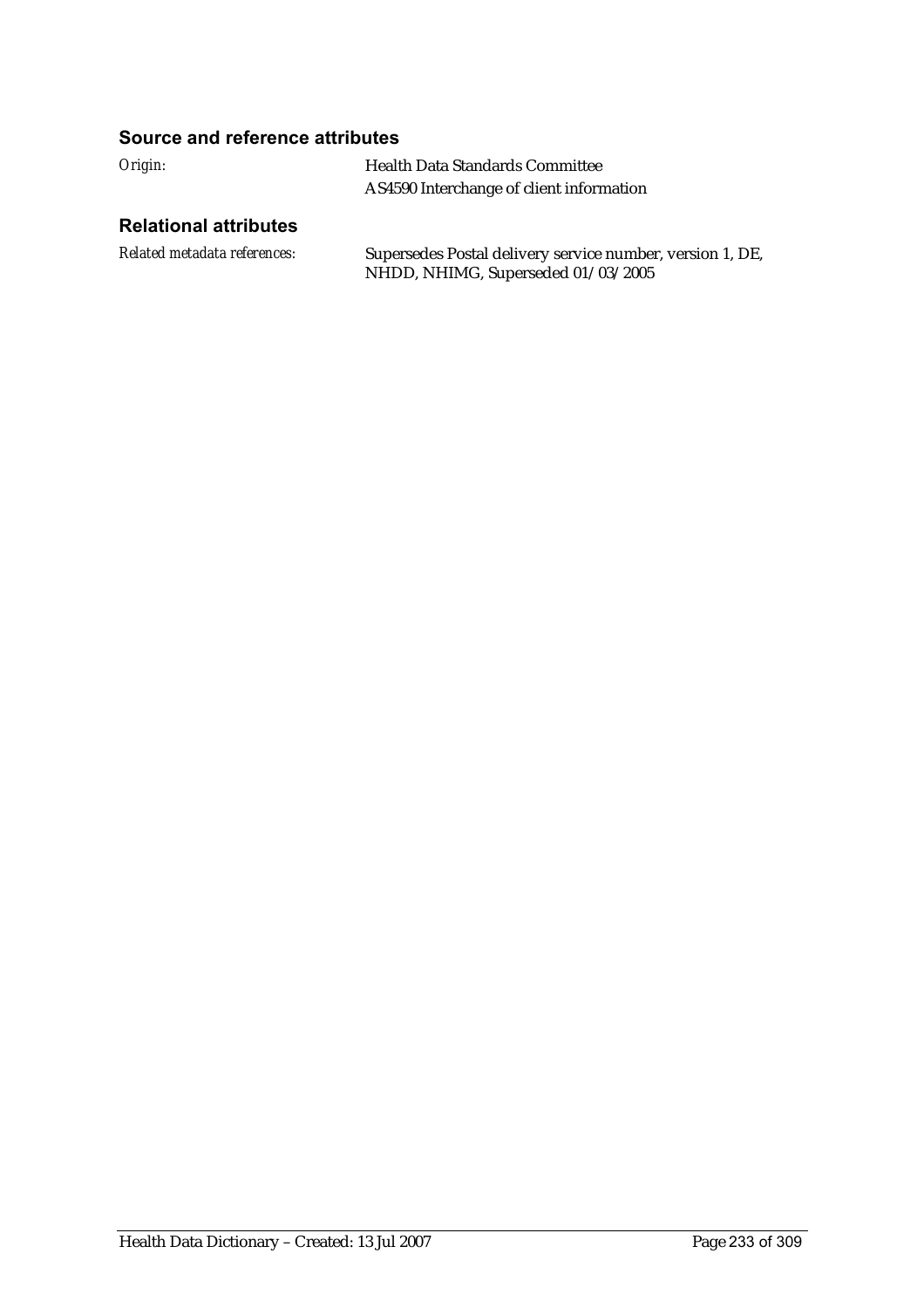# **Postal delivery service type - abbreviation**

### **Identifying and definitional attributes**

| Metadata item type:         | Data Element                                                               |
|-----------------------------|----------------------------------------------------------------------------|
| <i>Technical name:</i>      | Person—postal delivery service type, code AA[A(9)]                         |
| <b>METeOR</b> identifier:   | 270027                                                                     |
| <b>Registration status:</b> | NHIG, Standard 01/03/2005                                                  |
| Definition:                 | Type of postal delivery service for a person, as represented by a<br>code. |

## **Data element concept attributes**

| Data element concept: | Person—postal delivery service type           |
|-----------------------|-----------------------------------------------|
| Definition:           | Type of postal delivery service for a person. |
| <i>Context:</i>       | Australian addresses                          |
| Object class:         | <b>Person</b>                                 |
| <b>Property:</b>      | Postal delivery service type                  |

## **Value domain attributes**

#### **Representational attributes**

| <b>Representation class:</b> | Code                         |                                                       |
|------------------------------|------------------------------|-------------------------------------------------------|
| Data type:                   | <b>String</b>                |                                                       |
| Format:                      | AA[A(9)]                     |                                                       |
| Maximum character length:    | 11                           |                                                       |
| Permissible values:          | Value                        | Meaning                                               |
|                              | <b>CARE PO</b>               | Care-of Post Office (also known as Poste<br>Restante) |
|                              | <b>CMA</b>                   | <b>Community Mail Agent</b>                           |
|                              | CMB                          | <b>Community Mail Bag</b>                             |
|                              | <b>GPO BOX</b>               | <b>General Post Office Box</b>                        |
|                              | <b>LOCKED</b><br><b>BAG</b>  | Locked Mail Bag Service                               |
|                              | MS                           | <b>Mail Service</b>                                   |
|                              | PO BOX                       | Post Office Box                                       |
|                              | <b>PRIVATE</b><br><b>BAG</b> | <b>Private Mail Bag Service</b>                       |
|                              | <b>RSD</b>                   | Roadside Delivery                                     |
|                              | <b>RMB</b>                   | Roadside Mail Box/Bag                                 |
|                              | <b>RMS</b>                   | Roadside Mail Service                                 |
|                              |                              |                                                       |

### **Collection and usage attributes**

*Collection methods:* To be collected in conjunction with Person (address)—postal delivery service type identifier, [X(11)] when applicable.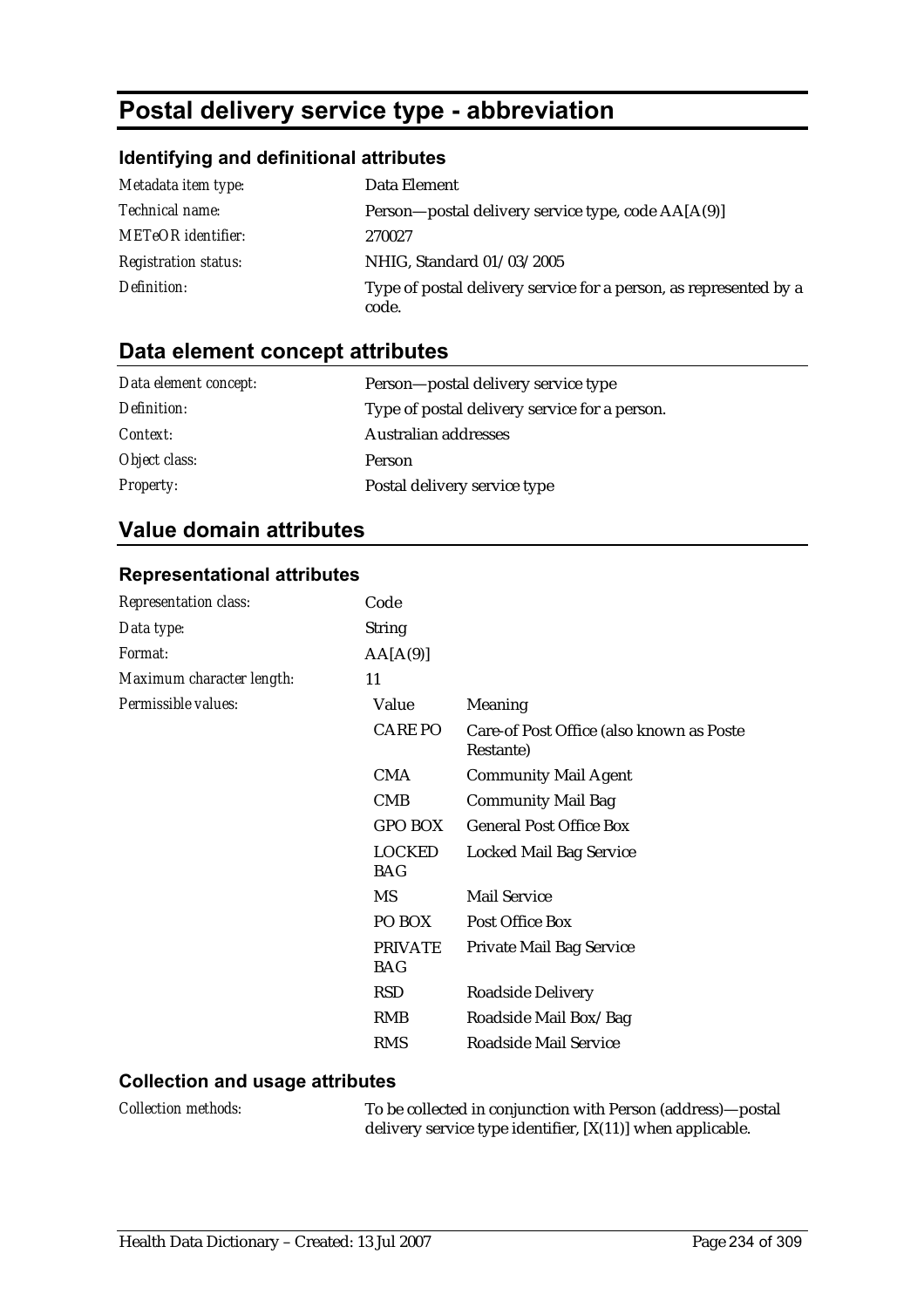#### **Source and reference attributes**

*Origin:* AS4590 Interchange of client information

## **Data element attributes**

#### **Source and reference attributes**

*Origin:* Health Data Standards Committee

#### **Relational attributes**

*Related metadata references:* Supersedes Postal delivery service type - abbreviation, version 1, DE, NHDD, NHIMG, Superseded 01/03/2005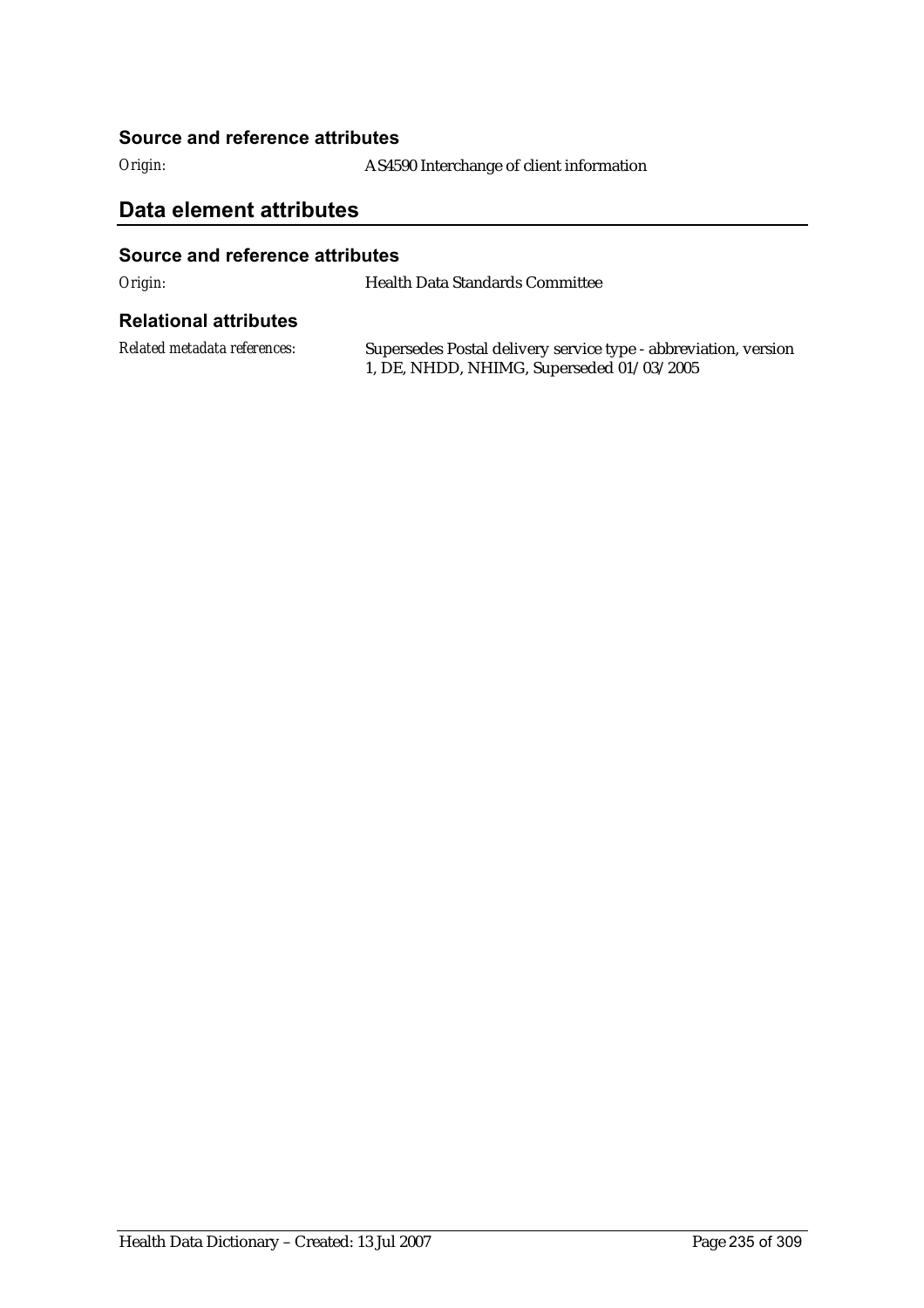# **Postcode—Australian (person)**

#### **Identifying and definitional attributes**

| Metadata item type:         | Data Element                                                                                                              |
|-----------------------------|---------------------------------------------------------------------------------------------------------------------------|
| Technical name:             | Person (address)—Australian postcode, code (Postcode datafile)<br>{NNNN}                                                  |
| <b>METeOR</b> identifier:   | 287224                                                                                                                    |
| <b>Registration status:</b> | NHIG, Standard 04/05/2005<br>NCSIMG, Standard 25/08/2005<br>NHDAMG, Standard 10/02/2006                                   |
| Definition:                 | The numeric descriptor for a postal delivery area, aligned with<br>locality, suburb or place for the address of a person. |

### **Data element concept attributes**

| Data element concept: | Person (address)—Australian postcode                                                                                                                                                                                                                                       |
|-----------------------|----------------------------------------------------------------------------------------------------------------------------------------------------------------------------------------------------------------------------------------------------------------------------|
| Definition:           | The numeric descriptor for a postal delivery area, aligned with<br>locality, suburb or place for the address of a person.                                                                                                                                                  |
| Context:              | Postcode is an important part of a person's postal address and<br>facilitates written communication. It is one of a number of<br>geographic identifiers that can be used to determine a<br>geographic location. Postcode may assist with uniquely<br>identifying a person. |
| Object class:         | <b>Person</b>                                                                                                                                                                                                                                                              |
| <b>Property:</b>      | Australian postcode                                                                                                                                                                                                                                                        |

## **Value domain attributes**

#### **Representational attributes**

| <b>Classification scheme:</b> | Postcode datafile |
|-------------------------------|-------------------|
| <b>Representation class:</b>  | Code              |
| Data type:                    | Number            |
| Format:                       | {NNNN}            |
| Maximum character length:     |                   |

#### **Collection and usage attributes**

*Comments:* Postcode - Australian may be used in the analysis of data on a geographical basis, which involves a conversion from postcodes to the Australian Bureau of Statistics (ABS) postal areas. This conversion results in some inaccuracy of information. However, in some data sets postcode is the only geographic identifier, therefore the use of other more accurate indicators (e.g. Statistical Local Area (SLA)) is not always possible. When dealing with aggregate data, postal areas, converted from

postcodes, can be mapped to Australian Standard Geographical Classification codes using an ABS concordance, for example to determine SLAs. It should be noted that such concordances should not be used to determine the SLA of any individual's postcode. Where individual street addresses are available, these can be mapped to ASGC codes (e.g. SLAs) using the ABS National Localities Index (NLI).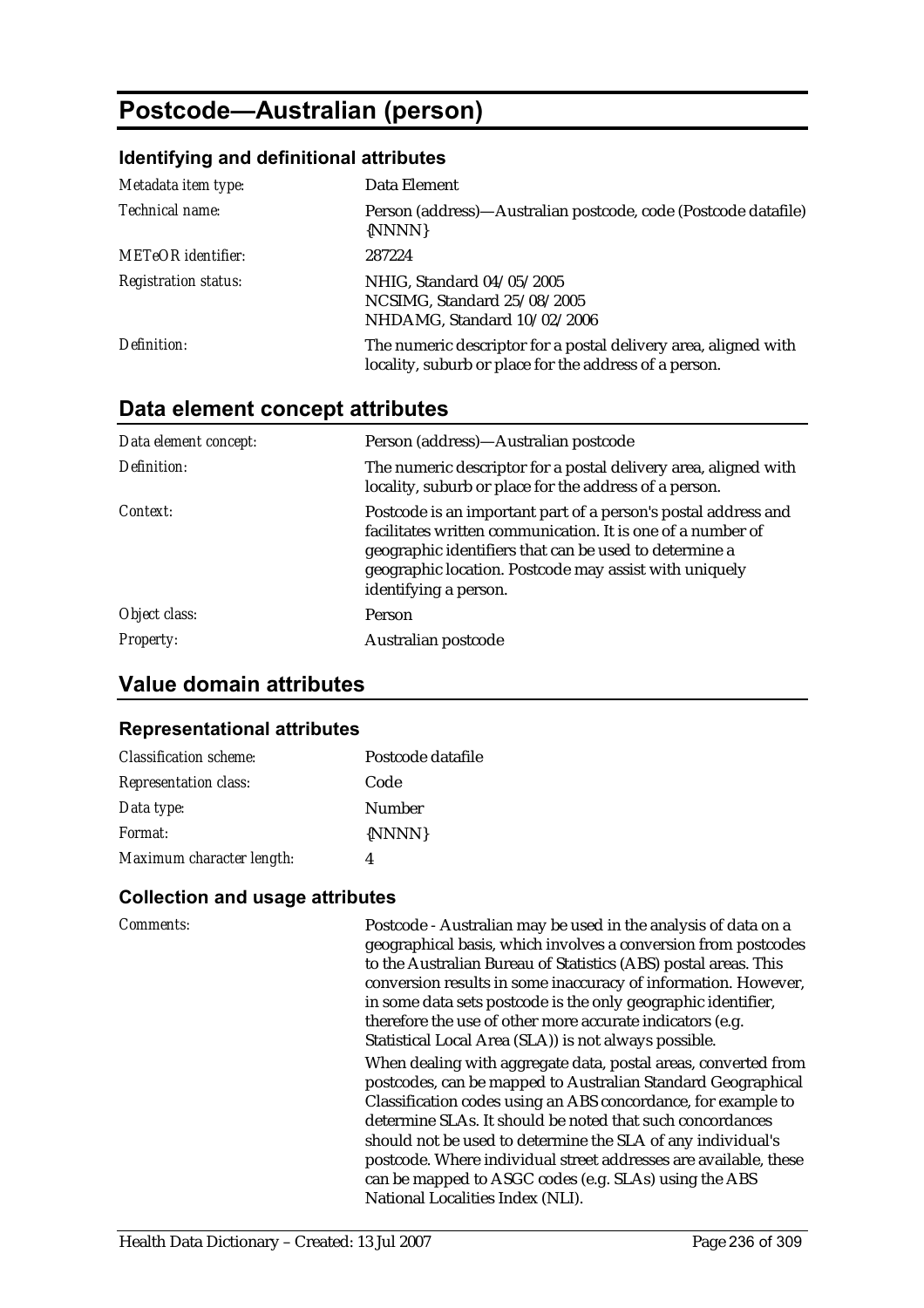| Guide for use:                  | The postcode book is updated more than once annually as<br>postcodes are a dynamic entity and are constantly changing.                |
|---------------------------------|---------------------------------------------------------------------------------------------------------------------------------------|
| Collection methods:             | Leave Postcode - Australian blank for:                                                                                                |
|                                 | Any overseas address                                                                                                                  |
|                                 | Unknown address                                                                                                                       |
|                                 | No fixed address.                                                                                                                     |
|                                 | May be collected as part of Address line or separately. Postal<br>addresses may be different from where a person actually<br>resides. |
| Source and reference attributes |                                                                                                                                       |
| Submitting organisation:        | Standards Australia                                                                                                                   |
| Origin:                         | National Health Data Committee                                                                                                        |
|                                 | National Community Services Data Committee                                                                                            |

|                                                      | <b>National Community Services Data Committee</b>                                                                                                                                                                                                                                                                                                                                                                                            |
|------------------------------------------------------|----------------------------------------------------------------------------------------------------------------------------------------------------------------------------------------------------------------------------------------------------------------------------------------------------------------------------------------------------------------------------------------------------------------------------------------------|
| Reference documents:                                 | AS5017 Health Care Client Identification, 2002, Sydney:<br><b>Standards Australia</b>                                                                                                                                                                                                                                                                                                                                                        |
|                                                      | AS4846 Health Care Provider Identification, 2004, Sydney:<br>Standards Australia                                                                                                                                                                                                                                                                                                                                                             |
|                                                      | Australia Post Postcode book. Reference through:                                                                                                                                                                                                                                                                                                                                                                                             |
|                                                      | http://www1.auspost.com.au/postcodes/                                                                                                                                                                                                                                                                                                                                                                                                        |
| <b>Relational attributes</b>                         |                                                                                                                                                                                                                                                                                                                                                                                                                                              |
| Related metadata references:                         | Supersedes Person (address)—Australian postcode (Postcode<br>datafile), code NNN[N] NHIG, Superseded 04/05/2005,<br>NCSIMG, Superseded 25/08/2005                                                                                                                                                                                                                                                                                            |
|                                                      | See also Person-Australian state/territory identifier, code N<br>NHIG, Standard 04/05/2005, NCSIMG, Standard 25/08/2005,<br>NHDAMG, Standard 10/02/2006                                                                                                                                                                                                                                                                                      |
|                                                      | Is used in the formation of Person-geographic location,<br>community services code (ASGC 2004) NNNNN NCSIMG,<br>Superseded 02/05/2006                                                                                                                                                                                                                                                                                                        |
|                                                      | Is used in the formation of Dwelling-geographic location,<br>remoteness structure code (ASGC 2004) N[N] NHDAMG,<br>Retired 10/02/2006                                                                                                                                                                                                                                                                                                        |
| <b>Implementation in Data Set</b><br>Specifications: | Cardiovascular disease (clinical) DSS NHIG, Superseded<br>15/02/2006                                                                                                                                                                                                                                                                                                                                                                         |
|                                                      | Cardiovascular disease (clinical) DSS NHIG, Superseded<br>04/07/2007                                                                                                                                                                                                                                                                                                                                                                         |
|                                                      | Cardiovascular disease (clinical) DSS NHIG, Standard<br>04/07/2007                                                                                                                                                                                                                                                                                                                                                                           |
|                                                      | Information specific to this data set:<br>The postcode can also be used in association with the<br>Australian Bureau of Statistics Socio-Economic Indexes for<br>Areas (SEIFA) index (Australian Bureau of Statistics Socio-<br>Economic Indexes for Areas (SEIFA), Australia (CD-ROM)<br>to derive socio-economic disadvantage, which is<br>associated with cardiovascular risk.<br>People from lower socio-economic groups are more likely |
|                                                      |                                                                                                                                                                                                                                                                                                                                                                                                                                              |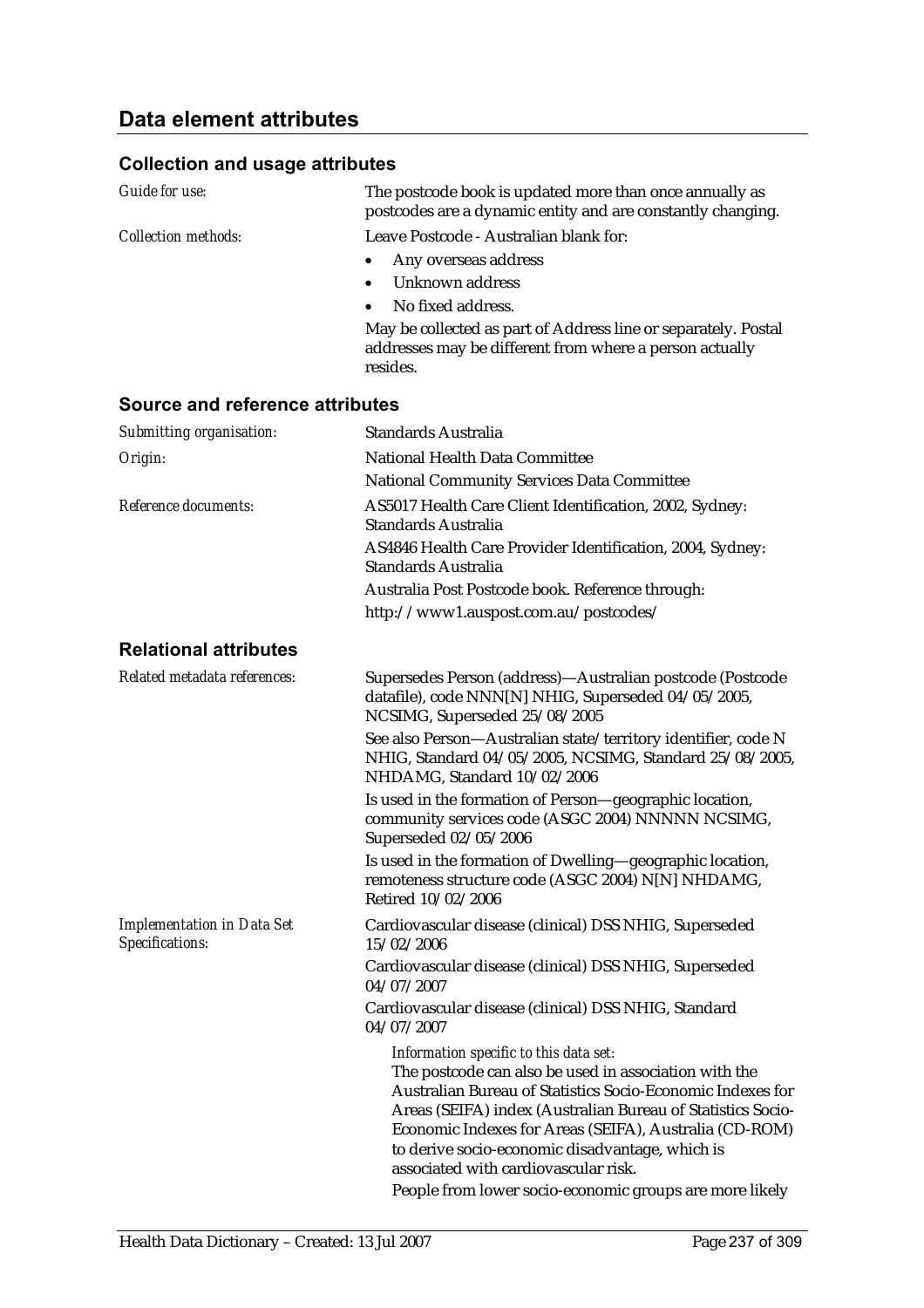to die from cardiovascular disease than those from higher socio-economic groups. In 1997, people aged 25 - 64 living in the most disadvantaged group of the population died from cardiovascular disease at around twice the rate of those living in the least disadvantaged group (Australian Institute of Health and Welfare (AIHW) 2001. Heart, stroke and vascular diseases- Australian facts 2001.). This difference in death rates has existed since at least the 1970s.

Computer Assisted Telephone Interview demographic module DSS NHIG, Standard 04/05/2005

*Information specific to this data set:*

For data collection using Computer Assisted Telephone Interviewing (CATI) the suggested question is: What is your postcode? (Single response) Enter Postcode

Health care client identification DSS NHIG, Standard 04/05/2005

Health care provider identification DSS NHIG, Superseded 04/07/2007

Health care provider identification DSS NHIG, Standard 04/07/2007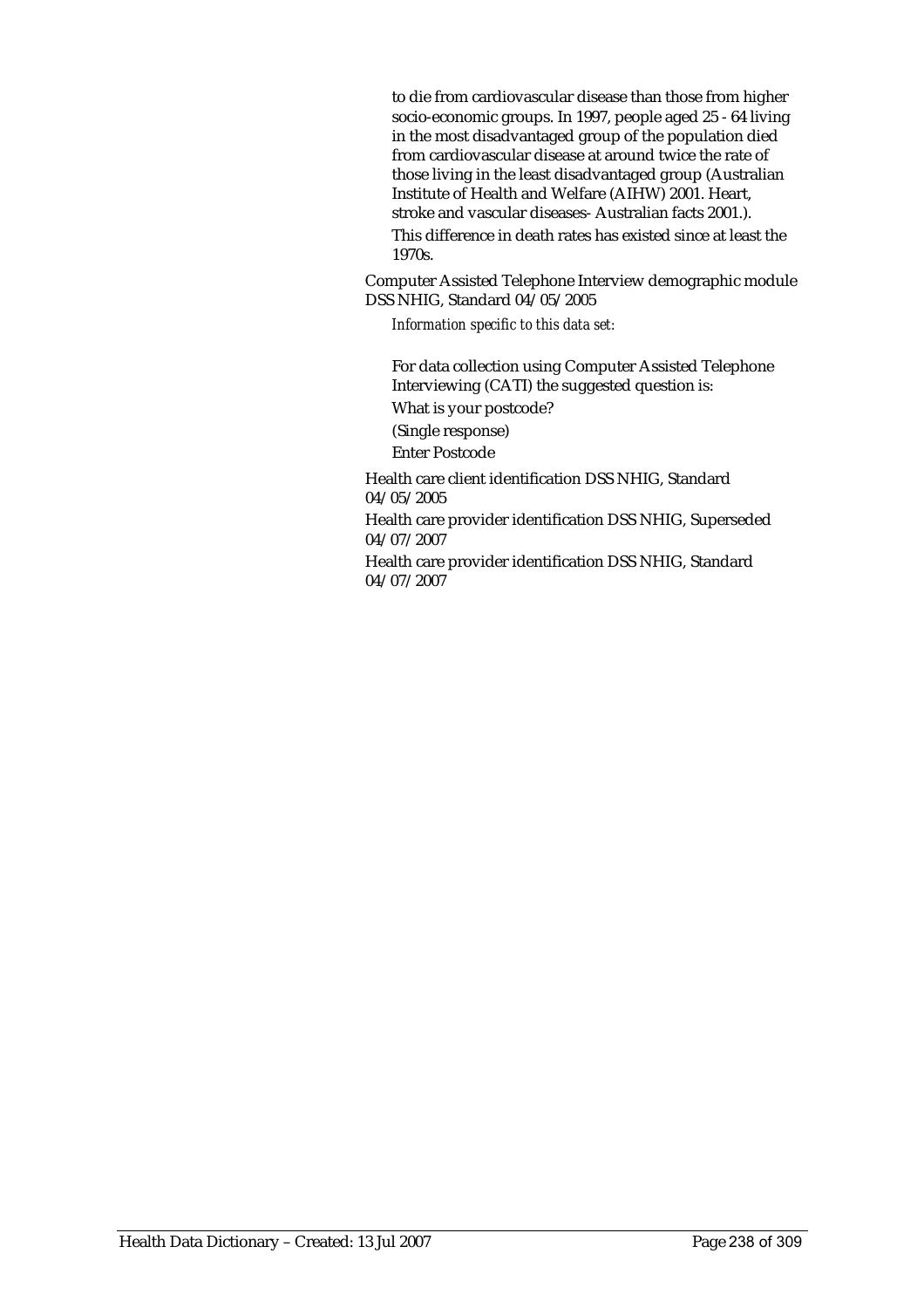# **Postcode—Australian (service provider organisation)**

#### **Identifying and definitional attributes**

| Metadata item type:         | Data Element                                                                                                                                                  |
|-----------------------------|---------------------------------------------------------------------------------------------------------------------------------------------------------------|
| Technical name:             | Service provider organisation (address)—Australian postcode,<br>code (Postcode datafile) {NNNN}                                                               |
| <b>METeOR</b> identifier:   | 290064                                                                                                                                                        |
| <b>Registration status:</b> | NHIG, Standard 04/05/2005<br>NCSIMG, Standard 31/08/2005                                                                                                      |
| Definition:                 | The numeric descriptor for a postal delivery area, aligned with<br>locality, suburb or place for the address of an organisation, as<br>represented by a code. |

### **Data element concept attributes**

| Data element concept: | Service provider organisation (address)—Australian postcode                                                                                                                                                                                                                              |
|-----------------------|------------------------------------------------------------------------------------------------------------------------------------------------------------------------------------------------------------------------------------------------------------------------------------------|
| Definition:           | The numeric descriptor for a postal delivery area, aligned with<br>locality, suburb or place for the address of an organisation.                                                                                                                                                         |
| Context:              | Postcode is an important part of an organisation's postal<br>address and facilitates written communication. It is one of a<br>number of geographic identifiers that can be used to determine<br>a geographic location. Postcode may assist with uniquely<br>identifying an organisation. |
| Object class:         | Service provider organisation                                                                                                                                                                                                                                                            |
| <b>Property:</b>      | Australian postcode                                                                                                                                                                                                                                                                      |

### **Value domain attributes**

#### **Representational attributes**

| <b>Classification scheme:</b> | Postcode datafile |
|-------------------------------|-------------------|
| <b>Representation class:</b>  | Code              |
| Data type:                    | <b>Number</b>     |
| <i>Format:</i>                | {NNNN}            |
| Maximum character length:     |                   |

#### **Collection and usage attributes**

*Comments:* Postcode - Australian may be used in the analysis of data on a geographical basis, which involves a conversion from postcodes to the Australian Bureau of Statistics (ABS) postal areas. This conversion results in some inaccuracy of information. However, in some data sets postcode is the only geographic identifier, therefore the use of other more accurate indicators (e.g. Statistical Local Area (SLA)) is not always possible. When dealing with aggregate data, postal areas, converted from

postcodes, can be mapped to Australian Standard Geographical Classification codes using an ABS concordance, for example to determine SLAs. It should be noted that such concordances should not be used to determine the SLA of any individual's postcode. Where individual street addresses are available, these can be mapped to ASGC codes (e.g. SLAs) using the ABS National Localities Index (NLI).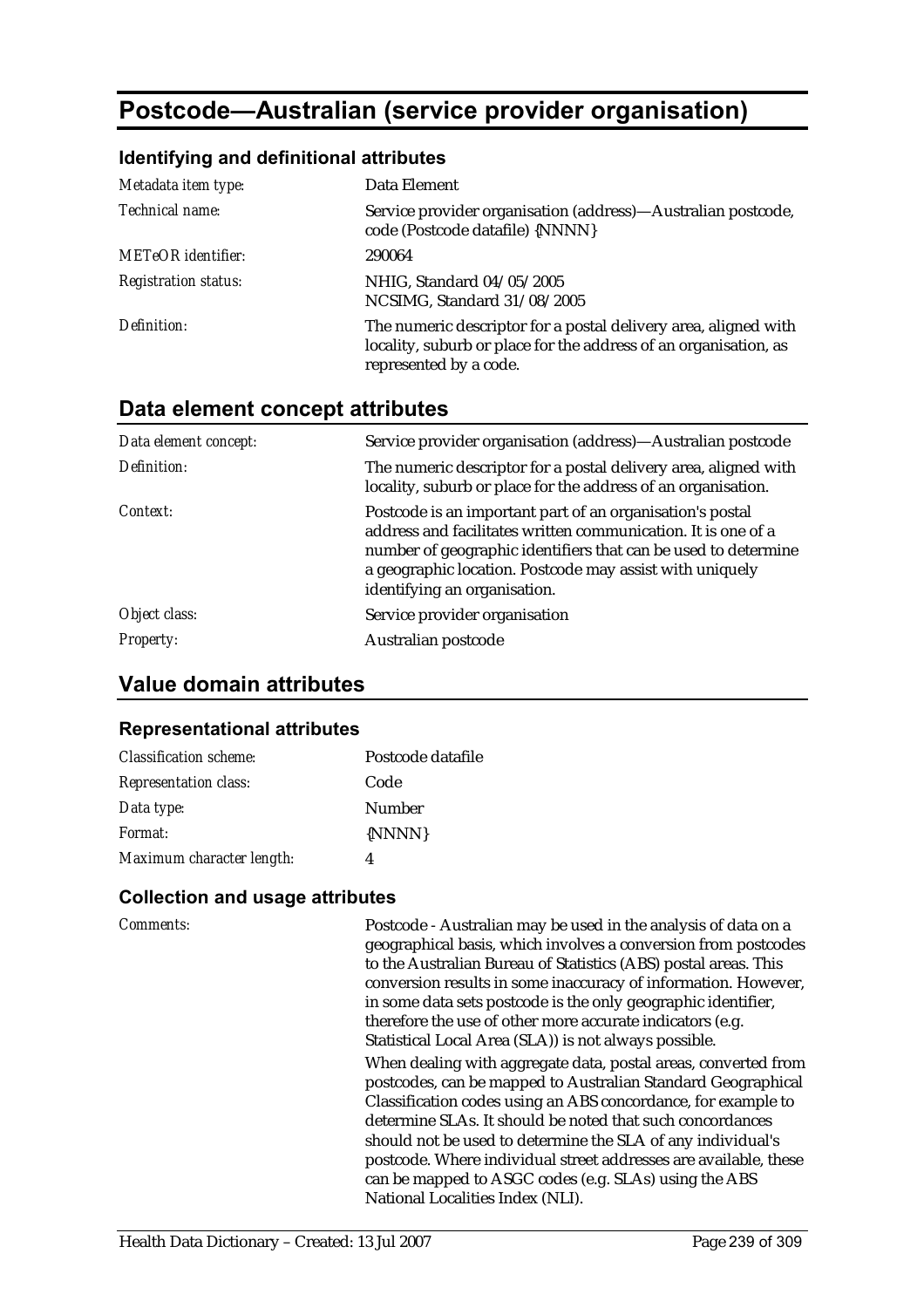# **Data element attributes**

### **Collection and usage attributes**

*Collection methods:* May be collected as part of Address line or separately. Postal addresses may be different from where a service is actually located.

### **Source and reference attributes**

| Submitting organisation:                                                  | <b>Standards Australia</b>                                                                                                                                                |
|---------------------------------------------------------------------------|---------------------------------------------------------------------------------------------------------------------------------------------------------------------------|
| Origin:                                                                   | National Health Data Committee                                                                                                                                            |
|                                                                           | <b>National Community Services Data Committee</b>                                                                                                                         |
|                                                                           | Australia Post Postcode book. Reference through:                                                                                                                          |
|                                                                           | http://www1.auspost.com.au/postcodes/                                                                                                                                     |
| Reference documents:                                                      | AS5017 Health Care Client Identification, 2002, Sydney:<br>Standards Australia<br>AS4846 Health Care Provider Identification, 2004, Sydney:<br><b>Standards Australia</b> |
| <b>Relational attributes</b>                                              |                                                                                                                                                                           |
| <b>Implementation in Data Set</b><br>$C_{\text{max}}: C_{\text{optimal}}$ | Health care provider identification DSS NHIG, Superseded<br>0.1/0.7/0.0.07                                                                                                |

| 04/07/2007                                                           |
|----------------------------------------------------------------------|
| Health care provider identification DSS NHIG, Standard<br>04/07/2007 |
|                                                                      |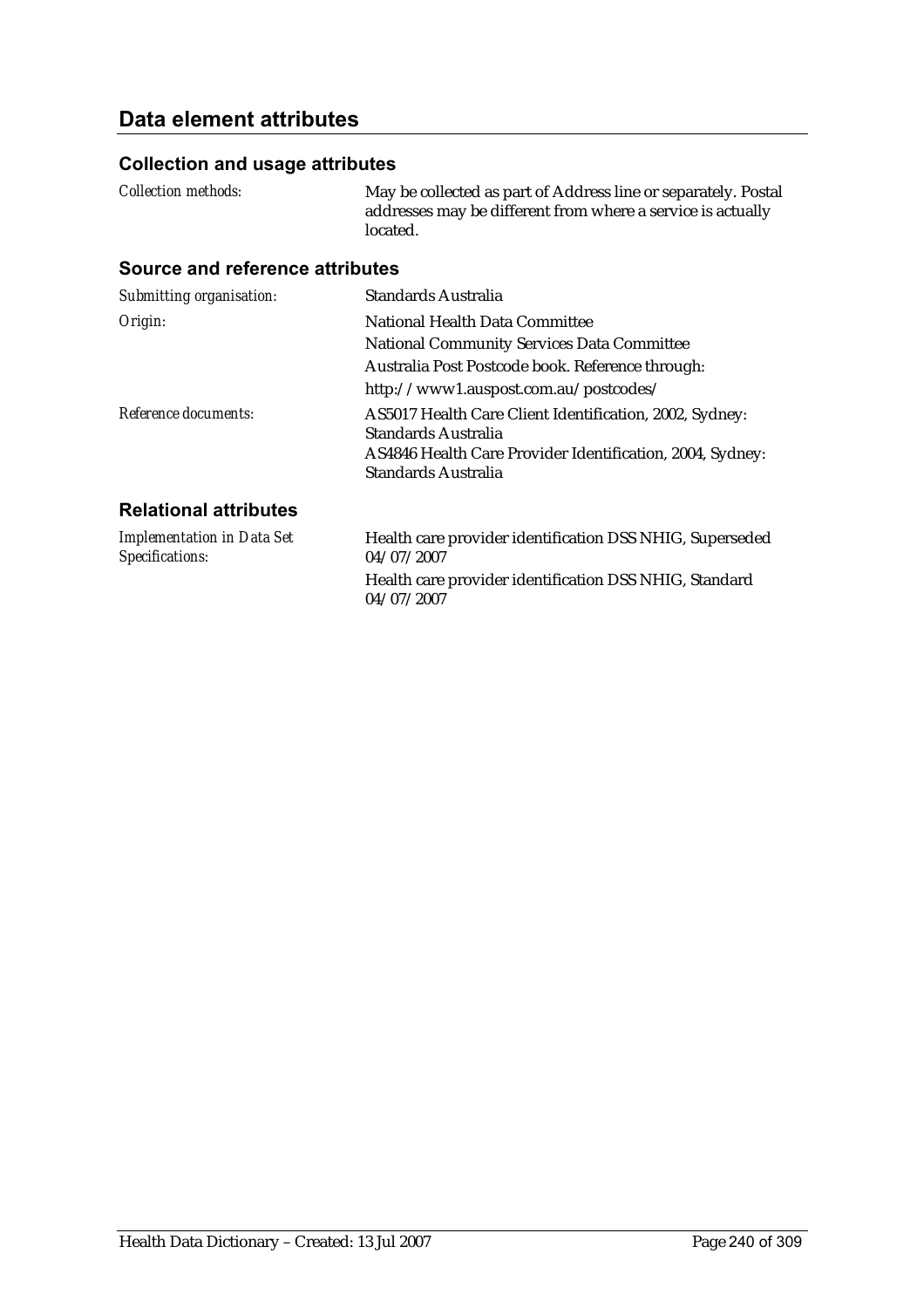# **Postcode—international (person)**

## **Identifying and definitional attributes**

| Metadata item type:         | Data Element                                                                                                                                                                                                  |
|-----------------------------|---------------------------------------------------------------------------------------------------------------------------------------------------------------------------------------------------------------|
| Technical name:             | Person (address)—international postcode, text [X(10)]                                                                                                                                                         |
| <b>METeOR</b> identifier:   | 288985                                                                                                                                                                                                        |
| <b>Registration status:</b> | NHIG, Standard 04/05/2005<br>NCSIMG, Standard 30/09/2005                                                                                                                                                      |
| Definition:                 | The code for a postal delivery area, aligned with locality,<br>suburb or place for the address of a person, as defined by the<br>postal service of a country other than Australia, as represented<br>by text. |

# **Data element concept attributes**

| Data element concept: | Person (address)—international postcode                                                                                                                                            |
|-----------------------|------------------------------------------------------------------------------------------------------------------------------------------------------------------------------------|
| Definition:           | The code for a postal delivery area, aligned with locality,<br>suburb or place for the address of a person, as defined by the<br>postal service of a country other than Australia. |
| Object class:         | Person                                                                                                                                                                             |
| <i>Property:</i>      | International postcode                                                                                                                                                             |

# **Value domain attributes**

### **Representational attributes**

| <b>Representation class:</b> | <b>Text</b>   |
|------------------------------|---------------|
| Data type:                   | <b>String</b> |
| <i>Format:</i>               | [X(10)]       |
| Maximum character length:    | 10            |

## **Data element attributes**

#### **Collection and usage attributes**

| <i>Collection methods:</i> | This is a self-reported code from a person and may be non-<br>verifiable without reference to the specific country's coding<br>rules. |
|----------------------------|---------------------------------------------------------------------------------------------------------------------------------------|
|                            | May be collected as part of Address or separately. Postal<br>addresses may be different from where a person actually<br>resides.      |

#### **Source and reference attributes**

| Submitting organisation: | Standards Australia |
|--------------------------|---------------------|
|                          |                     |

#### **Relational attributes**

| <b>Implementation in Data Set</b> | Health care client identification DSS NHIG, Standard                   |
|-----------------------------------|------------------------------------------------------------------------|
| Specifications:                   | 04/05/2005                                                             |
|                                   | Health care provider identification DSS NHIG, Superseded<br>04/07/2007 |
|                                   | Health care provider identification DSS NHIG, Standard<br>04/07/2007   |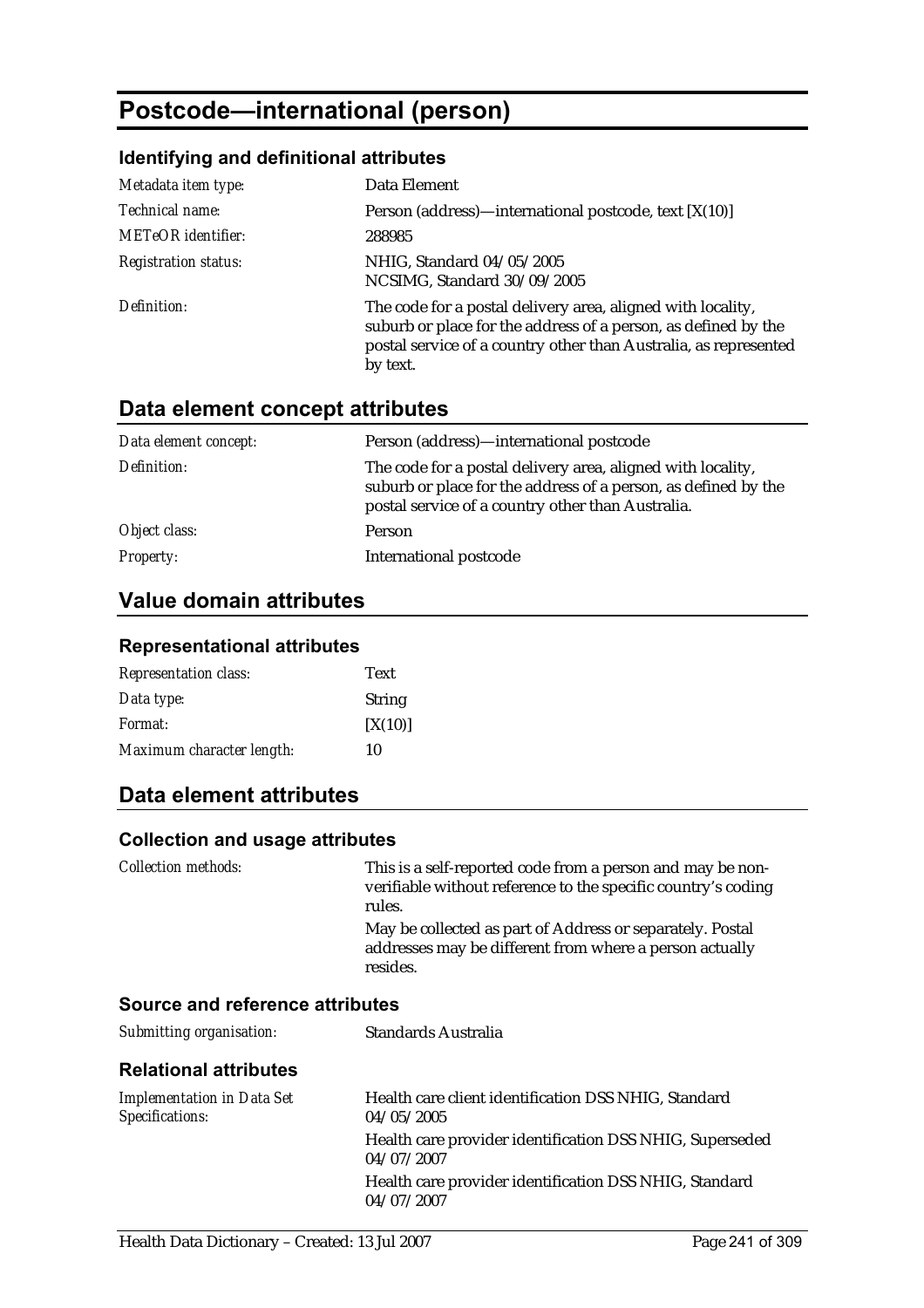# **Postcode—international (service provider organisation)**

### **Identifying and definitional attributes**

| Metadata item type:         | Data Element                                                                                                                                                                              |
|-----------------------------|-------------------------------------------------------------------------------------------------------------------------------------------------------------------------------------------|
| Technical name:             | Service provider organisation (address)-international<br>postcode, text $[X(10)]$                                                                                                         |
| <b>METeOR</b> identifier:   | 288987                                                                                                                                                                                    |
| <b>Registration status:</b> | NHIG, Standard 04/05/2005<br>NCSIMG, Standard 30/09/2005                                                                                                                                  |
| Definition:                 | The code for a postal delivery area, aligned with locality,<br>suburb or place for the address of an organisation, as defined<br>by the postal service of a country other than Australia. |

### **Data element concept attributes**

| Data element concept: | Service provider organisation (address)—international<br>postcode                                                                                                                         |
|-----------------------|-------------------------------------------------------------------------------------------------------------------------------------------------------------------------------------------|
| Definition:           | The code for a postal delivery area, aligned with locality,<br>suburb or place for the address of an organisation, as defined<br>by the postal service of a country other than Australia. |
| Object class:         | Service provider organisation                                                                                                                                                             |
| <b>Property:</b>      | International postcode                                                                                                                                                                    |

### **Source and reference attributes**

| Standards Australia |
|---------------------|
|                     |

# **Value domain attributes**

### **Representational attributes**

| <b>Representation class:</b> | <b>Text</b>   |
|------------------------------|---------------|
| Data type:                   | <b>String</b> |
| <i>Format:</i>               | [X(10)]       |
| Maximum character length:    | 10            |

## **Data element attributes**

#### **Collection and usage attributes**

| <b>Collection methods:</b>      | This is a self-reported code from an organisation and may be<br>non-verifiable without reference to the specific country's coding<br>rules. |
|---------------------------------|---------------------------------------------------------------------------------------------------------------------------------------------|
|                                 | May be collected as part of Address or separately. Postal<br>addresses may be different from where a service is actually<br>located.        |
| Source and reference attributes |                                                                                                                                             |
| Submitting organisation:        | <b>Standards Australia</b>                                                                                                                  |

#### **Relational attributes**

| <b>Implementation in Data Set</b> | Health care provider identification DSS NHIG, Superseded |
|-----------------------------------|----------------------------------------------------------|
| <b>Specifications:</b>            | 04/07/2007                                               |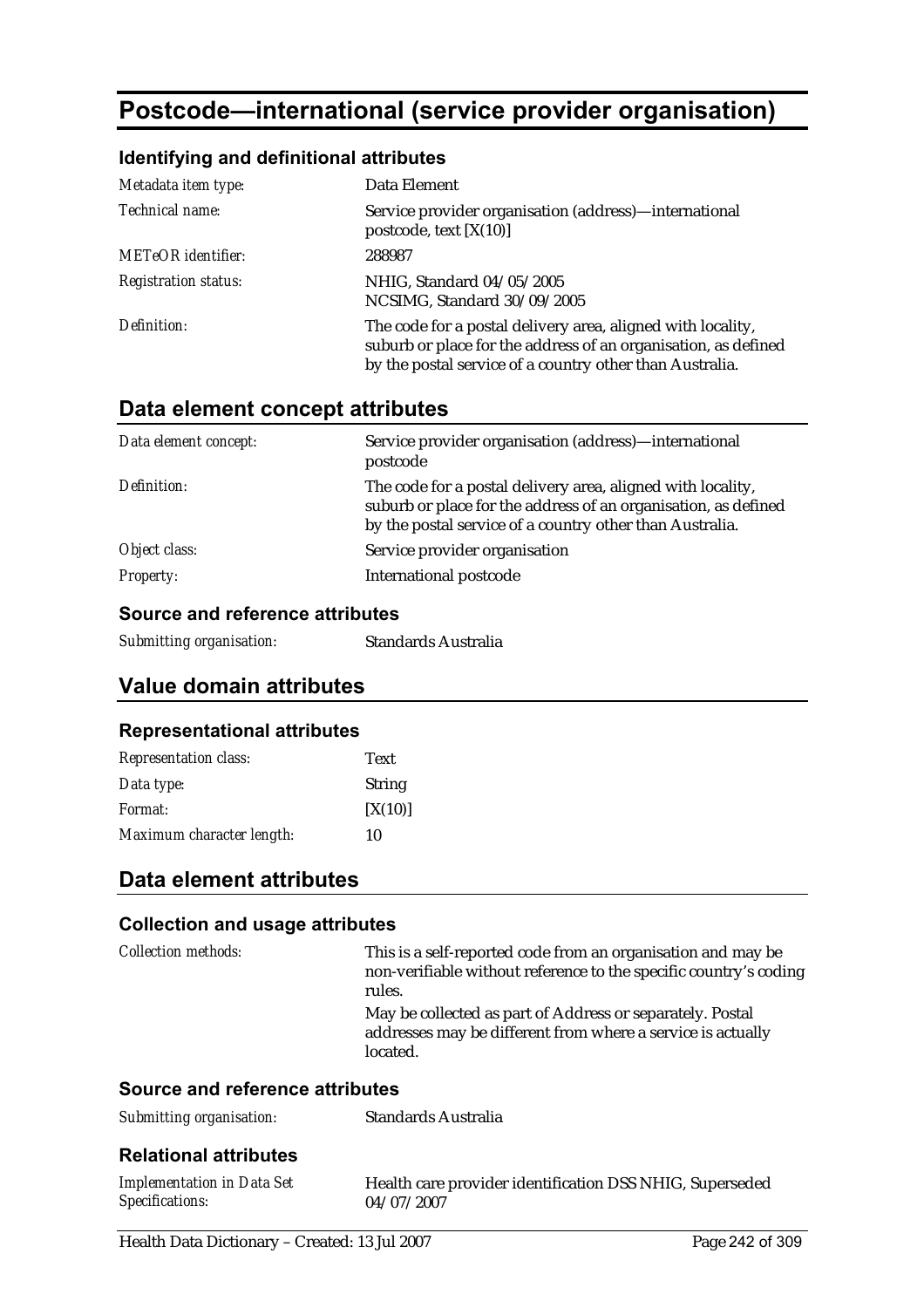Health care provider identification DSS NHIG, Standard 04/07/2007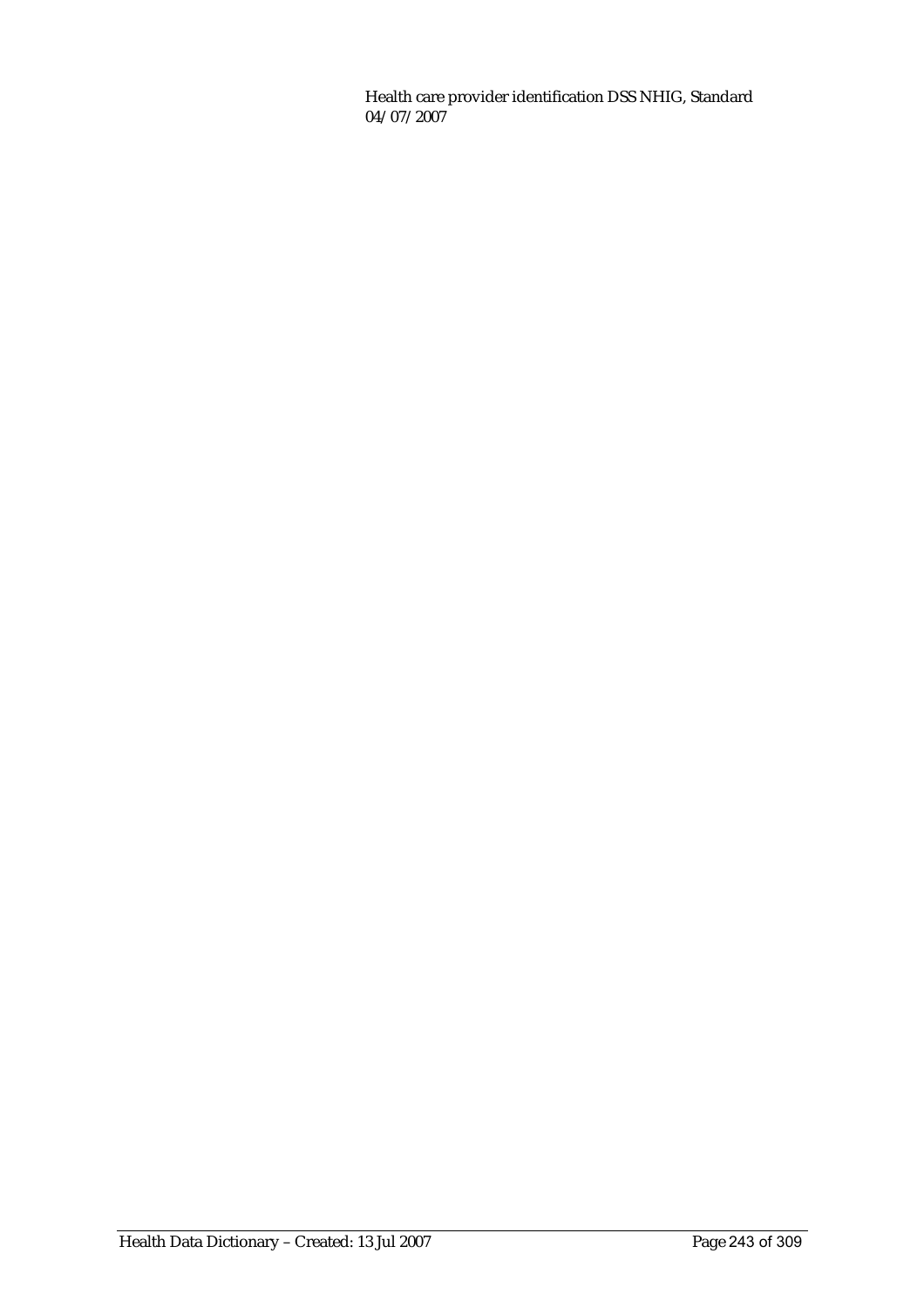# **Postpartum complication**

### **Identifying and definitional attributes**

| Metadata item type:         | Data Element                                                                                                                                                    |
|-----------------------------|-----------------------------------------------------------------------------------------------------------------------------------------------------------------|
| Technical name:             | Birth event—complication (postpartum), code (ICD-10-AM 5th<br>edn) ANN{.N[N]}                                                                                   |
| <b>METeOR</b> identifier:   | 333810                                                                                                                                                          |
| <b>Registration status:</b> | NHIG, Standard 07/12/2005                                                                                                                                       |
| Definition:                 | Medical and obstetric complications of the mother occurring<br>during the postnatal period up to the time of separation from<br>care, as represented by a code. |

# **Data element concept attributes**

| Data element concept: | Birth event—complication (postpartum)                                                                                                 |
|-----------------------|---------------------------------------------------------------------------------------------------------------------------------------|
| Definition:           | Medical and obstetric complications of the mother occurring<br>during the postnatal period up to the time of separation from<br>care. |
| Context:              | <b>Perinatal statistics</b>                                                                                                           |
| Object class:         | Birth event                                                                                                                           |
| <b>Property:</b>      | Complication                                                                                                                          |

# **Value domain attributes**

#### **Representational attributes**

| <b>Classification scheme:</b> | International Statistical Classification of Diseases and Related<br>Health Problems, Tenth Revision, Australian Modification 5th<br>edition |
|-------------------------------|---------------------------------------------------------------------------------------------------------------------------------------------|
| <b>Representation class:</b>  | Code                                                                                                                                        |
| Data type:                    | <b>String</b>                                                                                                                               |
| Format:                       | $ANN\{N[N]\}$                                                                                                                               |
| Maximum character length:     | 6                                                                                                                                           |

#### **Collection and usage attributes**

*Guide for use:* Complications and conditions should be coded within the Pregnancy, Childbirth, Puerperium chapter 15 of Volume 1, ICD-10-AM.

### **Data element attributes**

| Guide for use:   | There is no arbitrary limit on the number of conditions<br>specified.                                                                                                                                                                                     |
|------------------|-----------------------------------------------------------------------------------------------------------------------------------------------------------------------------------------------------------------------------------------------------------|
| <i>Comments:</i> | Examples of such conditions include postpartum haemorrhage,<br>retained placenta, puerperal infections, puerperal psychosis,<br>essential hypertension, psychiatric disorders, diabetes mellitus,<br>epilepsy, cardiac disease and chronic renal disease. |
|                  | Complications of the puerperal period may cause maternal<br>morbidity, and occasionally death, and may be an important<br>factor in prolonging the duration of hospitalisation after                                                                      |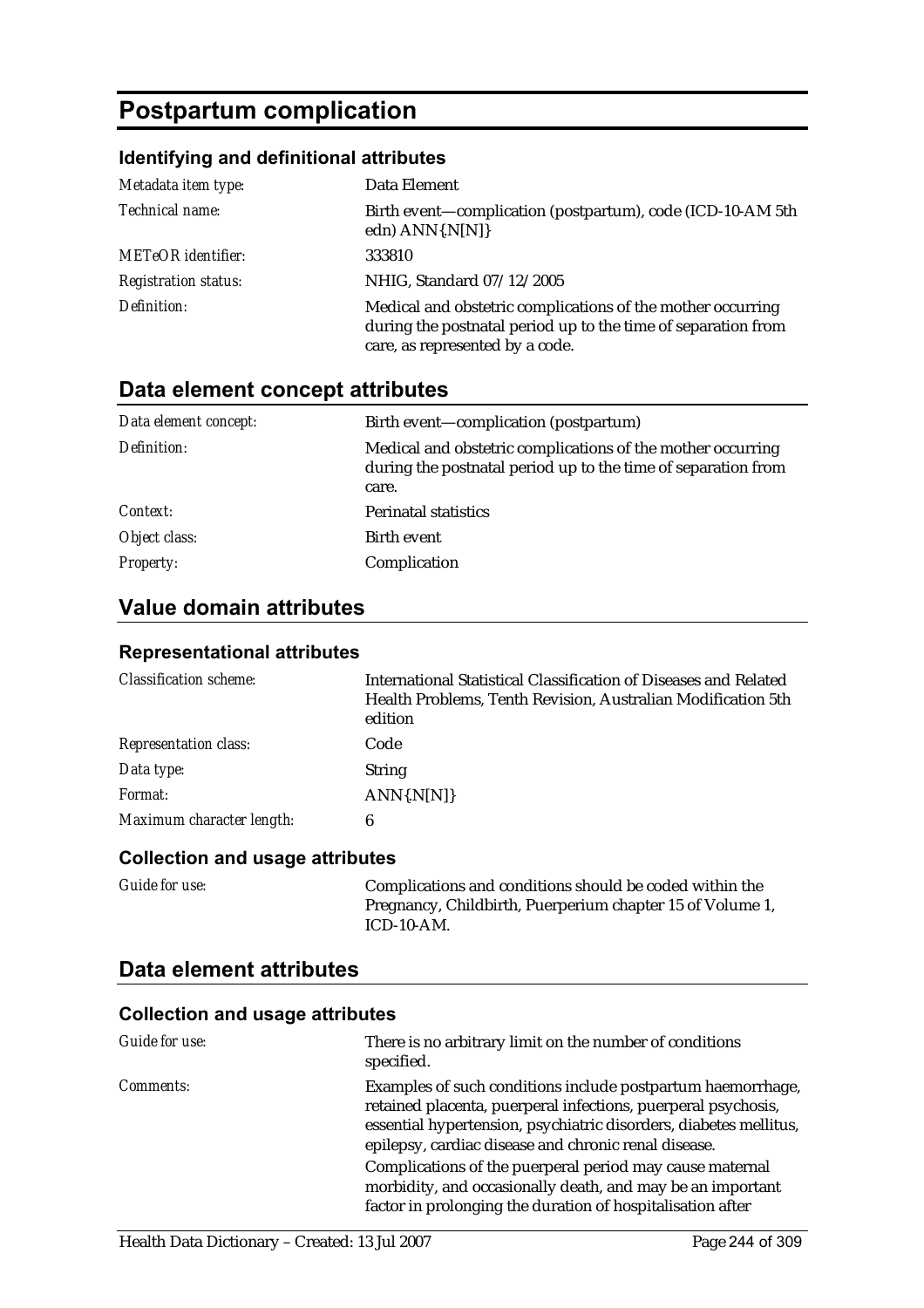#### childbirth.

# **Source and reference attributes**

| Submitting organisation: | National Perinatal Data Development Committee                                                                                                                    |
|--------------------------|------------------------------------------------------------------------------------------------------------------------------------------------------------------|
| Origin:                  | International Classification of Diseases - 10th Revision.<br>Australian Modification (5th Edition 2005) National Centre for<br>Classification in Health, Sydney. |

## **Relational attributes**

| Related metadata references: | Supersedes Birth event—complication (postpartum), code (ICD- |
|------------------------------|--------------------------------------------------------------|
|                              | 10-AM 4th edn) ANN{.N[N]} NHIG, Superseded 07/12/2005        |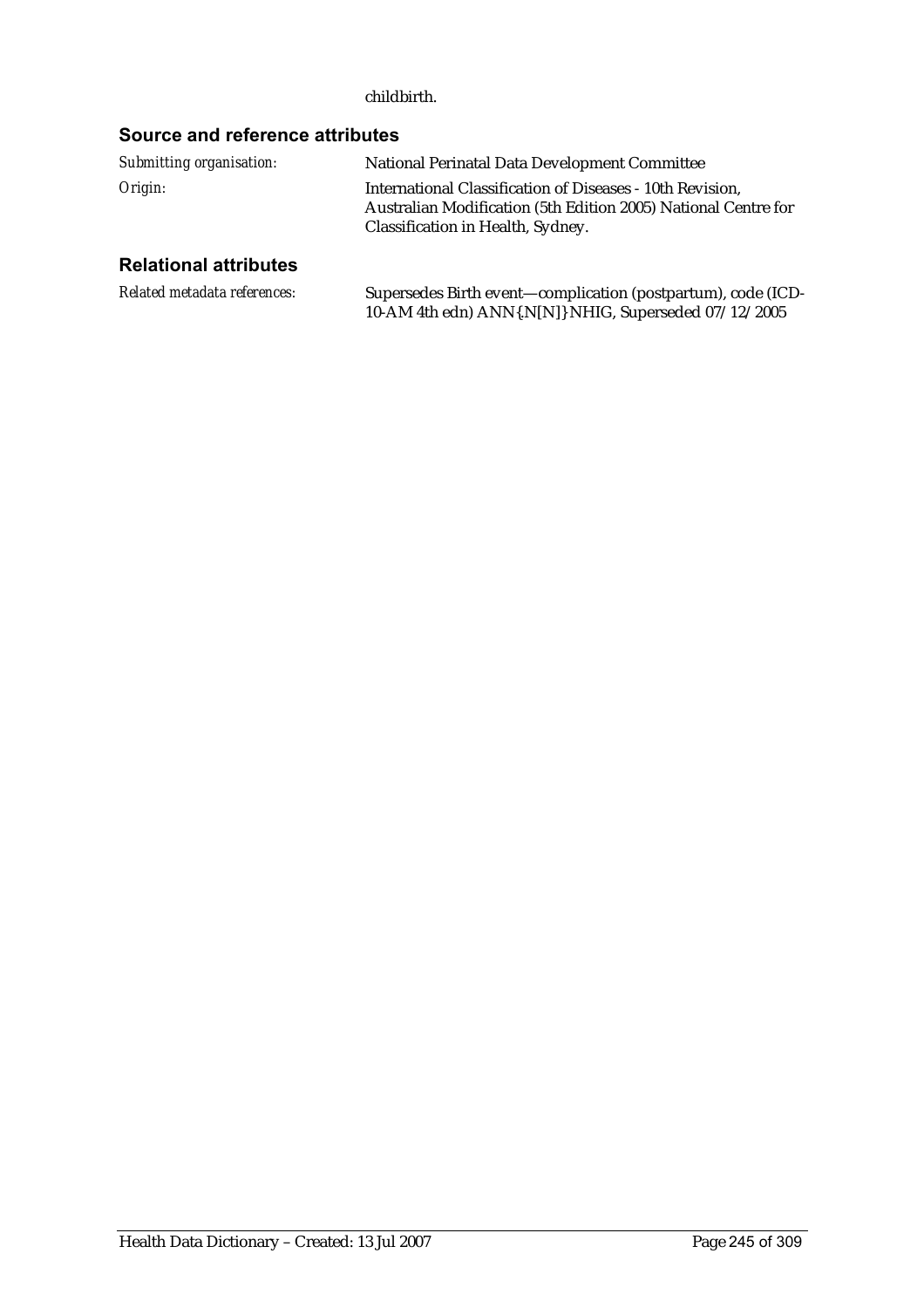# **Preferred language**

### **Identifying and definitional attributes**

| Metadata item type:         | Data Element                                                                                                        |
|-----------------------------|---------------------------------------------------------------------------------------------------------------------|
| Technical name:             | Person-preferred language, code (ASCL 2005) NN{NN}                                                                  |
| <b>METeOR</b> identifier:   | 304128                                                                                                              |
| <b>Registration status:</b> | NHIG, Standard 08/02/2006<br>NCSIMG, Standard 29/04/2006                                                            |
| Definition:                 | The language (including sign language) most preferred by the<br>person for communication, as represented by a code. |

# **Data element concept attributes**

| Data element concept: | Person-preferred language                                                                                                                                                                                                                                                                  |
|-----------------------|--------------------------------------------------------------------------------------------------------------------------------------------------------------------------------------------------------------------------------------------------------------------------------------------|
| Definition:           | The language (including sign language) most preferred by the<br>person for communication.                                                                                                                                                                                                  |
| Context:              | Health and welfare services:                                                                                                                                                                                                                                                               |
|                       | An important indicator of ethnicity, especially for persons born<br>in non-English-speaking countries. Its collection will assist in<br>the planning and provision of multilingual services and<br>facilitate program and service delivery for migrants and other<br>non-English speakers. |
| Object class:         | <b>Person</b>                                                                                                                                                                                                                                                                              |
| <b>Property:</b>      | Preferred language                                                                                                                                                                                                                                                                         |

## **Value domain attributes**

#### **Representational attributes**

| <b>Classification scheme:</b> | Australian Standard Classification of Languages 2005 |
|-------------------------------|------------------------------------------------------|
| <b>Representation class:</b>  | Code                                                 |
| Data type:                    | Number                                               |
| <i>Format:</i>                | NN{NN}                                               |
| Maximum character length:     | 4                                                    |

#### **Collection and usage attributes**

Health Data Dictionary – Created: 13 Jul 2007 Page 246 of 309 *Guide for use:* The Australian Standard Classification of Languages (ASCL) has a three- level hierarchical structure. The most detailed level of the classification consists of base units (languages) which are represented by four-digit codes. The second level of the classification comprises narrow groups of languages (the Narrow Group level), identified by the first two digits. The most general level of the classification consists of broad groups of languages (the Broad Group level) and is identified by the first digit. The classification includes Australian Indigenous languages and sign languages. For example, the Lithuanian language has a code of 3102. In this case 3 denotes that it is an Eastern European language, while 31 denotes that it is a Baltic language. The Pintupi Aboriginal language is coded as 8713. In this case 8 denotes that it is an Australian Indigenous language and 87 denotes that the language is Western Desert language.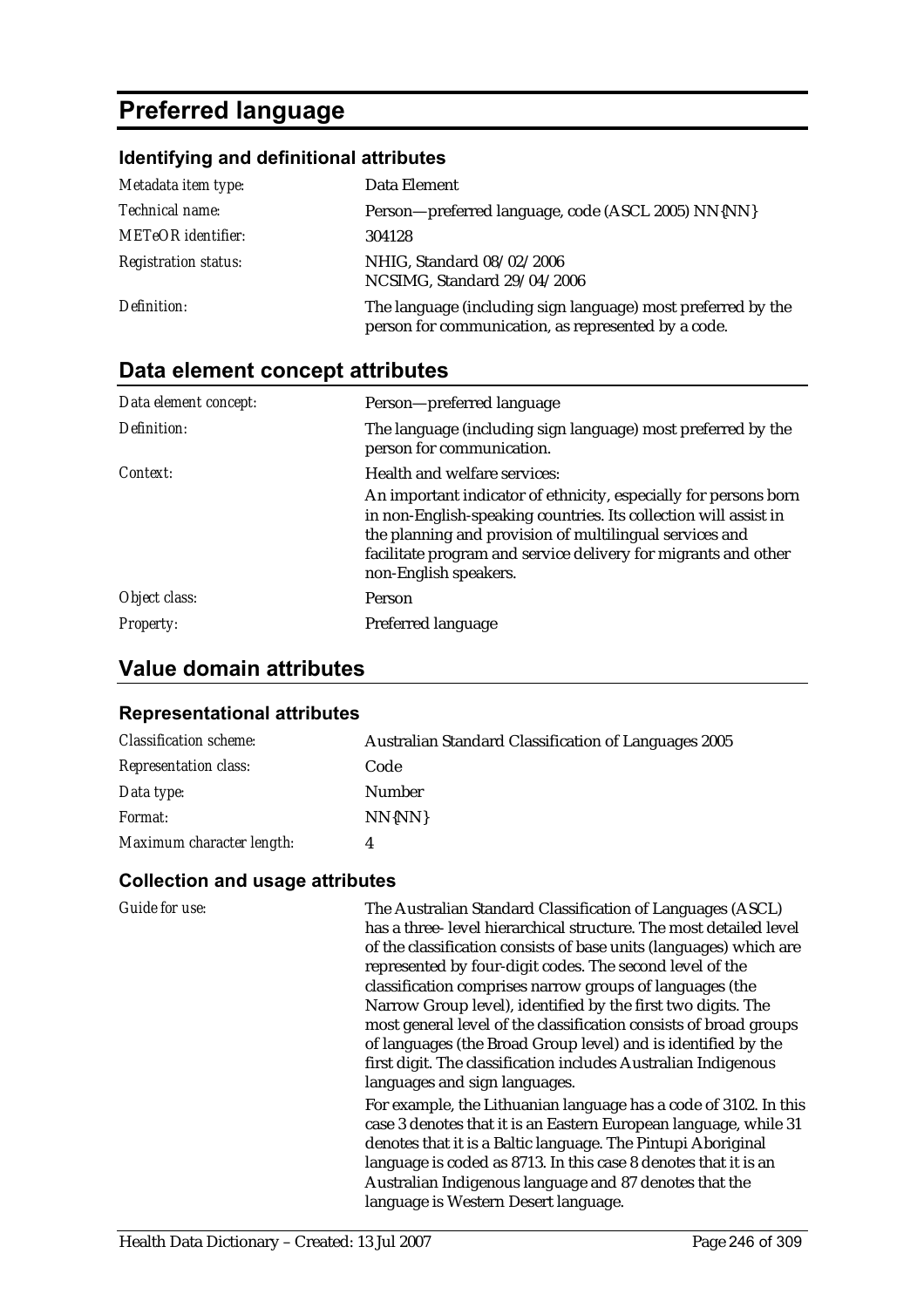Language data may be output at the Broad Group level, Narrow Group level or base level of the classification. If necessary significant Languages within a Narrow Group can be presented separately while the remaining Languages in the Narrow Group are aggregated. The same principle can be adopted to highlight significant Narrow Groups within a Broad Group.

# **Data element attributes**

| Guide for use:                                       | This may be a language other than English even where the<br>person can speak fluent English.                                                |
|------------------------------------------------------|---------------------------------------------------------------------------------------------------------------------------------------------|
| Source and reference attributes                      |                                                                                                                                             |
| Submitting organisation:                             | Australian Institute of Health and Welfare                                                                                                  |
| Reference documents:                                 | ABS cat. no.1267.0. Australian Standard Classification of<br>Languages (ASCL), 2005-06. Canberra: Australian Bureau of<br><b>Statistics</b> |
| <b>Relational attributes</b>                         |                                                                                                                                             |
| Related metadata references:                         | Supersedes Person-preferred language, code NN NHIG,<br>Superseded 08/02/2006                                                                |
| <b>Implementation in Data Set</b><br>Specifications: | Alcohol and other drug treatment services NMDS NHIG,<br>Superseded 23/10/2006                                                               |
|                                                      | Implementation start date: 01/07/2006                                                                                                       |
|                                                      | Implementation end date: 30/06/2007                                                                                                         |
|                                                      | Alcohol and other drug treatment services NMDS 2007-2008<br>NHIG, Standard 23/10/2006                                                       |
|                                                      | Implementation start date: 01/07/2007                                                                                                       |
|                                                      | Cardiovascular disease (clinical) DSS NHIG, Superseded<br>04/07/2007                                                                        |
|                                                      | Cardiovascular disease (clinical) DSS NHIG, Standard<br>04/07/2007                                                                          |
|                                                      |                                                                                                                                             |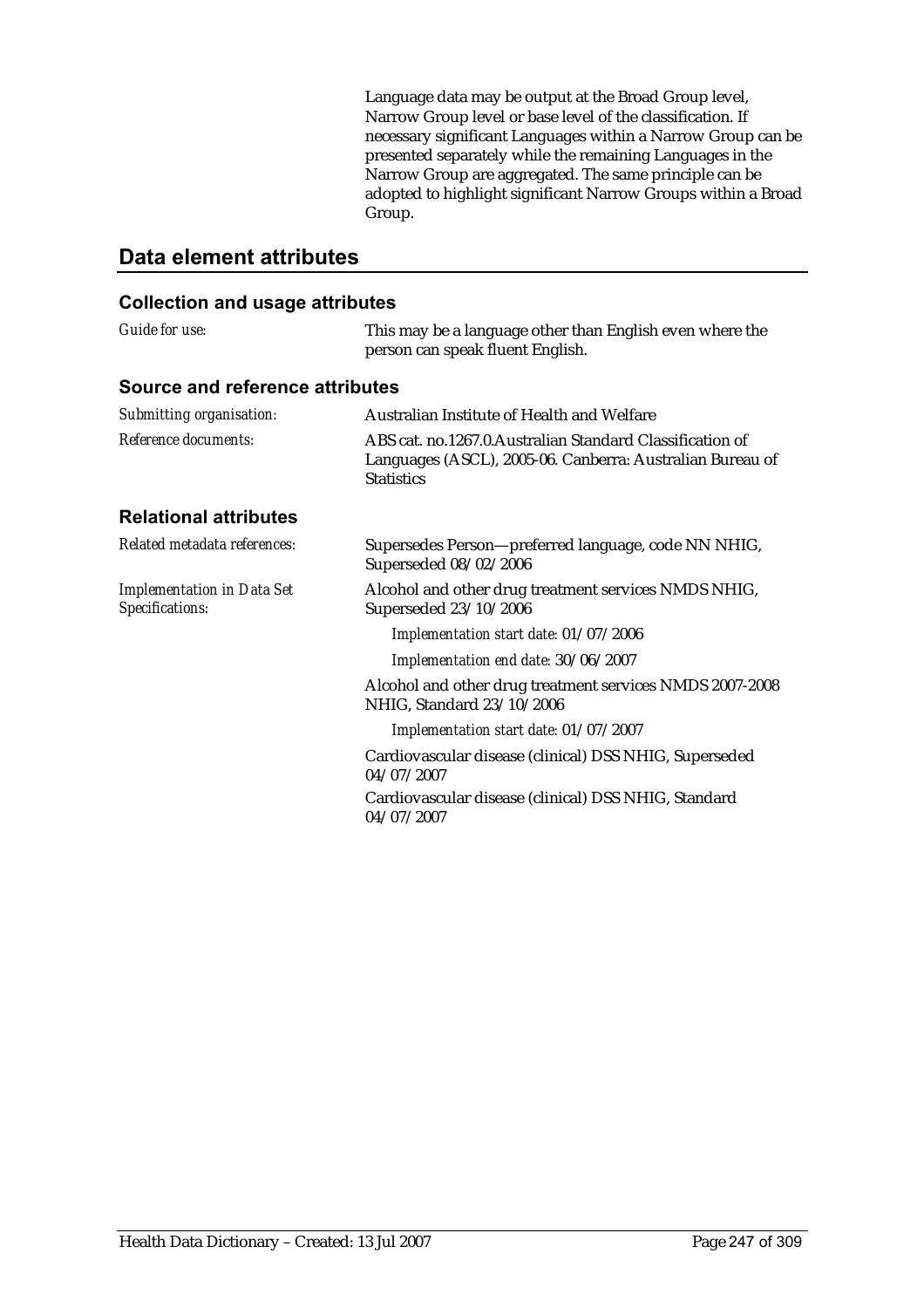# **Pregnancy—current status**

## **Identifying and definitional attributes**

| Metadata item type:         | Data Element                                                                  |
|-----------------------------|-------------------------------------------------------------------------------|
| <i>Technical name:</i>      | Female— pregnancy indicator (current), code N                                 |
| <b>METeOR</b> identifier:   | 302817                                                                        |
| <b>Registration status:</b> | NHIG, Standard 21/09/2005                                                     |
| Definition:                 | Whether the female person is currently pregnant, as<br>represented by a code. |

## **Data element concept attributes**

| Data element concept: | Female— pregnancy indicator                       |
|-----------------------|---------------------------------------------------|
| Definition:           | Whether or not a female person is pregnant.       |
| Context:              | Public health, health care and clinical settings. |
| Object class:         | Female                                            |
| <b>Property:</b>      | Pregnancy indicator                               |

### **Source and reference attributes**

| Submitting organisation: | National Diabetes Data Working Group |
|--------------------------|--------------------------------------|
|                          |                                      |

# **Value domain attributes**

#### **Representational attributes**

| <b>Representation class:</b>           | Code          |                                   |
|----------------------------------------|---------------|-----------------------------------|
| Data type:                             | <b>Number</b> |                                   |
| Format:                                | N             |                                   |
| Maximum character length:              |               |                                   |
| Permissible values:                    | Value         | <b>Meaning</b>                    |
|                                        | 1             | <b>Yes</b>                        |
|                                        | 2             | N <sub>0</sub>                    |
| Supplementary values:                  | 9             | Not stated/inadequately described |
| <b>Collection and usage attributes</b> |               |                                   |

| <b>Guide for use:</b> | CODE 9 Not stated/inadequately described              |
|-----------------------|-------------------------------------------------------|
|                       | This code is not for use in primary data collections. |

### **Data element attributes**

#### **Collection and usage attributes**

| Guide for use:             | CODE 1 Yes: Record if the female individual currently<br>pregnant.    |  |
|----------------------------|-----------------------------------------------------------------------|--|
|                            | CODE 2 No: Record if the female individual not currently<br>pregnant. |  |
| <i>Collection methods:</i> | Ask the individual if she is currently pregnant.                      |  |

### **Source and reference attributes**

| Submitting organisation: | National diabetes data working group |
|--------------------------|--------------------------------------|
|--------------------------|--------------------------------------|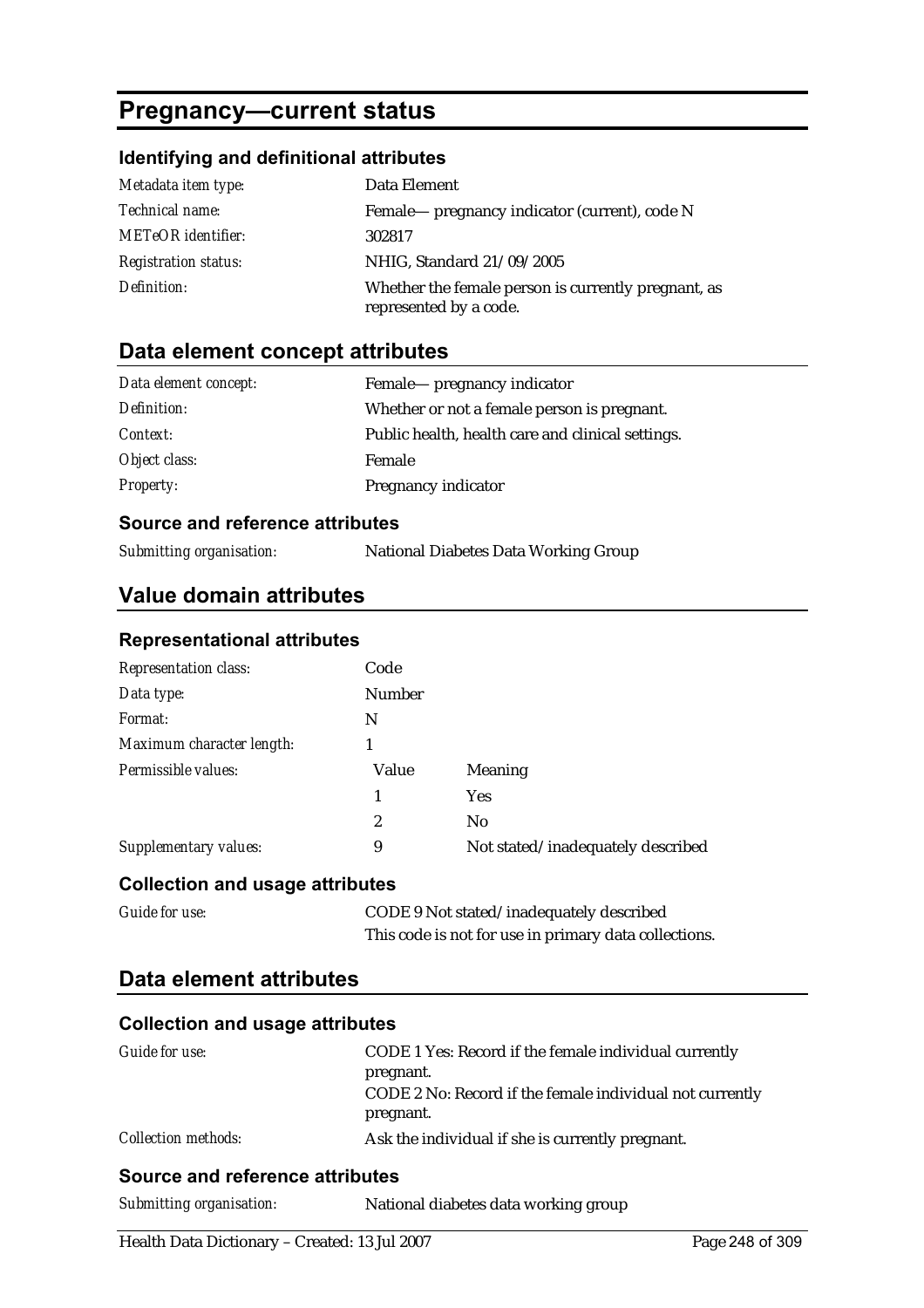### **Relational attributes**

*Implementation in Data Set Specifications:*

*Origin:* National Diabetes Outcomes Quality Review Initiative (NDOQRIN) data dictionary

*Related metadata references:* Supersedes Female—current pregnancy status, code N NHIG, Superseded 21/09/2005

Diabetes (clinical) DSS NHIG, Standard 21/09/2005

*Information specific to this data set:*

Pregnancy in women with pre-existing diabetes is a potentially serious problem for both the mother and fetus. Good metabolic control and appropriate medical and obstetric management will improve maternal and fetal outcomes. The diagnosis or discovery of diabetes in pregnancy (gestational diabetes), identifies an at risk pregnancy from the fetal perspective, and identifies the mother as at risk for the development of type 2 diabetes later in life.

Following Principles of Care and Guidelines for the Clinical Management of Diabetes Mellitus diabetes management during pregnancy includes:

- routine medical review every 2-3 weeks during the first 30 weeks and then every 1-2 weeks until delivery
- monitor HbA1c every 4-6 weeks or more frequently if indicated to ensure optimal metabolic control during pregnancy
- advise patients to monitor blood glucose frequently and urinary ketones
- initial assessment and on going monitoring for signs or progression of diabetes complications
- regular routine obstetric review based on the usual indicators.

Management targets

- Blood glucose levels: Fasting Post-prandial
- HbA1c levels within normal range for pregnancy. (The reference range for HbA1c will be lower during pregnancy).
- The absence of any serious or sustained ketonuria.

Normal indices for fetal and maternal welfare. Oral hypoglycaemic agents are contra-indicated during pregnancy and therefore women with pre-existing diabetes who are treated with oral agents should ideally be converted to insulin prior to conception.

What to do if unsatisfactory metabolic control:

- explore reasons for unsatisfactory control such as diet, intercurrent illness, appropriateness of medication, concurrent medication, stress, and exercise, and review management,
- review and adjust treatment,
- consider referral to diabetes educator, dietician, endocrinologist or physician experienced in diabetes care, or diabetes centre.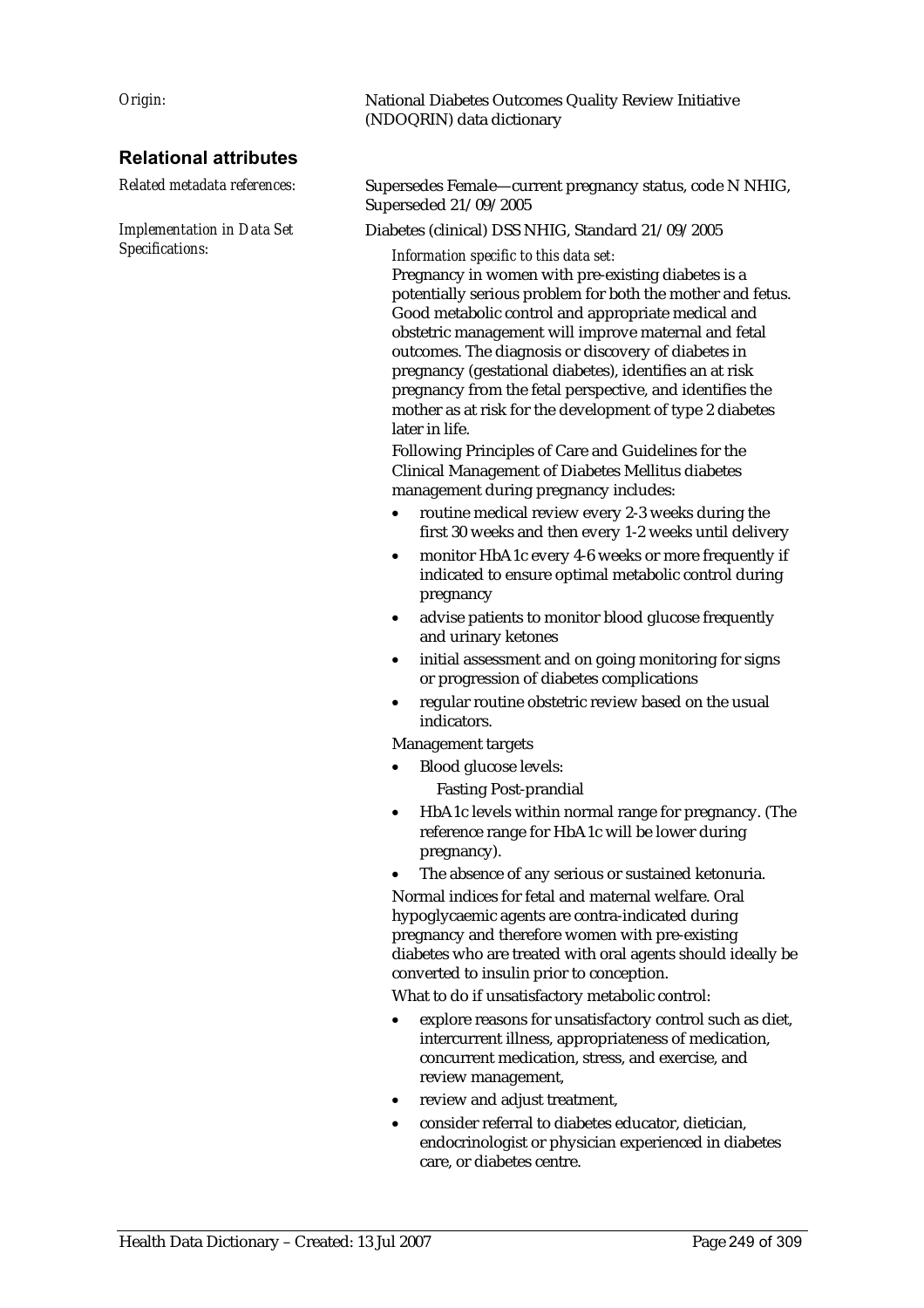# **Premature cardiovascular disease family history (status)**

### **Identifying and definitional attributes**

| Metadata item type:         | Data Element                                                                                                                                                                             |
|-----------------------------|------------------------------------------------------------------------------------------------------------------------------------------------------------------------------------------|
| Technical name:             | Person-premature cardiovascular disease family history<br>status, code N                                                                                                                 |
| <b>METeOR</b> identifier:   | 270280                                                                                                                                                                                   |
| <b>Registration status:</b> | NHIG, Standard 01/03/2005                                                                                                                                                                |
| Definition:                 | Whether a person has a first degree relative (father, mother or<br>sibling) who has had a vascular event or condition diagnosed<br>before the age of 60 years, as represented by a code. |

# **Data element concept attributes**

| Data element concept: | Person-premature cardiovascular disease family history status                                                                                                         |
|-----------------------|-----------------------------------------------------------------------------------------------------------------------------------------------------------------------|
| Definition:           | Identifies a person who has a first degree relative (father,<br>mother or sibling) who has had a vascular event or condition<br>diagnosed before the age of 60 years. |
| Context:              | Public health, health care and clinical settings.                                                                                                                     |
| Object class:         | Person                                                                                                                                                                |
| <b>Property:</b>      | Premature cardiovascular disease family history status                                                                                                                |

# **Value domain attributes**

| <b>Representation class:</b> | Code          |                                 |
|------------------------------|---------------|---------------------------------|
| Data type:                   | <b>Number</b> |                                 |
| Format:                      | N             |                                 |
| Maximum character length:    |               |                                 |
| Permissible values:          | Value         | <b>Meaning</b>                  |
|                              | 1             | <b>Yes</b>                      |
|                              | 2             | No                              |
|                              | 3             | Family history status not known |
| Supplementary values:        | 9             | Not recorded                    |

## **Representational attributes**

# **Data element attributes**

| Guide for use: | CODE 1: Yes, the person has a first-degree relative under the<br>age of 60 years who has had a vascular disease/condition<br>diagnosed.<br>CODE 2: No, the person does not have a first-degree relative<br>under the age of 60 years who has had a vascular<br>disease/condition diagnosed. |
|----------------|---------------------------------------------------------------------------------------------------------------------------------------------------------------------------------------------------------------------------------------------------------------------------------------------|
|                | CODE 3: Family history status not known, the existence of a<br>premature family history for cardiovascular disease cannot be<br>determined.<br>Not recorded, the information as to the existence of<br>CODE 9:<br>a premature family history for cardiovascular disease has not             |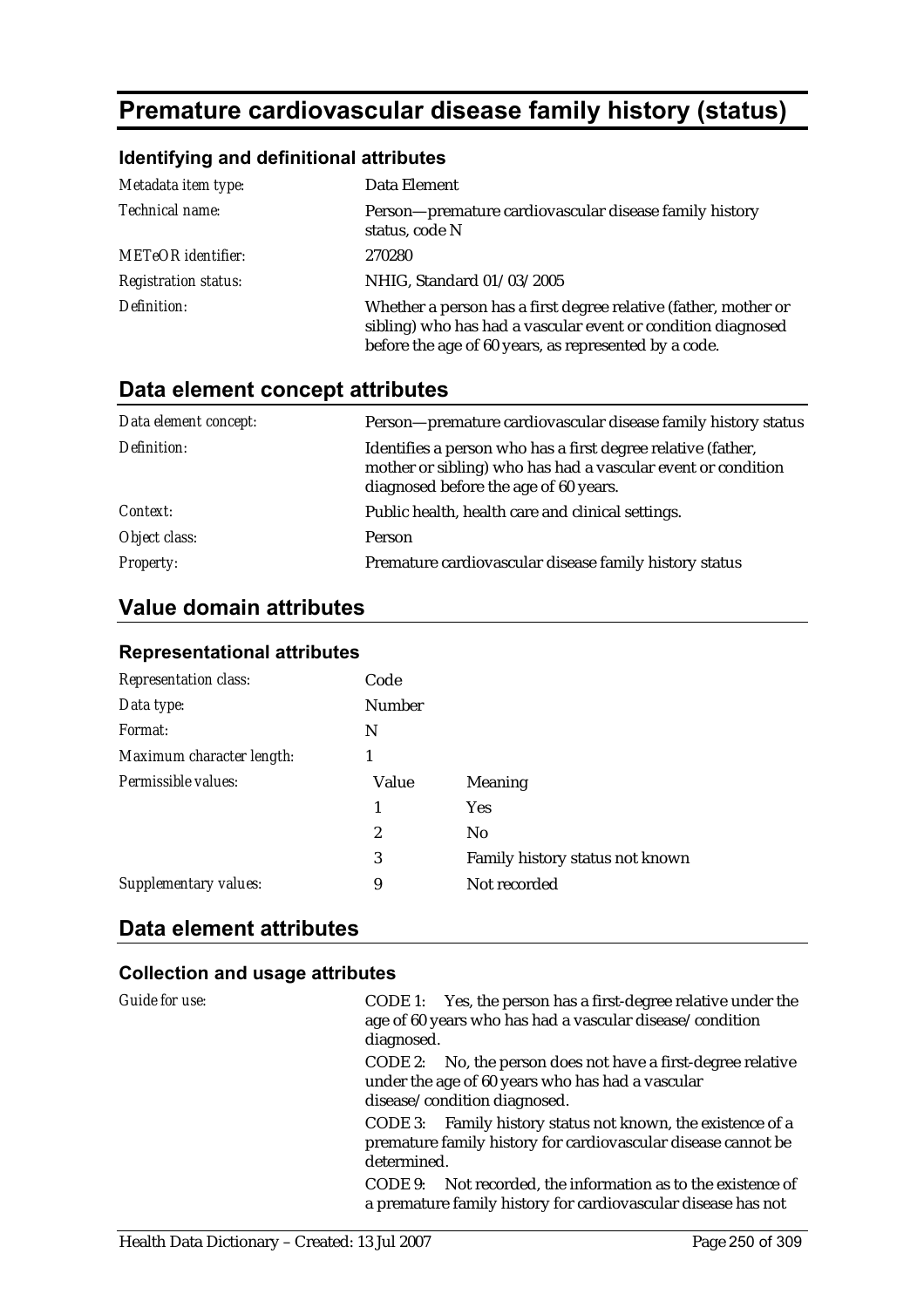#### been recorded.

### **Source and reference attributes**

| Submitting organisation:                             | Cardiovascular Data Working Group                                                                                                                                                                                                                                                                                                                                                                                                                                            |
|------------------------------------------------------|------------------------------------------------------------------------------------------------------------------------------------------------------------------------------------------------------------------------------------------------------------------------------------------------------------------------------------------------------------------------------------------------------------------------------------------------------------------------------|
| Origin:                                              | Guidelines Subcommittee of the World Health<br>Organization/International Society of Hypertension (WHO-<br>ISH): 1999 WHO-ISH guidelines for management of<br>hypertension. J Hypertension 1999; 17: 151 - 83.                                                                                                                                                                                                                                                               |
| <b>Relational attributes</b>                         |                                                                                                                                                                                                                                                                                                                                                                                                                                                                              |
| Related metadata references:                         | Supersedes Premature cardiovascular disease family history -<br>status, version 1, DE, NHDD, NHIMG, Superseded 01/03/2005                                                                                                                                                                                                                                                                                                                                                    |
| <b>Implementation in Data Set</b><br>Specifications: | Acute coronary syndrome (clinical) DSS NHIG, Standard<br>07/12/2005                                                                                                                                                                                                                                                                                                                                                                                                          |
|                                                      | Acute coronary syndrome (clinical) DSS NHIG, Superseded<br>07/12/2005                                                                                                                                                                                                                                                                                                                                                                                                        |
|                                                      | Cardiovascular disease (clinical) DSS NHIG, Superseded<br>15/02/2006                                                                                                                                                                                                                                                                                                                                                                                                         |
|                                                      | Cardiovascular disease (clinical) DSS NHIG, Superseded<br>04/07/2007                                                                                                                                                                                                                                                                                                                                                                                                         |
|                                                      | Cardiovascular disease (clinical) DSS NHIG, Standard<br>04/07/2007                                                                                                                                                                                                                                                                                                                                                                                                           |
|                                                      | Information specific to this data set:<br>Having a family history of cardiovascular disease (CVD) is<br>a risk factor for CVD and the risk increases if the event in<br>the family member occurs at a young age. For vascular risk<br>assessment a premature family history is considered to be<br>present where a first-degree relative under age 60 years<br>(woman or man) has had a vascular event/condition<br>diagnosed. The evidence of family history being a strong |

risk factor for stroke only applies to certain limited stroke

subtypes in certain populations.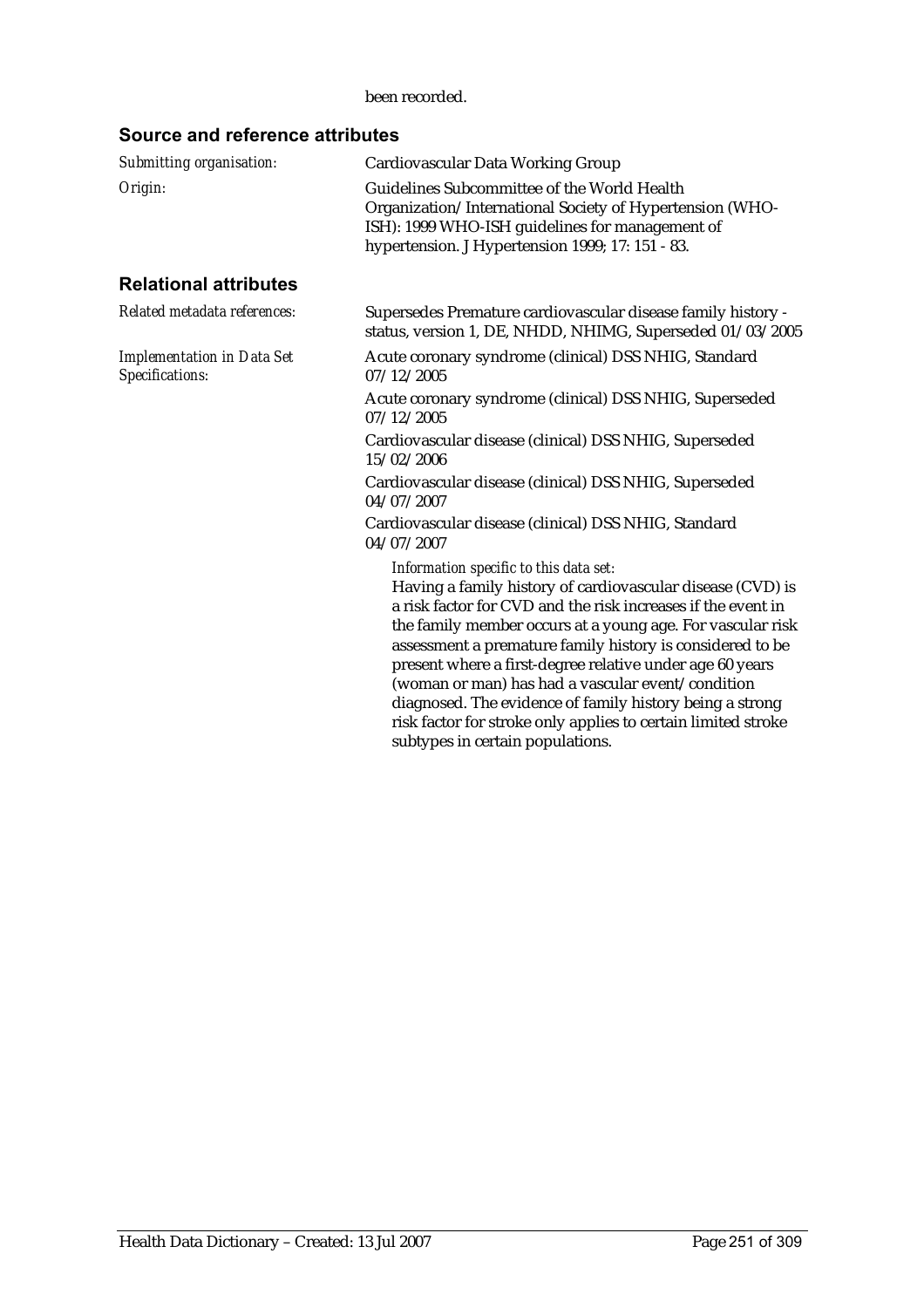# **Presentation at birth**

#### **Identifying and definitional attributes**

| Metadata item type:         | Data Element                                                            |
|-----------------------------|-------------------------------------------------------------------------|
| <i>Technical name:</i>      | Birth event—birth presentation, code N                                  |
| <b>METeOR</b> identifier:   | 299992                                                                  |
| <b>Registration status:</b> | NHIG, Standard 06/09/2006                                               |
| Definition:                 | The presenting part of the fetus at birth, as represented by a<br>code. |

# **Data element concept attributes**

| Data element concept: | Birth event—birth presentation                                                                                                                                       |  |
|-----------------------|----------------------------------------------------------------------------------------------------------------------------------------------------------------------|--|
| Definition:           | Presenting part of the fetus at birth.                                                                                                                               |  |
| Context:              | <b>Perinatal statistics:</b>                                                                                                                                         |  |
|                       | Presentation types other than vertex are associated with higher<br>rates of caesarean section, instrumental delivery, perinatal<br>mortality and neonatal morbidity. |  |
| Object class:         | Birth event                                                                                                                                                          |  |
| <b>Property:</b>      | <b>Birth presentation</b>                                                                                                                                            |  |

### **Source and reference attributes**

| Submitting organisation: | National Perinatal Data Development Committee |  |
|--------------------------|-----------------------------------------------|--|
|                          |                                               |  |

## **Value domain attributes**

#### **Representational attributes**

| <b>Representation class:</b> | Code             |                                   |
|------------------------------|------------------|-----------------------------------|
| Data type:                   | <b>Number</b>    |                                   |
| Format:                      | N                |                                   |
| Maximum character length:    | 1                |                                   |
| Permissible values:          | Value            | Meaning                           |
|                              | 1                | <b>Vertex</b>                     |
|                              | $\boldsymbol{2}$ | <b>Breech</b>                     |
|                              | 3                | Face                              |
|                              | 4                | <b>Brow</b>                       |
|                              | 8                | Other                             |
| Supplementary values:        | 9                | Not stated/inadequately described |

#### **Source and reference attributes**

*Submitting organisation:* National Perinatal Data Development Committee

## **Data element attributes**

#### **Collection and usage attributes**

*Guide for use:* Compound presentations (where an extremity prolapses simultaneously alongside the presenting part) should be coded to '8 Other'.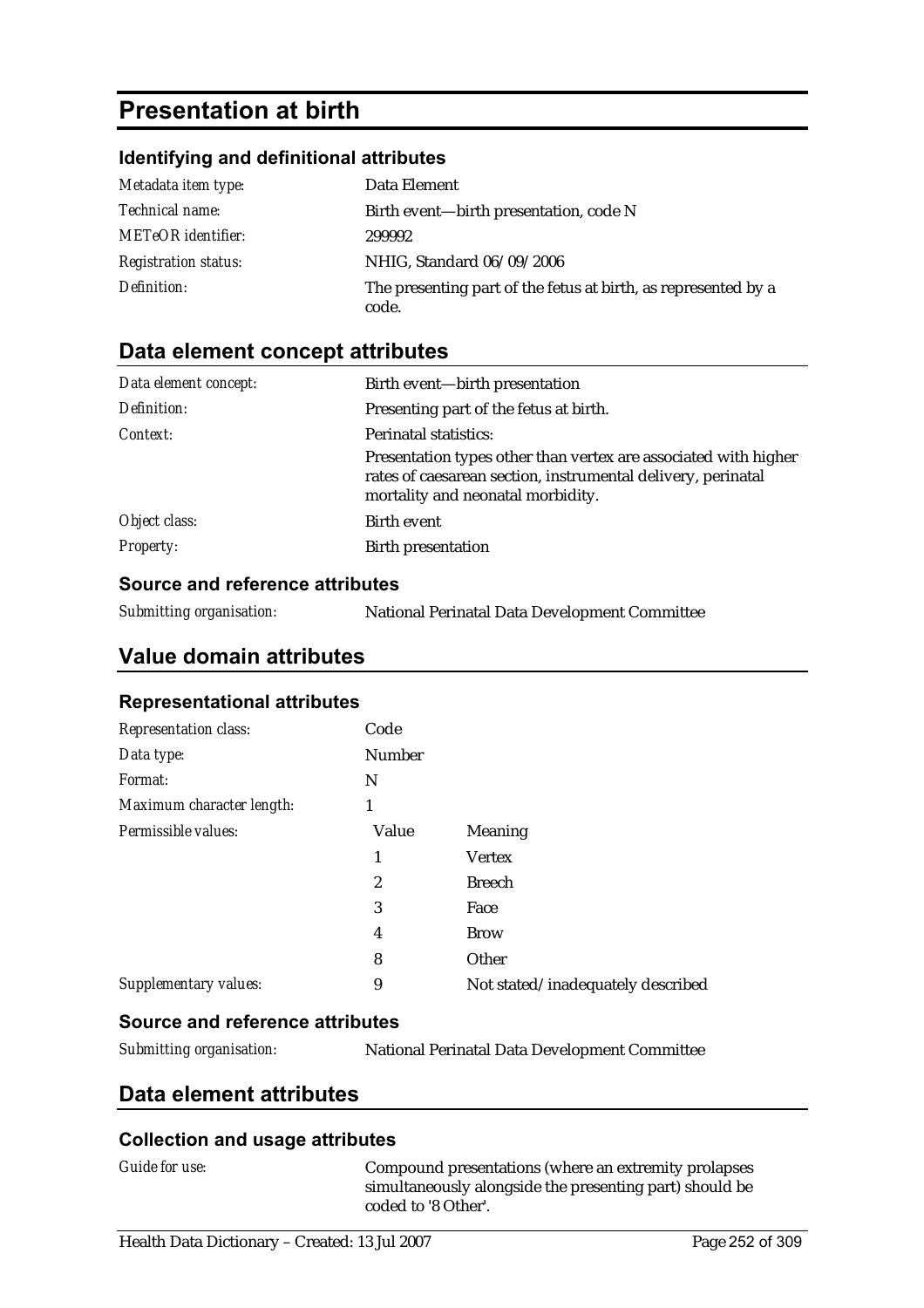|                            | All other malpresentations, including for example, cord,<br>shoulder or hand, should be coded to '8 Other'. |
|----------------------------|-------------------------------------------------------------------------------------------------------------|
| <i>Collection methods:</i> | In the case of multiple births, presentation should be recorded<br>for each baby born.                      |

# **Source and reference attributes**

| Submitting organisation:                             | <b>National Perinatal Data Development Committee</b>                                        |
|------------------------------------------------------|---------------------------------------------------------------------------------------------|
| <b>Relational attributes</b>                         |                                                                                             |
| Related metadata references:                         | Supersedes Birth event—birth presentation, code N NHIG,<br>Superseded 06/09/2006            |
| <b>Implementation in Data Set</b><br>Specifications: | Perinatal NMDS 2007-2008 NHIG, Standard 06/09/2006<br>Implementation start date: 01/07/2007 |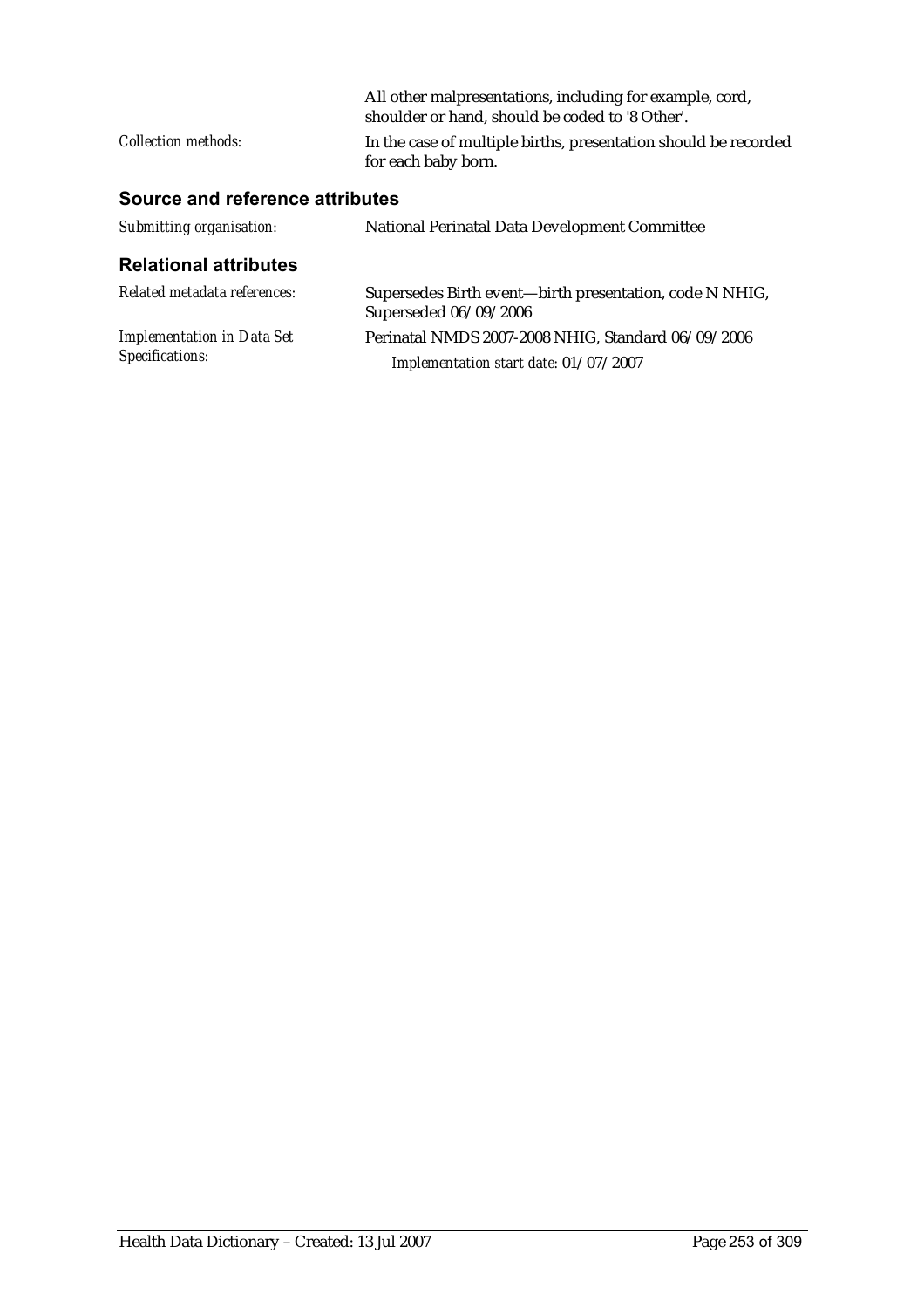# **Previous pregnancies—ectopic**

# **Identifying and definitional attributes**

| Metadata item type:         | Data Element                                                                            |
|-----------------------------|-----------------------------------------------------------------------------------------|
| <i>Technical name:</i>      | Female—number of previous pregnancies (ectopic), total NN                               |
| <b>METeOR</b> identifier:   | 269936                                                                                  |
| <b>Registration status:</b> | NHIG, Standard 01/03/2005                                                               |
| Definition:                 | The total number of previous pregnancies of a female resulting<br>in ectopic pregnancy. |

# **Data element concept attributes**

| Data element concept: | Female—number of previous pregnancies     |
|-----------------------|-------------------------------------------|
| Definition:           | The total number of previous pregnancies. |
| Object class:         | Female                                    |
| <b>Property:</b>      | Number of previous pregnancies            |

# **Value domain attributes**

#### **Representational attributes**

| <b>Representation class:</b> | Total         |            |
|------------------------------|---------------|------------|
| Data type:                   | <b>String</b> |            |
| Format:                      | N[N]          |            |
| Maximum character length:    | 2             |            |
| Supplementary values:        | Value         | Meaning    |
|                              | 99            | Not stated |
| Unit of measure:             | Pregnancy     |            |

## **Data element attributes**

| Guide for use:   | A pregnancy resulting in multiple births should be counted as<br>once pregnancy.                                                                                                 |
|------------------|----------------------------------------------------------------------------------------------------------------------------------------------------------------------------------|
|                  | In multiple pregnancies with more than one type of outcome,<br>the pregnancies should be recorded in the following order:                                                        |
|                  | all live births                                                                                                                                                                  |
|                  | stillbirth                                                                                                                                                                       |
|                  | spontaneous abortion                                                                                                                                                             |
|                  | induced abortion<br>$\bullet$                                                                                                                                                    |
|                  | ectopic pregnancy                                                                                                                                                                |
|                  | Where the outcome was one stillbirth and one live birth, count<br>as stillbirth.                                                                                                 |
|                  | If a previous pregnancy was a hydatidiform mole, code as<br>spontaneous or induced abortion (or rarely, ectopic pregnancy),<br>depending on the outcome.                         |
| <i>Comments:</i> | The number of previous pregnancies is an important<br>component of the woman's reproductive history. Parity may be<br>a risk factor for adverse maternal and perinatal outcomes. |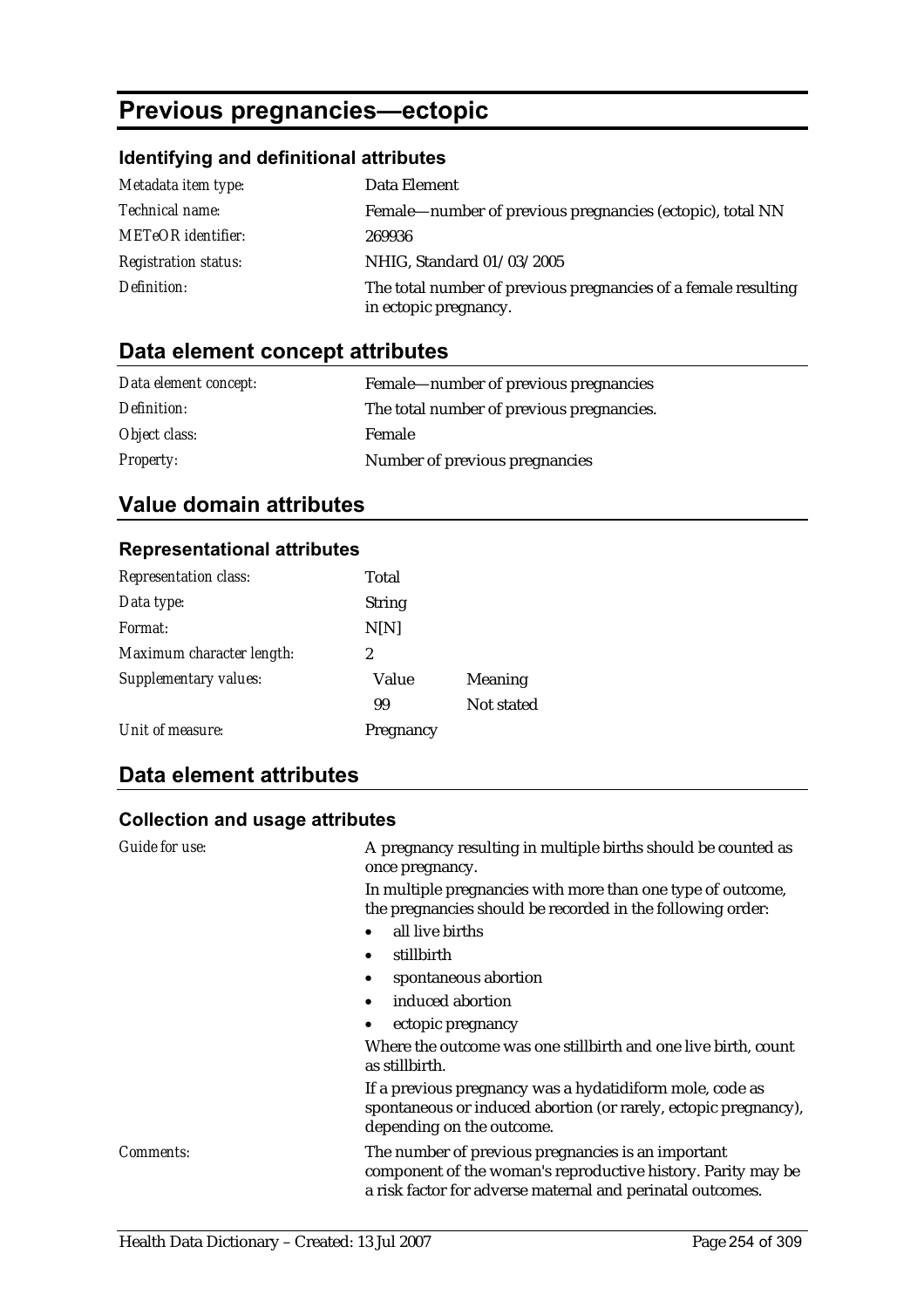#### **Source and reference attributes**

*Submitting organisation:* National Perinatal Data Development Committee

#### **Relational attributes**

*Related metadata references:* Supersedes Previous pregnancies, version 1, DE, NHDD, NHIMG, Superseded 01/03/2005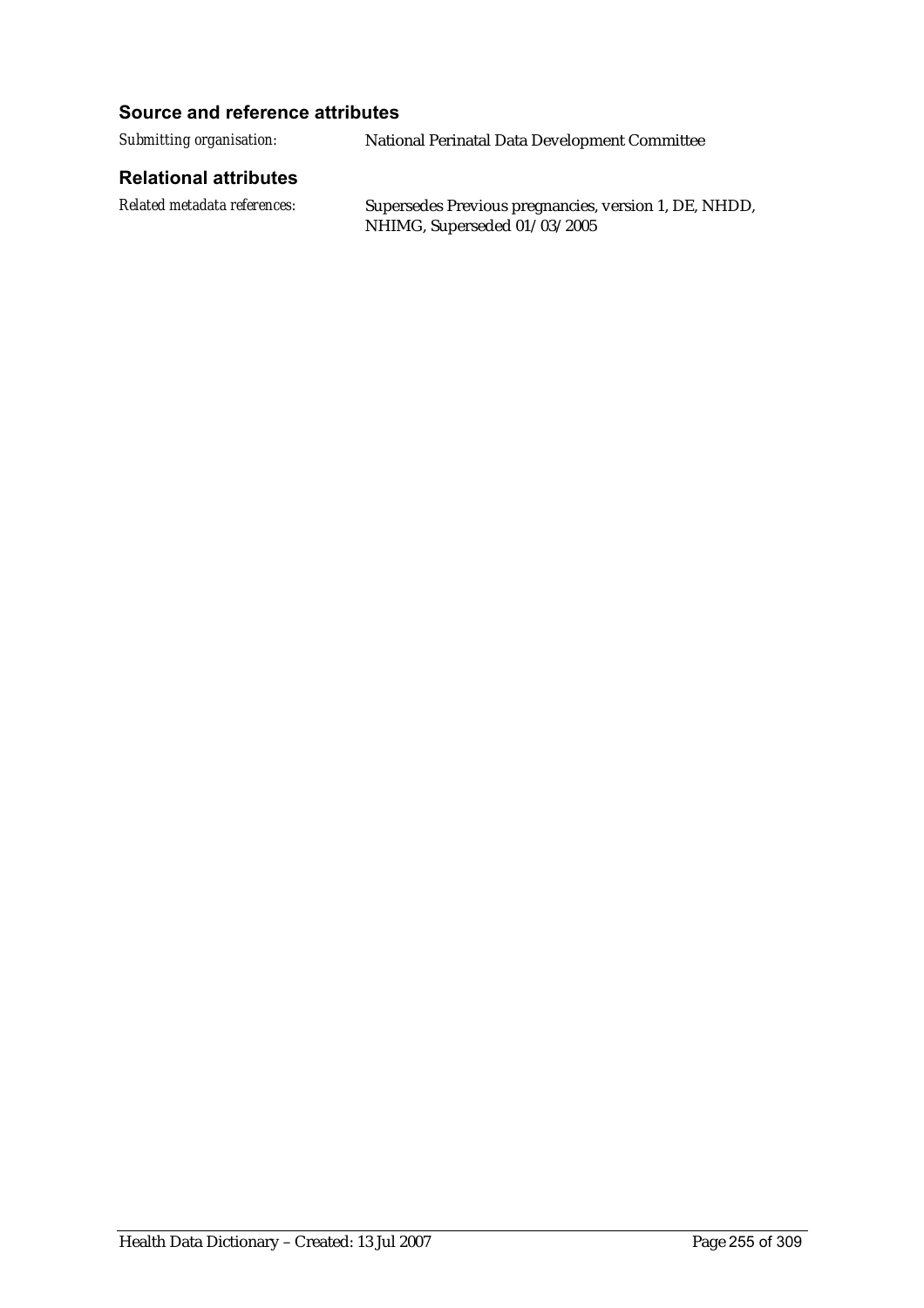# **Previous pregnancies—induced abortion**

#### **Identifying and definitional attributes**

| Metadata item type:         | Data Element                                                                                                                                    |
|-----------------------------|-------------------------------------------------------------------------------------------------------------------------------------------------|
| Technical name:             | Female—number of previous pregnancies (induced abortion),<br>total NN                                                                           |
| <b>METeOR</b> identifier:   | 269935                                                                                                                                          |
| <b>Registration status:</b> | NHIG, Standard 01/03/2005                                                                                                                       |
| Definition:                 | The total number of previous pregnancies of a female resulting<br>in induced abortion (termination of pregnancy before 20 weeks'<br>gestation). |

## **Data element concept attributes**

| Data element concept: | Female—number of previous pregnancies     |
|-----------------------|-------------------------------------------|
| Definition:           | The total number of previous pregnancies. |
| Object class:         | Female                                    |
| <b>Property:</b>      | Number of previous pregnancies            |

### **Value domain attributes**

#### **Representational attributes**

| <b>Representation class:</b> | Total         |            |
|------------------------------|---------------|------------|
| Data type:                   | <b>String</b> |            |
| Format:                      | N[N]          |            |
| Maximum character length:    | 2             |            |
| Supplementary values:        | Value         | Meaning    |
|                              | 99            | Not stated |
| Unit of measure:             | Pregnancy     |            |

#### **Data element attributes**

#### **Collection and usage attributes**

*Guide for use:* A pregnancy resulting in multiple births should be counted as once pregnancy.

In multiple pregnancies with more than one type of outcome, the pregnancies should be recorded in the following order:

- all live births
- stillbirth
- spontaneous abortion
- induced abortion
- ectopic pregnancy

Where the outcome was one stillbirth and one live birth, count as stillbirth.

If a previous pregnancy was a hydatidiform mole, code as spontaneous or induced abortion (or rarely, ectopic pregnancy), depending on the outcome.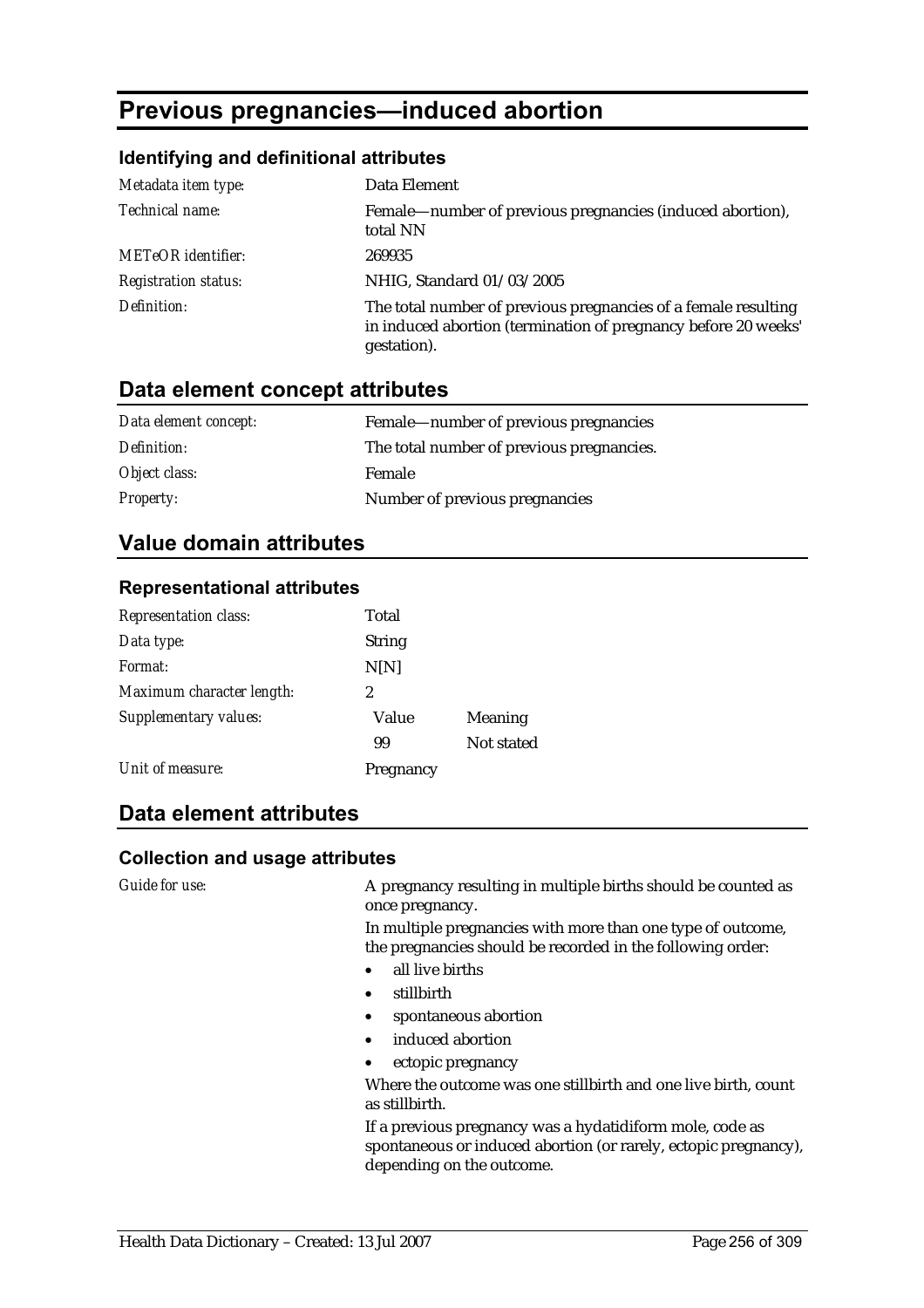*Comments:* The number of previous pregnancies is an important component of the woman's reproductive history. Parity may be a risk factor for adverse maternal and perinatal outcomes. A previous history of induced abortion may increase the risk of some outcomes in subsequent pregnancies.

#### **Source and reference attributes**

| National Perinatal Data Development Committee |
|-----------------------------------------------|
|                                               |

#### **Relational attributes**

| Related metadata references: | Supersedes Previous pregnancies, version 1, DE, NHDD, |
|------------------------------|-------------------------------------------------------|
|                              | NHIMG, Superseded 01/03/2005                          |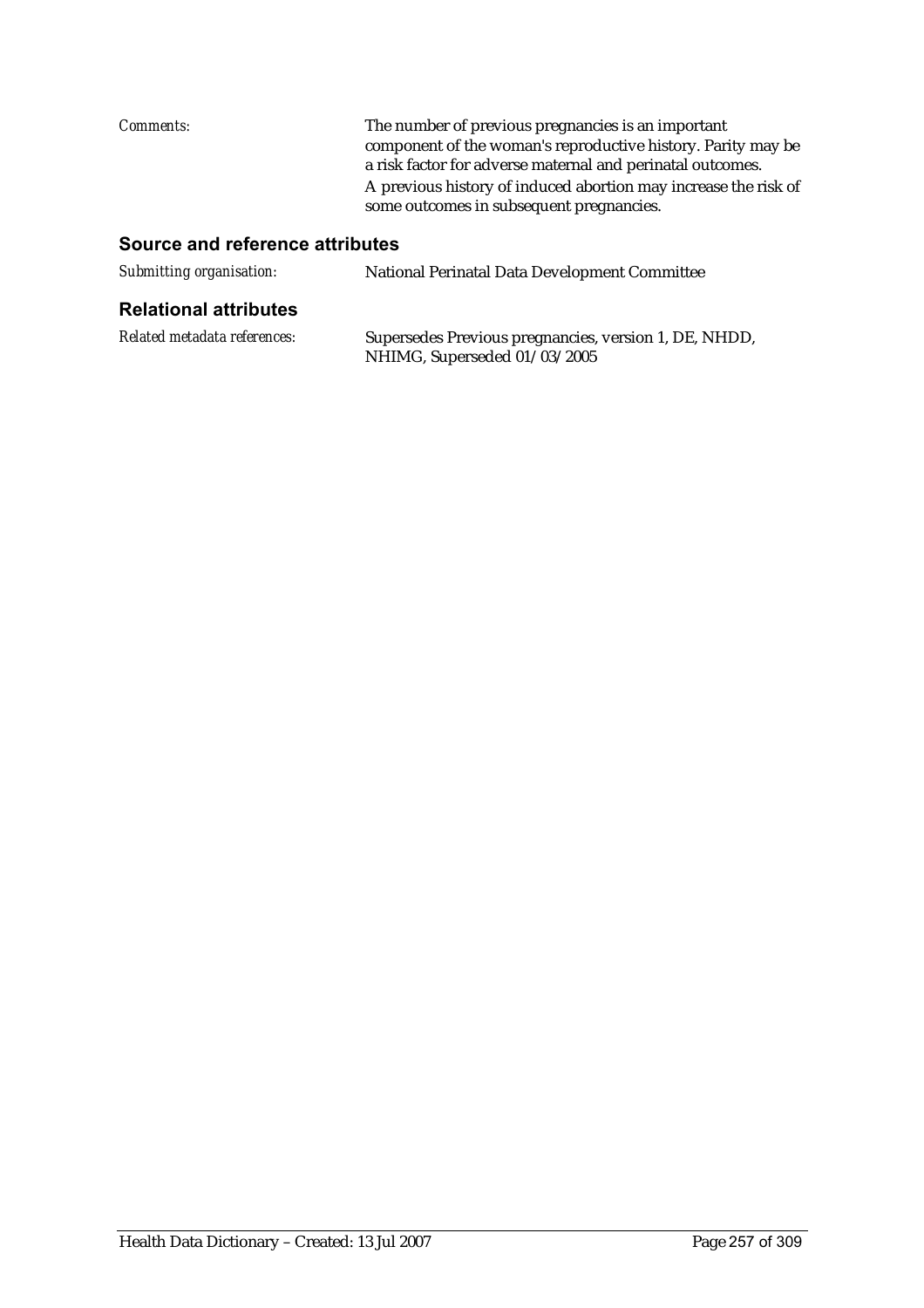# **Previous pregnancies—live birth**

## **Identifying and definitional attributes**

| Metadata item type:         | Data Element                                                                     |
|-----------------------------|----------------------------------------------------------------------------------|
| Technical name:             | Female—number of previous pregnancies (live birth), total NN                     |
| <b>METeOR</b> identifier:   | 269931                                                                           |
| <b>Registration status:</b> | NHIG, Standard 01/03/2005                                                        |
| Definition:                 | The total number of previous pregnancies of a female resulting<br>in live birth. |

# **Data element concept attributes**

| Data element concept: | Female—number of previous pregnancies     |
|-----------------------|-------------------------------------------|
| Definition:           | The total number of previous pregnancies. |
| Object class:         | Female                                    |
| <b>Property:</b>      | Number of previous pregnancies            |

# **Value domain attributes**

#### **Representational attributes**

| <b>Representation class:</b> | Total         |                |
|------------------------------|---------------|----------------|
| Data type:                   | <b>String</b> |                |
| Format:                      | N[N]          |                |
| Maximum character length:    | 2             |                |
| Supplementary values:        | Value         | <b>Meaning</b> |
|                              | 99            | Not stated     |
| Unit of measure:             | Pregnancy     |                |

## **Data element attributes**

| Guide for use:   | A pregnancy resulting in multiple births should be counted as<br>once pregnancy.                                                                                                 |
|------------------|----------------------------------------------------------------------------------------------------------------------------------------------------------------------------------|
|                  | In multiple pregnancies with more than one type of outcome,<br>the pregnancies should be recorded in the following order:                                                        |
|                  | all live births                                                                                                                                                                  |
|                  | stillbirth<br>$\bullet$                                                                                                                                                          |
|                  | spontaneous abortion                                                                                                                                                             |
|                  | induced abortion<br>$\bullet$                                                                                                                                                    |
|                  | ectopic pregnancy                                                                                                                                                                |
|                  | Where the outcome was one stillbirth and one live birth, count<br>as stillbirth.                                                                                                 |
|                  | If a previous pregnancy was a hydatidiform mole, code as<br>spontaneous or induced abortion (or rarely, ectopic pregnancy),<br>depending on the outcome.                         |
| <i>Comments:</i> | The number of previous pregnancies is an important<br>component of the woman's reproductive history. Parity may be<br>a risk factor for adverse maternal and perinatal outcomes. |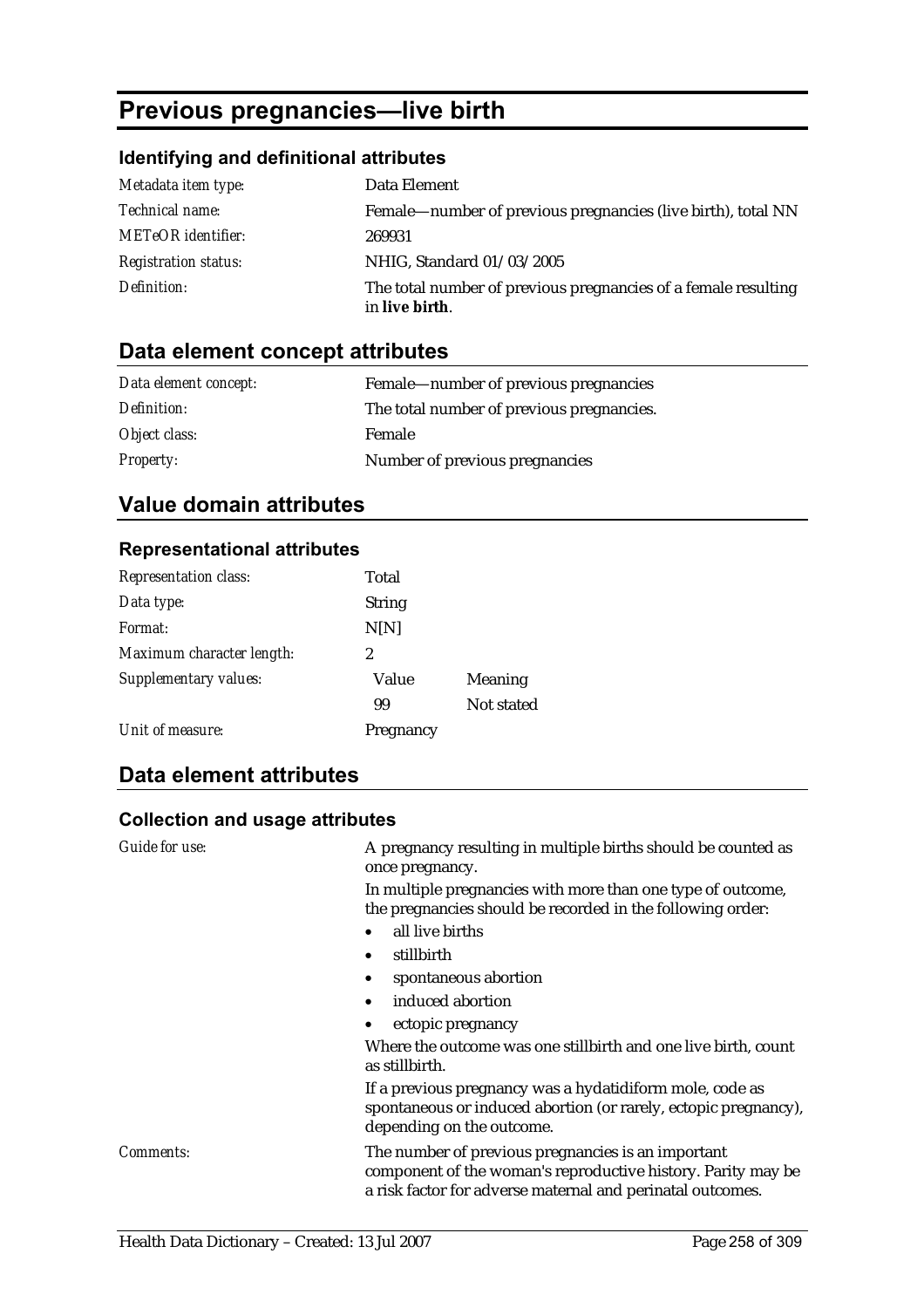#### **Source and reference attributes**

*Submitting organisation:* National Perinatal Data Development Committee

#### **Relational attributes**

*Related metadata references:* Supersedes Previous pregnancies, version 1, DE, NHDD, NHIMG, Superseded 01/03/2005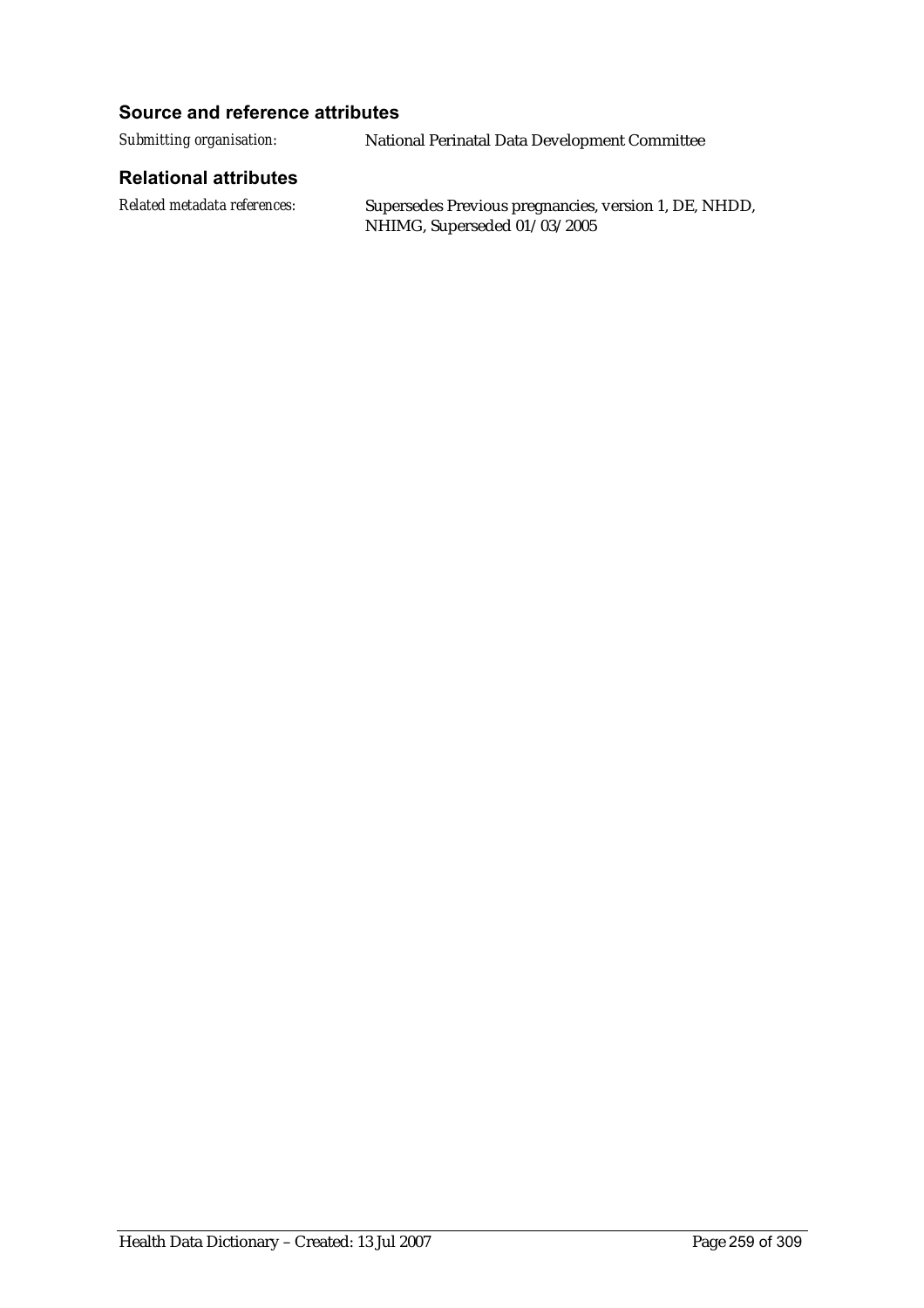# **Previous pregnancies—spontaneous abortion**

#### **Identifying and definitional attributes**

| Metadata item type:         | Data Element                                                                                                                                                                                      |
|-----------------------------|---------------------------------------------------------------------------------------------------------------------------------------------------------------------------------------------------|
| Technical name:             | Female—number of previous pregnancies (spontaneous<br>abortion), total NN                                                                                                                         |
| <b>METeOR</b> identifier:   | 269934                                                                                                                                                                                            |
| <b>Registration status:</b> | NHIG, Standard 01/03/2005                                                                                                                                                                         |
| Definition:                 | The total number of previous pregnancies of a female resulting<br>in spontaneous abortion (less than 20 weeks' gestational age, or<br>less than 400 g birthweight if gestational age is unknown). |

## **Data element concept attributes**

| Data element concept: | Female—number of previous pregnancies     |
|-----------------------|-------------------------------------------|
| Definition:           | The total number of previous pregnancies. |
| Object class:         | Female                                    |
| <b>Property:</b>      | Number of previous pregnancies            |

### **Value domain attributes**

#### **Representational attributes**

| <b>Representation class:</b> | Total         |            |
|------------------------------|---------------|------------|
| Data type:                   | <b>String</b> |            |
| Format:                      | N[N]          |            |
| Maximum character length:    | 2             |            |
| Supplementary values:        | Value         | Meaning    |
|                              | 99            | Not stated |
| Unit of measure:             | Pregnancy     |            |

#### **Data element attributes**

#### **Collection and usage attributes**

*Guide for use:* A pregnancy resulting in multiple births should be counted as once pregnancy.

In multiple pregnancies with more than one type of outcome, the pregnancies should be recorded in the following order:

- all live births
- stillbirth
- spontaneous abortion
- induced abortion
- ectopic pregnancy

Where the outcome was one stillbirth and one live birth, count as stillbirth.

If a previous pregnancy was a hydatidiform mole, code as spontaneous or induced abortion (or rarely, ectopic pregnancy), depending on the outcome.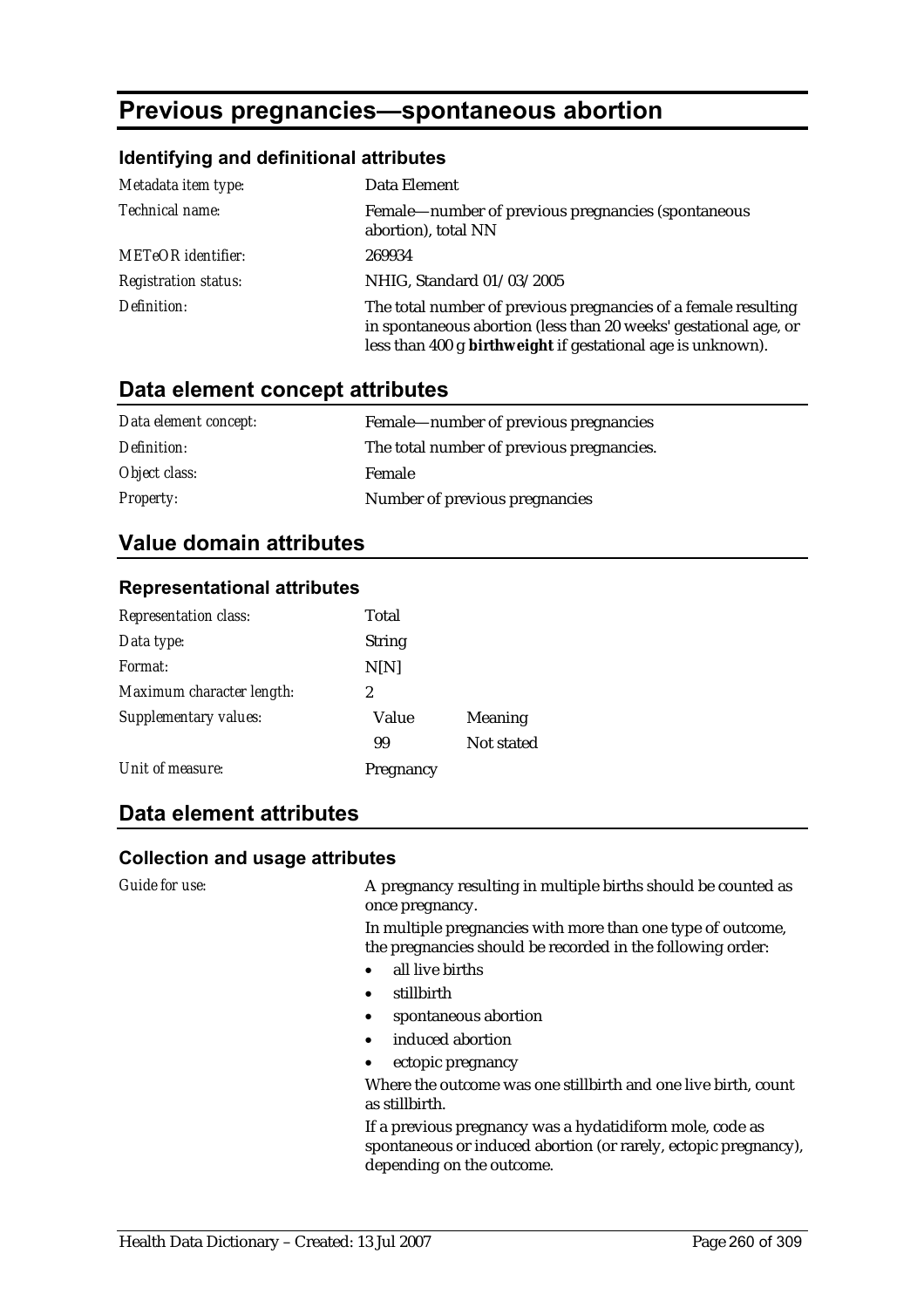*Comments:* The number of previous pregnancies is an important component of the woman's reproductive history. Parity may be a risk factor for adverse maternal and perinatal outcomes. A previous history of spontaneous abortion identifies the mother as high risk for subsequent pregnancies.

#### **Source and reference attributes**

| Submitting organisation: | National Perinatal Data Development Committee |
|--------------------------|-----------------------------------------------|
|                          |                                               |

#### **Relational attributes**

| Related metadata references: | Supersedes Previous pregnancies, version 1, DE, NHDD, |
|------------------------------|-------------------------------------------------------|
|                              | NHIMG, Superseded 01/03/2005                          |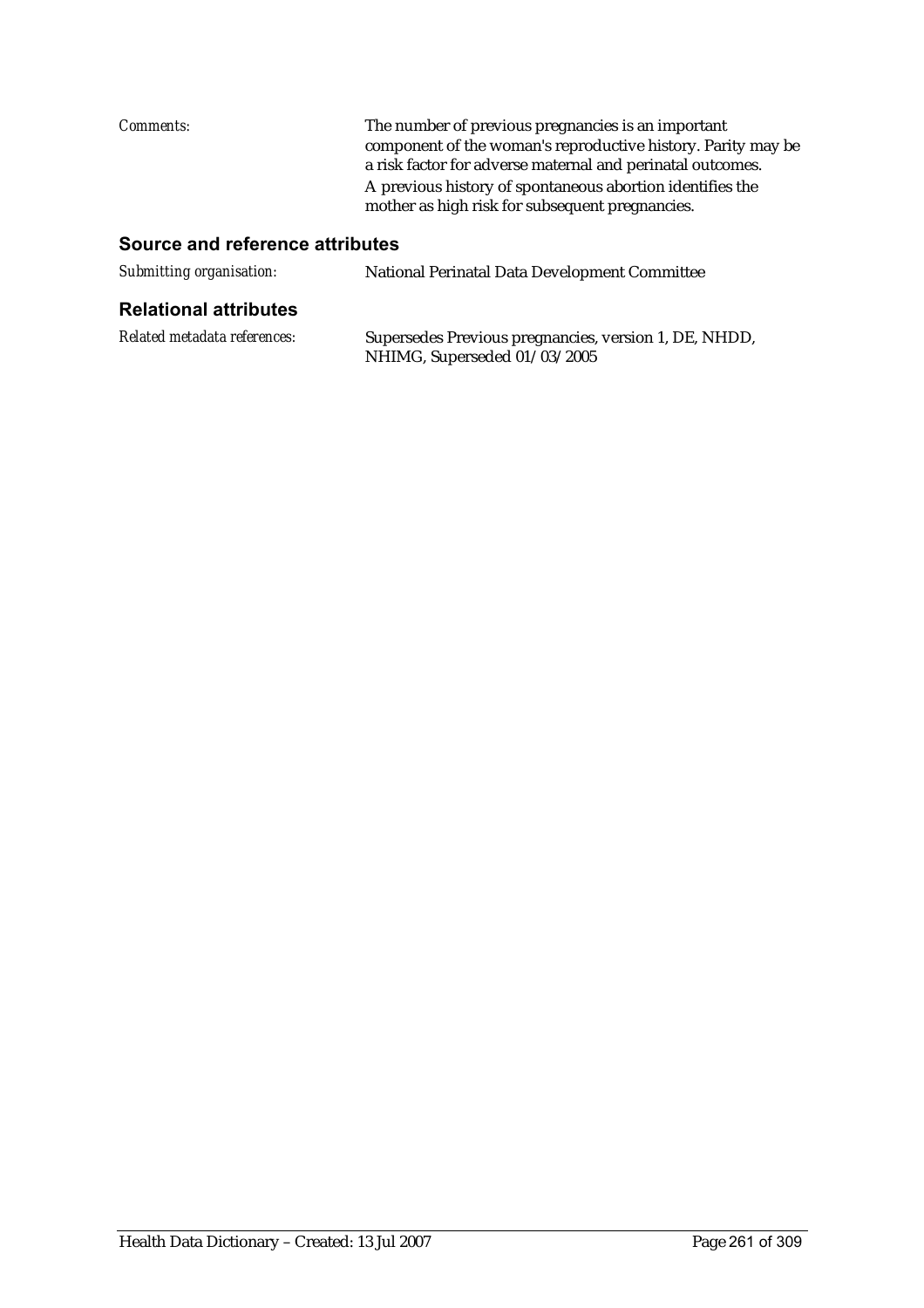# **Previous pregnancies—stillbirth**

#### **Identifying and definitional attributes**

| Metadata item type:         | Data Element                                                                                                                                    |
|-----------------------------|-------------------------------------------------------------------------------------------------------------------------------------------------|
| Technical name:             | Female—number of previous pregnancies (stillbirth), total N[N]                                                                                  |
| <b>METeOR</b> identifier:   | 269933                                                                                                                                          |
| <b>Registration status:</b> | NHIG, Standard 01/03/2005                                                                                                                       |
| Definition:                 | The total number of previous pregnancies of a female resulting<br>in stillbirth (- at least 20 weeks' gestational age or 400 g<br>birthweight). |

# **Data element concept attributes**

| Data element concept: | Female—number of previous pregnancies     |
|-----------------------|-------------------------------------------|
| Definition:           | The total number of previous pregnancies. |
| Object class:         | <b>Female</b>                             |
| <b>Property:</b>      | Number of previous pregnancies            |

# **Value domain attributes**

#### **Representational attributes**

| <b>Representation class:</b> | Total         |            |
|------------------------------|---------------|------------|
| Data type:                   | <b>String</b> |            |
| Format:                      | N[N]          |            |
| Maximum character length:    | 2             |            |
| Supplementary values:        | Value         | Meaning    |
|                              | 99            | Not stated |
| Unit of measure:             | Pregnancy     |            |

# **Data element attributes**

#### **Collection and usage attributes**

*Guide for use:* A pregnancy resulting in multiple births should be counted as once pregnancy.

> In multiple pregnancies with more than one type of outcome, the pregnancies should be recorded in the following order:

- all live births
- stillbirth
- spontaneous abortion
- induced abortion
- ectopic pregnancy

Where the outcome was one stillbirth and one live birth, count as stillbirth.

If a previous pregnancy was a hydatidiform mole, code as spontaneous or induced abortion (or rarely, ectopic pregnancy), depending on the outcome.

*Comments:* The number of previous pregnancies is an important component of the woman's reproductive history. Parity may be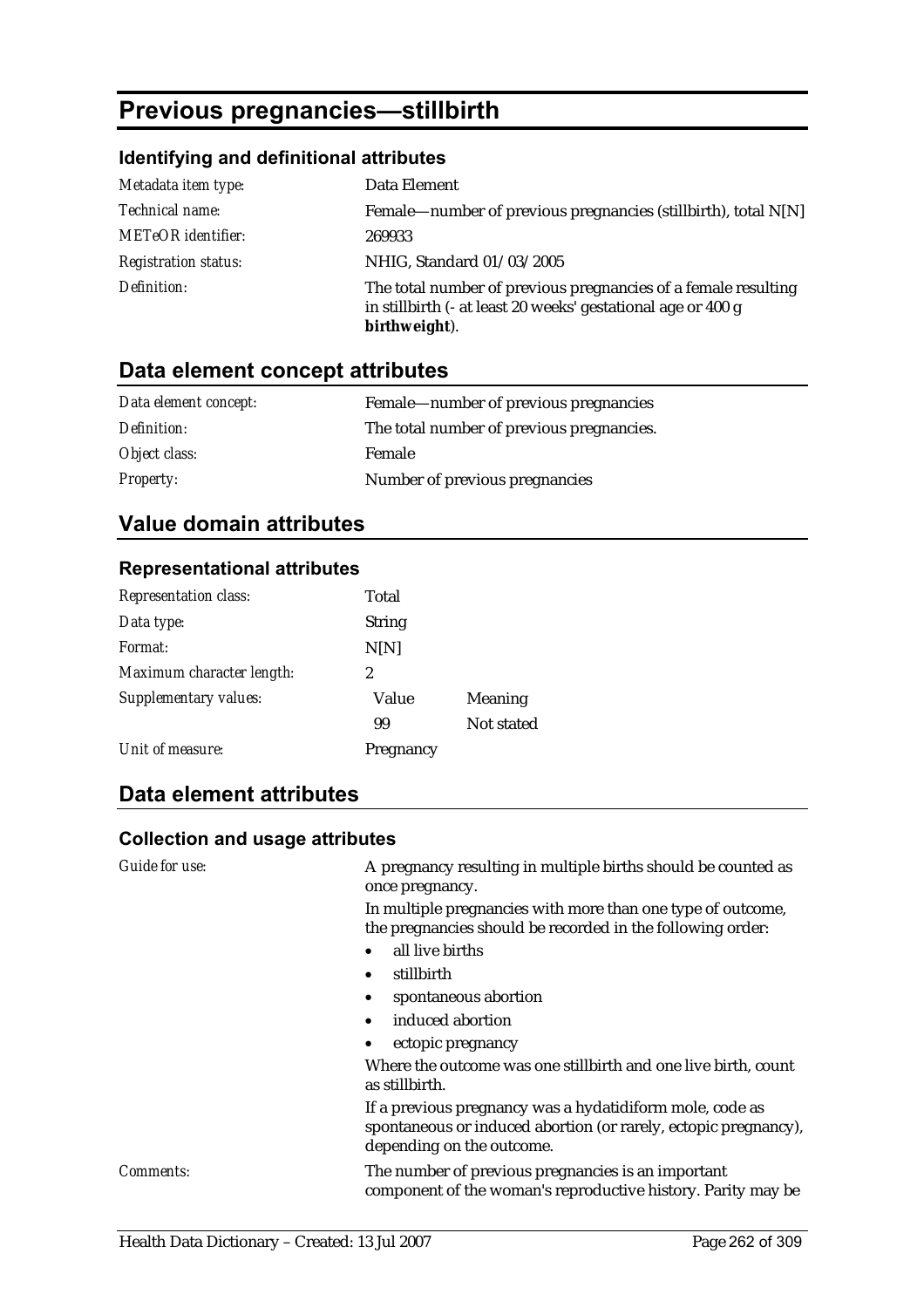a risk factor for adverse maternal and perinatal outcomes. A previous history of stillbirth identifies the mother as high risk for subsequent pregnancies.

#### **Source and reference attributes**

| Submitting organisation: | National Perinatal Data Development Committee |
|--------------------------|-----------------------------------------------|
|                          |                                               |

#### **Relational attributes**

*Related metadata references:* Supersedes Previous pregnancies, version 1, DE, NHDD, NHIMG, Superseded 01/03/2005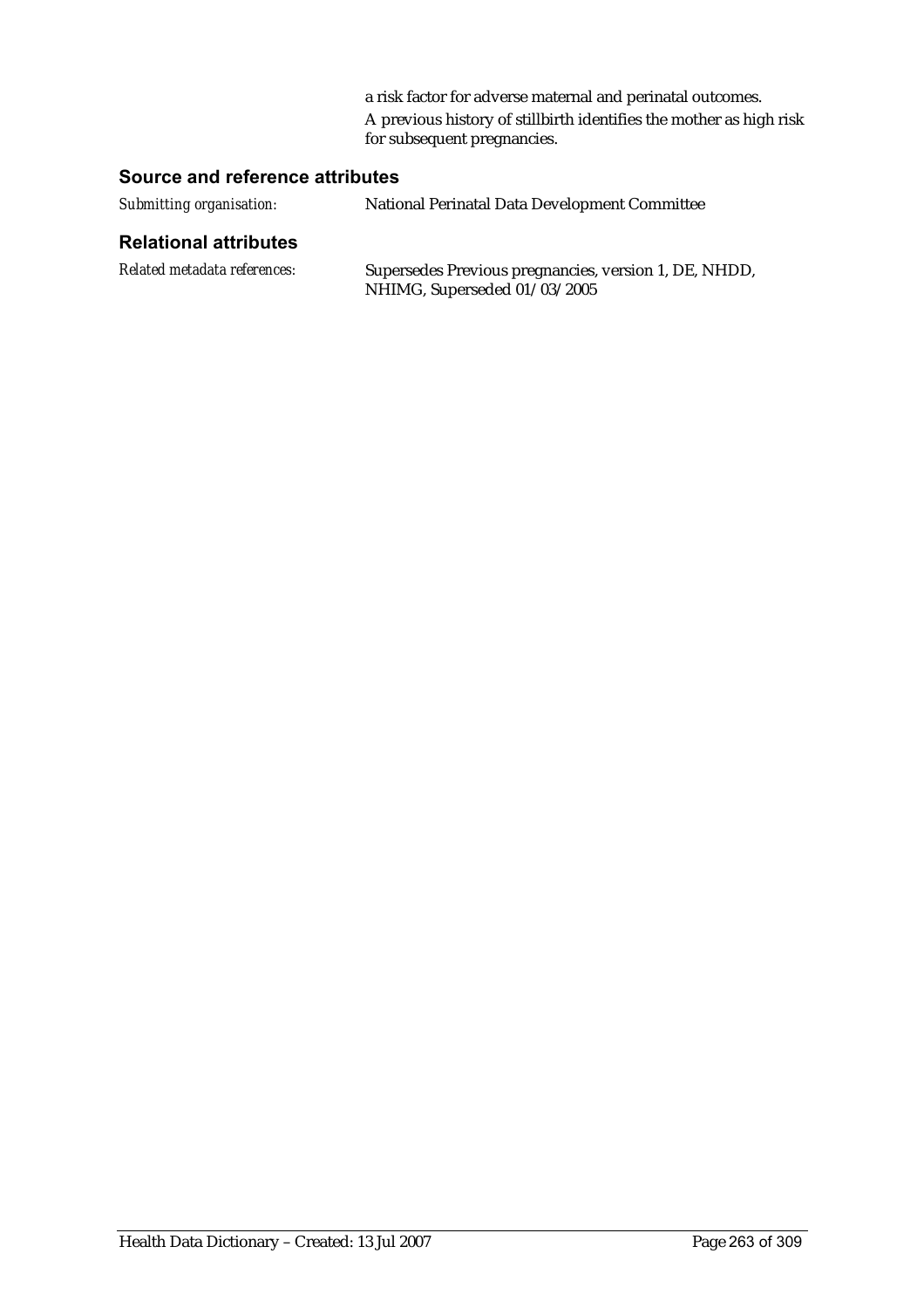# **Previous specialised treatment**

## **Identifying and definitional attributes**

| Metadata item type:         | Data Element                                                                                                                                                                        |
|-----------------------------|-------------------------------------------------------------------------------------------------------------------------------------------------------------------------------------|
| Technical name:             | Patient-previous specialised treatment, code N                                                                                                                                      |
| <b>METeOR</b> identifier:   | 270374                                                                                                                                                                              |
| <b>Registration status:</b> | NHIG, Standard 01/03/2005                                                                                                                                                           |
| Definition:                 | Whether a patient has had a previous admission or service<br>contact for treatment in the specialty area within which<br>treatment is now being provided, as represented by a code. |

# **Data element concept attributes**

| Data element concept: | Patient-previous specialised treatment                                                                                                                    |
|-----------------------|-----------------------------------------------------------------------------------------------------------------------------------------------------------|
| Definition:           | Whether a patient has had a previous admission or service<br>contact for treatment in the specialty area within which<br>treatment is now being provided. |
| Object class:         | Patient                                                                                                                                                   |
| <b>Property:</b>      | Previous specialised treatment                                                                                                                            |

# **Value domain attributes**

#### **Representational attributes**

| Code           |                                                                                                                               |
|----------------|-------------------------------------------------------------------------------------------------------------------------------|
| Number         |                                                                                                                               |
| N              |                                                                                                                               |
| 1              |                                                                                                                               |
| Value          | <b>Meaning</b>                                                                                                                |
| 1              | Patient has no previous admission(s) or service<br>contact(s) for the specialised treatment now<br>being provided             |
| 2              | Patient has previous hospital admission(s) but<br>no service contact(s) for the specialised<br>treatment now being provided   |
| 3              | Patient has previous service contact(s) but no<br>hospital admission(s) for the specialised<br>treatment now being provided   |
| $\overline{4}$ | Patient has both previous hospital admission(s)<br>and service contact(s) for the specialised<br>treatment now being provided |
| 5              | Unknown/not stated                                                                                                            |
|                |                                                                                                                               |

| Guide for use: | CODE 1 Patient has no previous admission(s) or service<br>contact(s) for the specialised treatment now being provided       |
|----------------|-----------------------------------------------------------------------------------------------------------------------------|
|                | Use this code for admitted patients, whose only prior                                                                       |
|                | specialised treatment contact was the service contact that                                                                  |
|                | referred the patient for admission.                                                                                         |
|                | CODES 2-4 These codes include patients who have been seen at<br>any time in the past within the speciality within which the |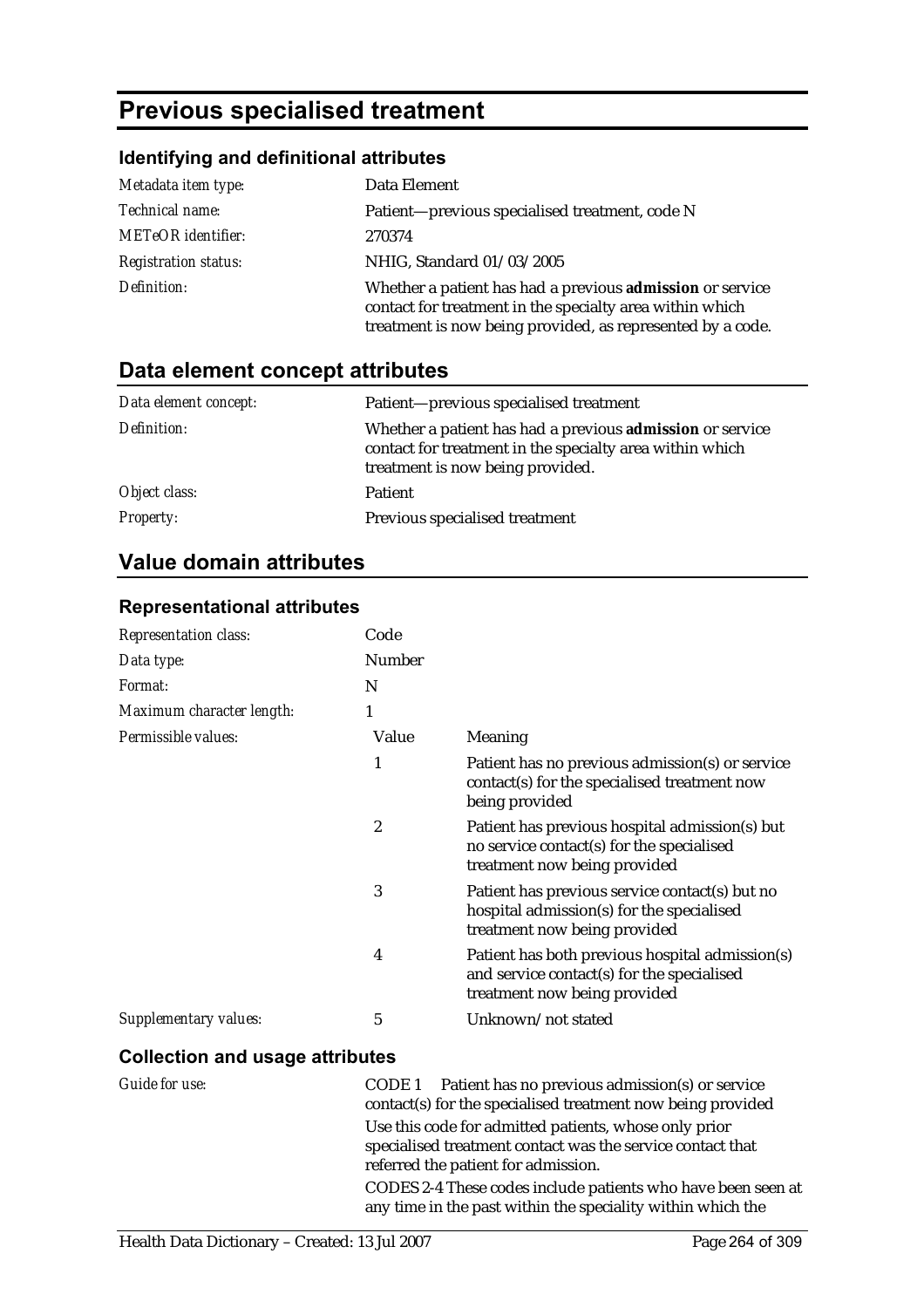patient is currently being treated (mental health or palliative care), regardless of whether it was part of the current episode or a previous admission/service contact many years in the past. Use these codes regardless of whether the previous treatment was provided within the service in which the person is now being treated, or another equivalent specialised service (either institutional or community-based).

CODE 2 Patient has previous hospital admission(s) but no service contact(s) for the specialised treatment now being provided

CODE 3 Patient has previous service contact(s) but no hospital admission(s) for the specialised treatment now being provided

CODE 4 Patient has both previous hospital admission(s) and service contact(s) for the specialised treatment now being provided

### **Data element attributes**

| Comments:                                            | This metadata item was originally developed in the context of<br>mental health institutional care data development (originally<br>metadata item Problem status and later First admission for<br>psychiatric treatment). More recent data development work,<br>particularly in the area of palliative care, led to the need for this<br>item to be re-worded in more generic terms for inclusion in<br>other data sets.<br>For palliative care, the value of this data element is in its use in<br>enabling approximate identification of the number of new<br>palliative care patients receiving specialised treatment. The use<br>of this data element in this way would be improved by the<br>reporting of this data by community-based services. |
|------------------------------------------------------|-----------------------------------------------------------------------------------------------------------------------------------------------------------------------------------------------------------------------------------------------------------------------------------------------------------------------------------------------------------------------------------------------------------------------------------------------------------------------------------------------------------------------------------------------------------------------------------------------------------------------------------------------------------------------------------------------------------------------------------------------------|
| <b>Source and reference attributes</b>               |                                                                                                                                                                                                                                                                                                                                                                                                                                                                                                                                                                                                                                                                                                                                                     |
| Submitting organisation:                             | National Mental Health Information Strategy Committee                                                                                                                                                                                                                                                                                                                                                                                                                                                                                                                                                                                                                                                                                               |
| Origin:                                              | National Health Data Committee                                                                                                                                                                                                                                                                                                                                                                                                                                                                                                                                                                                                                                                                                                                      |
| <b>Relational attributes</b>                         |                                                                                                                                                                                                                                                                                                                                                                                                                                                                                                                                                                                                                                                                                                                                                     |
| Related metadata references:                         | Supersedes Previous specialised treatment, version 3, DE,<br>NHDD, NHIMG, Superseded 01/03/2005                                                                                                                                                                                                                                                                                                                                                                                                                                                                                                                                                                                                                                                     |
| <b>Implementation in Data Set</b><br>Specifications: | Admitted patient mental health care NMDS NHIG, Superseded<br>07/12/2005                                                                                                                                                                                                                                                                                                                                                                                                                                                                                                                                                                                                                                                                             |
|                                                      | Implementation start date: 01/07/2005                                                                                                                                                                                                                                                                                                                                                                                                                                                                                                                                                                                                                                                                                                               |
|                                                      | Implementation end date: 30/06/2006                                                                                                                                                                                                                                                                                                                                                                                                                                                                                                                                                                                                                                                                                                                 |
|                                                      | Admitted patient mental health care NMDS NHIG, Superseded<br>23/10/2006                                                                                                                                                                                                                                                                                                                                                                                                                                                                                                                                                                                                                                                                             |
|                                                      | Implementation start date: 01/07/2006                                                                                                                                                                                                                                                                                                                                                                                                                                                                                                                                                                                                                                                                                                               |
|                                                      | Implementation end date: 30/06/2007                                                                                                                                                                                                                                                                                                                                                                                                                                                                                                                                                                                                                                                                                                                 |
|                                                      | Admitted patient mental health care NMDS 2007-2008 NHIG,<br>Standard 23/10/2006                                                                                                                                                                                                                                                                                                                                                                                                                                                                                                                                                                                                                                                                     |
|                                                      | Implementation start date: 01/07/2007                                                                                                                                                                                                                                                                                                                                                                                                                                                                                                                                                                                                                                                                                                               |
|                                                      | Admitted patient palliative care NMDS NHIG, Superseded                                                                                                                                                                                                                                                                                                                                                                                                                                                                                                                                                                                                                                                                                              |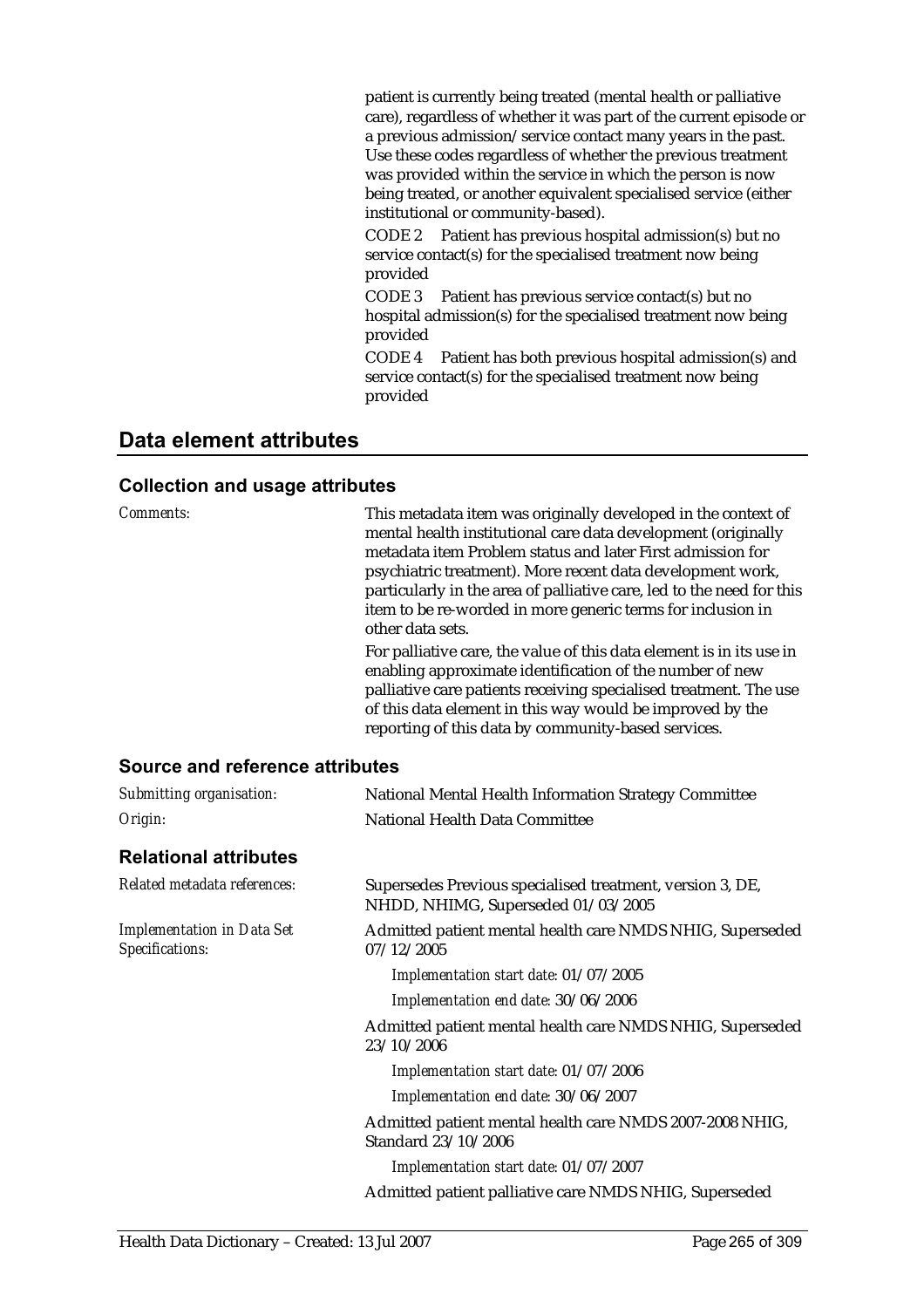#### 07/12/2005

*Implementation start date:* 01/07/2005

*Implementation end date:* 30/06/2006

Admitted patient palliative care NMDS 2006-2007 NHIG, Superseded 23/10/2006

*Implementation start date:* 01/07/2006

*Implementation end date:* 30/06/2007

Admitted patient palliative care NMDS 2007-08 NHIG, Standard 23/10/2006

*Implementation start date:* 01/07/2007

*Information specific to this data set:*

For palliative care, the value of this item is in its use in enabling approximate identification of the number of new palliative care patients receiving specialised treatment. The use of this metadata item in this way would be improved by the reporting of this data by communitybased services.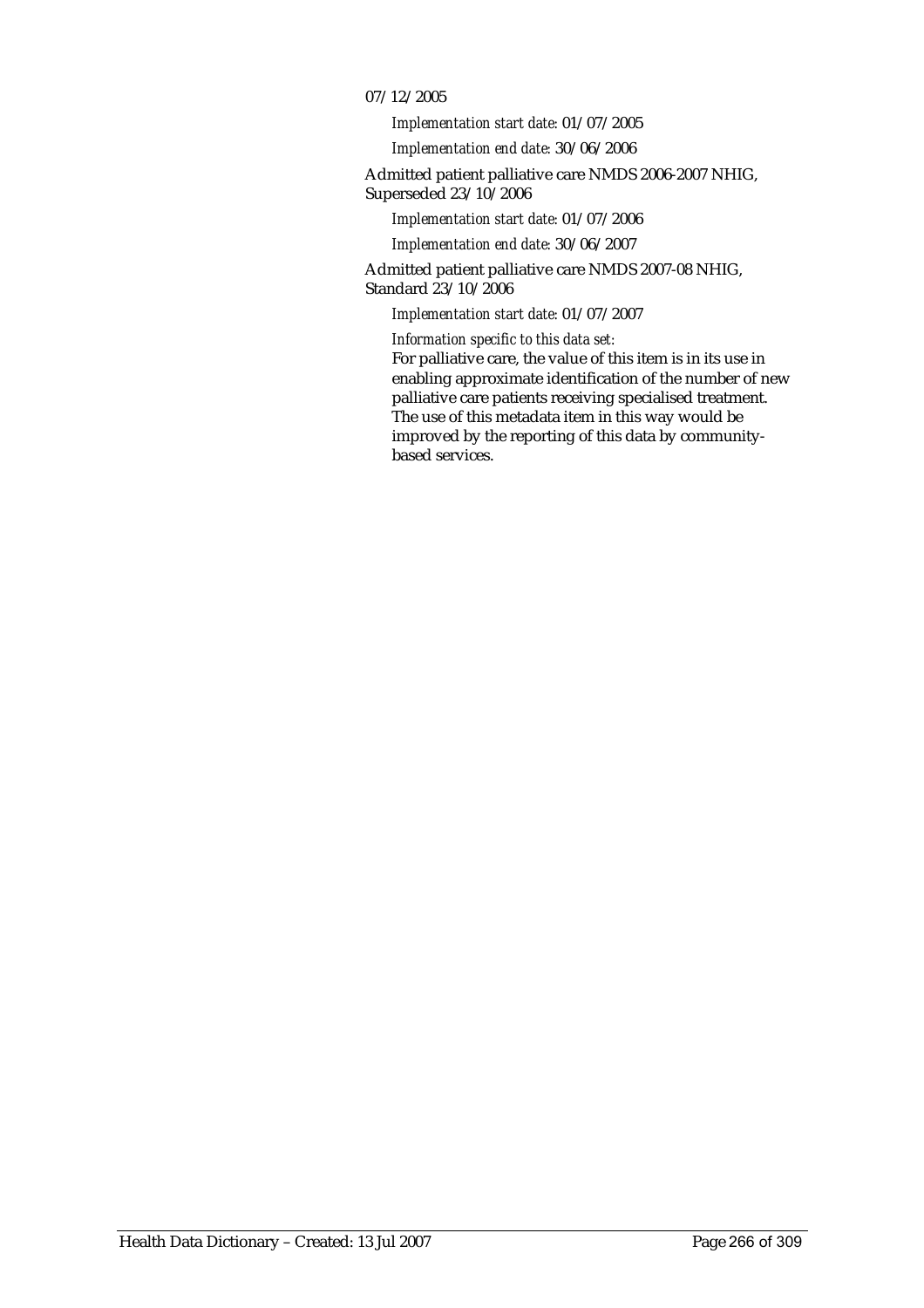# **Primary site of cancer (ICD-10-AM code)**

#### **Identifying and definitional attributes**

| Metadata item type:         | Data Element                                                                                                               |
|-----------------------------|----------------------------------------------------------------------------------------------------------------------------|
| Technical name:             | Person with cancer---primary site of cancer, code (ICD-10-AM<br>5th edn) ANN{.N[N]}                                        |
| <b>METeOR</b> identifier:   | 333927                                                                                                                     |
| <b>Registration status:</b> | NHIG, Standard 07/12/2005                                                                                                  |
| Definition:                 | The site of origin of the tumour, as opposed to the secondary or<br>metastatic sites, as represented by an ICD-10-AM code. |

# **Data element concept attributes**

| Data element concept: | Person with cancer---primary site of cancer                                                                                                                                                   |
|-----------------------|-----------------------------------------------------------------------------------------------------------------------------------------------------------------------------------------------|
| Definition:           | The primary site is the site of origin of the tumour, as opposed<br>to the secondary or metastatic sites. It is described by reporting<br>the anatomical position (topography) of the tumour. |
| Object class:         | Person with cancer                                                                                                                                                                            |
| <b>Property:</b>      | Primary site of cancer                                                                                                                                                                        |

# **Value domain attributes**

# **Representational attributes**

| <b>Classification scheme:</b> | International Statistical Classification of Diseases and Related<br>Health Problems, Tenth Revision, Australian Modification 5th<br>edition |
|-------------------------------|---------------------------------------------------------------------------------------------------------------------------------------------|
| <b>Representation class:</b>  | Code                                                                                                                                        |
| Data type:                    | <b>String</b>                                                                                                                               |
| Format:                       | ANN(N[N])                                                                                                                                   |
| Maximum character length:     | 6                                                                                                                                           |

#### **Collection and usage attributes**

| <i>Guide for use:</i> | Report the primary site of cancer, if known, for patients who                                                                               |
|-----------------------|---------------------------------------------------------------------------------------------------------------------------------------------|
|                       | have been diagnosed with a cancer. In ICD-10-AM (5th edition),<br>primary site is identified using a single 4 digit code Cxx.x or<br>Dxx.x. |
|                       |                                                                                                                                             |

#### **Source and reference attributes**

| Reference documents: | International Statistical Classification of Diseases and Related |
|----------------------|------------------------------------------------------------------|
|                      | Health Problems, Tenth Revision (ICD-10)                         |

## **Data element attributes**

| <b>Collection methods:</b> | In a hospital setting, primary site of cancer should be recorded |
|----------------------------|------------------------------------------------------------------|
|                            | on the patient's medical record by the patient's attending       |
|                            | clinician or medical practitioner, and coded by the hospital's   |
|                            | medical records department.                                      |
|                            | Hospitals use Diagnosis codes from ICD-10-AM (5th edition).      |
|                            | Valid codes must start with C or D.                              |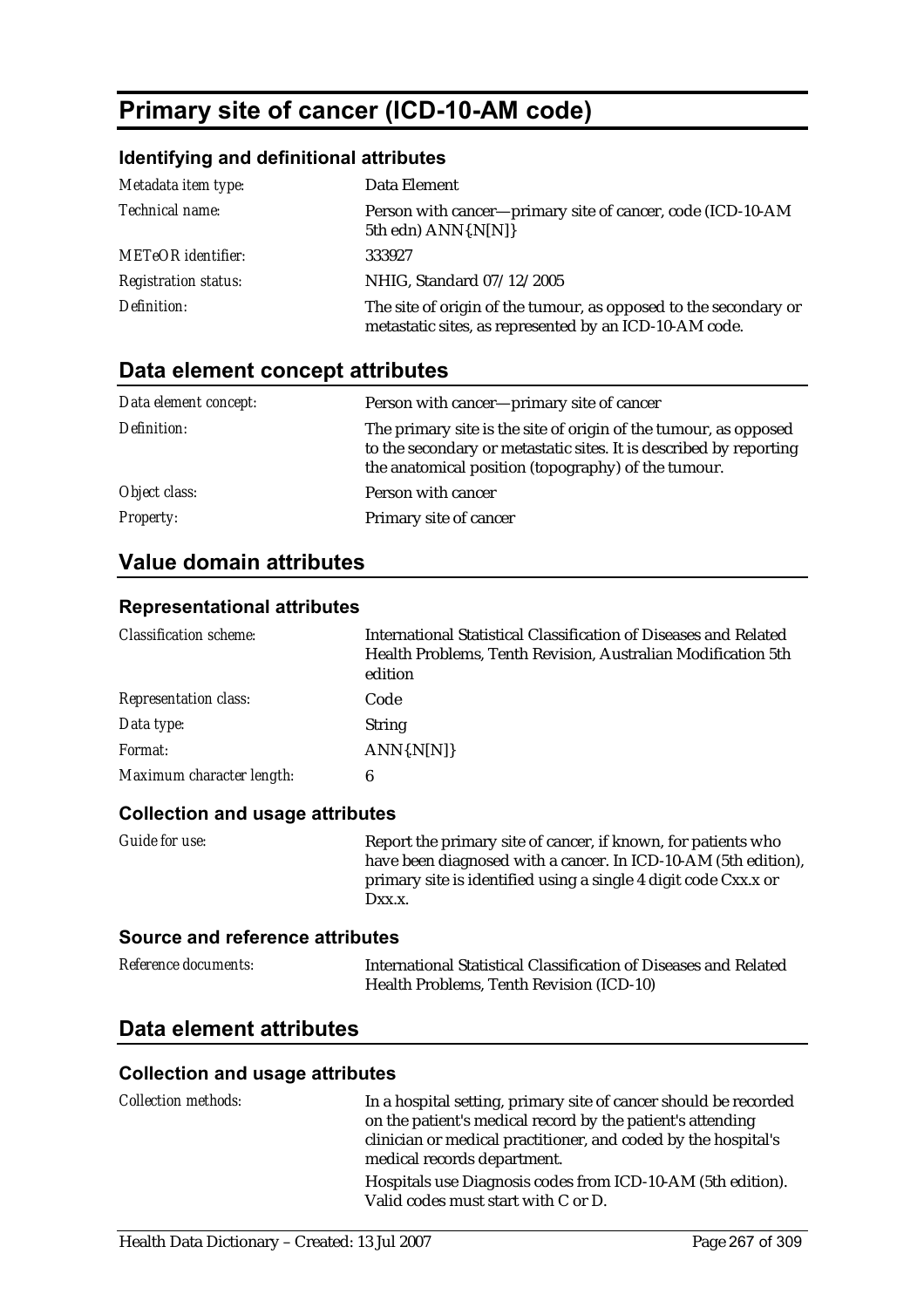In hospital reporting, the diagnosis code for each separate primary site cancer will be reported as a Principal diagnosis or an Additional diagnosis as defined in the current edition of the Australian Coding Standards. In death reporting, the Australian Bureau of Statistics uses ICD-10. Some ICD-10-AM (5th edition) diagnosis codes e.g. mesothelioma and Kaposi's sarcoma, are based on morphology and not site alone, and include tumours of these types even where the primary site is unknown.

#### **Source and reference attributes**

| Origin:                                              | <b>World Health Organization</b>                                                                                                               |  |
|------------------------------------------------------|------------------------------------------------------------------------------------------------------------------------------------------------|--|
| <b>Relational attributes</b>                         |                                                                                                                                                |  |
| Related metadata references:                         | Supersedes Person with cancer—primary site of cancer, code<br>(ICD-10-AM 4th edn) ANN{.N[N]} NHIG, Superseded<br>07/12/2005                    |  |
| <b>Implementation in Data Set</b><br>Specifications: | Cancer (clinical) DSS NHIG, Standard 07/12/2005<br>Information specific to this data set:<br>This information is collected for the purpose of: |  |
|                                                      | classifying tumours into clinically-relevant groupings<br>on the basis of both their site of origin and their<br>histological type             |  |
|                                                      | monitoring the number of new cases of cancer for<br>$\bullet$<br>planning treatment services                                                   |  |

• epidemiological studies.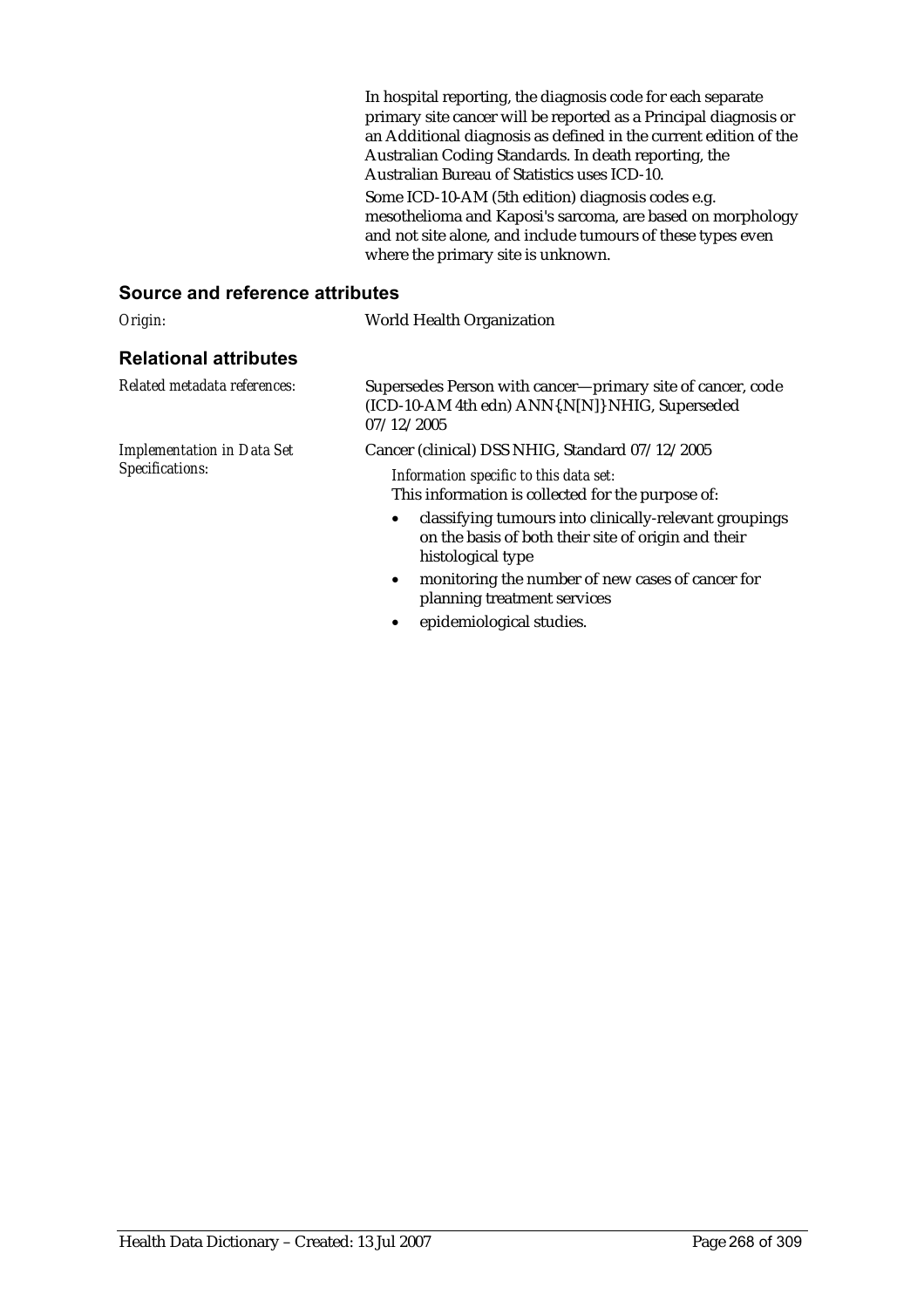# **Primary site of cancer (ICDO-3 code)**

## **Identifying and definitional attributes**

| Metadata item type:         | Data Element                                                                                                            |
|-----------------------------|-------------------------------------------------------------------------------------------------------------------------|
| Technical name:             | Person with cancer—primary site of cancer, code (ICDO-3)<br>$ANN\{N[N]\}$                                               |
| <b>METeOR</b> identifier:   | 270178                                                                                                                  |
| <b>Registration status:</b> | NHIG, Standard 01/03/2005                                                                                               |
| Definition:                 | The site of origin of the tumour, as opposed to the secondary or<br>metastatic sites, as represented by an ICDO-3 code. |

# **Data element concept attributes**

| Data element concept: | Person with cancer-primary site of cancer                                                                                                                                                     |
|-----------------------|-----------------------------------------------------------------------------------------------------------------------------------------------------------------------------------------------|
| Definition:           | The primary site is the site of origin of the tumour, as opposed<br>to the secondary or metastatic sites. It is described by reporting<br>the anatomical position (topography) of the tumour. |
| Object class:         | Person with cancer                                                                                                                                                                            |
| <b>Property:</b>      | Primary site of cancer                                                                                                                                                                        |

# **Value domain attributes**

#### **Representational attributes**

| <b>Classification scheme:</b> | International Classification of Diseases for Oncology 3rd edition |
|-------------------------------|-------------------------------------------------------------------|
| <b>Representation class:</b>  | Code                                                              |
| Data type:                    | <b>String</b>                                                     |
| <i>Format:</i>                | $ANN\{N[N]\}$                                                     |
| Maximum character length:     |                                                                   |

| Guide for use: | Report the primary site of cancer, if known, for patients who<br>have been diagnosed with a cancer.                                                                                                                        |
|----------------|----------------------------------------------------------------------------------------------------------------------------------------------------------------------------------------------------------------------------|
|                | In ICDO, primary site is identified using both the Cxx.x code<br>identifying site and the behaviour code to identify whether the<br>site is the primary site. The behaviour code numbers used in<br>ICDO are listed below: |
|                | 0 Benign                                                                                                                                                                                                                   |
|                | 1 Uncertain whether benign or malignant                                                                                                                                                                                    |
|                | borderline malignancy                                                                                                                                                                                                      |
|                | low malignant potential                                                                                                                                                                                                    |
|                | 2 Carcinoma in situ                                                                                                                                                                                                        |
|                | intraepithelial<br>$\bullet$                                                                                                                                                                                               |
|                | non-infiltrating<br>$\bullet$                                                                                                                                                                                              |
|                | non-invasive                                                                                                                                                                                                               |
|                | 3 Malignant, primary site                                                                                                                                                                                                  |
|                | 6 Malignant, metastatic site                                                                                                                                                                                               |
|                | malignant, secondary site                                                                                                                                                                                                  |
|                | 9 Malignant, uncertain whether primary or metastatic site                                                                                                                                                                  |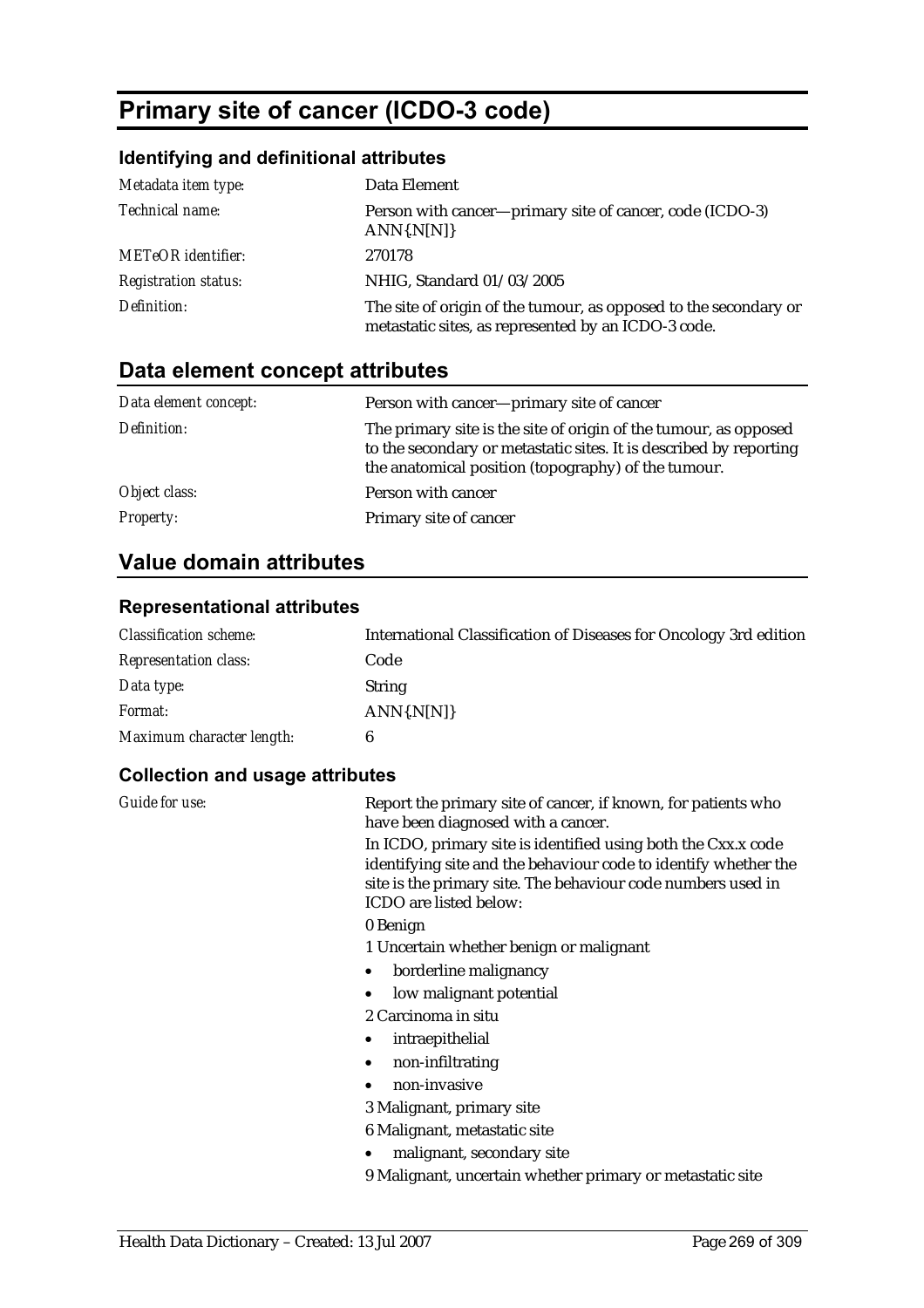# **Data element attributes**

#### **Collection and usage attributes**

*Collection methods:* Cancer registries use Site codes from ICDO 3rd edition.

#### **Source and reference attributes**

*Origin:* World Health Organization

#### **Relational attributes**

| Related metadata references:                         | Supersedes Primary site of cancer, version 1, DE, NHDD,<br>NHIMG, Superseded 01/03/2005                                    |
|------------------------------------------------------|----------------------------------------------------------------------------------------------------------------------------|
| <b>Implementation in Data Set</b><br>Specifications: | Cancer (clinical) DSS NHIG, Superseded 07/12/2005<br>Cancer (clinical) DSS NHIG, Standard 07/12/2005                       |
|                                                      | Information specific to this data set:<br>This information is collected for the purpose of:                                |
|                                                      | classifying tumours into clinically-relevant groupings<br>$\bullet$<br>on the basis of both their site of origin and their |

- monitoring the number of new cases of cancer for planning treatment services
- epidemiological studies.

histological type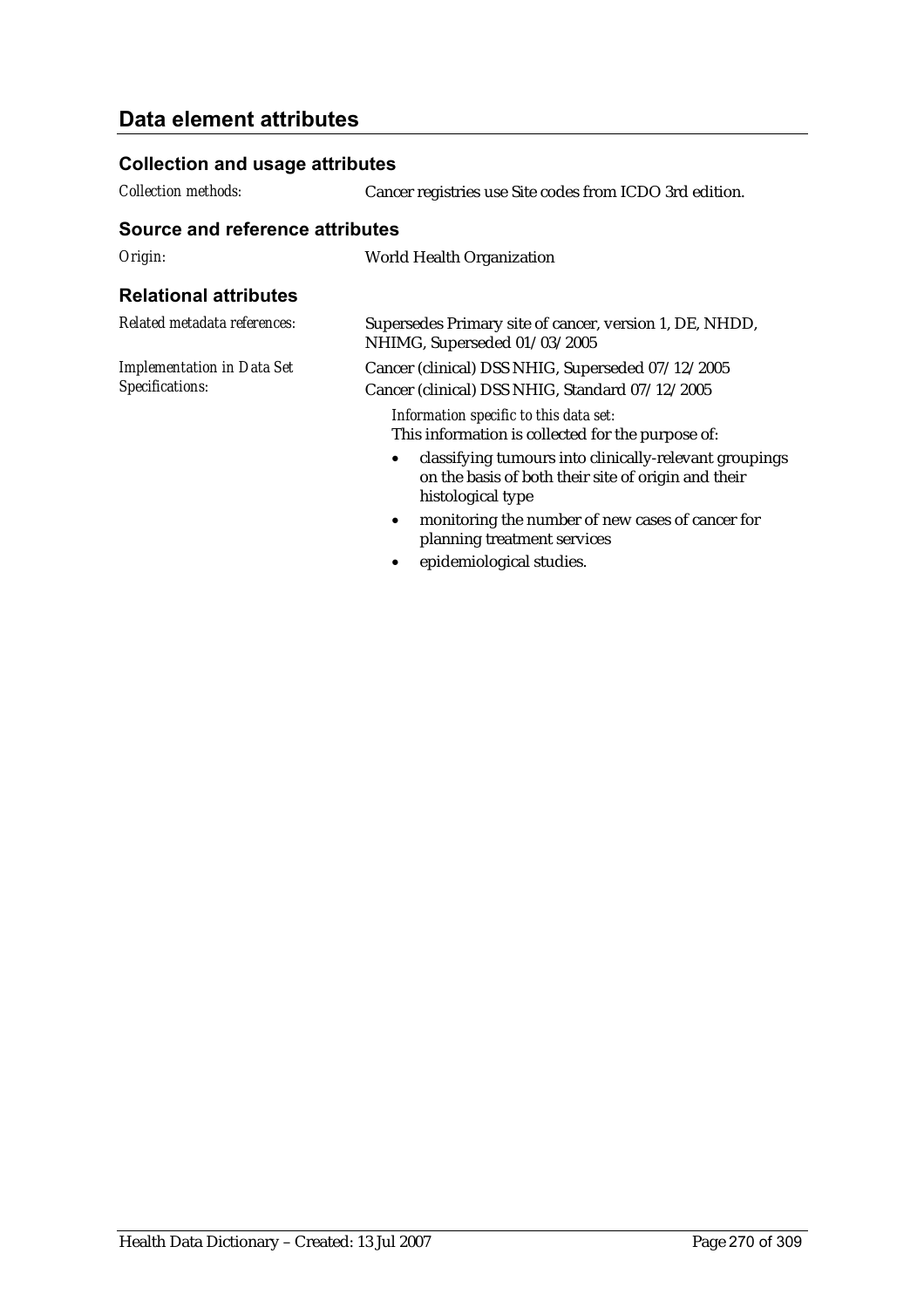# **Principal area of clinical practice**

# **Identifying and definitional attributes**

| Metadata item type:         | Data Element                                                                                                                                                                                                          |
|-----------------------------|-----------------------------------------------------------------------------------------------------------------------------------------------------------------------------------------------------------------------|
| Technical name:             | Health professional—area of clinical practice (principal), code<br><b>ANN</b>                                                                                                                                         |
| <b>METeOR</b> identifier:   | 270144                                                                                                                                                                                                                |
| <b>Registration status:</b> | NHIG, Standard 01/03/2005                                                                                                                                                                                             |
| Definition:                 | Principal area of clinical practice is defined as either the field of<br>principal professional clinical activity or the primary area of<br>responsibility, depending on the profession, as represented by a<br>code. |

# **Data element concept attributes**

| Data element concept: | Health professional—area of clinical practice (principal)                                                                                                                                                                                                                                                                                                                                                                                                                                                                         |
|-----------------------|-----------------------------------------------------------------------------------------------------------------------------------------------------------------------------------------------------------------------------------------------------------------------------------------------------------------------------------------------------------------------------------------------------------------------------------------------------------------------------------------------------------------------------------|
| Definition:           | Principal area of clinical practice is defined as either the field of<br>principal professional clinical activity or the primary area of<br>responsibility, depending on the profession. It may be<br>described in terms of the particular discipline, skills or<br>knowledge field of the profession, whether general or<br>specialised; or described in terms of the principal client group;<br>or described by the principal activity of an institution, or section<br>of an institution, where clinical practice takes place. |
| Context:              | <b>Health labour force</b>                                                                                                                                                                                                                                                                                                                                                                                                                                                                                                        |
| Object class:         | Health professional                                                                                                                                                                                                                                                                                                                                                                                                                                                                                                               |
| <b>Property:</b>      | Area of clinical practice                                                                                                                                                                                                                                                                                                                                                                                                                                                                                                         |

# **Value domain attributes**

# **Representational attributes**

| Code          |                                                                                                                                       |
|---------------|---------------------------------------------------------------------------------------------------------------------------------------|
| <b>String</b> |                                                                                                                                       |
| ANN           |                                                                                                                                       |
| 3             |                                                                                                                                       |
| Value         | Meaning                                                                                                                               |
| A11           | General Practitioner (GP)/primary medical care<br>practitioner - general practice                                                     |
| A12           | GP/primary medical care practitioner - a<br>special interest area (specified)                                                         |
| A21           | GP/primary medical care practitioner -<br>vocationally registered                                                                     |
| A22           | GP/primary medical care practitioner - holder<br>of fellowship of Royal Australian College of<br><b>General Practitioners (RACGP)</b> |
| A23           | GP/primary medical care practitioner - RACGP<br>trainee                                                                               |
| A24           | $GP/$ primary medical care practitioner - other                                                                                       |
| <b>B31</b>    | Non-specialist hospital (salaried) - Resident                                                                                         |
|               |                                                                                                                                       |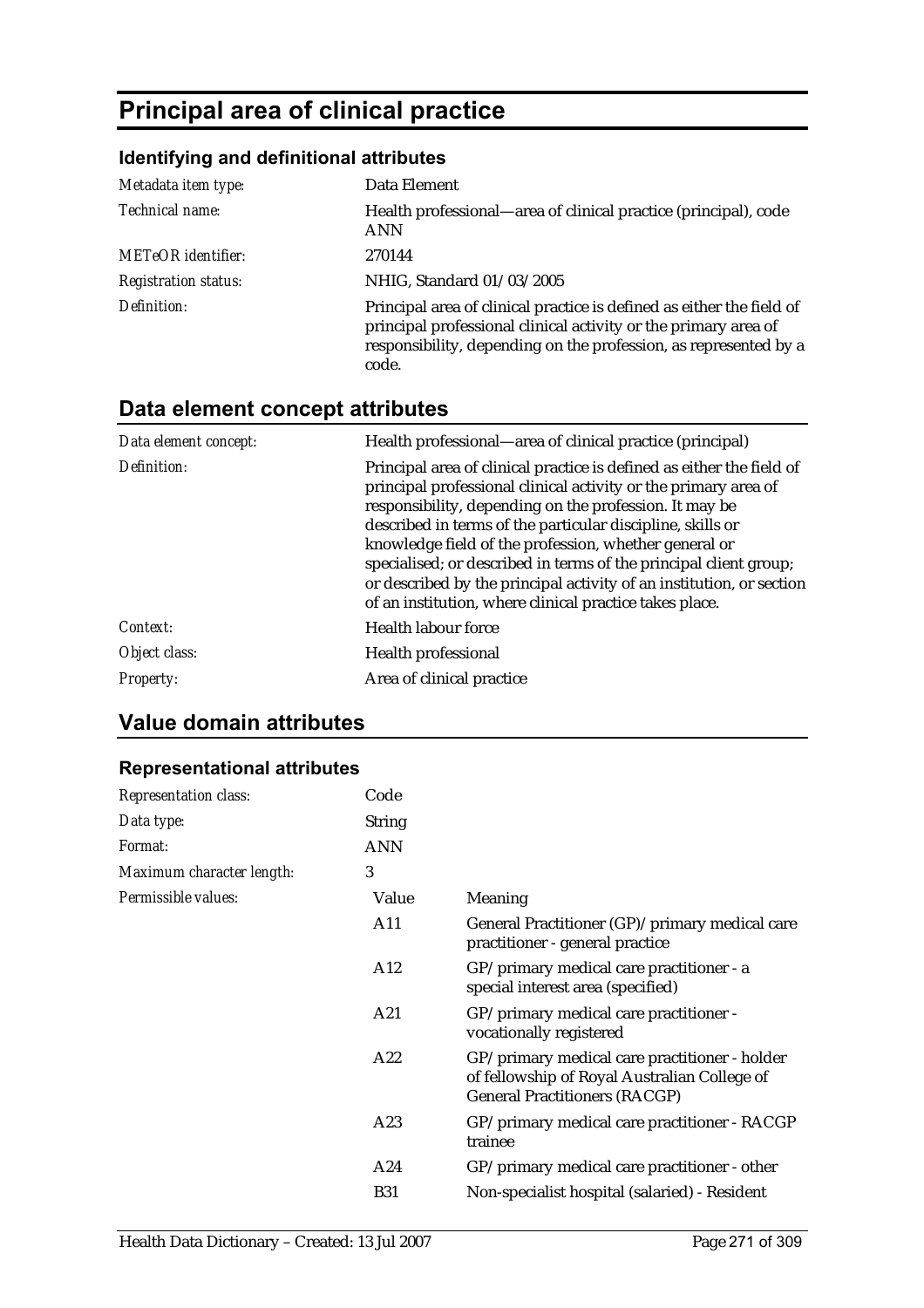|                 | Medical Officer (RMO)/intern                                                                            |
|-----------------|---------------------------------------------------------------------------------------------------------|
| <b>B32</b>      | Non-specialist hospital (salaried) - other<br>hospital career                                           |
| <b>B41</b>      | Non-specialist hospital (salaried) - holder of<br>Certificate of Satisfactory Completion of<br>Training |
| B42             | Non-specialist hospital (salaried) - RACGP<br>trainee                                                   |
| <b>B44</b>      | Non-specialist hospital (salaried) - other                                                              |
| <b>B51</b>      | Non-specialist hospital (salaried) - specialist<br>(includes private and hospital)                      |
| B52             | Non-specialist hospital (salaried) - specialist in<br>training (e.g. registrar)                         |
| <b>B90</b>      | Non-specialist hospital (salaried) - not<br>applicable                                                  |
| C <sub>01</sub> | Nurse labour force - mixed medical/surgical<br>nursing                                                  |
| C <sub>02</sub> | Nurse labour force - medical nursing                                                                    |
| C <sub>03</sub> | Nurse labour force - surgical nursing                                                                   |
| C <sub>04</sub> | Nurse labour force - operating theatre nursing                                                          |
| C <sub>05</sub> | Nurse labour force - intensive care nursing                                                             |
| C <sub>06</sub> | Nurse labour force - paediatric nursing                                                                 |
| C <sub>07</sub> | Nurse labour force - maternity and obstetric<br>nursing                                                 |
| C <sub>08</sub> | Nurse labour force - psychiatric/mental health<br>nursing                                               |
| C <sub>09</sub> | Nurse labour force - developmental disability<br>nursing                                                |
| C10             | Nurse labour force - gerontology/geriatric<br>nursing                                                   |
| C <sub>11</sub> | Nurse labour force - accident and emergency<br>nursing                                                  |
| C12             | Nurse labour force - community health nursing                                                           |
| C13             | Nurse labour force - child health nursing                                                               |
| C14             | Nurse labour force - school nursing                                                                     |
| C15             | Nurse labour force - district/domiciliary<br>nursing                                                    |
| C16             | Nurse labour force - occupational health<br>nursing                                                     |
| C <sub>17</sub> | Nurse labour force - private medical practice<br>nursing                                                |
| C18             | Nurse labour force - independent practice                                                               |
| C19             | Nurse labour force - independent midwifery<br>practice                                                  |
| C <sub>20</sub> | Nurse labour force - no one principal area of<br>practice                                               |
| C98             | Nurse labour force - other (specify)                                                                    |
| C99             | Nurse labour force - unknown/inadequately<br>described/not stated                                       |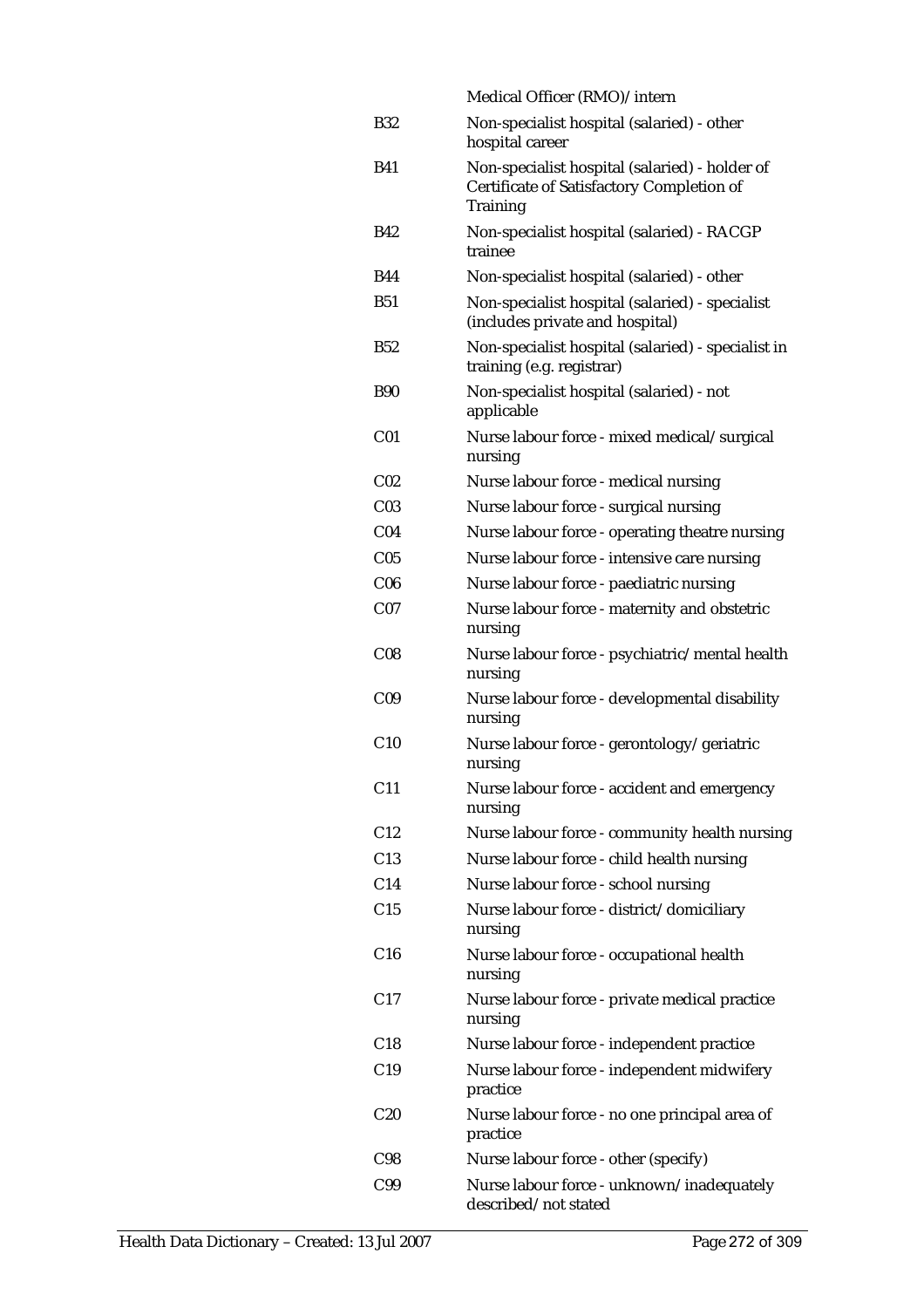#### **Collection and usage attributes**

| <b>Guide for use:</b> | Specifics will vary for each profession as appropriate and will<br>be reflected in the classification/coding that is applied.<br>Classification within the National Health Labour Force<br>Collection is profession-specific.                                                                                                                                                                                                                                                                                                                                                                                                                                                                                                                                                                                                                       |
|-----------------------|-----------------------------------------------------------------------------------------------------------------------------------------------------------------------------------------------------------------------------------------------------------------------------------------------------------------------------------------------------------------------------------------------------------------------------------------------------------------------------------------------------------------------------------------------------------------------------------------------------------------------------------------------------------------------------------------------------------------------------------------------------------------------------------------------------------------------------------------------------|
| Comments:             | The nursing labour force-specific codes are subject to revision<br>because of changes in the profession and should be read in the<br>context of the comments below.                                                                                                                                                                                                                                                                                                                                                                                                                                                                                                                                                                                                                                                                                 |
|                       | It is strongly recommended that, in the case of the nurse labour<br>force, further disaggregation be avoided as much as possible.<br>The reason for this recommendation is that any expansion of<br>the classification to include specific specialty areas (e.g.<br>cardiology, otorhinolaryngology, gynaecology etc.) will only<br>capture data from hospitals with dedicated wards or units;<br>persons whose clinical practice includes a mix of cases within a<br>single ward setting (as in the majority of country and minor<br>metropolitan hospitals) will not be included in any single<br>specialty count, leading to a risk of the data being<br>misinterpreted. The data would show a far lower number of<br>practitioners involved in providing services to patients with<br>some of the listed specialty conditions than is the case. |

### **Source and reference attributes**

| Submitting organisation:                             | National Health Labour Force Data Working Group                                                                                                                                                                                                                                                                                               |  |
|------------------------------------------------------|-----------------------------------------------------------------------------------------------------------------------------------------------------------------------------------------------------------------------------------------------------------------------------------------------------------------------------------------------|--|
| <b>Relational attributes</b>                         |                                                                                                                                                                                                                                                                                                                                               |  |
| Related metadata references:                         | Supersedes Principal area of clinical practice, version 1, DE,<br>NHDD, NHIMG, Superseded 01/03/2005                                                                                                                                                                                                                                          |  |
| <b>Implementation in Data Set</b><br>Specifications: | Health labour force NMDS NHIG, Standard 01/03/2005                                                                                                                                                                                                                                                                                            |  |
|                                                      | Implementation start date: 01/07/2005                                                                                                                                                                                                                                                                                                         |  |
|                                                      | Information specific to this data set:<br>To analyse distribution of clinical service providers by the<br>area of their principal clinical practice. Cross-classified<br>with other data, this metadata item allows analysis of<br>geographic distribution and profiles of population subsets.<br>Required for health labour force modelling. |  |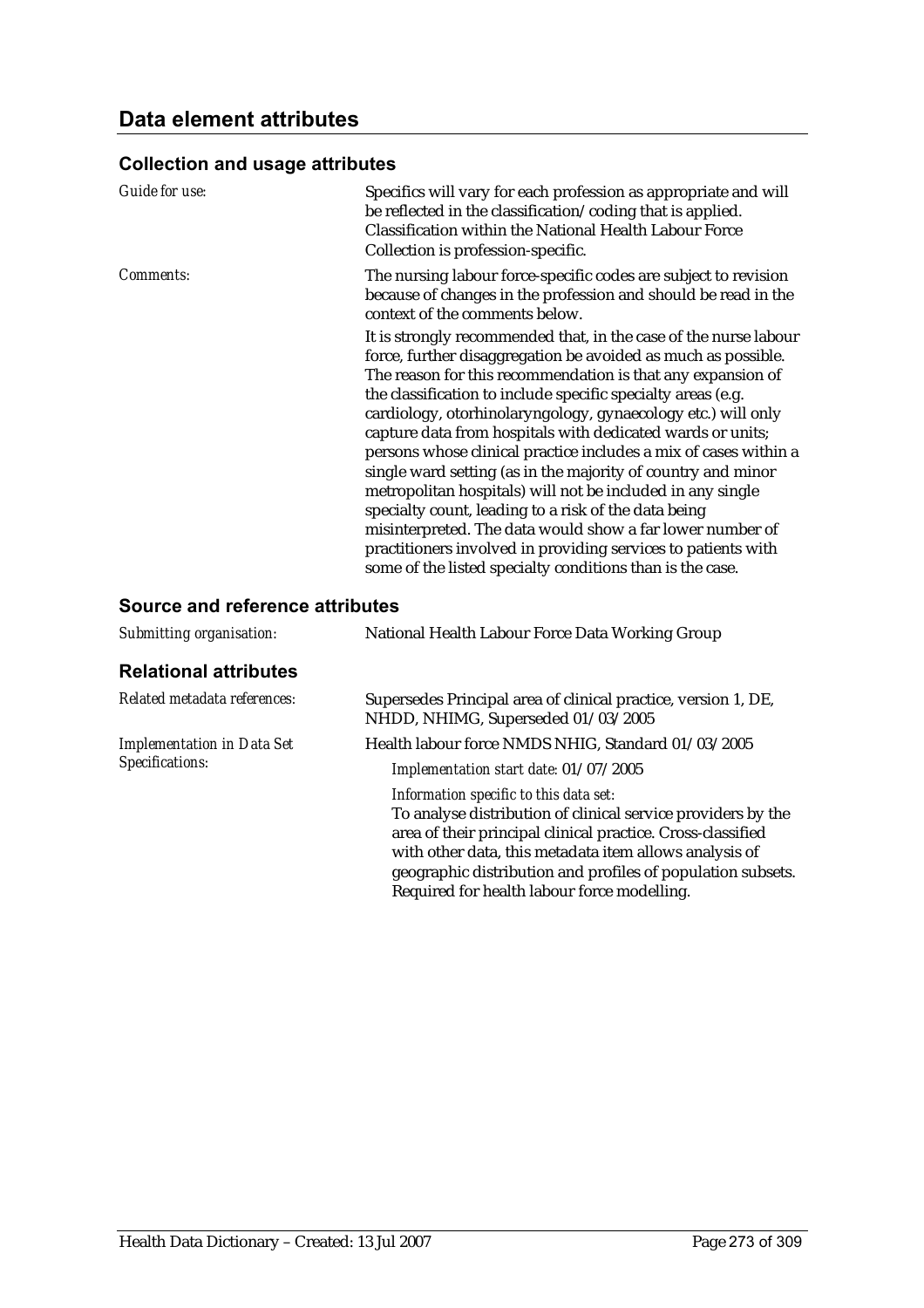# **Principal diagnosis**

#### **Identifying and definitional attributes**

| Metadata item type:         | Data Element                                                                                                                                                                                                                              |
|-----------------------------|-------------------------------------------------------------------------------------------------------------------------------------------------------------------------------------------------------------------------------------------|
| Technical name:             | Episode of care—principal diagnosis, code (ICD-10-AM 5th<br>edn) $ANN{N[N]}$                                                                                                                                                              |
| <b>METeOR</b> identifier:   | 333838                                                                                                                                                                                                                                    |
| <b>Registration status:</b> | NHIG, Standard 07/12/2005                                                                                                                                                                                                                 |
| Definition:                 | The diagnosis established after study to be chiefly responsible<br>for occasioning an episode of admitted patient care, an episode<br>of residential care or an attendance at the health care<br>establishment, as represented by a code. |

### **Data element concept attributes**

| Data element concept: | Episode of care—principal diagnosis                                                                                                                                                                             |
|-----------------------|-----------------------------------------------------------------------------------------------------------------------------------------------------------------------------------------------------------------|
| Definition:           | The diagnosis established after study to be chiefly responsible<br>for occasioning an episode of admitted patient care, an episode<br>of residential care or an attendance at the health care<br>establishment. |
| Context:              | <b>Health services</b>                                                                                                                                                                                          |
| Object class:         | Episode of care                                                                                                                                                                                                 |
| <b>Property:</b>      | Principal diagnosis                                                                                                                                                                                             |

#### **Value domain attributes**

#### **Representational attributes**

| <b>Classification scheme:</b> | International Statistical Classification of Diseases and Related<br>Health Problems, Tenth Revision, Australian Modification 5th<br>edition |
|-------------------------------|---------------------------------------------------------------------------------------------------------------------------------------------|
| <b>Representation class:</b>  | Code                                                                                                                                        |
| Data type:                    | <b>String</b>                                                                                                                               |
| Format:                       | $ANN\{N[N]\}$                                                                                                                               |
| Maximum character length:     | 6                                                                                                                                           |

## **Data element attributes**

#### **Collection and usage attributes**

*Guide for use:* The principal diagnosis must be determined in accordance with the Australian Coding Standards. Each episode of admitted patient care must have a principal diagnosis and may have additional diagnoses. The diagnosis can include a disease, condition, injury, poisoning, sign, symptom, abnormal finding, complaint, or other factor influencing health status. As a minimum requirement the Principal diagnosis code must be a valid code from the current edition of ICD-10-AM. For episodes of admitted patient care, some diagnosis codes are too imprecise or inappropriate to be acceptable as a principal diagnosis and will group to 951Z, 955Z and 956Z in the Australian Refined Diagnosis Related Groups.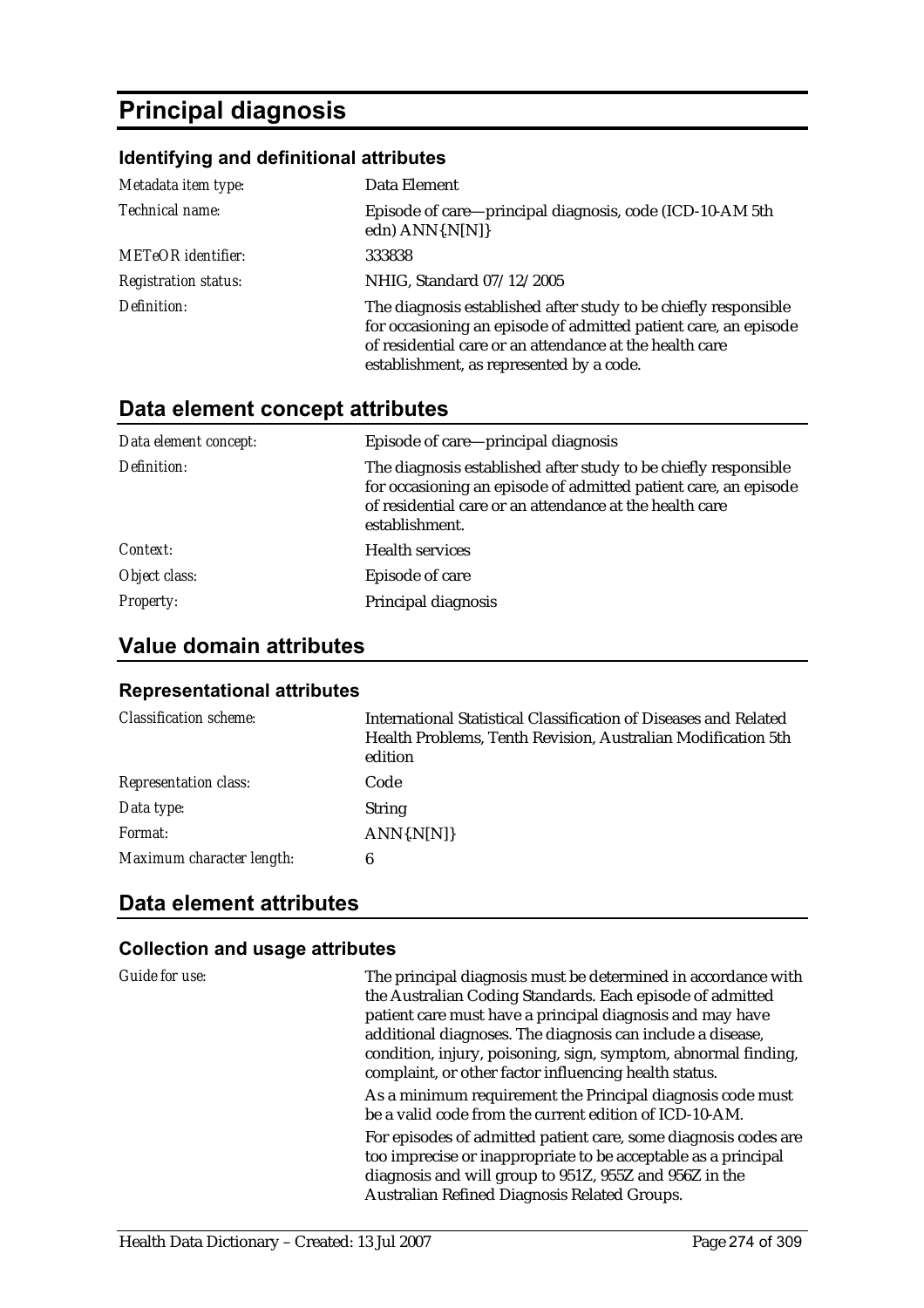|                            | Diagnosis codes starting with a V, W, X or Y, describing the<br>circumstances that cause an injury, rather than the nature of the<br>injury, cannot be used as principal diagnosis. Diagnosis codes<br>which are morphology codes cannot be used as principal<br>diagnosis. |
|----------------------------|-----------------------------------------------------------------------------------------------------------------------------------------------------------------------------------------------------------------------------------------------------------------------------|
| <b>Collection methods:</b> | A principal diagnosis should be recorded and coded upon<br>separation, for each episode of patient care. The principal<br>diagnosis is derived from and must be substantiated by clinical<br>documentation.                                                                 |
| Comments:                  | The principal diagnosis is one of the most valuable health data<br>elements. It is used for epidemiological research, casemix<br>studies and planning purposes.                                                                                                             |

#### **Source and reference attributes**

| Origin:                                              | <b>Health Data Standards Committee</b>                                                                                                                                                                                                                                                                                                                                                                             |
|------------------------------------------------------|--------------------------------------------------------------------------------------------------------------------------------------------------------------------------------------------------------------------------------------------------------------------------------------------------------------------------------------------------------------------------------------------------------------------|
|                                                      | National Centre for Classification in Health                                                                                                                                                                                                                                                                                                                                                                       |
|                                                      | National Data Standard for Injury Surveillance Advisory Group                                                                                                                                                                                                                                                                                                                                                      |
| Reference documents:                                 | Bramley M, Peasley K, Langtree L and Innes K 2002. The ICD-<br>10-AM Mental Health Manual: an integrated classification and<br>diagnostic tool for community-based mental health services.<br>Sydney: National Centre for Classification in Health, University<br>of Sydney                                                                                                                                        |
| <b>Relational attributes</b>                         |                                                                                                                                                                                                                                                                                                                                                                                                                    |
| Related metadata references:                         | Supersedes Episode of care—principal diagnosis, code (ICD-10-<br>AM 4th edn) ANN{.N[N]} NHIG, Superseded 07/12/2005                                                                                                                                                                                                                                                                                                |
| <b>Implementation in Data Set</b><br>Specifications: | Admitted patient care NMDS 2006-2007 NHIG, Superseded<br>23/10/2006                                                                                                                                                                                                                                                                                                                                                |
|                                                      | Implementation start date: 01/07/2006                                                                                                                                                                                                                                                                                                                                                                              |
|                                                      | Implementation end date: 30/06/2007                                                                                                                                                                                                                                                                                                                                                                                |
|                                                      | Admitted patient care NMDS 2007-2008 NHIG, Standard<br>23/10/2006                                                                                                                                                                                                                                                                                                                                                  |
|                                                      | Implementation start date: 01/07/2007                                                                                                                                                                                                                                                                                                                                                                              |
|                                                      | Information specific to this data set:<br>The principal diagnosis is a major determinant in the<br>classification of Australian Refined Diagnosis Related<br>Groups and Major Diagnostic Categories.                                                                                                                                                                                                               |
|                                                      | Where the principal diagnosis is recorded prior to<br>discharge (as in the annual census of public psychiatric<br>hospital patients), it is the current provisional principal<br>diagnosis. Only use the admission diagnosis when no<br>other diagnostic information is available. The current<br>provisional diagnosis may be the same as the admission<br>diagnosis.<br>Effective for collection from 01/07/2006 |

Admitted patient mental health care NMDS NHIG, Superseded 23/10/2006

*Implementation start date:* 01/07/2006

*Implementation end date:* 30/06/2007

*Information specific to this data set:* Effective for collection from 01/07/2006

Admitted patient mental health care NMDS 2007-2008 NHIG,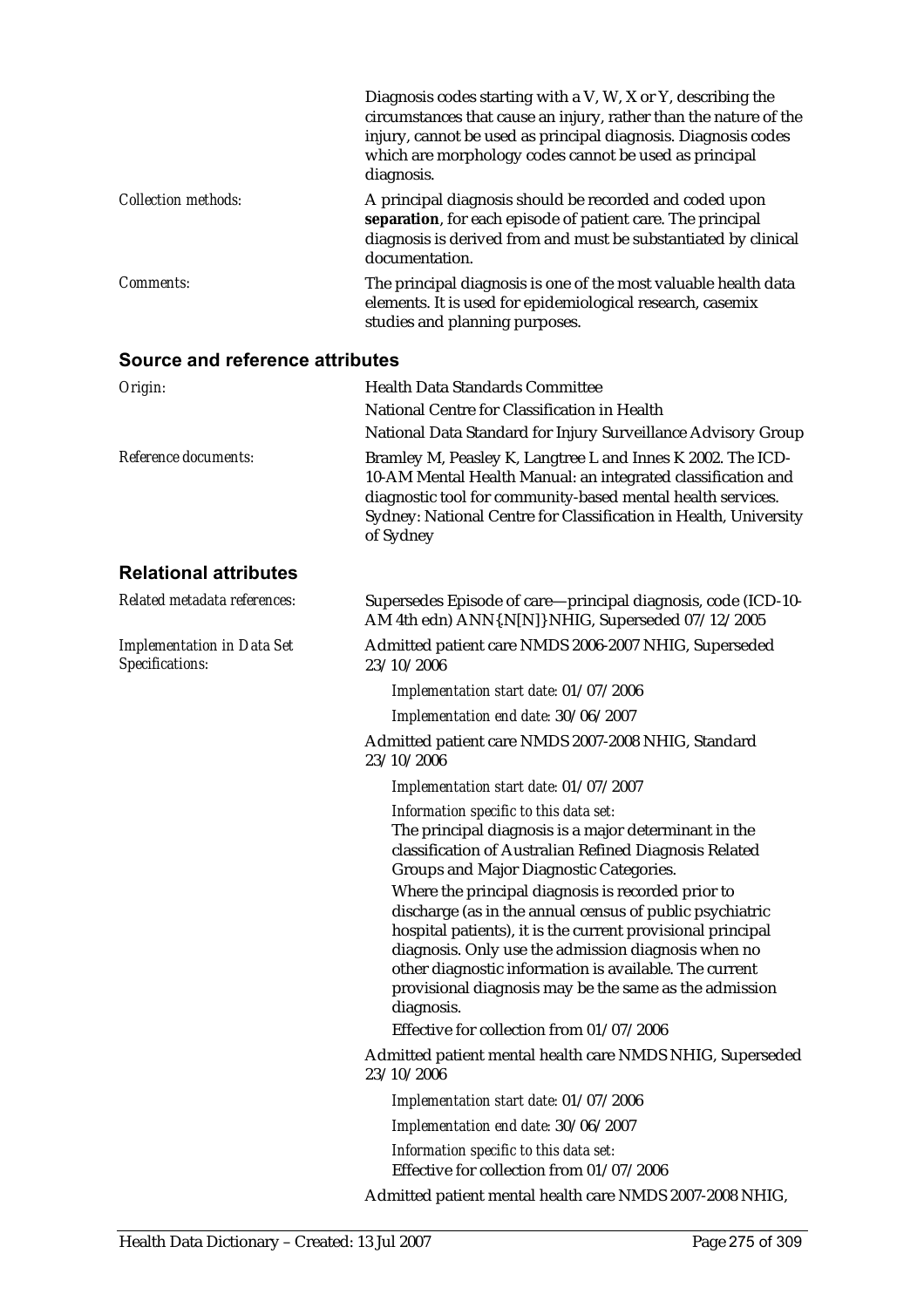Standard 23/10/2006

*Implementation start date:* 01/07/2007

Admitted patient palliative care NMDS 2006-2007 NHIG, Superseded 23/10/2006

*Implementation start date:* 01/07/2006

*Implementation end date:* 30/06/2007

Admitted patient palliative care NMDS 2007-08 NHIG, Standard 23/10/2006

*Implementation start date:* 01/07/2007

Community mental health care NMDS 2006-2007 NHIG, Superseded 23/10/2006

*Implementation start date:* 01/07/2006

*Implementation end date:* 30/06/2007

Community mental health care NMDS 2007-2008 NHIG, Standard 23/10/2006

*Implementation start date:* 01/07/2007

*Information specific to this data set:*

Codes can be used from ICD-10-AM or from The ICD-10- AM Mental Health Manual: An Integrated Classification and Diagnostic Tool for Community-Based Mental Health Services, published by the National Centre for Classification in Health 2002.

Effective for collection from 01/07/2006

Residential mental health care NMDS 2006-2007 NHIG, Superseded 23/10/2006

*Implementation start date:* 01/07/2006

*Implementation end date:* 30/06/2007

Residential mental health care NMDS 2007-2008 NHIG, Standard 23/10/2006

*Implementation start date:* 01/07/2007

*Information specific to this data set:*

Codes can be used from ICD-10-AM or from The ICD-10- AM Mental Health Manual: An Integrated Classification and Diagnostic Tool for Community-Based Mental Health Services, published by the National Centre for Classification in Health 2002.

The principal diagnosis should be recorded and coded upon the end of an episode of residential care (i.e. annually for continuing residential care).

Effective for collection form 01/07/2006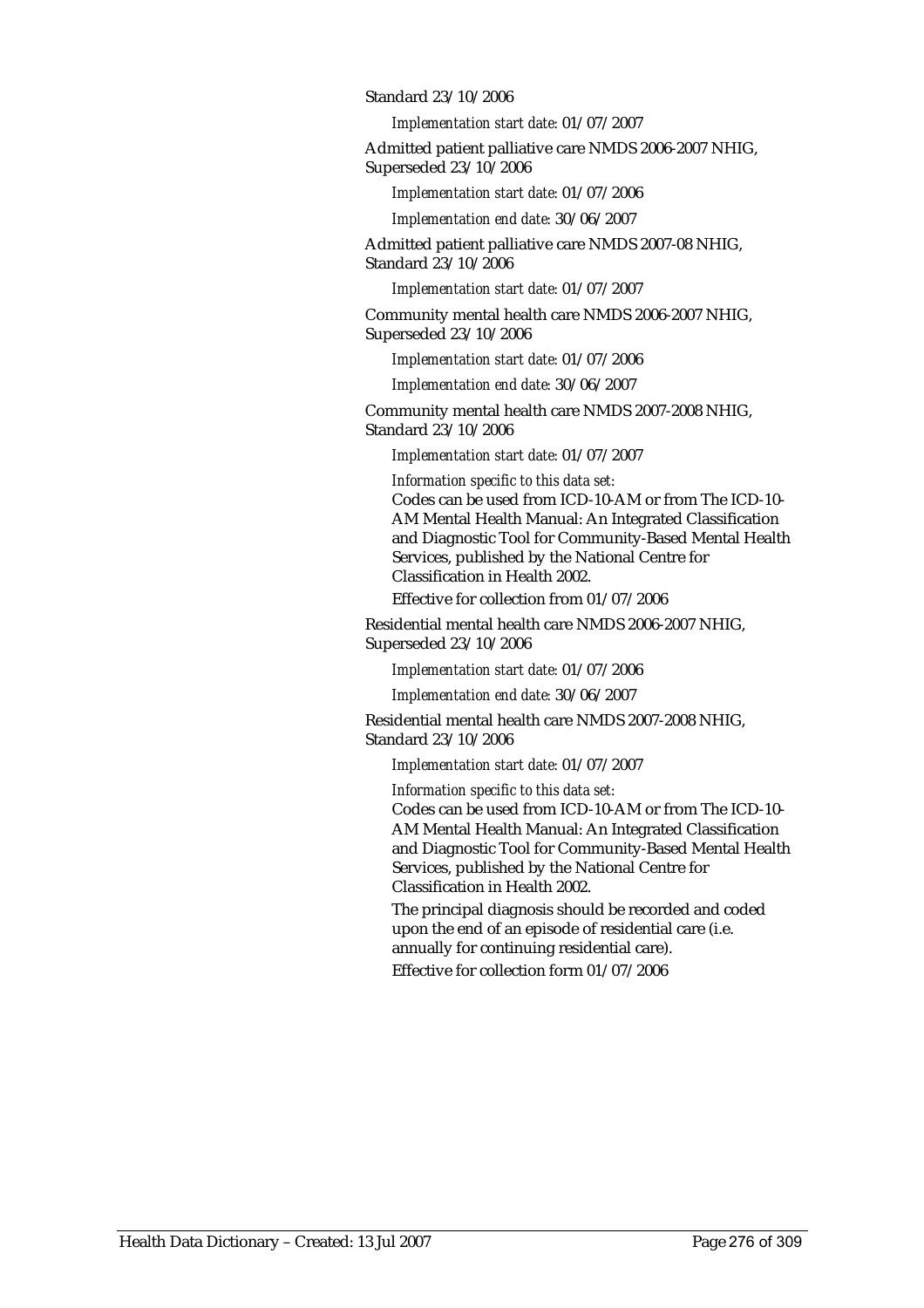# **Principal drug of concern**

## **Identifying and definitional attributes**

| Metadata item type:         | Data Element                                                                                                                   |
|-----------------------------|--------------------------------------------------------------------------------------------------------------------------------|
| Technical name:             | Episode of treatment for alcohol and other drugs-drug of<br>concern (principal), code (ASCDC 2000 extended) NNNN               |
| <b>METeOR</b> identifier:   | 270109                                                                                                                         |
| <b>Registration status:</b> | NHIG, Standard 01/03/2005                                                                                                      |
| Definition:                 | The main drug, as stated by the client, that has led a person to<br>seek treatment from the service, as represented by a code. |
| Context:                    | Required as an indicator of the client's treatment needs.                                                                      |

# **Data element concept attributes**

| Data element concept: | Episode of treatment for alcohol and other drugs—drug of<br>concern                |
|-----------------------|------------------------------------------------------------------------------------|
| Definition:           | The drug of concern during an episode of treatment for alcohol<br>and other drugs. |
| Context:              | Alcohol and other drug treatment services.                                         |
| Object class:         | Episode of treatment for alcohol and other drugs                                   |
| <b>Property:</b>      | Drug of concern                                                                    |

# **Value domain attributes**

## **Representational attributes**

| <b>Classification scheme:</b> | Australian Standard Classification of Drugs of Concern 2000 |                                       |
|-------------------------------|-------------------------------------------------------------|---------------------------------------|
| <b>Representation class:</b>  | Code                                                        |                                       |
| Data type:                    | <b>String</b>                                               |                                       |
| Format:                       | <b>NNNN</b>                                                 |                                       |
| Maximum character length:     | 4                                                           |                                       |
| Supplementary values:         | Value                                                       | Meaning                               |
|                               | 0005                                                        | Opioid analgesics not further defined |
|                               | 0006                                                        | Psychostimulants not further defined  |

| Guide for use: | The Australian Standard Classification of Drugs of Concern<br>(ASCDC) provides a number of supplementary codes that have<br>specific uses and these are detailed within the ASCDC e.g. 0000<br>$=$ inadequately described.                                                                                        |
|----------------|-------------------------------------------------------------------------------------------------------------------------------------------------------------------------------------------------------------------------------------------------------------------------------------------------------------------|
|                | Other supplementary codes that are not already specified in the<br>ASCDC may be used in National Minimum Data Sets (NMDS)<br>when required. In the Alcohol and other drug treatment service<br>NMDS, two additional supplementary codes have been created<br>which enable a finer level of detail to be captured: |
|                | CODE 0005 Opioid analgesics not further defined                                                                                                                                                                                                                                                                   |
|                | This code is to be used when it is known that the client's<br>principal drug of concern is an opioid but the specific opioid<br>used is not known. The existing code 1000 combines opioid<br>analgesics and non-opioid analgesics together into Analgesics                                                        |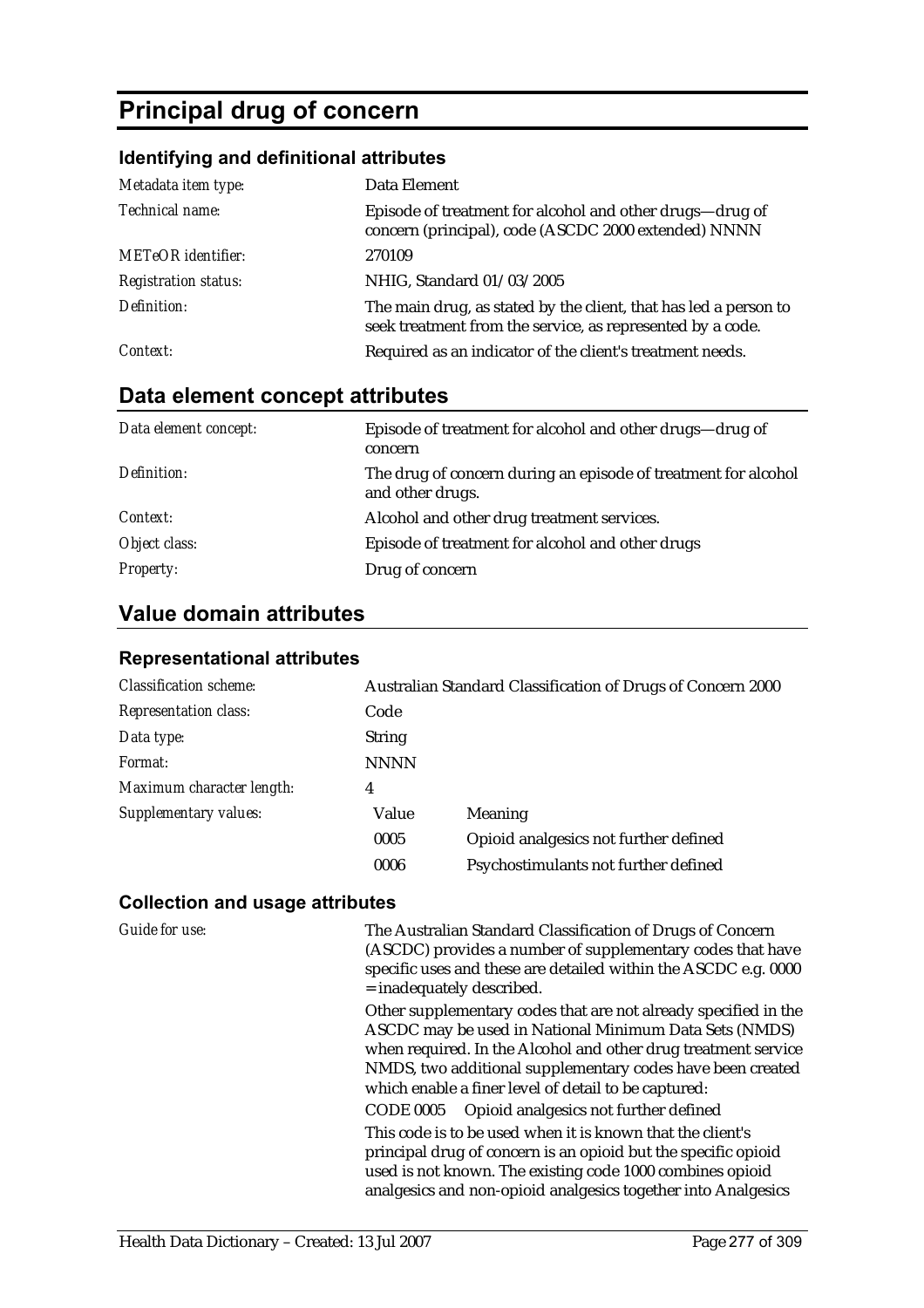nfd and the finer level of detail, although known, is lost. CODE 0006 Psychostimulants not further defined This code is to be used when it is known that the client's principal drug of concern is a psychostimulant but not which type. The existing code 3000 combines stimulants and hallucinogens together into Stimulants and hallucinogens nfd and the finer level of detail, although known, is lost. Psychostimulants refer to the types of drugs that would normally be coded to 3100-3199, 3300-3399 and 3400-3499 categories plus 3903 and 3905.

# **Data element attributes**

| <b>Collection and usage attributes</b> |  |  |
|----------------------------------------|--|--|
|----------------------------------------|--|--|

| Guide for use:             | The principal drug of concern should be the main drug of<br>concern to the client and is the focus of the client's treatment<br>episode. If the client has been referred into treatment and does<br>not nominate a drug of concern, then the drug involved in the<br>client's referral should be chosen. |
|----------------------------|----------------------------------------------------------------------------------------------------------------------------------------------------------------------------------------------------------------------------------------------------------------------------------------------------------|
| <b>Collection methods:</b> | To be collected on commencement of the treatment episode.<br>For clients whose treatment episode is related to the alcohol<br>and other drug use of another person, this metadata item<br>should not be collected.                                                                                       |

#### **Source and reference attributes**

| Submitting organisation:                             | Intergovernmental Committee on Drugs National Minimum<br>Data Set Working Group            |
|------------------------------------------------------|--------------------------------------------------------------------------------------------|
| <b>Relational attributes</b>                         |                                                                                            |
| Related metadata references:                         | Supersedes Principal drug of concern, version 3, DE, NHDD,<br>NHIMG, Superseded 01/03/2005 |
| <b>Implementation in Data Set</b><br>Specifications: | Alcohol and other drug treatment services NMDS NHIG,<br>Superseded 21/03/2006              |
|                                                      | Implementation start date: 01/07/2005                                                      |
|                                                      | Implementation end date: 30/06/2006                                                        |
|                                                      | Alcohol and other drug treatment services NMDS NHIG,<br>Superseded 23/10/2006              |
|                                                      | Implementation start date: 01/07/2006                                                      |
|                                                      | Implementation end date: 30/06/2007                                                        |
|                                                      | Alcohol and other drug treatment services NMDS 2007-2008<br>NHIG, Standard 23/10/2006      |
|                                                      | Implementation start date: 01/07/2007                                                      |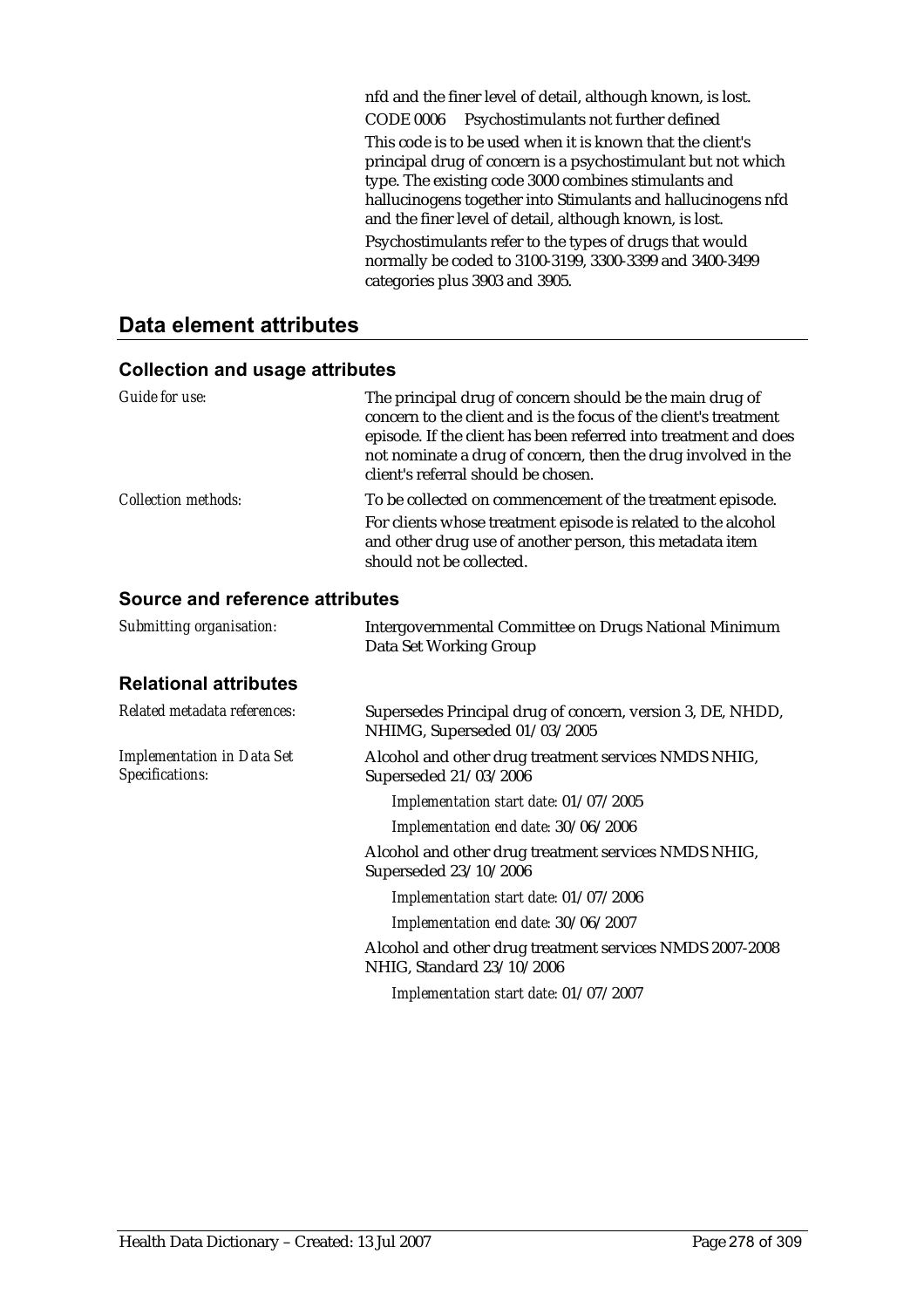# **Principal role of health professional**

## **Identifying and definitional attributes**

| Metadata item type:         | Data Element                                                                                                             |
|-----------------------------|--------------------------------------------------------------------------------------------------------------------------|
| <i>Technical name:</i>      | Health professional—principal role, code N                                                                               |
| <b>METeOR</b> identifier:   | 270145                                                                                                                   |
| <b>Registration status:</b> | NHIG, Standard 01/03/2005                                                                                                |
| Definition:                 | The principal role in which the health professional usually<br>works the most hours each week, as represented by a code. |

# **Data element concept attributes**

| Data element concept: | Health professional—principal role                                                                                 |
|-----------------------|--------------------------------------------------------------------------------------------------------------------|
| Definition:           | The principal role of a health professional is that in which the<br>person usually works the most hours each week. |
| Context:              | Health labour force                                                                                                |
| Object class:         | <b>Health professional</b>                                                                                         |
| <b>Property:</b>      | Principal role                                                                                                     |

# **Value domain attributes**

#### **Representational attributes**

| Representation class:     | Code   |                                           |
|---------------------------|--------|-------------------------------------------|
| Data type:                | Number |                                           |
| <i>Format:</i>            | N      |                                           |
| Maximum character length: | 1      |                                           |
| Permissible values:       | Value  | Meaning                                   |
|                           | 1      | Clinician                                 |
|                           | 2      | Administrator                             |
|                           | 3      | Teacher/educator                          |
|                           | 4      | Researcher                                |
|                           | 5      | Public health/health promotion            |
|                           | 6      | Occupational health                       |
|                           | 7      | <b>Environmental health</b>               |
| Supplementary values:     | 9      | Unknown/inadequately described/not stated |

| <b>Guide for use:</b> | Clinician<br>CODE 1                                             |
|-----------------------|-----------------------------------------------------------------|
|                       | A clinician is a person mainly involved in the area of clinical |
|                       | practice, i.e. diagnosis, care and treatment, including         |
|                       | recommended preventative action, to patients or clients.        |
|                       | Clinical practice may involve direct client contact or may be   |
|                       | practised indirectly through individual case material (as in    |
|                       | radiology and laboratory medicine).                             |
|                       | CODE 2 Administrator                                            |
|                       | An administrator in a health profession is a person whose main  |
|                       | job is in an administrative capacity in the profession, e.g.    |
|                       | directors of nursing, medical superintendents, medical advisors |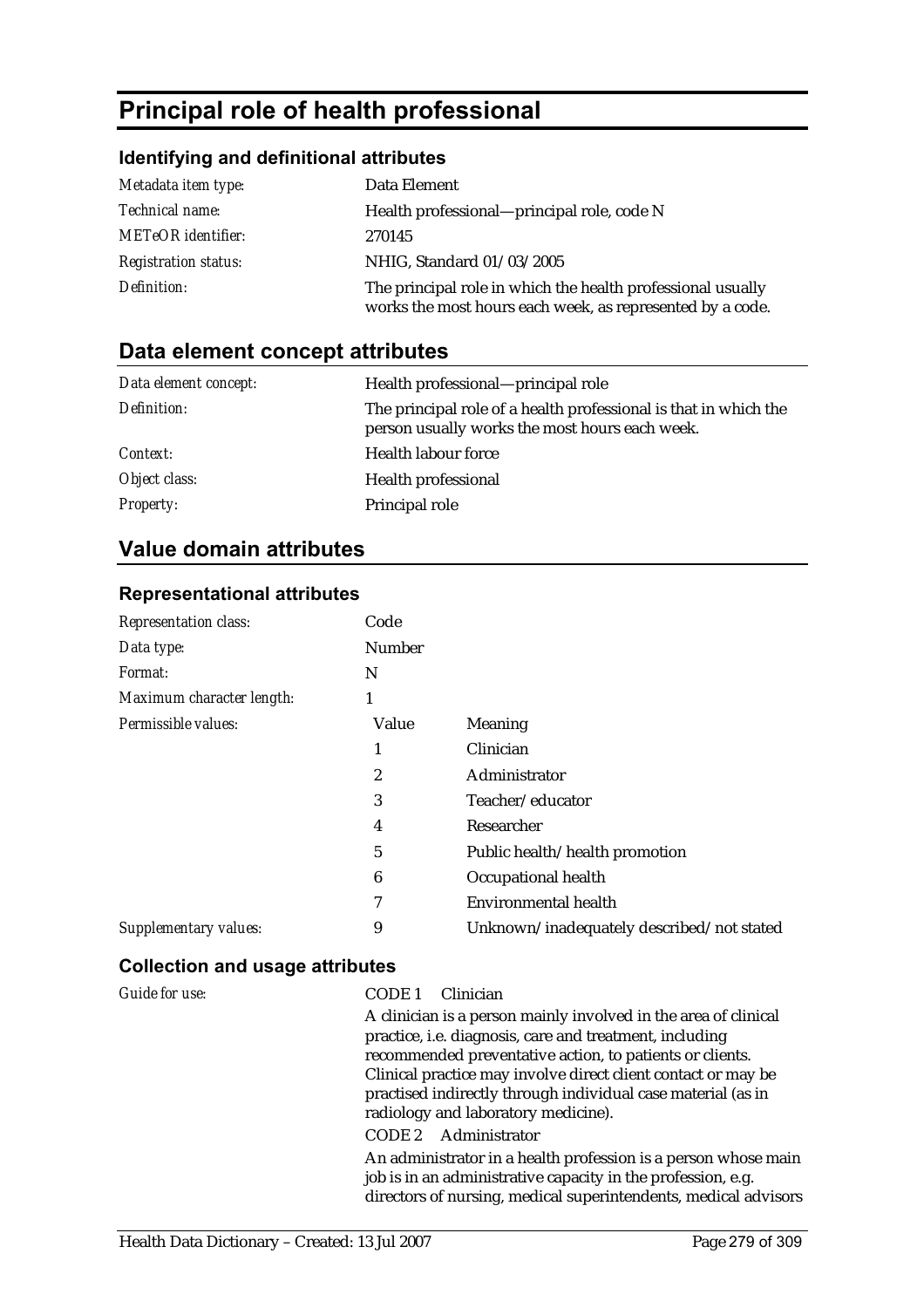in government health authorities, health profession union administrators (e.g. Australian Medical Association, Australian Nurses Federation).

CODE 3 Teacher/educator

A teacher/educator in a health profession is a person whose main job is employment by tertiary institutions or health institutions to provide education and training in the profession. CODE 4 Researcher

A researcher in a health profession is a person whose main job is to conduct research in the field of the profession, especially in the area of clinical activity. Researchers are employed by tertiary institutions, medical research bodies, health institutions, health authorities, drug companies and other bodies.

CODES 5 - 7

CODE 5 Public health/health promotion

CODE 6 Occupational health

CODE 7 Environmental health

Public health/health promotion, occupational health and environmental health are specialties in medicine, and fields of practice for some other health professions. They are public health rather than clinical practice, and hence are excluded from clinical practice.

### **Data element attributes**

| <b>Collection methods:</b>                           | For respondents indicating that their principal professional role<br>is in clinical practice, a more detailed identification of that role<br>is established according to profession-specific categories.                                                                                                                                                                                                                            |
|------------------------------------------------------|-------------------------------------------------------------------------------------------------------------------------------------------------------------------------------------------------------------------------------------------------------------------------------------------------------------------------------------------------------------------------------------------------------------------------------------|
| Source and reference attributes                      |                                                                                                                                                                                                                                                                                                                                                                                                                                     |
| Submitting organisation:                             | National Health Labour Force Data Working Group                                                                                                                                                                                                                                                                                                                                                                                     |
| <b>Relational attributes</b>                         |                                                                                                                                                                                                                                                                                                                                                                                                                                     |
| Related metadata references:                         | Supersedes Principal role of health professional, version 1, DE,<br>NHDD, NHIMG, Superseded 01/03/2005                                                                                                                                                                                                                                                                                                                              |
| <b>Implementation in Data Set</b><br>Specifications: | Health labour force NMDS NHIG, Standard 01/03/2005                                                                                                                                                                                                                                                                                                                                                                                  |
|                                                      | Implementation start date: 01/07/2005                                                                                                                                                                                                                                                                                                                                                                                               |
|                                                      | Information specific to this data set:<br>This metadata item provides information on the principal<br>professional role of respondents who currently work<br>within the broad context/discipline field of their<br>profession (as determined by the metadata item<br>Professional labour force status). Identification of<br>clinicians provides comparability with other labour force<br>collections that just include clinicians. |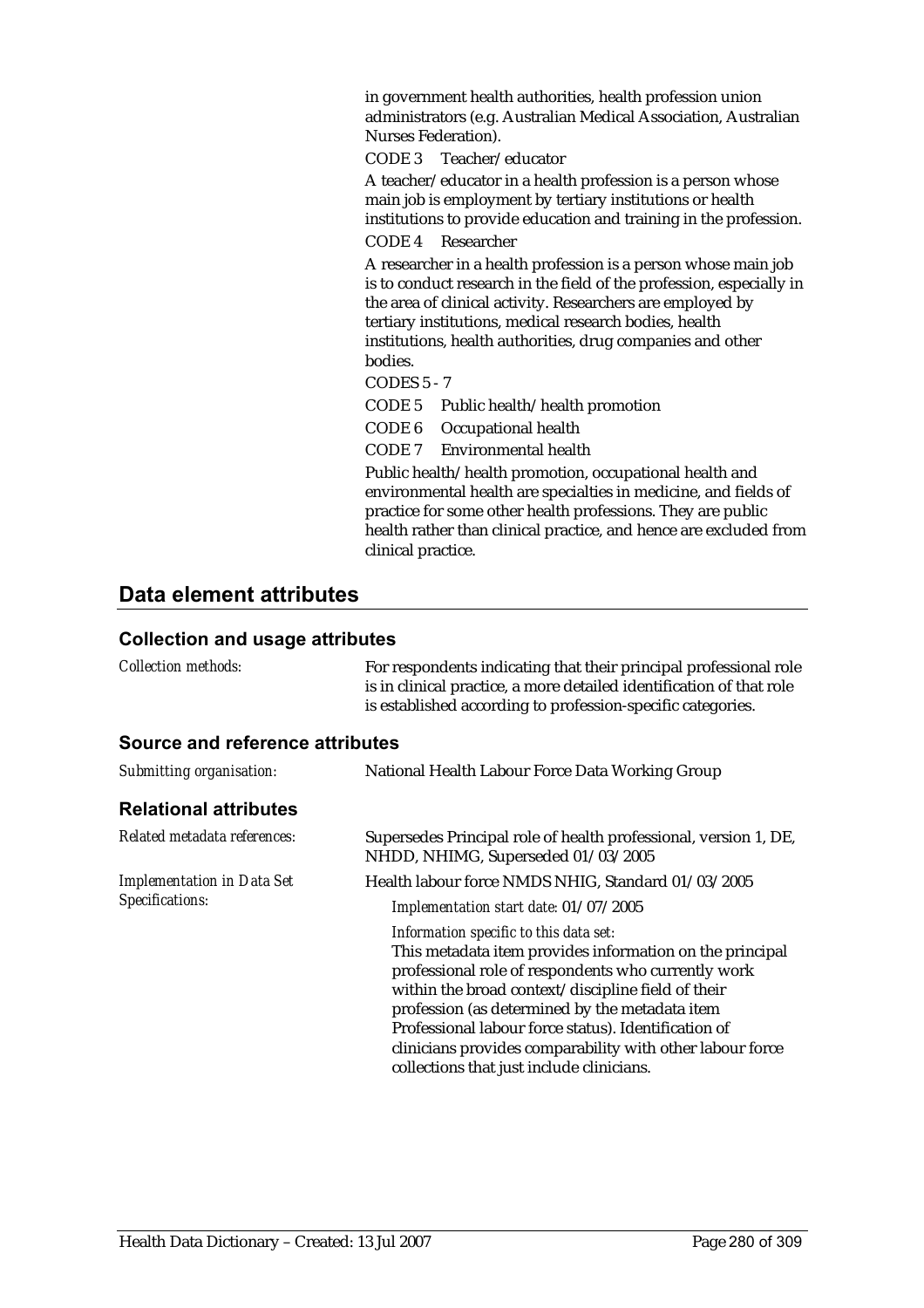# **Procedure**

# **Identifying and definitional attributes**

| Metadata item type:         | Data Element                                                                |
|-----------------------------|-----------------------------------------------------------------------------|
| Technical name:             | Episode of admitted patient care—procedure, code (ACHI 5th<br>edn) NNNNN-NN |
| <b>METeOR</b> identifier:   | 333828                                                                      |
| <b>Registration status:</b> | NHIG, Standard 07/12/2005                                                   |
| Definition:                 | A clinical intervention represented by a code that:                         |
|                             | is surgical in nature, and/or<br>$\bullet$                                  |
|                             | carries a procedural risk, and/or<br>$\bullet$                              |
|                             | carries an anaesthetic risk, and/or<br>$\bullet$                            |
|                             | requires specialised training, and/or<br>$\bullet$                          |

• requires special facilities or equipment only available in an acute care setting.

# **Data element concept attributes**

| Data element concept: | Episode of admitted patient care-procedure                                                                                                                                                                                                                                                                                                                                                                                                                                 |  |  |
|-----------------------|----------------------------------------------------------------------------------------------------------------------------------------------------------------------------------------------------------------------------------------------------------------------------------------------------------------------------------------------------------------------------------------------------------------------------------------------------------------------------|--|--|
| Definition:           | A clinical intervention that:                                                                                                                                                                                                                                                                                                                                                                                                                                              |  |  |
|                       | is surgical in nature, and/or                                                                                                                                                                                                                                                                                                                                                                                                                                              |  |  |
|                       | carries a procedural risk, and/or<br>$\bullet$                                                                                                                                                                                                                                                                                                                                                                                                                             |  |  |
|                       | carries an anaesthetic risk, and/or<br>$\bullet$                                                                                                                                                                                                                                                                                                                                                                                                                           |  |  |
|                       | requires specialised training, and/or                                                                                                                                                                                                                                                                                                                                                                                                                                      |  |  |
|                       | requires special facilities or equipment only available in an<br>$\bullet$<br>acute care setting.                                                                                                                                                                                                                                                                                                                                                                          |  |  |
| Context:              | This metadata item gives an indication of the extent to which<br>specialised resources, for example, human resources, theatres<br>and equipment, are used. It also provides an estimate of the<br>numbers of surgical operations performed and the extent to<br>which particular procedures are used to resolve medical<br>problems. It is used for classification of episodes of acute care<br>for admitted patients into Australian refined diagnosis related<br>groups. |  |  |
| Object class:         | Episode of admitted patient care                                                                                                                                                                                                                                                                                                                                                                                                                                           |  |  |
| <b>Property:</b>      | Procedure                                                                                                                                                                                                                                                                                                                                                                                                                                                                  |  |  |

## **Value domain attributes**

#### **Representational attributes**

| <b>Classification scheme:</b> | Australian Classification of Health Interventions (ACHI) 5th<br>edition |
|-------------------------------|-------------------------------------------------------------------------|
| <b>Representation class:</b>  | Code                                                                    |
| Data type:                    | <b>Number</b>                                                           |
| Format:                       | NNNNN-NN                                                                |
| Maximum character length:     |                                                                         |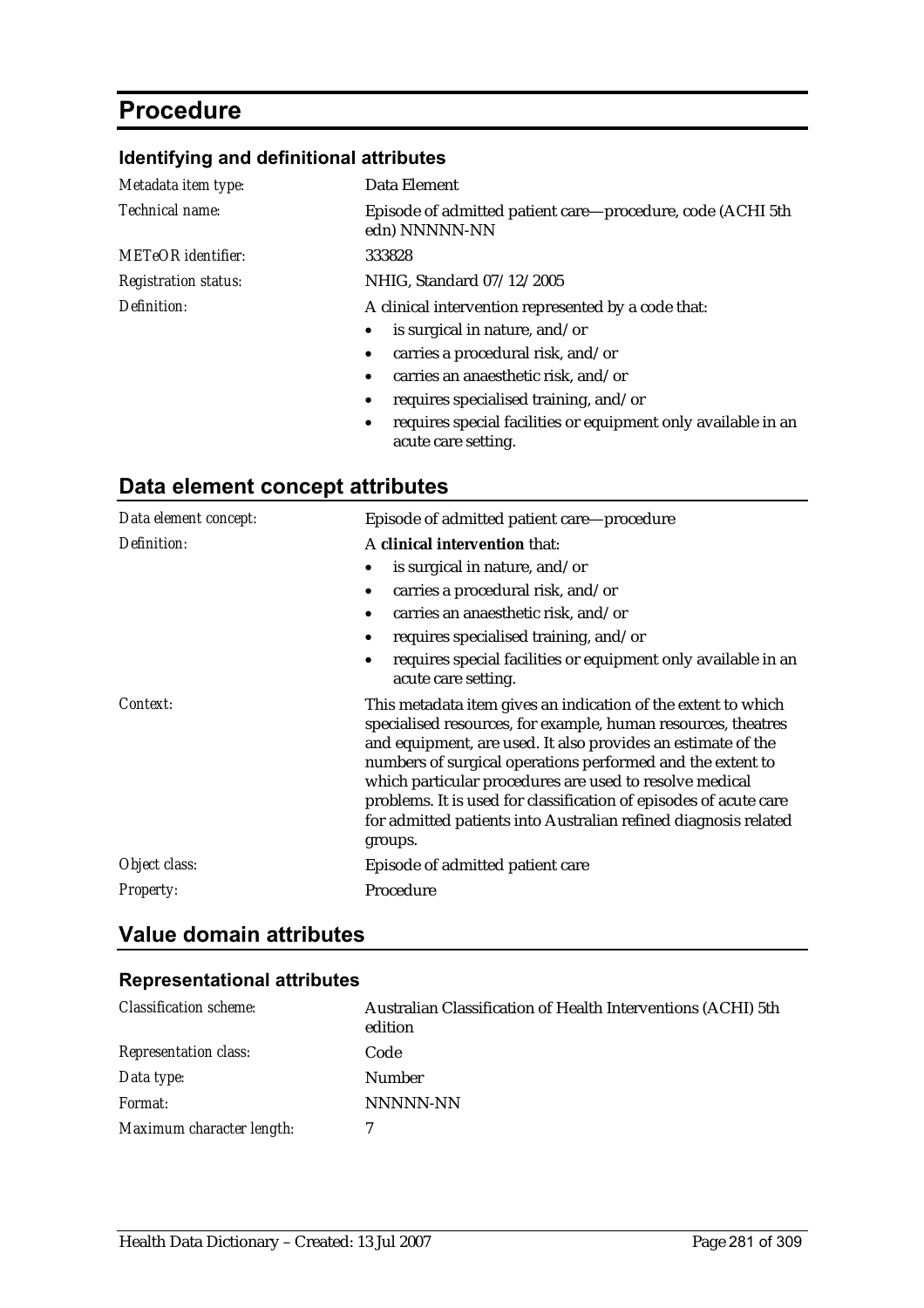# **Data element attributes**

# **Collection and usage attributes**

| <i>Collection methods:</i> | Record and code all procedures undertaken during the episode<br>of care in accordance with the ACHI (5th edition). Procedures<br>are derived from and must be substantiated by clinical<br>documentation. |
|----------------------------|-----------------------------------------------------------------------------------------------------------------------------------------------------------------------------------------------------------|
| <i>Comments:</i>           | The National Centre for Classification in Health advises the<br>National Health Data Committee of relevant changes to the<br>ACHI.                                                                        |

## **Source and reference attributes**

| National Centre for Classification in Health                                                                                                                                                                                                                                                                                                                                                                                                                                                                                                                                                                              |  |  |
|---------------------------------------------------------------------------------------------------------------------------------------------------------------------------------------------------------------------------------------------------------------------------------------------------------------------------------------------------------------------------------------------------------------------------------------------------------------------------------------------------------------------------------------------------------------------------------------------------------------------------|--|--|
| National Health Data Committee                                                                                                                                                                                                                                                                                                                                                                                                                                                                                                                                                                                            |  |  |
|                                                                                                                                                                                                                                                                                                                                                                                                                                                                                                                                                                                                                           |  |  |
| Supersedes Episode of admitted patient care—procedure, code<br>(ICD-10-AM 4th edn) NNNNN-NN NHIG, Superseded<br>07/12/2005                                                                                                                                                                                                                                                                                                                                                                                                                                                                                                |  |  |
| Admitted patient care NMDS 2006-2007 NHIG, Superseded<br>23/10/2006                                                                                                                                                                                                                                                                                                                                                                                                                                                                                                                                                       |  |  |
| Implementation start date: 01/07/2006                                                                                                                                                                                                                                                                                                                                                                                                                                                                                                                                                                                     |  |  |
| Implementation end date: 30/06/2007                                                                                                                                                                                                                                                                                                                                                                                                                                                                                                                                                                                       |  |  |
| Admitted patient care NMDS 2007-2008 NHIG, Standard<br>23/10/2006                                                                                                                                                                                                                                                                                                                                                                                                                                                                                                                                                         |  |  |
| Implementation start date: 01/07/2007                                                                                                                                                                                                                                                                                                                                                                                                                                                                                                                                                                                     |  |  |
| Information specific to this data set:<br>As a minimum requirement procedure codes must be<br>valid codes from the Australian Classification of Health<br>Interventions (ACHI) procedure codes and validated<br>against the nationally agreed age and sex edits. More<br>extensive edit checking of codes may be utilised within<br>individual hospitals and state and territory information<br>systems.<br>An unlimited number of diagnosis and procedure codes<br>should be able to be collected in hospital morbidity<br>systems. Where this is not possible, a minimum of 20<br>codes should be able to be collected. |  |  |
| Record all procedures undertaken during an episode of<br>care in accordance with the ACHI (5th edition) Australian<br>Coding Standards.<br>The order of codes should be determined using the<br>following hierarchy:                                                                                                                                                                                                                                                                                                                                                                                                      |  |  |
| procedure performed for treatment of the principal<br>٠<br>diagnosis                                                                                                                                                                                                                                                                                                                                                                                                                                                                                                                                                      |  |  |
| procedure performed for the treatment of an<br>additional diagnosis                                                                                                                                                                                                                                                                                                                                                                                                                                                                                                                                                       |  |  |
| diagnostic/exploratory procedure related to the<br>principal diagnosis                                                                                                                                                                                                                                                                                                                                                                                                                                                                                                                                                    |  |  |
|                                                                                                                                                                                                                                                                                                                                                                                                                                                                                                                                                                                                                           |  |  |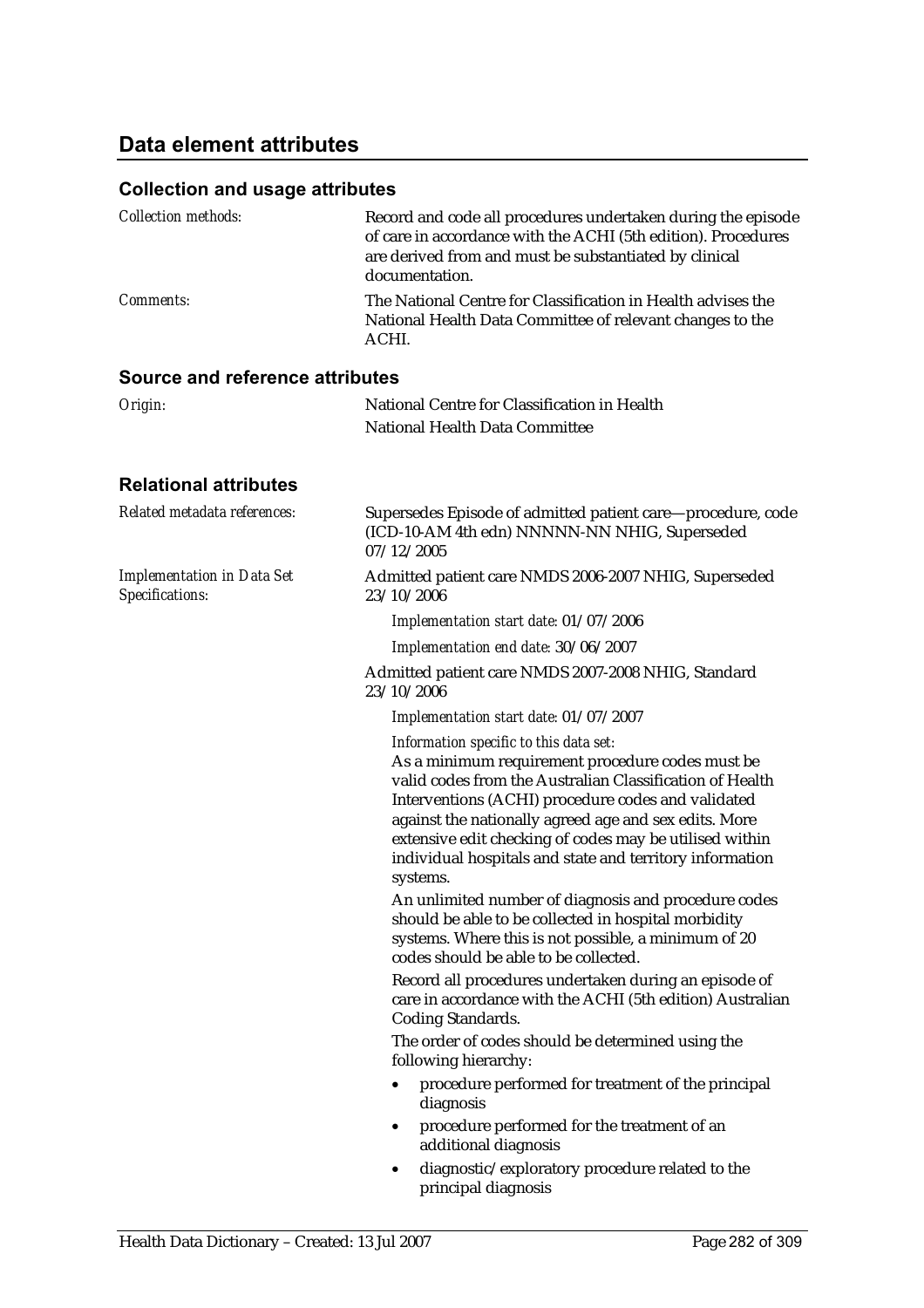• diagnostic/exploratory procedure related to an additional diagnosis for the episode of care. Effective for collection from  $01/07/2006$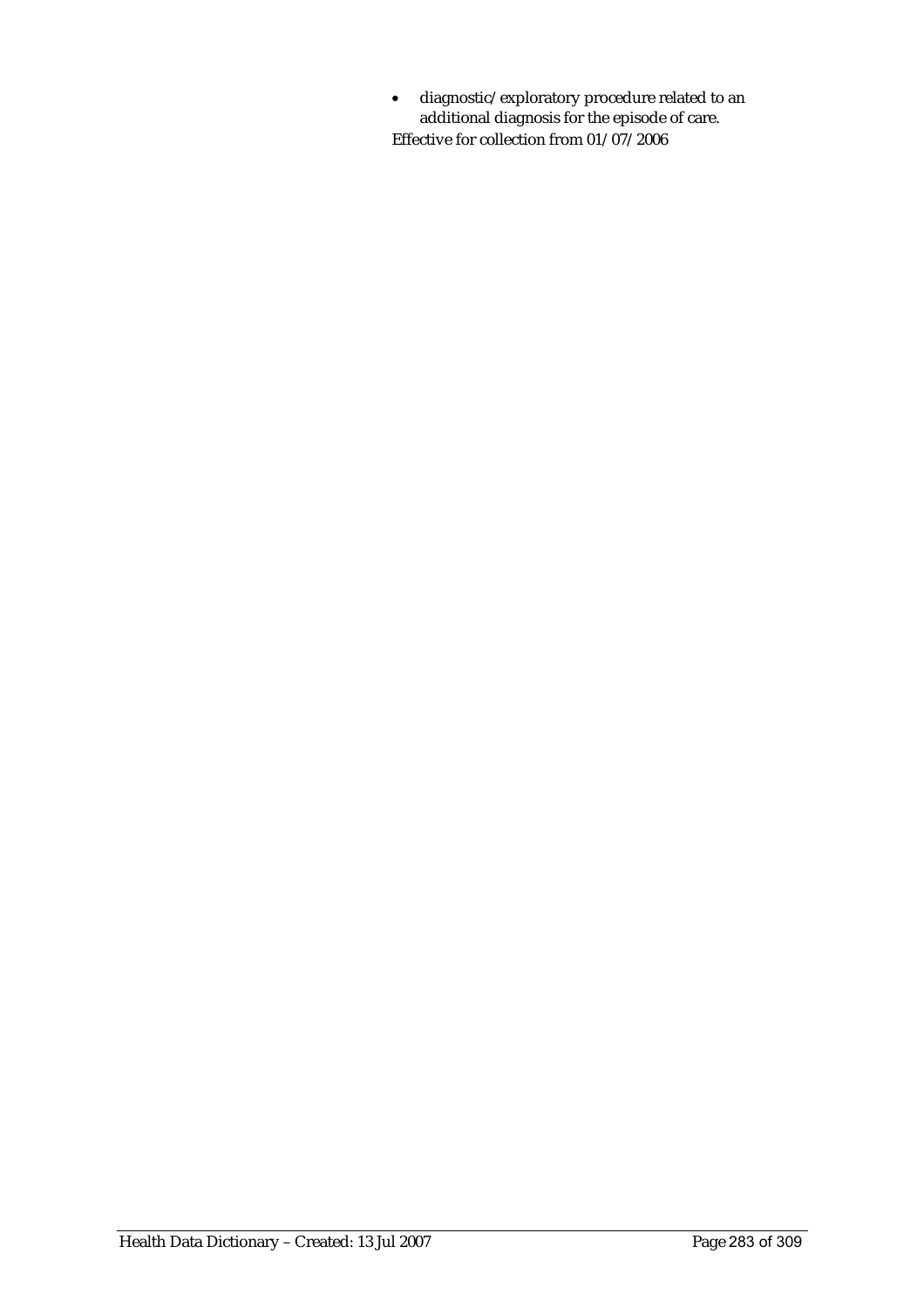# **Profession labour force status of health professional**

# **Identifying and definitional attributes**

| Metadata item type:         | Data Element                                                                                                                    |
|-----------------------------|---------------------------------------------------------------------------------------------------------------------------------|
| <i>Technical name:</i>      | Health professional—labour force status, code N{.N}                                                                             |
| <b>METeOR</b> identifier:   | 270476                                                                                                                          |
| <b>Registration status:</b> | NHIG, Standard 01/03/2005                                                                                                       |
| Definition:                 | Employment status of a health professional in a particular<br>profession at the time of registration, as represented by a code. |

# **Data element concept attributes**

| Data element concept: | Health professional—labour force status                                                                                                                                                                                                                                     |
|-----------------------|-----------------------------------------------------------------------------------------------------------------------------------------------------------------------------------------------------------------------------------------------------------------------------|
| Definition:           | For the national health labour force collections, profession<br>labour force status of a health professional in a particular<br>profession is defined by employment status according to the<br>classification/coding frame below at the time of renewal of<br>registration. |
| Context:              | Health labour force                                                                                                                                                                                                                                                         |
| Object class:         | <b>Health professional</b>                                                                                                                                                                                                                                                  |
| <i>Property:</i>      | Labour force status                                                                                                                                                                                                                                                         |

# **Value domain attributes**

| Representation class:     | Code             |                                                                                                                                                                                                                   |
|---------------------------|------------------|-------------------------------------------------------------------------------------------------------------------------------------------------------------------------------------------------------------------|
| Data type:                | Number           |                                                                                                                                                                                                                   |
| Format:                   | $N\{N\}$         |                                                                                                                                                                                                                   |
| Maximum character length: | $\boldsymbol{2}$ |                                                                                                                                                                                                                   |
| Permissible values:       | Value            | Meaning                                                                                                                                                                                                           |
|                           | 1                | Employed in the profession: working<br>in/practising the reference profession - in<br>reference State                                                                                                             |
|                           | $\boldsymbol{2}$ | Employed in the profession: working<br>in/practising the reference profession - mainly<br>in other State(s) but also in reference State                                                                           |
|                           | 3                | Employed in the profession: working<br>in/practising the reference profession - mainly<br>in reference State but also in other State(s)                                                                           |
|                           | 4                | Employed in the profession: working<br>in/practising the reference profession - only in<br>State(s) other than reference State                                                                                    |
|                           | 5.1              | Employed elsewhere, looking for work in the<br>profession: in paid work not in the field of<br>profession but looking for paid work/practice<br>in the profession - seeking either full-time or<br>part-time work |
|                           | 5.2              | Employed elsewhere, looking for work in the<br>profession: in paid work not in the field of<br>profession but looking for paid work/practice                                                                      |

### **Representational attributes**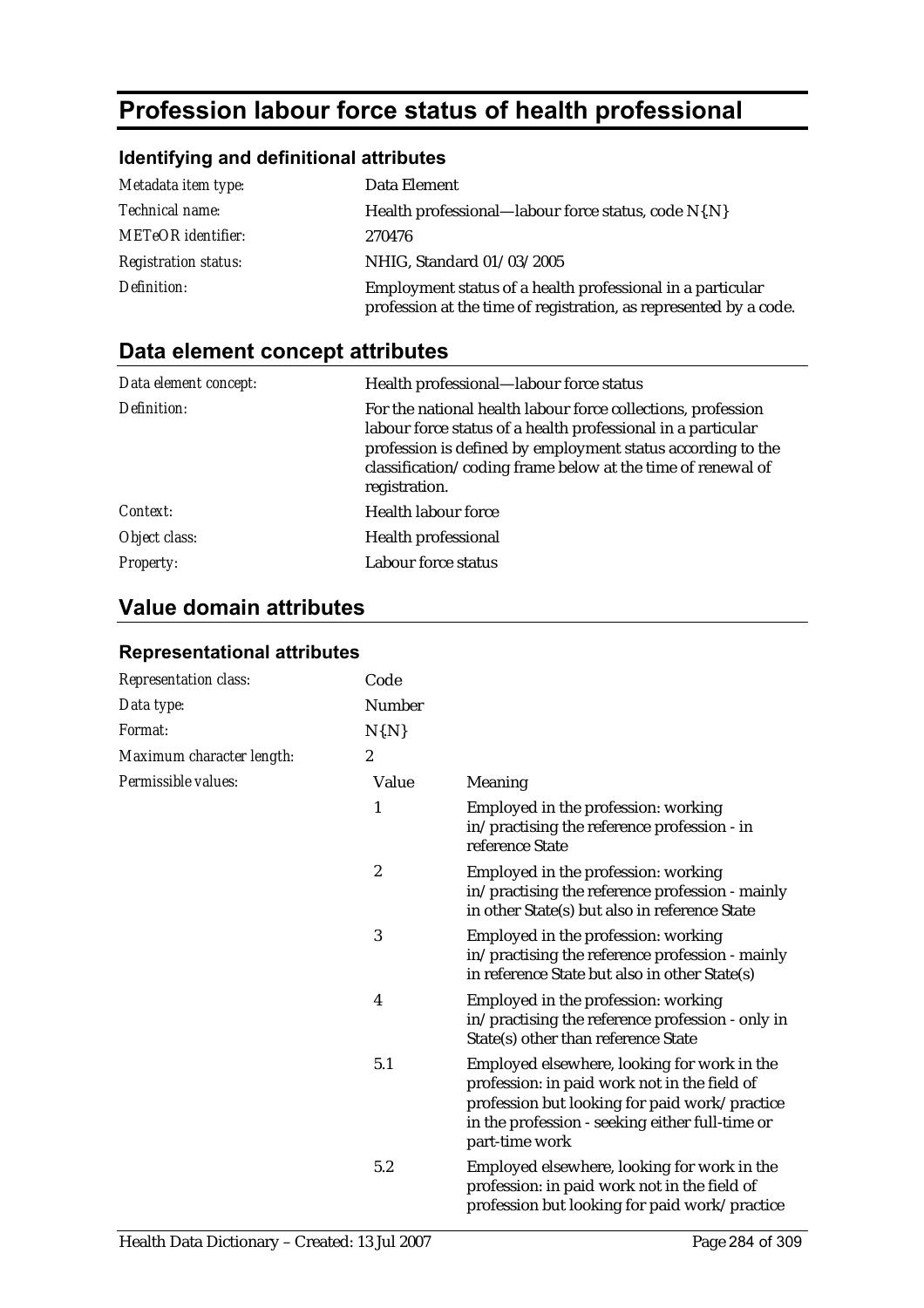|                       |                  | in the profession - seeking full-time work                                                                                                                                                    |
|-----------------------|------------------|-----------------------------------------------------------------------------------------------------------------------------------------------------------------------------------------------|
|                       | 5.3              | Employed elsewhere, looking for work in the<br>profession: in paid work not in the field of<br>profession but looking for paid work/practice<br>in the profession - seeking part-time work    |
|                       | 5.9              | Employed elsewhere, looking for work in the<br>profession: in paid work not in the field of<br>profession but looking for paid work/practice<br>in the profession - seeking work (not stated) |
|                       | 6.1              | Unemployed, looking for work in the<br>profession: not in paid work but looking for<br>work in the field of profession - seeking either<br>full-time or part-time work                        |
|                       | 6.2              | Unemployed, looking for work in the<br>profession: not in paid work but looking for<br>work in the field of profession - seeking full-<br>time work                                           |
|                       | 6.3              | Unemployed, looking for work in the<br>profession: not in paid work but looking for<br>work in the field of profession - seeking part-<br>time work                                           |
|                       | 6.9              | Unemployed, looking for work in the<br>profession: not in paid work but looking for<br>work in the field of profession - seeking work<br>(not stated)                                         |
|                       | $\boldsymbol{7}$ | Not in the labour force for the profession: not in<br>work/practice in the profession and not<br>looking for work/practice in the profession                                                  |
|                       | 8                | Not in the labour force for the profession:<br>working overseas                                                                                                                               |
| Supplementary values: | 9                | Unknown/not stated                                                                                                                                                                            |
|                       |                  |                                                                                                                                                                                               |

# **Data element attributes**

| Guide for use: | Employment in a particular health profession is defined by<br>practice of that profession or work that is principally concerned<br>with the discipline of the profession (for example, research in<br>the field of the profession, administration of the profession,<br>teaching of the profession or health promotion through public<br>dissemination of the professional knowledge of the profession). |
|----------------|----------------------------------------------------------------------------------------------------------------------------------------------------------------------------------------------------------------------------------------------------------------------------------------------------------------------------------------------------------------------------------------------------------|
|                | The term 'employed in the profession' equates to persons who<br>have a job in Australia in the field of the reference profession.                                                                                                                                                                                                                                                                        |
|                | A person who is normally employed in the profession but is on<br>leave at the time of the annual survey is defined as being<br>employed.                                                                                                                                                                                                                                                                 |
|                | A health professional who is not employed but is eligible to<br>work in, and is seeking employment in the profession, is<br>defined as unemployed in the profession.                                                                                                                                                                                                                                     |
|                | A health professional looking for work in the profession, and<br>not currently employed in the profession, may be either<br>unemployed or employed in an occupation other than the<br>profession.                                                                                                                                                                                                        |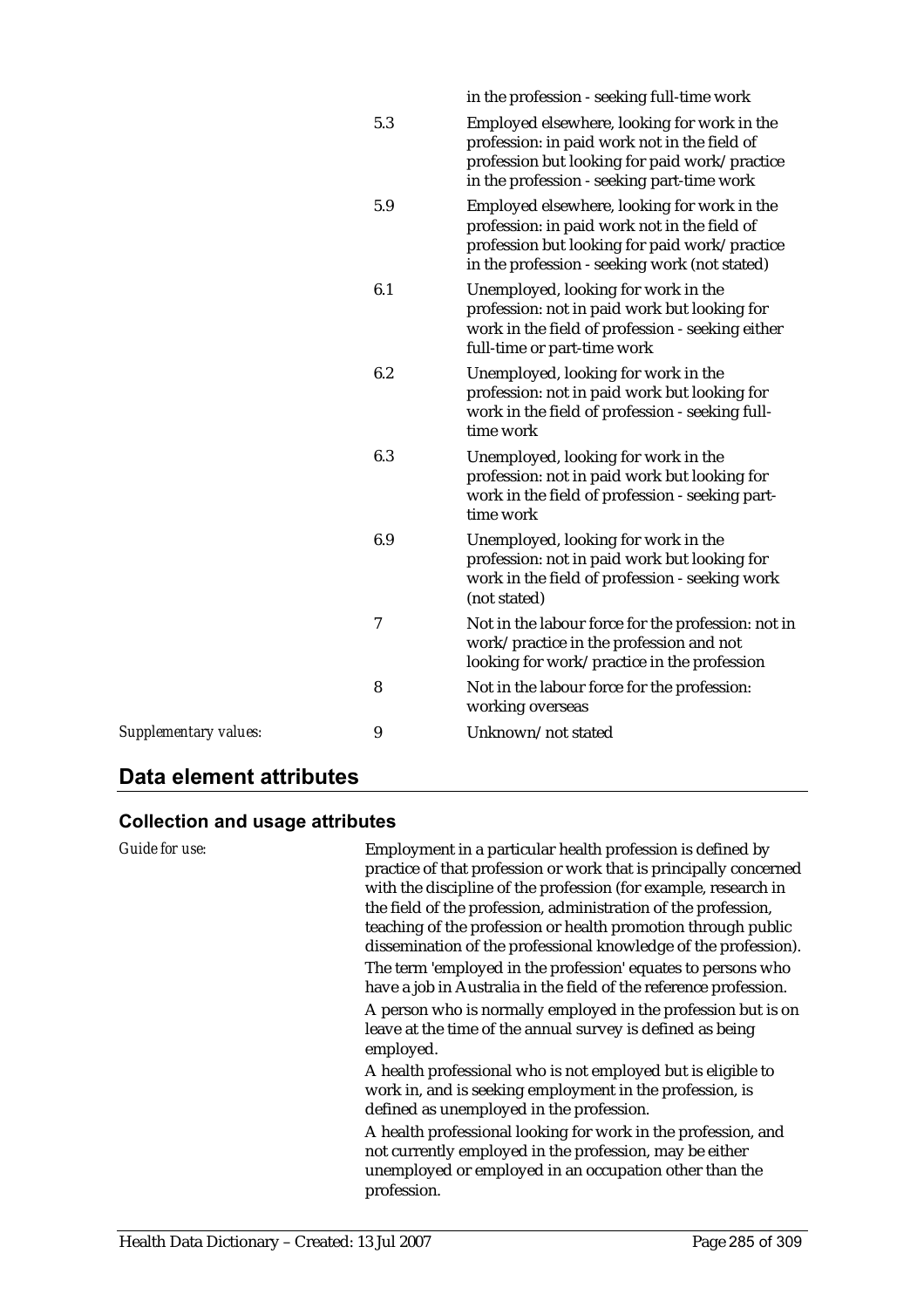A registered health professional who is not employed in the profession, nor is looking for work in the profession, is defined as not in the labour force for the profession.

Registered health professionals not in the labour force for the profession may be either not employed and not looking for work, or employed in another occupation and not looking for work in the profession.

*Collection methods:* For the national health labour force collection survey questionnaire, this is the key filter question. It excludes from further survey questions at this point:

- persons working overseas although working/practising in the reference profession
- respondents working only in states other than the reference state
- respondents not working in the reference profession and not looking for work in the reference profession.

It also directs respondents working in the reference state and other states to respond to subsequent questions only in respect of work in the reference state. These distinctions are necessary in order to eliminate multiple counting for respondents renewing licenses to practise in more than one state.

*Comments:* The definitions of employed and unemployed in this metadata item differ from Australian Bureau of Statistics (ABS) definitions for these categories defined in LFA2 'Employed persons', LFA8 'Labour force status', LFA9 'Looking for fulltime work', LFA10 'Looking for part-time work', LFA12 'Not in the labour force', LFA13 'Status in employment', and LFA14 'Unemployed persons'.

The main differences are:

- The National Health Labour Force Collection includes persons other than clinicians working in the profession as persons employed in the profession. The ABS uses the Australian Standard Classification of Occupations where, in general, classes for health occupations do not cover nonclinicians. The main exception to this is nursing where, because of the size of the profession, there are classes for nursing administrators and educators.
- The labour force collection includes health professionals working in the Defence Forces; ABS does not, with the exception of the population census.
- ABS uses a tightly defined reference period for employment and unemployment; the labour force collection reference period is self-defined by the respondent as his/her usual status at the time of completion of the survey questionnaire.
- The labour force collection includes, among persons looking for work in the profession, those persons who are registered health professionals but employed in another occupation and looking for work in the profession; ABS does not.
- The labour force collection includes in the category not in the labour force health professionals registered in Australia but working overseas; such persons are excluded from the scope of ABS censuses and surveys.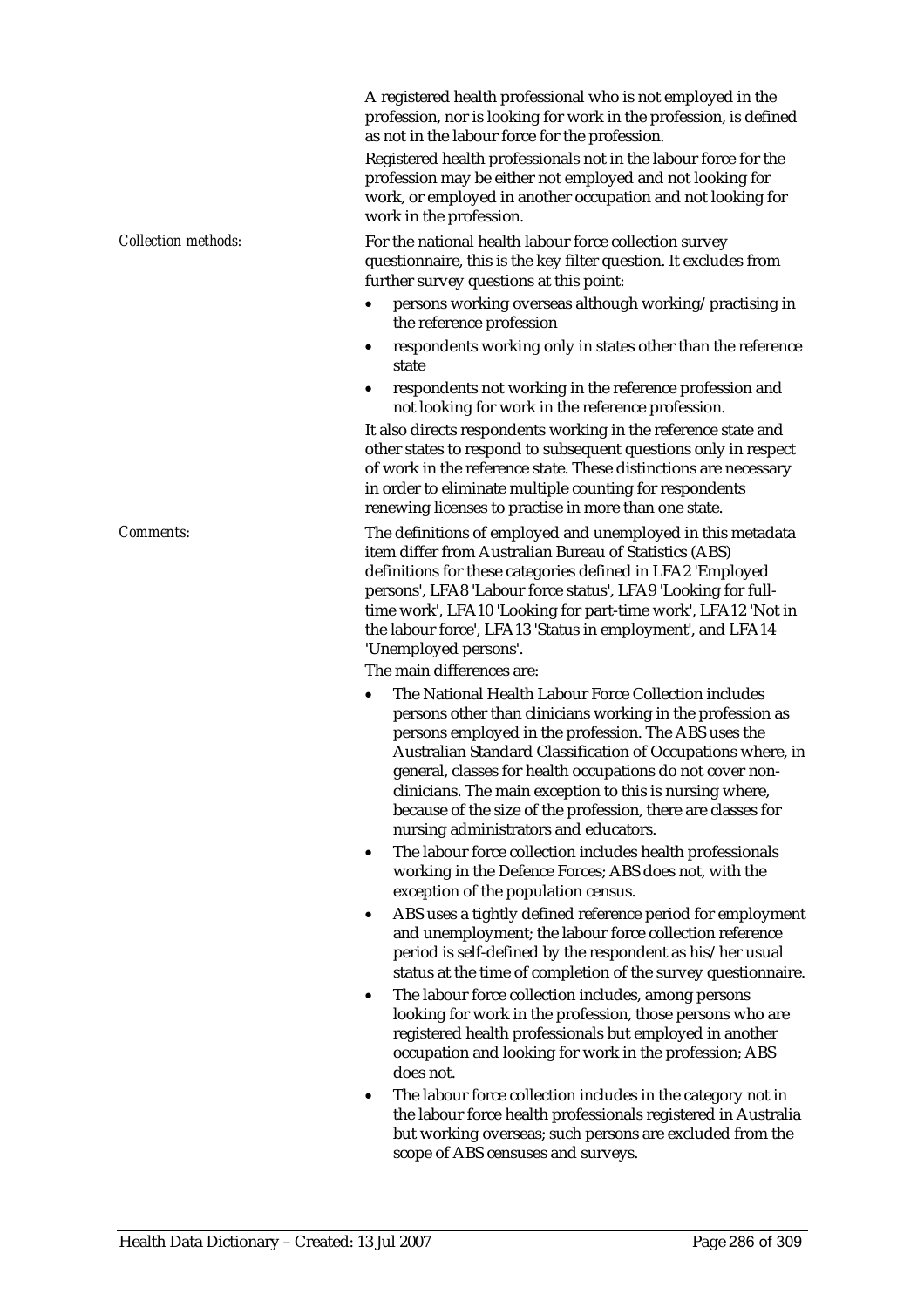### **Source and reference attributes**

| Submitting organisation:                             | National Health Labour Force Data Working Group                                                                                                                                                                                                                                                                                                                                                                                                                                                                                                      |  |
|------------------------------------------------------|------------------------------------------------------------------------------------------------------------------------------------------------------------------------------------------------------------------------------------------------------------------------------------------------------------------------------------------------------------------------------------------------------------------------------------------------------------------------------------------------------------------------------------------------------|--|
| <b>Relational attributes</b>                         |                                                                                                                                                                                                                                                                                                                                                                                                                                                                                                                                                      |  |
| Related metadata references:                         | Supersedes Profession labour force status of health<br>professional, version 1, DE, NHDD, NHIMG, Superseded<br>01/03/2005                                                                                                                                                                                                                                                                                                                                                                                                                            |  |
| <b>Implementation in Data Set</b><br>Specifications: | Health labour force NMDS NHIG, Standard 01/03/2005                                                                                                                                                                                                                                                                                                                                                                                                                                                                                                   |  |
|                                                      | Implementation start date: 01/07/2005                                                                                                                                                                                                                                                                                                                                                                                                                                                                                                                |  |
|                                                      | Information specific to this data set:<br>This metadata item provides essential data for estimating<br>the size and distribution of the health labour force.<br>monitoring growth, forecasting future supply, and<br>addressing work force planning issues. It was developed<br>by the National Committee for Health and Vital Statistics<br>during the 1980s and endorsed by the Australian Health<br>Ministers Advisory Council in 1990 as a national<br>minimum data set item for development of the national<br>health labour force collections. |  |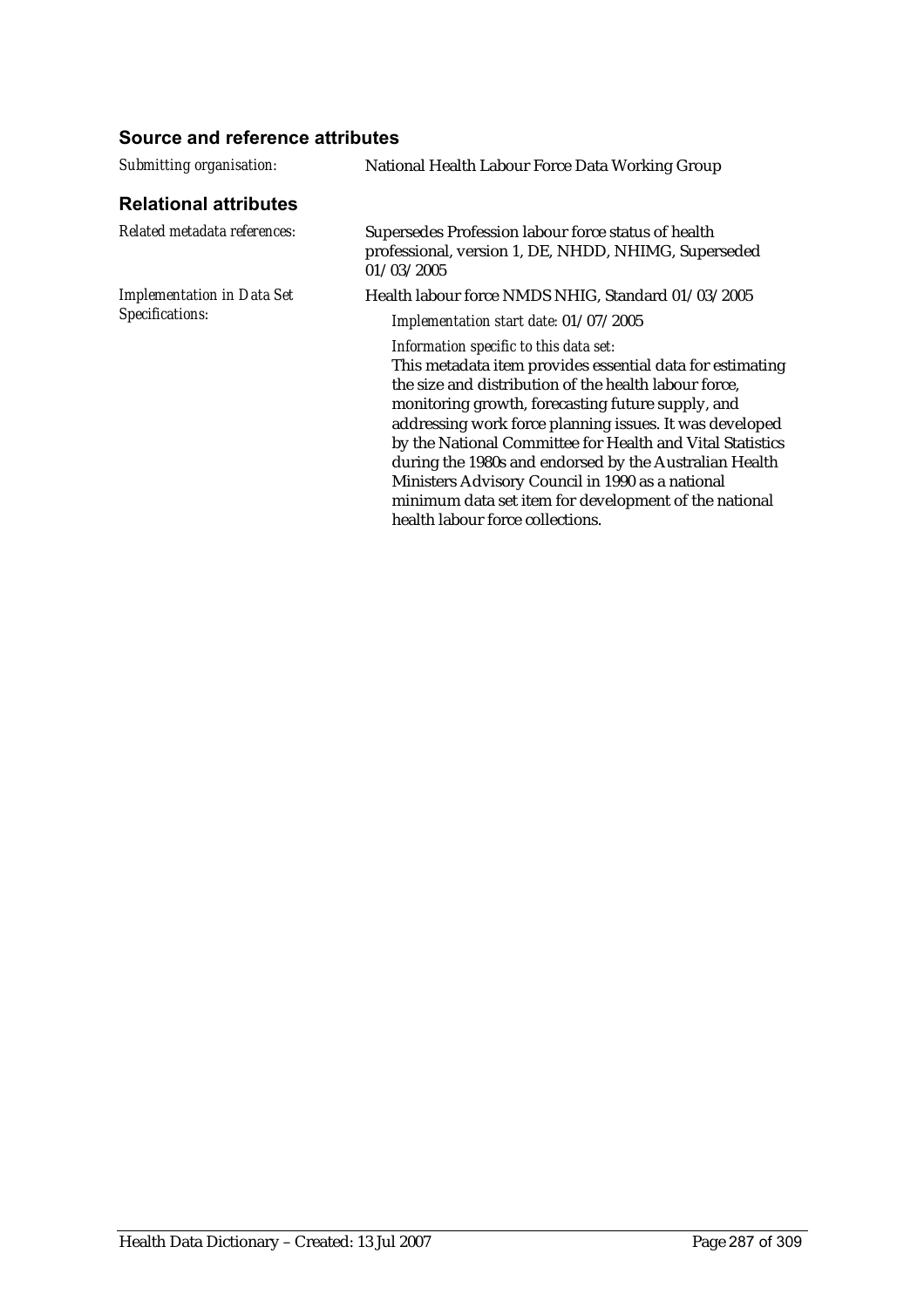# **Proficiency in spoken English**

# **Identifying and definitional attributes**

| Metadata item type:         | Data Element                                                                             |
|-----------------------------|------------------------------------------------------------------------------------------|
| Technical name:             | Person-proficiency in spoken English, code N                                             |
| <b>METeOR</b> identifier:   | 270203                                                                                   |
| <b>Registration status:</b> | NHIG, Standard 01/03/2005<br>NCSIMG, Standard 01/03/2005<br>NHDAMG, Standard 10/02/2006  |
| Definition:                 | A person's self-assessed level of ability to speak English, as<br>represented by a code. |

# **Data element concept attributes**

| Data element concept: | Person-proficiency in spoken English                        |
|-----------------------|-------------------------------------------------------------|
| Definition:           | A person's self-assessed level of ability to speak English. |
| Object class:         | Person                                                      |
| <b>Property:</b>      | Proficiency in spoken English                               |

# **Value domain attributes**

#### **Representational attributes**

| <b>Representation class:</b> | Code   |                                                                            |
|------------------------------|--------|----------------------------------------------------------------------------|
| Data type:                   | Number |                                                                            |
| Format:                      | N      |                                                                            |
| Maximum character length:    | 1      |                                                                            |
| Permissible values:          | Value  | Meaning                                                                    |
|                              | 0      | Not applicable (persons under 5 years of age or<br>who speak only English) |
|                              | 1      | Very well                                                                  |
|                              | 2      | Well                                                                       |
|                              | 3      | Not well                                                                   |
|                              | 4      | Not at all                                                                 |
| Supplementary values:        | 9      | Not stated/inadequately described                                          |

| Guide for use:   | Not applicable (persons under 5 years of age or who<br>CODE 0<br>speak only English)                                                                                                                                          |
|------------------|-------------------------------------------------------------------------------------------------------------------------------------------------------------------------------------------------------------------------------|
|                  | Not applicable, is to be used for people under 5 year of age and<br>people who speak only English.                                                                                                                            |
|                  | CODE 9 Not stated/inadequately described                                                                                                                                                                                      |
|                  | Not stated/inadequately described, is not to be used on<br>primary collection forms. It is primarily for use in<br>administrative collections when transferring data from data sets<br>where the item has not been collected. |
| <i>Comments:</i> | The ABS advises that the most useful information provided by<br>this metadata item is in the distinction between the two<br>category groups of Very well/Well and Not well/Not at all.                                        |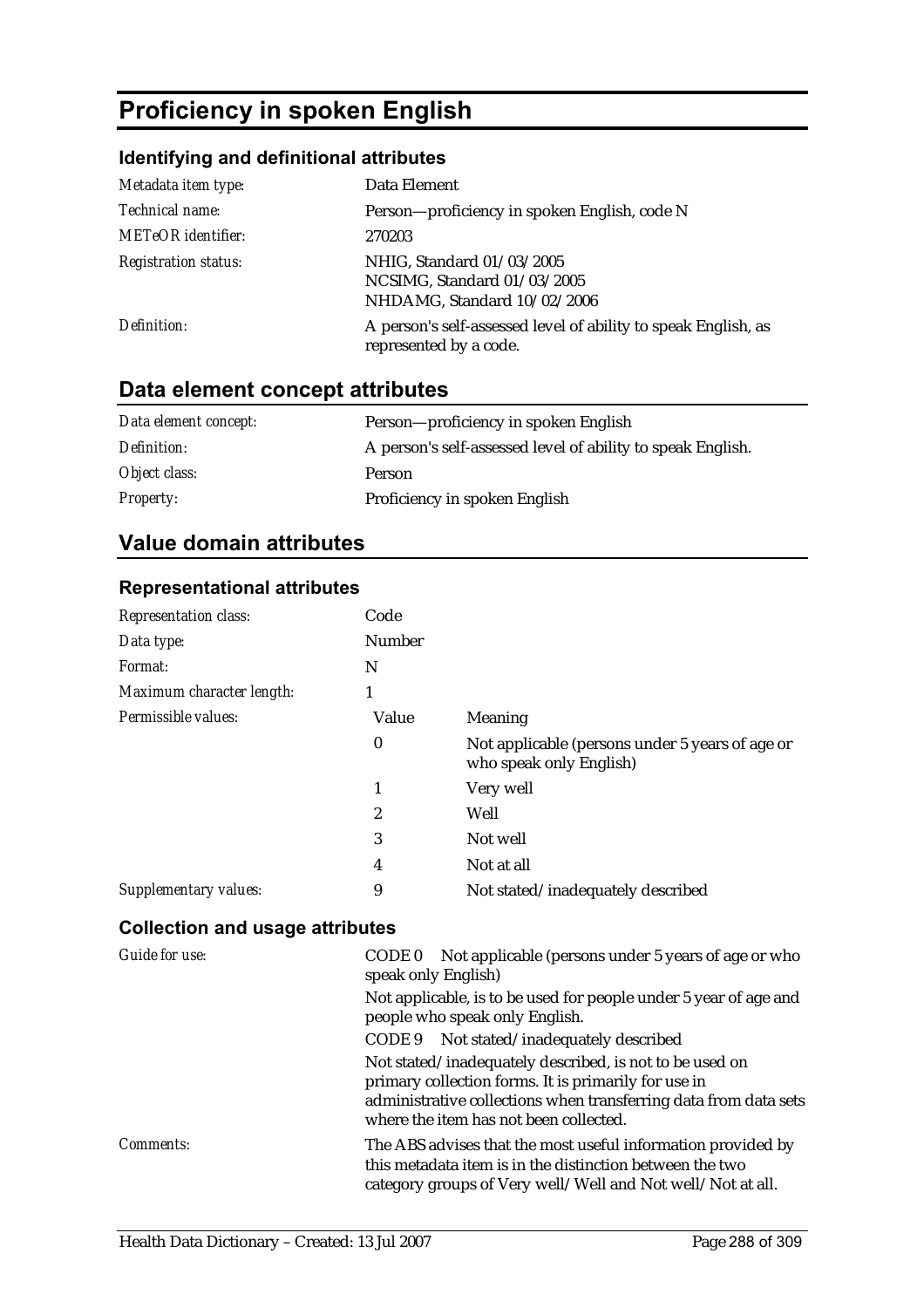| Reference documents: | Standards for Statistics on Cul |
|----------------------|---------------------------------|
|                      | 1999. Cat. no. 1289.0. Canberra |

*Reference documents:* Standards for Statistics on Cultural and Language Diversity  $a: ABS.$ 

# **Data element attributes**

| <b>Collection methods:</b>             | This metadata item is only intended to be collected if a person<br>has a main language other than English spoken at home;<br>and/or first language spoken is not English.                                                                                                                                                                                                                                                                                                             |
|----------------------------------------|---------------------------------------------------------------------------------------------------------------------------------------------------------------------------------------------------------------------------------------------------------------------------------------------------------------------------------------------------------------------------------------------------------------------------------------------------------------------------------------|
|                                        | Recommended question:                                                                                                                                                                                                                                                                                                                                                                                                                                                                 |
|                                        | How well do you speak English? (tick one)                                                                                                                                                                                                                                                                                                                                                                                                                                             |
|                                        | 1. Very well                                                                                                                                                                                                                                                                                                                                                                                                                                                                          |
|                                        | 2. Well                                                                                                                                                                                                                                                                                                                                                                                                                                                                               |
|                                        | 3. Not well                                                                                                                                                                                                                                                                                                                                                                                                                                                                           |
|                                        | 4. Not at all                                                                                                                                                                                                                                                                                                                                                                                                                                                                         |
|                                        | Generally this would be a self-reported question, but in some<br>circumstances (particularly where a person does not speak<br>English well) assistance will be required in answering this<br>question. It is important that the person's self-assessed<br>proficiency in spoken English be recorded wherever possible.<br>This metadata item does not purport to be a technical<br>assessment of proficiency but is a self-assessment in the four<br>broad categories outlined above. |
|                                        | This metadata item is not relevant to and should not be<br>collected for persons under the age of five years.                                                                                                                                                                                                                                                                                                                                                                         |
|                                        | While agencies are encouraged to use the recommended<br>question described above, it is acknowledged that this is not<br>always possible in practice. For example, where the data<br>collection is a by-product of the provision of a health or<br>community service, the information may be ascertained using<br>different means. However, this standard should be used<br>wherever practically possible.                                                                            |
| Comments:                              | This metadata item identifies those people who may suffer<br>disadvantage in terms of their ability to access services due to<br>lack of ability in the spoken English language. This information<br>can be used to target the provision of services to people whose<br>lack of ability in spoken English is potentially a barrier to<br>gaining access to government programs and services.                                                                                          |
|                                        | In conjunction with Indigenous status, the main language other<br>than English spoken at home and the country of birth, this<br>metadata item forms the minimum core set of cultural and<br>language indicators recommended by the Australian Bureau of<br>Statistics.                                                                                                                                                                                                                |
| <b>Source and reference attributes</b> |                                                                                                                                                                                                                                                                                                                                                                                                                                                                                       |

| Origin: | National Health Data Committee                    |
|---------|---------------------------------------------------|
|         | <b>National Community Services Data Committee</b> |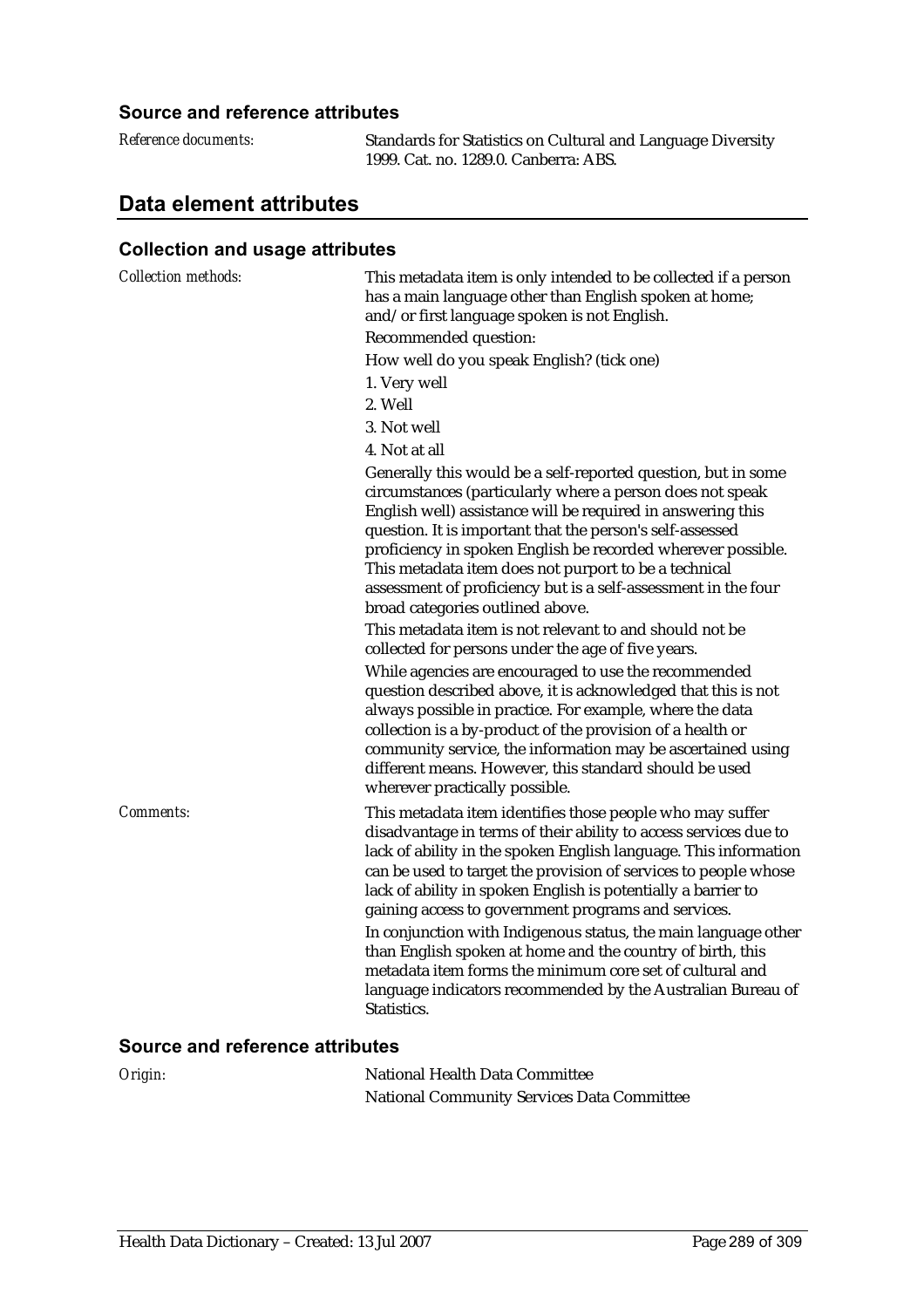### **Relational attributes**

*Related metadata references:* See also Person—main language other than English spoken at home, code (ASCL 2005) NN{NN} NHIG, Standard 08/02/2006, NCSIMG, Standard 29/04/2006, NHDAMG, Standard 10/02/2006

> See also Person—country of birth, code (SACC 1998) NNNN NHIG, Standard 01/03/2005, NCSIMG, Standard 01/03/2005, NHDAMG, Standard 20/06/2005

Supersedes Proficiency in spoken English, version 2, DE, Int. NCSDD & NHDD, NCSIMG & NHIMG, Superseded 01/03/2005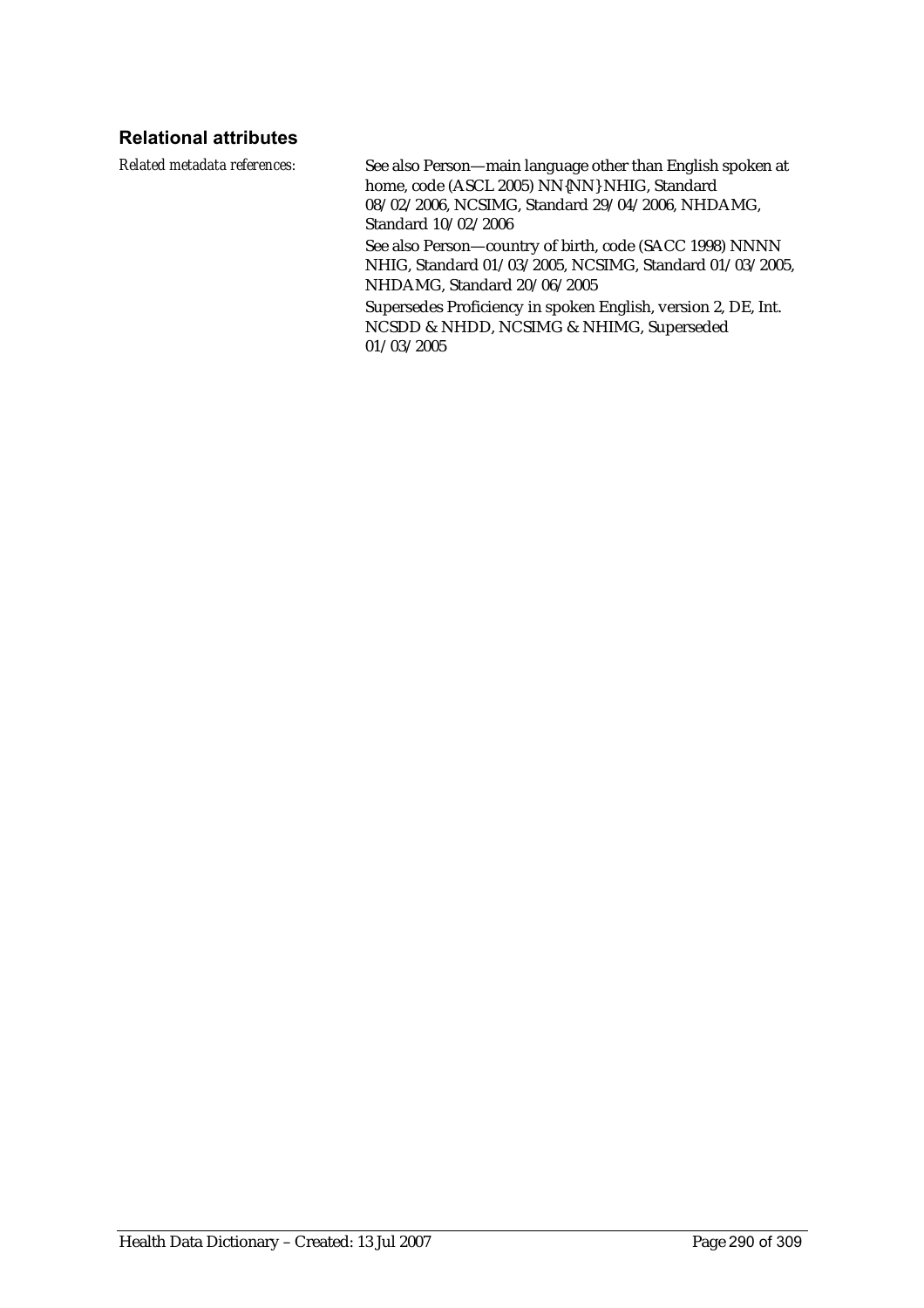# **Progesterone receptor assay results**

#### **Identifying and definitional attributes**

| Metadata item type:         | Data Element                                                                                                                      |
|-----------------------------|-----------------------------------------------------------------------------------------------------------------------------------|
| Technical name:             | Person with cancer—progesterone receptor assay results, code<br>N                                                                 |
| <b>METeOR</b> identifier:   | 291341                                                                                                                            |
| <b>Registration status:</b> | NHIG, Standard 13/06/2004                                                                                                         |
| Definition:                 | The results of progesterone receptor assay at the time or<br>diagnosis of the primary breast tumour, as represented by a<br>code. |

### **Data element concept attributes**

| Data element concept: | Person with cancer-progesterone receptor assay results                                               |
|-----------------------|------------------------------------------------------------------------------------------------------|
| Definition:           | The results of progesterone receptor assay at the time of<br>diagnosis of the primary breast tumour. |
| Object class:         | Person with cancer                                                                                   |
| <i>Property:</i>      | Progesterone receptor assay results                                                                  |

## **Value domain attributes**

#### **Representational attributes**

| <b>Representation class:</b> | Code          |                                                                 |
|------------------------------|---------------|-----------------------------------------------------------------|
| Data type:                   | <b>Number</b> |                                                                 |
| <i>Format:</i>               | N             |                                                                 |
| Maximum character length:    | 1             |                                                                 |
| Permissible values:          | Value         | Meaning                                                         |
|                              | 1             | Test done, results positive (progesterone<br>receptor positive) |
|                              | 2             | Test done, results negative (Progesterone<br>receptor negative) |
| Supplementary values:        | 0             | Test not done (test not ordered or not<br>performed)            |
|                              | 8             | Test done but results unknown                                   |
|                              | 9             | Unknown                                                         |

#### **Data element attributes**

#### **Collection and usage attributes**

*Collection methods:* The Australian Cancer Network Working Party established to develop guidelines for the pathology reporting of breast cancer recommends that hormone receptor assays be performed on all cases of invasive breast carcinoma. The report should include:

- the percentage of nuclei staining positive and the predominant staining intensity (low, medium, high), and
- a conclusion as to whether the assay is positive or negative.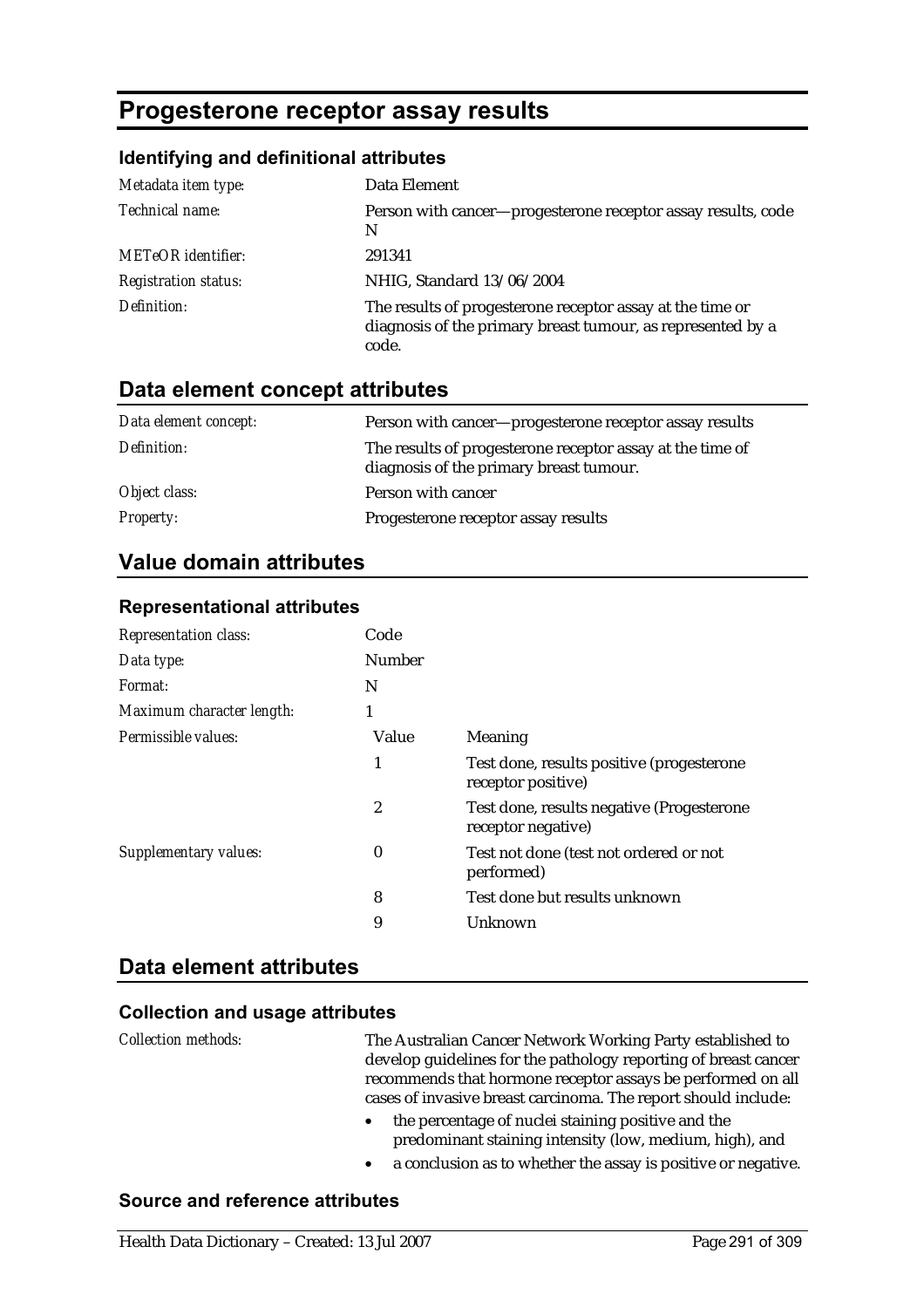| Origin:                           | Royal College of Pathologists of Australasia                                                                                                                                                                                                                                                                                                                                                                                                      |
|-----------------------------------|---------------------------------------------------------------------------------------------------------------------------------------------------------------------------------------------------------------------------------------------------------------------------------------------------------------------------------------------------------------------------------------------------------------------------------------------------|
|                                   | Australian Cancer Network                                                                                                                                                                                                                                                                                                                                                                                                                         |
|                                   | <b>Commission on Cancer American College of Surgeons</b>                                                                                                                                                                                                                                                                                                                                                                                          |
| Reference documents:              | Royal College of Pathologists of Australasia Manual of Use and<br>Interpretation of Pathology Tests: Third Edition Sydney (2001)<br>Australian Cancer Network Working Party The pathology<br>reporting of breast cancer. A guide for pathologists, surgeons<br>and radiologists Second Edition Sydney (2001)<br>Commission on Cancer, Standards of the Commission on<br>Cancer Registry Operations and Data Standards (ROADS)<br>Volume II (1998) |
| <b>Relational attributes</b>      |                                                                                                                                                                                                                                                                                                                                                                                                                                                   |
|                                   |                                                                                                                                                                                                                                                                                                                                                                                                                                                   |
| Related metadata references:      | Supersedes Progesterone receptor assay status, version 1, DE,<br>NHDD, NHIMG, Superseded 01/03/2005                                                                                                                                                                                                                                                                                                                                               |
| <b>Implementation in Data Set</b> | Cancer (clinical) DSS NHIG, Superseded 07/12/2005                                                                                                                                                                                                                                                                                                                                                                                                 |
| Specifications:                   | Cancer (clinical) DSS NHIG, Standard 07/12/2005                                                                                                                                                                                                                                                                                                                                                                                                   |

*Information specific to this data set:* Hormone receptor status is an important prognostic indicator for breast cancer.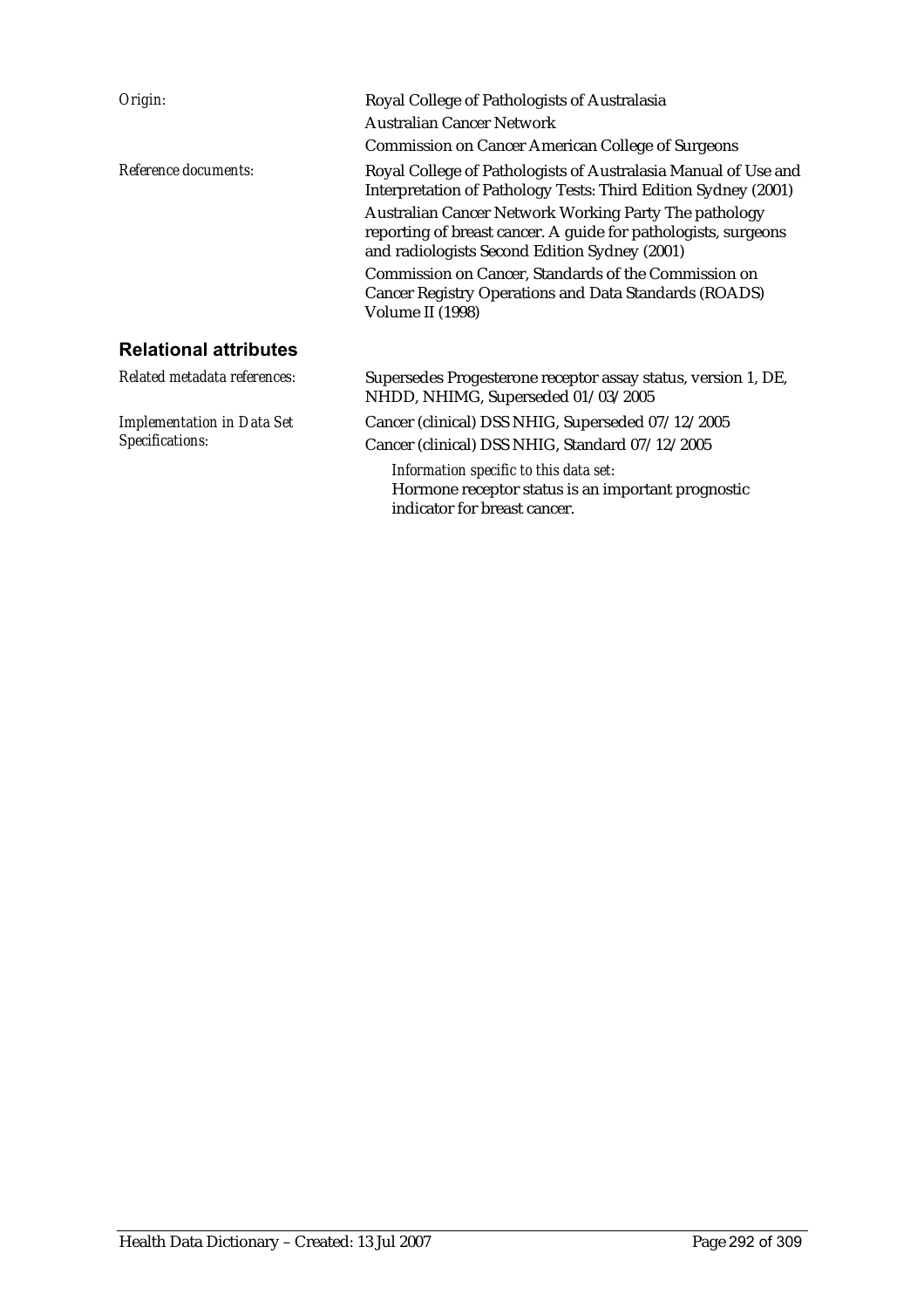# **Proteinuria status**

# **Identifying and definitional attributes**

| Metadata item type:         | Data Element                                                                                              |
|-----------------------------|-----------------------------------------------------------------------------------------------------------|
| Technical name:             | Person—proteinuria status, code N{.N}                                                                     |
| <b>METeOR</b> identifier:   | 270346                                                                                                    |
| <b>Registration status:</b> | NHIG, Standard 01/03/2005                                                                                 |
| Definition:                 | Whether there is a presence of excessive protein in the urine of<br>the person, as represented by a code. |

# **Data element concept attributes**

| Data element concept: | Person-proteinuria status                                                                                                                                                          |
|-----------------------|------------------------------------------------------------------------------------------------------------------------------------------------------------------------------------|
| Definition:           | The presence of excessive protein in the urine of the person.                                                                                                                      |
| Context:              | Health care and clinical settings:                                                                                                                                                 |
|                       | Proteinuria is one of several indicators for renal disease or of<br>conditions leading to renal disease. Renal disease when<br>detected early is often responsive to intervention. |
| Object class:         | Person                                                                                                                                                                             |
| <b>Property:</b>      | Proteinuria status                                                                                                                                                                 |

# **Value domain attributes**

#### **Representational attributes**

| <b>Representation class:</b> | Code          |                                   |
|------------------------------|---------------|-----------------------------------|
| Data type:                   | <b>Number</b> |                                   |
| Format:                      | $N\{N\}$      |                                   |
| Maximum character length:    | 2             |                                   |
| Permissible values:          | Value         | Meaning                           |
|                              | 1             | Negative for protein              |
|                              | 1.1           | Microalbuminuria present          |
|                              | $1.2\,$       | Microalbuminuria not present      |
|                              | 1.3           | Microalbuminuria not tested       |
|                              | 2             | Proteinuria                       |
|                              | 3             | Not tested                        |
| Supplementary values:        | 9             | Not stated/inadequately described |

| Guide for use: | CODE 1 Negative for protein                                                                                                                    |
|----------------|------------------------------------------------------------------------------------------------------------------------------------------------|
|                | Negative for proteinuria - less than 1 plus on dipstick-testing or<br>excretion of 300 mg or less of protein from 24-hour urine<br>collection. |
|                | CODE 1.1 Microalbuminuria present                                                                                                              |
|                | Microalbuminuria present                                                                                                                       |
|                | CODE 1.2 Microalbuminuria not present                                                                                                          |
|                | Microalbuminuria not present                                                                                                                   |
|                | CODE 1.3 Microalbuminuria not tested                                                                                                           |
|                | Microalbuminuria not tested                                                                                                                    |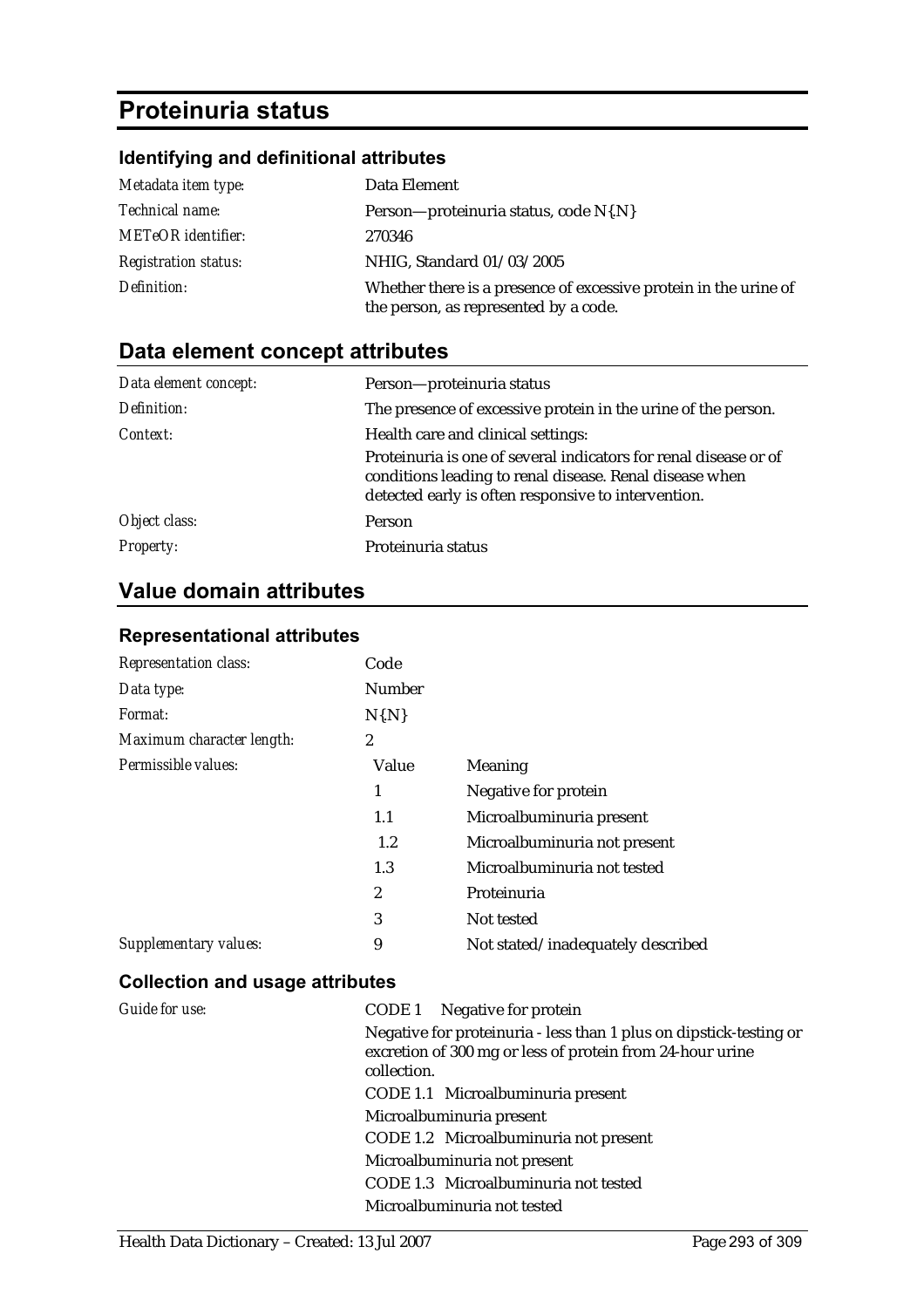|                            | CODE 2<br>Proteinuria                                                                                                                                                            |
|----------------------------|----------------------------------------------------------------------------------------------------------------------------------------------------------------------------------|
|                            | Proteinuria - one or more pluses of protein in dipstick<br>urinalysis or for a 24-hour urine collection, where the patient<br>excretes more than 300 mg/per day of protein.      |
|                            | Not tested<br>CODE 3                                                                                                                                                             |
|                            | Not tested - no urinalysis for proteinuria was taken.                                                                                                                            |
| <b>Collection methods:</b> | Where laboratory testing is used to determine Proteinuria<br>status the categorisation must be substantiated by clinical<br>documentation such as an official laboratory report. |

# **Data element attributes**

# **Collection and usage attributes**

| <b>Collection methods:</b> | Dipstick testing can be used to test for protein in a urine<br>specimen. Proteinuria (i.e. excessive protein in the urine) on<br>dipstick urinalysis is described as one or more pluses of protein<br>and for a 24-hour urine collection where the patient excretes<br>more than 300 mg/day of protein.                               |
|----------------------------|---------------------------------------------------------------------------------------------------------------------------------------------------------------------------------------------------------------------------------------------------------------------------------------------------------------------------------------|
|                            | Microalbuminuria can be determining using any one of the<br>following tests: spot urine, timed urine (24-hour collection) or<br>albumin/creatinine ratio. Although the presence of<br>microalbuminuria does not warrant categorisation as<br>proteinuria, it is clinically significant in the diagnosis and<br>treatment of diabetes. |
| Comments:                  | In settings where the monitoring of a person's health is ongoing<br>and where a measure can change over time (such as general<br>practice), the Patient-diagnosis date, DDMMYYYY should be<br>recorded.                                                                                                                               |

| Cardiovascular Data Working Group                                                     |
|---------------------------------------------------------------------------------------|
|                                                                                       |
| Supersedes Proteinuria - status, version 1, DE, NHDD, NHIMG,<br>Superseded 01/03/2005 |
| Cardiovascular disease (clinical) DSS NHIG, Superseded<br>15/02/2006                  |
| Cardiovascular disease (clinical) DSS NHIG, Superseded<br>04/07/2007                  |
| Cardiovascular disease (clinical) DSS NHIG, Standard<br>04/07/2007                    |
|                                                                                       |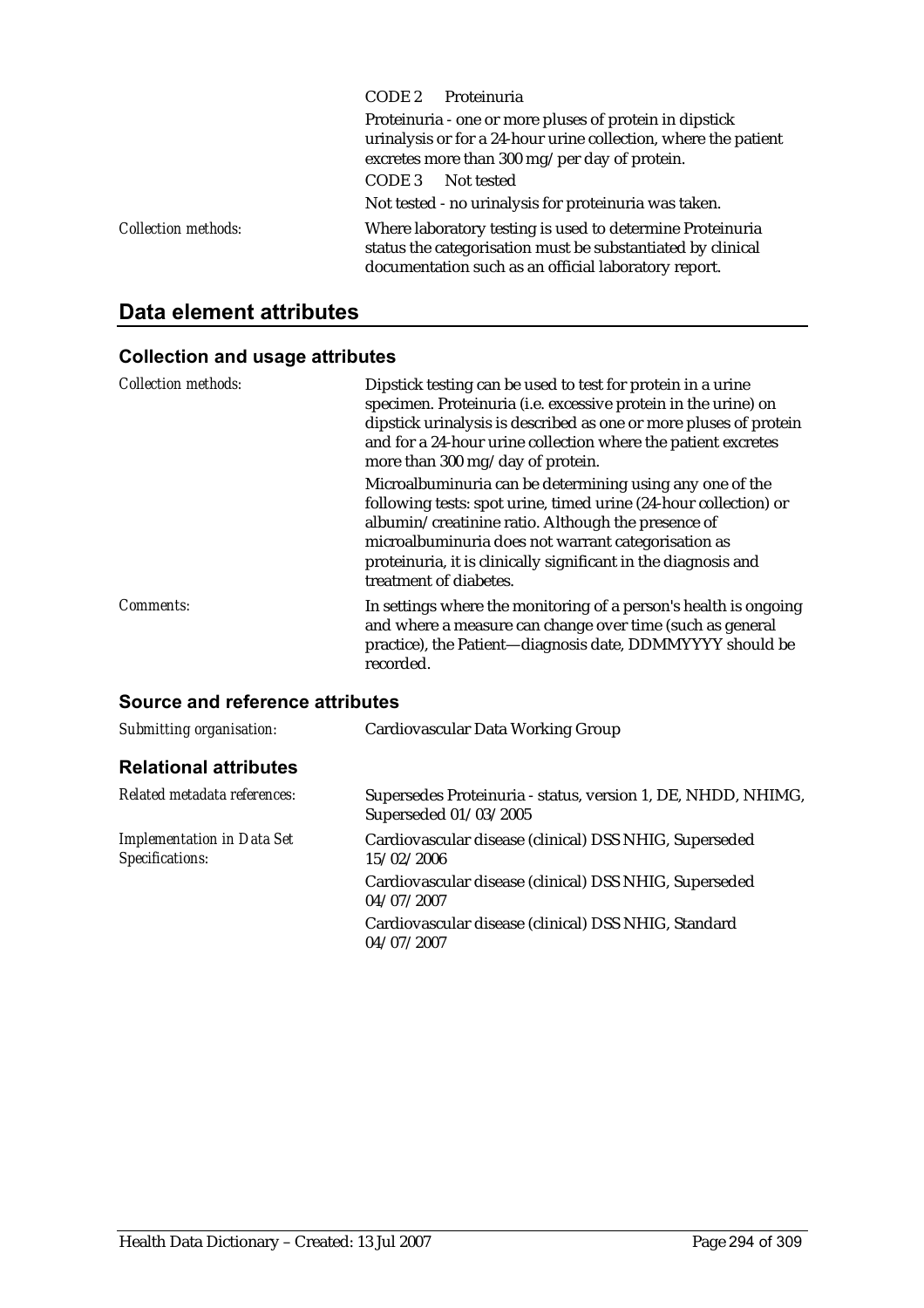# **Provider occupation category (self-identified)**

### **Identifying and definitional attributes**

| Metadata item type:         | Data Element                                                                                                                                                         |
|-----------------------------|----------------------------------------------------------------------------------------------------------------------------------------------------------------------|
| Technical name:             | Individual service provider-occupation (self-identified), code<br>(ANZSCO 1st edition) N[NNN]{NN}                                                                    |
| <b>METeOR</b> identifier:   | 350896                                                                                                                                                               |
| <b>Registration status:</b> | NHIG, Standard 04/07/2007<br>NCSIMG, Standard 27/03/2007                                                                                                             |
| Definition:                 | A health care occupation that an individual provider identifies<br>as being one in which they provide a significant amount of<br>services, as represented by a code. |

# **Data element concept attributes**

| Data element concept: | Individual service provider—occupation (self-identified)                                                                                   |
|-----------------------|--------------------------------------------------------------------------------------------------------------------------------------------|
| Definition:           | A health care occupation that an individual provider identifies<br>as being one in which they provide a significant amount of<br>services. |
| Object class:         | Individual service provider                                                                                                                |
| <i>Property:</i>      | Occupation                                                                                                                                 |
|                       |                                                                                                                                            |

#### **Source and reference attributes**

*Submitting organisation:* Australian Institute of Health and Welfare

### **Value domain attributes**

#### **Representational attributes**

| <b>Classification scheme:</b> | Australian and New Zealand Standard Classification of<br>Occupations, First edition, 2006 |
|-------------------------------|-------------------------------------------------------------------------------------------|
| <b>Representation class:</b>  | Code                                                                                      |
| Data type:                    | Number                                                                                    |
| <i>Format:</i>                | N[NNN]{NN}                                                                                |
| Maximum character length:     | 6                                                                                         |

### **Data element attributes**

| Guide for use: | The following is a list of the more common health care<br>occupations, however, it is not intended to represent all the<br>possible health care occupations: |
|----------------|--------------------------------------------------------------------------------------------------------------------------------------------------------------|
|                | Aboriginal and Torres Strait Islander Health Worker (ANZSCO)<br>code 411511)                                                                                 |
|                | Acupuncturist (ANZSCO code 252211)                                                                                                                           |
|                | Aged or disabled carer (ANZSCO code 423111)                                                                                                                  |
|                | Ambulance officer (ANZSCO code 411111)                                                                                                                       |
|                | Anaesthetist (ANZSCO code 253211)                                                                                                                            |
|                | Audiologist (ANZSCO code 252711)                                                                                                                             |
|                | Chiropractor (ANZSCO code 252111)                                                                                                                            |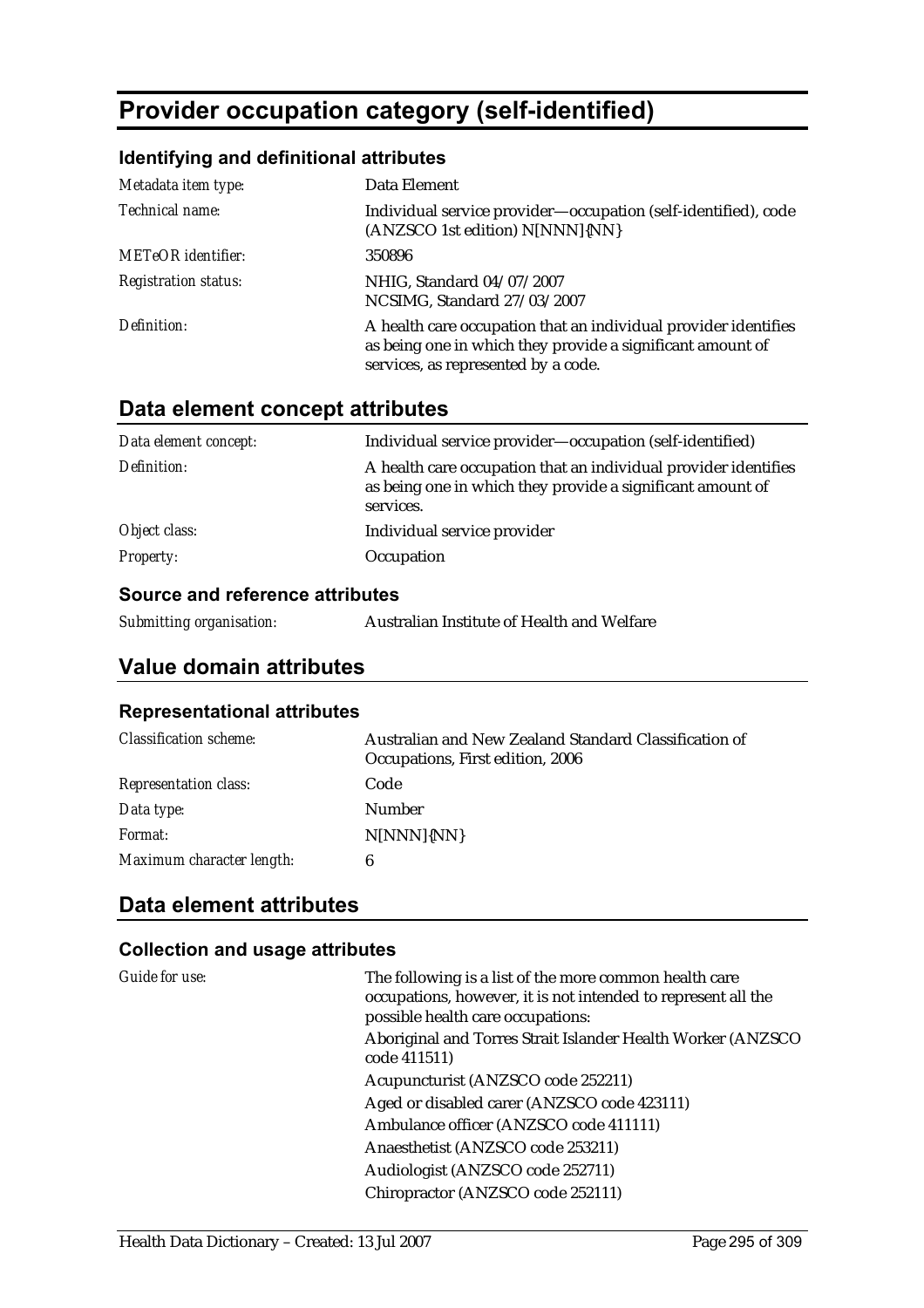Clinical psychologist (ANZSCO code 272311) Complementary Health Therapists nec (ANZSCO code 252299) Dental assistant (ANZSCO code 423211) Dental hygienist (ANZSCO code 411211) Dental specialist (ANZSCO code 252311) Dental technician (ANZSCO code 411213) Dental therapist (ANZSCO code 411214) Dentist (ANZSCO code 252312) Dermatologist(ANZSCO code 253911) Dietitian (ANZSCO code 251111) Drug and Alcohol Counsellor (ANZSCO code 272112) Enrolled nurse (ANZSCO code 411411) General medical practitioner (ANZSCO code 253111) Health professionals (ANZSCO code 25) Hospital pharmacist (ANZSCO code 251511) Intensive care ambulance paramedic (Aus) / ambulance paramedic (NZ) (ANZSCO code 411112) Massage therapist (ANZSCO code 411611) Medical diagnostic radiographer (ANZSCO code 251211) Medical practitioners nec (ANZSCO code 253999) Medical radiation therapist (ANZSCO code 251212) Midwife (ANZSCO code 254111) Naturopath (ANZSCO code 252213) Nuclear medicine technologist (ANZSCO code 251213) Nurse educator (ANZSCO code 254211) Nurse manager (ANZSCO code 254311) Nurse practitioner (ANZSCO code 254411) Nurse researcher (ANZSCO code 254212) Nursing assistant support worker (ANZSCO code 423312) Occupational therapist (ANZSCO code 252411) Ophthalmologist (ANZSCO code 253914) Optometrist (ANZSCO code 251411) Orthoptist (ANZSCO code 251412) Orthotist or Prosthetist (ANZSCO code 251912) Osteopath (ANZSCO code 252112) Paediatrician (ANZSCO code 253321) Pathologist (ANZSCO code 253915) Physiotherapist (ANZSCO code 252511) Podiatrist (ANZSCO code 252611) Psychiatrist (ANZSCO code 253411) Psychologists nec (ANZSCO code 272399) Radiologist (ANZSCO code 253916) Registered nurse (developmental disability)(ANZSCO code 254416) Registered nurse (mental health)(ANZSCO code 254422) Registered Nurses nec (ANZSCO code 254499) Rehabilitation counsellor (ANZSCO code 272114) Retail pharmacist (ANZSCO code 251513) Social worker (ANZSCO code 272511) Sonographer (ANZSCO code 251214)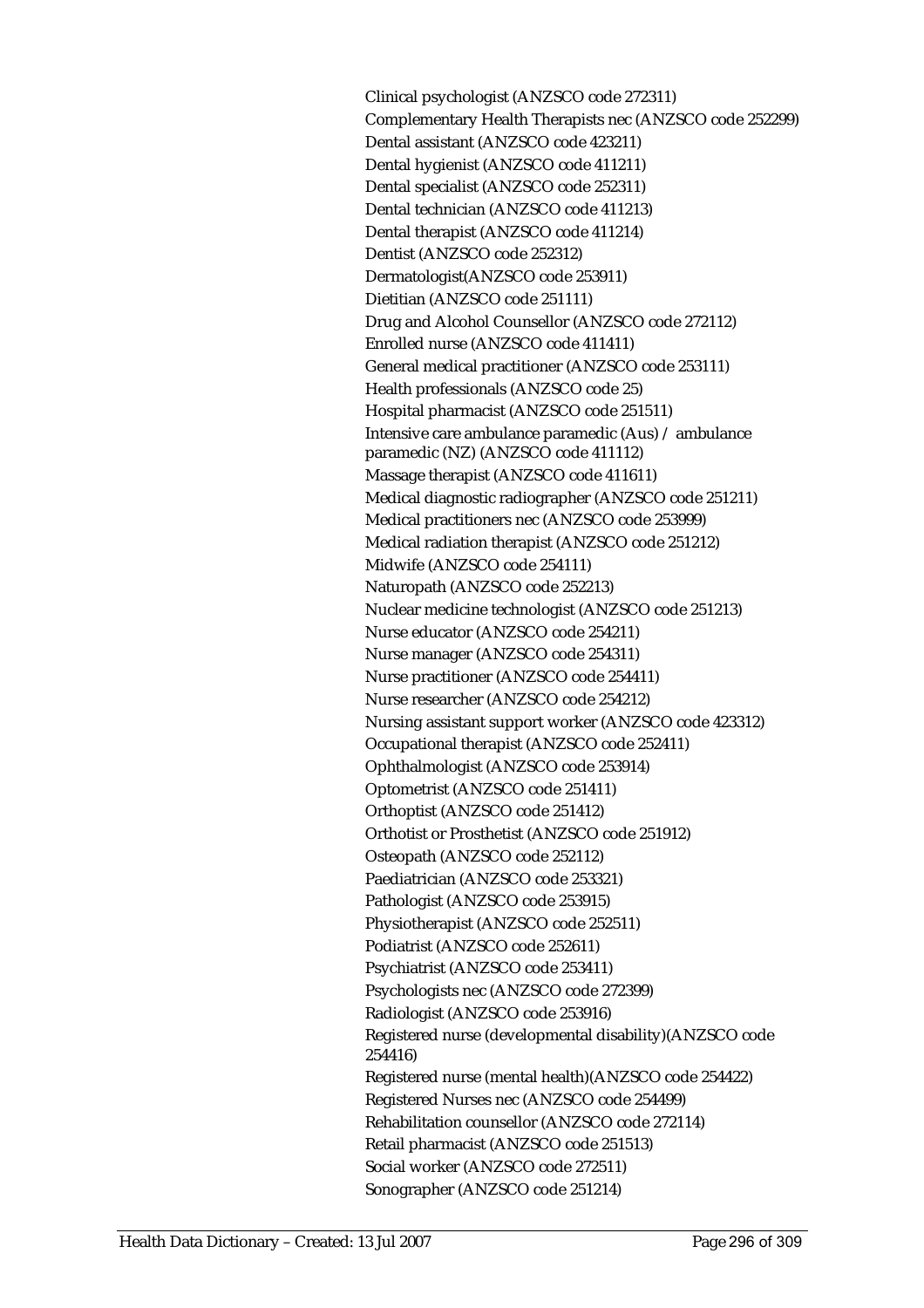|                            | Specialist physician(general medicine) (ANZSCO code 253311)<br>Speech pathologist (aus) / speech language therapist (nz)<br>(ANZSCO code 252712)                                                                                                                                                                                                                    |
|----------------------------|---------------------------------------------------------------------------------------------------------------------------------------------------------------------------------------------------------------------------------------------------------------------------------------------------------------------------------------------------------------------|
|                            | Surgeon (general) (ANZSCO code 253511)<br>Therapy aide (ANZSCO code 423314)                                                                                                                                                                                                                                                                                         |
| <b>Collection methods:</b> | Data is collected at the time a health care provider identification<br>record is created.                                                                                                                                                                                                                                                                           |
|                            | Multiple instances of health care occupation may be collected<br>where the individual provides a significant amount of services<br>in more than one category. For example, a dentist who is also a<br>medical practitioner may practice as both.                                                                                                                    |
|                            | Record as many as apply.<br>Accurate data are best achieved using computer assisted<br>coding. A computer assisted coding system is available from<br>the ABS to assist in coding occupational data to ANZSCO<br>codes.                                                                                                                                             |
|                            | Data coded at the 4-digit and 6-digit level will provide more<br>detailed information than that collected at the higher levels and<br>may be more useful. However, the level at which data are<br>coded and reported will depend on the purpose of collecting<br>this information.                                                                                  |
| Comments:                  | ANZSCO defines 'occupation' as 'a set of jobs with similar sets<br>of tasks'. Operationally this is defined as 'a collection of jobs<br>which are sufficiently similar in their main tasks to be grouped<br>together for purposes of the classification'. Job is defined as 'a<br>set of tasks designed to be performed by one individual for a<br>wage or salary'. |
|                            |                                                                                                                                                                                                                                                                                                                                                                     |

| Reference documents:                                 | In AS4846 this data element is referred to as 'Provider main<br>field of practice'.                                                                                    |
|------------------------------------------------------|------------------------------------------------------------------------------------------------------------------------------------------------------------------------|
| <b>Relational attributes</b>                         |                                                                                                                                                                        |
| Related metadata references:                         | Supersedes Individual service provider-occupation (self-<br>identified), code (ASCO 2nd edn) N[NNN]{-NN} NHIG,<br>Superseded 04/07/2007, NCSIMG, Superseded 27/03/2007 |
| <b>Implementation in Data Set</b><br>Specifications: | Health care provider identification DSS NHIG, Standard<br>04/07/2007                                                                                                   |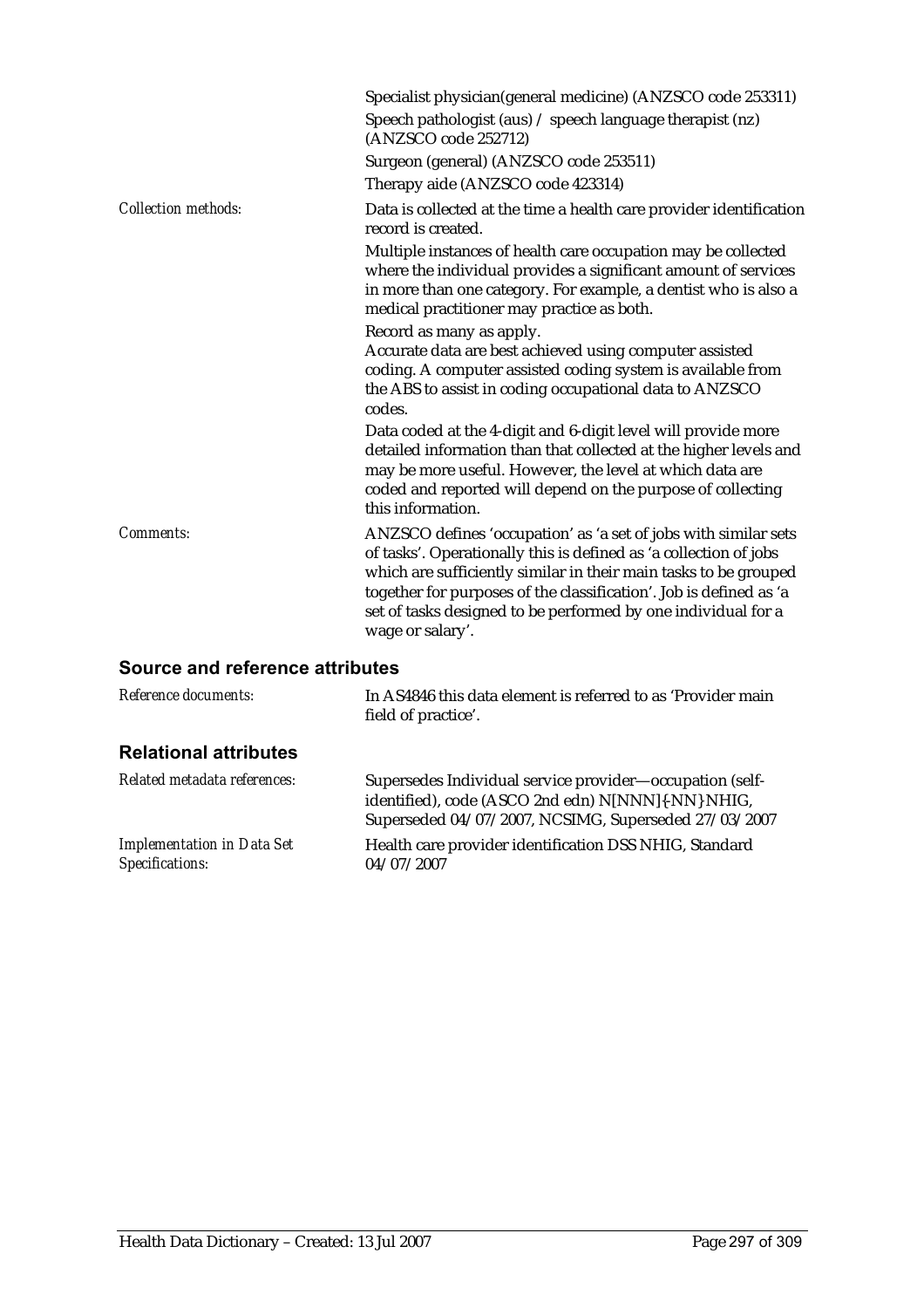# **Provider occupation end date**

### **Identifying and definitional attributes**

| Metadata item type:         | Data Element                                                                                           |
|-----------------------------|--------------------------------------------------------------------------------------------------------|
| Technical name:             | Individual service provider-occupation end date,<br><b>DDMMYYYY</b>                                    |
| <b>METeOR</b> identifier:   | 289053                                                                                                 |
| <b>Registration status:</b> | NHIG, Standard 04/05/2005<br>NCSIMG, Standard 30/09/2005                                               |
| Definition:                 | The date on which an individual health care provider ceased<br>practising in an identified occupation. |

# **Data element concept attributes**

| Data element concept: | Individual service provider-occupation end date                                                        |
|-----------------------|--------------------------------------------------------------------------------------------------------|
| Definition:           | The date on which an individual health care provider ceased<br>practising in an identified occupation. |
| Object class:         | Individual service provider                                                                            |
| <b>Property:</b>      | Occupation end date                                                                                    |

# **Value domain attributes**

#### **Representational attributes**

| <b>Representation class:</b> | Date            |
|------------------------------|-----------------|
| Data type:                   | Date/Time       |
| Format:                      | <b>DDMMYYYY</b> |
| Maximum character length:    | 8               |

### **Data element attributes**

| Submitting organisation:                             | <b>Standards Australia</b>                                                                                                                                                        |  |
|------------------------------------------------------|-----------------------------------------------------------------------------------------------------------------------------------------------------------------------------------|--|
| Origin:                                              | AS4846 Health Care Provider Identification, 2004, Sydney:<br>Standards Australia                                                                                                  |  |
| <b>Relational attributes</b>                         |                                                                                                                                                                                   |  |
| <b>Implementation in Data Set</b><br>Specifications: | Health care provider identification DSS NHIG, Superseded<br>04/07/2007                                                                                                            |  |
|                                                      | Health care provider identification DSS NHIG, Standard<br>04/07/2007                                                                                                              |  |
|                                                      | Information specific to this data set:<br>This date must:                                                                                                                         |  |
|                                                      | be greater than or equal to the provider occupation<br>٠<br>start date;                                                                                                           |  |
|                                                      | be a valid date;<br>$\bullet$                                                                                                                                                     |  |
|                                                      | be collected for each provider occupation recorded.                                                                                                                               |  |
|                                                      | If the date is estimated in some way, it is recommended<br>that the metadata item Date accuracy indicator also be<br>recorded at the time of record creation to flag the accuracy |  |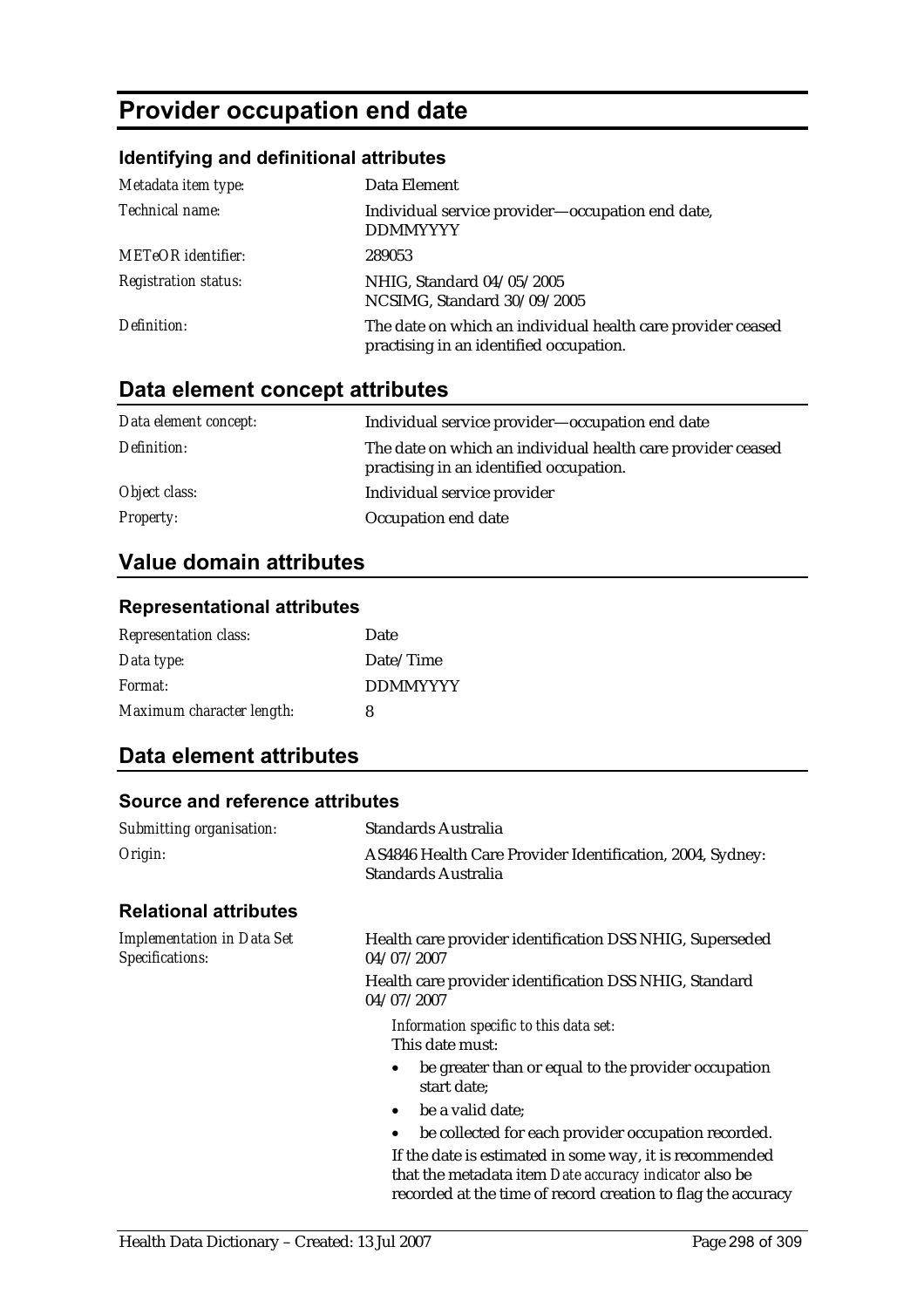of the data.

For data integrity, data exchange, future data analysis and/or manipulation of data from diverse sources the *Date accuracy indicator* must be used in conjunction with the *provider occupation end date* in all instances to ensure accuracy.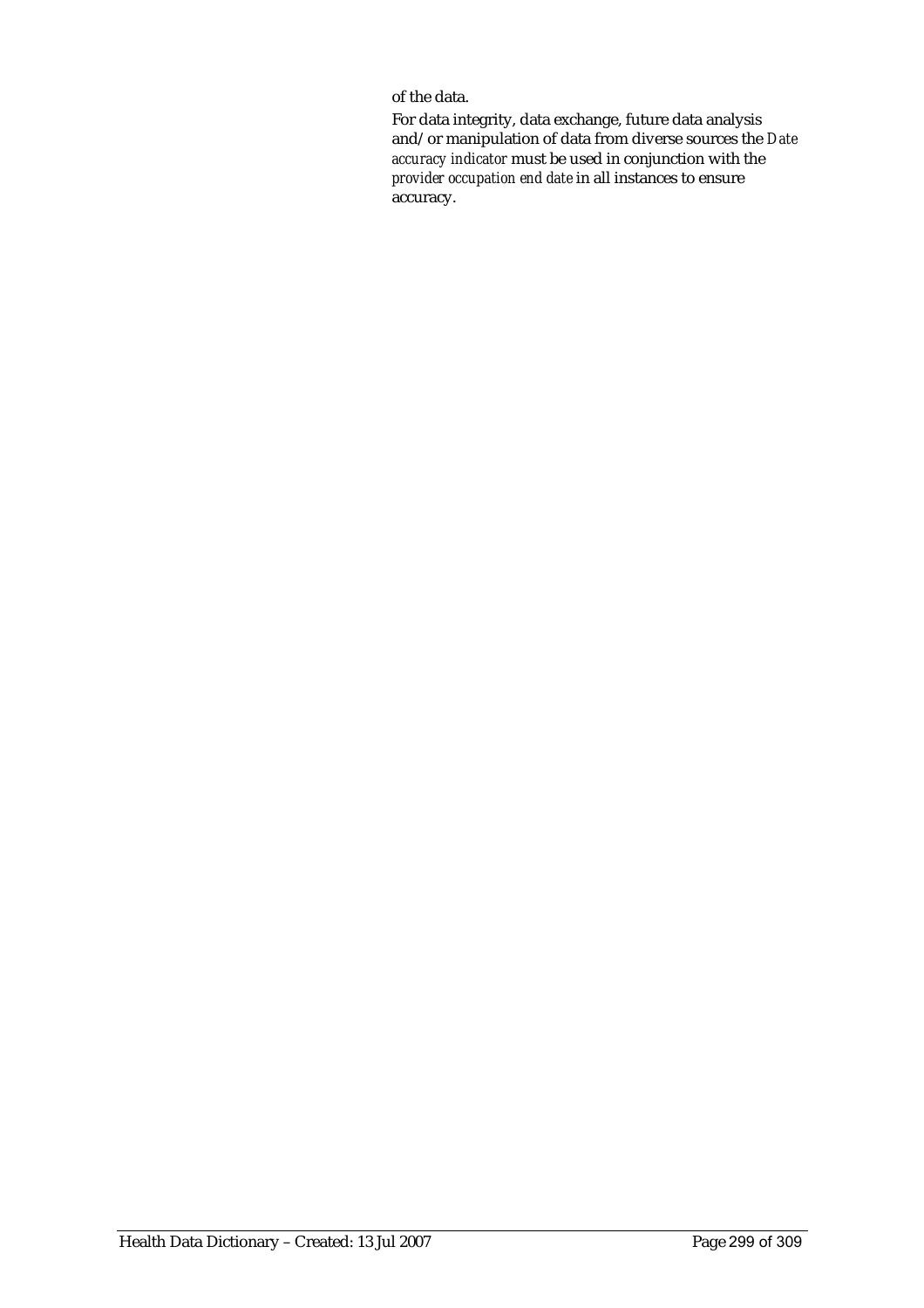# **Provider occupation start date**

### **Identifying and definitional attributes**

| Metadata item type:         | Data Element                                                                                              |
|-----------------------------|-----------------------------------------------------------------------------------------------------------|
| Technical name:             | Individual service provider—occupation start date,<br><b>DDMMYYYY</b>                                     |
| <b>METeOR</b> identifier:   | 289059                                                                                                    |
| <b>Registration status:</b> | NHIG, Standard 04/05/2005<br>NCSIMG, Standard 30/09/2005                                                  |
| Definition:                 | The date on which an individual health care provider<br>commenced practising in an identified occupation. |

# **Data element concept attributes**

| Data element concept: | Individual service provider-occupation start date                                                         |
|-----------------------|-----------------------------------------------------------------------------------------------------------|
| Definition:           | The date on which an individual health care provider<br>commenced practising in an identified occupation. |
| Object class:         | Individual service provider                                                                               |
| <b>Property:</b>      | Occupation start date                                                                                     |

# **Value domain attributes**

#### **Representational attributes**

| <b>Representation class:</b> | Date            |
|------------------------------|-----------------|
| Data type:                   | Date/Time       |
| Format:                      | <b>DDMMYYYY</b> |
| Maximum character length:    | 8               |

### **Data element attributes**

#### **Source and reference attributes**

| Submitting organisation:                             | Standards Australia                                                              |
|------------------------------------------------------|----------------------------------------------------------------------------------|
| Origin:                                              | AS4846 Health Care Provider Identification, 2004, Sydney:<br>Standards Australia |
| <b>Relational attributes</b>                         |                                                                                  |
| <b>Implementation in Data Set</b><br>Specifications: | Health care provider identification DSS NHIG, Superseded<br>04/07/2007           |
|                                                      | Health care provider identification DSS NHIG, Standard<br>04/07/2007             |
|                                                      | Information specific to this data set:<br>This date must:                        |
|                                                      | be greater than or equal to the provider occupation<br>start date;               |
|                                                      | be a valid date;<br>$\bullet$                                                    |
|                                                      | be collected for each provider occupation recorded.<br>$\bullet$                 |
|                                                      | If the date is estimated in some way, it is recommended                          |

that the metadata item *Date accuracy indicator* also be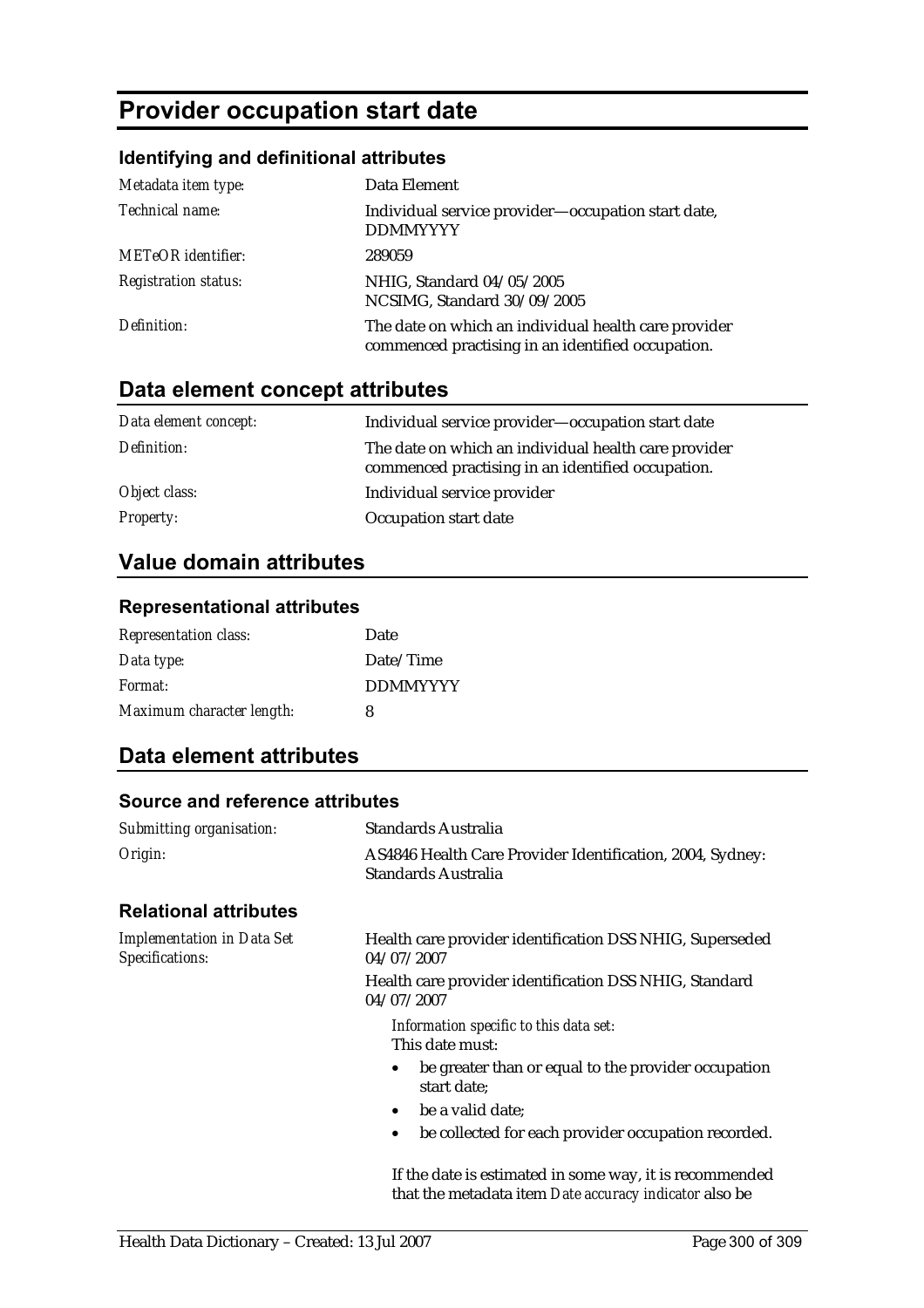recorded at the time of record creation to flag the accuracy of the data.

For data integrity, data exchange, future data analysis and/or manipulation of data from diverse sources the *Date accuracy indicator* must be used in conjunction with the *provider occupation start date* in all instances to ensure accuracy.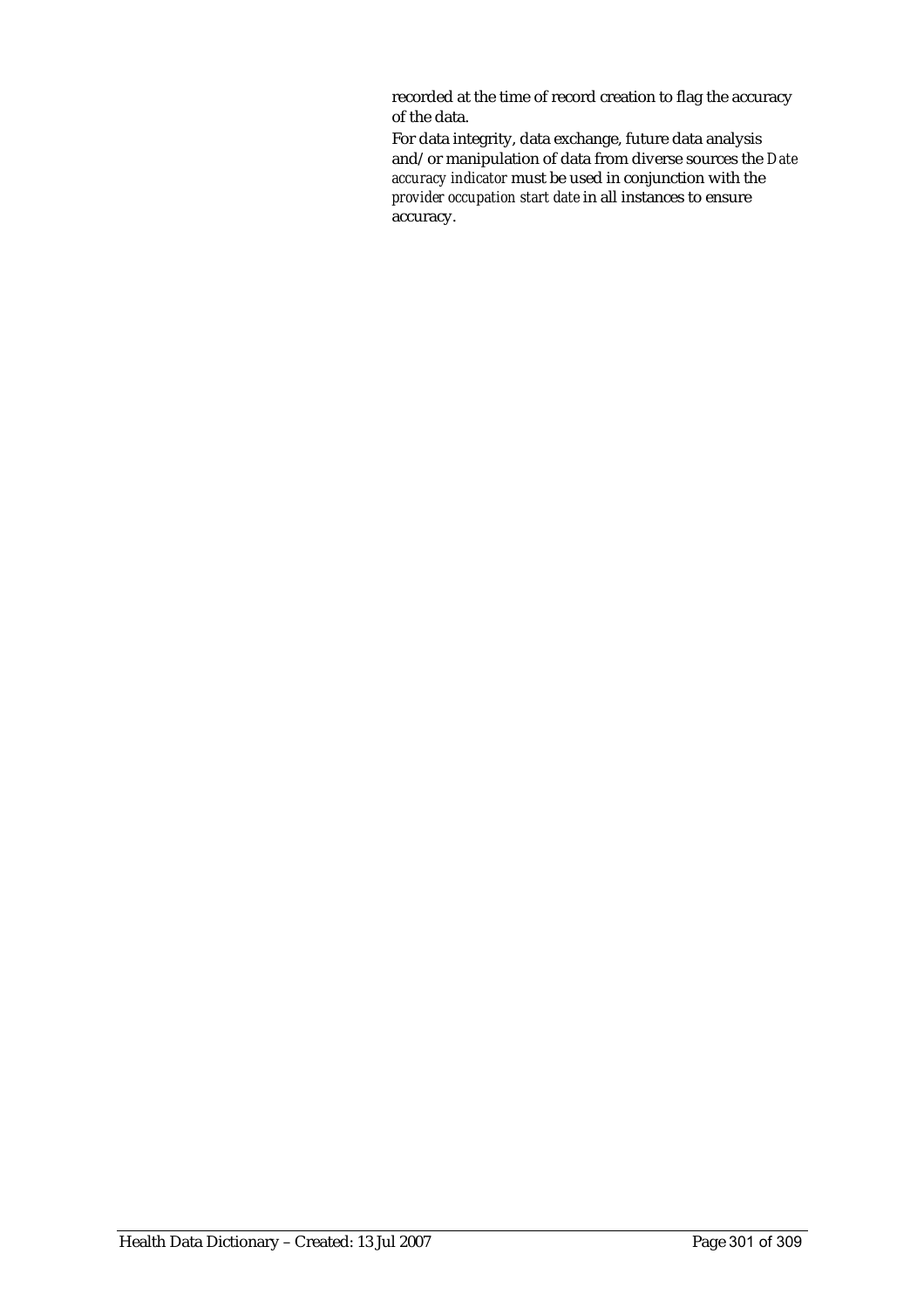# **Quality accreditation/certification standard—Australian Council on Healthcare Standards EQuIP**

### **Identifying and definitional attributes**

| Metadata item type:         | Data Element                                                                                                                                                 |
|-----------------------------|--------------------------------------------------------------------------------------------------------------------------------------------------------------|
| Technical name:             | Establishment—quality accreditation/certification standard<br>indicator (Australian Council on Healthcare Standards EQuIP),<br>code N                        |
| <b>METeOR</b> identifier:   | 302372                                                                                                                                                       |
| <b>Registration status:</b> | NHIG, Standard 14/09/2005                                                                                                                                    |
| Definition:                 | Whether the Australian Council on Healthcare Standards<br>EQuIP standard has been met by the hospital establishment as a<br>whole, as represented by a code. |

## **Data element concept attributes**

| Data element concept: | Establishment-quality accreditation/certification standard<br>indicator                                                  |
|-----------------------|--------------------------------------------------------------------------------------------------------------------------|
| Definition:           | The quality accreditation/certification standard met by the<br>hospital establishment as a whole.                        |
| Context:              | Hospitals:<br>Required to identify the quality accreditation/certification<br>standard met by the providers of services. |
| Object class:         | Establishment                                                                                                            |
| <b>Property:</b>      | Quality accreditation/certification standard indicator                                                                   |

## **Value domain attributes**

#### **Representational attributes**

| <b>Representation class:</b> | Code   |                |
|------------------------------|--------|----------------|
| Data type:                   | Number |                |
| Format:                      | N      |                |
| Maximum character length:    |        |                |
| Permissible values:          | Value  | <b>Meaning</b> |
|                              | 1      | <b>Yes</b>     |
|                              | 2      | No             |

# **Data element attributes**

#### **Collection and usage attributes**

| Guide for use: | Report the status code as at 30 June.                                                     |
|----------------|-------------------------------------------------------------------------------------------|
|                | Code 1 Yes                                                                                |
|                | Record if the hospital establishment is accredited or compliant<br>with the standard.     |
|                | Code 2 No                                                                                 |
|                | Record if the hospital establishment is not accredited or<br>compliant with the standard. |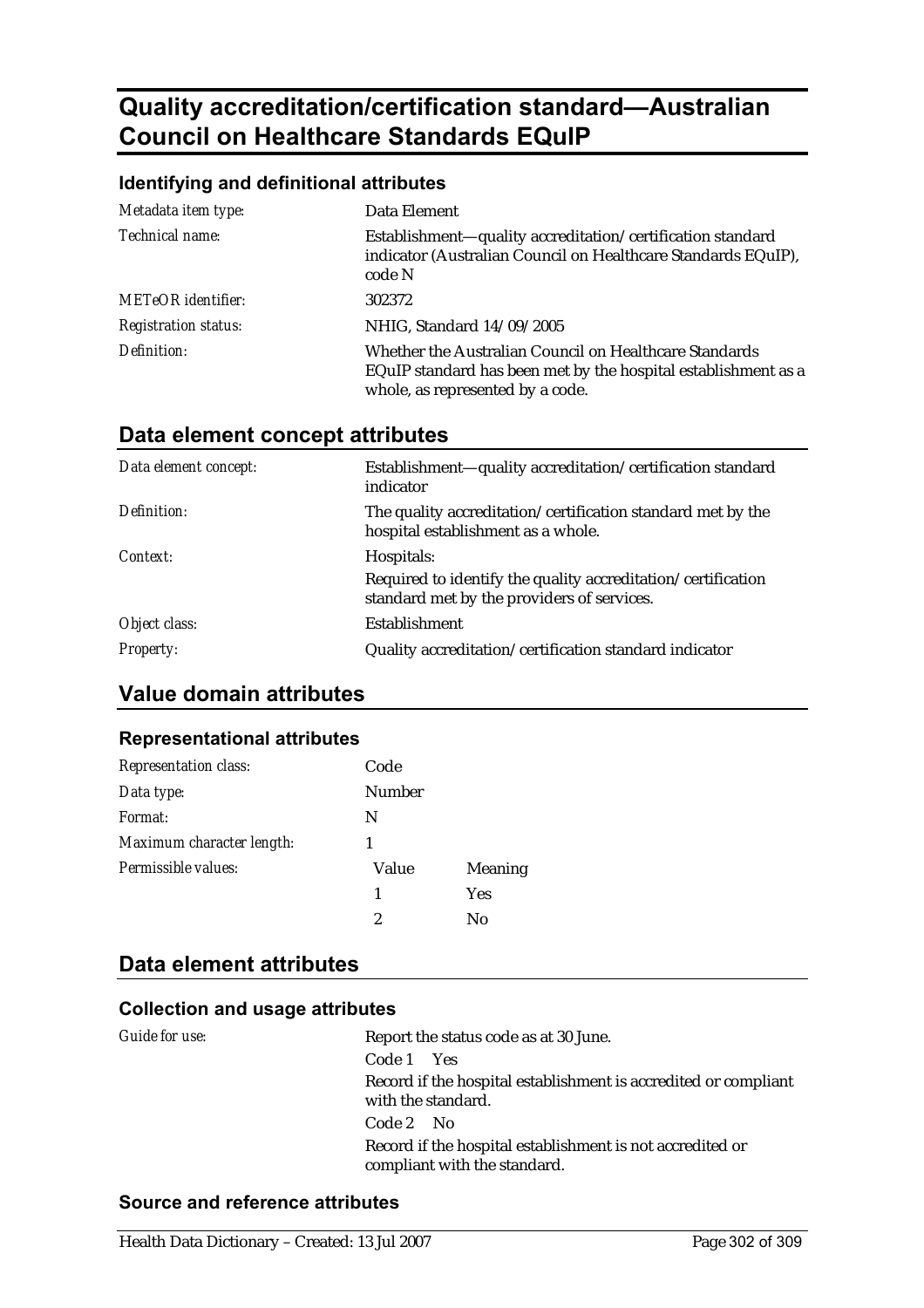*Submitting organisation:* Australian Institute of Health and Welfare

#### **Relational attributes**

*Related metadata references:* Supersedes Establishment—quality accreditation/certification standard status (Australian Council on Healthcare Standards EQuIP), code N NHIG, Superseded 14/09/2005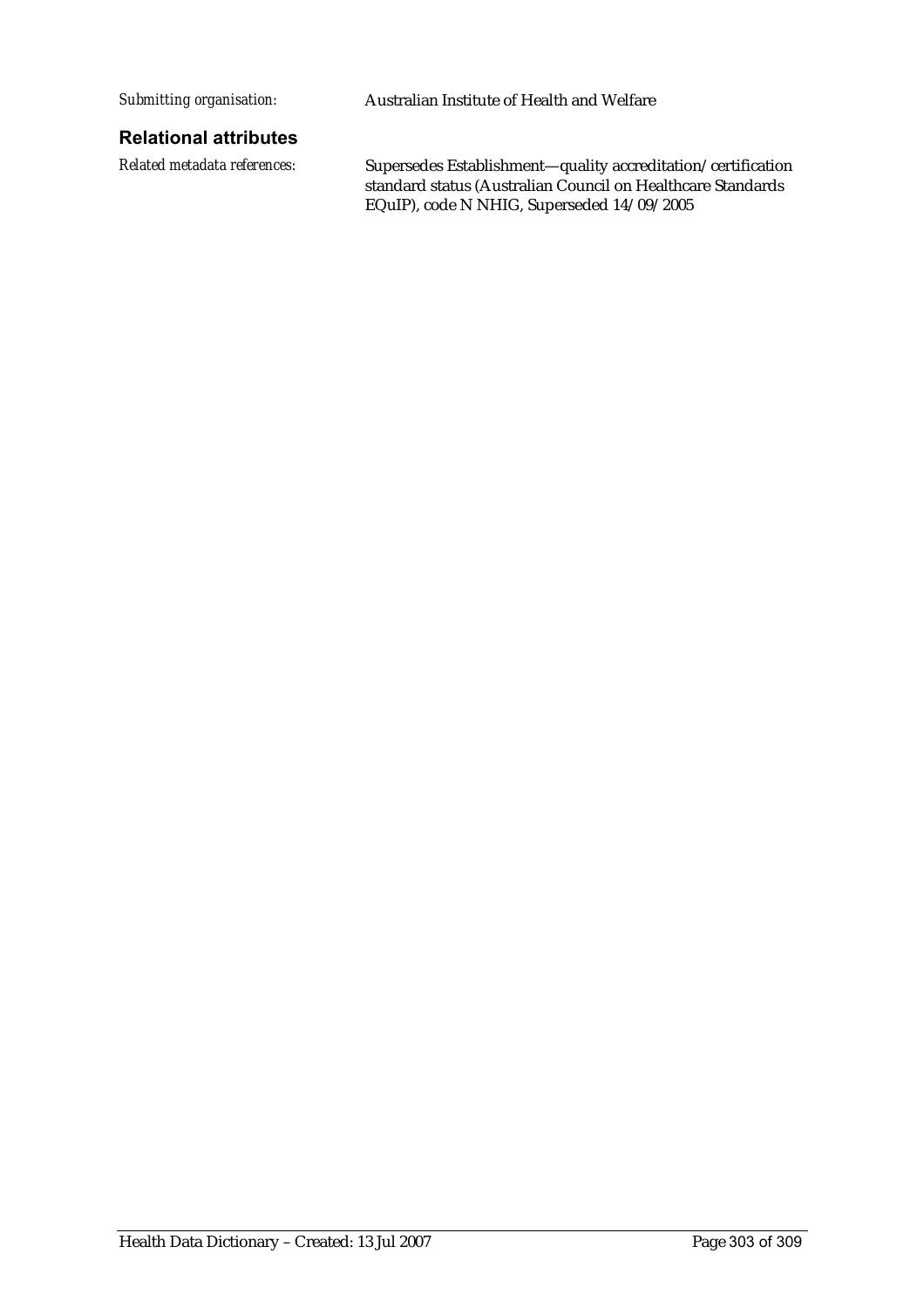# **Quality accreditation/certification standard—Australian Quality Council**

| Identifying and definitional attributes |                                                                                                                                        |  |
|-----------------------------------------|----------------------------------------------------------------------------------------------------------------------------------------|--|
| Metadata item type:                     | Data Element                                                                                                                           |  |
| Technical name:                         | Establishment-quality accreditation/certification standard<br>indicator (Australian Quality Council), code N                           |  |
| METeOR identifier:                      | 302374                                                                                                                                 |  |
| <b>Registration status:</b>             | NHIG, Standard 14/09/2005                                                                                                              |  |
| Definition:                             | Whether the Australian Quality Council standard has been met<br>by the hospital establishment as a whole, as represented by a<br>code. |  |

# **Data element concept attributes**

| Data element concept: | Establishment—quality accreditation/certification standard<br>indicator                                    |
|-----------------------|------------------------------------------------------------------------------------------------------------|
| Definition:           | The quality accreditation/certification standard met by the<br>hospital establishment as a whole.          |
| Context:              | Hospitals:                                                                                                 |
|                       | Required to identify the quality accreditation/certification<br>standard met by the providers of services. |
| Object class:         | Establishment                                                                                              |
| <b>Property:</b>      | Quality accreditation/certification standard indicator                                                     |

# **Value domain attributes**

#### **Representational attributes**

| <b>Representation class:</b> | Code   |         |
|------------------------------|--------|---------|
| Data type:                   | Number |         |
| Format:                      | N      |         |
| Maximum character length:    |        |         |
| Permissible values:          | Value  | Meaning |
|                              | 1      | Yes     |
|                              | 2      | Nο      |

# **Data element attributes**

| Guide for use: | Report the status code as at 30 June.                                                     |
|----------------|-------------------------------------------------------------------------------------------|
|                | Code 1 Yes                                                                                |
|                | Record if the hospital establishment is accredited or compliant<br>with the standard.     |
|                | $Code 2$ No                                                                               |
|                | Record if the hospital establishment is not accredited or<br>compliant with the standard. |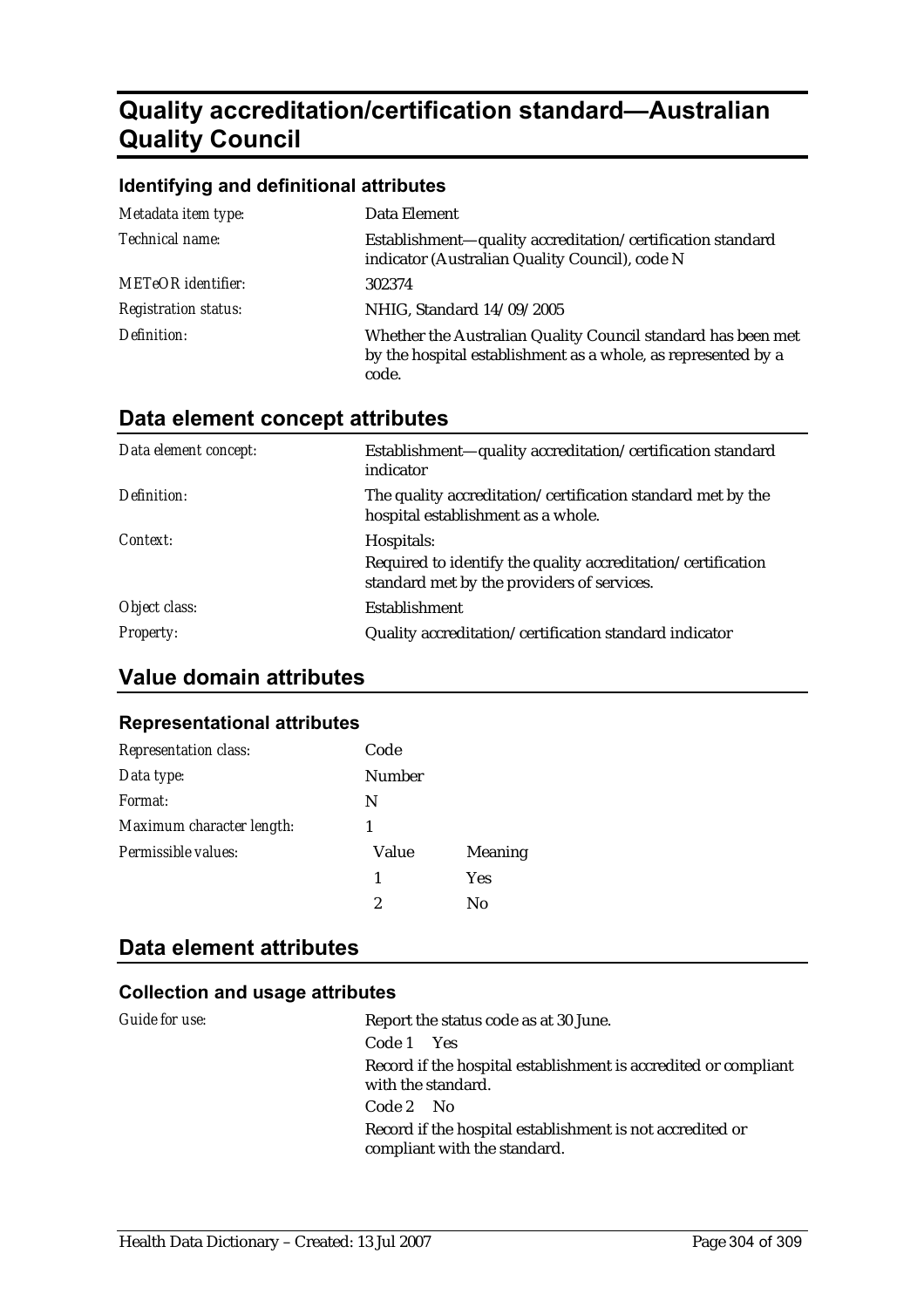*Submitting organisation:* Australian Institute of Health and Welfare

#### **Relational attributes**

*Related metadata references:* Supersedes Establishment—quality accreditation/certification standard status (Australian Quality Council), code N NHIG, Superseded 14/09/2005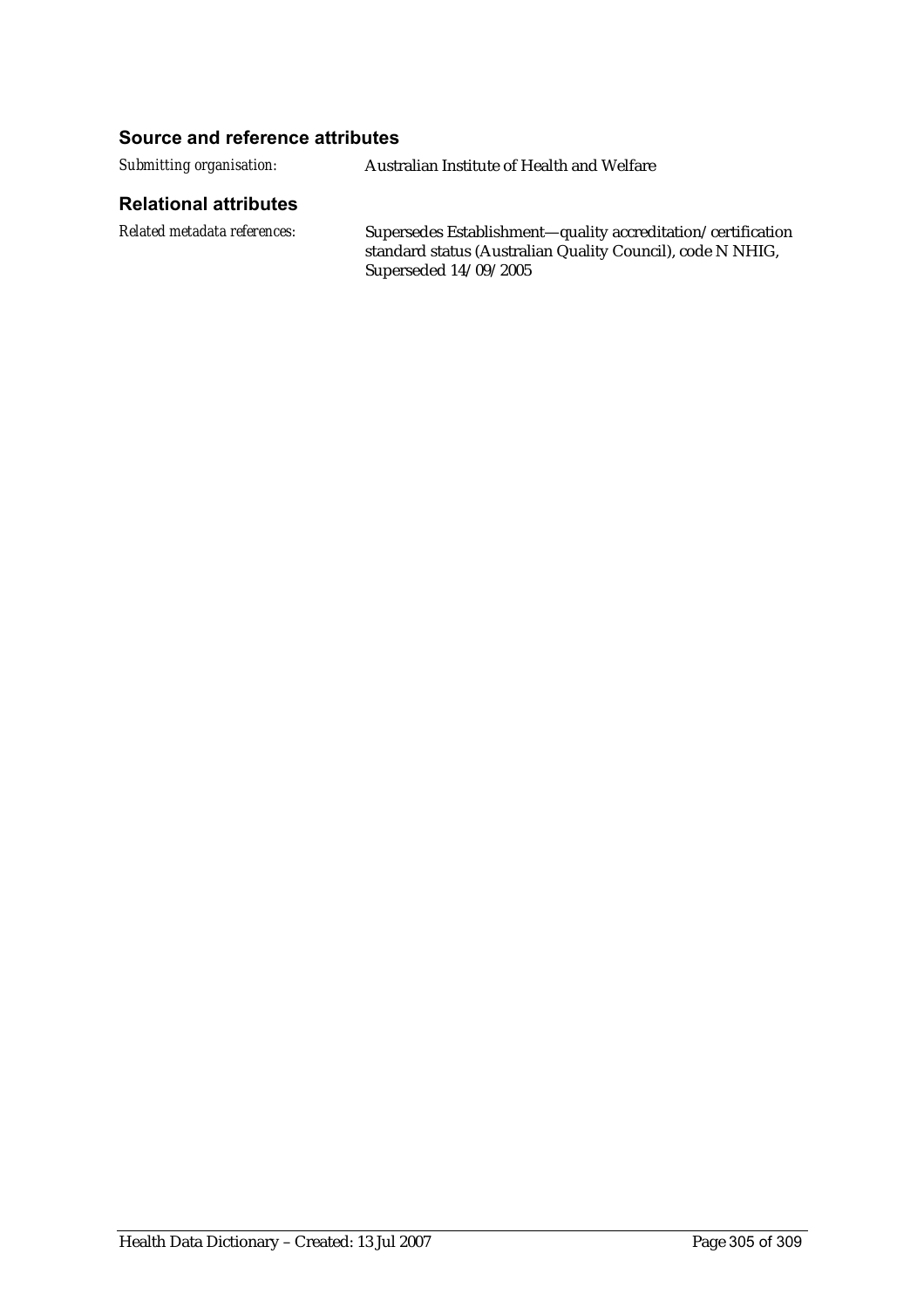# **Quality accreditation/certification standard—ISO 9000 quality family**

#### **Identifying and definitional attributes**

| Metadata item type:         | Data Element                                                                                                                                                                   |
|-----------------------------|--------------------------------------------------------------------------------------------------------------------------------------------------------------------------------|
| Technical name:             | Establishment-quality accreditation/certification standard<br>indicator (International Organisation for Standardisation 9000<br>quality family), code N                        |
| <b>METeOR</b> identifier:   | 302377                                                                                                                                                                         |
| <b>Registration status:</b> | NHIG, Standard 14/09/2005                                                                                                                                                      |
| Definition:                 | Whether the International Organisation for Standardisation<br>9000 quality family standard has been met by the hospital<br>establishment as a whole, as represented by a code. |

### **Data element concept attributes**

| Data element concept: | Establishment—quality accreditation/certification standard<br>indicator                                                  |
|-----------------------|--------------------------------------------------------------------------------------------------------------------------|
| Definition:           | The quality accreditation/certification standard met by the<br>hospital establishment as a whole.                        |
| Context:              | Hospitals:<br>Required to identify the quality accreditation/certification<br>standard met by the providers of services. |
| Object class:         | <b>Establishment</b>                                                                                                     |
| <i>Property:</i>      | Quality accreditation/certification standard indicator                                                                   |

# **Value domain attributes**

#### **Representational attributes**

| Representation class:     | Code   |                |
|---------------------------|--------|----------------|
| Data type:                | Number |                |
| Format:                   | N      |                |
| Maximum character length: |        |                |
| Permissible values:       | Value  | <b>Meaning</b> |
|                           | 1      | <b>Yes</b>     |
|                           | 2      | No             |

# **Data element attributes**

| Guide for use: | Report the status code as at 30 June.                                                     |
|----------------|-------------------------------------------------------------------------------------------|
|                | Code 1 Yes                                                                                |
|                | Record if the hospital establishment is accredited or compliant<br>with the standard.     |
|                | $Code 2$ No                                                                               |
|                | Record if the hospital establishment is not accredited or<br>compliant with the standard. |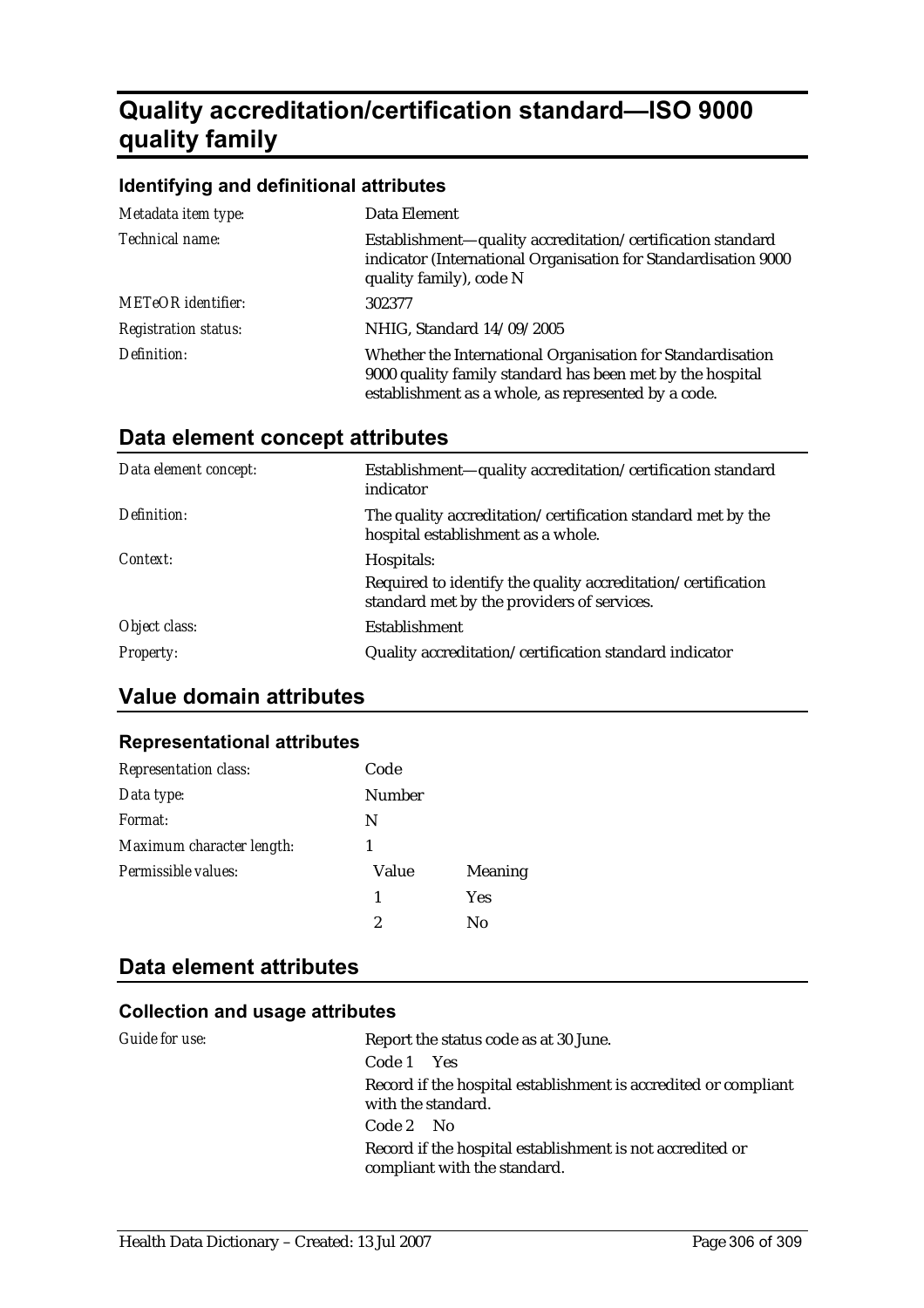*Submitting organisation:* Australian Institute of Health and Welfare

#### **Relational attributes**

*Related metadata references:* Supersedes Establishment—quality accreditation/certification standard status (International Organisation for Standardisation 9000 quality family), code N NHIG, Superseded 14/09/2005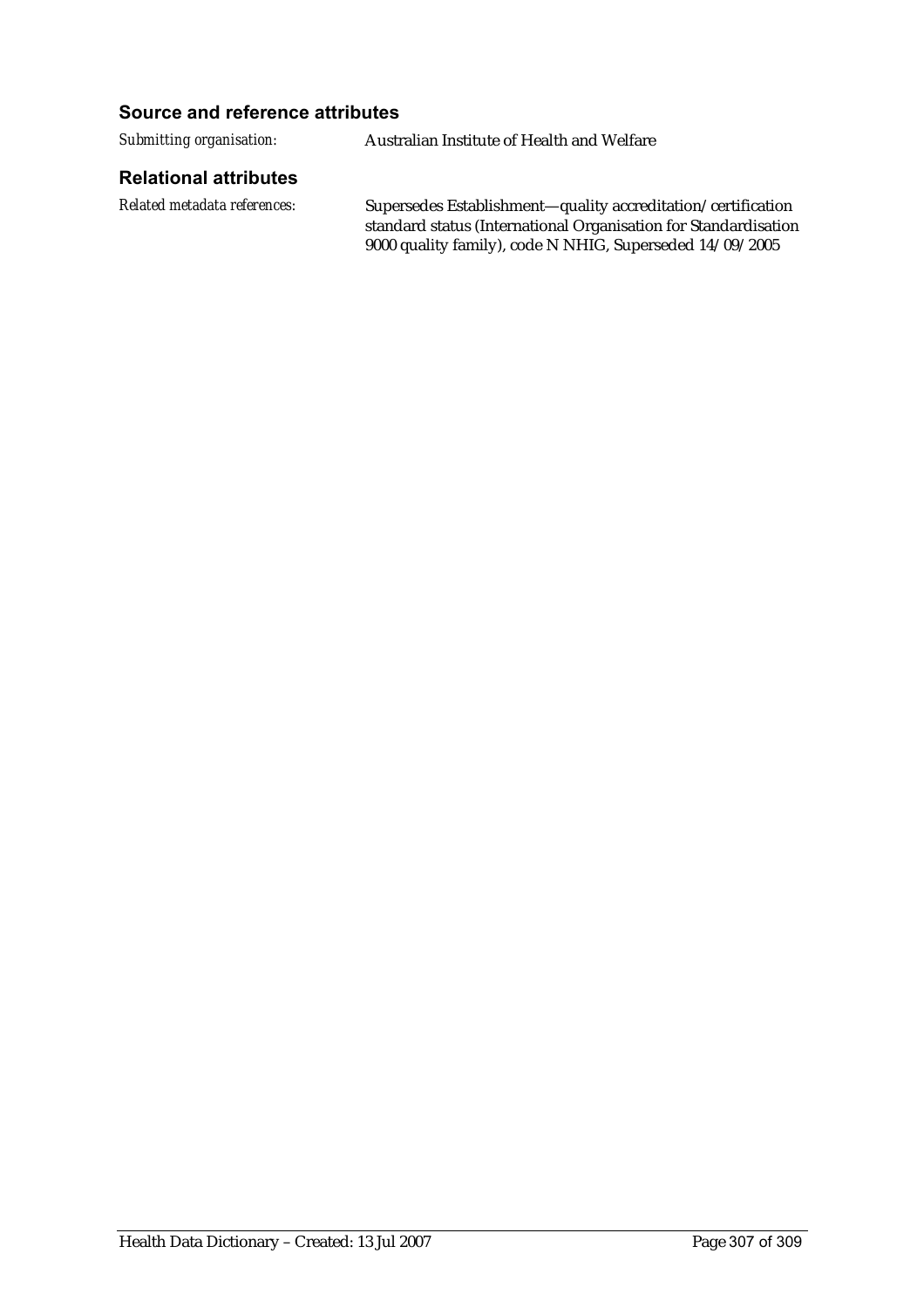# **Quality accreditation/certification standard—Quality Improvement Council**

#### **Identifying and definitional attributes**  *Metadata item type:* Data Element *Technical name:* Establishment—quality accreditation/certification standard indicator (Quality Improvement Council), code N *METeOR identifier:* 302379 *Registration status:* NHIG, Standard 14/09/2005 *Definition:* Whether the Quality Improvement Council standard has been met by the hospital establishment as a whole, as represented by a code.

# **Data element concept attributes**

| Data element concept: | Establishment—quality accreditation/certification standard<br>indicator                                    |
|-----------------------|------------------------------------------------------------------------------------------------------------|
| Definition:           | The quality accreditation/certification standard met by the<br>hospital establishment as a whole.          |
| Context:              | Hospitals:                                                                                                 |
|                       | Required to identify the quality accreditation/certification<br>standard met by the providers of services. |
| Object class:         | <b>Establishment</b>                                                                                       |
| <b>Property:</b>      | Quality accreditation/certification standard indicator                                                     |

# **Value domain attributes**

#### **Representational attributes**

| <b>Representation class:</b> | Code   |         |
|------------------------------|--------|---------|
| Data type:                   | Number |         |
| Format:                      | N      |         |
| Maximum character length:    |        |         |
| Permissible values:          | Value  | Meaning |
|                              | 1      | Yes     |
|                              | 2      | Nο      |

# **Data element attributes**

| Guide for use: | Report the status code as at 30 June.                                                     |
|----------------|-------------------------------------------------------------------------------------------|
|                | Code 1 Yes                                                                                |
|                | Record if the hospital establishment is accredited or compliant<br>with the standard.     |
|                | Code 2 No                                                                                 |
|                | Record if the hospital establishment is not accredited or<br>compliant with the standard. |